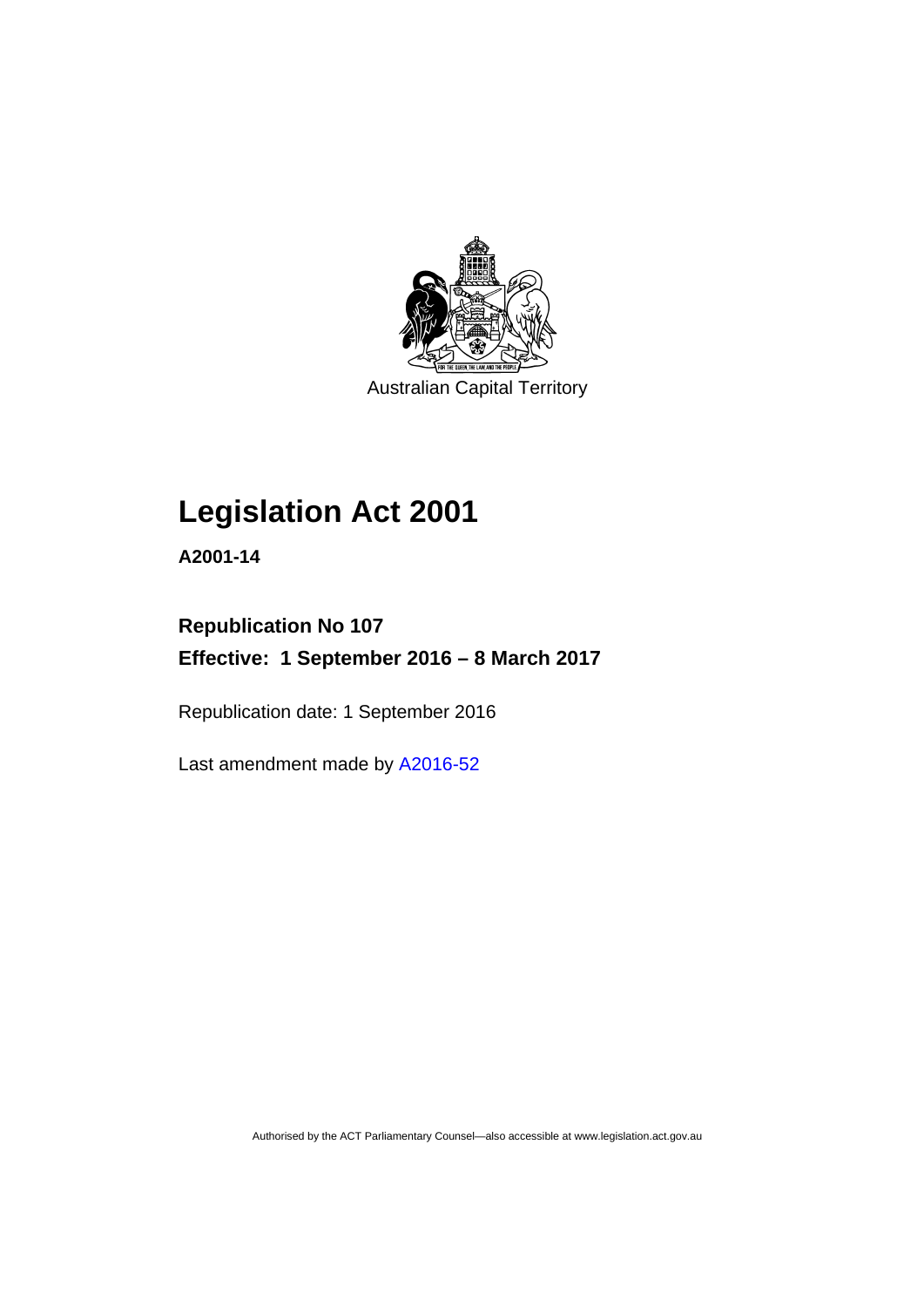### **About this republication**

#### **The republished law**

This is a republication of the *Legislation Act 2001* (including any amendment made under the *[Legislation Act 2001](http://www.legislation.act.gov.au/a/2001-14)*, part 11.3 (Editorial changes)) as in force on 1 September 2016*.* It also includes any commencement, amendment, repeal or expiry affecting this republished law to 1 September 2016.

The legislation history and amendment history of the republished law are set out in endnotes 3 and 4.

#### **Kinds of republications**

The Parliamentary Counsel's Office prepares 2 kinds of republications of ACT laws (see the ACT legislation register at [www.legislation.act.gov.au](http://www.legislation.act.gov.au/)):

- authorised republications to which the *[Legislation Act 2001](http://www.legislation.act.gov.au/a/2001-14)* applies
- unauthorised republications.

The status of this republication appears on the bottom of each page.

#### **Editorial changes**

The *[Legislation Act 2001](http://www.legislation.act.gov.au/a/2001-14)*, part 11.3 authorises the Parliamentary Counsel to make editorial amendments and other changes of a formal nature when preparing a law for republication. Editorial changes do not change the effect of the law, but have effect as if they had been made by an Act commencing on the republication date (see *[Legislation Act 2001](http://www.legislation.act.gov.au/a/2001-14)*, s 115 and s 117). The changes are made if the Parliamentary Counsel considers they are desirable to bring the law into line, or more closely into line, with current legislative drafting practice.

This republication includes amendments made under part 11.3 (see endnote 1).

#### **Uncommenced provisions and amendments**

If a provision of the republished law has not commenced, the symbol  $\mathbf{U}$  appears immediately before the provision heading. Any uncommenced amendments that affect this republished law are accessible on the ACT legislation register [\(www.legislation.act.gov.au](http://www.legislation.act.gov.au/)). For more information, see the home page for this law on the register.

#### **Modifications**

If a provision of the republished law is affected by a current modification, the symbol  $\mathbf{M}$ appears immediately before the provision heading. The text of the modifying provision appears in the endnotes. For the legal status of modifications, see the *[Legislation Act 2001](http://www.legislation.act.gov.au/a/2001-14)*, section 95.

#### **Penalties**

At the republication date, the value of a penalty unit for an offence against this law is \$150 for an individual and \$750 for a corporation (see *[Legislation Act 2001](http://www.legislation.act.gov.au/a/2001-14)*, s 133).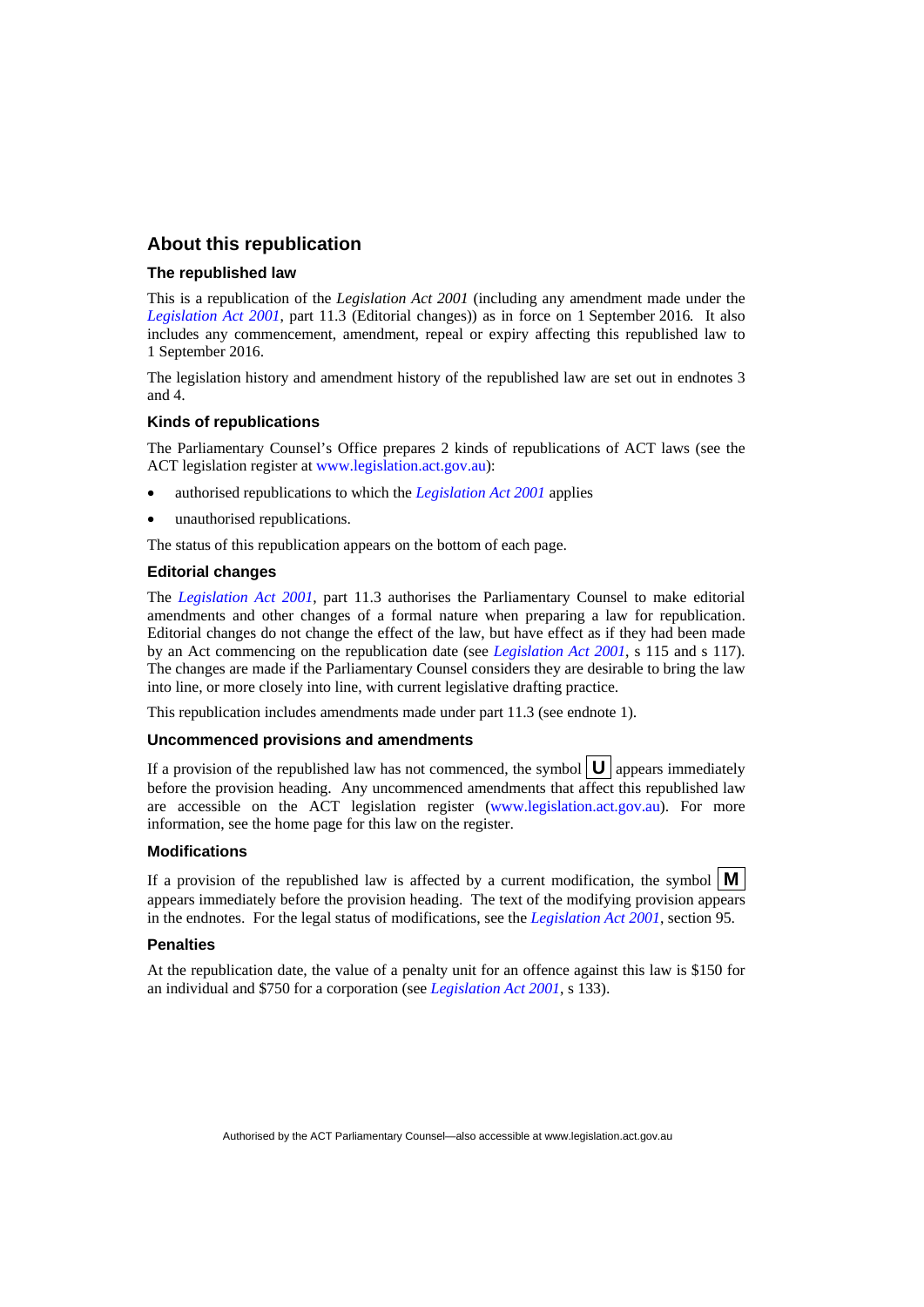

# **Legislation Act 2001**

## **Contents**

| × |
|---|

## **Chapter 1 [Preliminary](#page-17-0)**

| <b>Part 1.1</b>  | General                                        |            |
|------------------|------------------------------------------------|------------|
| 1                | Name of Act                                    | 2          |
| $\overline{2}$   | Dictionary                                     | 2          |
| 2A               | <b>Notes</b>                                   | 2          |
| 3                | Objects                                        | 3          |
| 4                | Application of Act                             | 4          |
| 5                | Determinative and non-determinative provisions | 5          |
| 6                | Legislation Act provisions must be applied     | 5          |
| <b>Part 1.2</b>  | <b>Basic concepts</b>                          |            |
| 7                | Meaning of Act generally                       | 9          |
| 8                | Meaning of subordinate law                     | 9          |
|                  |                                                |            |
| R <sub>107</sub> | Legislation Act 2001                           | contents 1 |

| <b>NUI</b> | Legislation ACL 2001         | <u>concen</u> |
|------------|------------------------------|---------------|
| 01/09/16   | Effective: 01/09/16-08/03/17 |               |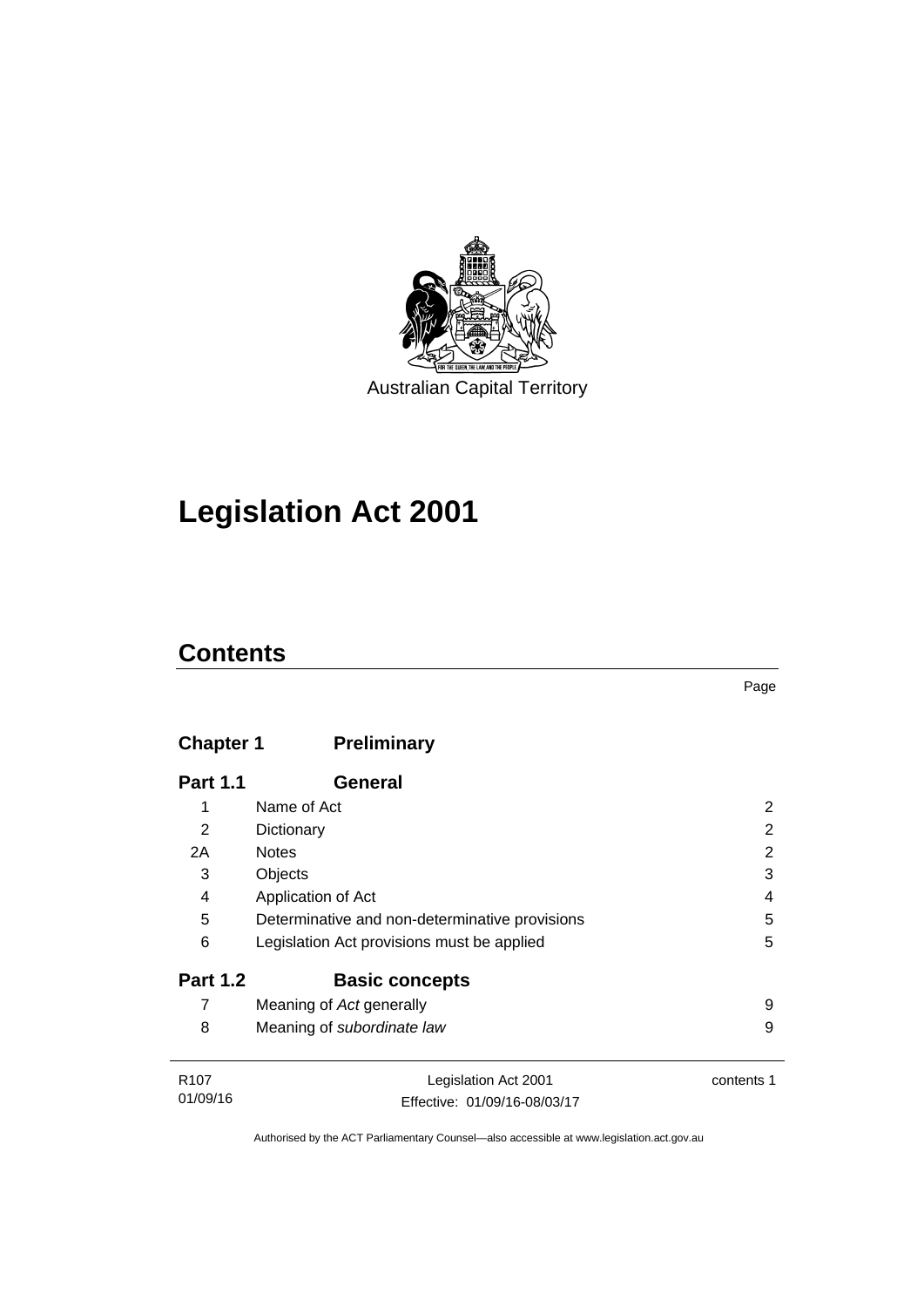| Contents         |                                                                      |                  |
|------------------|----------------------------------------------------------------------|------------------|
|                  |                                                                      | Page             |
| 9                | Meaning of disallowable instrument                                   | 9                |
| 10               | Meaning of notifiable instrument                                     | 10               |
| 11               | Meaning of commencement notice                                       | 10               |
| 12               | Meaning of legislative instrument                                    | 10               |
| 13               | Meaning of statutory instrument                                      | 11               |
| 14               | Meaning of instrument                                                | 11               |
| 15               | Meaning of authorised republication                                  | 11               |
| 16               | Meaning of <i>provision</i>                                          | 12               |
| <b>Part 1.3</b>  | Sources of law in the ACT                                            |                  |
| 17               | References to Acts include references to former Cwith enactments etc | 14               |
|                  |                                                                      |                  |
| <b>Chapter 2</b> | <b>ACT legislation register and website</b>                          |                  |
| 18               | <b>ACT legislation register</b>                                      | 15               |
| 19               | Contents of register                                                 | 15               |
| 20               | Prompt registration                                                  | 19               |
| 21               | Approved website                                                     | 20               |
| 22               | Access to registered material at approved website                    | 20               |
|                  |                                                                      |                  |
| <b>Chapter 3</b> | Authorised versions and evidence of laws                             |                  |
|                  | and legislative material                                             |                  |
| 22A              | Definitions-ch 3                                                     | 21               |
| 23               | Authorisation of versions by parliamentary counsel                   | 22               |
| 24               | Authorised electronic versions                                       | 22               |
| 25               | Authorised written versions                                          | 23               |
| 26               | Judicial notice of certain matters                                   | 25               |
|                  |                                                                      |                  |
| <b>Chapter 4</b> | <b>Numbering and notification of Acts</b>                            |                  |
| 27               | Numbering of Acts                                                    | 27               |
| 28               | Notification of Acts                                                 | 27               |
| 29               | References to enactment or passing of Acts                           | 29               |
| 30               | References to notification of Acts                                   | 29               |
|                  |                                                                      |                  |
| contents 2       | Legislation Act 2001                                                 | R <sub>107</sub> |
|                  | Effective: 01/09/16-08/03/17                                         | 01/09/16         |

Effective: 01/09/16-08/03/17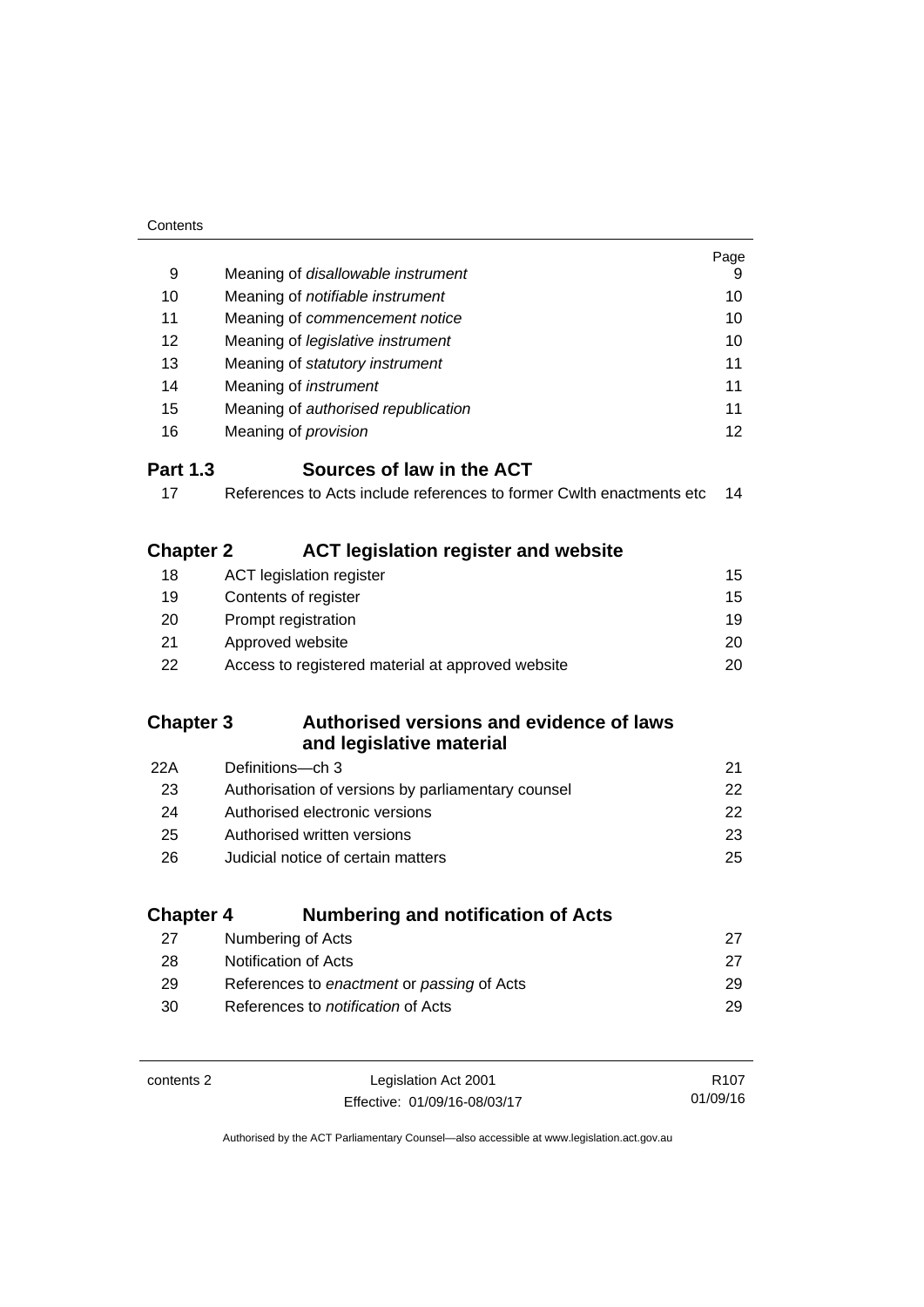| <b>Chapter 5</b> | <b>Regulatory impact statements for subordinate</b><br>laws and disallowable instruments | Page       |
|------------------|------------------------------------------------------------------------------------------|------------|
| <b>Part 5.1</b>  | <b>Preliminary</b>                                                                       |            |
| 31               | Definitions-ch 5                                                                         | 30         |
| 32               | Other publication or consultation requirements not affected                              | 31         |
| 33               | Guidelines about costs of proposed subordinate laws and disallowable<br>instruments      | 31         |
| <b>Part 5.2</b>  | Requirements for regulatory impact<br><b>statements</b>                                  |            |
| 34               | Preparation of regulatory impact statements                                              | 32         |
| 35               | Content of regulatory impact statements                                                  | 33         |
| 36               | When is preparation of regulatory impact statement unnecessary?                          | 34         |
| 37               | When must regulatory impact statement be presented?                                      | 35         |
| <b>Part 5.3</b>  | Failure to comply with requirements for<br>regulatory impact statements                  |            |
| 38               | Effect of failure to comply with pt 5.2                                                  | 36         |
| <b>Chapter 6</b> | Making, notification and numbering of<br>statutory instruments                           |            |
| <b>Part 6.1</b>  | General                                                                                  |            |
| 39               | Meaning of <i>matter</i> -ch 6                                                           | 37         |
| 40               | Presumption of validity                                                                  | 37         |
| 41               | Making of certain statutory instruments by Executive                                     | 37         |
| <b>Part 6.2</b>  | Making of statutory instruments generally                                                |            |
| 42               | Power to make statutory instruments                                                      | 39         |
| 43               | Statutory instruments to be interpreted not to exceed powers under<br>authorising law    | 40         |
| 44               | Power to make statutory instruments for Act etc                                          | 42         |
| 45               | Power to make court rules                                                                | 43         |
| 46               | Power to make instrument includes power to amend or repeal                               | 44         |
| R <sub>107</sub> | Legislation Act 2001                                                                     | contents 3 |

Effective: 01/09/16-08/03/17

01/09/16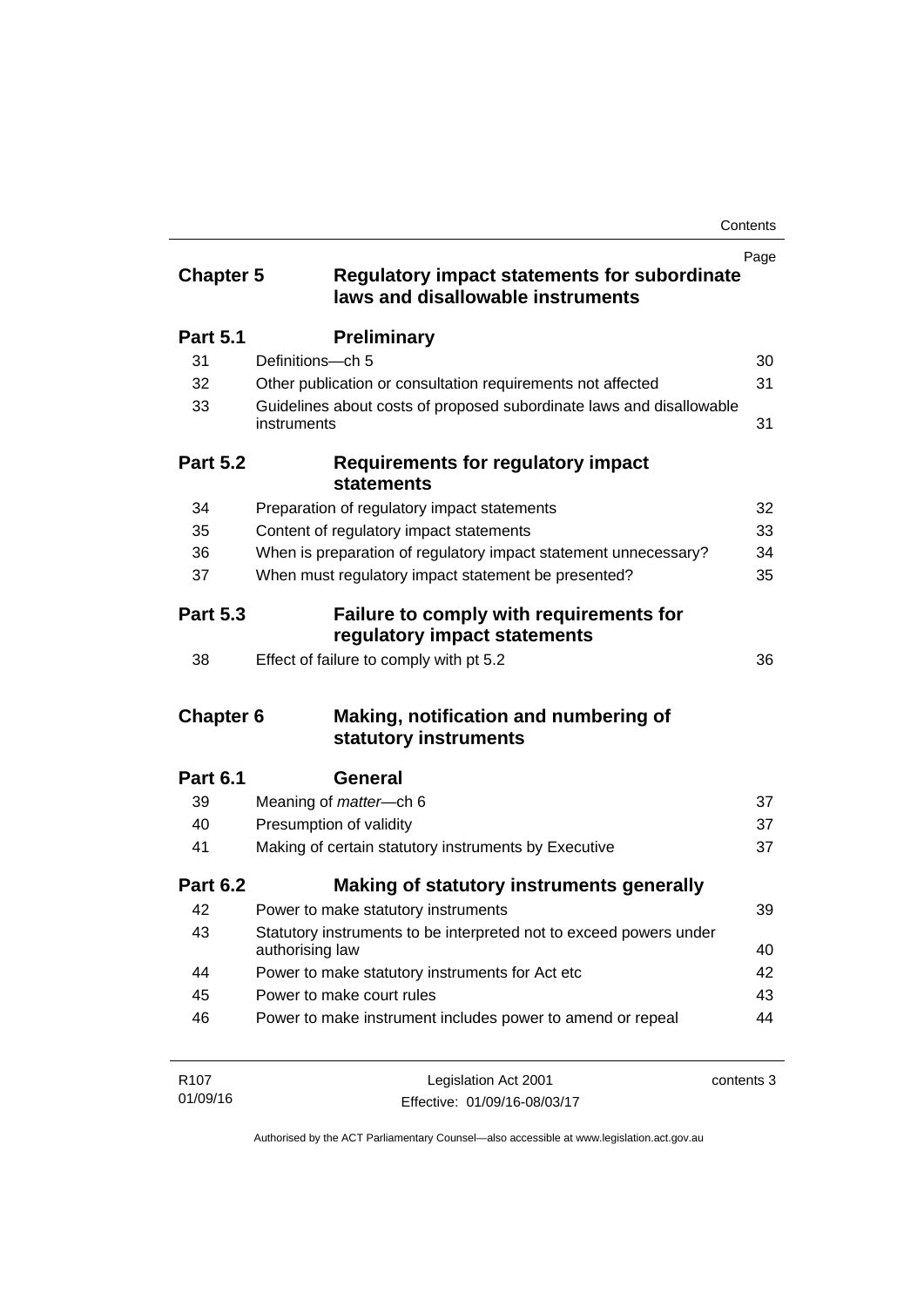|                  |                                                                                                     | Page             |
|------------------|-----------------------------------------------------------------------------------------------------|------------------|
| 47               | Statutory instrument may make provision by applying law or<br>instrument                            | 44               |
| 48               | Power to make instrument includes power to make different provision<br>for different categories etc | 49               |
| 49               | Single instrument may exercise several powers or satisfy several<br>requirements                    | 49               |
| 50               | Relationship between authorising law and instrument dealing with<br>same matter                     | 50               |
| 51               | Instrument may make provision in relation to land by reference to map<br>etc                        | 50               |
| 52               | Instrument may authorise determination of matter etc                                                | 51               |
| 53               | Instrument may prohibit                                                                             | 52               |
| 54               | Instrument may require making of statutory declaration                                              | 52               |
| <b>Part 6.3</b>  | Making of certain statutory instruments about<br>fees                                               |                  |
| 55               | Definitions-pt 6.3                                                                                  | 53               |
| 56               | Determination of fees by disallowable instrument                                                    | 53               |
| 57               | Fees payable in accordance with determination etc                                                   | 55               |
| 58               | Regulations may make provision about fees                                                           | 56               |
| <b>Part 6.4</b>  | Numbering and notification of legislative<br>instruments                                            |                  |
| 59               | Numbering                                                                                           | 59               |
| 60               | Correction etc of name of instrument                                                                | 59               |
| 60A              | Correction of name of explanatory statement etc                                                     | 61               |
| 61               | Notification of legislative instruments                                                             | 61               |
| 62               | Effect of failure to notify legislative instrument                                                  | 64               |
| 63               | References to notification of legislative instruments                                               | 65               |
| <b>Chapter 7</b> | <b>Presentation, amendment and disallowance</b><br>of subordinate laws and disallowable             |                  |
|                  | <b>instruments</b>                                                                                  |                  |
| 64               | Presentation of subordinate laws and disallowable instruments                                       | 66               |
| 65               | Disallowance by resolution of Assembly                                                              | 66               |
| contents 4       | Legislation Act 2001                                                                                | R <sub>107</sub> |

01/09/16

Effective: 01/09/16-08/03/17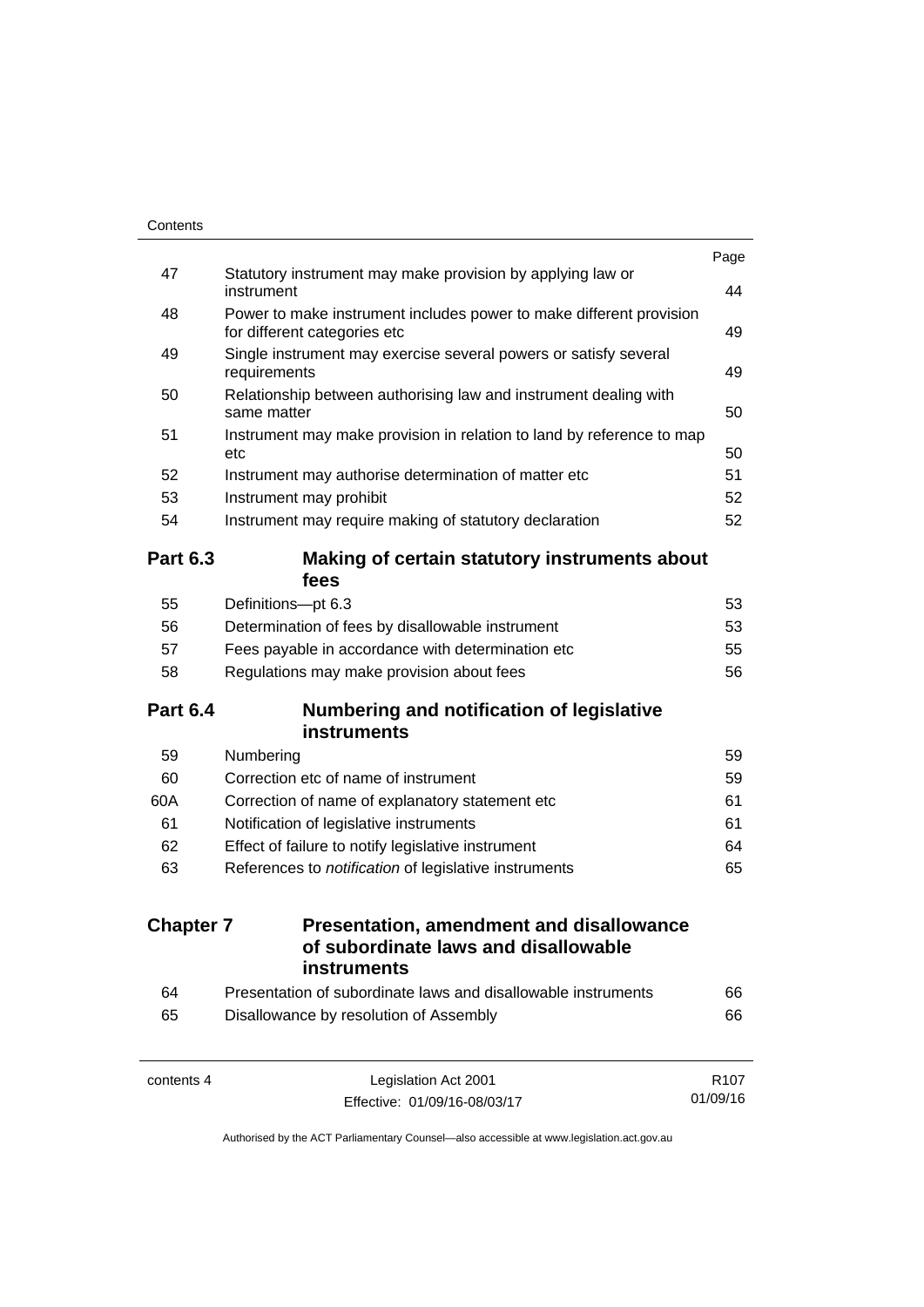|     |                                                                   | Contents   |
|-----|-------------------------------------------------------------------|------------|
| 65A | Notification of disallowance by resolution of Assembly            | Page<br>67 |
|     |                                                                   |            |
| 66  | Revival of affected laws                                          | 69         |
| 67  | Making of instrument same in substance within 6 months after      |            |
|     | disallowance                                                      | 70         |
| 68  | Amendment by resolution of Assembly                               | 70         |
| 69  | Notification of amendments made by resolution of Assembly         | 72         |
| 70  | Making of amendment restoring effect of law within 6 months after |            |
|     | amendment                                                         | 74         |
| 71  | Effect of dissolution or expiry of Assembly on notice of motion   | 74         |

### **Chapter 8 [Commencement and exercise of powers](#page-91-0)  [before commencement](#page-91-0)**

| 72   | Meaning of law-ch 8                                      | 76 |
|------|----------------------------------------------------------|----|
| 73   | General rules about commencement                         | 76 |
| 74   | Time of commencement                                     | 78 |
| 75   | Commencement of naming and commencement provisions       | 79 |
| 75AA | Commencement of provisions identifying amended laws      | 80 |
| 75A  | Meaning of commences retrospectively                     | 81 |
| 75B  | Retrospective commencement requires clear indication     | 81 |
| 76   | Non-prejudicial provision may commence retrospectively   | 82 |
| 77   | Commencement by commencement notice                      | 83 |
| 78   | Separate commencement of amendments                      | 84 |
| 79   | Automatic commencement of postponed law                  | 85 |
| 79A  | Commencement of amendment of uncommenced law             | 86 |
| 80   | References to <i>commencement</i> of law                 | 86 |
| 81   | Exercise of powers between notification and commencement | 87 |

## **Chapter 9 [Repeal and amendment of laws](#page-105-0)**

| <b>Part 9.1</b> | General                                                  |    |
|-----------------|----------------------------------------------------------|----|
| 82              | Definitions-ch 9                                         | 90 |
| 83              | Consequences of amendment of statutory instrument by Act | 90 |
| 84              | Saving of operation of repealed and amended laws         | 90 |
| 84A             | Creation of offences and changes in penalties            | 91 |
|                 |                                                          |    |
|                 |                                                          |    |

R107 01/09/16 Legislation Act 2001 Effective: 01/09/16-08/03/17 contents 5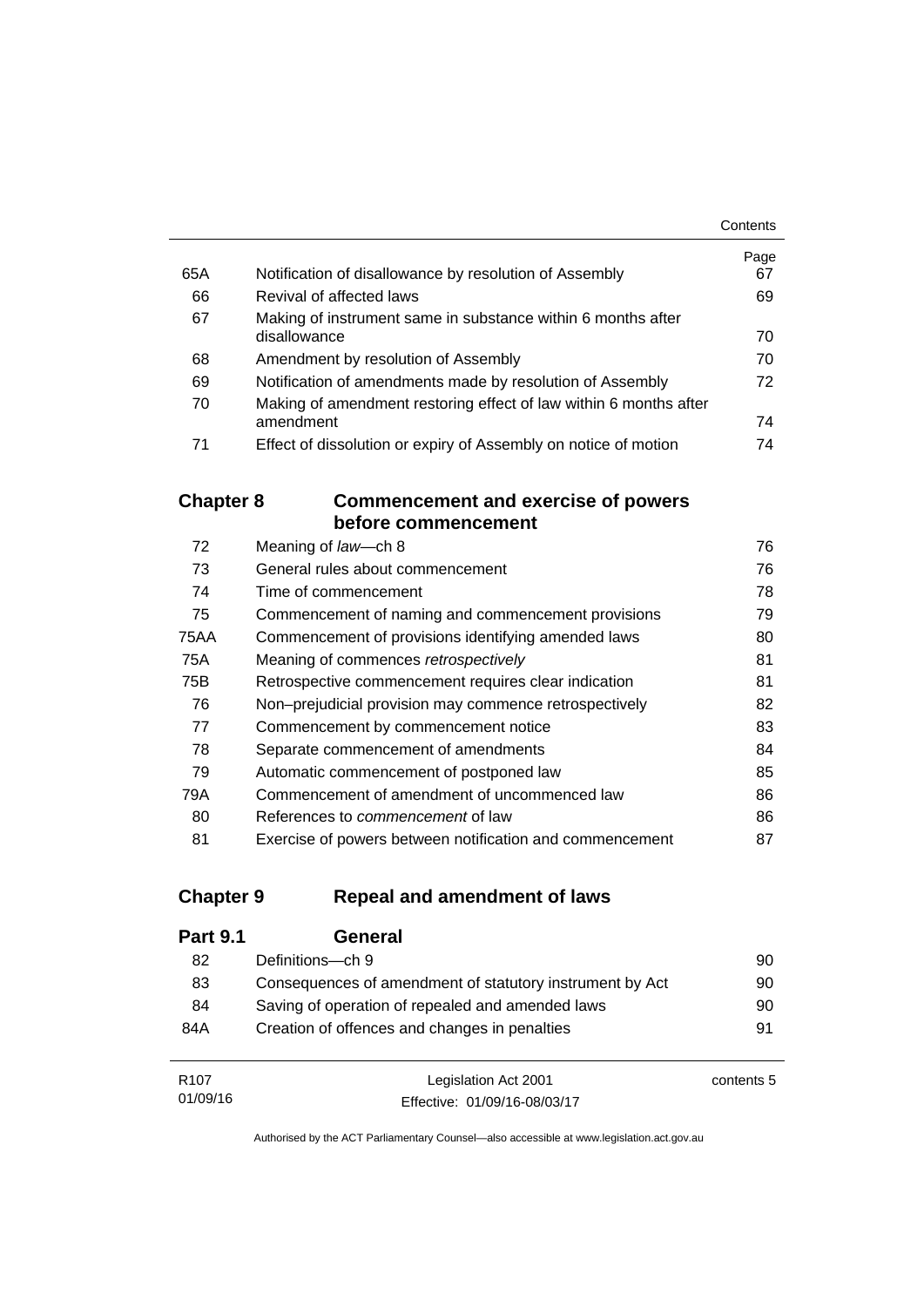| Contents |
|----------|
|----------|

|                 |                                                                                   | Page |
|-----------------|-----------------------------------------------------------------------------------|------|
| <b>Part 9.2</b> | <b>Repeal</b>                                                                     |      |
| 85              | When repeal takes effect                                                          | 93   |
| 86              | Repealed and amended laws not revived on repeal of repealing and<br>amending laws | 93   |
| 87              | Commencement not undone if repealed                                               | 95   |
| 88              | Repeal does not end effect of transitional laws etc                               | 95   |
| 89              | Automatic repeal of certain laws and provisions                                   | 97   |
| <b>Part 9.3</b> | <b>Amendment</b>                                                                  |      |
| 90              | Law and amending laws to be read as one                                           | 102  |
| 91              | Insertion of provisions by amending law                                           | 102  |
| 92              | Amendment to be made wherever possible                                            | 104  |
| 93              | Provisions included in another provision for amendment purposes                   | 105  |
| 94              | Continuance of appointments etc made under amended provisions                     | 106  |
| 95              | Status of modifications                                                           | 107  |

96 Relocated provisions **108** 

## **Chapter 10 [Referring to laws](#page-124-0)**

| 97   | Definitions-ch 10                                                      | 109 |
|------|------------------------------------------------------------------------|-----|
| 98   | References to ACT law include law containing reference                 | 110 |
| 99   | References in ACT statutory instruments to the Act                     | 110 |
| 100  | Referring to particular ACT laws                                       | 110 |
| 101  | Referring to particular laws of other jurisdictions etc                | 112 |
| 102  | References to laws include references to laws as in force from time to |     |
|      | time                                                                   | 112 |
| 103  | References to repealed laws                                            | 114 |
| 104  | References to laws include references to instruments under laws        | 114 |
| 105  | Referring to provisions of laws                                        | 115 |
| 106  | References to provisions of laws are inclusive                         | 115 |
| 106A | References to paragraphs etc of laws                                   | 116 |

contents 6 Legislation Act 2001 Effective: 01/09/16-08/03/17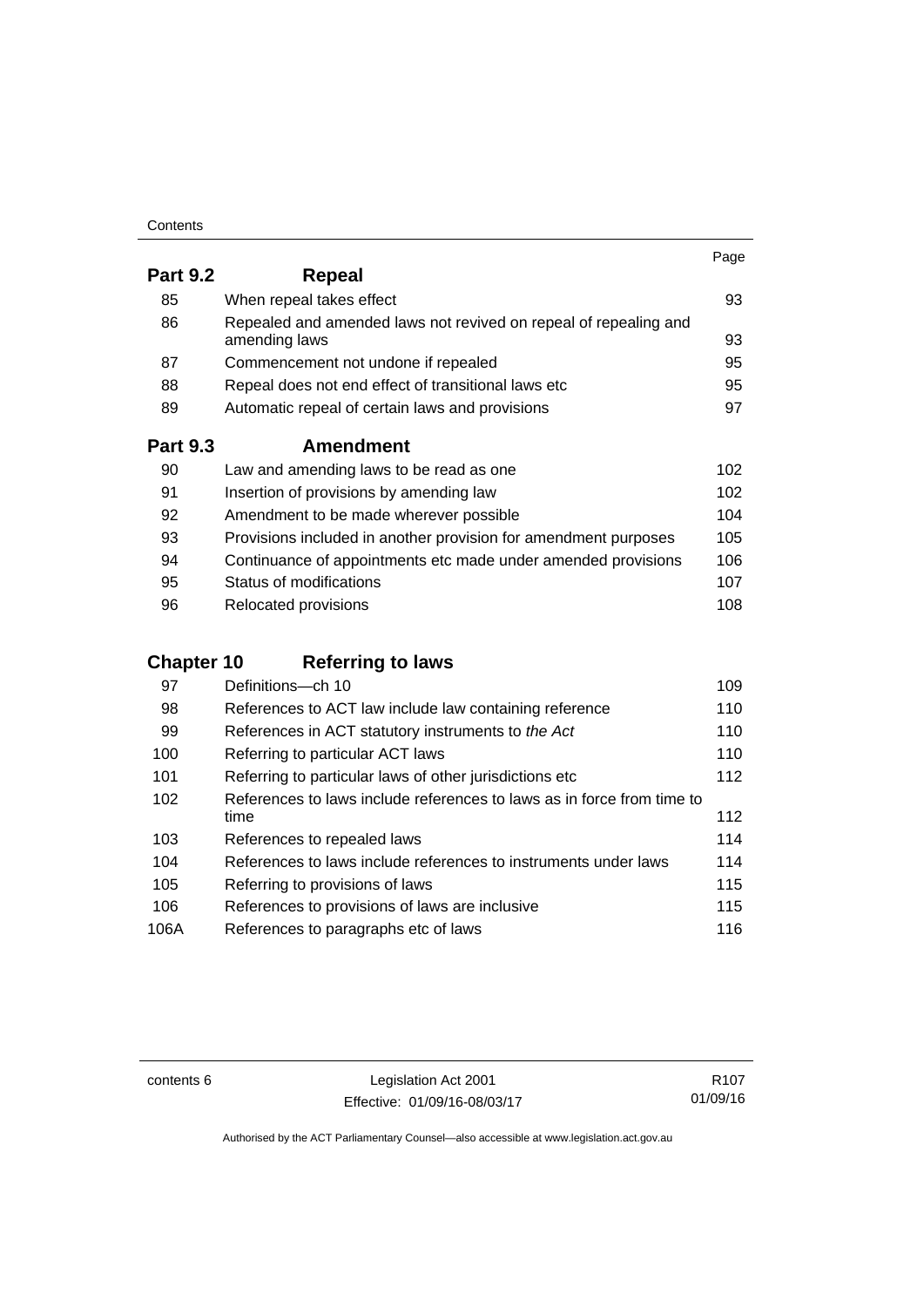| Contents |
|----------|
|----------|

| <b>Chapter 11</b> |                     | <b>Republication of Acts and statutory</b><br><b>instruments</b>   | Page |
|-------------------|---------------------|--------------------------------------------------------------------|------|
| <b>Part 11.1</b>  |                     | General                                                            |      |
| 107               | Definitions-ch 11   |                                                                    | 117  |
| 108               |                     | Republication in register                                          | 117  |
| 109               |                     | Republications may be published with other information             | 117  |
| 110               | Collections of laws |                                                                    | 118  |
| <b>Part 11.2</b>  |                     | Substantive amendments made by laws                                |      |
| 111               |                     | Incorporation of amendments                                        | 119  |
| 112               |                     | Reference to amending laws                                         | 119  |
| 113               |                     | Provisions not republished or relocated                            | 119  |
| Part 11.3         |                     | <b>Editorial changes</b>                                           |      |
| 114               |                     | Authorisation for parliamentary counsel                            | 121  |
| 115               |                     | Amendments not to change effect                                    | 121  |
| 116               |                     | Ambit of editorial amendments                                      | 121  |
| 117               |                     | Legal effect of editorial changes                                  | 124  |
| 118               |                     | Reference to editorial amendments                                  | 124  |
| <b>Chapter 12</b> |                     | Scope of Acts and statutory instruments                            |      |
| 120               |                     | Act to be interpreted not to exceed legislative powers of Assembly | 125  |
| 121               |                     | <b>Binding effect of Acts</b>                                      | 125  |
| 122               |                     | Application to Territory                                           | 127  |
| <b>Chapter 13</b> |                     | <b>Structure of Acts and statutory instruments</b>                 |      |
| <b>Part 13.1</b>  |                     | General                                                            |      |

| Meaning of law—ch 13                                     | 128 |
|----------------------------------------------------------|-----|
| Material that is part of Act or statutory instrument     | 128 |
| Material that is not part of Act or statutory instrument | 129 |
|                                                          |     |

| R107     | Legislation Act 2001         | contents 7 |
|----------|------------------------------|------------|
| 01/09/16 | Effective: 01/09/16-08/03/17 |            |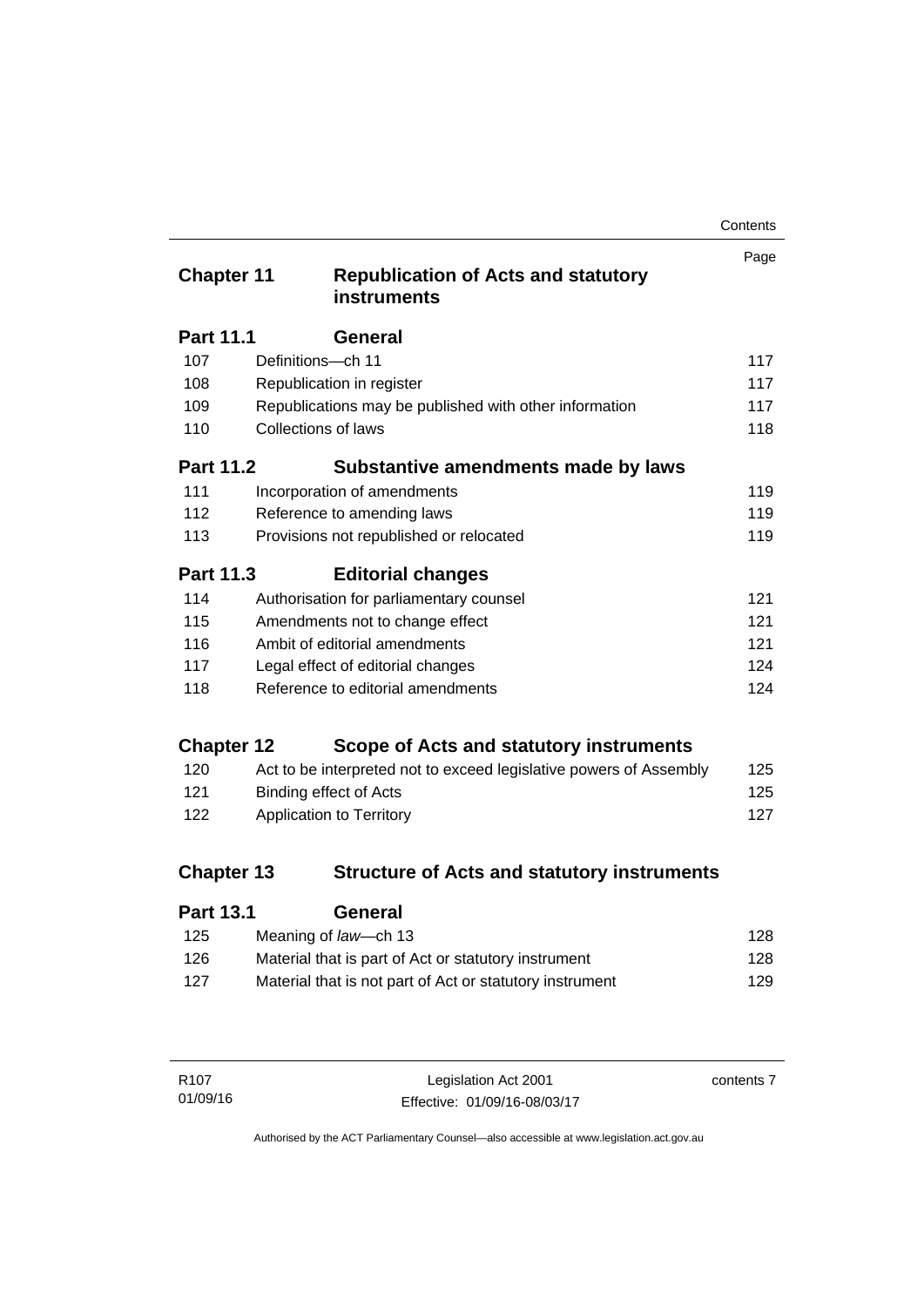| Contents |
|----------|
|----------|

|                   |                                                                        | Page |
|-------------------|------------------------------------------------------------------------|------|
| <b>Part 13.2</b>  | <b>Particular kinds of provisions</b>                                  |      |
| 130               | What is a definition?                                                  | 131  |
| 131               | Signpost definitions                                                   | 132  |
| 132               | Examples                                                               | 133  |
| 133               | Penalty units                                                          | 134  |
| 134               | Penalties at end of sections and subsections                           | 134  |
| 135               | Penalties not at end of sections and subsections                       | 137  |
| <b>Chapter 14</b> | <b>Interpretation of Acts and statutory</b><br><b>instruments</b>      |      |
| <b>Part 14.1</b>  | <b>Purpose and scope</b>                                               |      |
| 136               | Meaning of Act-ch 14                                                   | 139  |
| 137               | Purpose and scope-ch 14                                                | 139  |
| <b>Part 14.2</b>  | Key principles of interpretation                                       |      |
| 138               | Meaning of working out the meaning of an Act-pt 14.2                   | 140  |
| 139               | Interpretation best achieving Act's purpose                            | 140  |
| 140               | Legislative context                                                    | 141  |
| 141               | Non-legislative context generally                                      | 142  |
| 142               | Non-legislative context-material that may be considered                | 143  |
| 143               | Law stating material for consideration in working out meaning          | 144  |
| <b>Chapter 15</b> | Aids to interpretation                                                 |      |
| <b>Part 15.1</b>  | <b>General</b>                                                         |      |
| 144               | Meaning of commonly-used terms                                         | 146  |
| 145               | Gender and number                                                      | 146  |
| 146               | Meaning of may and must                                                | 146  |
| 147               | Changes of drafting practice not to affect meaning                     |      |
| 148               | Terms used in instruments have same meanings as in authorising<br>laws | 148  |
| 149               | Age in years                                                           | 148  |
| 150               | Measurement of distance                                                | 148  |
| contents 8        | Legislation Act 2001                                                   | R107 |

01/09/16

Effective: 01/09/16-08/03/17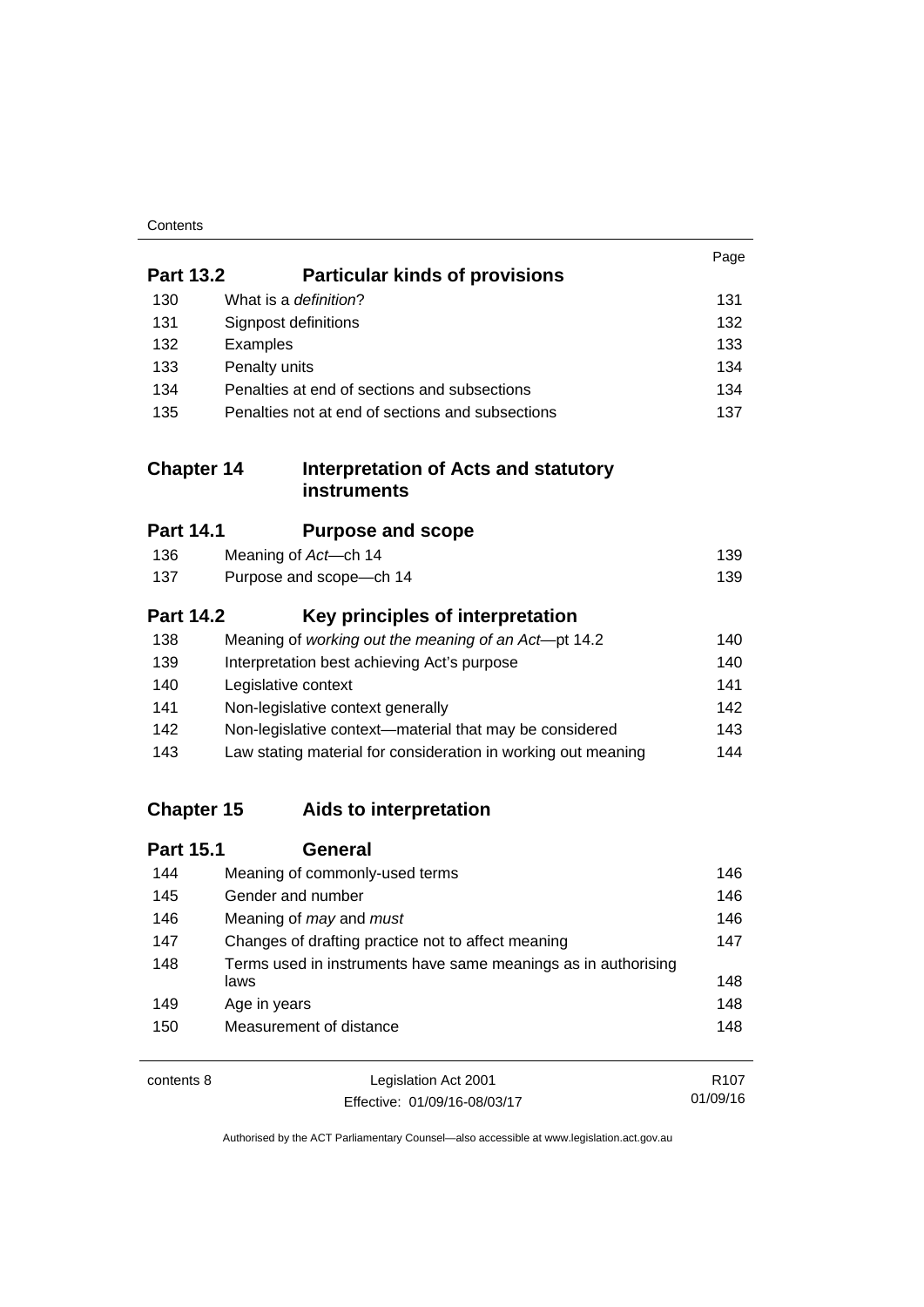|                                                                                          | Page       |
|------------------------------------------------------------------------------------------|------------|
|                                                                                          |            |
| 151<br>Working out periods of time generally                                             | 149        |
| 151A<br>Periods of time ending on non-working days                                       | 151        |
| 151B<br>Doing things for which no time is fixed                                          | 152        |
| 151C<br>Power to extend time                                                             | 153        |
| 152<br>Continuing effect of obligations                                                  | 154        |
| <b>Definitions</b><br><b>Part 15.2</b>                                                   |            |
| 155<br>Definitions apply subject to contrary intention                                   | 155        |
| 156<br>Application of definitions in dictionaries and sections                           | 155        |
| 157<br>Defined terms—other parts of speech and grammatical forms                         | 157        |
| <b>Part 15.3</b><br>References to various entities and things                            |            |
| 160<br>References to people generally                                                    | 158        |
| 161<br>Corporations liable to offences                                                   | 159        |
| 162<br>References to a Minister or the Minister                                          | 160        |
| 163<br>References to a director-general or the director-general                          | 161        |
| 164<br>References to Australian Standards etc.                                           | 162        |
| 165<br>References to Assembly committees that no longer exist                            | 163        |
| 168<br>References to person with interest in land include personal<br>representative etc | 163        |
| 169<br>References to domestic partner and domestic partnership                           | 163        |
| 169A<br>References to transgender people                                                 | 164        |
| 169B<br>References to intersex people                                                    | 165        |
| <b>Part 15.4</b><br><b>Preservation of certain common law</b><br>privileges              |            |
| Privileges against self-incrimination and exposure to civil penalty<br>170               | 166        |
| 171<br>Client legal privilege                                                            | 166        |
|                                                                                          |            |
| <b>Chapter 16</b><br><b>Courts, tribunals and other decision-makers</b>                  |            |
| 175<br>Meaning of law-ch 16                                                              | 167        |
| Jurisdiction of courts and tribunals<br>176                                              | 167        |
| Recovery of amounts owing under laws<br>177                                              | 167        |
| 178<br>Power to decide includes power to take evidence etc                               | 167        |
| Content of statements of reasons for decisions<br>179                                    | 168        |
| R <sub>107</sub><br>Legislation Act 2001                                                 | contents 9 |
| 01/09/16<br>Effective: 01/09/16-08/03/17                                                 |            |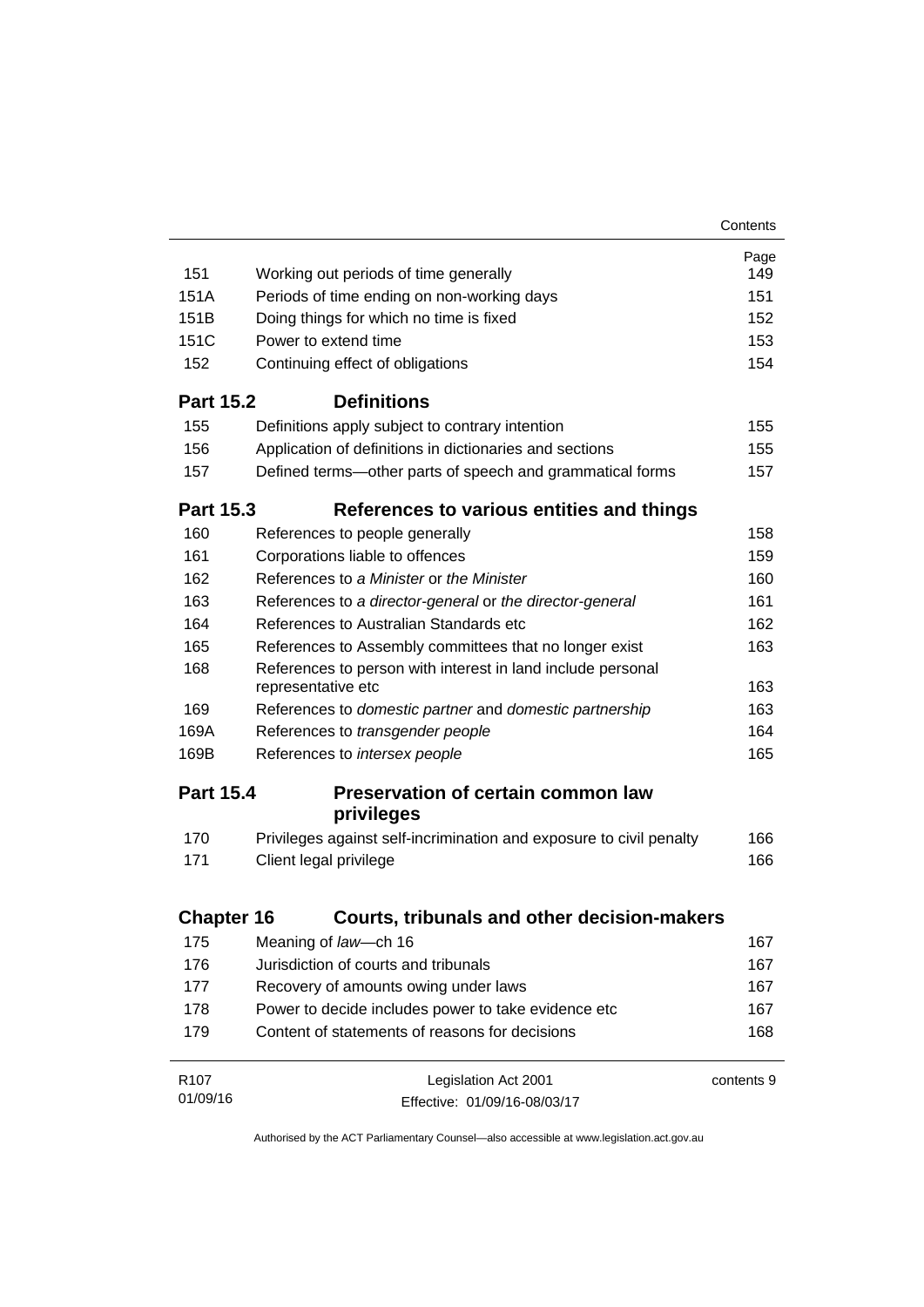#### **Contents**

| 180               | Power to make decision includes power to reverse or change                                          | Page<br>169      |  |
|-------------------|-----------------------------------------------------------------------------------------------------|------------------|--|
| <b>Chapter 17</b> | <b>Entities and positions</b>                                                                       |                  |  |
| 182               | Meaning of law-ch 17                                                                                | 170              |  |
| 183               | Change of name of entity                                                                            | 170              |  |
| 184               | Change in constitution of entity                                                                    | 170              |  |
| 184A              | References to entity<br>References to occupant of position                                          |                  |  |
| 185               |                                                                                                     |                  |  |
| 186               | Change of name of position                                                                          | 172              |  |
| 187               | Chair and deputy chair etc                                                                          | 172              |  |
| <b>Chapter 18</b> | <b>Offences</b>                                                                                     |                  |  |
| 188               | Meaning of ACT law-ch 18                                                                            | 173              |  |
| 189               | Reference to offence includes reference to related ancillary offences                               | 173              |  |
| 190<br>191<br>192 | Indictable and summary offences<br>Offences against 2 or more laws<br>When must prosecutions begin? | 174              |  |
|                   |                                                                                                     | 174              |  |
|                   |                                                                                                     | 175              |  |
| 193               | Continuing offences                                                                                 |                  |  |
| <b>Chapter 19</b> | <b>Administrative and machinery provisions</b>                                                      |                  |  |
| <b>Part 19.1</b>  | <b>Introductory</b>                                                                                 |                  |  |
| 195               | Meaning of law-ch 19                                                                                | 177              |  |
| <b>Part 19.2</b>  | <b>Functions</b>                                                                                    |                  |  |
| 196               | Provision giving function gives power to exercise function                                          | 178              |  |
| 197               | Statutory functions may be exercised from time to time<br><b>Functions of bodies</b>                | 178              |  |
| 199               |                                                                                                     | 178              |  |
| 200               | Functions of occupants of positions                                                                 |                  |  |
| <b>Part 19.3</b>  | <b>Appointments</b>                                                                                 |                  |  |
| Division 19.3.1   | Appointments-general                                                                                |                  |  |
| 205               | Application-div 19.3.1                                                                              | 181              |  |
| contents 10       | Legislation Act 2001                                                                                | R <sub>107</sub> |  |
|                   | Effective: 01/09/16-08/03/17                                                                        | 01/09/16         |  |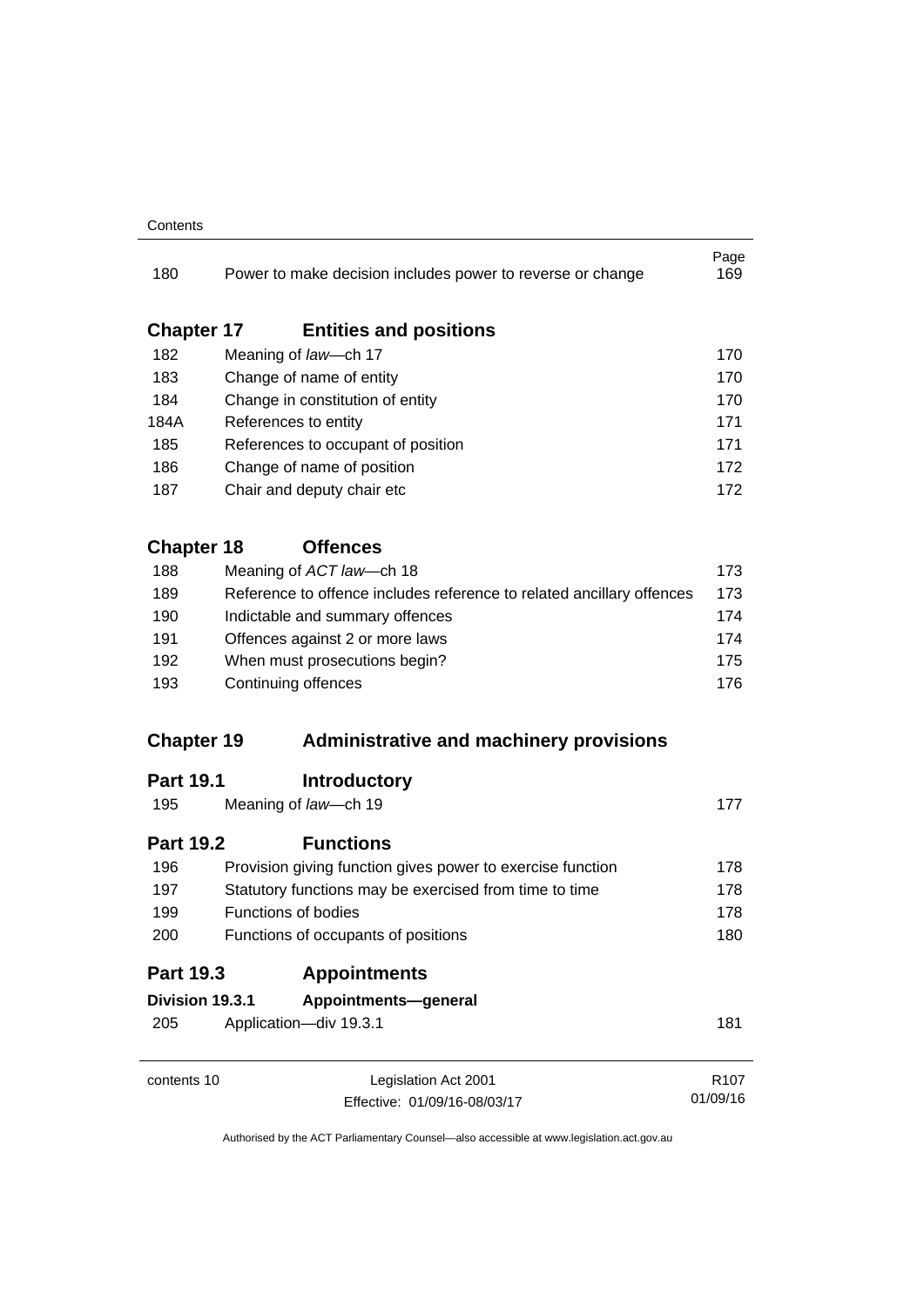|                  |                                                                               | Contents    |
|------------------|-------------------------------------------------------------------------------|-------------|
|                  |                                                                               | Page        |
| 206              | Appointments must be in writing etc                                           | 181         |
| 207              | Appointment may be by name or position                                        | 181         |
| 208              | Power of appointment includes power to suspend etc                            | 182         |
| 209              | Power of appointment includes power to make acting appointment                | 182         |
| 210              | Resignation of appointment                                                    | 184         |
| 211              | Appointment not affected by appointer changes                                 | 184         |
| 212              | Appointment not affected by defect etc                                        | 184         |
| Division 19.3.2  | <b>Acting appointments</b>                                                    |             |
| 215              | Application-div 19.3.2                                                        | 185         |
| 216              | Acting appointments must be in writing etc                                    | 185         |
| 217              | Acting appointment may be made by name or position                            | 185         |
| 218              | Instrument may provide when acting appointment has effect etc                 | 186         |
| 219              | Appointer may decide terms of acting appointment etc                          | 186         |
| 220              | Appointee may exercise functions under acting appointment etc                 | 187         |
| 221              | How long does an acting appointment operate?                                  | 187         |
| 222              | Resignation of acting appointment                                             | 188         |
| 223              | Effect of acting appointment on substantive appointment etc                   | 188         |
| 224              | Acting appointment not affected by appointer changes                          | 189         |
| 225              | Acting appointment not affected by defect etc                                 | 189         |
|                  | Division 19.3.2A<br><b>Standing acting arrangements</b>                       |             |
| 225A             | Application-div 19.3.2A                                                       | 190         |
| 225B             | Person acting under standing acting arrangement may exercise<br>functions etc | 190         |
| Division 19.3.3  | <b>Appointments-Assembly consultation</b>                                     |             |
| 226              | Meaning of statutory position-div 19.3.3                                      | 190         |
| 227              | Application-div 19.3.3                                                        | 191         |
| 228              | Consultation with appropriate Assembly committee                              | 191         |
| 229              | Appointment is disallowable instrument                                        | 192         |
| <b>Part 19.4</b> | <b>Delegations</b>                                                            |             |
| 230              | Application-pt 19.4 generally                                                 | 193         |
| 231              | Application-pt 19.4 to subdelegations                                         | 193         |
| 232              | Delegation must be in writing etc                                             | 193         |
| 233              | Delegation may be made by name or position                                    | 194         |
| R <sub>107</sub> | Legislation Act 2001                                                          | contents 11 |

Effective: 01/09/16-08/03/17

01/09/16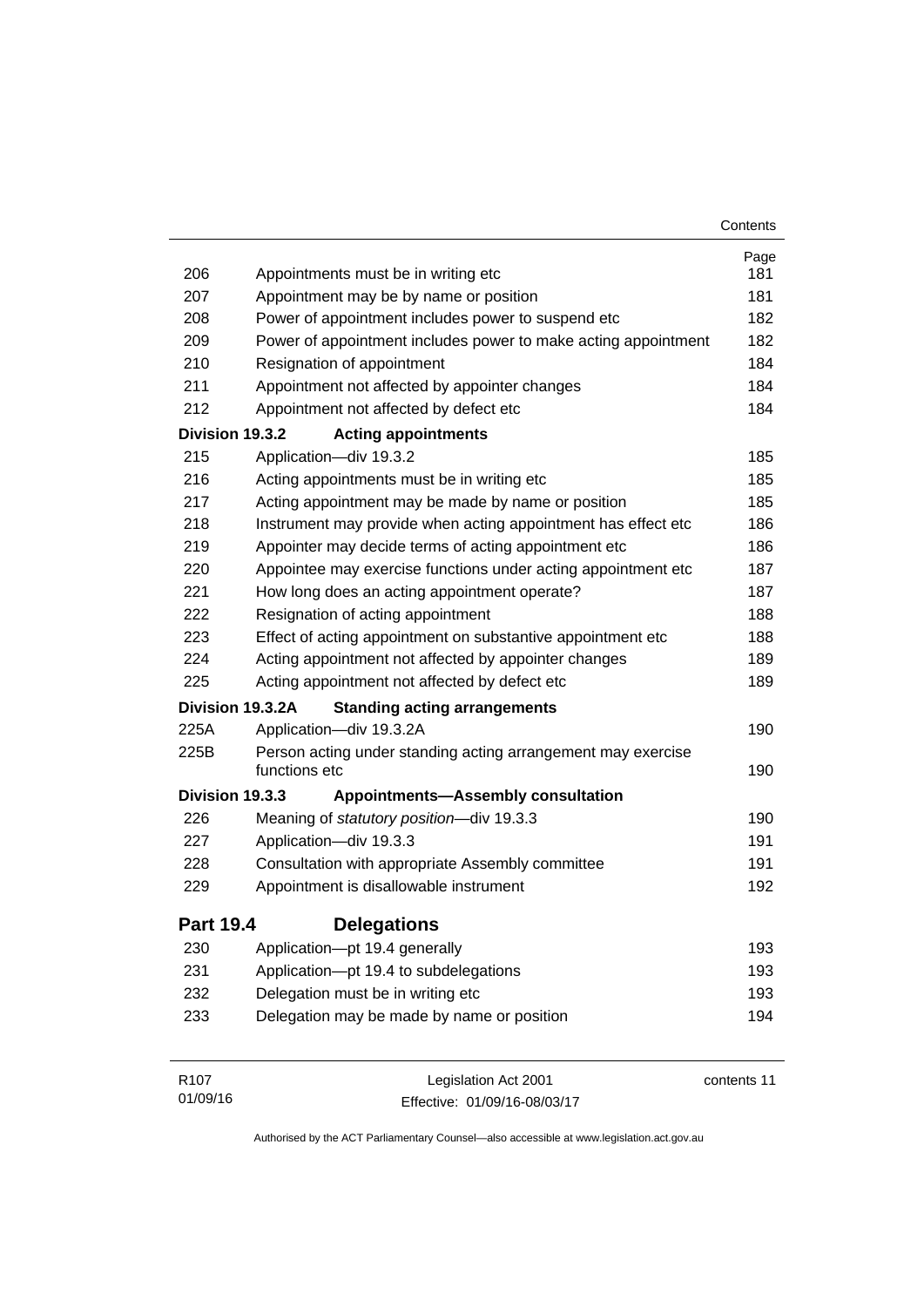| Contents          |                                  |                                                                  |                  |
|-------------------|----------------------------------|------------------------------------------------------------------|------------------|
|                   |                                  |                                                                  | Page             |
| 234               |                                  | Instrument may provide when delegation has effect etc            | 194              |
| 235               |                                  | Delegation may be made to 2 or more delegates                    | 194              |
| 236               |                                  | Power to delegate may not be delegated                           | 195              |
| 237               |                                  | Delegation may be amended or revoked                             | 195              |
| 238               |                                  | Appointer responsible for delegated function                     | 196              |
| 239               |                                  | Exercise of delegation by delegate                               | 196              |
| 240               |                                  | Appointer may exercise delegated function                        | 196              |
| 241               |                                  | Delegation not affected by appointer changes                     | 197              |
| 242               |                                  | Delegation not affected by defect etc                            | 197              |
| <b>Part 19.5</b>  |                                  | <b>Service of documents</b>                                      |                  |
| 245               |                                  | Application-pt 19.5                                              | 198              |
| 246               |                                  | Definitions-pt 19.5                                              | 198              |
| 247               |                                  | Service of documents on individuals                              | 200              |
| 248               |                                  | Service of documents on corporations                             | 200              |
| 249               |                                  | Service of documents on agencies                                 | 201              |
| 250               | When document taken to be served | 201                                                              |                  |
| 251               | Other laws not affected etc.     |                                                                  |                  |
| 252               |                                  | Powers of courts and tribunals not affected                      | 203              |
| <b>Part 19.6</b>  |                                  | <b>Functions of Executive and Ministers</b>                      |                  |
| 253               |                                  | Exercise of functions of Executive                               | 204              |
| 254               |                                  | Administration of matters not allocated                          | 204              |
| 254A              |                                  | Delegation by Minister                                           | 205              |
| <b>Part 19.7</b>  |                                  | <b>Other matters</b>                                             |                  |
| 255               | Forms                            |                                                                  | 206              |
| 256               |                                  | Production of records kept in computers etc                      | 208              |
| 257               |                                  | Out-of-session presentation of documents to Legislative Assembly | 208              |
|                   |                                  | <b>Miscellaneous</b>                                             |                  |
| <b>Chapter 20</b> |                                  |                                                                  |                  |
| 300               |                                  | Delegation by parliamentary counsel                              | 211              |
| 301               |                                  | References to Administration Act 1989 etc.                       | 211              |
| 302               |                                  | Regulation-making power                                          | 211              |
| contents 12       |                                  | Legislation Act 2001                                             | R <sub>107</sub> |
|                   |                                  | Effective: 01/09/16-08/03/17                                     | 01/09/16         |

Effective: 01/09/16-08/03/17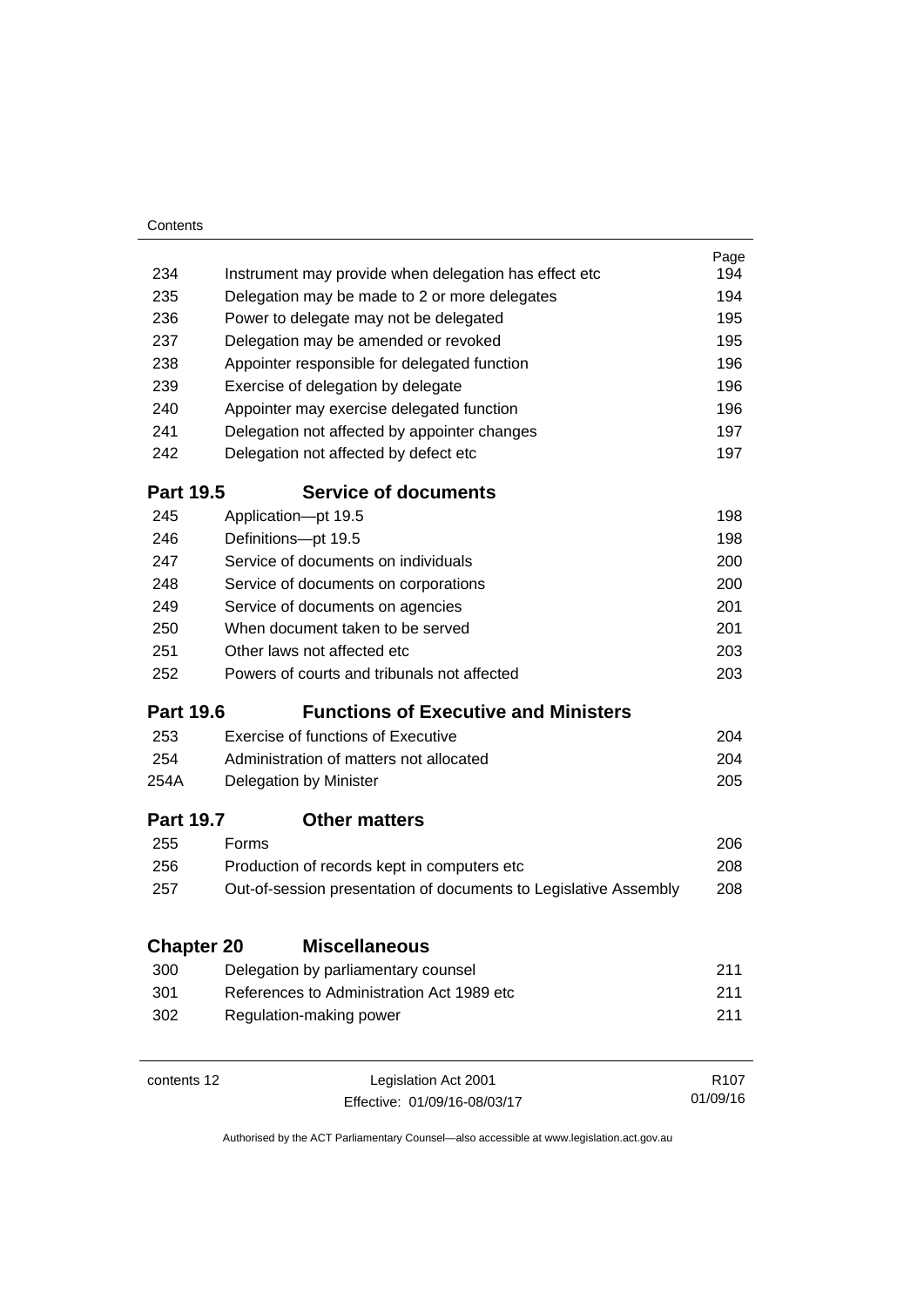|                   |                                                                      | Contents    |
|-------------------|----------------------------------------------------------------------|-------------|
| <b>Schedule 1</b> | Acts included in sources of law in the ACT                           | Page<br>212 |
| <b>Part 1.1</b>   | Former NSW and UK Acts in force before<br>establishment of Territory | 212         |
| <b>Part 1.2</b>   | Former NSW Acts applied after establishment of<br><b>Territory</b>   | 213         |
| <b>Dictionary</b> |                                                                      | 214         |
| Part 1            | <b>Meaning of commonly-used terms</b>                                | 214         |
| Part 2            | Terms for Legislation Act 2001 only                                  | 247         |
| <b>Endnotes</b>   | About the endnates                                                   | OE 4        |

### 1 [About the endnotes 251](#page-266-1) 2 [Abbreviation key 251](#page-266-2) 3 [Legislation history 252](#page-267-0) 4 [Amendment history 268](#page-283-0) 5 [Earlier republications 307](#page-322-0)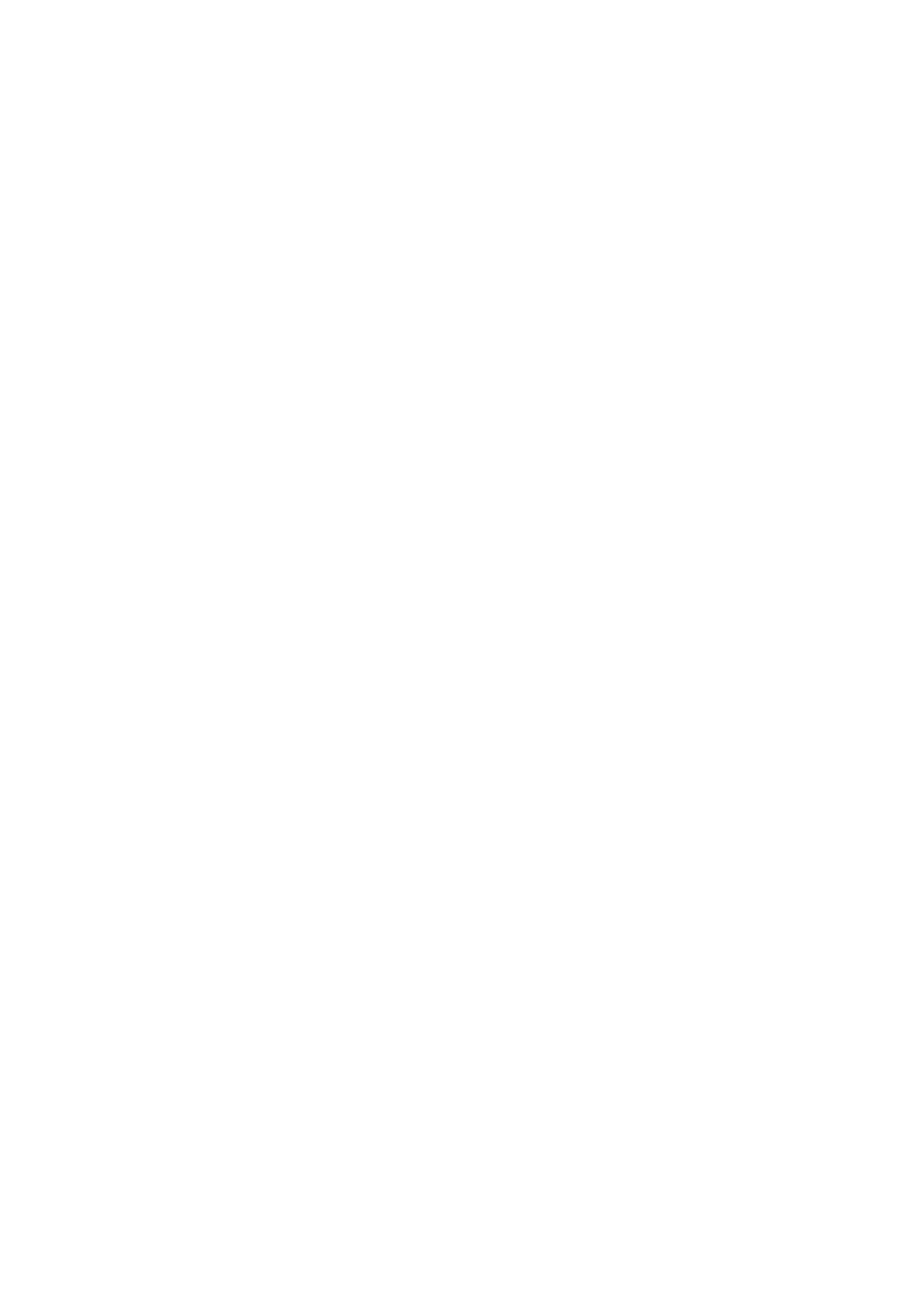

# **Legislation Act 2001**

An Act about legislation

l

R107 01/09/16 page 1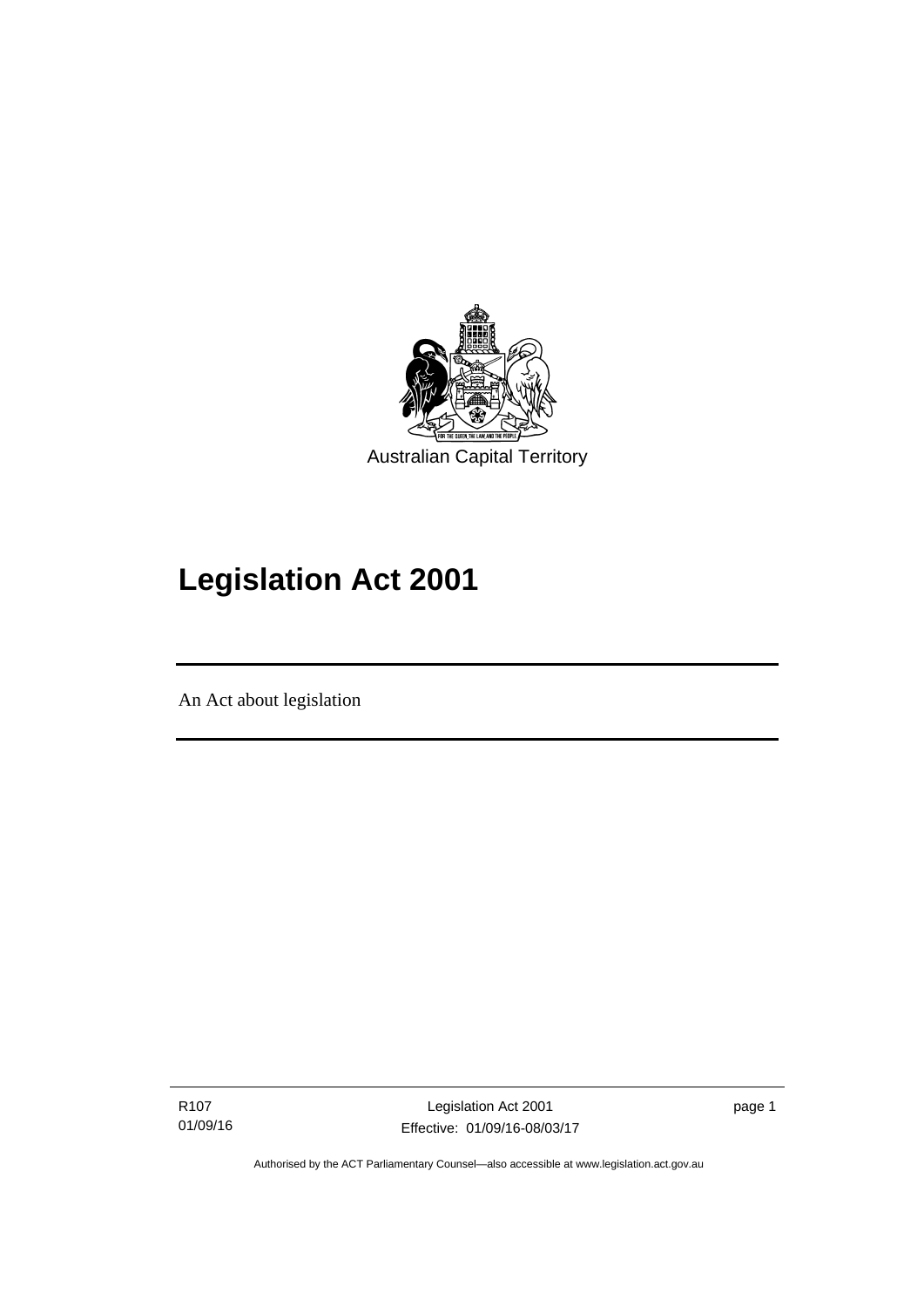**Chapter 1** Preliminary<br>**Part 1.1** General General

Section 1

## <span id="page-17-0"></span>**Chapter 1** Preliminary

## <span id="page-17-1"></span>**Part 1.1 General**

### <span id="page-17-2"></span>**1 Name of Act**

This Act is the *Legislation Act 2001.* 

### <span id="page-17-3"></span>**2 Dictionary**

The dictionary at the end of this Act is part of this Act.

- *Note 1* The dictionary at the end of an Act usually defines certain terms used in the Act, and includes references (*signpost definitions*) to other terms defined elsewhere in the Act. However, in this Act the dictionary is divided into 2 parts.
- *Note 2* Pt 1 defines terms commonly used in Acts (including this Act) and statutory instruments. For example, because of the definition '*calendar month* means one of the 12 months of the year.', the term 'calendar month' has the defined meaning wherever the term is used in an Act or statutory instrument unless the Act or instrument provides otherwise or the contrary intention otherwise appears (see s 144 and s 155).
- *Note 3* Pt 2 defines certain terms used in this Act. For example, the signpost definition '*administrator*, for part 19.5 (Service of documents)—see section 246.' means that the term 'administrator' is defined in s 246 for this Act, pt 19.5. A definition in pt 2 applies to all of this Act unless the definition, or another provision of this Act, provides otherwise or the contrary intention otherwise appears (see s 155 and s 156 (1)).

### <span id="page-17-4"></span>**2A Notes**

A note included in this Act is explanatory and is not part of this Act.

*Note* See s 127 (1), (4) and (5) for the legal status of notes.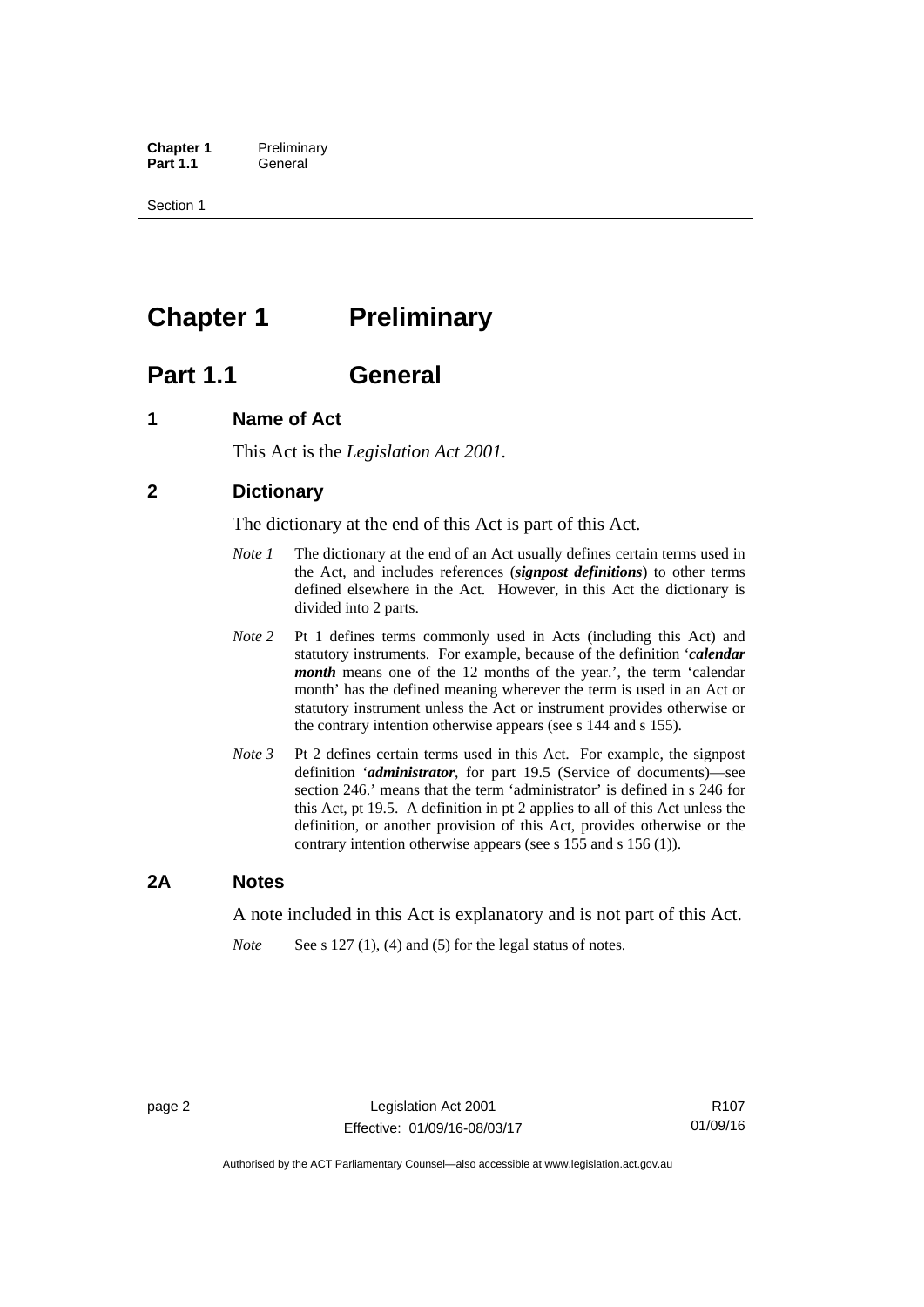### <span id="page-18-0"></span>**3 Objects**

- (1) The main object of this Act is to make legislation more accessible.
- (2) This is to be achieved particularly by—
	- (a) encouraging access to legislation through the internet, while maintaining access to printed legislation; and
	- (b) restating the law dealing with the 'life cycle' of legislation, improving its structure and content, and simplifying its provisions where practicable; and
	- (c) assisting users of legislation to find, read, understand and use legislation by—
		- (i) facilitating the shortening and simplification of legislation; and
		- (ii) promoting consistency in the form and language of legislation; and
		- (iii) providing rules about the interpretation of legislation; and
		- (iv) facilitating the updating and republication of legislation to ensure its ready availability.
- (3) For this section, the '*life cycle*' of legislation includes the making (where relevant), notification, commencement, presentation and disallowance (where relevant), operation, interpretation, proof, republication, amendment and repeal of legislation and instruments made under legislation.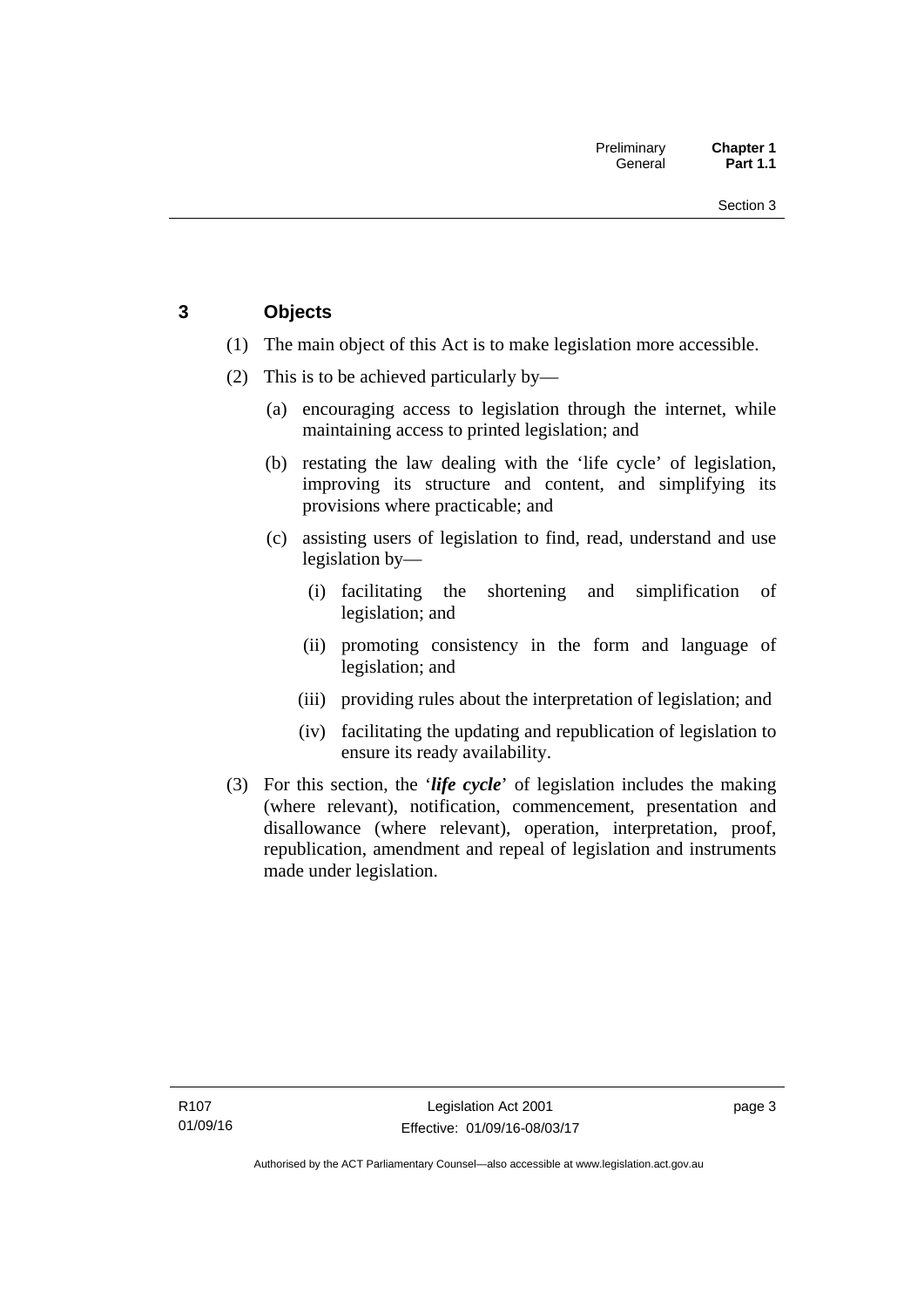### <span id="page-19-0"></span>**4 Application of Act**

- (1) This Act applies to all Acts (including this Act) and statutory instruments.
- (2) In particular, Acts and statutory instruments are taken to be made on the basis that they will operate in conjunction with this Act.

#### **Examples**

- 1 An Act imposes an obligation and provides that people who 'fail' to carry out the obligation are liable to the penalty. The Act does not, however, define 'fail' or indicate that the word is used in a special way. In accordance with this Act, dictionary, pt 1 (see s 144), the word 'fail' includes 'refuse'. In other words, a person who refuses to carry out the obligation will be subject to the penalty in the same way as someone who only neglects the obligation. In this case, the presence in an Act of a word that is defined in this Act attracts the operation of the definition in the dictionary.
- 2 The *XYZ Act 2001* contains the following provision:

The Minister may determine fees for this Act.

Because the XYZ Act authorises a fee to be determined 'for this Act', this Act, s 56 applies and therefore the provisions of pt 6.3 (Making of certain statutory instruments about fees) apply to the determination of fees under the provision. In this case, the operation of provisions of this Act is attracted because the *XYZ Act 2001* contains a provision that triggers the application of the part.

- *Note 1* The determination of a fee by a Minister under an Act is a disallowable instrument and must be in writing (see s 9 (1) (b) and s 42 (2)).
- *Note 2* An example is part of the Act, is not exhaustive and may extend, but does not limit, the meaning of the provision in which it appears (see s 126 and s 132).
- (3) This section is a determinative provision.
	- *Note* See s 5 for the meaning of determinative provisions, and s 6 for their displacement.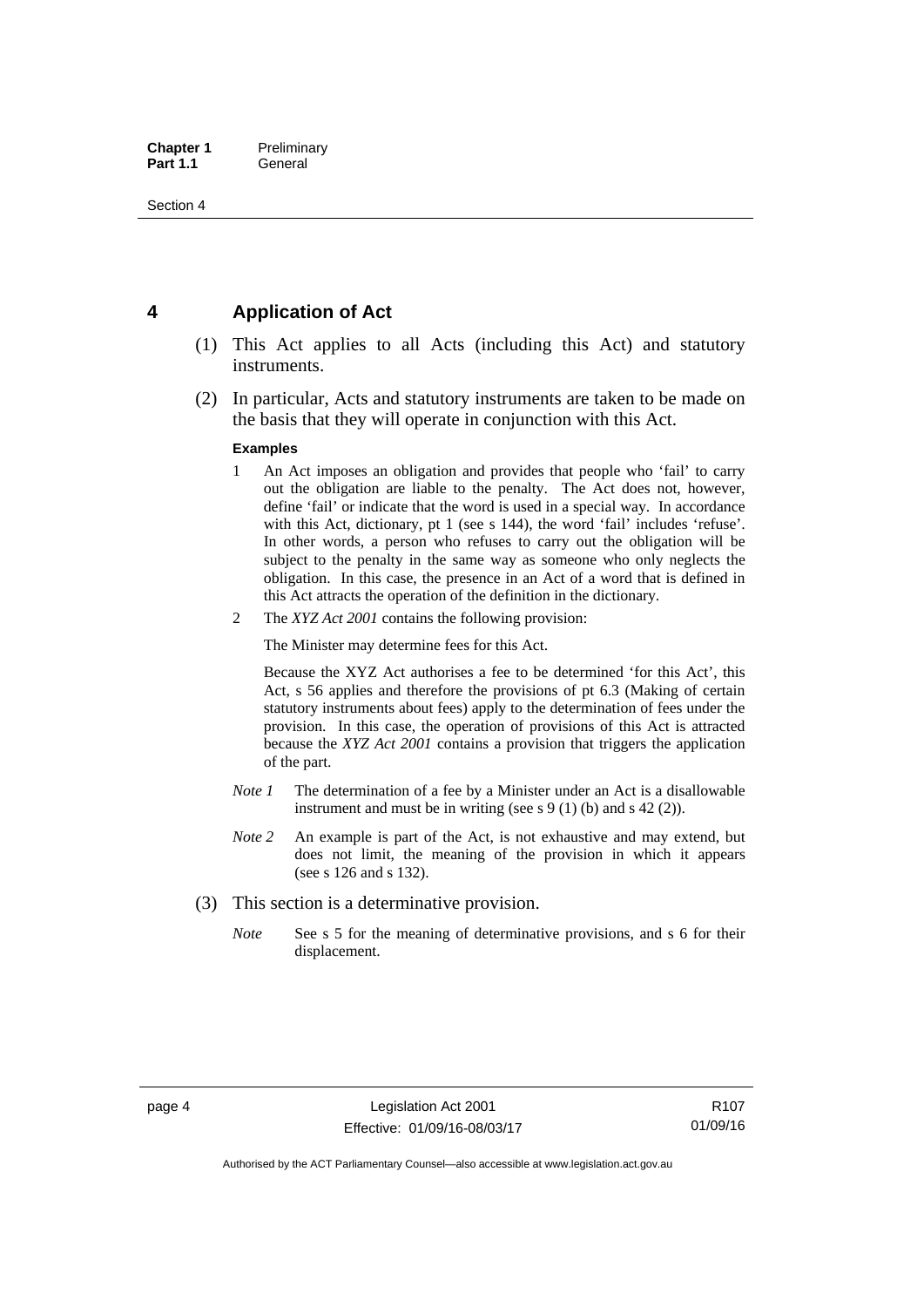### <span id="page-20-0"></span>**5 Determinative and non-determinative provisions**

- (1) This Act consists of determinative and non-determinative provisions.
- (2) A *determinative provision* is a provision of this Act that is declared to be a determinative provision.

#### **Example**

Section 4 (3) provides that s 4 is a determinative provision.

(3) A *non-determinative provision* is any other provision of this Act.

#### **Example**

Section 3 does not contain a provision corresponding to s 4 (3). Therefore, s 3 is not a determinative provision.

*Note* An example is part of the Act, is not exhaustive and may extend, but does not limit, the meaning of the provision in which it appears (see s 126 and s 132).

### <span id="page-20-1"></span>**6 Legislation Act provisions must be applied**

- (1) A provision of this Act must be applied to an Act or statutory instrument, in accordance with the terms of the provision, except so far as it is displaced.
- (2) A determinative provision may be displaced expressly or by a manifest contrary intention.
- (3) A non-determinative provision may be displaced expressly or by a contrary intention.
	- *Note* For the distinction between a 'manifest contrary intention' (see s (2)) and 'contrary intention' (see s (3)), see the examples in this section.
- (4) The declaration of a provision as 'determinative' indicates that it is the intention of the Legislative Assembly that, if the provision is to be displaced at all in a particular case, a more deliberate displacement is required than if the provision were a non-determinative provision.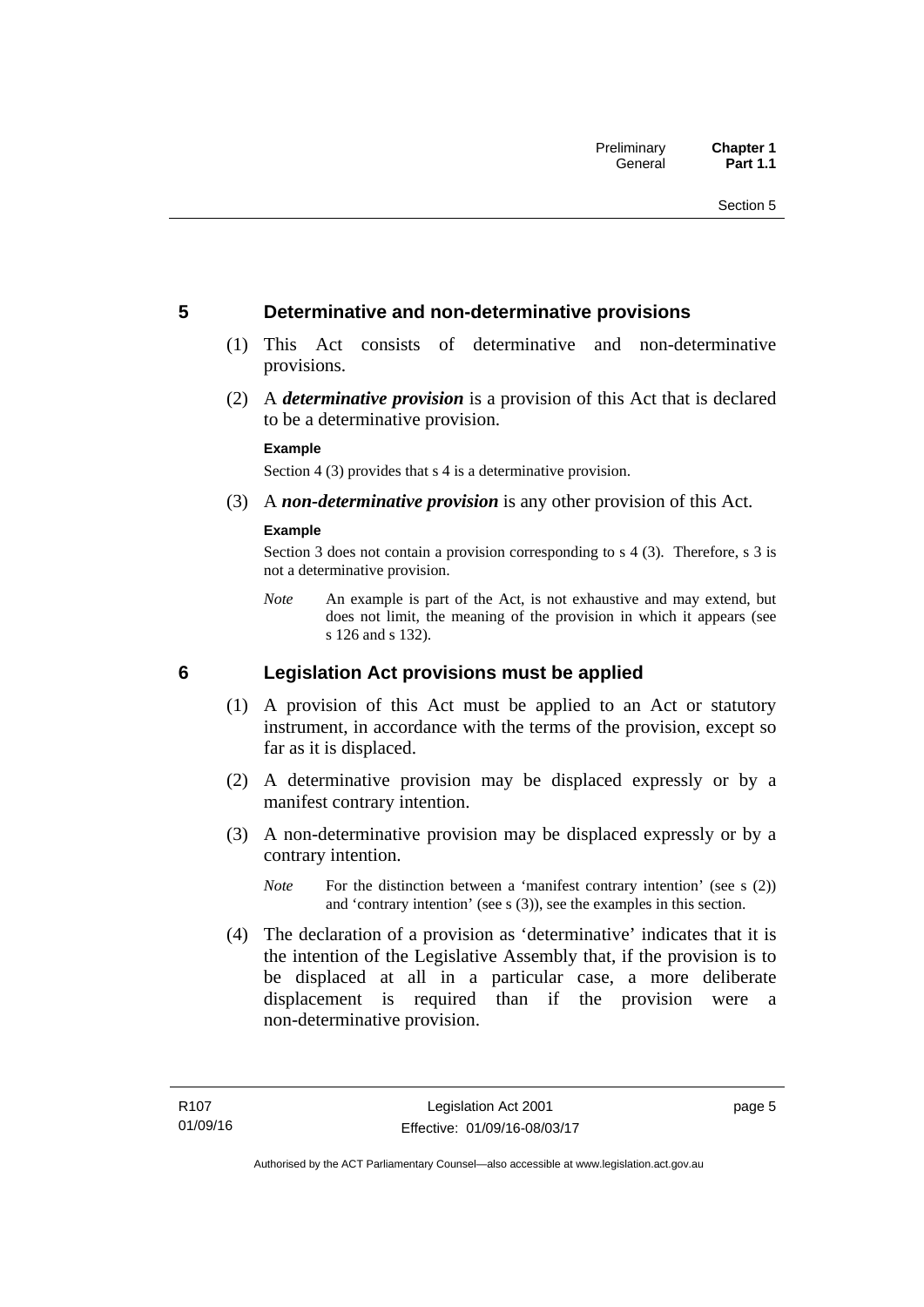- (5) This section applies despite any presumption or rule of interpretation.
- (6) A provision of this Act must not be taken to be displaced by a provision of an Act or statutory instrument so far as the provisions can operate concurrently.
- (7) In particular and without limiting subsection (5), a provision of this Act is not displaced by a provision of an Act or statutory instrument because the provisions deal with the same or a similar subject matter.
- (8) This section is a determinative provision.

#### **Examples—different kinds of displacement**

1 *Determinative provision—express displacement*

The *Collections Regulation Act 1999* (hypothetical), s 83 contains the following provision:

(2) The Legislation Act, section 47 (3) does not apply to a regulation under this Act.

Section 83 (2) illustrates a provision expressly displacing this Act, s 47 (3), a determinative provision.

2 *Determinative provision—manifest contrary intention*

The *Motor Repairers Act 2001* (hypothetical) does not contain a provision like the *Collections Regulation Act 1999*, s 83, but s 79 contains the following provision:

(3) A regulation may apply, adopt or incorporate an instrument or provision of an instrument as in force from time to time.

Section 79 (3) illustrates a provision displacing this Act, s 47 (3), a determinative provision, by a manifest contrary intention because s 79 (3) clearly contradicts s 47 (3).

R107 01/09/16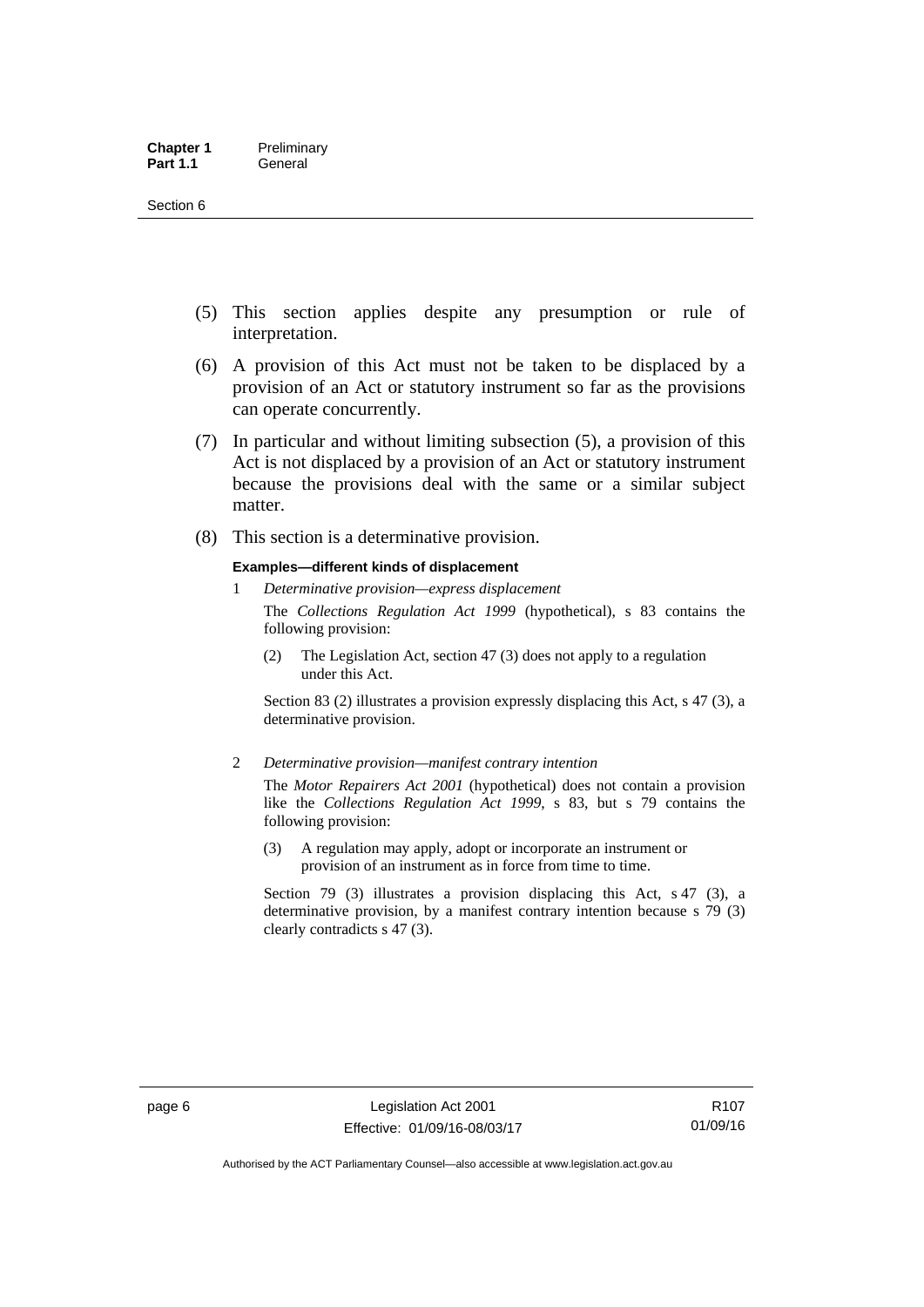#### 3 *Non-determinative provision—contrary intention*

The master of a vessel is charged with contravening the *Liquor Act 2001* (hypothetical), s 126 by selling liquor on or from 'licensed premises' otherwise than at a time authorised by the Act. It is claimed that the sale took place on the vessel. The Act defines 'licensed premises' to mean that part or those parts of a building or buildings and of the land adjoining it or them as defined by the licensing court. It is argued that the complaint is defective in that a vessel cannot be 'licensed premises'. However, s 126 is expressed to apply to 'a licensee, servant, agent or master who sells liquor on or from licensed premises'. In this case, the reference to 'master' indicates a contrary intention indicating that the section is intended to apply to liquor sold on or from vessels.

#### **Example—concurrent operation (no displacement)**

The *Small Clubs Act 2002* (hypothetical) contains the following provision about how notice of the club's annual general meeting may be served on members of a registered small club:

#### **60 Serving notice of annual general meeting**

The executive committee of a registered small club may serve notice of the annual general meeting of the club on members by pinning the notice to a noticeboard in the club house.

This Act, s 247, a non-determinative provision, allows a document to be served on an individual under an Act in a number of ways (by giving the document to the individual, by sending it by prepaid post etc), but does not mention pinning the document to a noticeboard as a method of giving the notice.

Section 247 is not displaced by the *Small Clubs Act 2002*, s 60, because—

- s 60 does not expressly displace section 247 nor does it indicate a contrary intention (see s 6 (1) and (3)) and, in particular, s 60 does not indicate an intention that the method of service it authorises is to be the only method of serving notice of annual general meetings on members of small clubs; and
- the application of s 247 is not displaced by any presumption or rule of interpretation (see s  $6(5)$ ); and
- s 60 and s 247 can operate concurrently (see s 6 (6)) by allowing complementary methods of service; and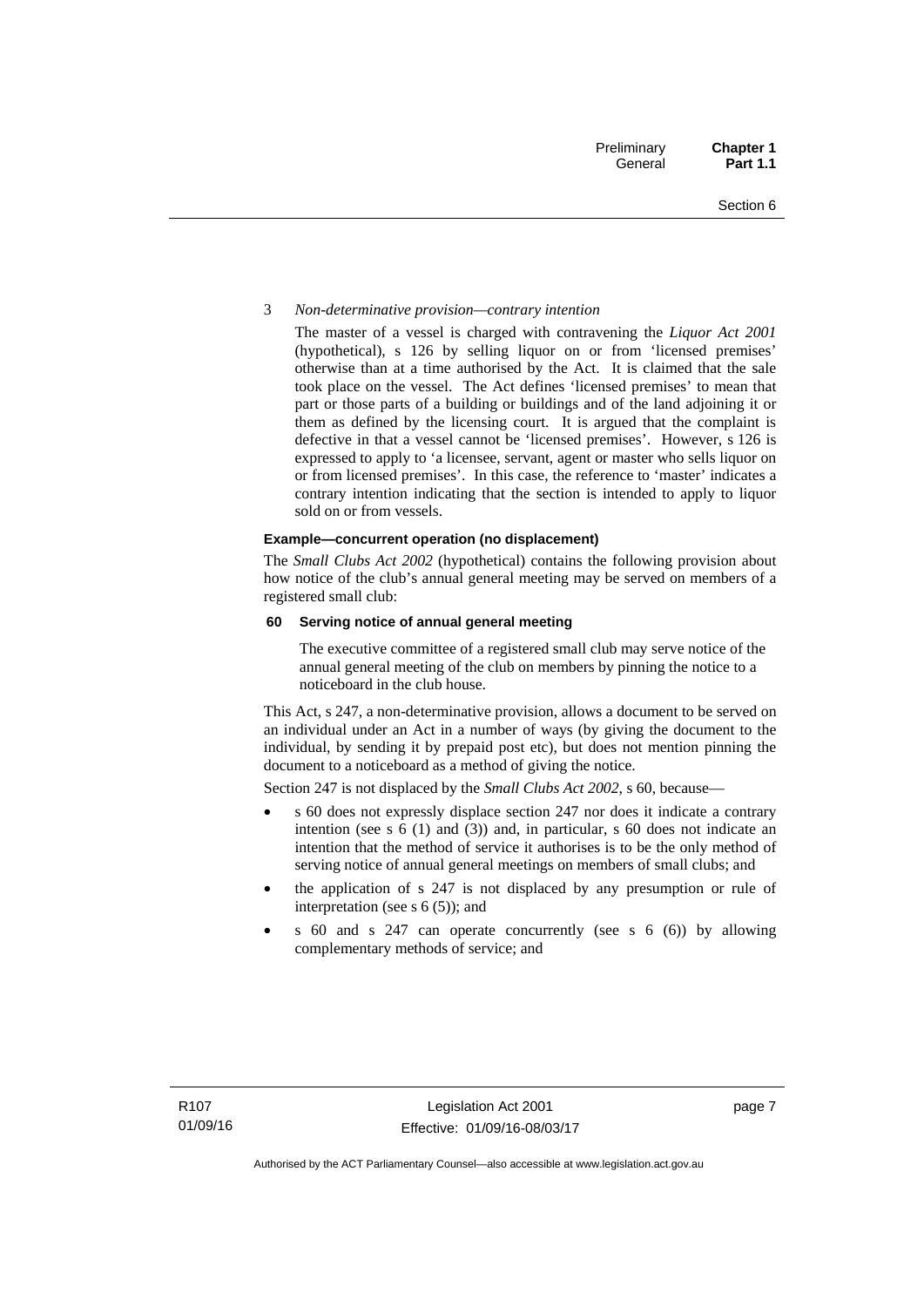Section 6

• the fact that s 60 and s 247 deal with the same (or a similar) subject matter does not of itself displace s 247 (see s 6 (7) and also s 6 (5)).

It follows, therefore, that the executive committee is free to serve notice of the annual general meeting under s 60 or s 247.

*Note* An example is part of the Act, is not exhaustive and may extend, but does not limit, the meaning of the provision in which it appears (see s 126 and s 132).

page 8 Legislation Act 2001 Effective: 01/09/16-08/03/17

R107 01/09/16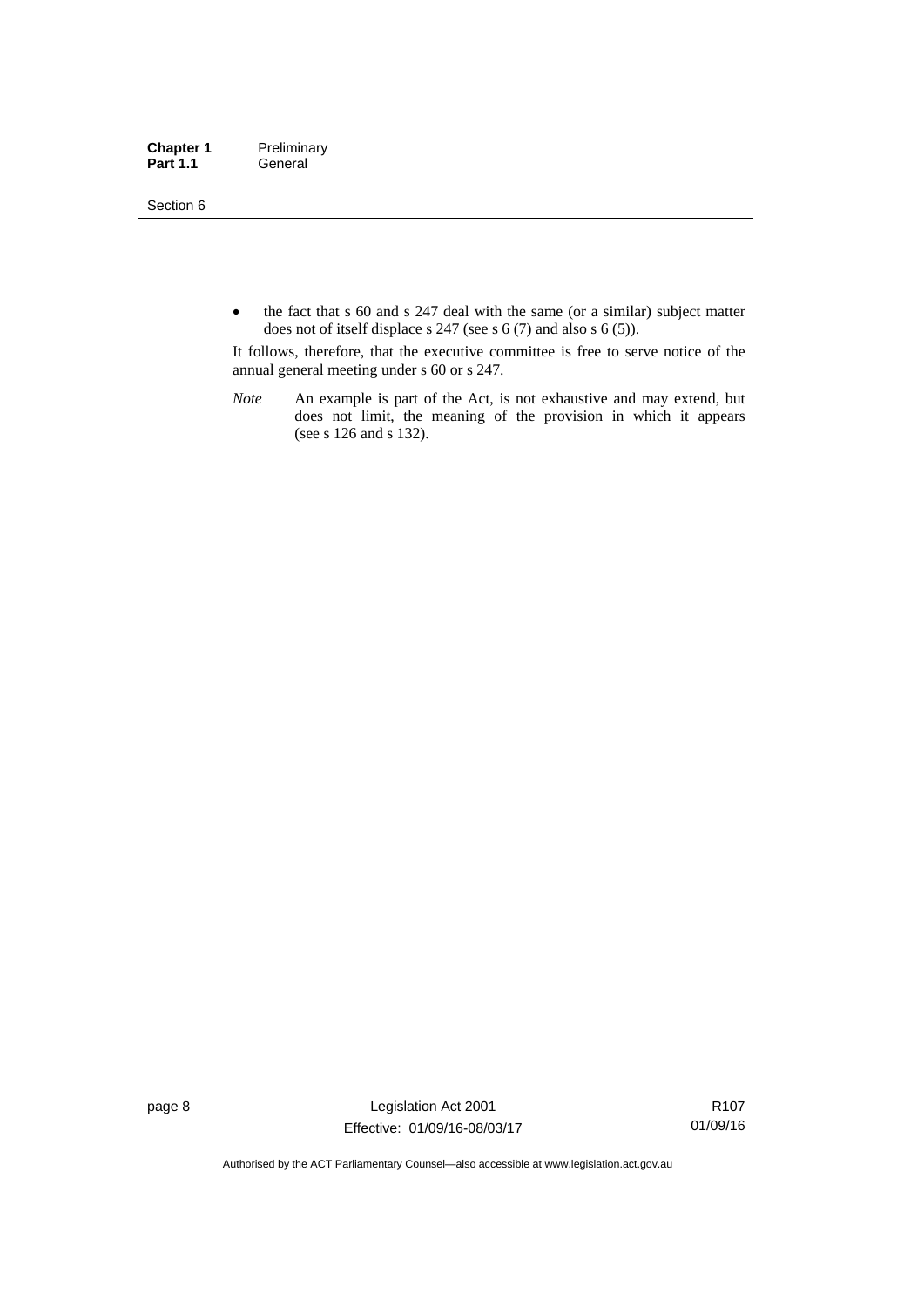## <span id="page-24-0"></span>**Part 1.2 Basic concepts**

### <span id="page-24-1"></span>**7 Meaning of** *Act* **generally**

- (1) An *Act* is an Act of the Legislative Assembly.
- (2) An *Act of the Legislative Assembly* is a law (however described or named) made by the Legislative Assembly under the [Self-Government Act.](http://www.comlaw.gov.au/Series/C2004A03699)
- (3) A reference to an *Act* includes a reference to a provision of an Act.
	- *Note 1* Section 17 deals with former Commonwealth enactments, and former NSW and UK Acts, that have become ACT Acts.
	- *Note 2* Section 100 (1) deals with references to particular Acts.

### <span id="page-24-2"></span>**8 Meaning of** *subordinate law*

- (1) A *subordinate law* is a regulation, rule or by-law (whether or not legislative in nature) made under—
	- (a) an Act; or
	- (b) another subordinate law; or
	- (c) power given by an Act or subordinate law and also power given otherwise by law.
- (2) A reference to a *subordinate law* includes a reference to a provision of a subordinate law.

### <span id="page-24-3"></span>**9 Meaning of** *disallowable instrument*

- (1) A *disallowable instrument* is—
	- (a) a statutory instrument (whether or not legislative in nature) that is declared to be a disallowable instrument by an Act, subordinate law or another disallowable instrument; or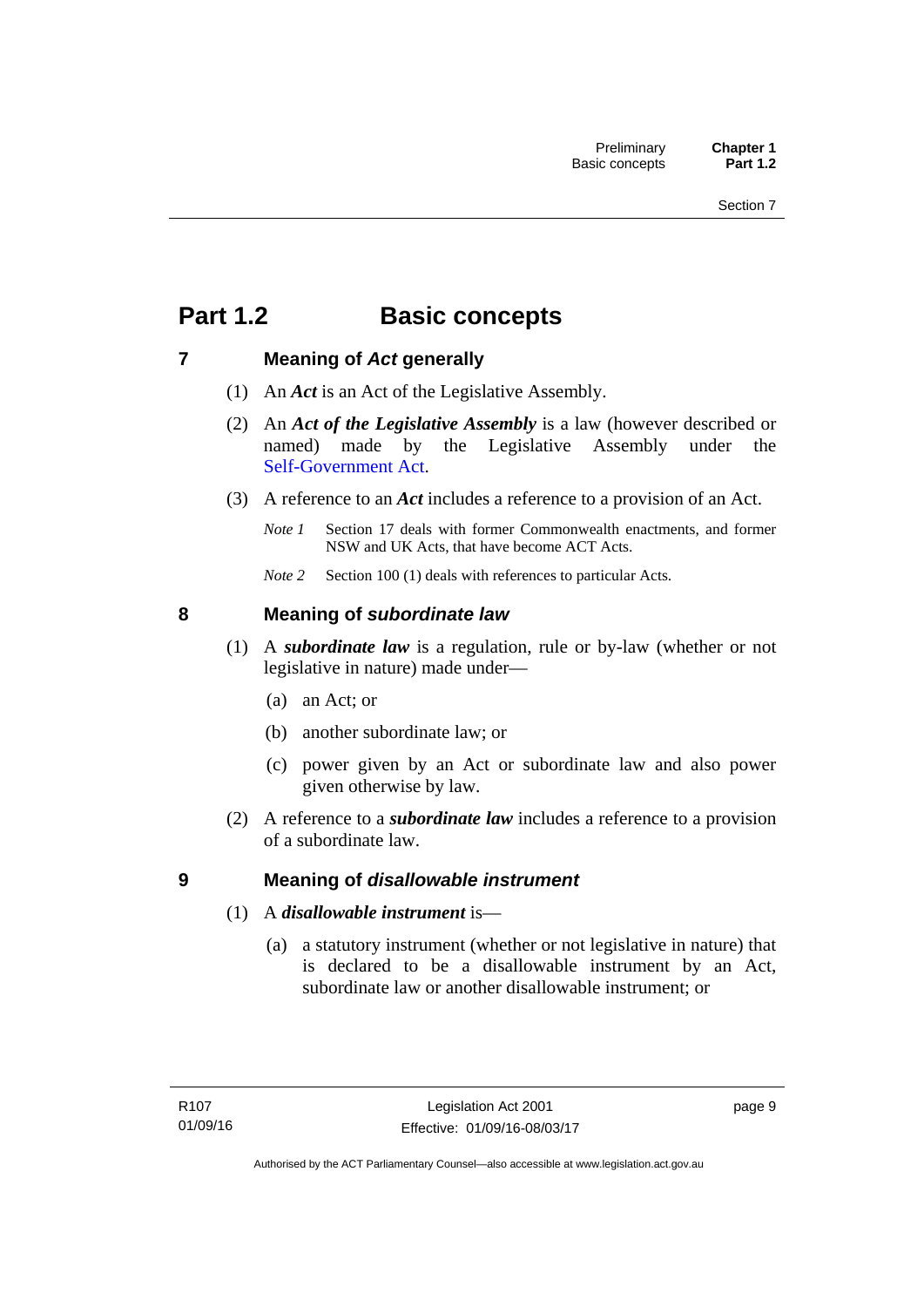(b) a determination of fees or charges by a Minister under an Act or subordinate law.

*Note Statutory instrument* is defined in s 13.

 (2) A reference to a *disallowable instrument* includes a reference to a provision of a disallowable instrument.

### <span id="page-25-0"></span>**10 Meaning of** *notifiable instrument*

- (1) A *notifiable instrument* is a statutory instrument (whether or not legislative in nature) that is declared to be a notifiable instrument by an Act, subordinate law, disallowable instrument or another notifiable instrument.
- (2) A reference to a *notifiable instrument* includes a reference to a provision of a notifiable instrument.

### <span id="page-25-1"></span>**11 Meaning of** *commencement notice*

- (1) A *commencement notice* is a statutory instrument that fixes or otherwise determines the commencement of an Act, subordinate law, disallowable instrument or notifiable instrument.
- (2) A reference to a *commencement notice* includes a reference to a provision of a commencement notice.

### <span id="page-25-2"></span>**12 Meaning of** *legislative instrument*

- (1) A *legislative instrument* is—
	- (a) a subordinate law; or
	- (b) a disallowable instrument; or
	- (c) a notifiable instrument; or
	- (d) a commencement notice.
- (2) A reference to a *legislative instrument* includes a reference to a provision of a legislative instrument.

R107 01/09/16

Authorised by the ACT Parliamentary Counsel—also accessible at www.legislation.act.gov.au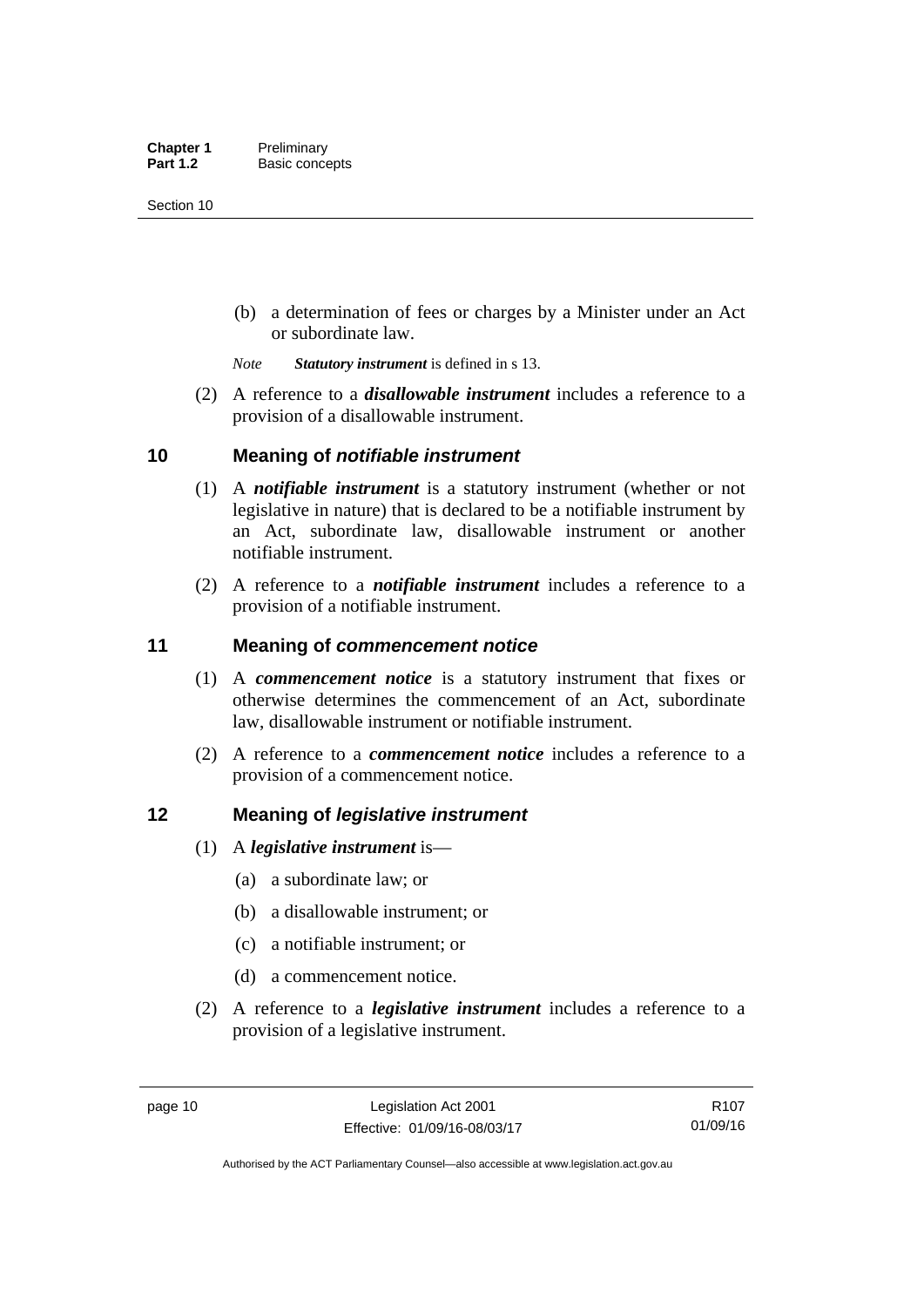### <span id="page-26-0"></span>**13 Meaning of** *statutory instrument*

- (1) A *statutory instrument* is an instrument (whether or not legislative in nature) made under—
	- (a) an Act; or
	- (b) another statutory instrument; or
	- (c) power given by an Act or statutory instrument and also power given otherwise by law.
- (2) A *statutory instrument* includes a subordinate law, disallowable instrument, notifiable instrument and commencement notice.
- (3) A reference to a *statutory instrument* includes a reference to a provision of a statutory instrument.

### <span id="page-26-1"></span>**14 Meaning of** *instrument*

(1) An *instrument* is any writing or other document.

*Note Writing* is defined in the dictionary, pt 1.

 (2) A reference to an *instrument* includes a reference to a provision of an instrument.

### <span id="page-26-2"></span>**15 Meaning of** *authorised republication*

- (1) An *authorised republication* is a republication of a law authorised by the parliamentary counsel under this Act.
- (2) A reference to an *authorised republication* includes a reference to a provision of an authorised republication.
- (3) In this section:

*law*—see section 107 (Definitions—ch 11).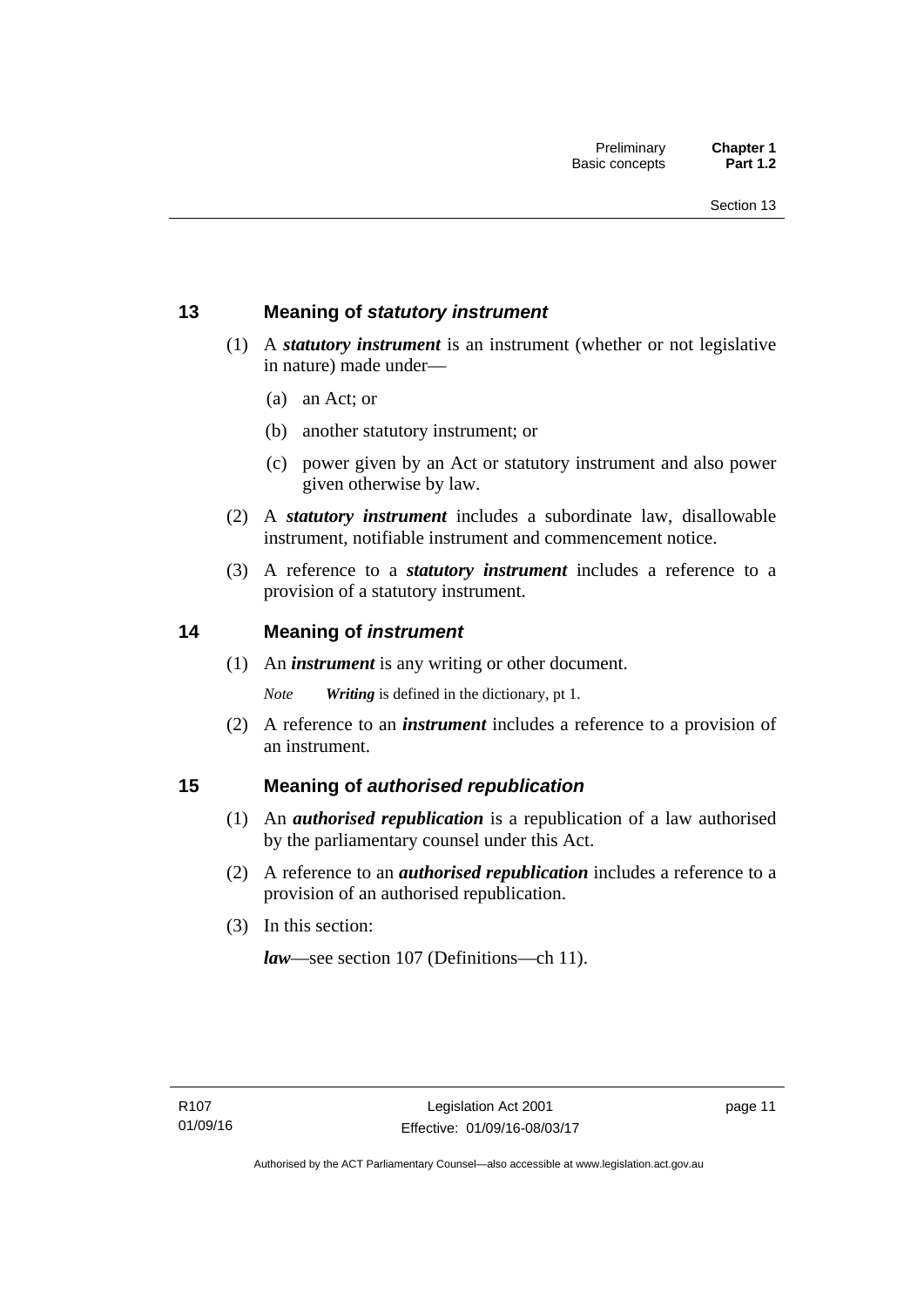### <span id="page-27-0"></span>**16 Meaning of** *provision*

A *provision* of an Act or instrument is any words or anything else that forms part of the Act or instrument.

#### **Examples—provisions consisting of groups of words**

sections, subsections, paragraphs, subparagraphs, sub-subparagraphs, examples

#### **Examples—provisions consisting of groups of other provisions**

chapters, parts, divisions, subdivisions, schedules

- *Note 1* An example is part of the Act, is not exhaustive and may extend, but does not limit, the meaning of the provision in which it appears (see s 126 and s 132).
- *Note 2* See s 126 and s 127 for material that is, or is not, part of an Act or statutory instrument.

page 12 Legislation Act 2001 Effective: 01/09/16-08/03/17

R107 01/09/16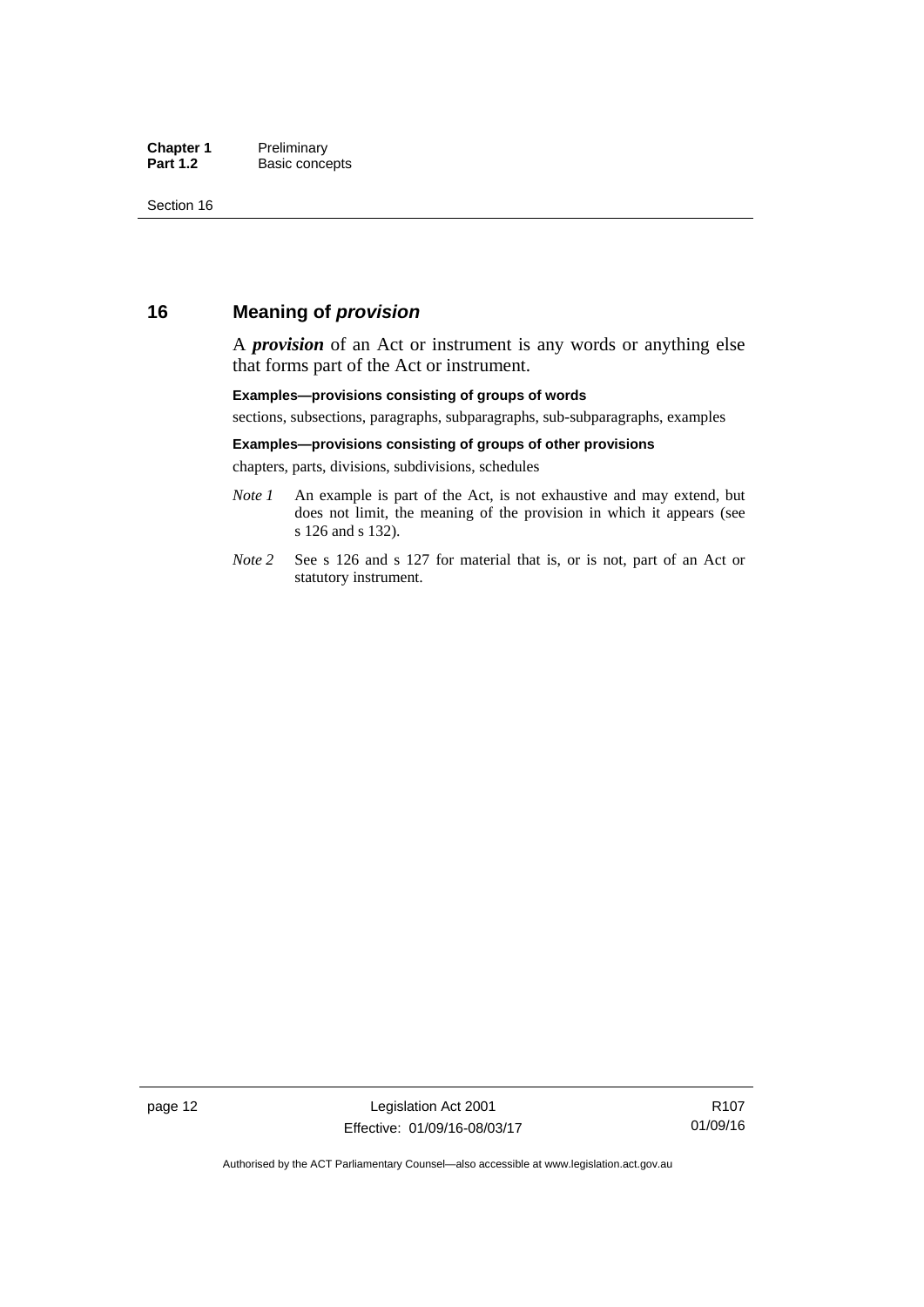## <span id="page-28-0"></span>**Part 1.3 Sources of law in the ACT**

#### **Notes on sources of law**

- *Note 1* The laws in force in the ACT consist of the written law and various unwritten laws known as the principles and rules of common law and equity.
- *Note* 2 The written law of the Territory consists primarily of laws, known as Acts, made by the Legislative Assembly. It also includes regulations, rules of court and other legislative instruments made under specific powers given by Acts. (Written laws made under an Act are commonly called 'subordinate' or 'delegated' legislation.)
- *Note 3* Before self-government, ordinances made by the Governor-General under the *[Seat of Government \(Administration\) Act 1910](http://www.comlaw.gov.au/Series/C2004A07446)* (Cwlth) were the main form of legislation made for the ACT. Most of the ordinances in force at self-government have been converted into Acts (see the [Self-Government Act,](http://www.comlaw.gov.au/Series/C2004A03699) s 34). However, the Governor-General has power to make ordinances for the ACT on a limited number of topics (see *[Seat of Government \(Administration\) Act 1910](http://www.comlaw.gov.au/Series/C2004A07446)* (Cwlth), s 12).
- *Note 4* The written laws in force in the ACT also include the Commonwealth Constitution, Commonwealth Acts, and regulations and other legislative instruments made under Commonwealth Acts. As a general rule, Commonwealth Acts and legislative instruments apply in the ACT in the same way as they apply in other parts of Australia. Commonwealth Acts and instruments prevail over the Acts made by the Legislative Assembly to the extent to which they are inconsistent (see [Self-Government Act](http://www.comlaw.gov.au/Series/C2004A03699), s 28).
- *Note 5* Certain Acts of New South Wales and the United Kingdom also formed part of the written laws in force in the ACT. Because of the *[Interpretation Act 1967](http://www.legislation.act.gov.au/a/1967-48)*, s 65, these are now taken to be laws made by the Legislative Assembly as if they had been enacted by the Assembly. (Section 65 has expired, but its previous operation was saved–see s 65 (3)). These Acts are listed in sch 1.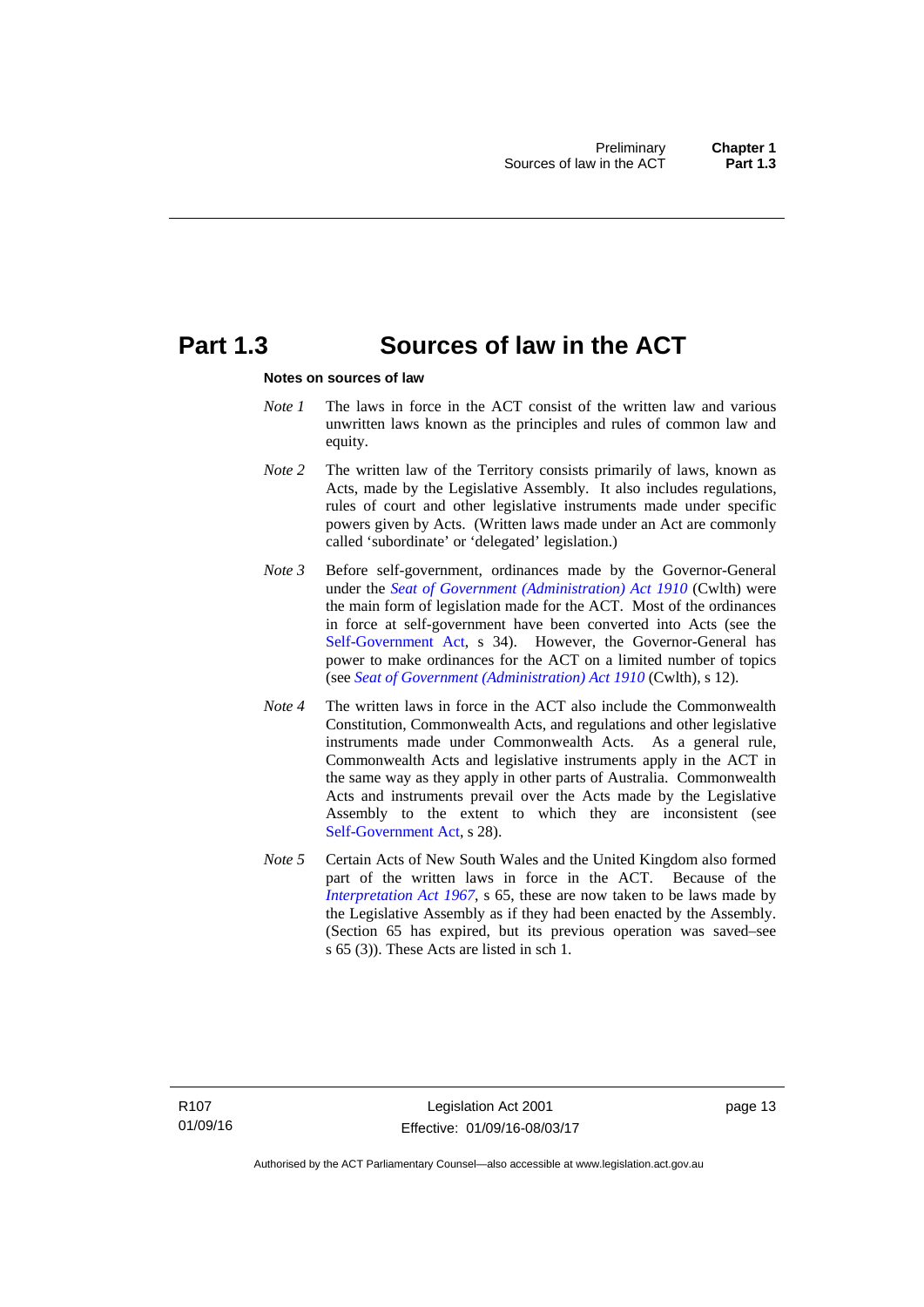### <span id="page-29-0"></span>**17 References to Acts include references to former Cwlth enactments etc**

- (1) A reference to an *Act* includes a reference to a former Commonwealth enactment.
- (2) Without limiting subsection (1), a reference to an *Act* includes a reference to a former NSW Act or former UK Act mentioned in schedule 1.
- (3) In this section:

*former Commonwealth enactment* means a Commonwealth Act or ordinance, a New South Wales Act or Imperial Act that is—

- (a) an enactment within the meaning of the [Self-Government Act](http://www.comlaw.gov.au/Series/C2004A03699) because of that Act, section 34; or
- (b) an enactment because of the *[A.C.T. Self-Government](http://www.comlaw.gov.au/Series/C2004A03702)  [\(Consequential Provisions\) Act 1988](http://www.comlaw.gov.au/Series/C2004A03702)* (Cwlth), section 10 (3) or section 12 (2) or (3).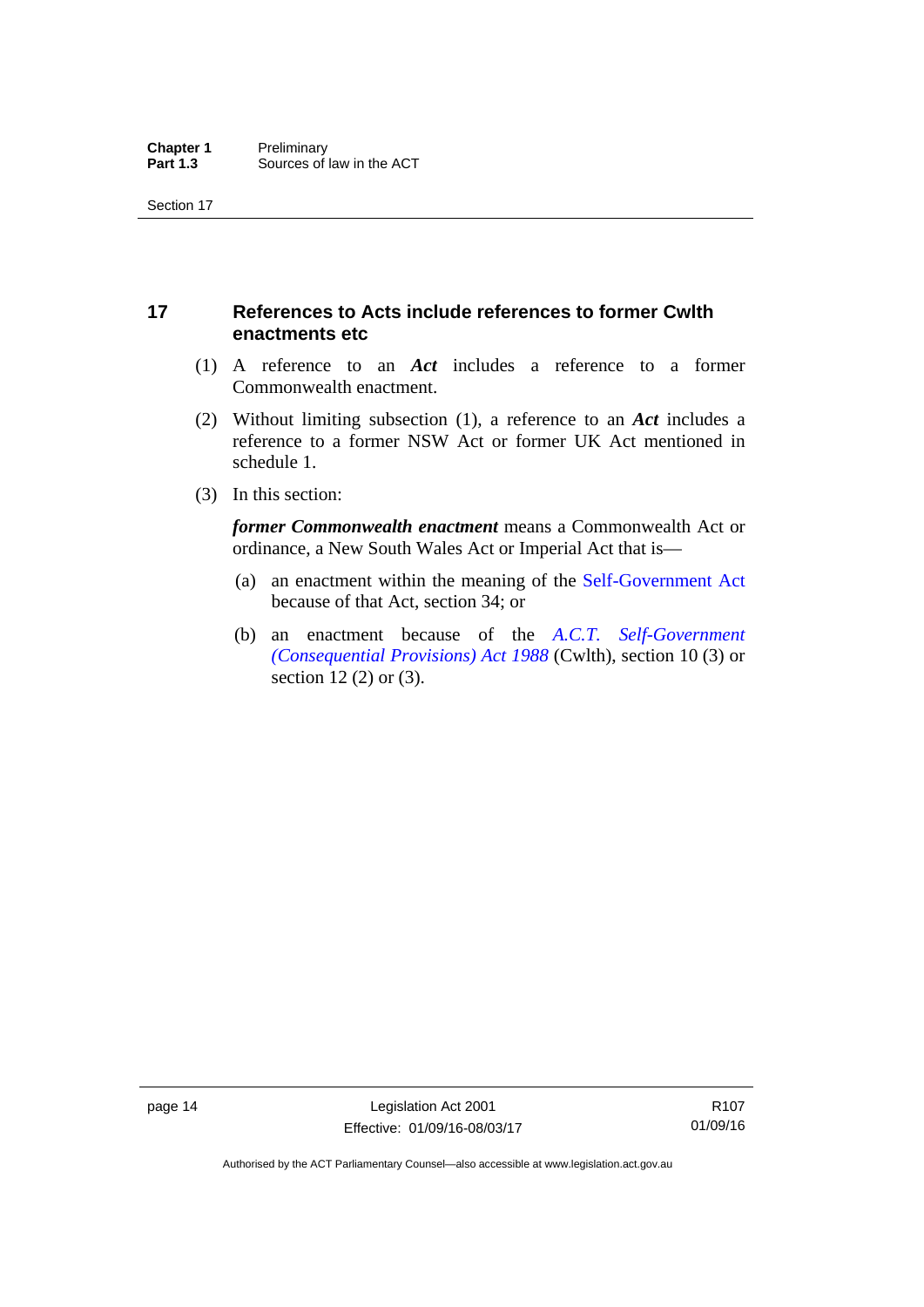## <span id="page-30-0"></span>**Chapter 2 ACT legislation register and website**

### <span id="page-30-1"></span>**18 ACT legislation register**

- (1) The parliamentary counsel must establish and maintain a register of Acts and statutory instruments (the *ACT legislation register*).
- (2) The register must be kept electronically.

### **Example—how register may be kept**

The register may be kept in the form of, or as part of, 1 or more computer databases, and may include data compiled electronically from the databases.

*Note* An example is part of the Act, is not exhaustive and may extend, but does not limit, the meaning of the provision in which it appears (see s 126 and s 132).

### <span id="page-30-2"></span>**19 Contents of register**

- (1) The ACT legislation register must contain the following:
	- (a) authorised republications of laws currently in force;
	- (b) Acts as made;
	- (c) subordinate laws as made;
	- (d) disallowable instruments as made;
	- (e) notifiable instruments as made;
	- (f) commencement notices as made;
	- (g) resolutions passed, or taken to have been passed, by the Legislative Assembly to disallow a subordinate law or disallowable instrument;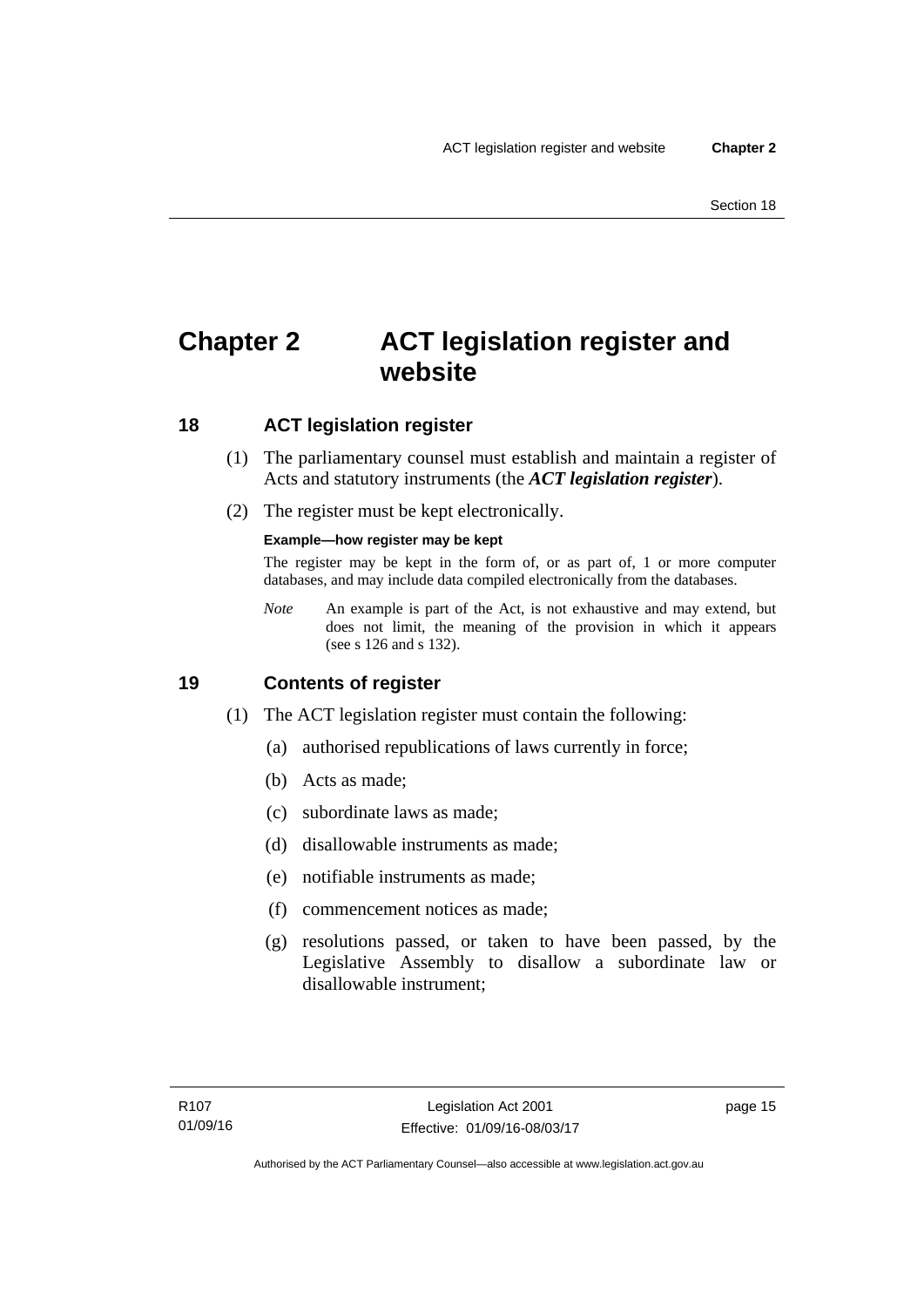- (h) resolutions passed, or taken to have been passed, by the Legislative Assembly to amend a subordinate law or disallowable instrument;
- (i) bills presented to the Legislative Assembly;
- (j) explanatory statements for bills, and amendments of bills, presented to the Legislative Assembly;
- (k) explanatory statements, and regulatory impact statements under chapter 5, for subordinate laws and disallowable instruments.
- (2) The ACT legislation register must also contain the following:
	- (a) notifications of the making of Acts;
	- (b) notifications of the making of subordinate laws;
	- (c) notifications of the making of disallowable instruments;
	- (d) notifications of the making of notifiable instruments;
	- (e) notifications of the making of commencement notices;
	- (f) notifications of the disallowance of subordinate laws or disallowable instruments under section 65 (Disallowance by resolution of Assembly);
	- (g) notifications of the amendment of subordinate laws or disallowable instruments under section 68 (Amendment by resolution of Assembly).
- (3) The parliamentary counsel may enter additional material in the register if the parliamentary counsel considers that it is likely to be useful to users of the register.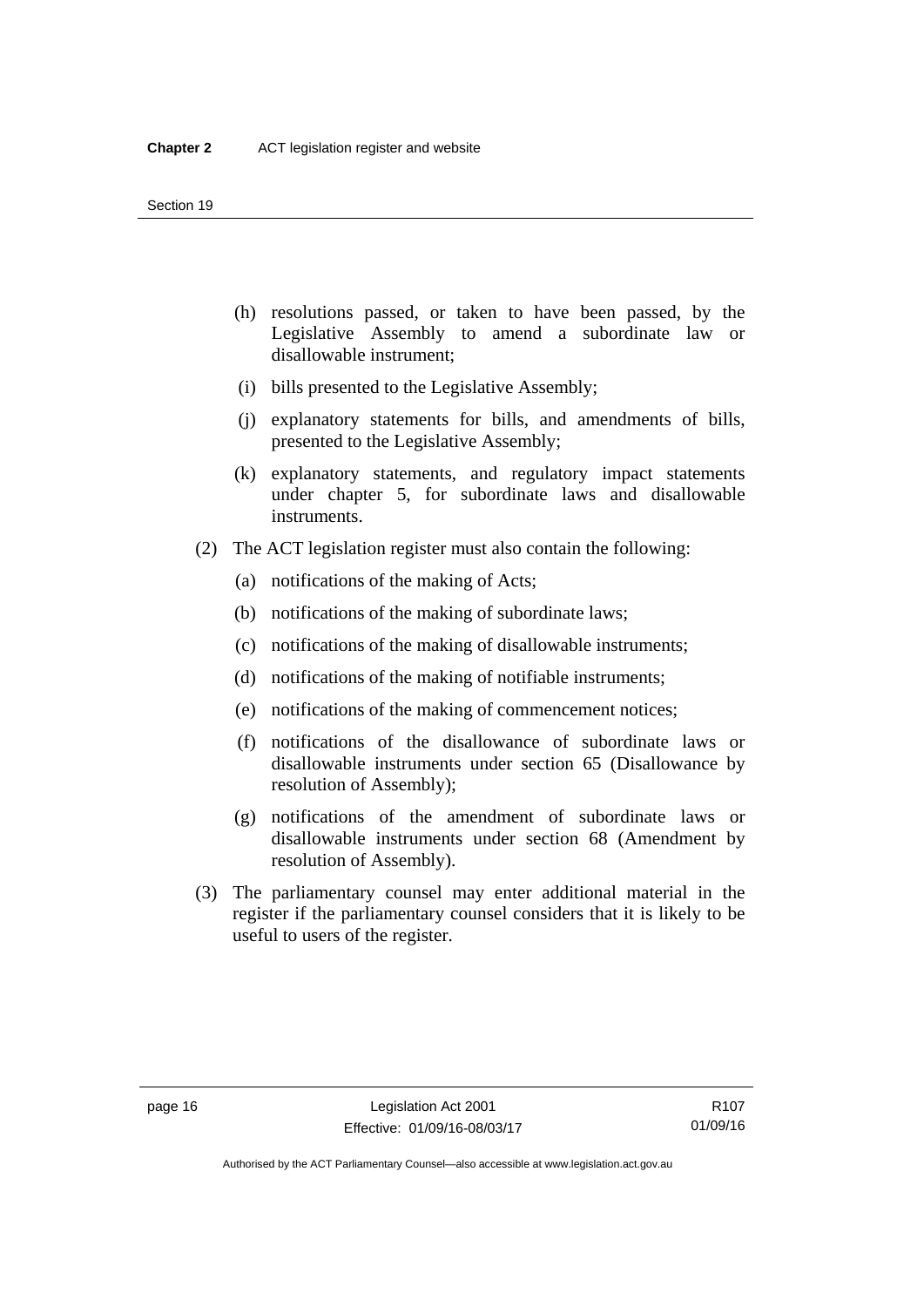- (4) Without limiting subsection (3), the additional material may include the following:
	- (a) unauthorised republications of laws currently in force;
	- (b) past versions of unauthorised republications;
	- (c) past versions of authorised republications;
	- (d) statutory instruments that are not legislative instruments;
	- (e) repealed Acts and statutory instruments;
	- (f) Commonwealth laws that apply in or in relation to the ACT;
	- (g) material relevant to interpreting the rights set out in the *[Human](http://www.legislation.act.gov.au/a/2004-5)  [Rights Act 2004](http://www.legislation.act.gov.au/a/2004-5)*, including documents mentioned in that Act, dictionary, definition of *international law*.
	- *Note* The following sections deal with the entry of material in the register:
		- s 28 (Notification of Acts)
		- s 61 (Notification of legislative instruments)
		- s 65A (Notification of disallowance by resolution of Assembly)
		- s 69 (Notification of amendments made by resolution of Assembly)
		- s 108 (Republication in register).
- (5) The parliamentary counsel may enter additional material in the register in any way the parliamentary counsel considers is likely to be helpful to users of the register.

#### **Examples**

1 A uniform legislative scheme is entered into under heads of agreement signed on behalf of the Commonwealth, States and Territories. The Legislative Assembly later passes an Act to implement the scheme on behalf of the ACT and the Act is notified and entered in the register. The agreement is also entered in the register as a notifiable instrument with a notifiable instrument number even though the instrument is not taken to be a notifiable instrument under s 10 (Meaning of *notifiable instrument*). The page of the register for the Act contains the heading 'Legislative instruments' and the agreement is listed underneath. The page of the register for the agreement gives particulars for the agreement and mentions that it is not a notifiable instrument but is included in the register for information.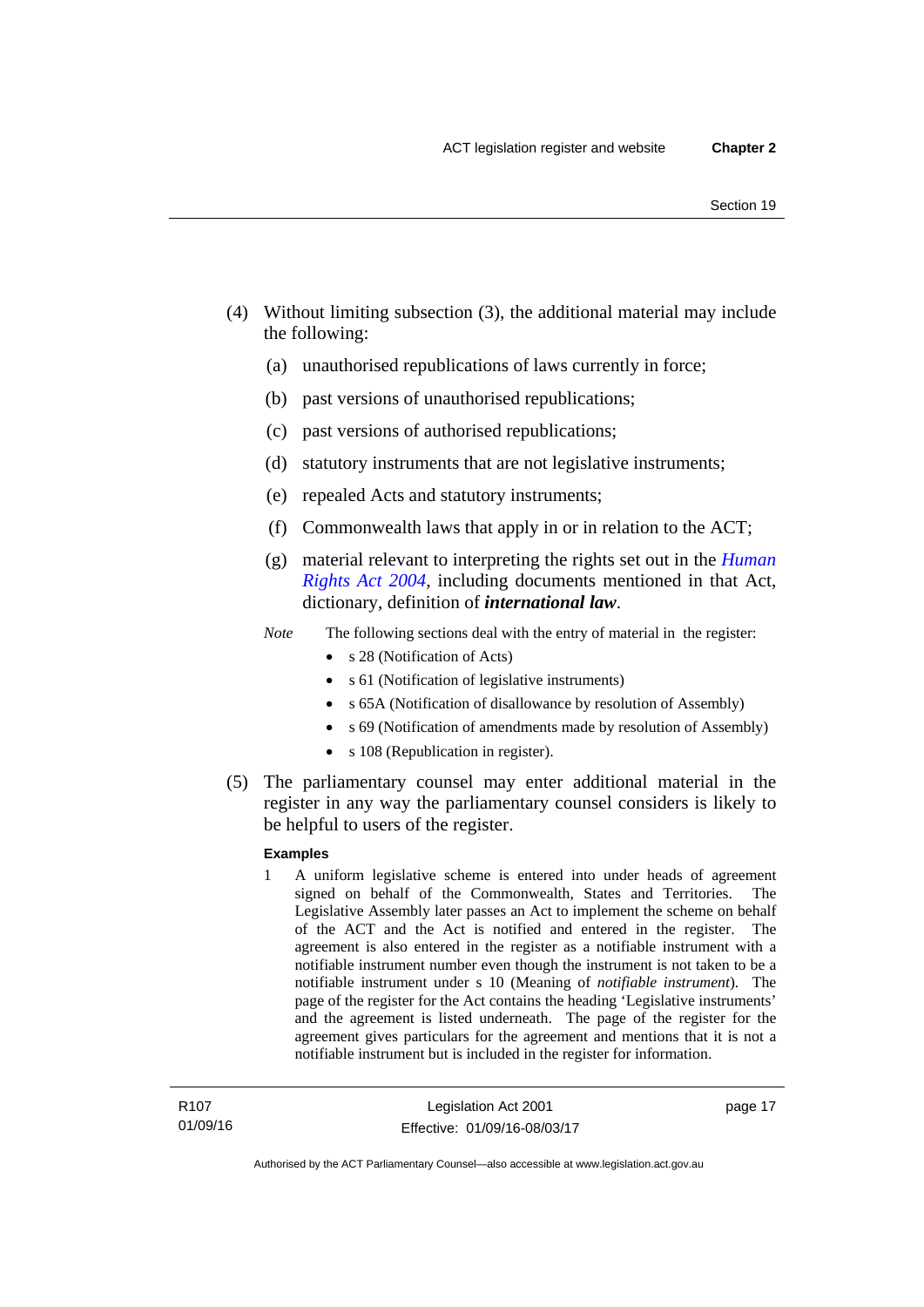- 2 An instrument under the [Self-Government Act](http://www.comlaw.gov.au/Series/C2004A03699) notifying the appointment of Ministers is entered in the register as a notifiable instrument even though the instrument is not taken to be a notifiable instrument under s 10 (Meaning of *notifiable instrument*). The instrument is also numbered as a notifiable instrument. The page of the register for the notification mentions that it is made under the [Self-Government Act](http://www.comlaw.gov.au/Series/C2004A03699) and is not a notifiable instrument but is included in the register for information.
- *Note* An example is part of the Act, is not exhaustive and may extend, but does not limit, the meaning of the provision in which it appears (see s 126 and s 132).
- (6) Without limiting subsection (3) or (5), a regulation may prescribe requirements to be satisfied for additional material to be entered in the register under this section, including, for example, requirements about—
	- (a) the form of the material; and
	- (b) the making of requests for its entry in the register.
- (7) A regulation may also make provision about the following in relation to instruments (other than legislative instruments) to be entered in the register under this section:
	- (a) the numbering of the instruments by the parliamentary counsel, whether in a series of numbers allocated under section 59 (Numbering) or otherwise;
	- (b) the identification of the instruments, including, for example, authorising the parliamentary counsel to—
		- (i) add a name to an unnamed instrument; or
		- (ii) amend an instrument's name; or
		- (iii) add notes to an instrument to assist in its identification; or
		- (iv) do anything else in relation to an instrument to assist users of the register to identify or refer to the instrument.

R107 01/09/16

Authorised by the ACT Parliamentary Counsel—also accessible at www.legislation.act.gov.au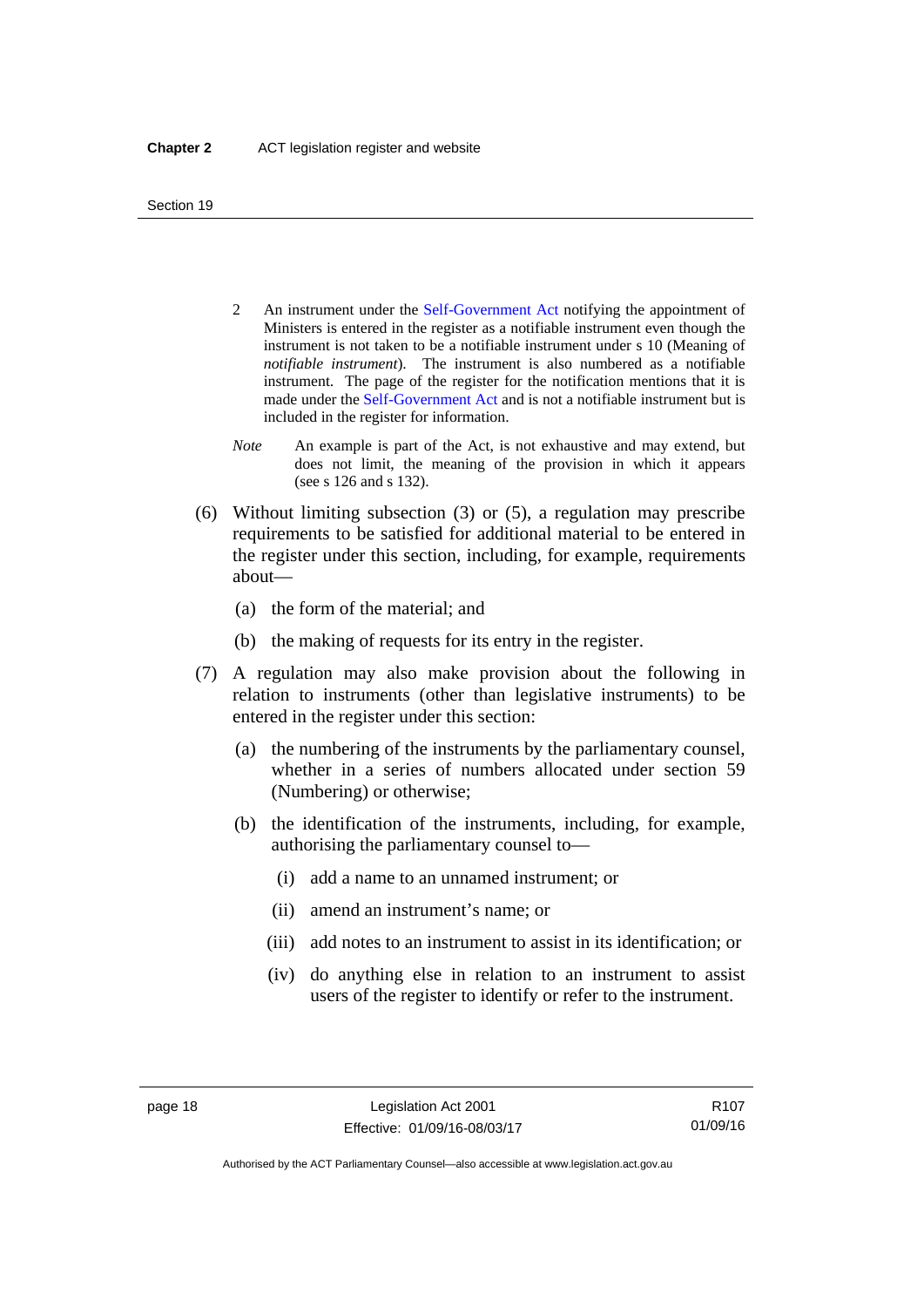- (8) If the register contains an authorised republication of a law currently in force, and the law is amended, the parliamentary counsel must replace the republication with an authorised republication of the law as amended.
- (9) If the register contains an authorised republication of a law, and the law is repealed, expires or, for a subordinate law or disallowable instrument, is disallowed by the Legislative Assembly, the parliamentary counsel must ensure that the republication is no longer shown as a republication of law currently in force.
- (10) If the parliamentary counsel considers it likely to be useful to users of the register to enter information (in any form) in the register, the parliamentary counsel may enter the information at any time.

#### **Example**

guides and indexes to the register

- (11) If an Act passed by the Legislative Assembly, or a legislative instrument made, before the commencement of this Act need not be notified under this Act, the parliamentary counsel may enter the text of the Act or instrument in the register.
- (12) The parliamentary counsel may correct any mistake, error or omission in the register subject to the requirements (if any) of the regulations.
- (13) In this section:

*amended* includes modified.

*law*—see section 107 (Definitions—ch 11).

*repealed* includes lapsed and expired.

### <span id="page-34-0"></span>**20 Prompt registration**

The parliamentary counsel must ensure that anything the parliamentary counsel is required to do in relation to the register is done promptly.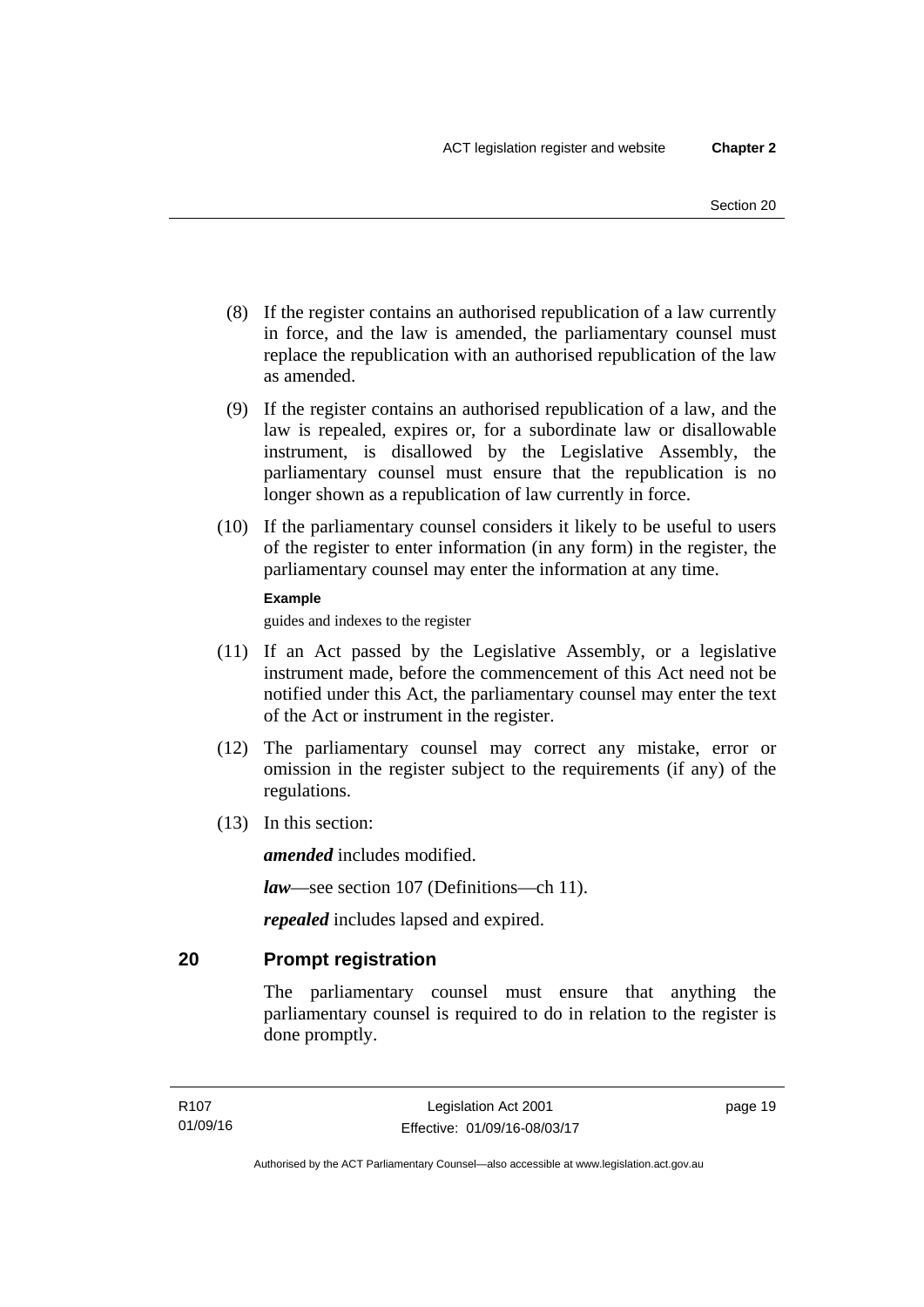Section 21

### <span id="page-35-0"></span>**21 Approved website**

- (1) The parliamentary counsel must approve an internet site, and may approve additional internet sites, for this Act.
- (2) The parliamentary counsel may enter into agreements or arrangements to ensure that users can authenticate an approved website or the material accessible on an approved website.

### <span id="page-35-1"></span>**22 Access to registered material at approved website**

- (1) The parliamentary counsel must ensure, as far as practicable, that a copy of the material mentioned in section 19 (1) and (2) (Contents of register) is accessible at all times on an approved website.
- (2) Access is to be provided without charge by the Territory.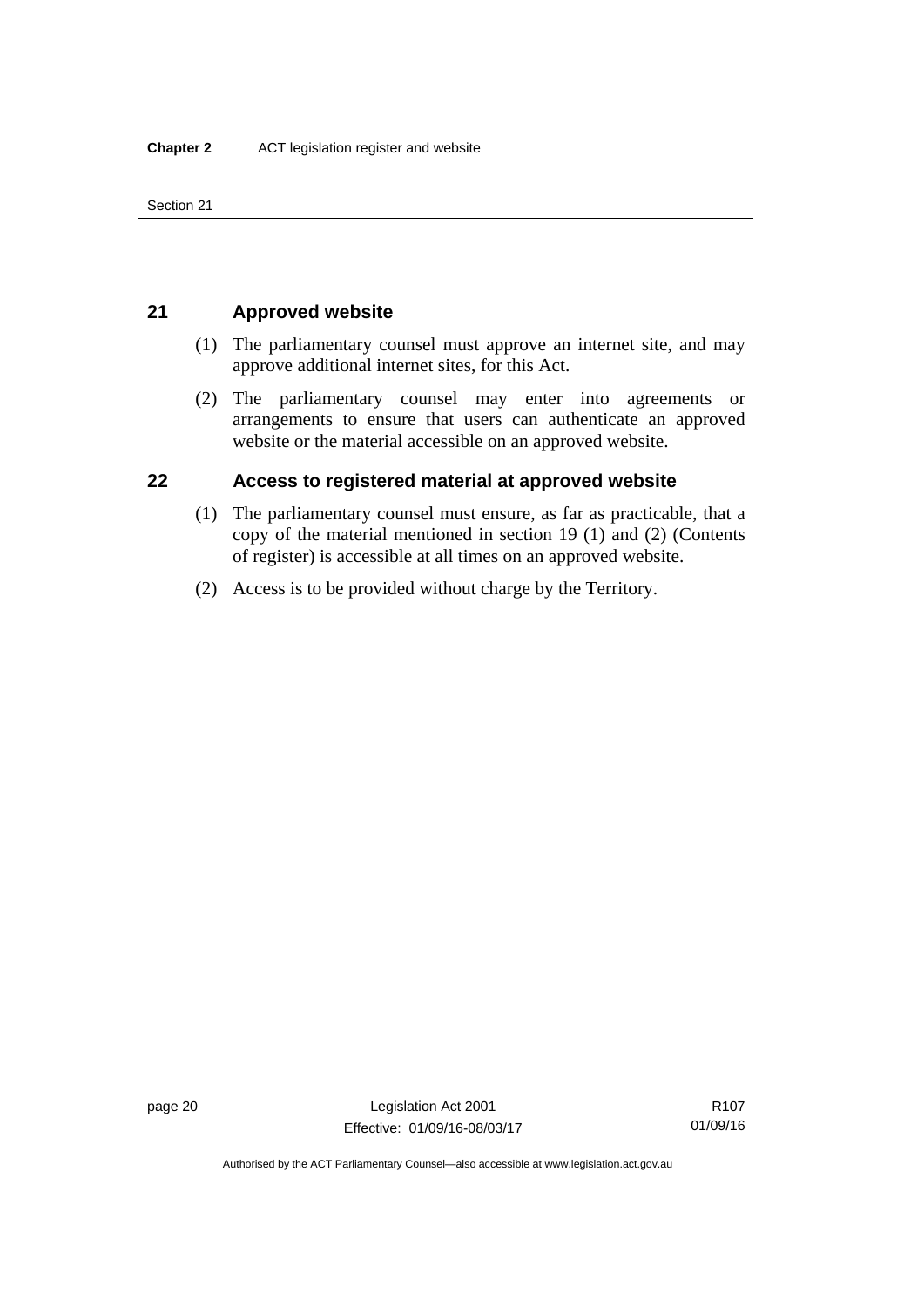# **Chapter 3 Authorised versions and evidence of laws and legislative material**

### **22A Definitions—ch 3**

In this chapter:

*law* means an Act or statutory instrument, whether or not it has been amended, and includes, in relation to a republication—

- (a) a collection of 2 or more Acts or statutory instruments; or
- (b) all or part of an agreement or other instrument that has the force of law or is in, or attached to, an Act or statutory instrument.
- *Note* A reference to an Act or statutory instrument includes a reference to a provision of the Act or instrument (see s 7 and s 13).

*legislative material* means material (other than a law or provision of a law) relating to an Act or statutory instrument.

#### **Examples—legislative material**

- 1 Additional material entered in the register under s 19 (3) (Contents of register) that is not an Act or statutory instrument, for example, appointments of Ministers. Ministers are appointed by the Chief Minister under the [Self-Government Act,](http://www.comlaw.gov.au/Series/C2004A03699) s 41. An instrument notifying an appointment may be entered in the register even though the instrument is not a statutory instrument.
- 2 Material that may be considered under ch 14 in working out the meaning of an Act or statutory instrument, for example, an explanatory statement for the bill that became the relevant Act that was presented to the Legislative Assembly before the Act was passed.
- *Note* An example is part of the Act, is not exhaustive and may extend, but does not limit, the meaning of the provision in which it appears (see s 126 and s 132).

#### *republication* includes part of a republication.

page 21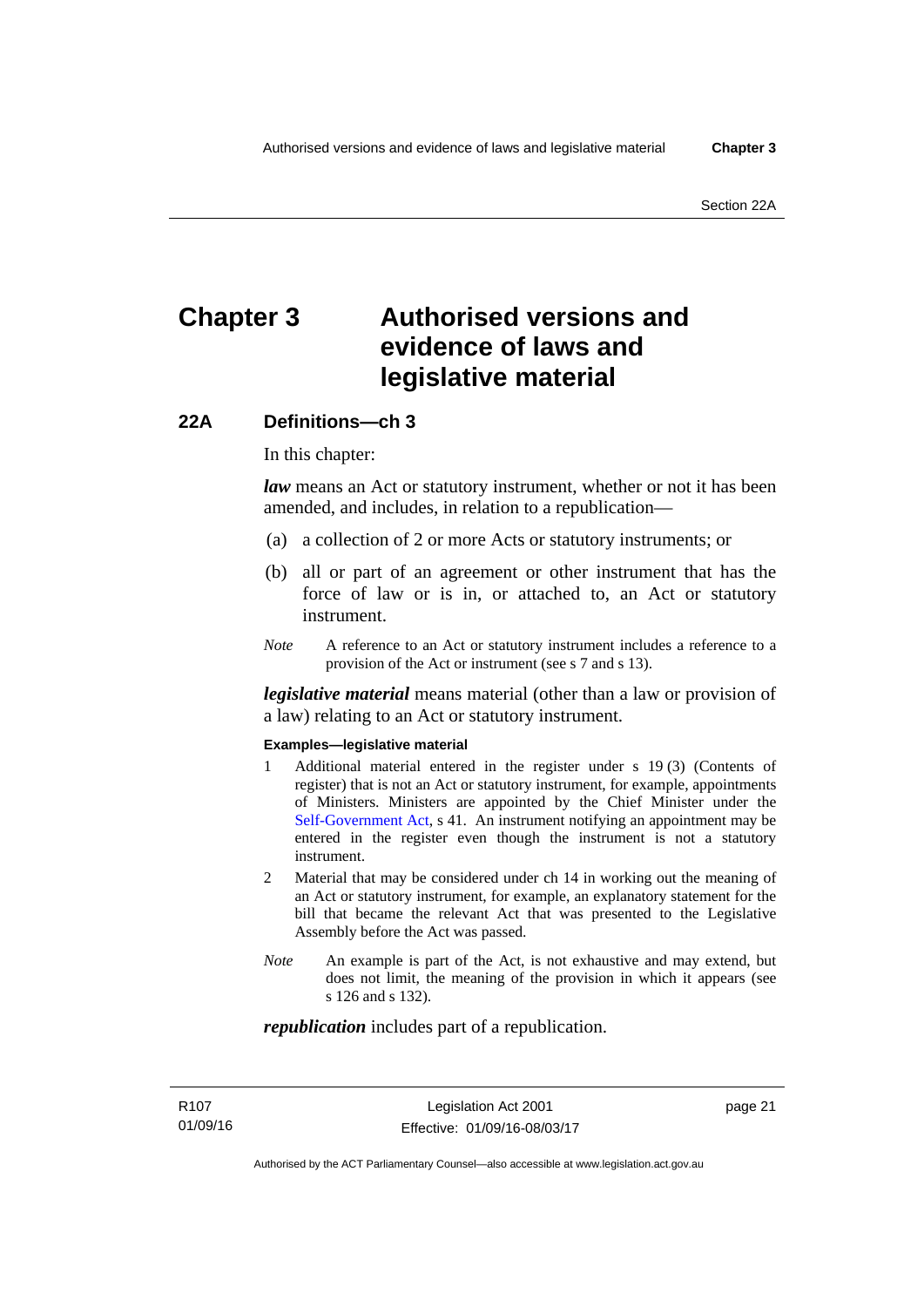### **23 Authorisation of versions by parliamentary counsel**

The parliamentary counsel may authorise written or electronic versions of a law, republication or legislative material.

*Note Written* includes printed (see dict, pt 1, def *writing*).

### **24 Authorised electronic versions**

- (1) An electronic copy of a law, republication or legislative material is an authorised version if—
	- (a) it is accessed at, or downloaded from, an approved website in a format authorised by the parliamentary counsel; or
	- (b) it is authorised by the parliamentary counsel and is in the format in which it is authorised by the parliamentary counsel.

**Example—authorised electronic format** 

a locked pdf file

- *Note* An example is part of the Act, is not exhaustive and may extend, but does not limit, the meaning of the provision in which it appears (see s 126 and s 132).
- (2) It is presumed, unless the contrary is proved—
	- (a) that an internet site purporting to be an approved website is an approved website; and
	- (b) that an electronic copy of a law, republication or legislative material accessed at, or downloaded from, an approved website and purporting to be authorised by the parliamentary counsel (however expressed) is an authorised version of the law, republication or legislative material; and
	- (c) that any other electronic copy of a law, republication or legislative material purporting to be authorised by the parliamentary counsel (however expressed) is an authorised version of the law, republication or legislative material; and

Authorised by the ACT Parliamentary Counsel—also accessible at www.legislation.act.gov.au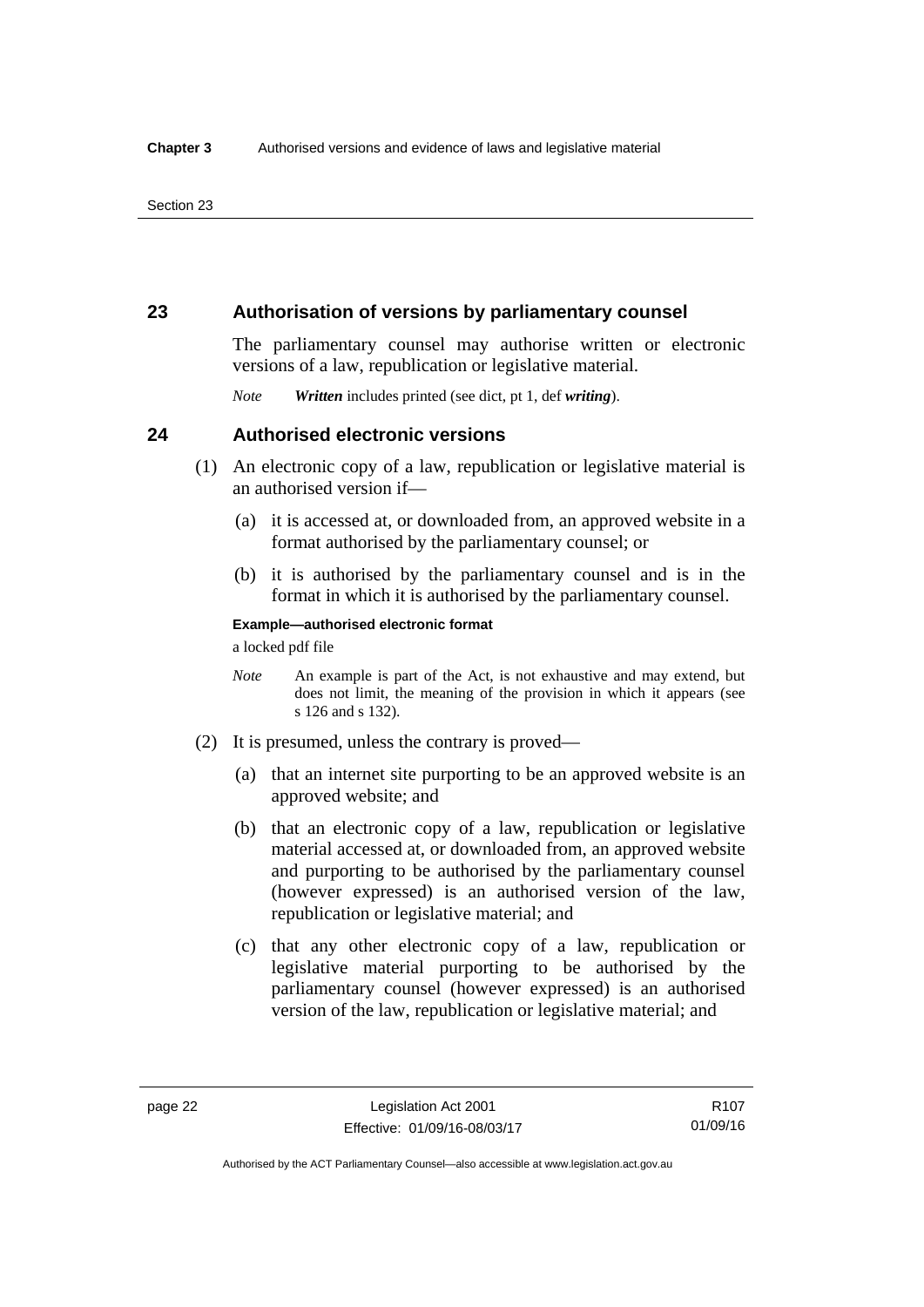- (d) that an authorised electronic version of an Act or statutory instrument correctly shows the Act or instrument; and
- (e) that an authorised electronic version of a republication of a law correctly shows the law as at the republication date; and
- (f) that an authorised electronic version of legislative material correctly shows the material.

#### **Examples—electronic copy of republication purporting to be authorised by parliamentary counsel**

- 1 The republication has the words 'Authorised by the ACT Parliamentary Counsel' on the front cover and the words 'Authorised when accessed at [www.legislation.act.gov.au](http://www.legislation.act.gov.au/) or in authorised printed form' at the foot of each page of the republication.
- 2 The republication has the words 'Authorised by the ACT Parliamentary Counsel' on the front cover and the words 'Authorised by the ACT Parliamentary Counsel—also accessible at [www.legislation.act.gov.au](http://www.legislation.act.gov.au/)' at the foot of each page of the republication.
- *Note* A reference to an Act or statutory instrument includes a reference to a provision of the Act or instrument (see s 7 (3) and s 13 (3)). A reference to a republication includes a reference to part of a republication (see s 22A def *republication*).

### **25 Authorised written versions**

- (1) A written copy of a law, republication or legislative material is an authorised version if—
	- (a) it is a written copy produced directly from an authorised electronic version of the law, republication or legislative material; or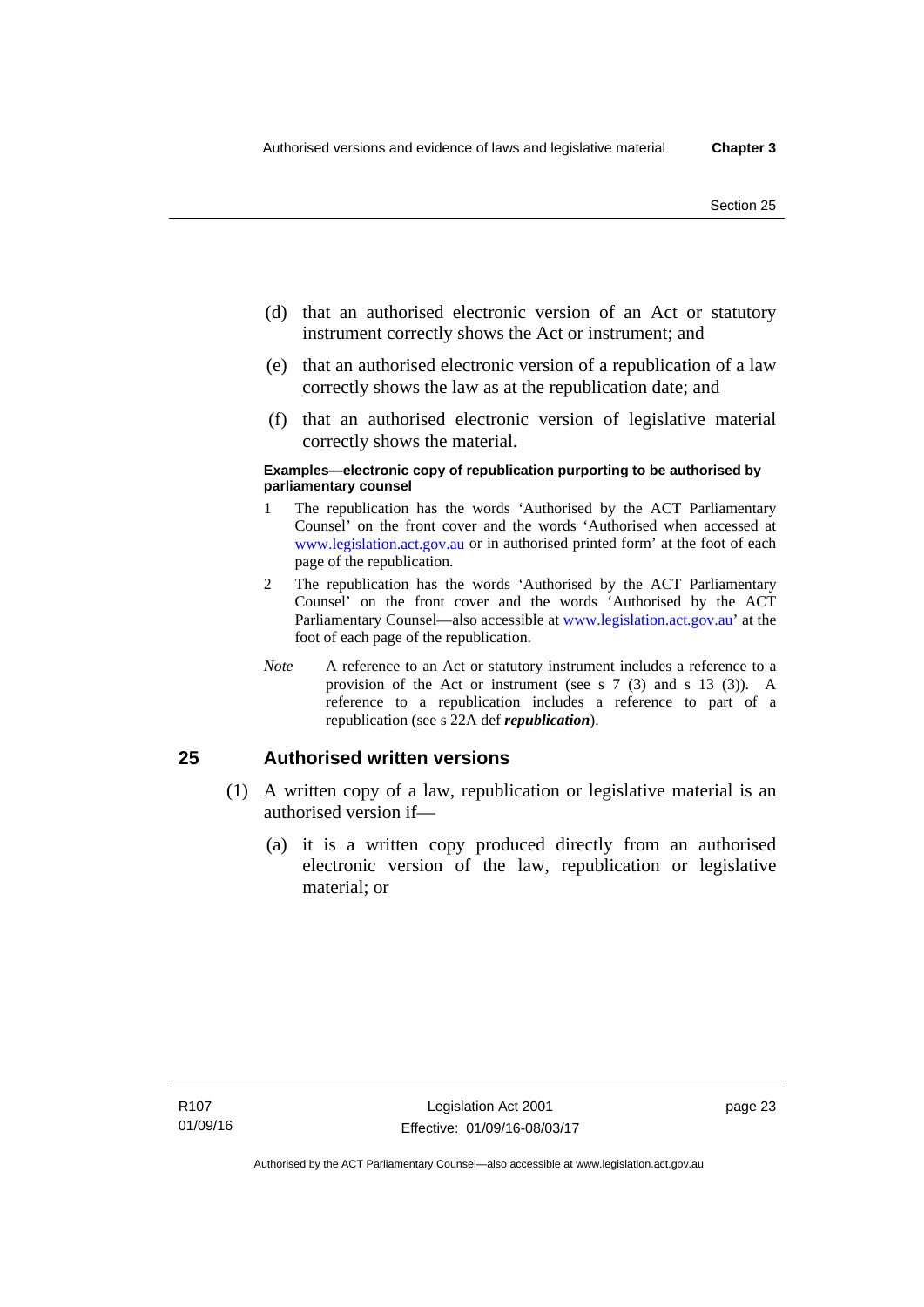(b) it is a written copy of another version of the law, republication or legislative material authorised by the parliamentary counsel.

#### **Example—par (a)**

An authorised electronic version of an Act is downloaded from an approved website and printed. The printed copy is an authorised written version of the Act.

- *Note* An example is part of the Act, is not exhaustive and may extend, but does not limit, the meaning of the provision in which it appears (see s 126 and s 132).
- (2) It is presumed, unless the contrary is proved—
	- (a) that a written copy of a law, republication or legislative material purporting to be authorised by the parliamentary counsel (however expressed) is an authorised version of the law, republication or legislative material; and
	- (b) that an authorised written version of an Act or statutory instrument correctly shows the Act or instrument; and
	- (c) that an authorised written version of a republication of a law correctly shows the law as at the republication date; and
	- (d) that an authorised written version of legislative material correctly shows the material.

#### **Examples—written copy of republication purporting to be authorised by parliamentary counsel**

- 1 The republication has the words 'Authorised by the ACT Parliamentary Counsel' on the front cover and the words 'Authorised by the parliamentary counsel and printed by authority of the ACT Government' at the foot of each page of the republication.
- 2 The republication has the words 'Authorised by the ACT Parliamentary Counsel and printed by authority of the ACT Government' on the front cover and the words 'Authorised by the ACT Parliamentary Counsel—also accessible at [www.legislation.act.gov.au'](http://www.legislation.act.gov.au/) at the foot of each page of the republication.
- 3 The republication has the words 'Authorised by the ACT Parliamentary Counsel' on the front cover and the words 'Authorised by the ACT Parliamentary Counsel—also accessible at [www.legislation.act.gov.au](http://www.legislation.act.gov.au/)' at the foot of each page of the republication.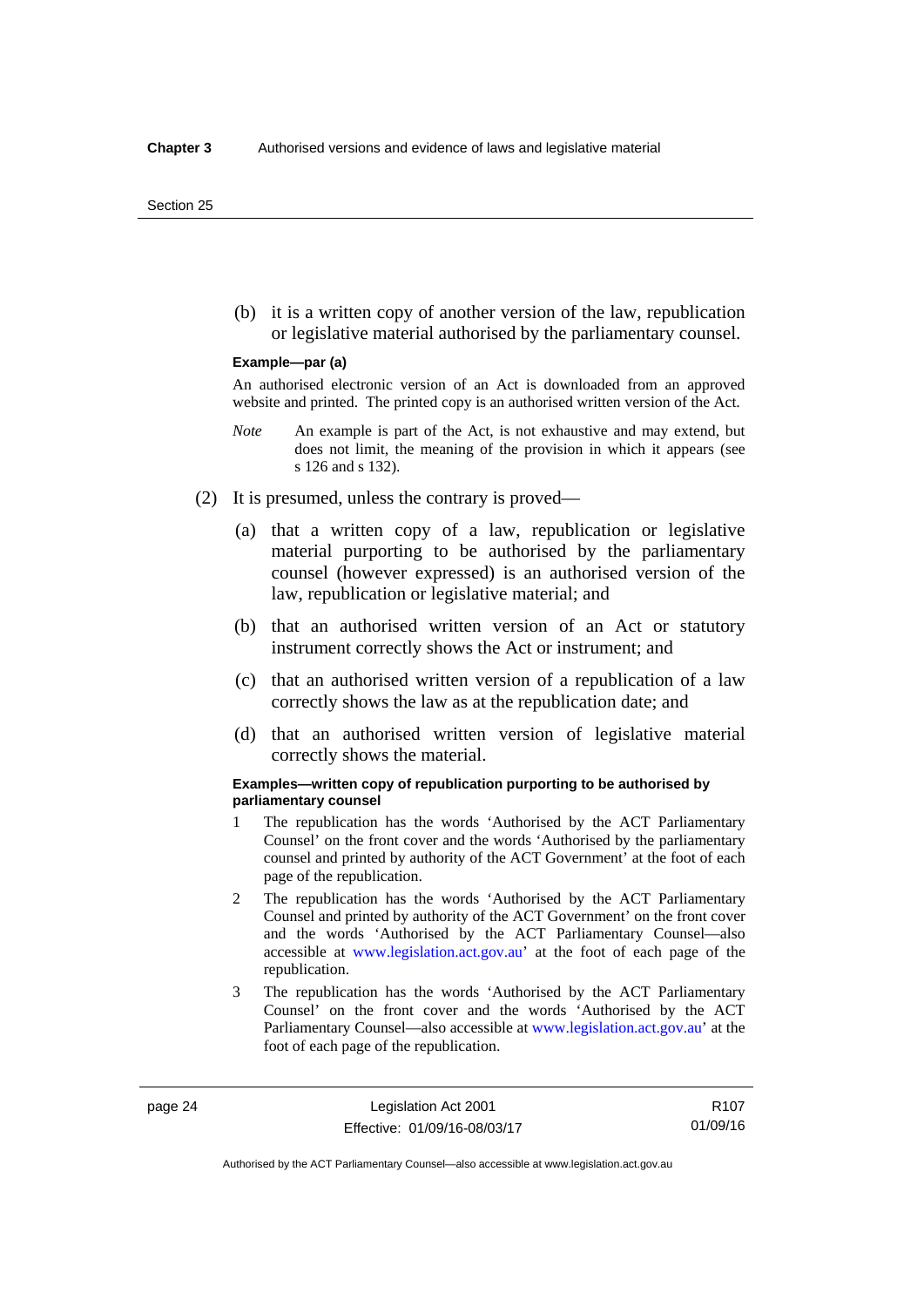*Note* A reference to an Act or statutory instrument includes a reference to a provision of the Act or instrument (see s 7 (3) and s 13 (3)). A reference to a republication includes a reference to part of a republication (see s 22A def *republication*).

### **26 Judicial notice of certain matters**

- (1) Proof is not required about—
	- (a) the passing of a proposed law by the Legislative Assembly or its notification in the register, the gazette or otherwise under section 28 (2) (b); or
	- (b) the making, or notification or publication in the register, the gazette or otherwise under section 61 (2) (b), of a subordinate law, disallowable instrument, notifiable instrument, commencement notice or any other statutory instrument; or
	- (c) the approval (however described) of a statutory instrument by the Executive, a Minister or any other entity; or
	- (d) the provisions of an Act, subordinate law, disallowable instrument, notifiable instrument, commencement notice or any other statutory instrument; or
	- (e) the commencement of an Act, subordinate law, disallowable instrument, notifiable instrument, or any other statutory instrument; or
	- (f) the presentation of a subordinate law, disallowable instrument or any other statutory instrument to the Legislative Assembly; or
	- (g) anything done or not done by or in the Legislative Assembly in relation to a subordinate law, disallowable instrument or any other statutory instrument; or
	- (h) amendments or other changes made under chapter 11 (Republication of Acts and statutory instruments); or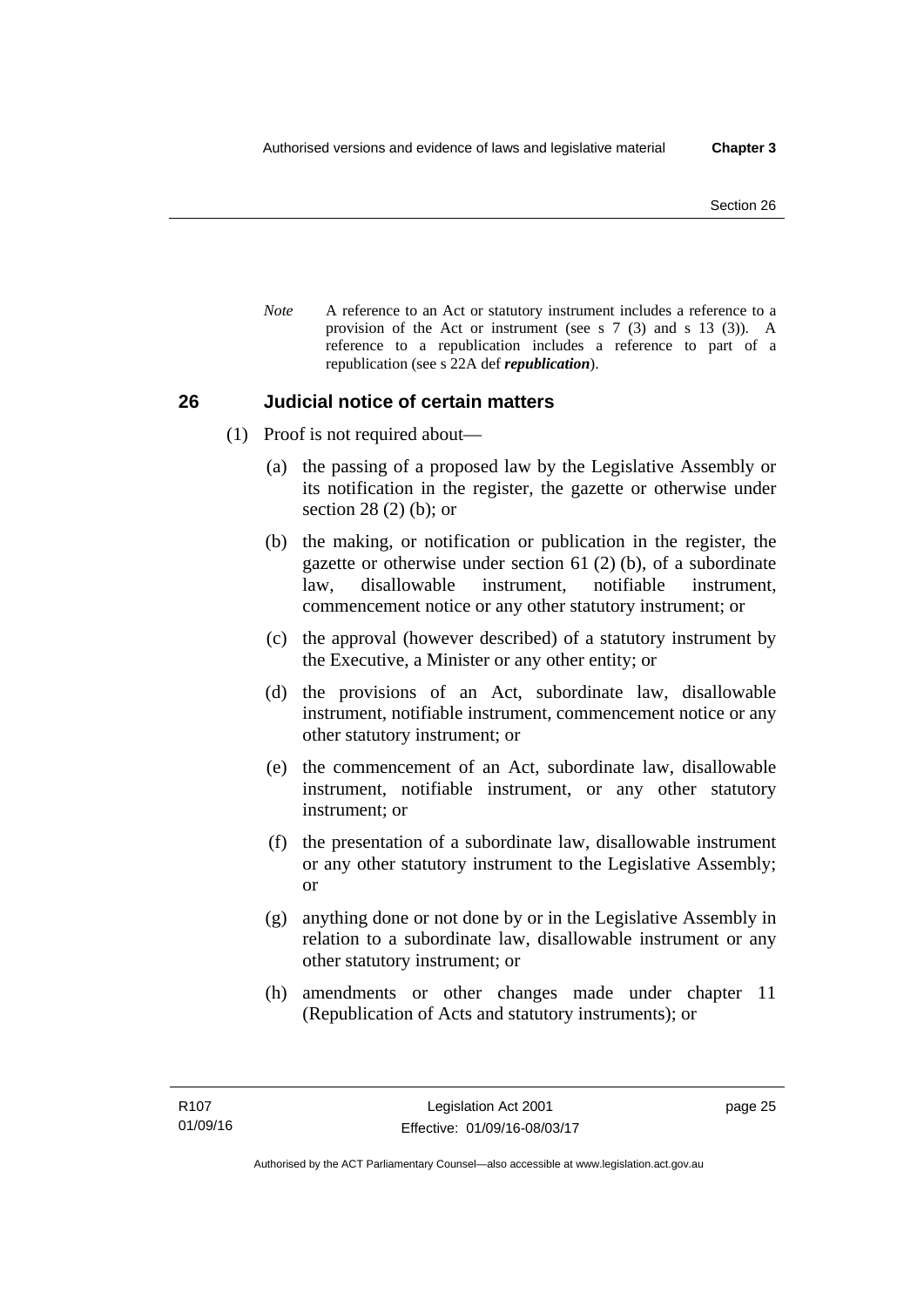#### Section 26

- (i) the authorisation of a republication under this Act, the provisions of an authorised republication or the republication date of an authorised republication.
- (2) A court or tribunal may inform itself of anything mentioned in subsection (1) in any way it considers appropriate.

### **Examples—ways that may be appropriate**

- 1 using a version of an Act downloaded from an approved website using the internet
- 2 using information obtained from an approved website using the internet
- 3 using an authorised written version of a republication
- *Note* An example is part of the Act, is not exhaustive and may extend, but does not limit, the meaning of the provision in which it appears (see s 126 and s 132).
- (3) However, the court or tribunal must consider whether the source it intends to use appears to be a reliable source of information.
- (4) For subsection (3), an authorised version of a law, republication or legislative material is a reliable source of information.
- (5) This section does not limit any other law providing how a court or tribunal may be informed about a matter mentioned in subsection  $(1)$ .

Authorised by the ACT Parliamentary Counsel—also accessible at www.legislation.act.gov.au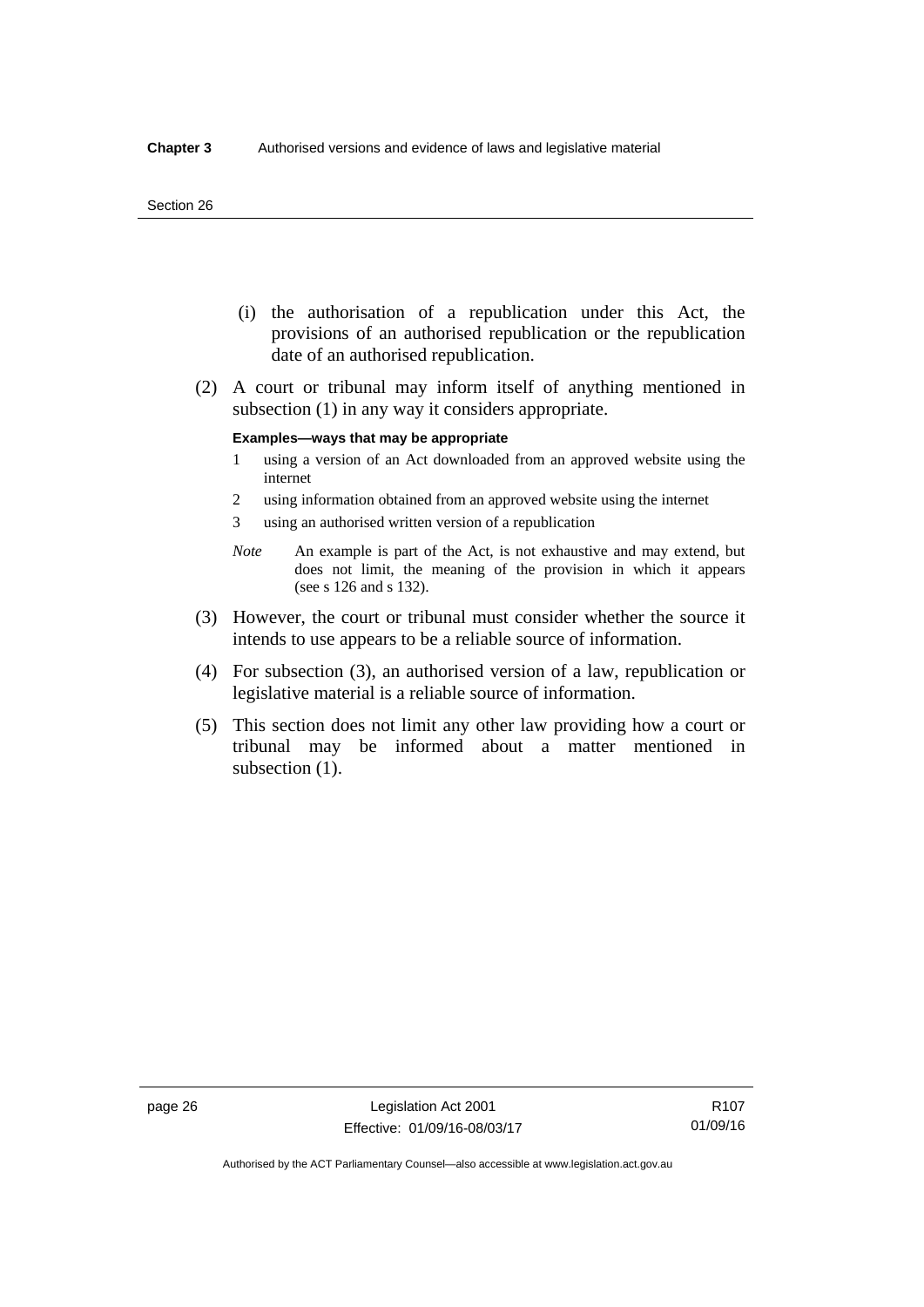# **Chapter 4 Numbering and notification of Acts**

### **27 Numbering of Acts**

The Acts passed in each year are to be numbered as nearly as practicable in the order in which they are passed.

### **28 Notification of Acts**

- (1) If a proposed law is passed by the Legislative Assembly, the Speaker must ask the parliamentary counsel to notify the making of the law.
- (2) If the Speaker asks the parliamentary counsel to notify the making of the proposed law, the parliamentary counsel must—
	- (a) notify the making of the law in the register; or
	- (b) if it is not practicable to notify the making of the proposed law in the register—notify the making of the law in another place the parliamentary counsel considers appropriate.

### **Examples—other places**

- 1 another government website
- 2 outside the Legislative Assembly
- *Note* An example is part of the Act, is not exhaustive and may extend, but does not limit, the meaning of the provision in which it appears (see s 126 and s 132).
- (3) If the Speaker asks the parliamentary counsel to notify the making of the proposed law on a particular day, the parliamentary counsel must notify the making of the law on that day unless it is impracticable to do so.
- (4) The making of the proposed law is notified in the register by entering in the register—

page 27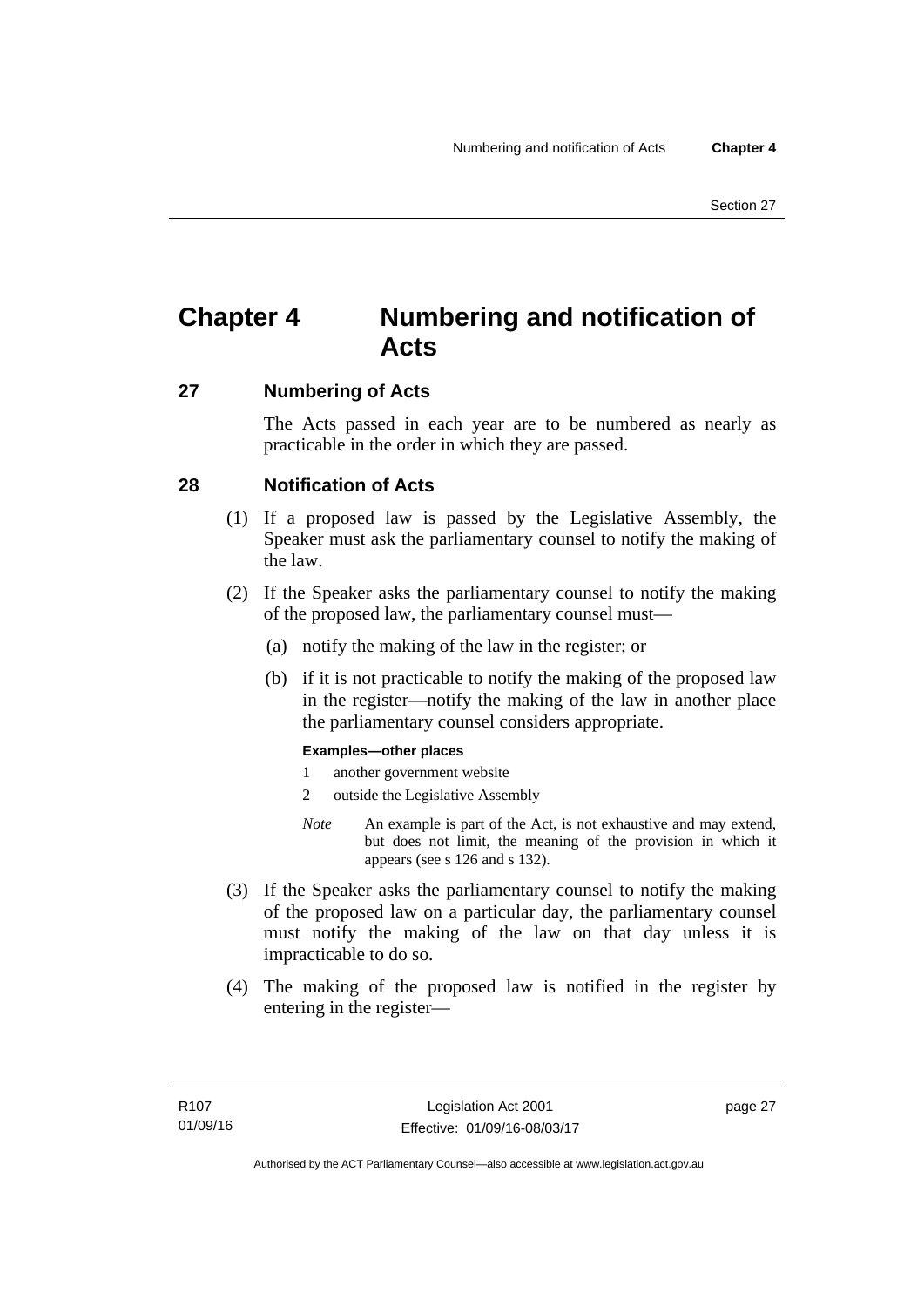- (a) a statement that the law has been passed by the Legislative Assembly; and
- (b) the text of the law.
- (5) The making of the proposed law is notified under subsection (2) (b)  $by-$ 
	- (a) publishing the text of the law in the place decided by the parliamentary counsel under subsection (2) (b); or
	- (b) publishing in that place a statement that—
		- (i) the law has been passed by the Legislative Assembly; and
		- (ii) copies of the law can be obtained at a stated place or stated places (whether by purchase or otherwise).
- (6) If the making of the proposed law is notified under subsection  $(2)$  (b), the parliamentary counsel must as soon as practicable enter in the register—
	- (a) a statement that the law—
		- (i) has been passed by the Legislative Assembly; and
		- (ii) was notified in the stated place on a stated date; and
	- (b) the text of the law.
- (7) If the making of the proposed law is notified by publishing the statement mentioned in subsection (5) (b), copies of the law must be available on the day of publication, or as soon as practicable after that day, at the stated place or each of the stated places.
- (8) If on that day no copies of the law are available at the stated place or any of the stated places, the parliamentary counsel must give the Minister a statement—
	- (a) that copies of the law were not available; and
	- (b) explaining why they were not available.

Authorised by the ACT Parliamentary Counsel—also accessible at www.legislation.act.gov.au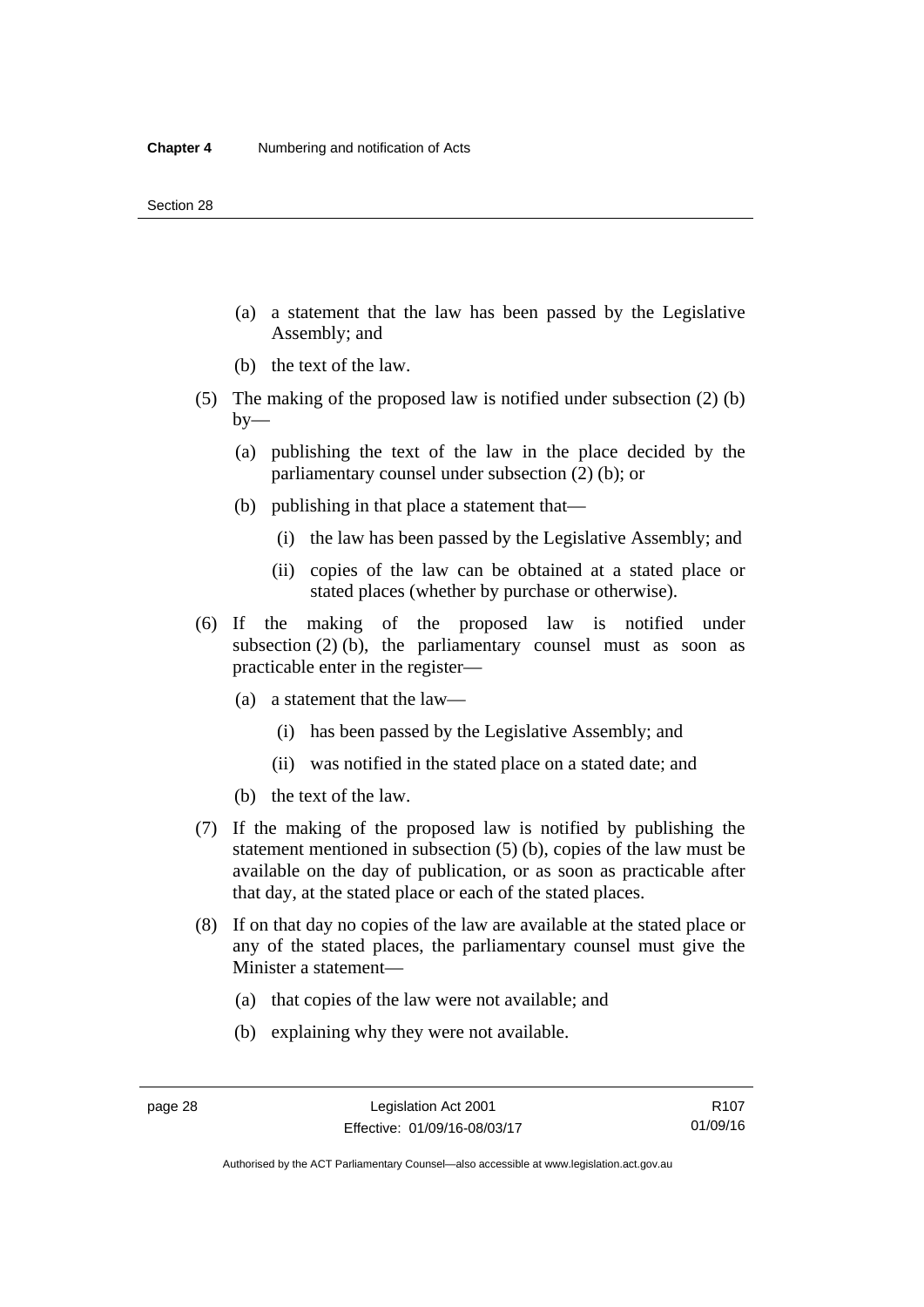- (9) The Minister must present the statement to the Legislative Assembly not later than 6 sitting days after receiving it.
- (10) This section is a determinative provision.
	- *Note* See s 5 for the meaning of determinative provisions, and s 6 for their displacement.

### **29 References to** *enactment* **or** *passing* **of Acts**

In an Act or statutory instrument, a reference to the *enactment* or *passing* of an Act is a reference to the making of the Act having been notified in the register, the gazette or otherwise under section 28 (2) (b).

### **30 References to** *notification* **of Acts**

In an Act or statutory instrument, a reference to the *notification* of an Act is a reference to the making of the Act having been notified in the register, the gazette or otherwise under section 28 (2) (b).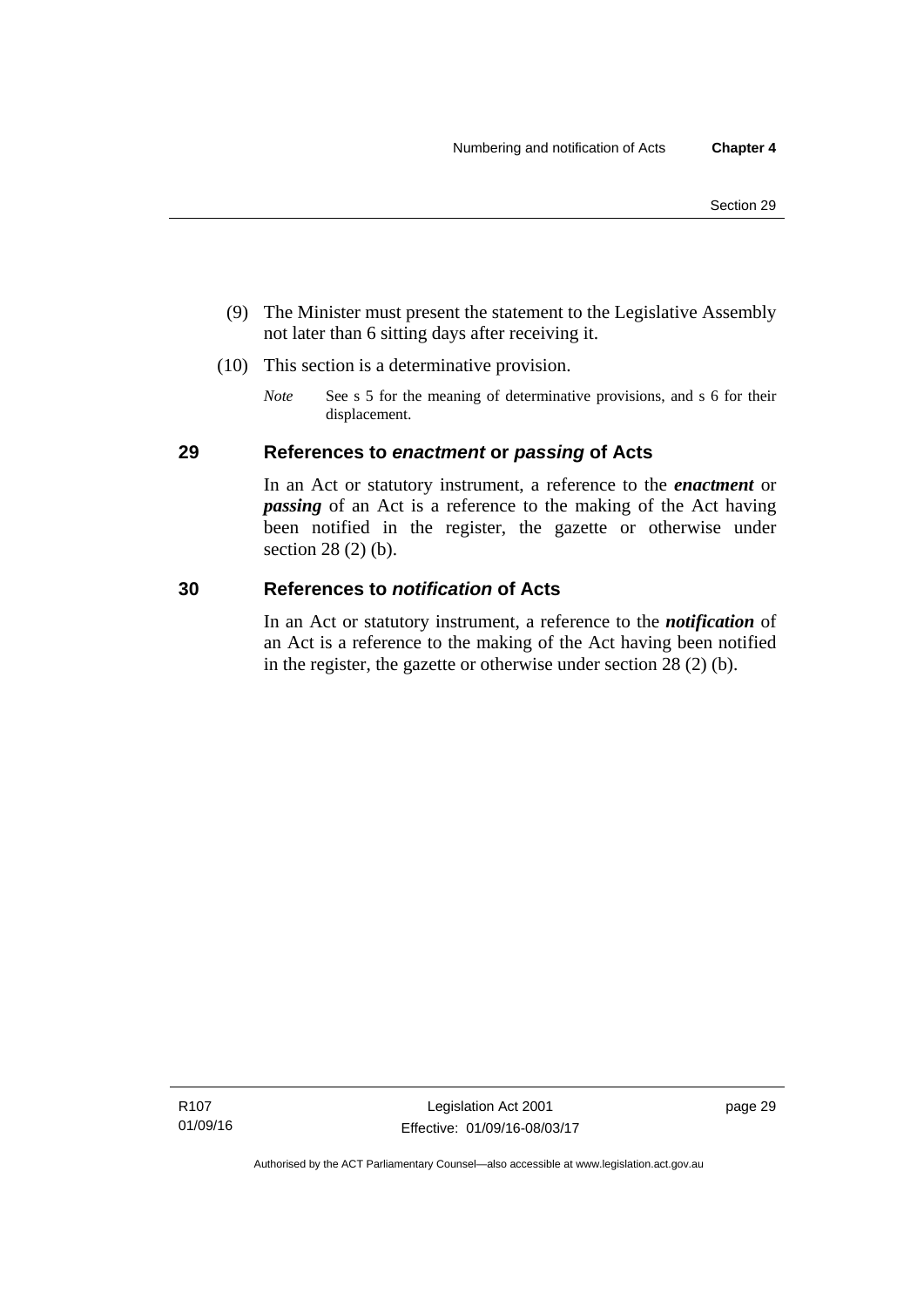### **Chapter 5** Regulatory impact statements for subordinate laws and disallowable instruments Part 5.1 **Preliminary**

Section 31

# **Chapter 5 Regulatory impact statements for subordinate laws and disallowable instruments**

# **Part 5.1** Preliminary

### **31 Definitions—ch 5**

In this chapter:

*authorising law*, in relation to a proposed subordinate law or disallowable instrument (the *proposed law*), means the Act or statutory instrument (and, if appropriate, the provision of the Act or statutory instrument) under which the proposed law will be made.

*benefits* includes—

- (a) advantages; and
- (b) direct and indirect economic, environmental and social benefits.

*costs* includes—

- (a) burdens and disadvantages; and
- (b) direct and indirect economic, environmental and social costs.

*scrutiny committee principles* means the terms of reference of the Legislative Assembly standing committee performing the duties of a scrutiny of bills and subordinate legislation committee that apply to subordinate laws and disallowable instruments.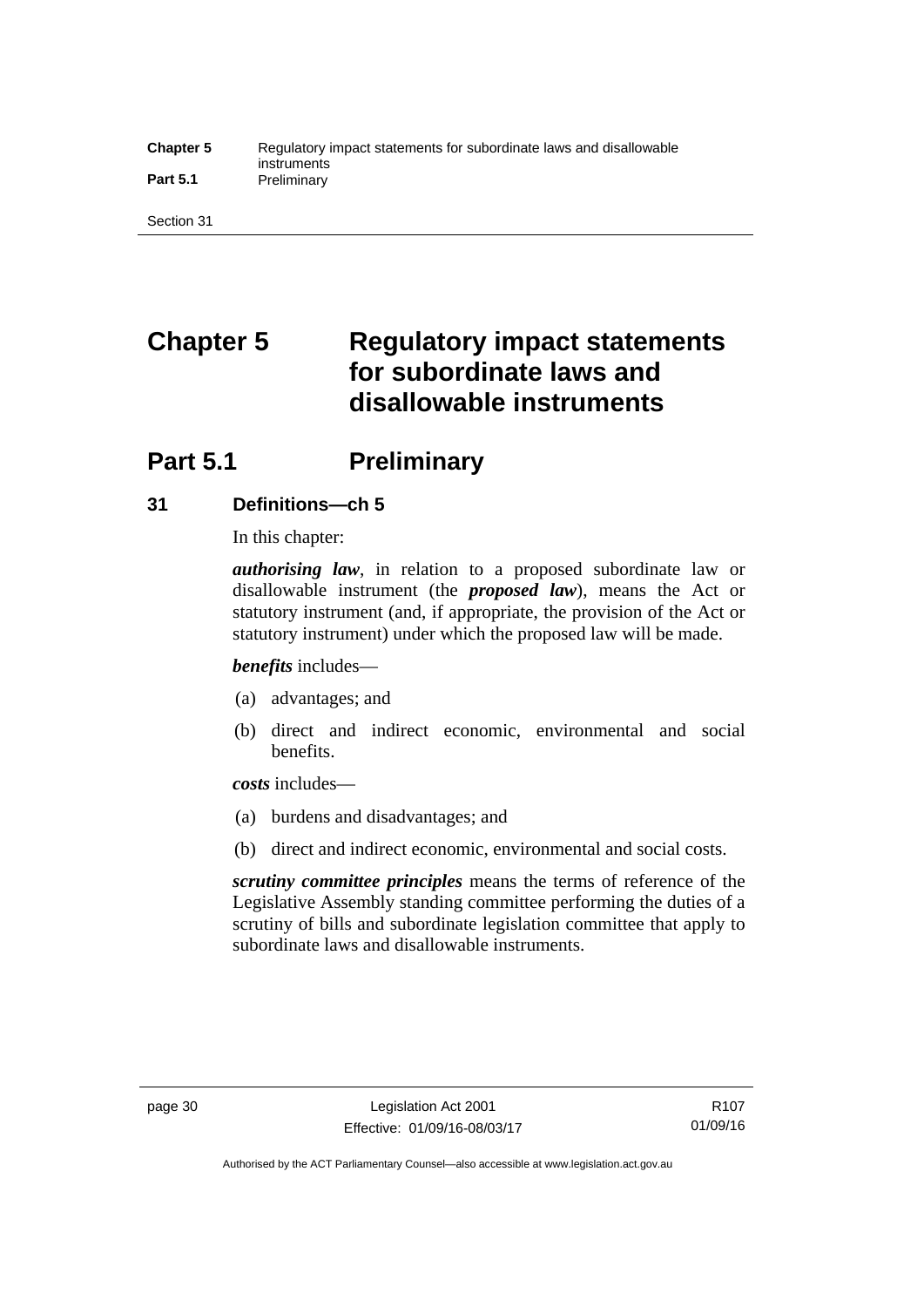## **32 Other publication or consultation requirements not affected**

- (1) Part 5.2 (Requirements for regulatory impact statements) does not affect any requirements in any other territory law for publication or consultation about a proposal to make a subordinate law or disallowable instrument.
- (2) Part 5.2 does not apply to the subordinate law or disallowable instrument if the requirements are of a comparable level to publication and consultation under the part.

### **33 Guidelines about costs of proposed subordinate laws and disallowable instruments**

- (1) The Minister may issue guidelines to be applied in deciding whether a proposed subordinate law or disallowable instrument is, or is not, likely to impose appreciable costs on the community or a part of the community.
- (2) A guideline is a disallowable instrument.
	- *Note* A disallowable instrument must be notified, and presented to the Legislative Assembly, under this Act.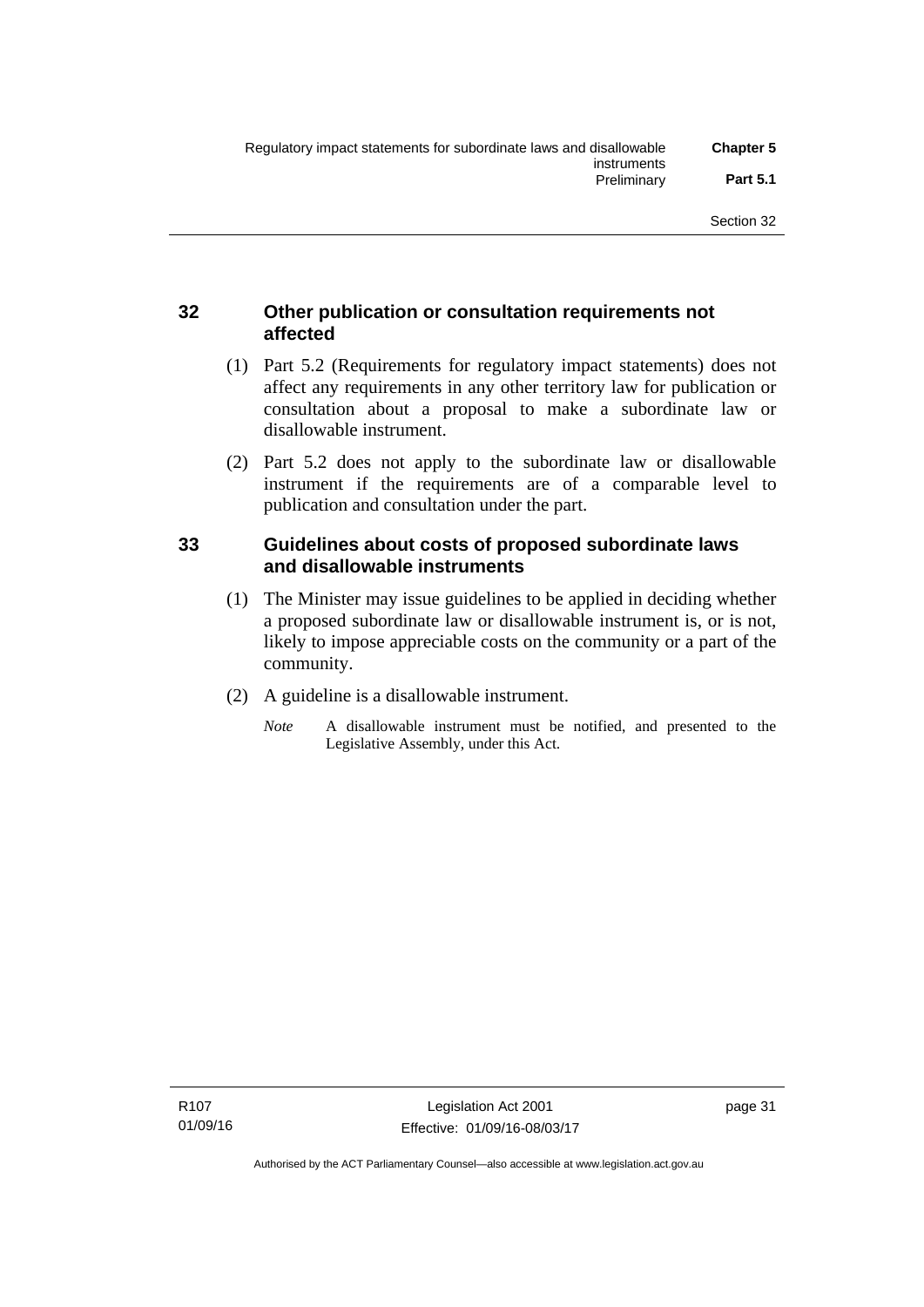# **Part 5.2 Requirements for regulatory impact statements**

### **34 Preparation of regulatory impact statements**

- (1) If a proposed subordinate law or disallowable instrument (the *proposed law*) is likely to impose appreciable costs on the community, or a part of the community, then, before the proposed law is made, the Minister administering the authorising law (the *administering Minister*) must arrange for a regulatory impact statement to be prepared for the proposed law.
- (2) However, this section does not apply to the proposed law if the administering Minister exempts the proposed law from subsection  $(1)$ .

*Note* Section 32 and s 36 also state other circumstances when a regulatory impact statement is not required.

- (3) An exemption under subsection (2) (the *RIS exemption*) is a disallowable instrument.
	- *Note* A disallowable instrument must be notified, and presented to the Legislative Assembly, under this Act.
- (4) If the RIS exemption is disallowed under this Act after the proposed law has been made, the administering Minister must arrange for a regulatory impact statement to be prepared for the subordinate law or disallowable instrument.
- (5) The regulatory impact statement prepared under subsection (4) must be presented to the Legislative Assembly not later than 5 sitting days after the day the RIS exemption is disallowed.
- (6) This chapter (other than section 37 (When must regulatory impact statement be presented?)) applies to the law as if the law were a proposed subordinate law or disallowable instrument.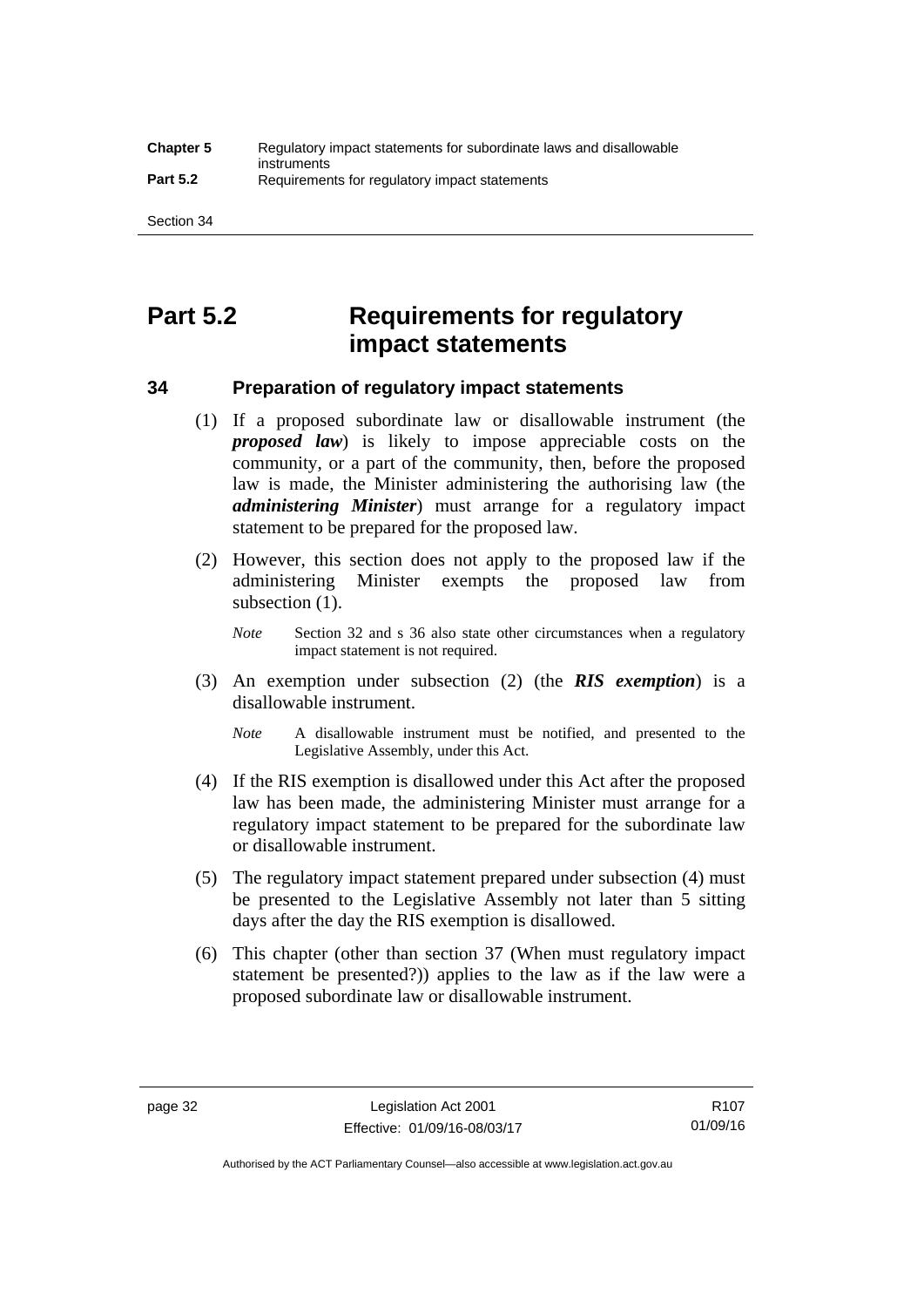### **35 Content of regulatory impact statements**

A regulatory impact statement for a proposed subordinate law or disallowable instrument (the *proposed law*) must include the following information about the proposed law in clear and precise language:

- (a) the authorising law;
- (b) a brief statement of the policy objectives of the proposed law and the reasons for them;
- (c) a brief statement of the way the policy objectives will be achieved by the proposed law and why this way of achieving them is reasonable and appropriate;
- (d) a brief explanation of how the proposed law is consistent with the policy objectives of the authorising law;
- (e) if the proposed law is inconsistent with the policy objectives of another territory law—
	- (i) a brief explanation of the relationship with the other law; and
	- (ii) a brief explanation for the inconsistency;
- (f) if appropriate, a brief statement of any reasonable alternative way of achieving the policy objectives (including the option of not making a subordinate law or disallowable instrument) and why the alternative was rejected;
- (g) a brief assessment of the benefits and costs of implementing the proposed law that—
	- (i) if practicable and appropriate, quantifies the benefits and costs; and
	- (ii) includes a comparison of the benefits and costs with the benefits and costs of any reasonable alternative way of achieving the policy objectives stated under paragraph (f);

page 33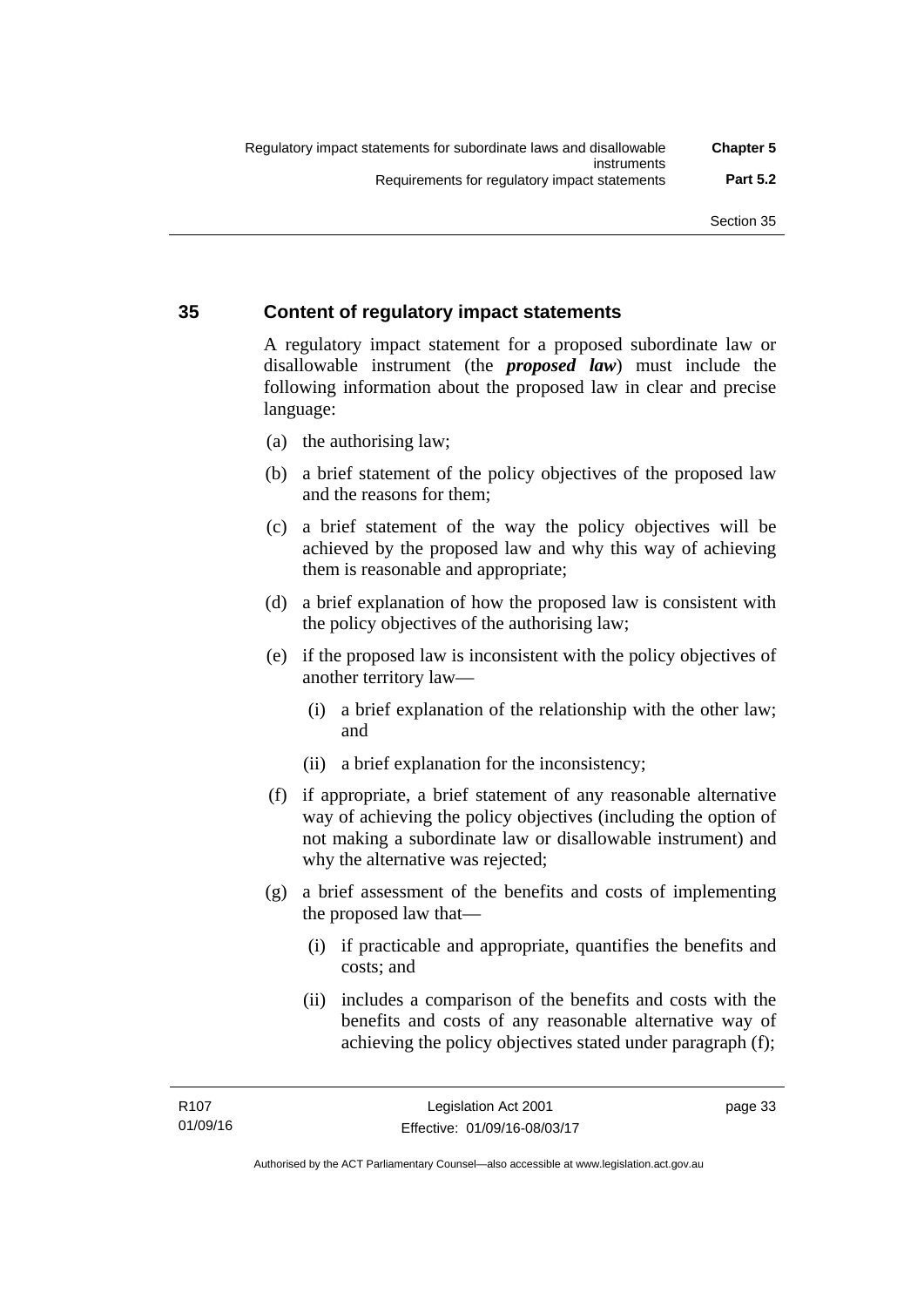| <b>Chapter 5</b> | Regulatory impact statements for subordinate laws and disallowable |
|------------------|--------------------------------------------------------------------|
| <b>Part 5.2</b>  | instruments<br>Requirements for regulatory impact statements       |

Section 36

 (h) a brief assessment of the consistency of the proposed law with the scrutiny committee principles and, if it is inconsistent with the principles, the reasons for the inconsistency.

### **36 When is preparation of regulatory impact statement unnecessary?**

- (1) A regulatory impact statement need not be prepared for a proposed subordinate law or disallowable instrument (the *proposed law*) if the proposed law only provides for, or to the extent it only provides for, any of the following:
	- (a) a matter that is not of a legislative nature, including, for example, a matter of a machinery, administrative, drafting or formal nature;
	- (b) a matter that does not operate to the disadvantage of anyone (other than the Territory or a territory authority or instrumentality) by—
		- (i) adversely affecting the person's rights; or
		- (ii) imposing liabilities on the person;
	- (c) an amendment of a territory law to take account of current legislative drafting practice;
	- (d) the commencement of an Act or statutory instrument;
		- *Note* A reference to an Act or statutory instrument includes a reference to a provision of the Act or instrument (see s 7 and s 13).
	- (e) an amendment of a territory law that does not fundamentally affect the law's application or operation;
	- (f) a matter of a transitional character;
	- (g) a matter arising under a territory law that is part of a uniform scheme of legislation or complementary with legislation of the Commonwealth, a State or New Zealand;

Authorised by the ACT Parliamentary Counsel—also accessible at www.legislation.act.gov.au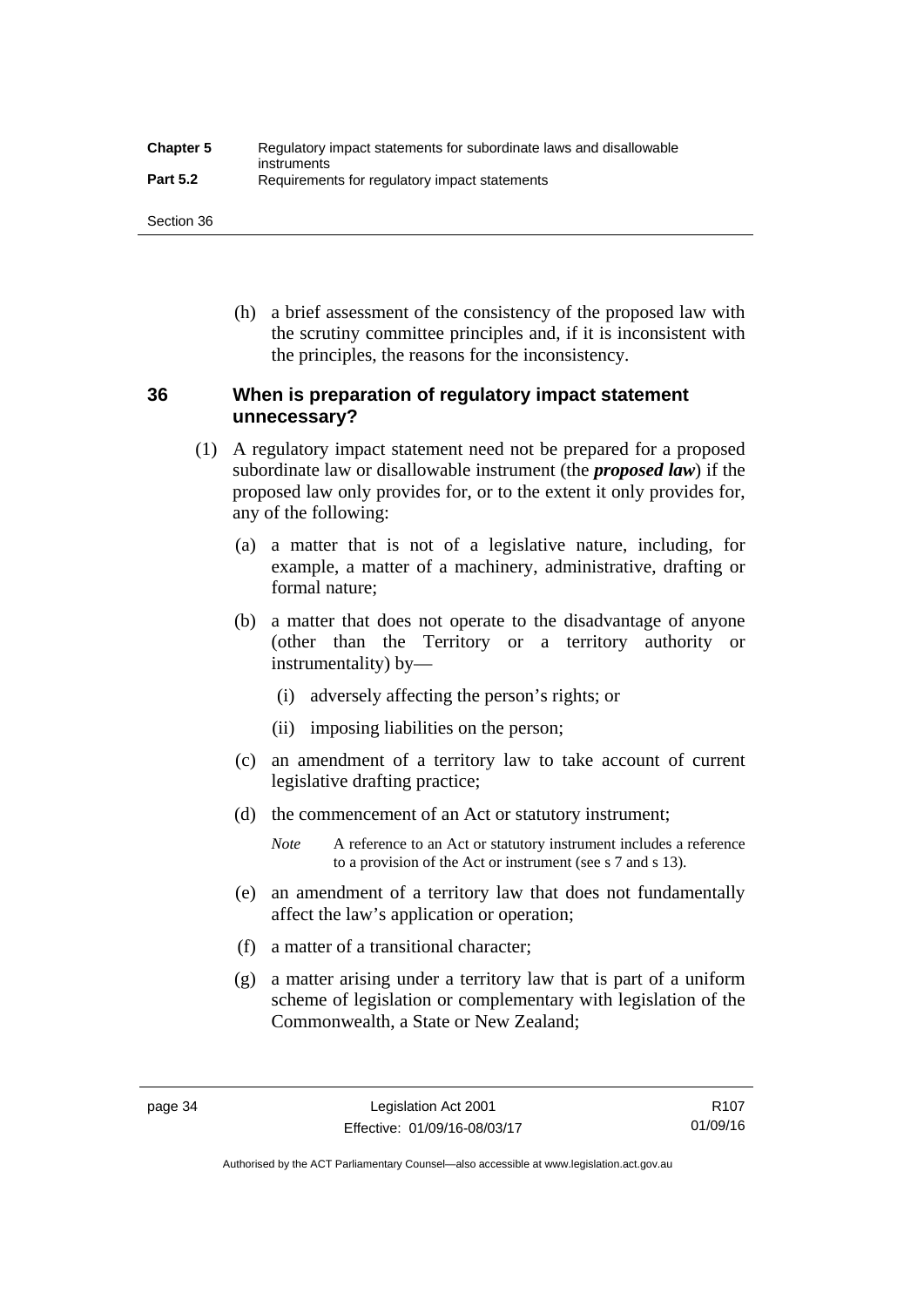- (h) a matter involving the adoption of an Australian or international protocol, standard, code, or intergovernmental agreement or instrument, if an assessment of the benefits and costs has already been made and the assessment was made for, or is relevant to, the ACT;
- (i) a proposal to make, amend or repeal rules of court;
- (j) a matter advance notice of which would enable someone to gain unfair advantage;
- (k) an amendment of a fee, charge or tax consistent with announced government policy.
- (2) A regulatory impact statement also need not be prepared for the proposed law if, or to the extent that, it would be against the public interest because of the nature of the proposed law or the circumstances in which it is made.

### **Example**

A law may need to be made urgently for controlling the spread of a disease or dealing with another urgent situation.

- *Note 1* An example is part of the Act, is not exhaustive and may extend, but does not limit, the meaning of the provision in which it appears (see this Act, s 126 and s 132).
- *Note* 2 Section 32 and s 34 also state other circumstances when a regulatory impact statement is not required.

### **37 When must regulatory impact statement be presented?**

- (1) This section applies if a regulatory impact statement for a proposed subordinate law or disallowable instrument (the *proposed law*) has been prepared and the proposed law is made.
- (2) The statement must be presented to the Legislative Assembly with the subordinate law or disallowable instrument.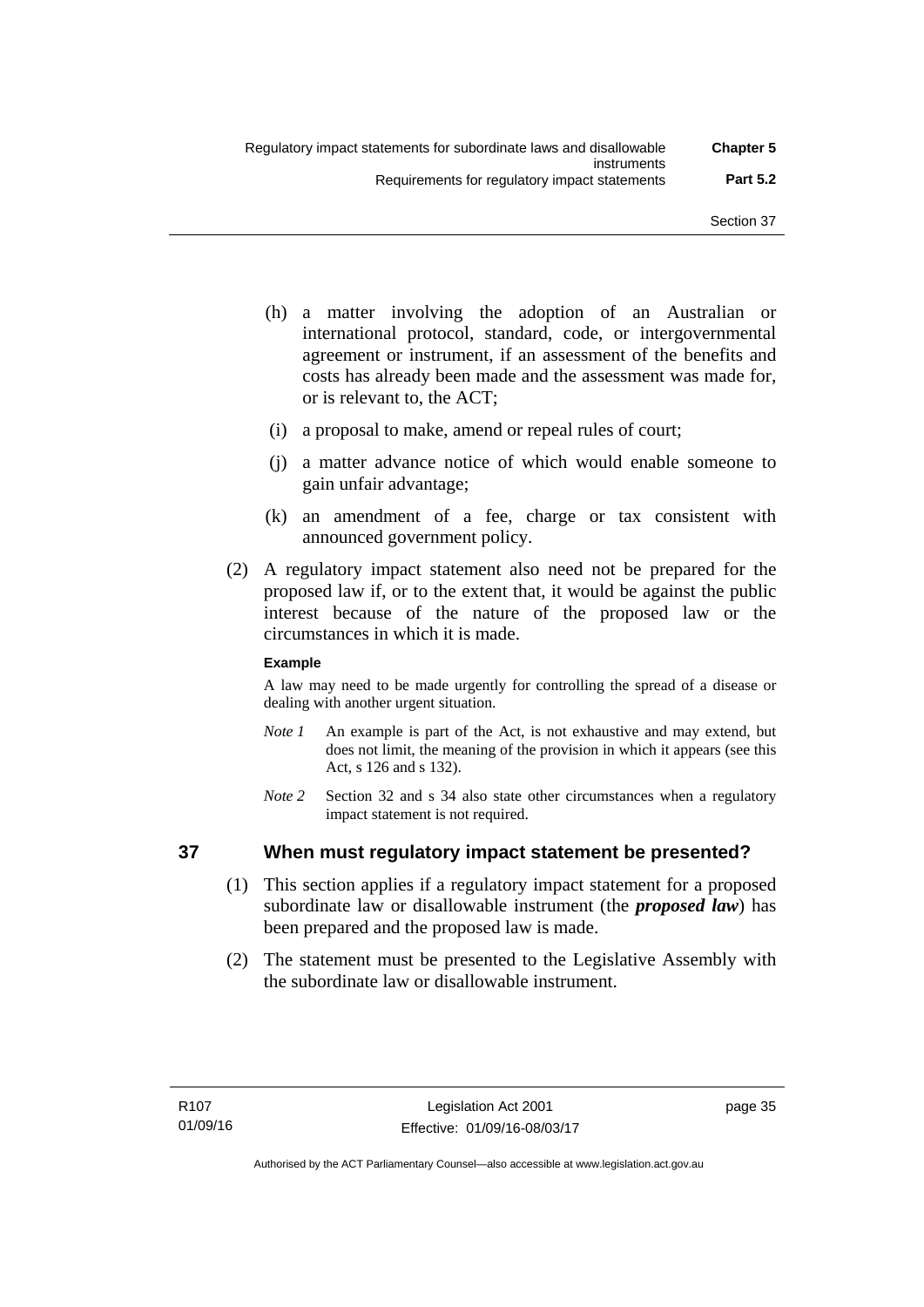### **Chapter 5** Regulatory impact statements for subordinate laws and disallowable instruments **Part 5.3** Failure to comply with requirements for regulatory impact statements

Section 38

# **Part 5.3 Failure to comply with requirements for regulatory impact statements**

### **38 Effect of failure to comply with pt 5.2**

- (1) Failure to comply with part 5.2 (Requirements for regulatory impact statements) in relation to a subordinate law or disallowable instrument (the *law*) does not—
	- (a) affect the law's validity; or
	- (b) create rights or impose legally enforceable obligations on the Territory, a Minister or anyone else.
- (2) In addition, a decision made, or appearing to be made, under part 5.2 is final and conclusive.
- (3) In this section:

*decision* includes—

- (a) conduct engaged in to make a decision; and
- (b) conduct related to making a decision; and
- (c) failure to make a decision.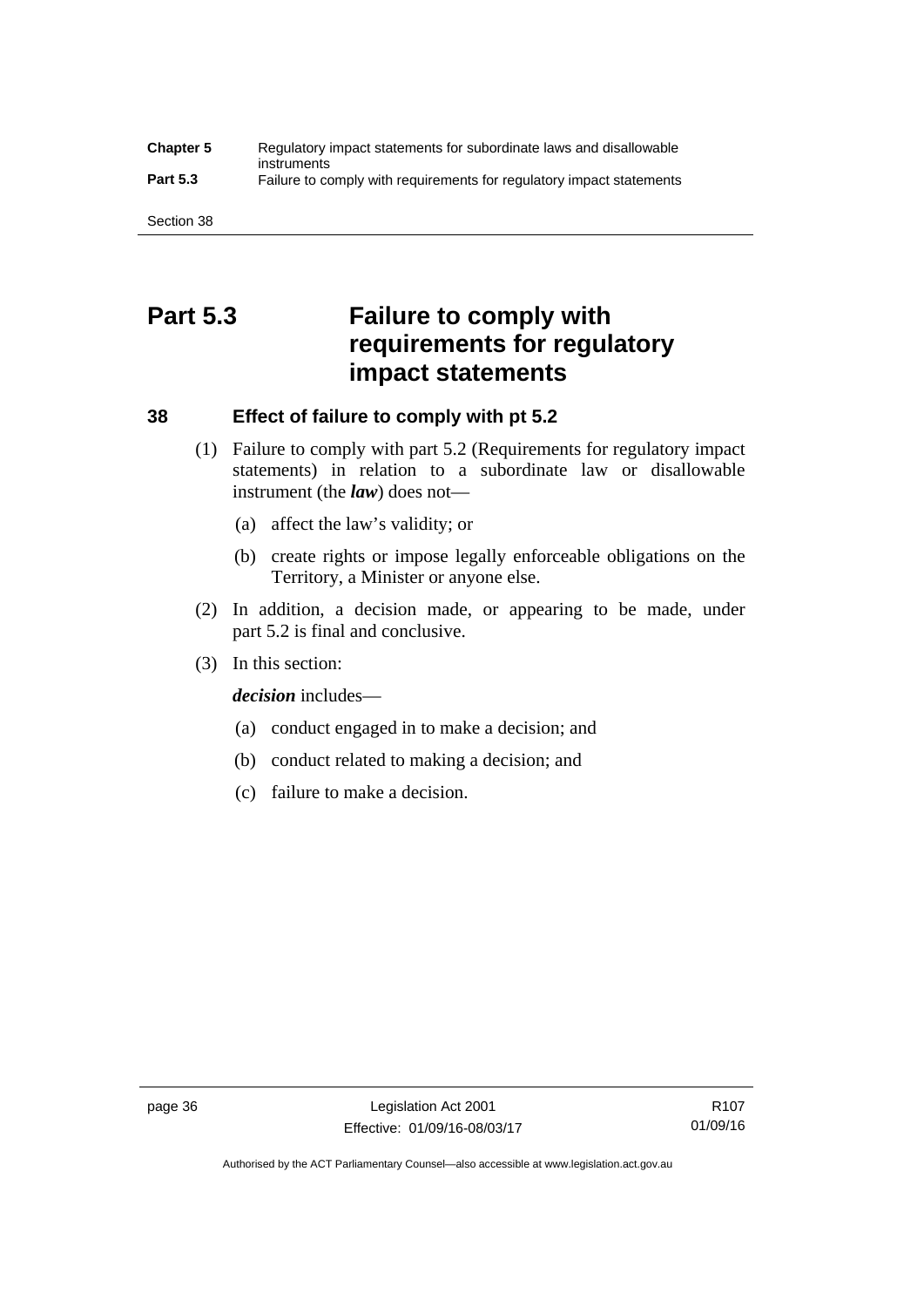# **Chapter 6 Making, notification and numbering of statutory instruments**

# **Part 6.1 General**

## **39 Meaning of** *matter***—ch 6**

In this chapter:

*matter*, in relation to a statutory instrument, includes circumstance, person, place and purpose.

## **40 Presumption of validity**

It is presumed, unless the contrary is proved, that all conditions and steps required for the making of a statutory instrument have been satisfied and carried out.

## **41 Making of certain statutory instruments by Executive**

- (1) This section applies if an Act authorises or requires the Executive to make a subordinate law or disallowable instrument.
- (2) The subordinate law or disallowable instrument is taken to be made by the Executive if—
	- (a) it is signed by 2 or more Ministers who are members of the Executive; and
	- (b) 1 of the signing Ministers is the responsible Minister.
- (3) A subordinate law or disallowable instrument made in accordance with subsection (2) is taken to be made when it is signed by the second Minister signing.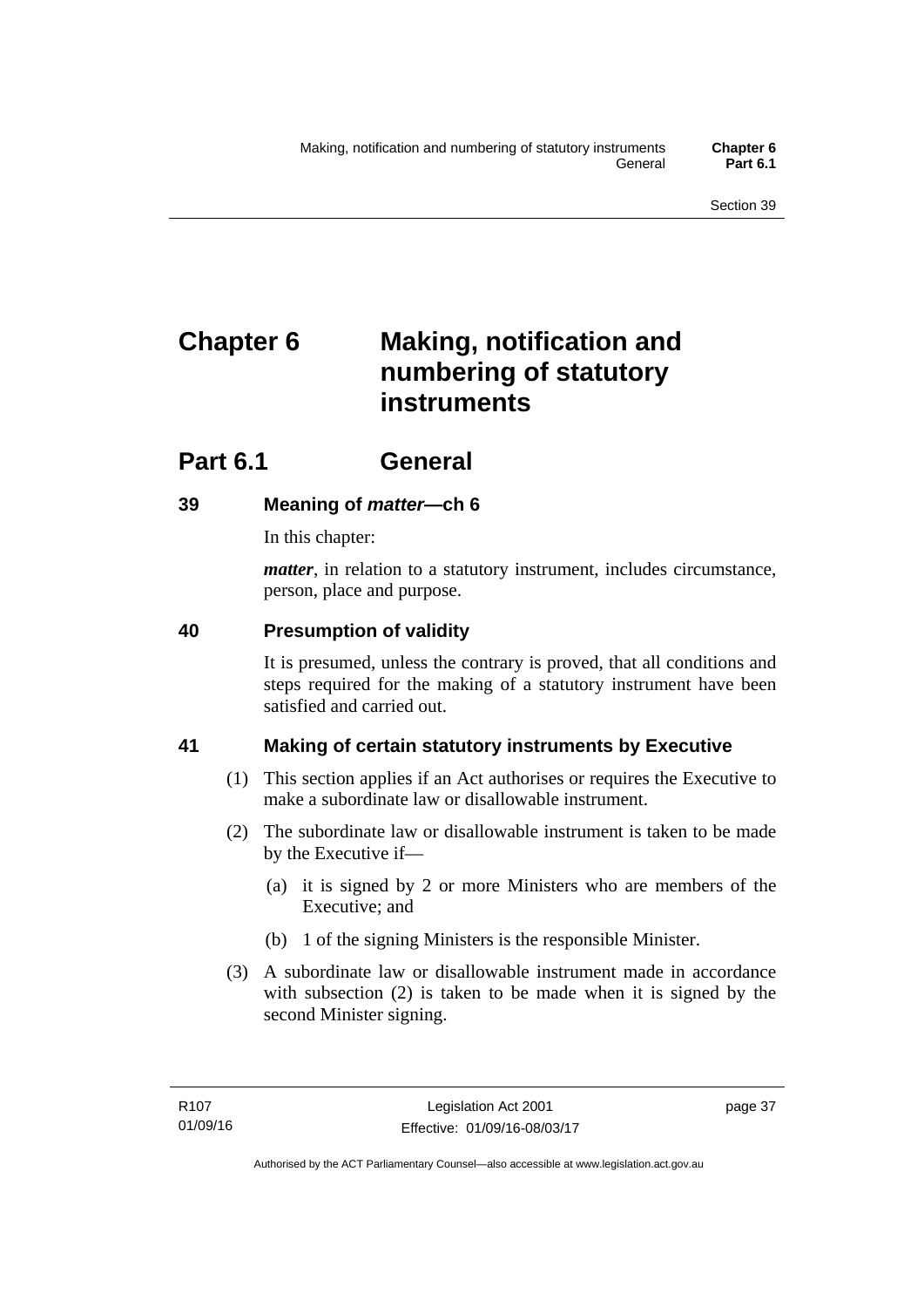- (4) Subsection (2) (b) does not apply if the responsible Minister cannot sign because he or she is absent from the ACT, ill or on leave.
- (5) In this section:

*responsible Minister* means—

- (a) the Minister for the time being administering the Act; or
- (b) if, for the time being, different Ministers administer the Act in relation to different matters—
	- (i) if only 1 Minister administers the Act in relation to the relevant matter—that Minister; or
	- (ii) if 2 or more Ministers administer the Act in relation to the relevant matter—any of the Ministers; or
	- (iii) if subparagraph (ii) does not apply and, for the time being, 2 or more Ministers administer the Act—any of the Ministers;

but does not include a Minister for the time being acting on behalf of the Minister or 2 or more Ministers.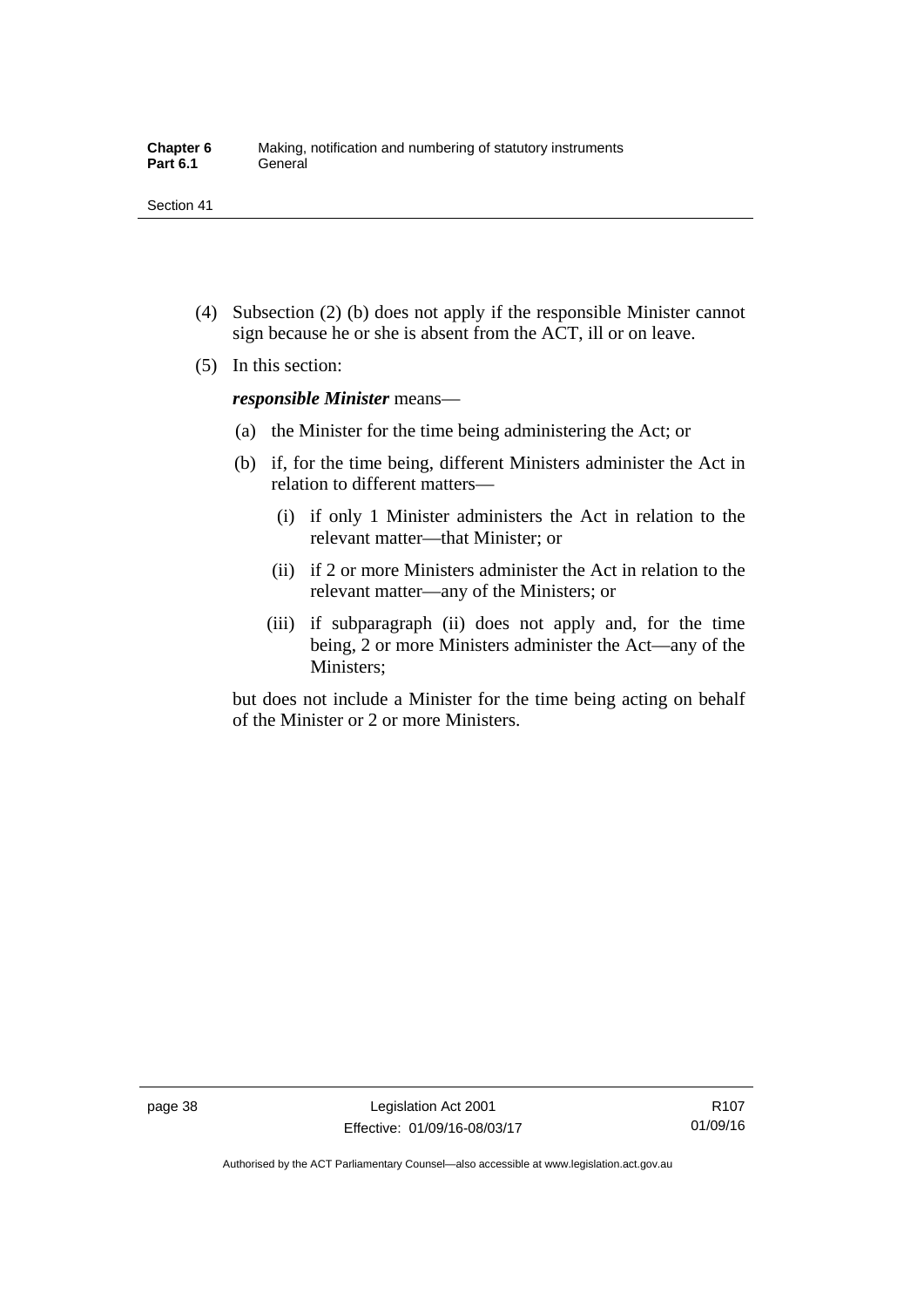# **Part 6.2 Making of statutory instruments generally**

### **42 Power to make statutory instruments**

 (1) If an Act or statutory instrument gives a power that can be exercised by making an instrument, the Act or statutory instrument gives power to make the instrument.

#### **Example**

An Act gives a Minister power to approve codes of practice, but does not require the approval to be in writing or to be given by a particular instrument. The power can be exercised by giving a written approval. The Act, therefore, gives power to make an instrument, namely, a written approval.

- *Note* An example is part of the Act, is not exhaustive and may extend, but does not limit, the meaning of the provision in which it appears (see s 126 and s 132).
- (2) If an Act or statutory instrument gives power to make an instrument that would be a legislative instrument, the power can only be exercised by making an instrument.

#### **Examples**

See examples to s 56 (3) and s 255 (3).

- (3) If an Act or statutory instrument gives power to make an instrument, the power may be exercised from time to time.
- (4) This section is a determinative provision.
	- *Note* See s 5 for the meaning of determinative provisions, and s 6 for their displacement.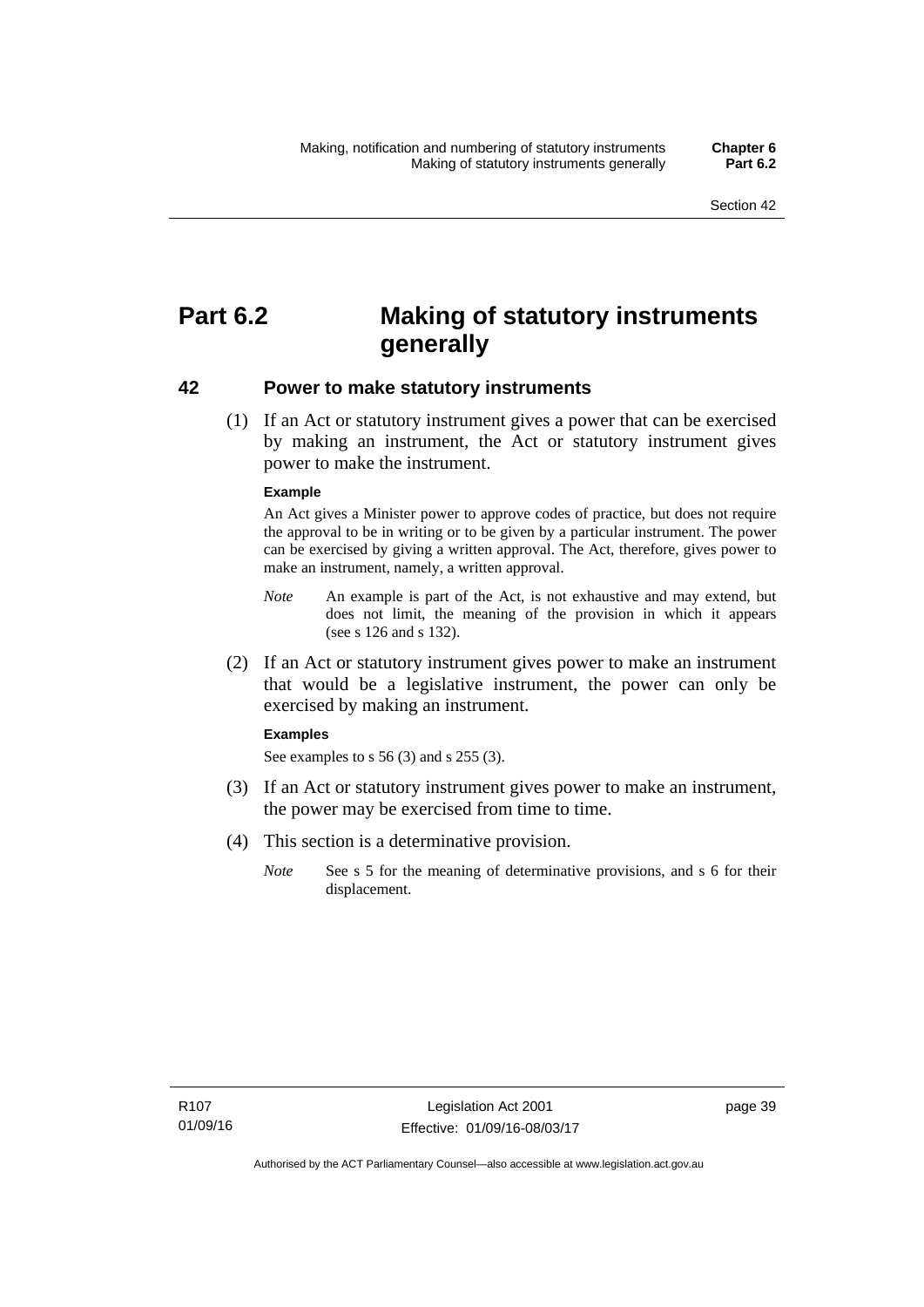### **43 Statutory instruments to be interpreted not to exceed powers under authorising law**

- (1) A statutory instrument is to be interpreted as operating to the full extent of, but not to exceed, the power given by the Act or statutory instrument under which it is made (the *authorising law*).
- (2) Without limiting subsection (1), if a provision of a statutory instrument would, apart from this section, be interpreted as exceeding power—
	- (a) the provision is valid to the extent to which it does not exceed power; and
	- (b) the remainder of the instrument is not affected.

#### **Example 1**

The *Agriculture Services Determination* 2001, pt 4 exceeds the determination– making power given by the *Agriculture Services Act 2000* (hypothetical). The other provisions of the determination are within power.

The determination (apart from pt 4) operates effectively. Pt 4 is treated as if it did not form part of the determination and is disregarded.

*Note* The kind of interpretation indicated in example 1 is known as a divisible interpretation of the determination.

#### **Example 2**

The *Goats Regulation 2001* (hypothetical) is made under the *Goats Act 2001*. The *Goats Regulation 2001*, s 39 seeks to impose rules about the care of 'animals', but the Act only gives power to make regulations about goats.

Section 39 is read restrictively ('read down') as if it mentioned goats. In other words, the section is effective but treated as if it applied only to goats.

*Note* The kind of interpretation indicated in example 2 is known as a distributive interpretation of the regulation.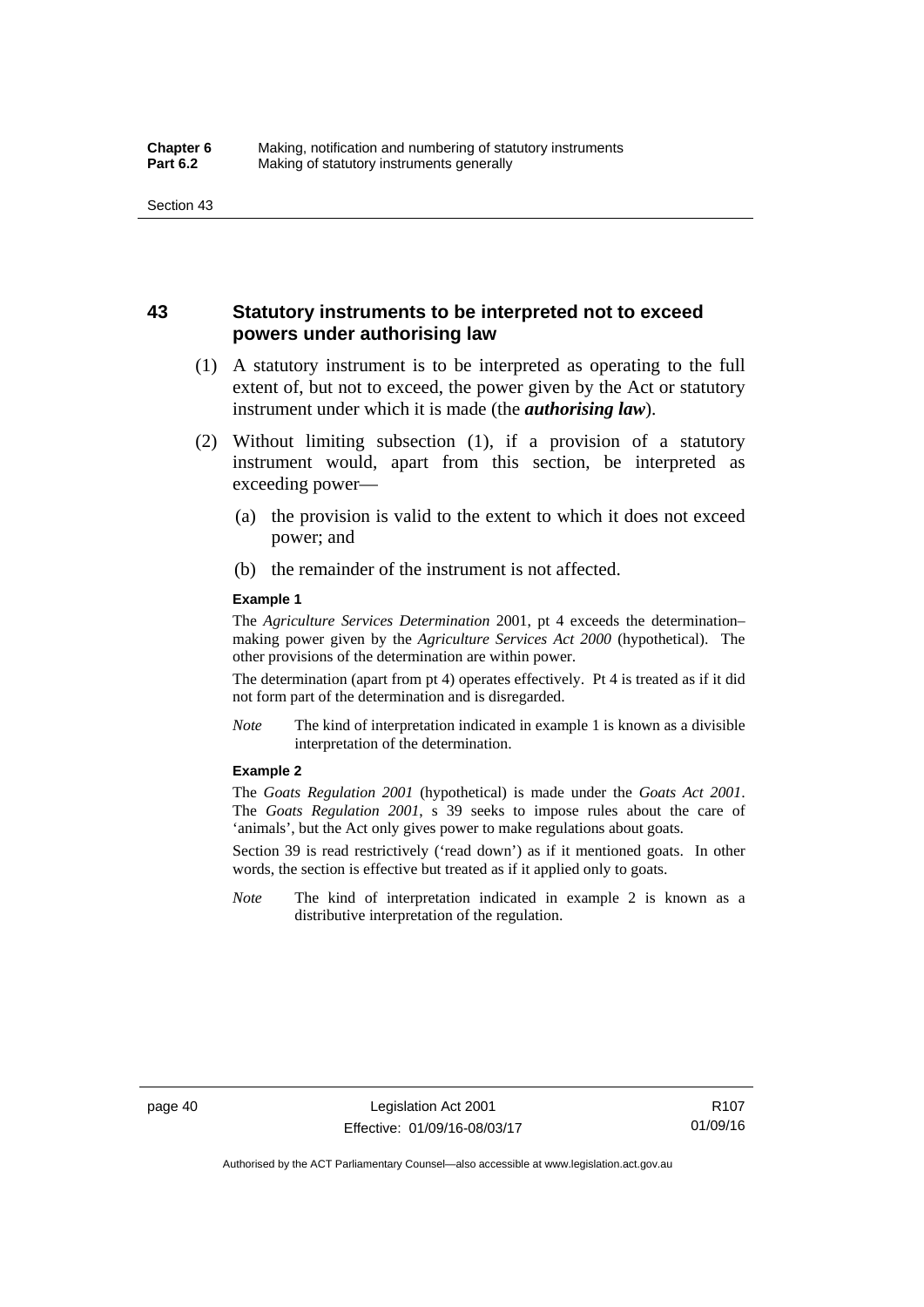#### **Example 3**

The *Wombat Protection Act 2003* (hypothetical) provides that the Minister may appoint a Wombat Advocate. The instrument making the appointment states that the appointment is for 5 years, but the maximum term of appointment authorised under the Act is 4 years.

The instrument is read restrictively ('read down') as if it referred to 4 years. In other words, the instrument is effective but the appointment is only valid for 4 years.

- *Note 1* The kind of interpretation indicated in example 3 is known as a distributive interpretation of the instrument.
- *Note 2* An example is part of the Act, is not exhaustive and may extend, but does not limit, the meaning of the provision in which it appears (see s 126 and s 132).
- (3) Without limiting subsection (1), if the application of a provision of a statutory instrument to a matter would, apart from this section, be interpreted as exceeding power, the provision's application to other matters is not affected.

#### **Example**

The *Community Safety Order 2001* is expressed to apply to all members of the community without qualification although it is in fact made under the *Building Industry (Safety) Act 2000* (hypothetical). That Act is restricted in its operation to the building industry. The order is cast in such wide terms that it cannot be interpreted divisibly or distributively. However, the order applies to entities such as XYZ Constructions Pty Ltd because it is a company in the construction industry.

- (4) This section is in addition to any provision of the statutory instrument or authorising law.
- (5) This section is a determinative provision.
	- *Note* See s 5 for the meaning of determinative provisions, and s 6 for their displacement.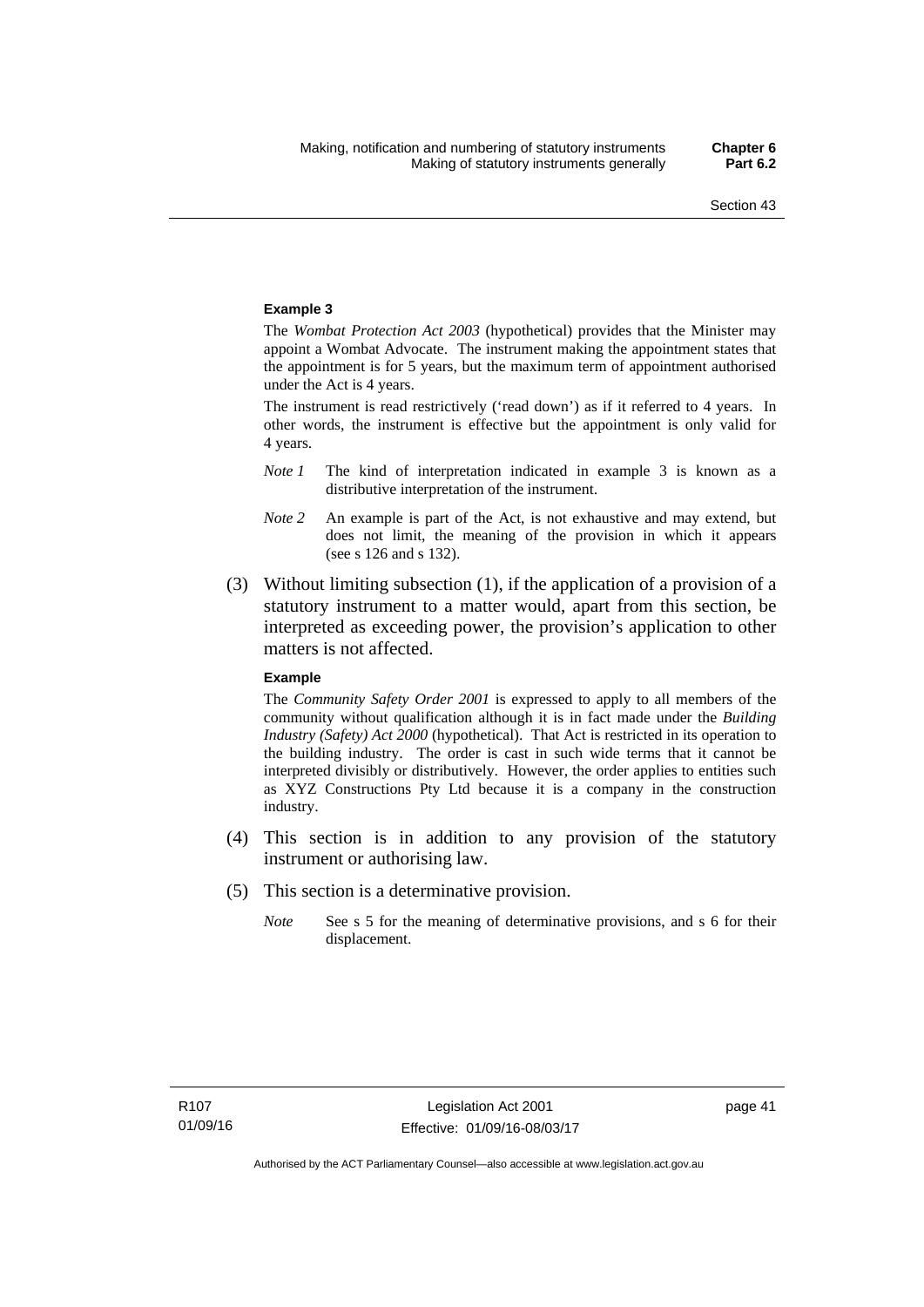### **44 Power to make statutory instruments for Act etc**

- (1) If an Act or statutory instrument (the *authorising law*) authorises or requires the making of a statutory instrument for the authorising law or another Act or statutory instrument (the *other law*), the power authorises a statutory instrument to be made in relation to any matter that—
	- (a) is required or permitted to be prescribed by the authorising law or other law; or
	- (b) is necessary or convenient to be prescribed for carrying out or giving effect to the authorising law or other law.
- (2) Subsection (1) applies to the authorising law even though the authorising law—
	- (a) only authorises the making of a statutory instrument for the authorising law; or
	- (b) also authorises or requires the making of a statutory instrument about a particular matter.
- (3) Power given by the authorising law to make a statutory instrument about a particular matter does not limit power given by the authorising law or other law to make a statutory instrument (whether or not of the same kind) about any other matter.
- (4) This section is a determinative provision.
	- *Note* See s 5 for the meaning of determinative provisions, and s 6 for their displacement.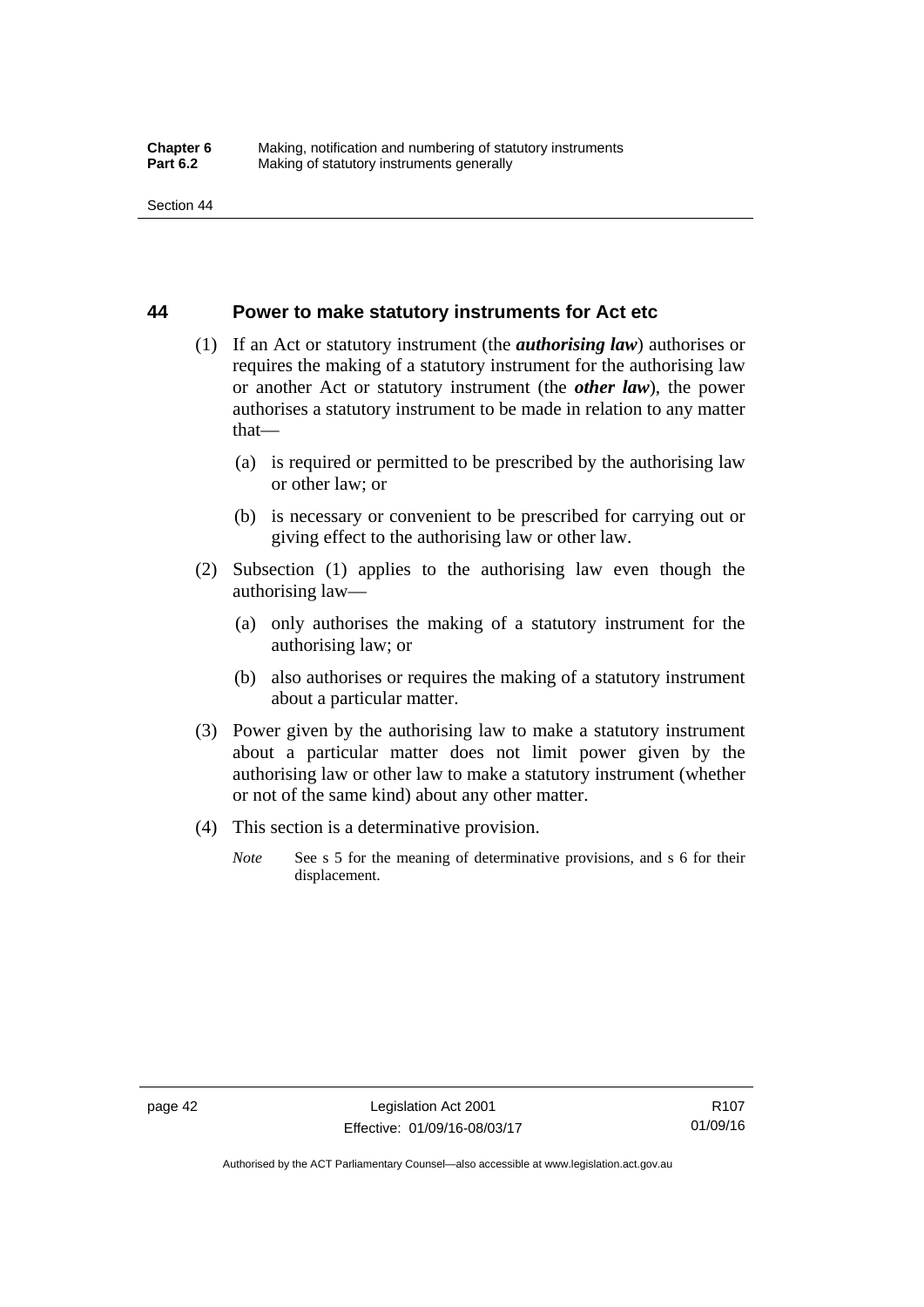### **45 Power to make court rules**

- (1) The power of an entity to make rules for a court includes power to make rules in relation to any matter necessary or convenient to be prescribed for carrying out or giving effect to the court's jurisdiction under any law that authorises or requires anything to be done in or in relation to the court.
- (2) This section is additional to section 44.
- (3) This section is a determinative provision.
	- *Note* See s 5 for the meaning of determinative provisions, and s 6 for their displacement.
- (4) In this section:

*court* includes a tribunal*.*

*disallowable instrument*, for a Commonwealth Act, means an instrument that can be disallowed under the *[Legislative Instruments](http://www.comlaw.gov.au/Series/C2004A01224)  [Act 2003](http://www.comlaw.gov.au/Series/C2004A01224)* (Cwlth), part 5 (Parliamentary scrutiny of legislative instruments), including that part, or provisions of that part, applied by another Commonwealth law.

*law* means—

- (a) an Act, subordinate law or disallowable instrument; or
	- *Note* A reference to an Act, subordinate law or disallowable instrument includes a reference to a provision of the Act, law or instrument (see s 7, s 8 and s 9).
- (b) a Commonwealth Act or a disallowable instrument under a Commonwealth Act (or a provision of such an Act or instrument).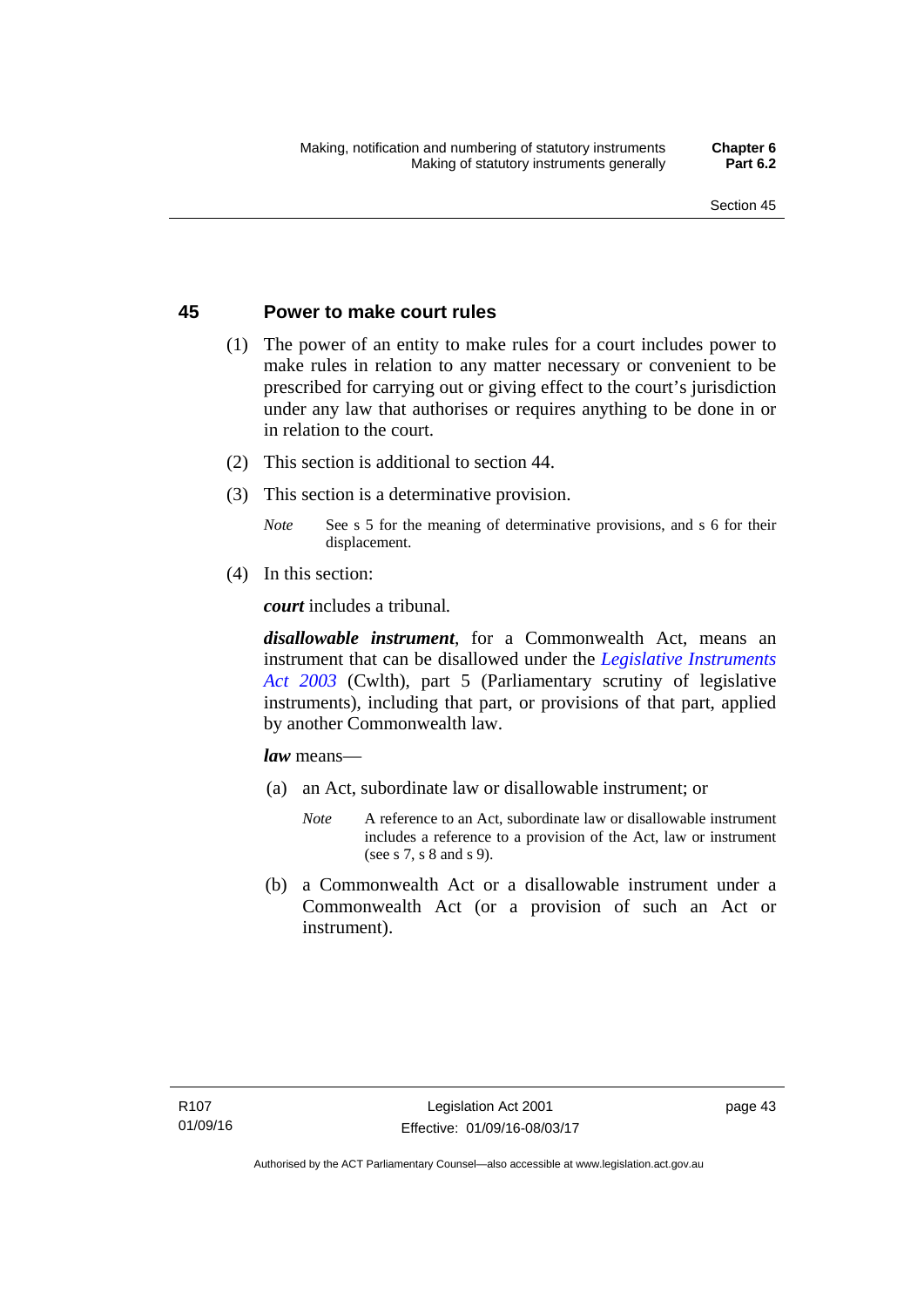### **46 Power to make instrument includes power to amend or repeal**

- (1) Power given under an Act or statutory instrument (the *authorising law*) to make a statutory instrument includes power to amend or repeal the instrument.
- (2) The power to amend or repeal the instrument is exercisable in the same way, and subject to the same conditions, as the power to make the instrument.

#### **Examples**

- 1 If the instrument is a disallowable instrument, an amendment or repeal of the instrument is also a disallowable instrument.
- 2 If the instrument is a notifiable instrument, an amendment or repeal of the instrument is also a notifiable instrument.
- 3 If notice of the making of the instrument must be published in a newspaper, notice of an amendment or repeal of the instrument must also be published in the newspaper.
- *Note* An example is part of the Act, is not exhaustive and may extend, but does not limit, the meaning of the provision in which it appears (see s 126 and s 132).
- (3) Despite subsection (1), a form that is a legislative instrument may be repealed or repealed and remade (with or without changes), but may not be amended.
- (4) This section is a determinative provision.
	- *Note* See s 5 for the meaning of determinative provisions, and s 6 for their displacement.

### **47 Statutory instrument may make provision by applying law or instrument**

 (1) This section applies if an Act, subordinate law or disallowable instrument (the *authorising law*) authorises or requires the making of a statutory instrument (the *relevant instrument*) about a matter.

Authorised by the ACT Parliamentary Counsel—also accessible at www.legislation.act.gov.au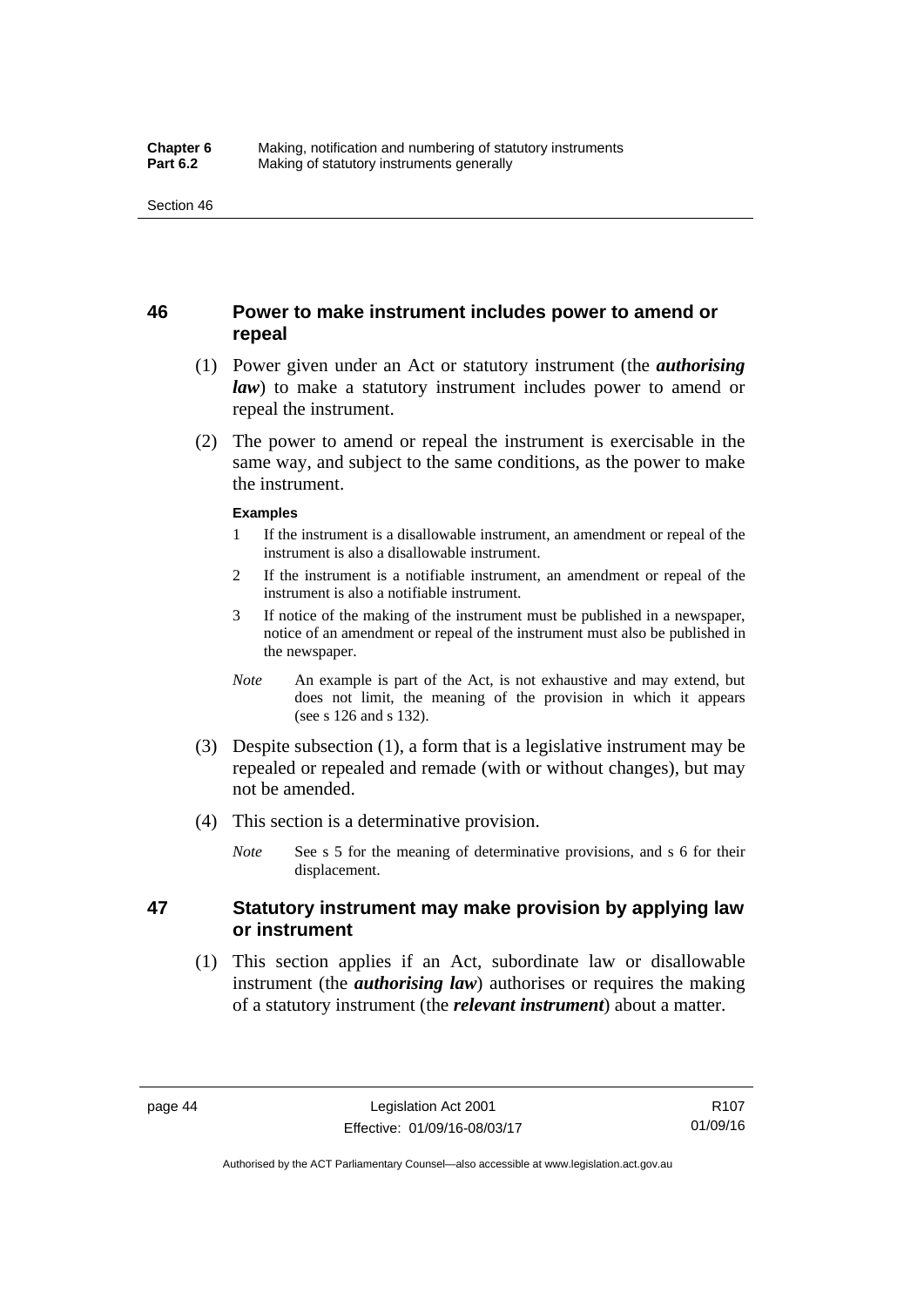- (2) The relevant instrument may make provision about the matter by applying an ACT law—
	- (a) as in force at a particular time; or
	- (b) as in force from time to time.
- (3) The relevant instrument may make provision about the matter by applying a law of another jurisdiction, or an instrument, as in force only at a particular time.

*Note* For information on the operation of s (3), see the examples to s (9).

- (4) If the relevant instrument makes provision about the matter by applying a law of another jurisdiction or an instrument, the following provisions apply:
	- (a) if subsection (3) is displaced by, or under authority given by, an Act or the authorising law—the law of the other jurisdiction or instrument is applied as in force from time to time;
		- *Note* For the displacement of s (3), see s 6, examples 1 and 2.
	- (b) if subsection (3) is not so displaced and the relevant instrument does not provide that the law of the other jurisdiction or instrument is applied as in force at a particular time—the law or instrument is taken to be applied as in force when the relevant instrument is made.

### **Examples—s (4) (b)**

1 The *Locust Damage Compensation Determination 2003* (a hypothetical disallowable instrument) provides for the making of claims against a compensation fund. Section 43 states that disputes about claims must be decided in accordance with the *[Commercial Arbitration Act 1984](http://www.legislation.nsw.gov.au/maintop/view/repealed/act+160+1984+cd+0+Y)* (NSW) (the *NSW Act*) as in force from time to time. The determination is made on 1 August 2003. The Act under which the determination is made does not displace s (3). Therefore, even though s 43 purports to apply the [NSW Act](http://www.legislation.nsw.gov.au/maintop/view/repealed/act+160+1984+cd+0+Y) as in force from time to time, the [NSW Act](http://www.legislation.nsw.gov.au/maintop/view/repealed/act+160+1984+cd+0+Y) as in force on 1 August 2003 is applied by the determination.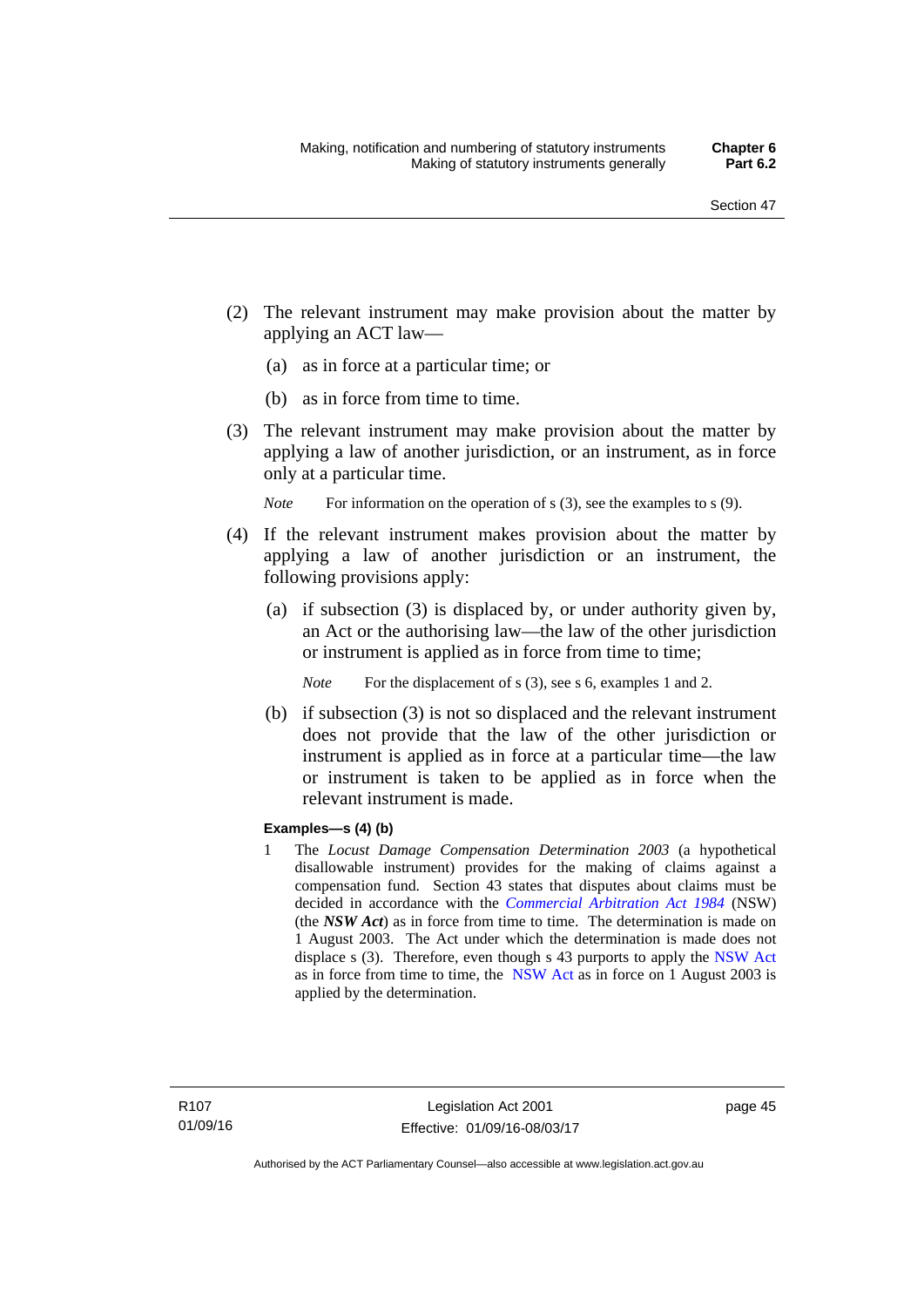Section 47

- 2 The *Locust Damage Compensation Determination 2003* (mentioned in example 1), s 43 states that disputes about claims must be decided in accordance with the *[Commercial Arbitration Act 1984](http://www.legislation.nsw.gov.au/maintop/view/repealed/act+160+1984+cd+0+Y)* (NSW) (the *NSW Act*), but does not state that the [NSW Act](http://www.legislation.nsw.gov.au/maintop/view/repealed/act+160+1984+cd+0+Y) is to be applied as in force from time to time or at a particular time. The determination is made on 1 August 2003. The Act under which the determination is made does not displace s (3). Therefore, the [NSW Act](http://www.legislation.nsw.gov.au/maintop/view/repealed/act+160+1984+cd+0+Y) as in force on 1 August 2003 is applied by the determination.
- *Note* An example is part of the Act, is not exhaustive and may extend, but does not limit, the meaning of the provision in which it appears (see s 126 and s 132).
- (5) If a law of another jurisdiction or an instrument is applied as in force at a particular time, the text of the law or instrument (as in force at that time) is taken to be a notifiable instrument made under the relevant instrument by the entity authorised or required to make the relevant instrument.
- (6) If subsection (3) is displaced and a law of another jurisdiction or an instrument is applied as in force from time to time, the text of each of the following is taken to be a notifiable instrument made under the relevant instrument by the entity authorised or required to make the relevant instrument:
	- (a) the law or instrument as in force at the time the relevant instrument is made;
	- (b) each subsequent amendment of the law or instrument;
	- (c) if the law or instrument is repealed and remade (with or without changes)—the law or instrument as remade and each subsequent amendment of the law or instrument;
	- (d) if a provision of the law or instrument is omitted and remade (with or without changes) in another law or instrument—the provision as remade and each subsequent amendment of the provision.

Authorised by the ACT Parliamentary Counsel—also accessible at www.legislation.act.gov.au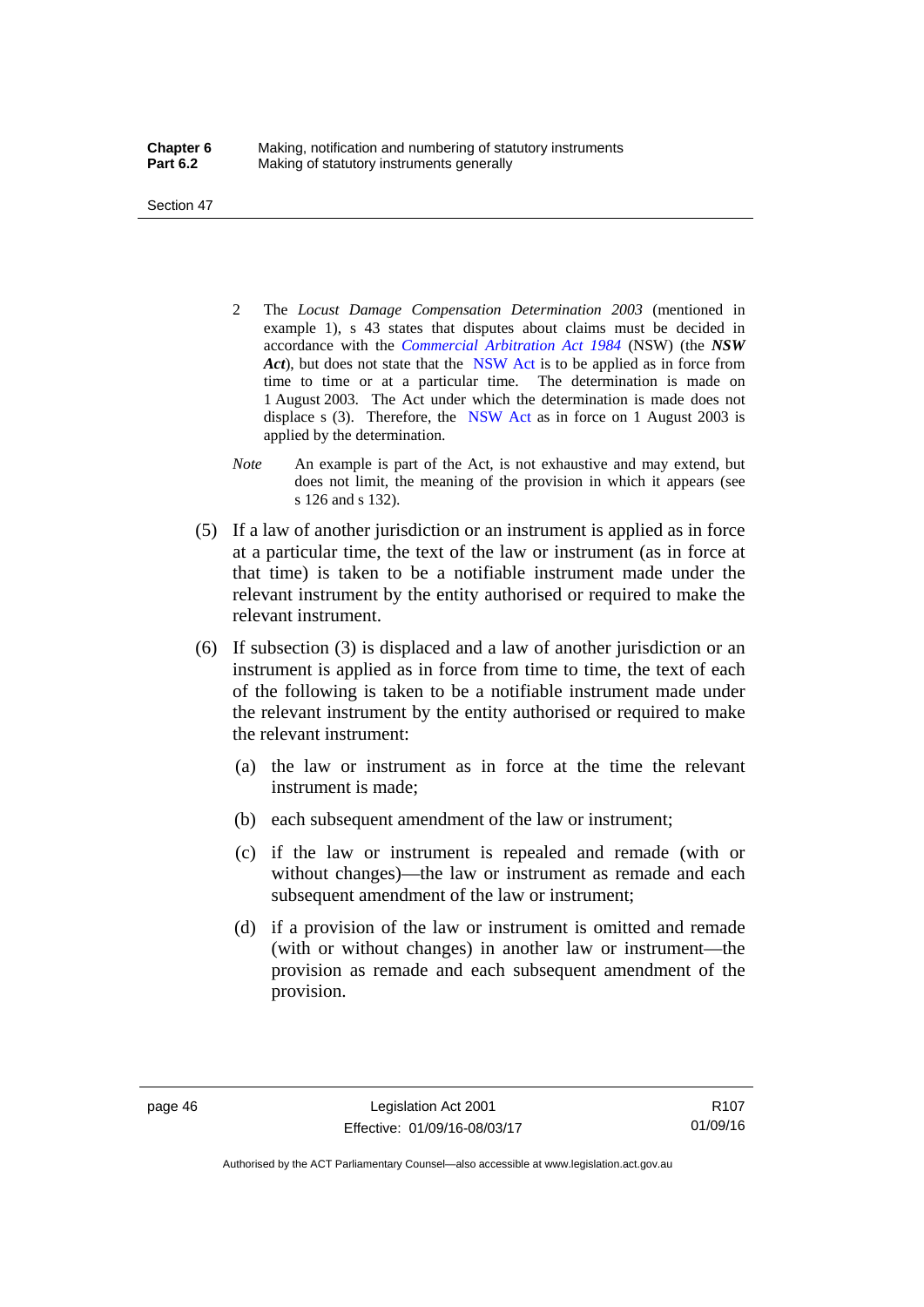- (7) The authorising law or, if the relevant instrument is a subordinate law or disallowable instrument, the relevant instrument may provide that—
	- (a) subsection (5) or (6) does not apply to the relevant instrument; or
	- (b) subsection (5) or (6) applies with the modifications stated in the authorising law or relevant instrument.
- (8) If a provision of an Act, subordinate law or disallowable instrument authorises or requires the application of a law or instrument, the provision authorises the making of changes or modifications to the law or instrument for that application.
- (9) This section is a determinative provision.

#### **Examples—s (3) and s (9)**

Here are 2 examples about the operation of s (3) and (9): the first illustrates how s (3) might be displaced and the second illustrates how a law of another jurisdiction that applies as in force from time to time would operate—

- 1 The effect of s (3) and s (9), and s (10), def *applying*, is that if it is intended to apply, adopt or incorporate a law or instrument as in force from time to time, the authorising law would need to expressly displace s (3) (as illustrated in s 6, examples of different kinds of displacement, example 1) *or* indicate a manifest contrary intention (as illustrated in example 2 in those examples).
- 2 The *ABC Regulation 2001* (made under a provision like those illustrated in s 6, examples of different kinds of displacement, examples 1 and 2) provides that noise measurements are to be taken in accordance with the NSW noise control manual as in force from time to time. The effect of the *ABC Regulation 2001* is that whenever the NSW noise control manual is amended in future, the noise measurements must be taken in accordance with the manual as last amended.
- *Note* See s 5 for the meaning of determinative provisions, and s 6 for their displacement.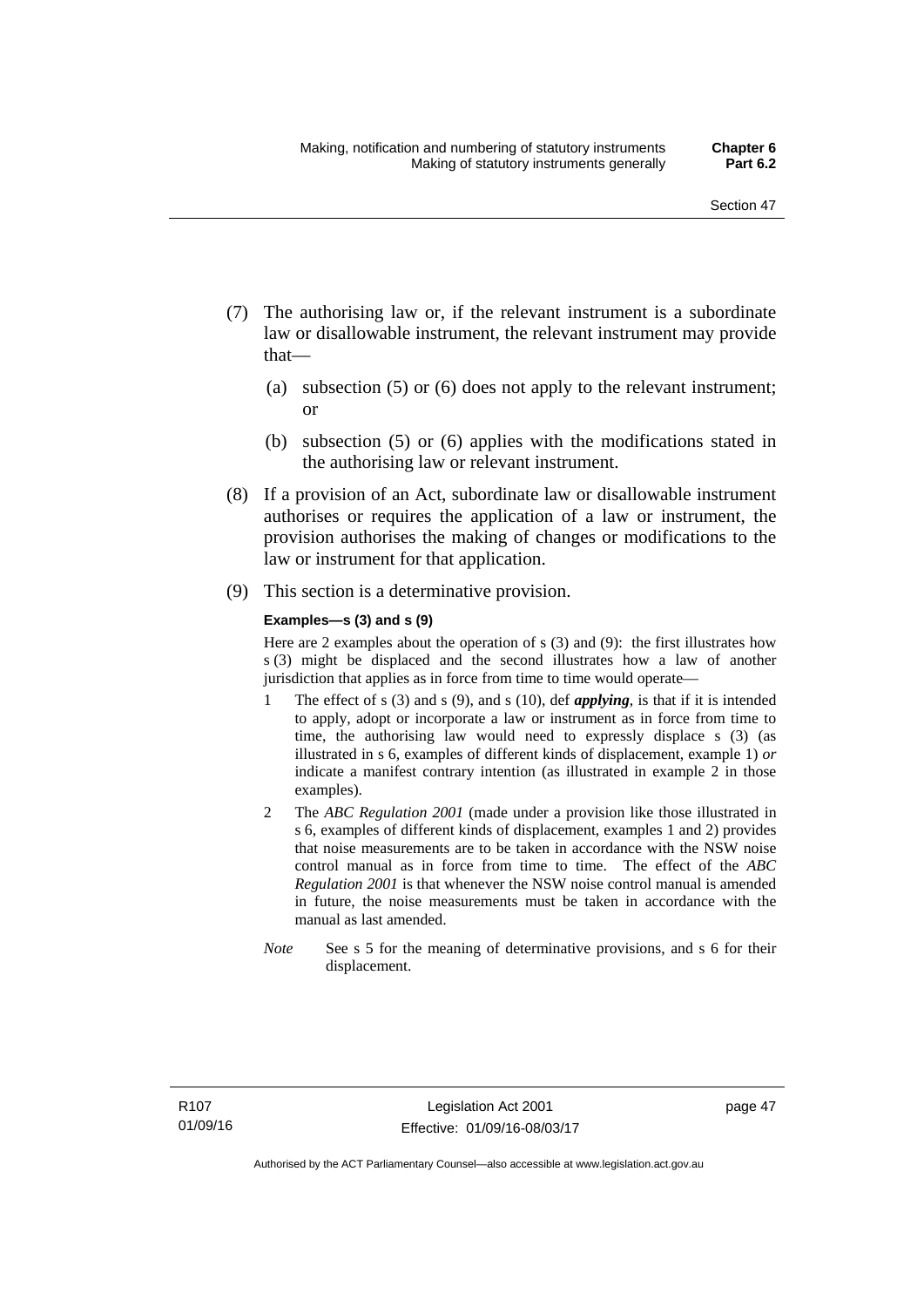(10) In this section:

*ACT law* means an Act, subordinate law or disallowable instrument.

*Note* A reference to an Act, subordinate law or disallowable instrument includes a reference to a provision of the Act, law or instrument (see s 7, s 8 and s 9).

*applying* includes adopting or incorporating.

*Note* See also s 157 (Defined terms–other parts of speech and grammatical forms).

*disallowable instrument*, for a Commonwealth Act, means an instrument that can be disallowed under the *[Legislative Instruments](http://www.comlaw.gov.au/Series/C2004A01224)  [Act 2003](http://www.comlaw.gov.au/Series/C2004A01224)* (Cwlth), part 5 (Parliamentary scrutiny of legislative instruments), including that part, or provisions of that part, applied by another Commonwealth law.

*instrument* includes a provision of an instrument, but does not include an ACT law or a law of another jurisdiction.

*law of another jurisdiction* means—

- (a) a Commonwealth Act or a disallowable instrument under a Commonwealth Act; or
- (b) a State Act, or any regulation or rule under a State Act; or
- (c) a New Zealand or Norfolk Island Act, or any regulation or rule under a New Zealand or Norfolk Island Act; or
- (d) a provision of a law mentioned in paragraphs (a) to (c).

Authorised by the ACT Parliamentary Counsel—also accessible at www.legislation.act.gov.au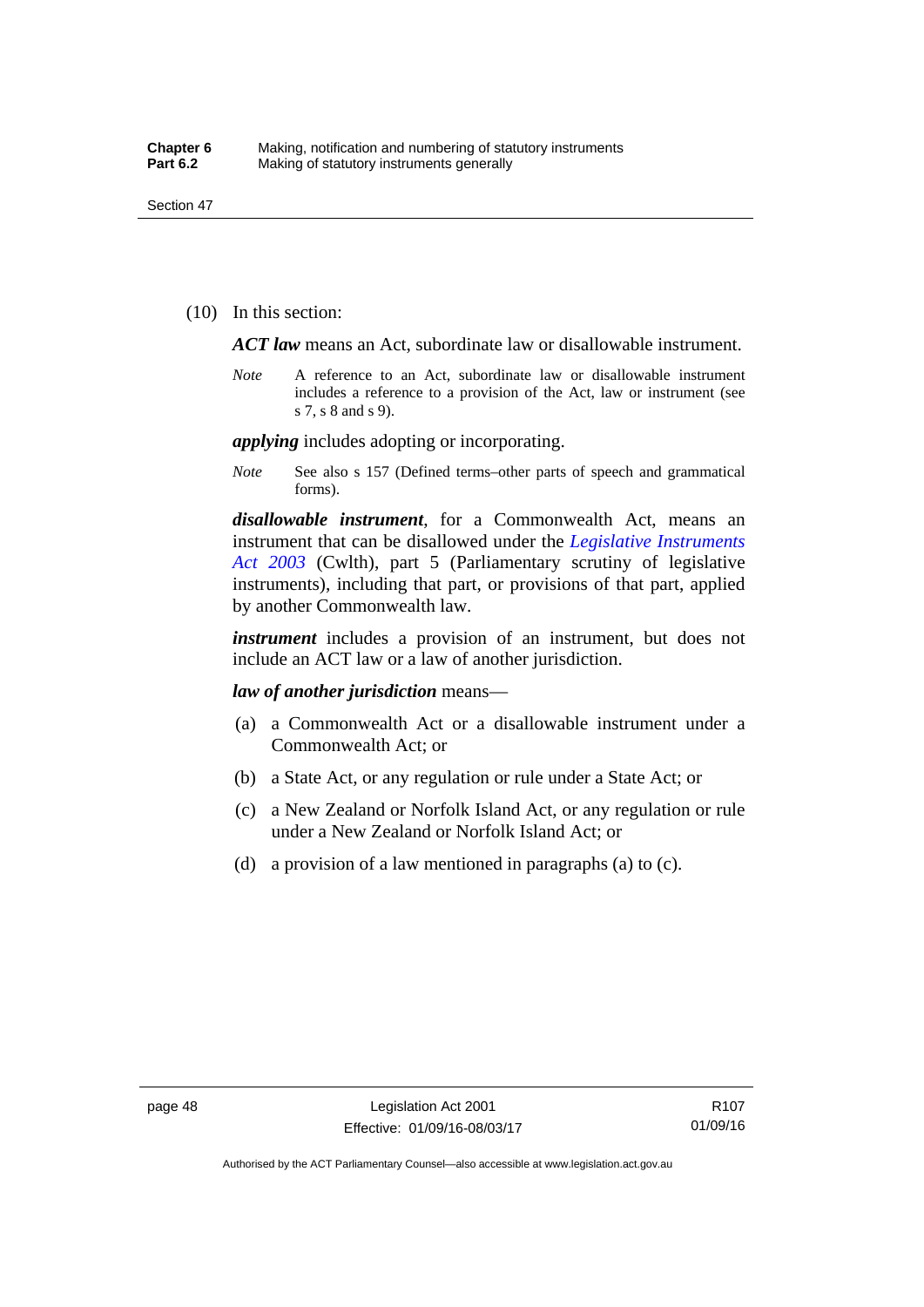## **48 Power to make instrument includes power to make different provision for different categories etc**

- (1) Power given under an Act or statutory instrument to make a statutory instrument includes power—
	- (a) to make different provision in relation to different matters or different classes of matters; or
	- (b) to make an instrument that applies differently by reference to stated exceptions or factors.
- (2) Without limiting subsection (1), power given under an Act or statutory instrument to make a statutory instrument about particular matters includes power to make a statutory instrument about any 1 or more of the matters or a particular class of the matters.
- (3) For this section, a class may consist of a single matter.
- (4) This section is a determinative provision.
	- *Note* See s 5 for the meaning of determinative provisions, and s 6 for their displacement.

### **49 Single instrument may exercise several powers or satisfy several requirements**

- (1) Power given under an Act or statutory instrument may be exercised with any other power to make a single instrument—
	- (a) whether or not the powers are exercised in relation to separate provisions, some of the same provisions, or all of the provisions, of the instrument; or
	- (b) whether or not the other powers are given under the same Act or statutory instrument, another Act or statutory instrument or any other territory law.
- (2) A statutory instrument is taken—
	- (a) to be made under each power given under territory law under which it could be made; and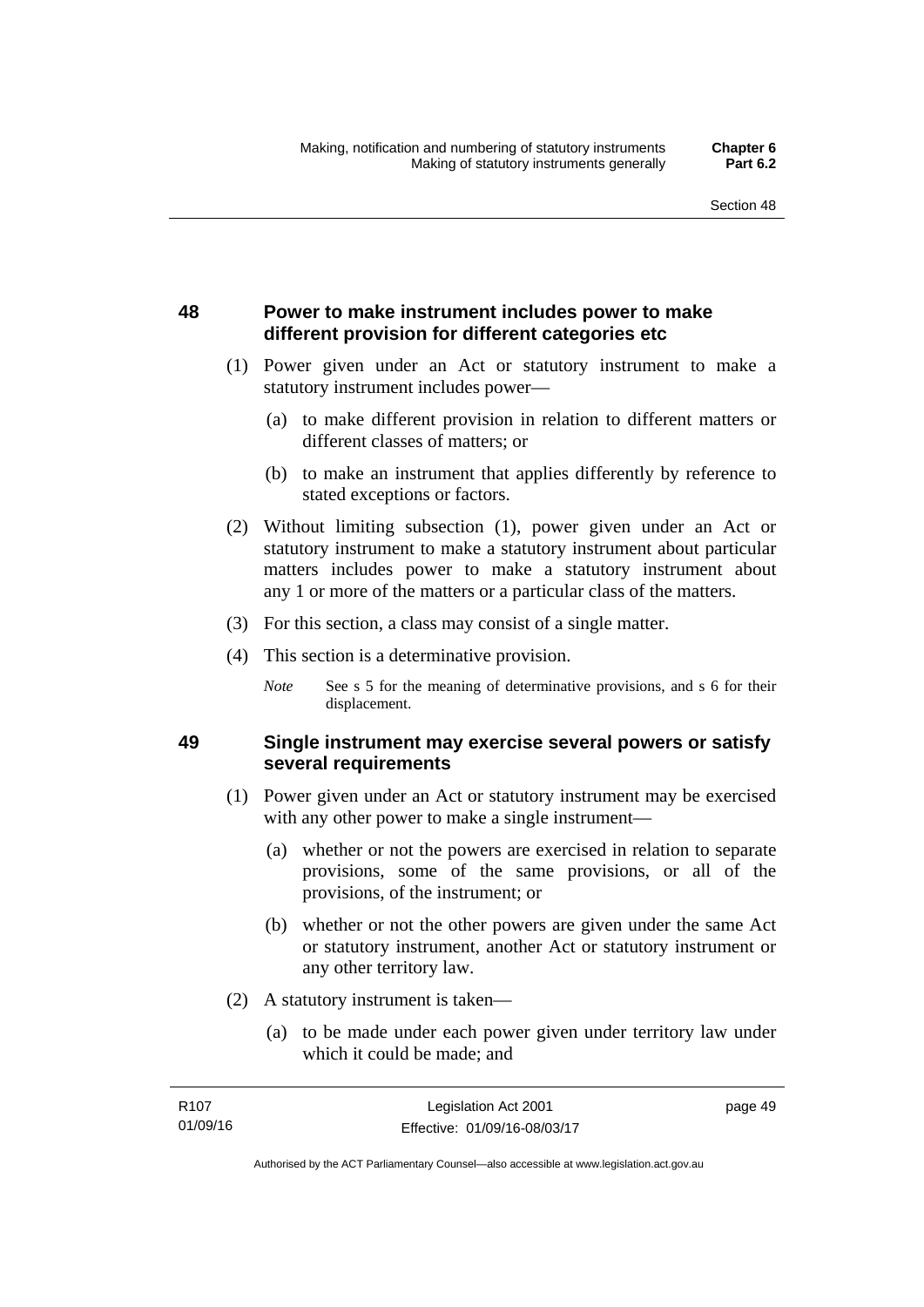- (b) to satisfy each requirement under territory law that it could satisfy.
- (3) Without limiting subsection (2), that subsection applies to an instrument even though—
	- (a) it is stated to be made under a particular territory law (the *authorising law*) or a particular provision of the authorising law; and
	- (b) it is stated to be made for a particular territory law (the *requiring law*) or a particular provision of the requiring law.
- (4) This section is a determinative provision.
	- *Note* See s 5 for the meaning of determinative provisions, and s 6 for their displacement.

### **50 Relationship between authorising law and instrument dealing with same matter**

- (1) If an Act or statutory instrument (the *authorising law*) gives power to make a statutory instrument about a matter, the instrument may make provision in relation to a particular aspect of the matter even though provision is made by the authorising law in relation to another aspect of the matter or in relation to another matter.
- (2) This section is a determinative provision.
	- *Note* See s 5 for the meaning of determinative provisions, and s 6 for their displacement.

### **51 Instrument may make provision in relation to land by reference to map etc**

- (1) This section applies if an Act or statutory instrument authorises or requires provision to be made by statutory instrument in relation to land or waters.
- (2) Provision may be made by reference to—
	- (a) a particular map or plan held by an entity; or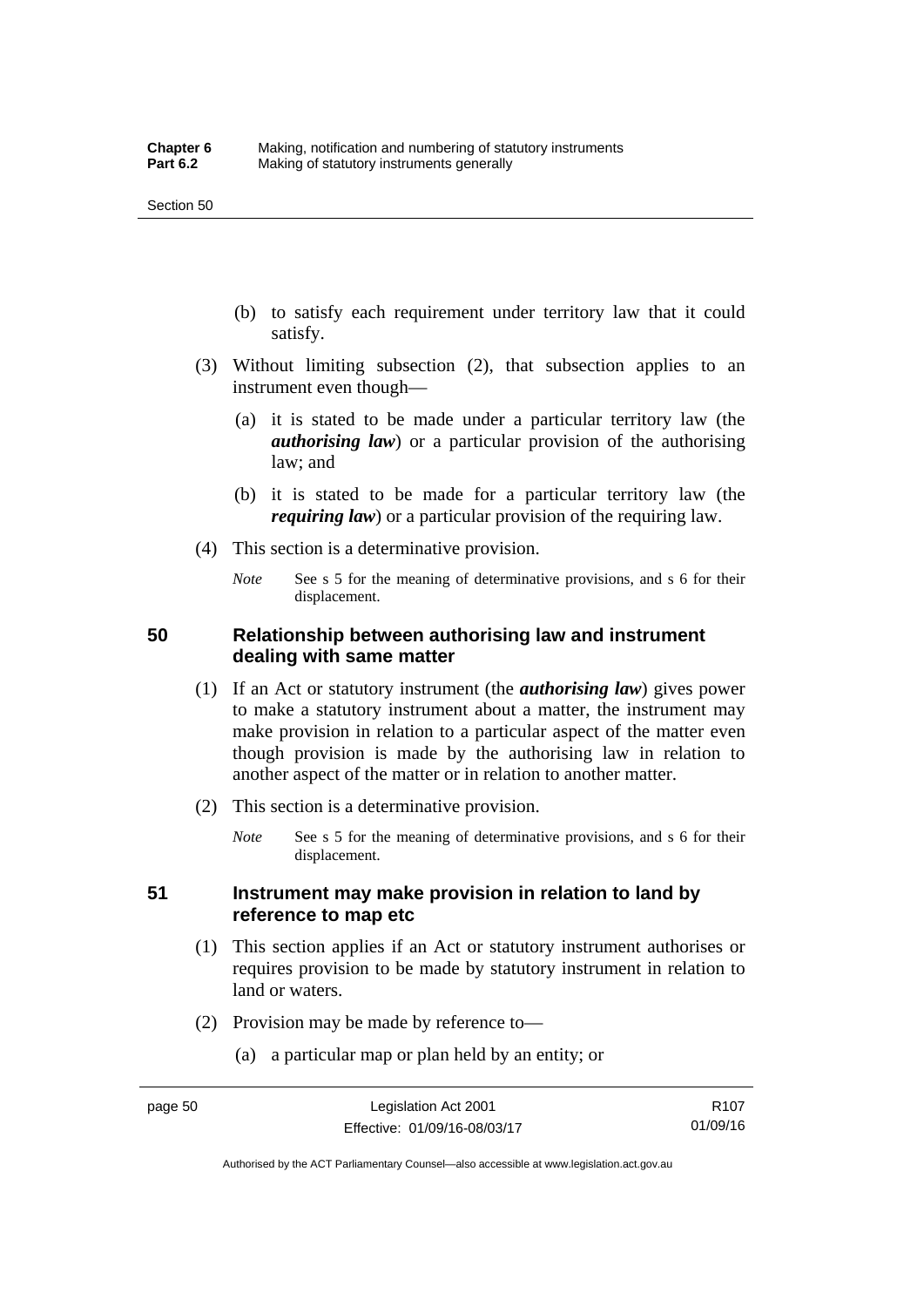(b) a particular entry in a register kept by an entity;

if the map, plan or register is available for inspection (on the internet or otherwise) by members of the public, whether or not on payment of a fee.

### **52 Instrument may authorise determination of matter etc**

- (1) This section applies if an Act or statutory instrument (the *authorising law*) authorises or requires provision to be made about a matter by statutory instrument.
- (2) A statutory instrument made under the authorising law may make provision about the matter by authorising or requiring a stated entity to make provision about the matter, or any aspect of the matter, whether or not from time to time.
- (3) This section is a determinative provision.
	- *Note* See s 5 for the meaning of determinative provisions, and s 6 for their displacement.
- (4) In this section:

*provision*, for a matter, includes determining or regulating the matter, applying the instrument to the matter, being satisfied or forming an opinion about anything relating to the matter, or doing anything else in relation to the matter.

#### **Example**

If an Act provides that an application is to be in a prescribed form, a regulation made under the Act may provide that the form is to be a form approved by the Minister.

*Note* An example is part of the Act, is not exhaustive and may extend, but does not limit, the meaning of the provision in which it appears (see s 126 and s 132).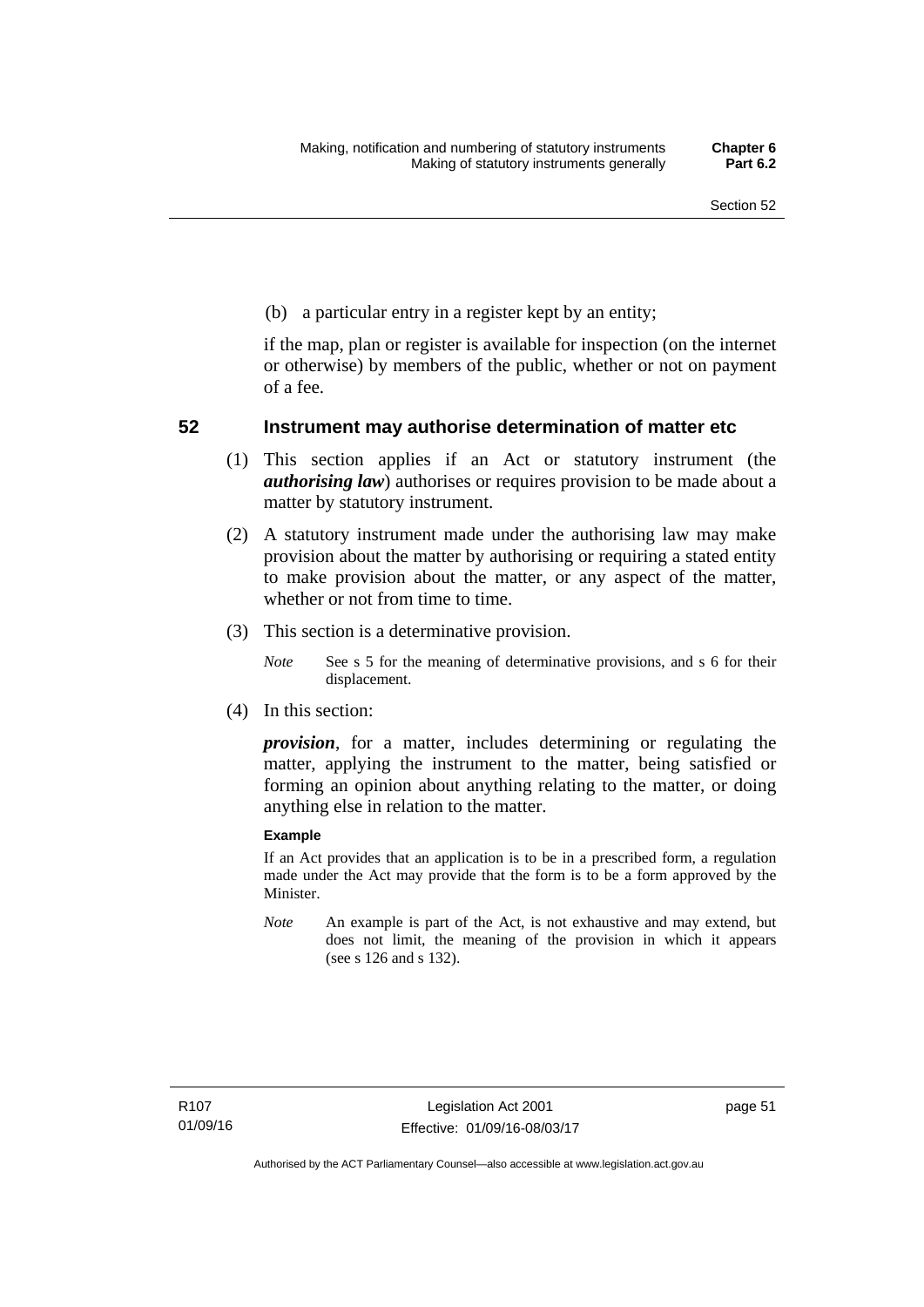### **53 Instrument may prohibit**

- (1) If an Act or statutory instrument authorises or requires a matter to be regulated (however described) by statutory instrument, the power may be exercised by prohibiting by statutory instrument the matter or any aspect of the matter.
- (2) This section is a determinative provision.
	- *Note* See s 5 for the meaning of determinative provisions, and s 6 for their displacement.

### **54 Instrument may require making of statutory declaration**

- (1) If an Act or statutory instrument (the *authorising law*) gives power to make a statutory instrument, the instrument may require the making of a statutory declaration.
	- *Note* The *[Statutory Declarations Act 1959](http://www.comlaw.gov.au/Series/C2004A07365)* (Cwlth) applies to the making of statutory declarations under territory laws (see that Act, s 5).
- (2) Subsection (1) applies—
	- (a) whether or not the authorising law authorises or requires penalties to be prescribed by instrument; and
	- (b) if the authorising law authorises or requires penalties to be prescribed by instrument—irrespective of the level of penalties that may be prescribed.
- (3) This section is a determinative provision.
	- *Note* See s 5 for the meaning of determinative provisions, and s 6 for their displacement.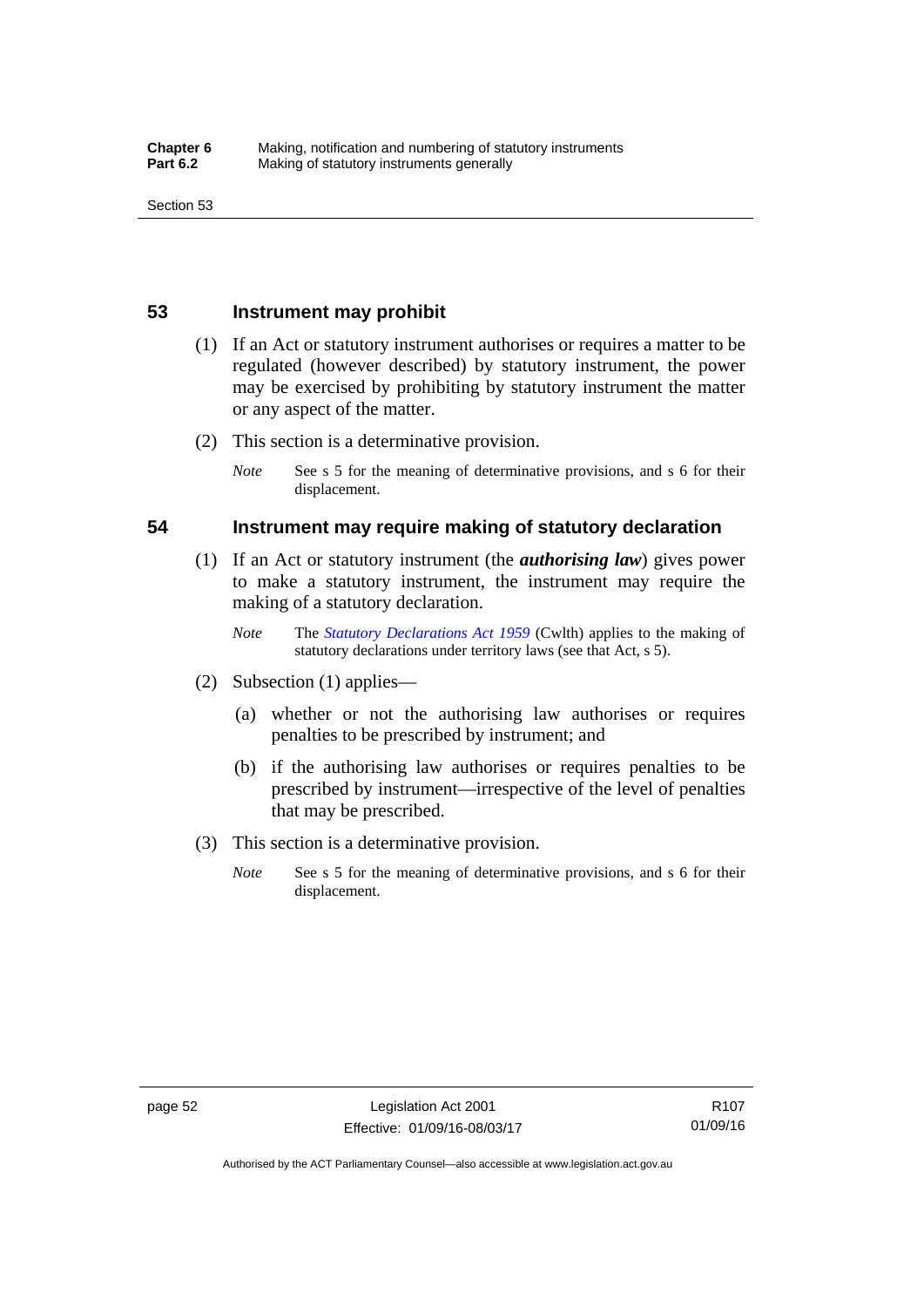# **Part 6.3 Making of certain statutory instruments about fees**

### **55 Definitions—pt 6.3**

In this part:

*fee* includes a charge or other amount.

*provide* a service includes exercise a function.

*service* includes a function or facility.

### **56 Determination of fees by disallowable instrument**

- (1) This section applies if an Act (the *authorising law*) authorises fees to be determined for an Act or statutory instrument (the *relevant law*).
- (2) The authorising law authorises a fee to be determined in relation to any matter under or related to the relevant law.
- (3) To remove any doubt, a fee may be determined for a provision of the relevant law even though the provision does not mention a fee.

#### **Example**

The X Act, s 15 provides for a person to apply for an approval but makes no mention of a fee for the approval. However, the Act, s 79 (1) provides:

(1) The Minister may determine fees for this Act.

Because s 79 (1) permits a fee to be determined 'for this Act', this Act, s 56 applies in relation to s 15 and the Minister may, in writing, determine an application fee for the approval.

- *Note 1* The determination of a fee by a Minister under an Act is a disallowable instrument and must be in writing (see s 9 (1) (b) and s 42 (2)).
- *Note 2* An example is part of the Act, is not exhaustive and may extend, but does not limit, the meaning of the provision in which it appears (see s 126 and s 132).

page 53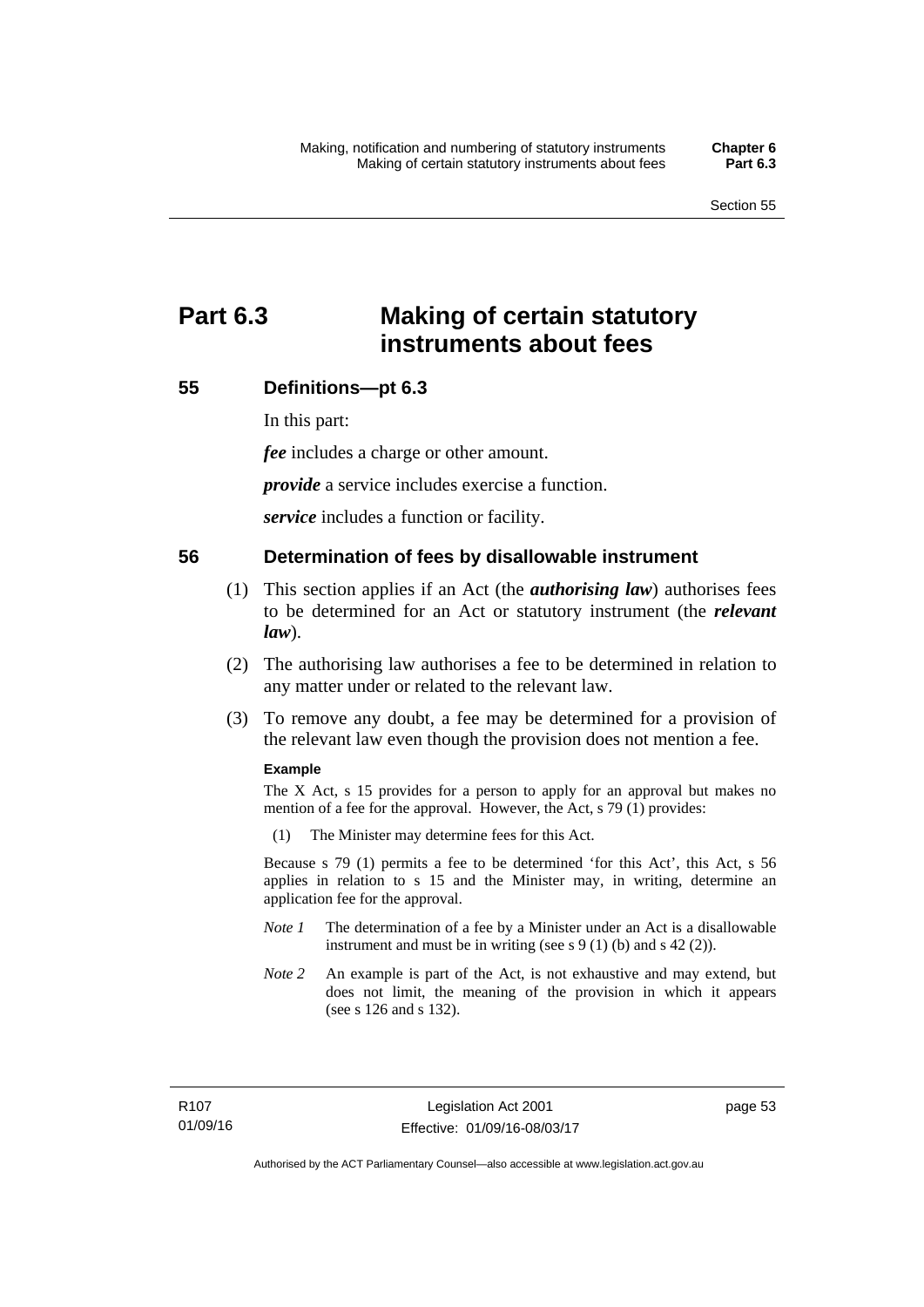- (4) A fee may be determined—
	- (a) by stating the fee; or
	- (b) by setting a rate, or providing a formula or other method, by which the fee is to be worked out; or
	- (c) by a combination of a stated fee and a rate, formula or other method.

#### **Examples—different methods of determining fees**

An instrument may determine a fee by stating an amount (eg \$250), or a rate (eg \$7.50 per kilogram). An instrument may also determine a fee by providing a formula. For example, the fee for a licence issued for part of a year could be worked out using the following formula:

annual fee  $\times$  whole and part months for which licence issued  $\frac{12}{\sqrt{12}}$ 

- (5) The determination—
	- (a) must provide by whom the fee is payable; and
	- (b) must provide to whom the fee is to be paid; and
	- (c) may make provision about the circumstances in which the fee is payable; and
	- (d) may make provision about exempting a person from payment of the fee; and
	- (e) may make provision about when the fee is payable and how it is to be paid (for example, as a lump sum or by instalments); and
	- (f) may mention the service for which the fee is payable; and
	- (g) may make provision about waiving, postponing or refunding the fee (completely or partly); and
	- (h) may make provision about anything else relating to the fee.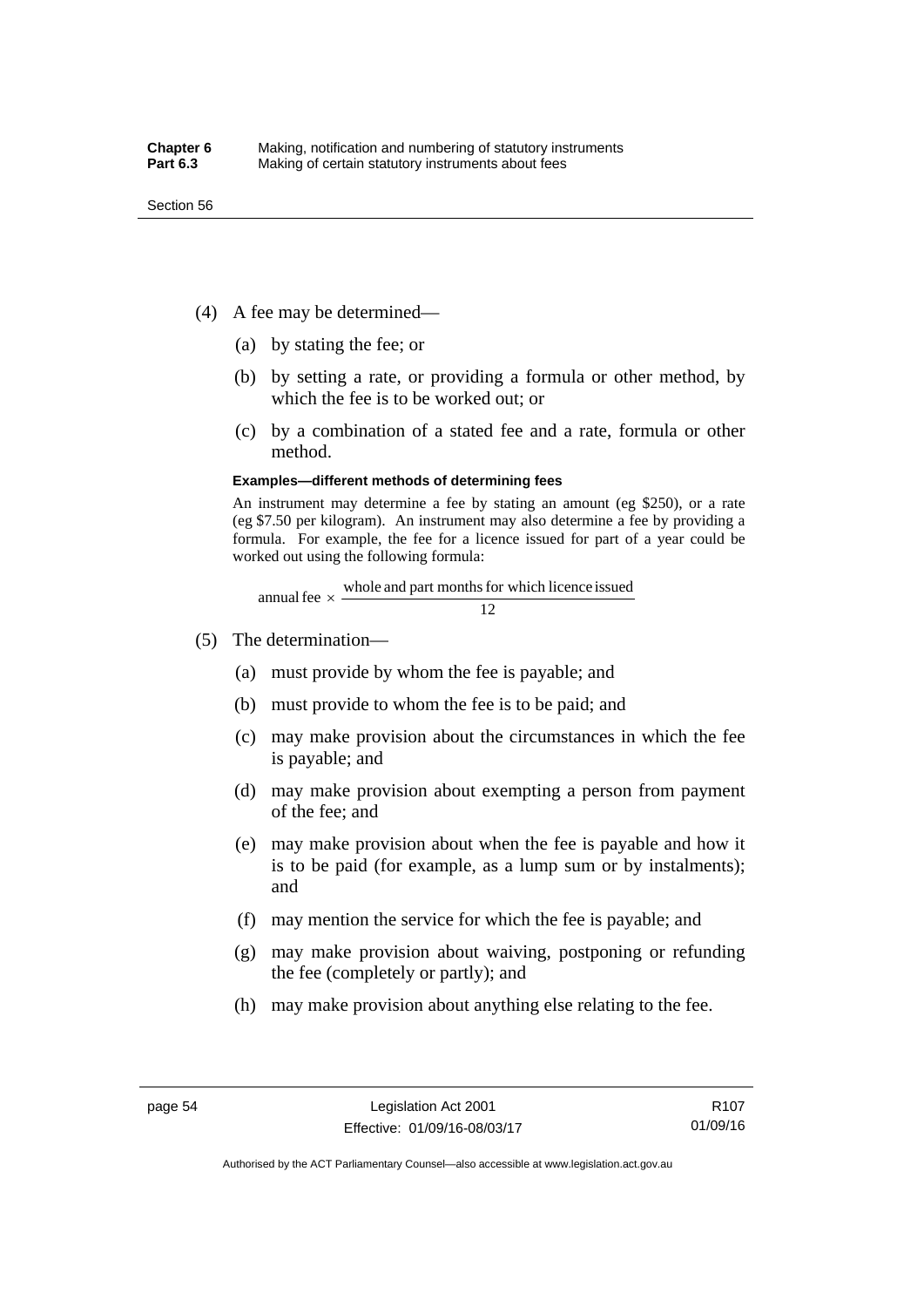### **Example—par (a)**

a provision that the owner for the time being of a vehicle is liable for any unpaid registration fee

#### **Examples—par (c)**

- 1 a provision that a document prepared and submitted in accordance with a condition imposed under the Act be accompanied by a fee
- 2 a provision that royalty ceases to be payable if the percentage of recoverable minerals is less than the prescribed limit

#### **Examples—par (e)**

- 1 a provision that a levy is payable within 30 days after the day goods are sold
- 2 a provision that, if a licensee fails to pay an instalment payable in the financial year within 14 days after the day it is payable, all remaining instalments payable in the financial year become payable

#### **Example—par (g)**

a provision that a stated official may waive all or part of a charge in stated circumstances, including if the official is satisfied about a stated circumstance

- (6) This section is a determinative provision.
	- *Note* See s 5 for the meaning of determinative provisions, and s 6 for their displacement.

- **57 Fees payable in accordance with determination etc**  (1) A fee determined by a disallowable instrument is payable by the
	- person by whom the fee is payable under the determination, in relation to the service (if any) mentioned in the determination and in accordance with the determination, to the person to whom the fee is payable under the determination.
	- (2) If a service is mentioned in the determination, the fee is payable before the service is provided unless the determination provides otherwise.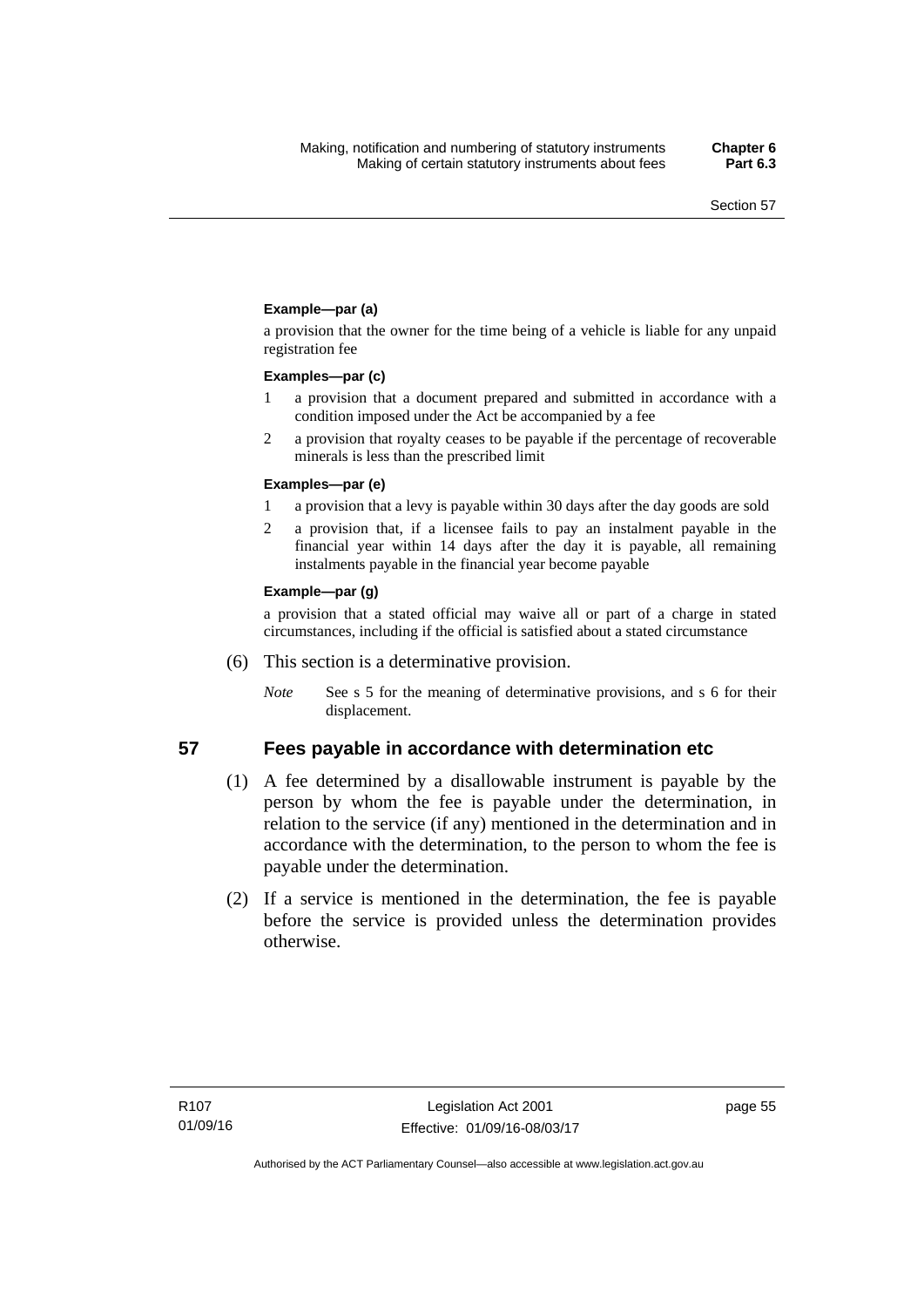#### Section 58

 (3) If the fee is payable in relation to a service mentioned in the determination and the fee has not been paid in accordance with the determination, no-one is obliged to provide the service.

#### **Examples**

- 1 If a fee for a service is payable in advance under a disallowable instrument and the fee is not paid, there is no obligation to provide the service.
- 2 If fees for services over a period of time are payable by instalment under a disallowable instrument and the person paying the fees falls behind in payments on the instalments, there is no obligation to provide further services for the person.
- *Note* An example is part of the Act, is not exhaustive and may extend, but does not limit, the meaning of the provision in which it appears (see s 126 and s 132).
- (4) Subsection (3) applies to a service even though, apart from that subsection, someone is under a duty to provide the service.

#### **Example**

A provision of an Act provides that a registrar 'must' renew a licence if the holder of the licence applies to the registrar for its renewal before the end of the licence term. If a fee is determined for renewal of the licence, the registrar is not required to renew the licence unless the fee is paid.

- (5) This section is a determinative provision.
	- *Note* See s 5 for the meaning of determinative provisions, and s 6 for their displacement.

## **58 Regulations may make provision about fees**

- (1) This section applies if an Act (the *authorising law*)—
	- (a) authorises or requires fees to be determined for the authorising law, or another Act or a statutory instrument (the *fees law*); and
	- (b) the authorising law authorises the making of regulations by the Executive.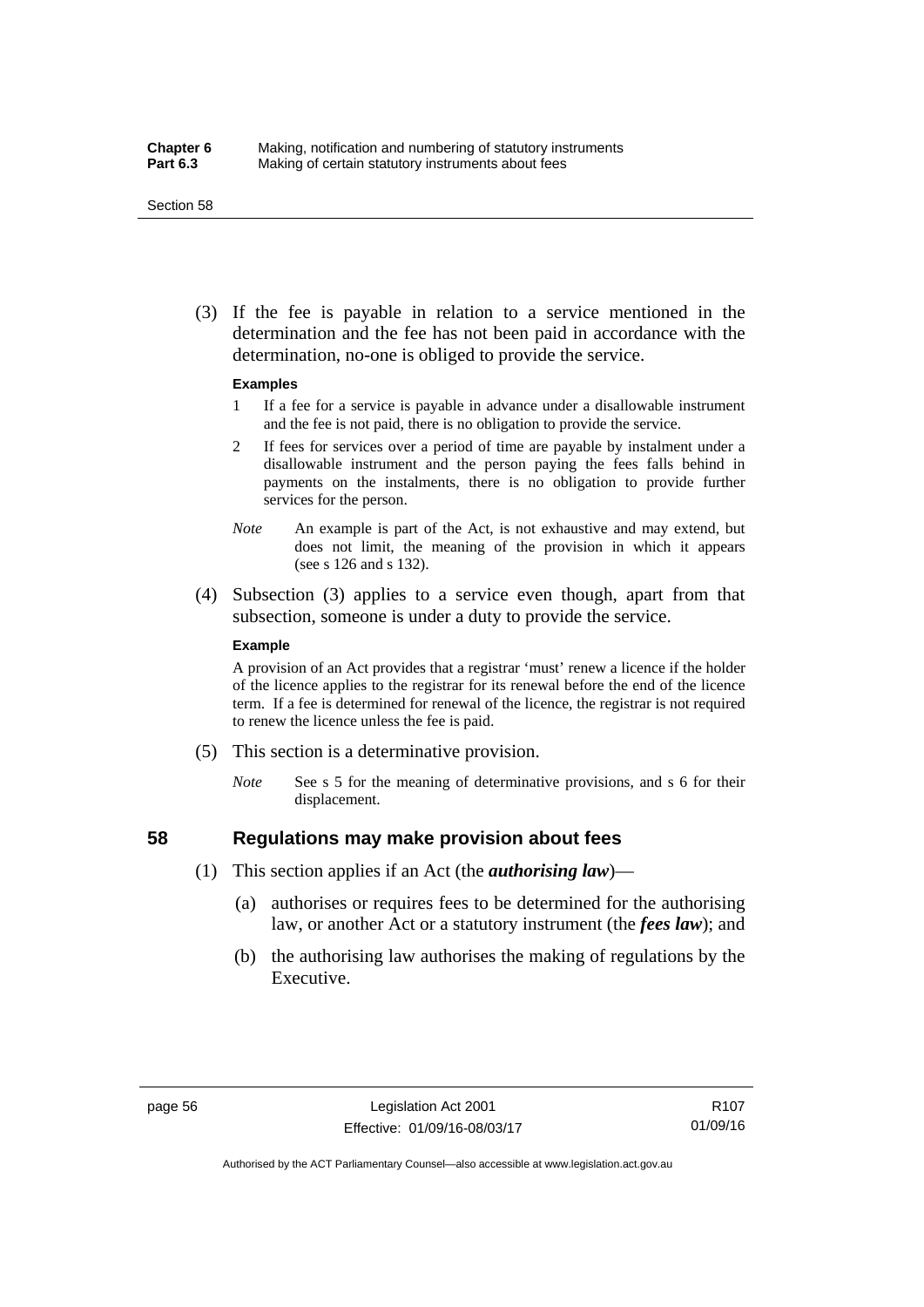- (2) A regulation under the authorising law may make provision in relation to—
	- (a) the payment, collection and recovery of determined fees; and
	- (b) the waiver, postponement or refund of the fees (completely or partly); and
	- (c) anything else about which provision may, under section 56 (Determination of fees by disallowable instrument), be made by determination in relation to determined fees.
- (3) The power mentioned in subsection (2) (b) includes power to make provision in relation to an entitlement to a waiver, postponement or refund of determined fees in circumstances prescribed by regulation (including the removal of a statutory capacity).
- (4) A regulation or the authorising law may make provision in relation to the payment of determined fees by cheque or credit card, including, for example, the consequences of a cheque not being honoured on presentation or a credit card transaction not being honoured.
- (5) A regulation or the authorising law may make provision in relation to the removal of a statutory capacity if any determined fee—
	- (a) is not paid when it is required to be paid; or
	- (b) is paid by cheque and the cheque is not honoured on presentation; or
	- (c) is paid by credit card and the credit card transaction is not honoured.
- (6) A regulation or the authorising law may make provision in relation to the restoration of a statutory capacity (whether prospectively or during any past period).
- (7) This section is in addition to any provision of the authorising law or fees law.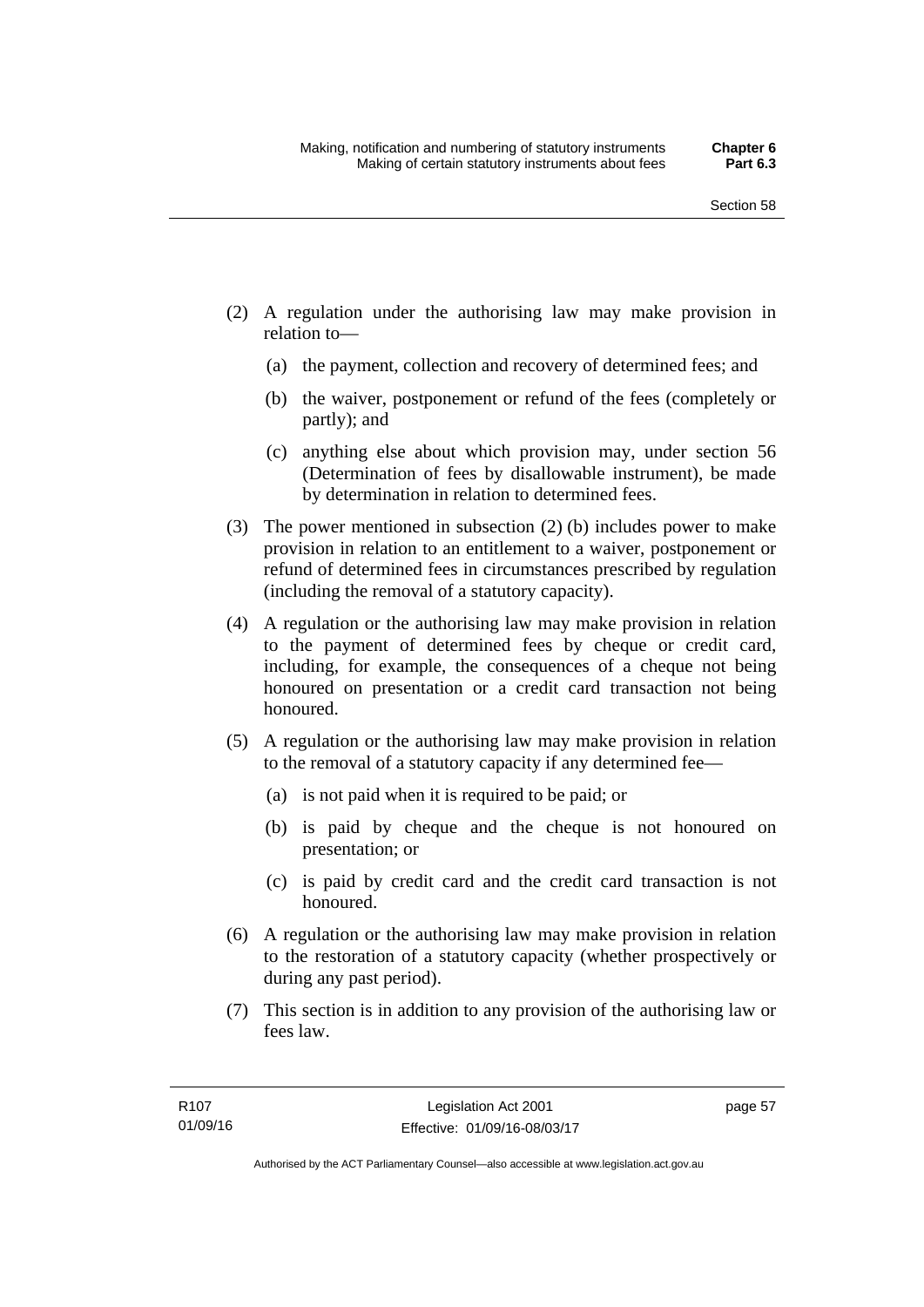- (8) This section is a determinative provision.
	- *Note* See s 5 for the meaning of determinative provisions, and s 6 for their displacement.
- (9) In this section:

*credit card* includes debit card.

*removal*, of a statutory capacity, includes suspension, cancellation, revocation, withdrawal, surrender or other prescribed restriction or termination of a statutory capacity under the fees law or authorising law.

*statutory capacity* includes an accreditation, approval, assessment, authority, certificate, condition, decision, determination, exemption, licence, permission, permit, registration or other prescribed thing giving a status, privilege or benefit under the fees law or authorising law (whether or not required under either law for doing anything).

page 58 Legislation Act 2001 Effective: 01/09/16-08/03/17

R107 01/09/16

Authorised by the ACT Parliamentary Counsel—also accessible at www.legislation.act.gov.au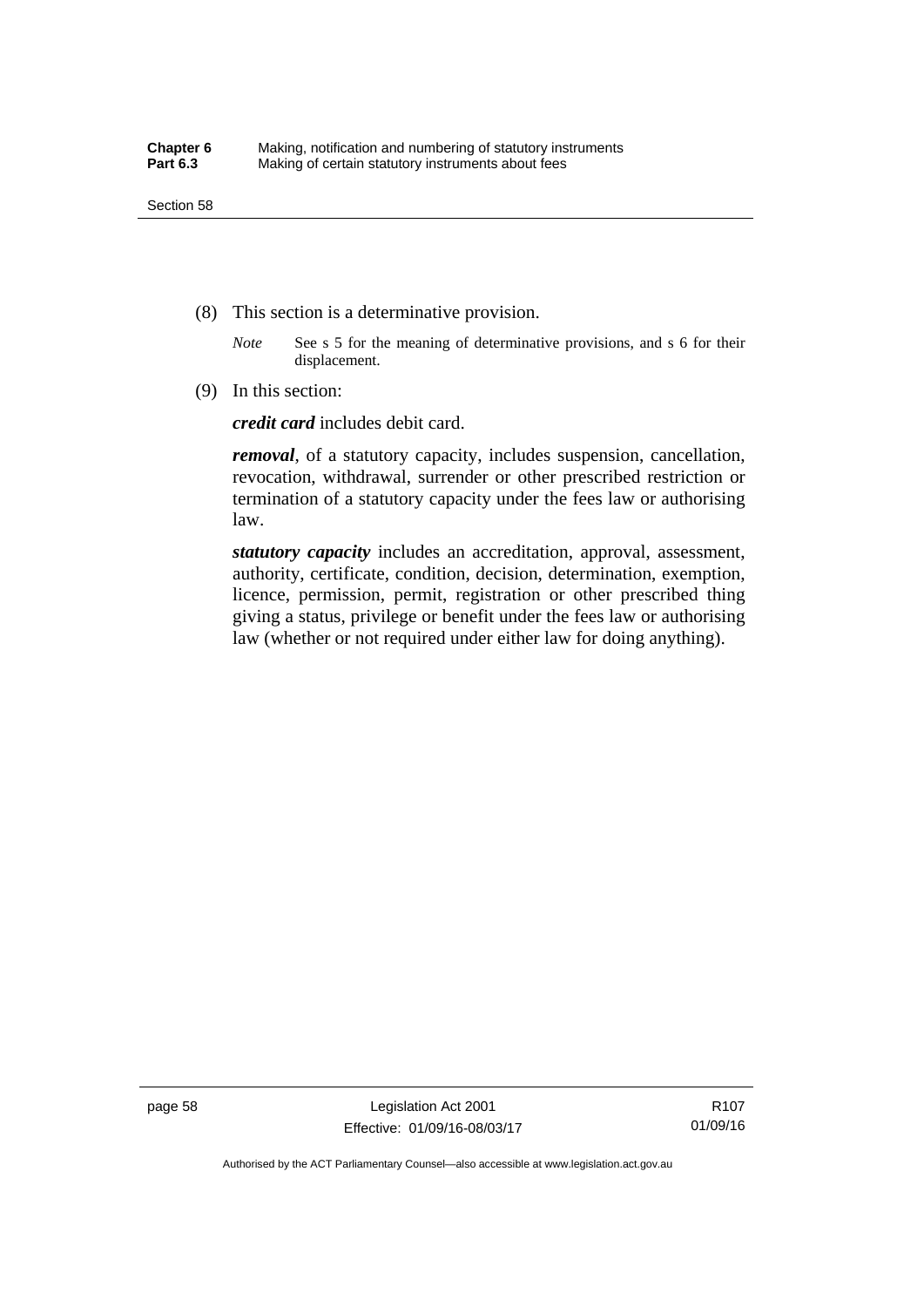# **Part 6.4 Numbering and notification of legislative instruments**

## **59 Numbering**

- (1) The legislative instruments registered in each year must be numbered by the parliamentary counsel as nearly as practicable in the order in which they are notified.
- (2) However, the parliamentary counsel may—
	- (a) allocate different kinds of legislative instruments to different series for numbering purposes; or
	- (b) add distinguishing letters to numbers to indicate the kind of legislative instrument.

## **Examples**

- 1 The parliamentary counsel may number subordinate laws, disallowable instruments, commencement notices and other legislative instruments in different series.
- 2 The parliamentary counsel may add the letters 'SL' to the numbers of registered subordinate laws, the letters 'DI' to the numbers of registered disallowable instruments and the letters 'CN' to the numbers of registered commencement notices.
- *Note* An example is part of the Act, is not exhaustive and may extend, but does not limit, the meaning of the provision in which it appears (see s 126 and s 132).
- (3) Also, a regulation may provide that this section does not apply to a notifiable instrument of a kind prescribed by regulation.

## **60 Correction etc of name of instrument**

- (1) This section applies if a legislative instrument, or a statutory instrument entered on the register under section 19 (3), is unnamed or the name it gives to itself—
	- (a) includes a year that is not the year in which the instrument was notified; or

page 59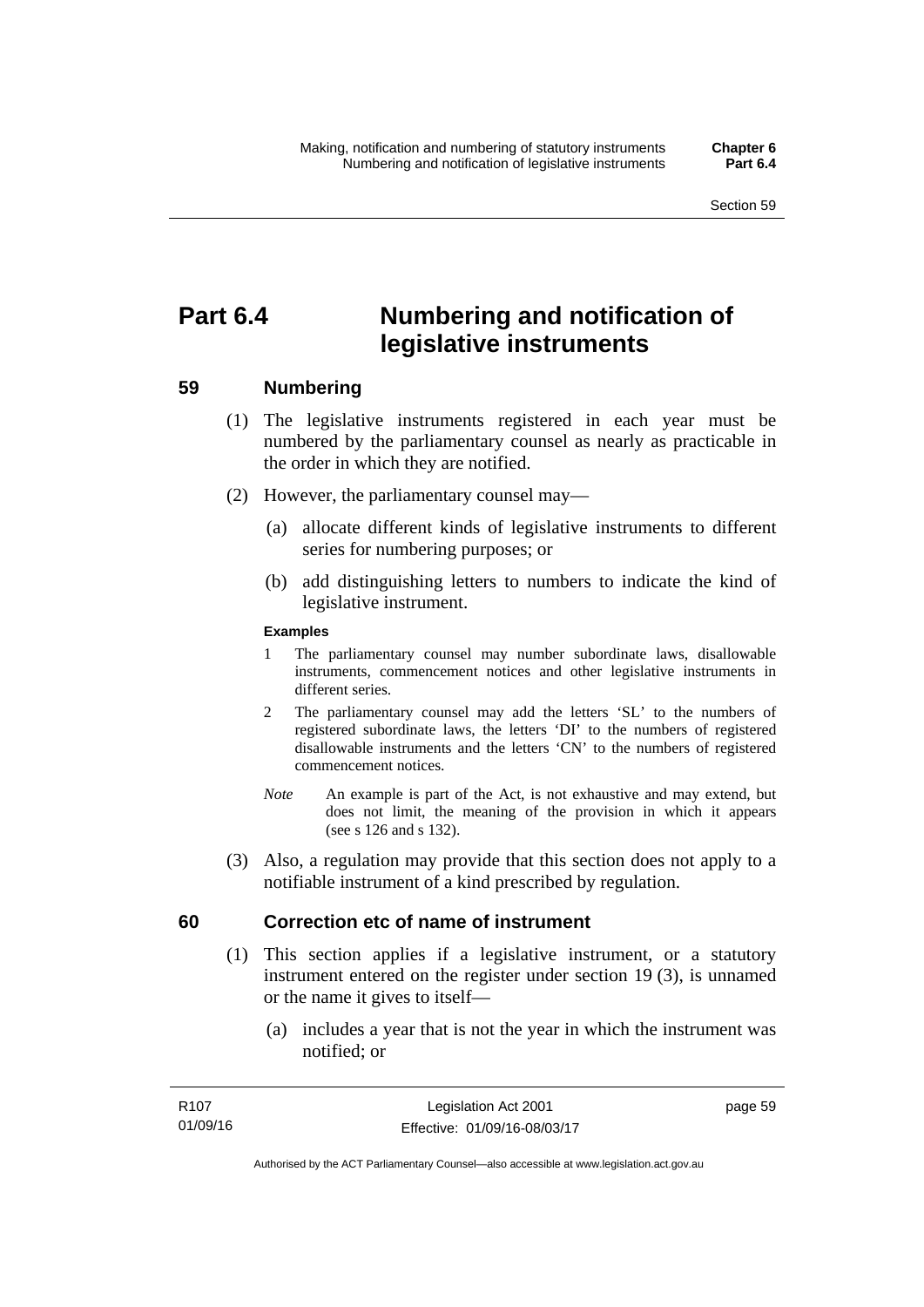#### Section 60

- (b) is the same as another instrument that has been, or is to be, notified under this Act; or
- (c) includes a number that is not consecutive with other instruments that have been notified under this Act; or
- (d) does not include a number that would give the instrument a unique name; or
- (e) is otherwise not in accordance with current legislative drafting practice.

## **Example—par (c)**

A legislative instrument has the name '*XYZ Amendment Rule 2000* (*No 5*)'. Legislative instruments with the names '*XYZ Amendment Rule 2000 (No 1)*', '*XYZ Amendment Rule 2000 (No 2)*' and '*XYZ Amendment Rule 2000 (No 3)*' have already been notified under the Act

#### **Example—par (d)**

A legislative instrument has the name '*XYZ Amendment Rule 2000 (No )*'.

#### **Example—par (e)**

A legislative instrument has the name '*XYY Amendment Order 2002 (No 1)*'. The instrument was made under the *XYZ Act 2000* (the *authorising Act*). The name of the instrument does not correctly reflect the name of the authorising Act.

- *Note* An example is part of the Act, is not exhaustive and may extend, but does not limit, the meaning of the provision in which it appears (see s 126 and s 132).
- (2) The parliamentary counsel may, before notifying the instrument under this Act—
	- (a) add a name to an unnamed instrument; or
	- (b) amend the instrument's name to bring it into line with current legislative drafting practice.
- (3) If the name of an instrument is added or amended under this section, the instrument has effect for all purposes as if the instrument were made with the name as added or amended.

Authorised by the ACT Parliamentary Counsel—also accessible at www.legislation.act.gov.au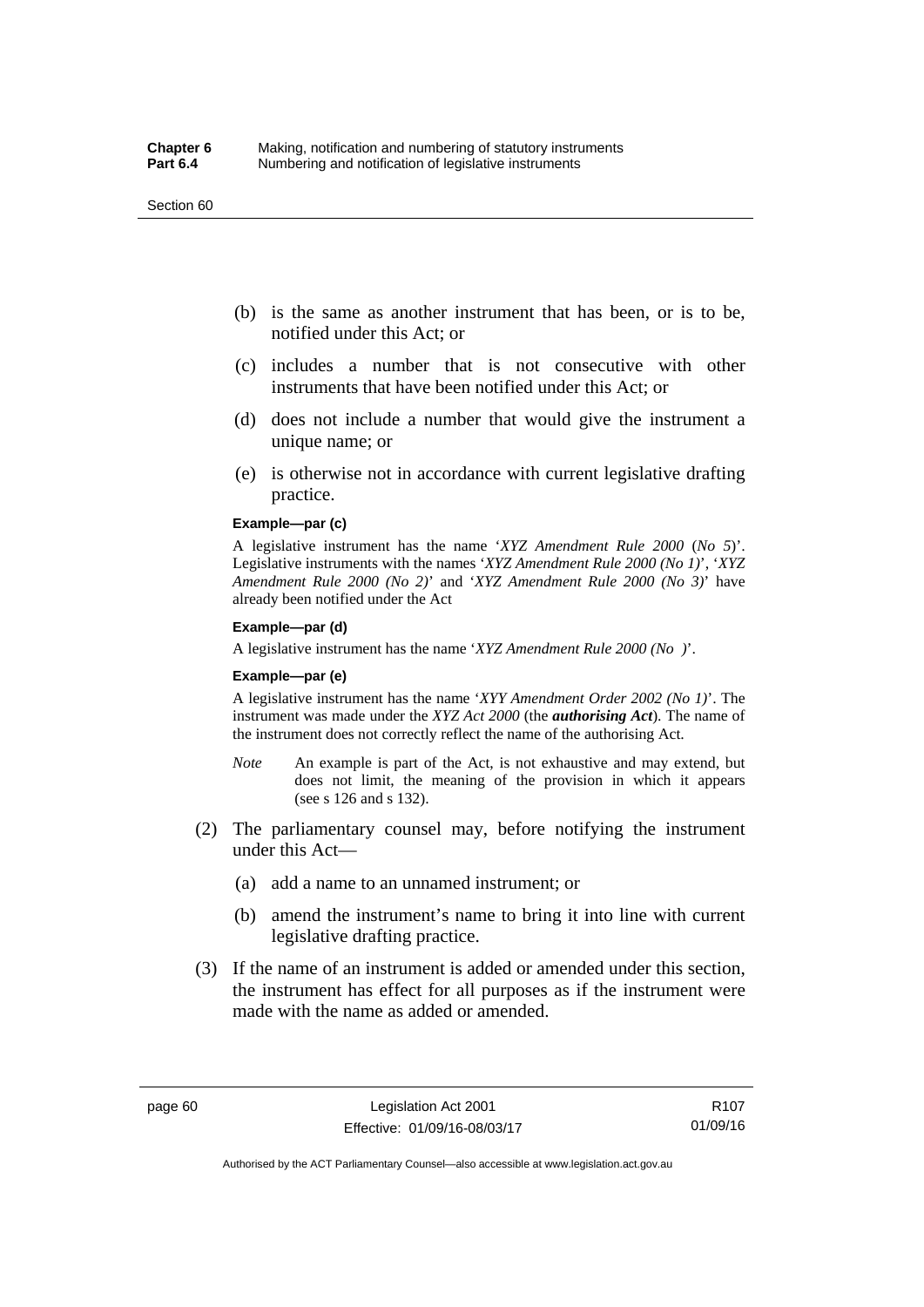(4) If the name of an instrument is added or amended under this section, the parliamentary counsel may make a corresponding change to any explanatory statement or regulatory impact statement for the instrument.

## **60A Correction of name of explanatory statement etc**

- (1) This section applies if an explanatory statement or regulatory impact statement for a legislative instrument—
	- (a) does not include the instrument's number or name in an appropriate place; or
	- (b) includes a reference to the instrument's number or name that is incorrect.
- (2) The parliamentary counsel may, before entering the statement in the register—
	- (a) include the instrument's number or name in an appropriate place in the statement; or
	- (b) correct the reference to the instrument's number or name.

## **61 Notification of legislative instruments**

- (1) If a legislative instrument is made, an authorised person for making a notification request for the instrument may ask the parliamentary counsel to notify the making of the instrument.
- (2) If an authorised person for making a notification request for a legislative instrument asks the parliamentary counsel to notify the making of the instrument and complies with the requirements (if any) prescribed by regulation (whether in relation to the form of the instrument, in relation to the making of the request or otherwise), the parliamentary counsel must—
	- (a) notify the making of the instrument in the register; or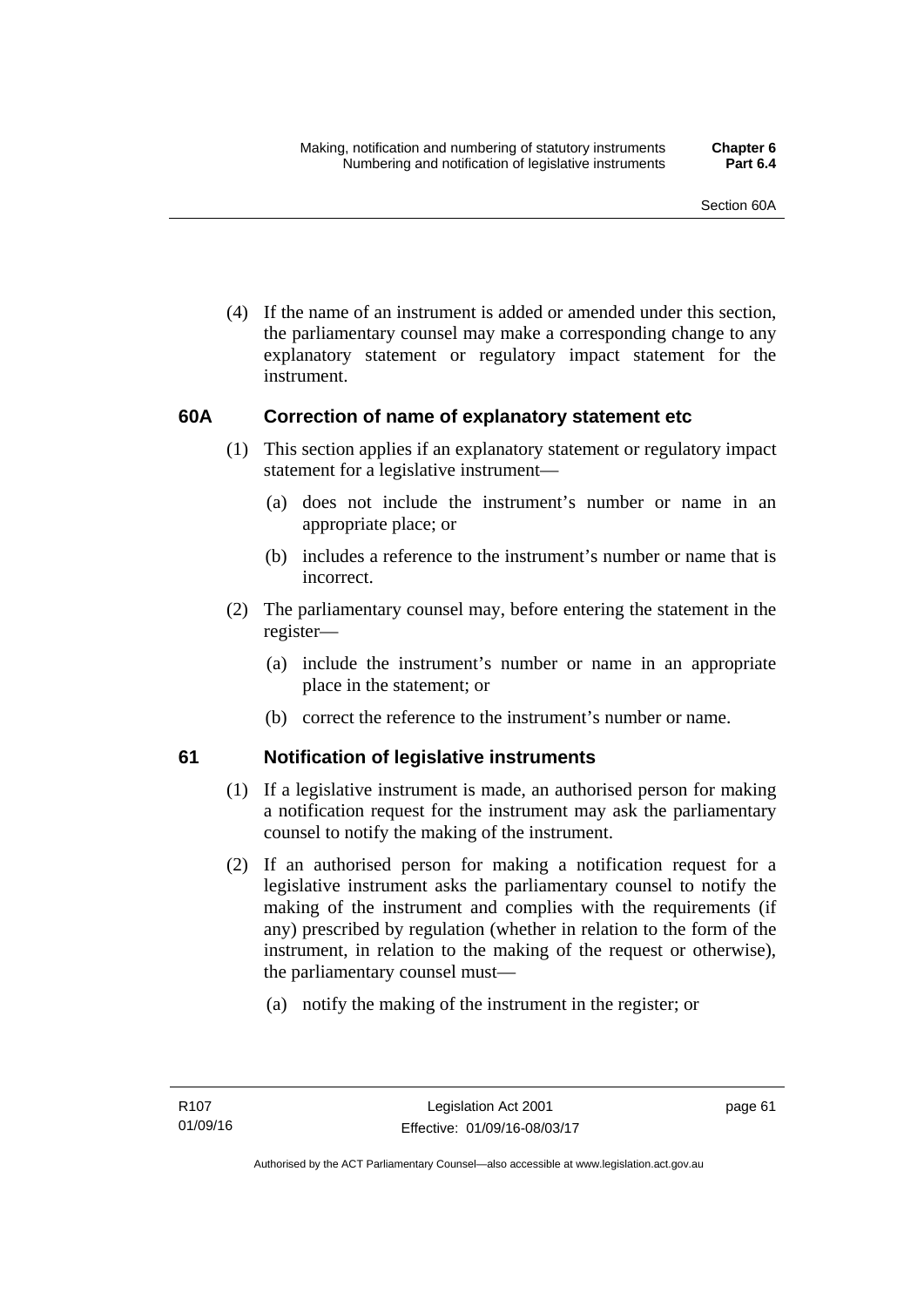#### Section 61

 (b) if it is not practicable to notify the making of the instrument in the register—notify the making of the instrument in another place the parliamentary counsel considers appropriate.

#### **Examples—other places**

- 1 another government website
- 2 outside the Legislative Assembly
- *Note* An example is part of the Act, is not exhaustive and may extend, but does not limit, the meaning of the provision in which it appears (see s 126 and s 132).
- (3) The making of the legislative instrument is notified in the register by entering in the register—
	- (a) a statement that the instrument has been made; and
	- (b) the text of the instrument.
- (4) The making of the legislative instrument is notified under subsection  $(2)$  (b) by—
	- (a) publishing the text of the instrument in the place decided by the parliamentary counsel under subsection (2) (b); or
	- (b) publishing in that place a statement that—
		- (i) the instrument has been made; and
		- (ii) copies of the instrument can be obtained at a stated place or stated places (whether by purchase or otherwise).
- (5) If the making of the legislative instrument is notified under subsection  $(2)$  (b), the parliamentary counsel must as soon as practicable enter in the register—
	- (a) a statement that the instrument—
		- (i) has been made; and
		- (ii) was notified in the stated place on a stated date; and
	- (b) the text of the instrument.

R107 01/09/16

Authorised by the ACT Parliamentary Counsel—also accessible at www.legislation.act.gov.au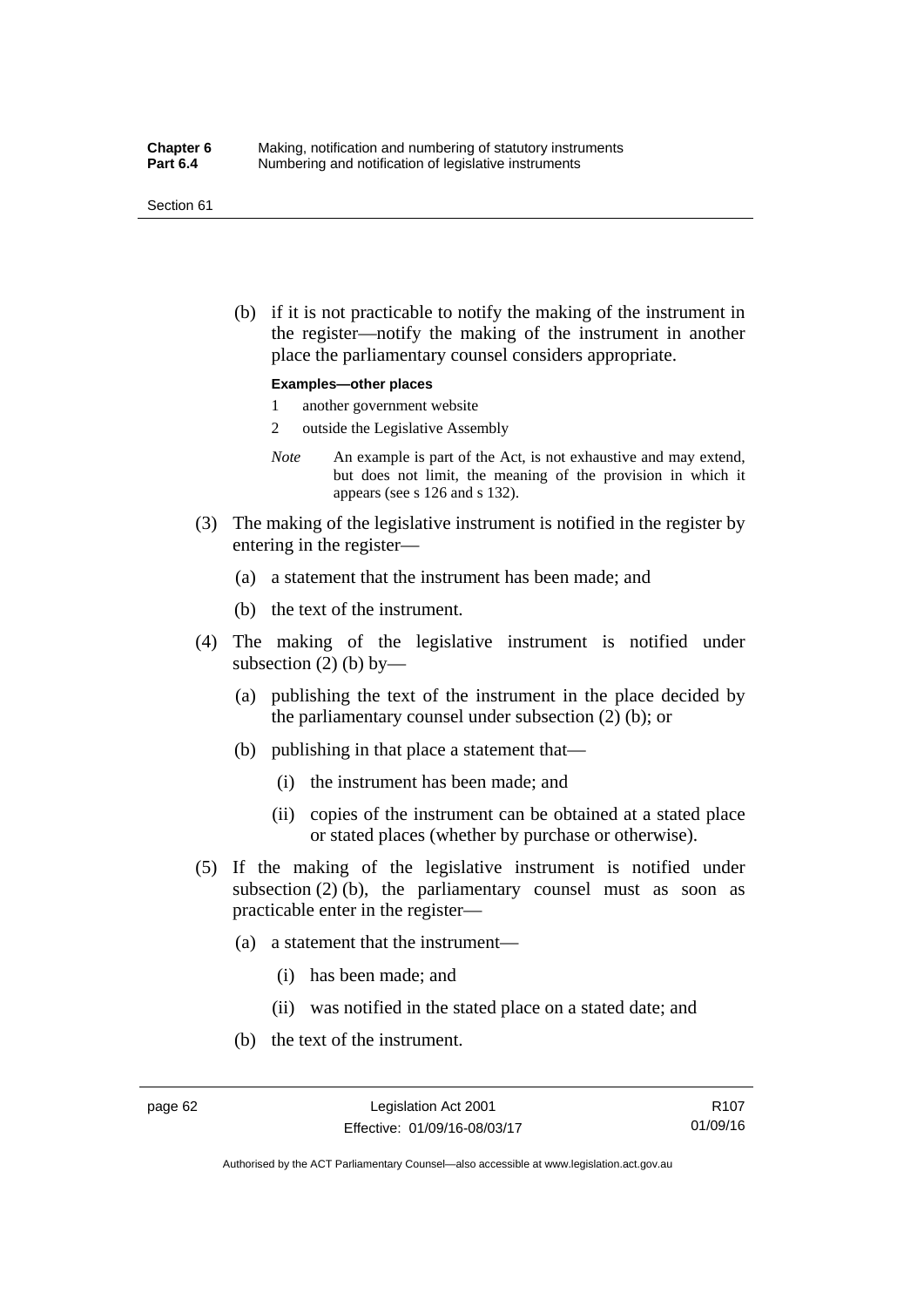- (6) If the making of the legislative instrument is notified by publishing the statement mentioned in subsection (4) (b), copies of the instrument must be available on the day of publication, or as soon as practicable after that day, at the stated place or each of the stated places.
- (7) If on that day no copies of the legislative instrument are available at the stated place or any of the stated places, the parliamentary counsel must give the Minister a statement—
	- (a) that copies of the instrument were not available; and
	- (b) explaining why they were not available.
- (8) The Minister must present the statement to the Legislative Assembly not later than 6 sitting days after receiving it.
- (9) Despite subsection (2), the parliamentary counsel may notify the making of a legislative instrument even though a requirement prescribed by regulation for subsection (2) (a *prescribed requirement*) is not complied with.
- (10) The notification of a legislative instrument is valid even if—
	- (a) a prescribed requirement was not complied with; or
	- (b) the notification was made on the request of a person who was not, or was no longer, a delegate of an authorised person for making a notification request for the instrument.
- (11) This section is a determinative provision.
	- *Note* See s 5 for the meaning of determinative provisions, and s 6 for their displacement.
- (12) In this section:

*authorised person*, for making a notification request for a legislative instrument, means—

(a) the maker of the instrument; or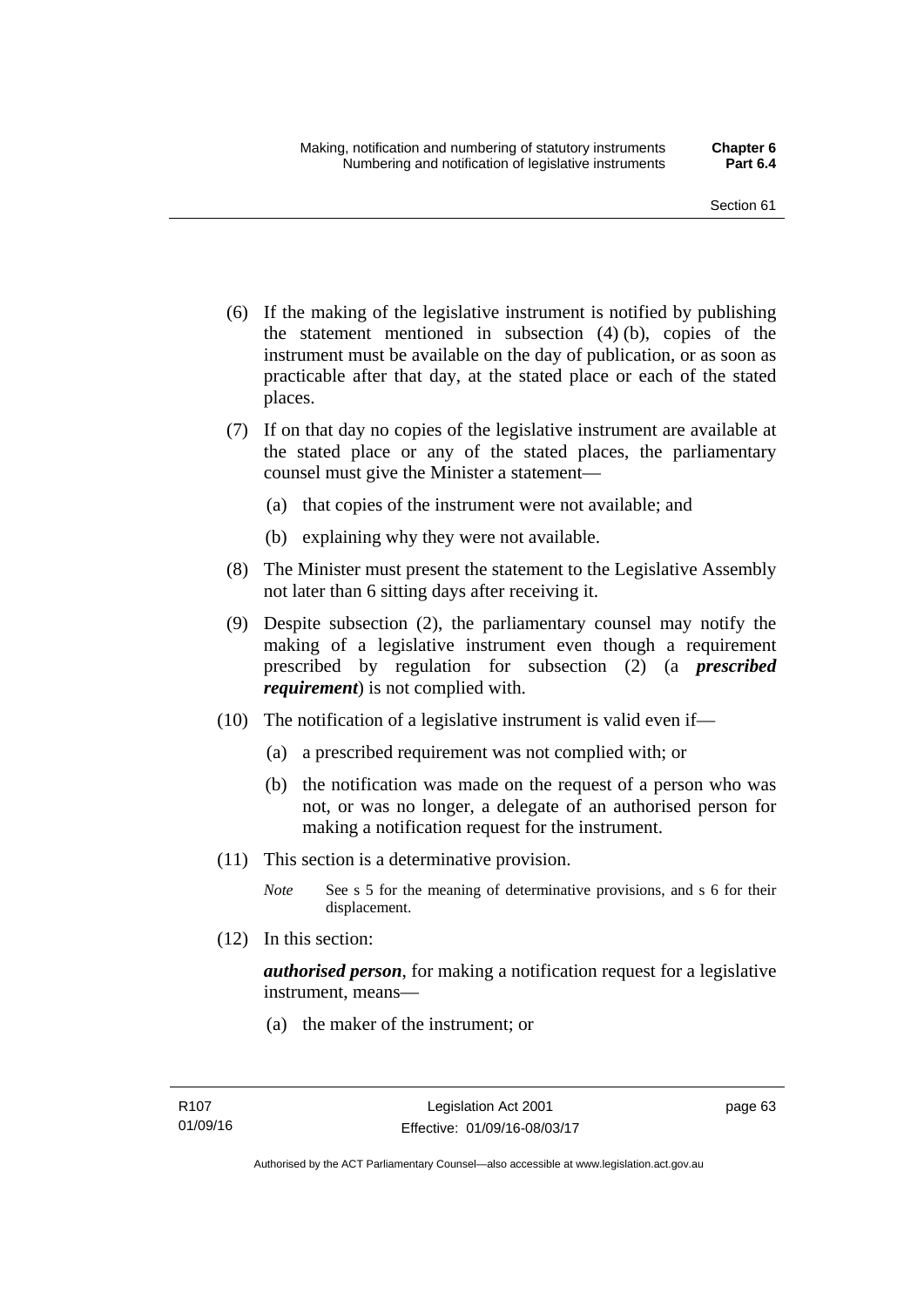- (b) for a legislative instrument made by the Executive—a Minister or director-general; or
- (c) for a legislative instrument made by a Minister—a director-general; or
- (d) for a legislative instrument made by the rule-making committee—
	- (i) the secretary of the committee; or
	- (ii) the registrar of a court or tribunal in relation to which the instrument applies; or
- (e) for any other legislative instrument made by a court or tribunal, or by a member (however described) of a court or tribunal the registrar of the court or tribunal; or
- (f) for any other legislative instrument (other than an instrument prescribed by regulation for this paragraph)—a director-general; or
- (g) for a legislative instrument prescribed by regulation for this paragraph—a person prescribed by regulation as an authorised person for making a notification request for the instrument.

*rule-making committee* means the rule-making committee established under the *[Court Procedures Act 2004](http://www.legislation.act.gov.au/a/2004-59)*.

## **62 Effect of failure to notify legislative instrument**

- (1) A legislative instrument is not enforceable by or against the Territory or anyone else unless it is notified.
- (2) This section is a determinative provision.
	- *Note* See s 5 for the meaning of determinative provisions, and s 6 for their displacement.

R107 01/09/16

Authorised by the ACT Parliamentary Counsel—also accessible at www.legislation.act.gov.au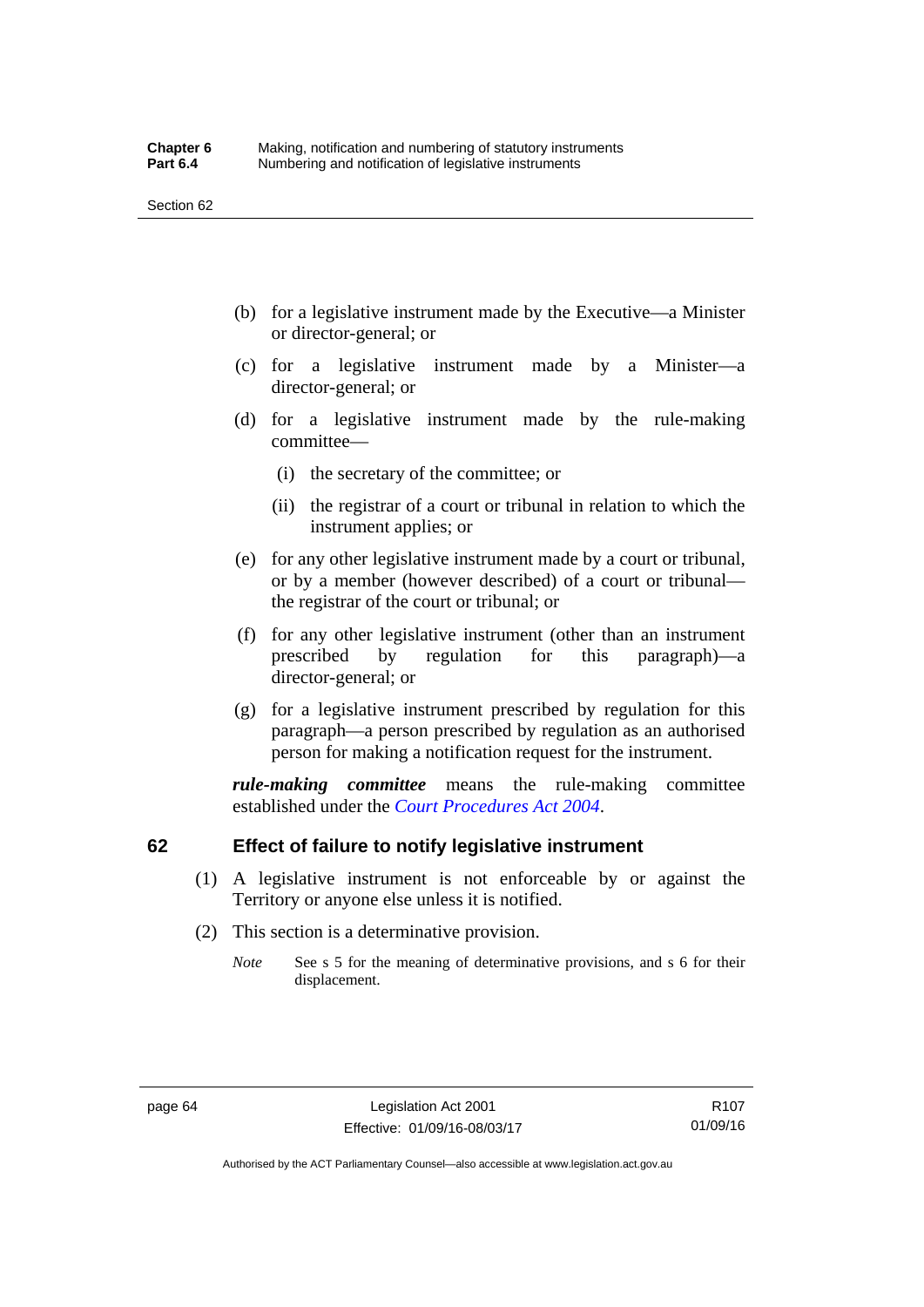## **63 References to** *notification* **of legislative instruments**

In an Act or statutory instrument, a reference to the *notification* of a legislative instrument is a reference to the instrument having been notified in the register, the gazette or otherwise under section  $61$  (2) (b).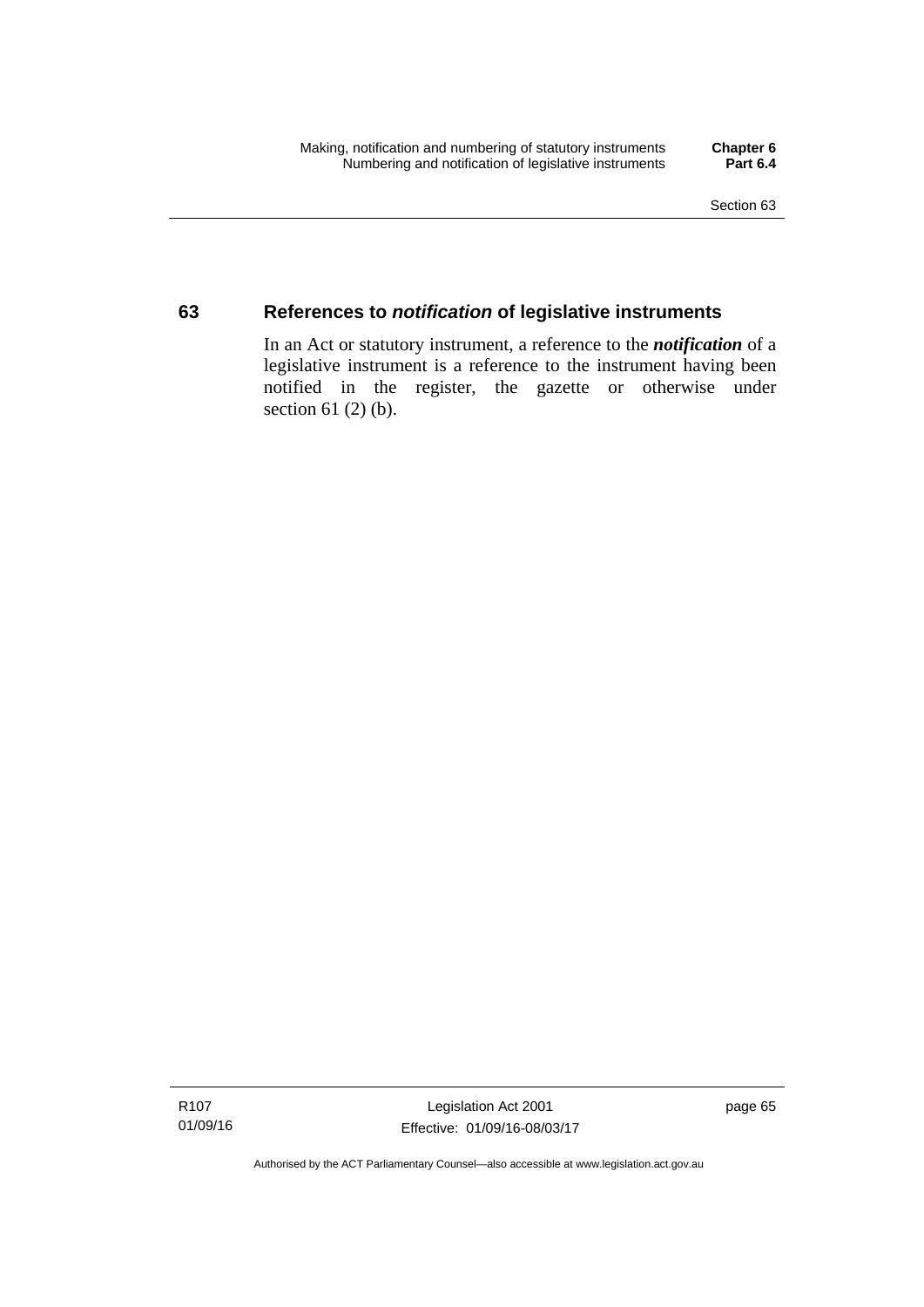#### **Chapter 7** Presentation, amendment and disallowance of subordinate laws and disallowable instruments

# **Chapter 7** Presentation, amendment and **disallowance of subordinate laws and disallowable instruments**

*Note* In this chapter, a reference to a subordinate law or disallowable instrument includes a reference to a provision of a subordinate law or disallowable instrument (see s 8 (2) and s 9 (2)).

## **64 Presentation of subordinate laws and disallowable instruments**

- (1) A subordinate law or disallowable instrument must be presented to the Legislative Assembly not later than 6 sitting days after its notification day.
- (2) If a subordinate law or disallowable instrument is not presented in accordance with subsection (1), it is taken to be repealed.
- (3) This section is a determinative provision.
	- *Note* See s 5 for the meaning of determinative provisions, and s 6 for their displacement.

## **65 Disallowance by resolution of Assembly**

- (1) This section applies if notice of a motion to disallow a subordinate law or disallowable instrument is given in the Legislative Assembly not later than 6 sitting days after the day it is presented to the Assembly.
- (2) If the Legislative Assembly passes a resolution to disallow the subordinate law or disallowable instrument, it is taken to be repealed—
	- (a) on the day after the day the disallowance is notified; or

Authorised by the ACT Parliamentary Counsel—also accessible at www.legislation.act.gov.au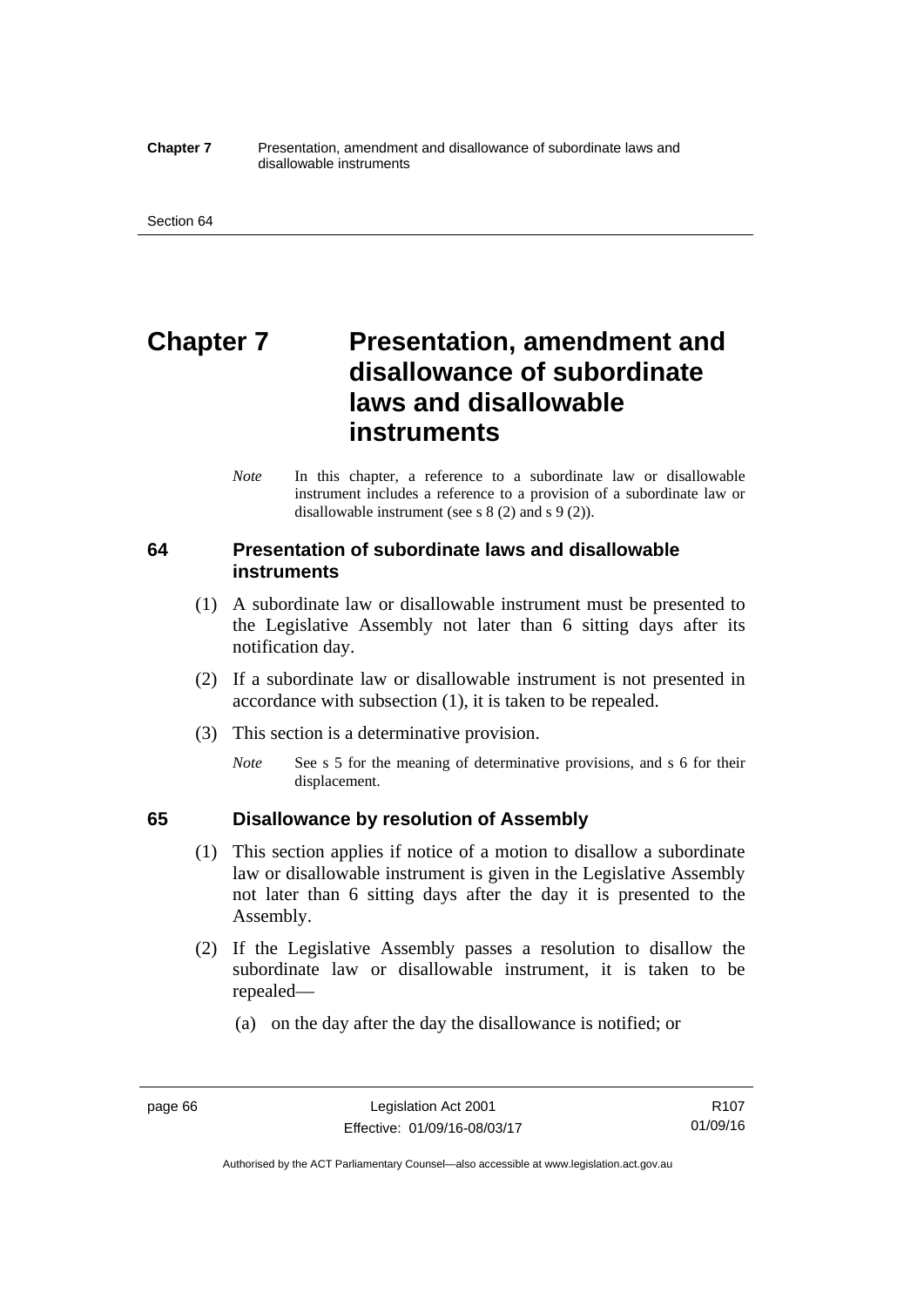- (b) if the resolution provides that it takes effect on the day the resolution is passed—that day.
- (3) For this chapter, the Legislative Assembly is taken to have passed a resolution to disallow the subordinate law or disallowable instrument if, at the end of 6 sitting days after the day the notice is given—
	- (a) the notice has not been withdrawn and the motion has not been called on; or
	- (b) the motion has been called on and moved, but has not been withdrawn or otherwise disposed of.
- (4) If subsection (3) applies, the resolution is taken to be the resolution set out in the motion for the resolution.
- (5) A disallowance under this section has effect for all purposes as if it were a repeal made by an Act.
- (6) This section is a determinative provision.
	- *Note* See s 5 for the meaning of determinative provisions, and s 6 for their displacement.

## **65A Notification of disallowance by resolution of Assembly**

- (1) If a subordinate law or disallowable instrument is disallowed, or taken to have been disallowed, under section 65, the Speaker must ask the parliamentary counsel to notify the disallowance.
- (2) If the Speaker asks the parliamentary counsel to notify the disallowance, the parliamentary counsel must—
	- (a) notify the disallowance in the register; or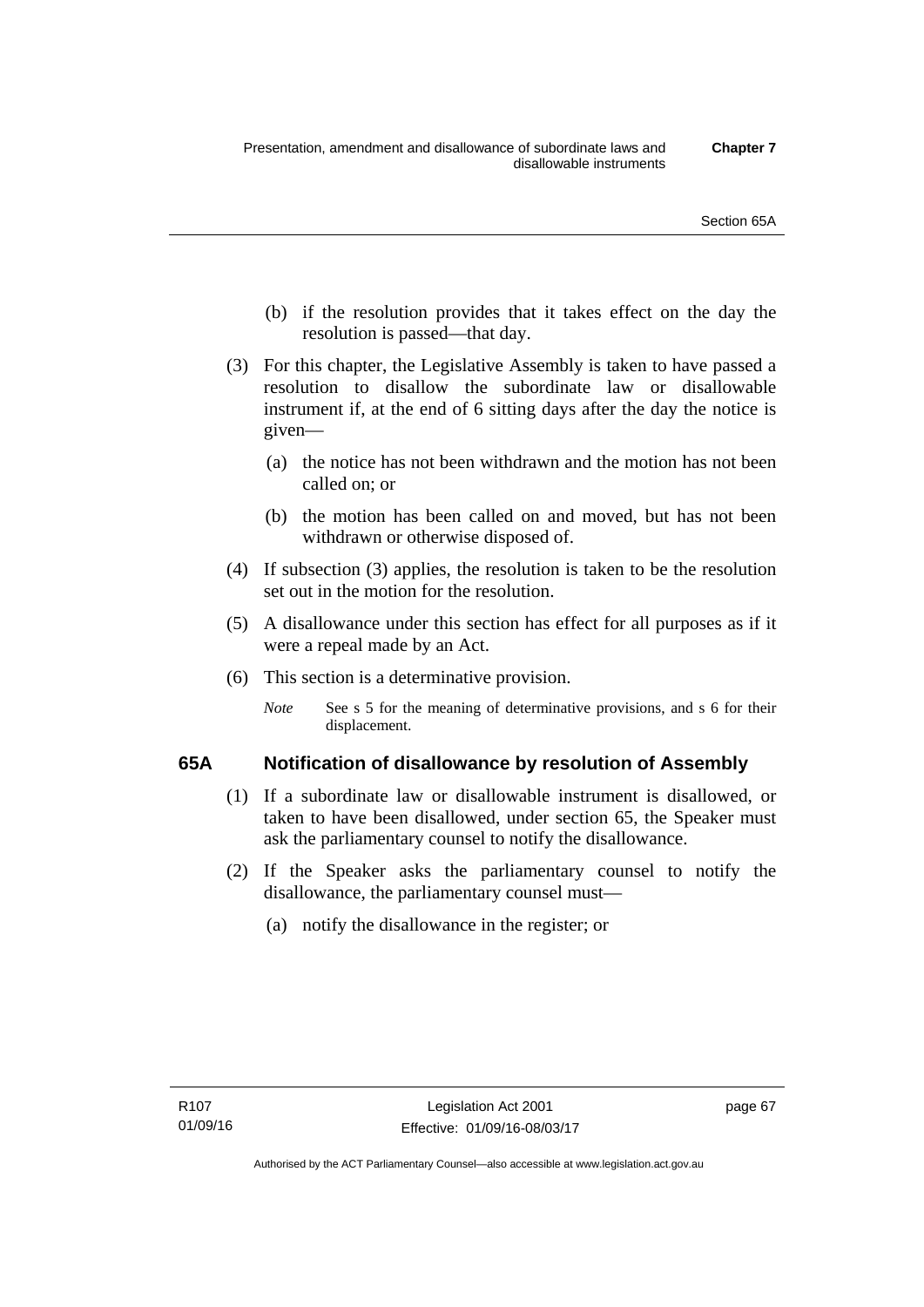#### **Chapter 7** Presentation, amendment and disallowance of subordinate laws and disallowable instruments

#### Section 65A

 (b) if it is not practicable to notify the disallowance in the register—notify the disallowance in another place the parliamentary counsel considers appropriate.

#### **Examples—other places**

- 1 another government website
- 2 outside the Legislative Assembly
- *Note* An example is part of the Act, is not exhaustive and may extend, but does not limit, the meaning of the provision in which it appears (see s 126 and s 132).
- (3) If the Speaker asks the parliamentary counsel to notify the disallowance on a particular day, the parliamentary counsel must notify the disallowance on that day unless it is impracticable to do so.
- (4) The disallowance is notified in the register by entering in the register—
	- (a) a statement that the subordinate law or disallowable instrument has been disallowed under section 65; and
	- (b) the text of the resolution passed, or taken to have been passed, by the Legislative Assembly under section 65; and
	- (c) the day when the resolution was passed or taken to have been passed; and
	- (d) the day when the subordinate law or disallowable instrument is taken to be repealed because of the resolution.
- (5) The disallowance is notified under subsection (2) (b) by publishing in the place decided by the parliamentary counsel under that subsection—
	- (a) a statement that the subordinate law or disallowable instrument has been disallowed under section 65; and
	- (b) the text of the resolution passed, or taken to have been passed, by the Legislative Assembly under section 65; and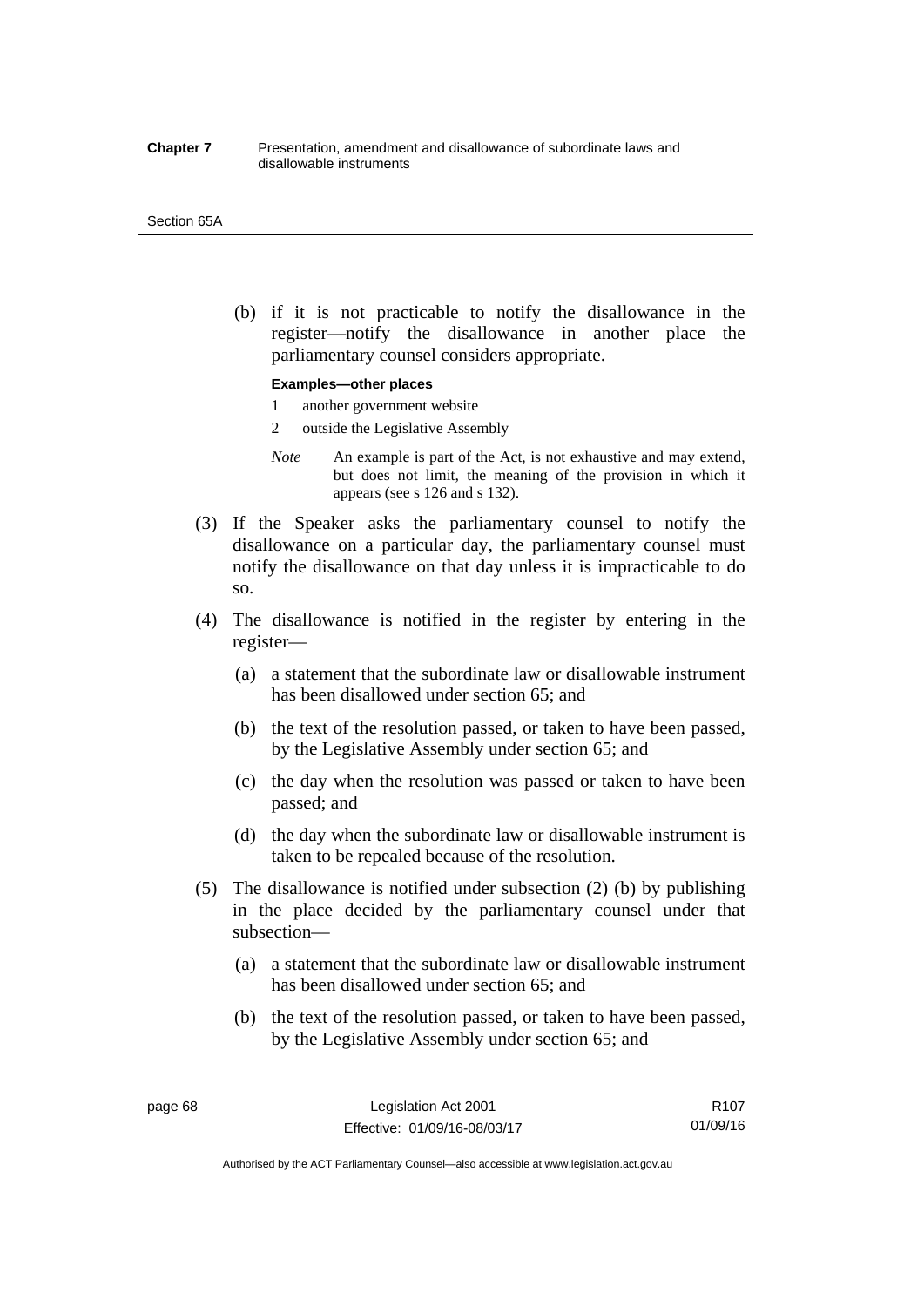- (c) the day when the resolution was passed or taken to have been passed; and
- (d) the day when the subordinate law or disallowable instrument is taken to be repealed because of the resolution.
- (6) If the disallowance is notified under subsection (2) (b), the parliamentary counsel must enter in the register—
	- (a) a statement that the subordinate law or disallowable instrument has been disallowed under section 65; and
	- (b) a statement that the disallowance was notified under subsection (2) (b) in a stated place on a stated date; and
	- (c) the text of the resolution passed, or taken to have been passed, under section 65; and
	- (d) the day when the resolution was passed or taken to have been passed; and
	- (e) the day when the subordinate law or disallowable instrument is taken to be repealed because of the resolution.
- (7) This section is a determinative provision.
	- *Note* See s 5 for the meaning of determinative provisions, and s 6 for their displacement.

## **66 Revival of affected laws**

- (1) This section applies if—
	- (a) a subordinate law or disallowable instrument (the *disallowed law*) is taken to be repealed under section 64 (Presentation of subordinate laws and disallowable instruments) or section 65 (Disallowance by resolution of Assembly); and
	- (b) the disallowed law repealed or amended an Act or statutory instrument (the *affected law*); and
	- (c) the repeal or amendment has commenced.

page 69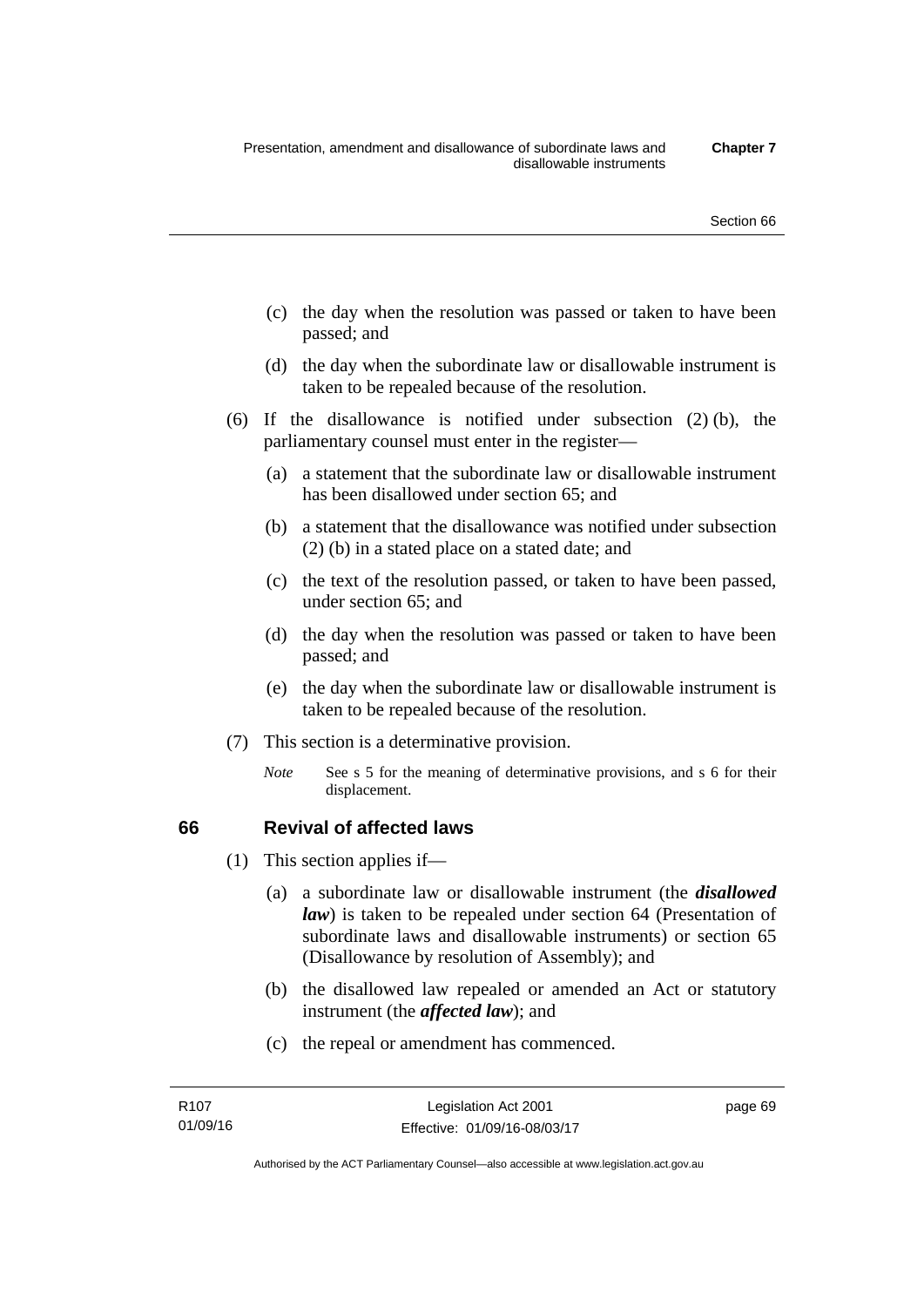#### **Chapter 7** Presentation, amendment and disallowance of subordinate laws and disallowable instruments

#### Section 67

- (2) The affected law is revived, from the beginning of the day after the disallowed law is taken to have been repealed, as if the disallowed law had never been made.
- (3) This section is a determinative provision.
	- *Note* See s 5 for the meaning of determinative provisions, and s 6 for their displacement.

## **67 Making of instrument same in substance within 6 months after disallowance**

- (1) This section applies if a subordinate law or disallowable instrument (the *disallowed law*) is disallowed under section 65 (Disallowance by resolution of Assembly).
- (2) A subordinate law or disallowable instrument the same in substance must not be made within 6 months beginning on the day of the disallowance unless the Legislative Assembly has—
	- (a) rescinded the resolution that disallowed the disallowed law; or
	- (b) by resolution, approved the making of—
		- (i) a subordinate law or disallowable instrument in those terms; or
		- (ii) a subordinate law or disallowable instrument the same in substance as the disallowed law.
- (3) A subordinate law or disallowable instrument made in contravention of this section is void.
- (4) This section is a determinative provision.
	- *Note* See s 5 for the meaning of determinative provisions, and s 6 for their displacement.

## **68 Amendment by resolution of Assembly**

(1) In this section:

page 70 Legislation Act 2001 Effective: 01/09/16-08/03/17

Authorised by the ACT Parliamentary Counsel—also accessible at www.legislation.act.gov.au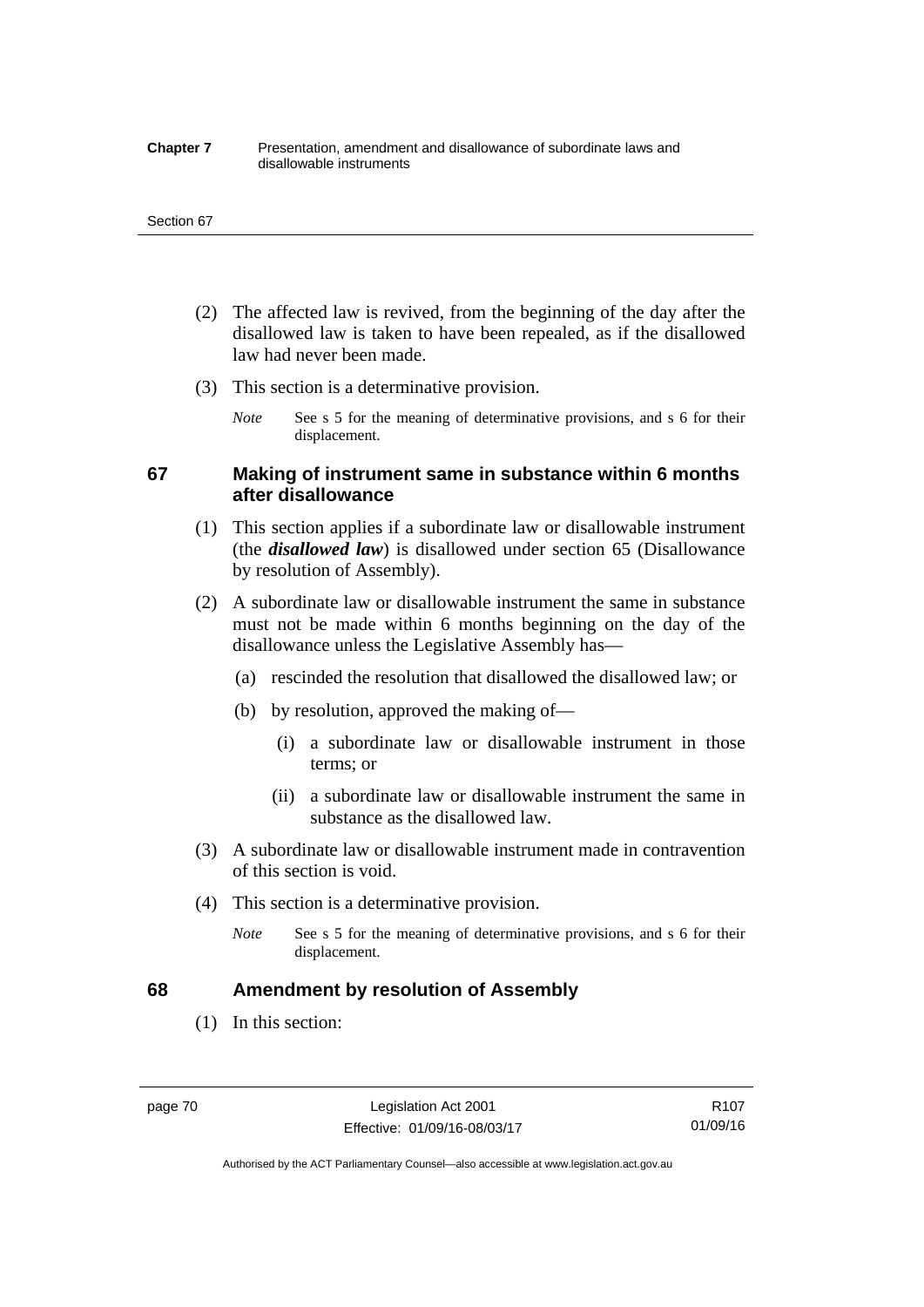*amendment* does not include an amendment that would have the effect of waiving or changing any fee, charge, penalty or other amount payable to the Territory.

*disallowable instrument* does not include a determination of fees or charges by a Minister under an Act or subordinate law.

- (2) This section applies if notice of a motion to amend a subordinate law or disallowable instrument is given in the Legislative Assembly not later than 6 sitting days after the day it is presented to the Assembly.
- (3) If the Legislative Assembly passes a resolution to amend the subordinate law or disallowable instrument, it is amended accordingly—
	- (a) on the day after the day the amendment is notified; or
	- (b) if the resolution provides that it takes effect on the day the resolution is passed—that day.
- (4) For this chapter, the Legislative Assembly is taken to have passed a resolution to amend the subordinate law or disallowable instrument if, at the end of 6 sitting days after the day the notice is given—
	- (a) the notice has not been withdrawn and the motion has not been called on; or
	- (b) the motion has been called on and moved, but has not been withdrawn or otherwise disposed of.
- (5) If subsection (4) applies, the resolution is taken to be the resolution set out in the motion for the resolution.
- (6) An amendment under this section has effect for all purposes as if it had been made by an Act.
- (7) Without limiting subsection (6), section 83 (Consequences of amendment of statutory instrument by Act) applies to the amendment as if it had been made by an Act.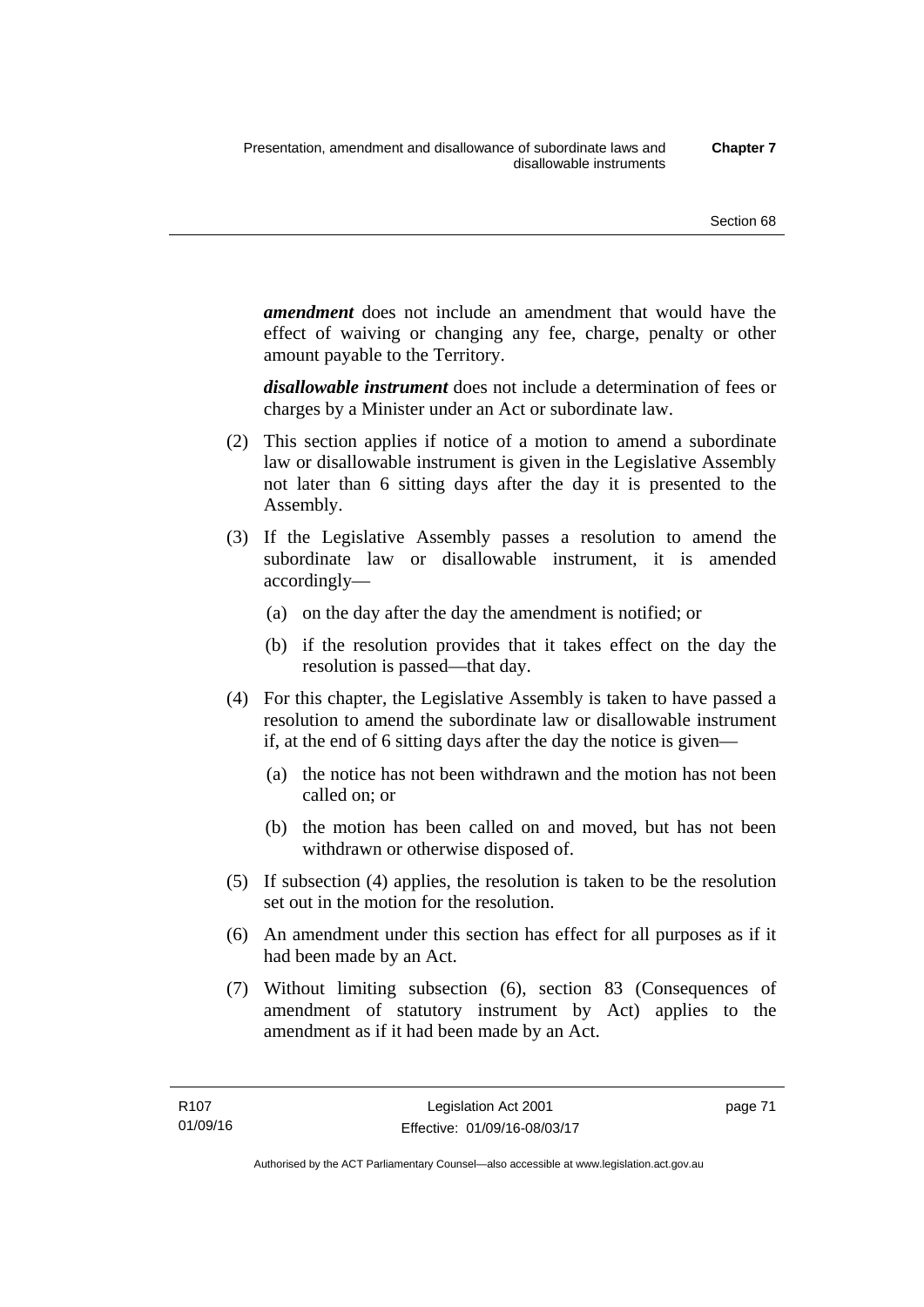#### **Chapter 7** Presentation, amendment and disallowance of subordinate laws and disallowable instruments

#### Section 69

- (8) This section is a determinative provision.
	- *Note* See s 5 for the meaning of determinative provisions, and s 6 for their displacement.

## **69 Notification of amendments made by resolution of Assembly**

- (1) If a subordinate law or disallowable instrument (the *amended law*) is amended under section 68, the Speaker must ask the parliamentary counsel to notify the amendment.
- (2) If the Speaker asks the parliamentary counsel to notify the amendment, the parliamentary counsel must—
	- (a) notify the amendment in the register; or
	- (b) if it is not practicable to notify the amendment in the register notify the amendment in another place the parliamentary counsel considers appropriate.

### **Examples—other places**

- 1 another government website
- 2 outside the Legislative Assembly
- *Note* An example is part of the Act, is not exhaustive and may extend, but does not limit, the meaning of the provision in which it appears (see s 126 and s 132).
- (3) If the Speaker asks the parliamentary counsel to notify the amendment on a particular day, the parliamentary counsel must notify the amendment on that day unless it is impracticable to do so.
- (4) The amendment is notified in the register by entering in the register—
	- (a) a statement that the amendment of the amended law has been made under section 68; and
	- (b) the text of the resolution passed, or taken to have been passed, by the Legislative Assembly under section 68; and

Authorised by the ACT Parliamentary Counsel—also accessible at www.legislation.act.gov.au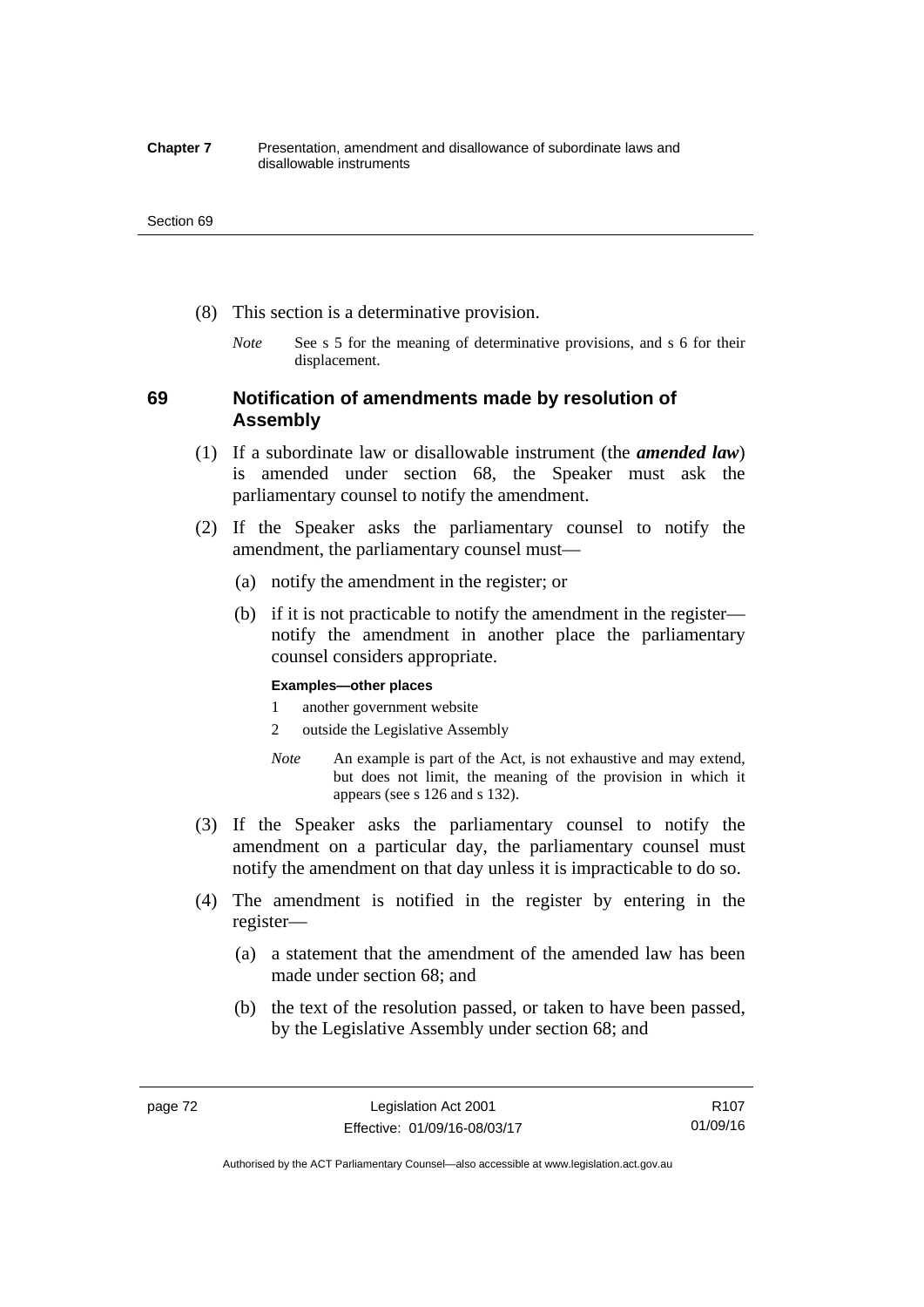- (c) the day when the resolution was passed or taken to have been passed; and
- (d) the day when the subordinate law or disallowable instrument is taken to be amended because of the resolution.
- (5) The amendment is notified under subsection (2) (b) by publishing in the place decided by the parliamentary counsel under that subsection—
	- (a) a statement that the amendment of the amended law has been made under section 68; and
	- (b) the text of the resolution passed, or taken to have been passed, by the Legislative Assembly under section 68; and
	- (c) the day when the resolution was passed or taken to have been passed; and
	- (d) the day when the subordinate law or disallowable instrument is taken to be amended because of the resolution.
- (6) If the amendment is notified under subsection (2) (b), the parliamentary counsel must enter in the register—
	- (a) a statement that the amendment of the amended law has been made under section 68; and
	- (b) a statement that the amendment was notified under subsection (2) (b) in a stated place on a stated date; and
	- (c) the text of the resolution passed, or taken to have been passed, by the Legislative Assembly under section 68; and
	- (d) the day when the resolution was passed or taken to have been passed; and
	- (e) the day when the subordinate law or disallowable instrument is taken to be amended because of the resolution.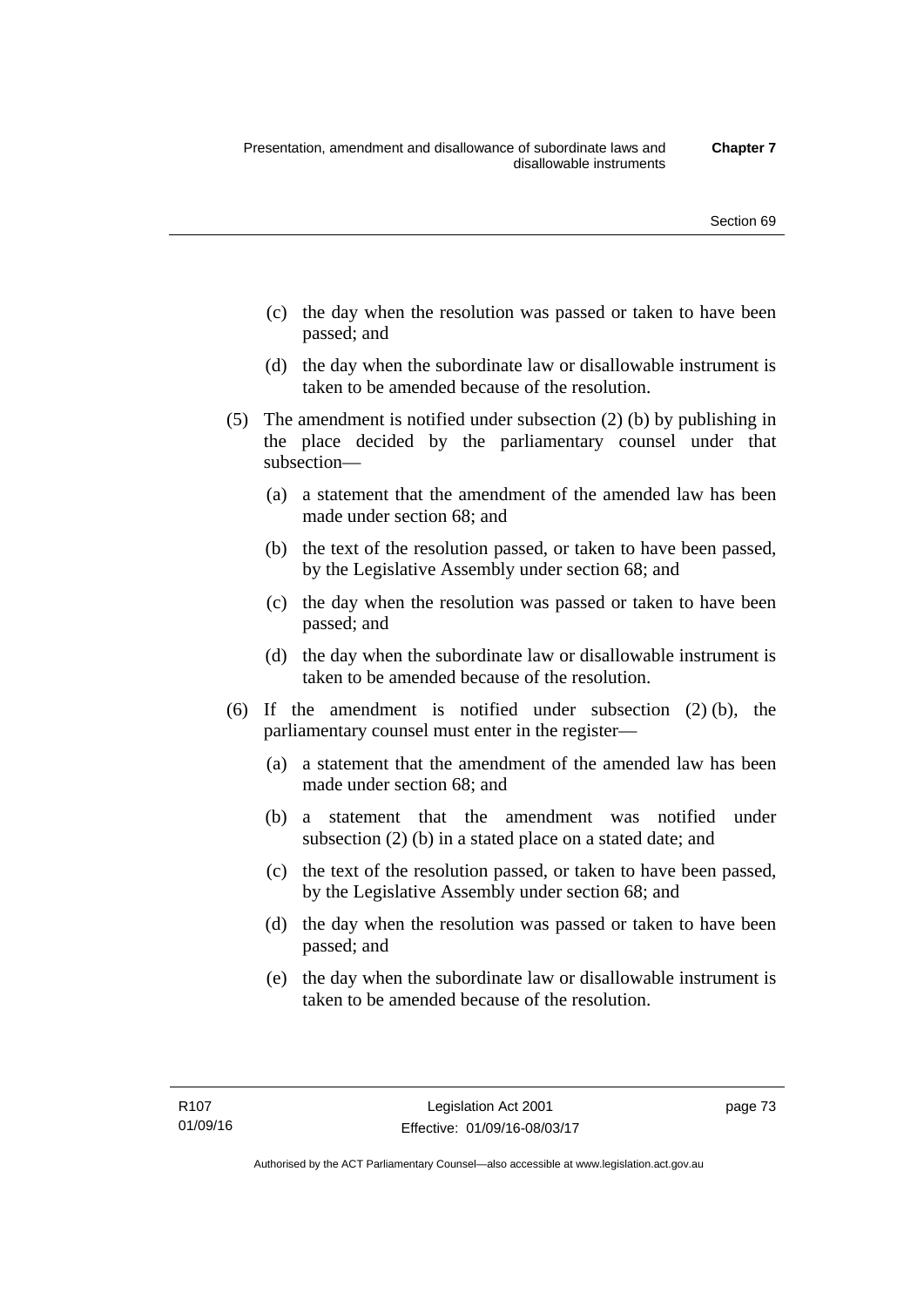#### **Chapter 7** Presentation, amendment and disallowance of subordinate laws and disallowable instruments

#### Section 70

- (7) This section is a determinative provision.
	- *Note* See s 5 for the meaning of determinative provisions, and s 6 for their displacement.

## **70 Making of amendment restoring effect of law within 6 months after amendment**

- (1) This section applies if a subordinate law or disallowable instrument (the *amended law*) is amended under section 68 (Amendment by resolution of Assembly).
- (2) A subordinate law or disallowable instrument the same in substance as the amended law before the amendment (the *earlier law*) must not be made within 6 months beginning on the day the amendment is made unless the Legislative Assembly has—
	- (a) rescinded the resolution that made the amendment; or
	- (b) by resolution approved the making of—
		- (i) a subordinate law or disallowable instrument in those terms; or
		- (ii) a subordinate law or disallowable instrument the same in substance as the earlier law.
- (3) A subordinate law or disallowable instrument made in contravention of this section is void.
- (4) This section is a determinative provision.
	- *Note* See s 5 for the meaning of determinative provisions, and s 6 for their displacement.

## **71 Effect of dissolution or expiry of Assembly on notice of motion**

- (1) This section applies if—
	- (a) notice of motion to disallow or amend a subordinate law or disallowable instrument is given in the Legislative Assembly

Authorised by the ACT Parliamentary Counsel—also accessible at www.legislation.act.gov.au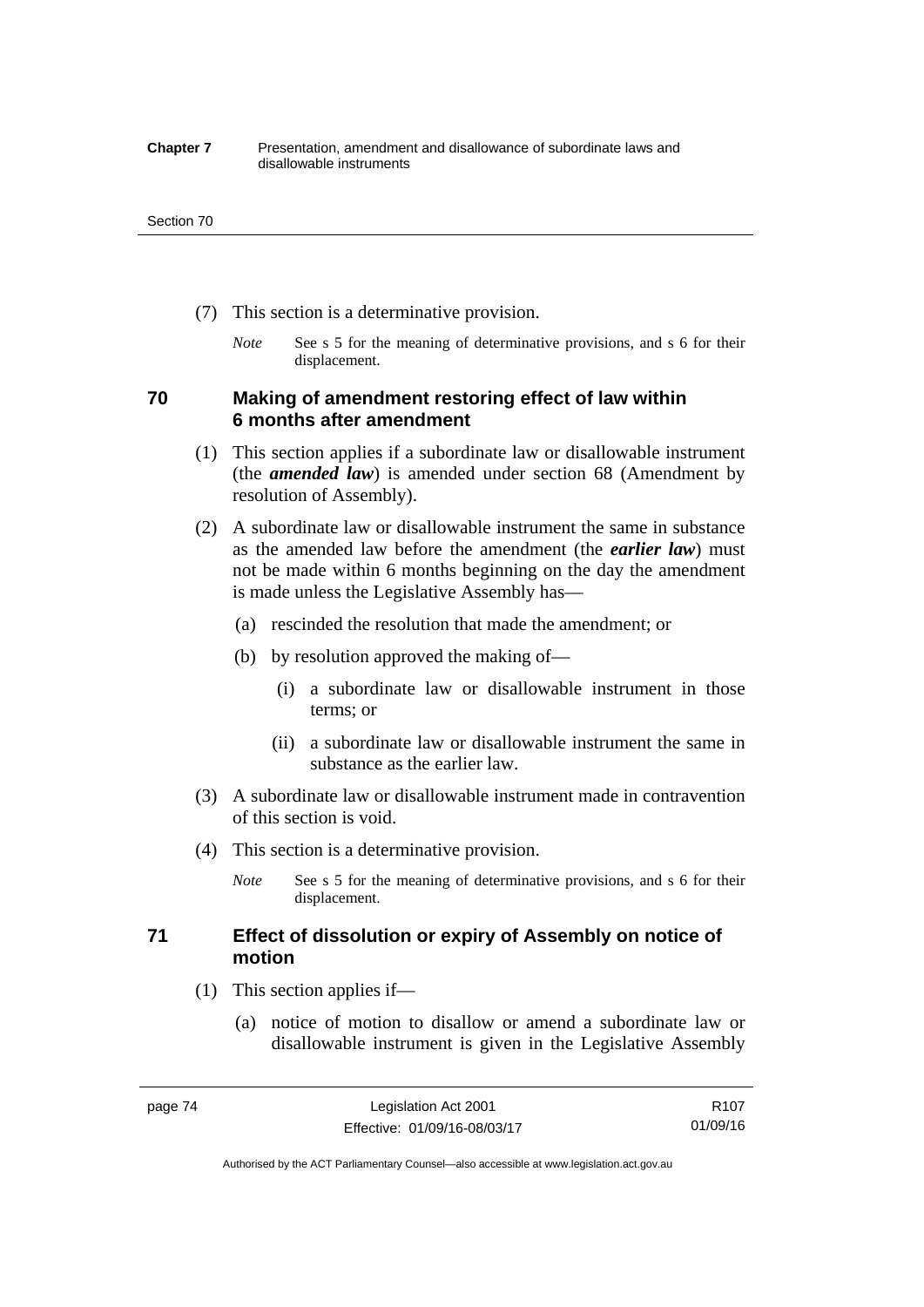not later than 6 sitting days after the day the instrument is presented to the Assembly; and

- (b) not later than 6 sitting days after the day the notice is given, the Assembly is dissolved or expires; and
- (c) at the time of the dissolution or expiry—
	- (i) the notice has not been withdrawn and the motion has not been called on; or
	- (ii) the motion has been called on and moved, but has not been withdrawn or otherwise disposed of.
- (2) For this chapter, the subordinate law or disallowable instrument is taken to have been presented to the Legislative Assembly on the first sitting day of the Assembly after the next general election of members of the Assembly.
- (3) This section is a determinative provision.
	- *Note* See s 5 for the meaning of determinative provisions, and s 6 for their displacement.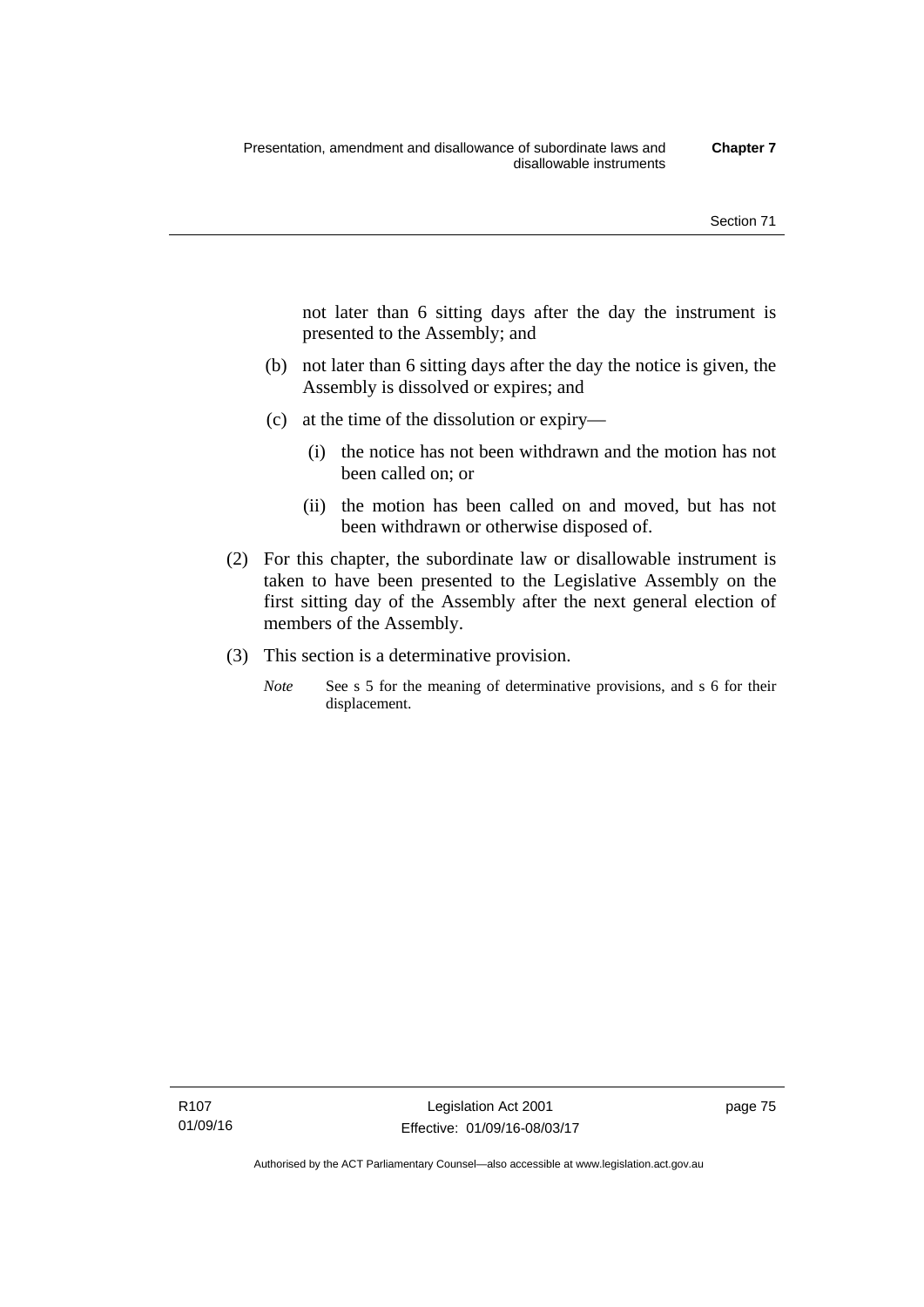# **Chapter 8 Commencement and exercise of powers before commencement**

### **72 Meaning of** *law***—ch 8**

In this chapter:

*law* means an Act or statutory instrument.

*Note* A reference to an Act or statutory instrument includes a reference to a provision of the Act or instrument (see s 7 and s 13).

## **73 General rules about commencement**

- (1) An Act commences—
	- (a) on the day after its notification day; or
	- (b) if the Act or another Act provides for a different date or time of commencement—on that date or at that time.
- (2) A legislative instrument commences—
	- (a) on the day after its notification day; or
	- (b) if an Act or the instrument provides for a later date or time of commencement—on that date or at that time; or
	- (c) if an Act provides for an earlier date or time of commencement—on that date or at that time; or
	- (d) if the instrument, under authority given by an Act, provides for an earlier date or time—on that date or at that time.

#### **Examples—par (b)**

- 1 A subordinate law may provide that it commences on a stated future date or at a stated time on a stated future date.
- 2 A disallowable instrument may provide that it commences on the commencement of a stated law or a stated provision of a stated law.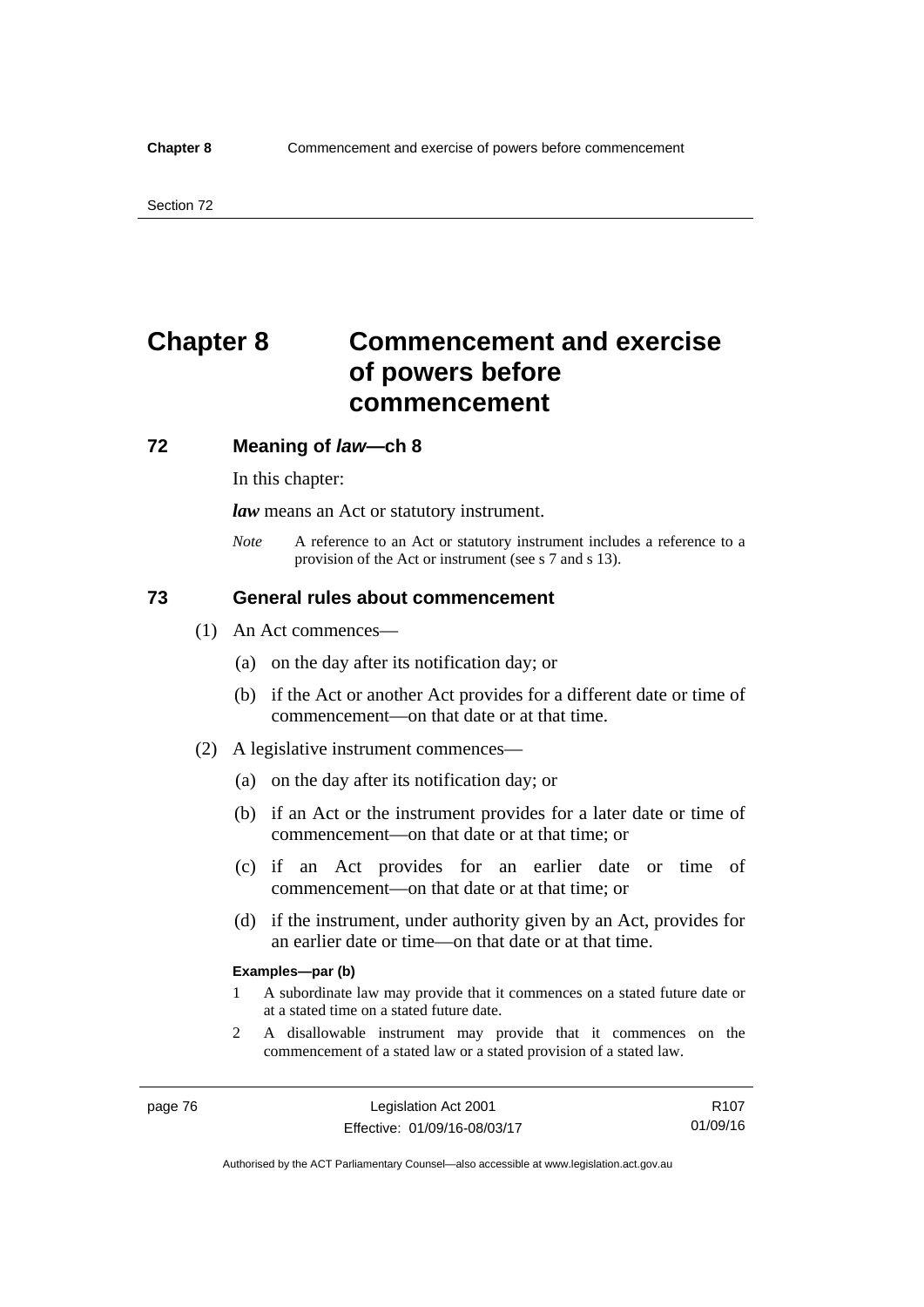- 3 A notifiable instrument may provide that it commences on the expiry of a stated statutory instrument.
- 4 A notifiable instrument may provide that it commences on the date fixed by a Commonwealth Minister, by notice in the Commonwealth gazette, under a stated Commonwealth Act.
- *Note* An example is part of the Act, is not exhaustive and may extend, but does not limit, the meaning of the provision in which it appears (see s 126 and s 132).
- (3) Without limiting subsection (2), if a legislative instrument is notified on a day after the day or time provided by the instrument for its commencement, and subsection (2) (c) or (d) does not apply to the instrument—
	- (a) the instrument is valid; but
	- (b) the instrument commences on the day after its notification day.
- (4) A statutory instrument that is not a legislative instrument commences—
	- (a) on the day after the day it is made or, if it is required under an Act or statutory instrument to be approved (however described) by the Executive, a Minister or any other entity, the day after the day it is approved; or
	- (b) if an Act or the instrument provides for a later date or time of commencement—on that date or at that time; or
	- (c) if an Act provides for an earlier date or time of commencement—on that date or at that time; or
	- (d) if the instrument, under authority given by an Act, provides for an earlier date or time—on that date or at that time.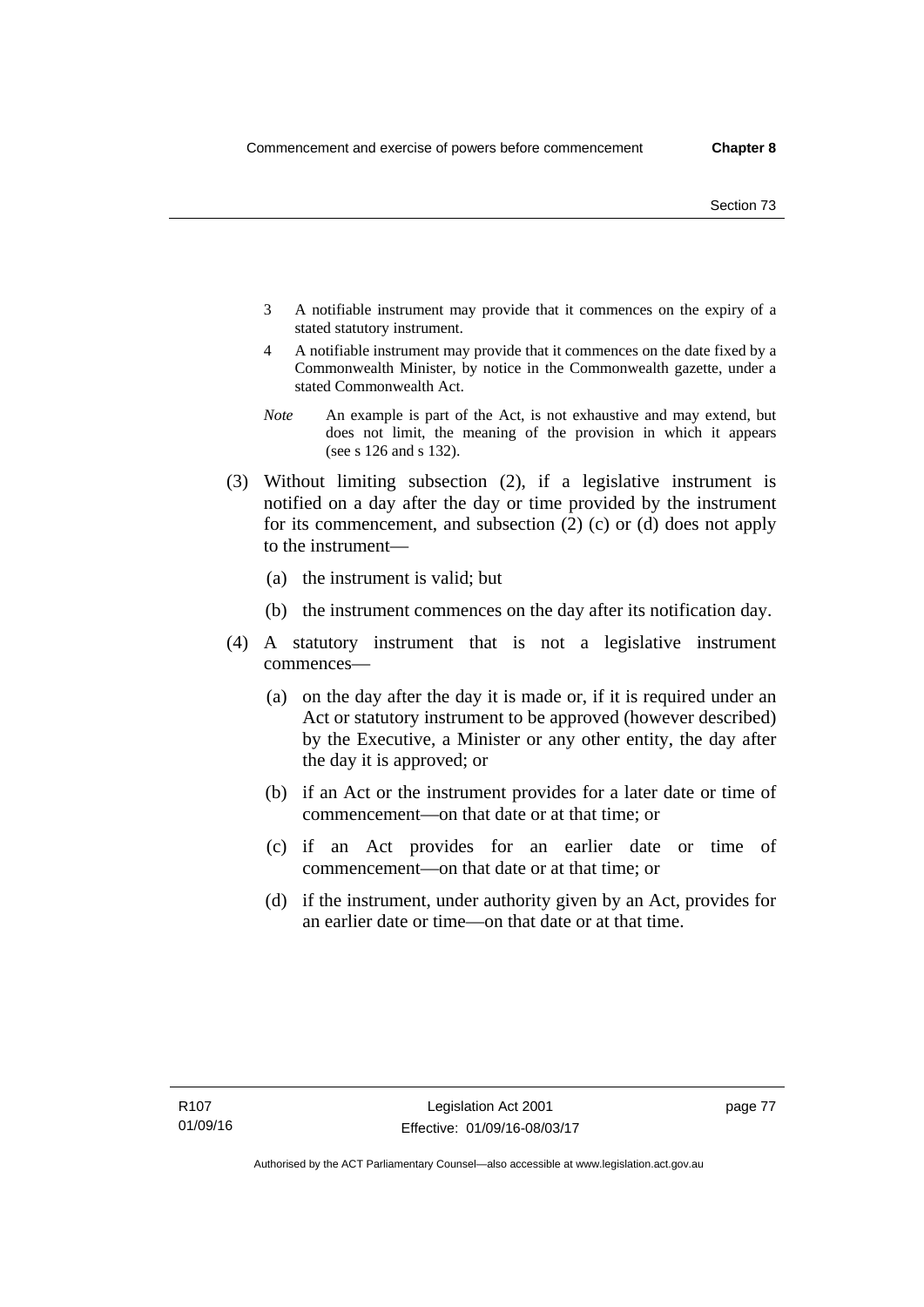- (5) This section is subject to the following sections:
	- (a) section 75 (Commencement of naming and commencement provisions);
	- (b) section 76 (Non-prejudicial provision may commence retrospectively);
	- (c) section 79 (Automatic commencement of postponed law);
	- (d) section 79A (Commencement of amendment of uncommenced law);
	- (e) section 81 (Exercise of powers between notification and commencement).
- (6) This section is a determinative provision.
	- *Note* See s 5 for the meaning of determinative provisions, and s 6 for their displacement.

## **74 Time of commencement**

- (1) If an Act commences on a day, it commences at the beginning of the day unless a different time of commencement is provided by the Act, another Act, or a commencement notice providing for the commencement of the Act.
- (2) If a statutory instrument commences on a day, it commences at the beginning of the day unless a different time of commencement is provided by the instrument, an Act, or a commencement notice providing for the commencement of the instrument.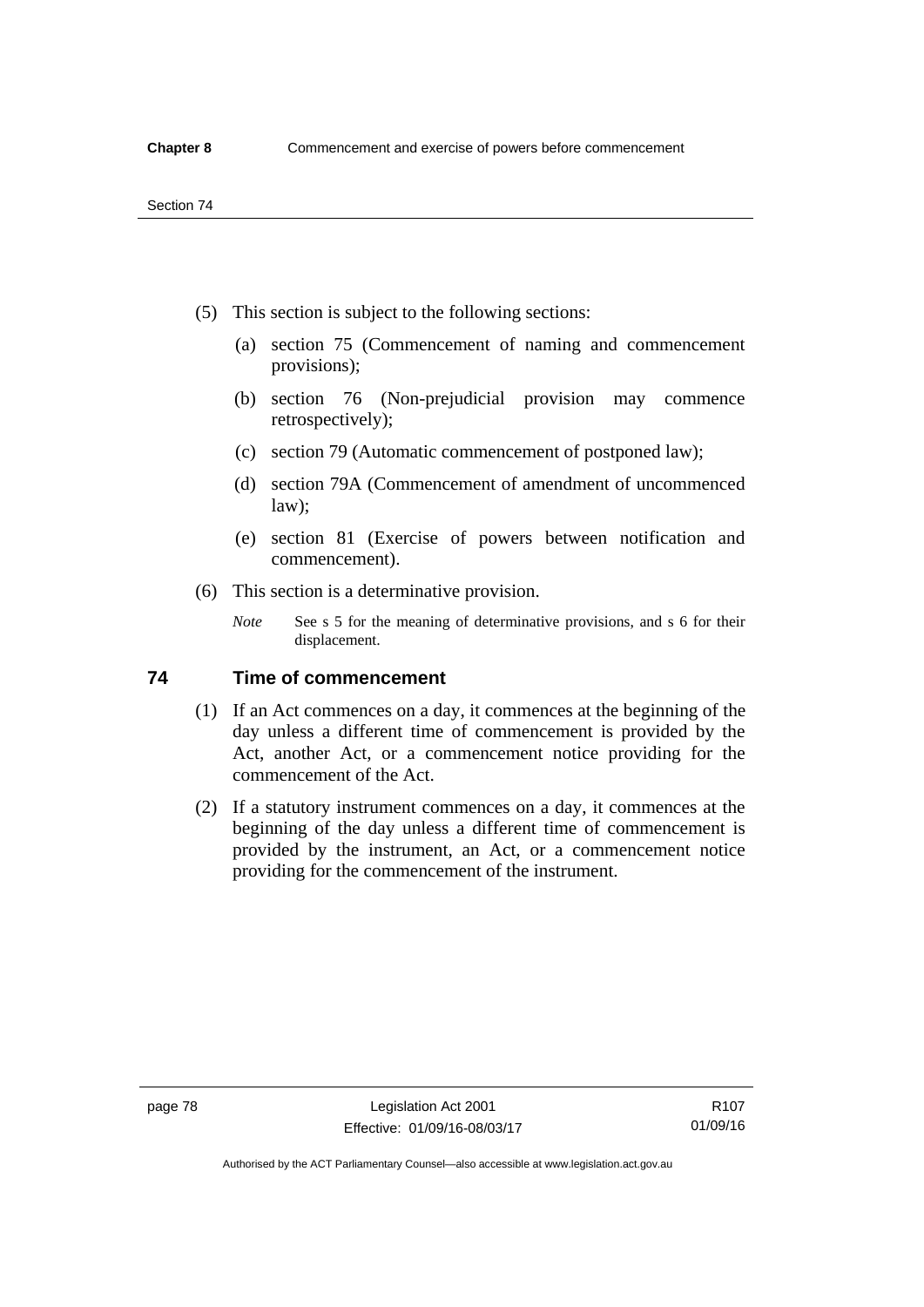## **75 Commencement of naming and commencement provisions**

 (1) The provisions of a law providing for its name and commencement automatically commence on its notification day.

### **Example**

The *XYZ Act 2002* was notified on 1 October 2002. It contains the following provision:

#### **2 Commencement**

This Act commences on 1 December 2002.

The provisions of the *XYZ Act 2002* providing for its name and commencement commence on 1 October 2002.

- *Note* An example is part of the Act, is not exhaustive and may extend, but does not limit, the meaning of the provision in which it appears (see s 126 and s 132).
- (2) However, if a provision of the law commences before the law's notification day, the naming and commencement provisions are taken to have automatically commenced—
	- (a) on that commencement; or
	- (b) if 2 or more provisions of the law commence at different times before the notification day—on the earlier or earliest of the commencements.

## **Example**

#### **2 Commencement**

- (1) This Act, other than section 9 and section 10, commences on a day fixed by the Minister by written notice.
- (2) Section 9 is taken to have commenced on 1 July 2001.
- (3) Section 10 is taken to have commenced on 1 August 2001.

The provisions of the *XYZ Act 2001* providing for its name and commencement are taken to have commenced on 1 July 2001.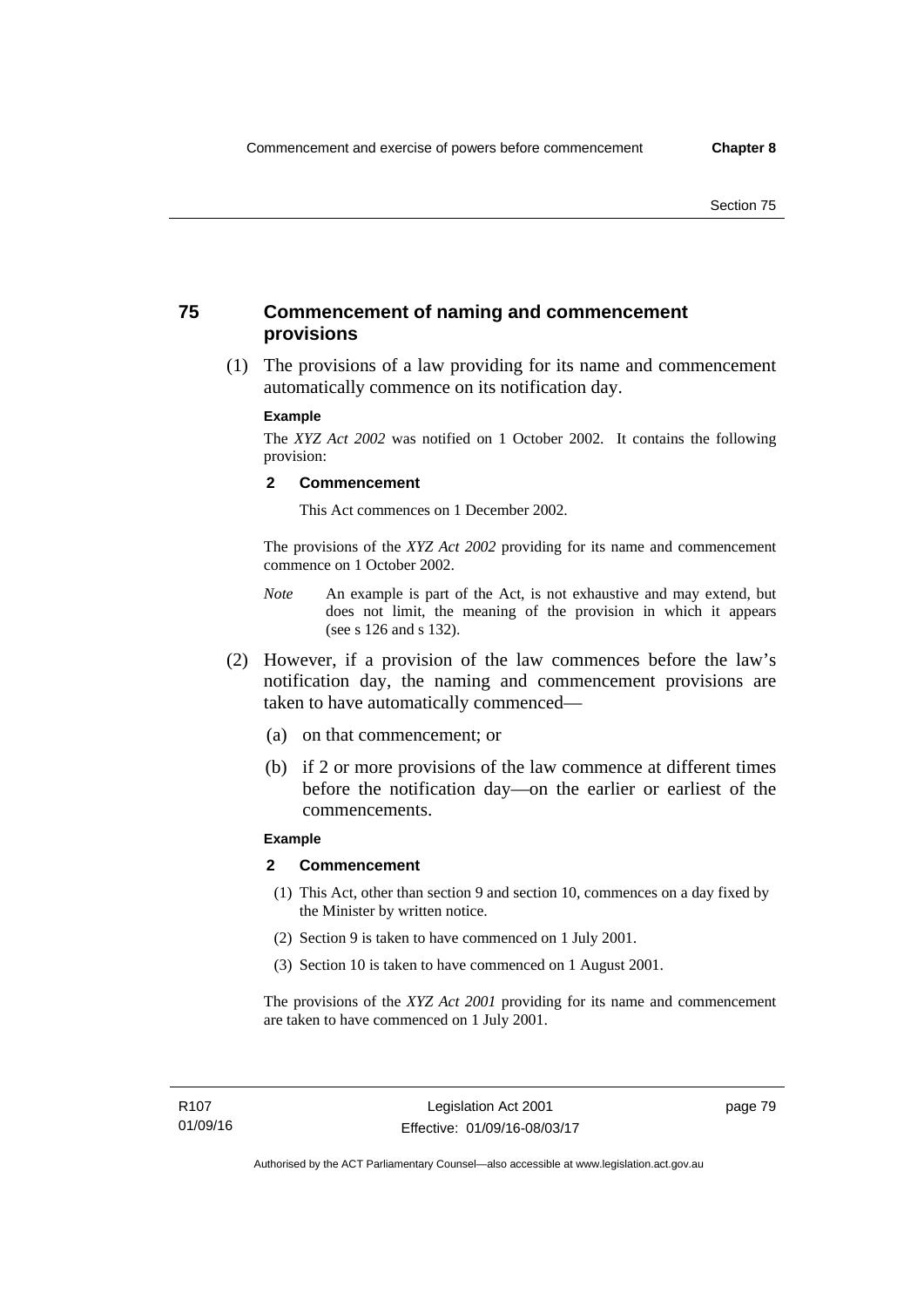- (3) In the application of this section to a statutory instrument that is not a legislative instrument, a reference to the instrument's *notification*  day is a reference to the day after the day it is made or, if it is required under an Act or statutory instrument to be approved (however described) by the Executive, a Minister or any other entity, the day after the day it is approved.
- (4) This section is a determinative provision.
	- *Note* See s 5 for the meaning of determinative provisions, and s 6 for their displacement.

## **75AA Commencement of provisions identifying amended laws**

- (1) This section applies if a law amends another law and includes a provision (a *legislation amended provision*) identifying the amended law.
- (2) The legislation amended provision automatically commences (or is taken to have automatically commenced)—
	- (a) on the commencement of the amendments; or
	- (b) if the amendments commence at different times—on the commencement of the earlier or earliest of the amendments.
- (3) This section is a determinative provision.
	- *Note* See s 5 for the meaning of determinative provision, and s 6 for their displacement.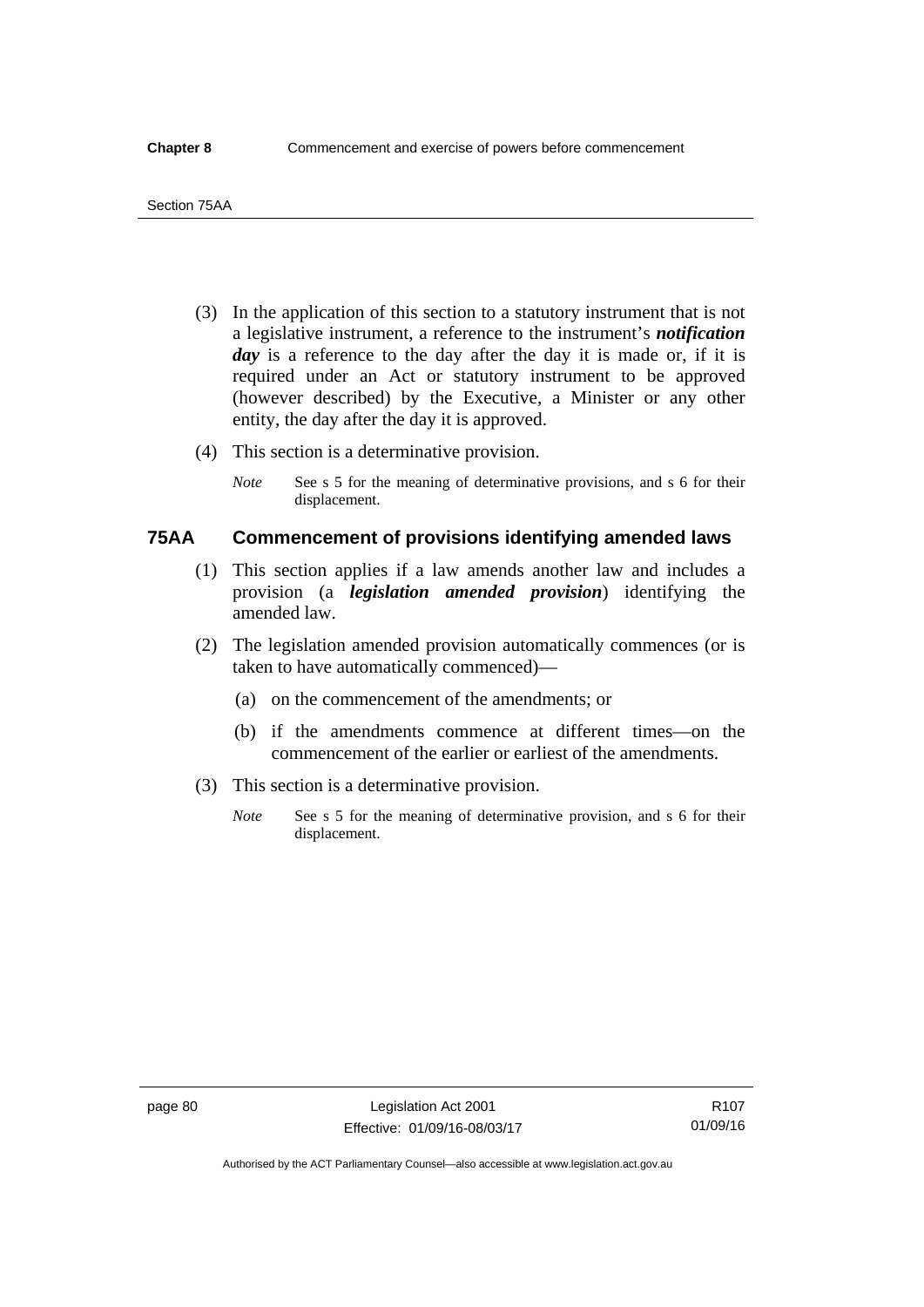## **75A Meaning of commences** *retrospectively*

- (1) An Act or legislative instrument commences *retrospectively* if it commences on a day or at a time earlier than the day after its notification day.
	- *Note* A reference to an Act or legislative instrument includes a reference to a provision of an Act or legislative instrument (see s 7 (3) and s 12 (2)).
- (2) A statutory instrument that is not a legislative instrument commences *retrospectively* if it commences on a day or at a time earlier than the day after the day it is made or, if it is required under an Act or statutory instrument to be approved (however described) by the Executive, a Minister or any other entity, the day after the day it is approved.

## **75B Retrospective commencement requires clear indication**

(1) A law must not be taken to provide for the law (or another law) to commence retrospectively unless the law clearly indicates that it is to commence retrospectively.

### **Example**

The *XYZ Act 2003* was notified on 1 July 2003. It contains the following provision:

## **2 Commencement**

This Act is taken to have commenced on 17 October 2001.

Section 2 clearly indicates that the Act is to commence retrospectively.

- *Note* An example is part of the Act, is not exhaustive and may extend, but does not limit, the meaning of the provision in which it appears (see s 126 and s 132).
- (2) This section is a determinative provision.
	- *Note* See s 5 for the meaning of determinative provisions, and s 6 for their displacement.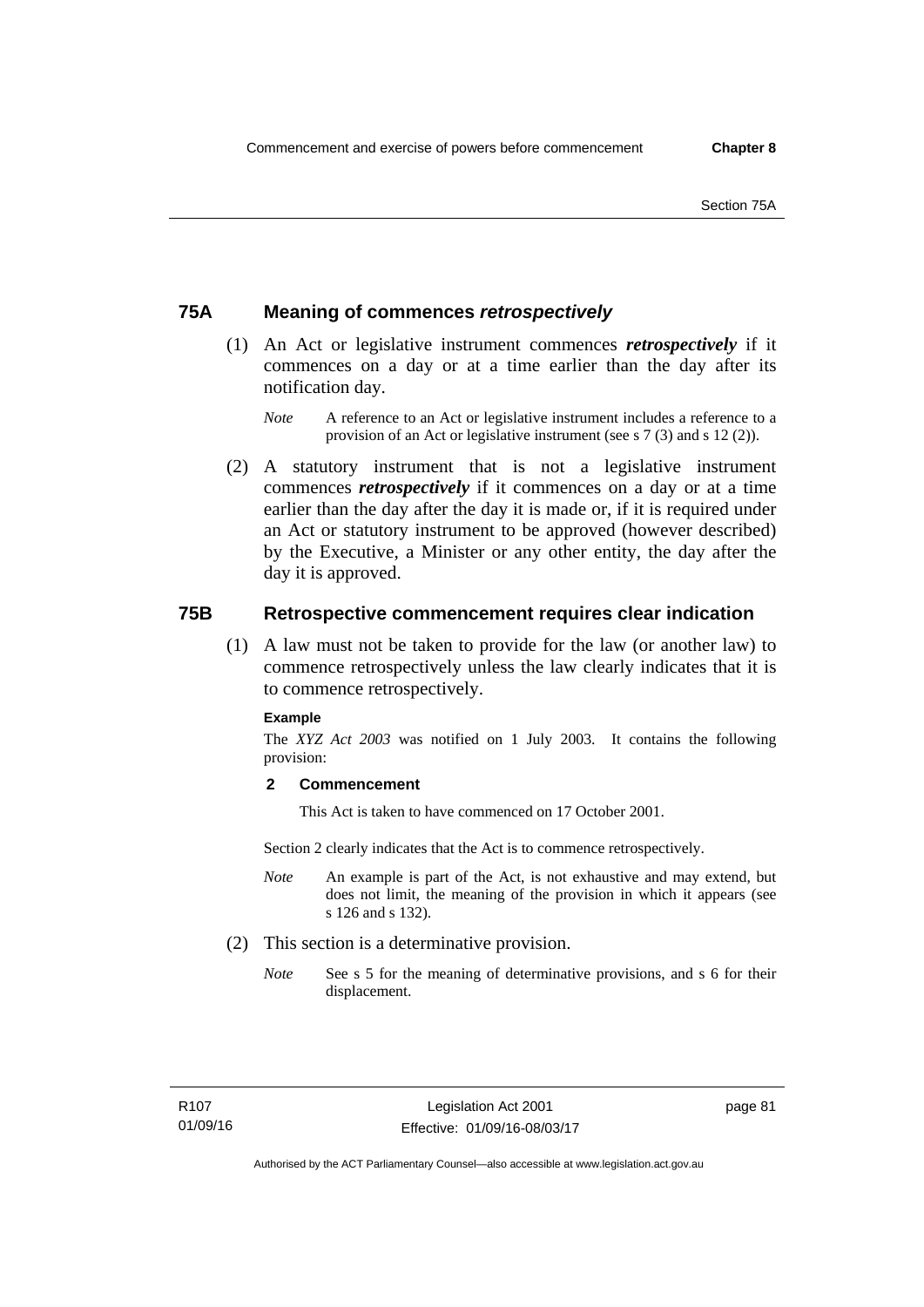## **76 Non–prejudicial provision may commence retrospectively**

- (1) A statutory instrument may provide that a non-prejudicial provision of the instrument commences retrospectively.
- (2) Unless this subsection is displaced by, or under authority given by, an Act, a statutory instrument cannot provide that a prejudicial provision of the instrument commences retrospectively.

#### **Example**

The *Locust Damage Compensation Determination 2003* (a hypothetical disallowable instrument) sets out (among other things) the people who are eligible for compensation under a compensation fund. Previously, there was no restriction on who was eligible. The determination provides that it is taken to have commenced on 1 July 2003, but it is not notified until 15 August 2003. There is nothing in the Act under which the determination is made (or any other Act) that authorises the retrospective commencement.

The provision of the determination that limits who can apply for compensation is a prejudicial provision (ie it adversely affects some people's right to receive compensation) and cannot commence retrospectively. Instead, it would commence on the day after the determination's notification day (see s 73 (3)).

- (3) This section is a determinative provision.
	- *Note* See s 5 for the meaning of determinative provisions, and s 6 for their displacement.
- (4) In this section:

*non-prejudicial provision* means a provision that is not a prejudicial provision.

*prejudicial provision* means a provision that operates to the disadvantage of a person (other than the Territory or a territory authority or instrumentality) by—

- (a) adversely affecting the person's rights; or
- (b) imposing liabilities on the person.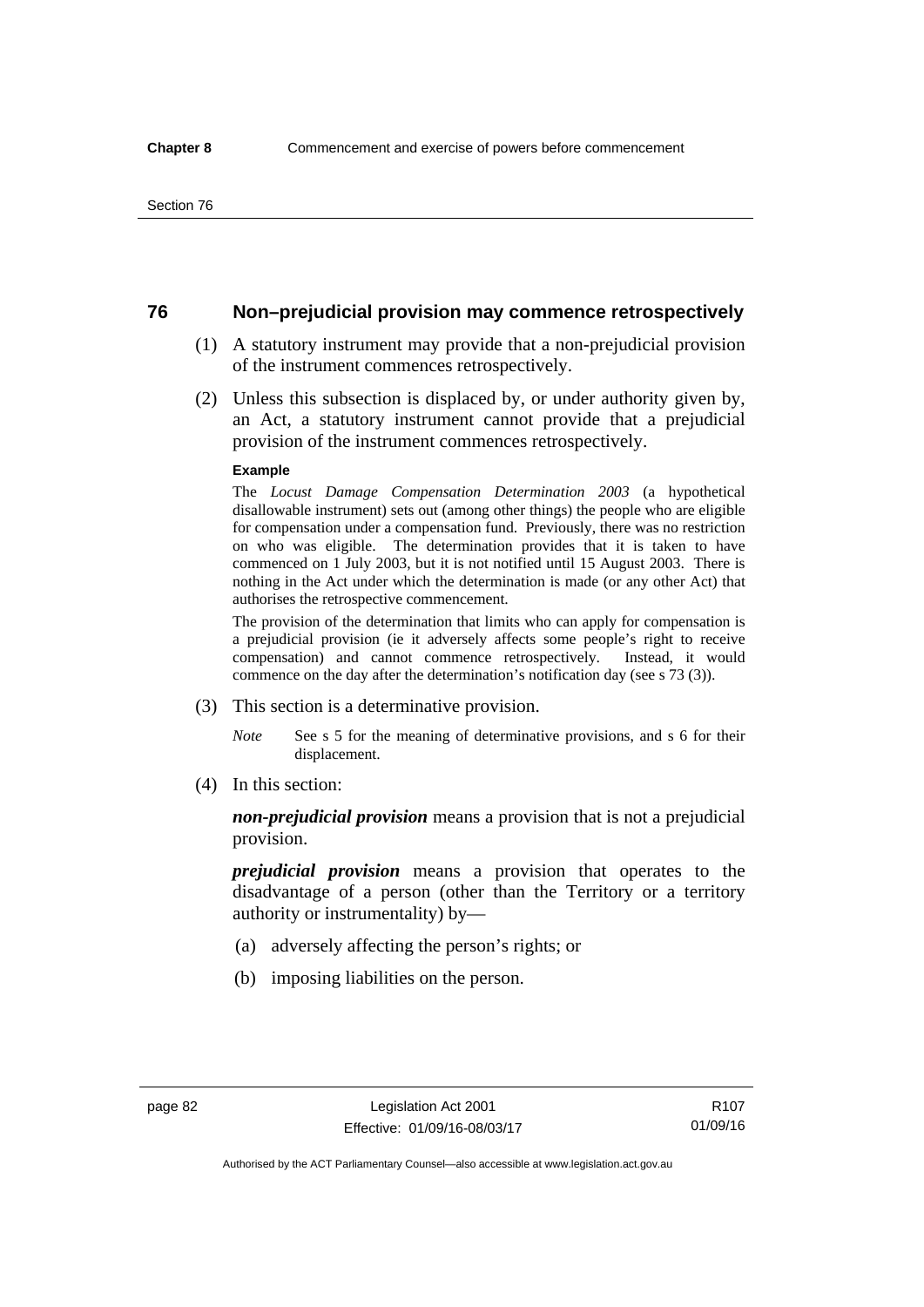## **77 Commencement by commencement notice**

- (1) If a law is expressed to commence on a day fixed or otherwise determined by a notice—
	- (a) a single day, or a time on a single day, may be fixed or determined; or
	- (b) different days or times may be fixed or determined for different provisions.

#### **Example**

The *Hypothetical Act 2001* is expressed to commence on a day to be fixed by the Minister by written notice. Unless the Act has commenced automatically in accordance with s 79 (Automatic commencement of postponed law), any of the following arrangements for commencement would be possible:

- (a) a notice could fix a single day (eg 5 June 2001) for the entire Act to commence;
- (b) a notice could fix a time on a single day (eg 8 pm on 5 June 2001) for the entire Act to commence;
- (c) a notice could fix different days or times for the different provisions of the Act to commence (eg pt 7, pt 9 and sch 4 commence on 5 June 2001, pt 11 commences at 5 pm on 30 June 2001, and the remaining provisions of the Act commence on 1 July 2001);
- (d) a notice could fix a single day (eg 5 June 2001) or a time on a single day (eg 8 pm on 5 June 2001) for the provisions of the Act not already commenced to come into operation.
- *Note* An example is part of the Act, is not exhaustive and may extend, but does not limit, the meaning of the provision in which it appears (see s 126 and s 132).
- (2) A commencement notice for a law is valid even if the day or time fixed or otherwise determined by the notice happens before the notice's notification day.
- (3) If the day or time fixed or otherwise determined by a commencement notice for a law happens on or before the notice's notification day, the law commences on the day after the notice's notification day.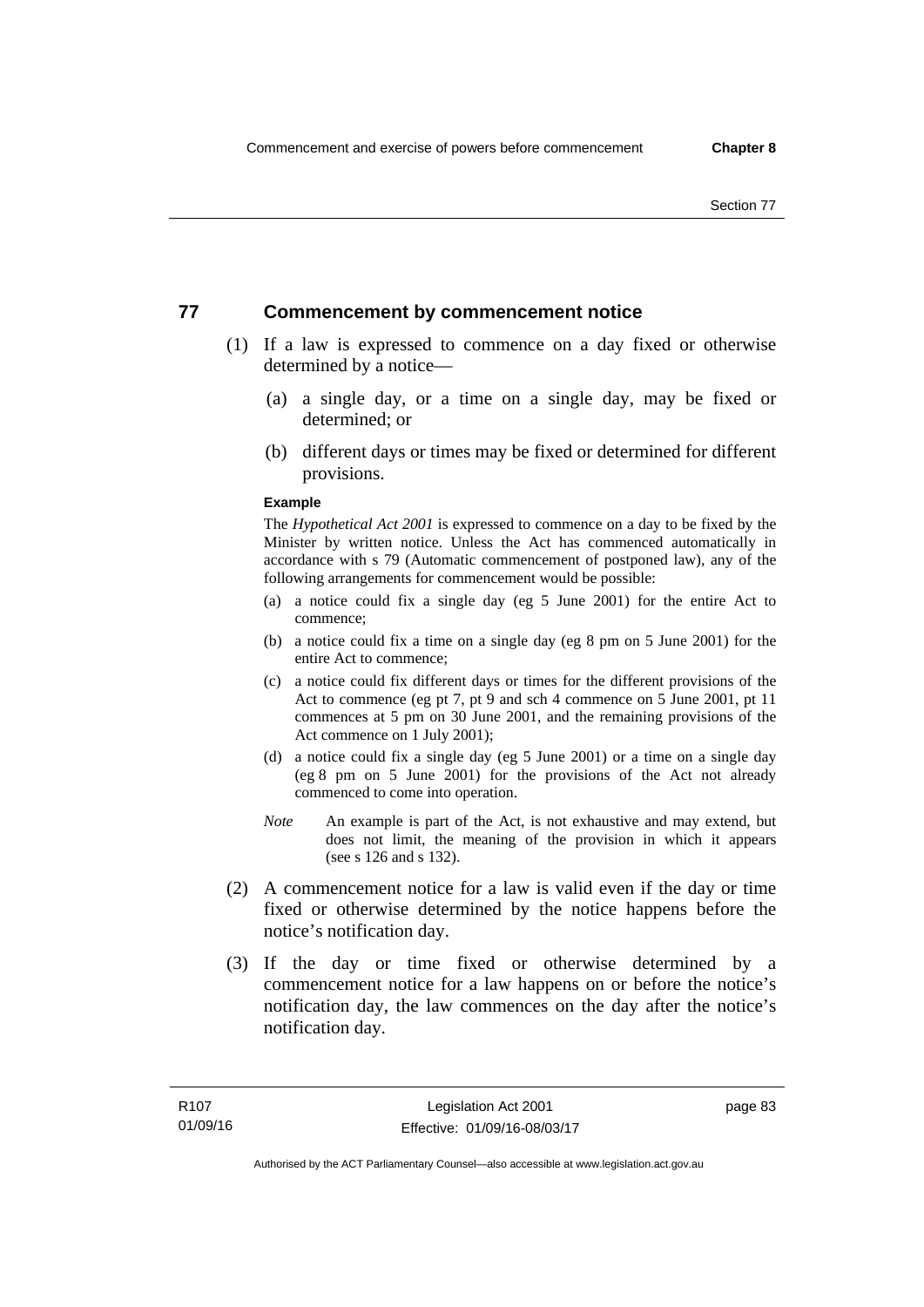- (4) However, subsection (3) does not apply to the commencement notice if—
	- (a) the notice clearly indicates that the law is to commence at an earlier date or time; and
	- (b) the notice provides for the earlier date or time under authority given by an Act.

### **Example—par (a)**

the commencement notice provides that the law or statutory instrument is 'taken to have commenced' at the earlier date or time

- (5) This section is a determinative provision.
	- *Note* See s 5 for the meaning of determinative provisions, and s 6 for their displacement.

## **78 Separate commencement of amendments**

 (1) Amendments made by a provision of a law may be given separate commencements, whether or not the provision is self-contained.

#### **Examples**

- 1 A provision of an amending law inserts 2 sections. The sections may be given separate commencements.
- 2 A provision of an amending law inserts a section that is divided into paragraphs. The paragraphs may be given separate commencements.
- *Note* An example is part of the Act, is not exhaustive and may extend, but does not limit, the meaning of the provision in which it appears (see s 126 and s 132).
- (2) This section is a determinative provision.
	- *Note* See s 5 for the meaning of determinative provisions, and s 6 for their displacement.

R107 01/09/16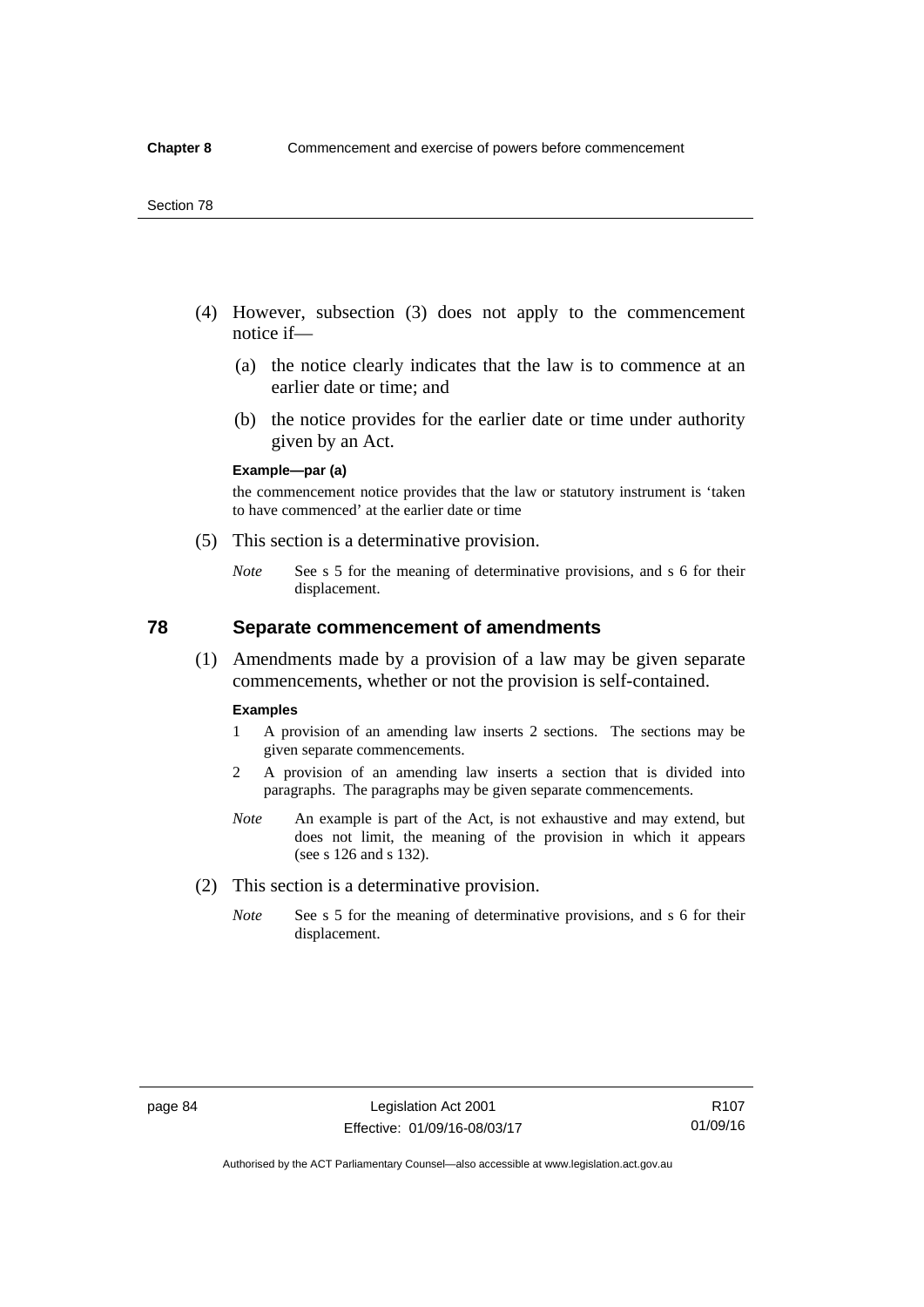## **79 Automatic commencement of postponed law**

 (1) If a postponed law has not commenced within 6 months beginning on its notification day, it automatically commences on the first day after that period.

#### **Example**

The *Hypothetical Act 2001* was notified on 5 July 2001 and was expressed to commence on a day to be fixed by the Minister by written notice. If the Act had not commenced by notice on or before 4 January 2002, it would automatically commence on 5 January 2002.

- *Note* An example is part of the Act, is not exhaustive and may extend, but does not limit, the meaning of the provision in which it appears (see s 126 and s 132).
- (2) This section applies to a law unless it is displaced by, or under authority given by, an Act or, if the postponed law is a subordinate law or disallowable instrument, the postponed law.
- (3) This section is a determinative provision.
	- *Note* See s 5 for the meaning of determinative provisions, and s 6 for their displacement.
- (4) In this section:

*enact* includes make.

*law* means an Act, subordinate law, disallowable instrument or notifiable instrument.

*Note* A reference to an Act, subordinate law, disallowable instrument or notifiable instrument includes a reference to a provision of the Act, law or instrument (see s 7, s 8, s 9 and s 10).

*notification day*, for a postponed law, means the notification day  $of$ 

- (a) if the postponed law is a law—the law; or
- (b) if the postponed law is a provision of a law—the law that enacts the provision.

page 85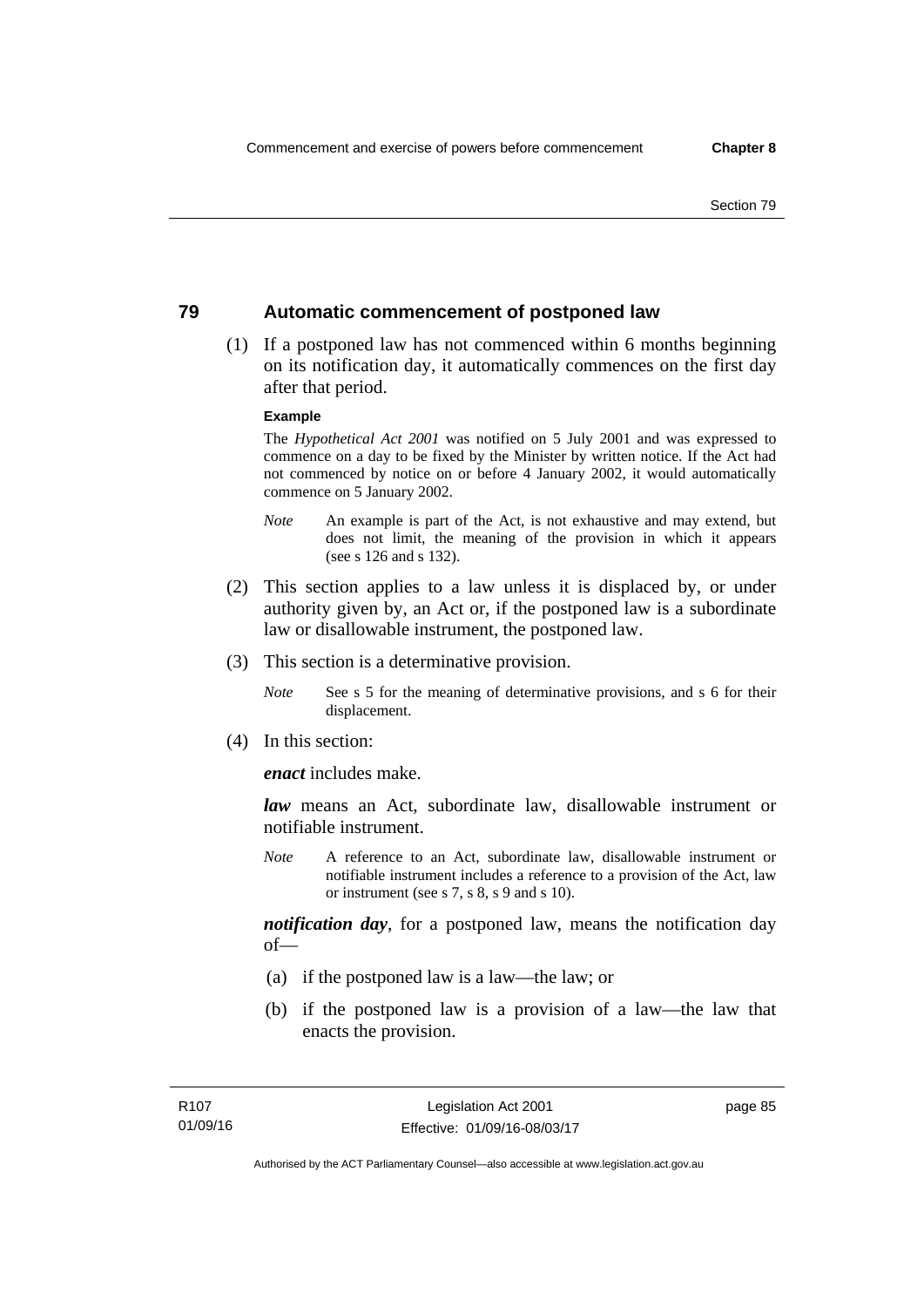#### Section 79A

*postponed law* means a law that does not commence on its notification day because a law postpones its commencement until a day or time fixed or determined by a commencement notice.

## **79A Commencement of amendment of uncommenced law**

- (1) This section applies if a law (the *amending law*) amends a law that has not commenced (the *uncommenced law*).
- (2) The amendment of the uncommenced law does not of itself commence that law.
- (3) The amendment made by the amending law commences on the commencement of the uncommenced law.
- (4) This section is a determinative provision.
	- *Note* See s 5 for the meaning of determinative provisions, and s 6 for their displacement.

## **80 References to** *commencement* **of law**

In a law, a reference to the *commencement* of the law, or another law, (the *law concerned*) is a reference to—

- (a) if the provisions of the law concerned (other than those providing for its name and commencement) commence, or are required to commence, on a single day or at a single time—the commencement of the remaining provisions; or
- (b) if paragraph (a) does not apply and the reference is in a provision of the law concerned—the commencement of the provision; or
- (c) in any other case—the commencement of the relevant provision of the law concerned.

R107 01/09/16

Authorised by the ACT Parliamentary Counsel—also accessible at www.legislation.act.gov.au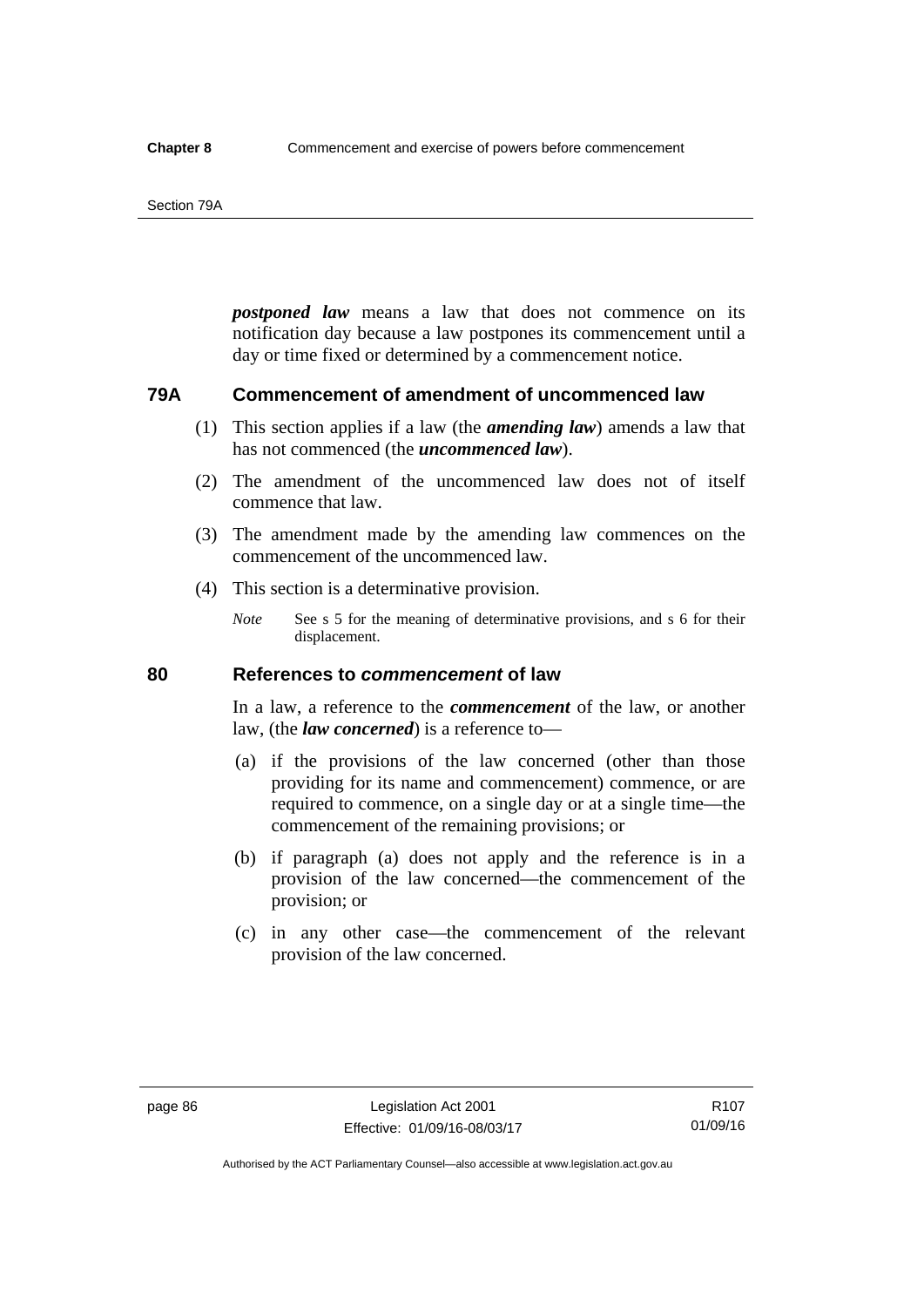## **81 Exercise of powers between notification and commencement**

- (1) This section applies to a power to make an appointment or statutory instrument, or to do anything else, in the following situations:
	- (a) the power is given by a law (the *authorising law*) that has been notified but has not commenced;
	- (b) the power is given by a law (the *authorising law*) as amended by another law (the *amending law*) and the laws have been notified, but all or any of them have not commenced.

### **Examples—powers to which section applies**

- 1 power to delegate a function
- 2 power to give or issue an approval, consent, licence, permit or other authority (however described)
- 3 power to make an acting appointment
- 4 power to issue guidelines
- *Note* An example is part of the Act, is not exhaustive and may extend, but does not limit, the meaning of the provision in which it appears (see s 126 and s 132).
- (2) To remove any doubt and without limiting subsection (1), this section applies to any of the following powers if the power is to be exercised in relation to an entity to be established by the authorising law or the authorising law as amended by the amending law:
	- (a) a power to make an appointment to the entity;
	- (b) a power to make a statutory instrument for the purposes of the entity;
	- (c) a power to do anything else in relation to the entity.

### **Example**

This section applies to powers under an authorising law to be exercised in relation to the conduct of an election for members of a board to be established as a corporation by the authorising law.

page 87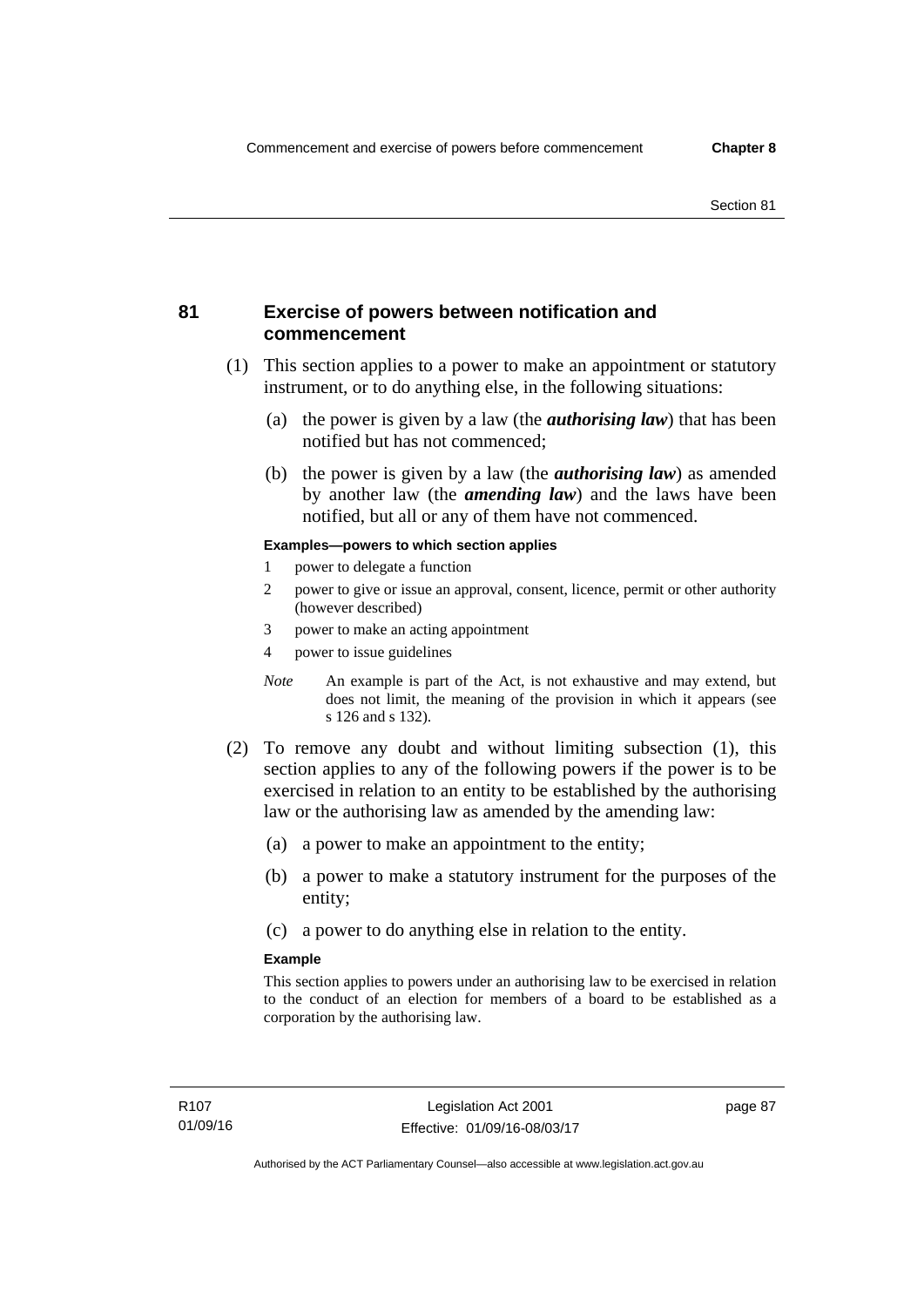#### Section 81

- (3) The power may be exercised at any time even though the authorising law, or the authorising law and amending law (or either of them), is not in force at the time.
- (4) For the exercise of the power, the authorising law, or the authorising law and amending law, are taken to be in force at the time of the exercise of the power.
- (5) Also, anything else may be done under the power at any time for the purpose of bringing, or in relation to bringing, the authorising law, or the authorising law as amended by the amending law, into operation.
- (6) If an appointment or statutory instrument made under this section declares that this subsection applies to it, then, unless the appointment or instrument commences on a different date or at a different time under another provision of this chapter, the appointment or instrument commences on—
	- (a) for an appointment or statutory instrument that is a legislative instrument—the day after its notification day; or
	- (b) for any other appointment or statutory instrument—the day after the day it is made or, if it is required under an Act or statutory instrument to be approved (however described) by the Executive, a Minister or any other entity, the day after the day it is approved.
- (7) In any other case, an appointment or statutory instrument made under this section commences on the latest of the following:
	- (a) the commencement of the authorising law or, if subsection (1) (b) applies and the amending law commences after the authorising law, the commencement of the amending law;
	- (b) on the day or at the time the appointment or instrument would have commenced if it had not been made under this section.

R107 01/09/16

Authorised by the ACT Parliamentary Counsel—also accessible at www.legislation.act.gov.au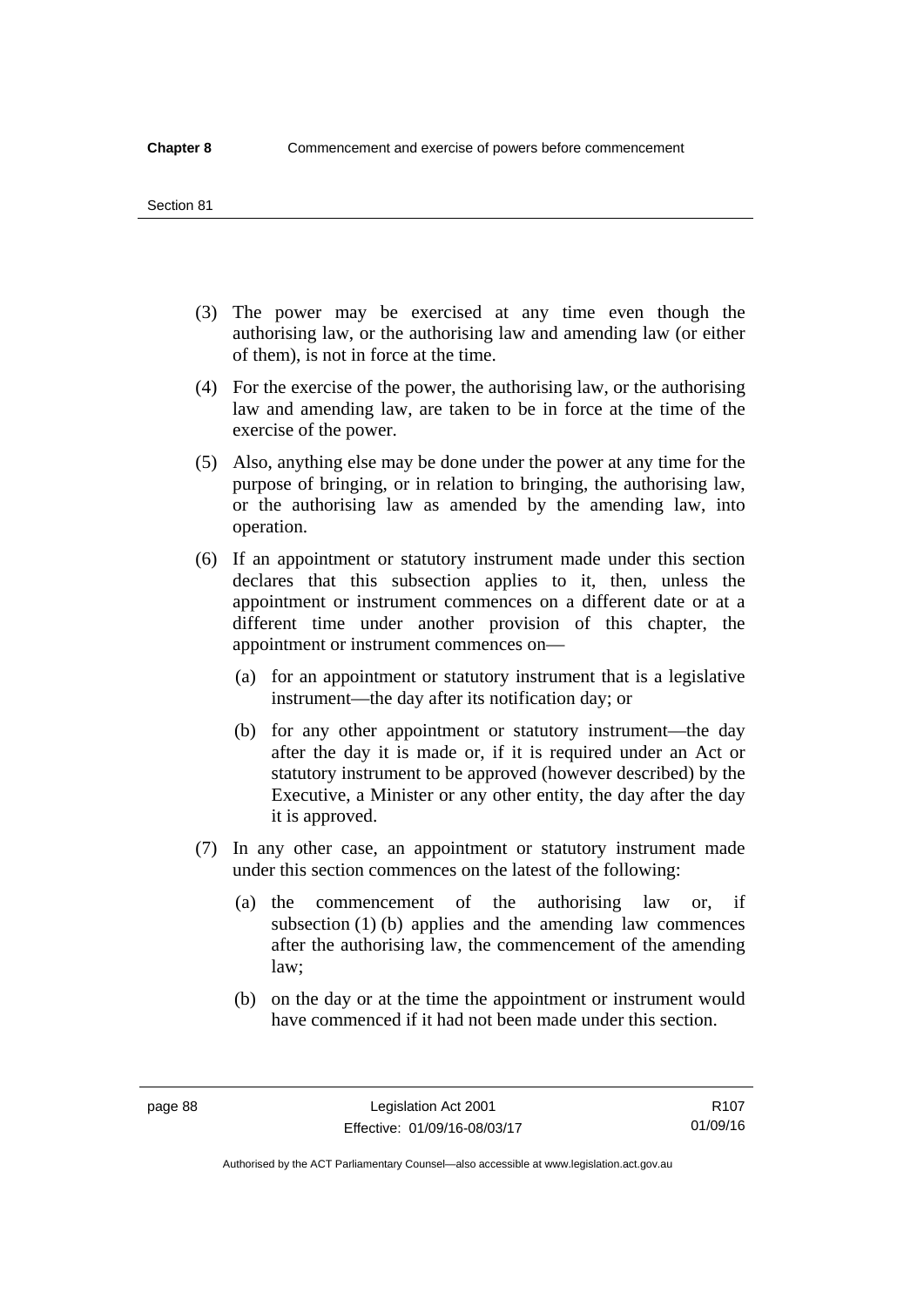- (8) In the application of this section to a statutory instrument that is not a legislative instrument, a reference to the instrument being *notified*  is a reference to the instrument being made or, if it is required under an Act or statutory instrument to be approved (however described) by the Executive, a Minister or any other entity, to the instrument being approved.
- (9) This section is a determinative provision.
	- *Note* See s 5 for the meaning of determinative provisions, and s 6 for their displacement.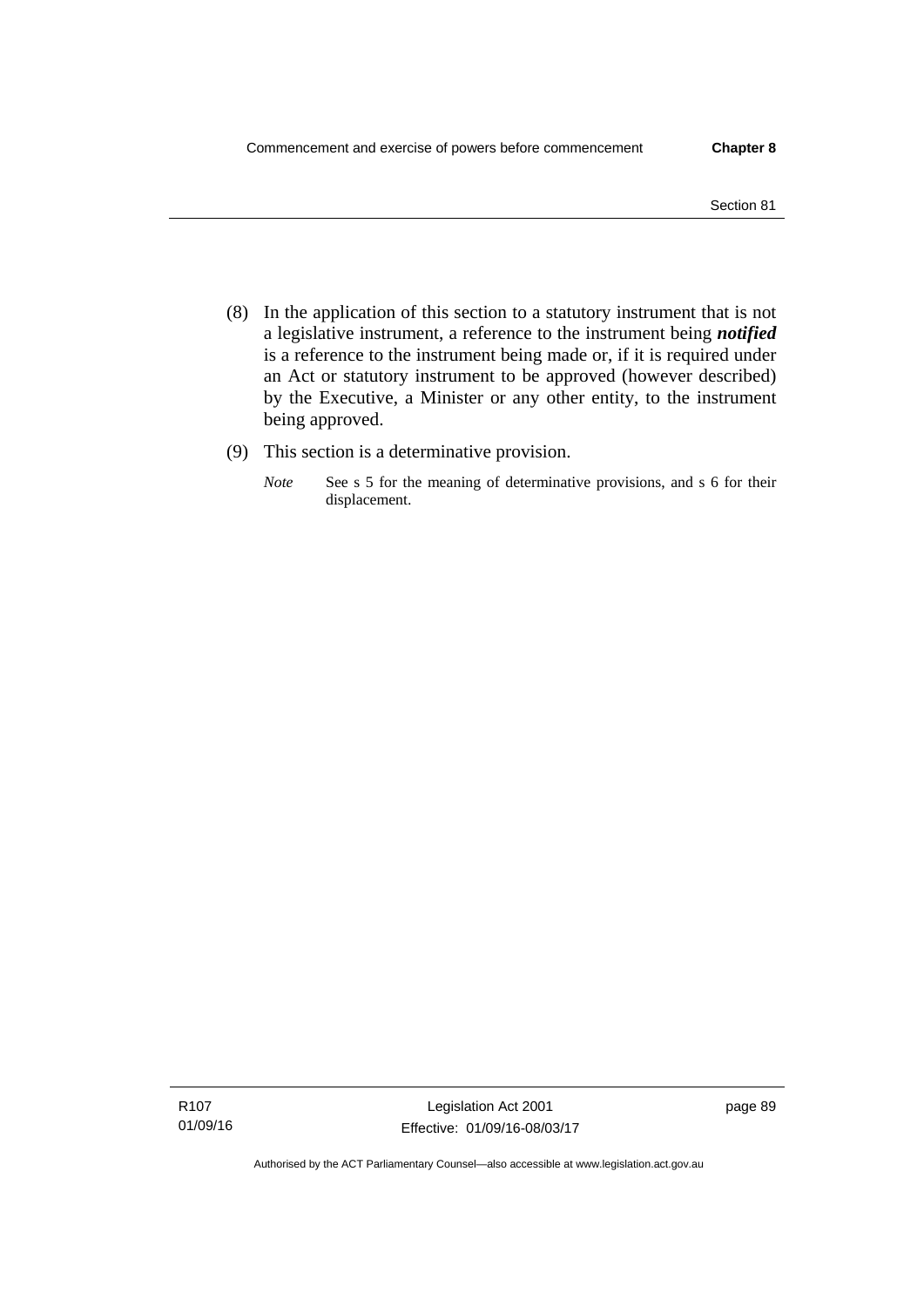Section 82

# **Chapter 9 Repeal and amendment of laws**

# **Part 9.1 General**

## **82 Definitions—ch 9**

In this chapter:

*amend* includes modify.

*law* means an Act or statutory instrument.

*Note* A reference to an Act or statutory instrument includes a reference to a provision of the Act or instrument (see s 7 and s 13).

*repeal* includes lapse and expire.

## **83 Consequences of amendment of statutory instrument by Act**

- (1) If an Act amends a statutory instrument, the instrument may be amended or repealed as if the amendment had been made by another statutory instrument of that kind.
- (2) This section is a determinative provision.
	- *Note* See s 5 for the meaning of determinative provisions, and s 6 for their displacement.

## **84 Saving of operation of repealed and amended laws**

- (1) The repeal or amendment of a law does not—
	- (a) revive anything not in force or existing when the repeal or amendment takes effect; or
	- (b) affect the previous operation of the law or anything done, begun or suffered under the law; or
	- (c) affect an existing right, privilege or liability acquired, accrued or incurred under the law.

page 90 Legislation Act 2001 Effective: 01/09/16-08/03/17

Authorised by the ACT Parliamentary Counsel—also accessible at www.legislation.act.gov.au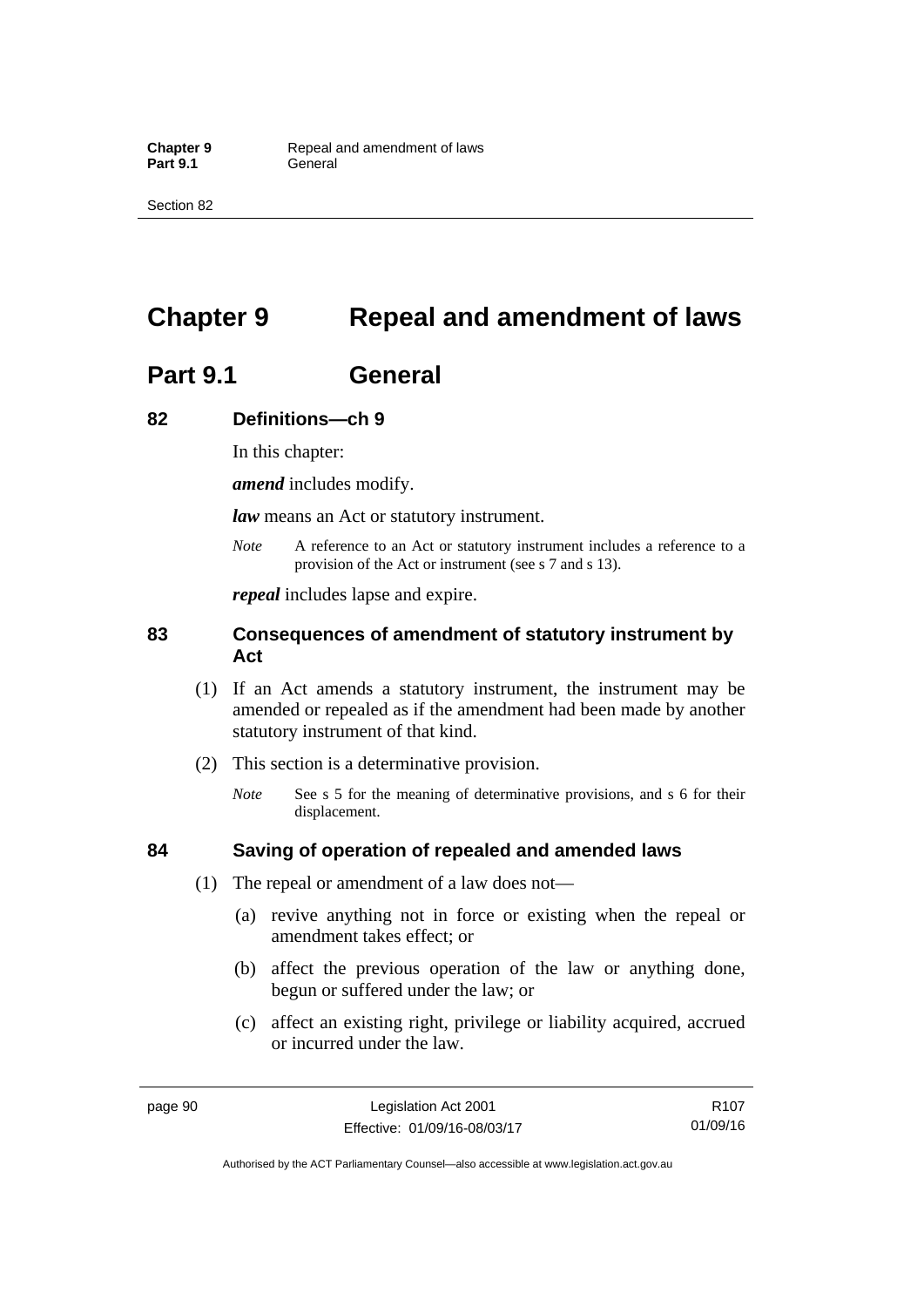- (2) An investigation, proceeding or remedy in relation to an existing right, privilege or liability under the law may be started, exercised, continued or completed, and the right, privilege or liability may be enforced and any penalty imposed, as if the repeal or amendment had not happened.
- (3) Without limiting subsections (1) and (2), the repeal or amendment of a law does not affect—
	- (a) the proof of anything that has happened; or
	- (b) any right, privilege or liability saved by the law.
- (4) This section does not limit any other provision of this chapter and is in addition to any provision of the law by which the repeal or amendment is made.
- (5) This section is a determinative provision.
	- *Note* See s 5 for the meaning of determinative provisions, and s 6 for their displacement.
- (6) In this section:

*liability* includes liability to penalty for an offence against the law.

*penalty* includes punishment and forfeiture.

*privilege* includes immunity.

right includes capacity, interest, status and title.

## **84A Creation of offences and changes in penalties**

- (1) If a law makes an act or omission an offence, the act or omission is only an offence if done or not done after the law commences.
- (2) If a law increases the maximum or minimum penalty, or the penalty, for an offence, the increase applies only to an offence committed after the law commences.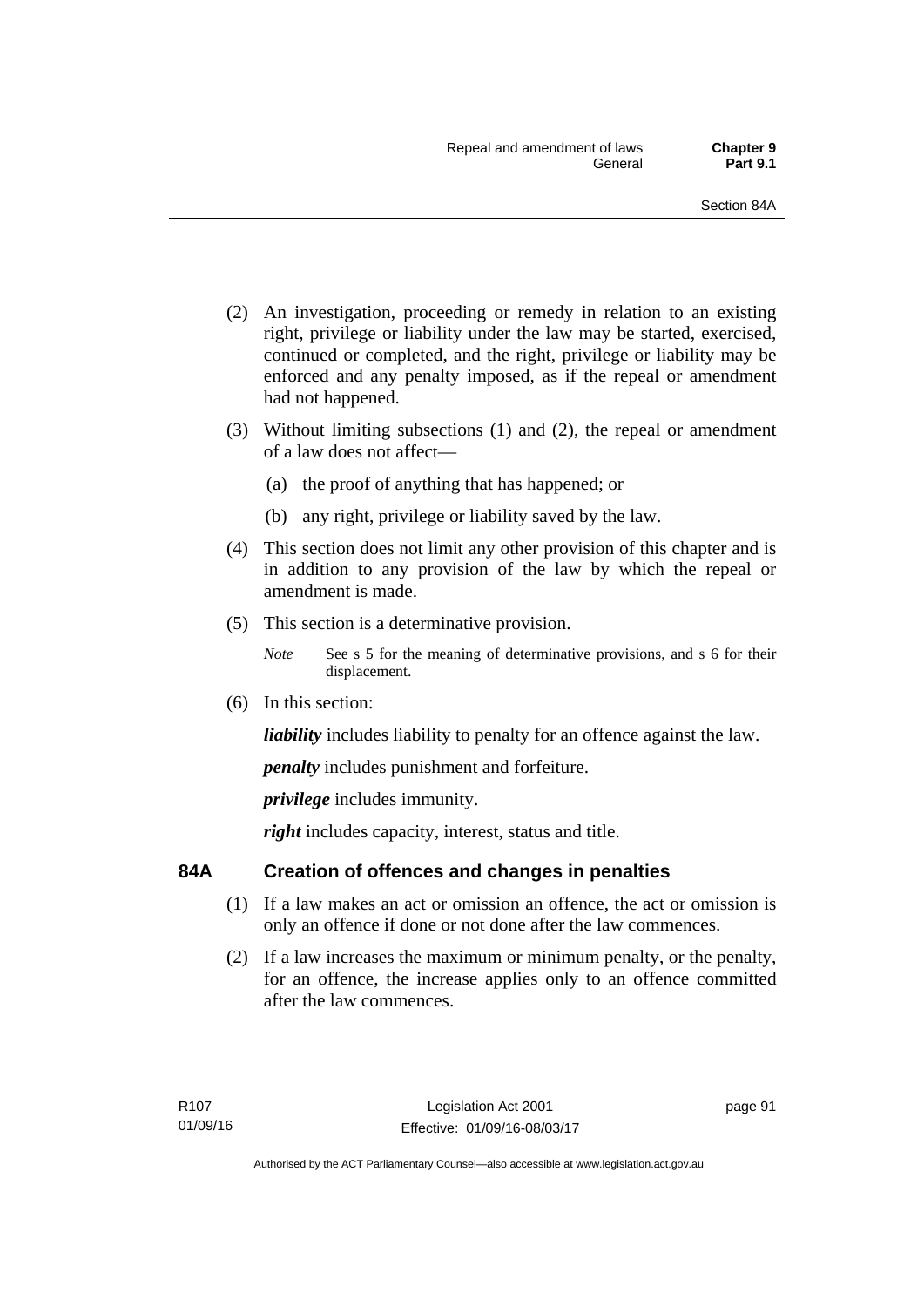- (3) If a law reduces the maximum or minimum penalty, or the penalty, for an offence, the reduction applies to an offence committed before or after the law commences, but does not affect any penalty imposed before the law commences.
- (4) In this section:

*law* means an Act or subordinate law.

- *Note* A reference to an Act or statutory instrument includes a reference to a provision of the Act or instrument (see s 7 and s 8).
- (5) This section is a determinative provision.
	- *Note* See s 5 for the meaning of determinative provisions, and s 6 for their displacement.

page 92 Legislation Act 2001 Effective: 01/09/16-08/03/17

R107 01/09/16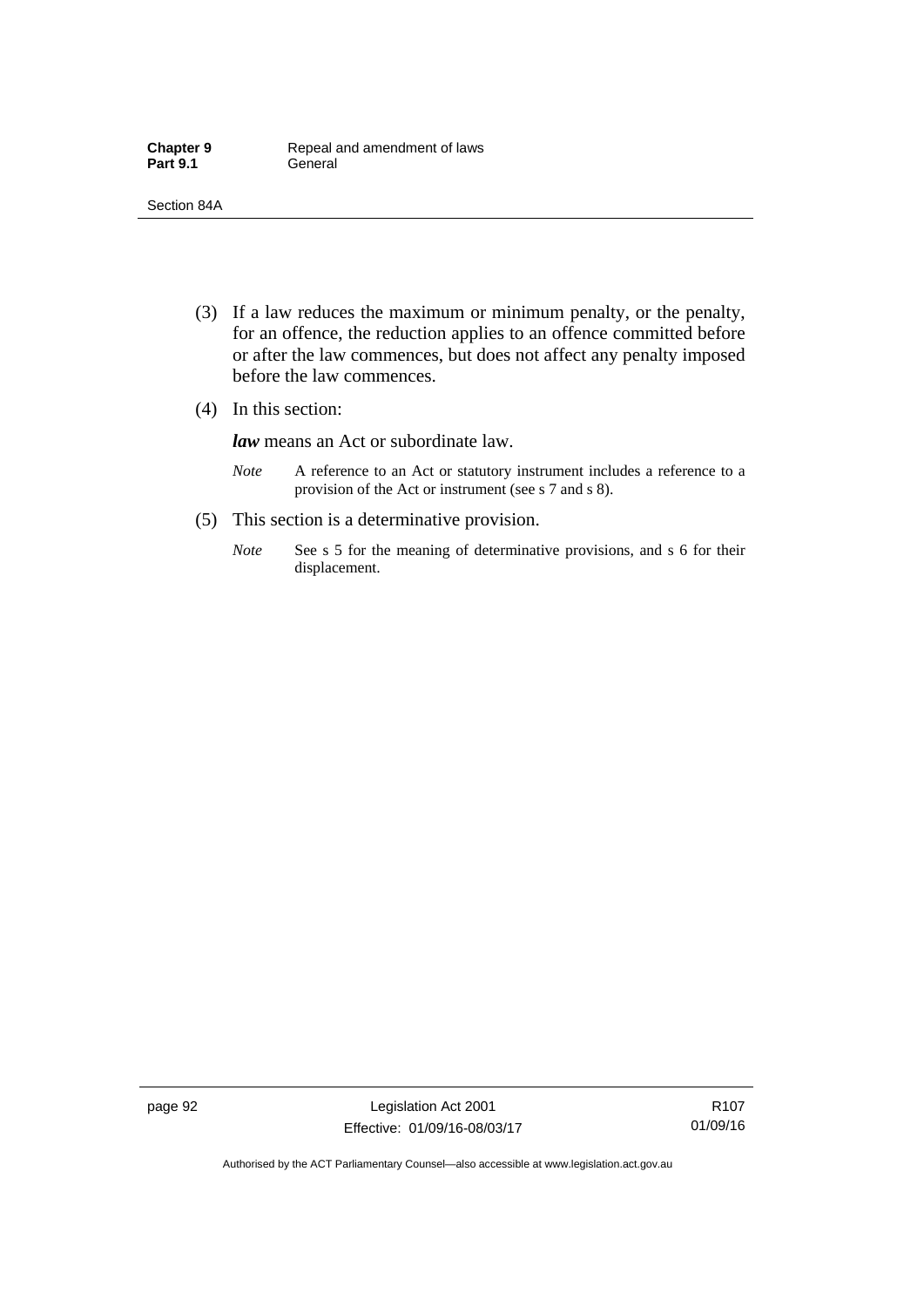## **Part 9.2 Repeal**

## **85 When repeal takes effect**

- (1) This section applies if a law is repealed on a day.
- (2) If the law is remade on that day (with or without changes), the repeal takes effect when the remade law commences.

 (3) If the law is not remade on that day (with or without changes), the law continues in force until the end of the day and the repeal takes effect at midnight on the day.

## **86 Repealed and amended laws not revived on repeal of repealing and amending laws**

 (1) If a law (the *first law*) is repealed by another law (the *other law*), the first law is not revived only because the other law is repealed.

#### **Examples**

- 1 Act A repeals Act B. Act A is repealed. The repeal of Act A does not revive Act B.
- 2 Act A repeals Act B. Act A is automatically repealed under this Act, section 89 (Automatic repeal of certain laws and provisions). The repeal of Act A does not revive Act B.
- *Note* An example is part of the Act, is not exhaustive and may extend, but does not limit, the meaning of the provision in which it appears (see s 126 and s 132).

*Note* Under s 74, if a law commences on a day, it commences at the beginning of the day unless otherwise provided.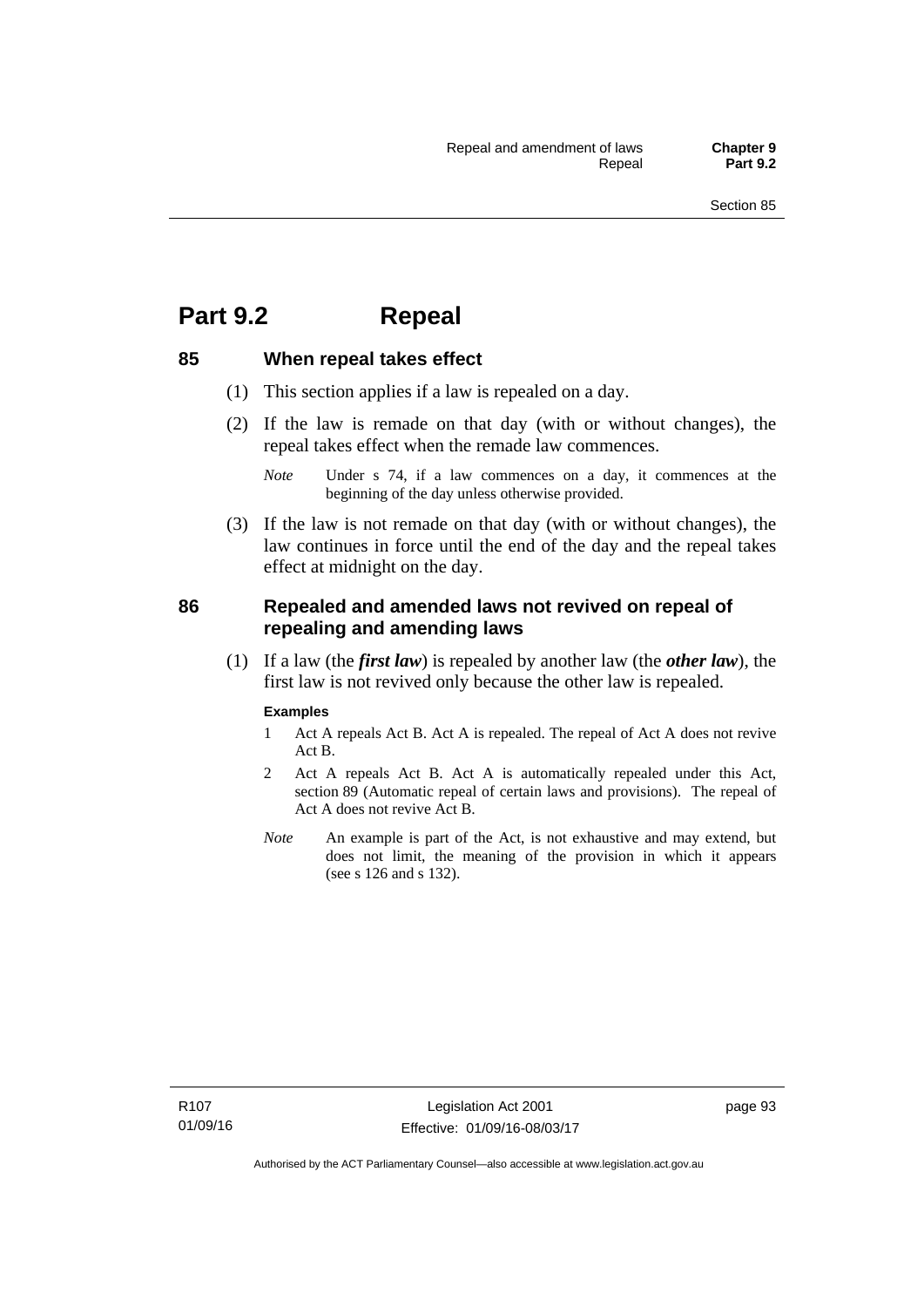(2) If a law (the *first law*) is amended by another law (the *other law*), the continuing operation of the amendments made by the other law is not affected only because the other law is repealed and, in particular, the first law is not revived in the form in which it was in before the amendments took effect only because of the repeal.

#### **Examples**

- 1 Act A amends Act B. Act A is repealed after it has commenced by a later Act C. The amendments made by Act A continue to operate, even though Act A has been repealed.
- 2 Act A amends Act B. Act A is automatically repealed under this Act, section 89. The amendments made by Act A continue to operate, even though Act A has been repealed.
- (3) This section does not limit any other provision of this chapter and is in addition to any provision of the law by which the repeal is made.
- (4) This section is a determinative provision.
	- *Note* See s 5 for the meaning of determinative provisions, and s 6 for their displacement.
- (5) In this section:

*amended* does not include modified.

*law* includes a rule of the common law (including equity).

#### **Examples**

- 1 a common law offence
- 2 a common law rule of practice or procedure
- 3 a right to equitable relief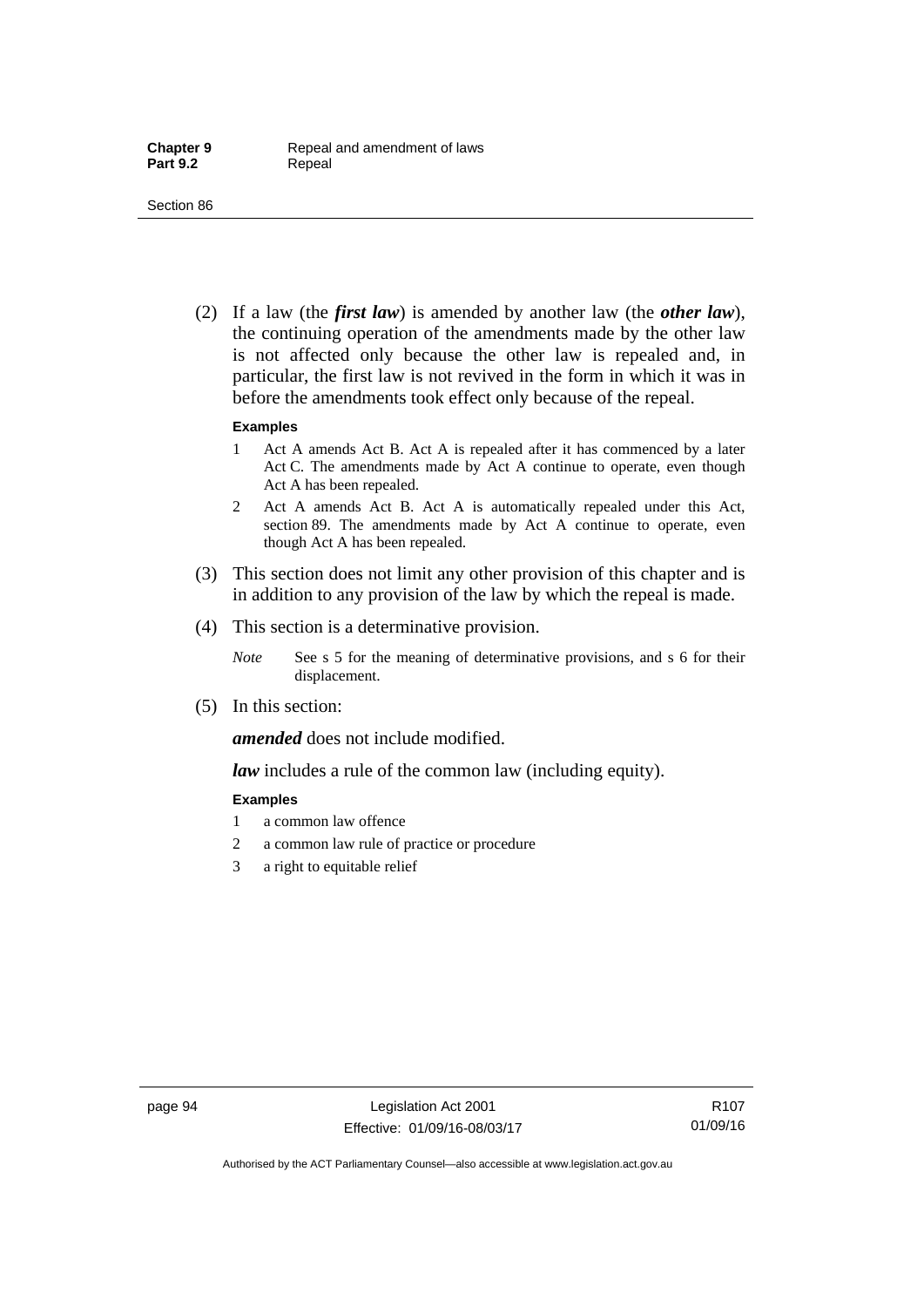## **87 Commencement not undone if repealed**

- (1) If a provision of a law providing for the commencement of the law is repealed after the law has commenced, the repeal of the provision does not affect the continuing operation of the law.
- (2) If a commencement notice providing for the commencement of a law is repealed after the law has commenced, the repeal of the notice does not affect the continuing operation of the law.
- (3) This section does not limit any other provision of this chapter and is in addition to any provision of the law by which the repeal is made.
- (4) This section is a determinative provision.
	- *Note* See s 5 for the meaning of determinative provisions, and s 6 for their displacement.

### **88 Repeal does not end effect of transitional laws etc**

- (1) The continuing operation of a transitional law or validating law is not affected only because the law is repealed.
- (2) Subsection (1) does not apply to a law that is a transitional law or validating law because of modifications that it makes to another law.
- (3) If a law (the *savings law*) declares a law (the *declared law*) to be a law to which this section applies—
	- (a) the effect of the declared law does not end only because of its repeal; and
	- (b) the effect of the savings law does not end only because of its repeal.
- (4) A declaration may be made for subsection (3) about a law whether or not the Act is a law to which subsection (1) applies.
- (5) A declaration made for subsection (3) about a law does not imply that, in the absence of a declaration about it, another law is not a law to which this section applies.

page 95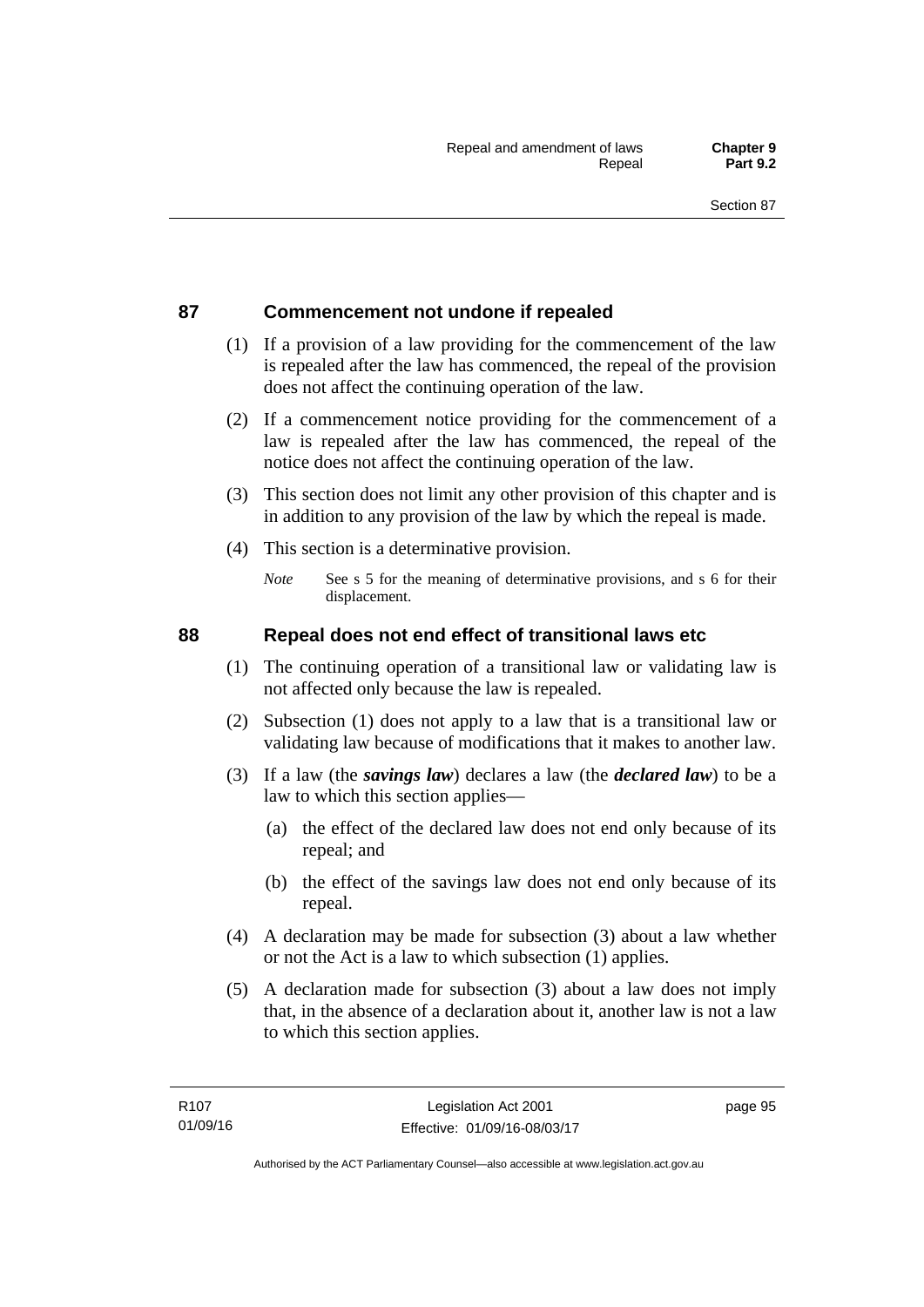- (6) This section does not limit any other provision of this chapter and is in addition to any provision of the law by which the repeal is made.
- (7) This section is a determinative provision.
	- *Note* See s 5 for the meaning of determinative provisions, and s 6 for their displacement.
- (8) To remove any doubt and without limiting section 6 (Legislation Act provisions must be applied), the application of this section to a law is not displaced only because the law is repealed and, in particular, the repeal of the law does not of itself imply an intention to displace the application of this section to the law.
- (9) In this section:

*transitional law* means—

- (a) a law made or expressed to be made for a transitional purpose; or
- (b) a law that makes provision consequential on a law mentioned in paragraph (a).

#### **Examples**

- 1 a provision stating that an existing licence under a repealed Act is taken to be a licence of a particular kind under another Act and authorising the imposition of conditions under the other Act
- 2 a provision stating that a provision applies to certain applications made before the commencement of an amendment or only to applications made after the commencement of an amendment
- 3 a declaration made for s (3)
- *Note 1 Transitional* is defined in the dictionary to include application and savings.
- *Note 2* An example is part of the Act, is not exhaustive and may extend, but does not limit, the meaning of the provision in which it appears (see s 126 and s 132).

R107 01/09/16

Authorised by the ACT Parliamentary Counsel—also accessible at www.legislation.act.gov.au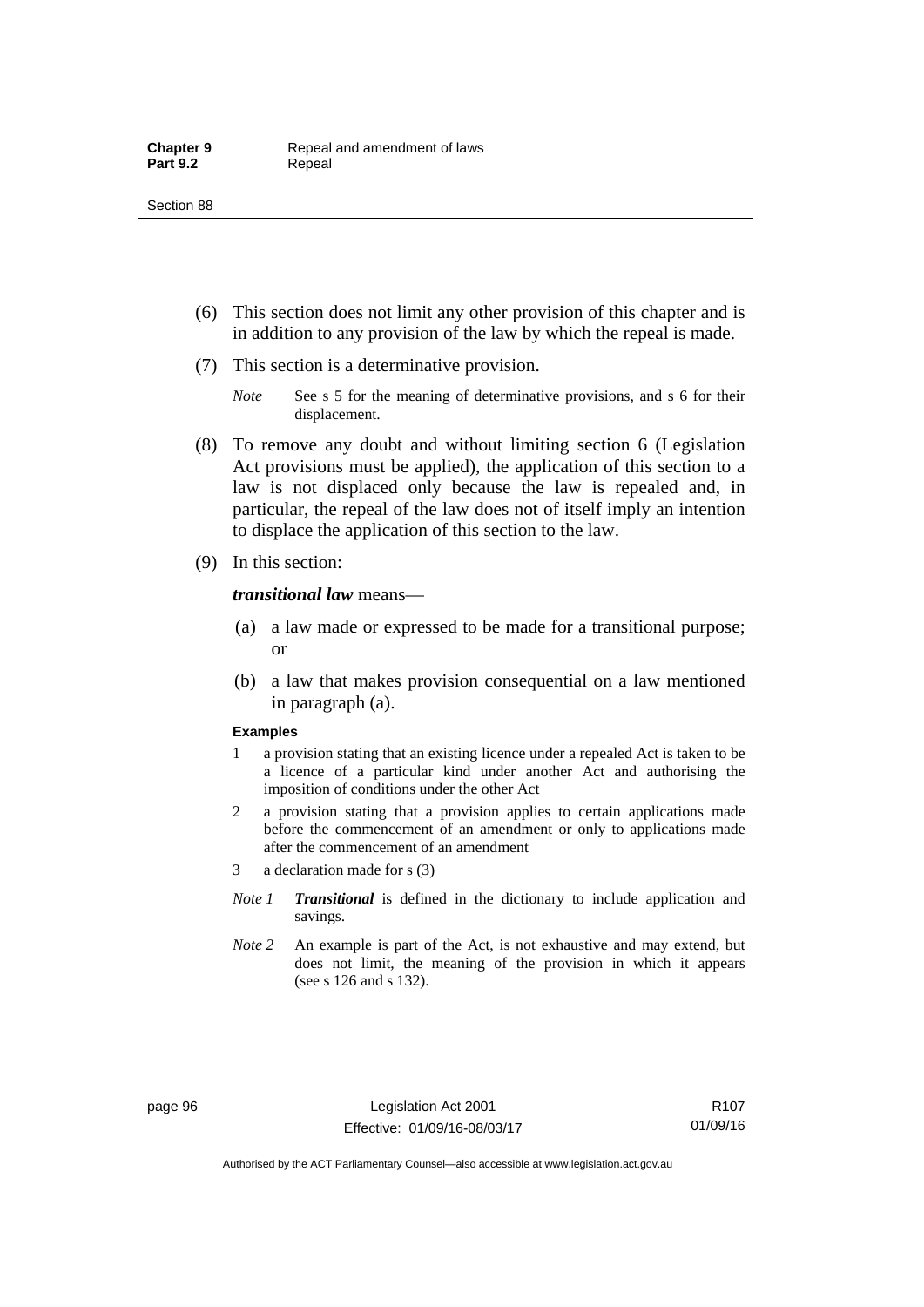#### *validating law* means—

- (a) a law that validates something that is or may be invalid; or
- (b) a law that makes provision consequential on a law mentioned in paragraph (a).

#### **Examples**

- 1 a provision declaring an instrument to have been validly made and acts done in reliance on the instrument to have been validly done
- 2 a provision stating that an instrument that is declared valid is taken to have been amended in a particular way

## **89 Automatic repeal of certain laws and provisions**

- (1) An amending law is automatically repealed on the day after—
	- (a) all of its provisions have commenced; or
	- (b) the last of its provisions that have not commenced are omitted or cannot commence.

#### **Example—provision that can no longer commence**

The *ABC Act 2005* includes a provision that amends the *XYZ Act 2000*. Before the provision commences, the *XYZ Act 2000* is repealed. The provision can, therefore, no longer commence.

- *Note* An example is part of the Act, is not exhaustive and may extend, but does not limit, the meaning of the provision in which it appears (see s 126 and s 132).
- (2) An appropriation Act is automatically repealed on the last day of the financial year for which it makes appropriations.
- (3) An amending provision of a law is automatically repealed immediately after all of the amendments and repeals made by it (or to which it relates) have commenced.
- (4) A commencement provision of a law is automatically repealed immediately after all of the provisions of the law have commenced.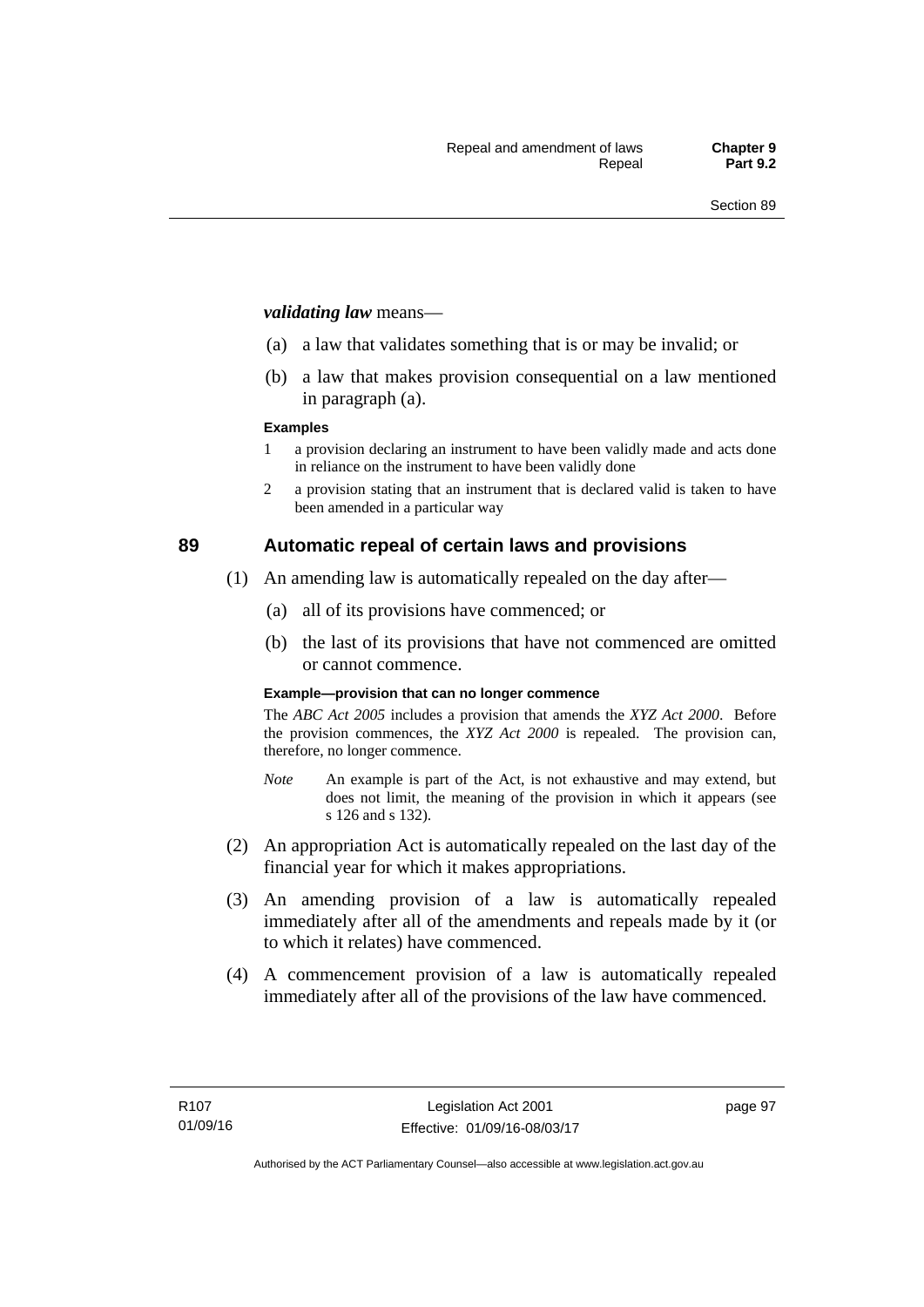- (5) A commencement notice is automatically repealed on the day after the day, or the last of the days, fixed or otherwise determined by the notice for the commencement of a law.
- (6) If an instrument making, or evidencing, an appointment (including an acting appointment) is a legislative instrument, the instrument is automatically repealed—
	- (a) on the day the appointment ends; or
	- (b) if the instrument makes 2 or more appointments that end on different days—on the day the last-ending appointment ends.
- (7) A repeal under this section has effect for all purposes, including, for example, any other provisions of this chapter about repeals.
- (8) If apart from this subsection a law would be automatically repealed on a day that is earlier than its notification day, the law is instead automatically repealed on the day after its notification day.
- (9) In the application of subsection (8) to a statutory instrument that is not a legislative instrument, a reference to the instrument's *notification day* is a reference to the day after the day it is made or, if it is required under an Act or statutory instrument to be approved (however described) by the Executive, a Minister or any other entity, the day after the day it is approved.
- (10) This section does not limit any other provision of this chapter.
- (11) This section is a determinative provision.
	- *Note* See s 5 for the meaning of determinative provisions, and s 6 for their displacement.
- (12) In this section:

*amend* does not include modify.

*amending law* means a law that consists only of provisions of the following kinds:

(a) for an Act—the Act's long title;

Authorised by the ACT Parliamentary Counsel—also accessible at www.legislation.act.gov.au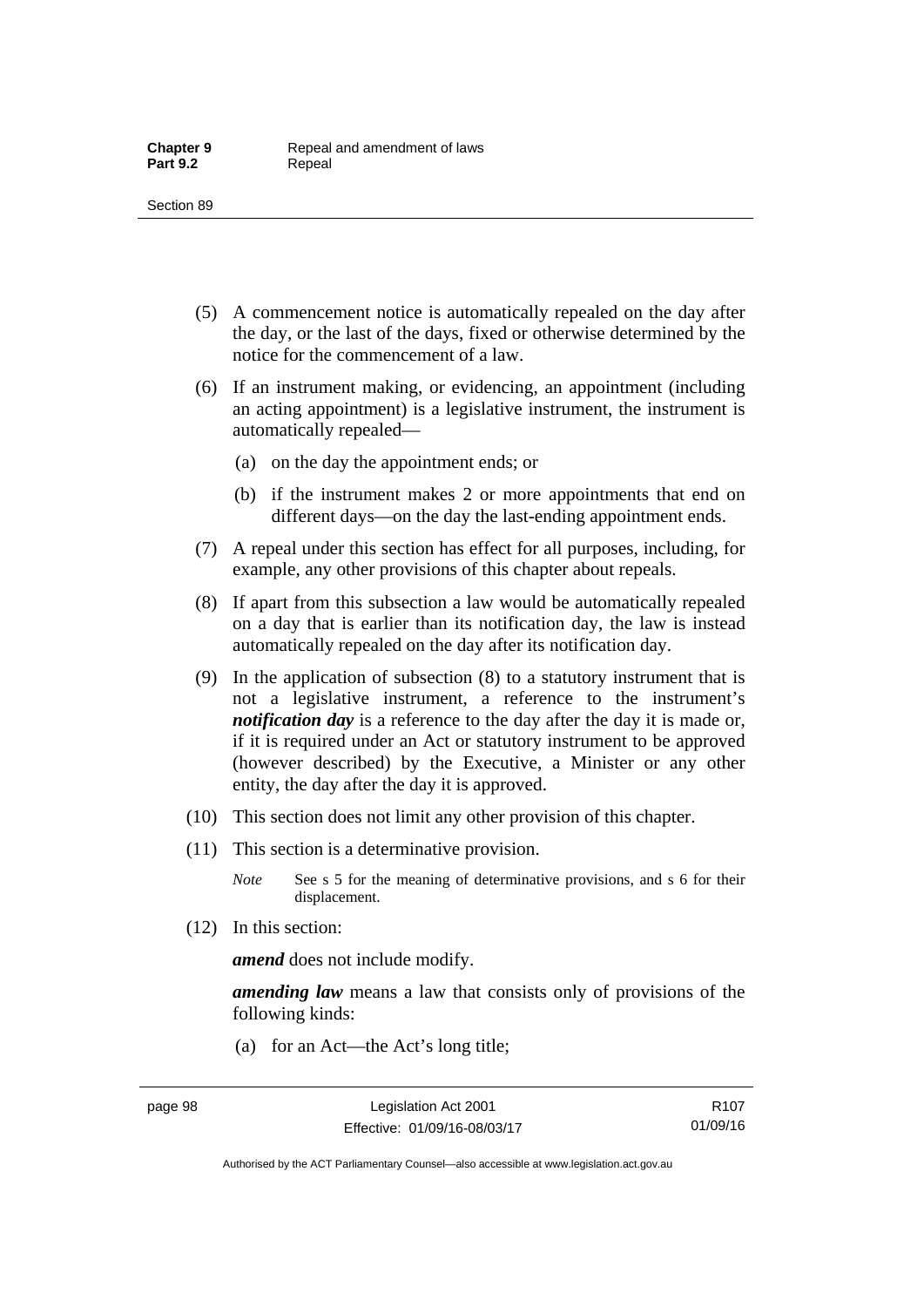- (b) a preamble or recital (however described);
- (c) a provision about the law's name;
- (d) a provision about the law's commencement;
- (e) a provision about the purposes of the law or any of its provisions;

#### **Example**

an objects provision

(f) a provision about the effect of notes;

- (g) a provision providing for the amendment or repeal of a law (including a provision identifying the amended or repealed law);
- (h) a provision declaring a law to be a law to which section 88 (Repeal does not end effect of transitional laws etc) applies;
- (i) a provision about the renumbering of a law;
- (j) a provision authorising or requiring something to be done under chapter 11 (Republication of Acts and statutory instruments).

*amending provision*, of a law, means a provision of the law that only amends or repeals a law, and includes—

- (a) any other provision (for example, a schedule) of the law that only identifies the law amended or repealed; and
- (b) any other provision (for example, a part heading) of the law that only identifies (or groups) provisions that are amended or repealed.

*Note* A note itself is not part of an Act or statutory instrument (see s 127).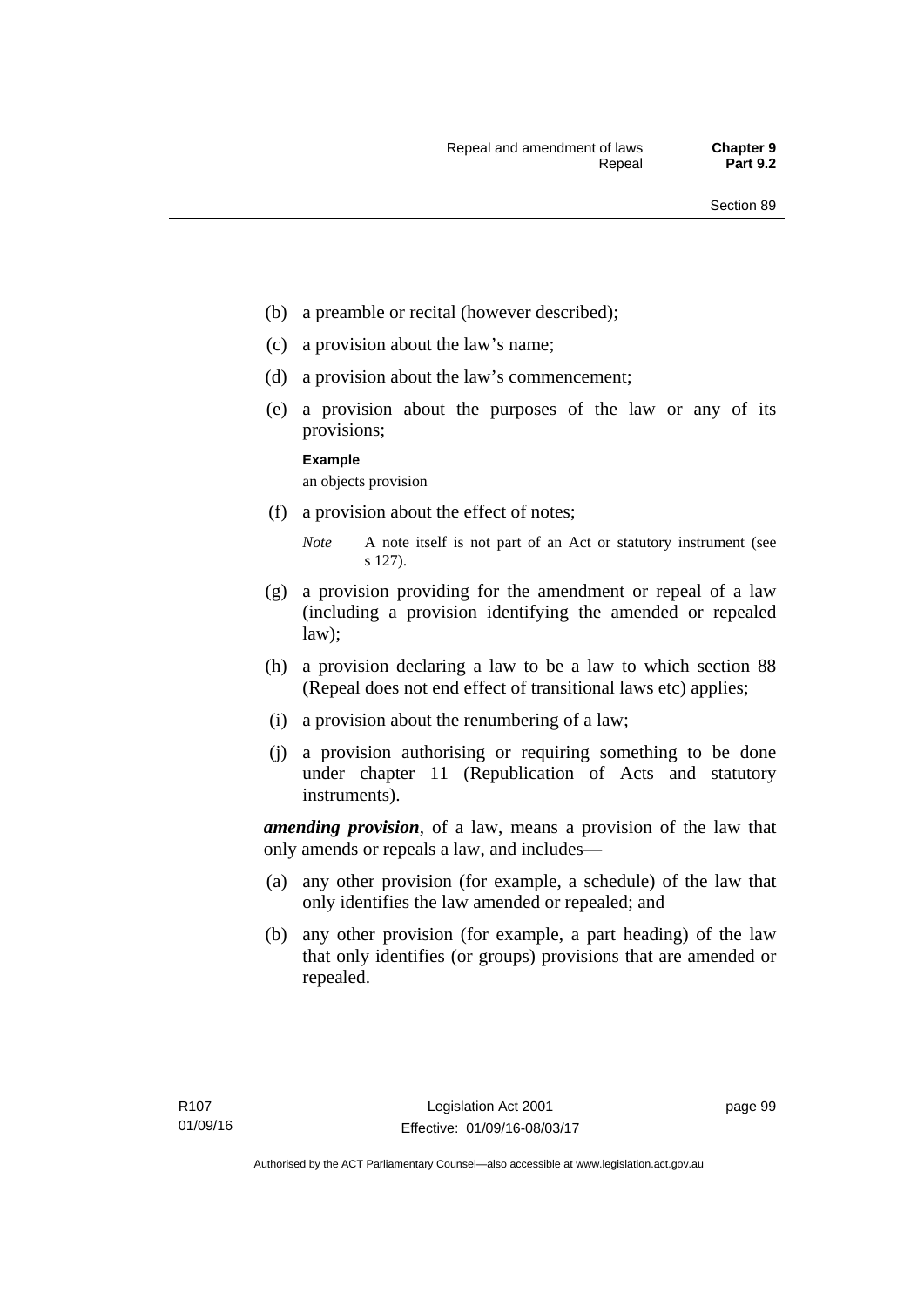#### *appropriation Act*—see the *[Financial Management Act 1996](http://www.legislation.act.gov.au/a/1996-22)*, dictionary.

*commencement provision*, of a law, means a provision of the law that only provides for the commencement of the law.

#### **Example 1—s 89**

The *Hypothetical Amending Act 2002* repeals and amends a number of Acts. The Act contains the following provisions:

- a long title
- a provision about the Act's name
- a provision about the Act's commencement
- repealing provisions (that is, a provision stating that the Act repeals the Acts mentioned in sch 1 and a schedule (sch 1) setting out the names of the repealed Acts)
- amending provisions (that is, a provision stating that the Act amends the Acts mentioned in sch 2 and a schedule (sch 2) setting out the amended Acts and the amendments of them)
- a provision about the application of this Act, s 88 (Repeal does not end effect of transitional laws etc) to a provision being repealed
- a provision requiring an amended Act (the *XYZ Act 1990*), or a provision of the *XYZ Act 1990*, to be renumbered in the next republication of the Act under this Act.

The Act contains no other provisions. Its repealing provisions, and its other provisions apart from the naming provision, the commencement provision and the amending provisions, commence on the day after its notification day, 22 March 2002. Its amending provisions commence on a date fixed by the Minister by written notice, 12 April 2002. The Act is automatically repealed under s 89 on the day after all of its provisions have commenced, 13 April 2002.

#### **Example 2—s 89**

The *Example Act 2001* contains provisions establishing a new licensing scheme. It also amends several Acts and repeals others. Because it contains the scheme provisions, it is not an amending law covered by s (1). It is, therefore, not automatically repealed under s 89.

page 100 Legislation Act 2001 Effective: 01/09/16-08/03/17

R107 01/09/16

Authorised by the ACT Parliamentary Counsel—also accessible at www.legislation.act.gov.au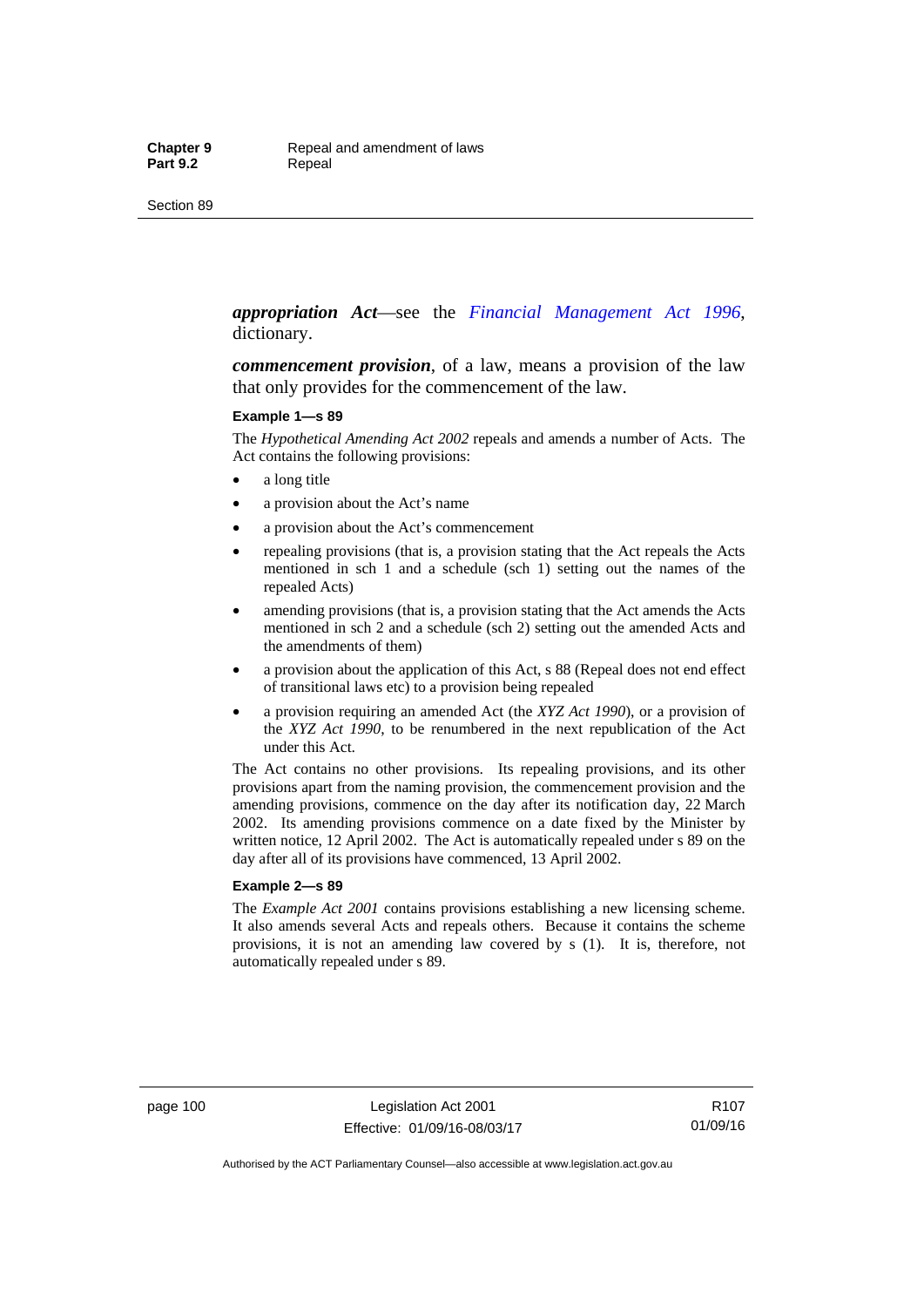#### **Example 3—s 89—see s (12), def** *amending provision*

The *Plant Diseases Act 2003* (hypothetical), pt 6 is as follows:

#### **Part 6 Repeals and consequential amendment**

#### **42 Repeal of Plant Diseases Act 1934**

The *Plant Diseases Act 1934* A1934-21 is repealed.

#### **43 Repeal of Plant Diseases Regulations 1938**

The *Plant Diseases Regulations 1938* (made on 11 February 1938) is repealed.

#### **44 Administrative Decisions (Judicial Review) Act 1989, schedule 1, new item 6**

*insert* 

6 This Act does not apply to decisions of the Minister under the *Plant Diseases Act 2003*, part 3 (Measures for the control of diseases and pests).

Under the definition of *amending provision*, the heading to pt 6, as well as the contents of pt 6, are automatically repealed under s 89.

*Note* An example is part of the Act, is not exhaustive and may extend, but does not limit, the meaning of the provision in which it appears (see s 126 and s 132).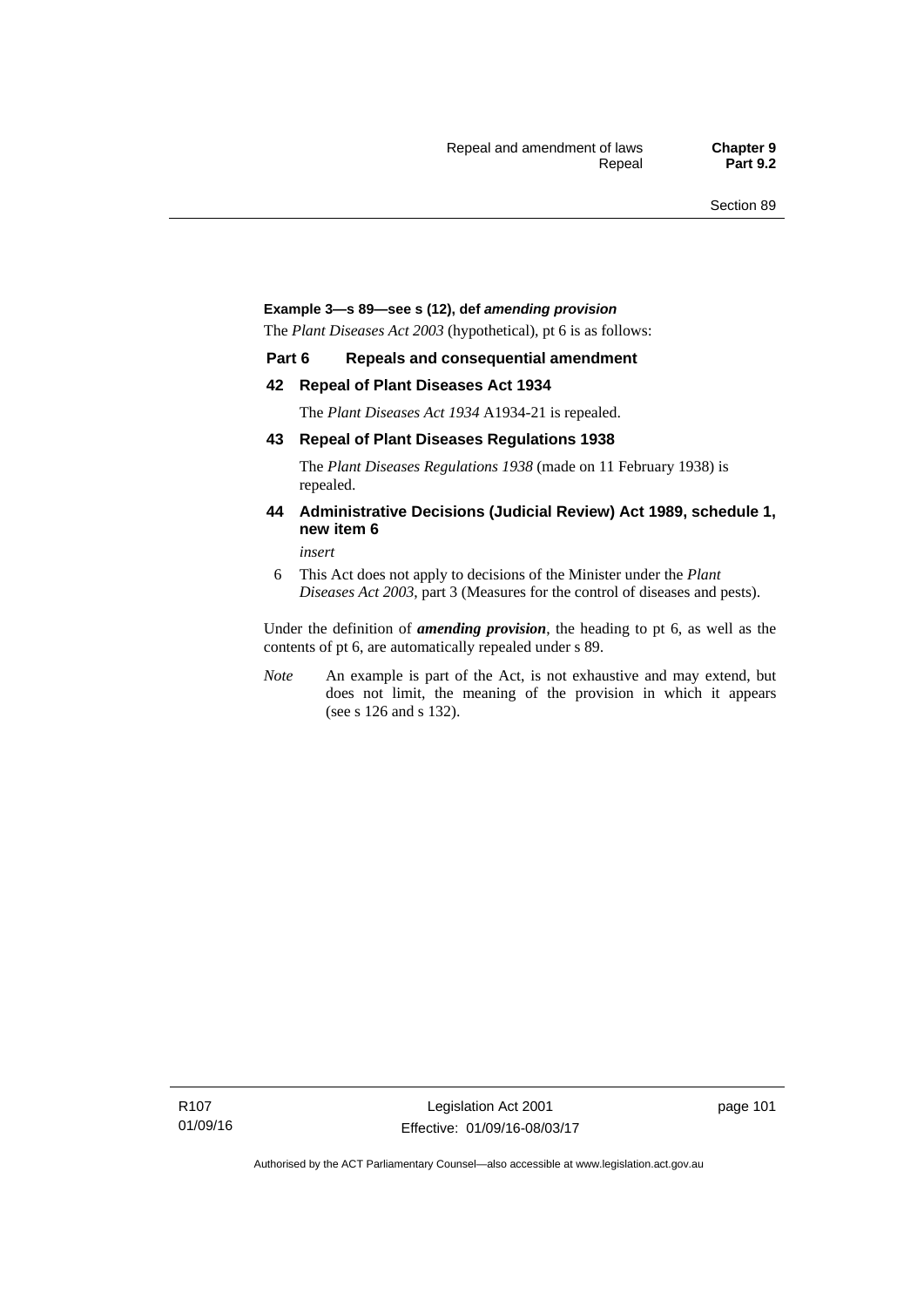## **Part 9.3 Amendment**

#### **90 Law and amending laws to be read as one**

A law and all laws amending it are to be read as one.

#### **91 Insertion of provisions by amending law**

- (1) This section applies if a law (the *amending law*) amends another law (the *amended law*) by inserting any of the following provisions, and does not exactly specify the position in the amended law where it is to be inserted:
	- (a) a chapter, part, division, subdivision, section or subsection (an *inserted chapter, part, division, subdivision, section* or *subsection*);
	- (b) a paragraph (an *inserted paragraph*);
	- (c) a subparagraph (an *inserted subparagraph*);
	- (d) a sub-subparagraph (an *inserted sub-subparagraph*);
	- (e) a definition (an *inserted definition*);
	- (f) any other provision (a *miscellaneous inserted provision*).
- (2) An inserted chapter, part, division, subdivision, section or subsection is inserted in the appropriate numerical or alphanumerical position in the amended law.
- (3) An inserted paragraph is inserted in the appropriate alphabetical position in the amended law.
- (4) An inserted subparagraph is inserted in the appropriate numerical or alphanumerical position in the amended law.
- (5) An inserted sub-subparagraph is inserted in the appropriate alphabetical position in the amended law.

R107 01/09/16

Authorised by the ACT Parliamentary Counsel—also accessible at www.legislation.act.gov.au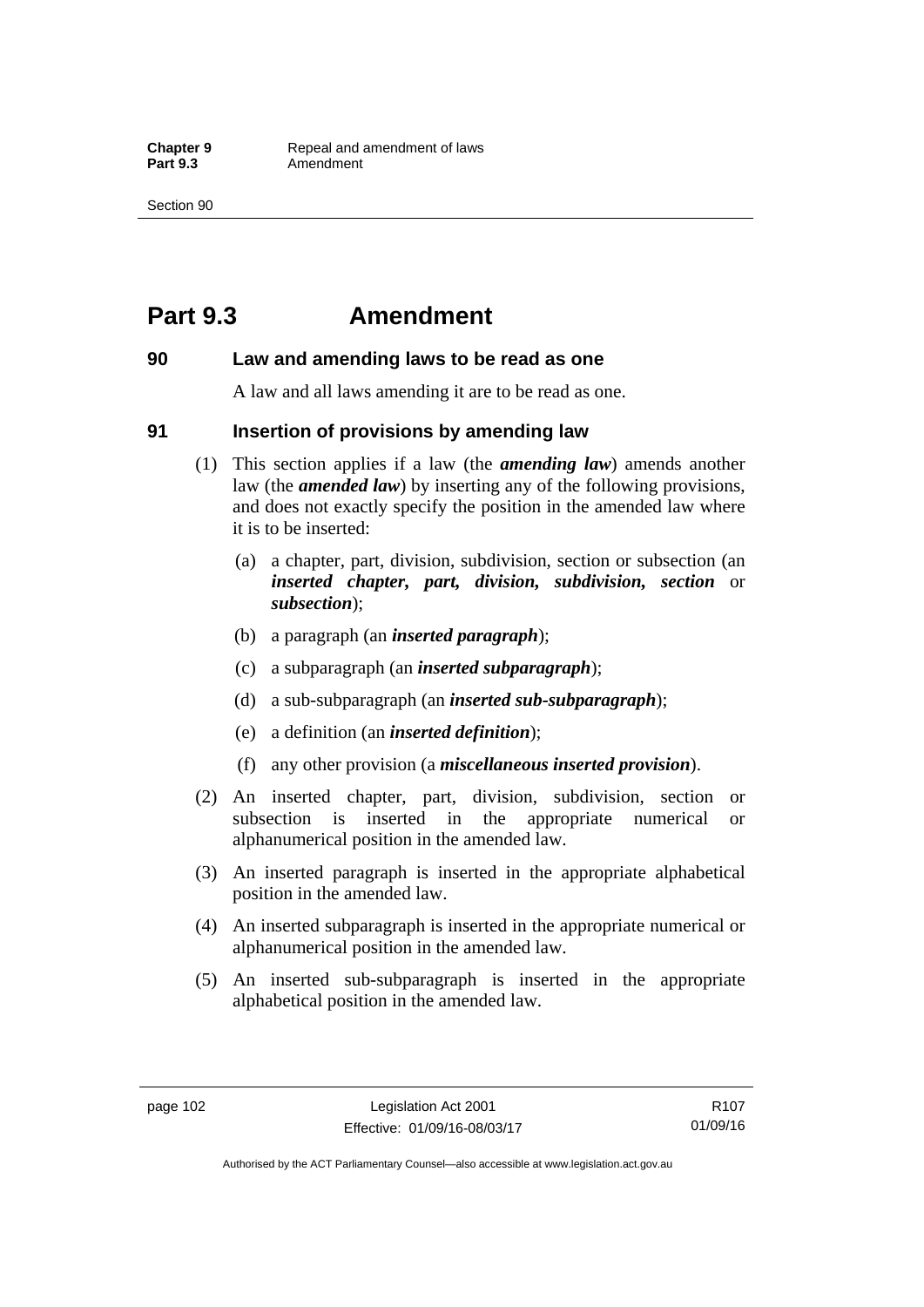- (6) An inserted definition is inserted in the appropriate alphabetical position (worked out on a letter-by-letter basis) in a series of definitions in the amended law.
- (7) A miscellaneous inserted provision is inserted in the appropriate position in the amended law.
- (8) In applying this section to a law that is divided otherwise than into sections, a reference to a section or subsection is a reference to a corresponding provision of the law.
- (9) In working out the appropriate position where a provision is to be inserted in the amended law, regard may be had to the following:
	- (a) the provision number or letter;
	- (b) the heading of the relevant amending provision of the amending law;
	- (c) any other amendments in the amending law including the order of amendments;
	- (d) anything else in the amending law or amended law;
	- (e) current legislative drafting practice.

#### **Examples**

- 1 If a part numbered '3' is to be inserted into an amended law with an existing sequence of parts 'part 1—part 2—part 4', inserted part 3 is inserted between parts 2 and 4.
- 2 If a division numbered '2.2A' is to be inserted into an amended law with an existing sequence of divisions in part 2 'division 2.1—division 2.2 division 2.3', inserted division 2.2A is inserted between divisions 2.2 and 2.3.
- 3 If a section numbered '6AA' is to be inserted into an amended law with an existing sequence of sections 'section 6—section 6A—section 6B', inserted section 6AA is inserted between sections 6A and 6B.
- 4 If a section numbered '7A' is to be inserted (by an amending section headed 'New section 7A', with the command '*in division 2.2, insert*') into an amended law with an existing sequence 'section 7 [in division 2.2] division 2.3 heading—section 8', inserted section 7A is inserted between section 7 and the division 2.3 heading (that is, at the end of division 2.2).

page 103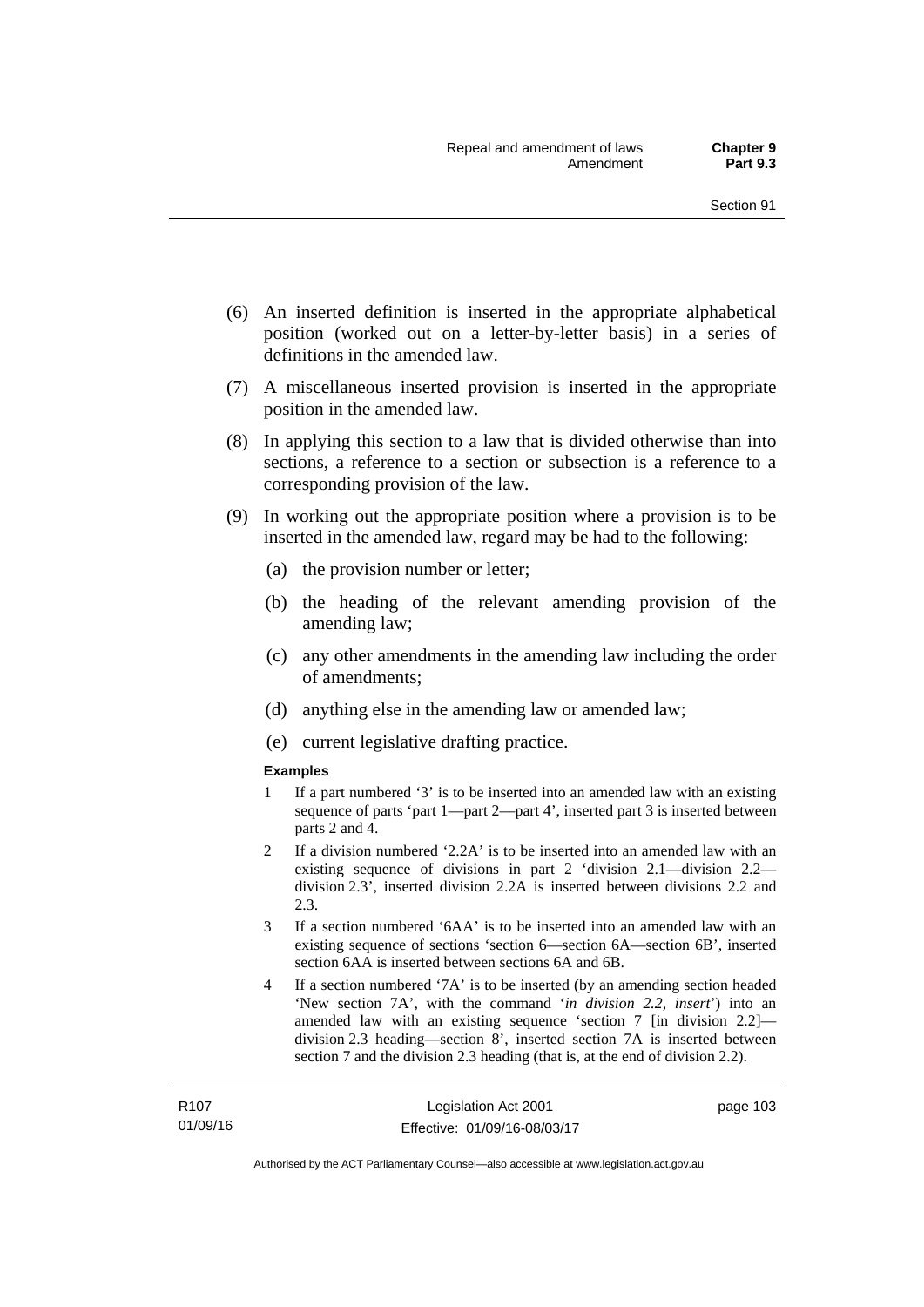- 5 If a section numbered '7A' is to be inserted (by an amending section headed 'New section 7A', with the command '*in division 2.3, insert*') into an amended law with an existing sequence 'section 7 [in division 2.2] division 2.3 heading—section 8', inserted section 7A is inserted between the division 2.3 heading and section 8 (that is, at the beginning of division 2.3).
- *Note* An example is part of the Act, is not exhaustive and may extend, but does not limit, the meaning of the provision in which it appears (see s 126 and s 132).
- (10) This section is a determinative provision.
	- *Note* See s 5 for the meaning of determinative provisions, and s 6 for their displacement.
- (11) In this section:

*insert* includes relocate.

#### **92 Amendment to be made wherever possible**

- (1) If a law amends another law—
	- (a) by omitting a word; or
	- (b) by substituting a word for another word; or
	- (c) by inserting a word before or after a particular word;

the amendment is to be made wherever possible in the other law.

#### **Example**

The *XYZ Amendment Act 2002* is expressed to omit the word 'authorised' from the *ABC Act 1998*, s 20. The word 'authorised' is used once in the heading to s 20, 3 times in s 20 (1), twice in s 20 (3), once in an example to s 20 (4) and twice in a note to s 20 (5). The amendment omits each of those references to the word 'authorised'.

- *Note* An example is part of the Act, is not exhaustive and may extend, but does not limit, the meaning of the provision in which it appears (see s 126 and s 132).
- (2) This section is a determinative provision.
	- *Note* See s 5 for the meaning of determinative provisions, and s 6 for their displacement.

page 104 Legislation Act 2001 Effective: 01/09/16-08/03/17

R107 01/09/16

Authorised by the ACT Parliamentary Counsel—also accessible at www.legislation.act.gov.au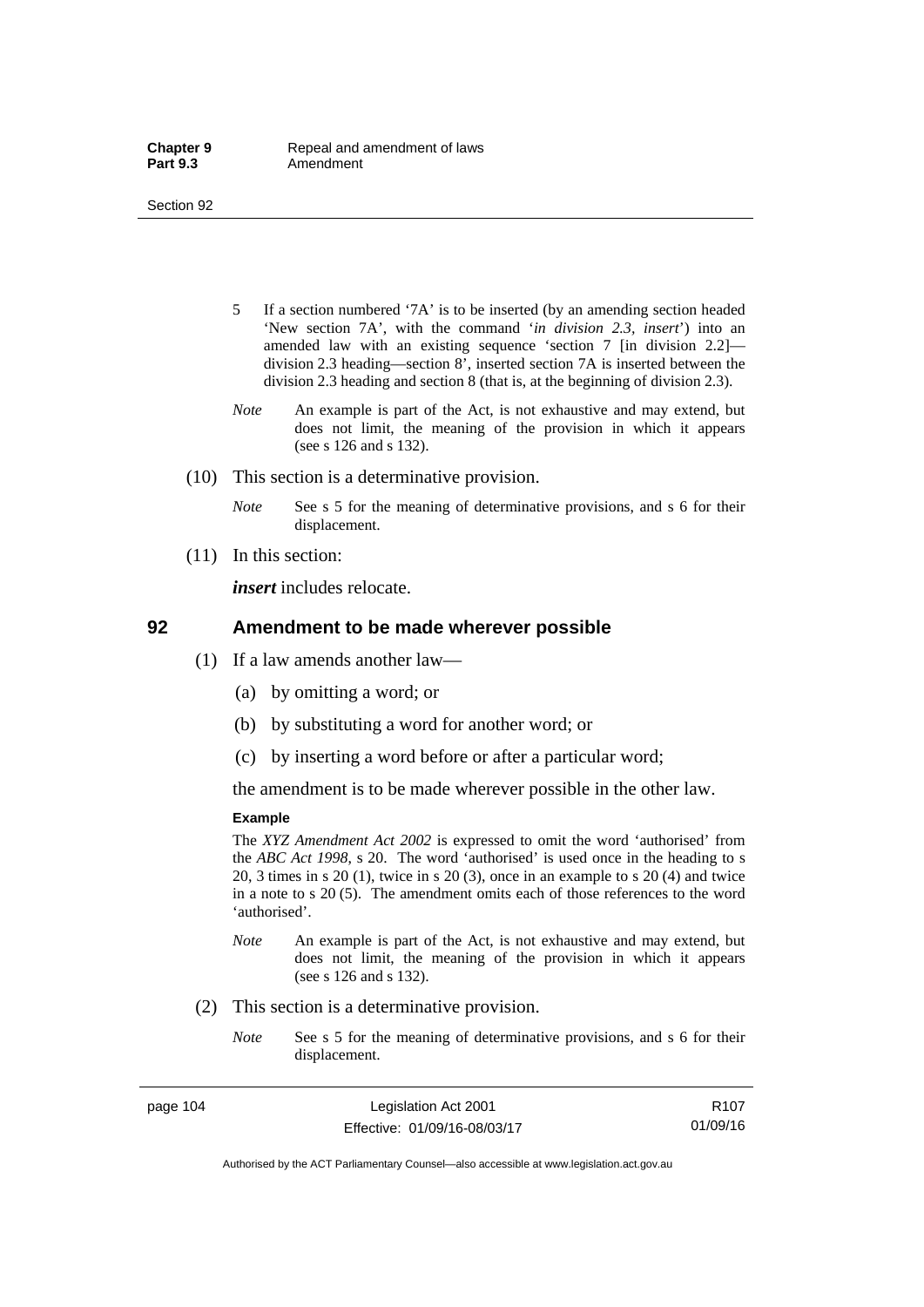## **93 Provisions included in another provision for amendment purposes**

- (1) This section applies for the purpose of amending a law.
- (2) The heading to a chapter, part, division, subdivision, schedule, dictionary, section or any other provision of the law forms part of the provision to which it is a heading.
- (3) An example at the end of a provision of the law is part of the provision unless the example is expressed in a way that indicates that it applies only to another provision.
- (4) A note at the end of a provision of the law is taken, for this section, to be part of the provision unless the note is expressed in a way that indicates that it applies only to another provision.
- (5) However, a note in a law is not, for any other purpose, part of the law.

*Note* Section 127 (Material that is not part of Act or statutory instrument) deals with the status of notes.

- (6) A penalty at the end of a subsection of the law—
	- (a) is part of the subsection unless the penalty is expressed in a way that indicates that it applies only to other subsections of the section; or
	- (b) if the penalty is expressed in a way that indicates that it applies only to other subsections—is part of the section.
- (7) A penalty at the end of a section of the law that is not divided into subsections is part of the section.
- (8) The word 'and', 'or' or 'but', or a similar word, at the end of a paragraph, subparagraph, sub-subparagraph or another provision of the law is part of the provision.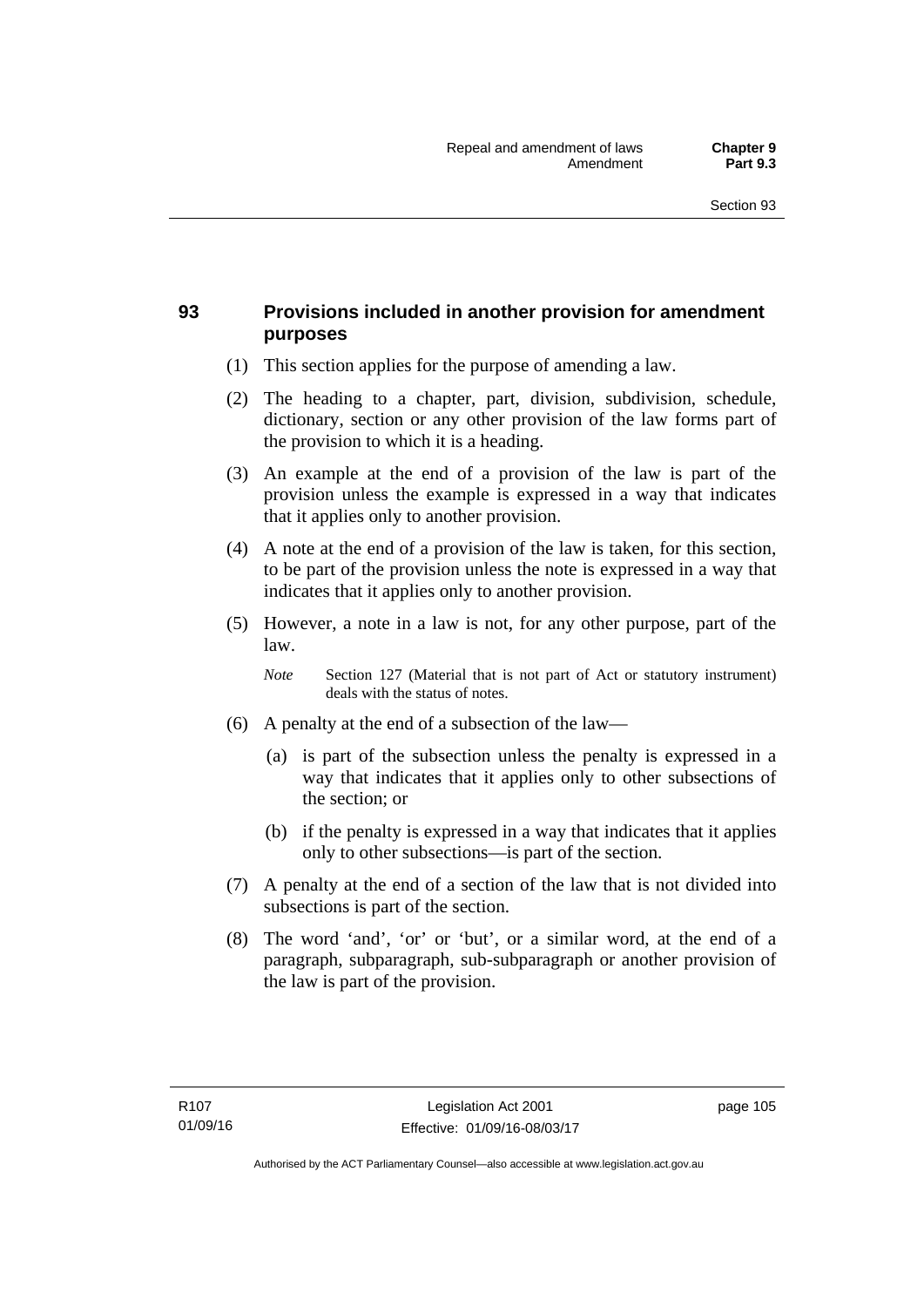- (9) In working out whether an example or note is at the end of a provision of the law, any penalty is to be disregarded, and, for an example, any note is to be disregarded.
	- *Note* According to current legislative drafting practice, examples, notes and penalties to a provision are arranged in the following order at the end of provisions:
		- 1 penalty (first)
		- 2 examples
		- 3 notes (last).
- (10) In applying this section to a law that is divided otherwise than into sections, a reference to a section or subsection is a reference to a corresponding provision of the law.
- (11) This section is a determinative provision.
	- *Note* See s 5 for the meaning of determinative provisions, and s 6 for their displacement.

#### **94 Continuance of appointments etc made under amended provisions**

- (1) This section applies if—
	- (a) a law expressly or impliedly authorises or requires—
		- (i) the making of an appointment or statutory instrument; or
		- (ii) the delegation of a function; or
		- (iii) the issue of a licence or permit (however described); or
		- (iv) the doing (however described) of anything else; and
	- (b) the law is amended by another law; and
	- (c) under the amended law—
		- (i) the appointment or statutory instrument may be made; or
		- (ii) the function may be delegated; or

Authorised by the ACT Parliamentary Counsel—also accessible at www.legislation.act.gov.au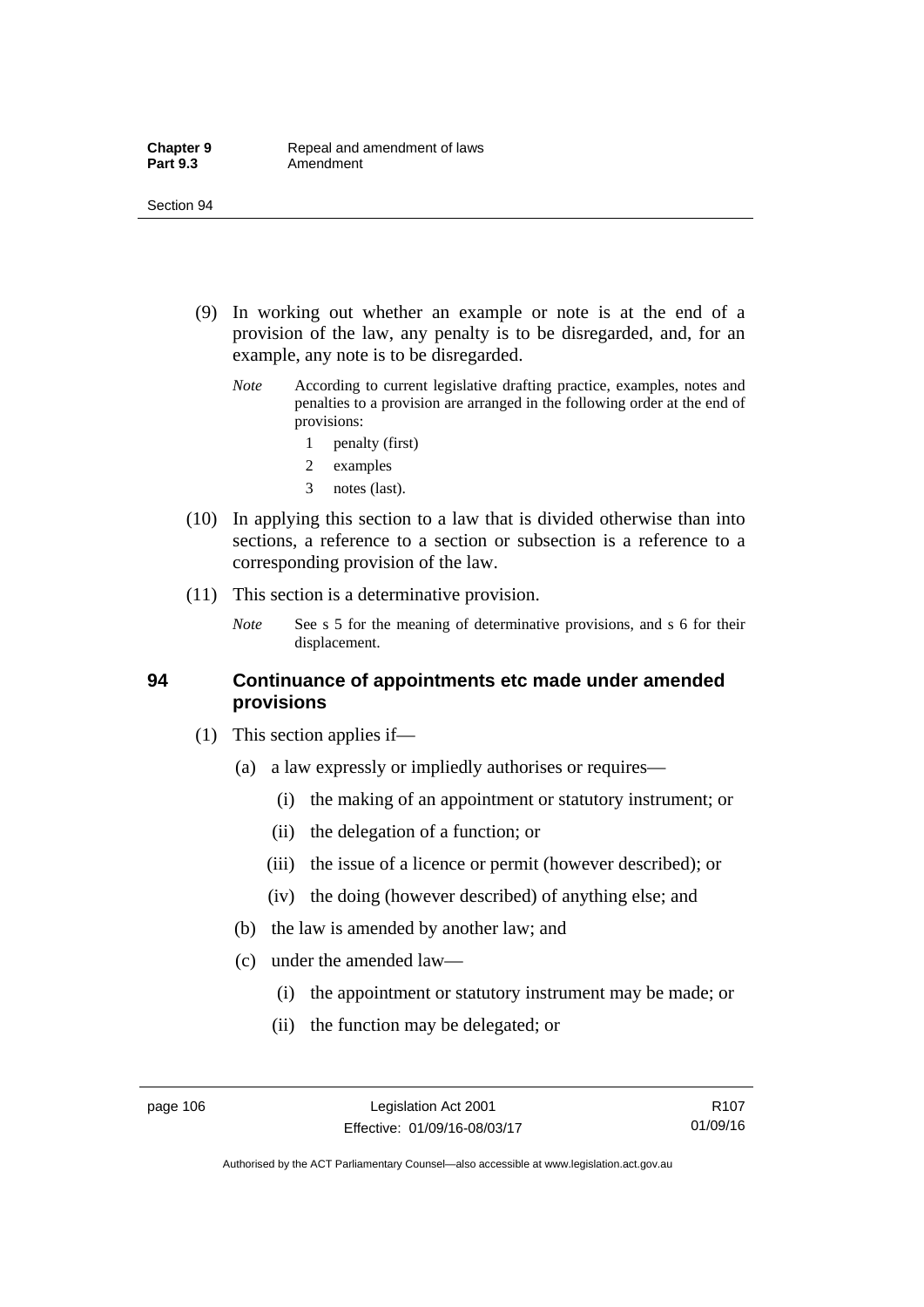- (iii) the licence or permit may be issued; or
- (iv) the thing may be done;

whether by the same or a different entity.

#### **Examples—par (a) (iv)**

- 1 the giving of an approval, consent or permission
- 2 the making of a recommendation
- *Note* An example is part of the Act, is not exhaustive and may extend, but does not limit, the meaning of the provision in which it appears (see s 126 and s 132).
- (2) An appointment, statutory instrument, delegation, licence, permit or anything else mentioned in subsection (1) that was in force immediately before the commencement of the amendment continues to have effect as if it had been made, issued or done (however described) under the amended law.
- (3) This section is a determinative provision.
	- *Note* See s 5 for the meaning of determinative provisions, and s 6 for their displacement.
- (4) In this section:

*amend* includes omit and re-enact in the same law (with or without changes), but does not include omit and re-enact in another law.

*appointment* includes acting appointment.

### **95 Status of modifications**

- (1) If a law is modified by another law, the law operates as modified but the modification does not amend the text of the law.
- (2) This section is a determinative provision.
	- *Note* See s 5 for the meaning of determinative provisions, and s 6 for their displacement.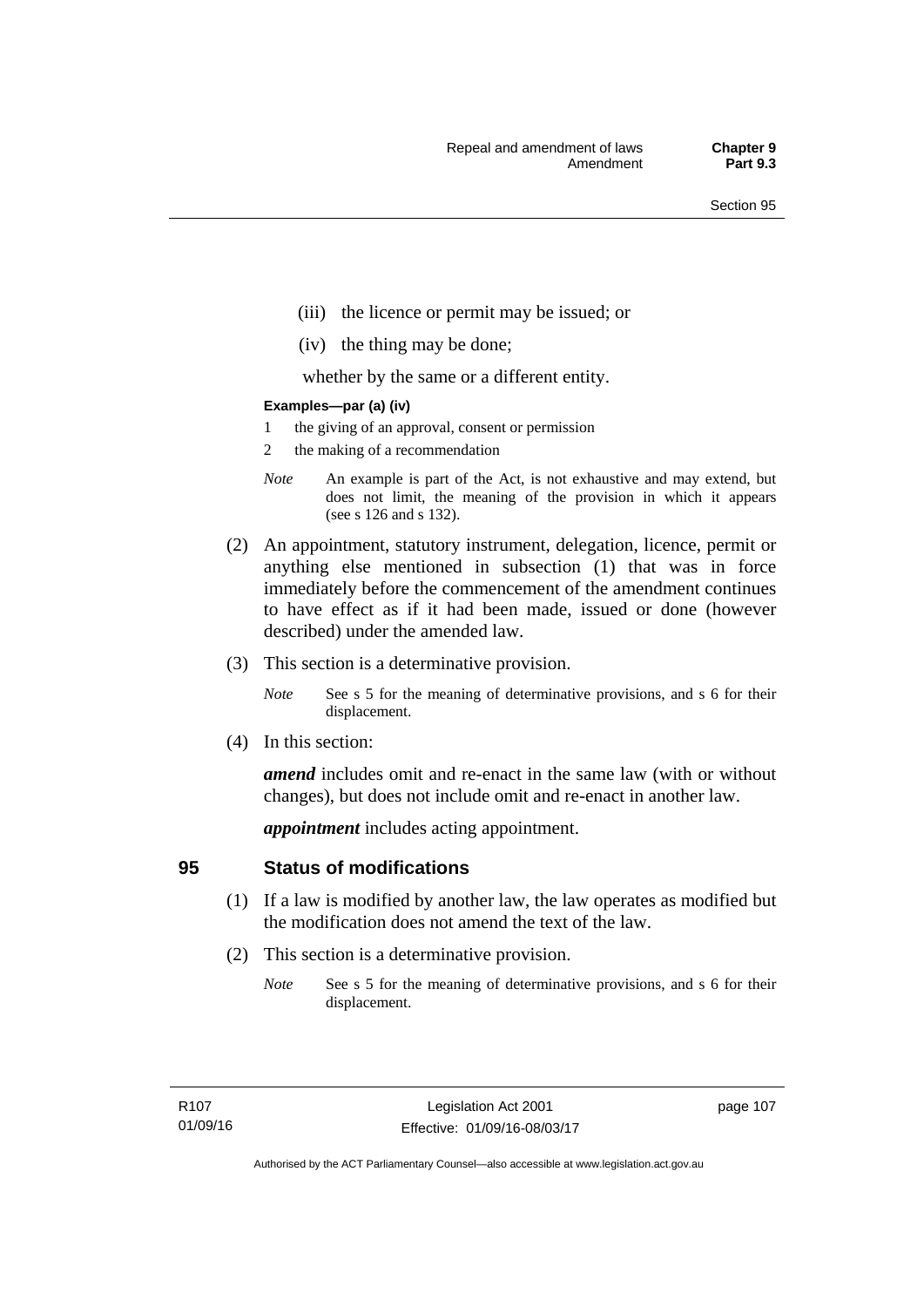### **96 Relocated provisions**

- (1) This section applies if a provision of a law is relocated (with or without changes) to a different place in the same law or to a different law.
- (2) The operation or meaning of the provision is not affected only because of the provision's relocation.
- (3) Without limiting subsection (2), if before its relocation the provision was to be interpreted in a particular way, it is to be interpreted in that way in its new location.

#### **Example**

If a provision of an Act is to be interpreted as if it were a law consolidating the provisions of other laws and it is relocated into another Act, it is to be interpreted in the same way in its new location.

- *Note* An example is part of the Act, is not exhaustive and may extend, but does not limit, the meaning of the provision in which it appears (see s 126 and s 132).
- (4) However, the provision has effect subject to any changes made to, or in relation to, it.
- (5) This section is a determinative provision.
	- *Note* See s 5 for the meaning of determinative provisions, and s 6 for their displacement.

R107 01/09/16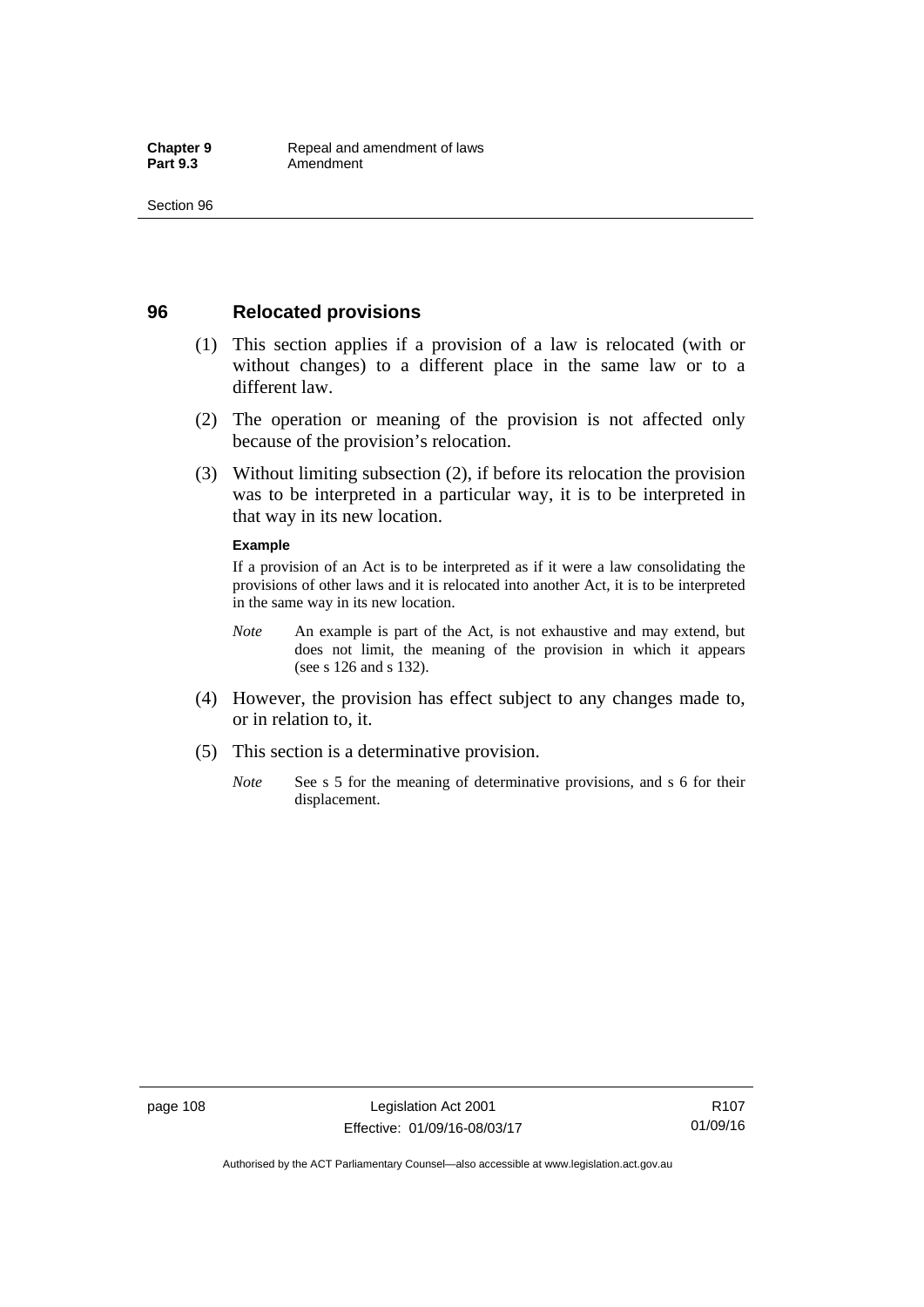## **Chapter 10 Referring to laws**

## **97 Definitions—ch 10**

(1) In this chapter:

*ACT law* means an Act or statutory instrument.

*Note* A reference to an Act or statutory instrument includes a reference to a provision of the Act or instrument (see s 7 and s 13).

*law* means an ACT law or a law of another jurisdiction.

*law of another jurisdiction* means an Act or statutory instrument of another jurisdiction, and includes a provision of an Act or statutory instrument of another jurisdiction.

- *Note Another jurisdiction* means the Commonwealth, a State, another Territory, the United Kingdom or New Zealand (see dict, pt 2).
- (2) In this section:

*Act*, in relation to another Territory, includes ordinance.

*statutory instrument*, of another jurisdiction, means an instrument (whether or not legislative in nature) made under—

- (a) an Act of the other jurisdiction; or
- (b) another statutory instrument of the other jurisdiction; or
- (c) power given by an Act or statutory instrument of the other jurisdiction and also power given otherwise by law.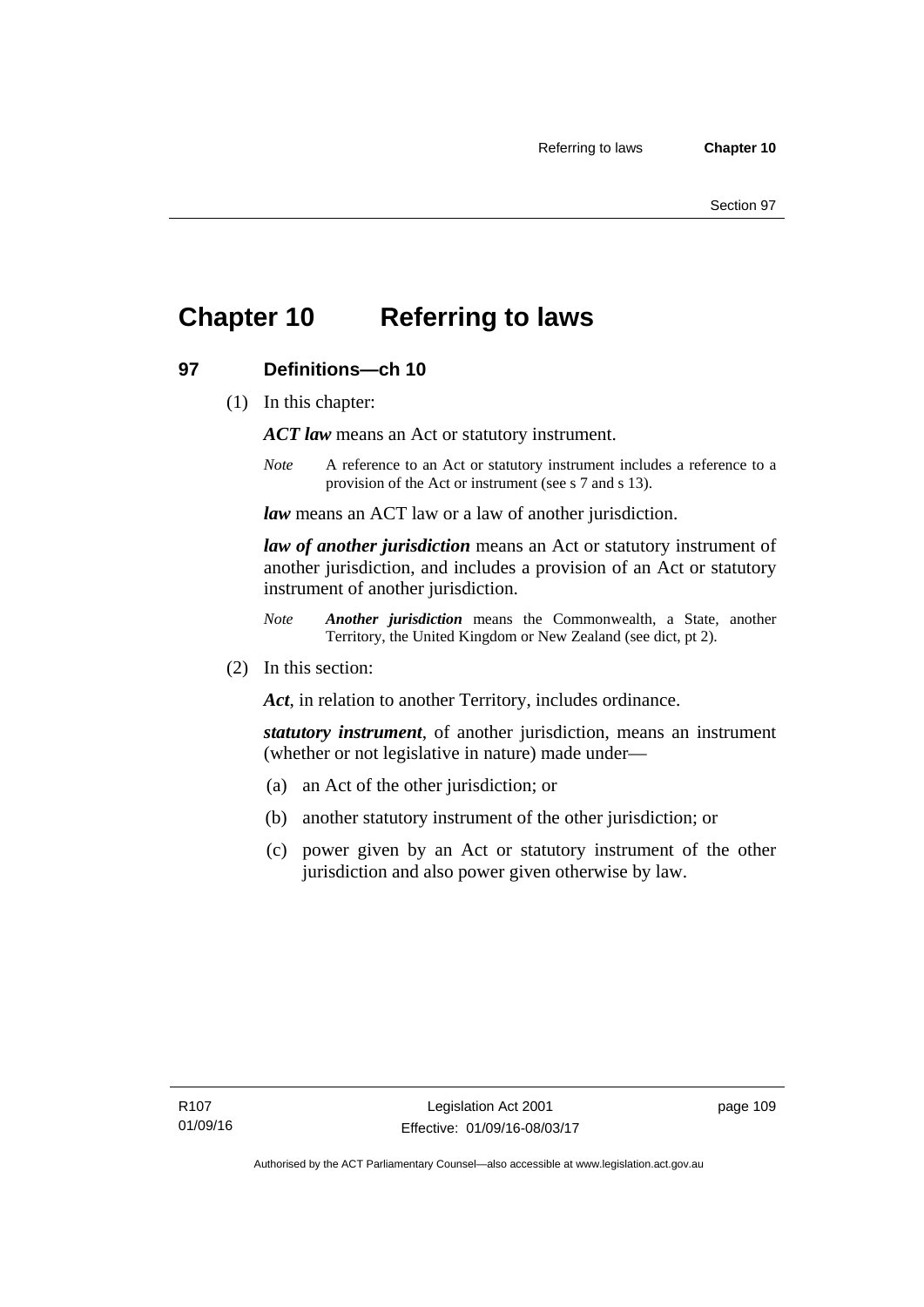#### **98 References to ACT law include law containing reference**

In an ACT law, a reference in general terms to an ACT law of the same kind includes a reference to the law itself.

#### **Example**

The *ABC Act 2001*, s 27 gives a power to confiscate property under certain circumstances. Section 93 of the same Act provides 'If an Act authorises the confiscation of property, the owner of the property has a right of appeal to the Magistrates Court.' The right of appeal under s 93 also applies to the power given by s 27 because the reference to 'an Act' in s 93 includes a reference to the *ABC Act 2001*.

*Note* An example is part of the Act, is not exhaustive and may extend, but does not limit, the meaning of the provision in which it appears (see s 126 and s 132).

#### **99 References in ACT statutory instruments to** *the Act*

In a statutory instrument, a reference to *Act* or *the Act*, without mentioning a particular Act, is a reference to the Act under which the instrument is made or in force.

#### **100 Referring to particular ACT laws**

- (1) An Act may be referred to by—
	- (a) the name the Act gives to itself; or
	- (b) the year it was passed and its number, together with a reference (if necessary) to indicate that it is an Act.

#### **Example—reference to indicate Act**

An Act may be referred to using the word Act or the letter 'A' (eg 'A1993-1' is a reference to Act No 1 of 1993).

*Note* An example is part of the Act, is not exhaustive and may extend, but does not limit, the meaning of the provision in which it appears (see s 126 and s 132).

R107 01/09/16

Authorised by the ACT Parliamentary Counsel—also accessible at www.legislation.act.gov.au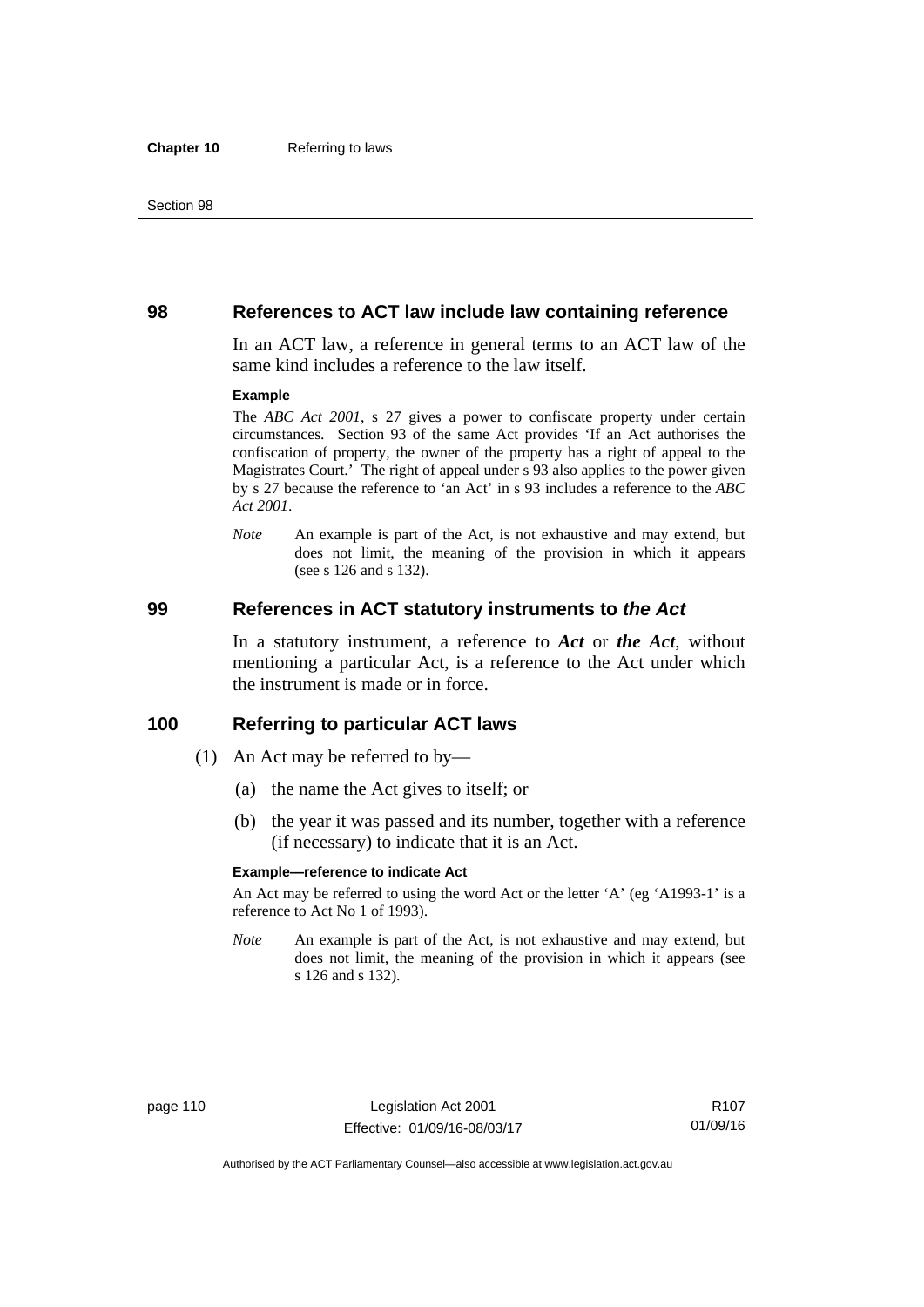- (2) A statutory instrument may be referred to by—
	- (a) any name the instrument gives to itself; or
	- (b) if the instrument was notified in the register, the gazette or otherwise under section 61 (2) (b) and was numbered under this Act or another territory law—the year it was notified and its number, together with a reference (if necessary) to the kind of instrument; or
	- (c) if the instrument was not notified but was numbered under a territory law—the year it was made and its number, together with a reference (if necessary) to the kind of instrument; or
	- (d) if the instrument was notified in the gazette before the commencement of this Act—the number, date and page of the gazette where it was notified; or
	- (e) the date it was made, together with a reference to the Act or statutory instrument under which it was made.

#### **Examples—references to kind of instrument—par (b)**

- 1 A subordinate law may be referred to using the letters 'SL' (eg 'SL2000-11' is a reference to subordinate law No 11 of 2000).
- 2 A disallowable instrument may be referred to using the letters 'DI' (eg 'DI1997-101' is a reference to disallowable instrument No 101 of 1997).
- 3 A notifiable instrument that is not an approved form may be referred to using the letters 'NI' (eg 'NI2002-226' is a reference to notifiable instrument No 226 of 2002).
- 4 An approved form may be referred to using the letters 'AF' (eg 'AF2003-1' is a reference to approved form No 1 of 2003).
- 5 A commencement notice may be referred to using the letters 'CN' (eg 'CN2002-3' is a reference to commencement notice No 3 of 2002).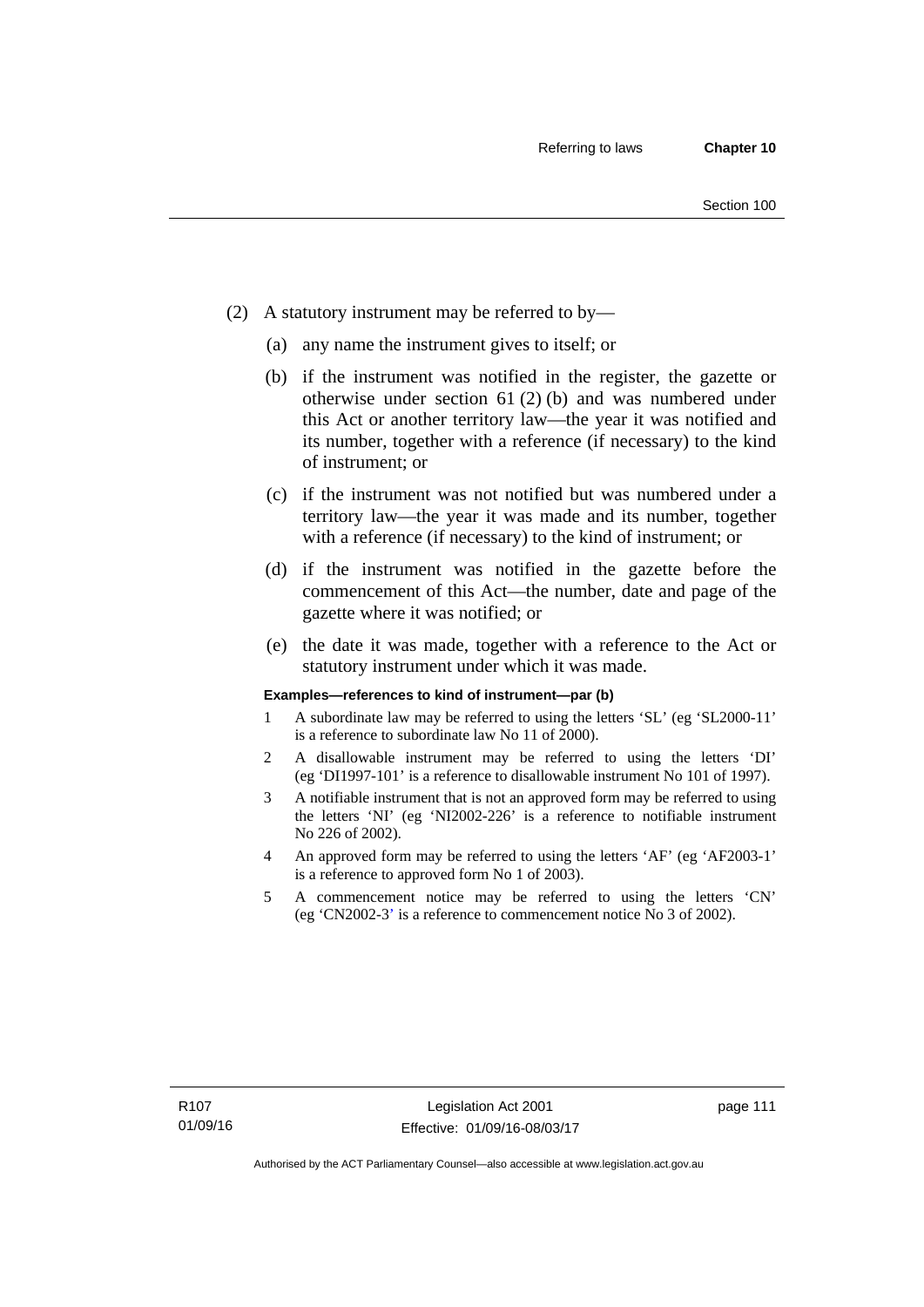## **101 Referring to particular laws of other jurisdictions etc**

- (1) In an ACT law, a law of another jurisdiction (the *relevant law*) may be referred to—
	- (a) by the name the relevant law gives to itself; or
	- (b) in any other way sufficient in a law of the other jurisdiction for referring to the relevant law; or
	- (c) in any way that, under current legislative drafting practice, would be sufficient for referring to the relevant law if it were an ACT law;

together with a reference to the jurisdiction (or an abbreviation of the jurisdiction).

- (2) In an ACT law, a provision of a law of another jurisdiction may be referred to—
	- (a) in a way sufficient in a law of the other jurisdiction for referring to the provision; or
	- (b) in any way that, under current legislative drafting practice, would be sufficient for referring to the provision if it were a provision of an ACT law.
- (3) Subsection (2) does not limit any other provision of this chapter.

## **102 References to laws include references to laws as in force from time to time**

- (1) In an ACT law, a reference to a law includes a reference to the following:
	- (a) the law as originally made, and as amended from time to time since it was originally made;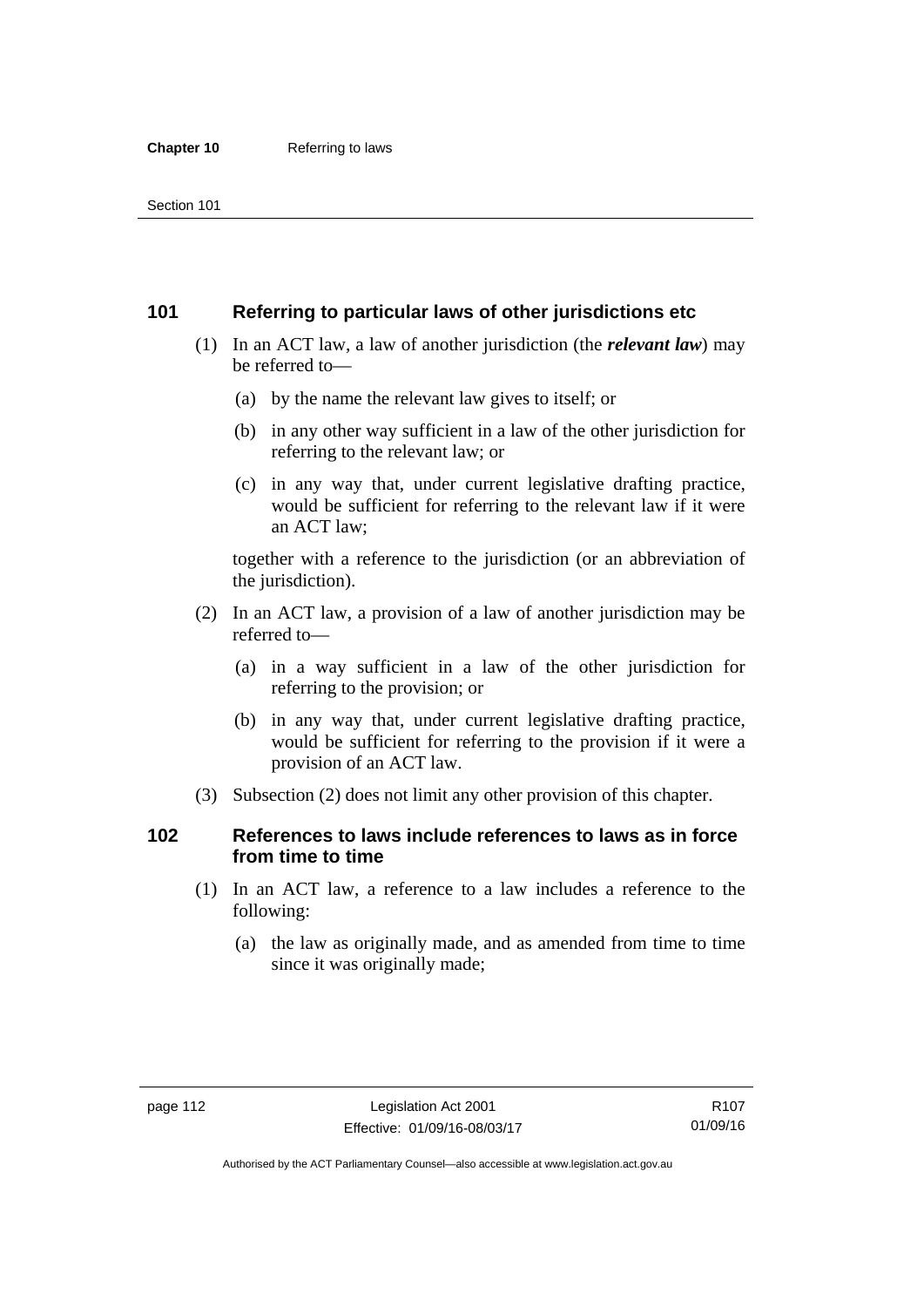- (b) if the law has been repealed and remade (with or without changes) since the reference was made—the law as remade (or last remade), and as amended from time to time since it was remade (or last remade);
- (c) if a relevant provision of the law has been omitted and remade (with or without changes) in another law since the reference was made—the law in which the provision was remade (or last remade), as in force when the provision was remade (or last remade), and as amended from time to time since the provision was remade (or last remade).
- (2) In an ACT law, a reference to a provision of a law includes a reference to the following:
	- (a) the provision as originally made, and as amended from time to time since it was originally made;
	- (b) if the provision has been omitted and remade (with or without changes and whether in the law or another law) since the reference was made—the provision as remade (or last remade), and as amended from time to time since it was remade (or last remade).
- (3) To remove any doubt, if the name of a law is amended, a reference in an ACT law to the law by its name before the amendment includes a reference to the law by its name as amended.
- (4) This section is subject to section 47 (Statutory instrument may make provision by applying law or instrument).
- (5) In this section:

*made* includes enacted.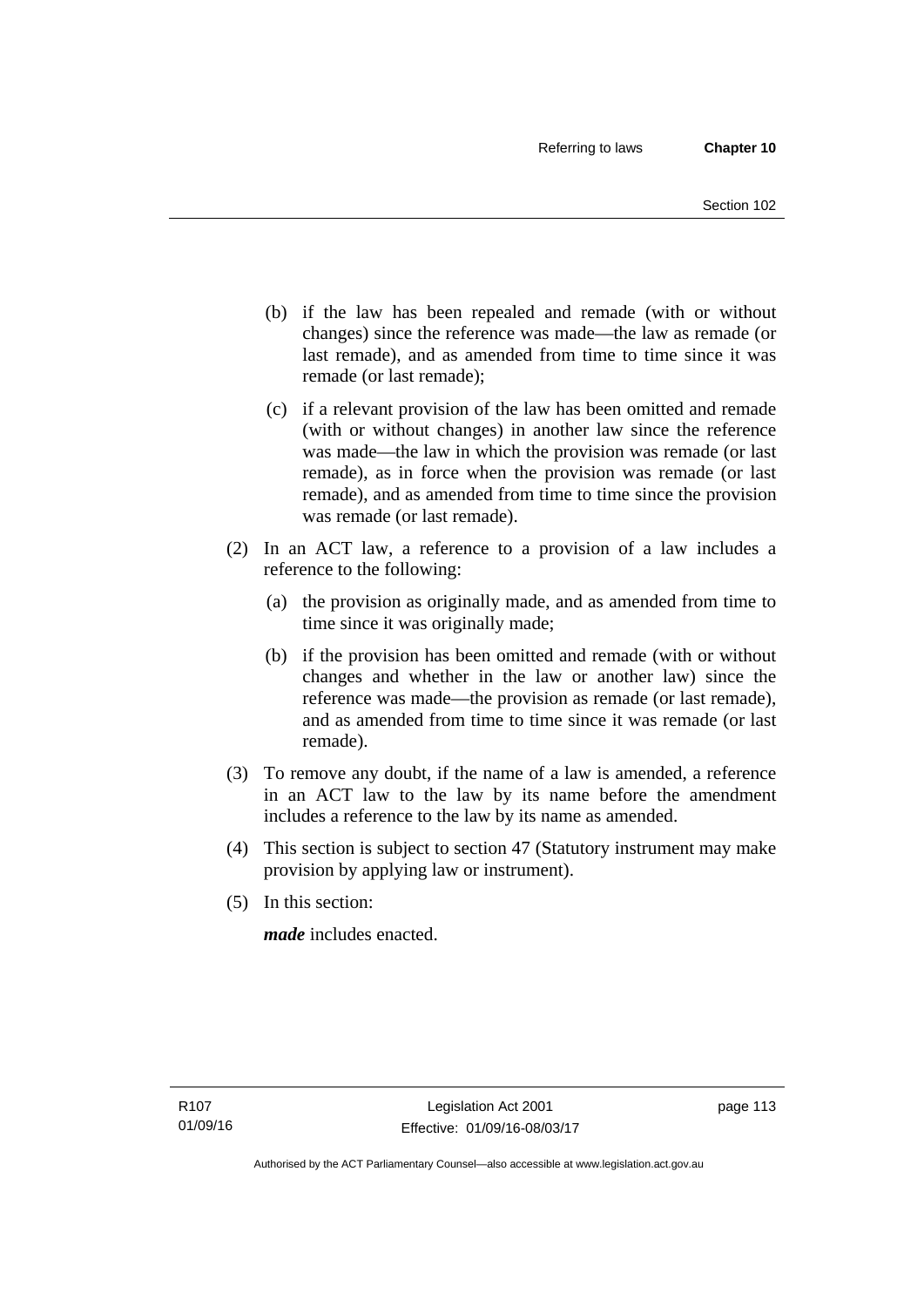## **103 References to repealed laws**

In an ACT law, a reference to a law as repealed is a reference to the law as in force immediately before it was repealed.

#### **Example**

A reference to the '*XYZ Act 2000* (repealed)' is a reference to the *XYZ Act 2000* immediately before it was repealed.

*Note* An example is part of the Act, is not exhaustive and may extend, but does not limit, the meaning of the provision in which it appears (see s 126 and s 132).

### **104 References to laws include references to instruments under laws**

- (1) In an ACT law, a reference (either generally or specifically) to a law includes a reference to the statutory instruments made or in force under the law.
- (2) In subsection (1), a reference to the statutory instruments made or in force under the law includes a reference to any law or instrument applied, adopted or incorporated (with or without change) under the law.
- (3) This chapter applies to an instrument applied, adopted or incorporated under a law as if—
	- (a) the instrument were a law; and
	- (b) any other necessary changes were made.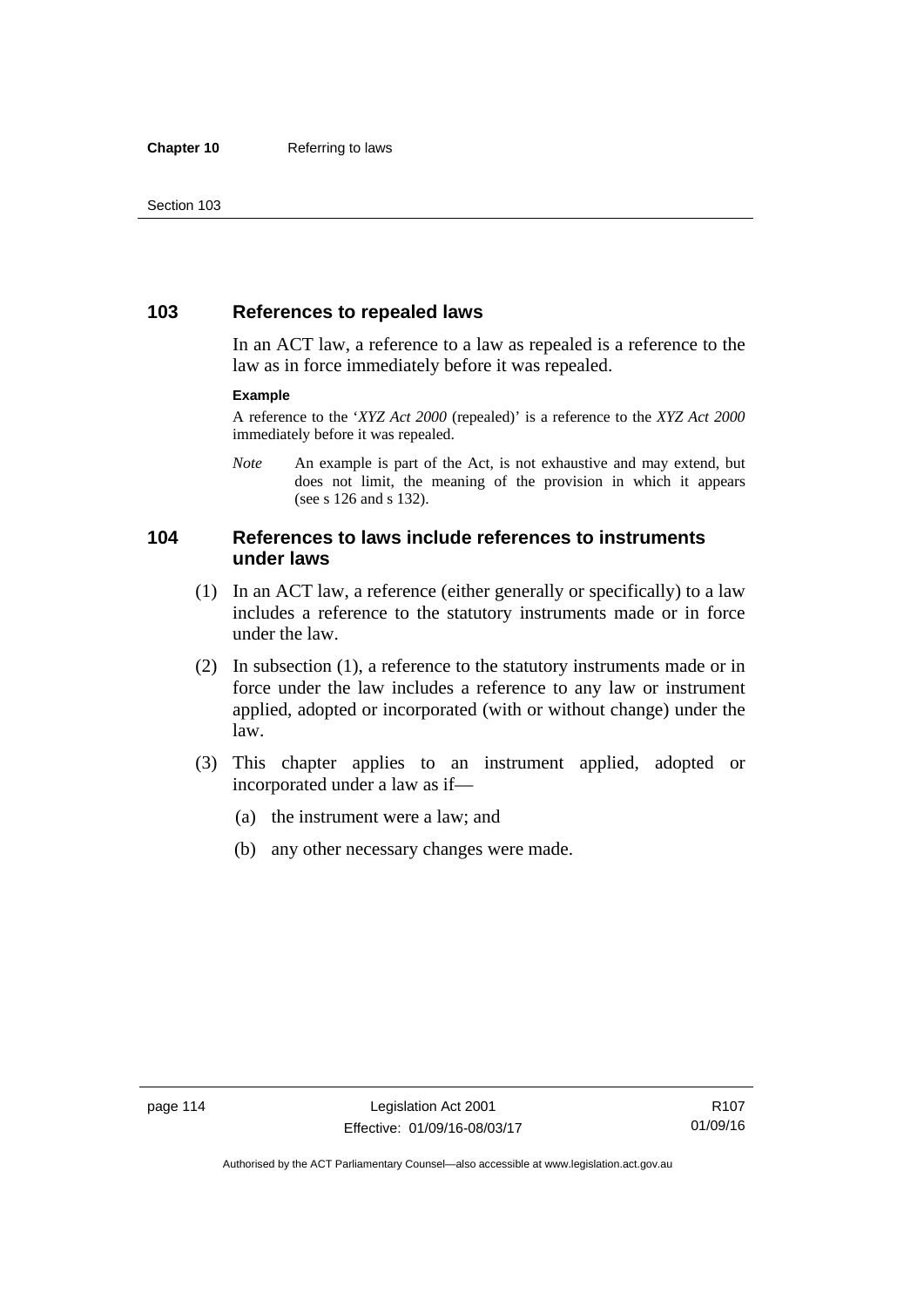## **105 Referring to provisions of laws**

In an ACT law, a provision of a law may be referred to by reference to the provision of the law in which it is contained.

#### **Example**

Paragraph (b) of subsection (2) of section 10 of an Act may be referred to by reference to the section, subsection and paragraph, that is, as section 10 (2) (b).

*Note* An example is part of the Act, is not exhaustive and may extend, but does not limit, the meaning of the provision in which it appears (see s 126 and s 132).

#### **106 References to provisions of laws are inclusive**

In an ACT law, a reference to any part of a law is a reference to the following:

- (a) the provision of the law that begins the part;
- (b) the provision of the law that ends the part;
- (c) any provision of the law between the beginning and end of the part.

#### **Examples**

- 1 A reference to 'sections 5 to 9' includes both section 5 and section 9.
- 2 A reference to 'sections 260 to 264' includes a provision such as a part heading between section 260 and section 261.
- 3 A reference to '*from* child *to* adult' includes both the word 'child' and the word 'adult'.
- *Note* An example is part of the Act, is not exhaustive and may extend, but does not limit, the meaning of the provision in which it appears (see s 126 and s 132).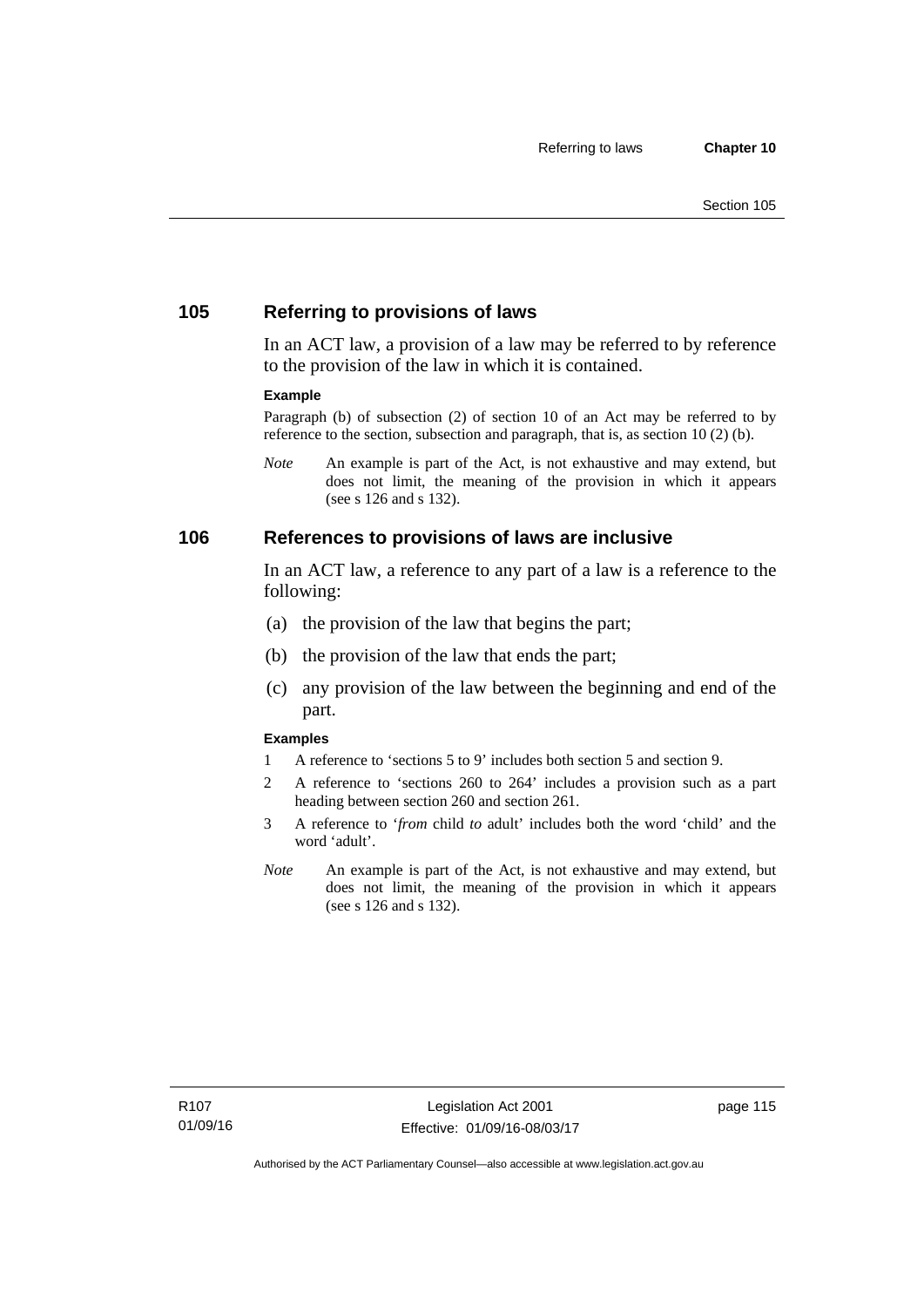#### **Chapter 10** Referring to laws

## **106A References to paragraphs etc of laws**

 (1) In an ACT law, a reference to a paragraph of a provision of a law includes any words in the provision before or after the paragraph that are necessary or desirable to make the reference meaningful.

#### **Example**

A subsection may be divided into paragraphs as follows:

- '(2) An application must be—
	- (a) in writing; and
	- (b) accompanied by a copy of the advertisement of the applicant's intention to apply.'

Paragraphs form part of the sentence in which they are contained. A reference to paragraph (a) in this example that did not include the preceding words 'An application must be' would be meaningless. Section 106A therefore allows the paragraph to be read with those words so that it makes sense.

- *Note 1* Although this section contains a reference to an ACT law and a reference to a law, s 98 makes it clear that the references can be to the same law.
- *Note 2* An example is part of the Act, is not exhaustive and may extend, but does not limit, the meaning of the provision in which it appears (see s 126 and s 132).
- (2) In this section:

*paragraph* includes a subparagraph and a sub-subparagraph.

R107 01/09/16

Authorised by the ACT Parliamentary Counsel—also accessible at www.legislation.act.gov.au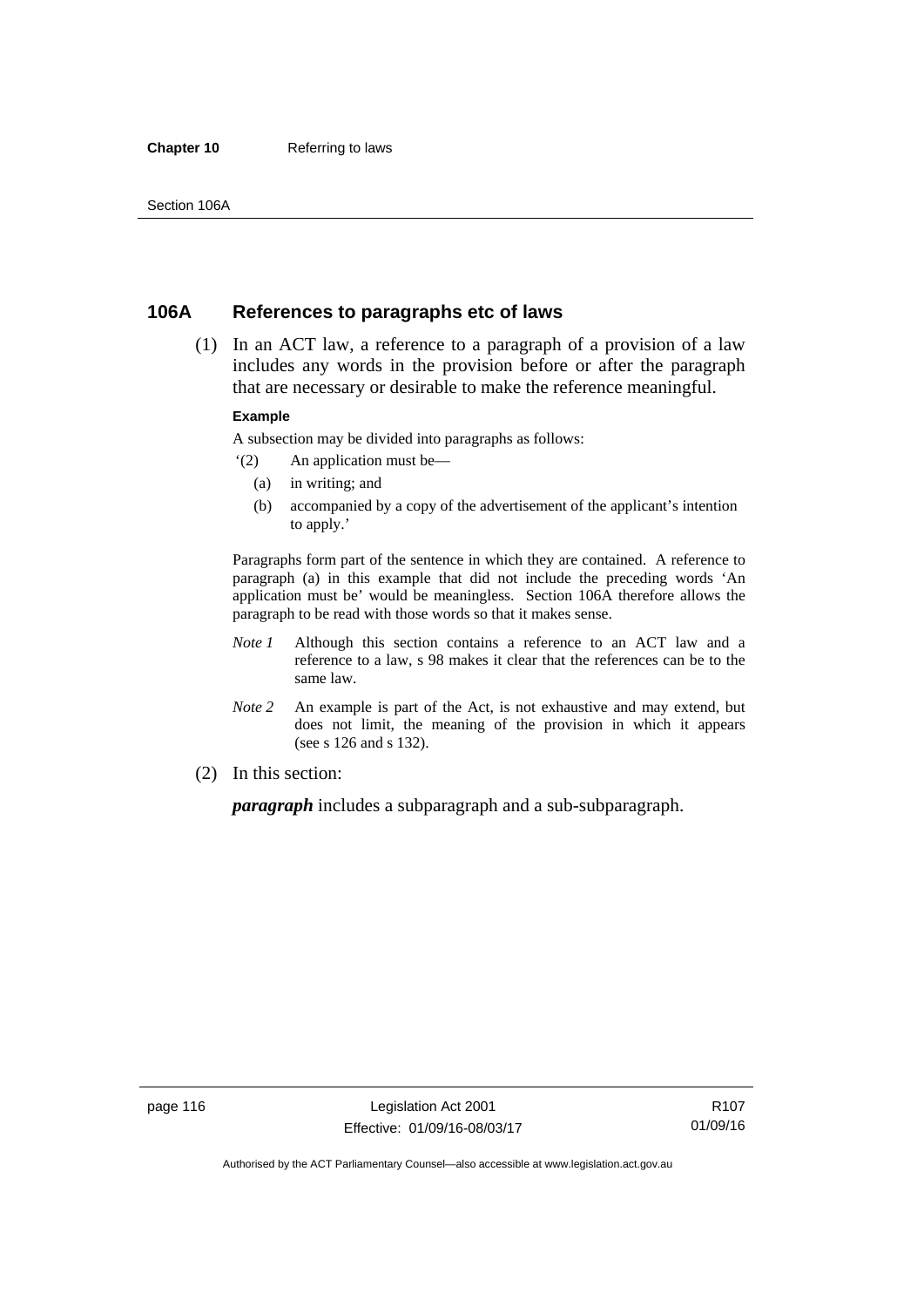# **Chapter 11 Republication of Acts and statutory instruments**

## Part 11.1 General

## **107 Definitions—ch 11**

In this chapter:

*law* means an Act or statutory instrument, whether or not it has been amended, and includes—

- (a) a collection of 2 or more Acts or statutory instruments; or
- (b) all or part of an agreement or other instrument that has the force of law or is in, or attached to, an Act or statutory instrument.
- *Note* A reference to an Act or statutory instrument includes a reference to a provision of the Act or instrument (see s 7 and s 13).

*republication* means a republication of a law.

### **108 Republication in register**

- (1) The parliamentary counsel may republish a law by entering the text of the law in the register.
- (2) This section does not limit the ways in which the parliamentary counsel may republish a law.

### **109 Republications may be published with other information**

The parliamentary counsel may publish information not required by this chapter with a written or electronic version of an authorised republication if the parliamentary counsel considers that the information is likely to be useful to users of the republication.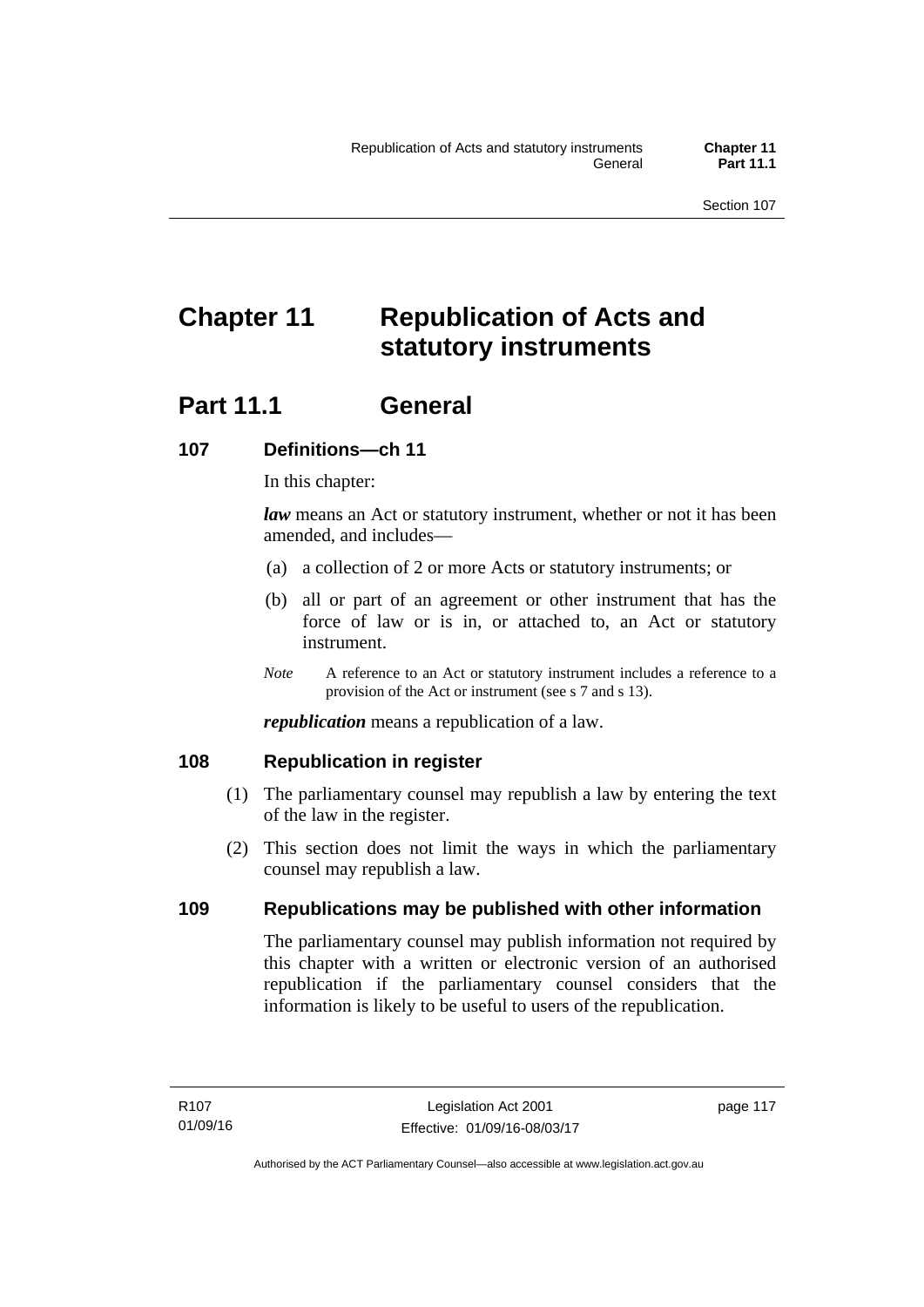## **110 Collections of laws**

- (1) If the parliamentary counsel authorises under this Act the republication of 2 or more laws in a collection, this chapter applies to each of the laws in the collection as if it were republished separately.
- (2) This section does not prevent the use of—
	- (a) a single contents for the collection; or
	- (b) information applying to 2 or more laws in the collection.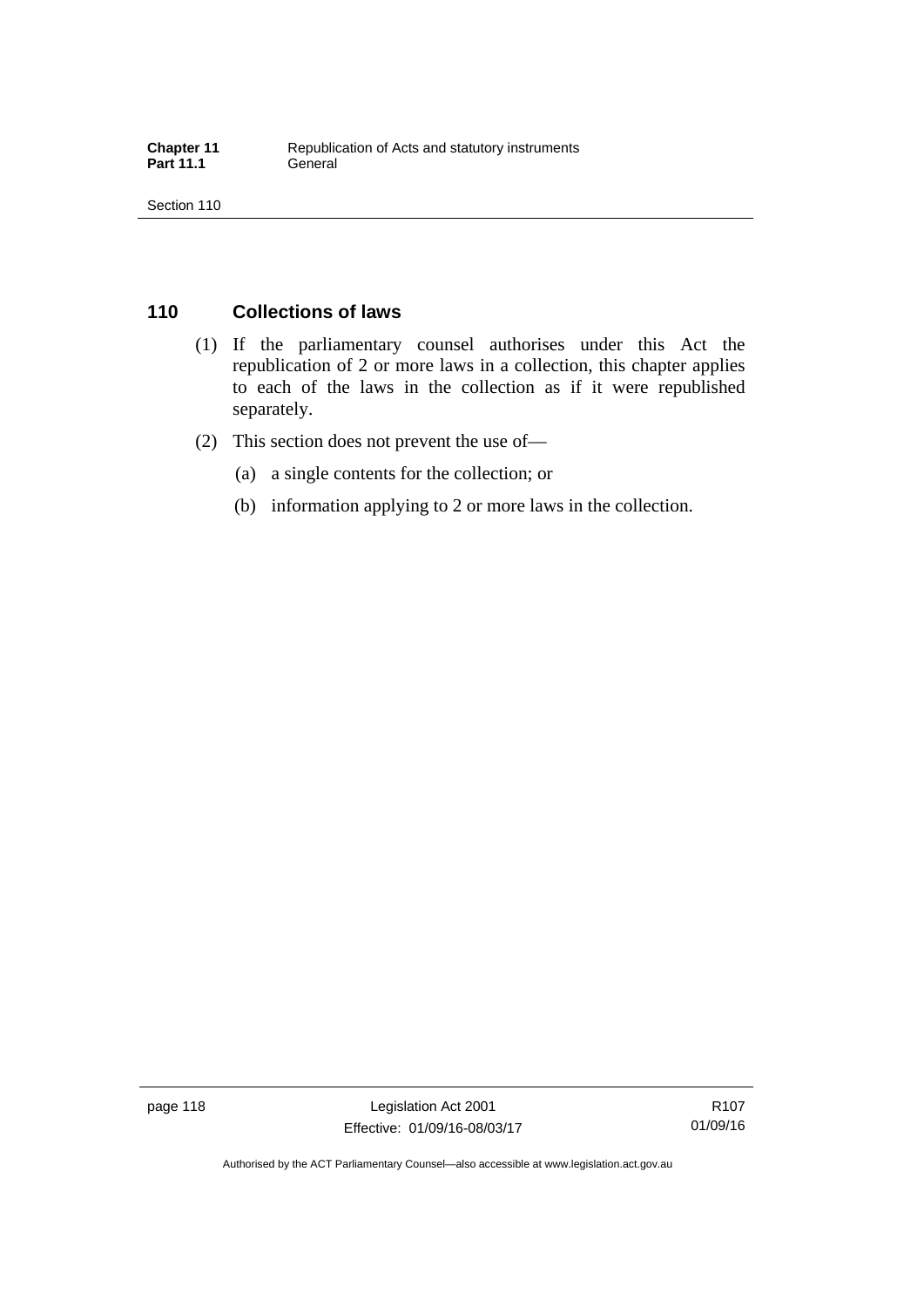## **Part 11.2 Substantive amendments made by laws**

## **111 Incorporation of amendments**

- (1) This section applies to a law if the law has been amended by another law by the omission, insertion, substitution, renumbering or relocation of provisions.
- (2) An authorised republication of the law must show the law as amended by all amendments that commenced on or before the day stated in the republication as the republication date.
- (3) This section does not prevent an authorised republication of the law showing the law as it would be amended by amendments that have not commenced on or before the republication date if the republication indicates, in a suitable place, that the amendments have not commenced.

### **112 Reference to amending laws**

An authorised republication of a law that shows the law as amended must include, in a suitable place, a reference to the law by which each amendment was made.

### **113 Provisions not republished or relocated**

- (1) This part does not require—
	- (a) every provision of a law to be shown in an authorised republication of the law; or
	- (b) each provision of a law to be shown in an authorised republication of the law in the place in the law where it was located when the provision was made.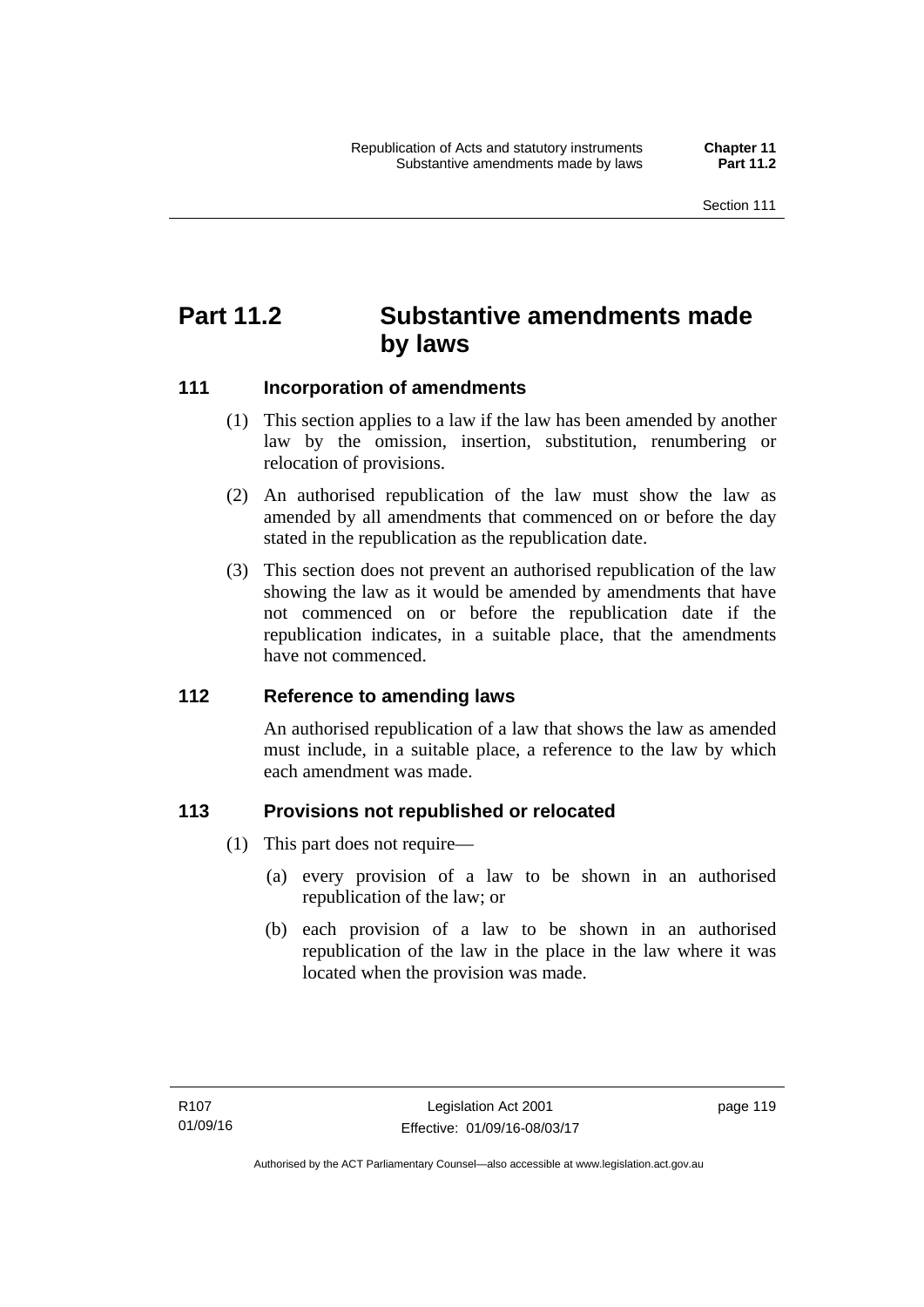- (2) If a provision of a law is not shown in an authorised republication, the republication must indicate that fact in a suitable place.
- (3) If a provision of a law is shown in an authorised republication in a different place in the law to the place where it was located when the provision was made, the republication must indicate that fact in a suitable place.

page 120 Legislation Act 2001 Effective: 01/09/16-08/03/17

R107 01/09/16

Authorised by the ACT Parliamentary Counsel—also accessible at www.legislation.act.gov.au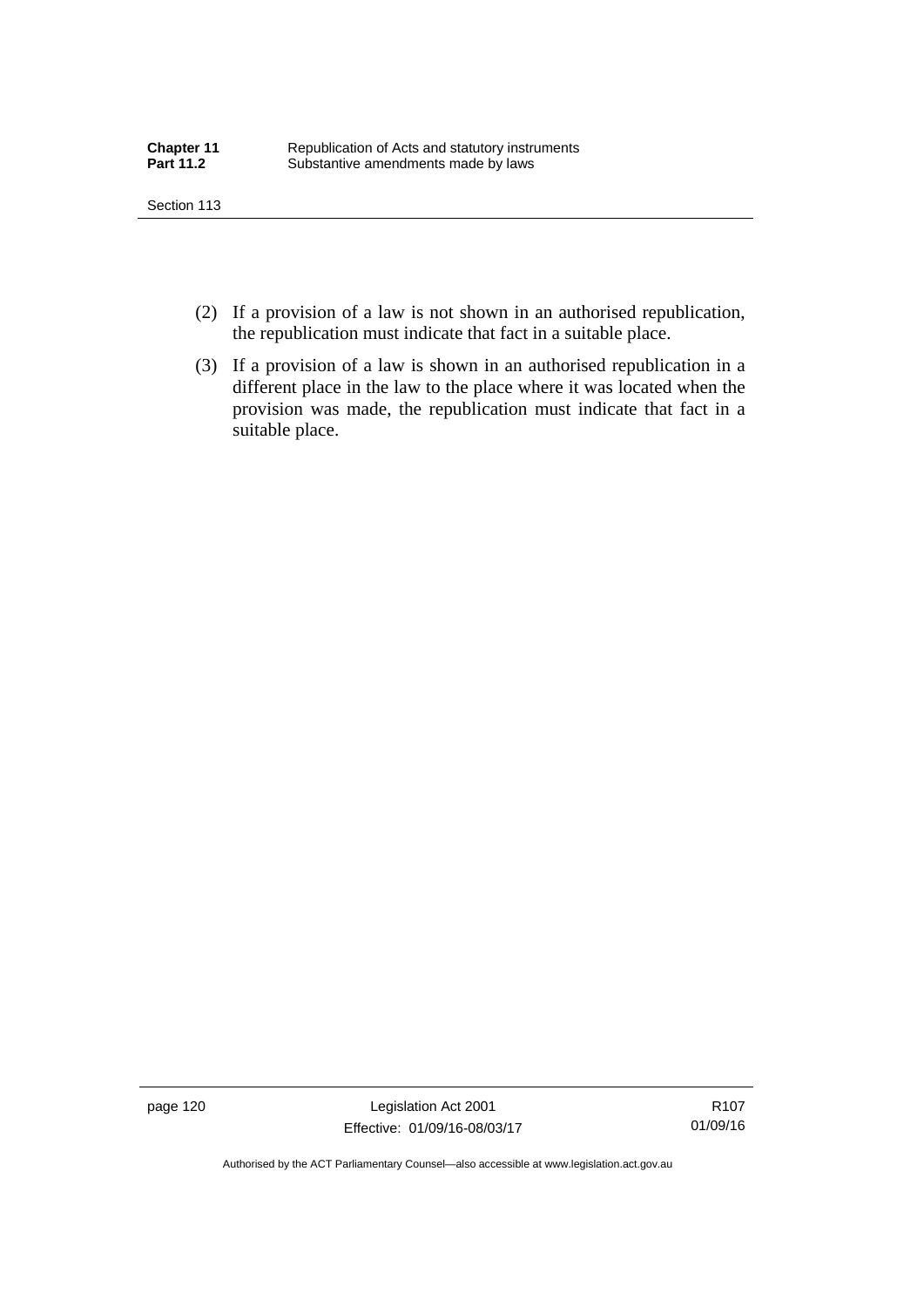page 121

## **Part 11.3 Editorial changes**

## **114 Authorisation for parliamentary counsel**

In preparing a law for republication, the parliamentary counsel is authorised—

- (a) to make editorial amendments and other textual amendments of a formal nature that the parliamentary counsel considers desirable to bring the law into line, or more closely into line, with current legislative drafting practice; and
- (b) to make other editorial changes by way of format, layout or printing style, or in any other presentational respect, that the parliamentary counsel considers desirable to bring the law into line, or more closely into line, with current legislative drafting practice.

## **115 Amendments not to change effect**

This part does not permit the making of an amendment of a law that would change the effect of the law.

### **116 Ambit of editorial amendments**

- (1) An *editorial amendment* of a law is an amendment that—
	- (a) corrects a typographical error; or
	- (b) corrects or updates a reference to a law, position, entity, place or thing; or
	- (c) goes only to a matter of spelling, punctuation, grammar or syntax or the use of conjunctives and disjunctives; or
	- (d) changes the name of the law or a provision of the law; or
	- (e) numbers or renumbers a provision of the law; or
	- (f) changes the order of definitions or other provisions of the law; or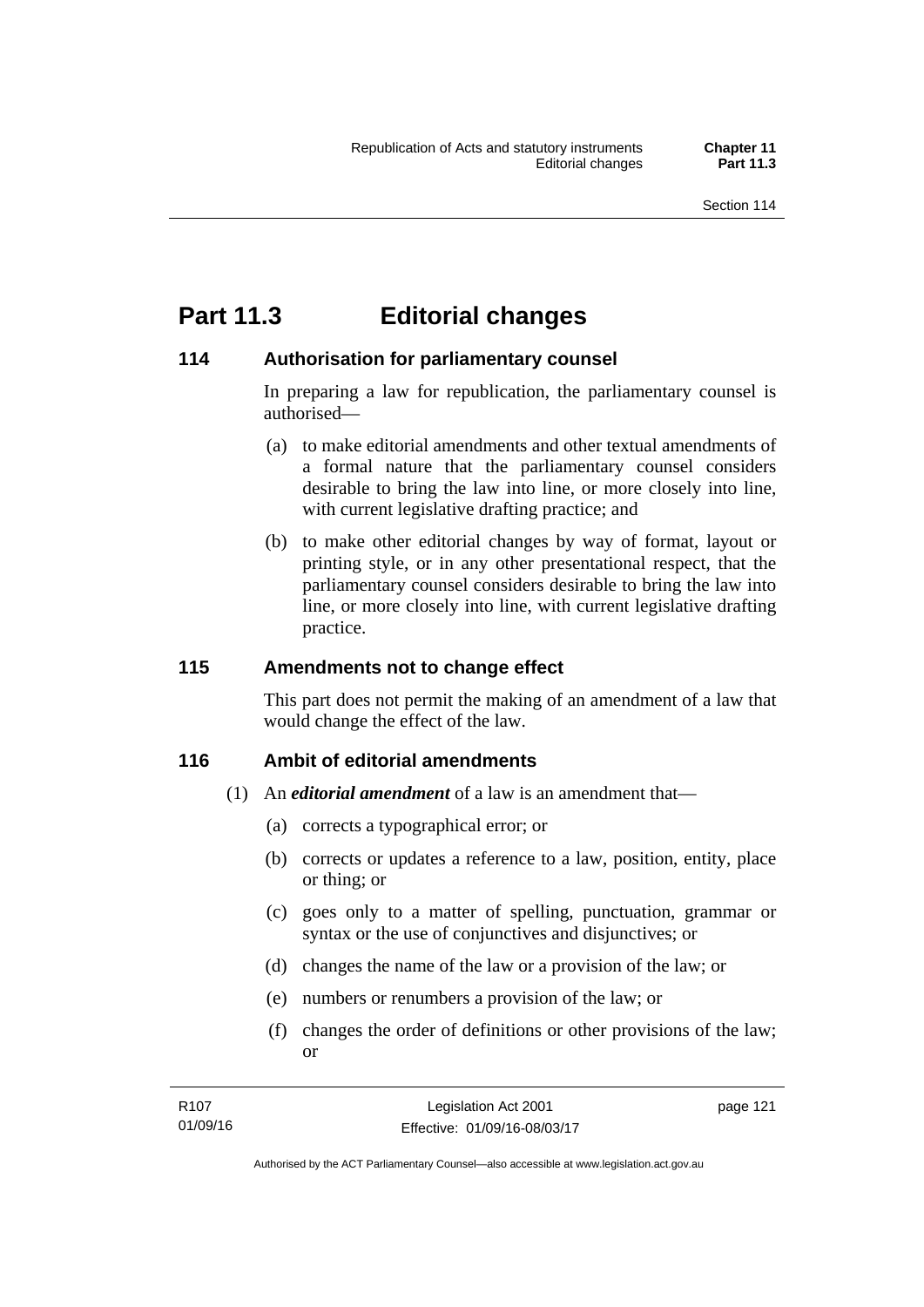- (g) replaces a reference to a provision of a law with a different form of reference to the provision; or
- (h) changes the way of referring to or expressing a number, year, date, time, amount of money, penalty, quantity, measurement, or other matter, idea or concept; or
- (i) replaces a word indicating gender or that could be taken to indicate gender in accordance with current legislative drafting practice; or
- (j) replaces a reference to the Queen, the King or the Crown with a reference to the Sovereign or the Territory; or
- (k) omits—
	- (i) the enacting words or the law-making words (including any signatures); or
	- (ii) a provision that consists only of a description of how the law is arranged into groups of provisions; or
	- (iii) a provision that has expired, the operation of which is exhausted or spent or that is otherwise obsolete or redundant; or
- (l) omits, inserts or changes a referential term; or
- (m) inserts, omits or changes a note; or
- (n) updates a reference to the heading to a provision; or
- (o) is consequential on any amendment made to the law by another law; or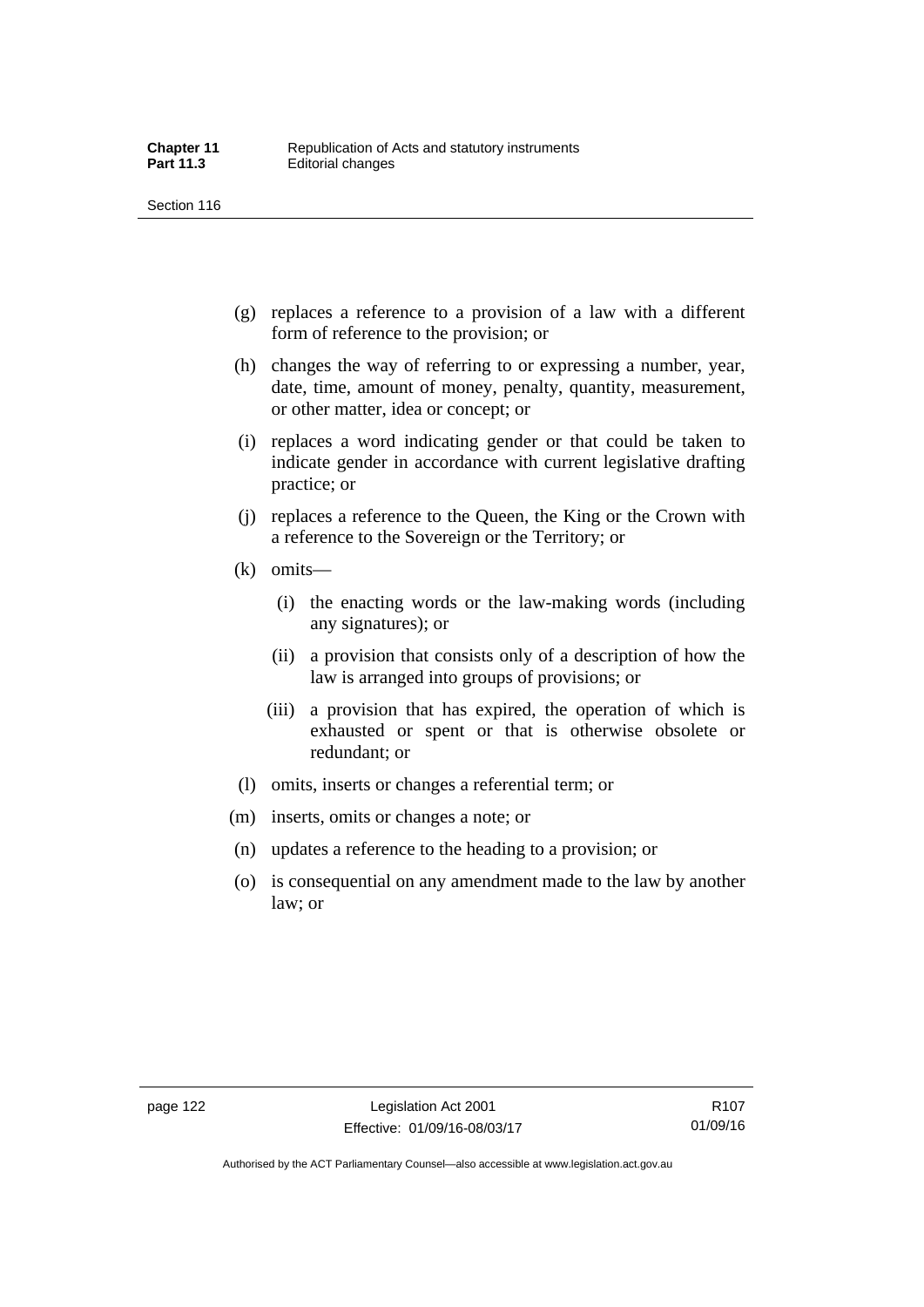(p) is consequential on any other editorial amendment (whether made to that law or another law).

#### **Examples—consequential amendments—par (o)**

- 1 If an amendment adds 1 or more subsections to a section that is not already divided into subsections, the subsection number (1) may be inserted.
- 2 If an amendment omits subsection (1) from a section with 2 subsections, the subsection number (2) may be omitted.
- 3 If an amendment omits subsection (2) from a series of 4 subsections (subsections  $(1)$  to  $(4)$ ), subsections  $(3)$  and  $(4)$  may be renumbered as subsections (2) and (3).
- 4 If an amendment adds a new subsection (3A) to a series of 5 subsections (subsections  $(1)$  to  $(5)$ ), the new subsection and subsections  $(4)$  and  $(5)$  may be renumbered as subsections (4), (5), and (6).
- 5 If an amendment omits paragraph (b) from a series of 4 paragraphs (paragraphs (a) to (d)), paragraphs (c) and (d) may be renumbered as paragraphs (b) and (c).
- 6 If an amendment adds a new paragraph (aa) to a series of 3 paragraphs (paragraphs (a) to (c)), the paragraphs may be renumbered as paragraphs (a), (b), (c) and (d).
- 7 If an amendment makes a change mentioned in any of examples 1 to 6, a cross-reference in any law to any of the provisions that have been renumbered may be correspondingly renumbered.
- 8 If an amendment adds a paragraph as the last paragraph in a series of paragraphs that end in a full stop, the full stop may be changed to a semicolon and, if the series of paragraphs is joined by a conjunction (eg 'and'), the conjunction may be added after the semicolon.
- 9 If an amendment omits a section example from a section that has 2 section examples, the number of the remaining example may be omitted.
- 10 If an amendment adds a subsection note to a subsection that already has a subsection note, the notes may be numbered.
- *Note* An example is part of the Act, is not exhaustive and may extend, but does not limit, the meaning of the provision in which it appears (see s 126 and s 132).
- (2) In this section:

*law* includes a law of another jurisdiction.

*law of another jurisdiction*—see section 97 (1).

page 123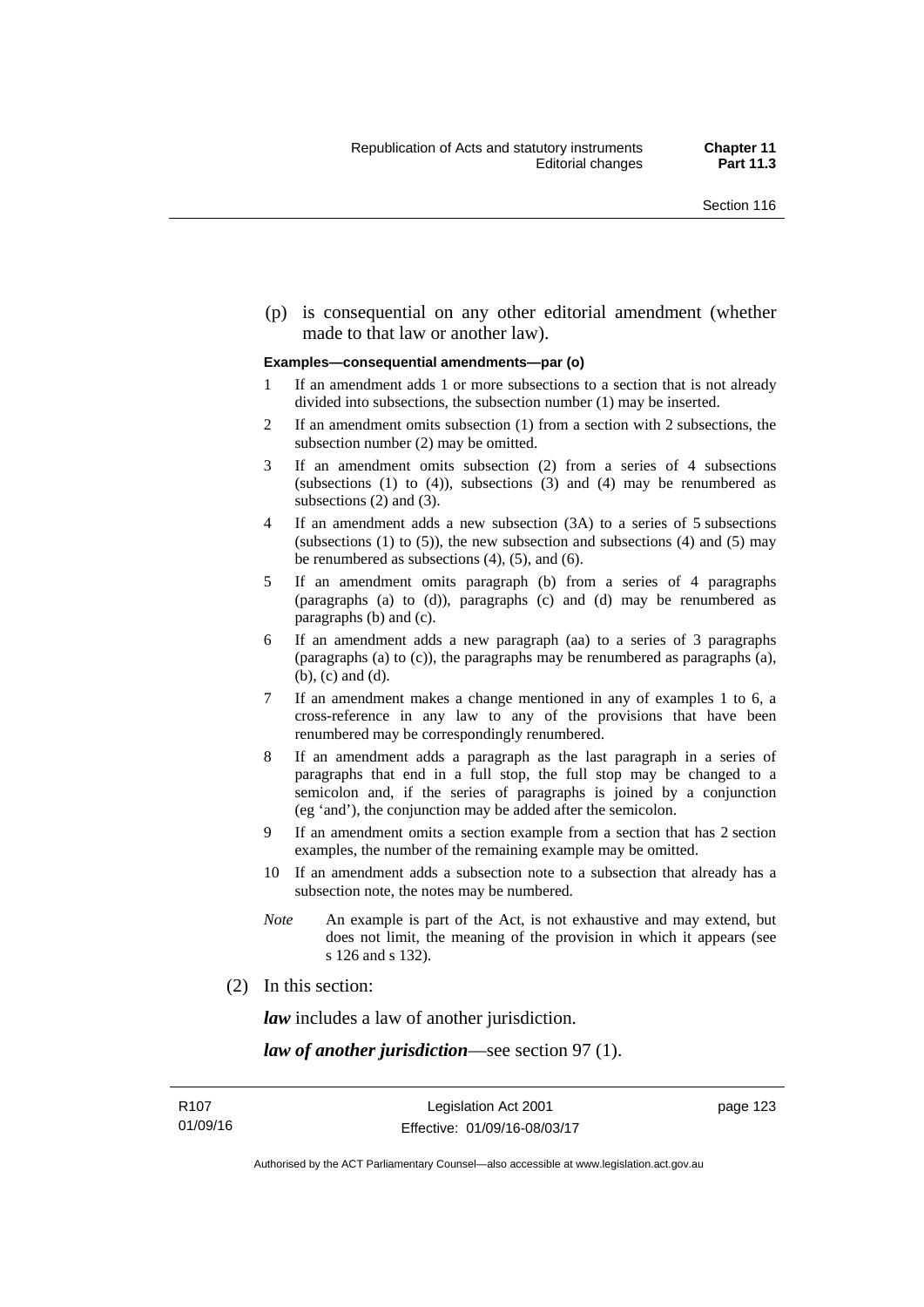*referential term* means a term that identifies a provision as a provision, or part of a provision, of the Act, statutory instrument or provision in which it appears.

#### **Examples**

- 1 of this Act
- 2 of this section
- 3 hereof
- 4 said
- *Note* An example is part of the Act, is not exhaustive and may extend, but does not limit, the meaning of the provision in which it appears (see s 126 and s 132).

## **117 Legal effect of editorial changes**

- (1) A law that is amended or otherwise changed under this part in preparing an authorised republication of the law has effect for all purposes, on and after the republication date, as if the changes had been made by an Act that commenced on the republication date.
- (2) Without limiting subsection (1), section 83 (Consequences of amendment of statutory instrument by Act) applies to an amendment made under this part as if the amendment had been made by an Act.
- (3) This section is subject to section 115 (Amendments not to change effect).

#### **118 Reference to editorial amendments**

If a law is amended under this part in preparing an authorised republication of the law, the republication must indicate that fact in a suitable place.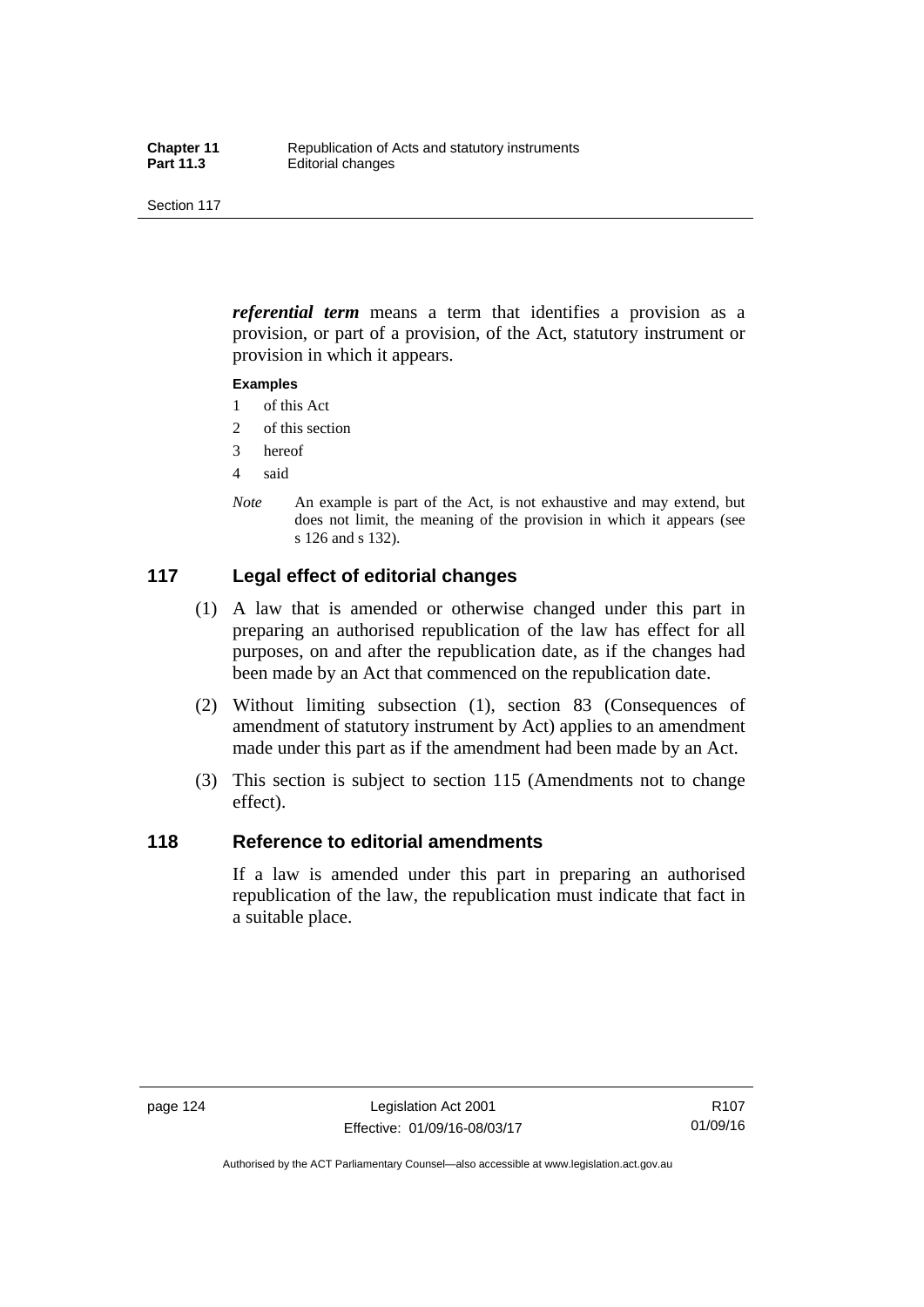## **Chapter 12 Scope of Acts and statutory instruments**

## **120 Act to be interpreted not to exceed legislative powers of Assembly**

- (1) An Act is to be interpreted as operating to the full extent of, but not to exceed, the legislative power of the Legislative Assembly.
- (2) Without limiting subsection (1), if a provision of an Act would, apart from this section, be interpreted as exceeding the legislative power of the Legislative Assembly—
	- (a) the provision is valid to the extent to which it does not exceed power; and
	- (b) the remainder of the Act is not affected.
- (3) Without limiting subsection (1), if the application of a provision of an Act to a matter would, apart from this section, be interpreted as exceeding power, the provision's application to other matters is not affected.
- (4) This section is in addition to any provision of the Act itself.

*Note* For the equivalent provision for statutory instruments, see s 43.

- (5) This section is a determinative provision.
	- *Note* See s 5 for the meaning of determinative provisions, and s 6 for their displacement.

### **121 Binding effect of Acts**

- (1) An Act binds everyone, including people who are not Australian citizens and all governments.
	- *Note* See the [Self-Government Act](http://www.comlaw.gov.au/Series/C2004A03699), s 27 which provides that, except as provided by the regulations under that Act, an ACT enactment does not bind the Crown in right of the Commonwealth. See also s 120.

page 125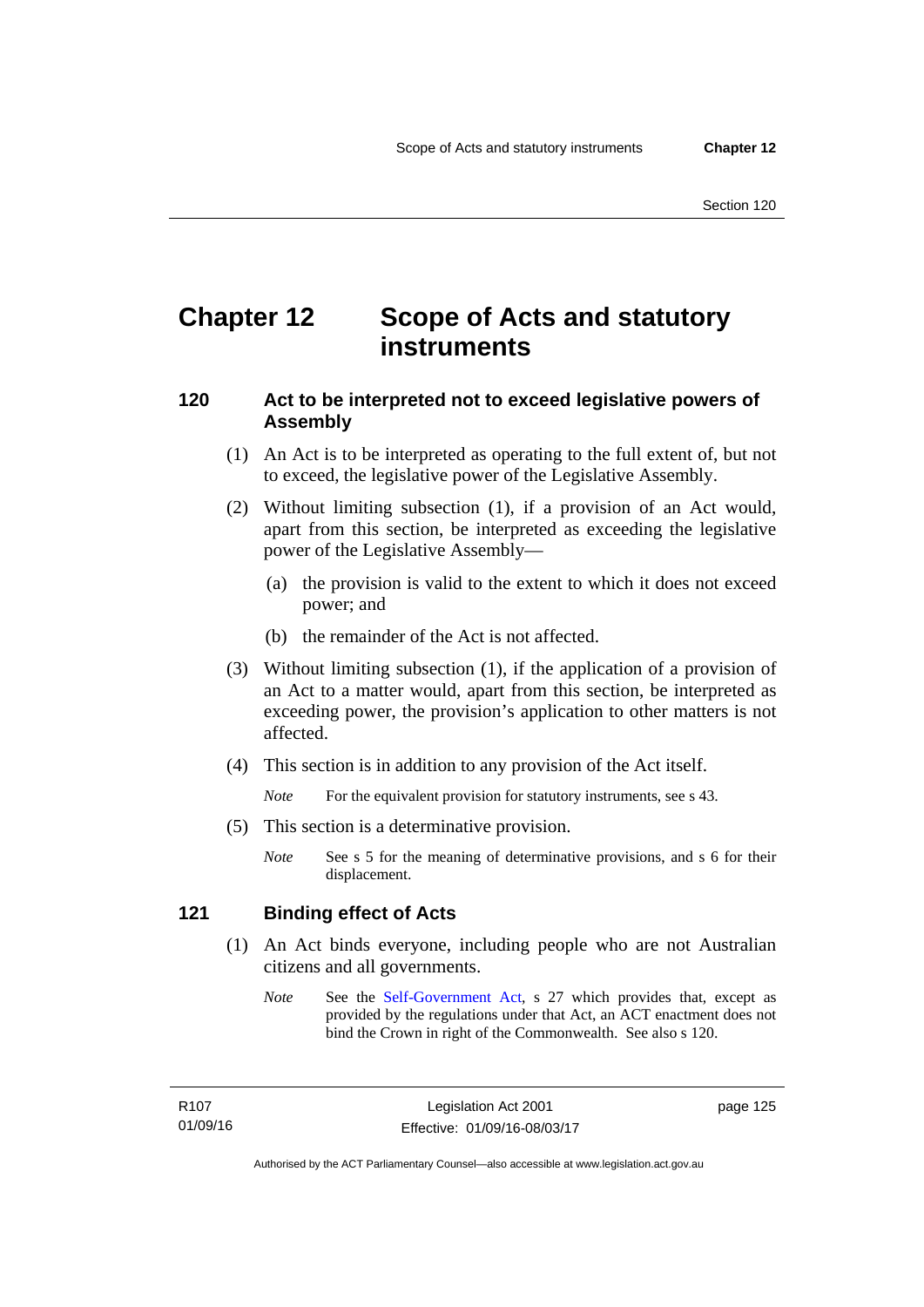- (2) However, an Act does not bind the Territory to the extent that it requires or otherwise provides for the payment of money that, on payment, would form part of the public money of the Territory.
- (3) Also, subsection (1) does not make a government liable to be prosecuted for an offence.
- (4) To the extent that an Act does not bind a government, the same degree of immunity extends to a government entity in relation to an authorised act or omission of the entity.
- (5) This section is a determinative provision.

*Note* See s 5 for the meaning of determinative provisions, and s 6 for their displacement.

(6) In this section:

*authorised*—an act or omission of a government entity is *authorised* if—

- (a) for an instrumentality—the act or omission relates to a matter within the scope of the instrumentality's functions; and
- (b) for an officer or employee of the government—the act or omission relates to a matter within the scope of the duties of the officer or employee; and
- (c) for a contractor who exercises a function on behalf of the government—the act or omission relates to a matter within the scope of the contract; and
- (d) for anyone else who exercises a function on behalf of the government—the act or omission relates to a matter within the scope of the person's engagement.

*government* includes the Territory, the Commonwealth, a State, another Territory or New Zealand.

*government entity* includes—

(a) an instrumentality, officer or employee of the government; and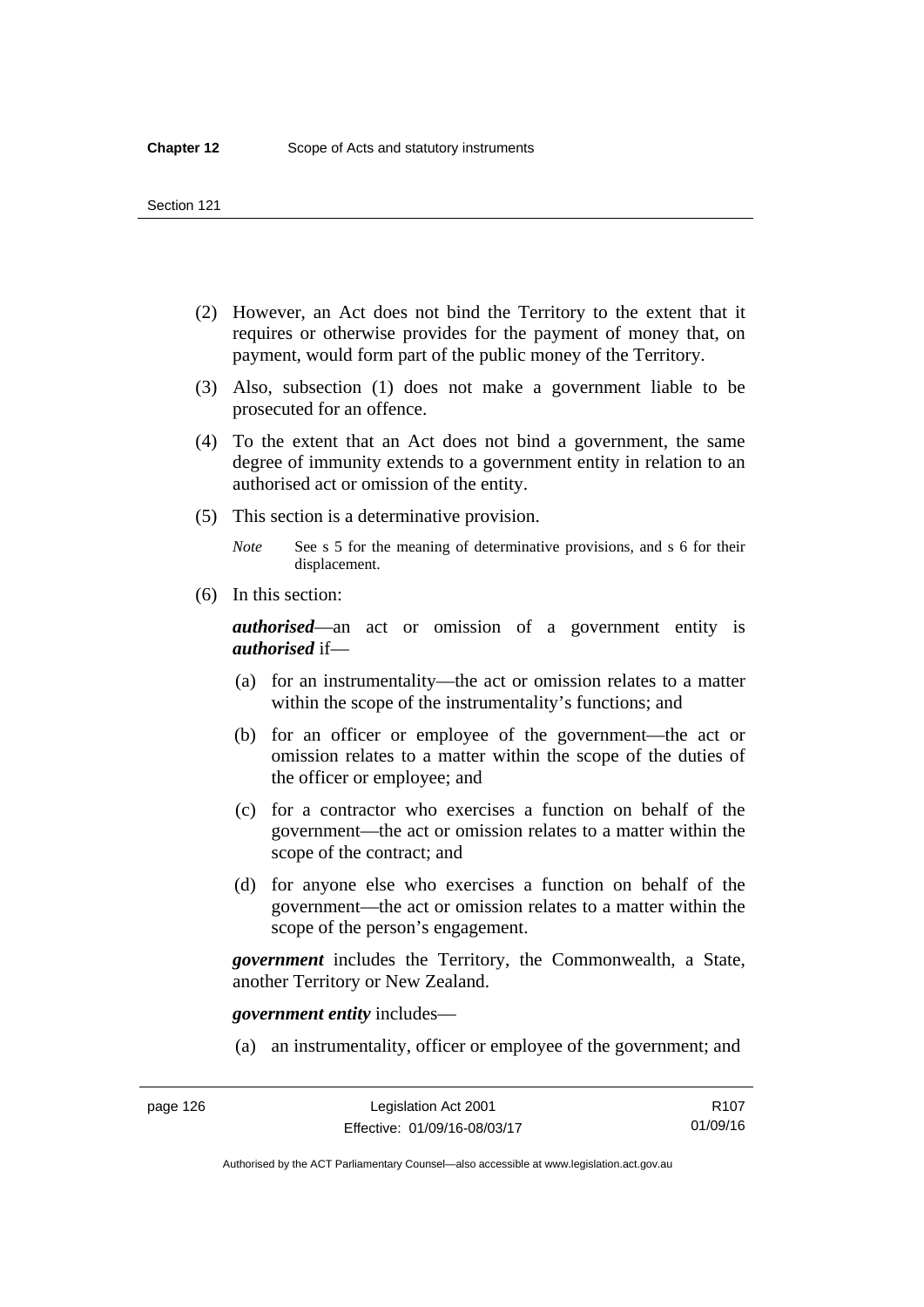- Section 122
- (b) a contractor or anyone else who exercises a function on behalf of the government.

## **122 Application to Territory**

- (1) In an Act or statutory instrument—
	- (a) a reference to an entity or position by name or description is a reference to the entity or position of that name or description in or for the Territory; and
	- (b) a reference to a place, jurisdiction or anything else by name or description is a reference to the place, jurisdiction or thing of that name or description in or for the Territory.
- (2) If the name of an entity or position established under an Act or statutory instrument includes the words 'of the Australian Capital Territory', 'for the Australian Capital Territory', '(ACT)', or words having a similar effect, a reference in an Act or statutory instrument to the entity or position need not include the words.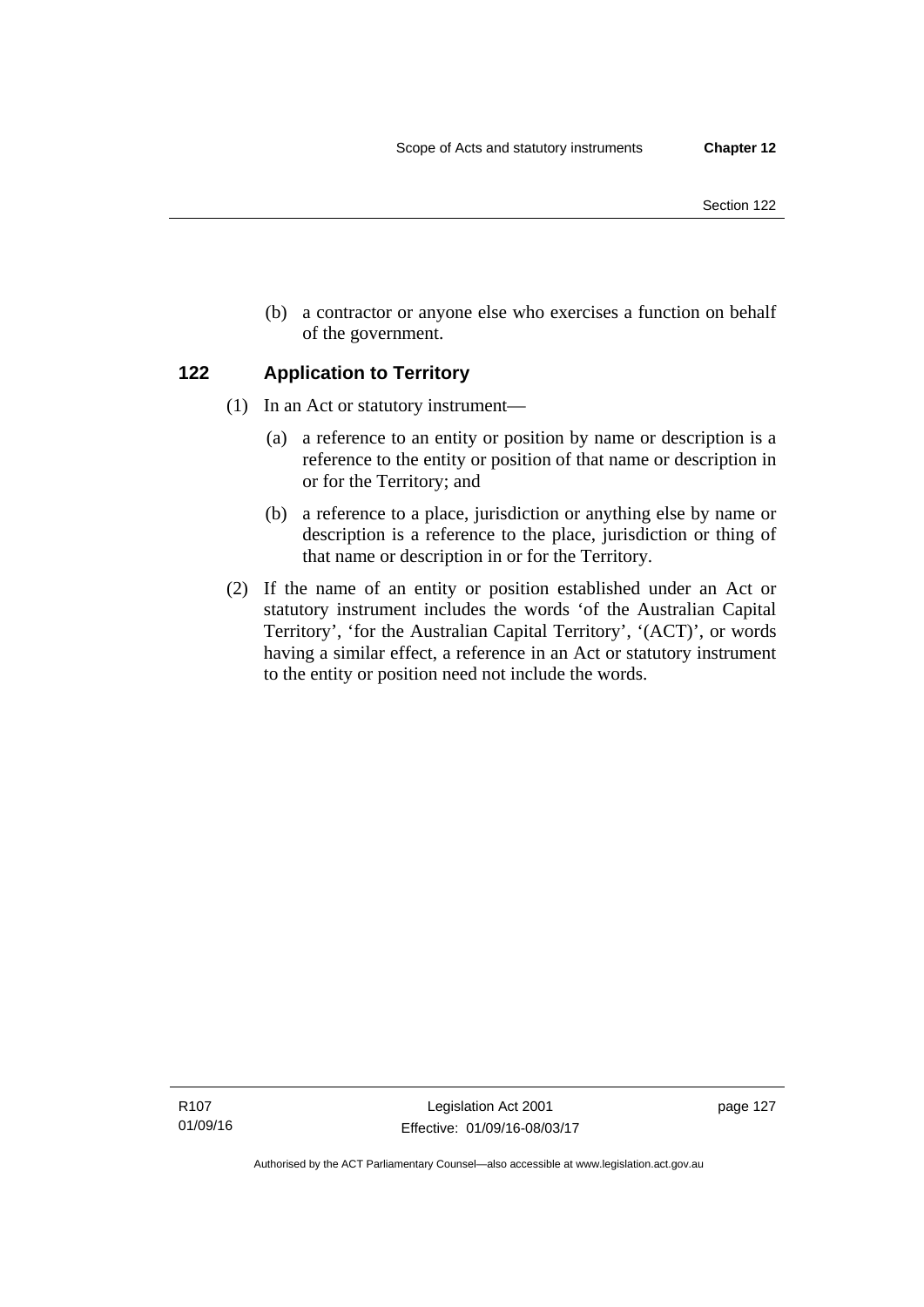## **Chapter 13 Structure of Acts and statutory instruments**

## **Part 13.1 General**

#### **125 Meaning of** *law***—ch 13**

In this chapter:

*law* means an Act, subordinate law or disallowable instrument.

*Note* A reference to an Act, subordinate law or disallowable instrument includes a reference to a provision of the Act, law or instrument (see s 7, s 8 and s 9).

#### **126 Material that is part of Act or statutory instrument**

- (1) A heading to a chapter, part, division, subdivision, schedule, or another provision (other than a section or subsection), of or to an Act or statutory instrument is part of the Act or instrument.
- (2) A heading to a section or subsection of an Act or statutory instrument is part of the Act or instrument if—
	- (a) the Act was enacted, or the instrument was made, after 1 January 2000; or
	- (b) the heading was amended or inserted into the Act or instrument after 1 January 2000.
- (3) A preamble or other recital to an Act or statutory instrument is part of the Act or instrument.
- (4) An example or diagram in an Act or statutory instrument is part of the Act or instrument.
- (5) A schedule, dictionary or appendix to an Act or statutory instrument is part of the Act or instrument.

R107 01/09/16

Authorised by the ACT Parliamentary Counsel—also accessible at www.legislation.act.gov.au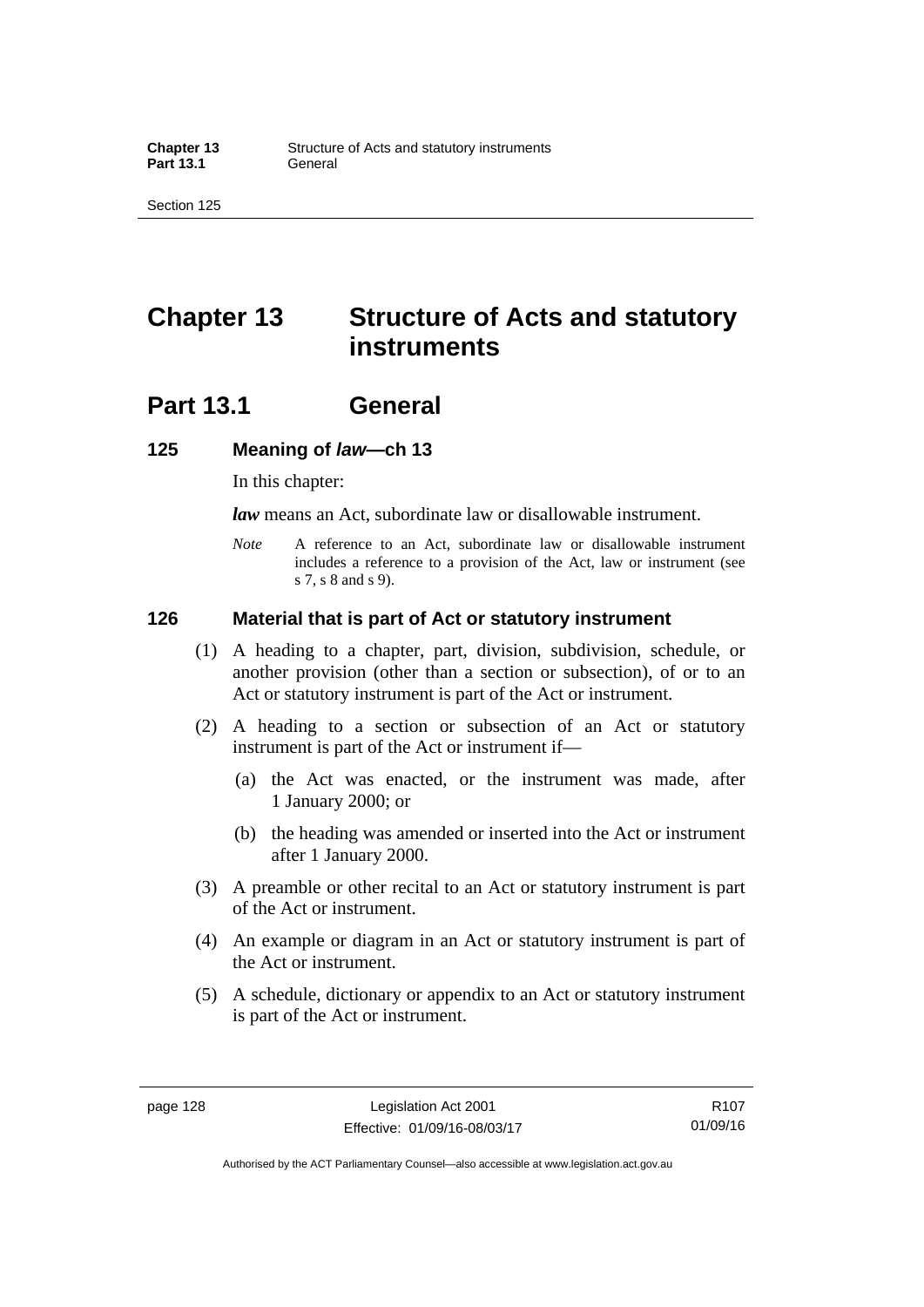- (6) Punctuation in an Act or statutory instrument is part of the Act or instrument.
- (7) A provision number in an Act or statutory instrument is part of the Act or instrument.
- (8) In applying this section to an Act or statutory instrument that is divided otherwise than into sections, a reference to a section or subsection is a reference to a corresponding provision of the Act or instrument.
	- *Note* A reference to an Act or statutory instrument includes a reference to a provision of the Act or instrument (see s 7 and s 13).
- (9) This section is a determinative provision.
	- *Note* See s 5 for the meaning of determinative provisions, and s 6 for their displacement.

### **127 Material that is not part of Act or statutory instrument**

- (1) A footnote, endnote, or other note, in or to an Act or statutory instrument is not part of the Act or instrument.
- (2) A table of contents (however described), or reader's guide or index, in or to an Act or statutory instrument is not part of the Act or instrument.
- (3) A heading to a section or subsection of an Act or statutory instrument is not part of the Act or instrument if section 126 (2) does not apply to the heading.
- (4) This section does not prevent the amendment of a note, table, guide, index or heading mentioned in subsection (1), (2) or (3).
- (5) However, such a note, table, guide or index does not become part of the Act or statutory instrument because it is amended or inserted by an Act or instrument.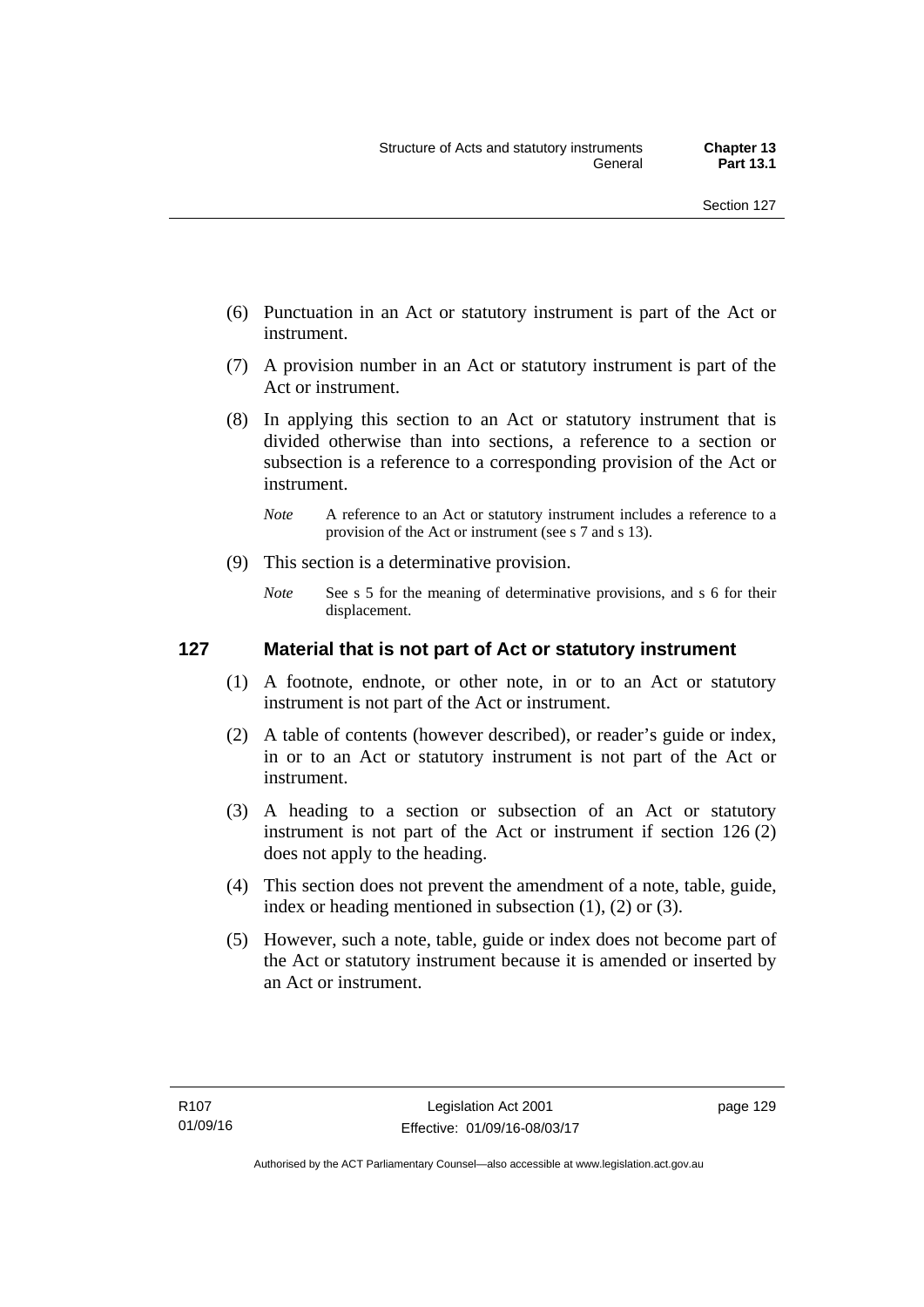| <b>Chapter 13</b> | Structure of Acts and statutory instruments |
|-------------------|---------------------------------------------|
| <b>Part 13.1</b>  | General                                     |

- (6) In applying this section to an Act or statutory instrument that is divided otherwise than into sections, a reference to a section or subsection is a reference to a corresponding provision of the Act or instrument.
	- *Note* A reference to an Act or statutory instrument includes a reference to a provision of the Act or instrument (see s 7 and s 13).
- (7) This section is a determinative provision.
	- *Note* See s 5 for the meaning of determinative provisions, and s 6 for their displacement.

page 130 Legislation Act 2001 Effective: 01/09/16-08/03/17

R107 01/09/16

Authorised by the ACT Parliamentary Counsel—also accessible at www.legislation.act.gov.au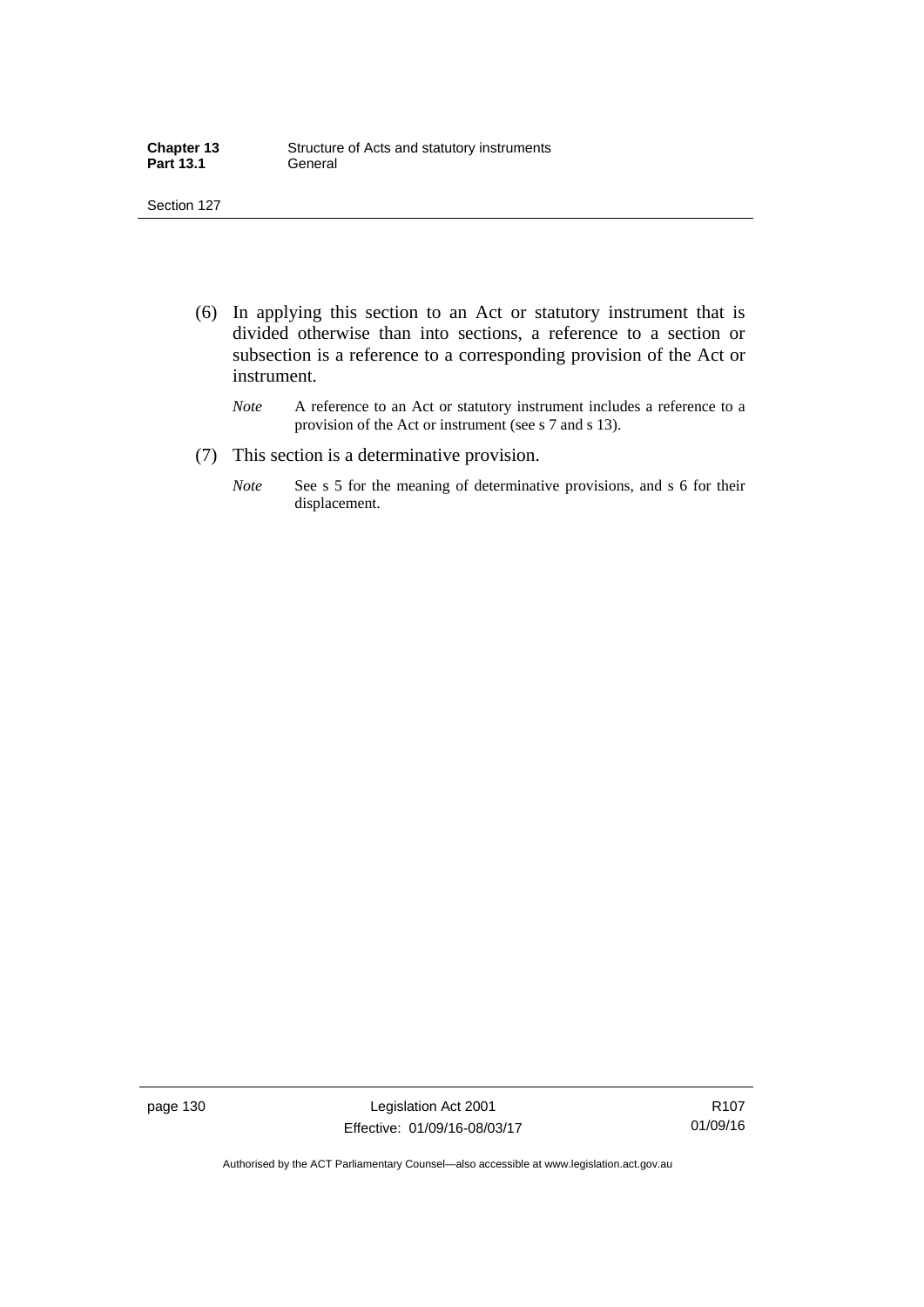page 131

# **Part 13.2 Particular kinds of provisions**

### **130 What is a** *definition***?**

A *definition* is a provision (however expressed) of an Act or statutory instrument that—

- (a) gives a meaning to a term; or
- (b) limits or extends the meaning of a term.

#### **Examples—definitions**

- 1 *X* means Y.
- 2 *X* includes Y.
- 3 *X* means Y, and includes Z.
- 4 A reference to *X* is a reference to Y.
- 5 *X*—see section Y.
- 6 *X*—see the *XYZ Act 1999*, section Y.
- 7 In a proceeding against a person (the *retailer*), it is a defence if the retailer establishes that the goods were bought honestly.
- 8 *excluded*—a claim is *excluded* if the claim is not brought within 1 year after the day the claimant becomes aware of the failure to account to which the claim relates.
- 9 A term used in the *XYZ Act 2003* has the same meaning in this Act.
- 10 A term defined in the *XYZ Act 2003* has the same meaning in this Act.
- *Note 1* Examples 5 and 6 illustrate signpost definitions, that is, definitions that do not themselves directly define a term but point the reader to the place where the term is defined (see s 131).
- *Note 2* Example 7 illustrates a tagged-term definition (*retailer*) that takes its meaning from the context of the provision where the defined term is found.
- *Note 3* Example 8 illustrates a definition that does not begin with the defined term.
- *Note 4* For other provisions about definitions, see pt 15.2.
- *Note 5* An example is part of the Act, is not exhaustive and may extend, but does not limit, the meaning of the provision in which it appears (see s 126 and s 132).

| R107     | Legislation Act 2001         |
|----------|------------------------------|
| 01/09/16 | Effective: 01/09/16-08/03/17 |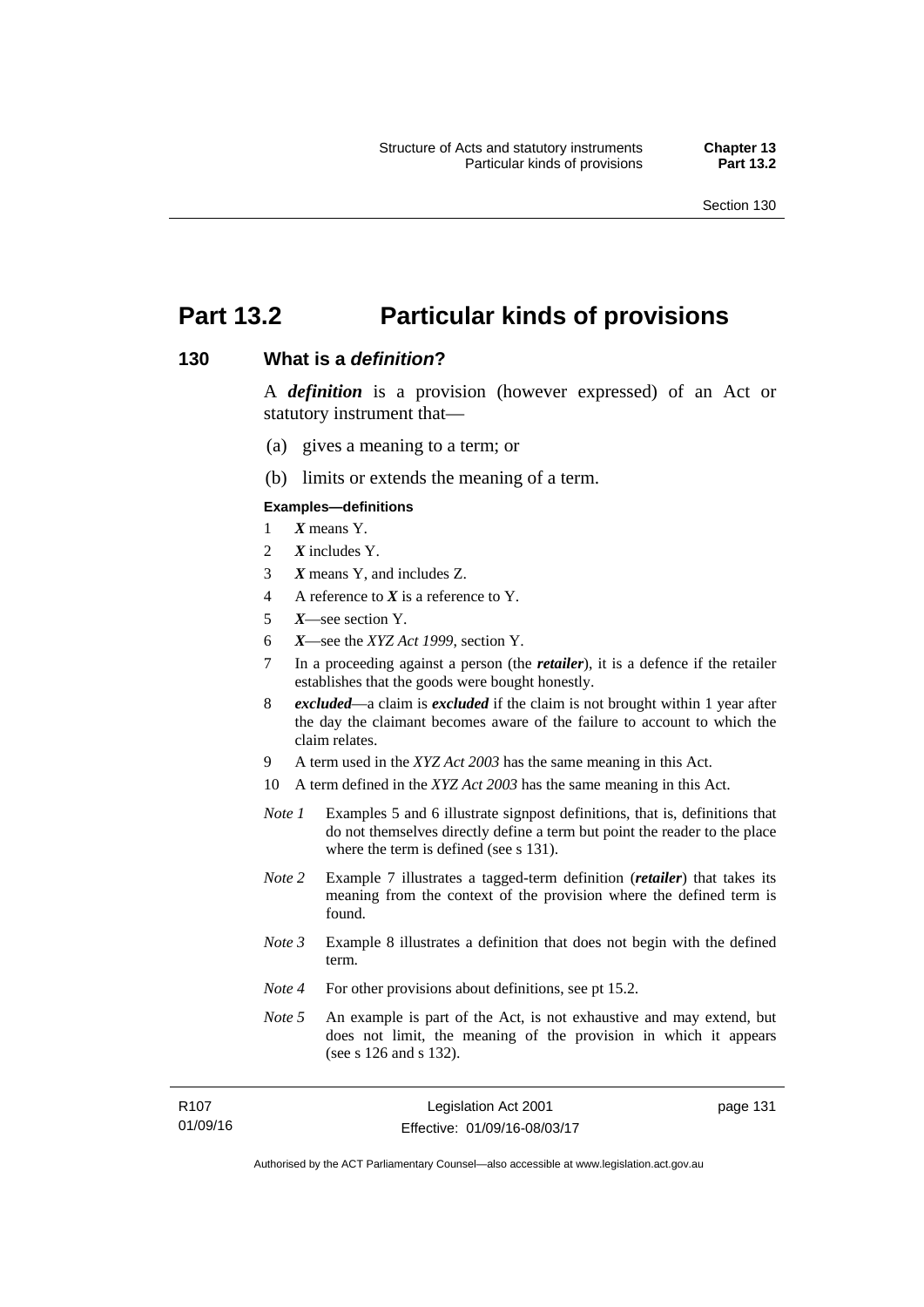### **131 Signpost definitions**

 (1) In an Act or statutory instrument, a definition of a term that includes the word 'see' followed by a reference to a law or instrument (a *signpost definition*) means the term has the same meaning as the term (or, if the reference includes a reference to the definition of another term, that term) has in the law or instrument, as in force from time to time.

#### **Examples**

- 1 A signpost definition '*food*—see section 10.' in the dictionary to an Act means that the word 'food' when used in the Act has the same meaning as it has in section 10, as in force from time to time.
- 2 A signpost definition '*injury*—see the *XYZ Act 2001*, dictionary.' in the dictionary to another Act means that the word 'injury', when used in the other Act, has the same meaning as it has in the definition of *injury* in the *XYZ Act 2001*, dictionary, as in force from time to time.
- 3 A signpost definition 'Work Safety Council—see the *XYZ Act 2000*, dictionary, definition of *council*.' means that the expression 'Work Safety Council' has the same meaning as the word 'council' has in the definition of *council* in the *XYZ Act 2000*, dictionary, as in force from time to time.
- *Note* An example is part of the Act, is not exhaustive and may extend, but does not limit, the meaning of the provision in which it appears (see s 126 and s 132).
- (2) This section is subject to section 47 (Statutory instrument may make provision by applying law or instrument).
- (3) In this section:

*instrument* includes a provision of an instrument.

*law* includes a law, or a provision of a law, of the Commonwealth, a State or another Territory.

*Note* For other provisions about definitions, see pt 15.2.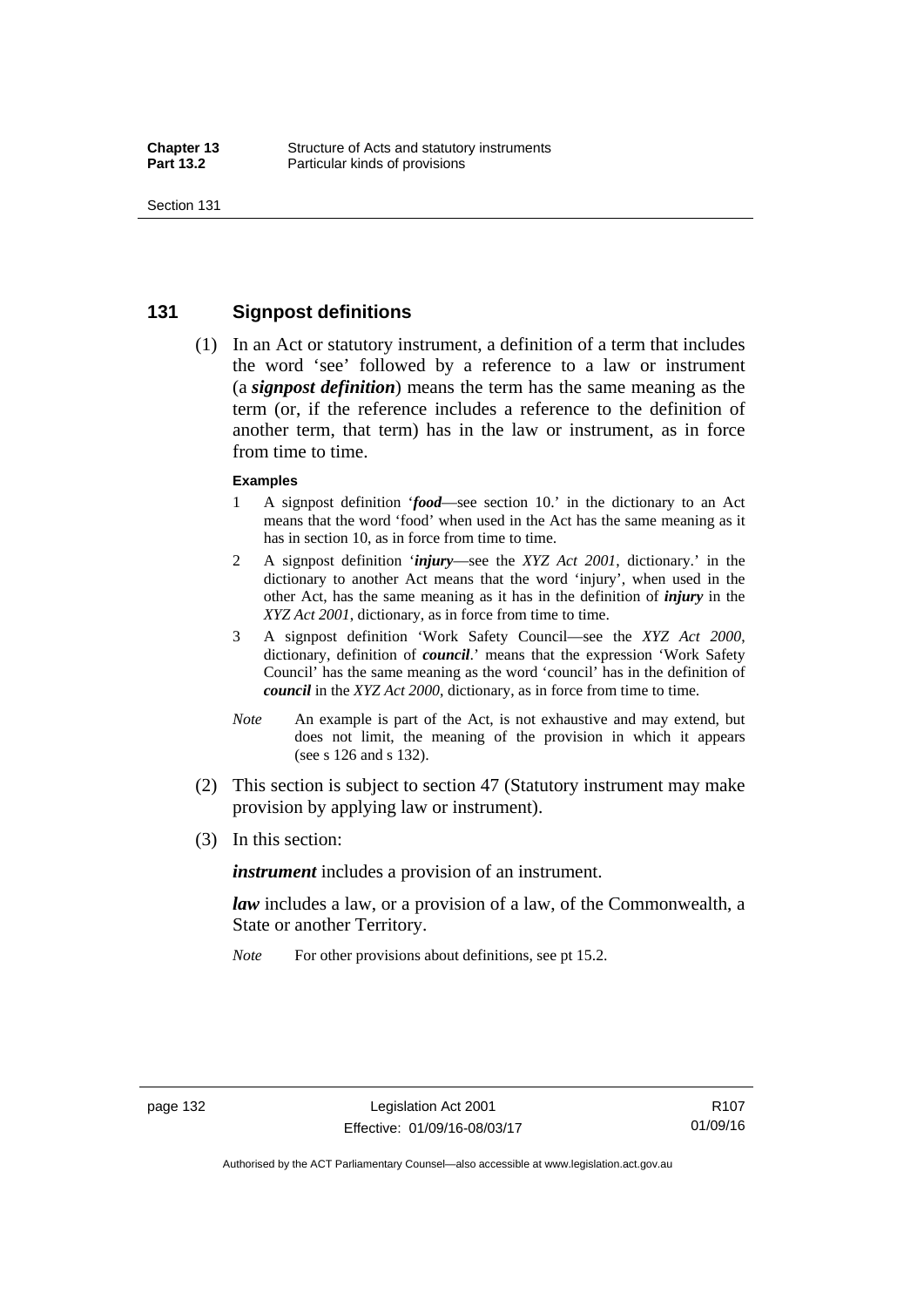### **132 Examples**

- (1) An example in an Act or statutory instrument—
	- (a) is not exhaustive; and
	- (b) may extend, but does not limit, the meaning of the Act or instrument, or the particular provision to which it relates.

#### **Examples**

- 1 A specific case (which may be fictional) that helps to give meaning to the more abstract language of a provision. See the examples in s 43.
- 2 An example (which may be fictional) that clarifies the scope of a provision by illustrating cases that fall within the provision or cases that fall outside the provision, or both. See the examples in s 86.
- *Note 1* These examples may overlap.
- *Note* 2 An example in an Act or statutory instrument is part of the Act or instrument (see s 126 (4)).
- (2) An example may take either of the following forms:
	- (a) a statement at the end of the provision it illustrates (or at the end of a provision containing the provision it illustrates);
	- (b) a statement forming part of the text of a provision that illustrates the operation of the provision, whether or not the words 'for example' are used.

**Examples—par (a)** 

the examples in s 130 or this section, s (1)

#### **Example—par (b)**

the statement beginning 'for example' in s 36 (1) (a)

- (3) Subsection (2) does not limit the form that an example may take.
- (4) This section is a determinative provision.
	- *Note* See s 5 for the meaning of determinative provisions, and s 6 for their displacement.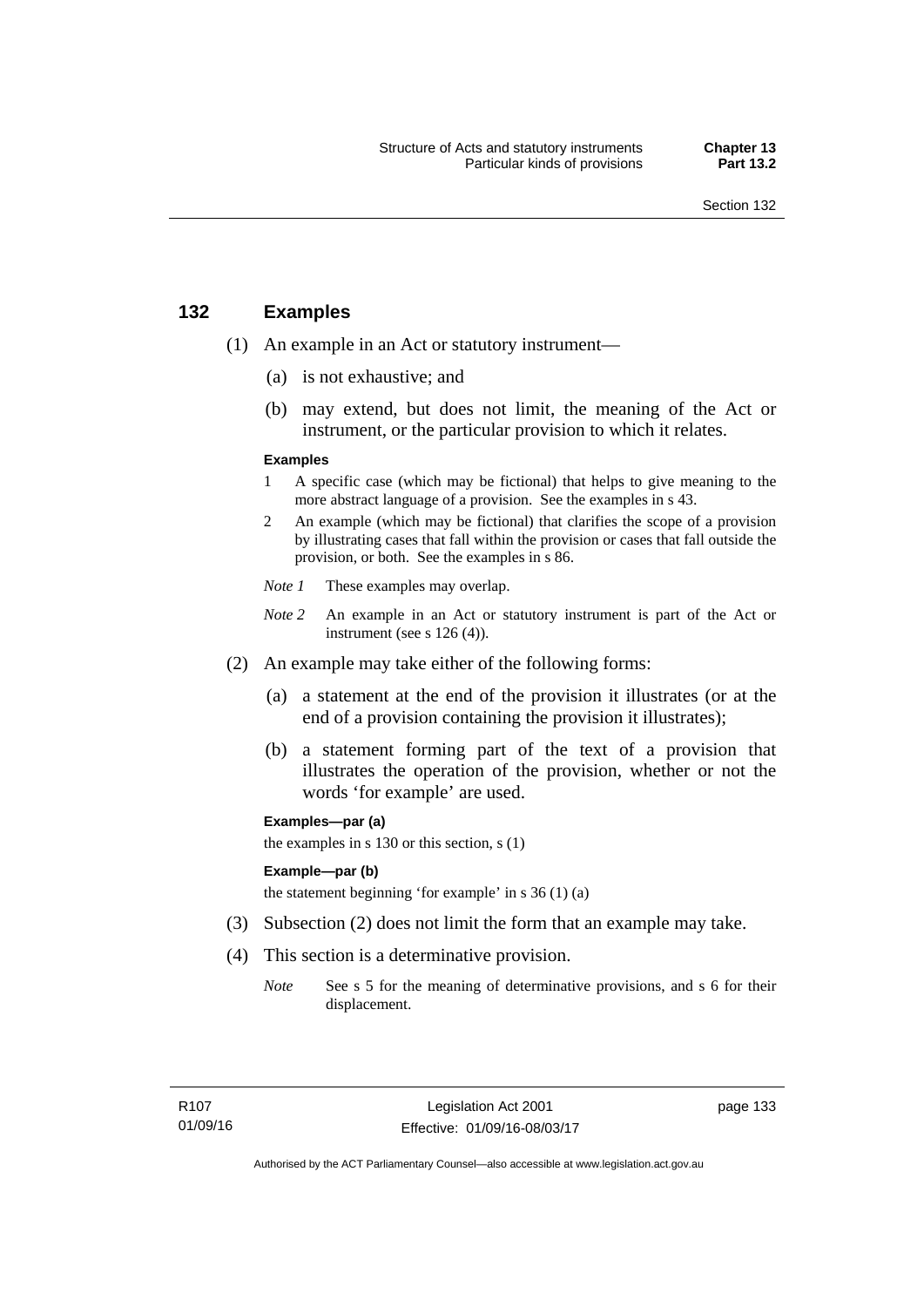### **133 Penalty units**

- (1) In a law, if a penalty for an offence is expressed as a number (whether whole or fractional) of penalty units, the penalty for the offence is a fine of that number of penalty units.
- (2) A *penalty unit* is—
	- (a) for an offence committed by an individual—\$150; or
	- (b) for an offence committed by a corporation—\$750.

#### **Example**

'Maximum penalty: 10 penalty units.' means that a person who is convicted of the relevant offence is liable to a maximum fine of 10 penalty units.

- If the person is an individual, the maximum fine is, therefore, \$1 500 (\$150 x 10).
- If the person is a corporation, the maximum fine is, therefore, \$7 500 (\$750 x 10).
- *Note* An example is part of the Act, is not exhaustive and may extend, but does not limit, the meaning of the provision in which it appears (see [Legislation Act,](http://www.legislation.act.gov.au/a/2001-14) s 126 and s 132).
- (3) The Attorney-General must review the amount of a penalty unit at least once every 4 years after the day this subsection commences.
- (4) This section is a determinative provision.
	- *Note* See s 5 for the meaning of determinative provisions, and s 6 for their displacement.

### **134 Penalties at end of sections and subsections**

- (1) This section applies if a penalty (however expressed) is stated in a law—
	- (a) at the end of a section (whether or not the section is divided into subsections) and not expressed in a way that indicates that it applies only to a provision of the section; or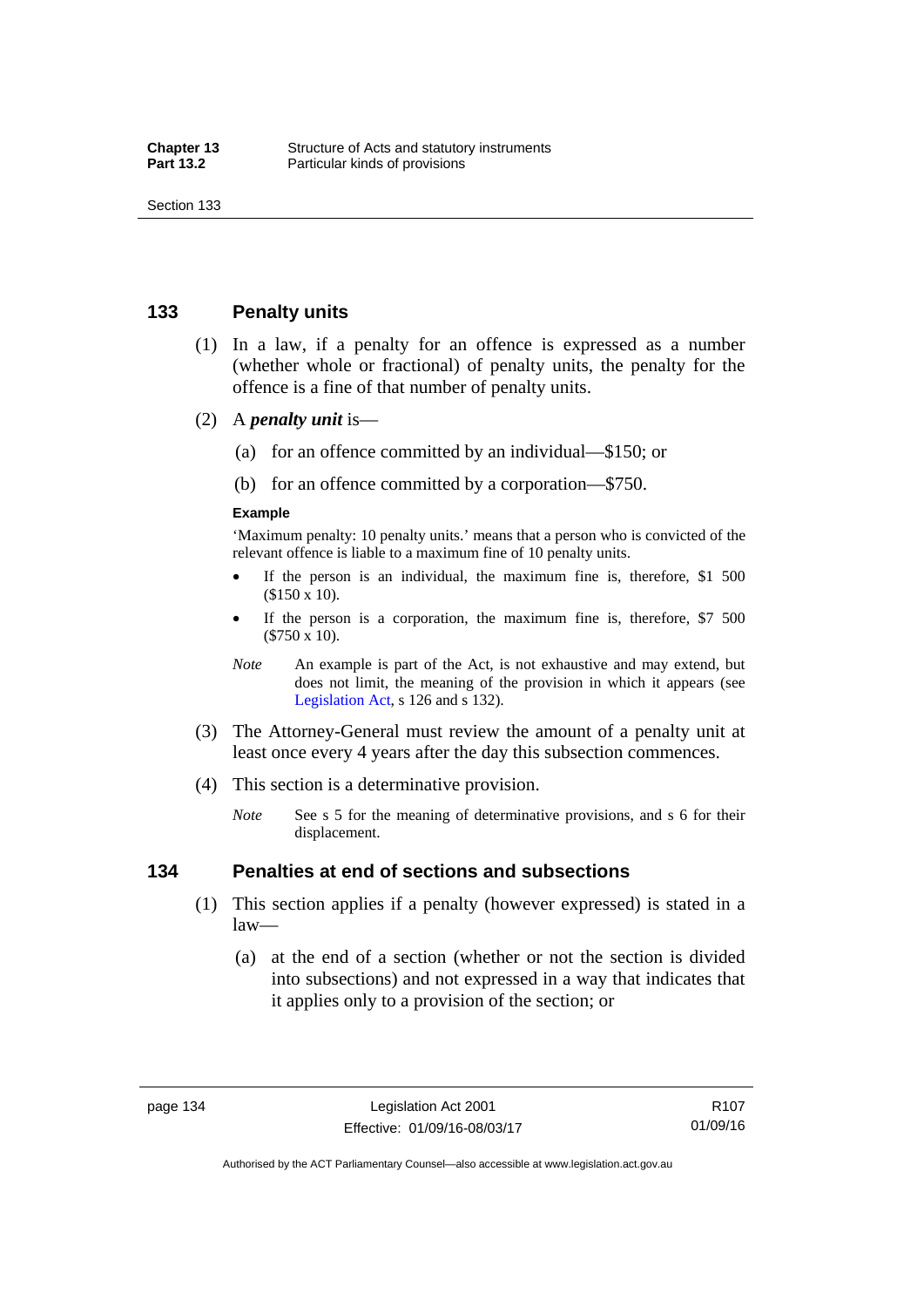- (b) at the end of a subsection (but not at the end of a section) and not expressed in a way that indicates that it applies only to a provision of the subsection; or
- (c) at the end of a section or subsection and expressed in a way that indicates that it applies only to a provision of the section or subsection (the *relevant provision*).

#### **Example—par (a)**

the following penalty at the end of a section: 'Maximum penalty: 20 penalty units.'

#### **Example—par (b)**

the following penalty at the end of a subsection, but not at the end of a section: 'Maximum penalty: 20 penalty units.'

#### **Examples—par (c)**

- 1 the following penalty at the end of a section divided into subsections: 'Maximum penalty (subsection (3)): 20 penalty units.'.
- 2 the following penalty at the end of a subsection, but not at the end of a section:

'Maximum penalty:

- (a) for paragraph (b)—20 penalty units; or
- (b) for another paragraph—50 penalty units, imprisonment for 6 months or both.'
- *Note* An example is part of the Act, is not exhaustive and may extend, but does not limit, the meaning of the provision in which it appears (see s 126 and s 132).
- (2) If an offence is not expressly mentioned in the section, subsection or relevant provision, the penalty indicates that contravention of the section, subsection or relevant provision is an offence punishable on conviction as provided by subsection (4).

#### **Example—penalty applying to entire section or subsection**

A person must not contravene a notice.

Maximum penalty: 20 penalty units.

**Example—penalty applying to a stated provision** 

(2) The register of transactions—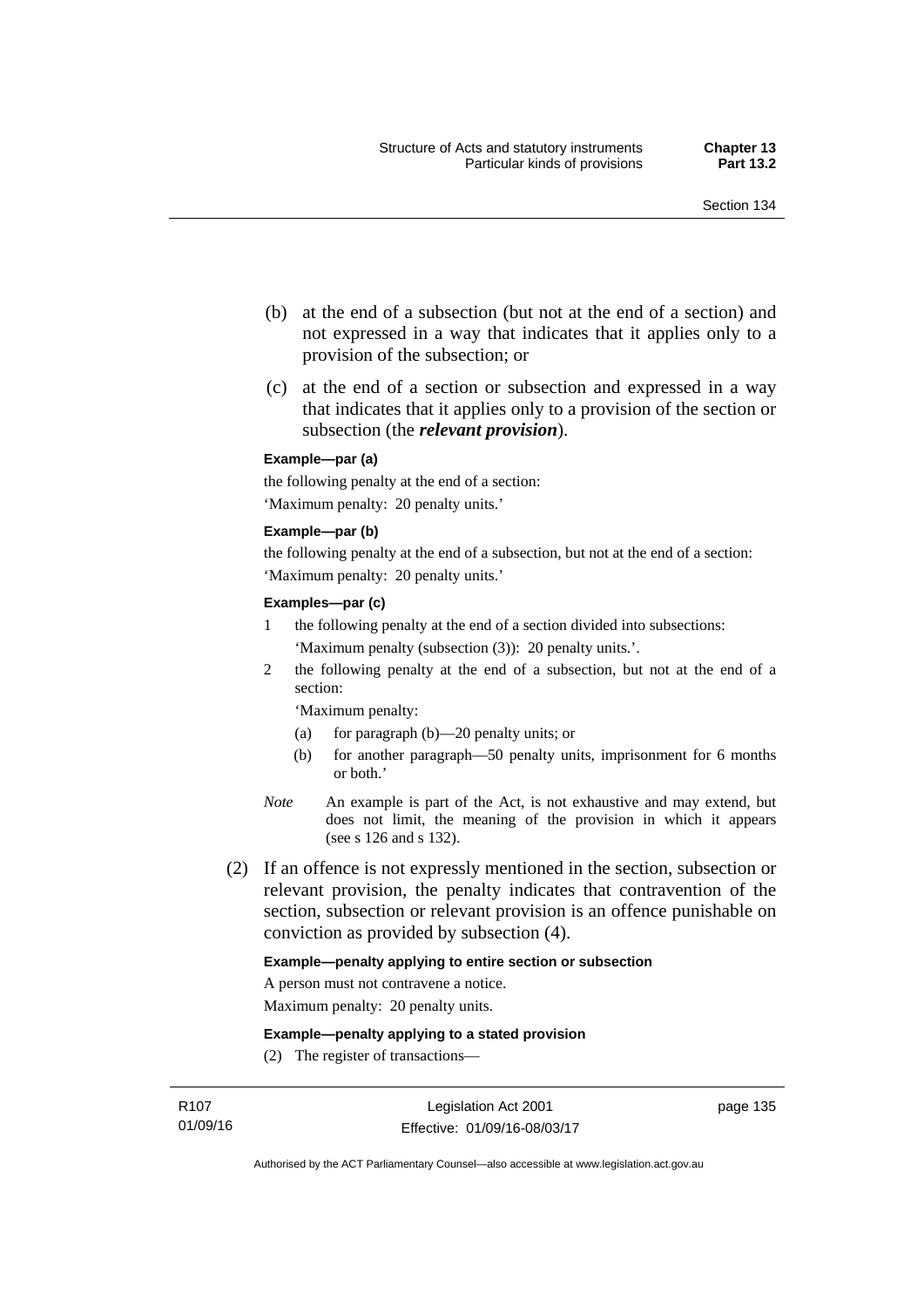Section 134

- (a) may be kept in electronic form; and
- (b) must contain the particulars mentioned in section 91C.

Maximum penalty (paragraph (b)): 20 penalty units.

 (3) If an offence is expressly mentioned in the section, subsection or relevant provision, the penalty indicates that the offence is punishable on conviction as provided by subsection (4).

### **Example—penalty applying to entire section or subsection**

A person who contravenes a notice commits an offence. Maximum penalty: 20 penalty units.

**Example—penalty applying to a stated provision** 

- (2) If a person keeps the person's identity card after ceasing to be an officer—
	- (a) the person commits an offence; and
	- (b) the identity card is forfeited to the Territory.

Maximum penalty (paragraph (a)): 20 penalty units.

- (4) The penalty that may be imposed for the offence is—
	- (a) if only a single penalty is stated (whether as a maximum penalty or a penalty)—not more than the stated penalty; or
	- (b) if a minimum as well as a maximum penalty is stated—not less than the minimum and not more than the maximum.
- $(5)$  If—
	- (a) a penalty (however expressed) is stated in a law at the end of a section divided into subsections; and
	- (b) another penalty (however expressed) is stated at the end of another subsection of the section; and
	- (c) the first penalty is not expressed in a way that indicates that it applies only to a particular provision of the last subsection;

the first penalty is taken, for this section, to be expressed in a way that indicates that it applies only to the last subsection.

Authorised by the ACT Parliamentary Counsel—also accessible at www.legislation.act.gov.au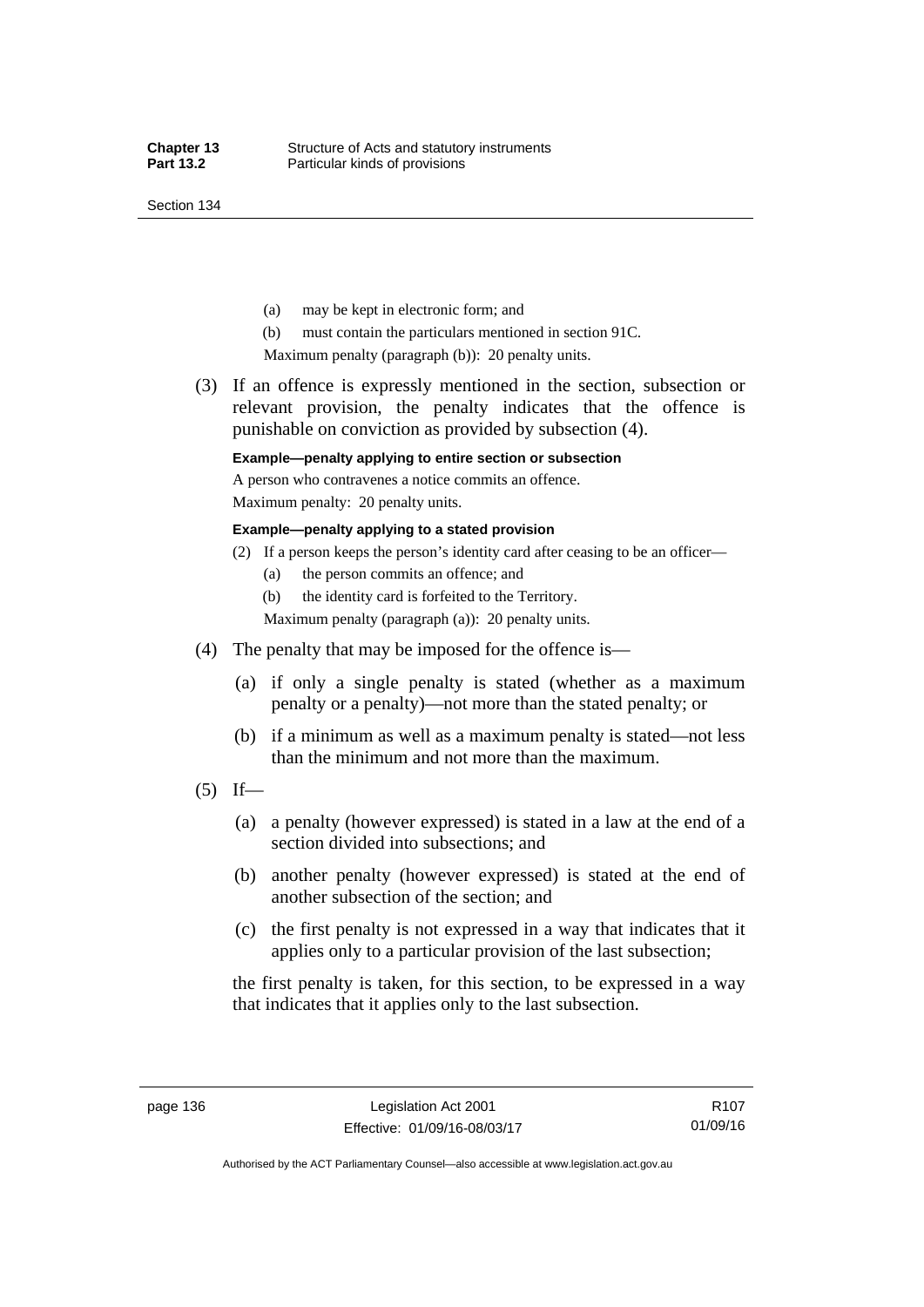#### **Example**

In the following example, s (4) is the last subsection and the penalty stated at the end applies only to that subsection:

'(2) A permit holder must record all transactions under this Act.

Maximum penalty: 20 penalty units.

- (3) If a permit holder is convicted of an offence against subsection (2), the registrar must cancel the permit.
- (4) A permit holder must not sell a declared substance in contravention of this Act.

Maximum penalty: 100 penalty units, imprisonment for 1 year or both.'.

- (6) In working out for this section whether a penalty is at the end of a section or subsection, the position of any example or note is to be disregarded.
- (7) This section is a determinative provision.
	- *Note* See s 5 for the meaning of determinative provisions, and s 6 for their displacement.

### **135 Penalties not at end of sections and subsections**

- (1) This section applies if a penalty (however expressed) is stated in a provision of a law other than at the end of a section or subsection.
- (2) If an offence is expressly mentioned in the provision, the penalty indicates that the offence is punishable on conviction as provided by subsection (4).

#### **Example**

A person who contravenes s (3) commits an offence punishable by a fine of not more than 20 penalty units.

- *Note* An example is part of the Act, is not exhaustive and may extend, but does not limit, the meaning of the provision in which it appears (see s 126 and s 132).
- (3) If an offence is not expressly mentioned in the provision, the penalty indicates that contravention of the provision (or a stated part of the provision) is an offence punishable on conviction as provided by subsection (4).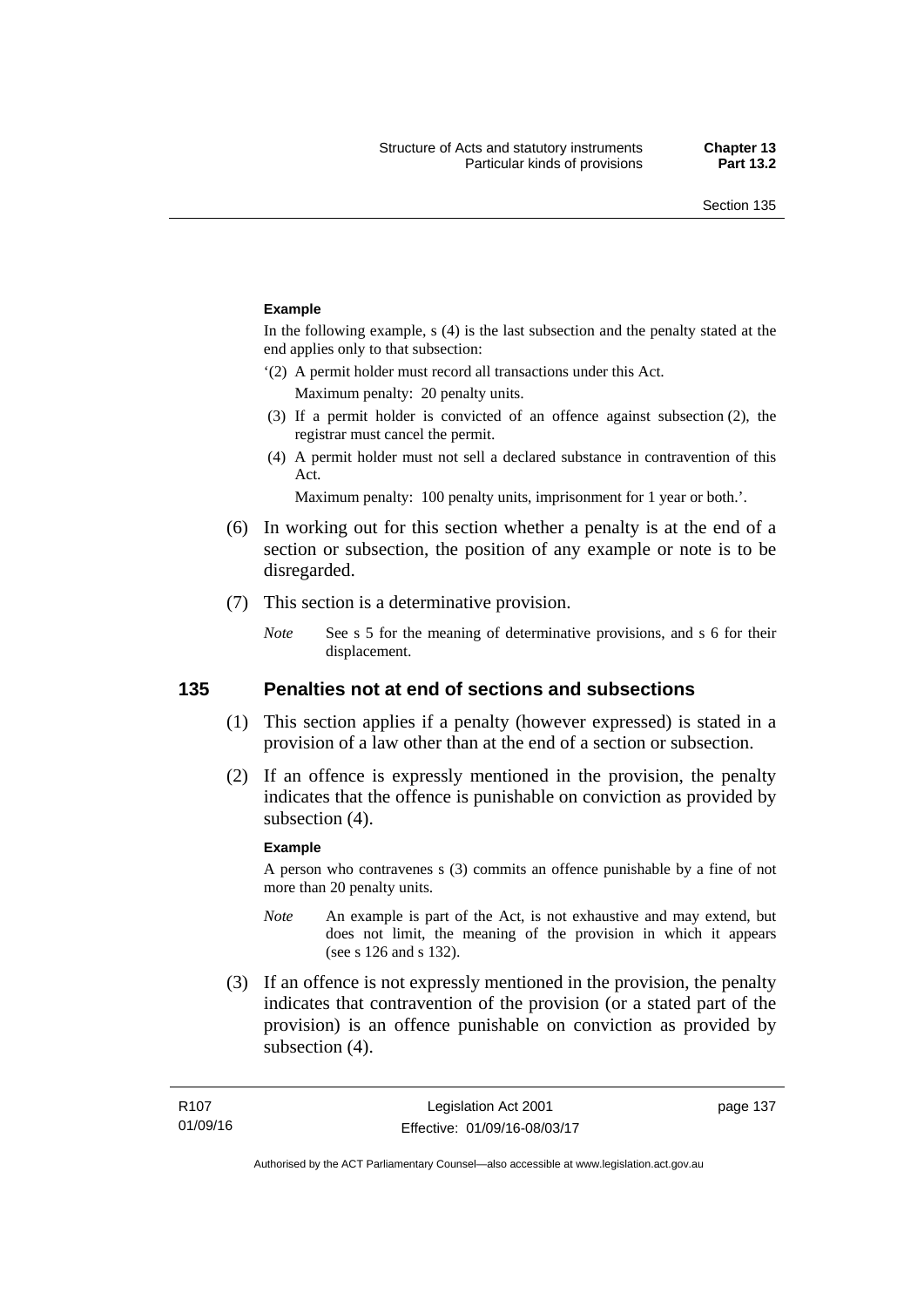Section 135

#### **Example**

A person who contravenes s (3) must pay a fine of not more than 20 penalty units.

- (4) The penalty that may be imposed for the offence is—
	- (a) if only a single penalty is stated (whether as a maximum penalty or a penalty)—not more than the stated penalty; or
	- (b) if a minimum as well as a maximum penalty is stated—not less than the minimum and not more than the maximum.
- (5) In working out for this section whether a penalty is at the end of a section or subsection, the position of any example or note is to be disregarded.
- (6) This section is a determinative provision.
	- *Note* See s 5 for the meaning of determinative provisions, and s 6 for their displacement.

page 138 Legislation Act 2001 Effective: 01/09/16-08/03/17

R107 01/09/16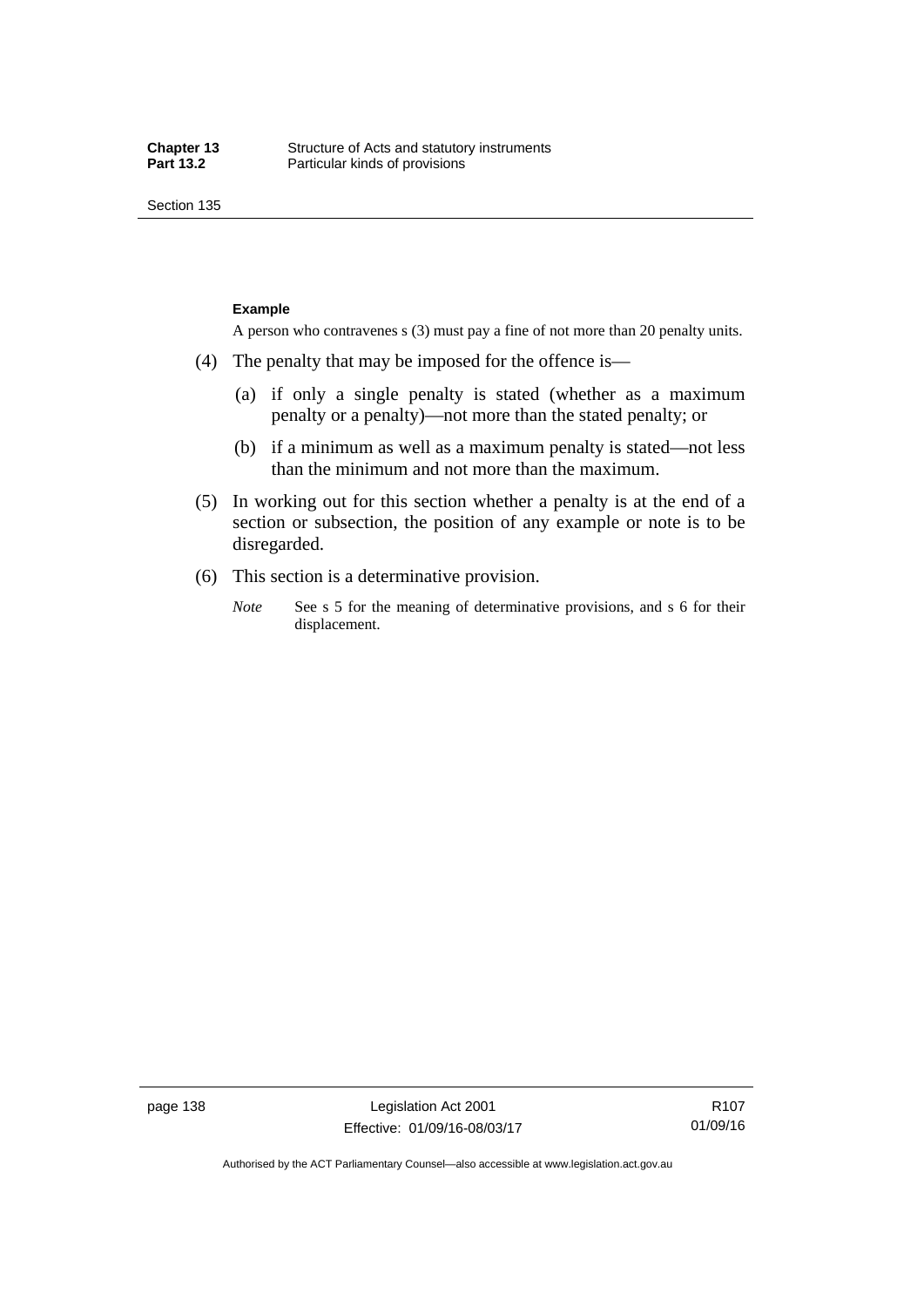# **Chapter 14 Interpretation of Acts and statutory instruments**

# **Part 14.1 Purpose and scope**

### **136 Meaning of** *Act***—ch 14**

In this chapter:

*Act* includes a statutory instrument.

*Note* Section 7 (3) provides that a reference to an Act includes a reference to a provision of an Act. Section 13 (3) provides that a reference to a statutory instrument includes a reference to a provision of a statutory instrument.

### **137 Purpose and scope—ch 14**

- (1) The purpose of this chapter is to provide guidance about the interpretation of Acts.
- (2) This chapter is not intended to be a comprehensive statement of the law of interpretation applying to Acts.
- (3) In particular, this chapter assumes that common law presumptions operate in conjunction with this chapter.
- (4) Subsection (3) also applies to common law presumptions that come into existence after the commencement of this chapter.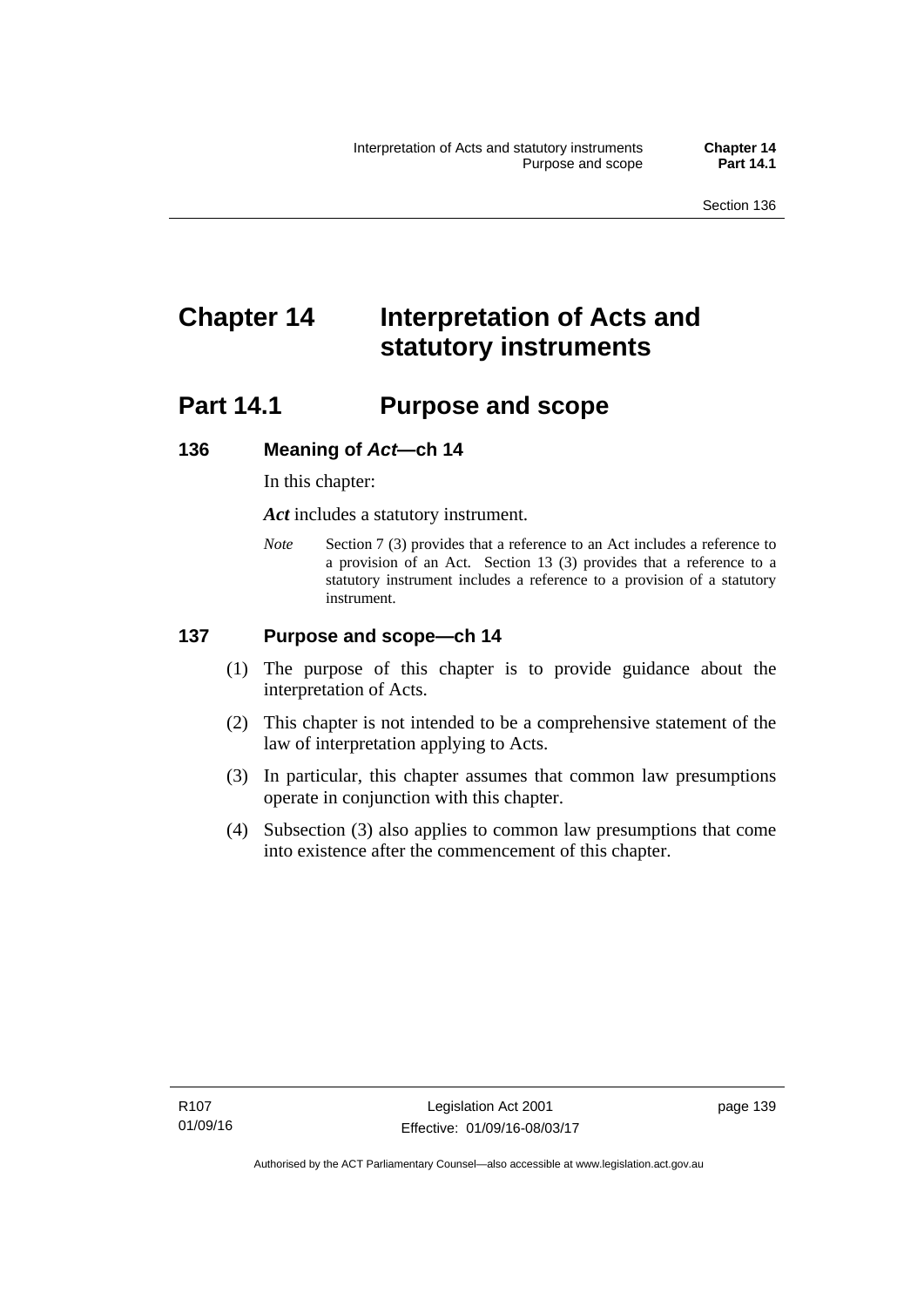# **Part 14.2 Key principles of interpretation**

### **138 Meaning of** *working out the meaning of an Act***—pt 14.2**

In this part:

*working out the meaning of an Act* means—

- (a) resolving an ambiguous or obscure provision of the Act; or
- (b) confirming or displacing the apparent meaning of the Act; or
- (c) finding the meaning of the Act when its apparent meaning leads to a result that is manifestly absurd or is unreasonable; or
- (d) finding the meaning of the Act in any other case.

### **139 Interpretation best achieving Act's purpose**

- (1) In working out the meaning of an Act, the interpretation that would best achieve the purpose of the Act is to be preferred to any other interpretation.
- (2) This section applies whether or not the Act's purpose is expressly stated in the Act.
	- *Note* The *[Human Rights Act 2004](http://www.legislation.act.gov.au/a/2004-5)*, s 30 (which is about interpreting legislation to be consistent with human rights) is also relevant to interpreting territory laws.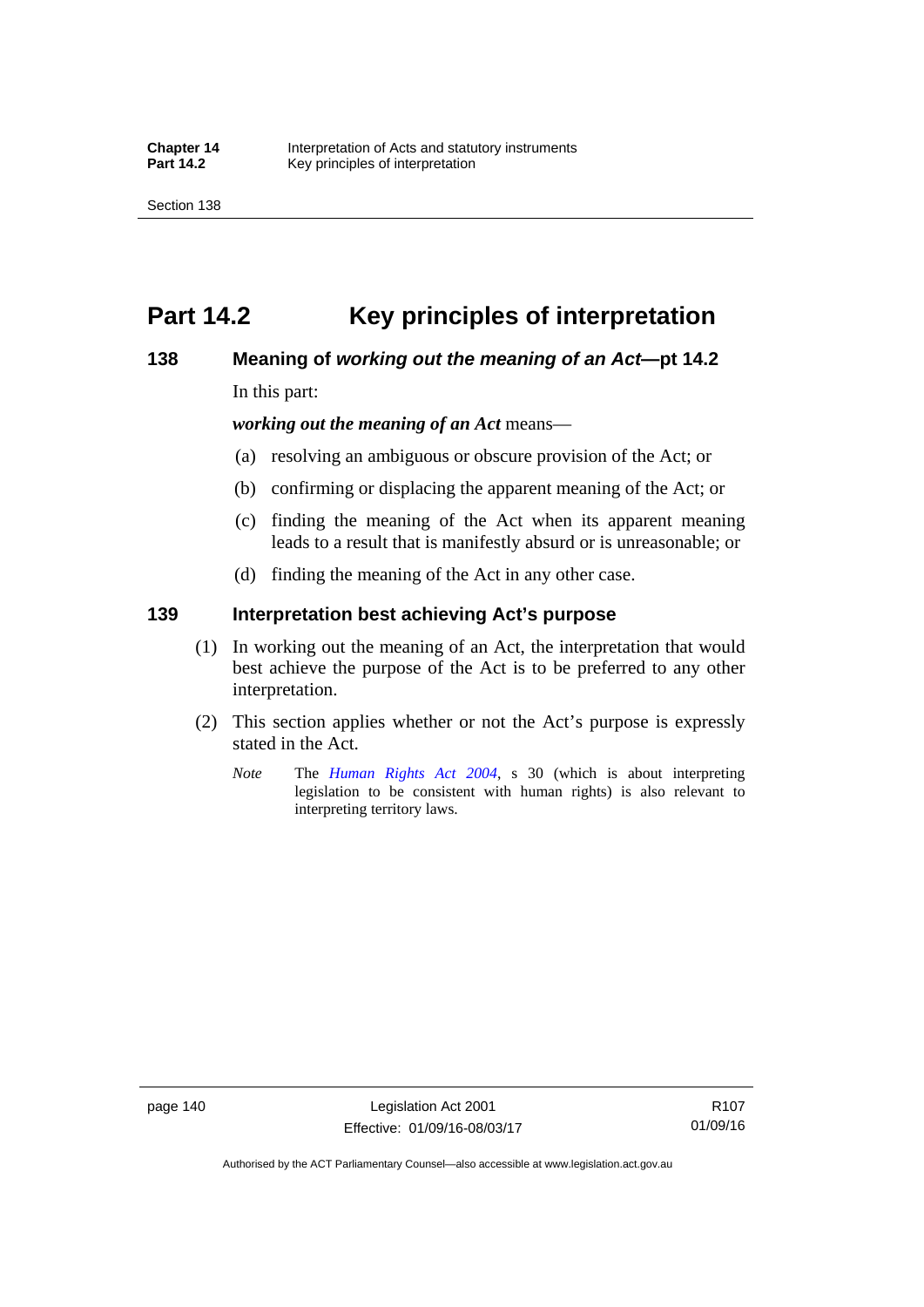### **140 Legislative context**

In working out the meaning of an Act, the provisions of the Act must be read in the context of the Act as a whole.

#### **Examples**

- 1 The long title of an Act provides that it is an Act to give certain benefits to the holders of pensioner cards. Section 4 provides 'This Act applies to a holder of a pensioner card'. Section 22 provides that the commissioner may grant 'a person' an exemption from payment of rates. The Act does not contain a definition of 'person'. Section 22 must be read in the context of the Act as a whole so that the commissioner may only grant exemptions to people who are holders of pensioner cards.
- 2 The *Drug Testing Regulation 2001* (made under the *Drug Testing Act 2000* (hypothetical)), s 6 contains the following heading:

#### **6 Corresponding law—Act, s 100, def** *corresponding law*

The heading indicates that the section has been made for the definition of *corresponding law* in the *Drug Testing Act 2000*, s 100.

- 3 Section 12 (1) of a subordinate law refers to 'a non-conviction order under the *[Crimes \(Sentencing\) Act 2005](http://www.legislation.act.gov.au/a/2005-58)*'. No other kind of order is mentioned in the section and the word 'order' is not otherwise defined in the subordinate law. Subsections (2), (4), (7) and (9) of the same section, which only refer to 'the order', are to be understood as referring to the order mentioned in s (1).
- *Note 1* See s 126 and s 127 for material that is, or is not, part of an Act or statutory instrument.
- *Note 2* An example is part of the Act, is not exhaustive and may extend, but does not limit, the meaning of the provision in which it appears (see s 126 and s 132).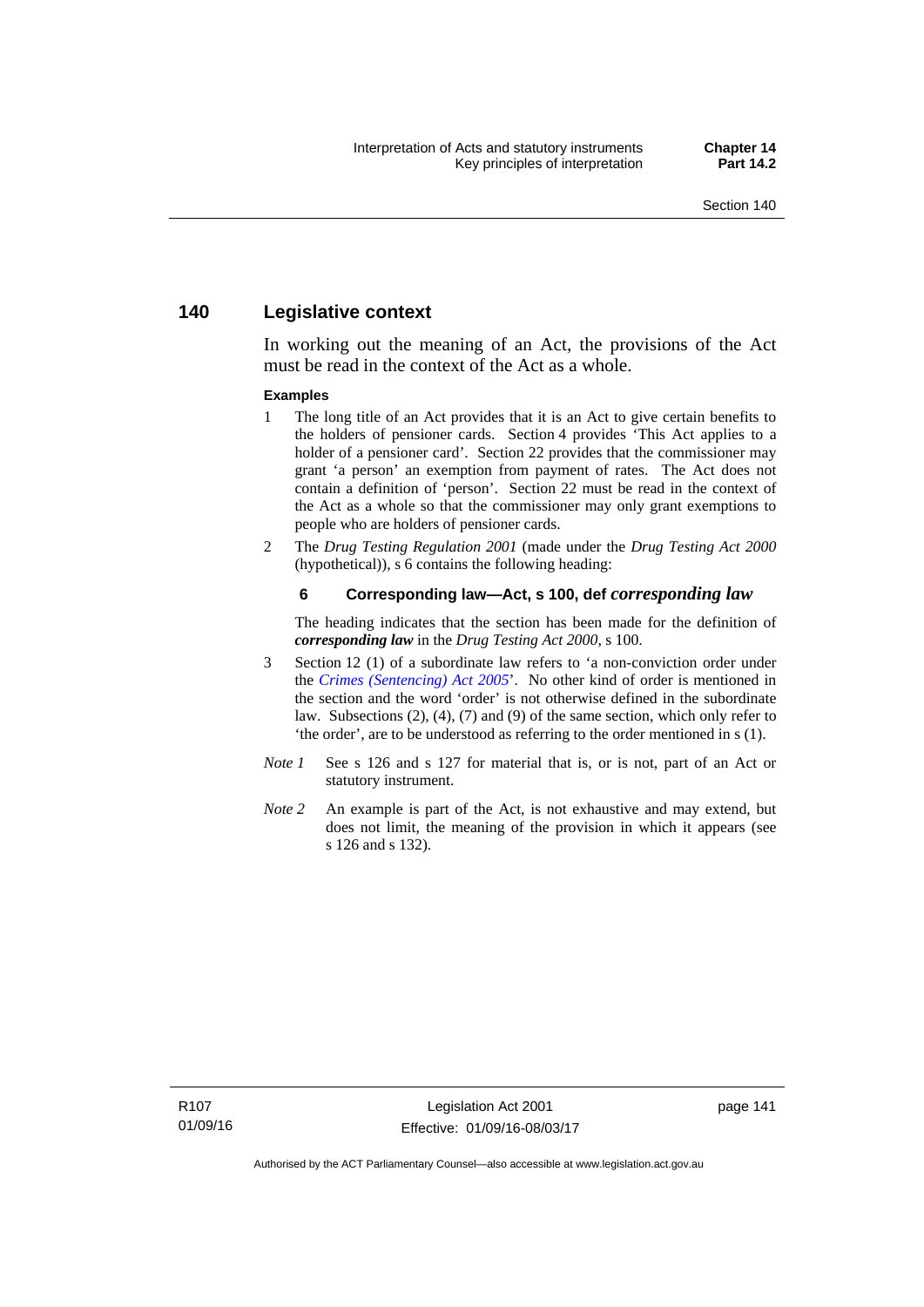Section 141

### **141 Non-legislative context generally**

- (1) In working out the meaning of an Act, material not forming part of the Act may be considered.
	- *Note 1* See s 146 for the meaning of *may* and *must*.
	- *Note* 2 See s 126 and s 127 for material that is, or is not, part of an Act or statutory instrument.
	- *Note 3* See s 142 for material that may be considered in working out the meaning of an Act or statutory instrument.
- (2) In deciding whether material not forming part of an Act should be considered in working out the meaning of the Act, and the weight to be given to the material, the following matters must be taken into account:
	- (a) the desirability of being able to rely on the ordinary meaning of the Act, having regard to the purpose of the Act and the provisions of the Act read in the context of the Act as a whole;
	- (b) the undesirability of prolonging proceedings without compensating advantage;
	- (c) the accessibility of the material to the public.
- (3) Subsection (2) does not limit the matters that may be taken into account.
- (4) For subsection (2) (c), material in the register is taken to be accessible to the public.
	- *Note* The register is the ACT legislation register (see dict, pt 2, def *register*).

R107 01/09/16

Authorised by the ACT Parliamentary Counsel—also accessible at www.legislation.act.gov.au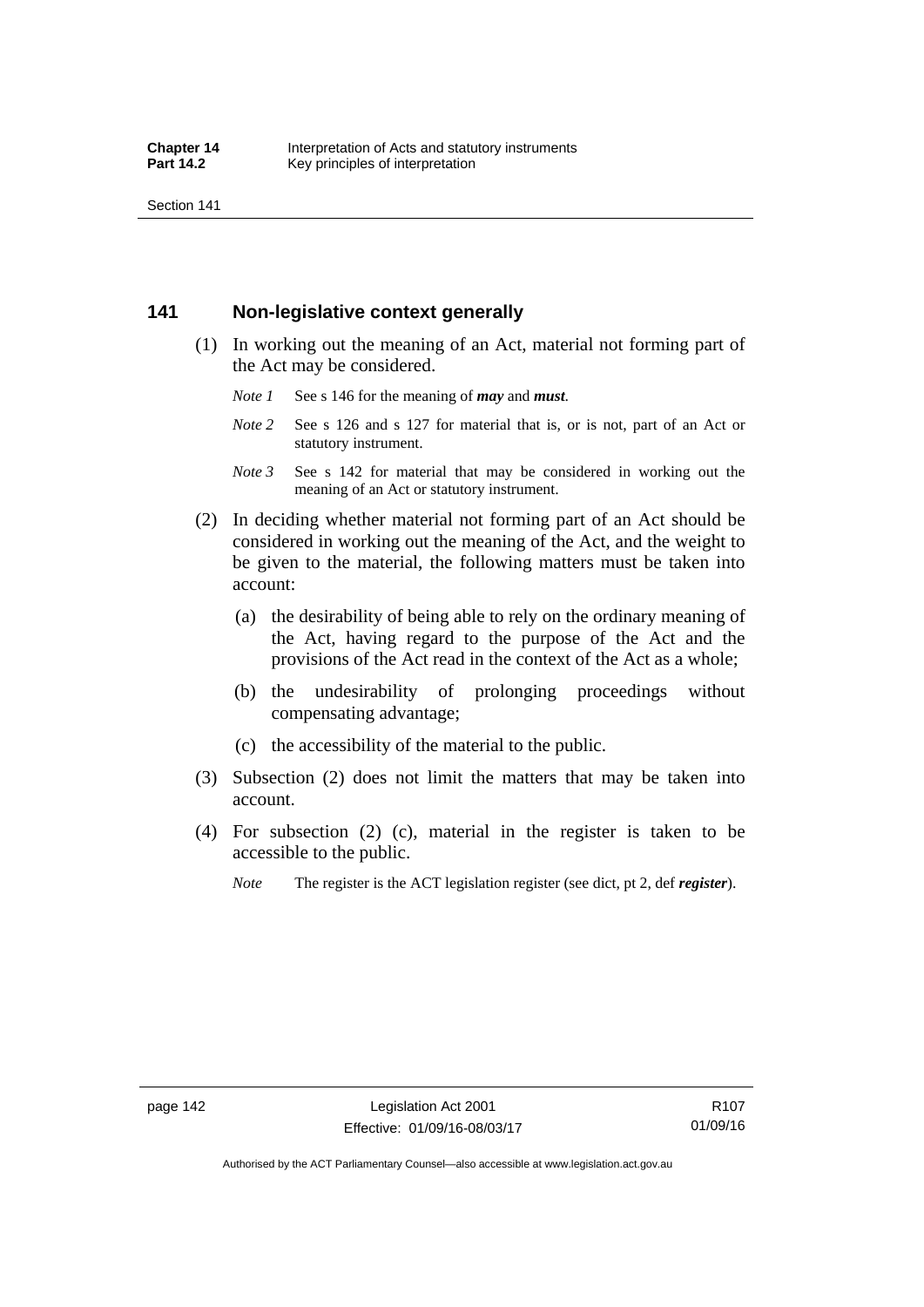### **142 Non-legislative context—material that may be considered**

- (1) In working out the meaning of an Act, material mentioned in table 142, column 2 may be considered.
- (2) In working out the meaning of a statutory instrument, material mentioned in table 142, column 3 may be considered.
- (3) This section does not limit the material that may be considered in working out the meaning of an Act or statutory instrument.

| column 1       | column <sub>2</sub>                                                                                                                                                                                       | column 3                                                                                                                                                                                                                                                                                                                                                |  |
|----------------|-----------------------------------------------------------------------------------------------------------------------------------------------------------------------------------------------------------|---------------------------------------------------------------------------------------------------------------------------------------------------------------------------------------------------------------------------------------------------------------------------------------------------------------------------------------------------------|--|
| item           | Act                                                                                                                                                                                                       | statutory instrument                                                                                                                                                                                                                                                                                                                                    |  |
| 1              | material not forming part of the<br>Act contained in an authorised<br>version of the Act                                                                                                                  | material not forming part of the statutory<br>instrument contained in an authorised version<br>of the instrument                                                                                                                                                                                                                                        |  |
|                | <i>Note</i> See ch 3 (Authorised versions<br>and evidence of laws and<br>legislative material).                                                                                                           | <i>Note</i> See ch 3 (Authorised versions and evidence<br>of laws and legislative material).                                                                                                                                                                                                                                                            |  |
| $\overline{c}$ | any relevant report of a royal<br>commission, law reform<br>commission, committee of inquiry<br>or other similar entity that was<br>presented to the Legislative<br>Assembly before the Act was<br>passed | any relevant report of a royal commission,<br>law reform commission, committee of<br>inquiry or other similar entity that was<br>presented to the Legislative Assembly—<br>if the statutory instrument was<br>(a)<br>presented to the Assembly-before<br>the end of 6 sitting days after the<br>day the instrument was presented to<br>the Assembly; or |  |
|                |                                                                                                                                                                                                           | in any other case—before the<br>(b)<br>instrument was made                                                                                                                                                                                                                                                                                              |  |

**Table 142** 

R107 01/09/16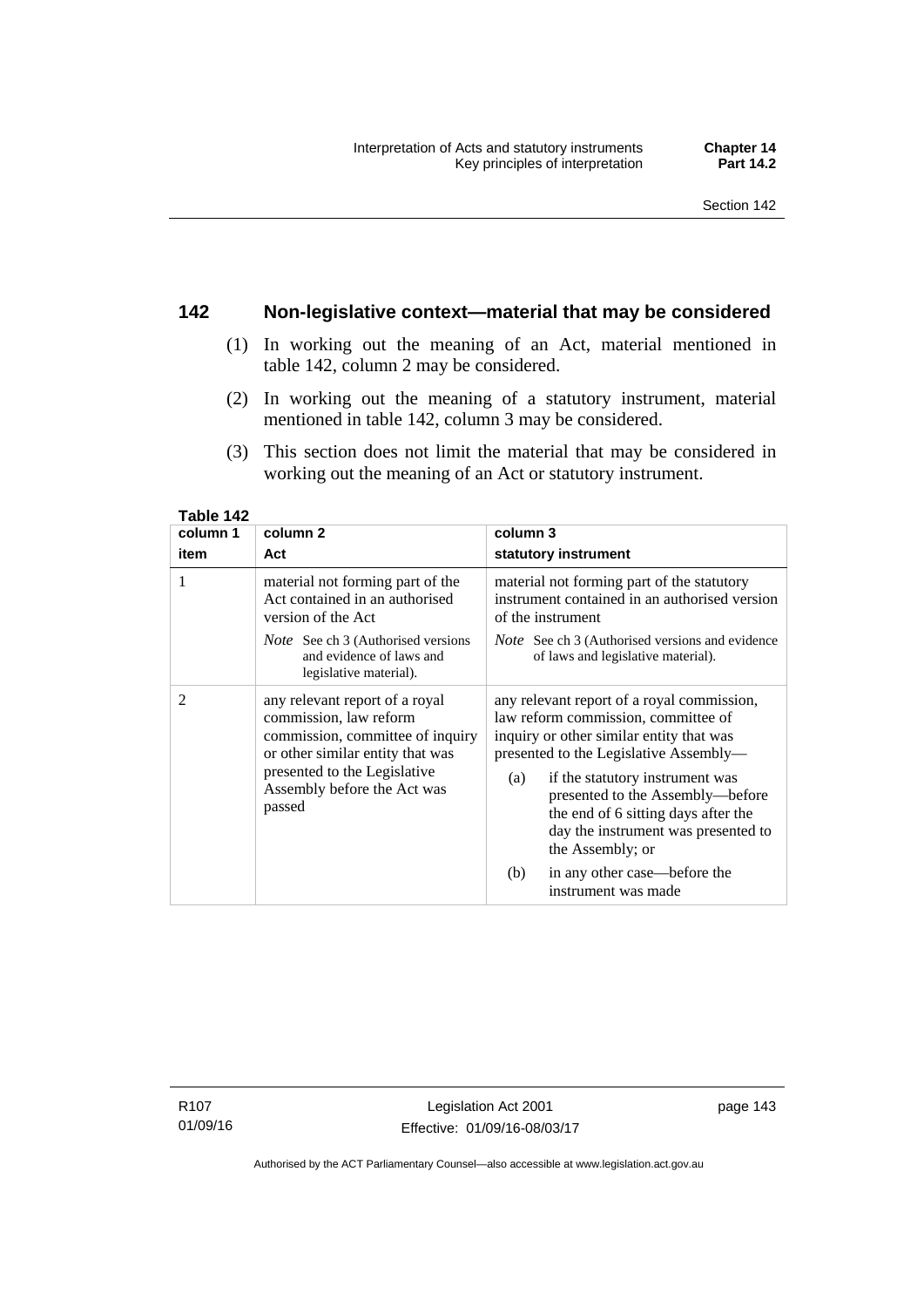**Chapter 14** Interpretation of Acts and statutory instruments<br>**Part 14.2** Key principles of interpretation Key principles of interpretation

Section 143

| column 1       | column <sub>2</sub>                                                                                                                                                                                        | column 3                                                                                                                                                                                                                                                                                                                                          |  |
|----------------|------------------------------------------------------------------------------------------------------------------------------------------------------------------------------------------------------------|---------------------------------------------------------------------------------------------------------------------------------------------------------------------------------------------------------------------------------------------------------------------------------------------------------------------------------------------------|--|
| item           | Act                                                                                                                                                                                                        | statutory instrument                                                                                                                                                                                                                                                                                                                              |  |
| 3              | any relevant report of a committee<br>of the Legislative Assembly that<br>was made to the Assembly before<br>the Act was passed                                                                            | any relevant report of a committee of the<br>Legislative Assembly that was made to the<br>Assembly-<br>(a)<br>if the statutory instrument was<br>presented to the Assembly-before<br>the end of 6 sitting days after the<br>day the instrument was presented to<br>the Assembly; or<br>in any other case—before the<br>(b)<br>instrument was made |  |
| $\overline{4}$ | any explanatory statement<br>(however described) for the bill<br>that became the Act, or any other<br>relevant document, that was<br>presented to the Legislative<br>Assembly before the Act was<br>passed | if the statutory instrument was presented to<br>the Legislative Assembly—any explanatory<br>statement (however described) for the<br>instrument, or any other relevant document,<br>that was presented to the Legislative<br>Assembly before the end of 6 sitting days<br>after the instrument was presented to the<br>Assembly                   |  |
| 5              | the presentation speech made to<br>the Legislative Assembly during<br>the passage of the bill that became<br>the Act                                                                                       | if the statutory instrument was presented to<br>the Legislative Assembly by a member of the<br>Assembly—any presentation speech made to<br>the Assembly                                                                                                                                                                                           |  |
| 6              | official reports of proceedings in<br>the Legislative Assembly in<br>relation to the bill that became the<br>Act                                                                                           | if the statutory instrument was presented to<br>the Legislative Assembly-official reports of<br>proceedings in the Legislative Assembly in<br>relation to the statutory instrument                                                                                                                                                                |  |
| 7              | any relevant treaty or other<br>international agreement to which<br>Australia is a party                                                                                                                   | any relevant treaty or other international<br>agreement to which Australia is a party                                                                                                                                                                                                                                                             |  |

## **143 Law stating material for consideration in working out meaning**

 (1) If a relevant law provides that stated material may or must be considered in working out the meaning of an Act or statutory instrument, that does not by implication prevent other material of

page 144 Legislation Act 2001 Effective: 01/09/16-08/03/17

R107 01/09/16

Authorised by the ACT Parliamentary Counsel—also accessible at www.legislation.act.gov.au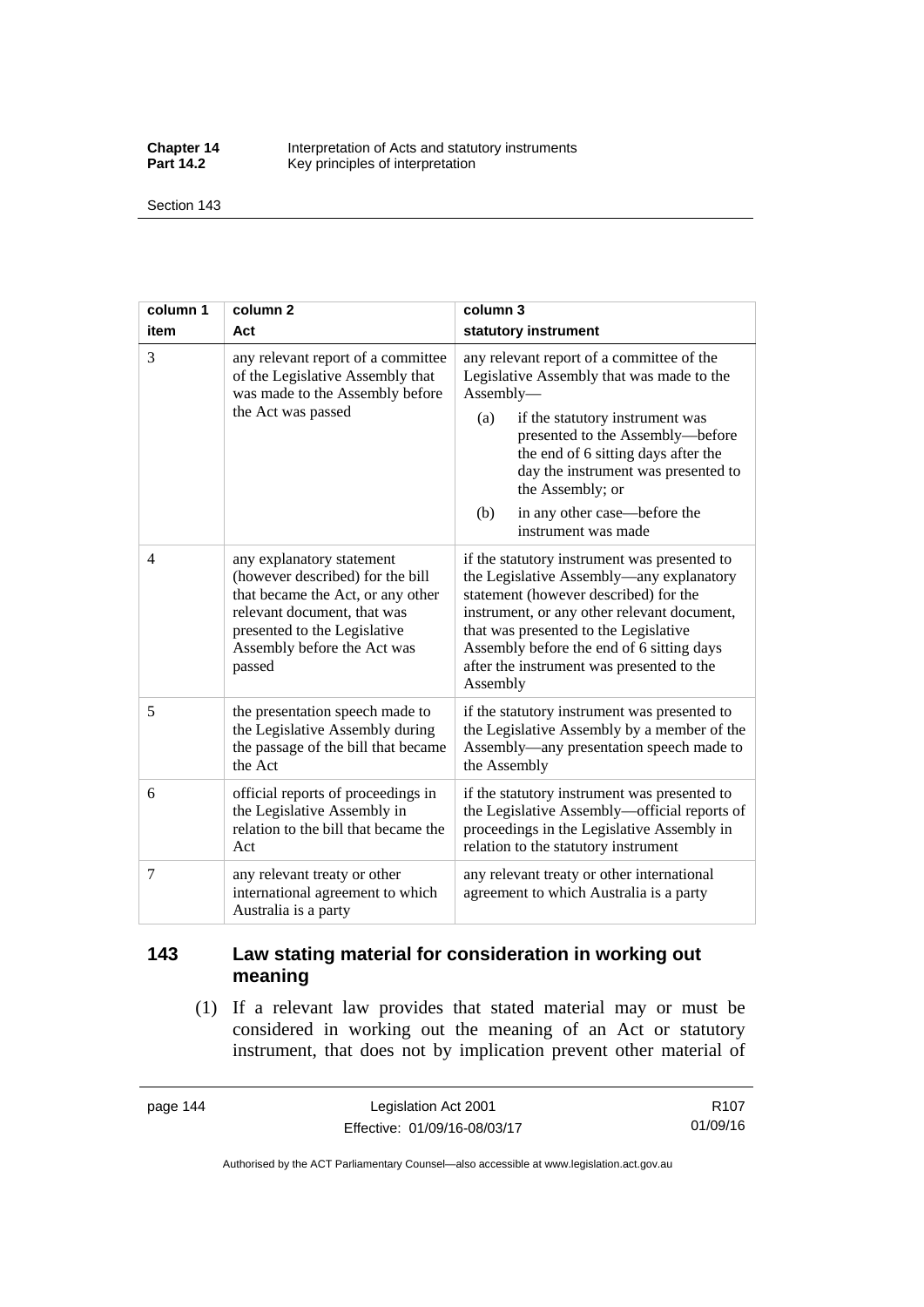the same or similar kind being considered in working out the meaning of the Act or instrument.

#### **Example**

The *Computer Crime Act 2000* (hypothetical) contains the following provision:

#### **4 Report may be used as an aid to interpretation**

The *Community Law Reform Report on Computer Crime* (CLRC No X) may be considered in working out the meaning of this Act.

This does not limit access to other non-legislative material of the same or a similar kind for working out the meaning of the *Computer Crime Act 2000*.

- *Note* An example is part of the Act, is not exhaustive and may extend, but does not limit, the meaning of the provision in which it appears (see s 126 and s 132).
- (2) In this section:

*relevant law* means—

- (a) in working out the meaning of an Act—the Act or another Act; or
- (b) in working out the meaning of a statutory instrument made under an Act—the Act, another Act or the instrument; or
- (c) in working out the meaning of a statutory instrument made under another statutory instrument—an Act or either instrument.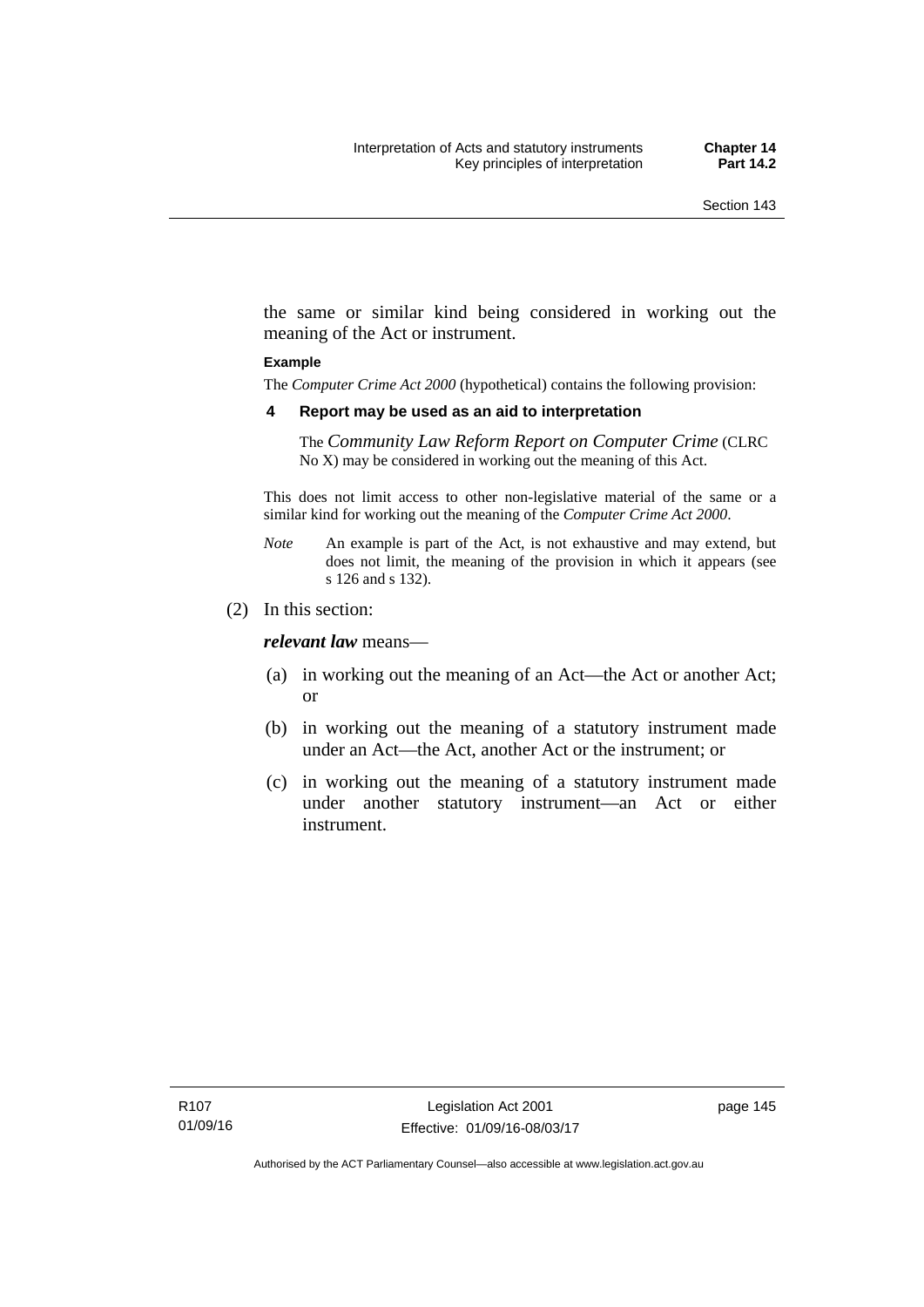**Part 15.1** 

Section 144

# **Chapter 15 Aids to interpretation**

# **Part 15.1 General**

### **144 Meaning of commonly-used terms**

A definition in the dictionary, part 1 applies to all Acts and statutory instruments.

*Note* See s 130 for the def *definition* and s 131 for provisions about signpost definitions.

### **145 Gender and number**

In an Act or statutory instrument—

- (a) words indicating a gender include every other gender; and
- (b) words in the singular number include the plural and words in the plural number include the singular.

### **146 Meaning of** *may* **and** *must*

- (1) In an Act or statutory instrument, the word *may*, or a similar term, used in relation to a function indicates that the function may be exercised or not exercised, at discretion.
	- *Note Function* is defined in the dictionary, pt 1 to include authority, duty and power.
- (2) In an Act or statutory instrument, the word *must*, or a similar term, used in relation to a function indicates that the function is required to be exercised.
- (3) This section is a determinative provision so far as it applies to an applicable law or an applicable provision.
	- *Note* See s 5 for the meaning of determinative provisions, and s 6 for their displacement.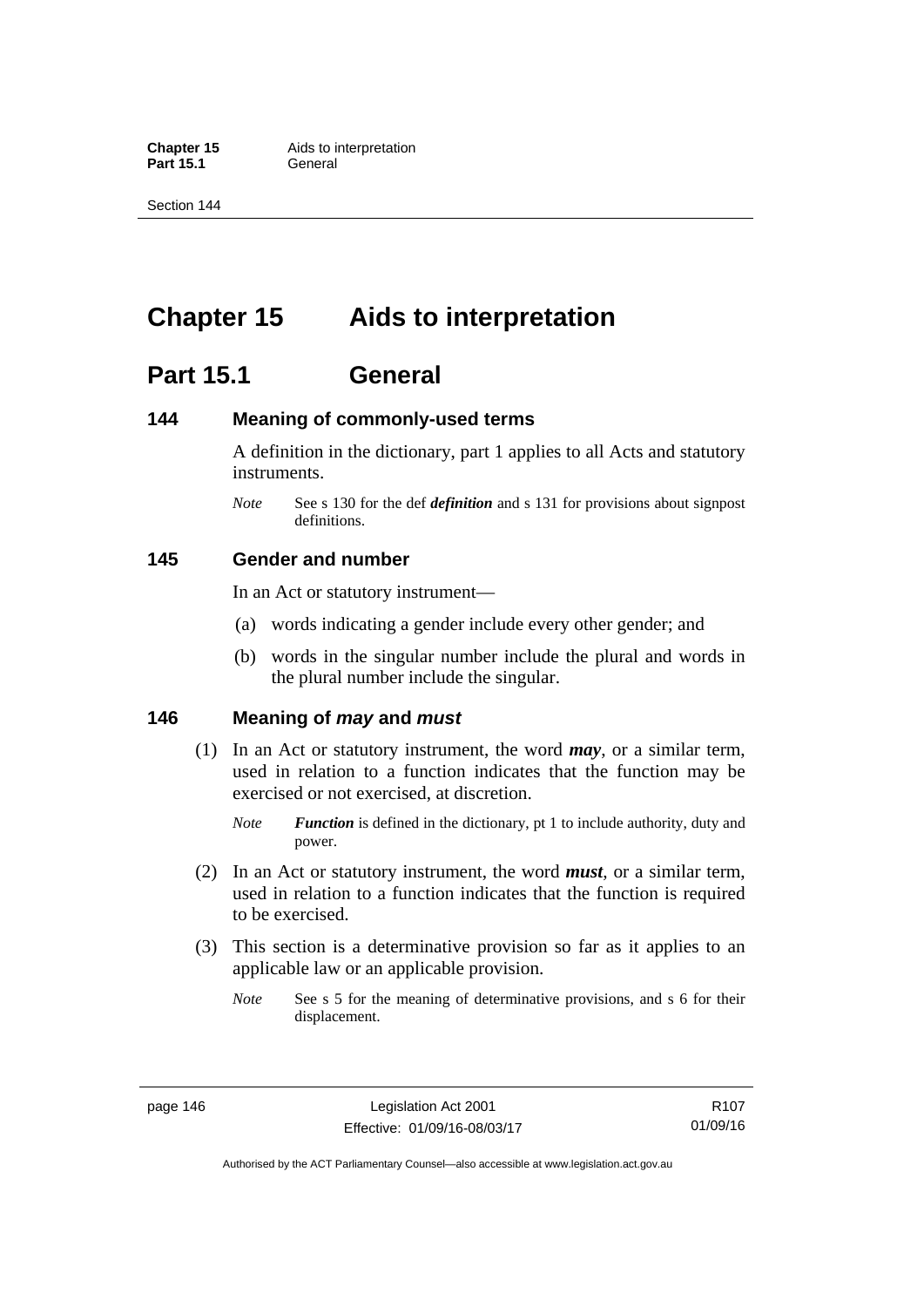(4) In this section:

*applicable law* means an Act enacted, or statutory instrument made, after the application date.

*applicable provision* means a provision inserted after the application date into an Act or statutory instrument that is not an applicable law.

*application date* means—

- (a) for an Act, subordinate law or disallowable instrument— 1 January 2000; and
- (b) for any other statutory instrument—1 January 2006.

*inserted*, for a provision, includes inserted in substitution for another provision.

### **147 Changes of drafting practice not to affect meaning**

(1) The purpose of this section is to encourage the making of progressive improvements in the form of the statute book without inadvertently changing the substantive effect of the law.

*Note* See also s 96 (Relocated provisions).

- (2) This is to be achieved particularly by updating the language and structure of Acts and statutory instruments to replace older forms of legislative expression with forms reflecting current legislative drafting practice.
- (3) If an Act or statutory instrument is amended so that it contains an older form of legislative expression in a provision and a newer form in another, the ideas in the 2 provisions must not be regarded as different only because different words are used or the provisions are structured in different ways.
- (4) Subsection (3) also applies if the provisions are in different Acts or statutory instruments.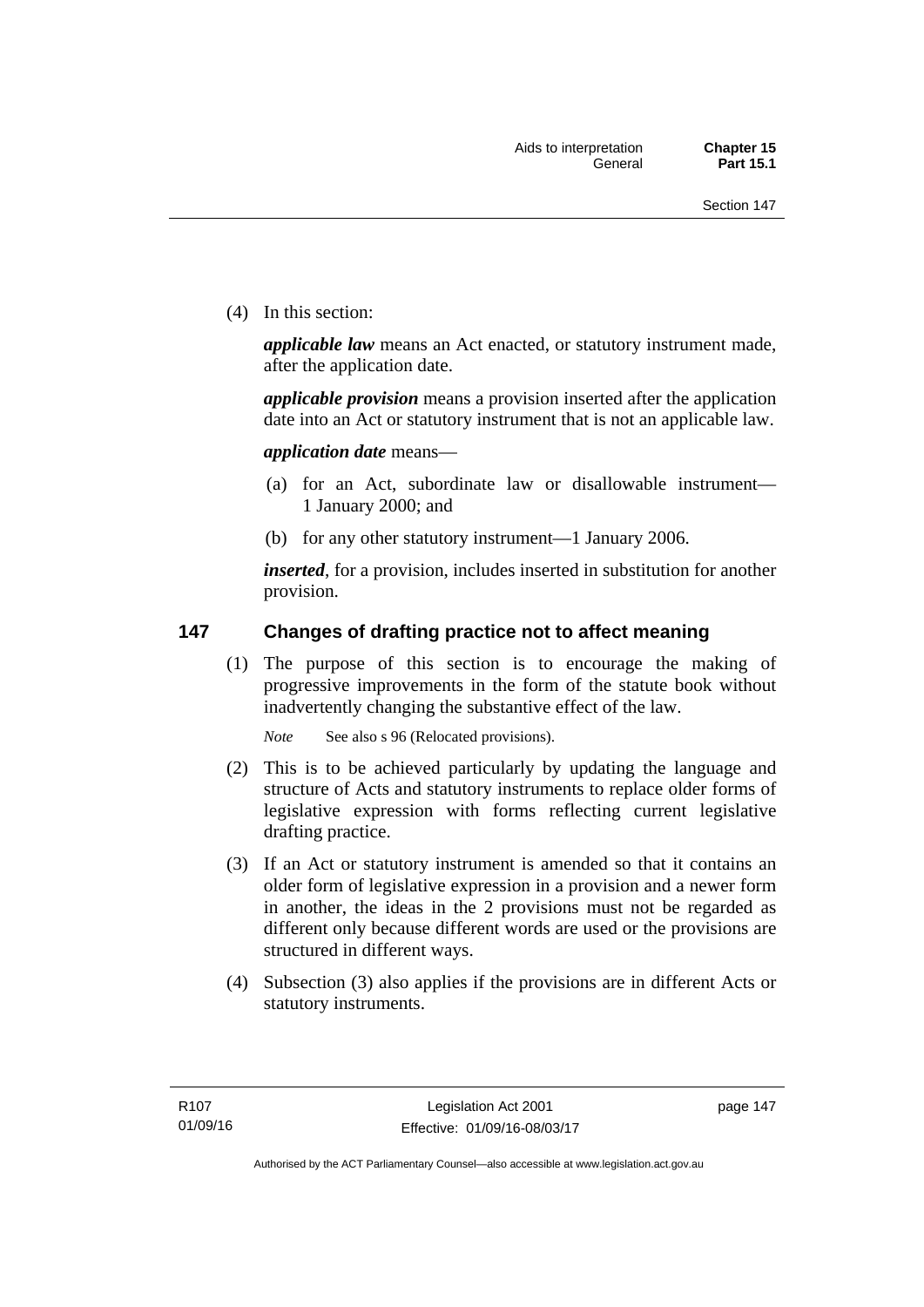- (5) Also, if an Act or statutory instrument is amended so that a provision containing an older form of legislative expression is replaced (whether or not in the same position) by a provision in a newer form, the ideas in the 2 provisions must not be regarded as different only because different words are used or the provisions are structured in different ways.
- (6) In deciding whether the ideas are different, regard must be had to the context and history of the 2 provisions.
- (7) Subsection (6) does not limit the matters to which regard may be had.
- (8) This section is a determinative provision.
	- *Note* See s 5 for the meaning of determinative provisions, and s 6 for their displacement.

### **148 Terms used in instruments have same meanings as in authorising laws**

Terms used in a statutory instrument have the same meanings as they have, from time to time, in the Act or statutory instrument (the *authorising law*), or the relevant provisions of the authorising law, under which the instrument is made or in force.

### **149 Age in years**

For an Act or statutory instrument, a person is an age in years at the beginning of the person's birthday for the age.

### **150 Measurement of distance**

In applying an Act or statutory instrument, distance is to be measured in a straight line on a horizontal plane.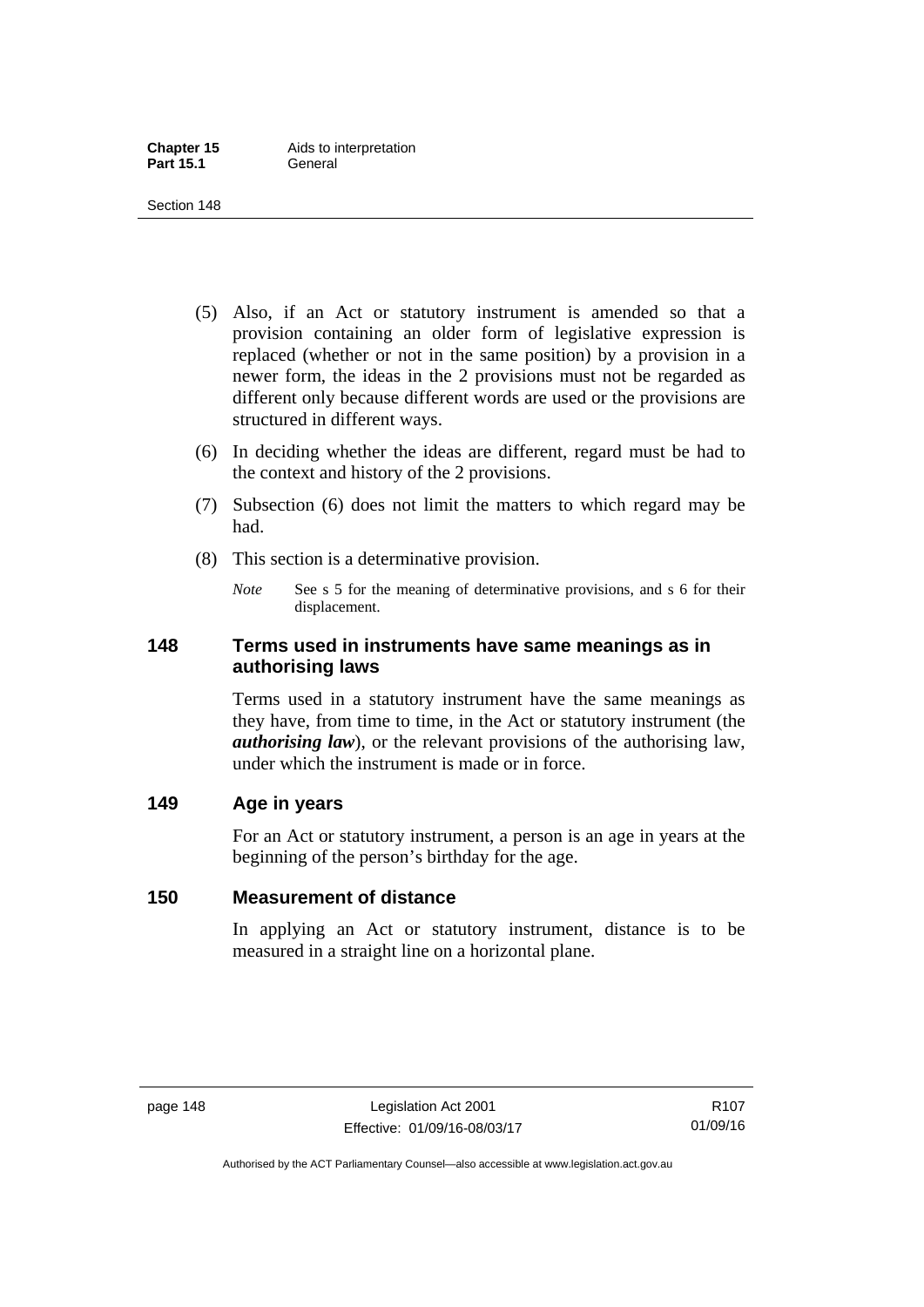## **151 Working out periods of time generally**

- (1) This section applies in working out periods of 1 day or longer for an Act or statutory instrument, whether the period is a period in the future or the past.
	- *Note 1* The following definitions in the dictionary, pt 1 are also relevant to periods of time:
		- *business day*
		- *calendar month*
		- *calendar year*
		- *financial year*
		- *midnight*
		- *month*
		- *quarter*
		- *working day*
		- *year*.
	- *Note 2* The *[Standard Time and Summer Time Act 1972](http://www.legislation.act.gov.au/a/1972-34)* deals with the meaning of a reference to a time.
- (2) A period of time mentioned in an Act or statutory instrument that is of a kind mentioned in an item in the following table is to be worked out according to the rule mentioned in column 3 of the item:

| column 1<br>item | column 2<br>If the period of time-                                                                     | column 3<br>then the period-                                                |
|------------------|--------------------------------------------------------------------------------------------------------|-----------------------------------------------------------------------------|
|                  | is described as beginning at, on or with a stated<br>day, act or event                                 | includes the stated day or<br>the day of the stated act or<br>event         |
|                  | is described as beginning from or after a stated<br>day, act or event                                  | does not include the stated<br>day or the day of the stated<br>act or event |
| 3                | is described as ending at, by, on or with, or as<br>continuing to or until, a stated day, act or event | includes the stated day or<br>the day of the stated act or<br>event         |

| Table 151 |  | Working out periods of time |
|-----------|--|-----------------------------|
|-----------|--|-----------------------------|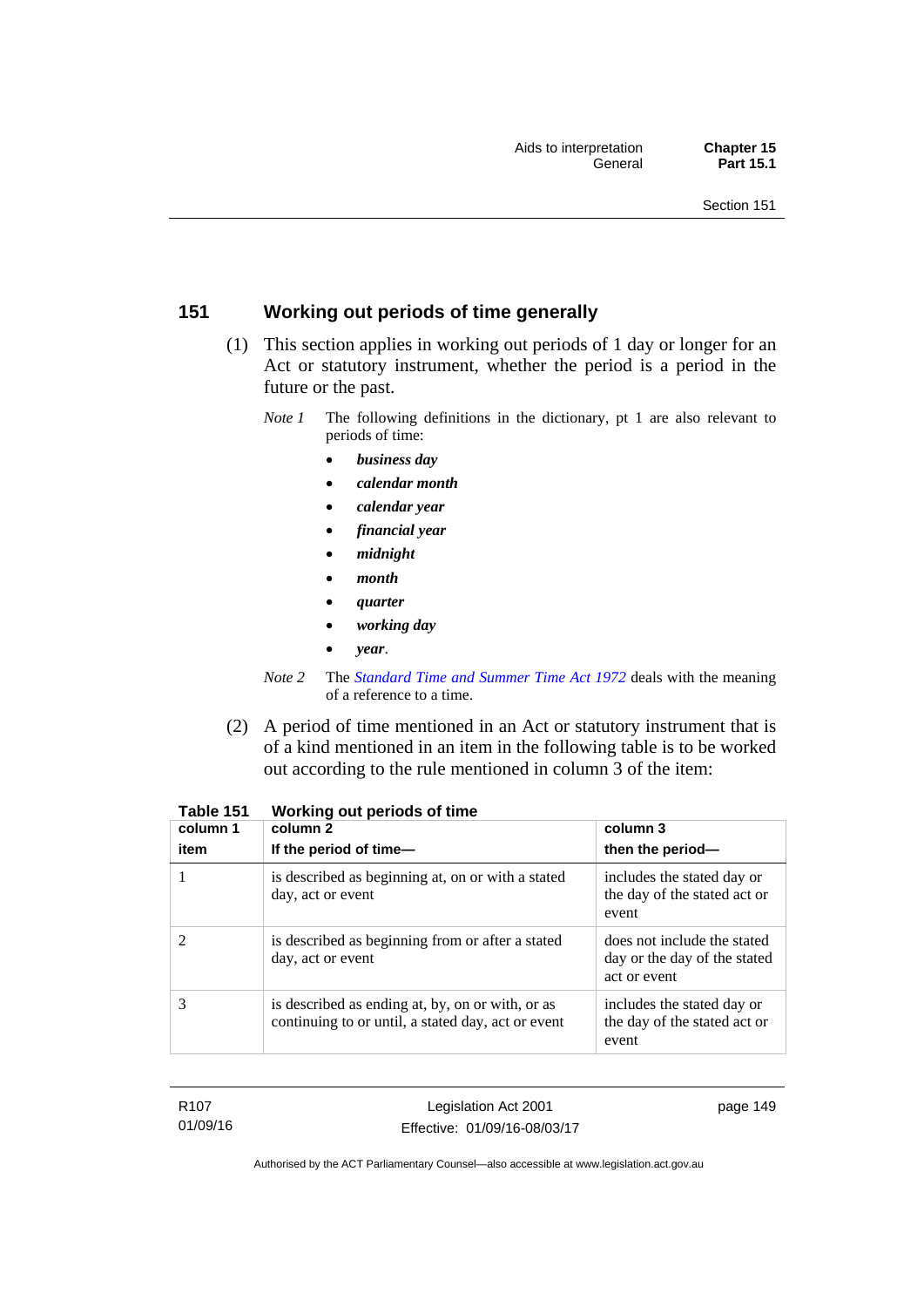**Chapter 15** Aids to interpretation Part 15.1 **General** 

Section 151

| column 1<br>item | column 2<br>If the period of time-                          | column 3<br>then the period-                                                |
|------------------|-------------------------------------------------------------|-----------------------------------------------------------------------------|
| $\overline{4}$   | is described as ending before a stated day, act or<br>event | does not include the stated<br>day or the day of the stated<br>act or event |
|                  | is described as occurring between 2 events                  | does not include the days<br>when the events happen                         |

#### **Example—item 1**

If a licence begins on the first day of a financial year, the licence is in force on that day.

#### **Example—item 2**

If a disallowable instrument is described as beginning from 30 June, the instrument starts to operate on 1 July.

#### **Example—item 3**

If a person's right to apply for review of a decision ends on the last day of a financial year, the person may apply for review of the decision on that day.

#### **Example—item 4**

If a person may apply for renewal of accreditation not later than 6 months before the day the accreditation period ends, and the accreditation period ends on 2 November, the person may apply for renewal at any time during the 6-month period ending on 1 November.

#### **Example—item 5**

A court rule requires a notice of motion to be served 2 days before the return date for the application. If the return date is Friday, that day and the day the application is served are not counted in working out the 2 days. For service to be valid, the application must be served on or before the Tuesday before the return date.

- *Note* An example is part of the Act, is not exhaustive and may extend, but does not limit, the meaning of the provision in which it appears (see [Legislation Act](http://www.legislation.act.gov.au/a/2001-14), s 126 and s 132).
	- (3) Despite table 151, item 2, if, under an Act or statutory instrument, something must or may be done within a particular period of time after a stated day, the thing may be done on the stated day.
	- (4) This section is a determinative provision so far as it applies to an applicable law or applicable provision.
		- *Note* See s 5 for the meaning of determinative provisions, and s 6 for their displacement.

page 150 Legislation Act 2001 Effective: 01/09/16-08/03/17

Authorised by the ACT Parliamentary Counsel—also accessible at www.legislation.act.gov.au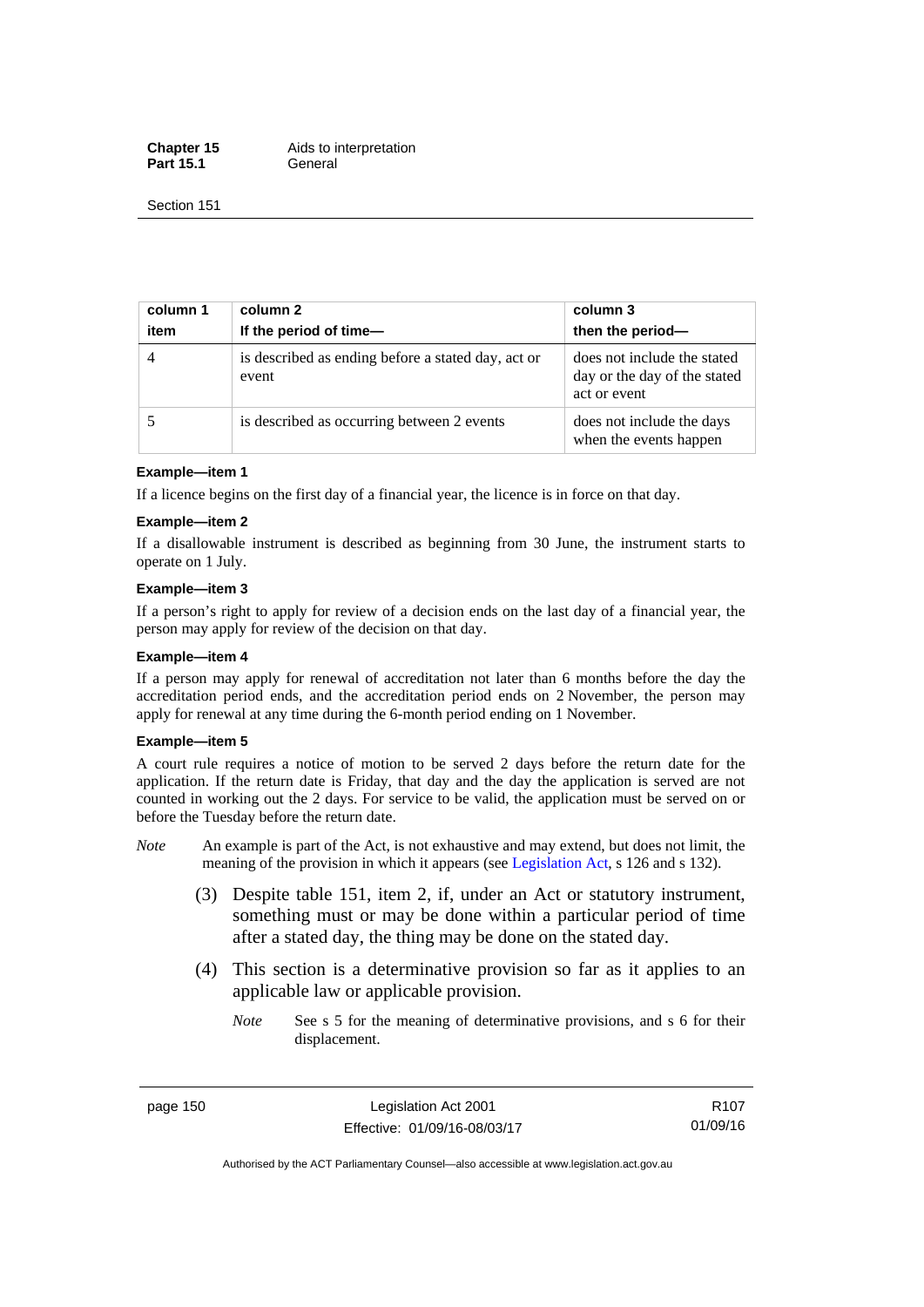(5) In this section:

*applicable law* means an Act enacted, or statutory instrument made, after 1 January 2006.

*applicable provision* means a provision inserted after 1 January 2006 into an Act or statutory instrument that is not an applicable law.

*inserted*, for a provision, includes inserted in substitution for another provision.

### **151A Periods of time ending on non-working days**

- (1) This section applies if—
	- (a) under an Act or statutory instrument, something must or may be done on a particular day or within a particular period of time; and
	- (b) the day, or the last day of the period, is not a working day.
- (2) The thing must or may be done on the next day that is a working day.
- (3) This section is a determinative provision so far as it applies to an applicable law or applicable provision.

(4) In this section:

*applicable law* means an Act enacted, or statutory instrument made, after 1 January 2006.

*applicable provision* means a provision inserted after 1 January 2006 into an Act or statutory instrument that is not an applicable law.

*inserted*, for a provision, includes inserted in substitution for another provision.

page 151

*Note* See s 5 for the meaning of determinative provisions, and s 6 for their displacement.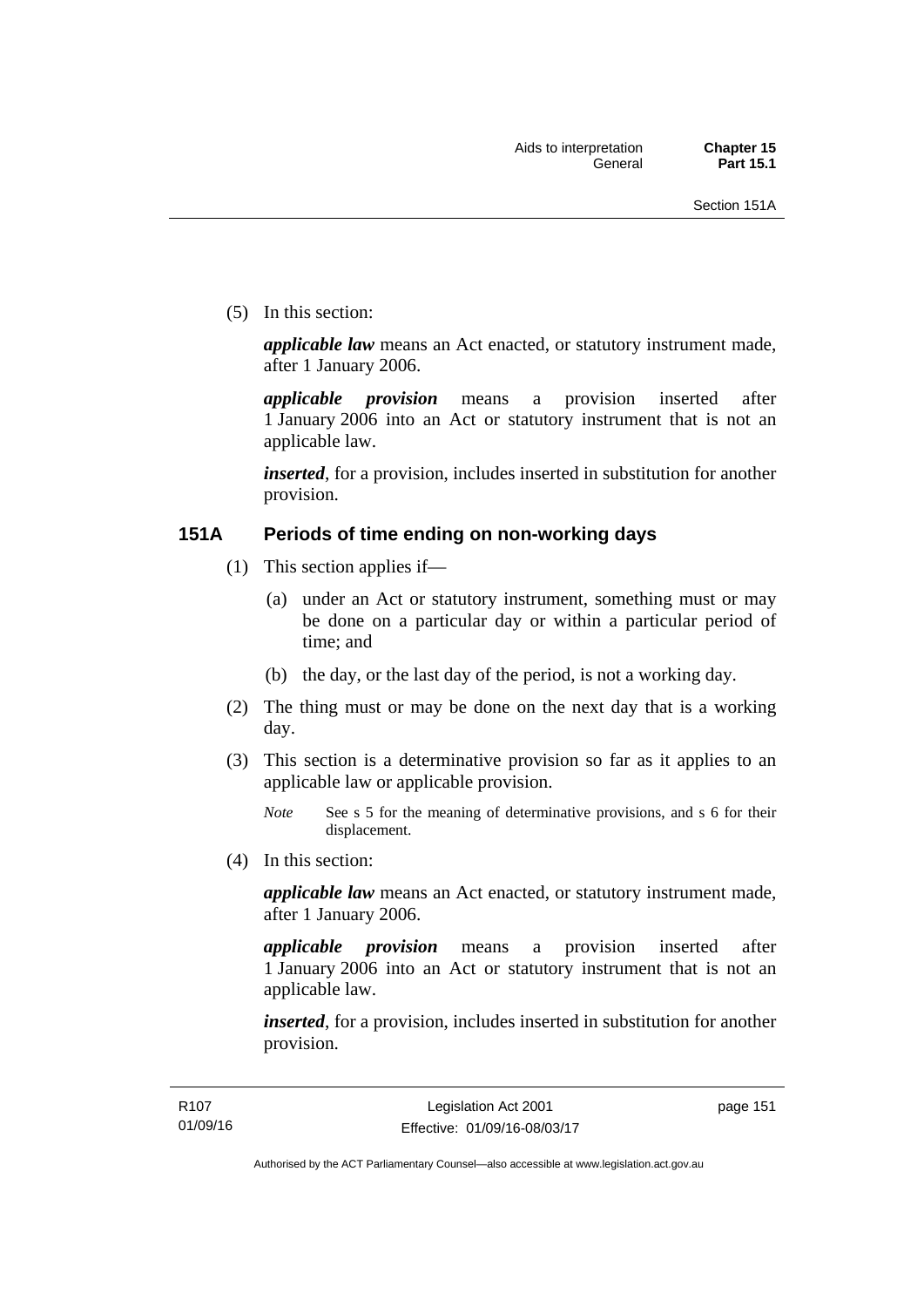Section 151B

#### *public entity* means—

- (a) a court or tribunal; or
- (b) an administrative unit; or
- (c) a statutory-office holder; or
- (d) any other entity established for a public purpose under a law.

#### *working day* means—

- (a) for doing something at an office (however described) of a public entity where the thing must or may be done—a day when the office is open; and
- (b) for doing anything else—a day that is not—
	- (i) a Saturday or Sunday; or
	- (ii) a public holiday at the place where the thing must or may be done; or
	- (iii) if the thing is to be done by or in relation to an authorised deposit-taking institution—a day observed by the institution as a bank holiday at the place where the thing must or may be done.

#### **Example—par (a)**

filing a document at a court registry

*Note* An example is part of the Act, is not exhaustive and may extend, but does not limit, the meaning of the provision in which it appears (see s 126 and s 132).

### **151B Doing things for which no time is fixed**

- (1) This section applies if—
	- (a) under an Act or statutory instrument, something must or may be done; but
	- (b) no time is provided for doing the thing.

R107 01/09/16

Authorised by the ACT Parliamentary Counsel—also accessible at www.legislation.act.gov.au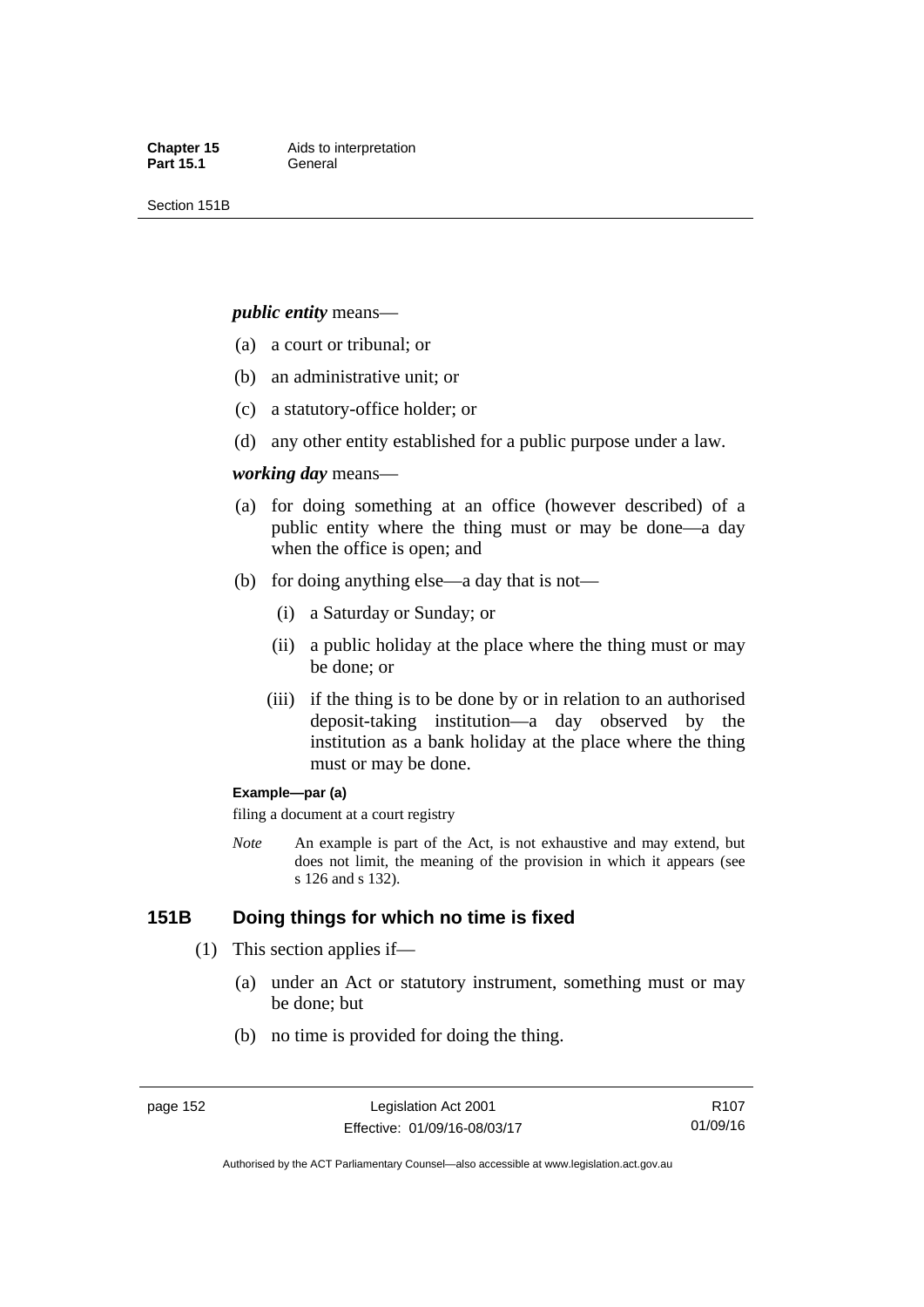(2) The thing must or may be done as soon as possible and as often as needed.

### **151C Power to extend time**

- (1) This section applies if, under an Act or statutory instrument—
	- (a) something must or may be done on a particular day or within a particular period of time; but
	- (b) a court or other entity has power to extend the time (the *relevant time*) for doing the thing.
- (2) A person may apply to the court or other entity for the relevant time to be extended even though the relevant time has ended.
- (3) The court or other entity may extend the relevant time even though the relevant time has ended.
- (4) This section is a determinative provision.

*Note* See s 5 for the meaning of determinative provisions, and s 6 for their displacement.

- (5) This section applies only to an applicable law or applicable provision.
- (6) In this section:

*applicable law* means an Act enacted, or statutory instrument made, after 1 January 2006.

*applicable provision* means a provision inserted after 1 January 2006 into an Act or statutory instrument that is not an applicable law.

*inserted*, for a provision, includes inserted in substitution for another provision.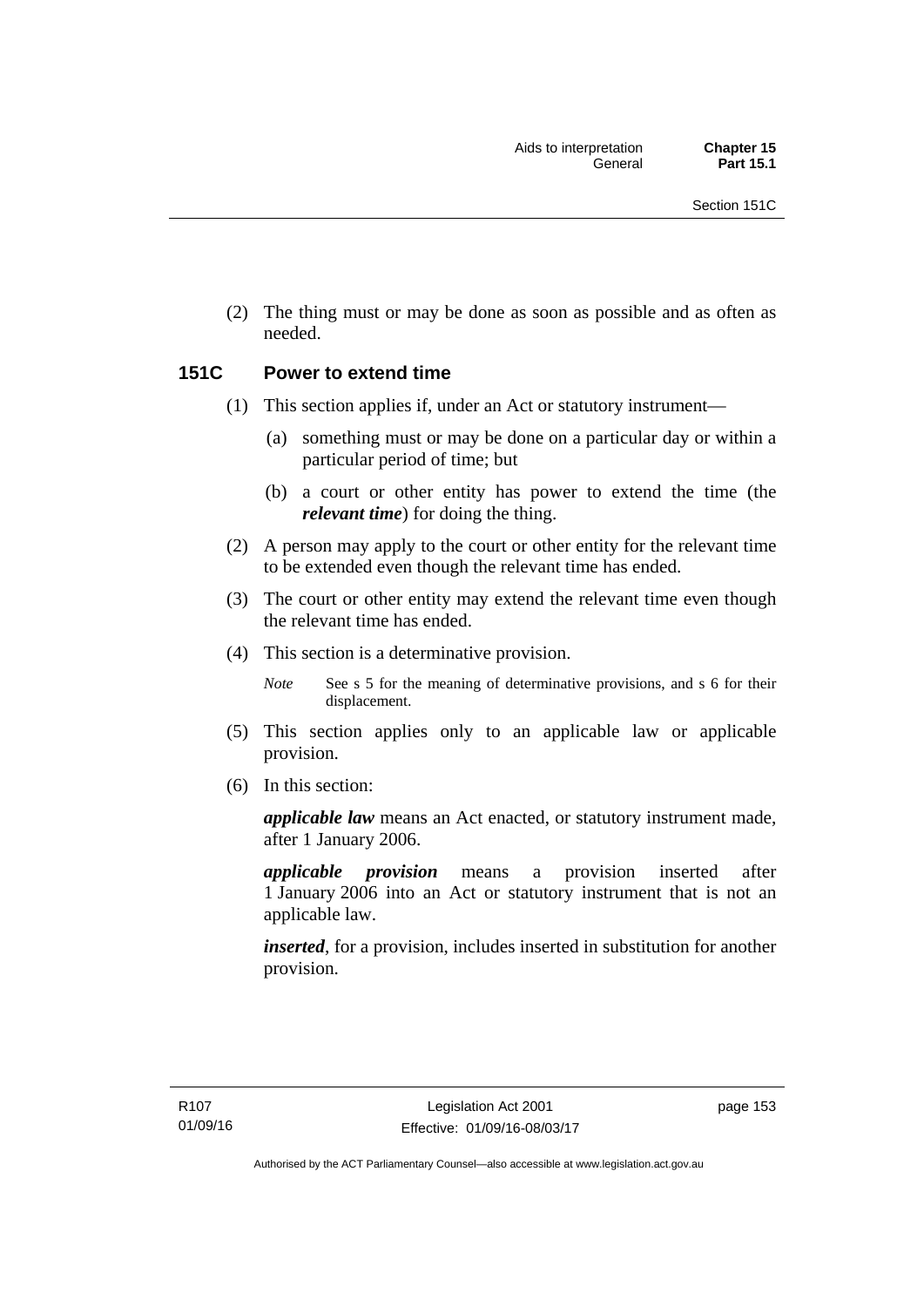### **152 Continuing effect of obligations**

If, under a provision of an Act or statutory instrument, an act is required to be done, the obligation to do the act continues until the act is done even if—

- (a) the provision required the act to be done within a particular period or before a particular time, and the period has ended or the time has passed; or
- (b) someone has been convicted of an offence in relation to failure to do the act.

page 154 Legislation Act 2001 Effective: 01/09/16-08/03/17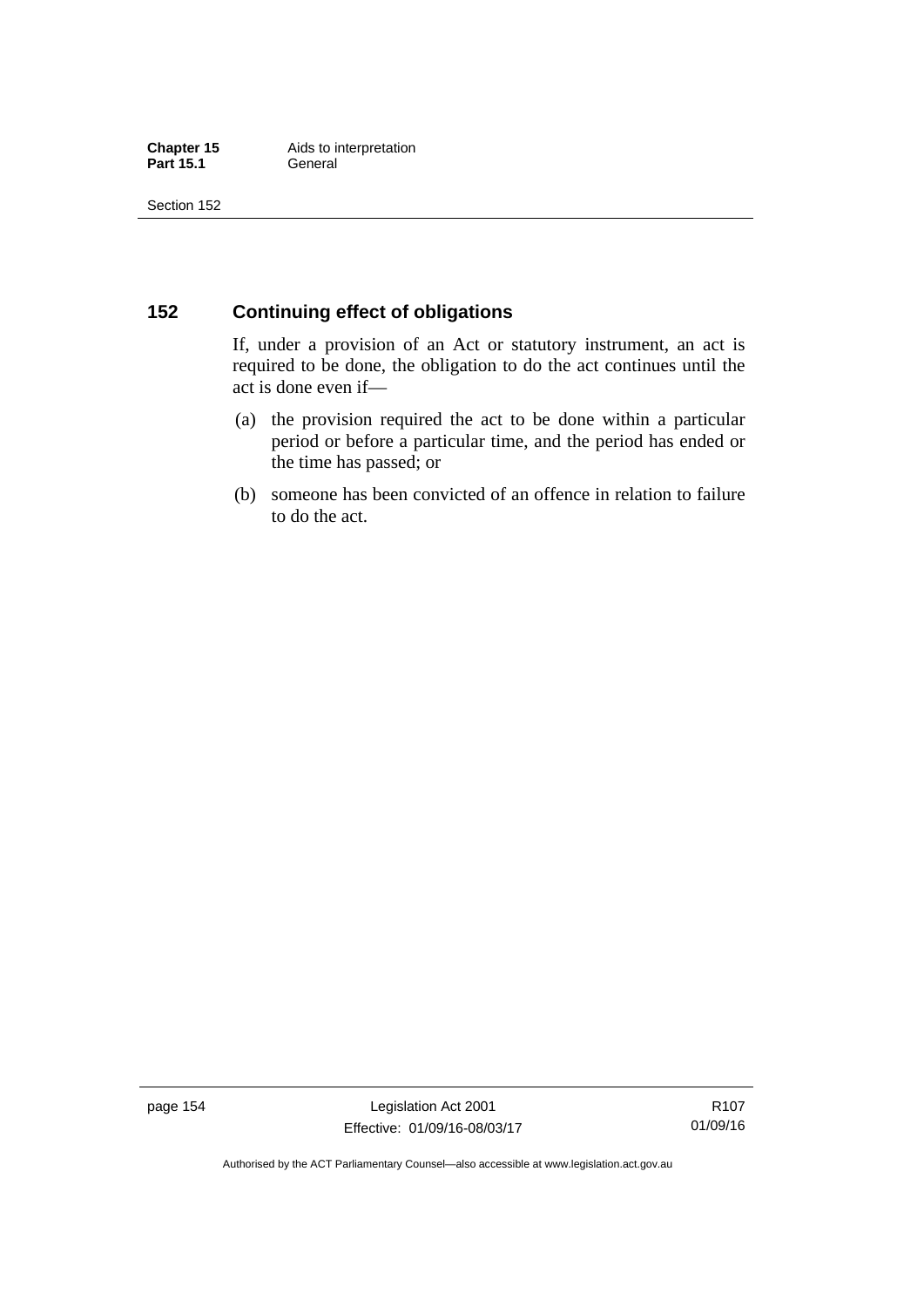# **Part 15.2 Definitions**

*Note* See also s 130 (What is a definition?), s 131 (Signpost definitions) and s 148 (Terms used in instruments have same meanings as in authorising laws).

### **155 Definitions apply subject to contrary intention**

- (1) A definition in an Act or statutory instrument applies except so far as the contrary intention appears.
- (2) This section is a determinative provision.
	- *Note* See s 5 for the meaning of determinative provisions, and s 6 for their displacement.

### **156 Application of definitions in dictionaries and sections**

 (1) A definition in the dictionary to an Act or statutory instrument applies to the entire Act or instrument unless the Act or instrument provides for the definition to have a more limited application.

#### **Examples**

- 1 The dictionary to the *ABC Act 1999* includes the signpost definition '*x*—see the *XYZ Act 1998*, section 3.'. There is nothing in the *ABC Act 1999* indicating the intended application of the definition of  $x$ . The definition of  $x$ in the *XYZ Act 1998*, s 3, therefore, applies to the entire *ABC Act 1999*.
- 2 In an Act, the word *z* is defined in the dictionary. The definition provides, in part, that '*z*, in part 4 (Registration of vehicles), means ...'. The definition of *z* applies only to pt 4.
- 3 In pt 6 of an Act (which is headed 'Part 6 Complaints'), the word *a* is defined in s 50. The section is not divided into subsections but contains a number of definitions. Section 50 begins with the words 'In this part:'. However, the dictionary to the Act contains the following definition:

*a*—see section 50.

The definition of *a* applies to the entire Act (compare s (2) example 2).

- *Note 1* See s 144 (Meaning of commonly-used terms) for the application of the definitions in this Act, dict, pt 1.
- *Note 2* Section 148 (Terms used in instruments have same meanings as in authorising laws) provides that terms used in a statutory instrument

| R107     | Legislation Act 2001         | page 155 |
|----------|------------------------------|----------|
| 01/09/16 | Effective: 01/09/16-08/03/17 |          |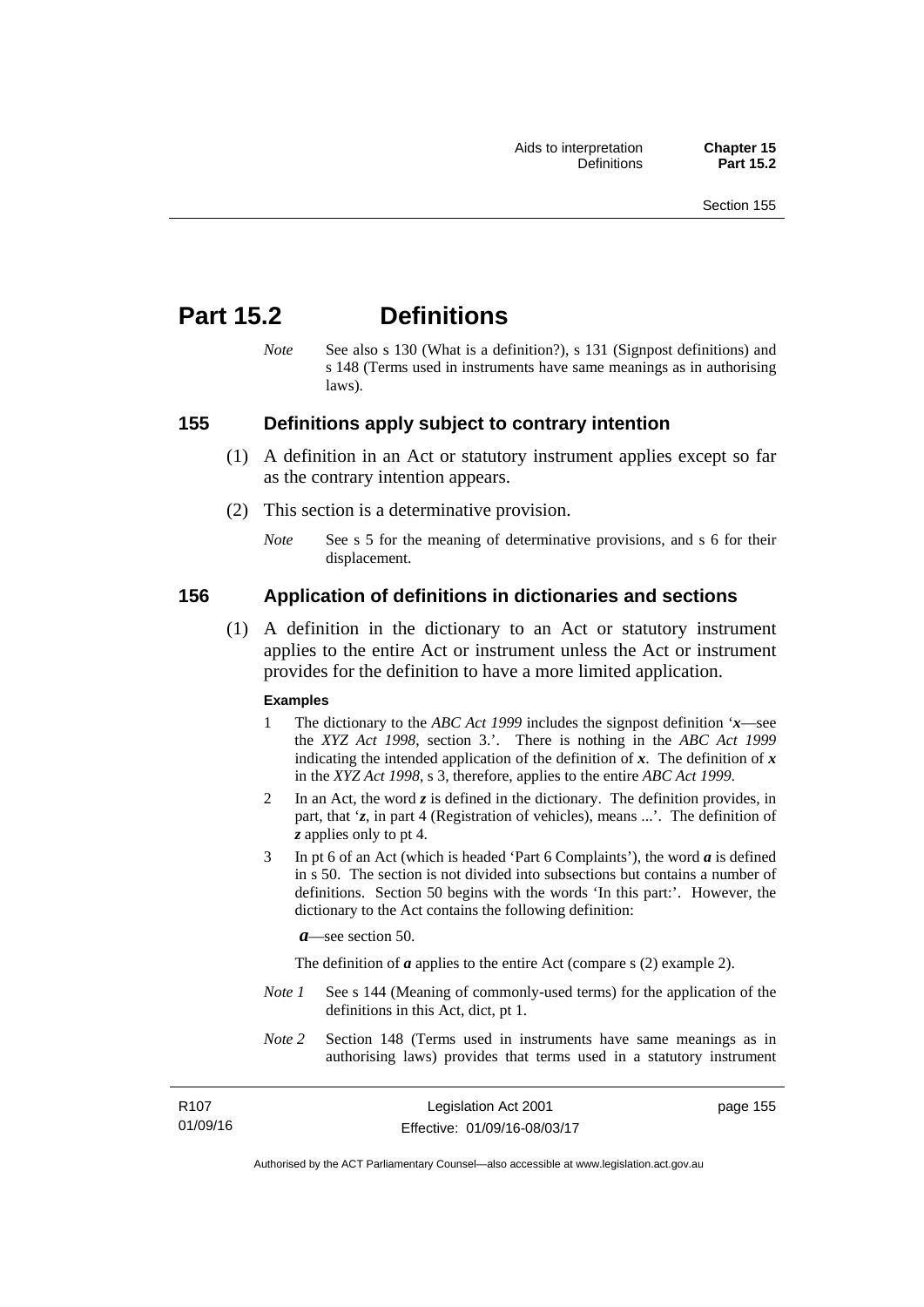Section 156

have the same meaning as they have in the Act or statutory instrument under which the statutory instrument is made.

- *Note 3* An example is part of the Act, is not exhaustive and may extend, but does not limit, the meaning of the provision in which it appears (see s 126 and s 132).
- (2) A definition in a section of an Act or statutory instrument applies only to the section unless the Act or instrument provides for the definition to have a broader application.

#### **Examples**

- 1 This Act, s 255 (7) (Forms) contains definitions of *form 1* and *form 2* as tagged terms. There is nothing in this Act indicating that the definitions apply outside s 255. The definitions apply only to s 255.
- 2 In pt 6 of an Act (which is headed 'Part 6 Complaints'), the word *a* is defined in s 50. The section is not divided into subsections but contains a number of definitions. Section 50 begins with the words 'In this part:'. However, the dictionary to the Act contains the following definition:

*a*, for part 6 (Complaints)—see section 50.

The definition of *a* applies to all of pt 6, but not to provisions of the Act outside pt 6 (compare s (1) example 3).

- 3 In an Act, the word *b* is defined in a section, which is not divided into subsections but contains a number of definitions. The section begins with the words 'In this Act:'. The definition of *b* applies to the entire Act.
- (3) A definition in a section of an Act or statutory instrument applies to the entire section unless the Act or instrument provides for the definition to have a more limited application.

#### **Example**

In a subsection of a section of an Act, the word  $c$  is defined. The subsection begins with the words 'In subsection  $(3)$ :'. The definition of  $c$  applies only to s (3) of that section.

- (4) In applying this section to an Act or statutory instrument that is divided otherwise than into sections, a reference to a section is a reference to a corresponding provision of the Act or instrument.
	- *Note* A reference to an Act or statutory instrument includes a reference to a provision of the Act or instrument (see s 7 and s 13).

page 156 Legislation Act 2001 Effective: 01/09/16-08/03/17

Authorised by the ACT Parliamentary Counsel—also accessible at www.legislation.act.gov.au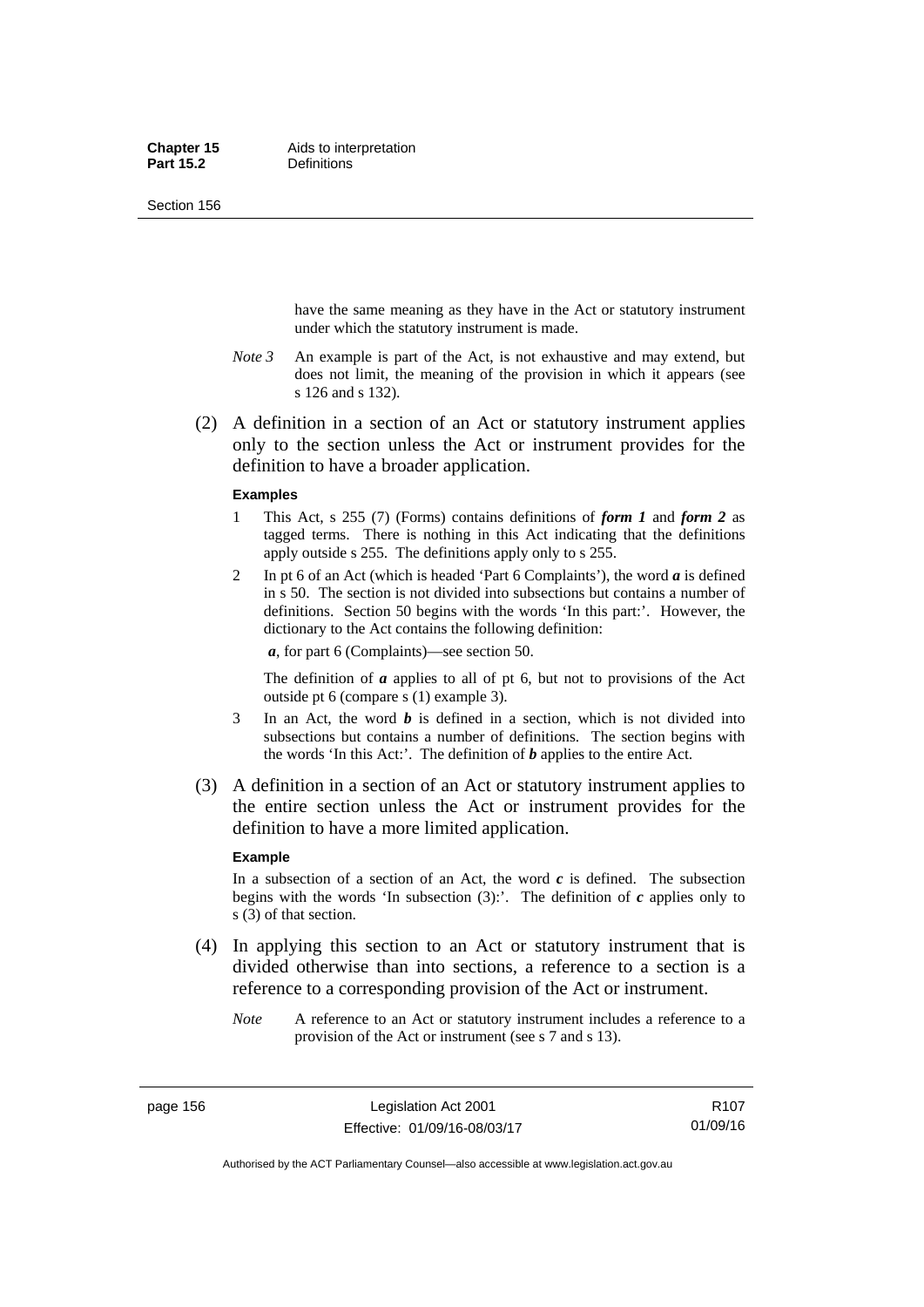### **157 Defined terms—other parts of speech and grammatical forms**

If an Act or statutory instrument defines a term, other parts of speech and grammatical forms of the term have corresponding meanings.

#### **Example**

The *Publication (Grants) Act 2001* contains a definition of *publish* and also contains other forms of the same word ('published', 'publisher', 'publishes', 'publishing' and 'publication'). Because of this section, all forms of the word will have the same meaning except so far as the Act otherwise expressly provides or a contrary intention appears (see s 6 (3)).

*Note* An example is part of the Act, is not exhaustive and may extend, but does not limit, the meaning of the provision in which it appears (see s 126 and s 132).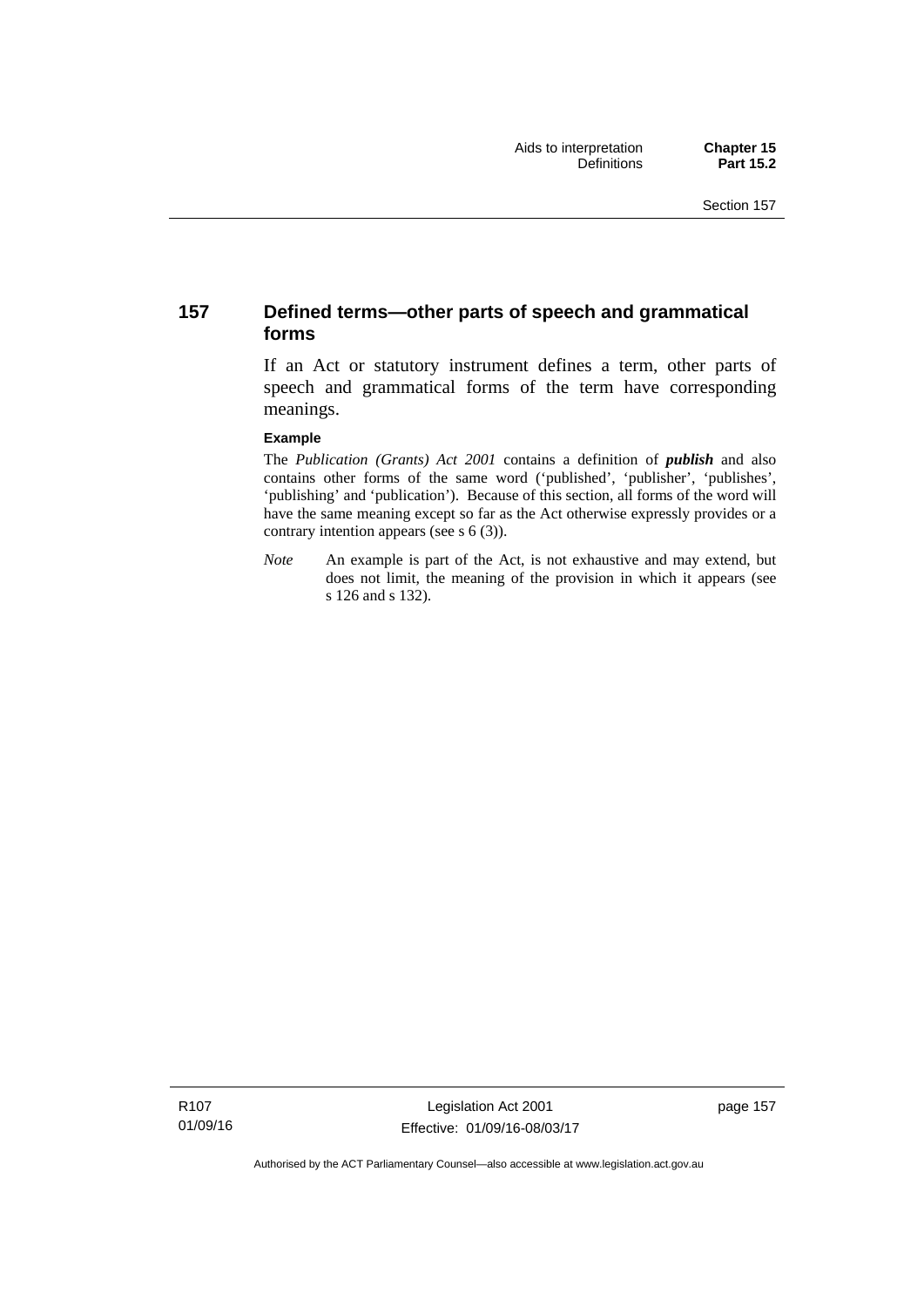Section 160

# **Part 15.3 References to various entities and things**

*Note* See also ch 10 (Referring to laws).

### **160 References to people generally**

- (1) In an Act or statutory instrument, a reference to a *person* generally includes a reference to a corporation as well as an individual.
- (2) Subsection (1) is not displaced only because there is an express reference to either an individual or a corporation elsewhere in the Act or statutory instrument.

#### **Examples—references to a person generally**

- 1 another person
- 2 anyone else
- 3 party
- 4 someone else
- 5 employer

#### **Examples—express references to a corporation**

- 1 body corporate
- 2 company

#### **Examples—express references to an individual**

- 1 adult
- 2 child
- 3 spouse
- 4 driver
- *Note* An example is part of the Act, is not exhaustive and may extend, but does not limit, the meaning of the provision in which it appears (see s 126 and s 132).
- (3) Subsection (2) does not limit the operation of section 6.
	- *Note* Section 6 deals with the displacement of a provision of this Act.

R107 01/09/16

Authorised by the ACT Parliamentary Counsel—also accessible at www.legislation.act.gov.au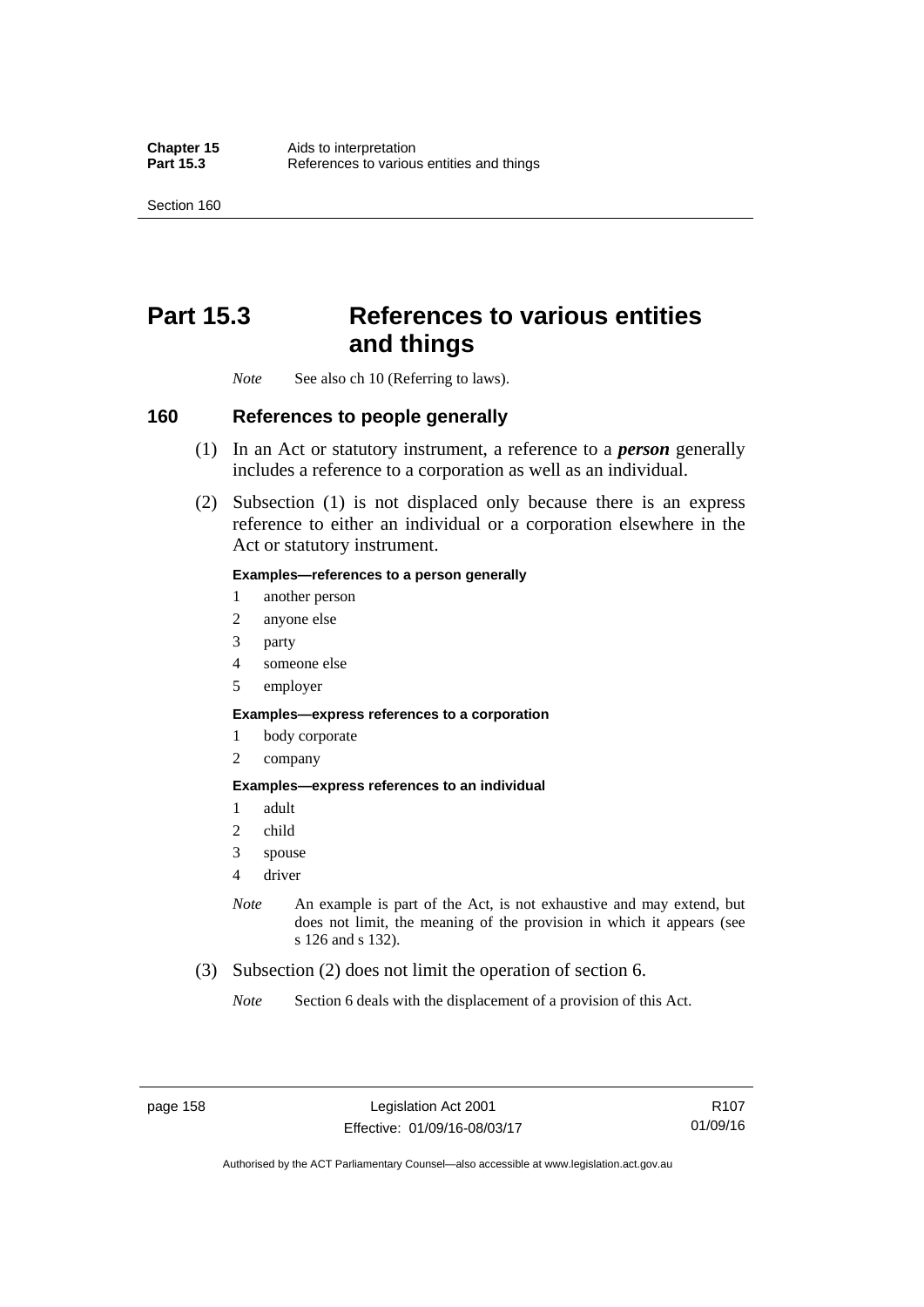### **161 Corporations liable to offences**

- (1) A provision of a law that creates an offence (whether indictable or summary) applies to corporations as well as to individuals.
- (2) A provision of a law that creates an offence can apply to a corporation even though contravention of the provision is punishable by imprisonment (with or without another penalty).

#### **Example**

A provision of an Act contains the following penalty:

'Maximum penalty: 100 penalty units, imprisonment for 1 year or both.' The provision can apply to a corporation.

- *Note* An example is part of the Act, is not exhaustive and may extend, but does not limit, the meaning of the provision in which it appears (see s 126 and s 132).
- (3) If a corporation is convicted of an offence and, apart from this subsection, the penalty for the offence is a period of imprisonment only, the court may impose a maximum penalty of—
	- (a) if the period of imprisonment is not longer than 6 months— 50 penalty units; and
	- (b) if the period of imprisonment is longer than 6 months but not longer than 1 year—100 penalty units; and
	- (c) if the period of imprisonment is longer than 1 year but not longer than 2 years—200 penalty units; and
	- (d) if the period of imprisonment is longer than 2 years but not longer than 5 years—500 penalty units; and
	- (e) if the period of imprisonment is longer than 5 years but not longer than 10 years—1 000 penalty units; and
	- (f) if the period of imprisonment is longer than 10 years—1 500 penalty units.
	- *Note* Section 133 explains the meaning and value of penalty units.

page 159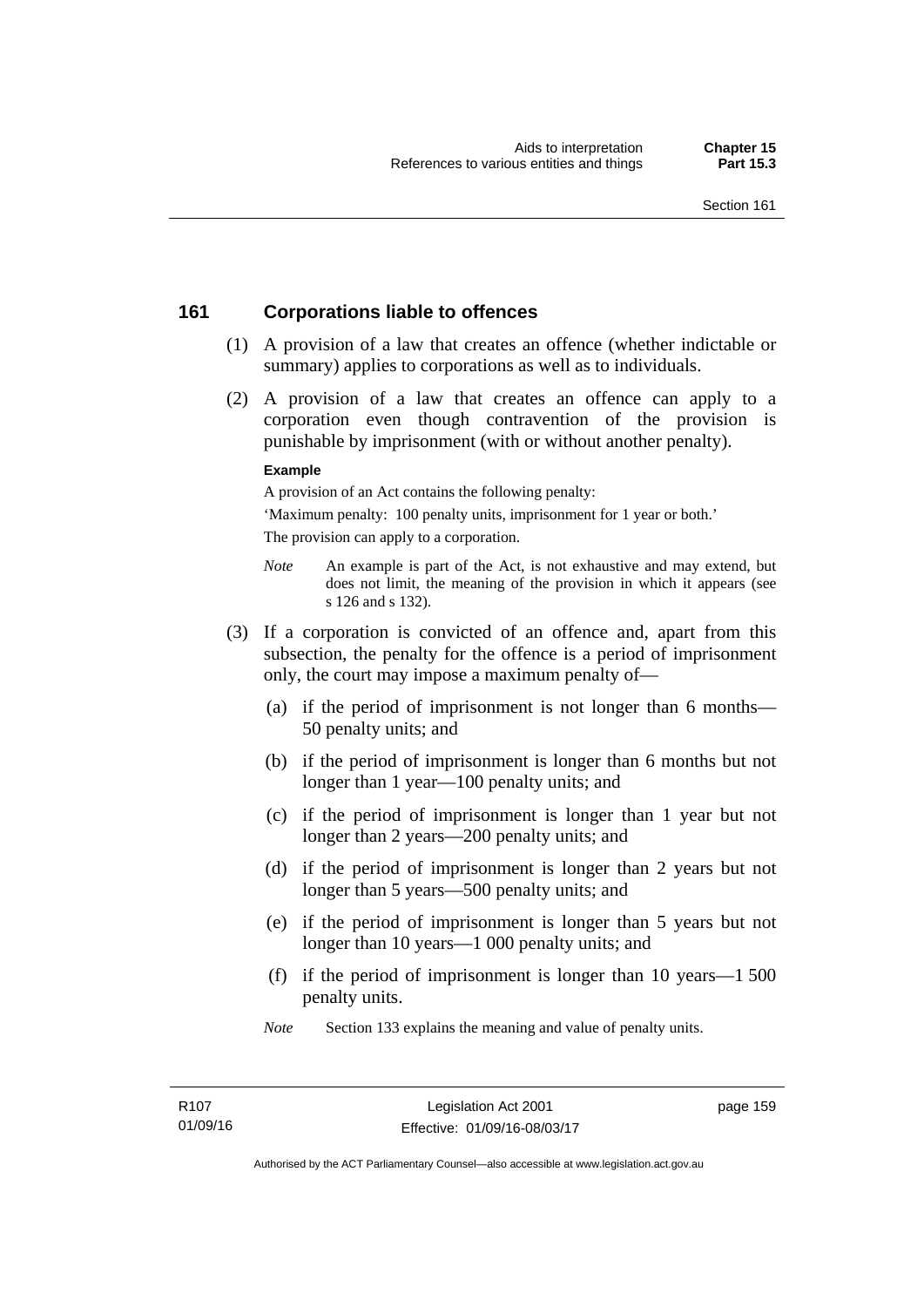(4) In this section:

*law* means an Act, subordinate law or disallowable instrument.

#### **162 References to** *a Minister* **or** *the Minister*

 (1) In an Act or statutory instrument, a reference to *a Minister* is a reference to the Chief Minister or a Minister appointed under the [Self-Government Act,](http://www.comlaw.gov.au/Series/C2004A03699) section 41.

*Note Chief Minister*—see the dictionary, pt 1.

- (2) In a provision of an Act or statutory instrument, a reference to *the Minister* without identifying the Minister's title or portfolio is a reference to—
	- (a) the Minister for the time being administering the provision; or
	- (b) if, for the time being, different Ministers administer the provision in relation to different matters—
		- (i) if only 1 Minister administers the provision in relation to the relevant matter—the Minister; or
		- (ii) if 2 or more Ministers administer the provision in relation to the relevant matter—any of the Ministers; or
	- (c) if paragraph (b) does not apply and, for the time being, 2 or more Ministers administer the provision—any of the Ministers.
- (3) In subsection (2):

*Minister* includes a Minister for the time being acting on behalf of the Minister or 2 or more Ministers.

 (4) If an Act or statutory instrument mentions a Minister and identifies the Minister by reference to the fact that the Minister administers a stated Act, statutory instrument or provision, subsection (2) applies as if references in paragraphs (a) to (c) to the provision were references to the stated Act, instrument or provision.

*Note Attorney-General* and *Treasurer*—see the dictionary, pt 1.

Authorised by the ACT Parliamentary Counsel—also accessible at www.legislation.act.gov.au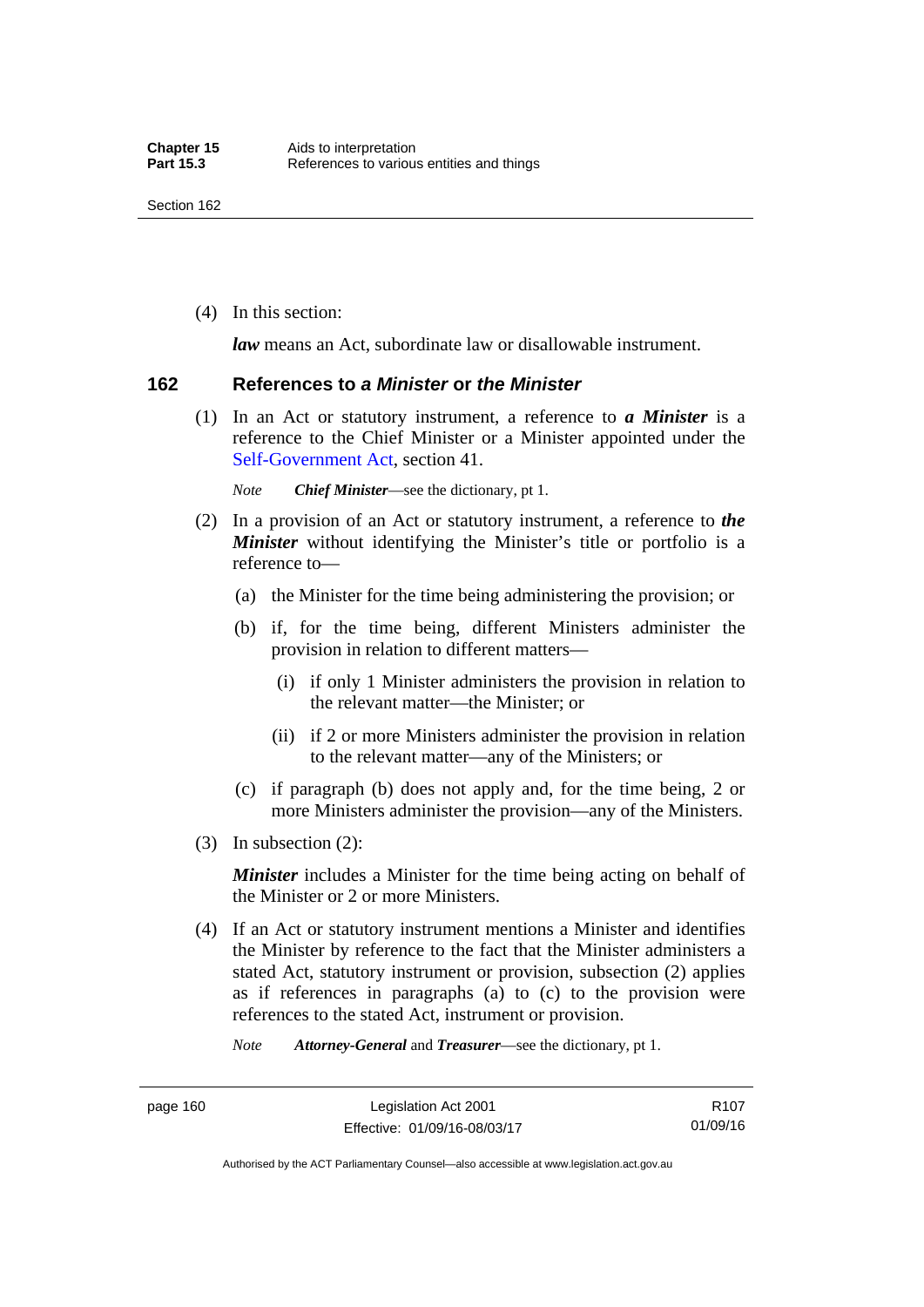### **163 References to** *a director-general* **or** *the director-general*

- (1) In an Act or statutory instrument, a reference to *a director-general* is a reference to a person employed under the [Public Sector](http://www.legislation.act.gov.au/a/1994-37)  [Management Act,](http://www.legislation.act.gov.au/a/1994-37) section 28 (Directors-general—engagement) or section 30 (Directors-general—temporary contracts) to perform the duties of an office of director-general.
- (2) In a provision of an Act or statutory instrument, a reference to *the director-general* without identifying the director-general's title is a reference to—
	- (a) the director-general of the administrative unit responsible for the provision; or
	- (b) if, for the time being, different administrative units are responsible for the provision in relation to different matters—
		- (i) if only 1 administrative unit is responsible for the provision in relation to the relevant matter—the director-general of the administrative unit; or
		- (ii) if 2 or more administrative units are responsible for the provision in relation to the relevant matter—the director-general of any of the administrative units; or
	- (c) if paragraph (b) does not apply and, for the time being, 2 or more administrative units are responsible for the provision the director-general of any of the administrative units.
	- *Note Administrative unit*—see the dictionary, pt 1.
- (3) If an Act or statutory instrument mentions a director-general and identifies the director-general by reference to the fact that the director-general is the director-general of the administrative unit responsible for a stated Act, statutory instrument or provision, subsection (2) applies as if references in paragraphs (a) to (c) to the provision were references to the stated Act, instrument or provision.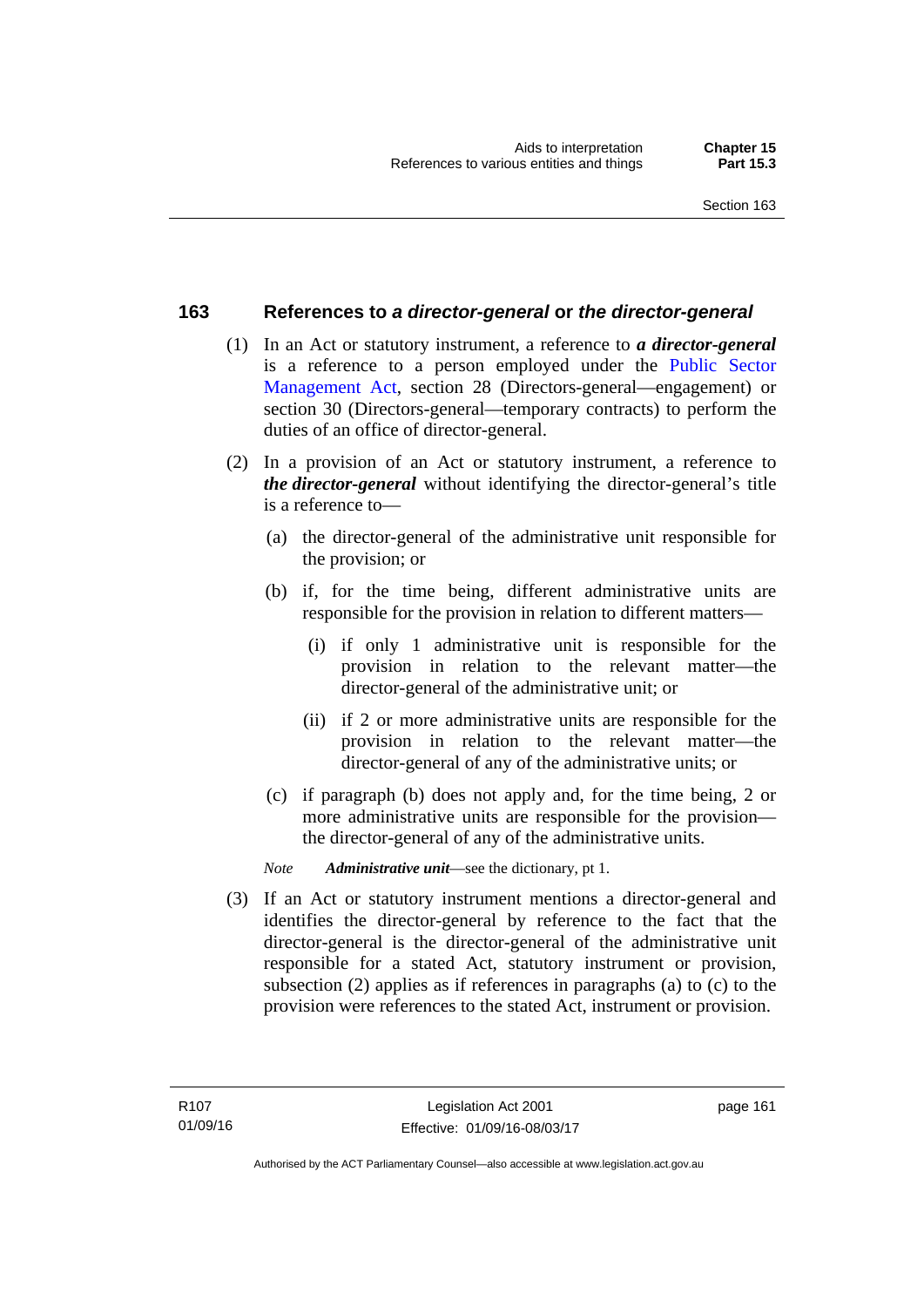(4) In this section:

*director-general*, of an administrative unit, means the person who is employed under the [Public Sector Management Act,](http://www.legislation.act.gov.au/a/1994-37) section 28 or section 30 to perform the duties of the office of director-general in the administrative unit.

*Public Sector Management Act* means the *[Public Sector](http://www.legislation.act.gov.au/a/1994-37)  [Management Act 1994](http://www.legislation.act.gov.au/a/1994-37)*.

*responsible*, for a provision, means allocated responsibility for the provision under the [Public Sector Management Act](http://www.legislation.act.gov.au/a/1994-37), section 14 (1) (b) (Ministerial responsibility and functions of administrative units).

### **164 References to Australian Standards etc**

- (1) In an Act or statutory instrument, a reference consisting of the words 'Australian Standard' or 'AS' followed by a number is a reference to the standard so numbered published by or on behalf of Standards Australia.
- (2) In an Act or statutory instrument, a reference consisting of the words 'Australian/New Zealand Standard' or 'AS/NZS' followed by a number is a reference to the standard so numbered published jointly by or on behalf of Standards Australia and Standards New Zealand.

#### **Examples—s 164**

- 1 AS 4608-1999
- 2 AS/NZS 4906: 1994
- *Note* An example is part of the Act, is not exhaustive and may extend, but does not limit, the meaning of the provision in which it appears (see s 126 and s 132).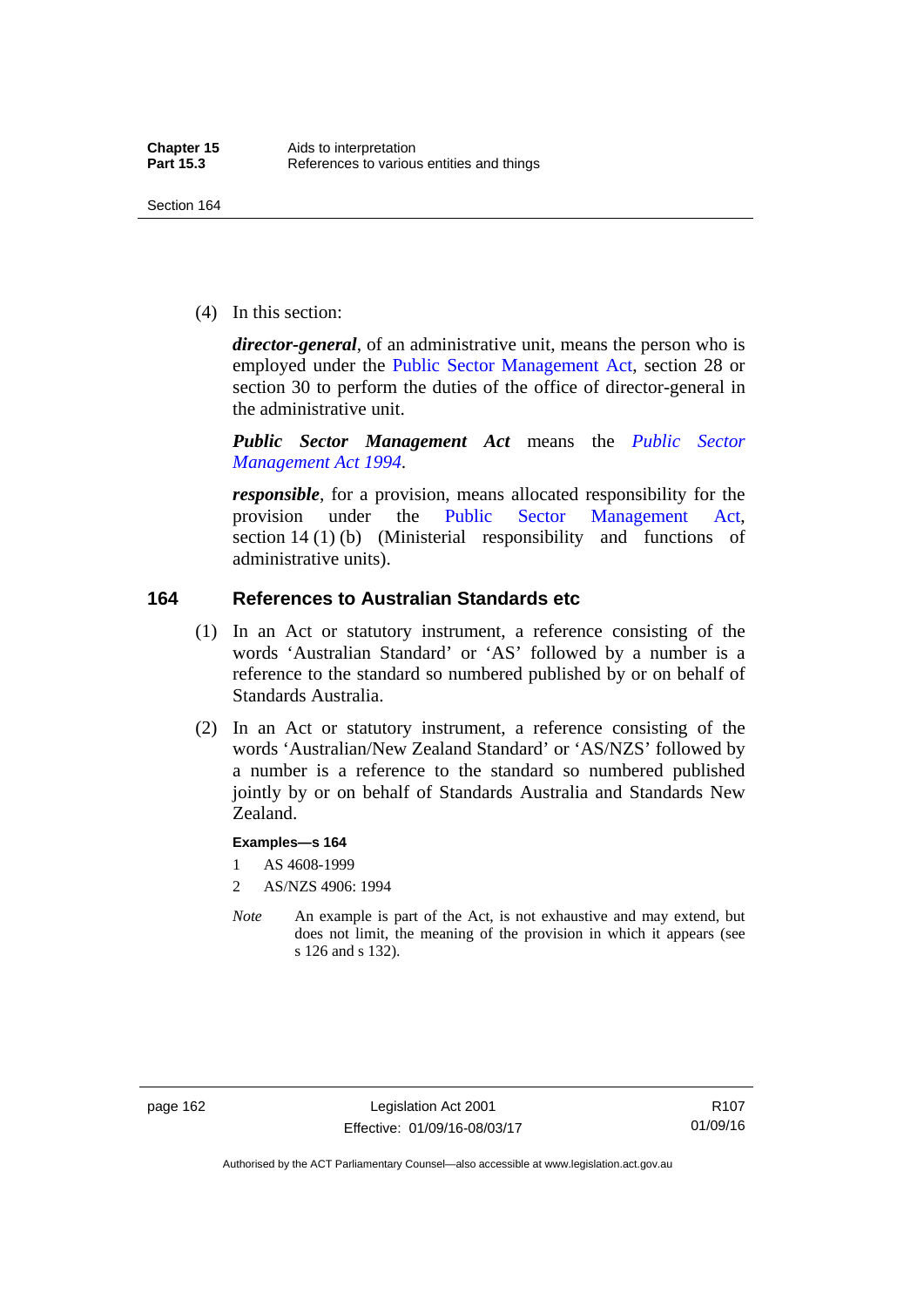### **165 References to Assembly committees that no longer exist**

In an Act or statutory instrument, a reference (whether by name or description) to a committee of the Legislative Assembly that no longer exists is a reference to the committee of the Assembly nominated by the Speaker either generally or for the provision containing the reference.

### **168 References to person with interest in land include personal representative etc**

In an Act or statutory instrument, a reference to a person with an interest in land or other property includes a reference to the person's personal representatives, successors and assigns.

#### **Examples—references to people with interests in land**

- 1 proprietor
- 2 transferor or transferee
- 3 mortgagor or mortgagee
- 4 lessor or lessee
- 5 sublessor or sublessee
- 6 trustee
- *Note* An example is part of the Act, is not exhaustive and may extend, but does not limit, the meaning of the provision in which it appears (see s 126 and s 132).

### **169 References to** *domestic partner* **and** *domestic partnership*

- (1) In an Act or statutory instrument, a reference to a person's *domestic partner* is a reference to someone who lives with the person in a domestic partnership, and includes a reference to a spouse, civil union partner or civil partner of the person.
	- *Note* The Macquarie dictionary, (1997) defines spouse as 'either member of a married pair in relation to the other; one's husband or wife'.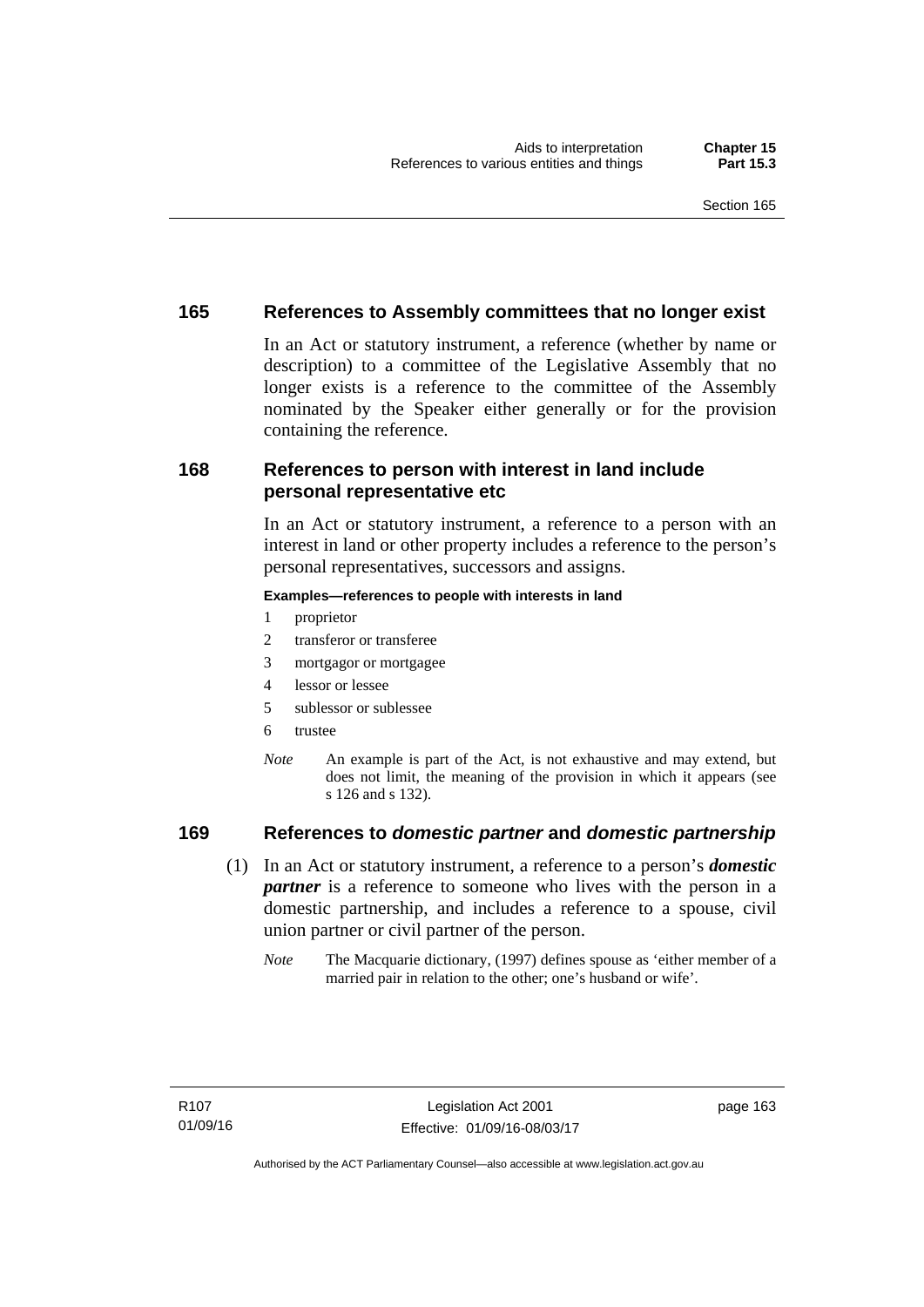(2) In an Act or statutory instrument, a *domestic partnership* is the relationship between 2 people, whether of a different or the same sex, living together as a couple on a genuine domestic basis.

#### **Example—indicators to decide whether 2 people are in a domestic partnership**

- 1 the length of their relationship
- 2 whether they are living together
- 3 if they are living together—how long and under what circumstances they have lived together
- 4 whether there is a sexual relationship between them
- 5 their degree of financial dependence or interdependence, and any arrangements for financial support, between or by them
- 6 the ownership, use and acquisition of their property, including any property that they own individually
- 7 their degree of mutual commitment to a shared life
- 8 whether they mutually care for and support children
- 9 the performance of household duties
- 10 the reputation, and public aspects, of the relationship between them
- *Note* An example is part of the Act, is not exhaustive and may extend, but does not limit, the meaning of the provision in which it appears (see s 126 and s 132).
- (3) In an Act or statutory instrument, a reference to a *domestic partnership* includes a reference to a marriage, a civil union and a civil partnership.

### **169A References to** *transgender people*

- (1) A *transgender person* is a person who—
	- (a) identifies as a member of a different sex by living, or seeking to live, as a member of that sex; or
	- (b) has identified as a member of a different sex by living as a member of that sex;

whether or not the person is a recognised transgender person.

page 164 Legislation Act 2001 Effective: 01/09/16-08/03/17

R107 01/09/16

Authorised by the ACT Parliamentary Counsel—also accessible at www.legislation.act.gov.au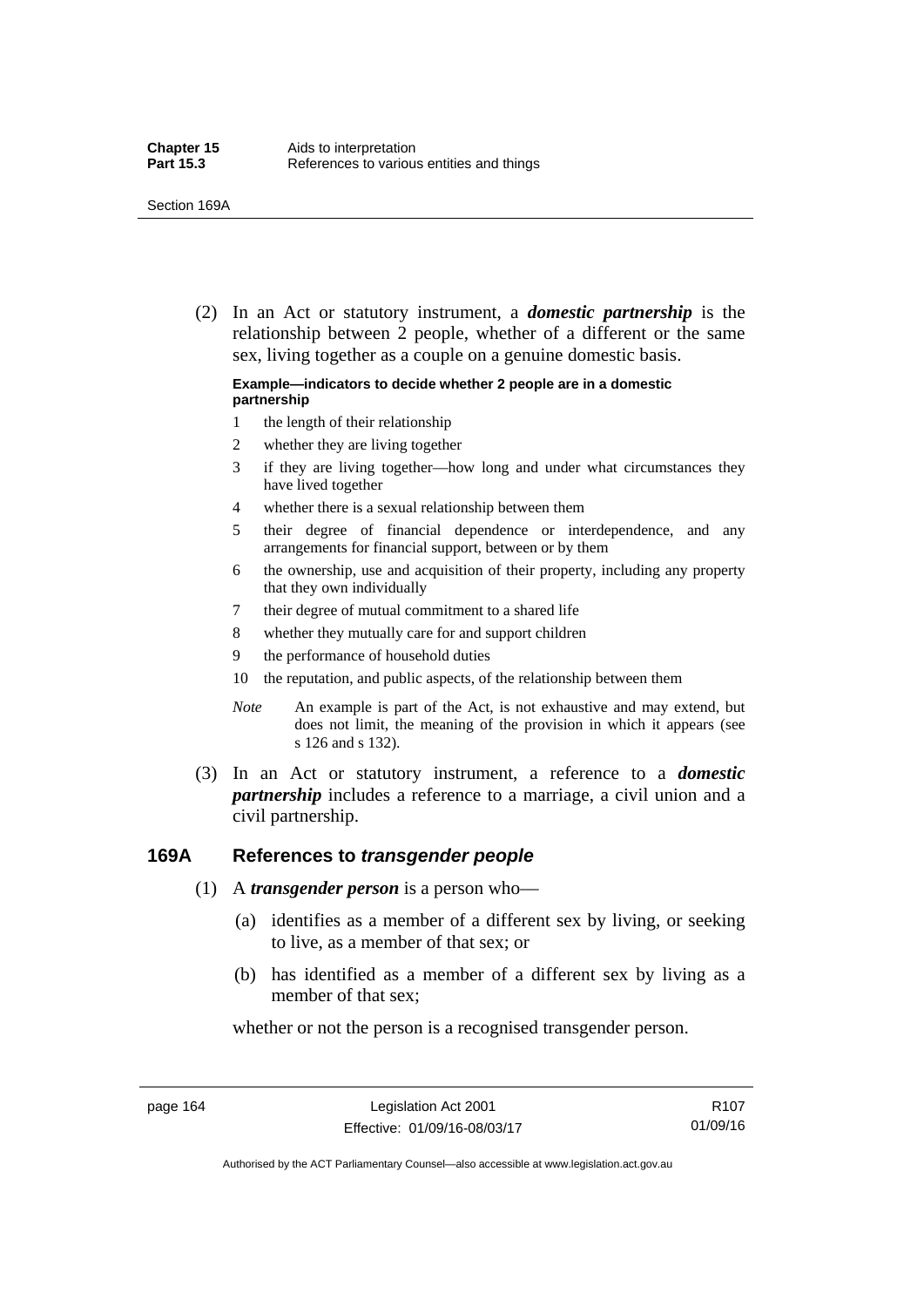- (2) A *transgender person* includes a person who is thought of as a transgender person, whether or not the person is a recognised transgender person.
- (3) A *recognised transgender person* is a person the record of whose sex is altered under the *[Births, Deaths and Marriages Registration](http://www.legislation.act.gov.au/a/1997-112)  [Act 1997](http://www.legislation.act.gov.au/a/1997-112)*, part 4 or the corresponding provisions of a law of a State or another Territory.

# **169B References to** *intersex people*

An *intersex person* is a person who has physical, hormonal or genetic features that are—

- (a) not fully female or fully male; or
- (b) a combination of male or female; or
- (c) not female or male.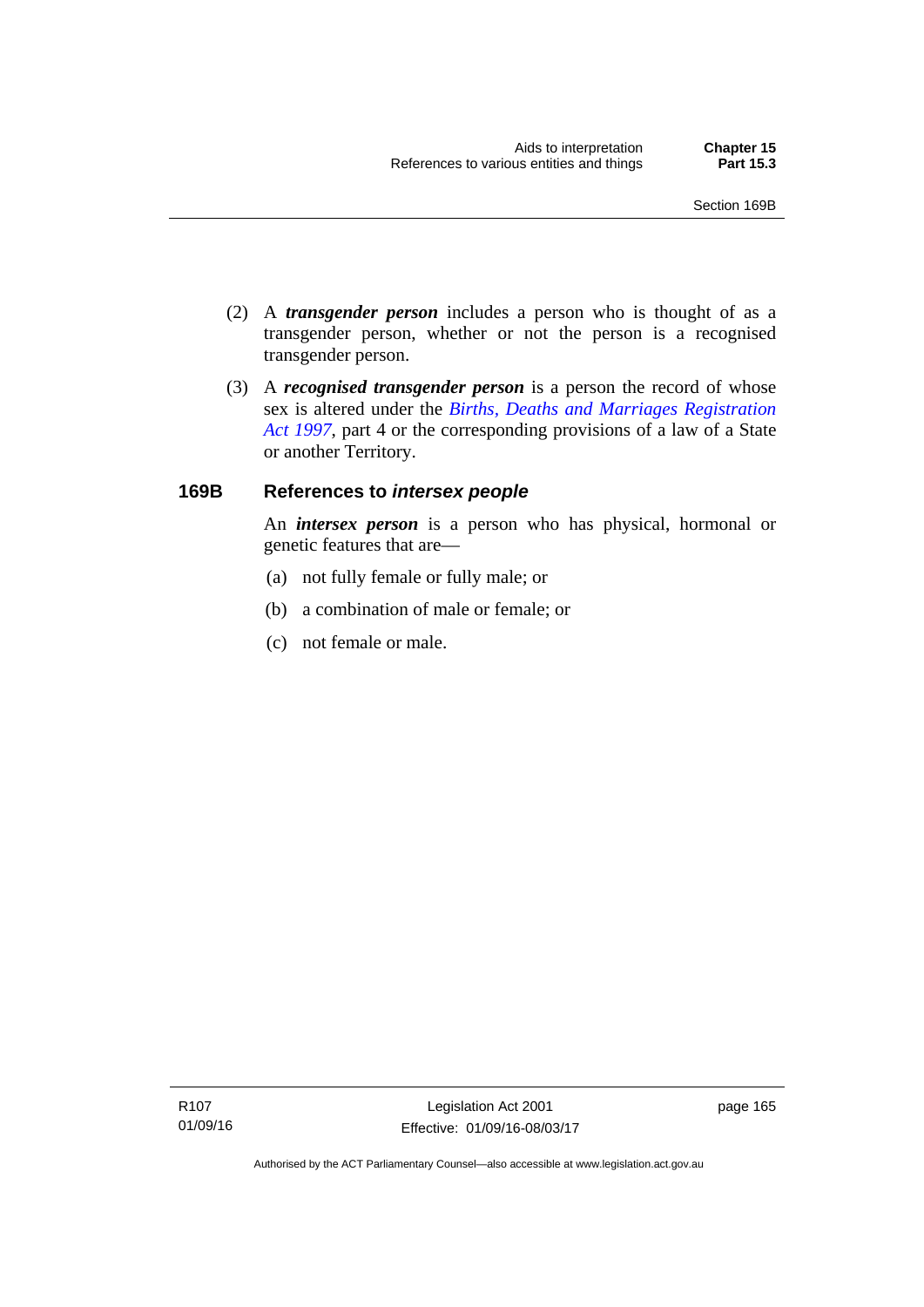# **Part 15.4 Preservation of certain common law privileges**

# **170 Privileges against self-incrimination and exposure to civil penalty**

- (1) An Act or statutory instrument must be interpreted to preserve the common law privileges against self-incrimination and exposure to the imposition of a civil penalty.
- (2) However, this section does not affect the operation of the *[Evidence](http://www.legislation.act.gov.au/a/2011-12)  [Act 2011](http://www.legislation.act.gov.au/a/2011-12)*.
	- *Note* The *[Evidence Act 2011](http://www.legislation.act.gov.au/a/2011-12)*, s 128 contains provisions that apply if a witness raises these privileges in a proceeding. The privileges have been abolished for bodies corporate (see *[Evidence Act 2011](http://www.legislation.act.gov.au/a/2011-12)*, s 187).
- (3) This section is a determinative provision.
	- *Note* See s 5 for the meaning of determinative provisions, and s 6 for their displacement.

# **171 Client legal privilege**

- (1) An Act or statutory instrument must be interpreted to preserve the common law privilege in relation to client legal privilege (also known as legal professional privilege).
- (2) However, this section does not affect the operation of the *[Evidence](http://www.legislation.act.gov.au/a/2011-12)  [Act 2011](http://www.legislation.act.gov.au/a/2011-12)*.
	- *Note* The *[Evidence Act 2011](http://www.legislation.act.gov.au/a/2011-12)*, div 3.10.1 contains provisions about client legal privilege.
- (3) This section is a determinative provision.
	- *Note* See s 5 for the meaning of determinative provisions, and s 6 for their displacement.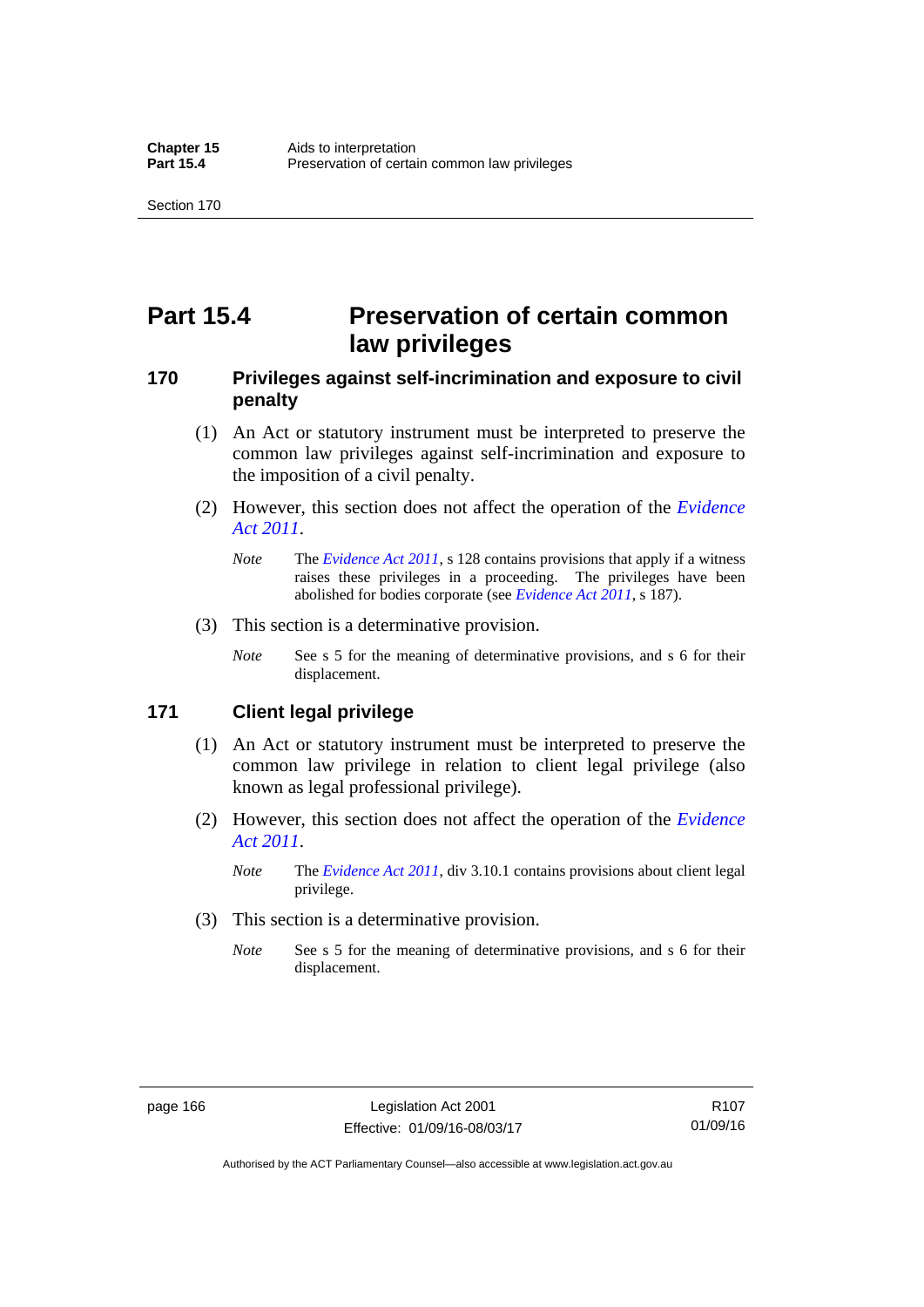# **Chapter 16 Courts, tribunals and other decision-makers**

# **175 Meaning of** *law***—ch 16**

In this chapter:

*law* means an Act, subordinate law or disallowable instrument.

*Note* A reference to an Act, subordinate law or disallowable instrument includes a reference to a provision of the Act, law or instrument (see s 7, s 8 and s 9).

# **176 Jurisdiction of courts and tribunals**

- (1) This section applies if a law, whether expressly or by implication, authorises a proceeding (whether civil or criminal) to be brought in a particular court or tribunal in relation to a matter.
- (2) The law vests the court or tribunal with jurisdiction in the matter.
- (3) The jurisdiction so vested is not limited by any limits to which any other jurisdiction of the court or tribunal may be subject.
	- *Note* See also s 45 which relates to the making of rules carrying out or giving effect to the jurisdiction of the court or tribunal.

# **177 Recovery of amounts owing under laws**

If an amount is owing under a law to a person (the *creditor*) by another person (the *debtor*), the creditor may recover the amount as a debt owing by the debtor to the creditor in a court of competent jurisdiction or the ACAT.

# **178 Power to decide includes power to take evidence etc**

- (1) A court, tribunal or other entity authorised by law to hear and decide a matter (however expressed) has power—
	- (a) to take evidence, including evidence on oath; and

page 167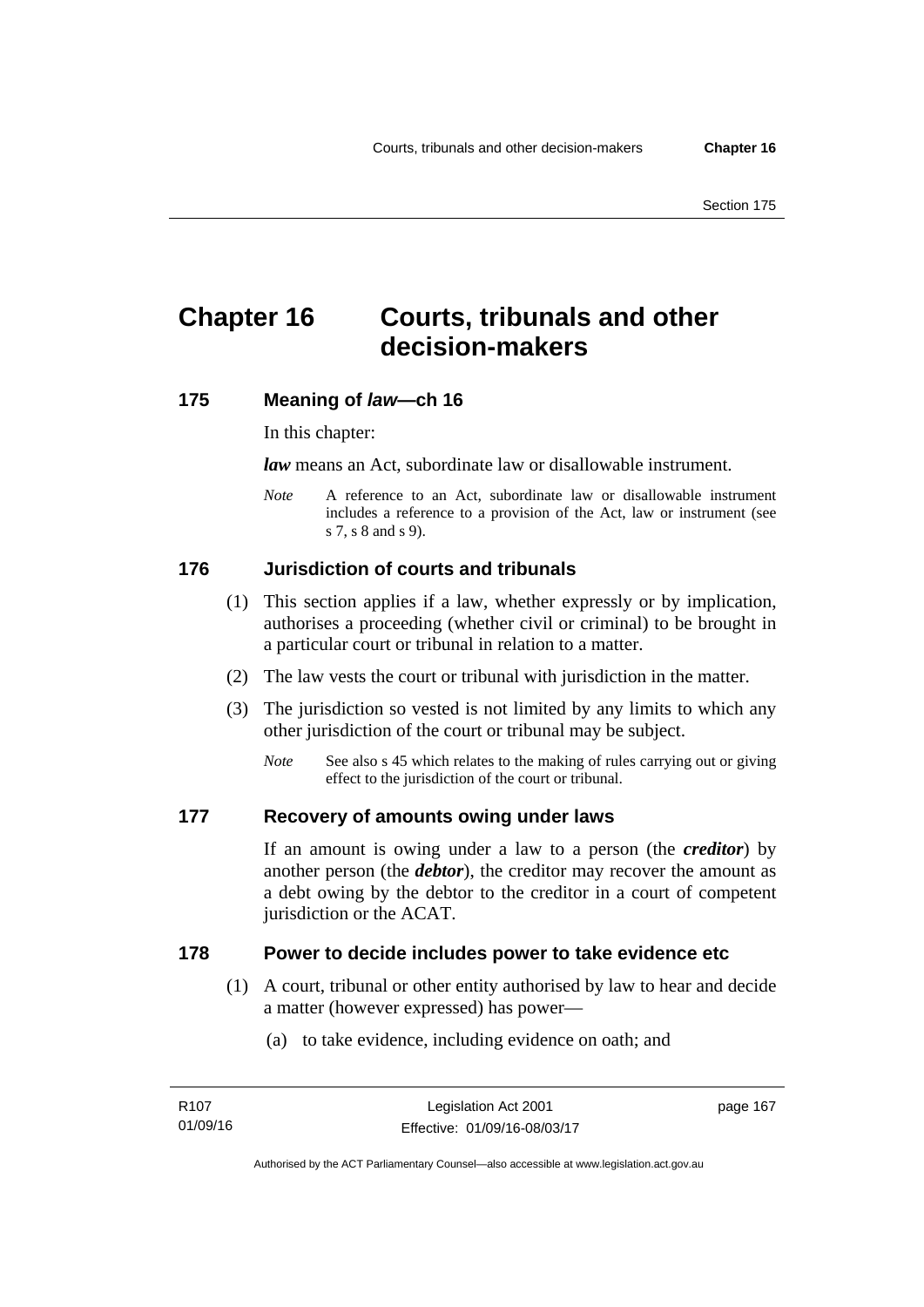- (b) to examine witnesses; and
- (c) to administer oaths to witnesses.
- (2) The court, tribunal or other entity may authorise a person to administer an oath to a witness.
- (3) This section does not limit any other power of the court, tribunal or other entity.

### **179 Content of statements of reasons for decisions**

- (1) This section applies if a law requires a tribunal or other entity making a decision to give written reasons for the decision, whether the term 'reasons', 'grounds' or any other term is used.
- (2) The document giving the reasons must also set out the findings on material questions of fact and refer to the evidence or other material on which the findings were based.
- (3) This section is a determinative provision.
	- *Note* See s 5 for the meaning of determinative provisions, and s 6 for their displacement.

R107 01/09/16

Authorised by the ACT Parliamentary Counsel—also accessible at www.legislation.act.gov.au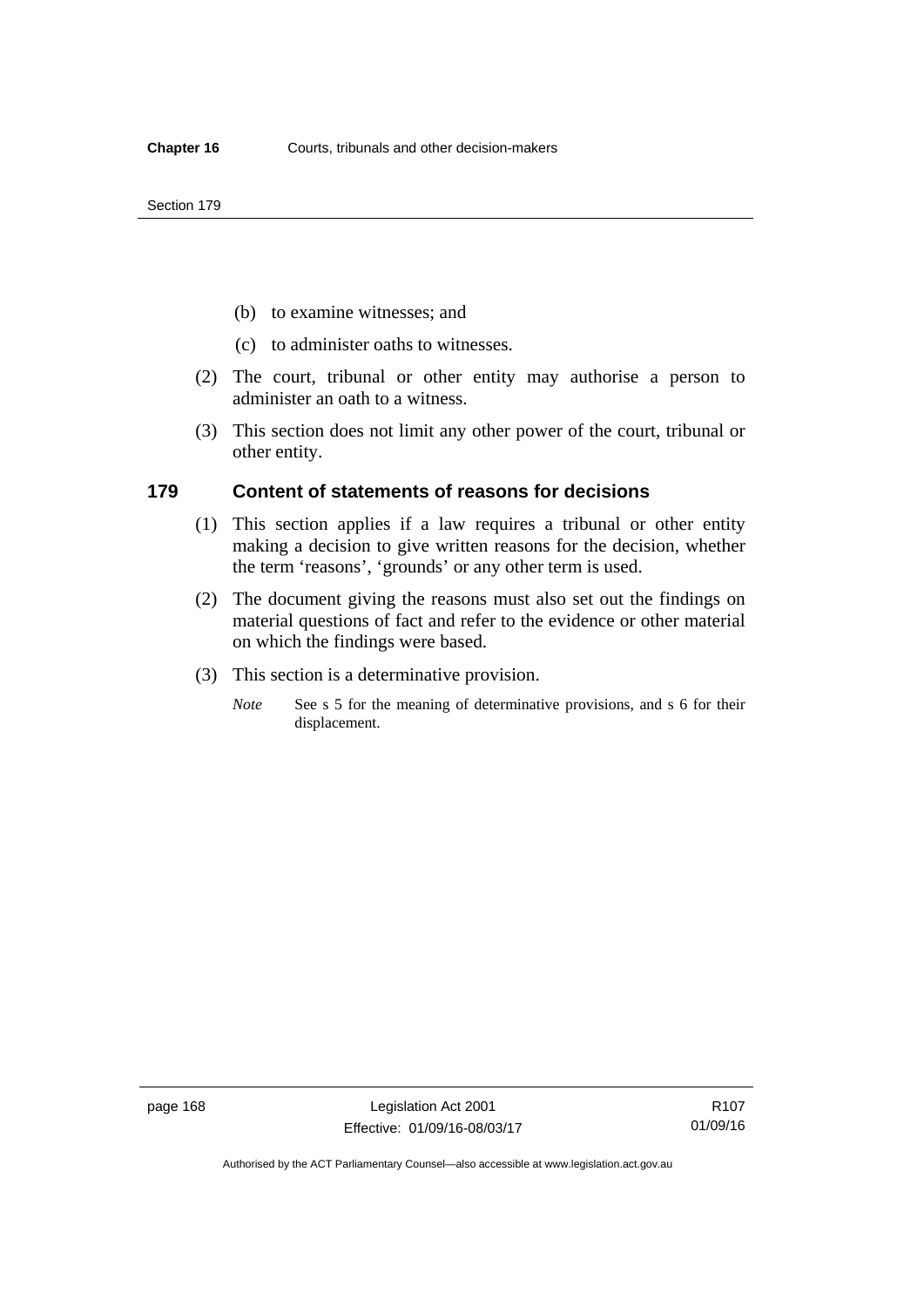# **180 Power to make decision includes power to reverse or change**

- (1) Power given by a law to make a decision includes power to reverse or change the decision.
- (2) The power to reverse or change the decision is exercisable in the same way, and subject to the same conditions, as the power to make the decision.

#### **Example**

If the power to include land in a special reserve is exercisable only on the resolution of the Legislative Assembly, the power to excise land from a special reserve is exercisable only on the resolution of the Assembly.

*Note* An example is part of the Act, is not exhaustive and may extend, but does not limit, the meaning of the provision in which it appears (see s 126 and s 132).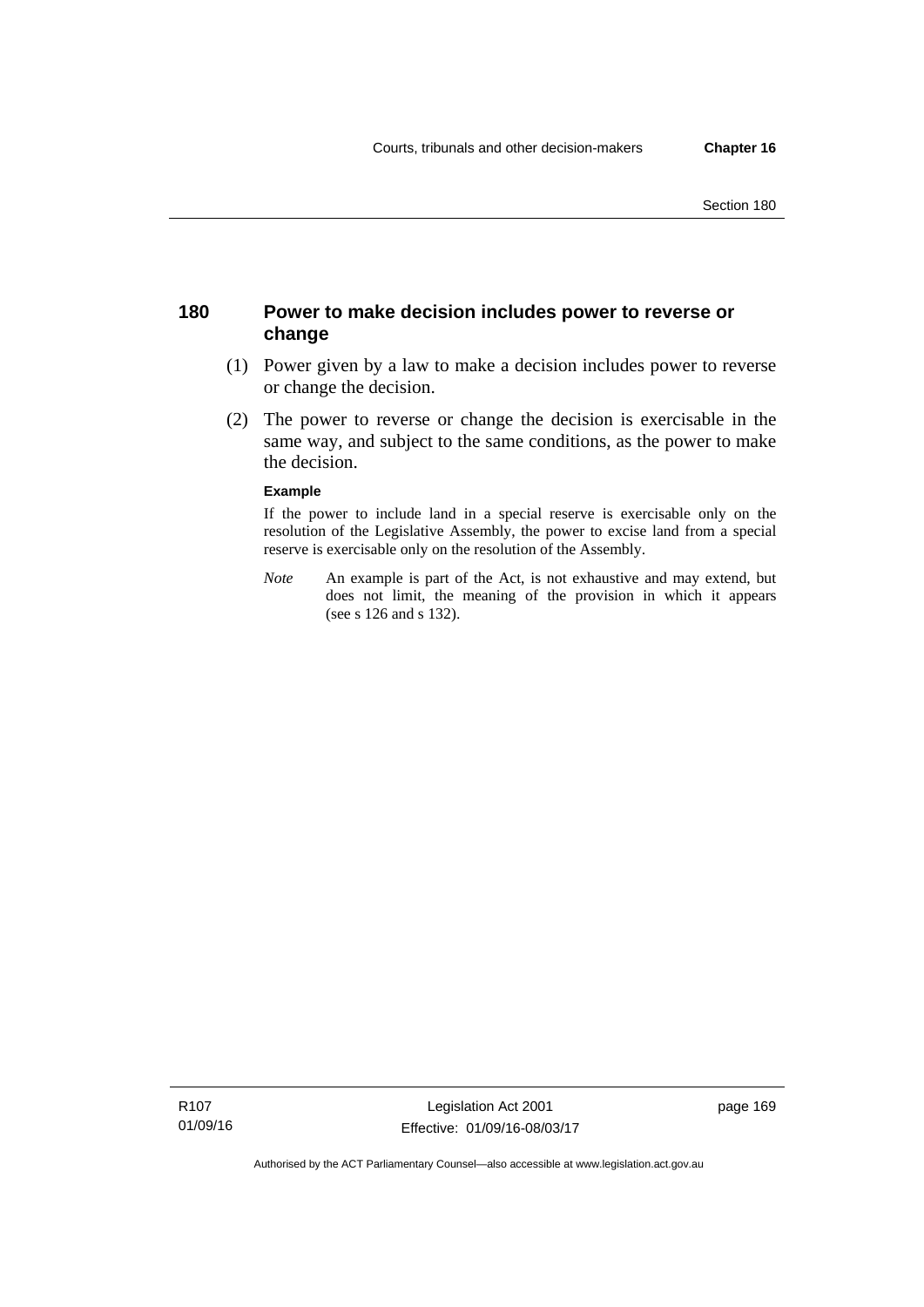# **Chapter 17 Entities and positions**

### **182 Meaning of** *law***—ch 17**

In this chapter:

*law* means an Act or statutory instrument.

*Note* A reference to an Act or statutory instrument includes a reference to a provision of the Act or instrument (see s 7 and s 13).

# **183 Change of name of entity**

- (1) If a law changes the name of an entity established under a law, the entity continues in existence under the new name and its identity is not affected by the change.
- (2) If the name of an entity is changed, a reference in a law to the entity by its previous name is taken, after the change, to be a reference to the entity by its new name.
- (3) To remove any doubt, subsection (2) applies to all entities, whether or not in or for the Territory, including entities established under a law of another jurisdiction.
	- *Note Another jurisdiction* means the Commonwealth, a State, another Territory, the United Kingdom or New Zealand (see dict, pt 2).

# **184 Change in constitution of entity**

- (1) This section applies if a law changes how an entity established under a law is constituted.
- (2) The entity continues in existence as newly constituted and its identity is not affected by the change.
- (3) Without limiting subsection (2), the change does not affect—
	- (a) any function, right, privilege, liability or property of the entity; or

R107 01/09/16

Authorised by the ACT Parliamentary Counsel—also accessible at www.legislation.act.gov.au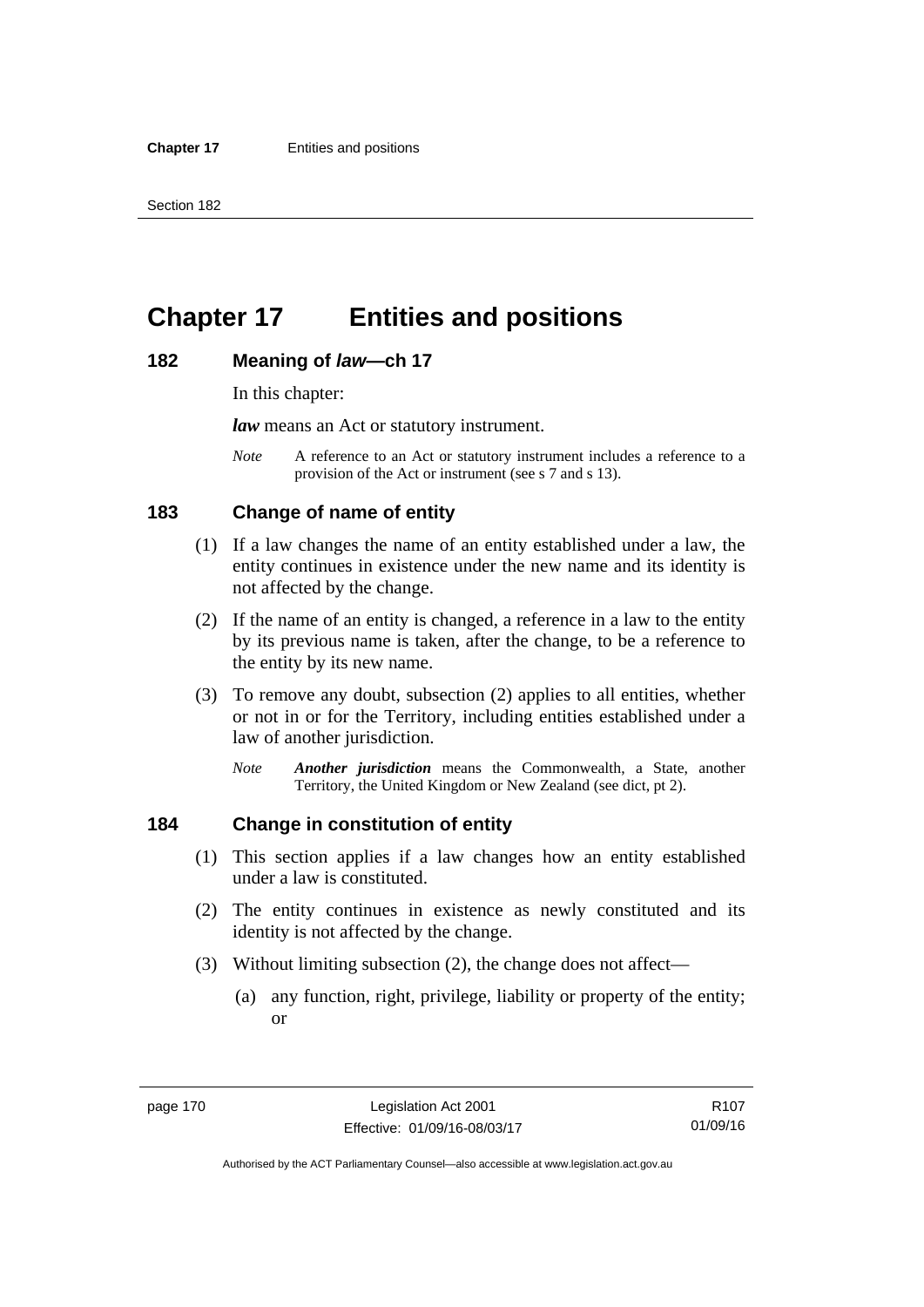- (b) the bringing of a proceeding, or the continuation of a proceeding, by or against the entity; or
- (c) the carrying out of an investigation or inquiry, or the continuation of an investigation or inquiry, in relation to anything done or not done by or in relation to the entity.
- *Note Function* is defined in the dictionary, pt 1 to include authority, duty and power.

# **184A References to entity**

- (1) In a law, a reference to an entity includes a reference to a person exercising a function of the entity, whether under a delegation, subdelegation or otherwise.
- (2) To remove any doubt, this section applies to all entities, whether or not in or for the Territory, including entities established under a law of another jurisdiction.

# **185 References to occupant of position**

- (1) In a law, a reference to the occupant of a position (however expressed) includes a reference to anyone for the time being occupying the position.
- (2) To remove any doubt, this section applies to all positions, whether or not in or for the Territory, including positions established under a law of another jurisdiction.
	- *Note* See s 200 (1) (Functions of occupants of positions) and defs *occupy* and *position* in the dictionary, pt 1.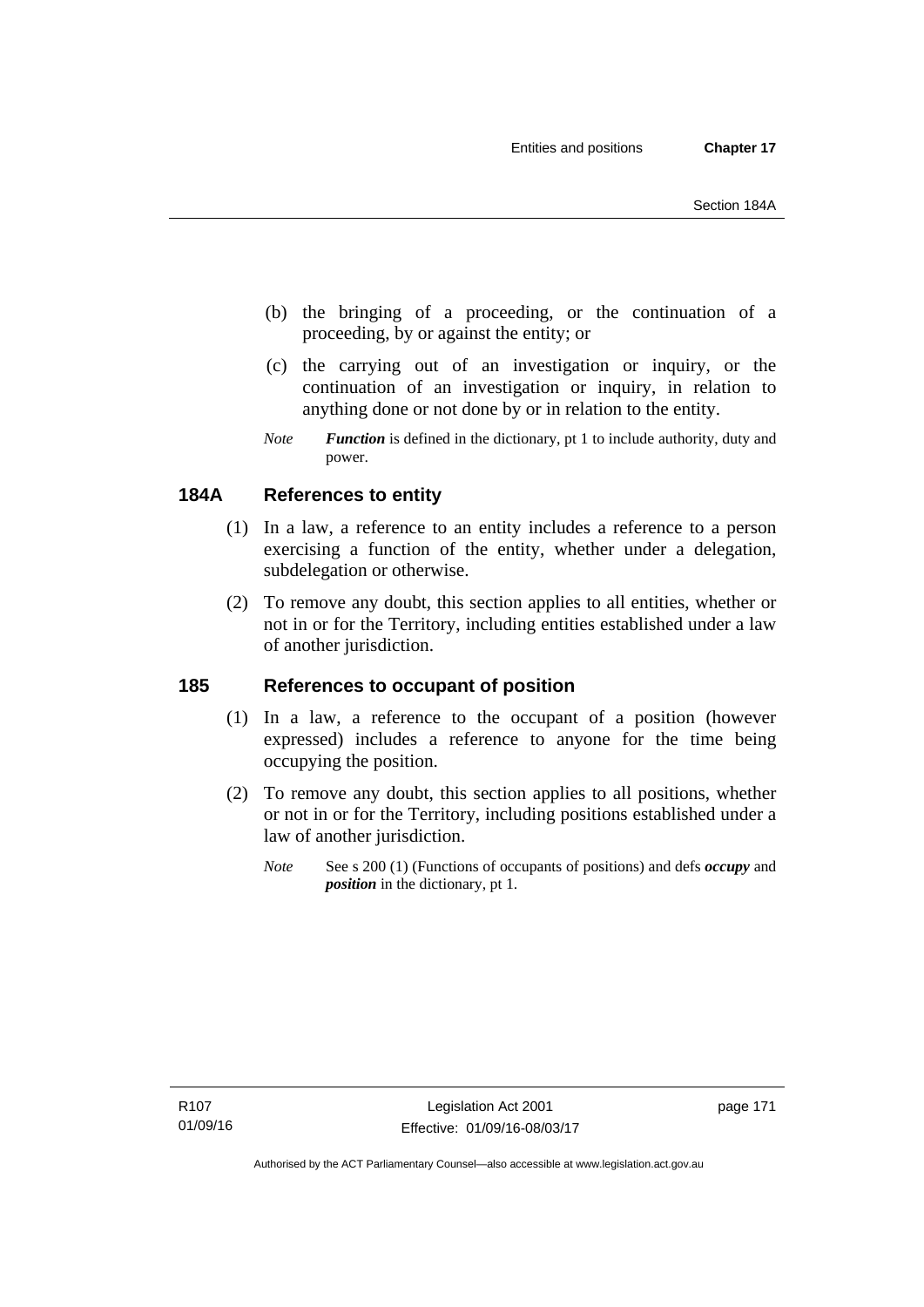# **186 Change of name of position**

- (1) If a law changes the name of a position established under a law, the position continues in existence under the new name and its identity is not affected by the change.
- (2) If the name of a position is changed, a reference in a law to the position by its previous name is taken, after the change, to be a reference to the position by its new name.
- (3) To remove any doubt, subsection (2) applies to all positions, whether or not in or for the Territory, including positions established under a law of another jurisdiction.

# **187 Chair and deputy chair etc**

- (1) If a law establishes a position of chair or chairperson of an entity, the chair or chairperson may be referred to as chairman, chairwoman, chairperson or chair.
- (2) If a law establishes a position of deputy chair or deputy chairperson of an entity, the deputy chair or deputy chairperson may be referred to as deputy chairman, deputy chairwoman, deputy chairperson or deputy chair.

page 172 Legislation Act 2001 Effective: 01/09/16-08/03/17

R107 01/09/16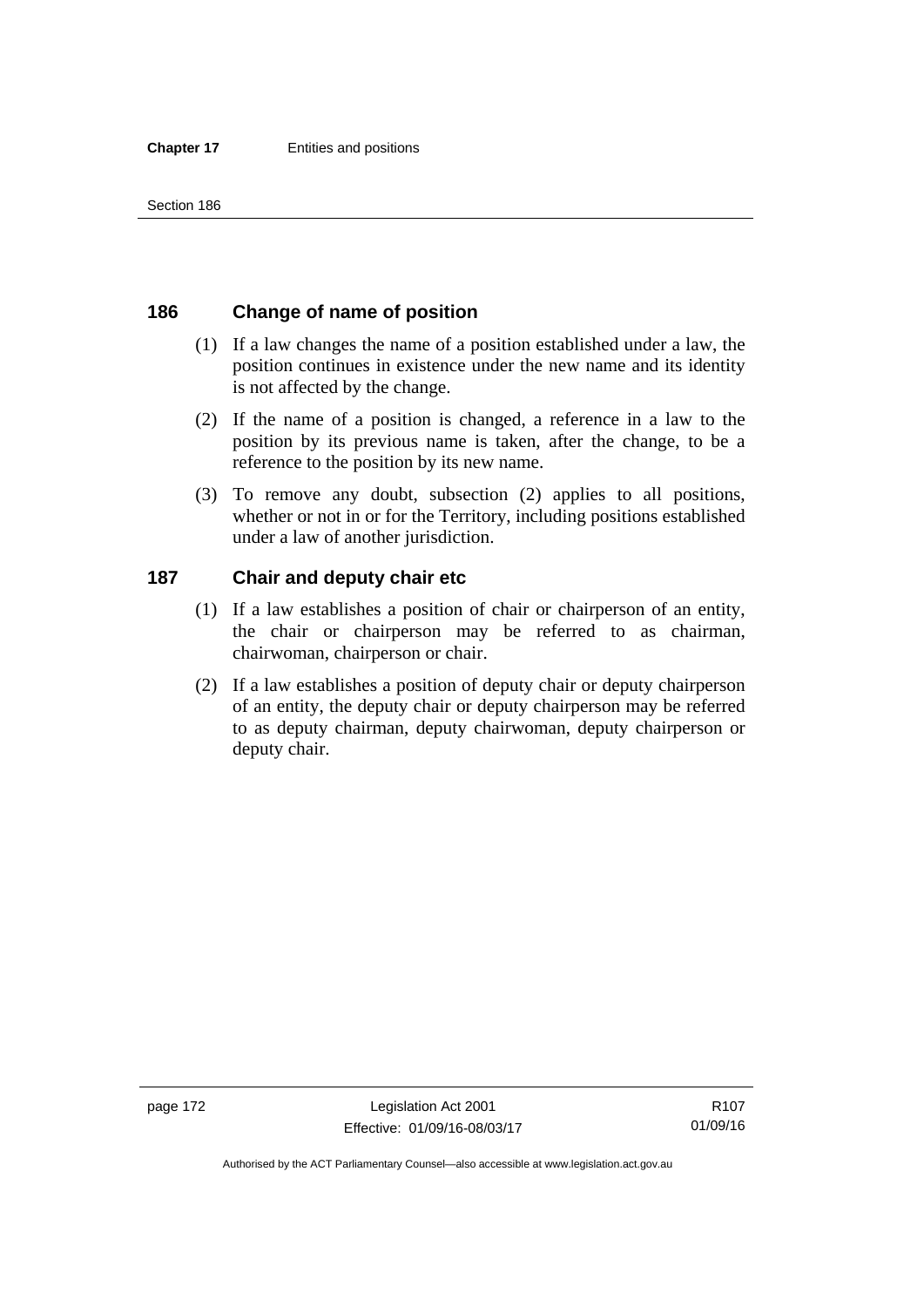# **Chapter 18 Offences**

*Note* See also s 133 to s 135 (which relate to penalty units and penalty provisions) and s 161 (Corporations liable to offences).

## **188 Meaning of** *ACT law***—ch 18**

In this chapter:

*ACT law* means an Act or subordinate law.

*Note* A reference to an Act or subordinate law includes a reference to a provision of the Act or law (see s 7 and s 8).

# **189 Reference to offence includes reference to related ancillary offences**

A reference to an offence against an ACT law includes a reference to an offence against the [Criminal Code,](http://www.legislation.act.gov.au/a/2002-51) part 2.4 (Extensions of criminal responsibility) or section 717 (Accessory after the fact) that relates to the ACT law.

#### **Example**

X is the holder of a licence under the *Plant Development Act 2001* (hypothetical). The Plant Development Act, s 23 provides for the cancellation of a licence if a licence holder commits an offence against the Act. While his business premises are being inspected, X incites an employee to obstruct the inspector. As a result, the employee obstructs the inspector (which is an offence against the Act). X is later convicted of the offence of incitement against the [Criminal Code](http://www.legislation.act.gov.au/a/2002-51), s 47 (which is an offence in the [Criminal Code,](http://www.legislation.act.gov.au/a/2002-51) pt 2.4). Because of the Legislation Act, s 189, X is taken to have committed an offence against the Plant Development Act and is therefore liable to have his licence cancelled.

*Note 1* The result would be the same if X had been convicted of conspiracy relating to the offence of obstruction in the Plant Development Act.

> Apart from the Legislation Act, s 189, the following offences in the [Criminal Code,](http://www.legislation.act.gov.au/a/2002-51) pt 2.4 could also apply to the offence in the Plant Development Act:

- attempt (s 44 (Attempt))
- aiding and abetting (s 45 (Complicity and common purpose)).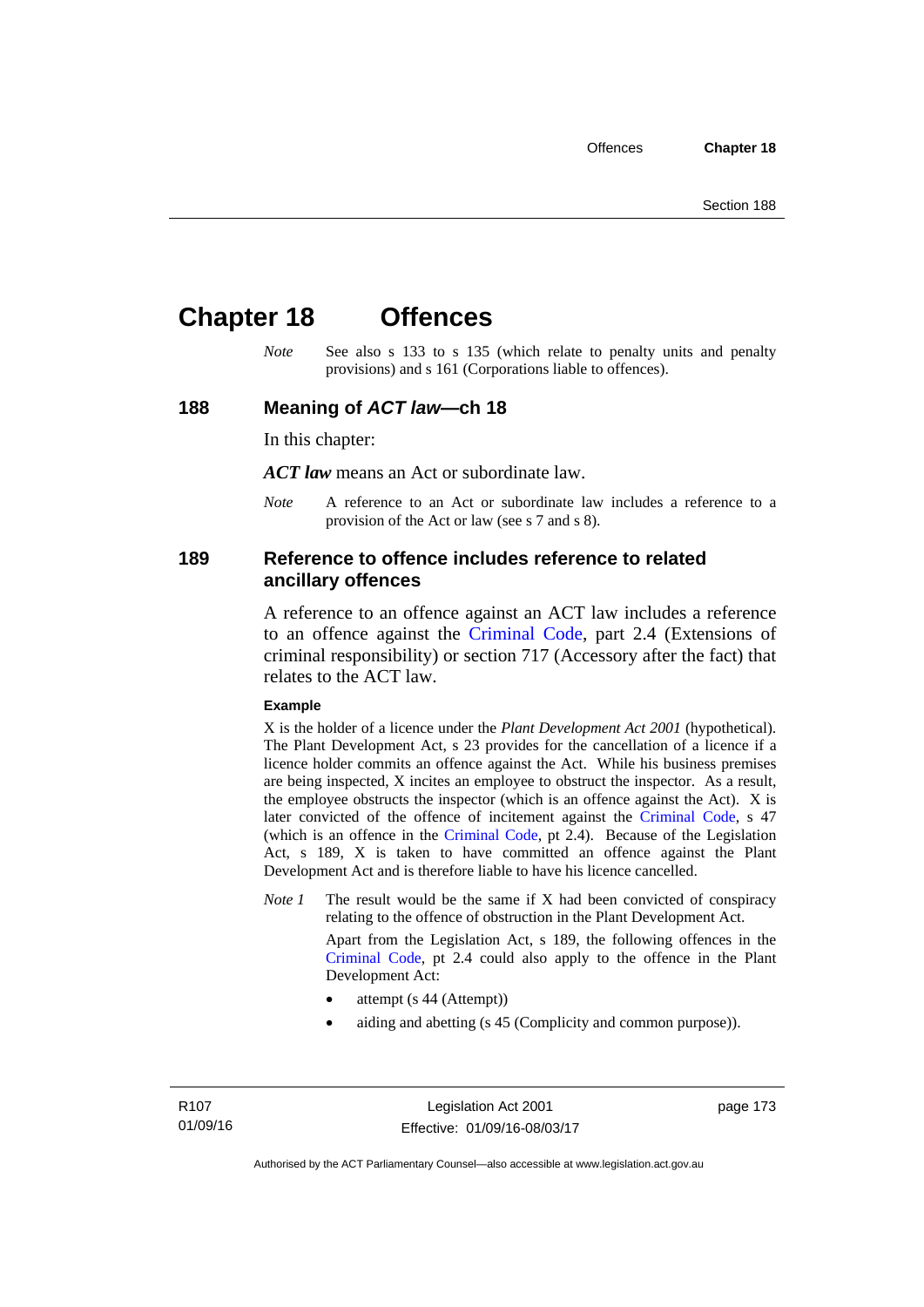*Note 2* An example is part of the Act, is not exhaustive and may extend, but does not limit, the meaning of the provision in which it appears (see s 126 and s 132).

### **190 Indictable and summary offences**

- (1) An offence is an *indictable offence* if—
	- (a) it is punishable by imprisonment for longer than 2 years; or
	- (b) it is declared by an ACT law to be an indictable offence.
- (2) An *indictable offence* includes an indictable offence that is or may be dealt with summarily.
- (3) Any other offence is a *summary offence* and is punishable on summary conviction.

## **191 Offences against 2 or more laws**

- (1) If an act or omission by a person is an offence against 2 or more ACT laws, the person may be prosecuted for and convicted of any of the offences, but is not liable to be punished more than once for the act or omission.
- $(2)$  If—
	- (a) an act or omission by a person is an offence against both an ACT law and a law of another jurisdiction; and
	- (b) the person has been punished for the offence against the law of the other jurisdiction;

the person is not liable to be punished for the offence against the ACT law.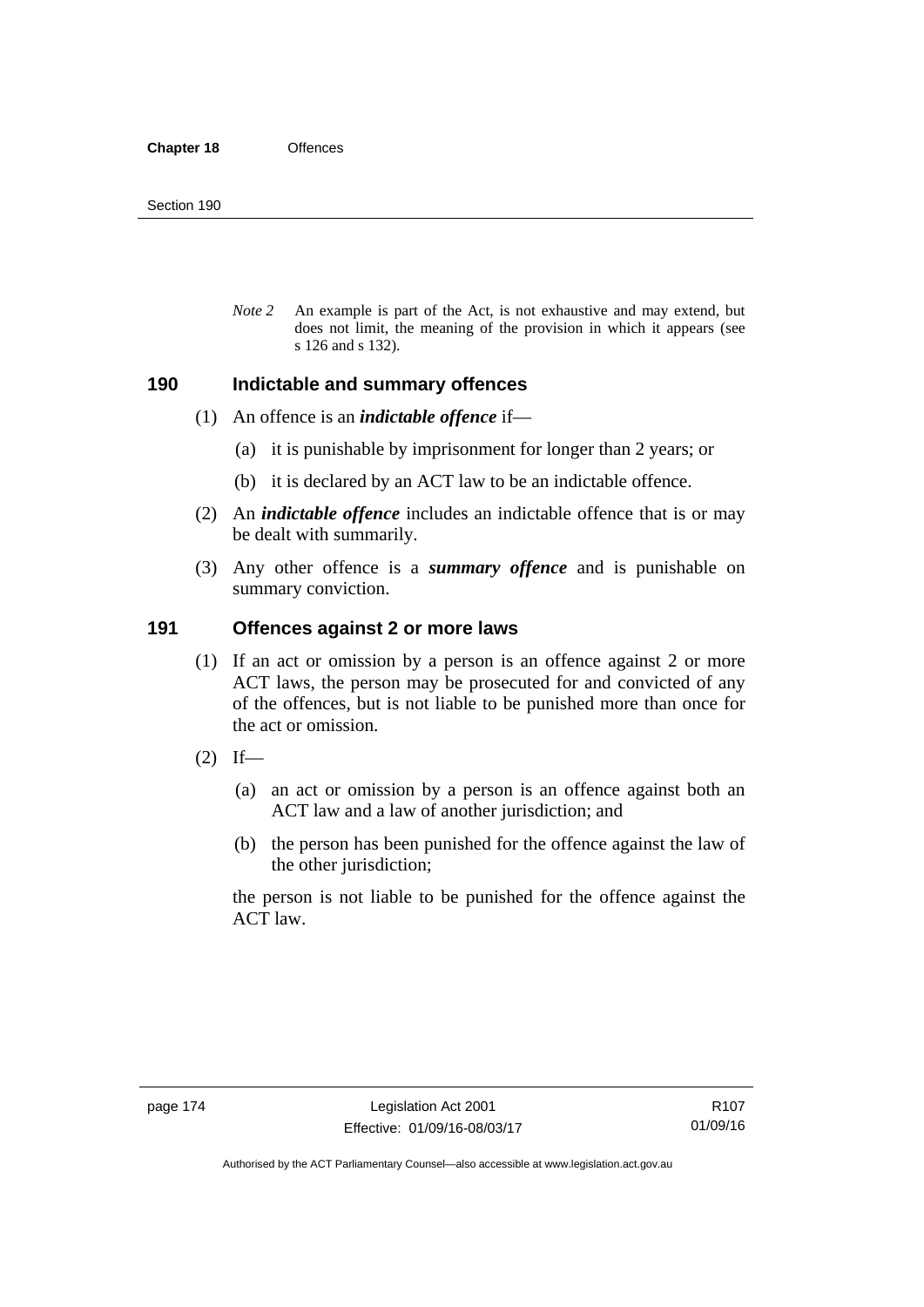# **192 When must prosecutions begin?**

- (1) A prosecution for the following offences against an ACT law may be begun at any time:
	- (a) an offence by an individual punishable by imprisonment for longer than 6 months;
	- (b) an offence by a corporation punishable by a prescribed fine;
		- *Note* See s 161 for the fines that may be imposed on a corporation for offences punishable only by imprisonment.
	- (c) an aiding and abetting offence by an individual in relation to an offence by a corporation punishable by a prescribed fine.
- (2) A prosecution for any other offence against an ACT law must be begun not later than—
	- (a) 1 year after the day of commission of the offence; or
	- (b) if an ACT law provides for another period—that period.
- (3) However, if a coroner's inquest or inquiry, or an inquiry under the *[Inquiries Act 1991](http://www.legislation.act.gov.au/a/1991-2)* or the *[Royal Commissions Act 1991](http://www.legislation.act.gov.au/a/1991-1)*, is held into a matter that discloses or is otherwise found to relate to an offence mentioned in subsection (2), a prosecution for the offence may be begun not later than 1 year after the day when—
	- (a) the coroner's report is made; or
	- (b) the report of the board of inquiry or royal commission is given to the Chief Minister.
- (4) In this section:

*aiding and abetting offence* means an offence against the [Criminal](http://www.legislation.act.gov.au/a/2002-51)  [Code](http://www.legislation.act.gov.au/a/2002-51), section 45 (Complicity and common purpose).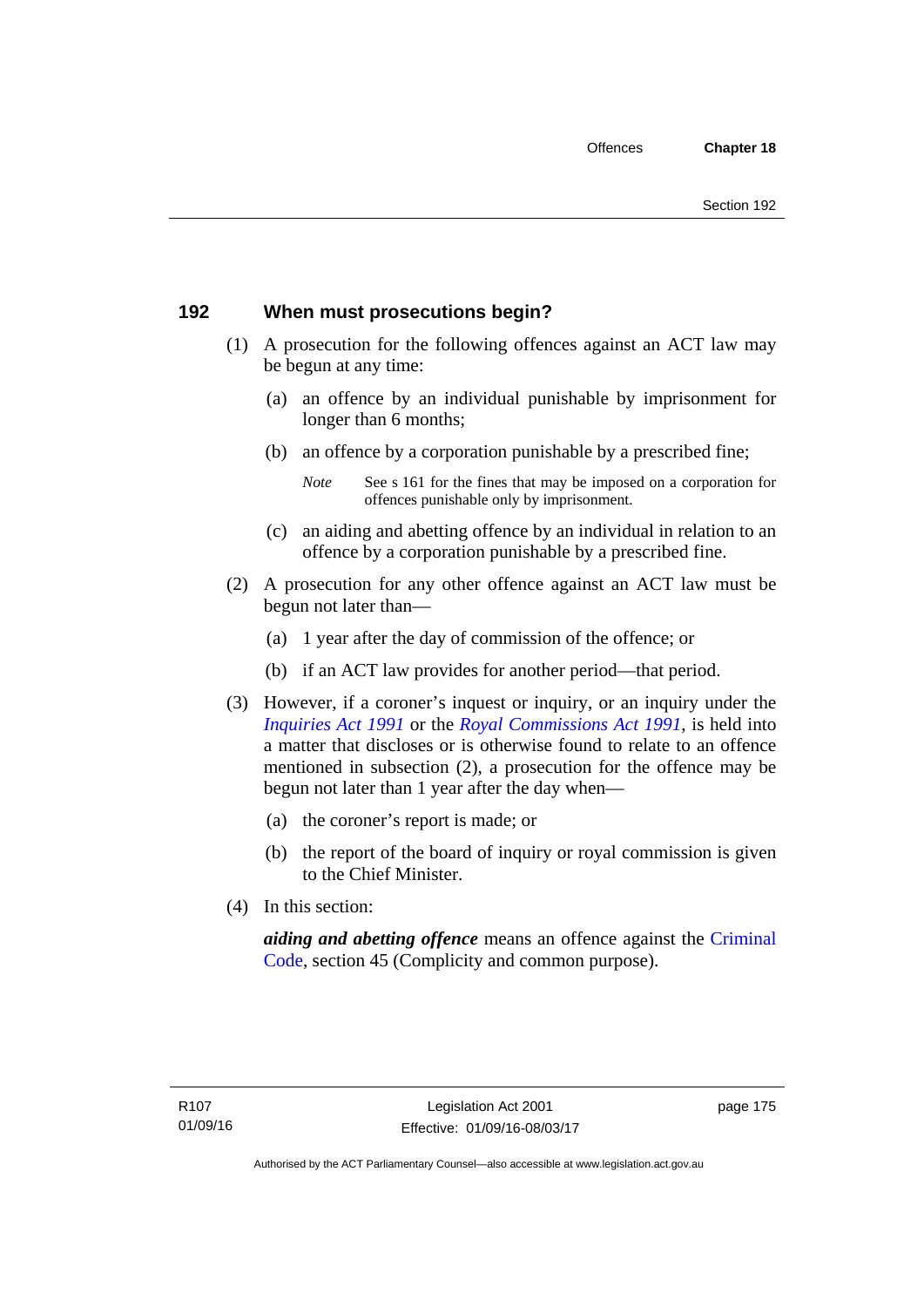*prescribed fine*, for an offence, means—

- (a) if the penalty for the offence is expressed in penalty units— 100 penalty units or more; or
- (b) if the penalty for the offence is expressed as an amount of money—\$50 000 or more.

# **193 Continuing offences**

- (1) This section applies to a requirement to do an act if—
	- (a) the act is required to be done under an ACT law within a particular period or before a particular time; and
	- (b) failure to comply with the requirement is an offence against the law.
- (2) A person who fails to comply with the requirement commits an offence for each day until the act is done.
- (3) A day mentioned in subsection (2) includes any day of conviction for an offence and any later day.

*Note* See also s 152 (Continuing effect of obligations).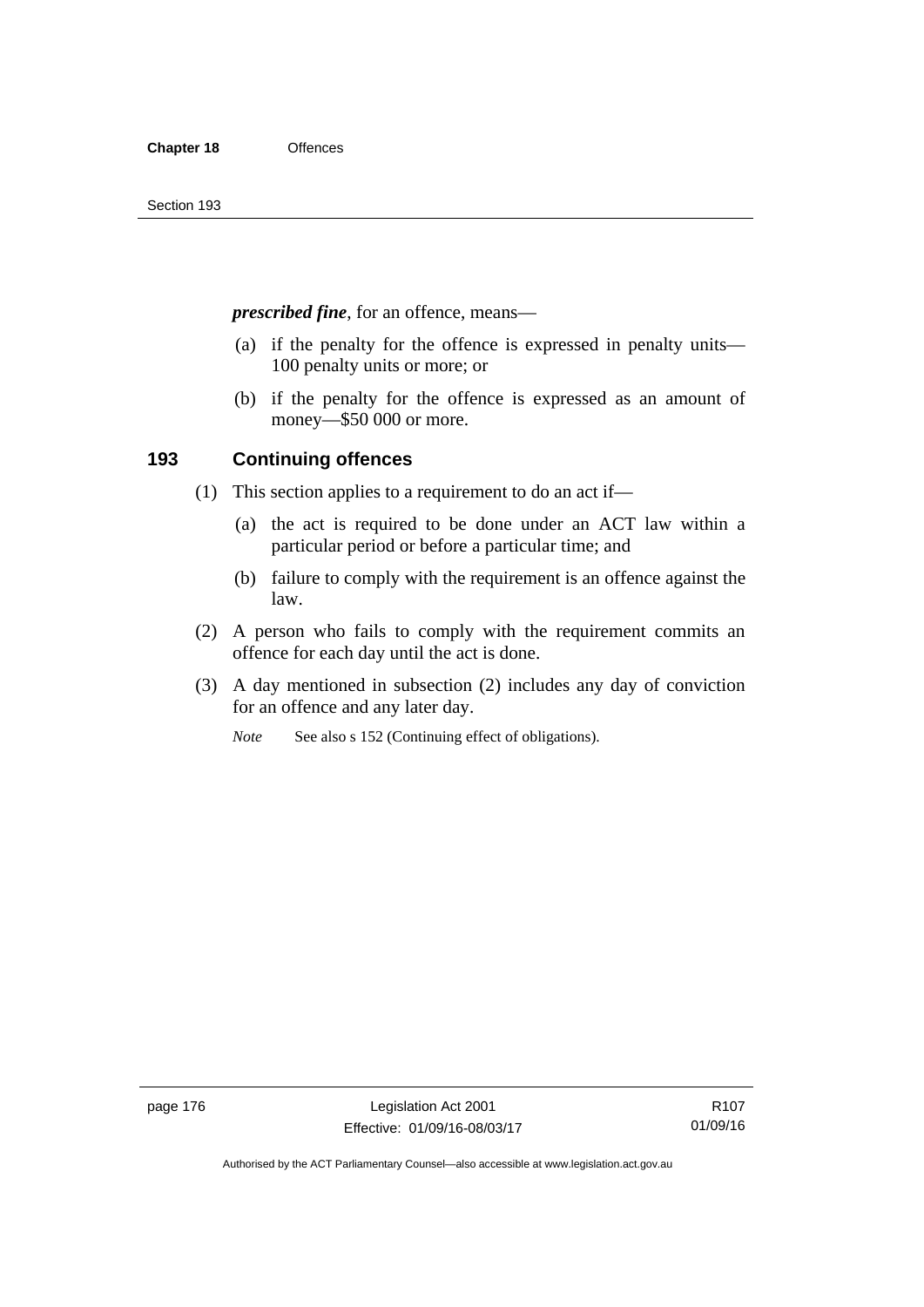# **Chapter 19 Administrative and machinery provisions**

# Part 19.1 **Introductory**

# **195 Meaning of** *law***—ch 19**

In this chapter:

*law* means an Act, subordinate law or disallowable instrument.

*Note* A reference to an Act, subordinate law or disallowable instrument includes a reference to a provision of the Act, law or instrument (see s 7, s 8 and s 9).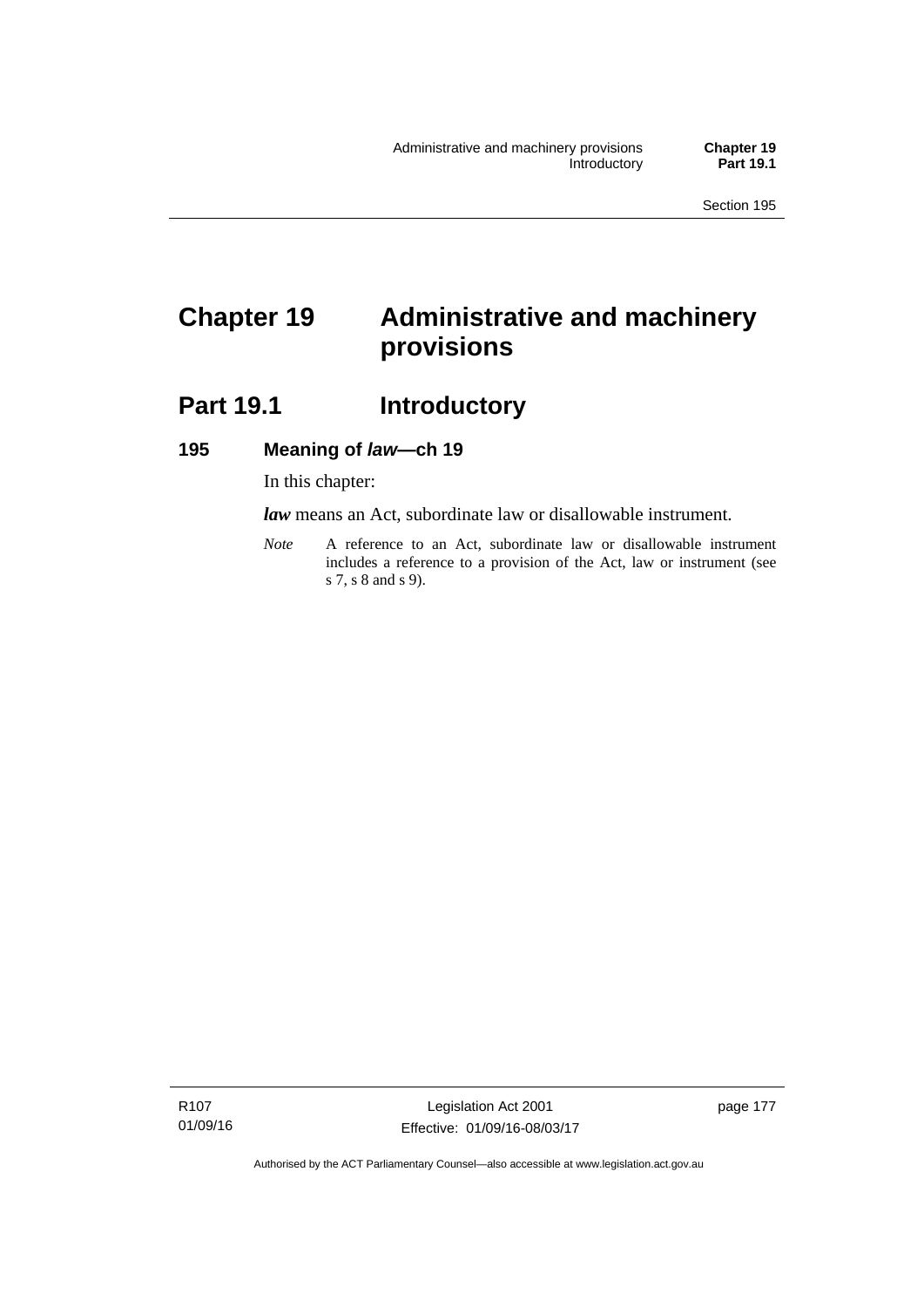# **Part 19.2 Functions**

*Note Function* is defined in the dictionary, pt 1 to include authority, duty and power.

# **196 Provision giving function gives power to exercise function**

 (1) A provision of a law that gives a function to an entity also gives the entity the powers necessary and convenient to exercise the function.

*Note Entity* and *exercise*—see the dictionary, pt 1.

 (2) The powers given to the entity under subsection (1) are in addition to any other powers of the entity under the law.

# **197 Statutory functions may be exercised from time to time**

If a law gives a function to an entity, the function may be exercised from time to time.

*Note* See also s 42 (3) (Power to make statutory instruments).

# **199 Functions of bodies**

 (1) If a law authorises or requires a body to exercise a function, it may do so by resolution.

*Note Body*—see the dictionary, pt 1.

- (2) To remove any doubt, subsection (1) applies in relation to a function even though a law authorises or requires the function to be exercised in writing.
- (3) If a law authorises or requires a signature by a person and the person is a body, the signature of a person authorised by the body for the purpose is taken to be the signature of the body.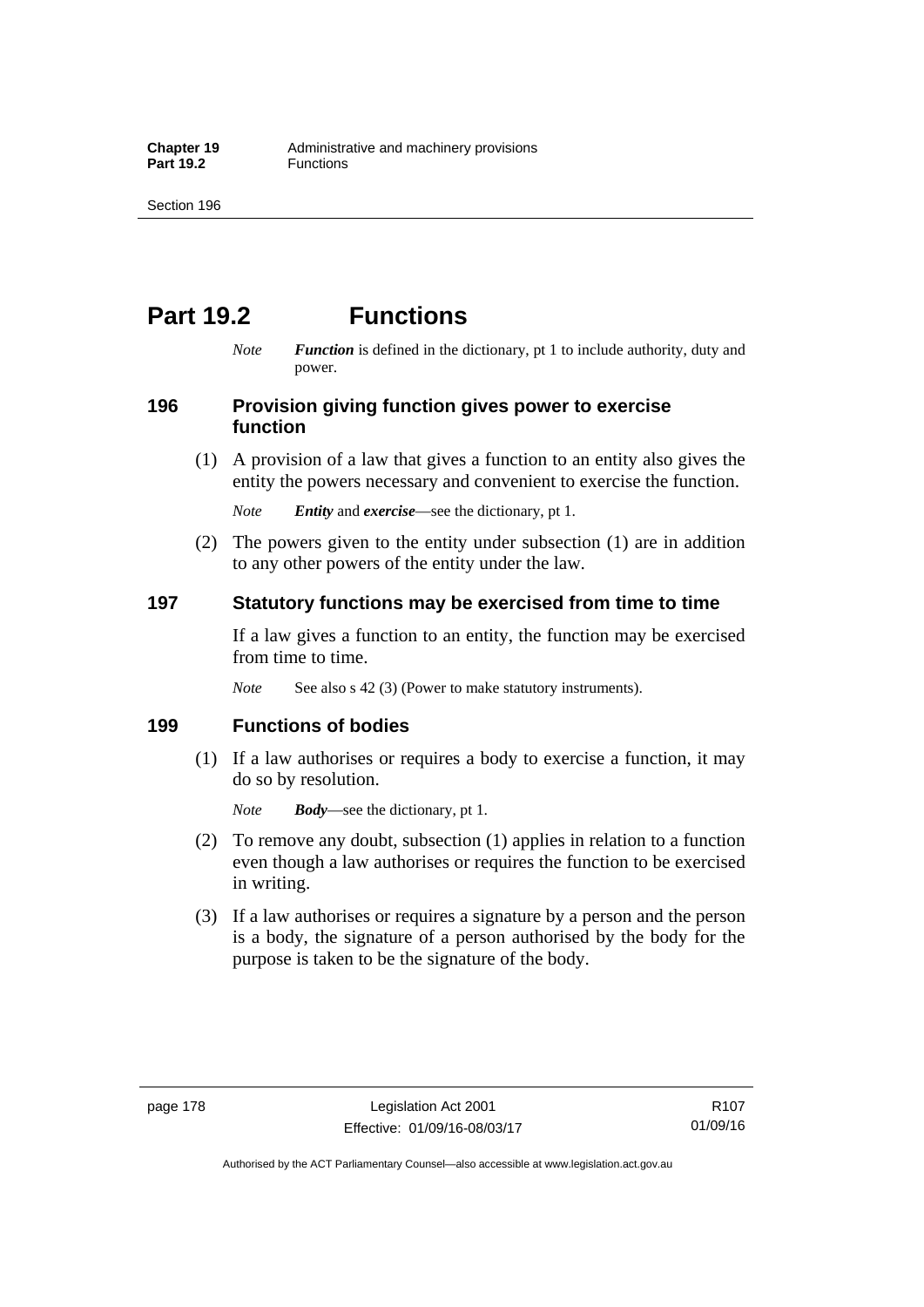(4) If a law gives a function to a body, the function may be exercised by the body as constituted for the time being.

#### **Example**

The ACT Conference Organisers Registration Board is a statutory body consisting of 5 members. At a meeting of the board it is agreed to exempt a conference organiser from registration on certain conditions. On the day after the meeting, 1 of the members of the board (X) resigns and another person (Y) is appointed to the board in  $X$ 's place. At the next meeting of the board, the board considers additional information submitted by the conference organiser and agrees to amend the conditions of exemption. Because of s (4), the board's ability to use its power of exemption is not affected by a change in the membership of the board.

- *Note* An example is part of the Act, is not exhaustive and may extend, but does not limit, the meaning of the provision in which it appears (see s 126 and s 132).
- (5) The exercise of the function is not affected only because of vacancies in the body's membership.
- (6) Subsections (4) and (5) do not affect any quorum requirement applying to the body.

#### **Example**

The Act establishing the board mentioned in the example to s (4) provides that the quorum for a meeting of the board is the chair or deputy chair and 2 other members. If the quorum requirement was complied with at each meeting mentioned in the example, the result mentioned in the example would be the same whether or not X attended the first meeting and whether or not Y attended the second meeting.

- (7) If a body as constituted for the time being does something in exercise of a function given to the body under a law, the effect of the thing done by the body does not end only because the membership of the body changes.
	- *Note* See also s 211 (Appointment not affected by appointer changes), s 224 (Acting appointment not affected by appointer changes), and s 241 (Delegation not affected by appointer changes).
- (8) Subsection (7) does not prevent the thing done by the body being ended or changed by the body as subsequently constituted for the time being.

page 179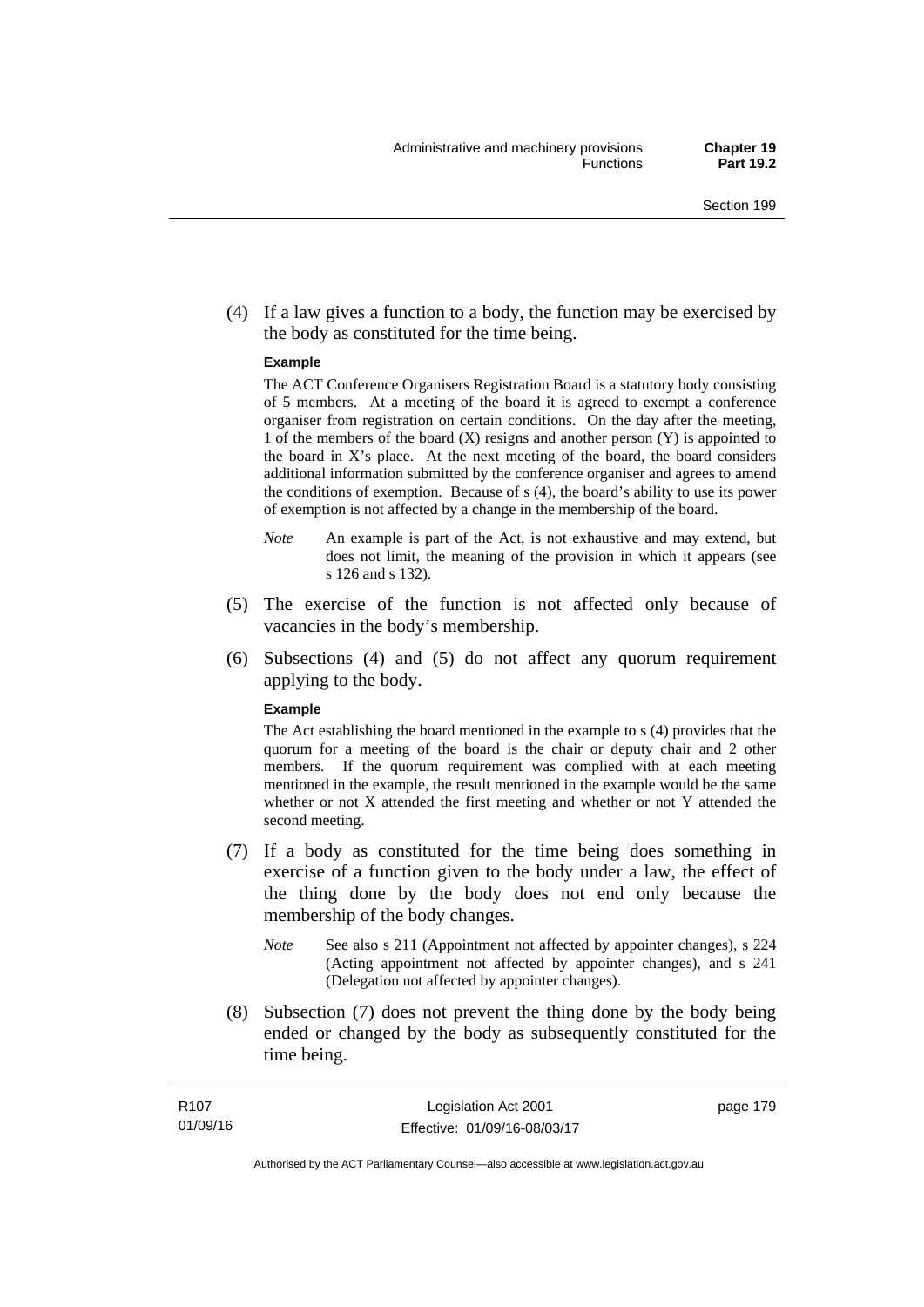# **200 Functions of occupants of positions**

- (1) If a law gives a function to the occupant of a position, the function may be exercised by the person for the time being occupying the position.
	- *Note* See s 185 (References to occupant of position) and dictionary, pt 1, defs *occupy* and *position*.
- (2) If the person for the time being occupying a position does something in exercise of a function given to the occupant of the position under a law, the thing done by the person does not end only because the person ceases to be the occupant of the position.
	- *Note* See also s 211 (Appointment not affected by appointer changes), s 224 (Acting appointment not affected by appointer changes), and s 241 (Delegation not affected by appointer changes).
- (3) Subsection (2) does not prevent the thing done by the person being ended or changed by any person subsequently occupying the position for the time being.

R107 01/09/16

Authorised by the ACT Parliamentary Counsel—also accessible at www.legislation.act.gov.au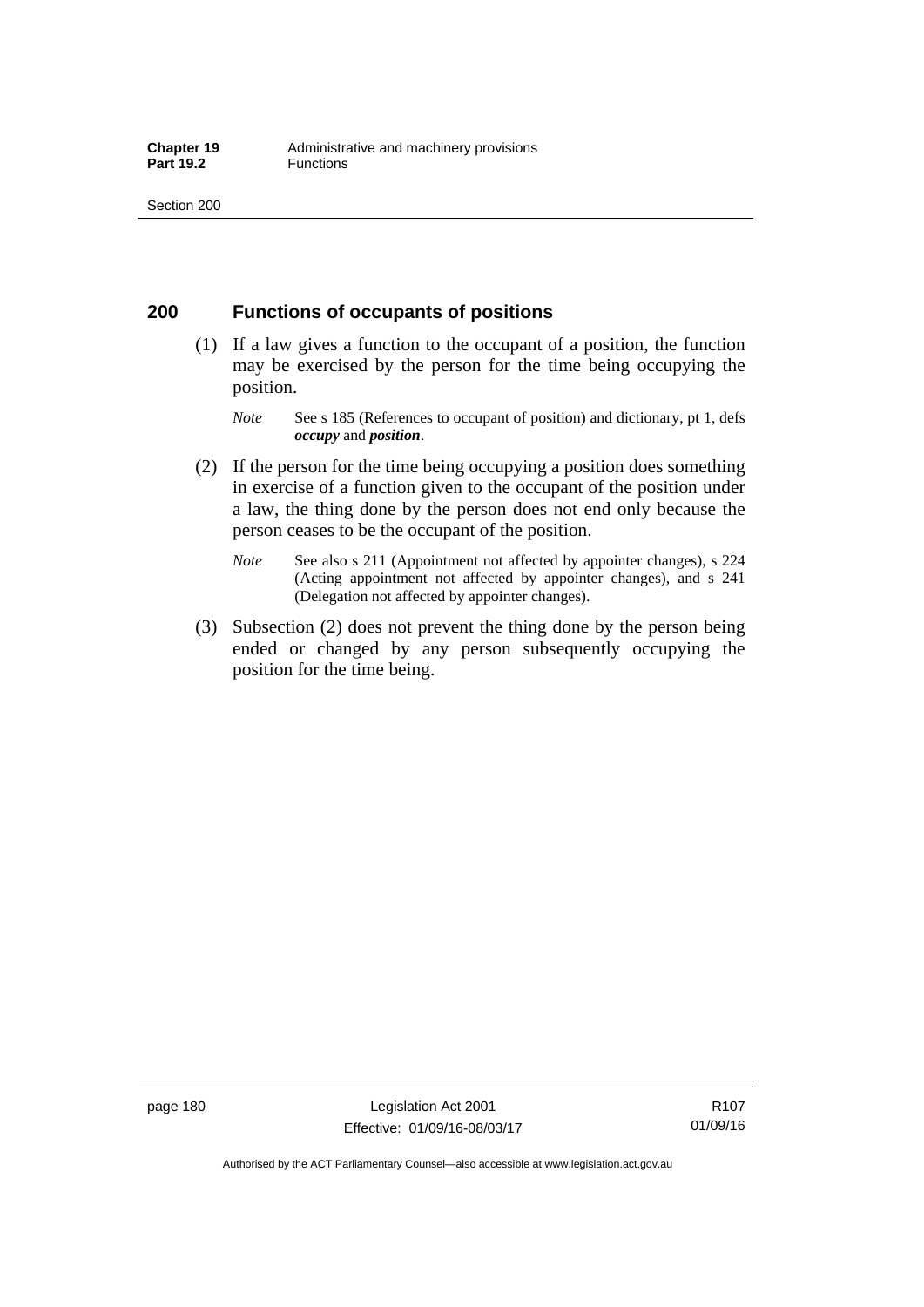# **Part 19.3 Appointments**

# **Division 19.3.1 Appointments—general**

*Note* Certain statutory appointments made by a Minister require consultation with a Legislative Assembly committee and are disallowable (see div 19.3.3 (Appointments—Assembly consultation)).

# **205 Application—div 19.3.1**

This division applies if a law authorises or requires an entity (the *appointer*) to appoint a person—

- (a) to a position under a law; or
- (b) to exercise a function or do anything else under a law.
- *Note Function* is defined in the dictionary, pt 1 to include authority, duty and power.

# **206 Appointments must be in writing etc**

- (1) An appointment must be made, or evidenced, by writing (the *instrument of appointment*) signed by the appointer.
- (2) If a law provides for a maximum or minimum period of appointment, the instrument of appointment must state the period for which the appointment is made.

#### **Examples—stated appointment periods**

- 1 2 years
- 2 until age 65
- *Note* An example is part of the Act, is not exhaustive and may extend, but does not limit, the meaning of the provision in which it appears (see s 126 and s 132).

### **207 Appointment may be by name or position**

- (1) The appointer may make an appointment by—
	- (a) naming the person appointed; or

page 181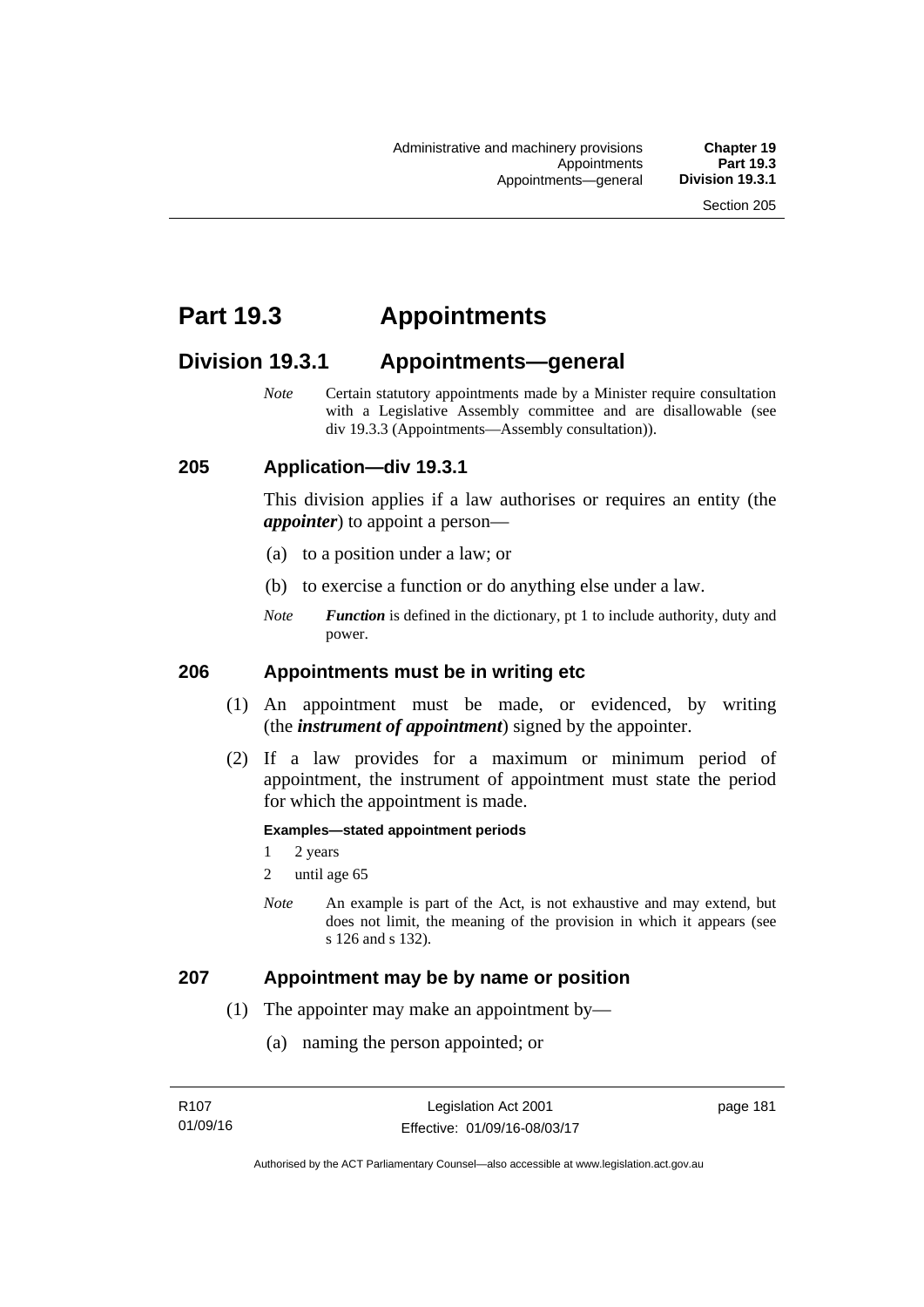Section 208

- (b) nominating the occupant of a position (however described), at a particular time or from time to time.
- (2) For this division, the person named, or the occupant of the position nominated, is the *appointee*.

# **208 Power of appointment includes power to suspend etc**

- (1) The appointer's power to make the appointment includes the power—
	- (a) to suspend the appointee, and end the suspension; or
	- (b) to end the appointment, and appoint someone else or reappoint the appointee if the appointee is eligible to be appointed to the position; or
	- (c) to reappoint the appointee if the appointee is eligible to be appointed to the position.
- (2) The power to suspend the appointee, end the appointment or reappoint the appointee is exercisable in the same way, and subject to the same conditions, as the power to make the appointment.

#### **Example**

If the appointment power is exercisable only on the recommendation of a body, the power to suspend, end the appointment or reappoint is exercisable only on the recommendation of the body.

*Note* An example is part of the Act, is not exhaustive and may extend, but does not limit, the meaning of the provision in which it appears (see s 126 and s 132).

# **209 Power of appointment includes power to make acting appointment**

 (1) If the appointer's power is the power to make an appointment to a position, the power to make the appointment also includes power to appoint a person, or 2 or more people, to act in the position—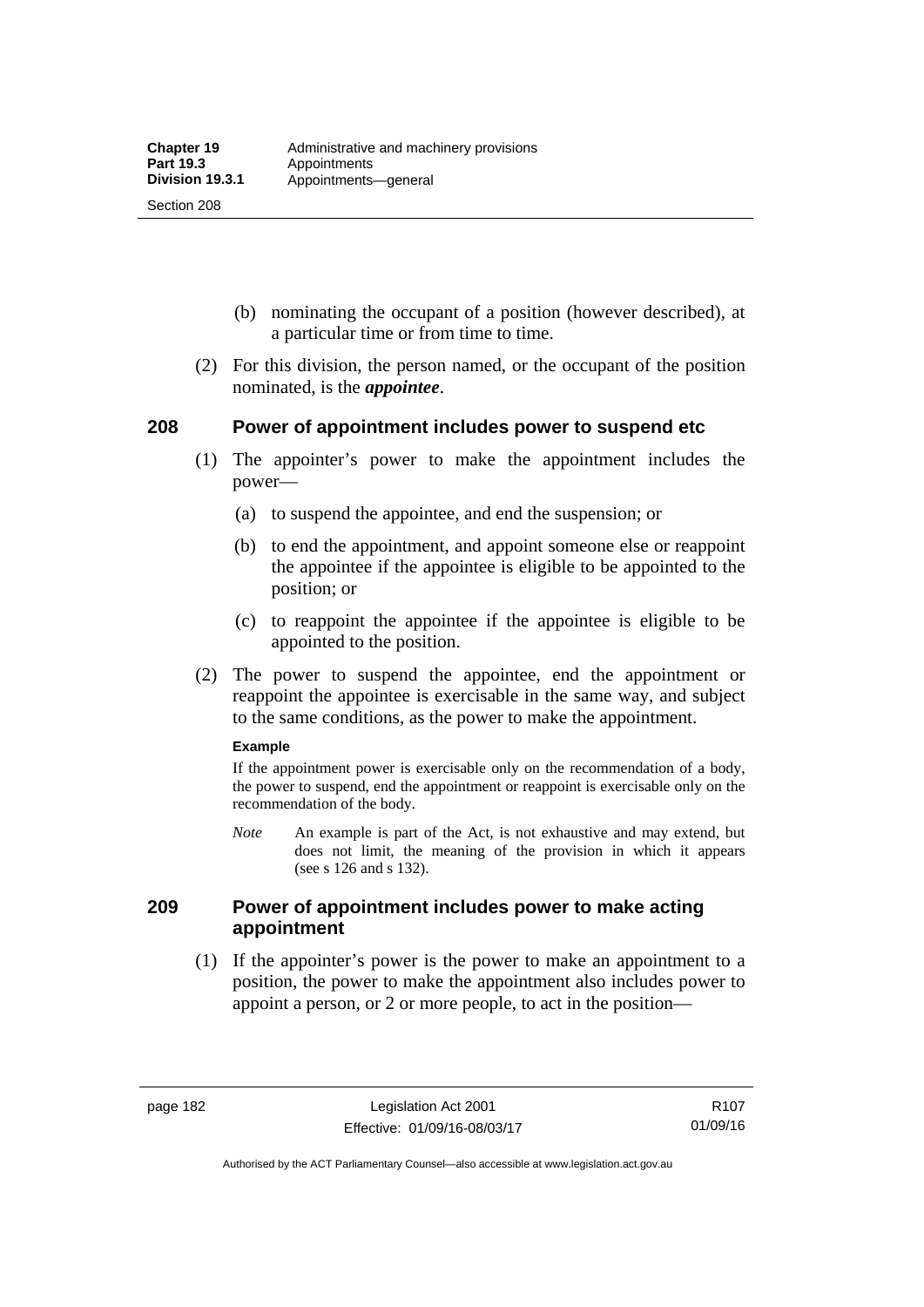- (a) during any vacancy, or all vacancies, in the position, whether or not an appointment has previously been made to the position; or
- (b) during any period, or all periods, when the appointee cannot for any reason exercise functions of the position.

#### **Examples—par (b)**

- 1 the appointee is ill or on leave
- 2 the appointee is acting in another position
- 3 the appointee is outside the ACT or Australia
- *Note 1 Function* is defined in the dictionary, pt 1 to include authority, duty and power.
- *Note 2* An example is part of the Act, is not exhaustive and may extend, but does not limit, the meaning of the provision in which it appears (see s 126 and s 132).
- (2) The power to appoint a person to act is exercisable in the same way, and subject to the same conditions, as the power to make the appointment.

#### **Example**

If the appointment power is exercisable only on the recommendation of a body, the power to appoint a person to act is exercisable only on the recommendation of the body.

- (3) Without limiting subsection (2), if the law (or another law) requires—
	- (a) the appointee to hold a qualification; or
	- (b) the appointer (or someone else) to be satisfied about the appointee's suitability (whether in terms of knowledge, experience, character or any other personal quality) before appointing the appointee to the position;

a person may only be appointed to act in the position if the person holds the qualification or the appointer (or other person) is satisfied about the person's suitability.

page 183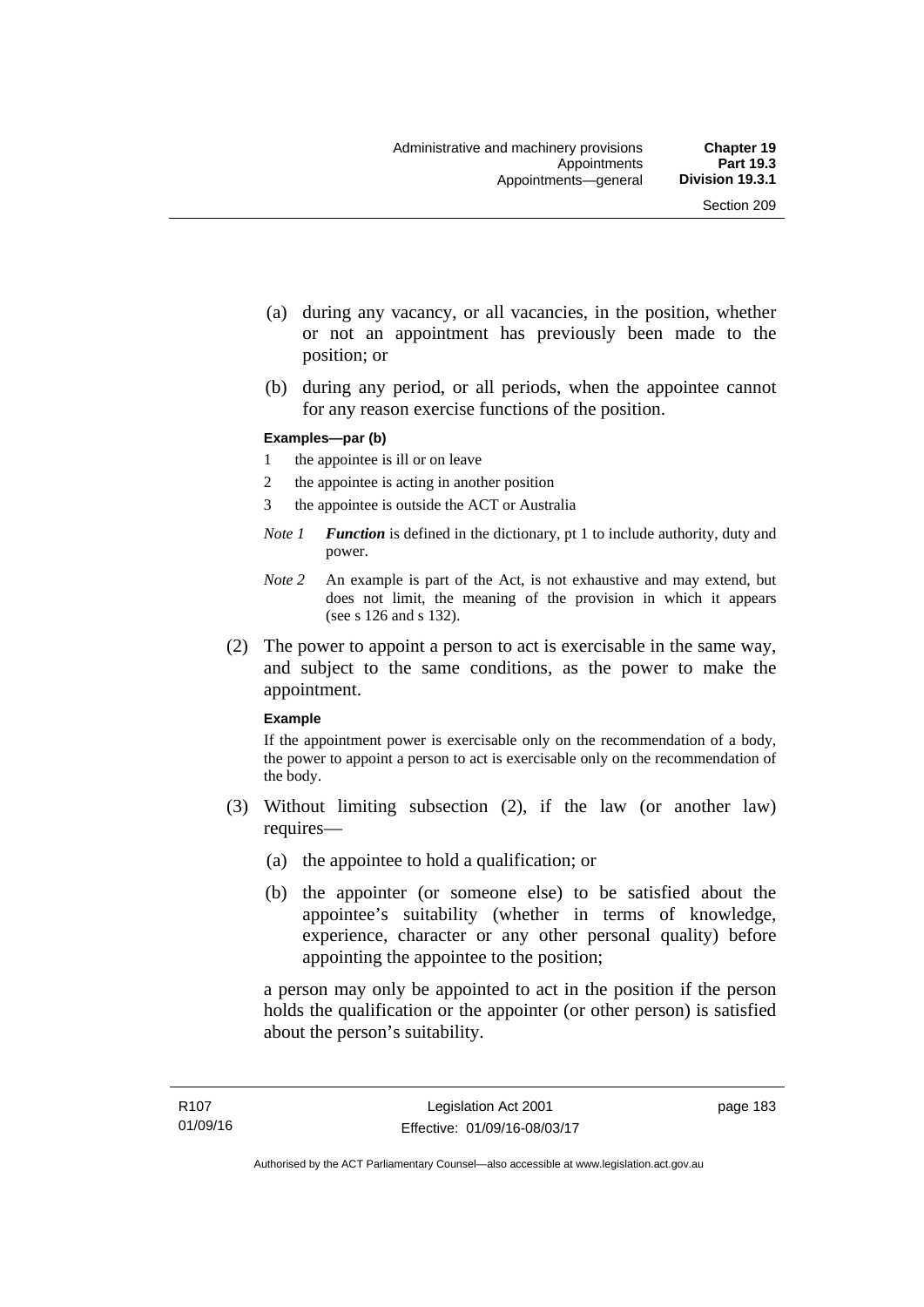Section 210

#### **Examples**

- 1 If an Act requires the appointee to be a magistrate, a person can be appointed to act in the position only if the person is a magistrate.
- 2 If a regulation requires the appointee to be a lawyer of at least 5 years standing, a person can be appointed to act in the position only if the person is a lawyer of at least 5 years standing.
- 3 If an Act requires the appointee to have, in the Executive's opinion, appropriate expertise, training or experience in relation to the needs of a particular group of people, a person can be appointed to act in the position only if the person has, in the Executive's opinion, that expertise, training or experience.

# **210 Resignation of appointment**

- (1) An appointment ends if the appointee resigns by signed notice of resignation given to the appointer.
- (2) However, if the appointer is the Executive, the notice of resignation may be given to a Minister.

# **211 Appointment not affected by appointer changes**

- (1) If the appointer is a body, an appointment made by the body does not end only because the membership of the body changes.
- (2) If the appointer is the person for the time being occupying a position, an appointment made by the person does not end only because the person ceases to be the occupant of the position.
- (3) This section does not limit the following sections:
	- section 199 (Functions of bodies)
	- section 200 (Functions of occupants of positions).

### **212 Appointment not affected by defect etc**

An appointment, or anything done under an appointment, is not invalid only because of a defect or irregularity in or in relation to the appointment.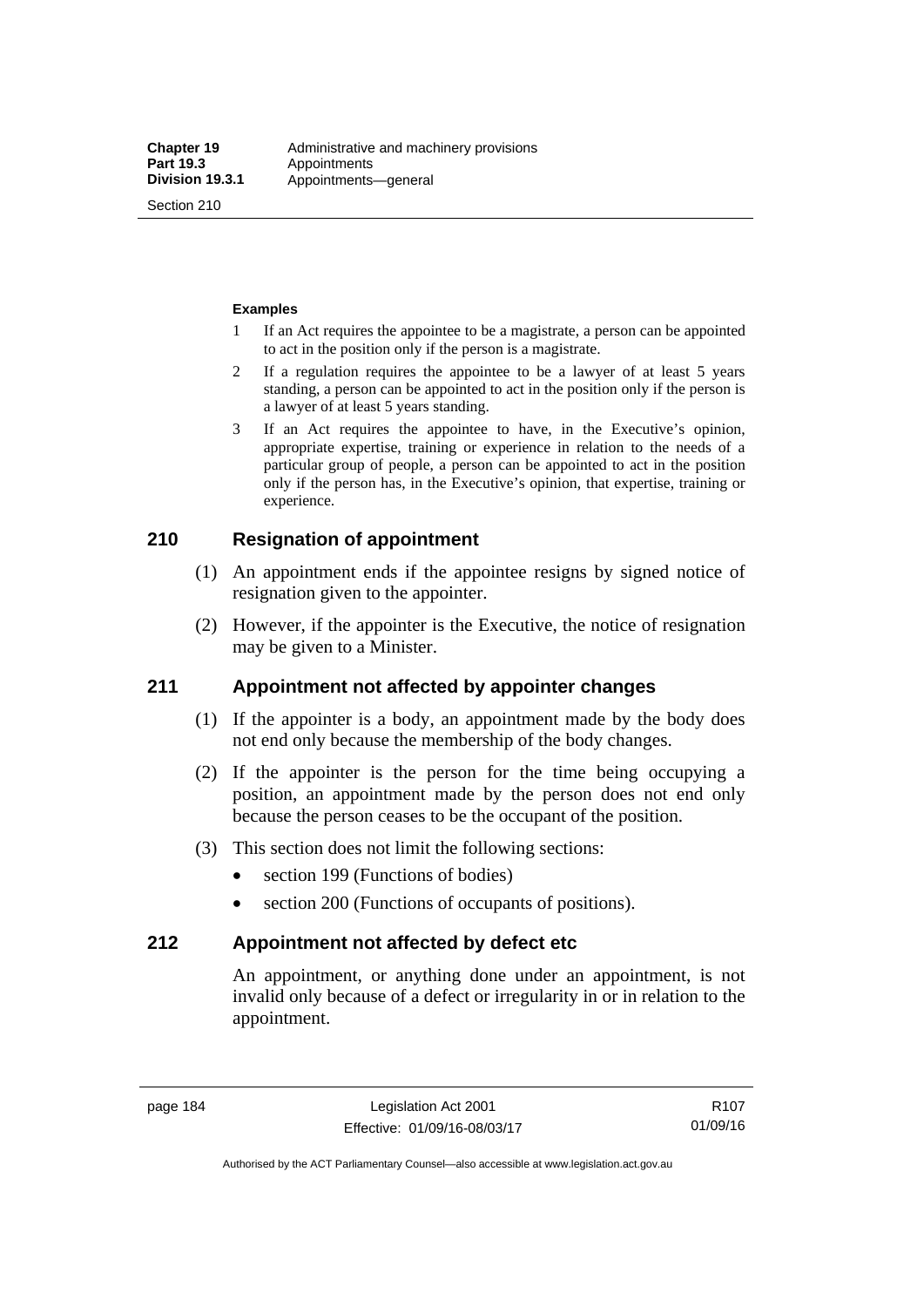# **Division 19.3.2 Acting appointments**

# **215 Application—div 19.3.2**

This division applies if a law gives an entity (the *appointer*) power to appoint a person to act in a position under a law.

# **216 Acting appointments must be in writing etc**

- (1) An acting appointment must be made, or evidenced, by writing (the *instrument of appointment*) signed by the appointer.
- (2) If a law provides for a maximum or minimum period of appointment, the instrument of appointment must state the period for which the acting appointment is made.

### **Examples—stated appointment periods**

- 1 1 year
- 2 until 31 December 2002 (a period of 9 months)
- *Note 1* See also s 219 (Appointer may decide terms of acting appointment etc) and s 221 (How long does an acting appointment operate?)
- *Note 2* An example is part of the Act, is not exhaustive and may extend, but does not limit, the meaning of the provision in which it appears (see s 126 and s 132).

# **217 Acting appointment may be made by name or position**

- (1) The appointer may make an acting appointment by—
	- (a) naming the person appointed; or
	- (b) nominating the occupant of a position (however described), at a particular time or from time to time.
- (2) For this division, the person named, or the occupant of the position nominated, is the *appointee*.

*Note* A power to make an appointment includes power to make an acting appointment (see s 209).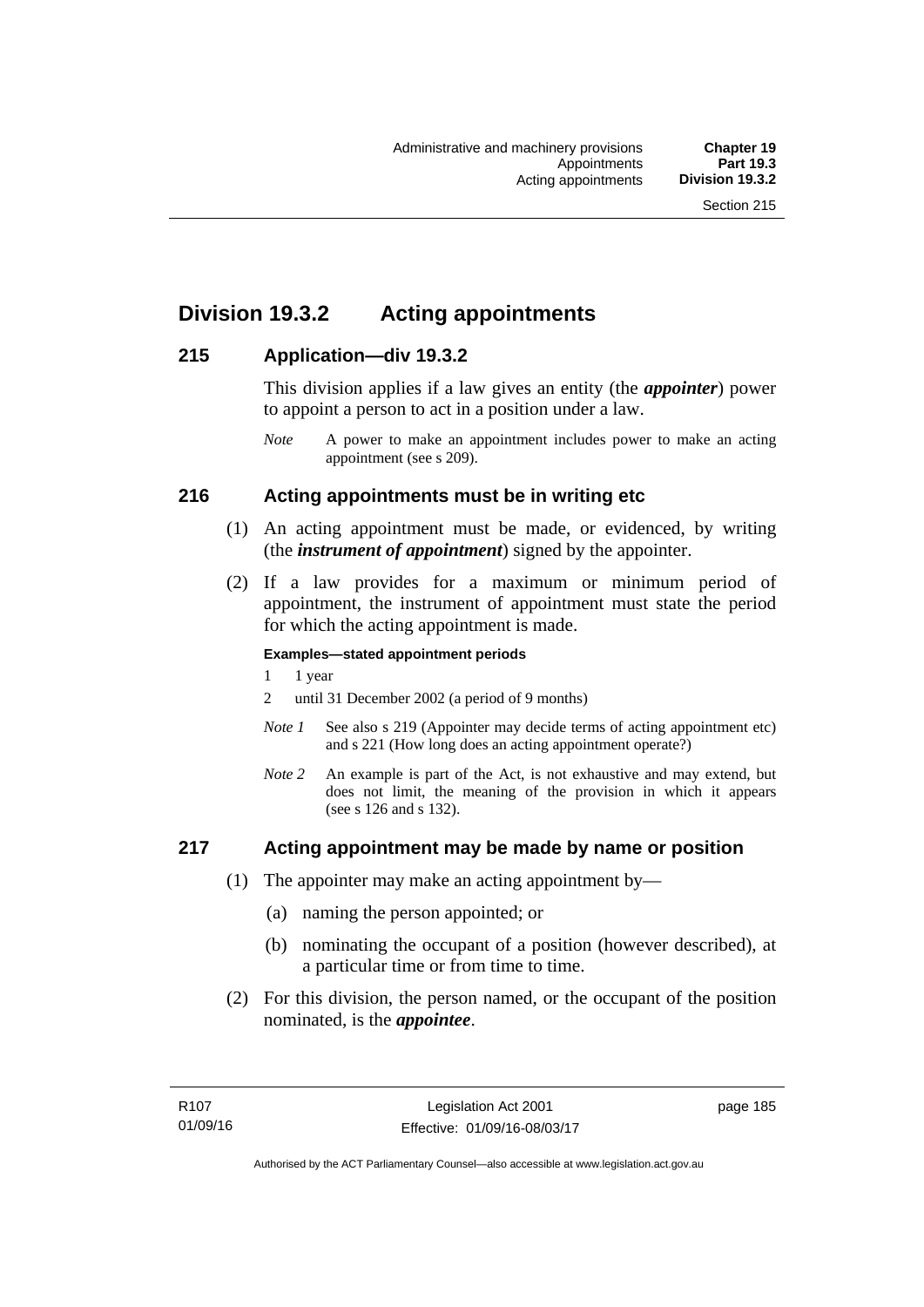Section 218

# **218 Instrument may provide when acting appointment has effect etc**

The instrument making or evidencing the acting appointment may provide that the appointment has effect only in stated circumstances or subject to stated conditions or limitations.

#### **Examples**

- 1 The instrument relating to a standing (or dormant) acting appointment for a position provides that when the substantive occupant of the position (Y) is overseas X may act in the position, but may exercise stated powers of the position only with Y's approval.
- 2 X is appointed to act in Y's position if Y is out of the ACT and a declaration of acute fire danger is published under the *ABC Act 2000*.
- *Note* An example is part of the Act, is not exhaustive and may extend, but does not limit, the meaning of the provision in which it appears (see s 126 and s 132).

# **219 Appointer may decide terms of acting appointment etc**

- (1) The appointer may—
	- (a) decide the terms of the acting appointment, including any remuneration and allowances; and
	- (b) end the appointment at any time.

#### **Example—par (b)**

A appoints  $X$  to act in a position for 10 months. Two months after  $X$  begins to act, A ends the appointment.

- *Note 1* See also s 221 (How long does an acting appointment operate?)
- *Note 2* An example is part of the Act, is not exhaustive and may extend, but does not limit, the meaning of the provision in which it appears (see s 126 and s 132).

R107 01/09/16

Authorised by the ACT Parliamentary Counsel—also accessible at www.legislation.act.gov.au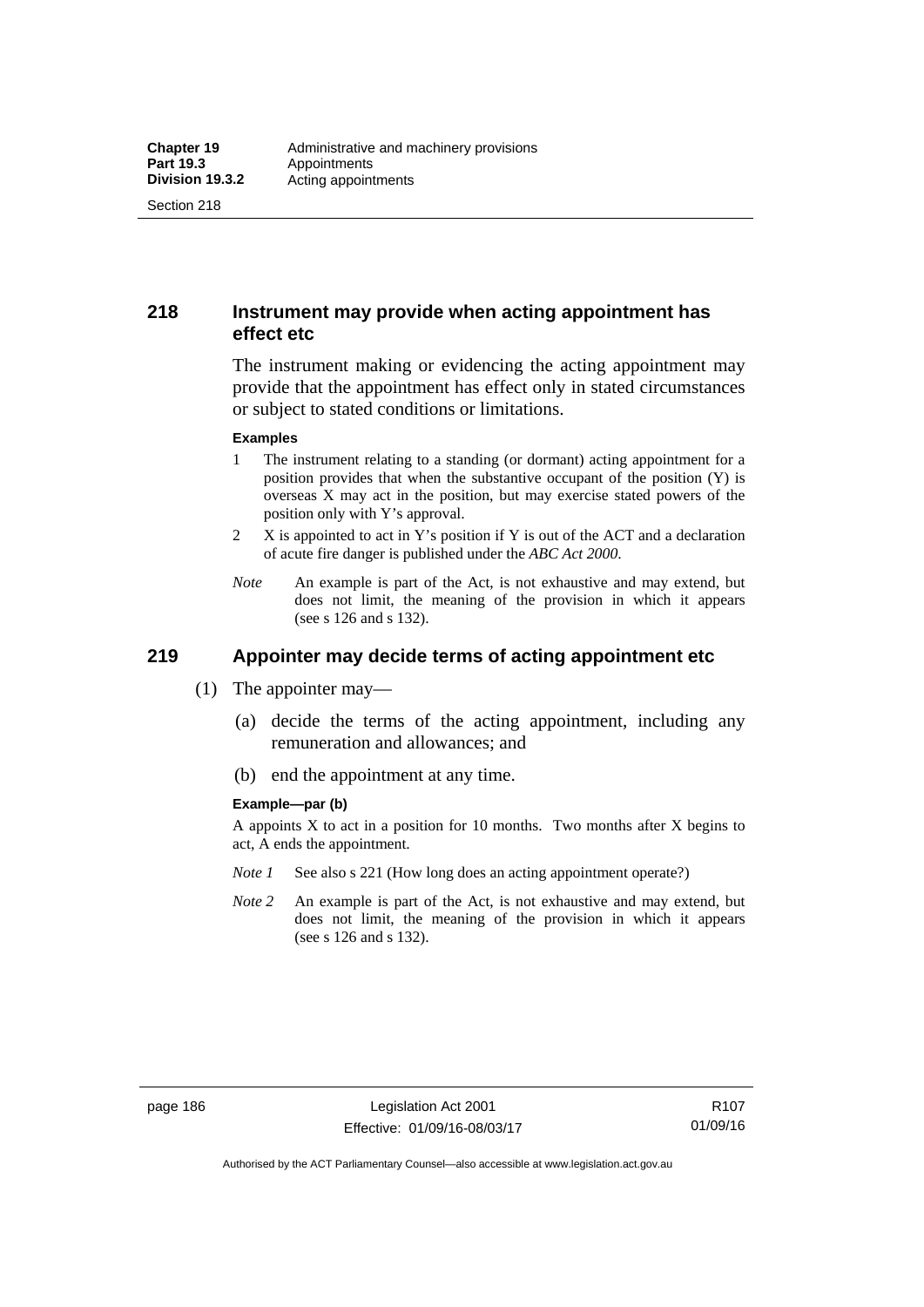(2) The power to end the acting appointment is exercisable in the same way, and subject to the same conditions, as the power to make the acting appointment.

#### **Example**

If the power to make the acting appointment is exercisable only on the recommendation of a body, the power to end the appointment is exercisable only on the recommendation of the body.

# **220 Appointee may exercise functions under acting appointment etc**

While the appointee is acting in the position—

- (a) the appointee has, subject to the instrument making or evidencing the appointment, all the functions of the occupant of the position; and
- (b) all territory laws apply in relation to the appointee as if the appointee were the occupant of the position.
- *Note Function* is defined in the dictionary, pt 1 to include authority, duty and power.

# **221 How long does an acting appointment operate?**

 (1) If the appointee acts in the position because it is vacant, the appointee may not act for more than 1 year after the position became vacant.

*Note* See also s 219 (Appointer may decide terms of acting appointment etc)

- (2) If the appointee is acting in a position that becomes vacant while the appointee is acting, the appointee may continue to act until the first of the following happens:
	- (a) the appointer ends the appointment;
	- (b) the vacancy is filled;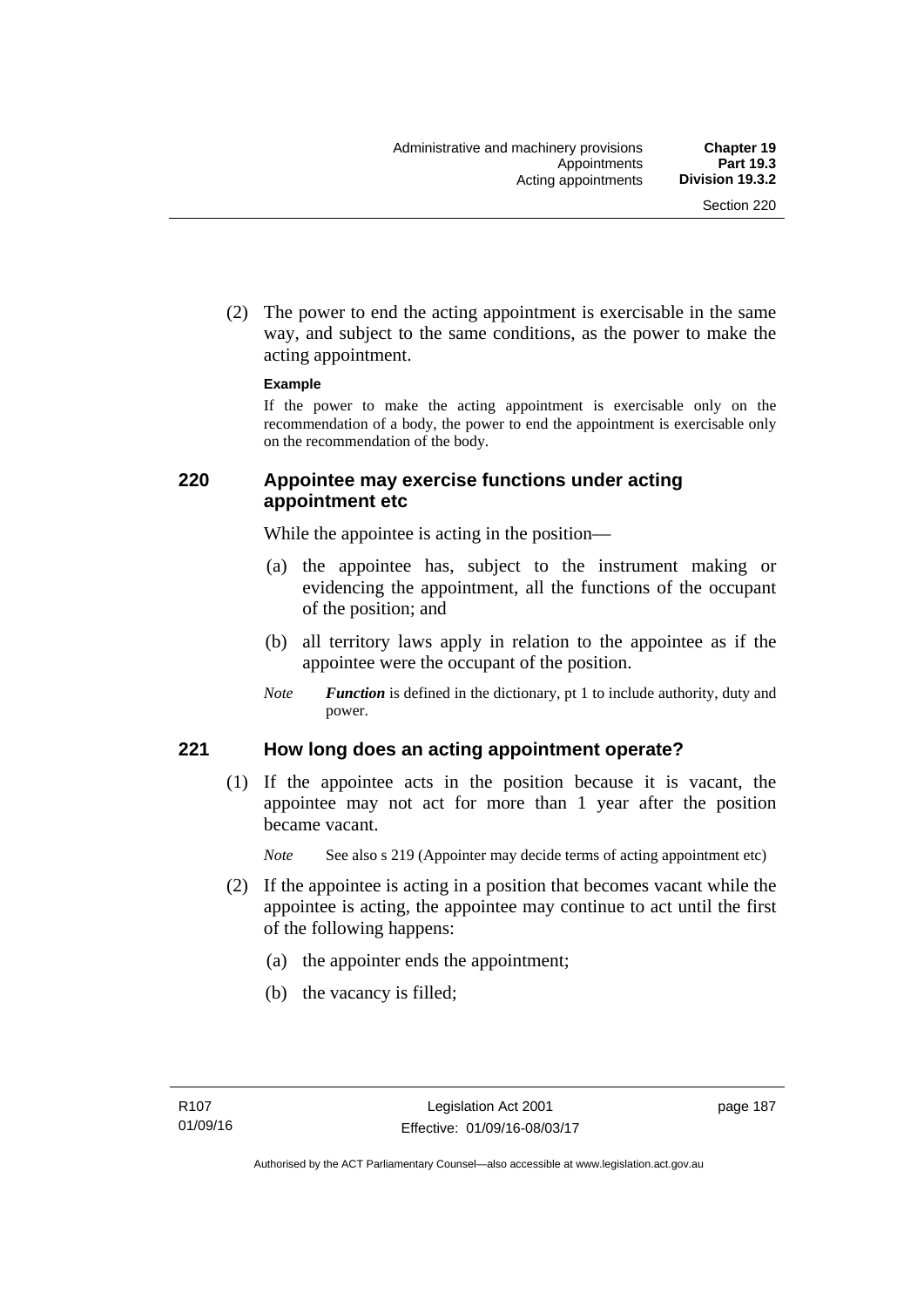Section 222

(c) 1 year after the position became vacant.

#### **Example**

A appoints  $X$  to act in Y's position for a year while Y is on secondment in another agency. Three months after X begins to act, Y is permanently transferred to the other agency. One month later,  $Z$  is appointed to the position in which  $X$  is acting. The appointment of Z brings X's acting appointment to an end.

- *Note* An example is part of the Act, is not exhaustive and may extend, but does not limit, the meaning of the provision in which it appears (see s 126 and s 132).
- (3) If the appointee acts in the position because the occupant of the position cannot exercise functions and the occupant resumes the exercise of the functions, the appointment no longer authorises the appointee to act on that occasion.
	- *Note Function* is defined in the dictionary, pt 1 to include authority, duty and power.

# **222 Resignation of acting appointment**

- (1) An acting appointment ends if the appointee resigns by signed notice of resignation given to the appointer.
- (2) However, if the appointer is the Executive, the notice of resignation may be given to a Minister.

# **223 Effect of acting appointment on substantive appointment etc**

- (1) If the appointee is the occupant of another position under a law (the *substantive position*), the appointee does not cease to occupy the substantive position only because of the appointee's appointment or because the appointee acts under the appointment.
- (2) This section does not prevent an acting appointment being made to the substantive position.

Authorised by the ACT Parliamentary Counsel—also accessible at www.legislation.act.gov.au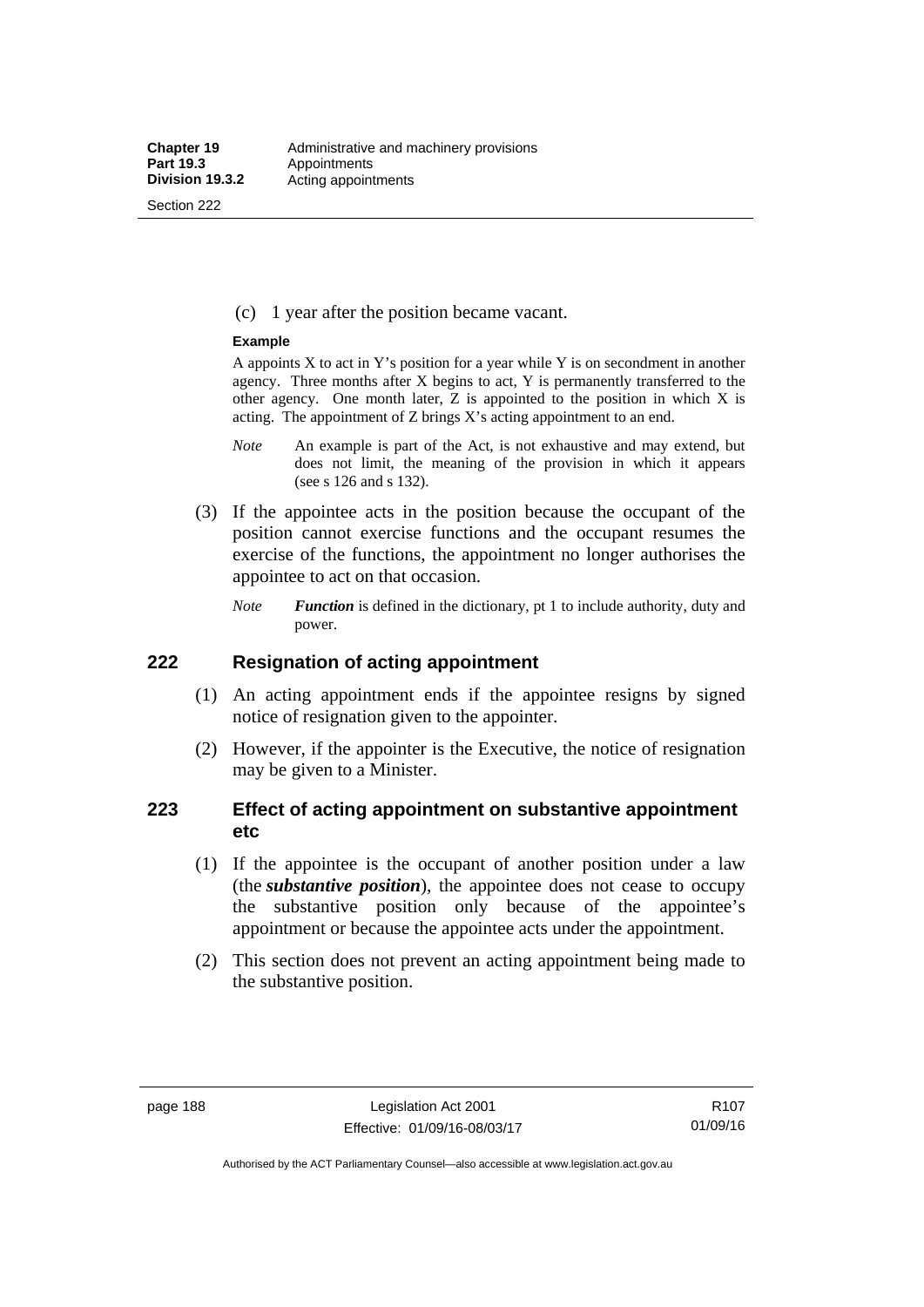# **224 Acting appointment not affected by appointer changes**

- (1) If the appointer is a body, an acting appointment made by the body does not end only because the membership of the body changes.
- (2) If the appointer is the person for the time being occupying a position, an acting appointment made by the person does not end only because the person ceases to be the occupant of the position.
- (3) This section does not limit the following sections:
	- section 199 (Functions of bodies)
	- section 200 (Functions of occupants of positions).

# **225 Acting appointment not affected by defect etc**

- (1) An acting appointment, or anything done under an acting appointment, is not invalid only because of a defect or irregularity in or in relation to the appointment.
- (2) Anything done by or in relation to the appointee while the appointee purports to act in the position is not invalid only because—
	- (a) the occasion for the appointment had not arisen or had ended; or
	- (b) the appointment had ended; or
	- (c) the occasion for the appointee to act had not arisen or had ended.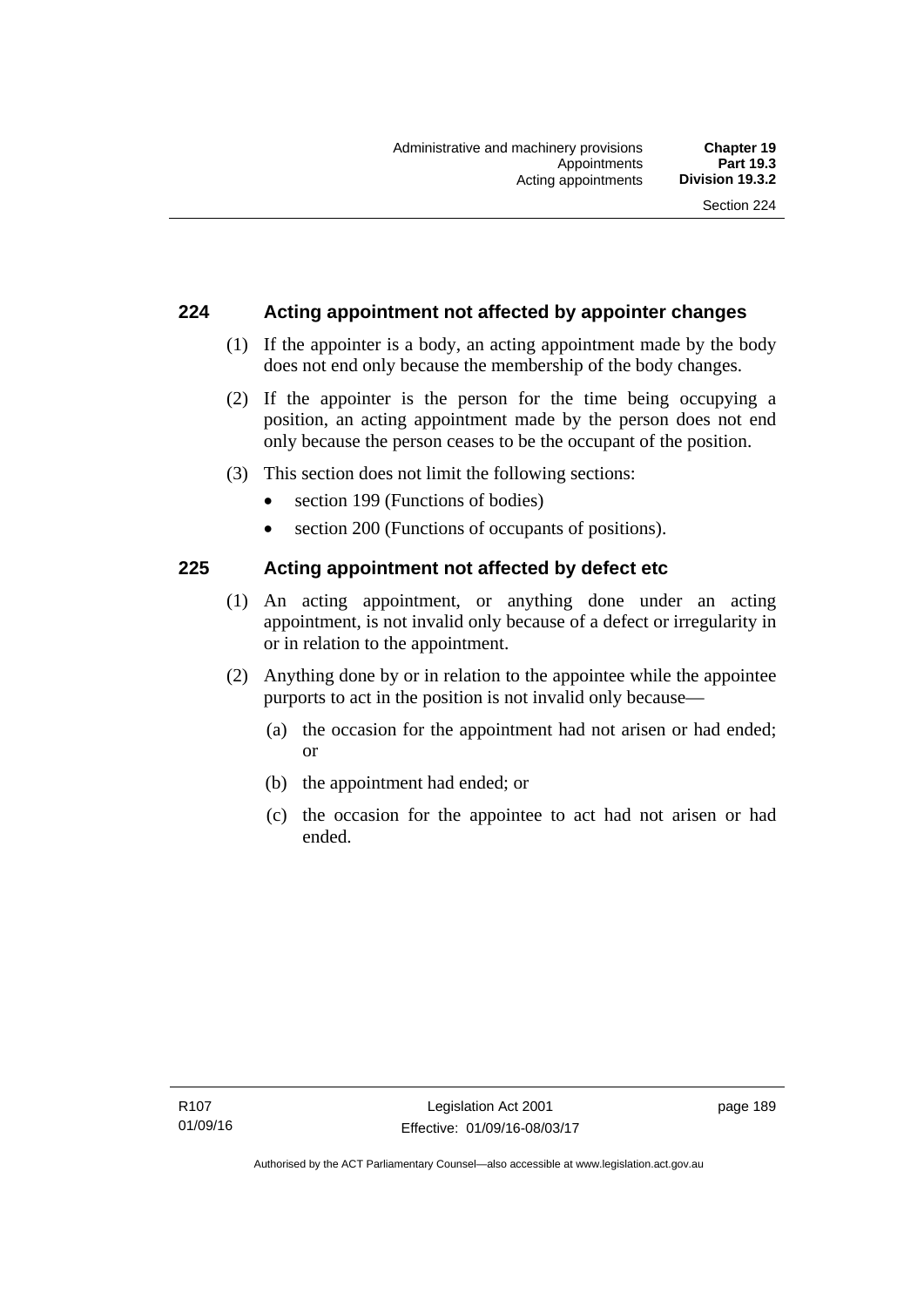Section 225A

# **Division 19.3.2A Standing acting arrangements**

# **225A Application—div 19.3.2A**

This division applies to a position if a law provides that a person acts in the position in stated circumstances.

#### **Example**

The *Hypothetical Act 2003* provides for the deputy director of the hypothetical entity to act in the position of director of the entity if the position is vacant or the director cannot for any reason exercise the functions of the position.

*Note* An example is part of the Act, is not exhaustive and may extend, but does not limit, the meaning of the provision in which it appears (see s 126 and s 132).

# **225B Person acting under standing acting arrangement may exercise functions etc**

- (1) A person acting in the position has, subject to the law providing for the acting or any other law, all the functions of the occupant of the position.
	- *Note Function* is defined in the dictionary, pt 1 to include authority, duty and power.
- (2) All territory laws apply in relation to the person as if the person were the occupant of the position.

# **Division 19.3.3 Appointments—Assembly consultation**

# **226 Meaning of** *statutory position***—div 19.3.3**

In this division:

*statutory position* means a position (including as a member of a territory authority) established under an Act.

*Note Position* includes office (see dict, pt 1, def *position*).

page 190 Legislation Act 2001 Effective: 01/09/16-08/03/17

Authorised by the ACT Parliamentary Counsel—also accessible at www.legislation.act.gov.au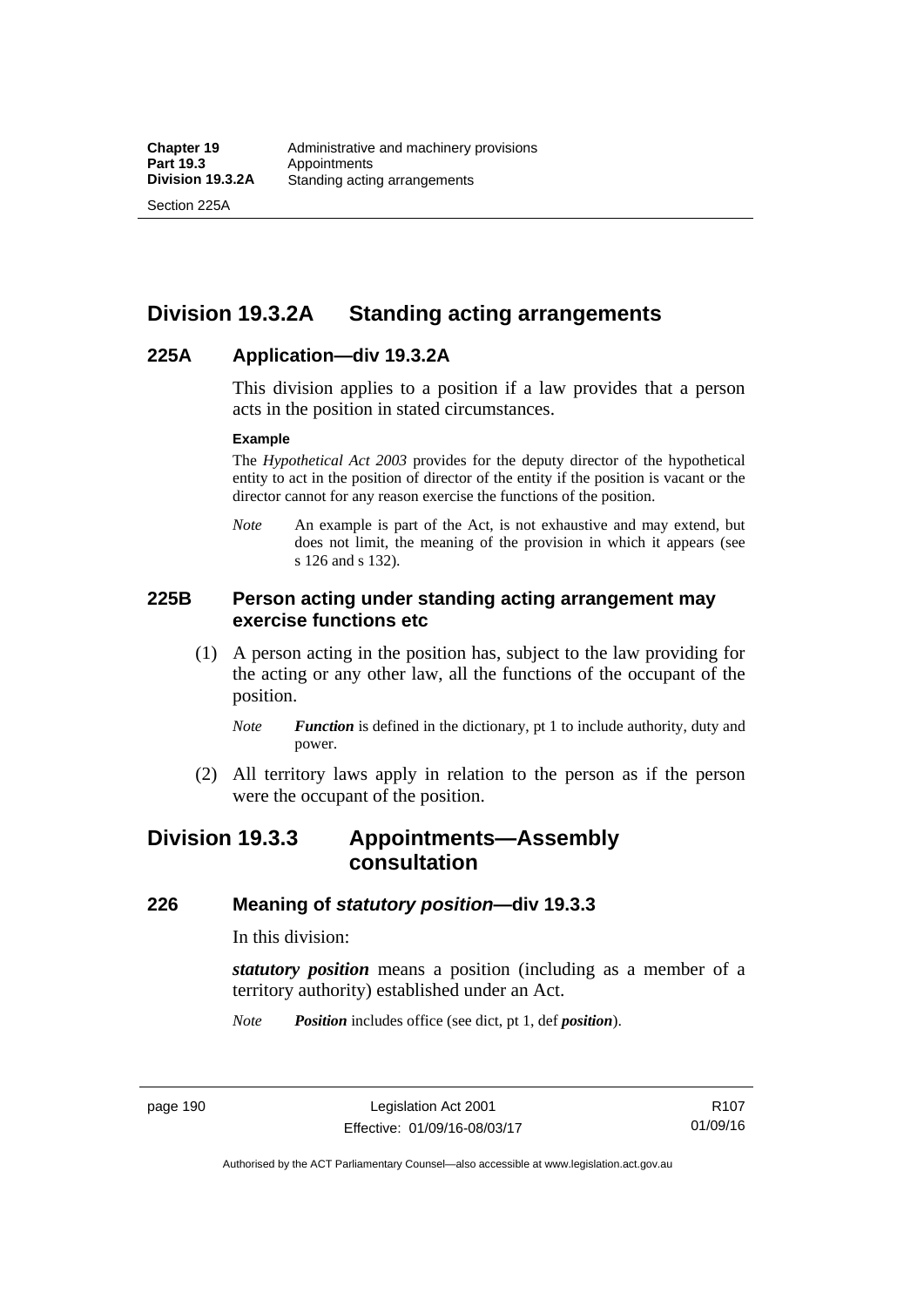# **227 Application—div 19.3.3**

- (1) This division applies if a Minister has the power under an Act to appoint a person to a statutory position.
- (2) However, this division does not apply to an appointment of—
	- (a) a public servant to a statutory position (whether or not the Act under which the appointment is made requires that the appointee be a public servant); or
	- (b) a person to, or to act in, a statutory position for not longer than 6 months, unless the appointment is of the person to, or to act in, the position for a 2nd or subsequent consecutive period; or
	- (c) a person to a statutory position if the only function of the position is to advise the Minister.

## **228 Consultation with appropriate Assembly committee**

- (1) Before making an appointment to a statutory position, a Minister must consult—
	- (a) a standing committee of the Legislative Assembly nominated by the Speaker for the purpose; or
	- (b) if no nomination under paragraph (a) is in force—the standing committee of the Legislative Assembly responsible for the scrutiny of public accounts.
- (2) The committee may make a recommendation to the Minister about the proposed appointment.
- (3) The Minister must not make the appointment until the Minister has received a recommendation or 30 days have passed since the consultation took place, whichever happens first.
- (4) In making the appointment, the Minister must have regard to any recommendation received.

page 191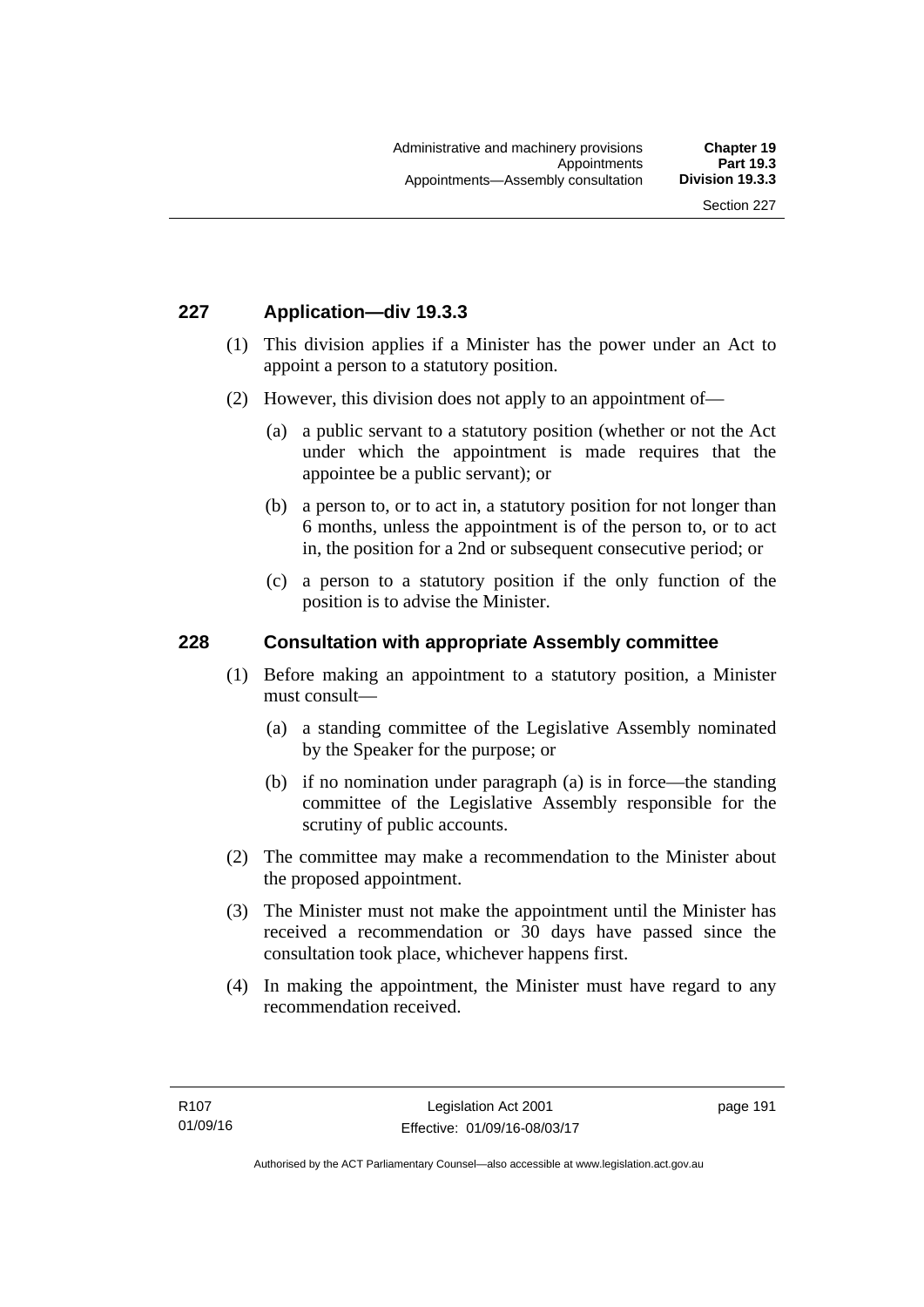Section 229

# **229 Appointment is disallowable instrument**

The instrument making, or evidencing, an appointment to which this division applies is a disallowable instrument.

*Note* A disallowable instrument must be notified and presented to the Legislative Assembly (see ch 7 (Presentation, amendment and disallowance of subordinate laws and disallowable instruments)).

page 192 Legislation Act 2001 Effective: 01/09/16-08/03/17

R107 01/09/16

Authorised by the ACT Parliamentary Counsel—also accessible at www.legislation.act.gov.au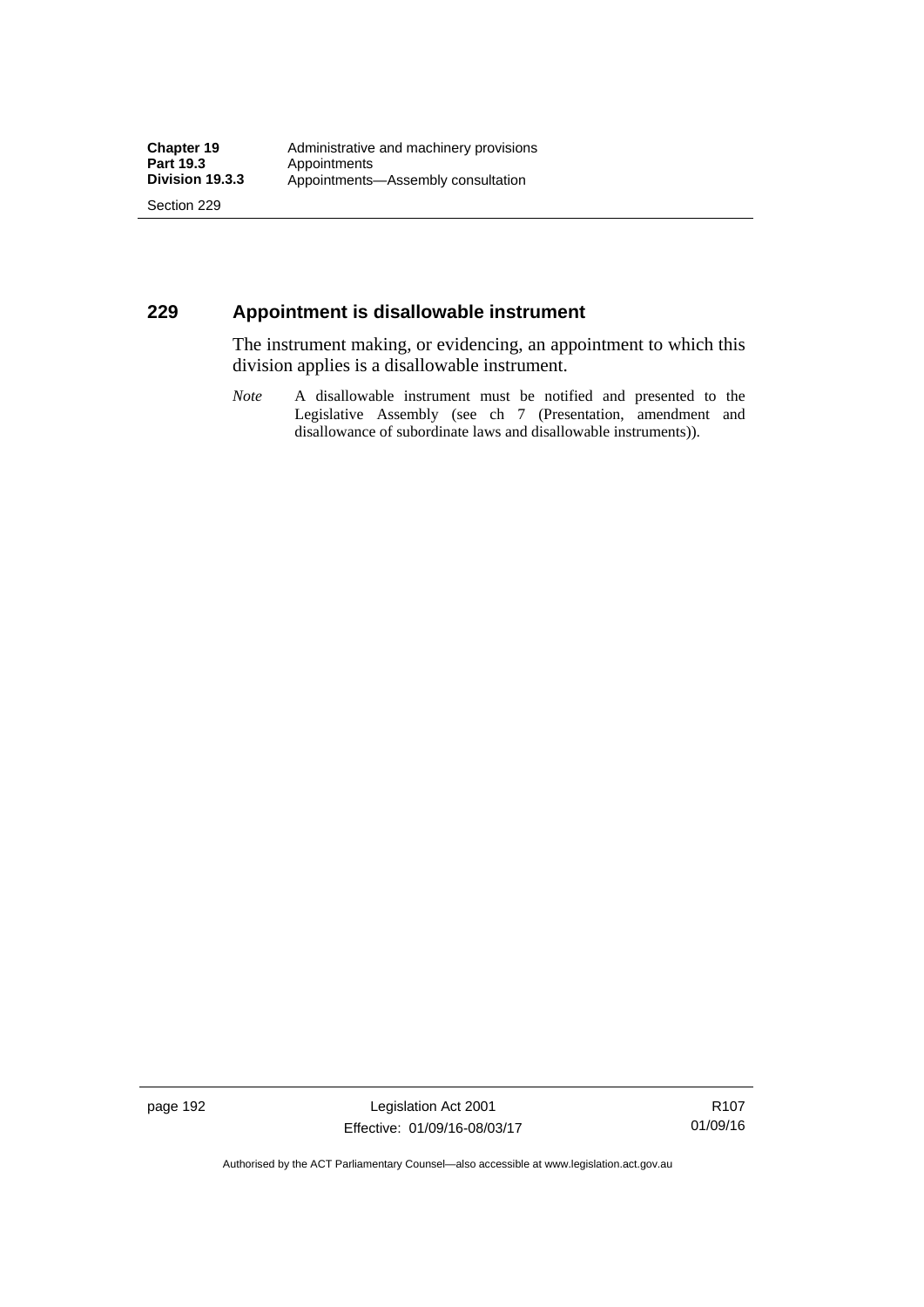# **Part 19.4 Delegations**

# **230 Application—pt 19.4 generally**

This part applies if a law authorises or requires an entity (the *appointer*) to delegate (or subdelegate) a function.

*Note Function* is defined in the dictionary, pt 1 to include authority, duty and power.

# **231 Application—pt 19.4 to subdelegations**

- (1) This part applies to the subdelegation of a function in the same way as it applies to the delegation of the function.
- (2) However, if the appointer delegates a function to a delegate, the delegate may not subdelegate the function.
- (3) Subsection (2) is a determinative provision.

#### **Examples**

- 1 The *ABC Act 2003* provides that an appointer (X) may delegate X's functions to Y. The Act is silent on the subdelegation of the functions. Y may not subdelegate X's functions to Z.
- 2 The *ABC Act 2003* provides that an appointer (X) may delegate X's functions to Y, with authority for Y to subdelegate the functions. Because the Act authorises subdelegation, it expressly displaces this Act, section 231 (2) (see s 6). Y can therefore subdelegate  $\overline{X}$ 's functions to Z (compare s 236, which deals with the subdelegation of a power to delegate)*.*
- *Note 1* See s 5 for the meaning of determinative provisions, and s 6 for their displacement.
- *Note 2* An example is part of the Act, is not exhaustive and may extend, but does not limit, the meaning of the provision in which it appears (see s 126 and s 132).

# **232 Delegation must be in writing etc**

A delegation must be made, or evidenced, by writing signed by the appointer.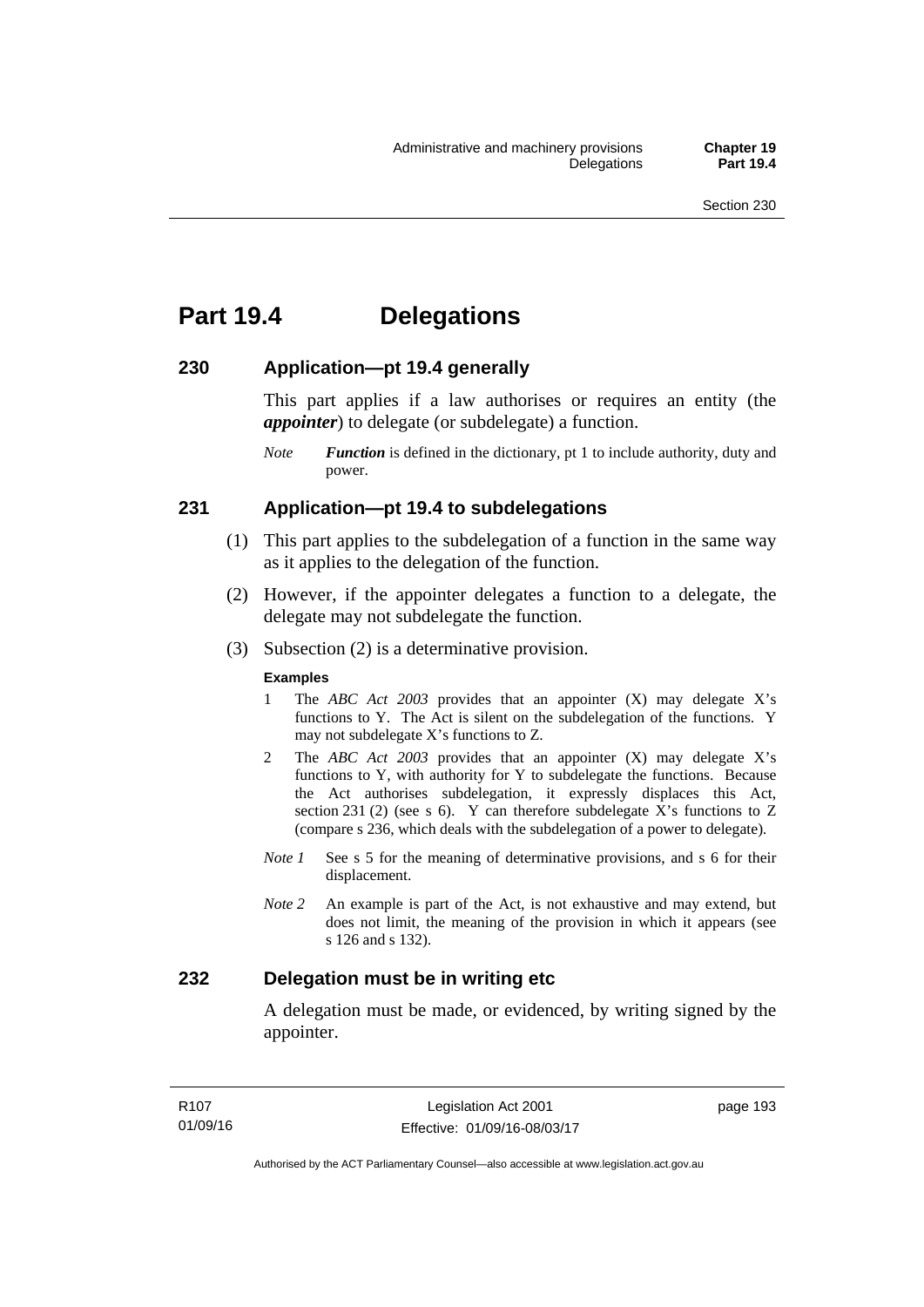### **233 Delegation may be made by name or position**

- (1) The appointer may delegate by—
	- (a) naming the person to whom the delegation is made; or
	- (b) nominating the occupant of a position (however described), at a particular time or from time to time.
- (2) For this part, the person named, or the occupant of the position nominated, is the *delegate*.

# **234 Instrument may provide when delegation has effect etc**

The instrument making or evidencing a delegation may provide—

- (a) that the delegation has effect only in stated circumstances or subject to stated conditions, limitations or directions; or
- (b) that all of a function, or a stated part of the function, is delegated.

#### **Examples**

- 1 The delegation provides that, when the appointer (Y) is outside Australia, the delegate (X) may exercise her functions except that stated functions may only be exercised with Y's approval.
- 2 The delegation provides that X may enter into a contract for the purchase of property of not more than \$50 000 in value.
- 3 The delegation provides that X may grant licences under a stated Act but that, in considering applications, X must take account of the policy of the agency (authorised by the Act) that there should not be more than 100 licences current at any time.
- *Note* An example is part of the Act, is not exhaustive and may extend, but does not limit, the meaning of the provision in which it appears (see s 126 and s 132).

# **235 Delegation may be made to 2 or more delegates**

The appointer may delegate the appointer's function, or any part of the function, to 2 or more delegates.

page 194 Legislation Act 2001 Effective: 01/09/16-08/03/17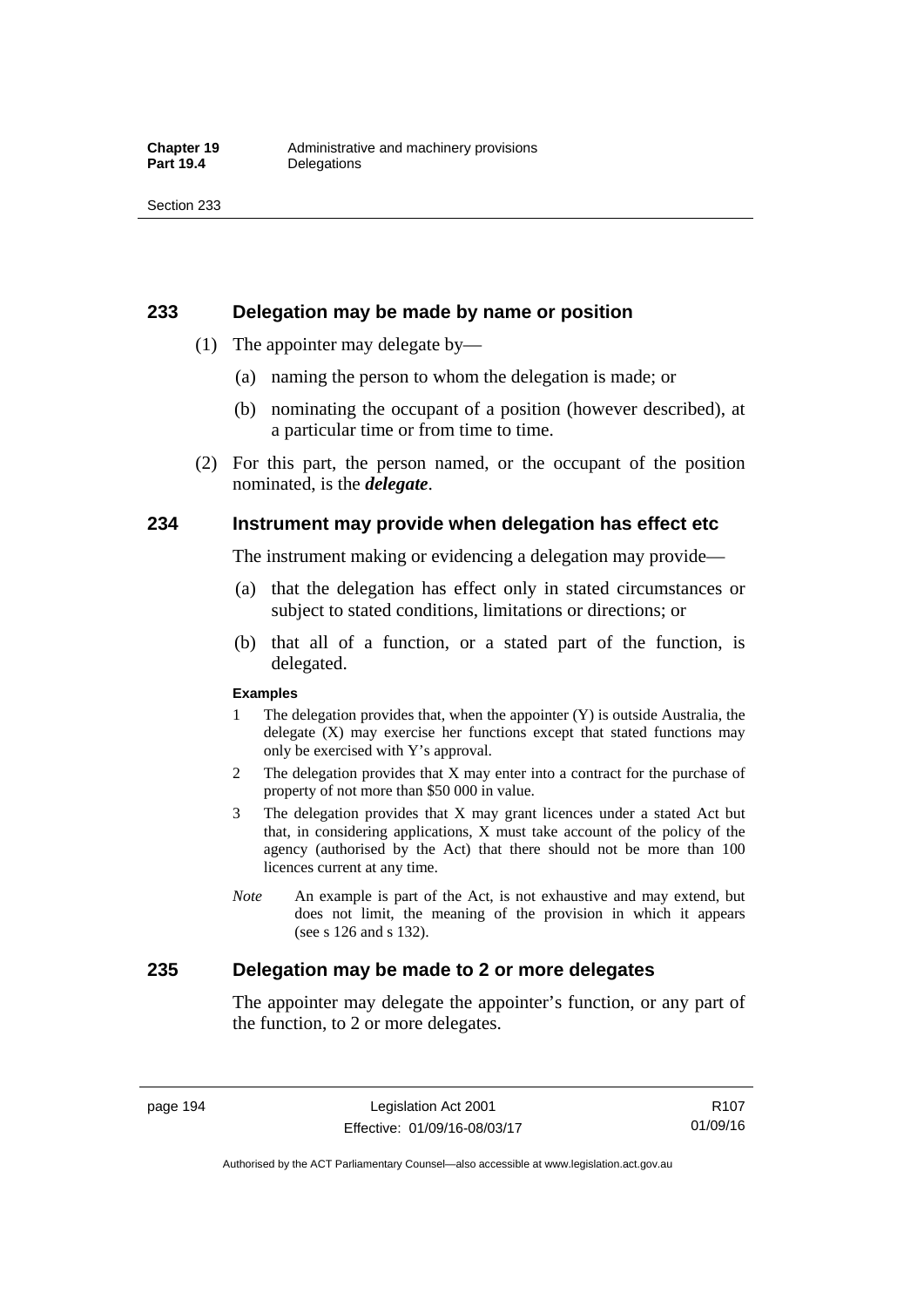# **236 Power to delegate may not be delegated**

- (1) The appointer may not delegate the appointer's power to delegate.
- (2) Subsection (1) is a determinative provision.
	- *Note* See s 5 for the meaning of determinative provisions, and s 6 for their displacement.

#### **Examples**

- 1 The *ABC Act 2003* provides that an appointer (X) may delegate X's functions to Y. The Act is silent on X's power to delegate the power to delegate. X may not delegate X's power to delegate to Y.
- 2 The *ABC Act 2003* provides that an appointer (X) may delegate X's functions to Y, with authority for X to delegate X's power to delegate. Because the Act authorises the delegation of the power to delegate, it expressly displaces this Act, s 236 (1) (see s 6). X can therefore delegate X's power to delegate to Y (compare s 231, which deals with the subdelegation of a delegated function).
- *Note* An example is part of the Act, is not exhaustive and may extend, but does not limit, the meaning of the provision in which it appears (see s 126 and s 132).

### **237 Delegation may be amended or revoked**

- (1) The appointer may amend a delegation or revoke it completely or partly.
- (2) The power to amend or revoke a delegation is exercisable in the same way, and subject to the same conditions, as the power to delegate.

#### **Example**

If the power to delegate is exercisable only with the Minister's approval, the power to revoke the delegation is exercisable only with the Minister's approval.

*Note* An example is part of the Act, is not exhaustive and may extend, but does not limit, the meaning of the provision in which it appears (see s 126 and s 132).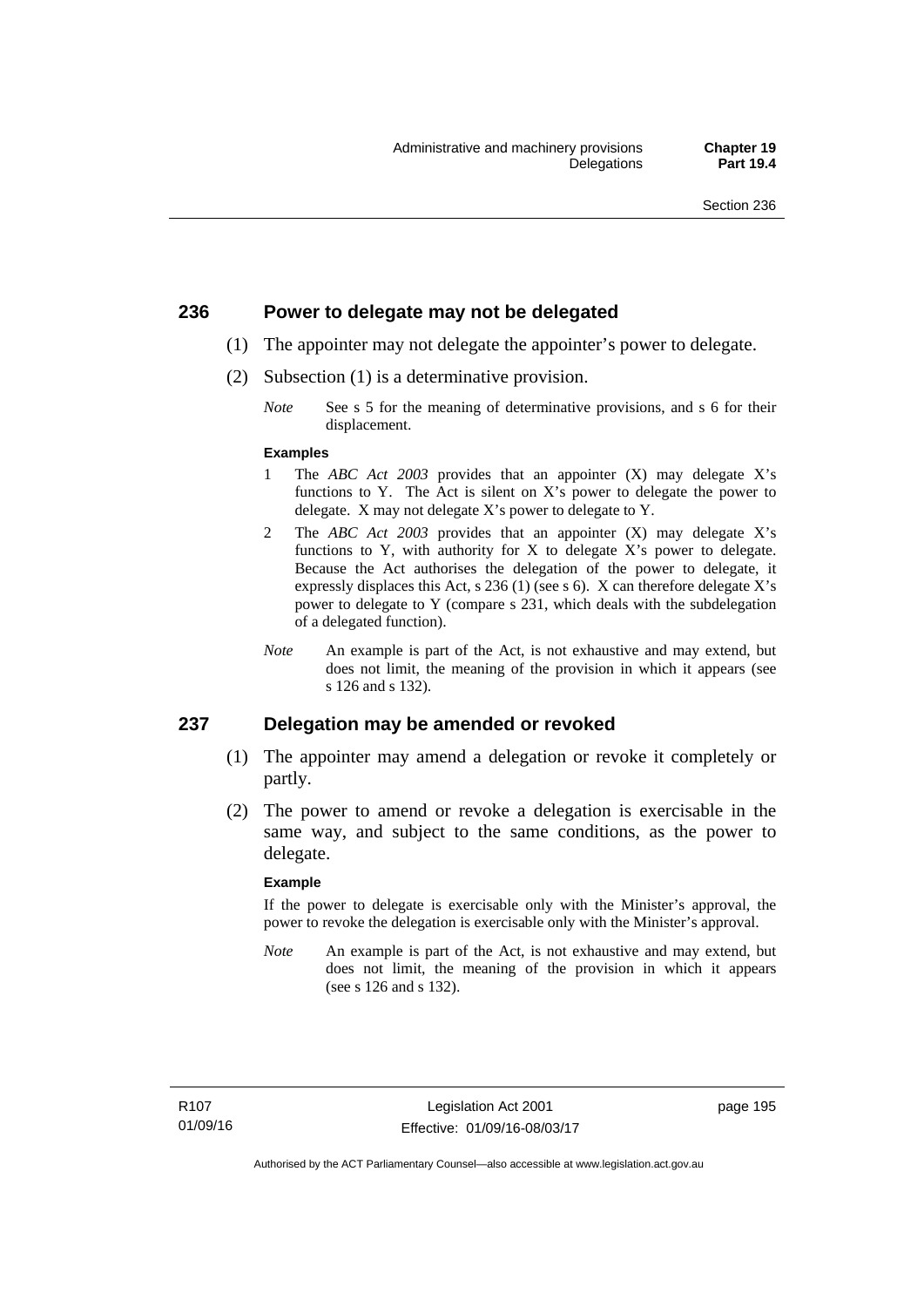# **238 Appointer responsible for delegated function**

The delegation of a function, or a part of a function, does not relieve the appointer of the appointer's obligation to ensure that the function is properly exercised.

# **239 Exercise of delegation by delegate**

- (1) A delegate must exercise the delegation subject to any conditions, limitations or directions in the instrument making or evidencing the delegation.
- (2) All territory laws apply to the delegate in the exercise of the delegation as if the delegate were the appointer.
- (3) Without limiting subsection (2), if the exercise of a function by the appointer is dependent on the appointer's state of mind and the function is delegated, the function may be exercised by the delegate on the delegate's state of mind.
- (4) Anything done by or in relation to the delegate in the exercise of the delegation is taken to have been done by or in relation to the appointer.
	- *Note 1* Section 94 provides that a delegation under a law that is in force immediately before an amendment of the law continues to have effect as if made under the amended law.
	- *Note 2* Section 196 gives a delegate the powers necessary or convenient to exercise a delegated function.
- (5) In this section:

*state of mind* includes knowledge, intention, opinion, belief or purpose.

# **240 Appointer may exercise delegated function**

A function that has been delegated may, despite the delegation, be exercised by the appointer.

page 196 Legislation Act 2001 Effective: 01/09/16-08/03/17

Authorised by the ACT Parliamentary Counsel—also accessible at www.legislation.act.gov.au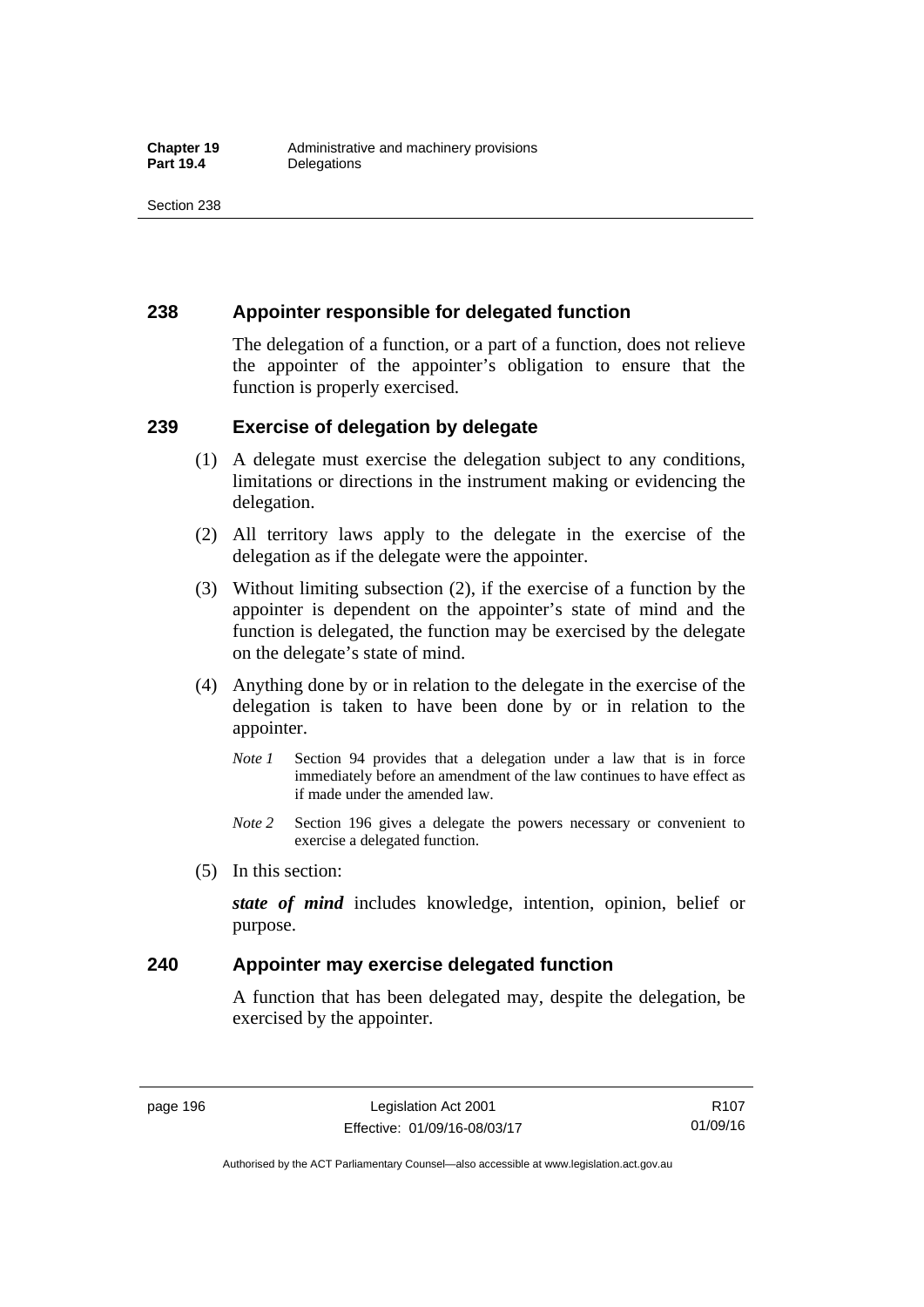# **241 Delegation not affected by appointer changes**

- (1) If the appointer is a body, a delegation made by the body does not end only because the membership of the body changes.
- (2) If the appointer is the person for the time being occupying a position, a delegation made by the person does not end only because the person ceases to be the occupant of the position.
- (3) This section does not limit the following sections:
	- section 199 (Functions of bodies)
	- section 200 (Functions of occupants of positions).

# **242 Delegation not affected by defect etc**

- (1) A delegation, or anything done under a delegation, is not invalid only because of a defect or irregularity in or in relation to the delegation.
- (2) Anything done by or in relation to the delegate while the delegate purports to exercise the delegation is not invalid only because—
	- (a) the delegation had been amended or revoked; or
	- (b) the occasion for the delegate to exercise the delegation had not arisen or had ended.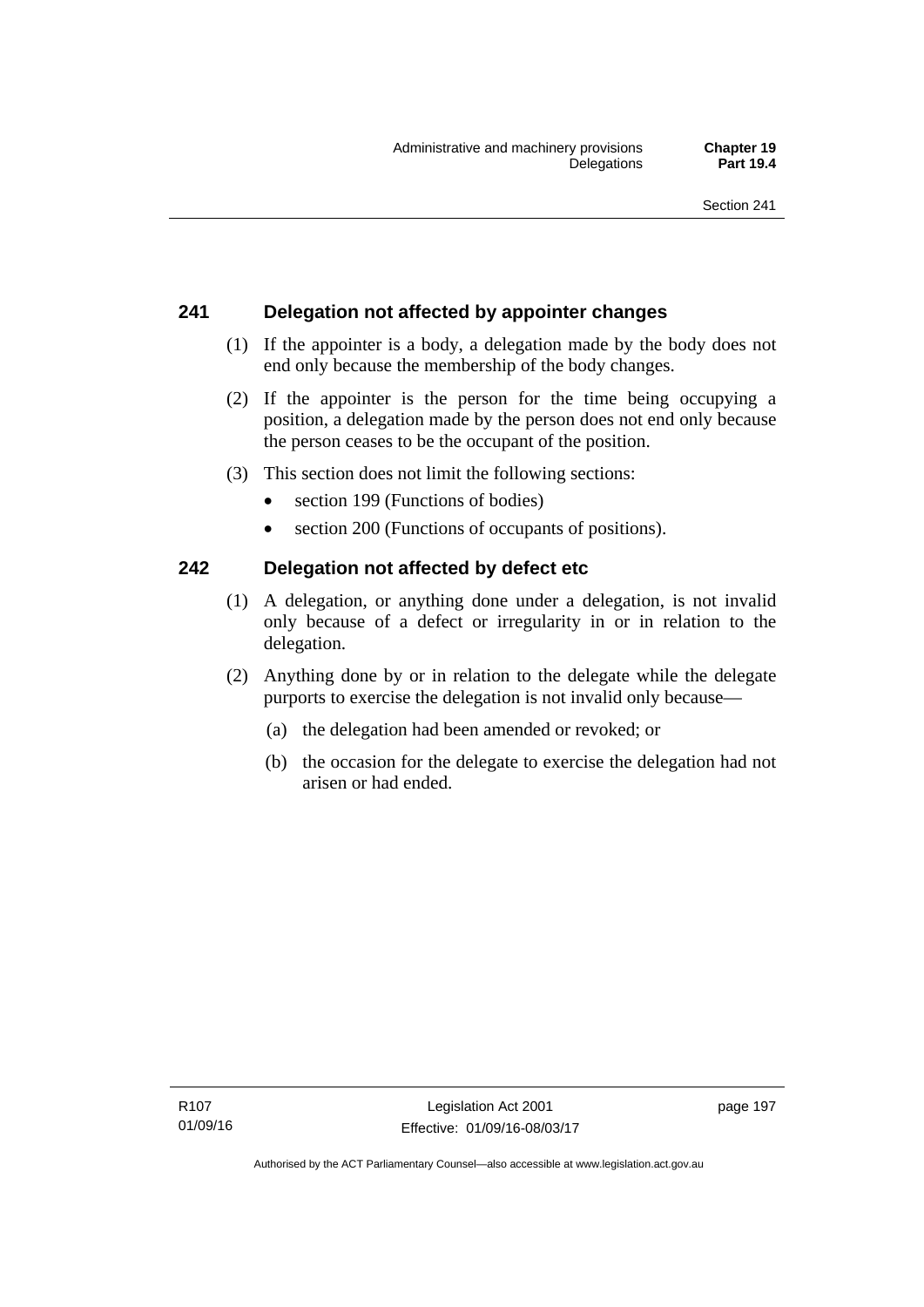Section 245

# **Part 19.5 Service of documents**

# **245 Application—pt 19.5**

This part applies to a document that is authorised or required under a law to be served (whether the word 'serve', 'give', 'notify', 'send' or 'tell' or any other word is used).

# **246 Definitions—pt 19.5**

In this part:

*administrator*, of a law, means the entity administering or responsible for the law.

*agency* means—

- (a) an administrative unit; or
- (b) a statutory office-holder; or
- (c) any other entity established for a public purpose under a law;

and includes a member of, or a member of the staff of, the agency.

*business address*, of an individual, corporation or agency in relation to anything done or to be done under a law, includes the latest business address, or address for service of notices (however described), of the individual, corporation or agency (if any) recorded in a register or other records kept by the administrator of the law.

*corporation* does not include an agency.

*document* includes a notice, an article that may be sent by post or anything else.

*email address*, of an individual, corporation or agency in relation to anything done or to be done under a law, includes the latest email address of the individual, corporation or agency (if any) recorded in a register or other records kept by the administrator of the law.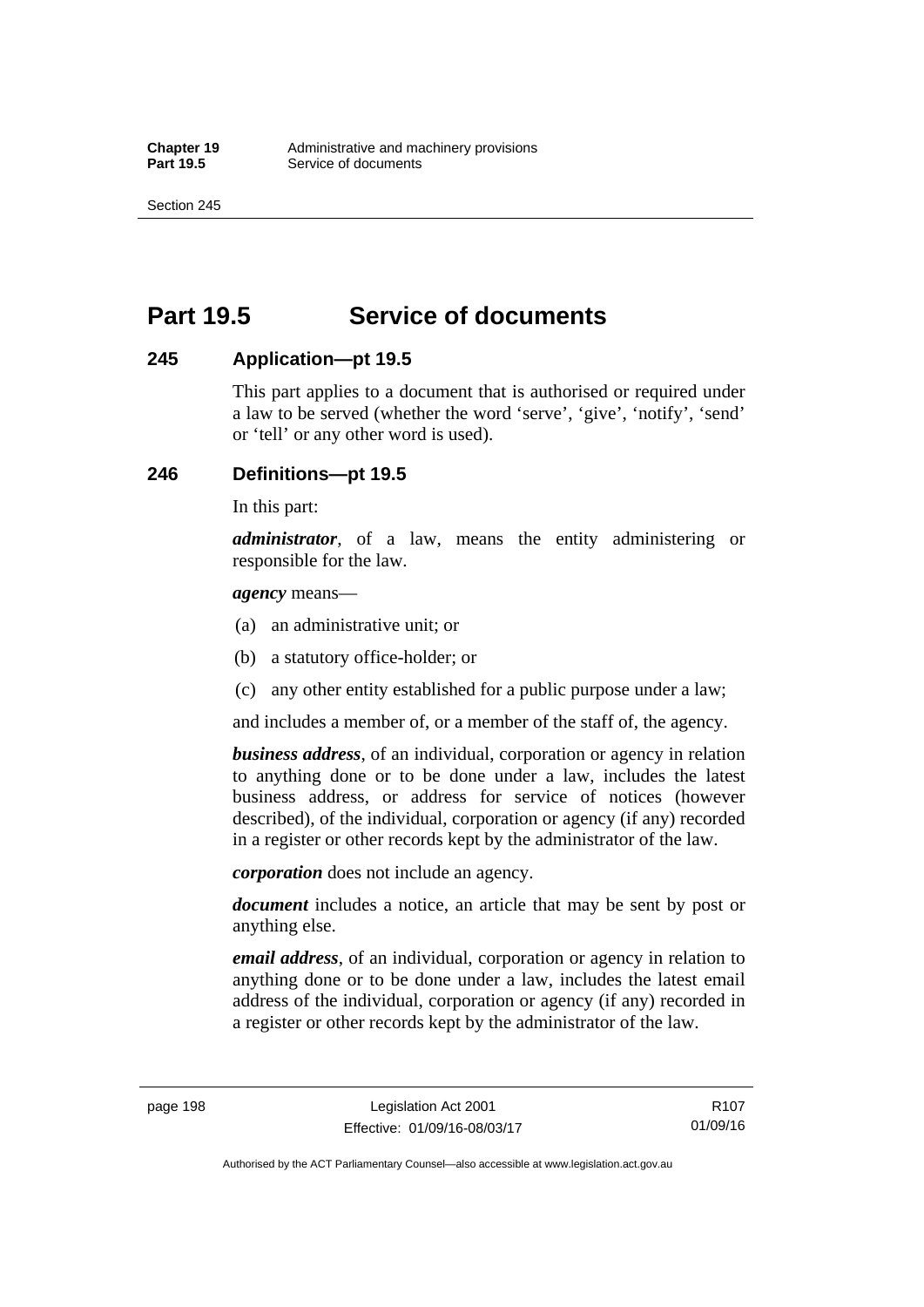## *executive officer* means—

- (a) for a corporation—a person (however described and whether or not the person is a director of the corporation) who is concerned with, or takes part in, the corporation's management; or
- (b) for an agency that is an administrative unit—the director-general of the administrative unit; or
- (c) for an agency that is a statutory office-holder—the occupant of the position; or
- (d) for an agency constituted by 2 or more people—the person who is entitled, because of the position occupied by the person, to preside at any meeting of the agency at which the person is present; or
- (e) for any other agency—the chief executive officer (however described) of the agency; or
- (f) for any agency—a person (however described) who is concerned with, or takes part in, the agency's management.

*fax number*, of an individual, corporation or agency in relation to anything done or to be done under a law, includes the latest fax number of the individual, corporation or agency (if any) recorded in a register or other records kept by the administrator of the law.

*home address*, of an individual in relation to anything done or to be done under a law, includes the latest home address, or address for service of notices (however described), of the person (if any) recorded in a register or other records kept by the administrator of the law.

*responsible*, for a law, means allocated responsibility for the law under the *[Public Sector Management Act 1994](http://www.legislation.act.gov.au/a/1994-37)*, section 14 (1) (b) (Ministerial responsibility and functions of administrative units).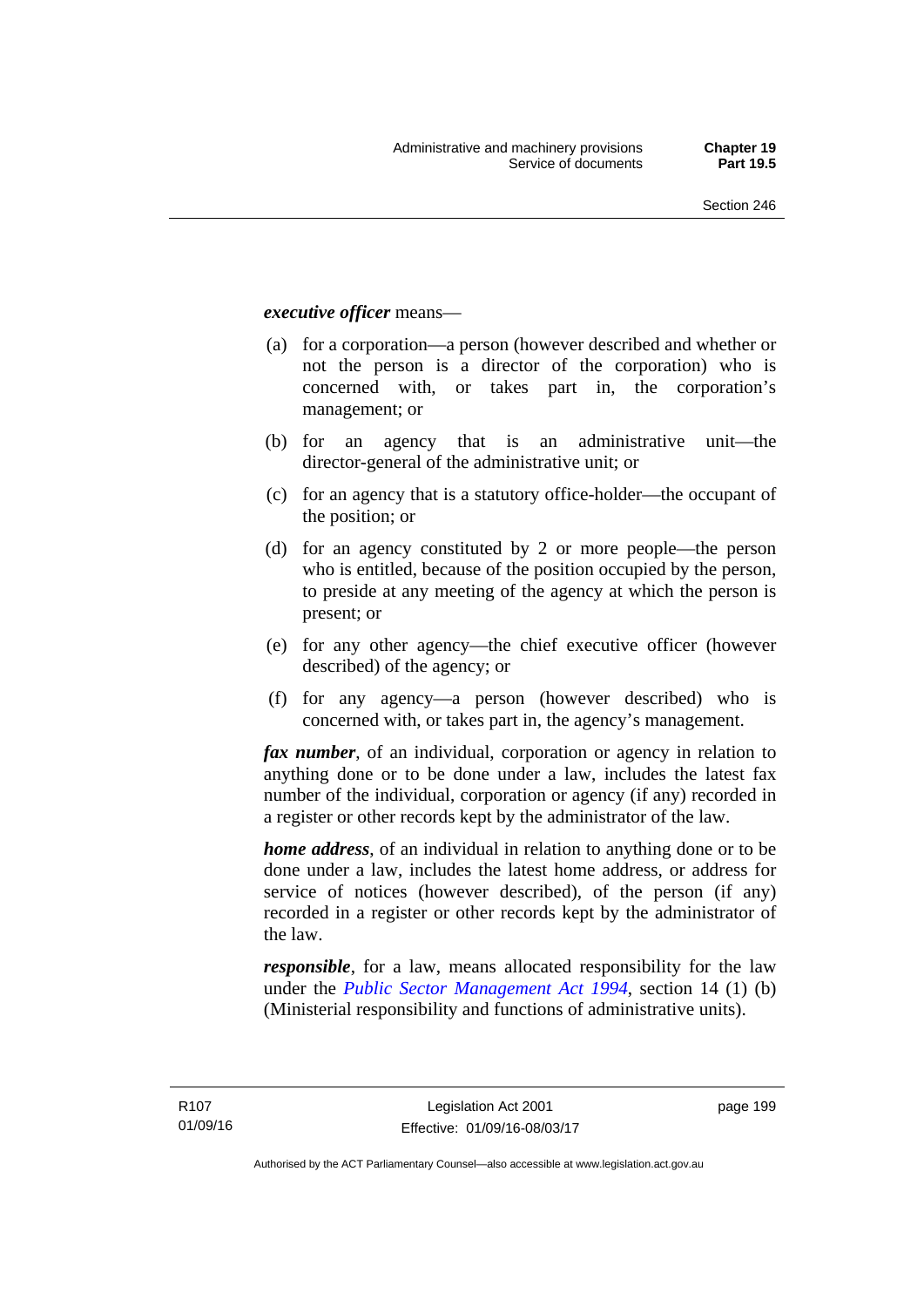# **247 Service of documents on individuals**

- (1) A document may be served on an individual—
	- (a) by giving it to the individual; or
	- (b) by sending it by prepaid post, addressed to the individual, to a home or business address of the individual; or
	- (c) by faxing it to a fax number of the individual; or
	- (d) by emailing it to an email address of the individual; or
	- (e) by leaving it, addressed to the individual, at a home or business address of the individual with someone who appears to be at least 16 years old and to live or be employed at the address.
	- *Note* See s 251 for service of documents under other laws.
- (2) This section applies to service of a document outside the ACT in the same way as it applies to service of the document in the ACT.

# **248 Service of documents on corporations**

- (1) A document may be served on a corporation—
	- (a) by giving it to an executive officer of the corporation; or
	- (b) by sending it by prepaid post, addressed to the corporation (or an executive officer of the corporation), to the address of any of its registered offices or any other business address of the corporation; or
	- (c) by faxing it to a fax number of the corporation; or
	- (d) by emailing it to an email address of the corporation; or

R107 01/09/16

Authorised by the ACT Parliamentary Counsel—also accessible at www.legislation.act.gov.au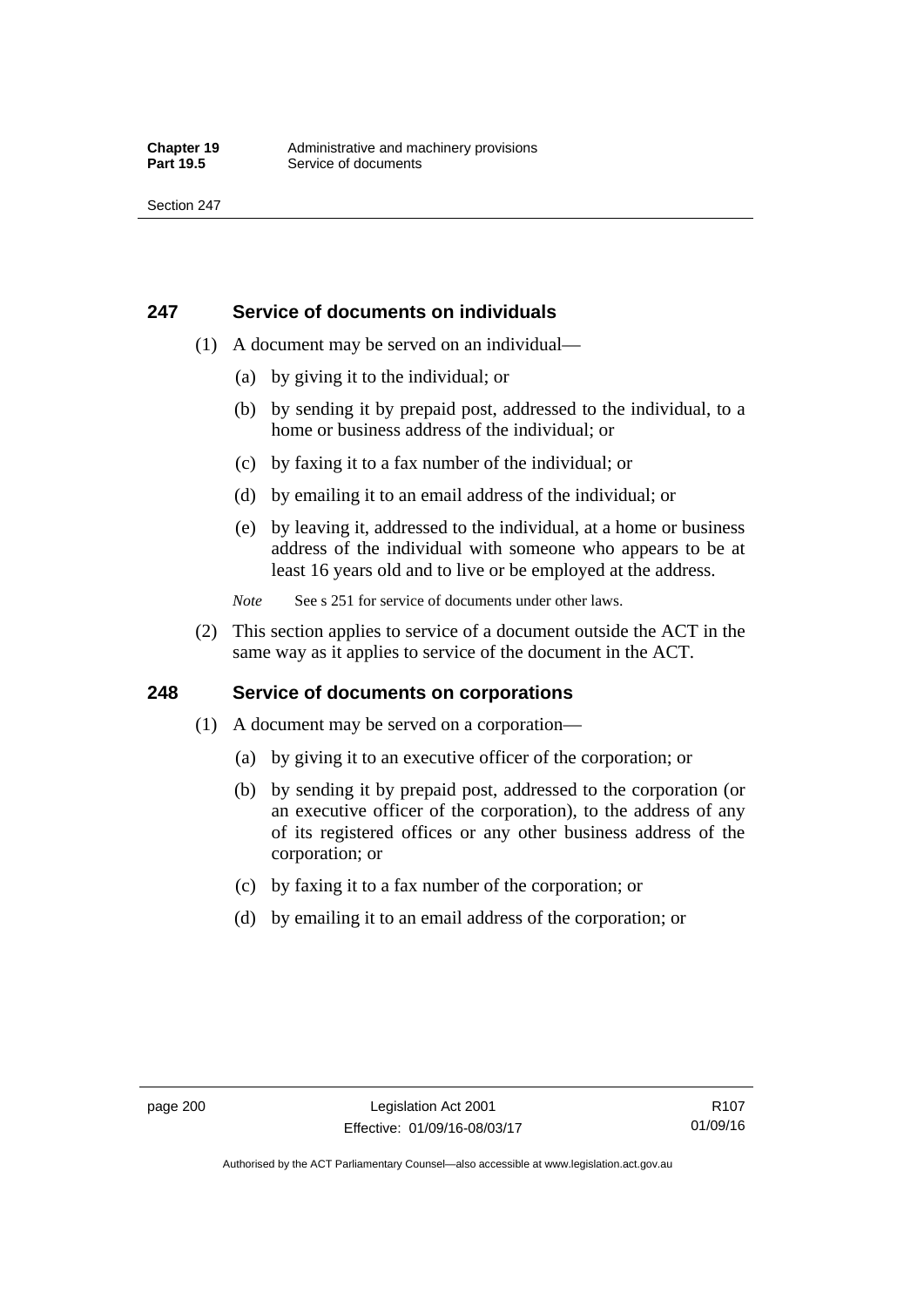(e) by leaving it, addressed to the corporation (or an executive officer of the corporation), at the address of any of the corporation's registered offices, or any other business address of the corporation, with someone who appears to be at least 16 years old and to be employed at the address.

*Note* See s 251 for service of documents under other laws.

 (2) This section applies to service of a document outside the ACT in the same way as it applies to service of the document in the ACT.

## **249 Service of documents on agencies**

A document may be served on an agency—

- (a) by giving it to an executive officer of the agency; or
- (b) by sending it by prepaid post, addressed to the agency (or an executive officer of the agency), to the address of any office of the agency or any other business address of the agency; or
- (c) by faxing it to a fax number of the agency; or
- (d) by emailing it to an email address of the agency; or
- (e) by leaving it, addressed to the agency (or an executive officer of the agency), at the address of any of the agency's offices or any other business address of the agency with someone who appears to be employed at the agency.
- *Note* See s 251 for service of documents under other laws.

### **250 When document taken to be served**

 (1) A document served by post under this part is taken to be served when the document would have been delivered in the ordinary course of post.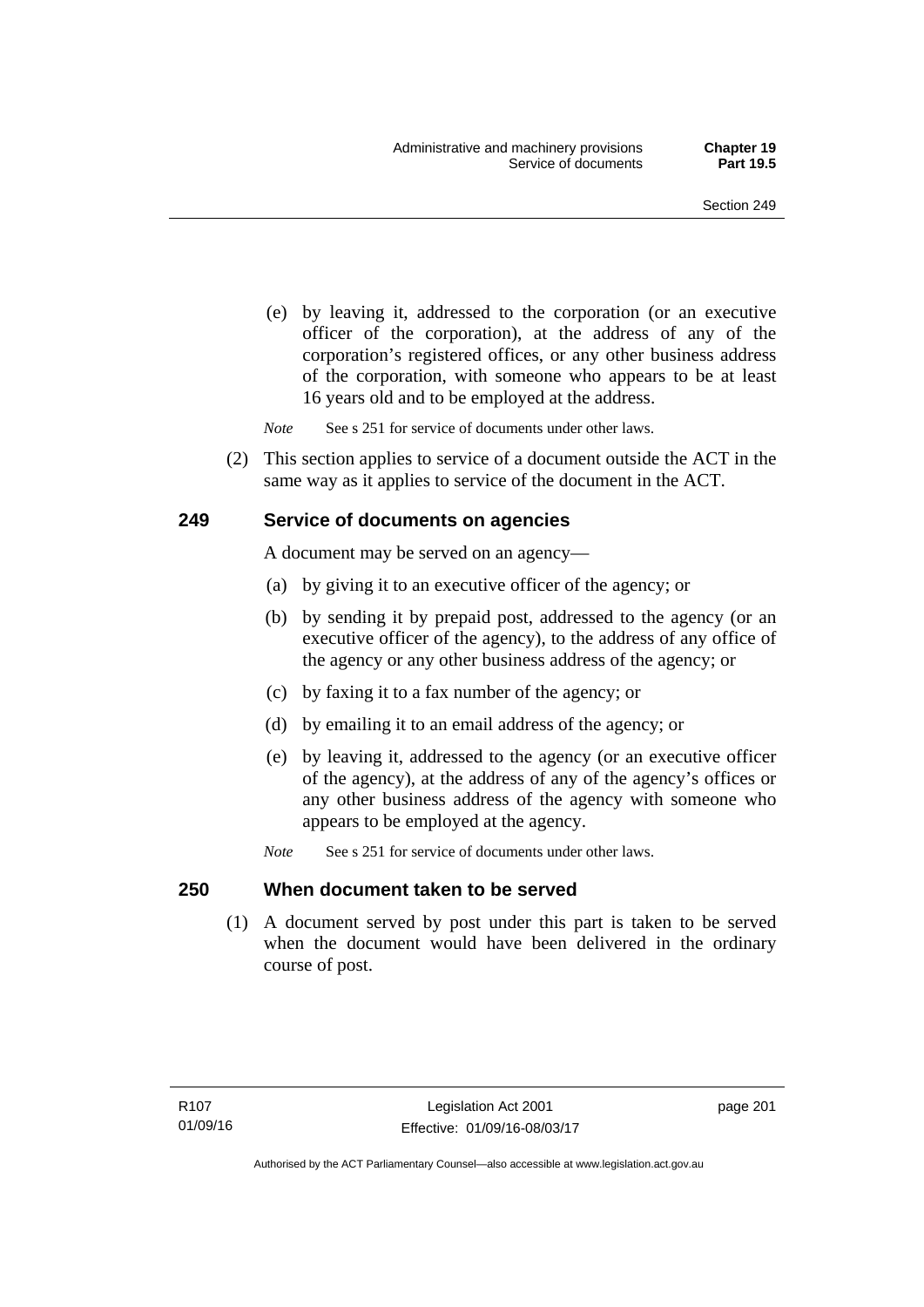Section 250

- (2) However, subsection (1) does not affect the operation of the *[Evidence Act 2011](http://www.legislation.act.gov.au/a/2011-12)*, section 160 (Postal articles).
	- *Note* The *[Evidence Act 2011](http://www.legislation.act.gov.au/a/2011-12)*, s 160 provides a rebuttable presumption that a postal article sent by prepaid post addressed to a person at an address in Australia or an external territory was received on the 4th working day after posting.
- (3) If the sender has no reason to suspect that a document served by fax or email under this part was not received by the recipient when sent, the document is presumed to be served when sent unless evidence sufficient to raise doubt about the presumption is given.
- (4) For subsection (3), the sender has reason to suspect that a document served by fax or email under this part was not received by the recipient when sent only if, on the day the document was sent or on the next working day, the equipment the sender used to send the document indicated by way of a signal or other message that—
	- (a) the equipment did not send the document when the equipment was used to send the document; or
	- (b) for a fax—the number to which the fax was sent to the recipient was not a fax number of the recipient; or
	- (c) for an email—the address to which the email was sent was not an email address of the recipient.
- (5) A document addressed to the recipient, and left for the recipient as mentioned in section 247 (e), section 248 (e) or section 249 (e), is taken to be served when it was left.
- (6) In this section:

*recipient*, for a document, means the individual, corporation or agency on whom the document is intended to be served.

*sender*, for a document served, or to be served, by fax or email, means the person sending, or seeking to send, the document.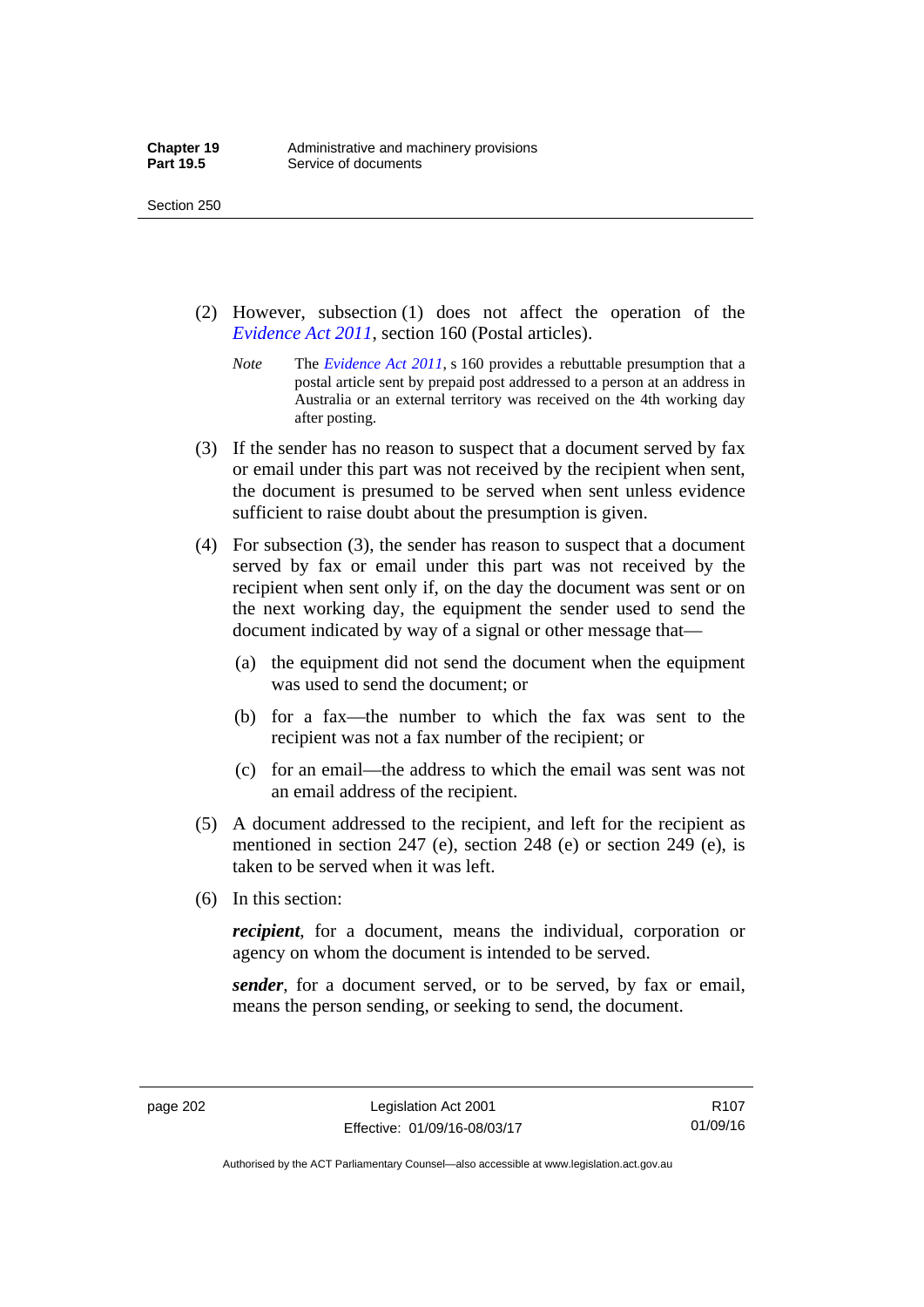## **251 Other laws not affected etc**

- (1) This part does not affect the operation of any other law that authorises or requires service of a document otherwise than as provided under this part.
- (2) Despite this part, a law (or, if the law is an Act, a regulation under the Act) may provide—
	- (a) that a document of a particular kind may or must be served (however described) only in a particular way or to a particular address or number; or
	- (b) for the date (or date and time) when service (however described) of a document is taken to have been made.

## **252 Powers of courts and tribunals not affected**

This part does not affect the power of a court or tribunal to authorise or require service of a document otherwise than as provided under this part.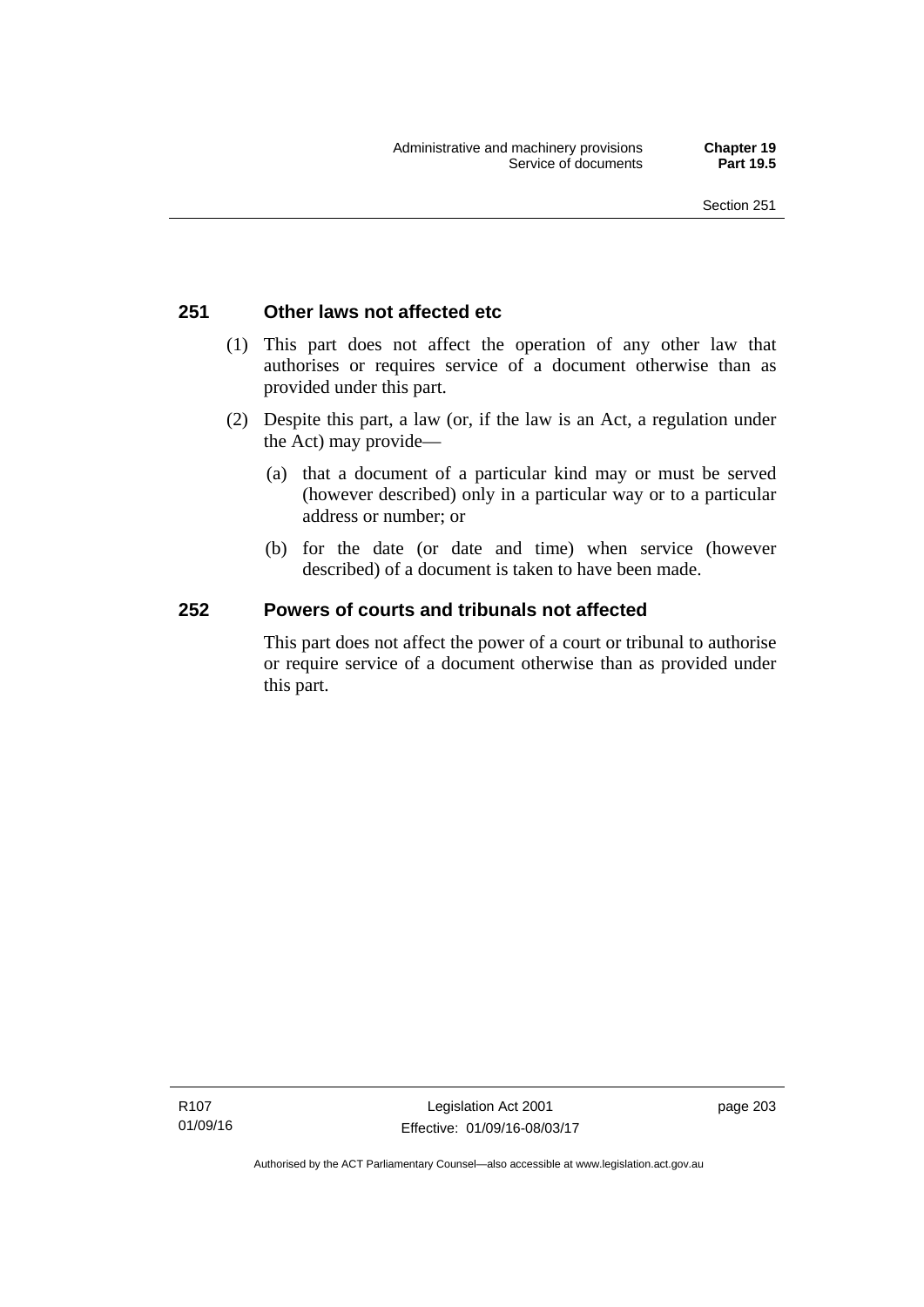Section 253

## **Part 19.6 Functions of Executive and Ministers**

## **253 Exercise of functions of Executive**

- (1) A function given to the Executive under an Act may be exercised by any 2 Ministers acting in concert.
- (2) The exercise of a function under subsection (1) is taken to be the exercise of the function by the Executive.
- (3) A statutory instrument (other than a subordinate law or disallowable instrument) is taken to be made by the Executive if it is signed by 2 or more Ministers who are members of the Executive.
- (4) A statutory instrument mentioned in subsection (3) made in accordance with the subsection is taken to be made when it is signed by the second Minister signing.
- (5) This section is subject to section 41 (Making of certain statutory instruments by Executive).
- (6) In this section:

Act includes an Act of the Commonwealth.

*statutory instrument* includes an instrument (whether or not legislative in nature) made under—

- (a) an Act of the Commonwealth; or
- (b) another statutory instrument of the Commonwealth ; or
- (c) power given by an Act or statutory instrument of the Commonwealth and also power given otherwise by law.

## **254 Administration of matters not allocated**

If a matter relating to the Executive's functions is not allocated under the [Self-Government Act,](http://www.comlaw.gov.au/Series/C2004A03699) section 43 (1), the Chief Minister administers the matter.

R107 01/09/16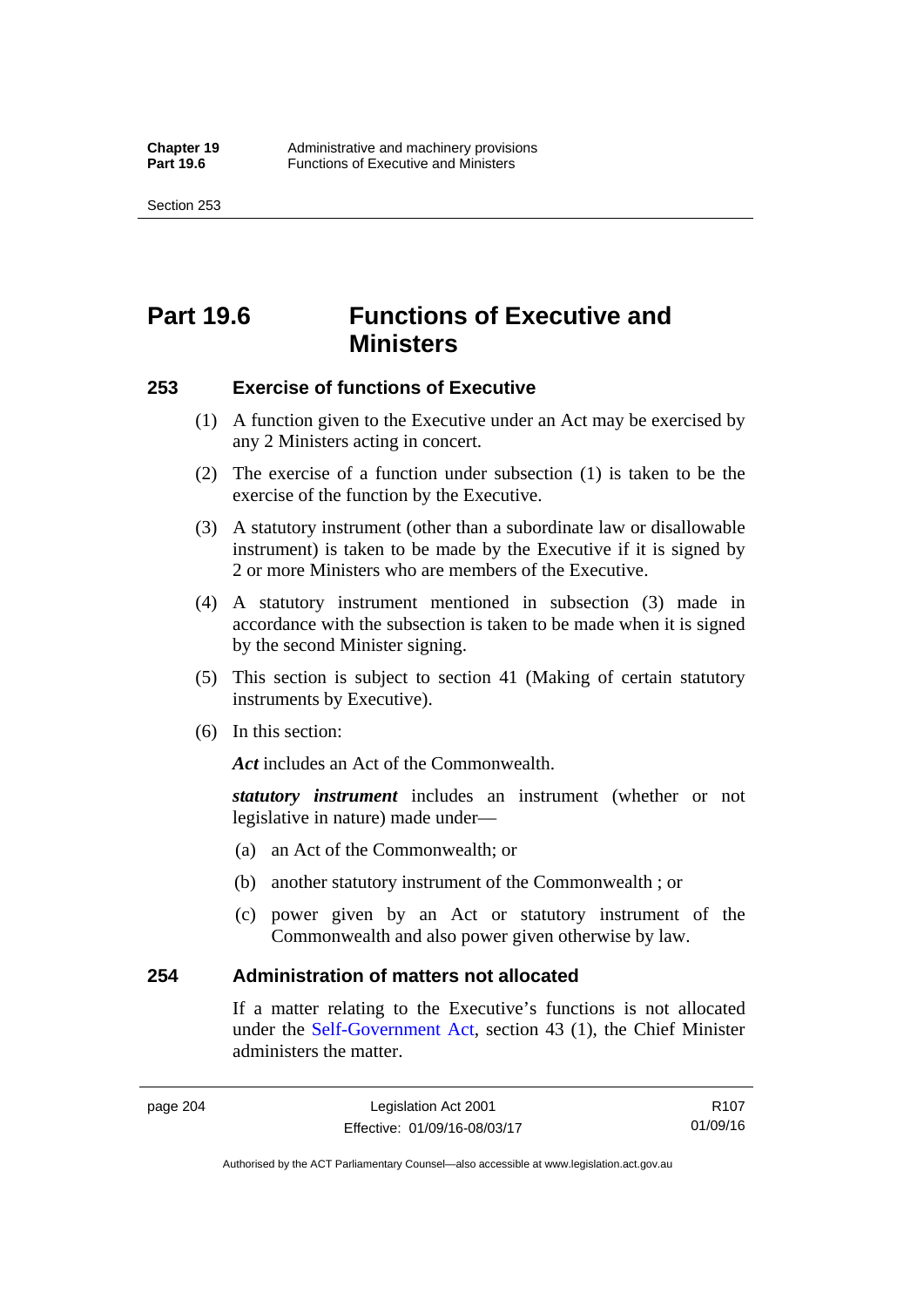## **254A Delegation by Minister**

A Minister may delegate the Minister's functions under an Act or statutory instrument to anyone else.

*Note* For the making of delegations and the exercise of delegated functions, see pt 19.4.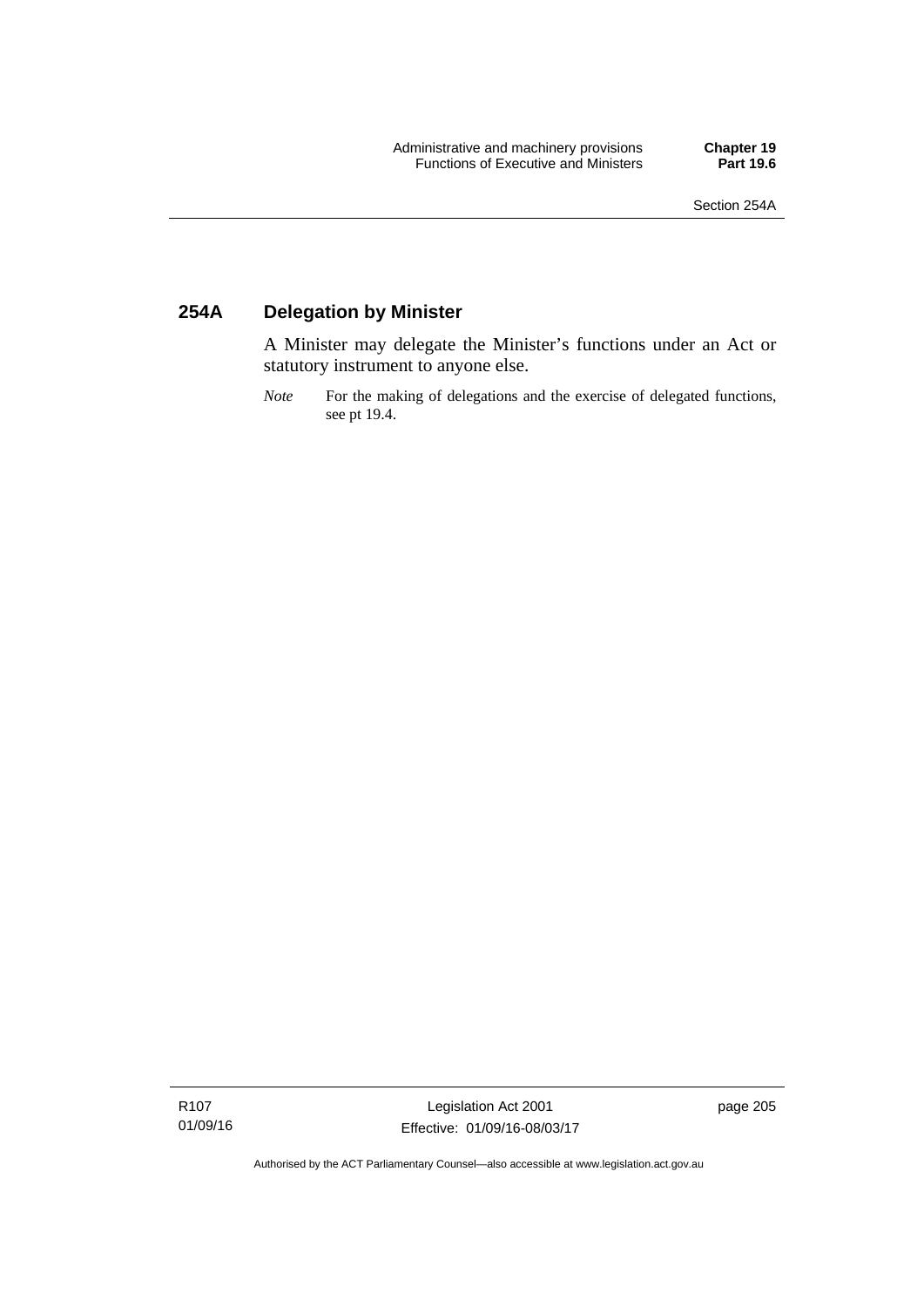## **Part 19.7 Other matters**

## **255 Forms**

- (1) This section applies if an Act, subordinate law or disallowable instrument (the *authorising law*) authorises or requires a form to be approved or prescribed under an Act or statutory instrument (the *relevant law*).
	- *Note* See also s 46 (3), which deals with the repeal and replacement of forms that are legislative instruments and prevents their amendment.
- (2) The authorising law authorises a form to be approved or prescribed in relation to any matter under or in relation to the relevant law.
- (3) To remove any doubt, a form may be approved or prescribed for a provision of the relevant law even though the provision does not mention a form.

### **Example**

The X Act, s 23 provides for a person to apply for registration but makes no mention of a form for the application. However, the Act, s 80 (1) provides:

(1) The Minister may approve forms for this Act.

Section 80 (3) provides that the approval of a form is a notifiable instrument.

Because s 80 (1) permits a form to be approved 'for this Act', this Act, s 255 applies in relation to s 23 and the Minister may, in writing, approve a form for the application.

- *Note 1* Because the approval is a notifiable instrument, it must be in writing (see s 42 (2)).
- *Note 2* An example is part of the Act, is not exhaustive and may extend, but does not limit, the meaning of the provision in which it appears (see s 126 and s 132).
- (4) Substantial compliance with a form is sufficient.
- (5) However, if a form requires—
	- (a) the form to be signed; or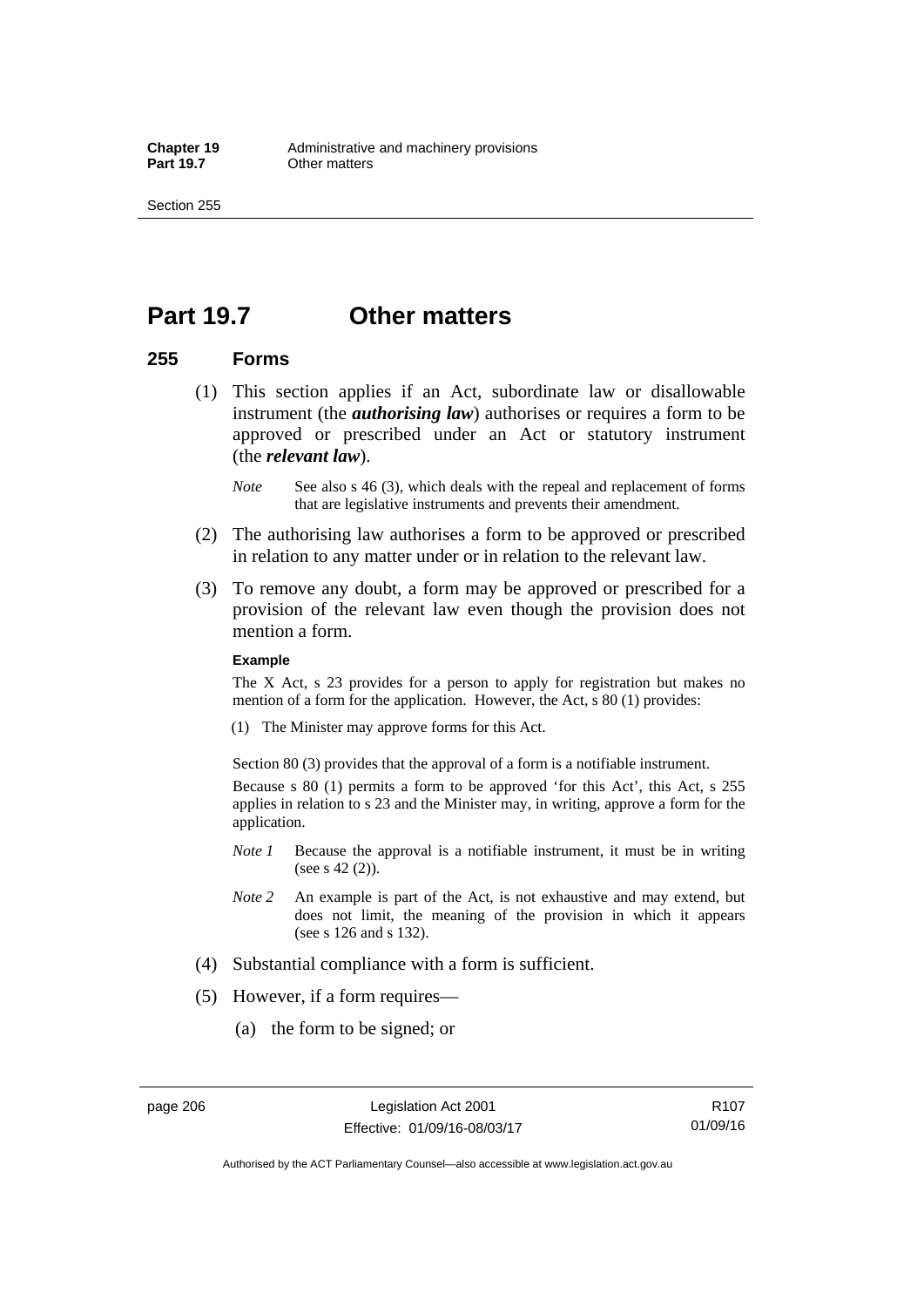- (b) the form to be prepared in a particular way (for example, on paper of a particular size or quality or in a particular electronic form); or
- (c) the form to be completed in a particular way; or
- (d) particular information to be included in the form, or a particular document to be attached to or given with the form; or
- (e) the form, information in the form, or a document attached to or given with the form, to be verified in a particular way (for example, by statutory declaration);

the form is properly completed only if the requirement is complied with.

- (6) Despite subsection (5), the person need not comply with the requirement mentioned in subsection (5) (d) (and the form is taken to be properly completed despite the noncompliance) if—
	- (a) the form is approved or prescribed for a purpose; and
	- (b) the information or document is not reasonably necessary for the purpose.

### **Examples**

- 1 A person need not comply with a requirement of an approved form to include personal information (eg marital status) irrelevant to a purpose for which the form is required.
- 2 A person need not comply with a requirement of an approved form that has some relevance to a purpose for which the form is required, but intrudes to an unreasonable extent on personal privacy.
- $(7)$  If—
	- (a) a form (*form 1*) may be approved or prescribed for a purpose; and
	- (b) another form (*form 2*) may be approved or prescribed for the same or another purpose; and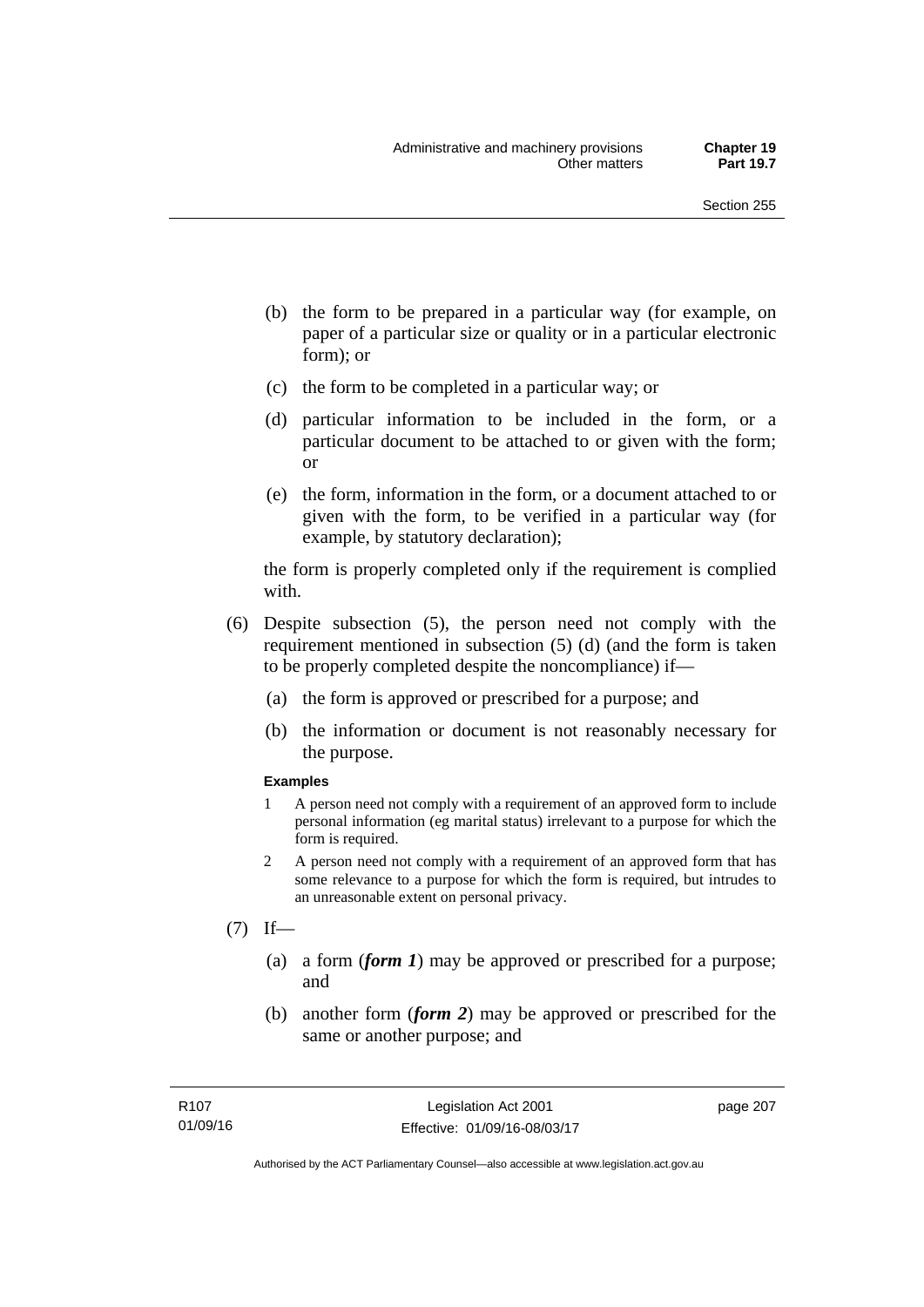(c) separate forms 1 and 2 are approved or prescribed;

a combination form, consisting of forms 1 and 2, may be approved or prescribed and used for the purpose or purposes.

- (8) If, under a law, a form is authorised or required to be filed with (however described), or served on (however described), a person, the form may be filed with, or served on, someone else under arrangements made between them.
- (9) This section is a determinative provision.
	- *Note* See s 5 for the meaning of determinative provisions, and s 6 for their displacement.

## **256 Production of records kept in computers etc**

- (1) This section applies if—
	- (a) a person uses an electronic or other device to keep a record of information; and
	- (b) the person is required under a law (however the law is expressed) to give the information, or a document containing the information, to an authority.
- (2) The requirement obliges the person to give to the authority a document that accurately reproduces or contains the information in a form that can be understood by the authority.
- (3) In this section:

*authority* means a court, tribunal or other entity.

## **257 Out-of-session presentation of documents to Legislative Assembly**

 (1) This section applies if a provision of a law requires a person to present a document to the Legislative Assembly within a stated period that is not expressed as a stated number of sitting days.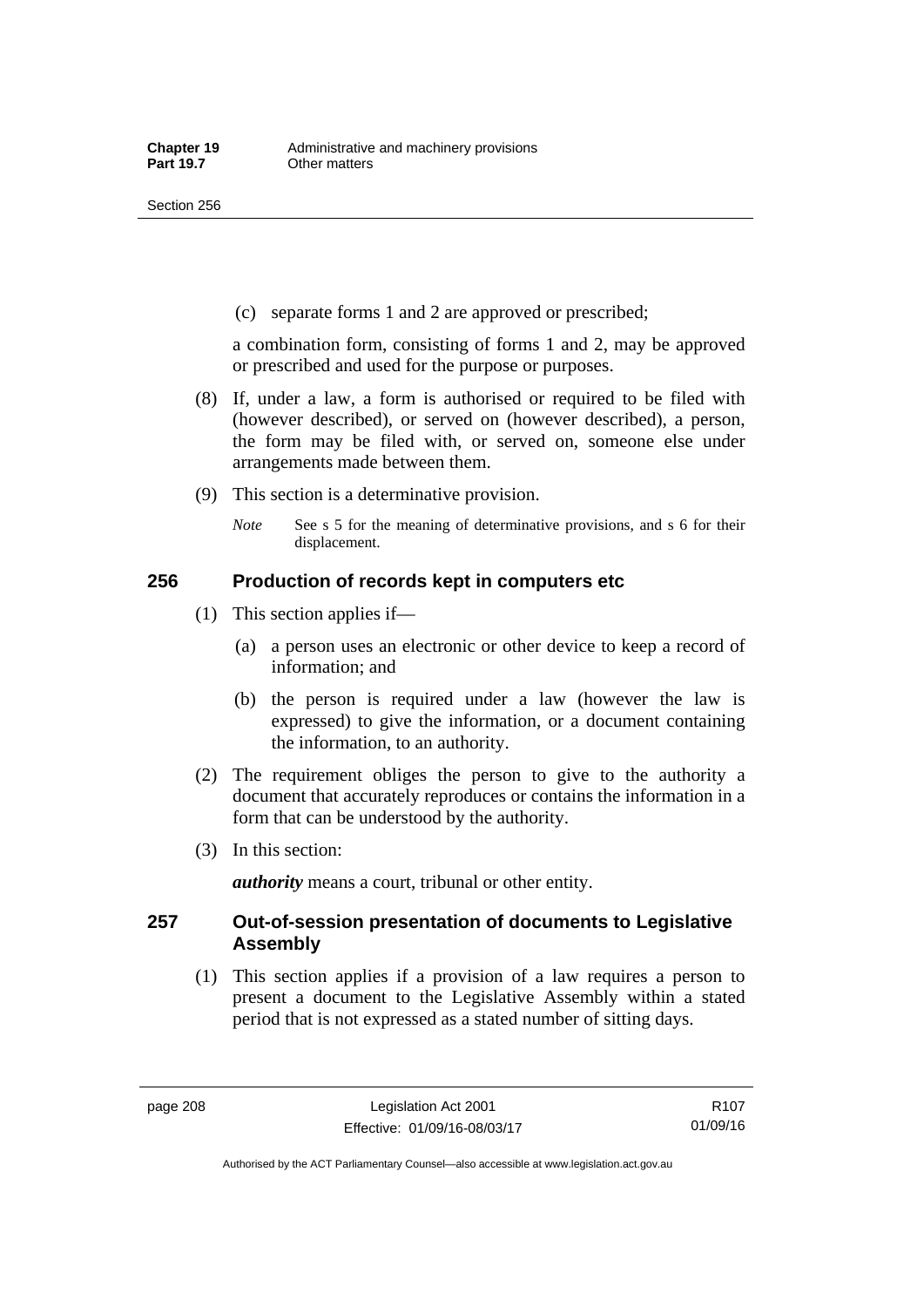- (2) If it is not reasonably practicable to present the document within the stated period—
	- (a) the person may give the document, and a copy for each member of the Legislative Assembly, to the Speaker before the end of the stated period; and
	- (b) the document is taken for all purposes to have been presented to the Legislative Assembly on the day the person gives it to the Speaker; and
	- (c) the Speaker must arrange for a copy of the document to be given to each member of the Legislative Assembly; and
	- (d) the Speaker must present the document to the Legislative Assembly—
		- (i) on the next sitting day; or
		- (ii) if the next sitting day is the first meeting of the Legislative Assembly after a general election of members of the Assembly—on the second sitting day after the election.

### **Example**

A report is given to the Minister under the XYZ Act on 1 November. The Act requires the Minister to present a response to the report to the Legislative Assembly within 3 months after receiving it. The latest sitting day in that period is 10 December. It is not reasonably practicable for the Minister to prepare the response by 10 December. Under this section, the Minister may give the response to the Speaker on 1 February.

- *Note* An example is part of the Act, is not exhaustive and may extend, but does not limit, the meaning of the provision in which it appears (see s 126 and s 132).
- (3) In this section:

*Speaker* includes—

(a) if the Speaker is unavailable—the Deputy Speaker; and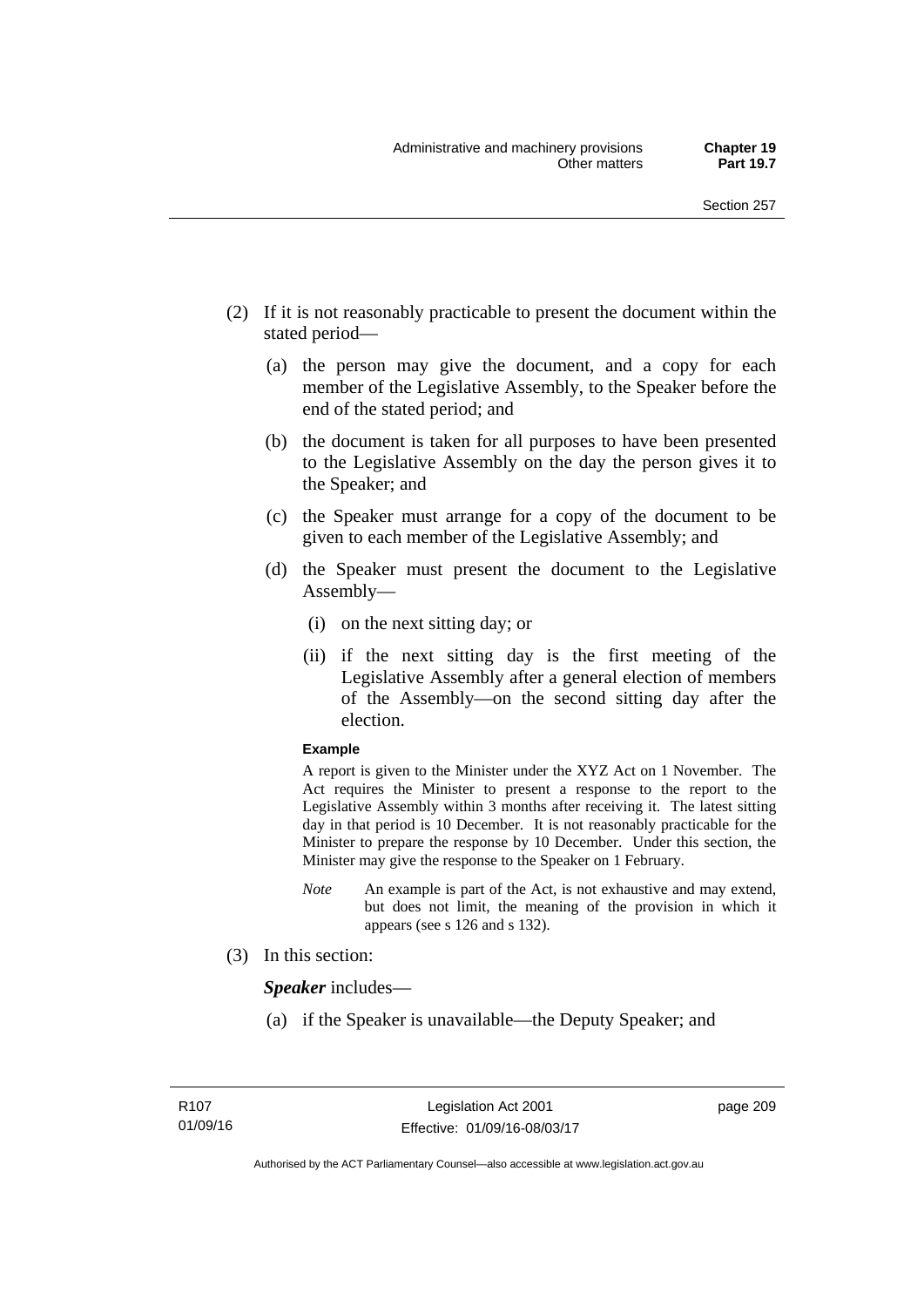Section 257

 (b) if both the Speaker and the Deputy Speaker are unavailable the clerk of the Legislative Assembly.

*unavailable*—the Speaker or Deputy Speaker is *unavailable* if—

- (a) he or she is absent from duty; or
- (b) there is a vacancy in the office of Speaker or Deputy Speaker.

page 210 Legislation Act 2001 Effective: 01/09/16-08/03/17

R107 01/09/16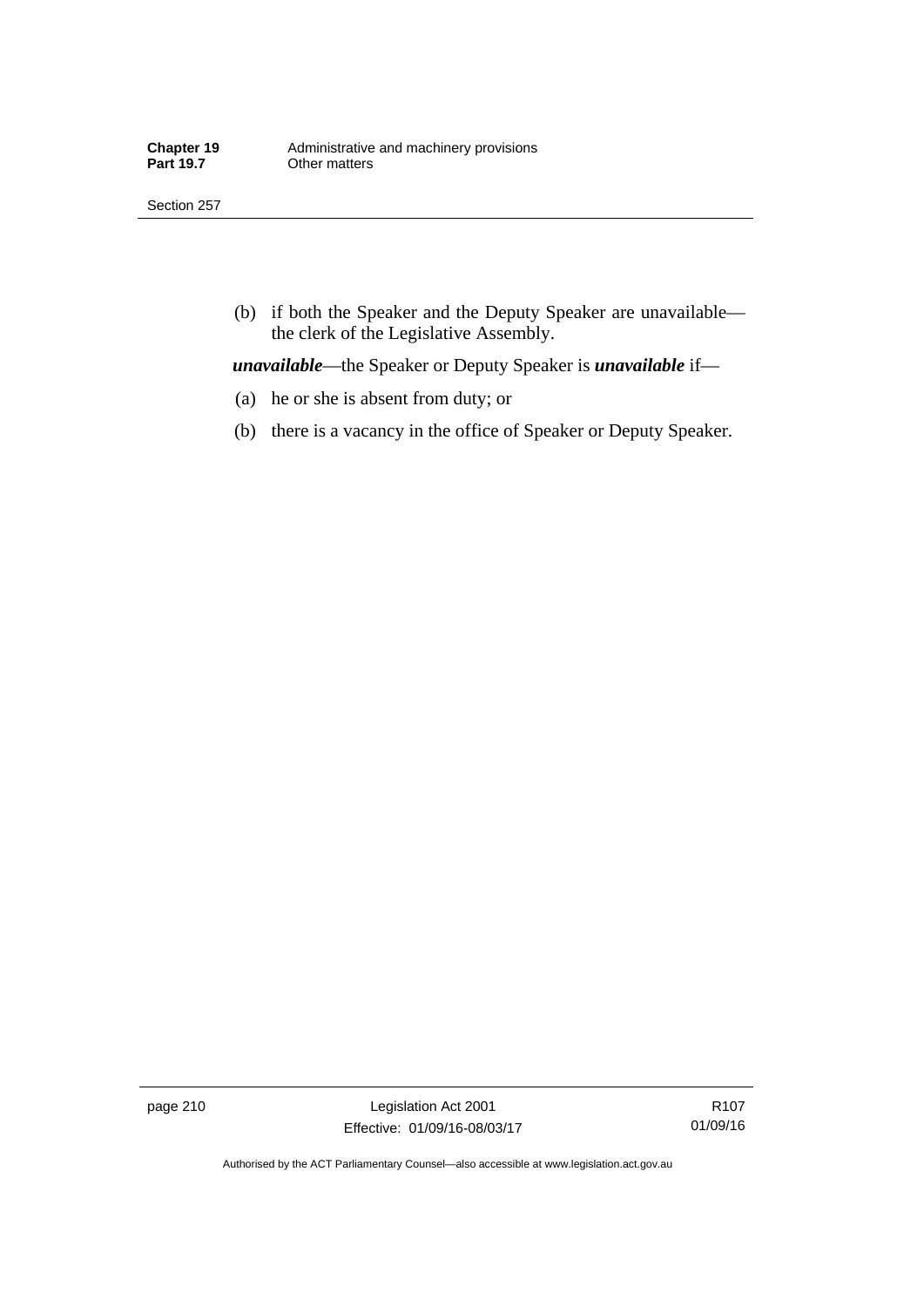# **Chapter 20 Miscellaneous**

## **300 Delegation by parliamentary counsel**

 (1) The parliamentary counsel may delegate the parliamentary counsel's functions under this Act or another territory law to a public servant.

- (2) However, the parliamentary counsel may only delegate a function under part 11.3 (Editorial changes) to—
	- (a) a person performing the duties of deputy parliamentary counsel in the public service; or
	- (b) a public servant prescribed by regulation.

## **301 References to Administration Act 1989 etc**

- (1) In any Act, statutory instrument or document, a reference to the *[Administration Act 1989](http://www.legislation.act.gov.au/a/alt_a1989-41co)*, the *[Interpretation Act 1967](http://www.legislation.act.gov.au/a/1967-48)*, the *[Legislation \(Republication\) Act 1996](http://www.legislation.act.gov.au/a/1996-51)* or the *[Subordinate Laws](http://www.legislation.act.gov.au/a/alt_a1989-24co)  [Act 1989](http://www.legislation.act.gov.au/a/alt_a1989-24co)* is, in relation to anything dealt with in this Act, a reference to this Act.
- (2) In any Act, statutory instrument or document, a reference to a particular provision of the *[Administration Act 1989](http://www.legislation.act.gov.au/a/alt_a1989-41co)*, the *[Interpretation Act 1967](http://www.legislation.act.gov.au/a/1967-48)*, the *[Legislation \(Republication\) Act 1996](http://www.legislation.act.gov.au/a/1996-51)* or the *[Subordinate Laws Act 1989](http://www.legislation.act.gov.au/a/alt_a1989-24co)* is, in relation to anything dealt with in this Act, a reference to the corresponding provision of this Act.

## **302 Regulation-making power**

The Executive may make regulations for this Act.

*Note* A regulation must be notified, and presented to the Legislative Assembly, under this Act.

*Note* For the making of delegations and the exercise of delegated functions, see pt 19.4.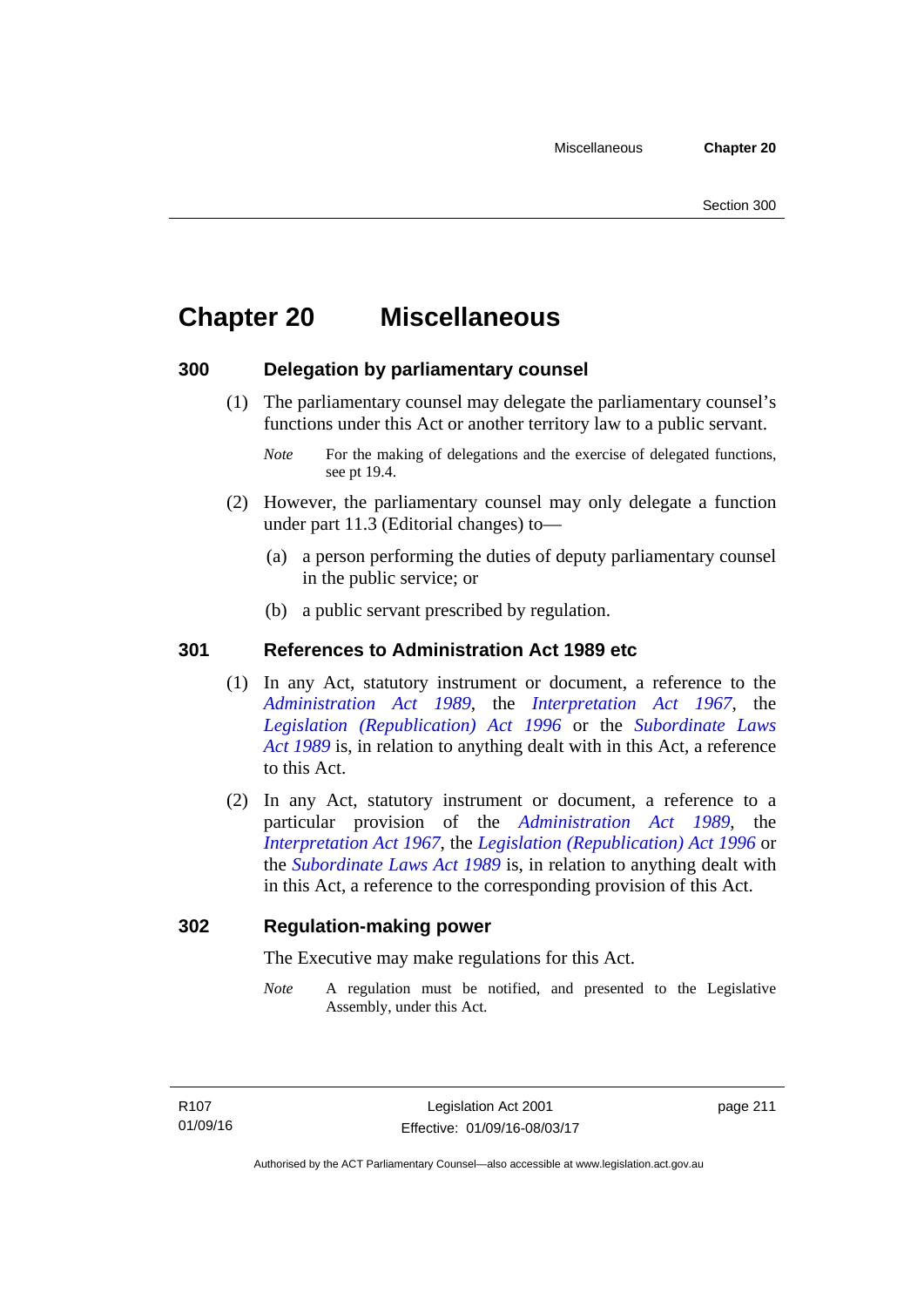## **Schedule 1 Acts included in sources of law in the ACT**

(see s 17)

## **Part 1.1 Former NSW and UK Acts in force before establishment of Territory**

| column 1       | column <sub>2</sub>                                                  | column 3                                              |
|----------------|----------------------------------------------------------------------|-------------------------------------------------------|
| item           | name of Act                                                          | number or date of assent and<br>original jurisdiction |
| 1              | <b>Magna Carta</b>                                                   | $(1297)$ 25 Edw 1 c 29 (UK)                           |
| $\overline{2}$ | Criminal and Civil Justice Act 1351                                  | 25 Edw 3 St 5 c 4 (UK)                                |
| 3              | Due Process of Law Act 1354                                          | 28 Edw 3 c 3 (UK)                                     |
| 4              | Due Process of Law Act 1368                                          | 42 Edw 3 c 3 (UK)                                     |
| 5              | <b>Free Access to Courts Act 1400</b>                                | 2 Hen 4 c 1 (UK)                                      |
| 6              | Petition of Right 1627                                               | 3 Chas 1 c 1 (UK)                                     |
| 7              | <b>Bill of Rights 1688</b>                                           | 1 Will and Mary sess 2 c 2 (UK)                       |
| 8              | <b>Act of Settlement 1700</b>                                        | 12 and 13 Will 3 c 2 (UK)                             |
| 9              | <b>Royal Marriages Act 1772</b>                                      | 12 Geo 3 c 11 (UK)                                    |
| 10             | <b>Crimes Act 1900</b>                                               | 1900 No 40 (NSW)                                      |
| 11             | Truck Act 1900                                                       | 1900 No 55 (NSW)                                      |
| 12             | <b>Pawnbrokers Act 1902</b>                                          | 1902 No 66 (NSW)                                      |
| 13             | <b>Public Roads Act 1902</b>                                         | 1902 No 95 (NSW)                                      |
| 14             | <b>Anglican Church of Australia Constitutions</b><br><b>Act 1902</b> | 24 December 1902 (NSW)                                |
| 15             | <b>Fertilisers (Labelling and Sale) Act 1904</b>                     | 1904 No 33 (NSW)                                      |
| 16             | <b>Second-hand Dealers Act 1906</b>                                  | 1906 No 30 (NSW)                                      |

page 212 Legislation Act 2001 Effective: 01/09/16-08/03/17

R107 01/09/16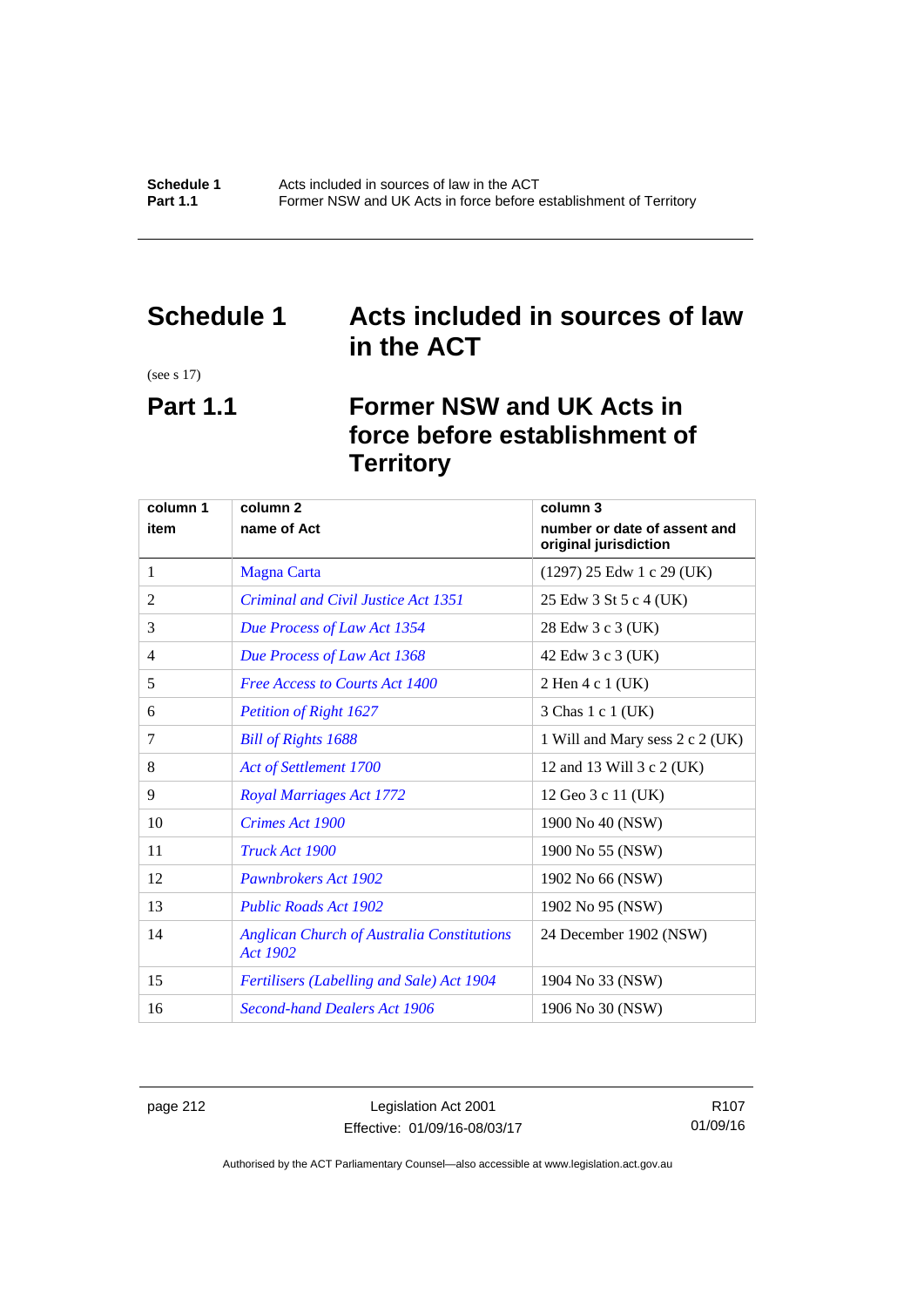## **Part 1.2 Former NSW Acts applied after establishment of Territory**

*Note* The former NSW Acts mentioned in this part are in force in the ACT as Acts of the Legislative Assembly

| column 1 | column <sub>2</sub>                                                   | column 3                                                       |
|----------|-----------------------------------------------------------------------|----------------------------------------------------------------|
| item     | name of NSW Act                                                       | applying Territory Act                                         |
|          | Scaffolding and Lifts Act 1912                                        | <i>Scaffolding and Lifts Act 1957</i> (repealed)               |
|          | <b>Anglican Church of Australia</b><br><b>Trust Property Act 1917</b> | <b>Anglican Church of Australia Trust Property</b><br>Act 1928 |
|          | <i>Trustee Act 1925</i>                                               | <i>Trustee Act 1957</i> (repealed)                             |
| 4        | <b>Anglican Church of Australia</b><br><b>Constitution Act 1961</b>   | <b>Anglican Church of Australia Trust Property</b><br>Act 1928 |

*Note* The written law of the ACT also includes the following Acts that may not be amended or repealed by the Assembly (see [Self-Government Act,](http://www.comlaw.gov.au/Series/C2004A03699) s 34):

- *[Life, Fire and Marine Insurance Act 1902](http://www.legislation.nsw.gov.au/maintop/scanact/sessional/NONE/0)* (NSW)
- *Demise of the Crown Act 1760* (UK)
- *[Naval Prize Act 1864](http://www.legislation.gov.uk/ukpga/Vict/27-28/25/contents)* (UK)
- *[Naval Prize \(Procedure\) Act 1916](http://www.legislation.gov.uk/ukpga/Geo5/6-7/2/contents)* (UK)
- *[Prize Act \(1939\)](http://www.legislation.gov.uk/ukpga/Geo6/2-3/65/contents)* (UK)
- *[Prize Courts Act 1894](http://www.legislation.gov.uk/ukpga/Vict/57-58/39/contents)* (UK)
- *[Prize Courts Act 1915](http://www.legislation.gov.uk/ukpga/Geo5/5-6/57/contents)* (UK)
- *[Prize Courts \(Procedure\) Act 1914](http://www.legislation.gov.uk/ukpga/Geo5/4-5/13/contents)* (UK)
- *[Territorial Waters Jurisdiction Act 1878](http://www.legislation.gov.uk/ukpga/Vict/41-42/73/contents)* (UK).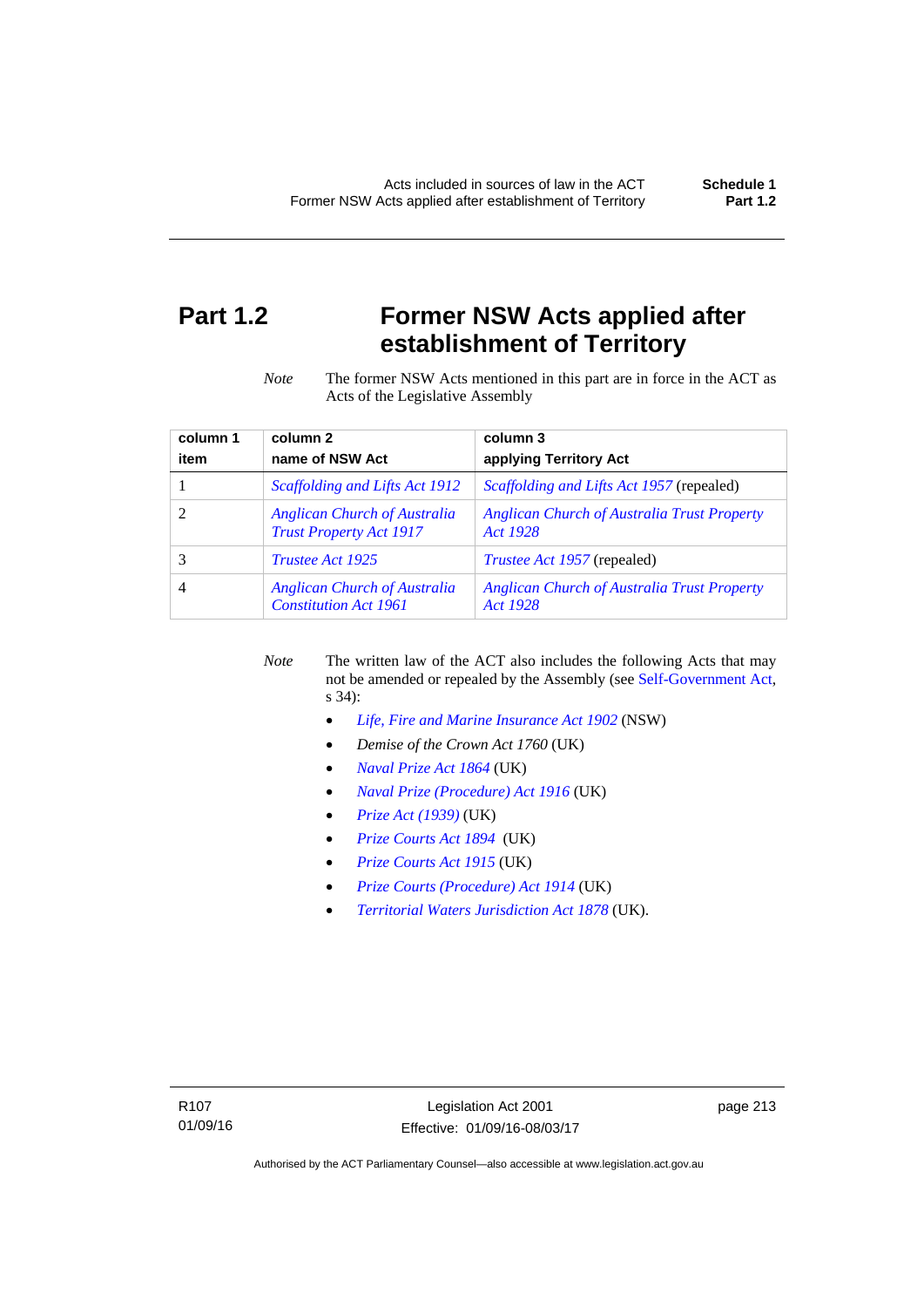**Dictionary** 

# **Dictionary**

(see s 2)

## **Part 1 Meaning of commonly-used terms**

(see s 144)

*Note* Terms that are defined only for this Act are set out in pt 2.

*ACAT* means the ACT Civil and Administrative Tribunal established under the *[ACT Civil and Administrative Tribunal](http://www.legislation.act.gov.au/a/2008-35)  [Act 2008](http://www.legislation.act.gov.au/a/2008-35)*.

*Act*—see the following sections:

- (a) section 7 (Meaning of *Act* generally);
- (b) section 17 (References to Acts include references to former Cwlth enactments etc).
- *Note* See also s 102 (References to laws include references to laws as in force from time to time) and s 104 (References to laws include references to instruments under laws).

*ACT* means the Australian Capital Territory.

*ADI*—see *authorised deposit-taking institution*.

*administrative unit* means an administrative unit for the time being established under the *[Public Sector Management Act 1994](http://www.legislation.act.gov.au/a/1994-37)*, section 13 (1).

*adult* means an individual who is at least 18 years old.

*ambulance service* means the ACT Ambulance Service established under the *[Emergencies Act 2004](http://www.legislation.act.gov.au/a/2004-28)*.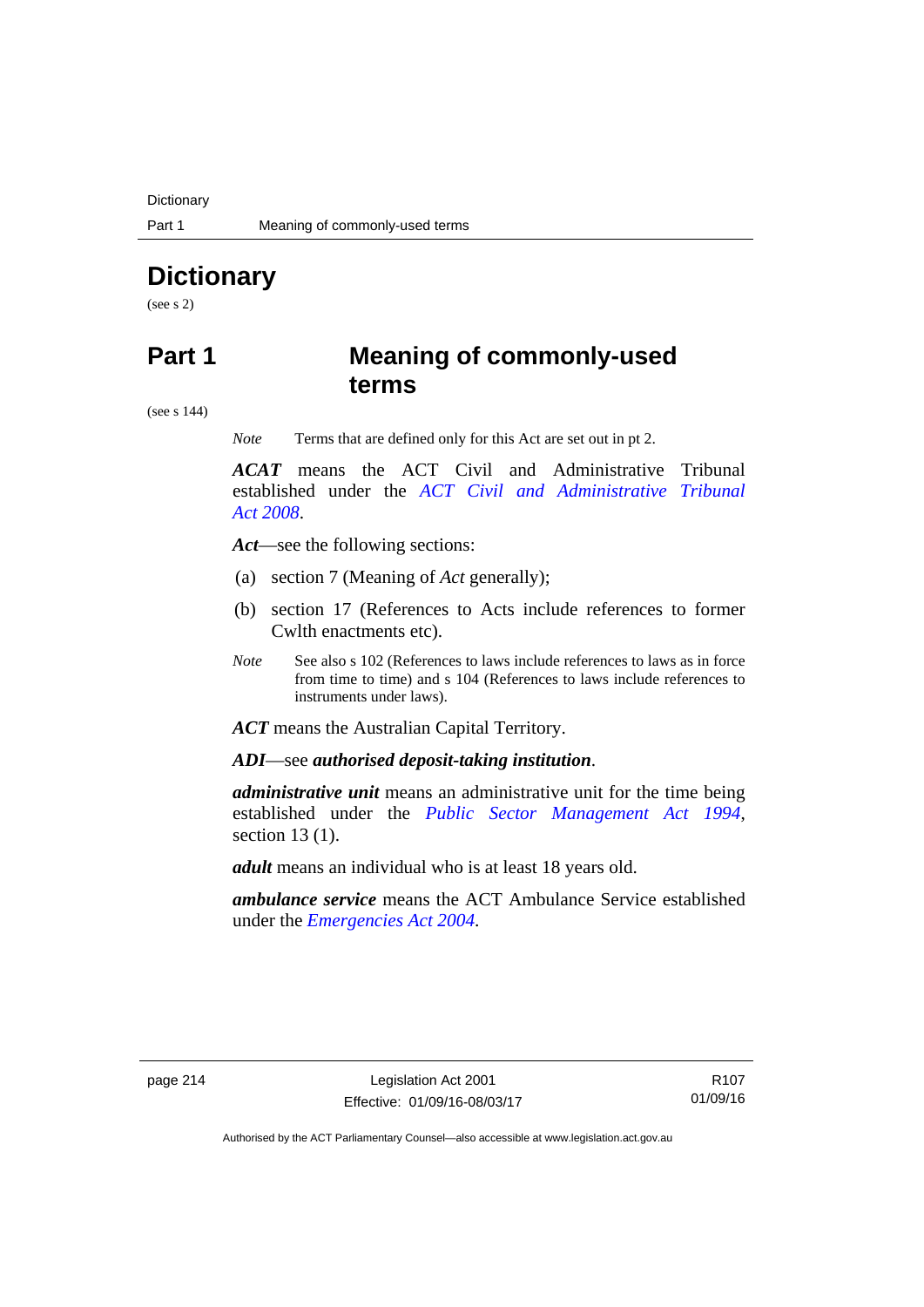*amend* includes—

- (a) for an Act or statutory instrument—omit, insert, substitute, renumber or relocate a provision of the Act or instrument; and
- (b) for an Act or statutory instrument (or a provision of it)—amend by implication; and
- (c) for a provision of an Act or statutory instrument—omit the provision (or a part of it), substitute another provision for the provision (or a part of it), renumber the provision (or a part of it) or relocate the provision (or a part of it); and
- (d) for any other instrument, a provision of an instrument or a decision—change or alter.

*appoint* includes reappoint.

*AS*—see section 164 (1) (References to Australian Standards etc).

*AS/NZS*—see section 164 (2) (References to Australian Standards etc).

*asset* includes property of any kind.

*associate judge* means the associate judge under the *[Supreme Court](http://www.legislation.act.gov.au/a/1933-34)  [Act 1933](http://www.legislation.act.gov.au/a/1933-34)*.

*Attorney-General* means the Minister designated Attorney-General by the Chief Minister, and includes a Minister authorised by the Chief Minister to act on behalf of the Attorney-General.

*auditor-general* means the Auditor-General for the Territory under the *[Auditor-General Act 1996](http://www.legislation.act.gov.au/a/1996-23)*.

*Australia* means the Commonwealth of Australia and, when used in a geographical sense, does not include an external territory.

*Australian citizen* means a person who is an Australian citizen under the *[Australian Citizenship Act 2007](http://www.comlaw.gov.au/Series/C2007A00020)* (Cwlth).

R107 01/09/16 page 215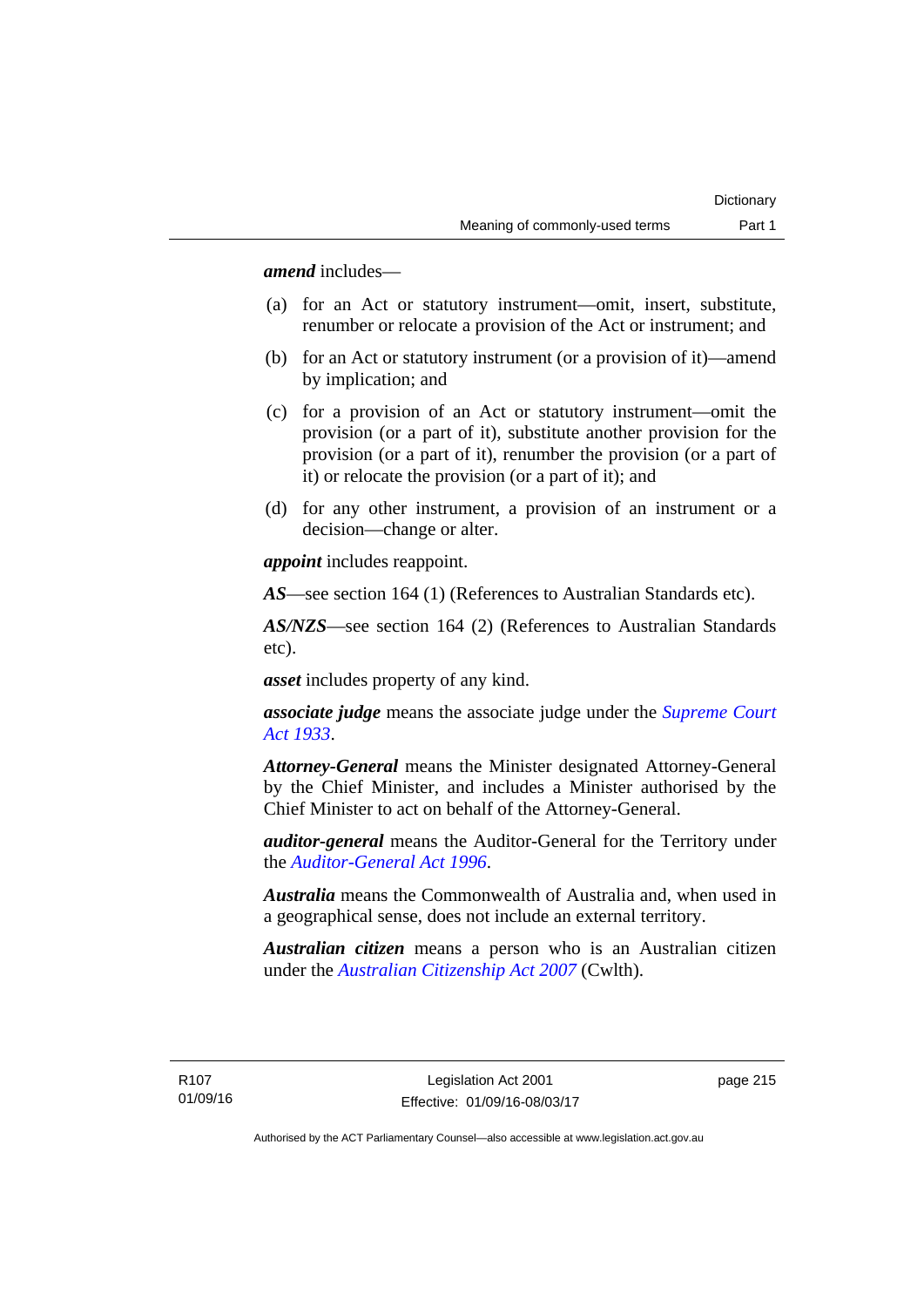*Australian Consumer Law (ACT)* means the provisions applying because of the *[Fair Trading \(Australian Consumer Law\) Act 1992](http://www.legislation.act.gov.au/a/1992-72)*, section 7 (Application of Australian Consumer Law).

*Australian driver licence* means an Australian driver licence under the *[Road Transport \(Driver Licensing\) Act 1999](http://www.legislation.act.gov.au/a/1999-78)*.

*Note Australian driver licence* is defined in that Act, dictionary to mean a driver licence of any kind issued under the law of the Commonwealth or a State or Territory. It includes a driver licence issued under ACT law (see also def *driver licence*).

*Australian/New Zealand Standard*—see section 164 (2) (References to Australian Standards etc).

*Australian Standard*—see section 164 (1) (References to Australian Standards etc).

*Australian statistician* means the Australian Statistician under the *[Australian Bureau of Statistics Act 1975](http://www.comlaw.gov.au/Series/C2004A00282)* (Cwlth).

*authorised deposit-taking institution* (or *ADI*) means an authorised deposit-taking institution under the *[Banking Act 1959](http://www.comlaw.gov.au/Series/C2004A07357)* (Cwlth).

*bank* means an authorised deposit-taking institution that is permitted under the *[Banking Act 1959](http://www.comlaw.gov.au/Series/C2004A07357)* (Cwlth) to assume or use—

- (a) the word 'bank', 'banker' or 'banking'; or
- (b) any other word (whether or not in English) similar in meaning to a word mentioned in paragraph (a).

*bank holiday* means a day that is a bank holiday in the ACT under the *[Holidays Act 1958](http://www.legislation.act.gov.au/a/1958-19)*, section 4.

*bankrupt or personally insolvent*—an individual is *bankrupt or personally insolvent* if the individual—

- (a) under the *[Bankruptcy Act 1966](http://www.comlaw.gov.au/Series/C2004A07422)* (Cwlth)—
	- (i) is bankrupt; or
	- (ii) is a party to a debt agreement as a debtor; or

R107 01/09/16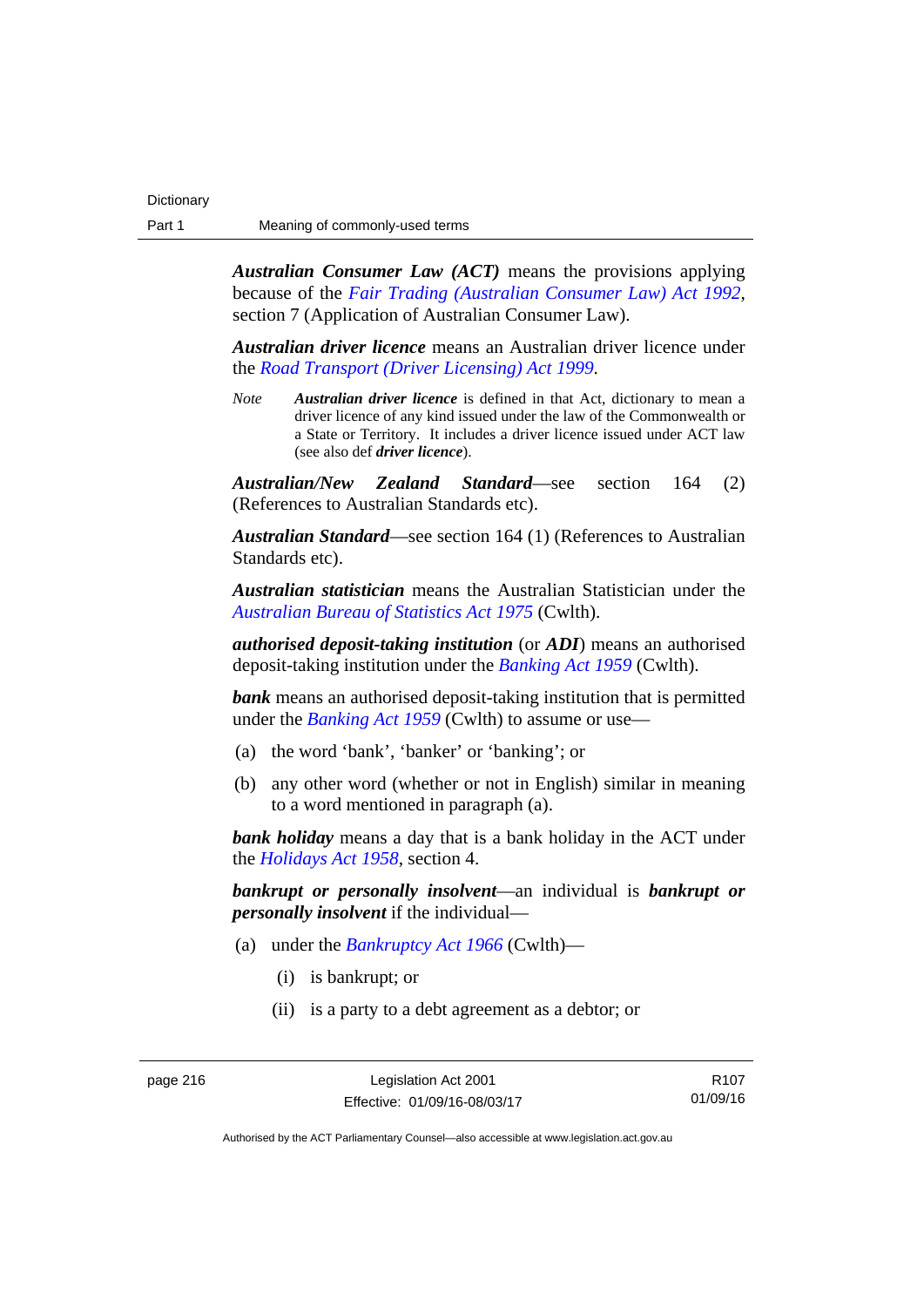- (iii) is a party to a personal insolvency agreement as a debtor and the obligations created by the agreement remain undischarged; or
- (iv) authorises a controlling trustee to control the individual's property, whether or not the individual has entered into a personal insolvency agreement as a debtor; or
- (b) has a status under a law of a foreign country substantially similar to an individual mentioned in paragraph (a); or
- (c) otherwise applies to take the benefit of any law for the relief of bankrupt or insolvent debtors.

*barrister* means a lawyer who practises as a barrister.

*body* includes any group of people joined together for a common purpose, whether or not incorporated.

### **Examples**

- 1 a company
- 2 a statutory corporation, whether or not it has members
- 3 an association, club or society
- 4 a partnership
- 5 a joint venture
- 6 a corporation sole
- *Note* An example is part of the Act, is not exhaustive and may extend, but does not limit, the meaning of the provision in which it appears (see s 126 and s 132).

*breach* includes contravene.

*building code* means the building code under the *[Building Act 2004](http://www.legislation.act.gov.au/a/2004-11)*, section 136.

*Note* The building code is the Building Code of Australia, as amended from time to time by the Australian Building Codes Board and the Australian Capital Territory Appendix to the Building Code of Australia.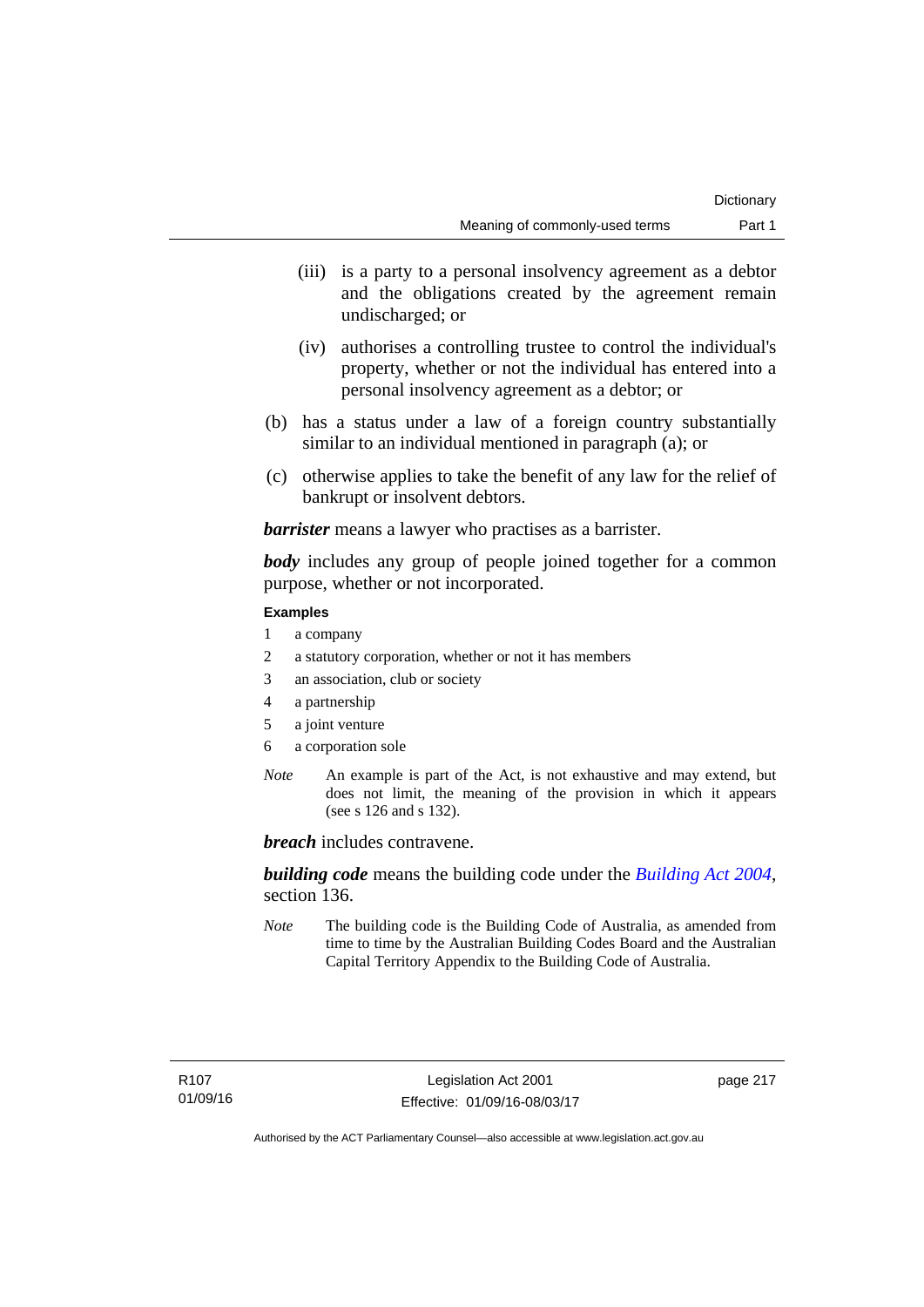*building society* means an authorised deposit-taking institution that is permitted under the *[Banking Act 1959](http://www.comlaw.gov.au/Series/C2004A07357)* (Cwlth) to assume or use—

- (a) the term 'building society'; or
- (b) any other term (whether or not in English) similar in meaning.

*business day* means a day that is not—

- (a) a Saturday or Sunday; or
- (b) a public holiday or bank holiday in the ACT.

*by* regulation includes under a regulation.

*Note* See also def *under*, in relation to an Act or statutory instrument.

*by-law*, in relation to an Act, means a by-law made or in force under the Act.

*calendar month* means one of the 12 months of the year.

*calendar year* means a period of 12 months beginning on 1 January.

*Canberra Institute of Technology* means the Canberra Institute of Technology under the *[Canberra Institute of Technology Act 1987](http://www.legislation.act.gov.au/a/1987-71)*.

*change* includes change by alteration, omission, substitution or addition.

*chief health officer* means the Chief Health Officer under the *[Public Health Act 1997](http://www.legislation.act.gov.au/a/1997-69)*.

*Chief Justice* means the Chief Justice of the Supreme Court.

*Chief Magistrate* means the Chief Magistrate of the Magistrates Court.

*Chief Minister* means the Chief Minister for the Territory.

*Note* The Chief Minister is elected under the [Self-Government Act](http://www.comlaw.gov.au/Series/C2004A03699), s 40.

*chief officer (ambulance service)* means the chief officer (ambulance service) under the *[Emergencies Act 2004](http://www.legislation.act.gov.au/a/2004-28)*.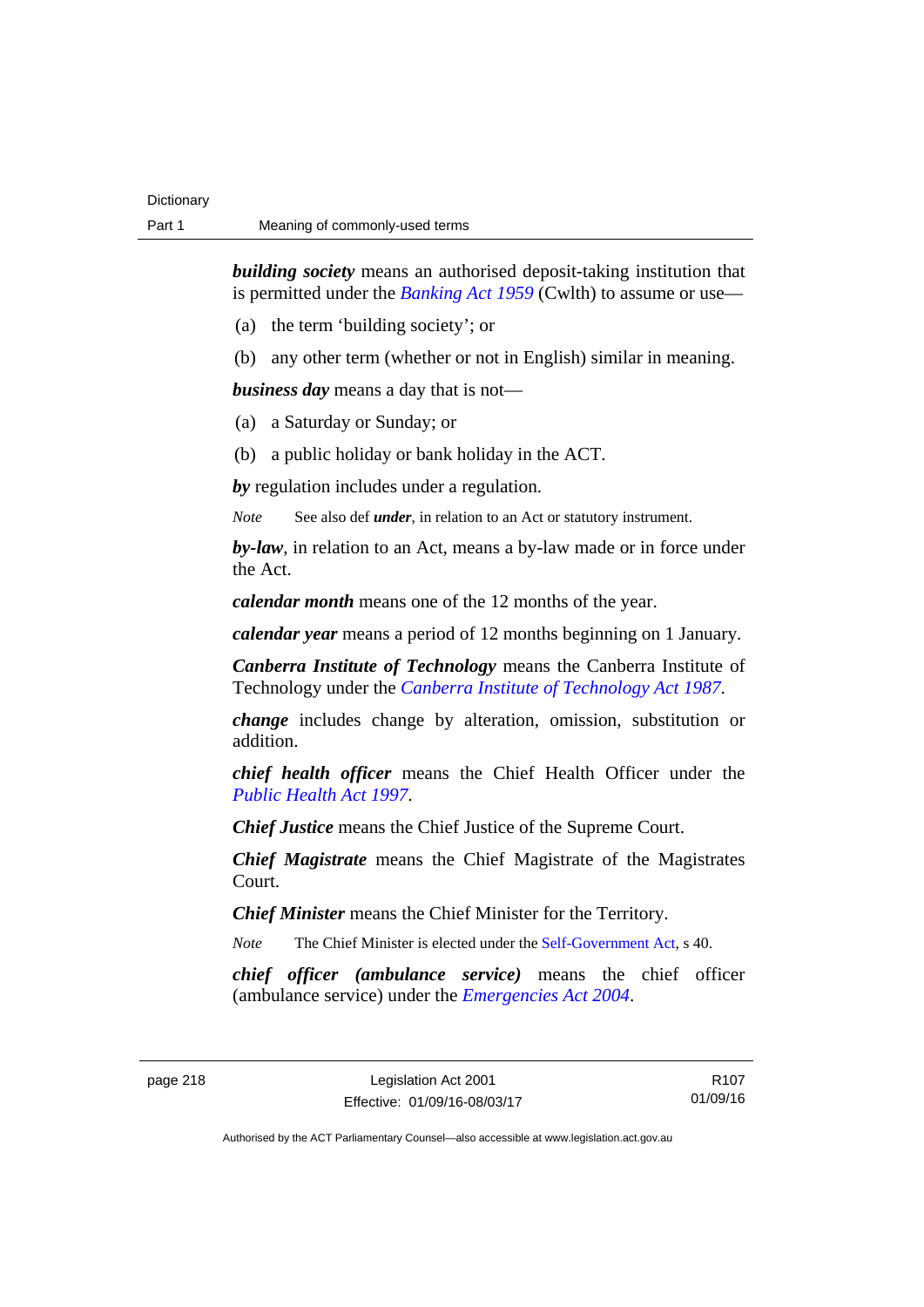*chief officer (fire and rescue service)* means the chief officer (fire and rescue service) under the *[Emergencies Act 2004](http://www.legislation.act.gov.au/a/2004-28)*.

*chief officer (rural fire service)* means the chief officer (rural fire service) under the *[Emergencies Act 2004](http://www.legislation.act.gov.au/a/2004-28)*.

*chief officer (SES)* means the chief officer (SES) under the *[Emergencies Act 2004](http://www.legislation.act.gov.au/a/2004-28)*.

*chief planning executive* means the Chief Planning Executive under the *[Planning and Development Act 2007](http://www.legislation.act.gov.au/a/2007-24)*.

*chief police officer* means the police officer responsible to the commissioner of police for the day-to-day administration and control of police services in the ACT.

*chief solicitor* means the chief solicitor under the *[Law Officers](http://www.legislation.act.gov.au/a/2011-30)  [Act 2011](http://www.legislation.act.gov.au/a/2011-30)*.

*child*, if age rather than descendancy is relevant, means an individual who is under 18 years old.

*children and young people commissioner* means the Children and Young People Commissioner under the *[Human Rights Commission](http://www.legislation.act.gov.au/a/2005-40)  [Act 2005](http://www.legislation.act.gov.au/a/2005-40)*.

*Childrens Court* means the Childrens Court under the *[Magistrates](http://www.legislation.act.gov.au/a/1930-21)  [Court Act 1930](http://www.legislation.act.gov.au/a/1930-21)*, section 287.

*city area* means the area that was *the City Area* under the *[City Area](http://www.legislation.act.gov.au/a/1936-31)  [Leases Act 1936](http://www.legislation.act.gov.au/a/1936-31)* (repealed).

*Note* See s 103 for the meaning of references to repealed laws.

*civil partner*—a person who is in a civil partnership with someone else is the *civil partner* of the other person.

*civil partnership* means a civil partnership under the *[Domestic](http://www.legislation.act.gov.au/a/1994-28)  [Relationships Act 1994](http://www.legislation.act.gov.au/a/1994-28)*.

*civil union* means a civil union under the *[Civil Unions Act 2012](http://www.legislation.act.gov.au/a/2012-40)*.

R107 01/09/16 page 219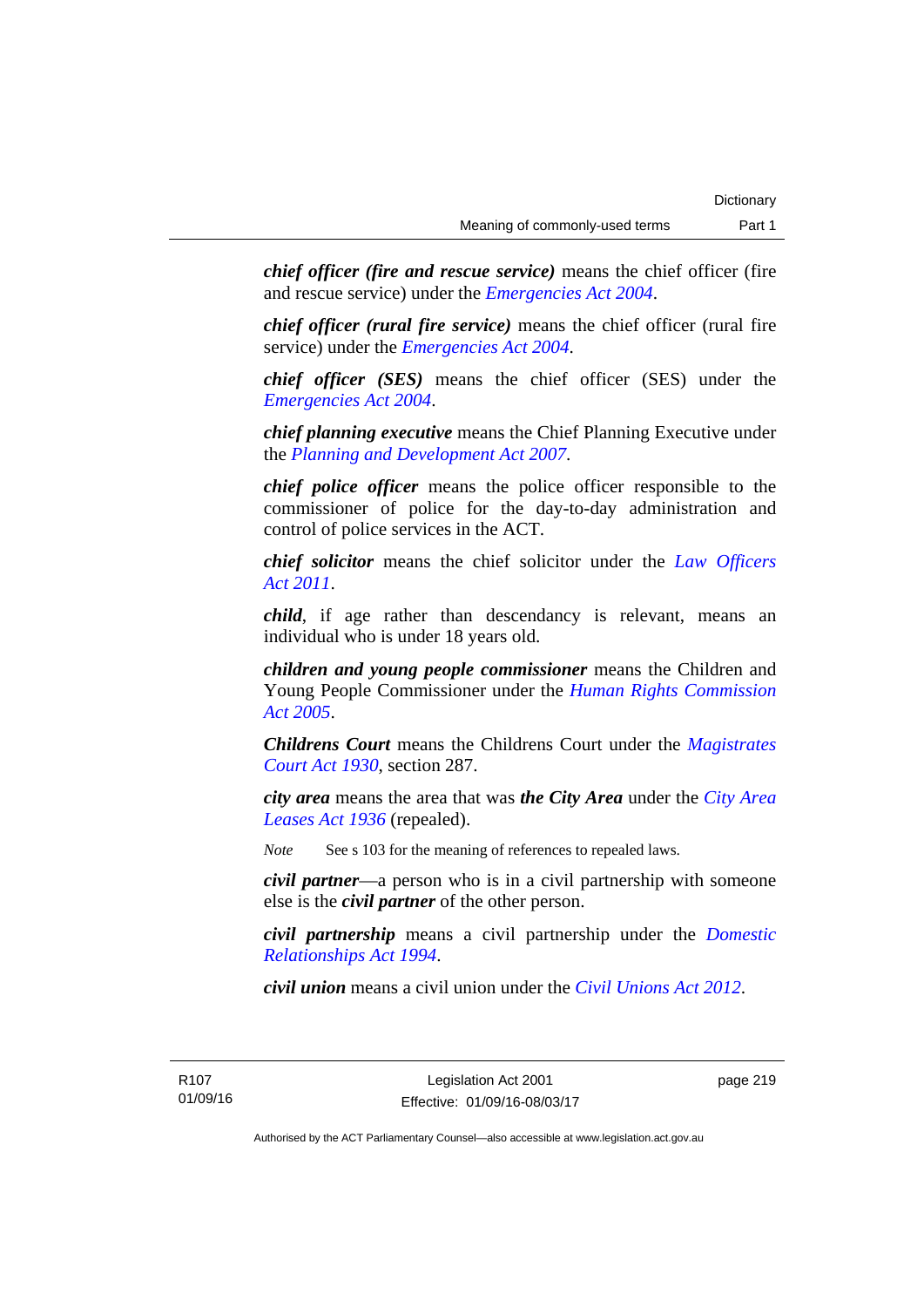*civil union partner*—a person who is in a civil union with someone else is the *civil union partner* of the other person.

*clerk*, in relation to the Legislative Assembly, means the Clerk of the Legislative Assembly.

*Note* The clerk is appointed under the *[Legislative Assembly \(Office of the](http://www.legislation.act.gov.au/a/2012-26)  [Legislative Assembly\) Act 2012](http://www.legislation.act.gov.au/a/2012-26)*.

*commencement*, of an Act or statutory instrument—see section 80.

*commencement notice*—see section 11.

*commissioner for fair trading* means the Commissioner for Fair Trading of the Australian Capital Territory under the *[Fair Trading](http://www.legislation.act.gov.au/a/1992-72)  [\(Australian Consumer Law\) Act 1992](http://www.legislation.act.gov.au/a/1992-72)*.

*commissioner for revenue* means the Commissioner for Australian Capital Territory Revenue under the *[Taxation Administration](http://www.legislation.act.gov.au/a/1999-4)  [Act 1999](http://www.legislation.act.gov.au/a/1999-4)*.

*commissioner for sustainability and the environment* means the Commissioner for Sustainability and the Environment under the *[Commissioner for Sustainability and the Environment Act 1993](http://www.legislation.act.gov.au/a/1993-37)*.

*commissioner of police* means the Commissioner of Police of the Australian Federal Police.

*commit*, a person for trial, means—

- (a) to order that the person be remanded in custody until tried by the Supreme Court; or
- (b) to grant bail to the person to appear and be tried by the Supreme Court.

*Commonwealth* means the Commonwealth of Australia and, when used in a geographical sense, does not include an external territory.

*Commonwealth country* means a country that forms part of the Commonwealth of Nations, and includes a territory for the international relations of which a Commonwealth country is responsible.

R107 01/09/16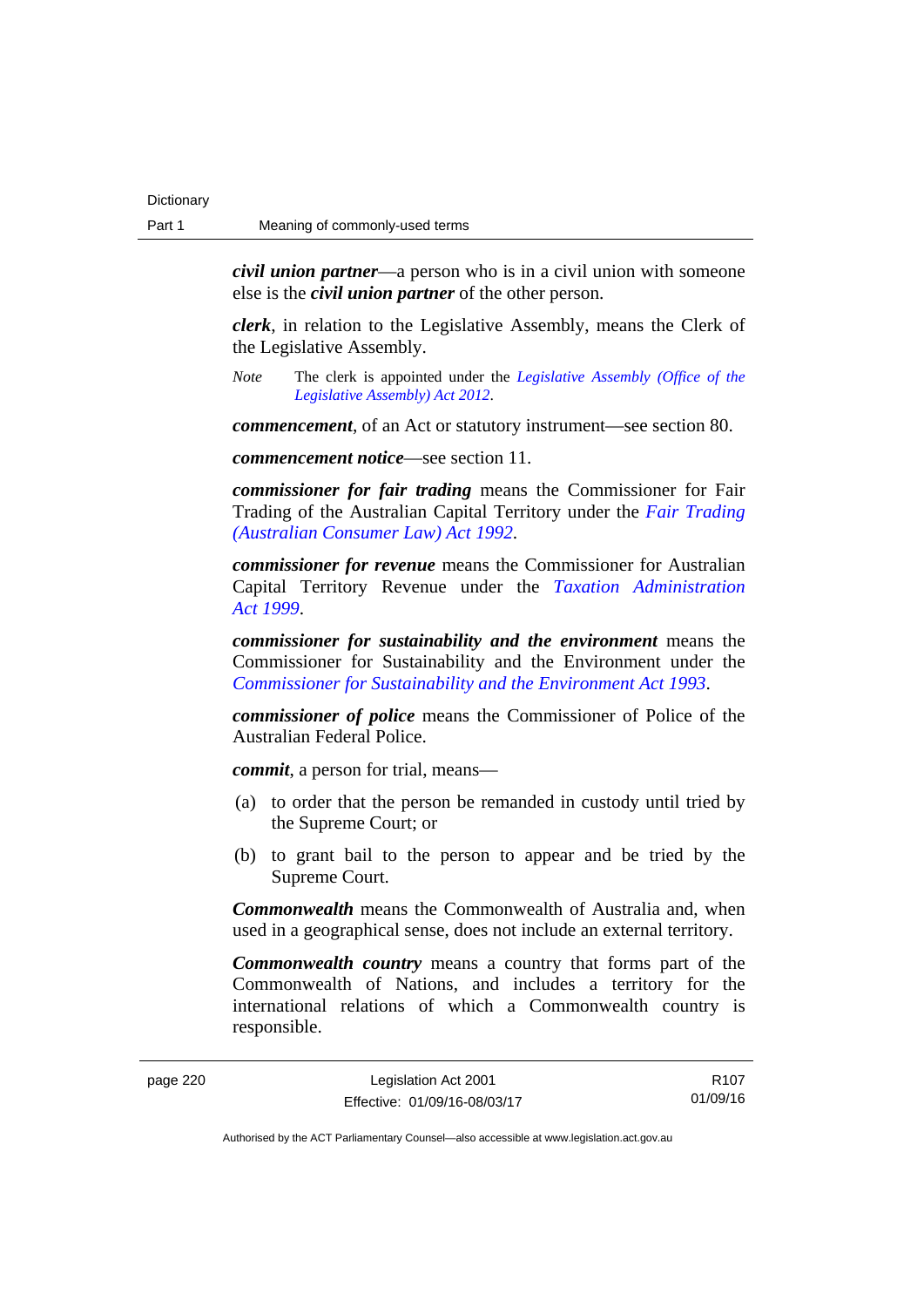*Commonwealth DPP* means the Director of Public Prosecutions under the *[Director of Public Prosecutions Act 1983](http://www.comlaw.gov.au/Series/C2004A02830)* (Cwlth).

*Commonwealth gazette* means the Commonwealth of Australia Gazette or the Australian Government Gazette.

*Note* The *Australian Government Gazette* was published from 1 July 1973 to 30 June 1976.

*confer*, in relation to a function, includes impose.

*conservator of flora and fauna* means the Conservator of Flora and Fauna under the *[Nature Conservation Act 2014](http://www.legislation.act.gov.au/a/2014-59)*.

*construction occupations registrar* means the Australian Capital Territory Construction Occupations Registrar under the *[Construction Occupations \(Licensing\) Act 2004](http://www.legislation.act.gov.au/a/2004-12)*.

*contravene* includes fail to comply with.

*converted ordinance* means an enactment that was an ordinance immediately before self-government day.

*coroner* means a coroner under the *[Coroners Act 1997](http://www.legislation.act.gov.au/a/1997-57)*.

*Coroner's Court* means the Coroner's Court under the *[Coroners](http://www.legislation.act.gov.au/a/1997-57)  [Act 1997](http://www.legislation.act.gov.au/a/1997-57)*.

*corporation* includes a body politic or corporate.

*Corporations Act* means the *[Corporations Act 2001](http://www.comlaw.gov.au/Series/C2004A00818)* (Cwlth).

*correctional centre* means a correctional centre under the *[Corrections Management Act 2007](http://www.legislation.act.gov.au/a/2007-15)*.

*corrections officer* means a corrections officer under the *[Corrections Management Act 2007](http://www.legislation.act.gov.au/a/2007-15)*.

*Court of Appeal* means the Court of Appeal constituted under the *[Supreme Court Act 1933](http://www.legislation.act.gov.au/a/1933-34)*.

*court of summary jurisdiction* means the Magistrates Court.

R107 01/09/16 page 221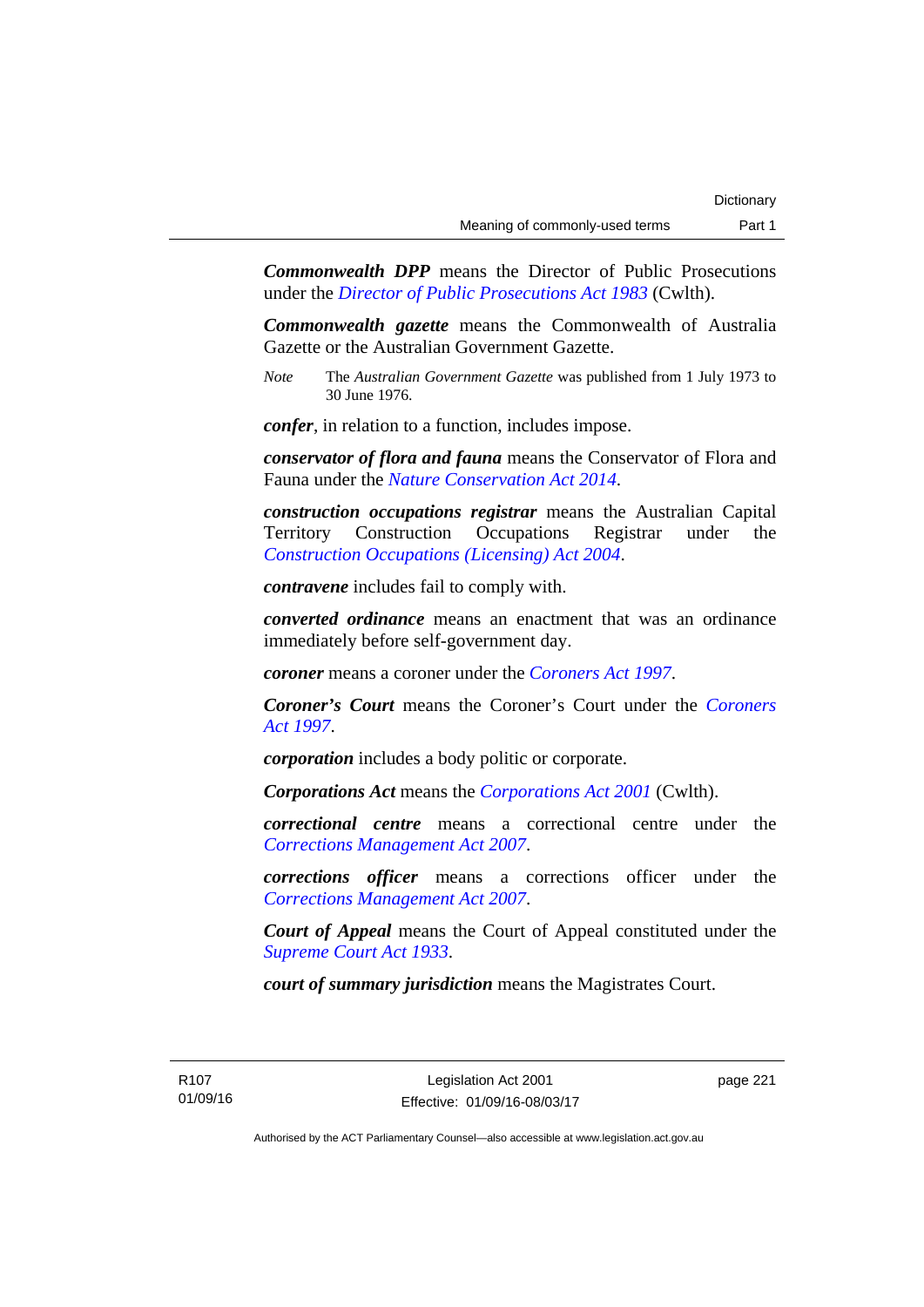*credit union* means an authorised deposit-taking institution that is permitted under the *[Banking Act 1959](http://www.comlaw.gov.au/Series/C2004A07357)* (Cwlth) to assume or use—

- (a) the term 'credit union'; or
- (b) any other term (whether or not in English) similar in meaning.

*Criminal Code* means the *[Criminal Code 2002](http://www.legislation.act.gov.au/a/2002-51)*.

*CrimTrac* means the CrimTrac agency established under the *[Public](http://www.comlaw.gov.au/Series/C2004A00538)  [Service Act 1999](http://www.comlaw.gov.au/Series/C2004A00538)* (Cwlth), section 65 (Establishment etc. of Executive Agencies).

*daylight* means the period in a day from sunrise to sunset.

*definition*—see section 130.

## *dental prosthetist*—

- (a) means a person registered under the *[Health Practitioner](http://www.legislation.act.gov.au/a/db_39269/default.asp)  [Regulation National Law \(ACT\)](http://www.legislation.act.gov.au/a/db_39269/default.asp)* to practise the health profession of dental prosthetist (other than as a student); and
- (b) for an activity, includes a person mentioned in paragraph (a) holding limited or provisional registration, to the extent that the person is allowed to do the activity under the person's registration.

## *dentist*—

- (a) means a person registered under the *[Health Practitioner](http://www.legislation.act.gov.au/a/db_39269/default.asp)  [Regulation National Law \(ACT\)](http://www.legislation.act.gov.au/a/db_39269/default.asp)* to practise the health profession of dentist (other than as a student); and
- (b) for an activity, includes a person mentioned in paragraph (a) holding limited or provisional registration, to the extent that the person is allowed to do the activity under the person's registration.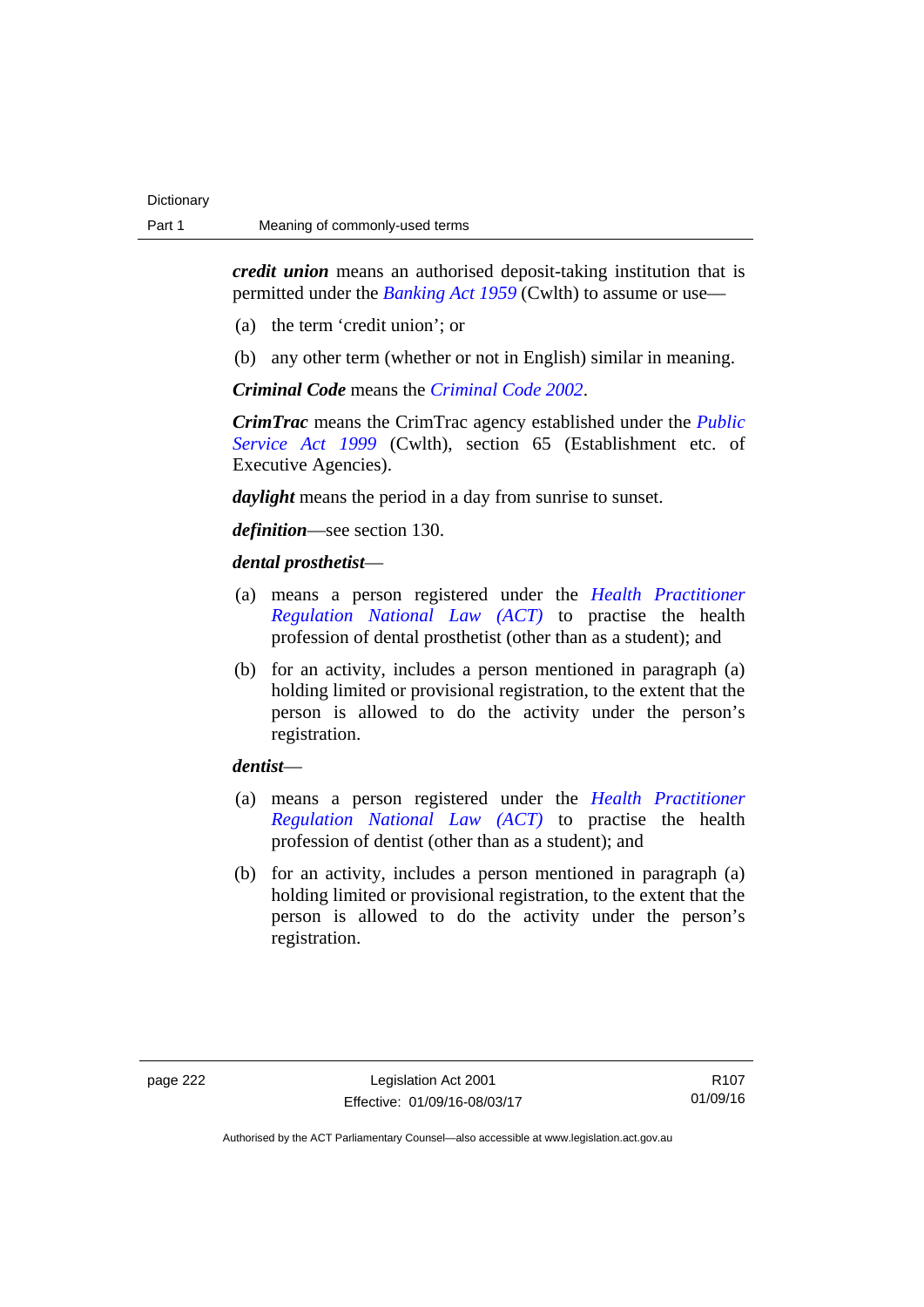*Deputy Speaker* means the Deputy Presiding Officer of the Legislative Assembly.

*Note* The Deputy Presiding Officer is elected under the [Self-Government](http://www.comlaw.gov.au/Series/C2004A03699)  [Act](http://www.comlaw.gov.au/Series/C2004A03699), s 21 (2).

*detention place*—see the *[Children and Young People Act 2008](http://www.legislation.act.gov.au/a/2008-19)*, section 142.

*director-general*—see section 163.

*director of public prosecutions* (or *DPP*) means the Director of Public Prosecutions under the *[Director of Public Prosecutions](http://www.legislation.act.gov.au/a/1990-22)  [Act 1990](http://www.legislation.act.gov.au/a/1990-22)*.

*disability and community services commissioner* means the Disability and Community Services Commissioner under the *[Human Rights Commission Act 2005](http://www.legislation.act.gov.au/a/2005-40)*.

*disallowable instrument*—see section 9.

*discrimination commissioner* means the Discrimination Commissioner under the *[Human Rights Commission Act 2005](http://www.legislation.act.gov.au/a/2005-40)*.

*doctor*—

- (a) means a person registered under the *[Health Practitioner](http://www.legislation.act.gov.au/a/db_39269/default.asp)  [Regulation National Law \(ACT\)](http://www.legislation.act.gov.au/a/db_39269/default.asp)* to practise in the medical profession (other than as a student); and
- (b) for an activity, includes a person mentioned in paragraph (a) holding limited or provisional registration, to the extent that the person is allowed to do the activity under the person's registration.

*document* means any record of information, and includes—

- (a) anything on which there is writing; or
- (b) anything on which there are figures, marks, numbers, perforations, symbols or anything else having a meaning for people qualified to interpret them; or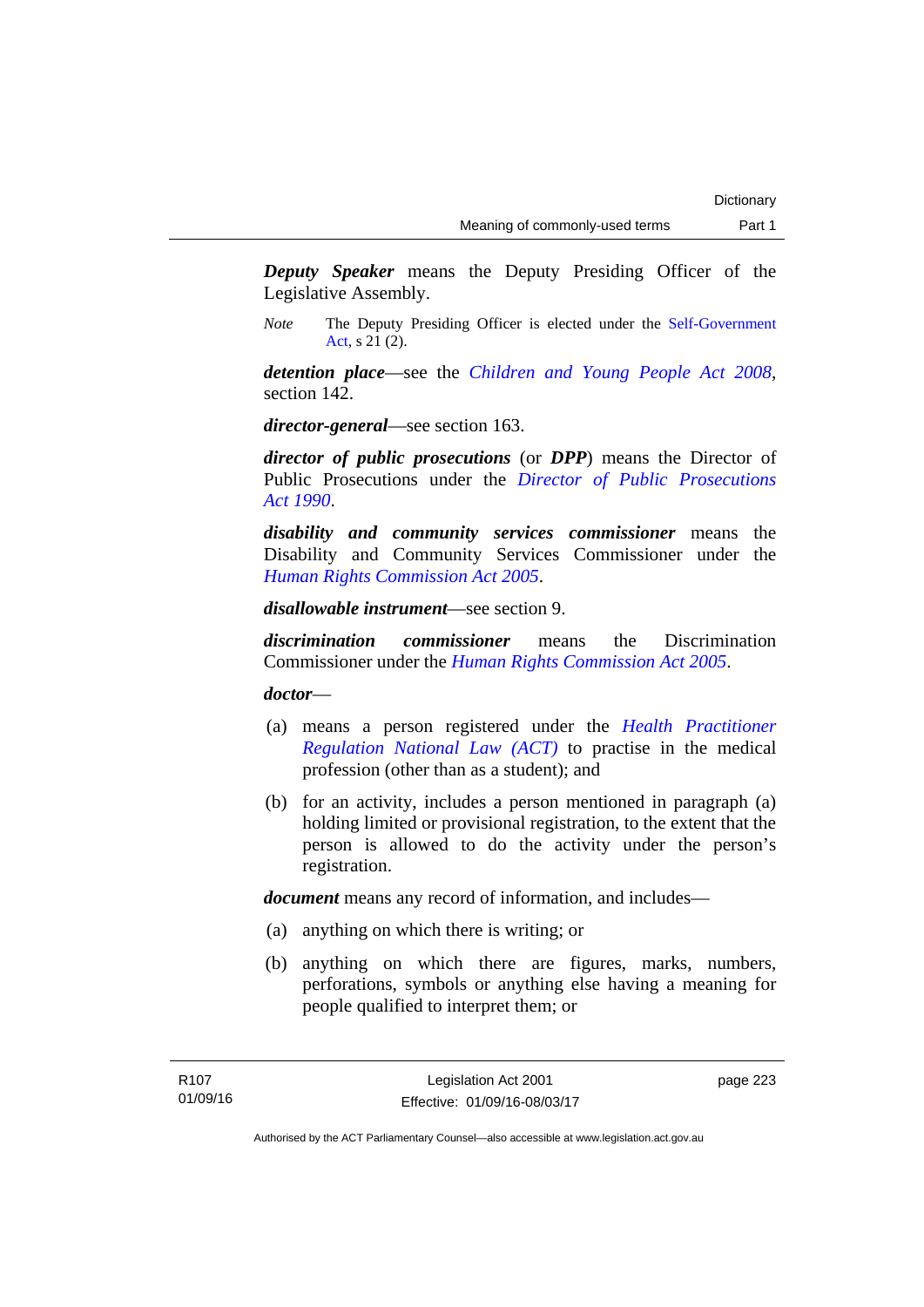| Dictionary |                                |
|------------|--------------------------------|
| Part 1     | Meaning of commonly-used terms |

- (c) anything from which images, sounds, messages or writings can be produced or reproduced, whether with or without the aid of anything else; or
- (d) a drawing, map, photograph or plan.

*domestic partner*—see section 169 (1).

*domestic partnership*—see section 169 (2).

## *DPP*—see *director of public prosecutions*.

*driver licence* means a driver licence under the *[Road Transport](http://www.legislation.act.gov.au/a/1999-78)  [\(Driver Licensing\) Act 1999](http://www.legislation.act.gov.au/a/1999-78)*.

*Note Driver licence* is defined in that Act, dictionary to mean a driver licence of any kind issued under that Act (see also def *Australian driver licence*).

*electoral commission* means the Australian Capital Territory Electoral Commission established under the *[Electoral Act 1992](http://www.legislation.act.gov.au/a/1992-71)*.

*electoral commissioner* means the Electoral Commissioner under the *[Electoral Act 1992](http://www.legislation.act.gov.au/a/1992-71)*.

*emergency service* means the ambulance service, the fire and rescue service, the rural fire service or the SES.

*emergency services commissioner* means the ACT Emergency Services Commissioner under the *[Emergencies Act 2004](http://www.legislation.act.gov.au/a/2004-28)*.

*enactment*, of an Act—see section 29 (References to *enactment* or *passing* of Acts).

## *enrolled nurse*—

- (a) means a person registered under the *[Health Practitioner](http://www.legislation.act.gov.au/a/db_39269/default.asp)  [Regulation National Law \(ACT\)](http://www.legislation.act.gov.au/a/db_39269/default.asp)*—
	- (i) to practise in the nursing and midwifery profession (other than as a student); and
	- (ii) in the enrolled nurses (division 2) division; and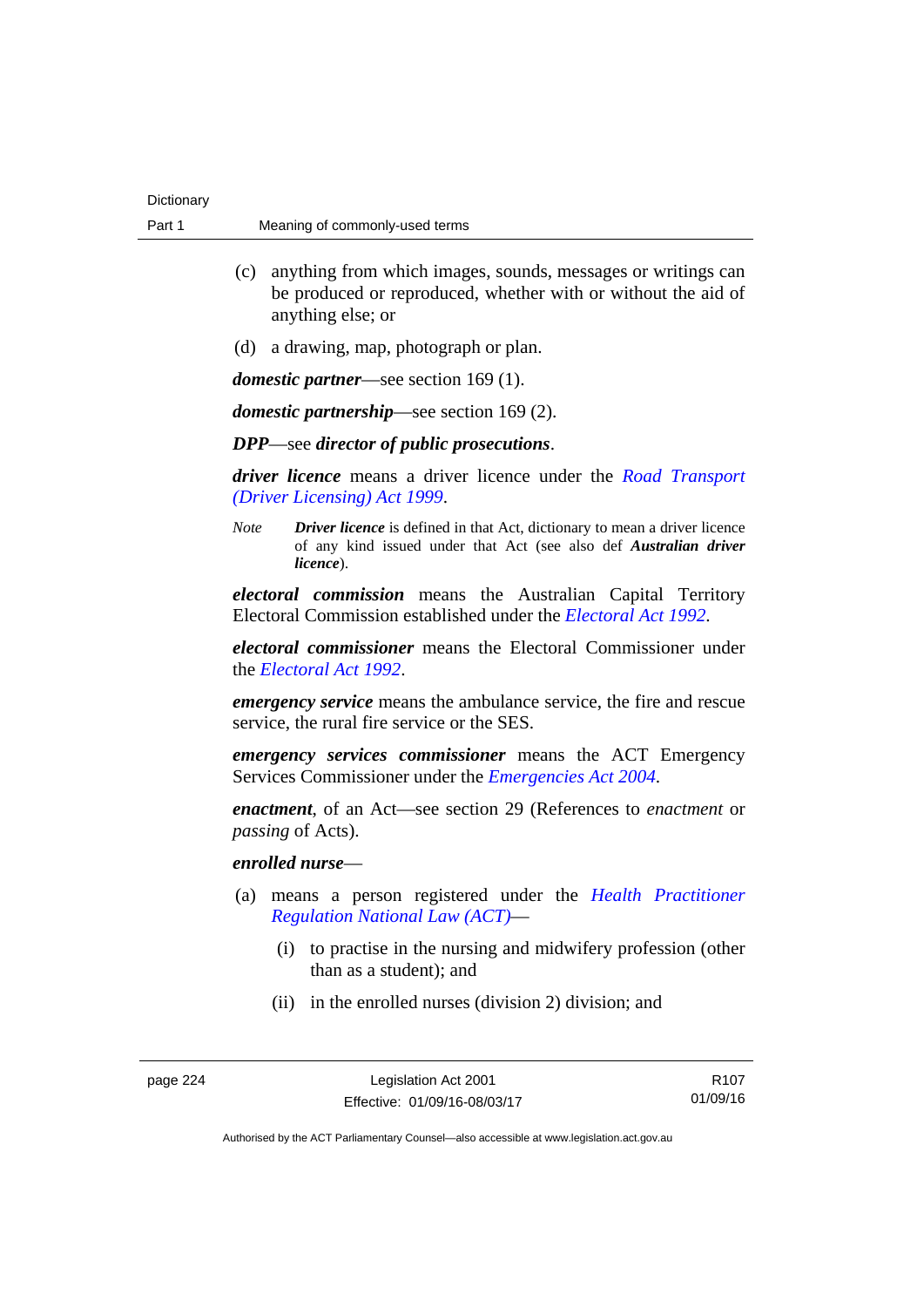(b) for an activity, includes a person mentioned in paragraph (a) holding limited or provisional registration, to the extent that the person is allowed to do the activity under the person's registration.

*entity* includes an unincorporated body and a person (including a person occupying a position).

*environment protection authority* means the Environment Protection Authority established under the *[Environment Protection](http://www.legislation.act.gov.au/a/1997-92)  [Act 1997](http://www.legislation.act.gov.au/a/1997-92)*.

*establish* includes constitute and continue in existence.

*estate* includes any charge, claim, demand, easement, encumbrance, lien, right and title, whether at law or in equity.

*Executive* means the Australian Capital Territory Executive.

*Note* The Executive is established by the [Self-Government Act](http://www.comlaw.gov.au/Series/C2004A03699), s 36.

*exercise* a function includes perform the function.

*expire* includes lapse or otherwise cease to have effect.

*external territory* means a Commonwealth territory, other than an internal territory.

*fail* includes refuse.

*Federal Court* means the Federal Court of Australia.

*file* includes lodge.

*financial year* means a period of 12 months beginning on 1 July.

*fire and rescue service* means the ACT Fire and Rescue Service established under the *[Emergencies Act 2004](http://www.legislation.act.gov.au/a/2004-28)*.

*for*, in relation to an Act or statutory instrument, includes for the purposes of the Act or statutory instrument.

*Note* Under s 7 (3) and s 13 (3) a reference to an Act or statutory instrument includes a reference to a provision of an Act or statutory instrument.

R107 01/09/16 page 225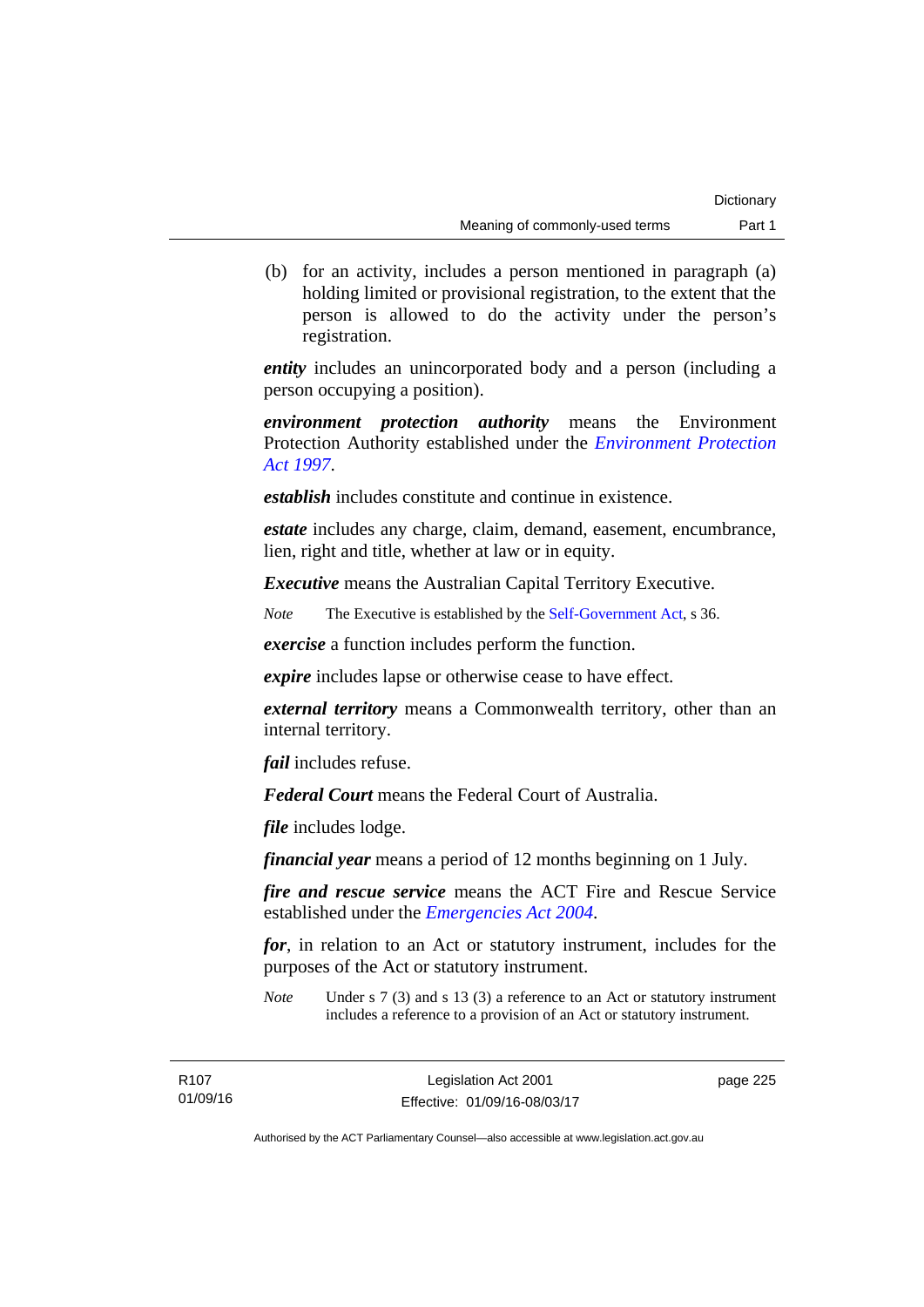*foreign country* means a country (whether or not an independent sovereign country) outside Australia and the external territories, and includes a state, province or other part of such a country.

*former NSW Act* means an Act corresponding to a NSW Act mentioned in schedule 1.

- *Note 1* The *[Crimes Act 1900](http://www.legislation.act.gov.au/a/1900-40)* is taken to have been enacted by the Legislative Assembly because of the *[Crimes Legislation \(Status and Citation\)](http://www.legislation.act.gov.au/a/1992-6)  [Act 1992](http://www.legislation.act.gov.au/a/1992-6)*. The 1992 Act was repealed by the *[Law Reform](http://www.legislation.act.gov.au/a/1999-66)  [\(Miscellaneous Provisions\) Act 1999](http://www.legislation.act.gov.au/a/1999-66)*, but its previous operation was saved (see s  $5(2)$ ).
- *Note 2* The other former NSW Acts are taken to have been enacted by the Legislative Assembly because of the *[Interpretation Act 1967](http://www.legislation.act.gov.au/a/1967-48)*, s 65. Section 65 has expired, but its previous operation was saved (see s 65 (3)).

*former UK Act* means an Act corresponding to a UK Act mentioned in schedule 1.

*Note* Former UK Acts are also taken to have been enacted by the Legislative Assembly because of the *[Interpretation Act 1967](http://www.legislation.act.gov.au/a/1967-48)*, s 65. Section 65 has expired, but its previous operation was saved (see s 65 (3)).

*found guilty*, of an offence, includes—

- (a) having an order made for the offence under the *[Crimes](http://www.legislation.act.gov.au/a/2005-58)  [\(Sentencing\) Act 2005](http://www.legislation.act.gov.au/a/2005-58)*, section 17 (Non-conviction orders general); and
- (b) having the offence taken into account under the *[Crimes](http://www.legislation.act.gov.au/a/2005-58)  [\(Sentencing\) Act 2005](http://www.legislation.act.gov.au/a/2005-58)*, section 57 (Outstanding additional offences taken into account in sentencing).

*function* includes authority, duty and power.

*gambling and racing commission* means the Gambling and Racing Commission established under the *[Gambling and Racing Control](http://www.legislation.act.gov.au/a/1999-46)  [Act 1999](http://www.legislation.act.gov.au/a/1999-46)*.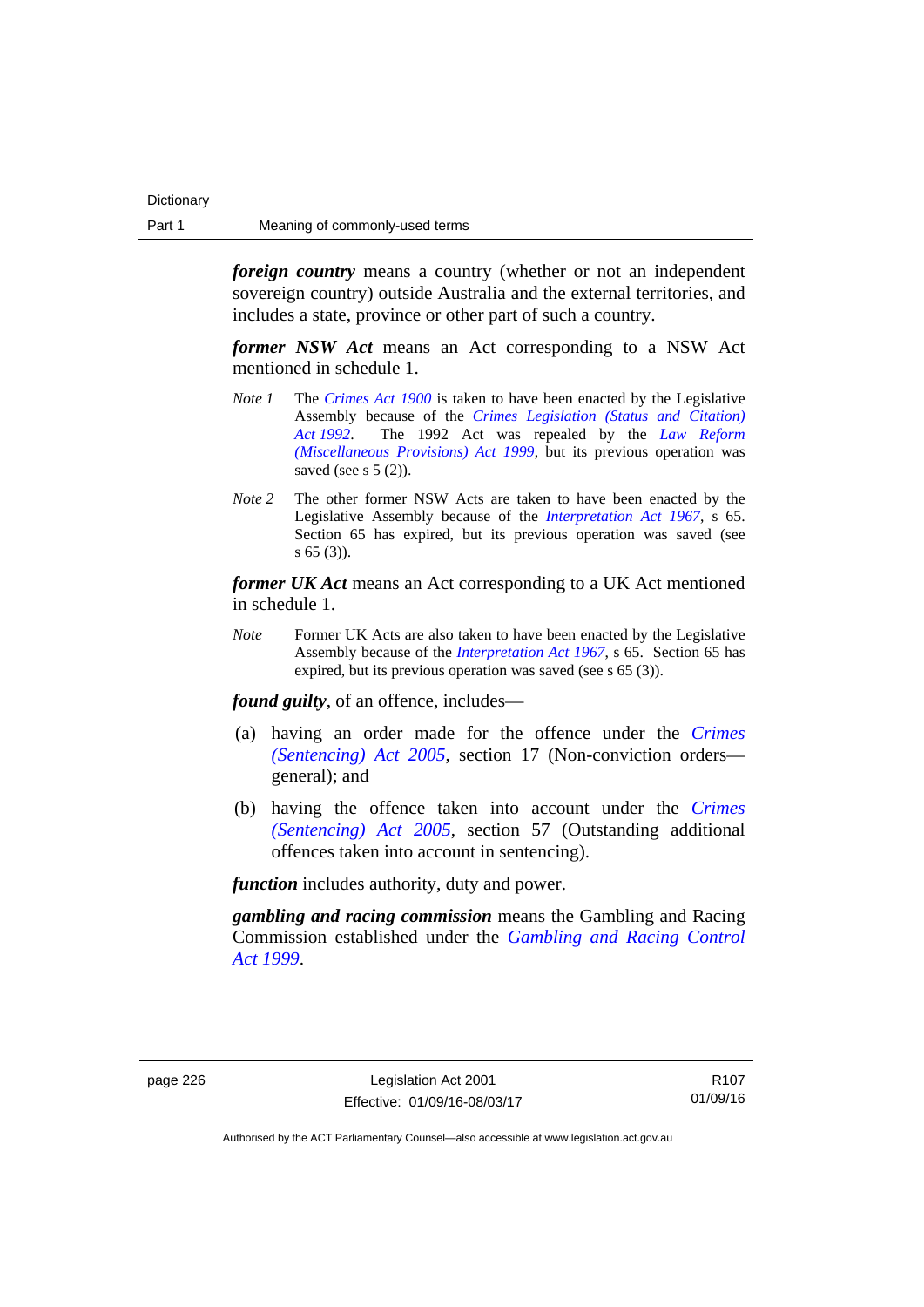*gazette* means—

- (a) the Australian Capital Territory Gazette; or
- (b) for a notice or other information that must or may be notified or published in the gazette—a place approved by the public sector standards commissioner.

*give*, in relation to a function, includes impose.

*government printer* includes anyone printing for or by the authority of the Executive.

*government solicitor* means the Government Solicitor for the Territory under the *[Law Officers Act 2011](http://www.legislation.act.gov.au/a/2011-30)*.

*Governor* means—

- (a) for a State (other than the Northern Territory)—the Governor of the State, and includes a person administering the Government of the State; or
- (b) for the Northern Territory—the Administrator of the Northern Territory, and includes a person administering the Government of the Northern Territory.

*Governor-General* means the Governor-General of the Commonwealth, and includes a person administering the Government of the Commonwealth.

*GST*—see the *[A New Tax System \(Goods and Services Tax\)](http://www.comlaw.gov.au/Series/C2004A00446)  [Act 1999](http://www.comlaw.gov.au/Series/C2004A00446)* (Cwlth), dictionary.

*head of service* means the head of service under the *[Public Sector](http://www.legislation.act.gov.au/a/1994-37)  [Management Act 1994](http://www.legislation.act.gov.au/a/1994-37)*.

*health practitioner* means a person registered under the *[Health](http://www.legislation.act.gov.au/a/db_39269/default.asp)  [Practitioner Regulation National Law \(ACT\)](http://www.legislation.act.gov.au/a/db_39269/default.asp)* to practise a health profession (other than as a student).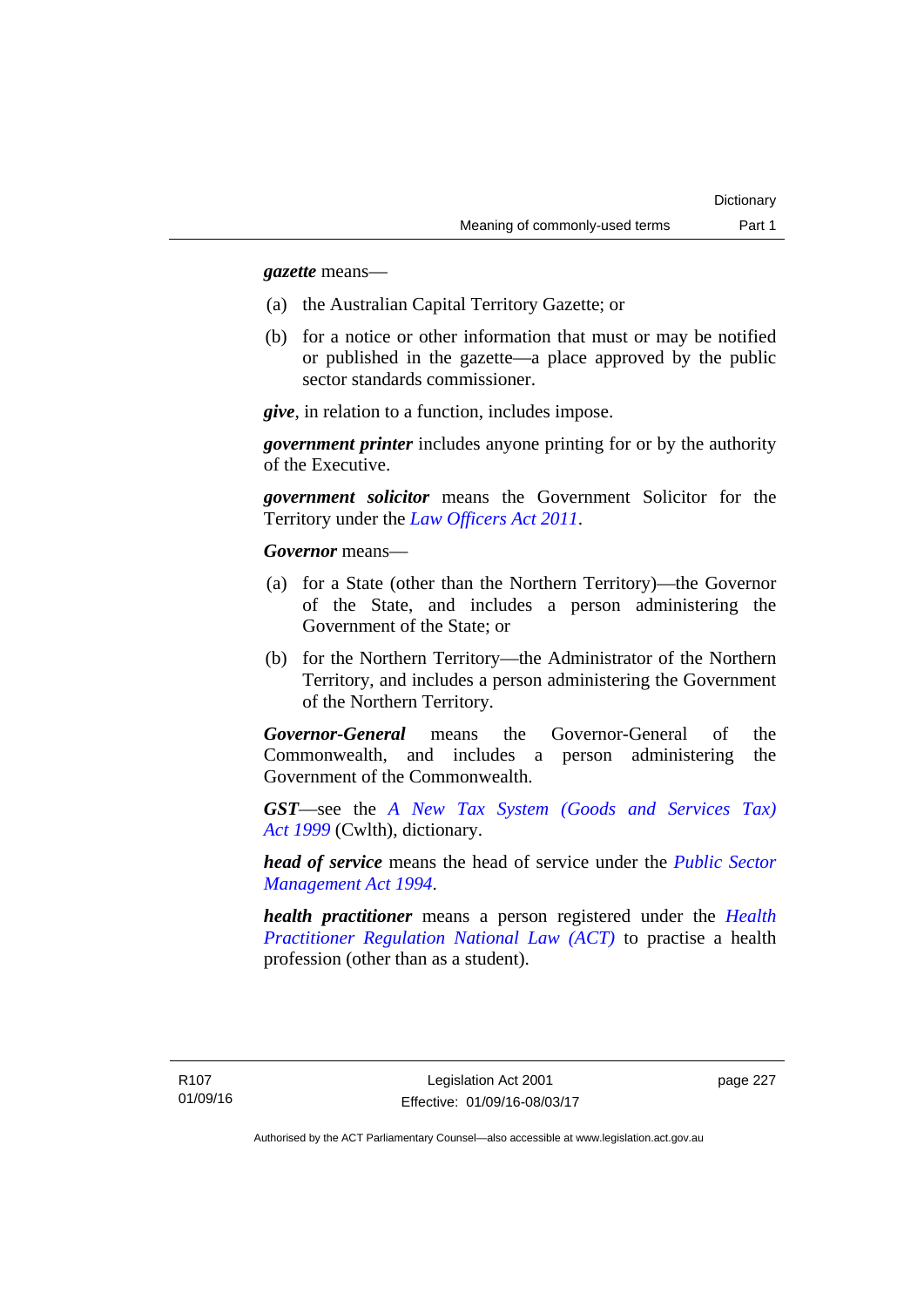*Health Practitioner Regulation National Law (ACT)* means the provisions applying because of the *[Health Practitioner Regulation](http://www.legislation.act.gov.au/a/2010-10)  [National Law \(ACT\) Act 2010](http://www.legislation.act.gov.au/a/2010-10)*, section 6 (Application of Health Practitioner Regulation National Law).

*health services commissioner* means the Health Services Commissioner under the *[Human Rights Commission Act 2005](http://www.legislation.act.gov.au/a/2005-40)*.

*Heavy Vehicle National Law (ACT)* means the provisions applying in the ACT because of the *[Heavy Vehicle National Law \(ACT\)](http://www.legislation.act.gov.au/a/2013-51/default.asp)  [Act 2013](http://www.legislation.act.gov.au/a/2013-51/default.asp)*, section 7 (Application of Heavy Vehicle National Law).

*heritage council* means the Australian Capital Territory Heritage Council under the *[Heritage Act 2004](http://www.legislation.act.gov.au/a/2004-57)*.

*heritage register* means the heritage register under the *[Heritage](http://www.legislation.act.gov.au/a/2004-57)  [Act 2004](http://www.legislation.act.gov.au/a/2004-57)*.

*High Court* means the High Court of Australia.

*Note* The High Court is established by the Commonwealth Constitution, s 71 and provided for under the *[High Court of Australia Act 1979](http://www.comlaw.gov.au/Series/C2004A02147)* (Cwlth).

*home address*, for an individual, means the address of the place where the individual usually lives.

*housing commissioner* means the Commissioner for Social Housing under the *[Housing Assistance Act 2007](http://www.legislation.act.gov.au/a/2007-8)*.

*human rights commission* means the Human Rights Commission established under the *[Human Rights Commission Act 2005](http://www.legislation.act.gov.au/a/2005-40)*.

*human rights commissioner* means the Human Rights Commissioner under the *[Human Rights Commission Act 2005](http://www.legislation.act.gov.au/a/2005-40)*.

*Imperial Act* means an Act of the United Kingdom Parliament.

*independent competition and regulatory commission* means the Independent Competition and Regulatory Commission for the Australian Capital Territory established under the *[Independent](http://www.legislation.act.gov.au/a/1997-77)  [Competition and Regulatory Commission Act 1997](http://www.legislation.act.gov.au/a/1997-77)*.

*indictable offence*—see section 190.

page 228 Legislation Act 2001 Effective: 01/09/16-08/03/17

R107 01/09/16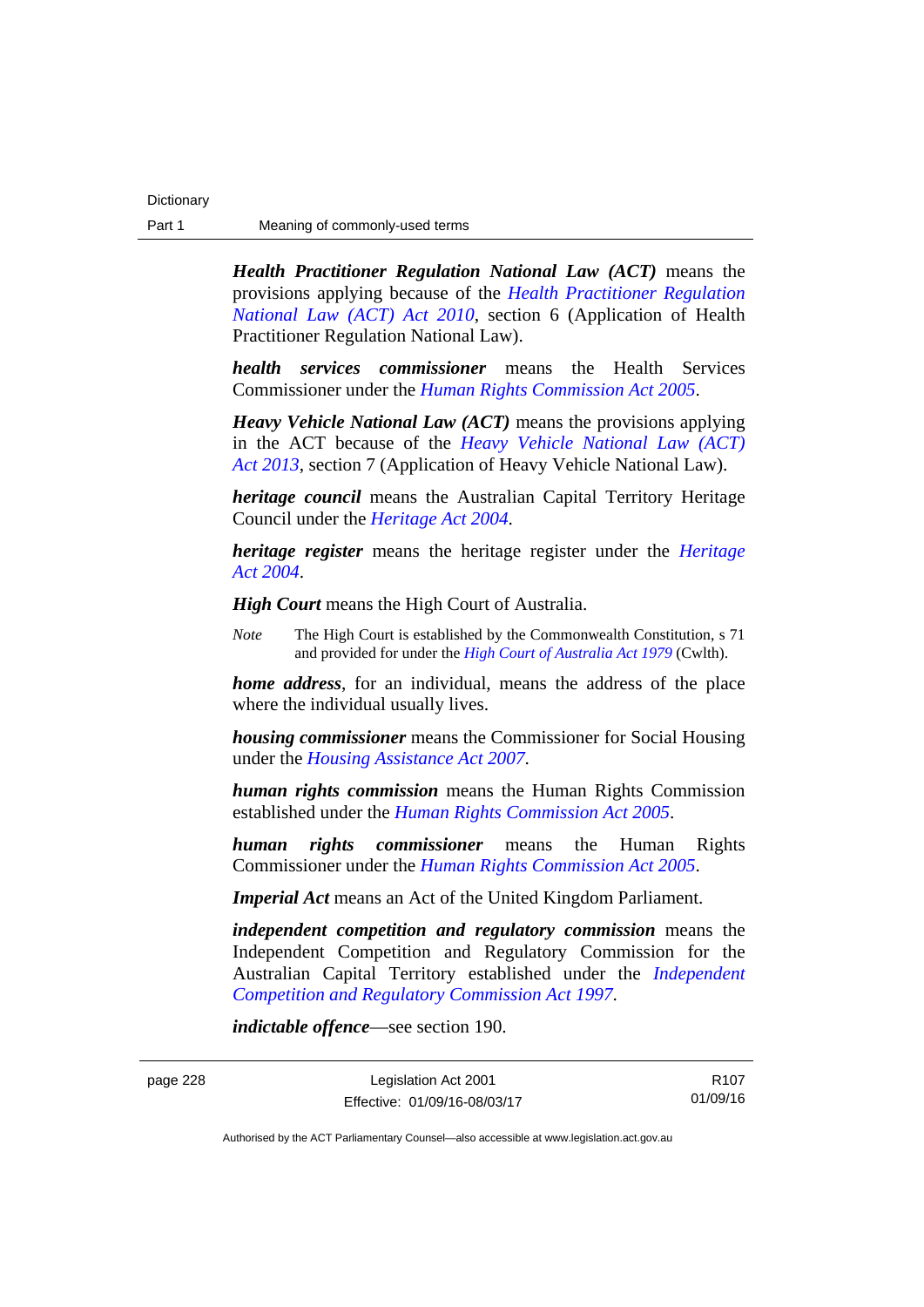*indictment* includes information.

*individual* means a natural person.

*Industrial Court* means the Industrial Court under the *[Magistrates](http://www.legislation.act.gov.au/a/1930-21)  [Court Act 1930](http://www.legislation.act.gov.au/a/1930-21)*, section 291P.

*information privacy commissioner* means the Information Privacy Commissioner appointed under the *[Information Privacy Act 2014](http://www.legislation.act.gov.au/a/2014-24/default.asp)*, section 26.

*infringement notice* includes an infringement notice under the *[Magistrates Court Act 1930](http://www.legislation.act.gov.au/a/1930-21)* or the *[Road Transport \(General\)](http://www.legislation.act.gov.au/a/1999-77)  [Act 1999](http://www.legislation.act.gov.au/a/1999-77)*.

*in relation to* includes the following:

- (a) in respect of;
- (b) with respect to;
- (c) in connection with;
- (d) in regard to;
- (e) with reference to;
- (f) relating to;
- (g) for or with respect to.

*instrument*—see section 14.

*interest*, in relation to land or other property, means—

- (a) a legal or equitable estate in the land or other property; or
- (b) a right, power or privilege over, or in relation to, the land or other property.

*internal territory* means the Australian Capital Territory, the Jervis Bay Territory or the Northern Territory.

*intersex person*—see section 169B.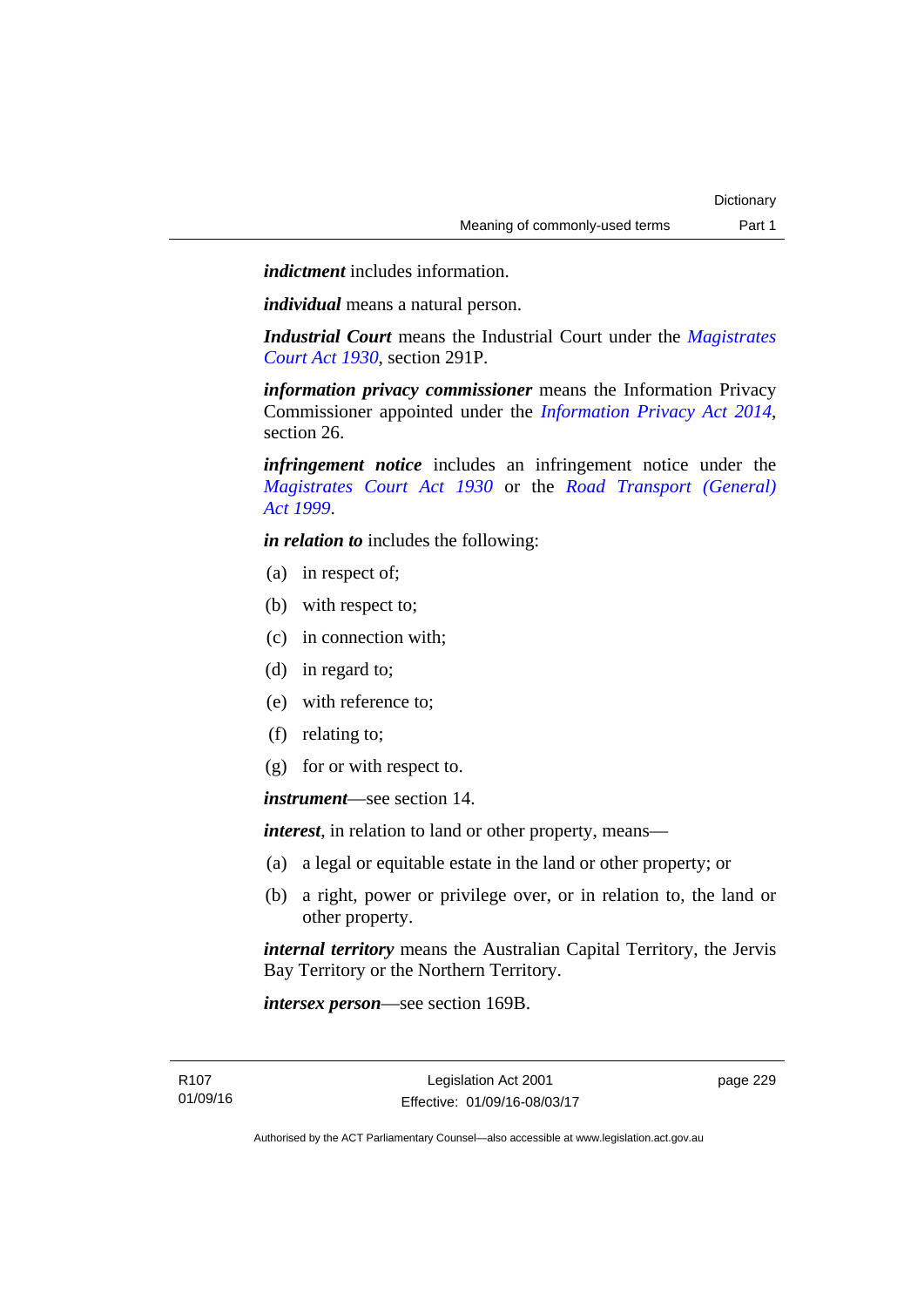*Jervis Bay Territory* means the Territory accepted by the Commonwealth under the *[Jervis Bay Territory Acceptance Act 1915](http://www.comlaw.gov.au/Series/C2004A07489)* (Cwlth).

*Note* The Jervis Bay Territory is described in the agreement set out in that Act, sch.

*judge* means a resident judge, additional judge or acting judge under the *[Supreme Court Act 1933](http://www.legislation.act.gov.au/a/1933-34)*.

*Lake Burley Griffin* means Lake Burley Griffin as defined in the *[Lakes Act 1976](http://www.legislation.act.gov.au/a/1976-65)*.

*Lake Ginninderra* means Lake Ginninderra as defined in the *[Lakes](http://www.legislation.act.gov.au/a/1976-65)  [Act 1976](http://www.legislation.act.gov.au/a/1976-65)*.

*land* includes messuages, tenements and hereditaments, corporeal or incorporeal, of any tenure or description, whatever the interest in the land.

*Note* A number of the terms mentioned in the definition of *land* have a technical meaning at law. A *messuage* is a house together with its gardens, orchards and outbuildings. The term *tenement* signifies land capable of being held in freehold. *Hereditament* refers to real property that can be inherited. Hereditaments may be *corporeal*, that is, tangible things such as lands and buildings, or *incorporeal*, that is, intangible rights attaching to land such as rents, easements, tithes and profits a prendre. (Profits a prendre are the right to take some product of, or part of the soil from, the land of someone else.)

*land development agency* means the Land Development Agency established under the *[Planning and Development Act 2007](http://www.legislation.act.gov.au/a/2007-24)*.

*law*, of the Territory, means—

- (a) an Act; or
- (b) a subordinate law; or
- (c) any other statutory instrument of a legislative nature; or
- (d) the common law.

*lawyer* means a legal practitioner.

page 230 Legislation Act 2001 Effective: 01/09/16-08/03/17

R107 01/09/16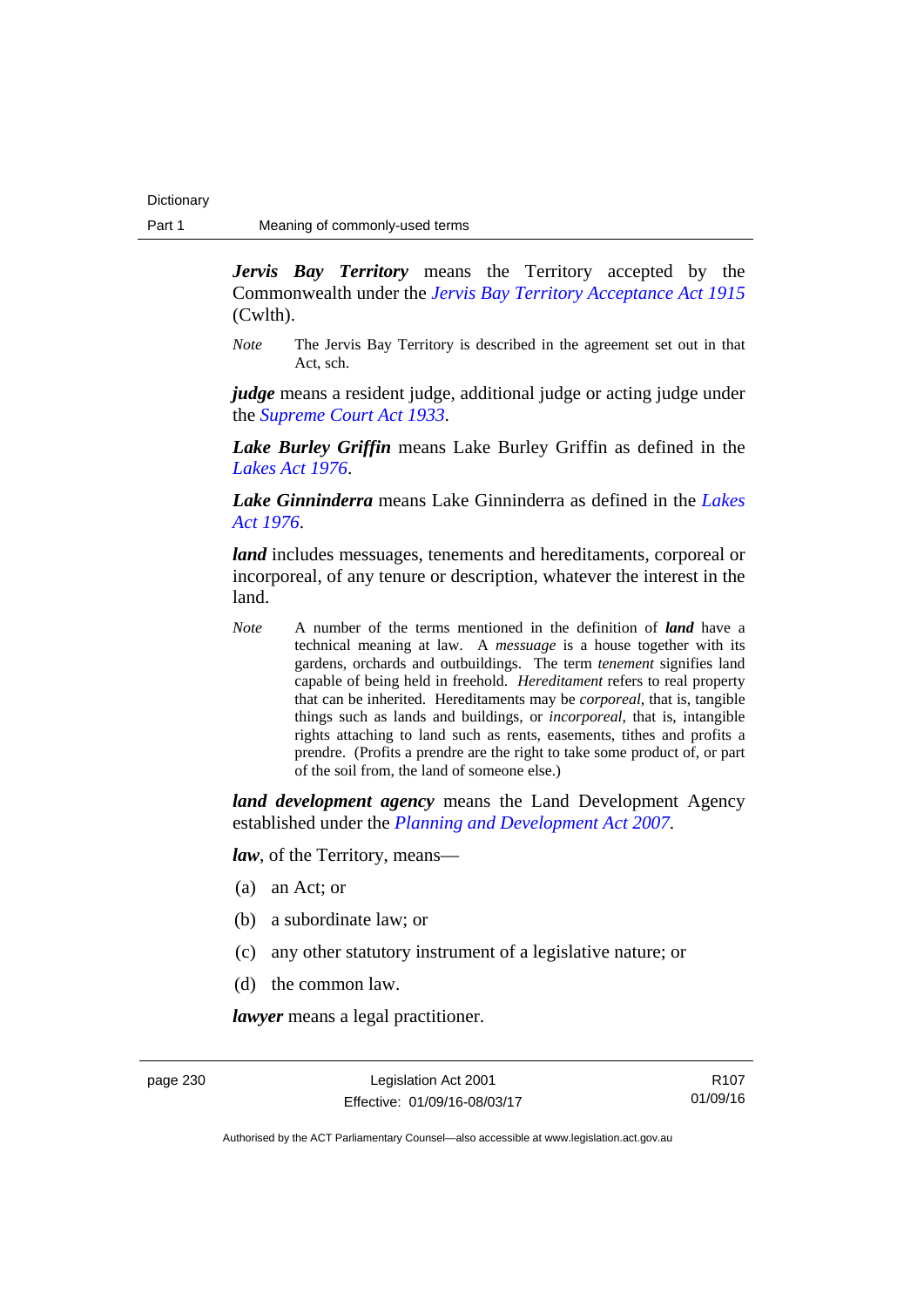*legal aid commission* means the Legal Aid Commission (A.C.T.) established under the *[Legal Aid Act 1977](http://www.legislation.act.gov.au/a/1977-31)*.

*legal practitioner* means a person who is admitted to the legal profession under the *[Legal Profession Act 2006](http://www.legislation.act.gov.au/a/2006-25)* or a law that is a corresponding law for that Act.

*Legislation Act* means the *[Legislation Act 2001](http://www.legislation.act.gov.au/a/2001-14)*.

*Legislative Assembly* means the Legislative Assembly for the Australian Capital Territory.

*Note* The Assembly is established by the [Self-Government Act](http://www.comlaw.gov.au/Series/C2004A03699), s 8 (1).

*legislative instrument*—see section 12.

*liability* means any liability or obligation (whether liquidated or unliquidated, certain or contingent, or accrued or accruing).

*magistrate* means a Magistrate under the *[Magistrates Court](http://www.legislation.act.gov.au/a/1930-21)  [Act 1930](http://www.legislation.act.gov.au/a/1930-21)*.

*Magistrates Court* means the Magistrates Court established under the *[Magistrates Court Act 1930](http://www.legislation.act.gov.au/a/1930-21)*.

*make* an instrument includes issue and grant the instrument.

*making*, of a statutory instrument, means the signing, sealing, approval or other endorsement of the instrument by the entity authorised or required to make it.

*may*—see section 146.

*medical practitioner* means a doctor.

*midnight*, in relation to a particular day, means the time when the day ends.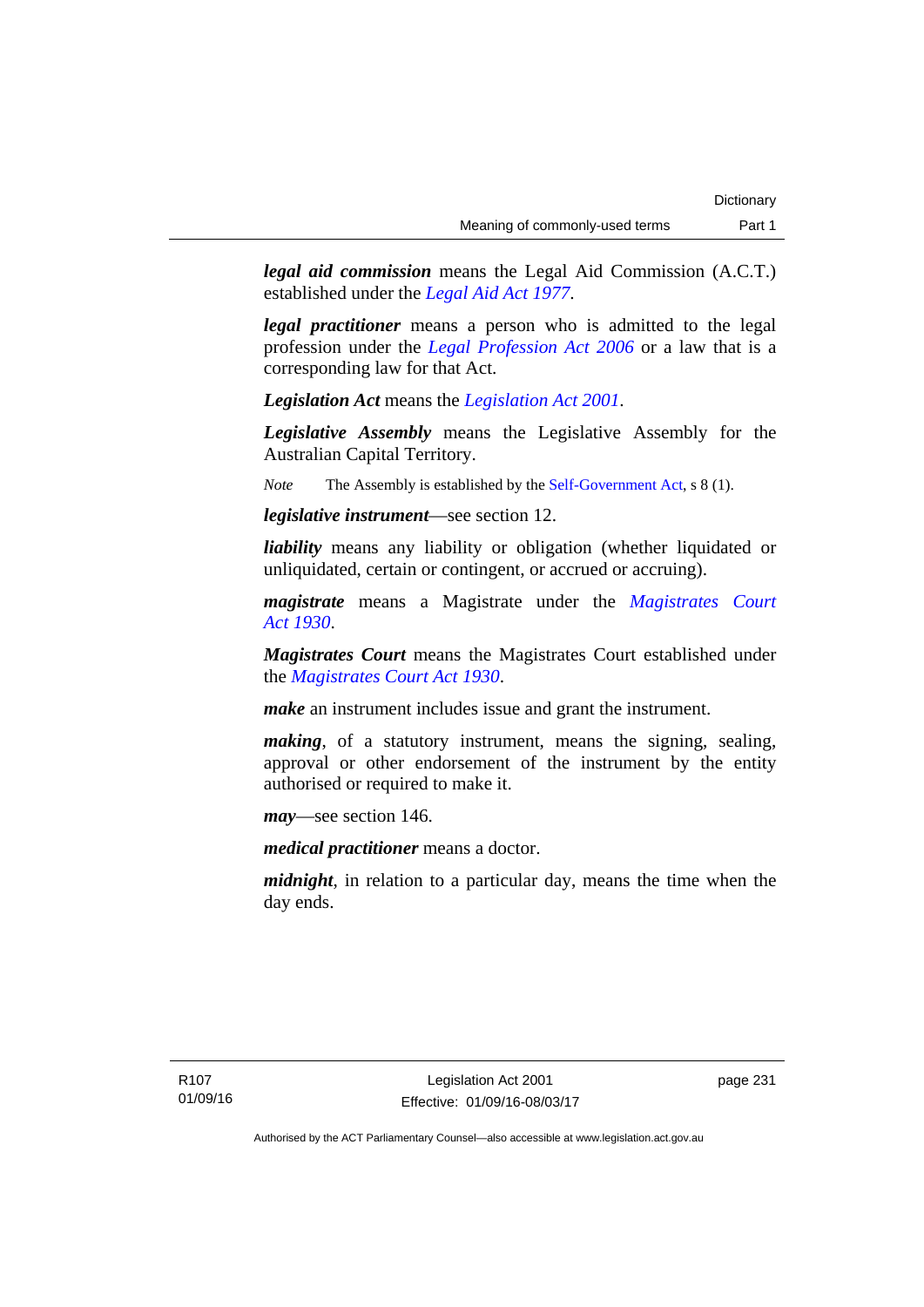### *midwife*—

- (a) means a person registered under the *[Health Practitioner](http://www.legislation.act.gov.au/a/db_39269/default.asp)  [Regulation National Law \(ACT\)](http://www.legislation.act.gov.au/a/db_39269/default.asp)* to practise in the nursing and midwifery profession as a midwife (other than as a student); and
- (b) for an activity, includes a person mentioned in paragraph (a) holding limited or provisional registration, to the extent that the person is allowed to do the activity under the person's registration.

*Minister*—see section 162.

*modification* includes modification by alteration, omission, substitution and addition.

*month* means a period beginning at the start of any day of one of the calendar months and ending—

- (a) immediately before the start of the corresponding day of the next calendar month; or
- (b) if there is no such corresponding day—at the end of the next calendar month.

## **Examples**

- 1 The period beginning at the start of 8 May 2014 and ending at midnight on 7 June 2014 is a month.
- 2 The period beginning at the start of 30 January 2014 and ending at midnight on 28 February 2014 is a month. The month ends on the last day of February because in that year, February does not have a day corresponding to 29 January (because 2014 is not a leap year). If the period began at the start of 30 January 2016 (ie a leap year), the month would end at midnight on 29 February 2016.
- *Note* An example is part of the Act, is not exhaustive and may extend, but does not limit, the meaning of the provision in which it appears (see [Legislation Act,](http://www.legislation.act.gov.au/a/2001-14) s 126 and s 132).

*must*—see section 146.

page 232 Legislation Act 2001 Effective: 01/09/16-08/03/17

R107 01/09/16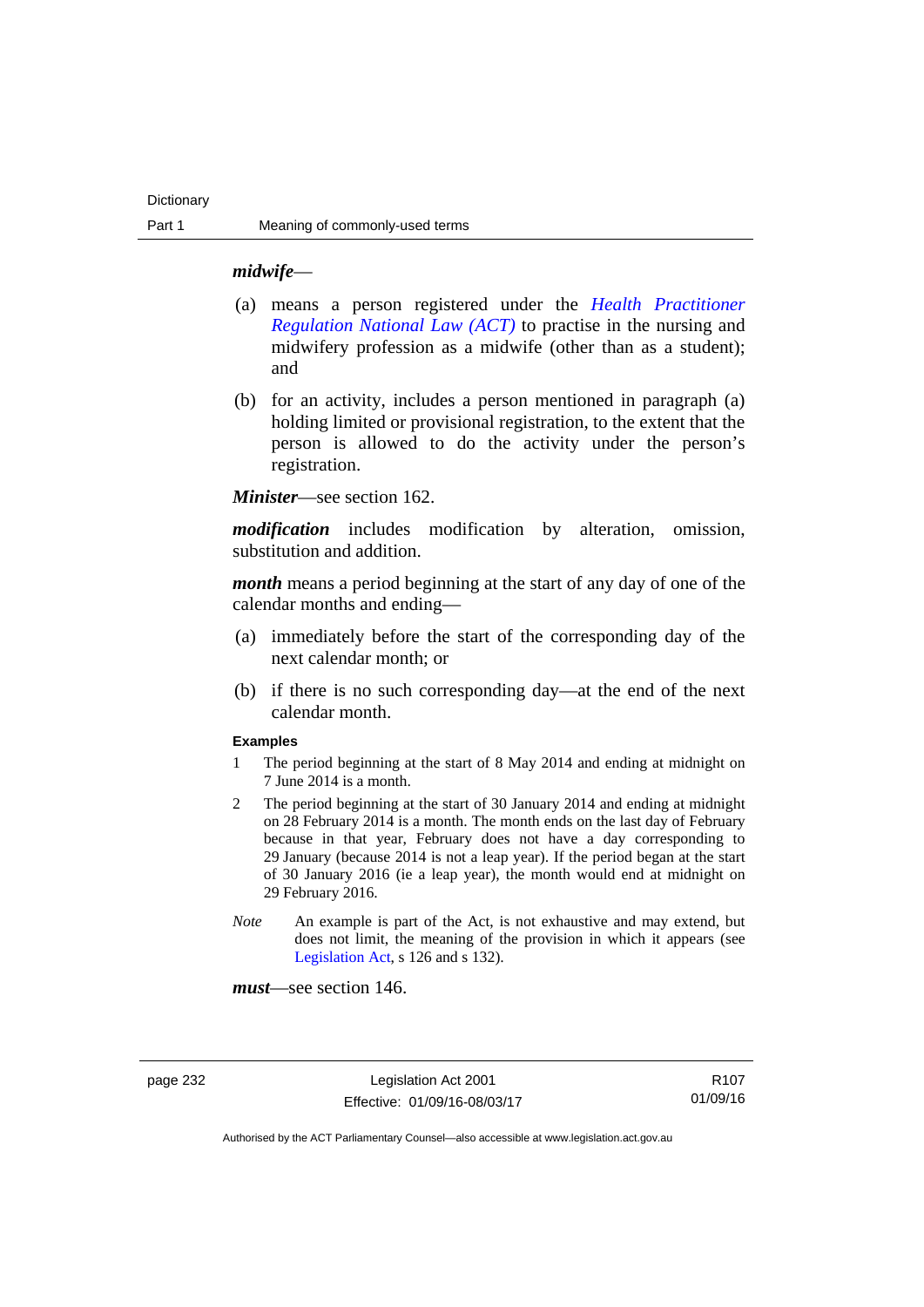*name* includes—

- (a) for an Act—the Act's short title; and
- (b) for an instrument—the instrument's citation; and
- (c) for a position—the position's title or designation.

*national capital authority* means the National Capital Authority established under the *[Australian Capital Territory \(Planning and](http://www.comlaw.gov.au/Series/C2004A03701)  [Land Management\) Act 1988](http://www.comlaw.gov.au/Series/C2004A03701)* (Cwlth).

*national capital plan* means the National Capital Plan under the *[Australian Capital Territory \(Planning and Land Management\) Act](http://www.comlaw.gov.au/Series/C2004A03701)  [1988](http://www.comlaw.gov.au/Series/C2004A03701)* (Cwlth).

*National Credit Code*—see the *[National Consumer Credit](http://www.comlaw.gov.au/Series/C2009A00134)  [Protection Act 2009](http://www.comlaw.gov.au/Series/C2009A00134)* (Cwlth), section 5.

*National Electricity (ACT) Law* means the provisions applying in the ACT because of the *[Electricity \(National Scheme\) Act 1997](http://www.legislation.act.gov.au/a/1997-79)*, section 5 (Application in ACT of National Electricity Law).

*National Electricity (ACT) Regulation* means the provisions applying because of the *[Electricity \(National Scheme\) Act 1997](http://www.legislation.act.gov.au/a/1997-79)*, section 6 (Application of regulations under National Electricity Law).

*National Energy Retail Law (ACT)* means the provisions applying because of the *[National Energy Retail Law \(ACT\) Act 2012](http://www.legislation.act.gov.au/a/2012-31)*, section 6 (Application of National Energy Retail Law).

*National Energy Retail Regulation (ACT)* means the provisions applying because of the *[National Energy Retail Law \(ACT\)](http://www.legislation.act.gov.au/a/2012-31)  [Act 2012](http://www.legislation.act.gov.au/a/2012-31)*, section 7 (Application of regulations under National Energy Retail Law).

*National Gas (ACT) Law* means the provisions applying because of the *[National Gas \(ACT\) Act 2008](http://www.legislation.act.gov.au/a/2008-15)*, section 8 (Application in the ACT of National Gas Law).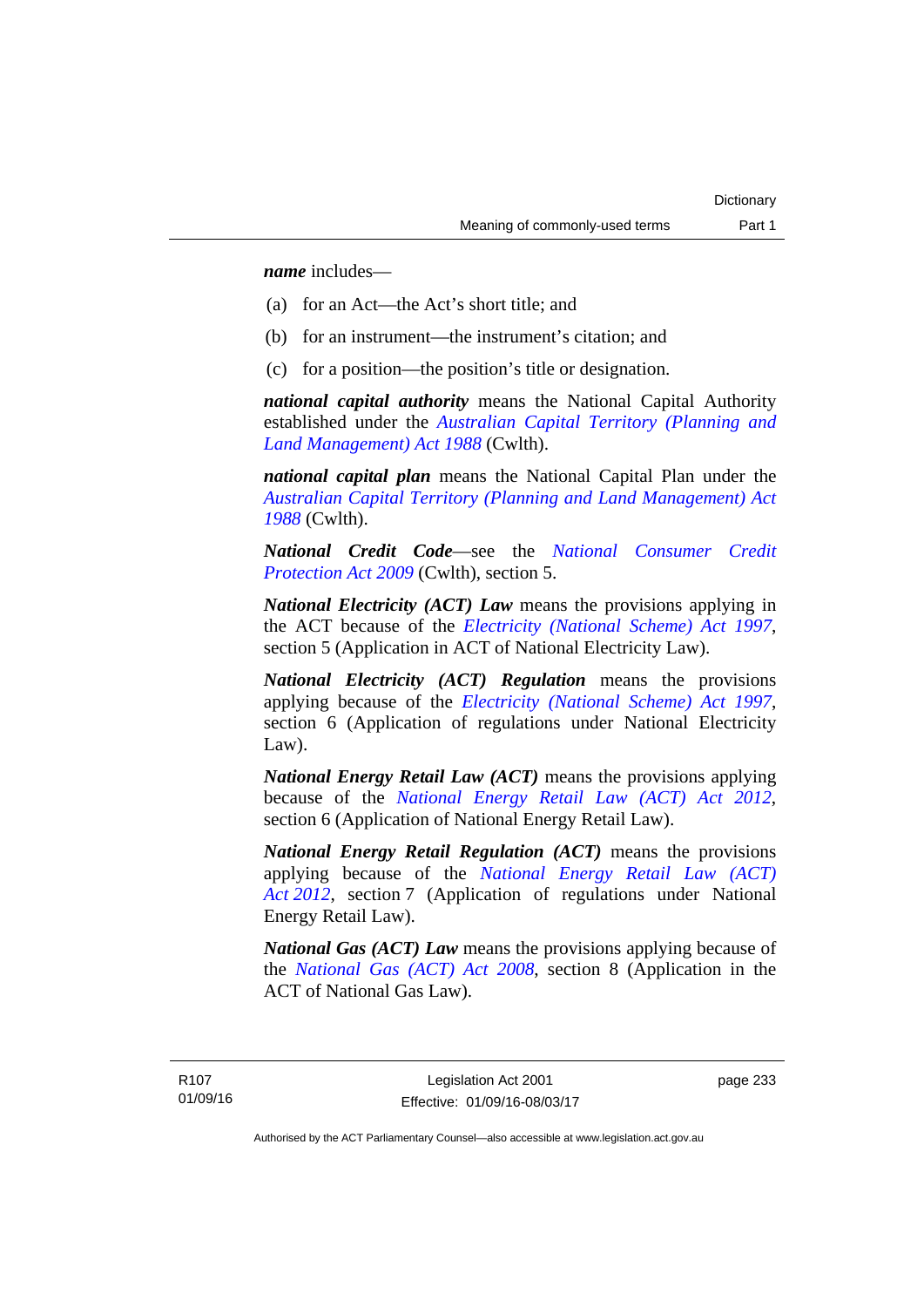*National Gas (ACT) Regulation* means the provisions applying because of the *[National Gas \(ACT\) Act 2008](http://www.legislation.act.gov.au/a/2008-15)*, section 9 (Application in the ACT of regulations under National Gas Law).

*national land* means National Land under the *[Australian Capital](http://www.comlaw.gov.au/Series/C2004A03701)  [Territory \(Planning and Land Management\) Act 1988](http://www.comlaw.gov.au/Series/C2004A03701)* (Cwlth).

*Note* If an area of land in the ACT is, or is intended to be, used by or on behalf of the Commonwealth, it may be declared National Land under the *[Australian Capital Territory \(Planning and Land Management\) Act](http://www.comlaw.gov.au/Series/C2004A03701)  [1988](http://www.comlaw.gov.au/Series/C2004A03701)* (Cwlth), s 27.

*night* means the period between sunset on one day and sunrise on the next day.

*Northern Territory* means the Northern Territory of Australia.

*notifiable instrument*—see section 10.

*notification*—

- (a) of an Act—see section 30; and
- (b) of a legislative instrument—see section 63.

*notification day*, for an Act or statutory instrument, means the day the Act or instrument is notified.

*NSW Act* means an Act of the New South Wales Parliament.

*NSW correctional centre* means a correctional centre (however described) under the *[Crimes \(Administration of Sentences\) Act 1999](http://www.legislation.nsw.gov.au/maintop/view/inforce/act+93+1999+cd+0+N)* (NSW).

*number* means—

- (a) a number expressed in figures or words; or
- (b) a combination of a number expressed in figures or words and of a letter of the alphabet.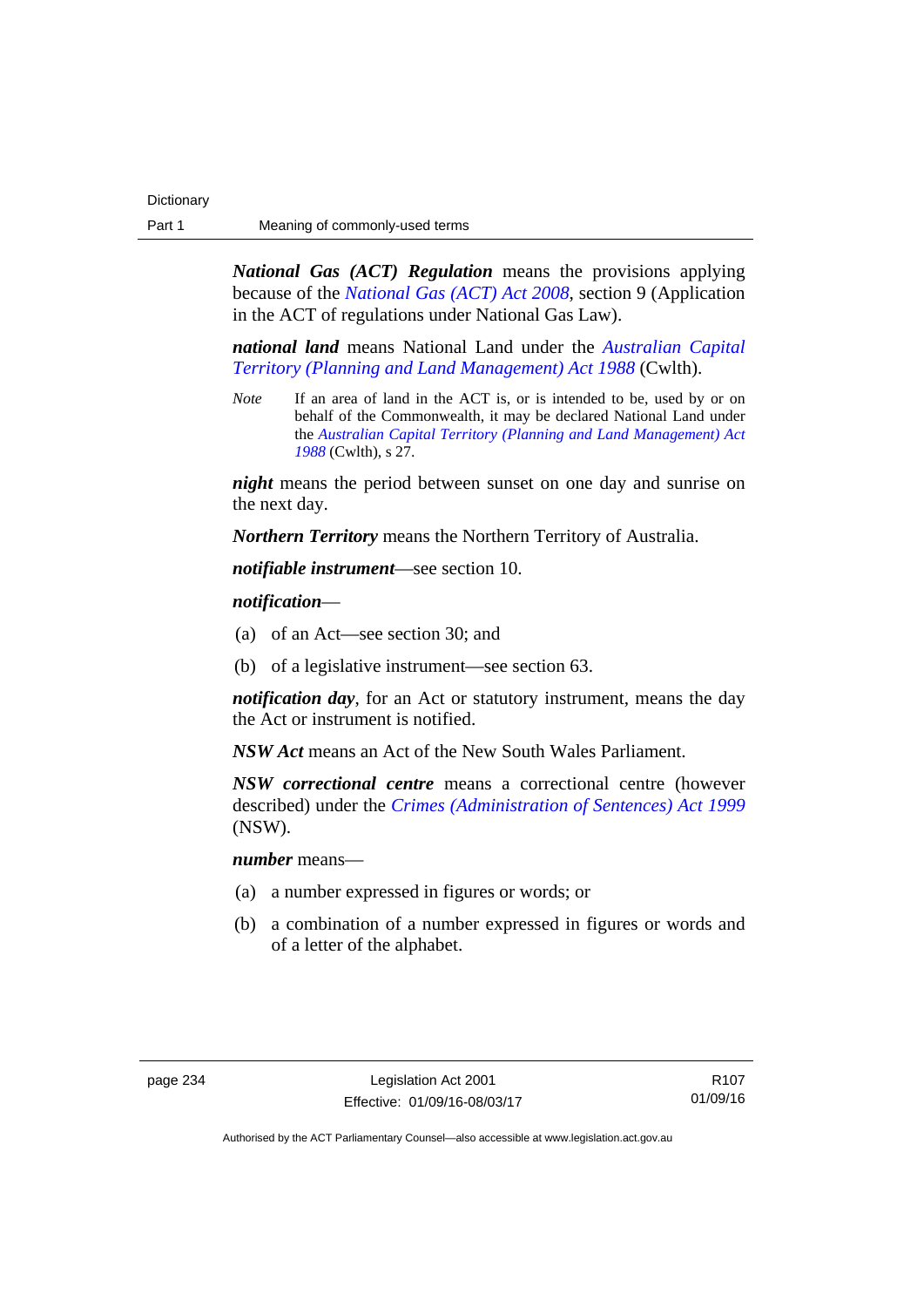### *nurse*—

- (a) means a person registered under the *[Health Practitioner](http://www.legislation.act.gov.au/a/db_39269/default.asp)  [Regulation National Law \(ACT\)](http://www.legislation.act.gov.au/a/db_39269/default.asp)* to practise in the nursing and midwifery profession as a nurse (other than as a student); and
- (b) for an activity, includes a person mentioned in paragraph (a) holding limited or provisional registration, to the extent that the person is allowed to do the activity under the person's registration; and
- (c) does not include an enrolled nurse.

## *nurse practitioner*—

- (a) means a person whose registration as a registered health practitioner under the *[Health Practitioner Regulation National](http://www.legislation.act.gov.au/a/db_39269/default.asp)  [Law \(ACT\)](http://www.legislation.act.gov.au/a/db_39269/default.asp)* is endorsed as being qualified to practise as a nurse practitioner; and
- (b) for an activity, includes a person mentioned in paragraph (a) holding limited or provisional registration, to the extent that the person is allowed to do the activity under the person's registration.

*oath* includes affirmation.

*Note* The *[Evidence Act 2011](http://www.legislation.act.gov.au/a/2011-12)*, div 2.1.2 and the *[Oaths and Affirmations](http://www.legislation.act.gov.au/a/1984-79)  [Act 1984](http://www.legislation.act.gov.au/a/1984-79)* deal with oaths and affirmations.

*occupational discipline order* means an order for occupational discipline made by the ACAT.

*Note* Occupational discipline orders are made under the *[ACT Civil and](http://www.legislation.act.gov.au/a/2008-35)  [Administrative Tribunal Act 2008](http://www.legislation.act.gov.au/a/2008-35)*, s 66 and under authorising laws (*authorising law*—see *[ACT Civil and Administrative Tribunal](http://www.legislation.act.gov.au/a/2008-35)  [Act 2008](http://www.legislation.act.gov.au/a/2008-35)*, dict).

*occupy* a position includes hold the position, act in the position or exercise functions of the position (including under a delegation or subdelegation).

*office* includes position.

page 235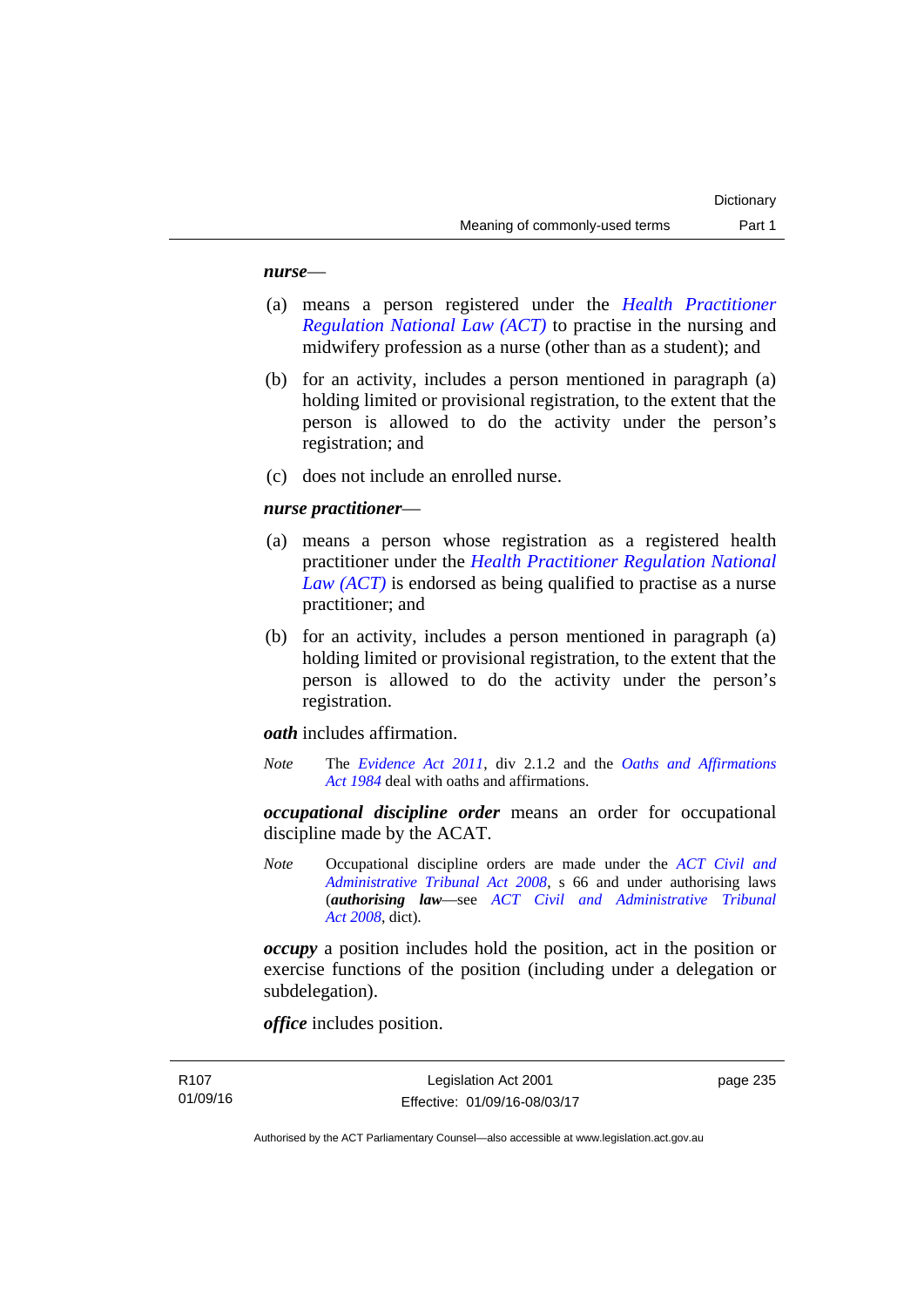*Office of the Legislative Assembly* means the Office of the Legislative Assembly established under the *[Legislative Assembly](http://www.legislation.act.gov.au/a/2012-26)  [\(Office of the Legislative Assembly\) Act 2012](http://www.legislation.act.gov.au/a/2012-26)*.

*officer of the Assembly* means—

- (a) the auditor-general; or
- (b) the electoral commissioner; or
- (c) the ombudsman.

*official visitor* means an official visitor appointed under the *[Official](http://www.legislation.act.gov.au/a/2012-33)  [Visitor Act 2012](http://www.legislation.act.gov.au/a/2012-33)*, section 10.

*ombudsman* means the Ombudsman under the *[Ombudsman](http://www.legislation.act.gov.au/a/alt_a1989-45co)  [Act 1989](http://www.legislation.act.gov.au/a/alt_a1989-45co)*.

*omit*, in relation to a provision of an Act or statutory instrument, includes repeal.

## *optometrist*—

- (a) means a person registered under the *[Health Practitioner](http://www.legislation.act.gov.au/a/db_39269/default.asp)  [Regulation National Law \(ACT\)](http://www.legislation.act.gov.au/a/db_39269/default.asp)* to practise in the optometry profession (other than as a student); and
- (b) for an activity, includes a person mentioned in paragraph (a) holding limited or provisional registration, to the extent that the person is allowed to do the activity under the person's registration.

*ordinance* means an ordinance made under the *[Seat of Government](http://www.comlaw.gov.au/Series/C2004A07446)  [\(Administration\) Act 1910](http://www.comlaw.gov.au/Series/C2004A07446)* (Cwlth), section 12.

page 236 Legislation Act 2001 Effective: 01/09/16-08/03/17

R107 01/09/16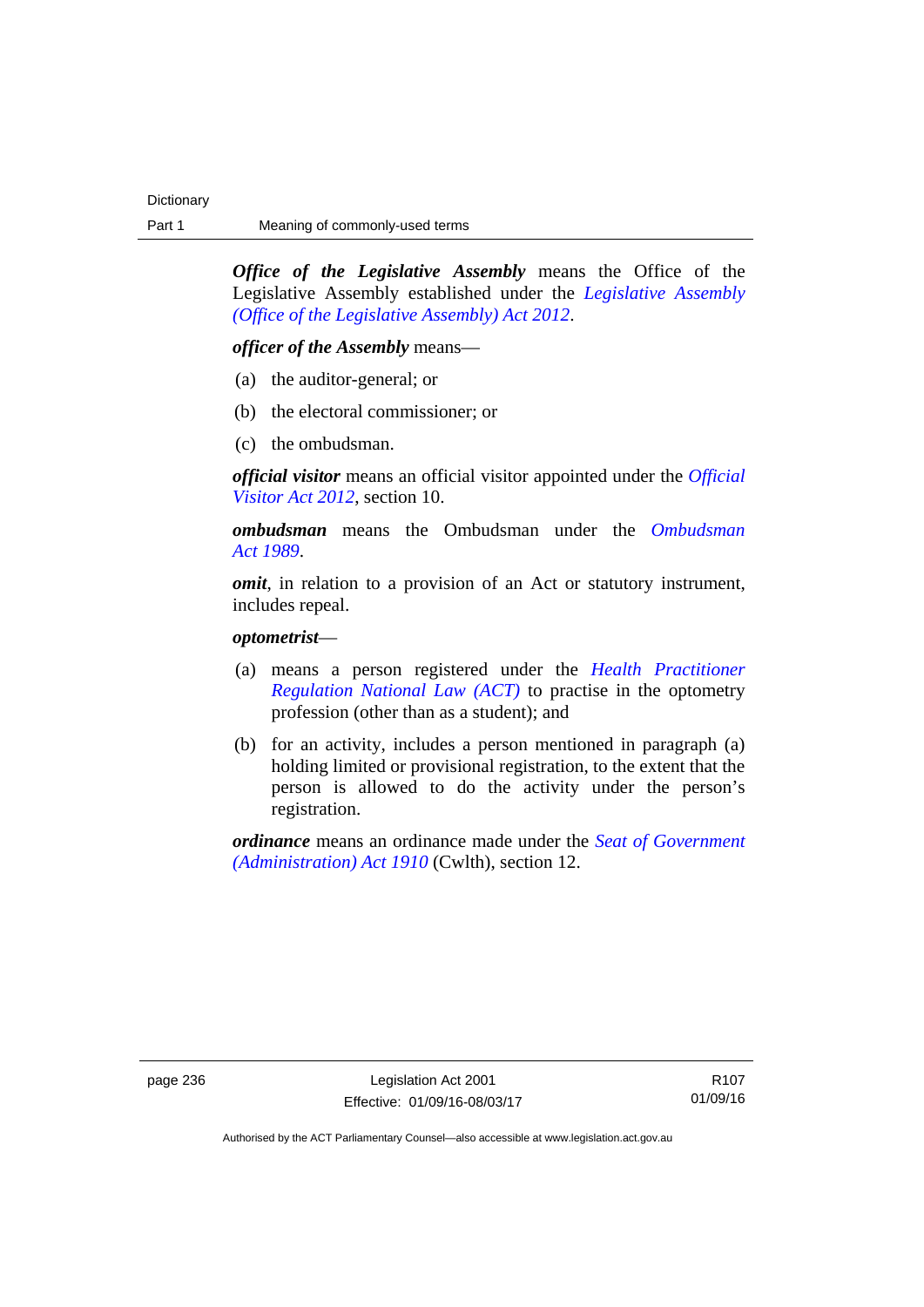*parent*, of a child, means—

- (a) the child's mother; or
- (b) the child's father; or
- (c) someone else who is presumed under the *[Parentage Act 2004](http://www.legislation.act.gov.au/a/2004-1)*, part 2 to be a parent of the child.
- *Note* A child cannot have more than 2 parents at any one time (see *[Parentage](http://www.legislation.act.gov.au/a/2004-1)  [Act 2004](http://www.legislation.act.gov.au/a/2004-1)*, s 14).

*parliamentary counsel* means the person performing the duties of Parliamentary Counsel in the public service.

*passing*, of an Act—see section 29.

*penalty unit*—see section 133.

*person—*see section 160 (References to people generally).

## *pharmacist***—**

- (a) means a person registered under the *[Health Practitioner](http://www.legislation.act.gov.au/a/db_39269/default.asp)  [Regulation National Law \(ACT\)](http://www.legislation.act.gov.au/a/db_39269/default.asp)* to practise in the pharmacy profession (other than as a student); and
- (b) for an activity, includes a person mentioned in paragraph (a) holding limited or provisional registration, to the extent that the person is allowed to do the activity under the person's registration.

*planning and land authority* means the Planning and Land Authority established under the *[Planning and Development](http://www.legislation.act.gov.au/a/2007-24)  [Act 2007](http://www.legislation.act.gov.au/a/2007-24)*.

*police officer* means a member or special member of the Australian Federal Police.

*position* includes office.

*power* includes authority.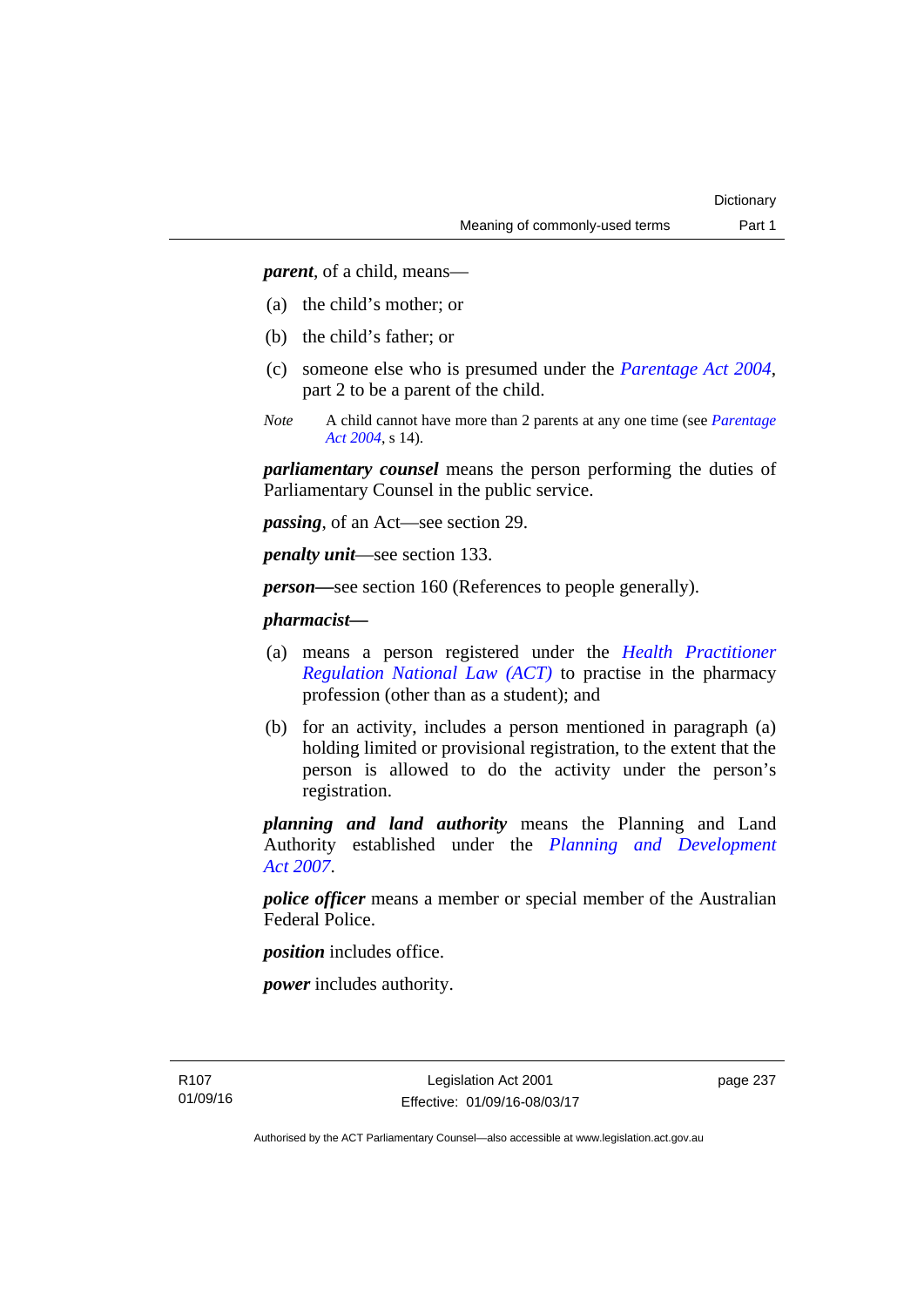*prescribed*, in an Act, means prescribed by the Act or by regulation under the Act.

*present* an indictment includes lay an information.

*proceeding* means a legal or other action or proceeding.

*property* means any legal or equitable estate or interest (whether present or future, vested or contingent, or tangible or intangible) in real or personal property of any description (including money), and includes a thing in action.

*Note* A *thing in action* is an intangible personal property right recognised and protected by the law. Examples include debts, money held in a bank, shares, rights under a trust, copyright and right to sue for breach of contract.

*provision*, of an Act or instrument—see section 16.

*public advocate* means the Public Advocate under the *[Human](http://www.legislation.act.gov.au/a/2005-40)  [Rights Commission Act 2005](http://www.legislation.act.gov.au/a/2005-40)*

*public employee* means—

- (a) a public servant; or
- (b) a public sector member; or
- (c) a person employed by a territory instrumentality.

*public health officer* means a public health officer under the *[Public](http://www.legislation.act.gov.au/a/1997-69)  [Health Act 1997.](http://www.legislation.act.gov.au/a/1997-69)*

*public holiday* means a day that is a public holiday in the ACT under the *[Holidays Act 1958](http://www.legislation.act.gov.au/a/1958-19)*, section 3.

*public money*, of the Territory, means revenues, loans and other money received by the Territory.

*public notice*, if required by a Territory law, means—

- (a) a dated notice on an ACT government website; or
- (b) notice in a daily newspaper circulating generally in the ACT.

R107 01/09/16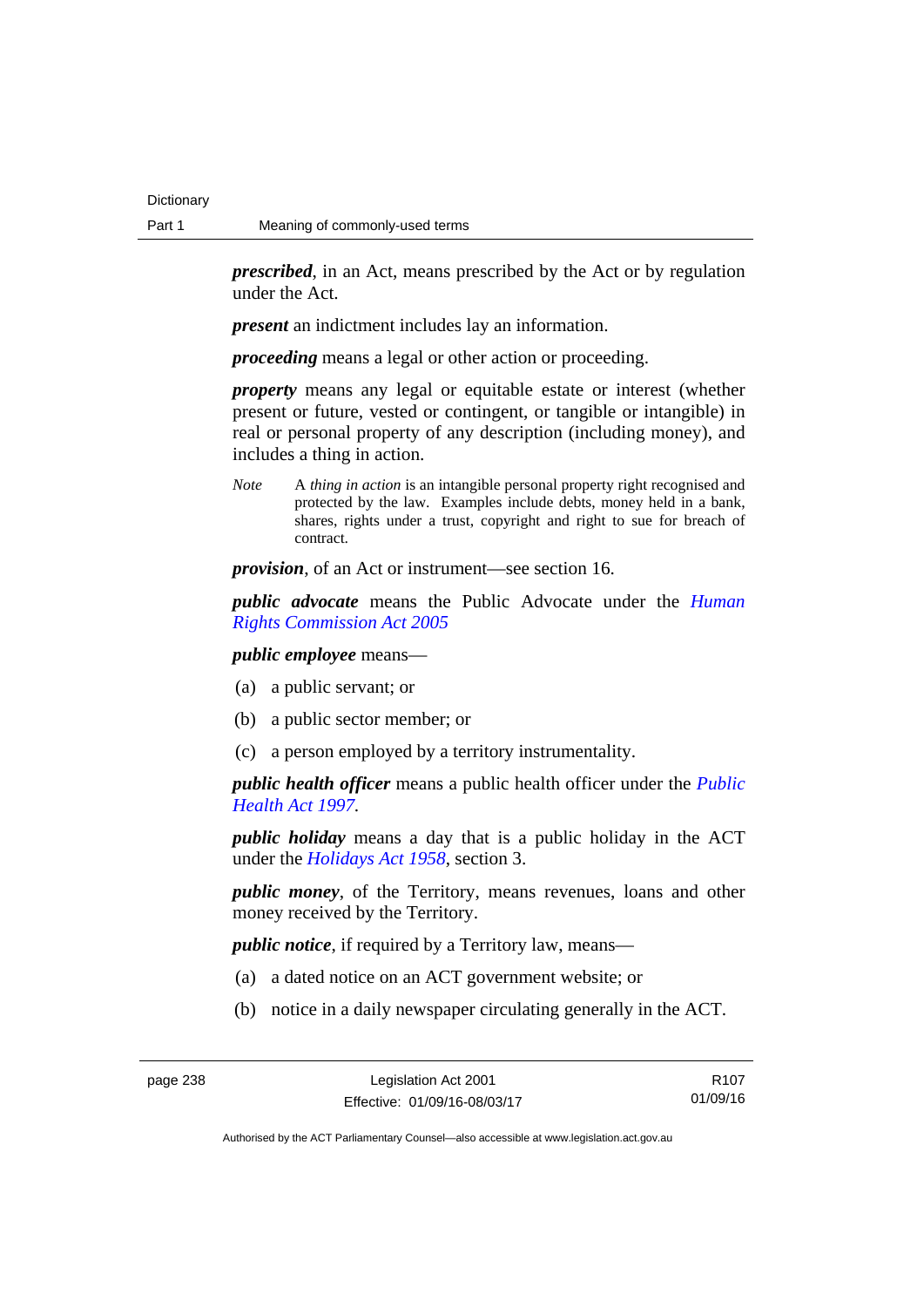*public sector body* means—

- (a) a body made up of public sector members; and
- (b) includes a body made up of 1 statutory office-holder.

*public sector member* means a public sector member under the *[Public Sector Management Act 1994](http://www.legislation.act.gov.au/a/1994-37)*, section 150.

*public sector standards commissioner* means the Public Sector Standards Commissioner under the *[Public Sector Management](http://www.legislation.act.gov.au/a/1994-37)  [Act 1994](http://www.legislation.act.gov.au/a/1994-37)*.

*public servant* means a person employed in the public service.

*public service* means the Australian Capital Territory Public Service.

*Note* The *[Public Sector Management Act 1994](http://www.legislation.act.gov.au/a/1994-37)*, s 12 deals with the constitution of the public service.

*public trustee and guardian* means the Public Trustee and Guardian under the *[Public Trustee and Guardian Act 1985](http://www.legislation.act.gov.au/a/1985-8/default.asp)*.

*quarter* means a period of 3 months beginning on 1 January, 1 April, 1 July or 1 October in any year.

*recognised transgender person*—see section 169A (3).

*registered surveyor* means a surveyor under the *[Surveyors Act 2007](http://www.legislation.act.gov.au/a/2007-33)*.

*registrar* means—

- (a) in relation to the Supreme Court—the Registrar of the Supreme Court; or
- (b) in relation to the Magistrates Court—the Registrar of the Magistrates Court; or
- (c) in relation to a tribunal—the registrar of the tribunal.

*registrar-general* means the Registrar-General under the *[Registrar-](http://www.legislation.act.gov.au/a/1993-63)[General Act 1993](http://www.legislation.act.gov.au/a/1993-63)*.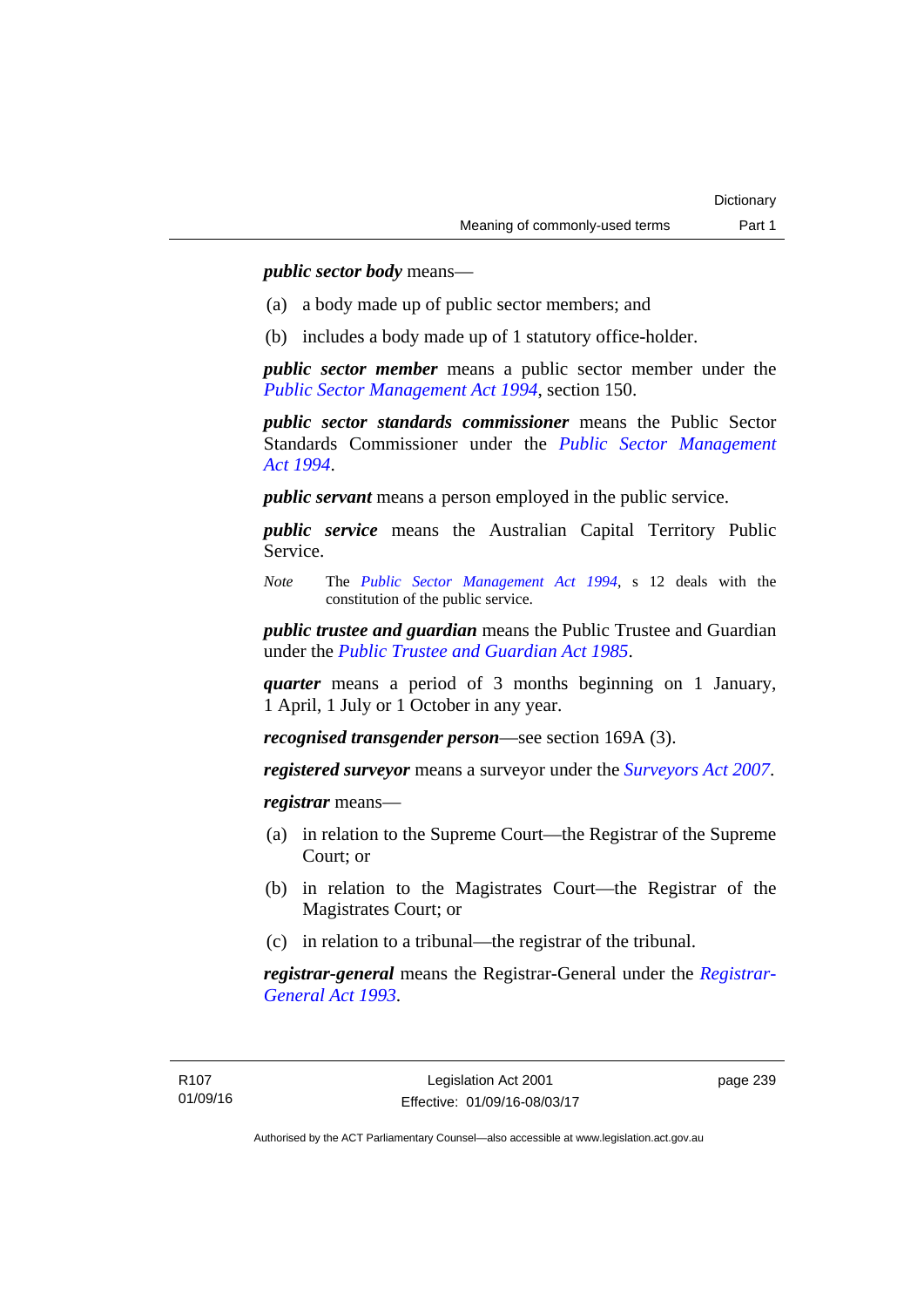*registrar of firearms* means the Registrar of Firearms under the *[Firearms Act 1996](http://www.legislation.act.gov.au/a/1996-74)*.

*regulation*, in relation to an Act, means a regulation made or in force under the Act.

*remuneration tribunal* means the Remuneration Tribunal established under the *[Remuneration Tribunal Act 1995](http://www.legislation.act.gov.au/a/1995-55)*.

*repeal* includes—

- (a) for an Act or statutory instrument—omit a provision of the Act or instrument; and
- (b) for a provision of an Act or statutory instrument—omit the provision (or a part of it); and
- (c) for an Act or statutory instrument (or a provision of it) abrogate or limit its effect, or exclude from its application any circumstance, matter, person, place or purpose; and
- (d) for an Act or statutory instrument (or a provision of it)—any other implied repeal; and
- (e) for a statutory instrument—revoke the instrument (or part of it); and
- (f) for a decision—revoke it or cancel it.

*resident judge* means a resident judge under the *[Supreme Court](http://www.legislation.act.gov.au/a/1933-34)  [Act 1933](http://www.legislation.act.gov.au/a/1933-34)*.

*retrospectively*, for the commencement of legislation—see section 75A.

*reviewable decision notice*—see the *[ACT Civil and Administrative](http://www.legislation.act.gov.au/a/2008-35)  [Tribunal Act 2008](http://www.legislation.act.gov.au/a/2008-35)*, section 67A.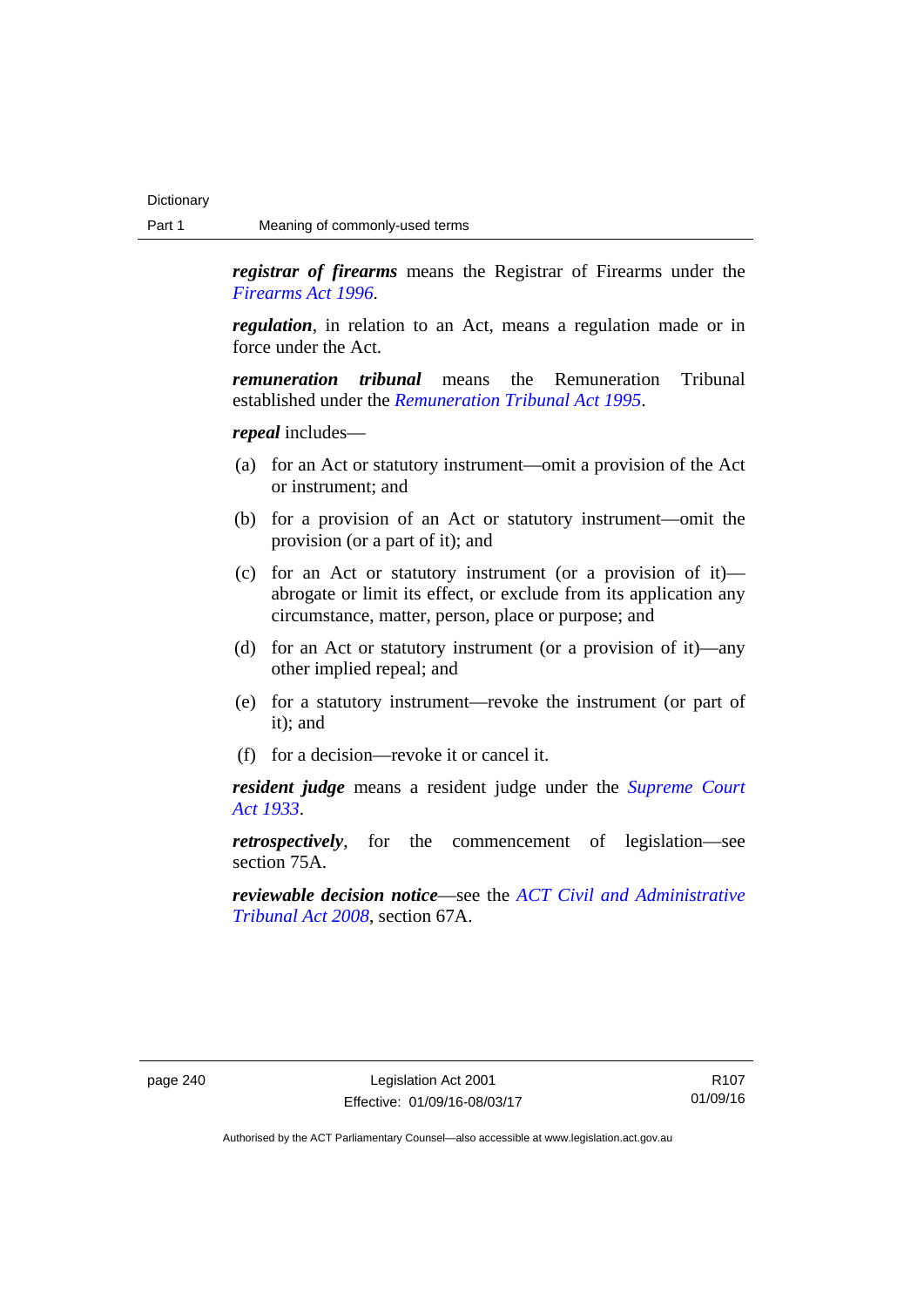*road transport authority* means the Australian Capital Territory Road Transport Authority.

- *Note 1* In relation to the exercise of a function by the road transport authority under a provision of the road transport legislation, the director-general of the administrative unit responsible for the provision is the road transport authority.
- *Note 2 Road transport legislation––*see the *[Road Transport \(General\)](http://www.legislation.act.gov.au/a/1999-77)  [Act 1999](http://www.legislation.act.gov.au/a/1999-77)*, s 6.

### *rules* means—

- (a) of a court or tribunal—rules made by the entity having power to make rules (however described) regulating the practice and procedure of the court or tribunal; and
- (b) in relation to an Act—rules made or in force under the Act.

*rural fire service* means the ACT Rural Fire Service under the *[Emergencies Act 2004](http://www.legislation.act.gov.au/a/2004-28)*.

*Self-Government Act* means the *[Australian Capital Territory](http://www.comlaw.gov.au/Series/C2004A03699)  [\(Self-Government\) Act 1988](http://www.comlaw.gov.au/Series/C2004A03699)* (Cwlth).

## *self-government day* means 11 May 1989.

*Note* This is the day when the remaining provisions of the Self-Government [Act](http://www.comlaw.gov.au/Series/C2004A03699) commenced and, in particular, the Australian Capital Territory was established as a body politic, the Legislative Assembly was empowered to make laws for the ACT and the Executive was established.

*sentence administration board* means the Sentence Administration Board under the *[Crimes \(Sentence Administration\) Act 2005](http://www.legislation.act.gov.au/a/2005-59)*.

*SES* means the ACT State Emergency Service established under the *[Emergencies Act 2004](http://www.legislation.act.gov.au/a/2004-28)*.

*sign* includes attach a seal and make a mark.

*signpost definition*—see section 131 (Signpost definition).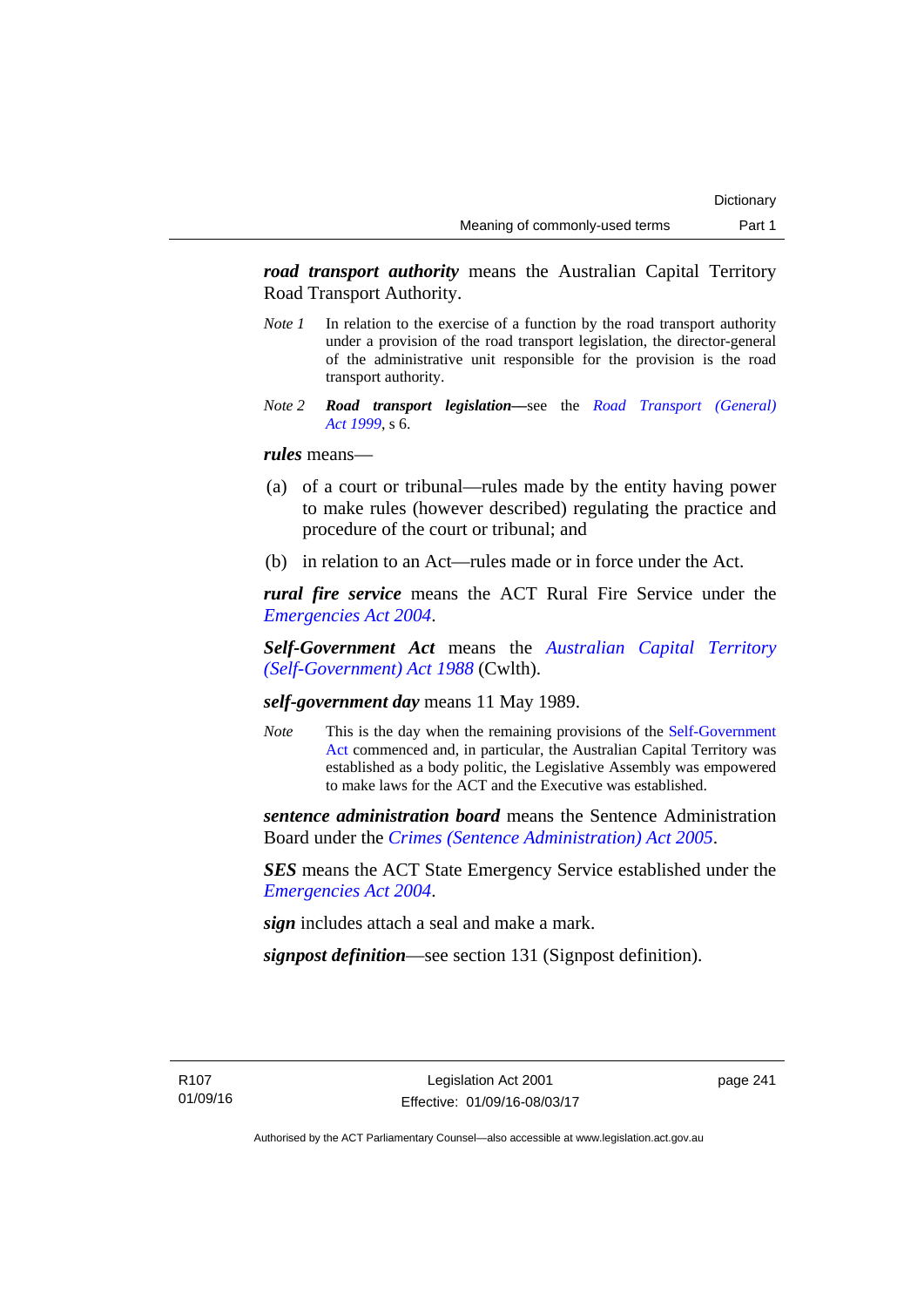*sitting day*, of the Legislative Assembly, means a period that commences on a day the Assembly meets and continues until the Assembly next adjourns.

*Note* A sitting day may continue for 1 or more days.

*solicitor* means a lawyer who practises as a solicitor.

*solicitor-general* means the Solicitor-General for the Territory under the *[Law Officers Act 2011](http://www.legislation.act.gov.au/a/2011-30)*.

*Speaker* means the Presiding Officer of the Legislative Assembly.

*Note* The Presiding Officer is elected under the [Self-Government Act,](http://www.comlaw.gov.au/Series/C2004A03699) s 11.

*Standards Australia* means the company named Standards Australia Limited (ACN 087 326 690).

*State* means a State of the Commonwealth, and includes the Northern Territory.

*statutory declaration* means a statutory declaration made under the *[Statutory Declarations Act 1959](http://www.comlaw.gov.au/Series/C2004A07365)* (Cwlth).

*statutory instrument*—see section 13.

*statutory office-holder* means a person occupying a position under an Act or statutory instrument (other than a position in the public service).

*subordinate law*—see section 8.

*summary offence*—see section 190.

*Supreme Court* means the Supreme Court of the Australian Capital Territory.

*Note* The Supreme Court is established by the *[Supreme Court Act 1933](http://www.legislation.act.gov.au/a/1933-34)*, s 3. The [Self-Government Act](http://www.comlaw.gov.au/Series/C2004A03699), s 48A deals with the jurisdiction and powers of the court.

*surveyor-general* means the surveyor-general under the *[Surveyors](http://www.legislation.act.gov.au/a/2007-33)  [Act 2007](http://www.legislation.act.gov.au/a/2007-33)*.

*swear* an oath includes make an affirmation.

page 242 Legislation Act 2001 Effective: 01/09/16-08/03/17

R107 01/09/16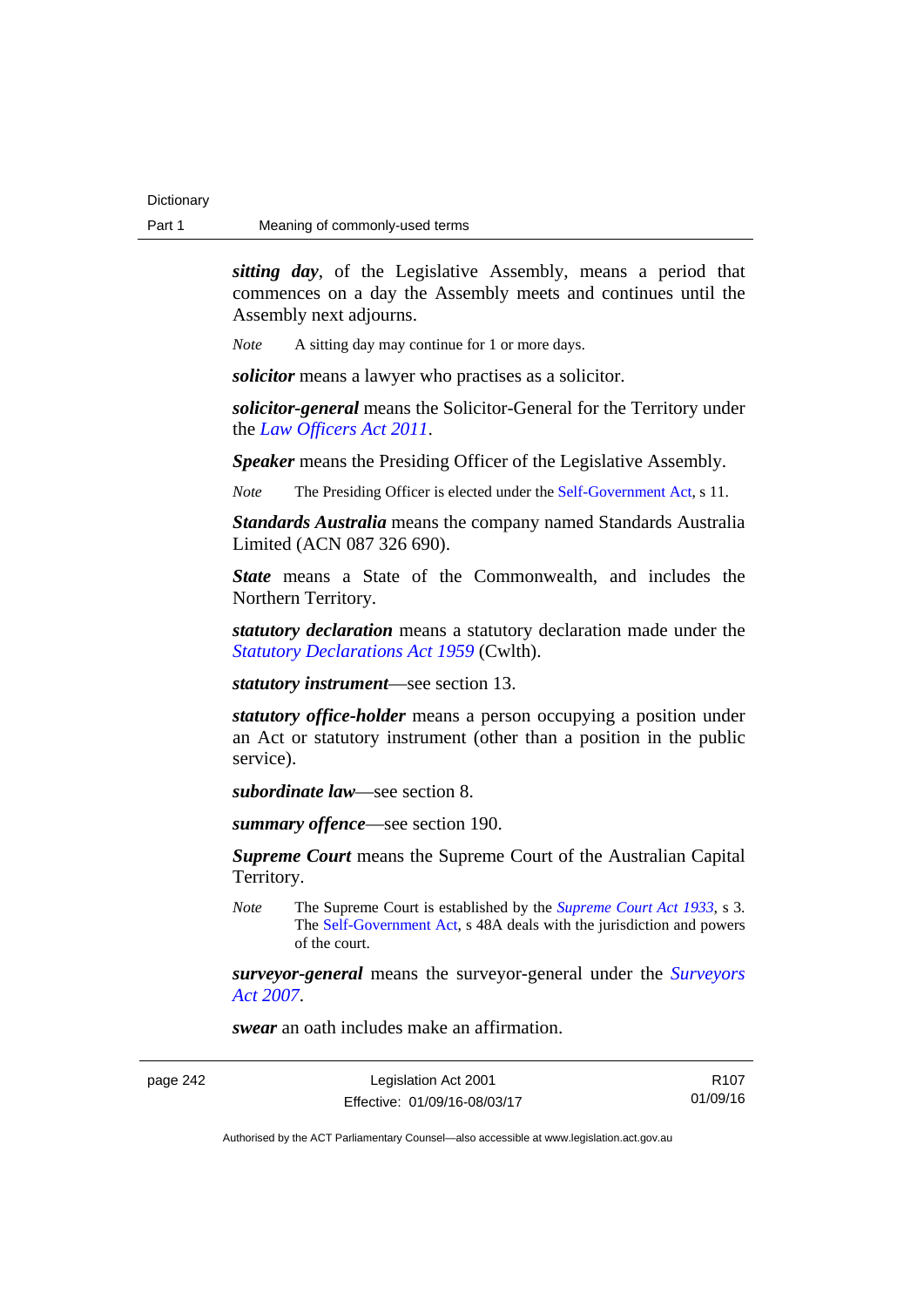*take* an oath includes make an affirmation.

*territory authority* means a body established for a public purpose under an Act, but does not include a body declared by regulation not to be a territory authority.

*territory instrumentality* means a corporation that is a territory instrumentality under the *[Public Sector Management Act 1994](http://www.legislation.act.gov.au/a/1994-37)*.

*Note Territory instrumentality* is defined in the *[Public Sector Management](http://www.legislation.act.gov.au/a/1994-37)  [Act 1994](http://www.legislation.act.gov.au/a/1994-37)*, dict.

*territory land* means Territory Land under the *[Australian Capital](http://www.comlaw.gov.au/Series/C2004A03701)  [Territory \(Planning and Land Management\) Act 1988](http://www.comlaw.gov.au/Series/C2004A03701)* (Cwlth).

*Note* The *[Australian Capital Territory \(Planning and Land Management\) Act](http://www.comlaw.gov.au/Series/C2004A03701)  [1988](http://www.comlaw.gov.au/Series/C2004A03701)* (Cwlth), s 28 provides that if land in the ACT is not national land it is territory land.

*territory law*—see *law*, of the Territory.

*territory lease*—

- (a) means—
	- (i) a lease granted under the *[Planning and Development](http://www.legislation.act.gov.au/a/2007-24)  [Act 2007](http://www.legislation.act.gov.au/a/2007-24)*; or
	- (ii) a lease under the *[Unit Titles Act 2001](http://www.legislation.act.gov.au/a/2001-16)*; but
- (b) does not include—
	- (i) a sublease of land approved under the *[Planning and](http://www.legislation.act.gov.au/a/2007-24)  [Development Act 2007](http://www.legislation.act.gov.au/a/2007-24)*, section 308; or
	- (ii) any other sublease.

*territory-owned corporation* means a Territory owned corporation under the *[Territory-owned Corporations Act 1990](http://www.legislation.act.gov.au/a/1990-53)*.

*territory plan* means the territory plan under the *[Planning and](http://www.legislation.act.gov.au/a/2007-24)  [Development Act 2007](http://www.legislation.act.gov.au/a/2007-24)*.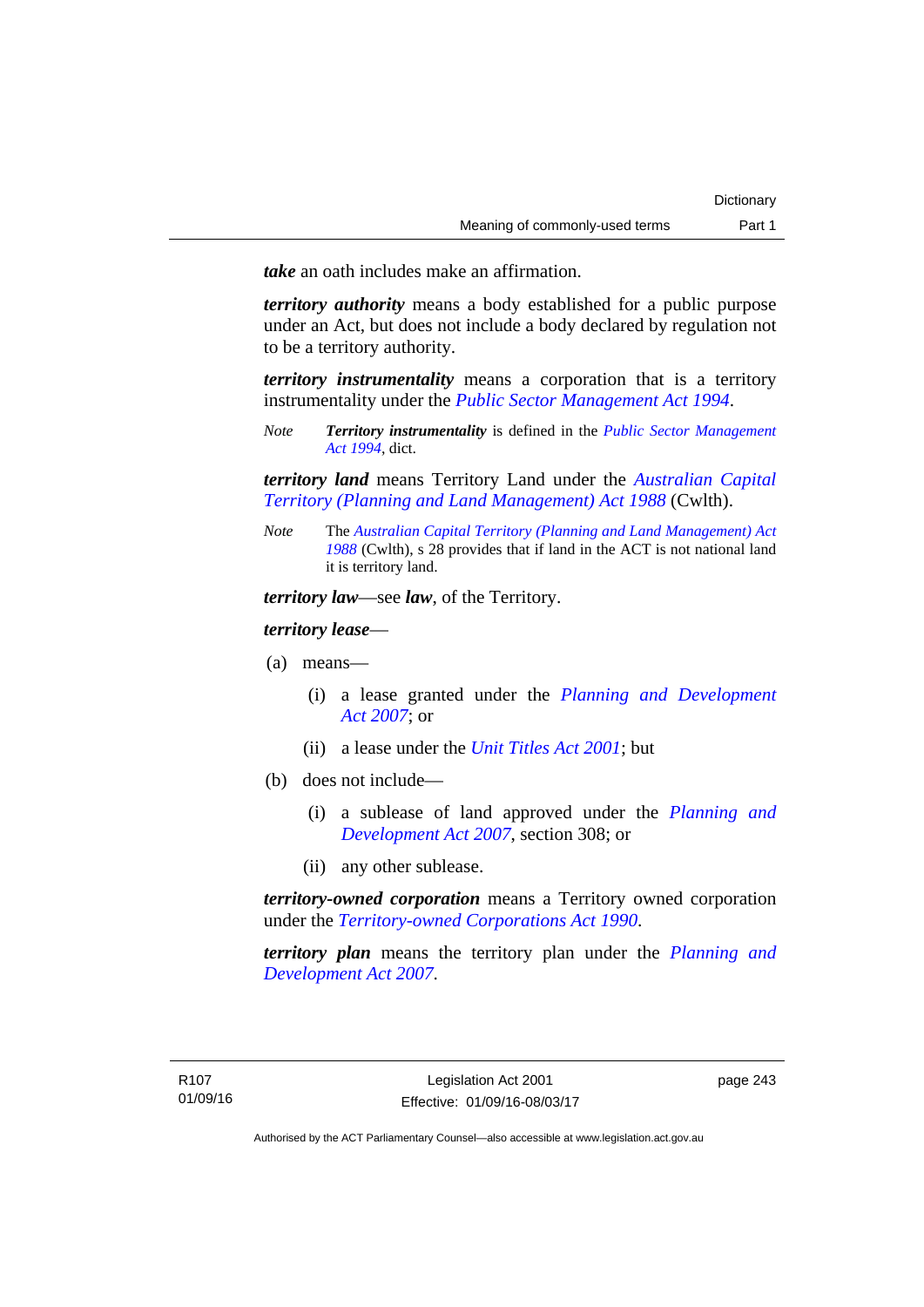### *the Territory* means—

- (a) when used in a geographical sense—the Australian Capital Territory; or
- (b) in any other case—the body politic established by the [Self-Government Act,](http://www.comlaw.gov.au/Series/C2004A03699) section 7.

*transgender person*—see section 169A (1) and (2).

*transitional* includes application and saving.

*Treasurer* means the Minister designated Treasurer by the Chief Minister, and includes a Minister authorised by the Chief Minister to act on behalf of the Treasurer.

*tribunal* includes any entity that is authorised to hear, receive and examine evidence.

*UK Act* means an Act of the United Kingdom Parliament.

*under*, in relation to an Act or statutory instrument, includes the following:

- (a) by;
- (b) by virtue of;
- (c) for or for the purposes of;
- (d) in accordance with;
- (e) in pursuance of;
- (f) pursuant to;
- (g) within the meaning of.
- *Note* A reference to an Act or statutory instrument includes a reference to a provision of the Act or instrument (see s 7 and s 13).

*United Kingdom* means the United Kingdom of Great Britain and Northern Ireland.

page 244 Legislation Act 2001 Effective: 01/09/16-08/03/17

R107 01/09/16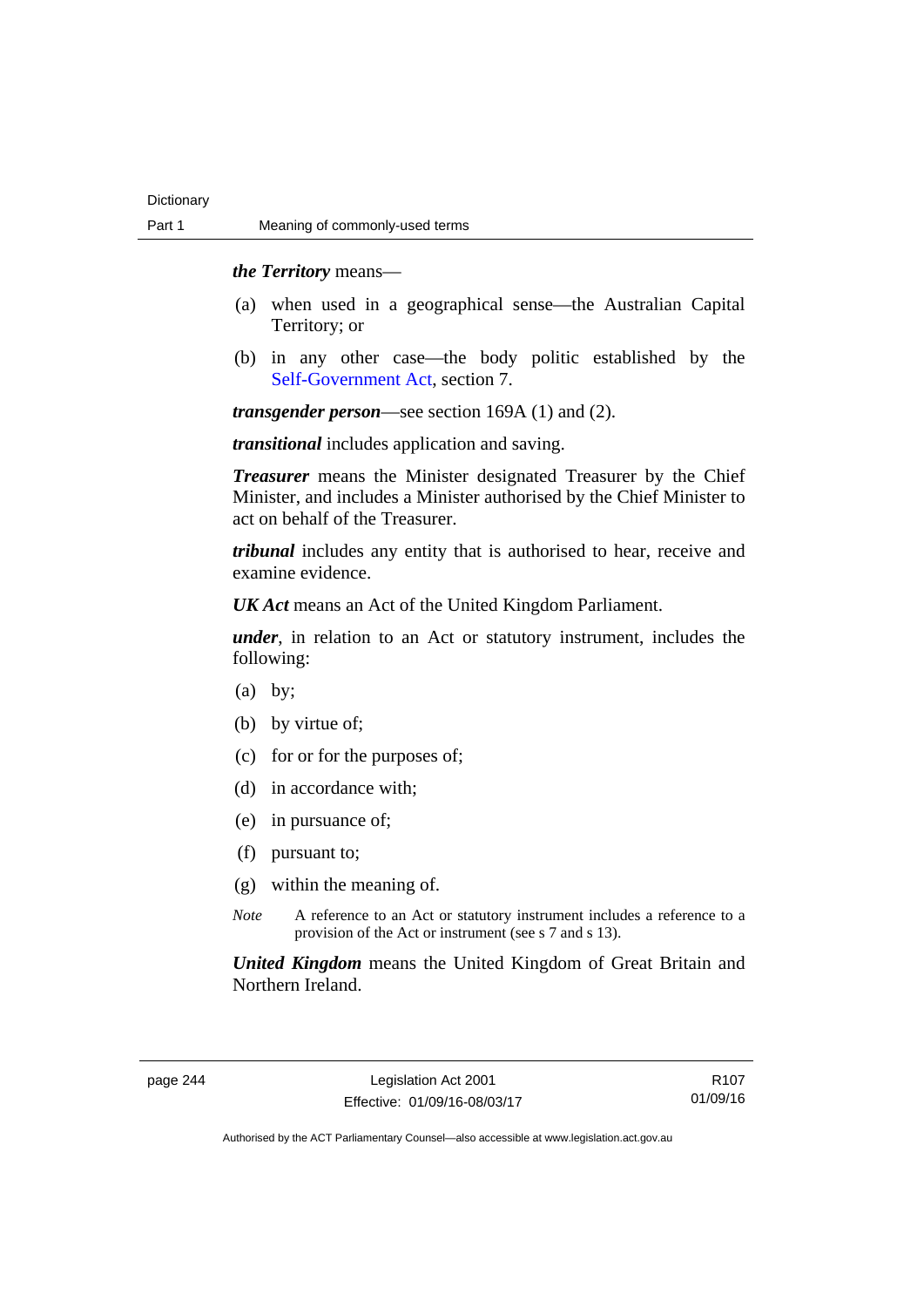## *United Kingdom Parliament* means—

- (a) the Parliament of England; or
- (b) the Parliament of Great Britain; or
- (c) the Parliament of the United Kingdom of Great Britain and Ireland; or
- (d) the Parliament of the United Kingdom of Great Britain and Northern Ireland.

## *veterinary surgeon*—

- (a) means a person unconditionally registered as a veterinary surgeon under the *[Veterinary Surgeons Act 2015](http://www.legislation.act.gov.au/a/2015-29)*; and
- (b) for an activity, includes a person conditionally registered as a veterinary surgeon under the *[Veterinary Surgeons Act 2015](http://www.legislation.act.gov.au/a/2015-29)* to the extent that the person is allowed to do the activity under the person's conditional registration.

*victims of crime commissioner* means the Victims of Crime Commissioner under the *[Human Rights Commission Act 2005](http://www.legislation.act.gov.au/a/2005-40)*.

*will* includes a codicil.

*word* includes any drawing, figure, number and symbol.

*working day* means a day that is not—

- (a) a Saturday or Sunday; or
- (b) a public holiday in the ACT.

*work safety commissioner* means the work safety commissioner under the *[Work Health and Safety Act 2011](http://www.legislation.act.gov.au/a/2011-35)*.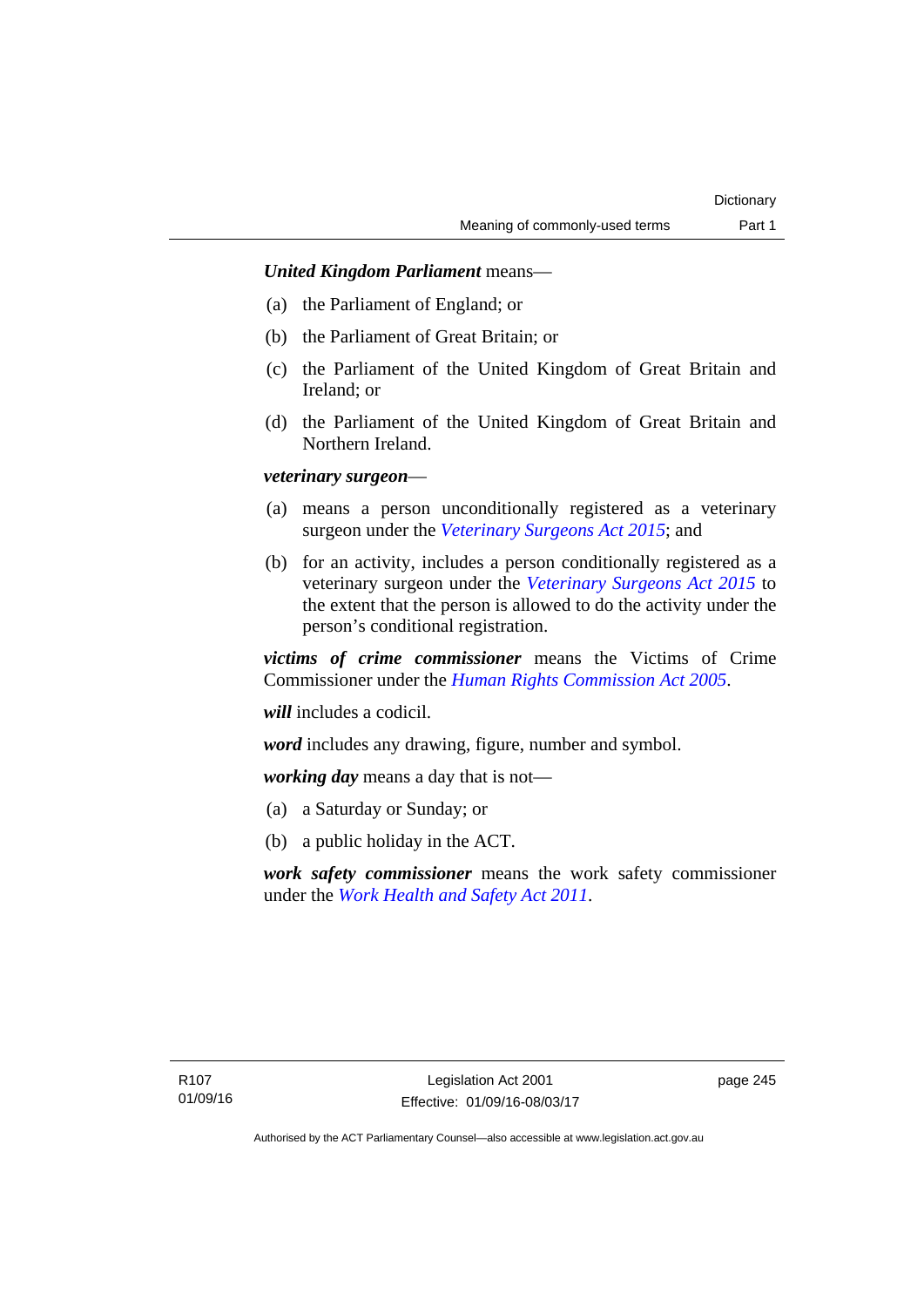*writing* includes any way of representing or reproducing words in visible form.

#### **Examples**

printing, photocopying, photography, typewriting

*Note* An example is part of the Act, is not exhaustive and may extend, but does not limit, the meaning of the provision in which it appears (see s 126 and s 132).

*year*, without specifying the kind of year, means calendar year.

page 246 Legislation Act 2001 Effective: 01/09/16-08/03/17

R107 01/09/16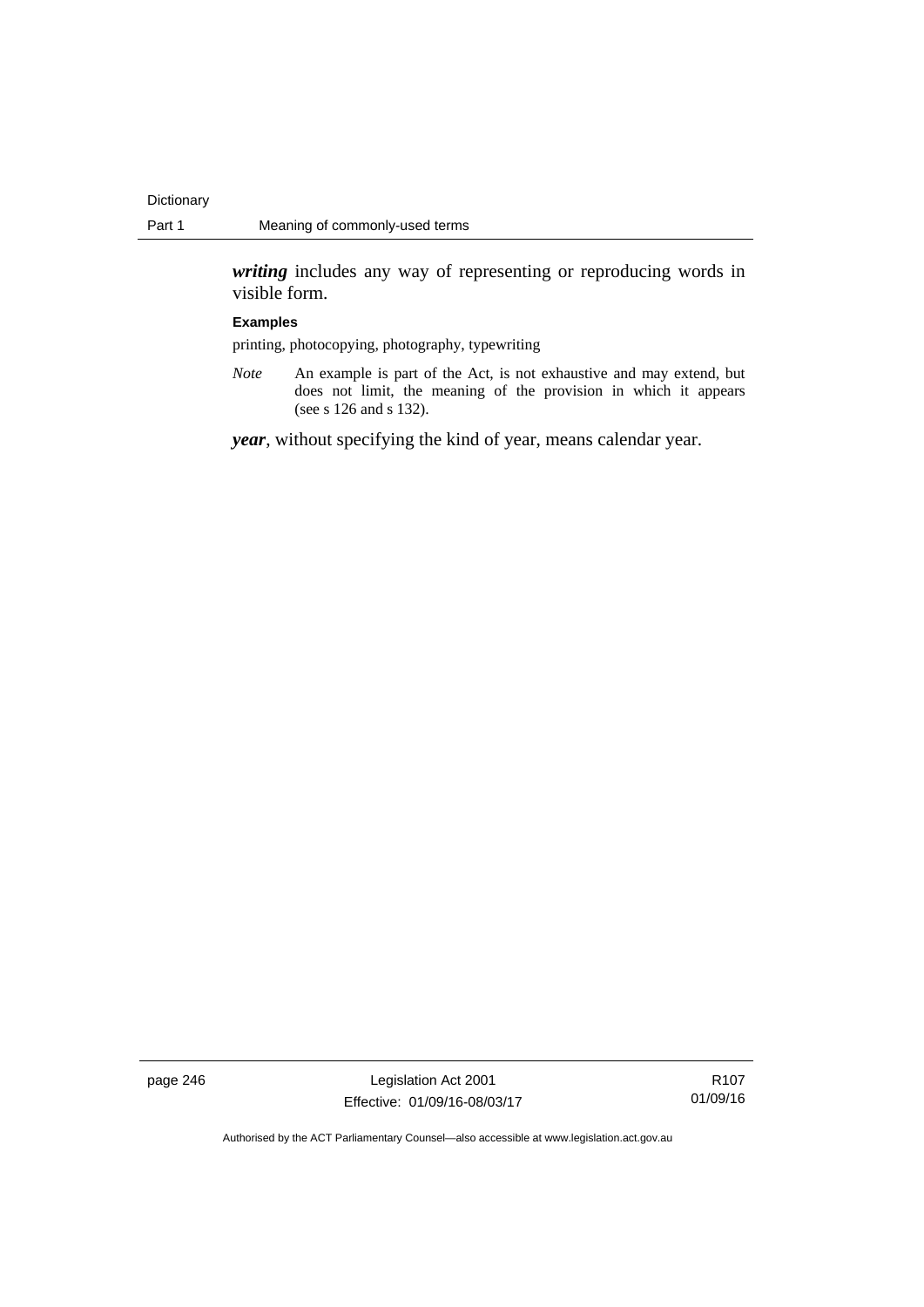# **Part 2 Terms for Legislation Act 2001 only**

*Note* Terms that apply to all Acts and statutory instruments are set out in pt 1.

*Act*, for chapter 14 (Interpretation of Acts and statutory instruments)—see section 136.

*Note* See also def *Act* in the dictionary, pt 1.

### *ACT law*—

- (a) for chapter 10 (Referring to laws)—see section 97 (1); and
- (b) for chapter 18 (Offences)—see section 188.

*administrator*, for part 19.5 (Service of documents)—see section 246.

*agency*, for part 19.5 (Service of documents)—see section 246.

*amend*, for chapter 9 (Repeal and amendment of laws)—see section 82.

*another jurisdiction* means the Commonwealth, a State, another Territory, the United Kingdom or New Zealand.

## *appointee*—

- (a) for division 19.3.1 (Appointments—general)—see section 207 (2); and
- (b) for division 19.3.2 (Acting appointments)—see section 217 (2).

## *appointer*—

- (a) for division 19.3.1 (Appointments—general)—see section 205; and
- (b) for division 19.3.2 (Acting appointments)—see section 215; and
- (c) for part 19.4 (Delegations)—see section 230 (1).

| R107     | Legislation Act 2001         | page 247 |
|----------|------------------------------|----------|
| 01/09/16 | Effective: 01/09/16-08/03/17 |          |

Authorised by the ACT Parliamentary Counsel—also accessible at www.legislation.act.gov.au

**Dictionary**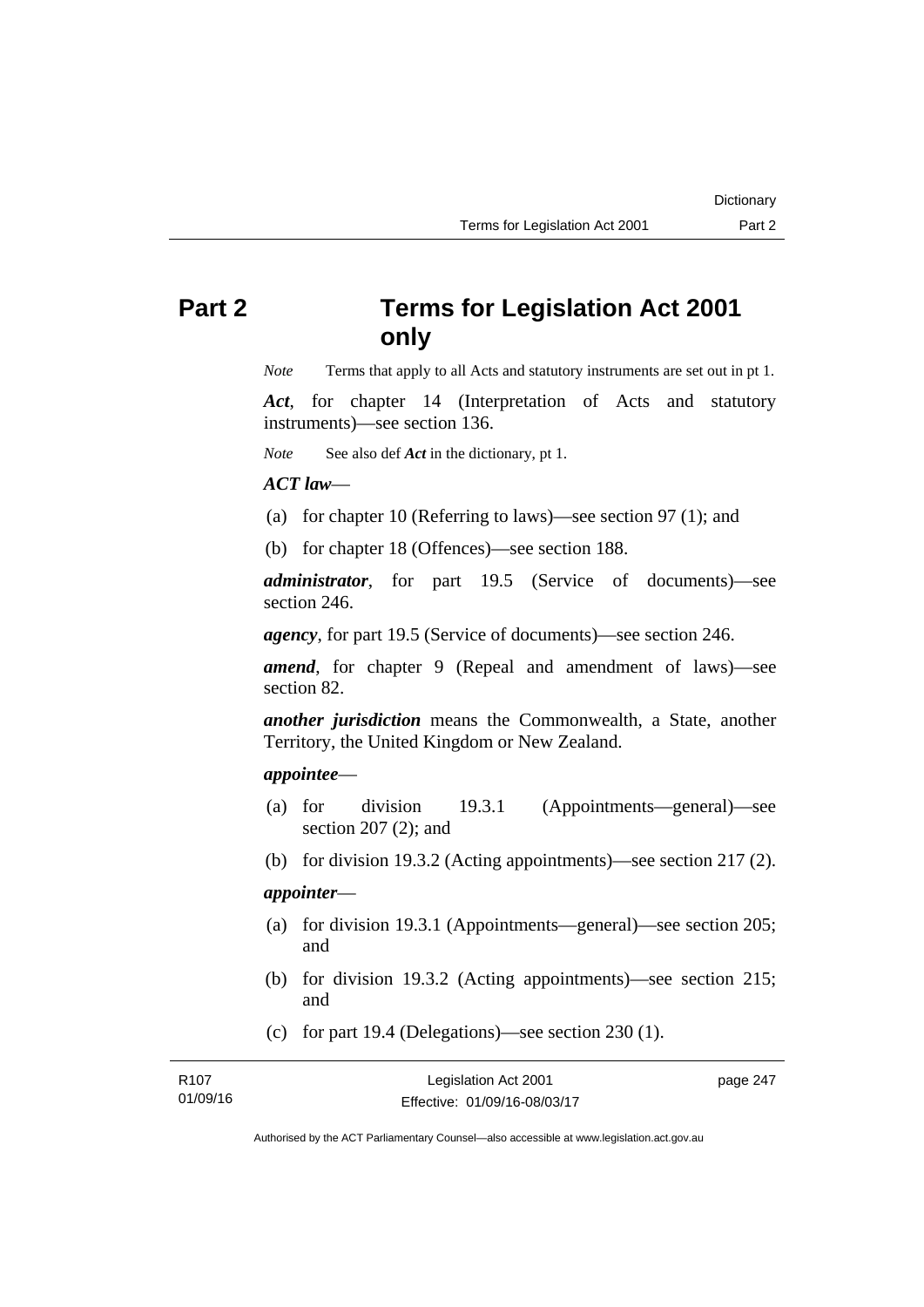*approved website* means an internet site approved under section 21.

*authorised republication*—see section 15.

*authorising law*, for chapter 5 (Regulatory impact statements for subordinate laws and disallowable instruments)—see section 31.

*benefits*, for chapter 5 (Regulatory impact statements for subordinate laws and disallowable instruments)—see section 31.

*business address*, for part 19.5 (Service of documents)—see section 246.

*corporation*, for part 19.5 (Service of documents)—see section 246.

*costs*, for chapter 5 (Regulatory impact statements for subordinate laws and disallowable instruments)—see section 31.

*current legislative drafting practice* means the legislative drafting practices from time to time used in the Parliamentary Counsel's Office.

*delegate*, for part 19.4 (Delegations)—see section 233 (2).

*determinative provision*—see section 5 (2).

*document*, for part 19.5 (Service of documents)—see section 246.

*Note* See also def *document* in the dictionary, pt 1

*editorial amendment*, of a law—see section 116.

*email address*, for part 19.5 (Service of documents)—see section 246.

*executive officer*, for part 19.5 (Service of documents)—see section 246.

*fax number*, for part 19.5 (Service of documents)—see section 246.

*fee*, for part 6.3 (Making of certain statutory instruments about fees)—see section 55.

*home address*, for part 19.5 (Service of documents)—see section 246.

page 248 Legislation Act 2001 Effective: 01/09/16-08/03/17 R107 01/09/16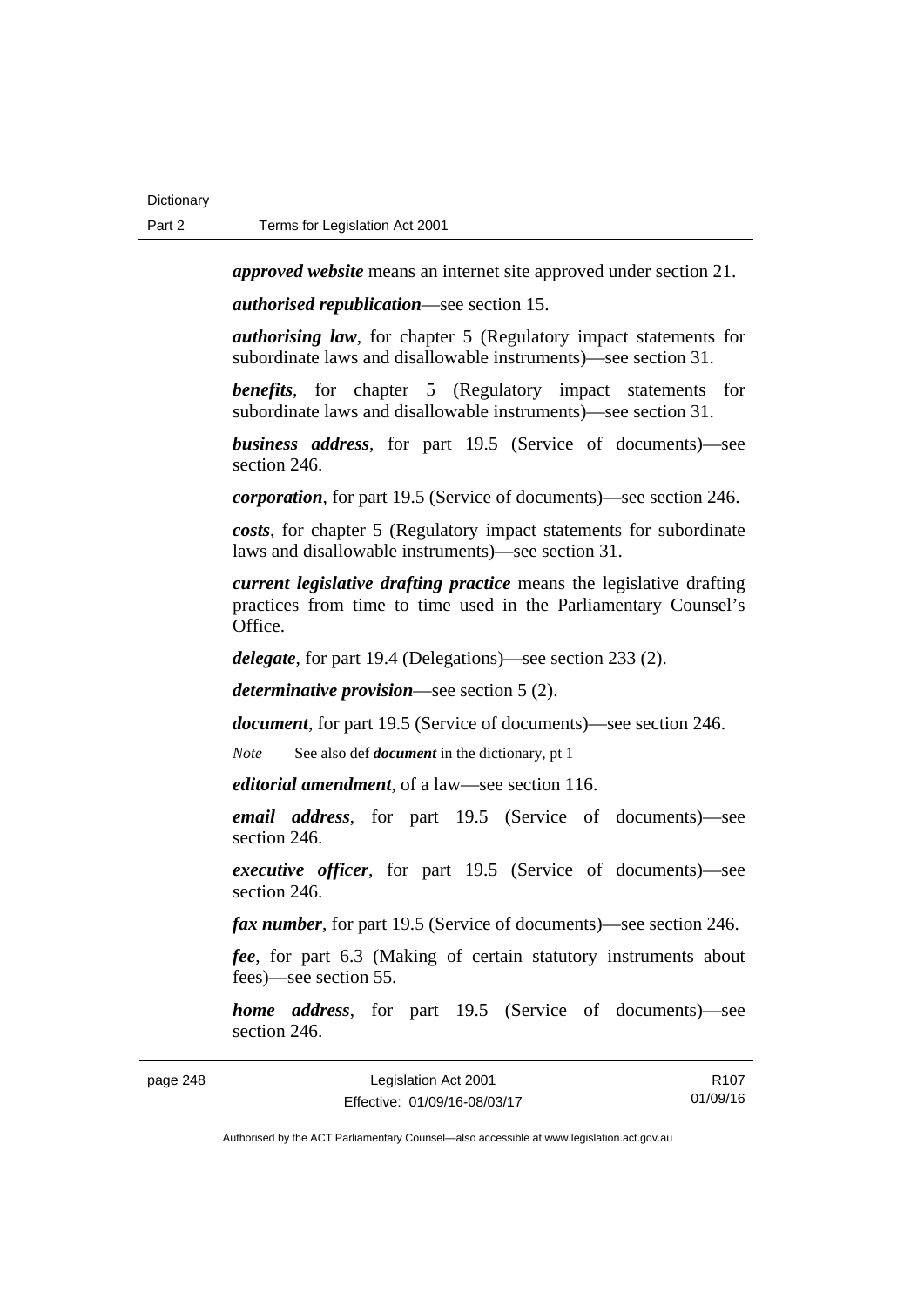## *law*—

- (a) for chapter 3 (Authorised versions and evidence of laws and legislative material)—see section 22A; and
- (b) for chapter 8 (Commencement and exercise of powers before commencement)—see section 72; and
- (c) for chapter 9 (Repeal and amendment of laws)—see section 82; and
- (d) for chapter 10 (Referring to laws)—see section 97 (1); and
- (e) for chapter 11 (Republication of Acts and statutory instruments)—see section 107; and
- (f) for chapter 13 (Structure of Acts and statutory instruments) see section 125; and
- (g) for chapter 16 (Courts, tribunals and other decision-makers) see section 175; and
- (h) for chapter 17 (Entities and positions)—see section 182; and
- (i) for chapter 19 (Administrative and machinery provisions)—see section 195.

*law of another jurisdiction*, for chapter 10 (Referring to laws)—see section 97 (1).

*legislative material*, for chapter 3 (Authorised versions and evidence of laws and legislative material)—see section 22A.

*non-determinative provision*—see section 5 (3).

*provide* a service, for part 6.3 (Making of certain statutory instruments about fees)—see section 55.

*register* means the ACT legislation register.

*repeal*, for chapter 9 (Repeal and amendment of laws)—see section 82.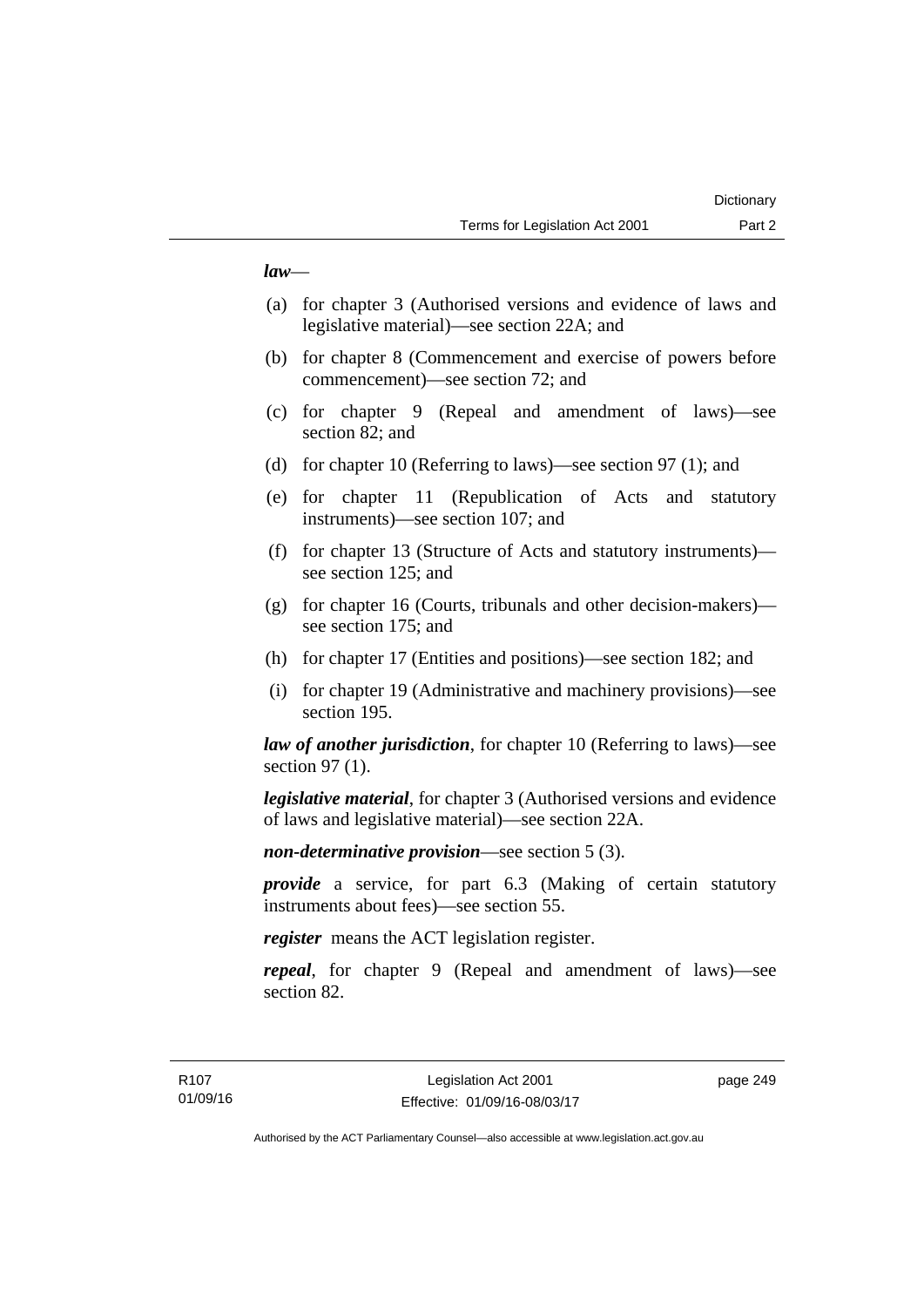### *republication—*

- (a) for chapter 3 (Authorised versions and evidence of laws and legislative material)—see section 22A; and
- (b) for chapter 11 (Republication of Acts and statutory instruments)—see section 107.

*republication date*, for an authorised republication, means the date stated in the republication as the republication date.

*responsible*, for part 19.5 (Service of documents)—see section 246.

*scrutiny committee principles*, for chapter 5 (Regulatory impact statements for subordinate laws and disallowable instruments)—see section 31.

*service*, for part 6.3 (Making of certain statutory instruments about fees)—see section 55.

*working out the meaning of an Act*, for part 14.2 (Key principles of interpretation)—see section 138.

page 250 Legislation Act 2001 Effective: 01/09/16-08/03/17

R107 01/09/16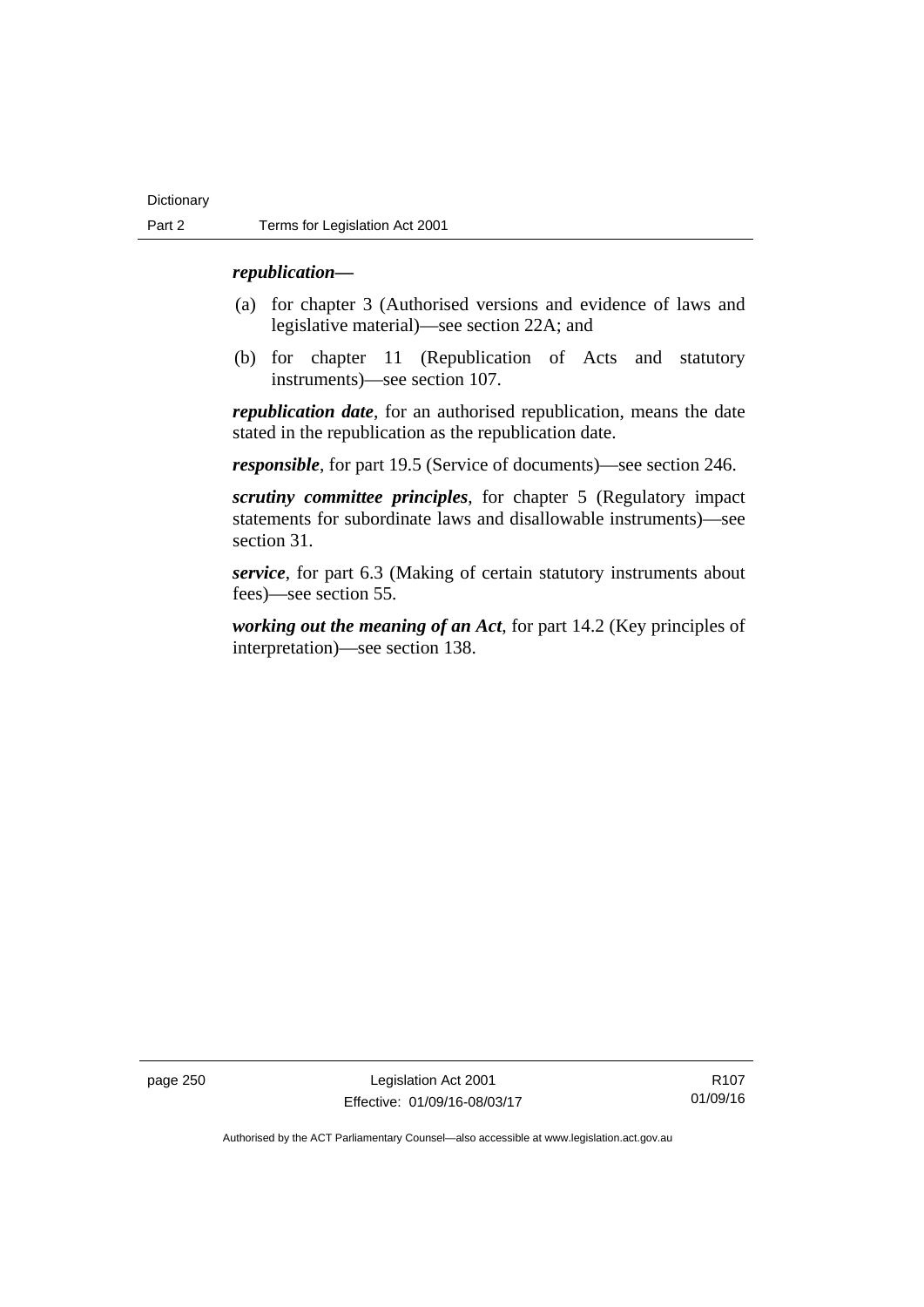## **Endnotes**

## **1 About the endnotes**

Amending and modifying laws are annotated in the legislation history and the amendment history. Current modifications are not included in the republished law but are set out in the endnotes.

Not all editorial amendments made under the *Legislation Act 2001*, part 11.3 are annotated in the amendment history. Full details of any amendments can be obtained from the Parliamentary Counsel's Office.

Uncommenced amending laws are not included in the republished law. The details of these laws are underlined in the legislation history. Uncommenced expiries are underlined in the legislation history and amendment history.

If all the provisions of the law have been renumbered, a table of renumbered provisions gives details of previous and current numbering.

The endnotes also include a table of earlier republications.

| $A = Act$                                    | NI = Notifiable instrument                  |
|----------------------------------------------|---------------------------------------------|
| $AF =$ Approved form                         | $o = order$                                 |
| $am = amended$                               | om = omitted/repealed                       |
| $amdt = amendment$                           | $ord = ordinance$                           |
| $AR = Assembly resolution$                   | $orig = original$                           |
| $ch = chapter$                               | par = paragraph/subparagraph                |
| $CN =$ Commencement notice                   | $pres = present$                            |
| $def = definition$                           | $prev = previous$                           |
| $DI = Disallowable instrument$               | $(\text{prev}) = \text{previously}$         |
| $dict = dictionary$                          | $pt = part$                                 |
| $disallowed = disallowed by the Legislative$ | $r = rule/subrule$                          |
| Assembly                                     | $reloc = relocated$                         |
| $div = division$                             | $renum = renumbered$                        |
| $exp = expires/expired$                      | $R[X]$ = Republication No                   |
| $Gaz = gazette$                              | $RI = reissue$                              |
| $hdg = heading$                              | $s = section/subsection$                    |
| $IA = Interpretation Act 1967$               | $sch = schedule$                            |
| ins = inserted/added                         | $sdiv = subdivision$                        |
| $LA =$ Legislation Act 2001                  | SL = Subordinate law                        |
| $LR =$ legislation register                  | $sub =$ substituted                         |
| $LRA =$ Legislation (Republication) Act 1996 | $underlining = whole or part not commenced$ |
| $mod = modified/modification$                | or to be expired                            |
|                                              |                                             |

## **2 Abbreviation key**

R107 01/09/16

Legislation Act 2001 Effective: 01/09/16-08/03/17 page 251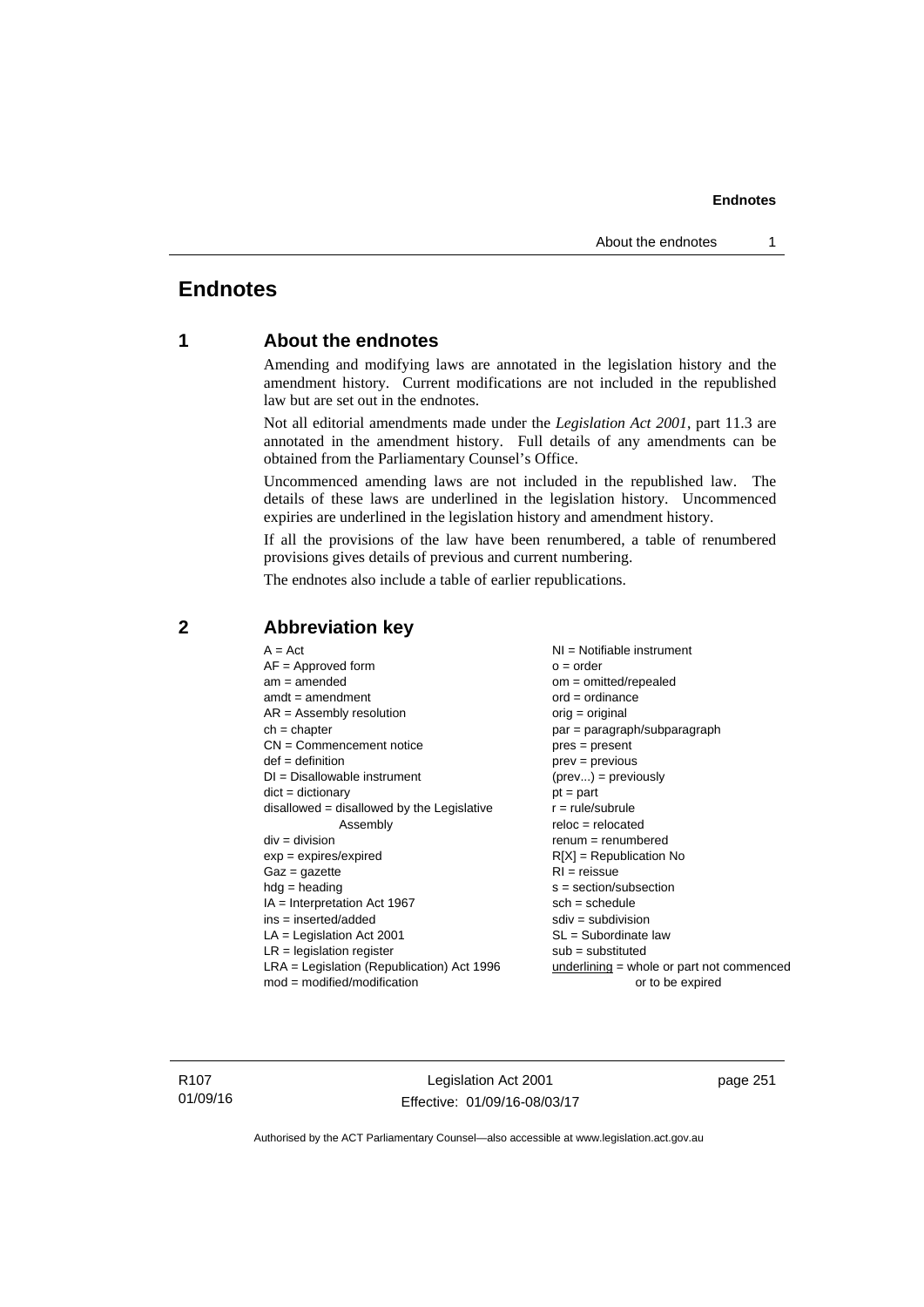3 Legislation history

## **3 Legislation history**

## **Legislation Act 2001 A2001-14**

notified 5 April 2001 ([Gaz 2001 No 14](http://www.legislation.act.gov.au/gaz/2001-14/default.asp)) s 1, s 2 commenced 5 April 2001 (IA s 10B) remainder commenced 12 September 2001 (s 2 and [Gaz 2001](http://www.legislation.act.gov.au/gaz/2001-S65/default.asp)  [No S65](http://www.legislation.act.gov.au/gaz/2001-S65/default.asp))

as amended by

## **[Legislation \(Consequential Amendments\) Act 2001](http://www.legislation.act.gov.au/a/2001-44) A2001-44 pt 220**

notified 26 July 2001 ([Gaz 2001 No 30\)](http://www.legislation.act.gov.au/gaz/2001-30/default.asp) s 1, s 2 commenced 26 July 2001 (IA s 10B) pt 220 commenced 12 September 2001 (s 2 and see [Gaz 2001](http://www.legislation.act.gov.au/gaz/2001-S65/default.asp)  [No S65](http://www.legislation.act.gov.au/gaz/2001-S65/default.asp))

#### **[Statute Law Amendment Act 2001 \(No 2\)](http://www.legislation.act.gov.au/a/2001-56) A2001-56 pt 2.2**

notified 5 September 2001 [\(Gaz 2001 No S65\)](http://www.legislation.act.gov.au/gaz/2001-S65/default.asp) s 1, s 2 commenced 5 September 2001 (IA s 10B) amdts 2.67, 2.69, 2.78, 2.81 commenced 12 September 2001 (s 2 (2)) pt 2.2 remainder commenced 5 September 2001 (s 2 (1))

as modified by

#### **[Legislation Regulations 2001](http://www.legislation.act.gov.au/sl/2001-34) SL2001-34 reg 6**

notified LR 13 September 2001 commenced 13 September 2001 (reg 2)

as amended by

## **[Justice and Community Safety Legislation Amendment Act 2001](http://www.legislation.act.gov.au/a/2001-70) A2001-70 sch 1**  notified LR 14 September 2001

amdt commenced 14 September 2001 (s 2 (5))

#### **[Defamation Act 2001](http://www.legislation.act.gov.au/a/2001-88) A2001-88 s 43 (2)**

notified LR 24 September 2001

s 1, s 2 commenced 24 September 2001 (LA s 75)

s 43 (2) commenced 1 July 2002 (s 2)

page 252 Legislation Act 2001 Effective: 01/09/16-08/03/17

R107 01/09/16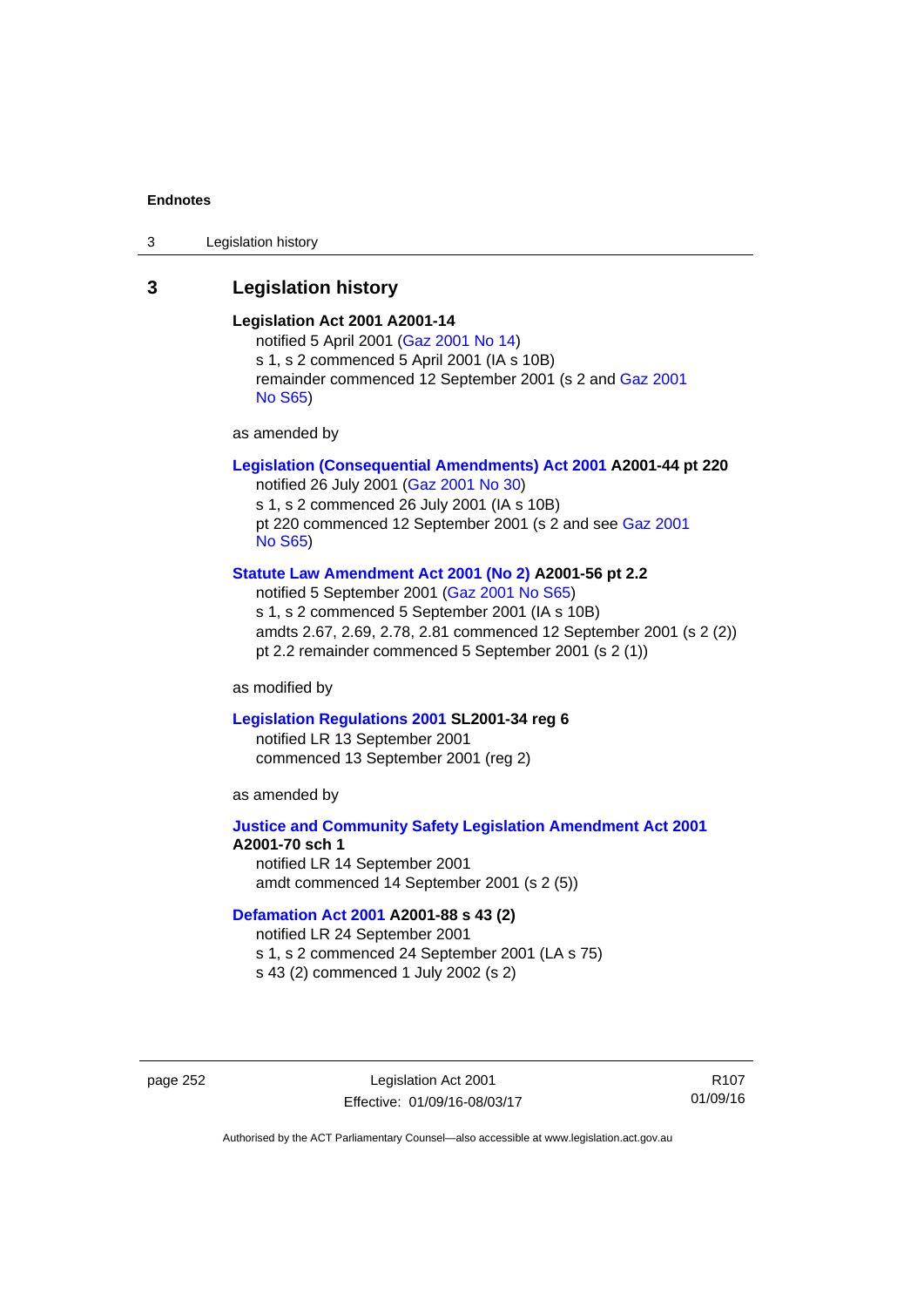#### **[Legislation Amendment Act 2002](http://www.legislation.act.gov.au/a/2002-11) A2002-11 ss 3-29, sch 1, pt 2.29**

notified LR 27 May 2002 s 1, s 2 commenced 27 May 2002 (LA s 75) ss 3-29, sch 1, pt 2.29 commenced 28 May 2002 (s 2 (1))

### **[Justice and Community Safety Legislation Amendment Act 2002](http://www.legislation.act.gov.au/a/2002-27) A2002-27 pt 8**

notified LR 9 September 2002 s 1, s 2 commenced 9 September 2002 (LA s 75) pt 8 commenced 7 October 2002 (s 2 (2))

#### **[Statute Law Amendment Act 2002](http://www.legislation.act.gov.au/a/2002-30) A2002-30 pt 2.1**

notified LR 16 September 2002 s 1, s 2 taken to have commenced 19 May 1997 (LA s 75 (2)) amdt 2.3 taken to have commenced 12 September 2001 (s 2 (2)) pt 2.1 remainder commenced 17 September 2002 (s 2 (1))

### **[Civil Law \(Wrongs\) Act 2002](http://www.legislation.act.gov.au/a/2002-40) A2002-40 div 3.2.8**

notified LR 10 October 2002 s 1, s 2 commenced 10 October 2002 (LA s 75 (1)) div 3.2.8 commenced 1 November 2002 (s 2 (2) and [CN2002-13](http://www.legislation.act.gov.au/cn/2002-13/default.asp))

#### **[Statute Law Amendment Act 2002 \(No 2\)](http://www.legislation.act.gov.au/a/2002-49) A2002-49 pt 2.1**

notified LR 20 December 2002

s 1, s 2 taken to have commenced 7 October 1994 (LA s 75 (2)) pt 2.1 commenced 17 January 2003 (s 2 (1))

## **[Criminal Code 2002](http://www.legislation.act.gov.au/a/2002-51) No 51 pt 1.12**

notified LR 20 December 2002

s 1, s 2 commenced 20 December 2002 (LA 75 (1))

pt 1.12 commenced 1 January 2003 (s 2 (1))

#### **[Planning and Land \(Consequential Amendments\) Act 2002](http://www.legislation.act.gov.au/a/2002-56) A2002-56 pt 3.13**

#### notified LR 20 December 2002

s 1, s 2 commenced 20 December 2002 (LA s 75 (1)) sch 3 pt 3.13 commenced 1 July 2003 (s 2 and see Planning and Land [Act 2002](http://www.legislation.act.gov.au/a/2002-55) A2002-55, s 2)

R107 01/09/16

Legislation Act 2001 Effective: 01/09/16-08/03/17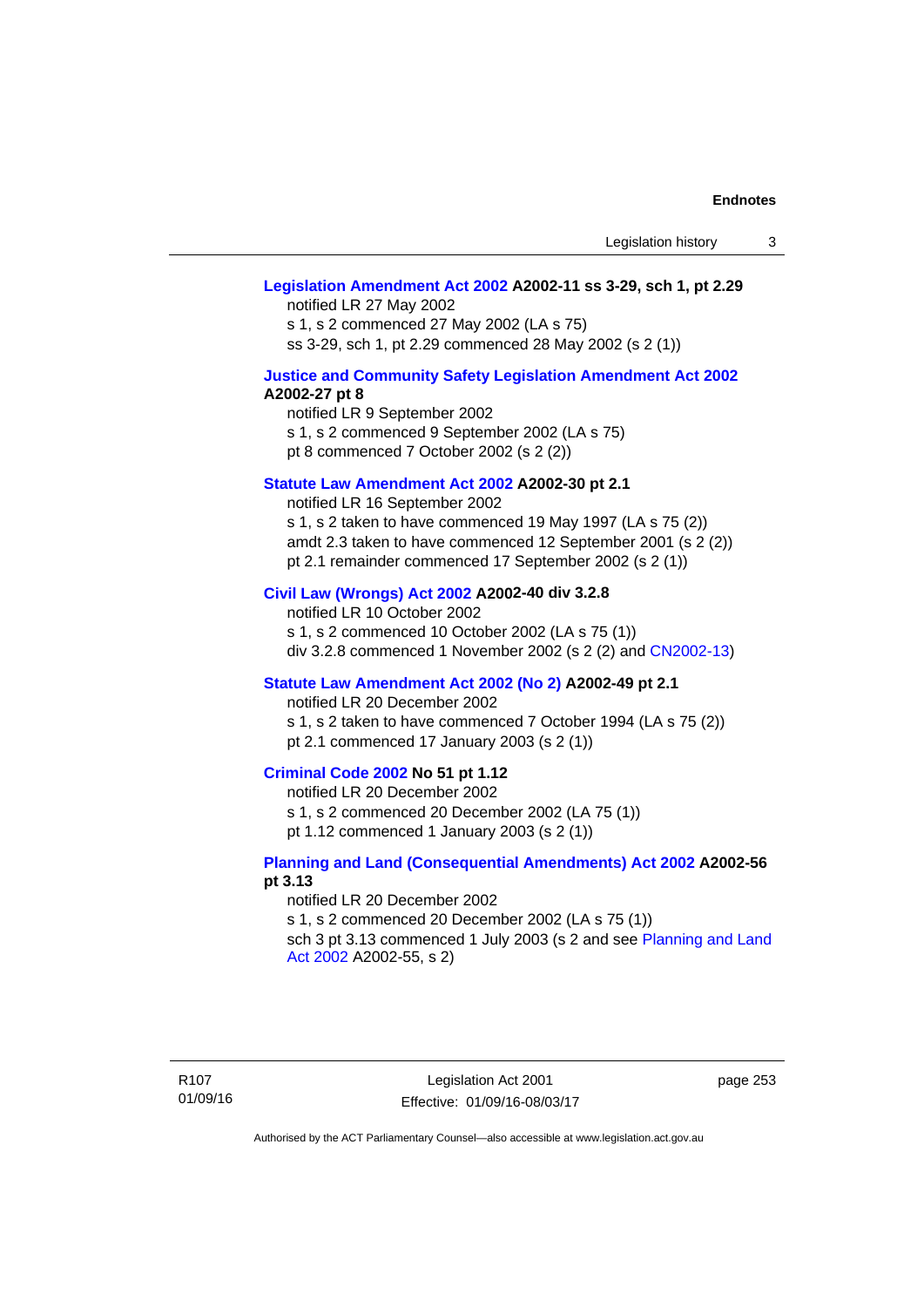| Legislation history<br>-3 |  |
|---------------------------|--|
|---------------------------|--|

| <b>Legislation (Gay, Lesbian and Transgender) Amendment Act 2003</b><br>A2003-14 pt 2<br>notified LR 27 March 2003<br>s 1, s 2 commenced 27 March 2003 (LA s 75 (1))<br>pt 2 commenced 28 March 2003 (s 2) |
|------------------------------------------------------------------------------------------------------------------------------------------------------------------------------------------------------------|
| <b>Consumer and Trader Tribunal Act 2003 A2003-16 s 70</b><br>notified LR 9 April 2003<br>s 1, s 2 commenced 9 April 2003 (LA s 75 (1))<br>s 70 commenced 9 October 2003 (s 2 and LA s 79)                 |
| <b>Legislation (Statutory Interpretation) Amendment Act 2003 A2003-18</b><br>notified LR 9 April 2003<br>s 1, s 2 commenced 9 April 2003 (LA s 75 (1))<br>remainder commenced 10 April 2003 (s 2)          |
| Statute Law Amendment Act 2003 A2003-41 sch 2 pt 2.1<br>notified LR 11 September 2003<br>s 1, s 2 commenced 11 September 2003 (LA s 75 (1))<br>sch 2 pt 2.1 commenced 9 October 2003 (s 2 (1))             |
| Statute Law Amendment Act 2003 (No 2) A2003-56 sch 2 pt 2.1<br>notified LR 5 December 2003<br>s 1, s 2 commenced 5 December 2003 (LA s 75 (1))<br>sch 2 pt 2.1 commenced 19 December 2003 (s 2)            |
| Parentage Act 2004 A2004-1 sch 1 pt 1.7<br>notified LR 18 February 2004<br>s 1, s 2 commenced 18 February 2004 (LA s 75 (1))<br>sch 1 pt 1.7 commenced 22 March 2004 (s 2 and CN2004-3)                    |
| Human Rights Act 2004 A2004-5 sch 2 pt 2.3<br>notified LR 10 March 2004<br>s 1, s 2 commenced 10 March 2004 (LA s 75 (1))<br>sch 2 pt 2.3 commenced 1 July 2004 (s 2)                                      |
| Dangerous Substances Act 2004 A2004-7 sch 1 pt 1.4<br>notified LR 19 March 2004<br>s 1, s 2 commenced 19 March 2004 (LA s 75 (1))                                                                          |

page 254 Legislation Act 2001 Effective: 01/09/16-08/03/17

R107 01/09/16

Authorised by the ACT Parliamentary Counsel—also accessible at www.legislation.act.gov.au

sch 1 pt 1.4 commenced 5 April 2004 (s 2 and [CN2004-6](http://www.legislation.act.gov.au/cn/2004-6/default.asp))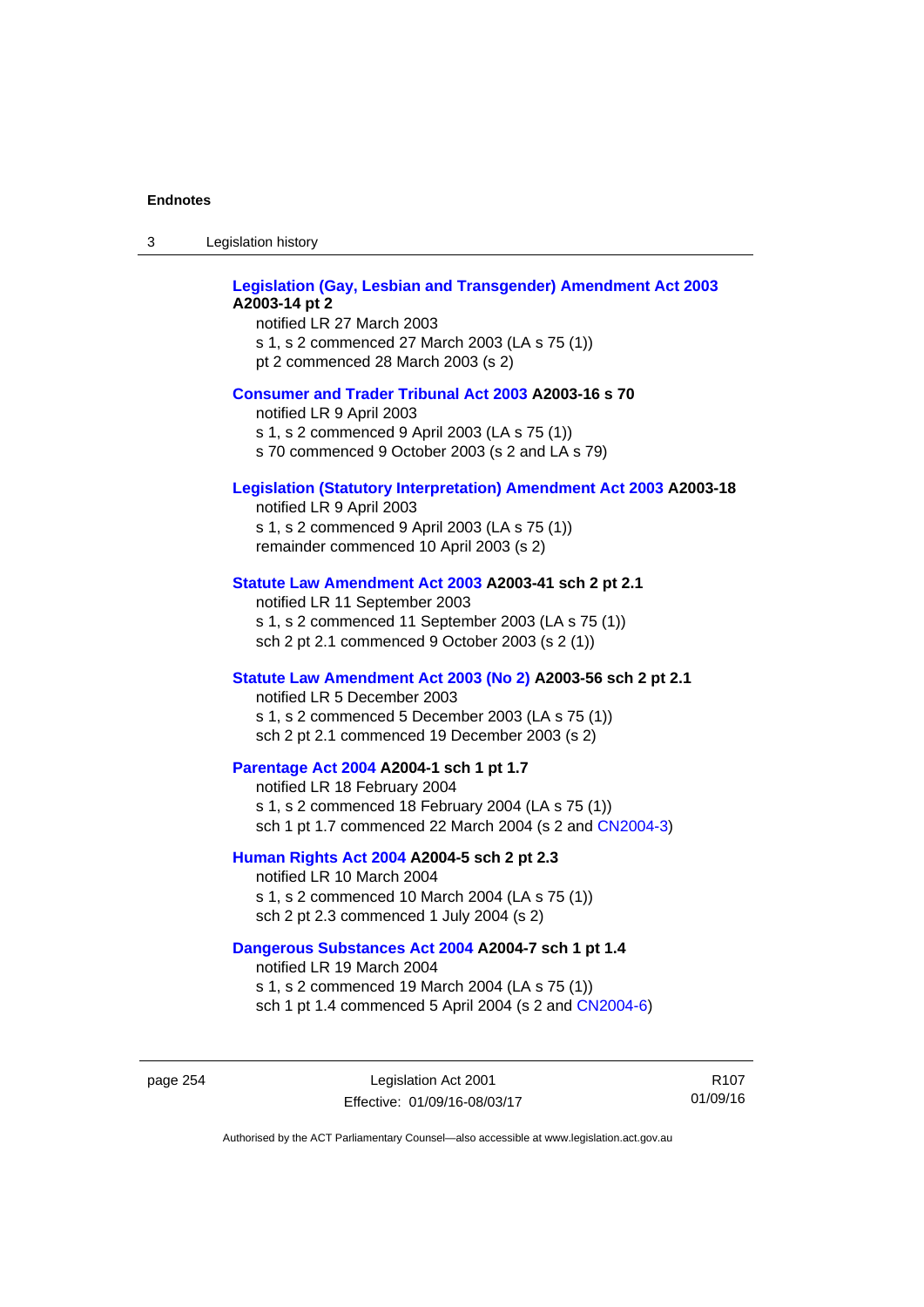### **[Nurse Practitioners Legislation Amendment Act 2004](http://www.legislation.act.gov.au/a/2004-10) A2004-10 pt 3**

notified LR 19 March 2004

s 1, s 2 commenced 19 March 2004 (LA s 75 (1))

pt 3 commenced 27 May 2004 (s 2 and [CN2004-9\)](http://www.legislation.act.gov.au/cn/2004-9/default.asp)

#### **[Construction Occupations Legislation Amendment Act 2004](http://www.legislation.act.gov.au/a/2004-13)  A2004-13 sch 2 pt 2.20**

notified LR 26 March 2004 s 1, s 2 commenced 26 March 2004 (LA s 75 (1)) sch 2 pt 2.20 commenced 1 September 2004 (s 2 and see [Construction Occupations \(Licensing\) Act 2004](http://www.legislation.act.gov.au/a/2004-12) A2004-12, s 2 and [CN2004-8\)](http://www.legislation.act.gov.au/cn/2004-8/default.asp)

## **[Education Act 2004](http://www.legislation.act.gov.au/a/2004-17) A2004-17 sch 2 pt 2.5**

notified LR 8 April 2004 s 1, s 2 commenced 8 April 2004 (LA s 75 (1)) sch 2 pt 2.5 commenced 1 January 2005 (s 2)

### **[Emergencies Act 2004](http://www.legislation.act.gov.au/a/2004-28) A2004-28 sch 3 pt 3.12**

notified LR 29 June 2004 s 1, s 2 commenced 29 June 2004 (LA s 75 (1)) sch 3 pt 3.12 commenced 1 July 2004 (s 2 (1) and [CN2004-11](http://www.legislation.act.gov.au/cn/2004-11/default.asp))

#### **[Justice and Community Safety Legislation Amendment Act 2004](http://www.legislation.act.gov.au/a/2004-32)  [\(No 2\)](http://www.legislation.act.gov.au/a/2004-32) A2004-32 pt 13**

notified LR 29 June 2004 s 1, s 2 commenced 29 June 2004 (LA s 75 (1)) pt 13 commenced 13 July 2004 (s 2 (3))

**[Health Professionals Legislation Amendment Act 2004](http://www.legislation.act.gov.au/a/2004-39) A2004-39 sch 3 pt 3.1, sch 4 pt 4.3, sch 5 pt 5.9, sch 6 pt 6.6, sch 8 pt 8.2, sch 11A pt 11A.1 (as am by [A2005-28](http://www.legislation.act.gov.au/a/2005-28) amdt 1.61)**  notified LR 8 July 2004 s 1, s 2 commenced 8 July 2004 (LA s 75 (1)) sch 5 pt 5.9 commenced 7 July 2005 (s 2 and see [Health Professionals](http://www.legislation.act.gov.au/a/2004-38)  [Act 2004](http://www.legislation.act.gov.au/a/2004-38) A2004-38, s 2 and [CN2005-11\)](http://www.legislation.act.gov.au/cn/2005-11/default.asp) sch 6 pt 6.6 commenced 17 January 2006 (s 2 and see [Health](http://www.legislation.act.gov.au/a/2004-38)  [Professionals Act 2004](http://www.legislation.act.gov.au/a/2004-38) A2004-38, s 2 (as am by [A2005-28](http://www.legislation.act.gov.au/a/2005-28) amdt 1.1) and [CN2006-2](http://www.legislation.act.gov.au/cn/2006-2/default.asp)) sch 3 pt 3.1, sch 4 pt 4.3, sch 8 pt 8.2, sch 11A pt 11A.1 commenced 9 January 2007 (s 2 and see [Health Professionals Act 2004](http://www.legislation.act.gov.au/a/2004-38) A2004-38, s 2 (as am by [A2005-28](http://www.legislation.act.gov.au/a/2005-28) amdt 1.1; [A2006-27](http://www.legislation.act.gov.au/a/2006-27) s 12))

| R <sub>107</sub> | Legislation Act 2001         | page 255 |
|------------------|------------------------------|----------|
| 01/09/16         | Effective: 01/09/16-08/03/17 |          |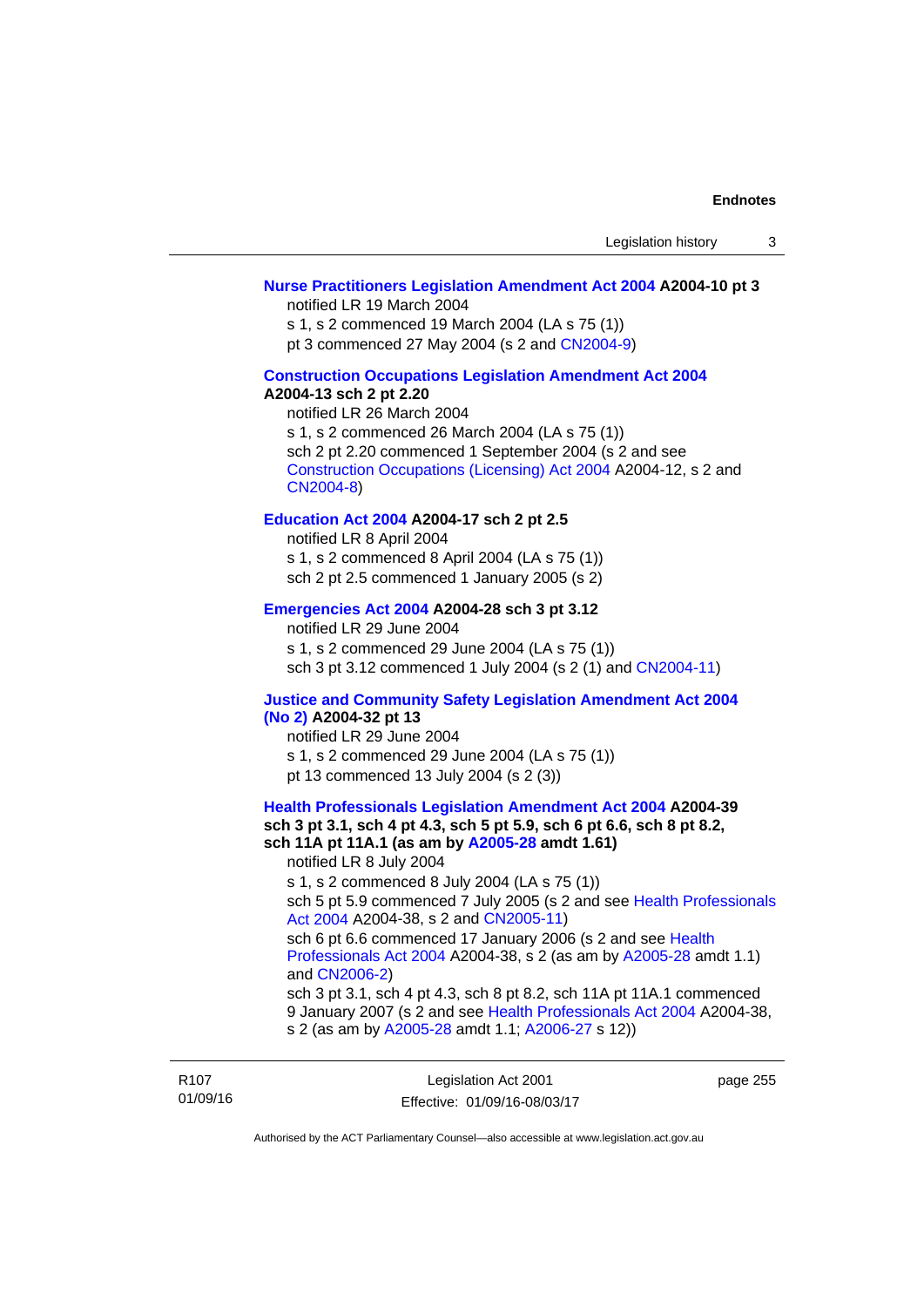3 Legislation history

#### **[Statute Law Amendment Act 2004](http://www.legislation.act.gov.au/a/2004-42) A2004-42 sch 2 pt 2.1**

notified LR 11 August 2004 s 1, s 2 commenced 11 August 2004 (LA s 75 (1)) sch 2 pt 2.1 commenced 25 August 2004 (s 2 (1))

## **[Heritage Act 2004](http://www.legislation.act.gov.au/a/2004-57) A2004-57 sch 1 pt 1.8**

notified LR 9 September 2004

s 1, s 2 commenced 9 September 2004 (LA s 75 (1))

sch 1 pt 1.8 commenced 9 March 2005 (s 2 and LA s 79)

#### **[Court Procedures \(Consequential Amendments\) Act 2004](http://www.legislation.act.gov.au/a/2004-60) A2004-60 sch 1 pt 1.37**

notified LR 2 September 2004 s 1, s 2 commenced 2 September 2004 (LA s 75 (1)) sch 1 pt 1.37 commenced 10 January 2005 (s 2 and see Court [Procedures Act 2004](http://www.legislation.act.gov.au/a/2004-59) A2004-59, s 2 and [CN2004-29\)](http://www.legislation.act.gov.au/cn/2004-29/default.asp)

#### **[Justice and Community Safety Legislation Amendment Act 2005](http://www.legislation.act.gov.au/a/2005-5) A2005-5 pt 7**

notified LR 23 February 2005 s 1, s 2 commenced 23 February 2005 (LA s 75 (1)) pt 7 commenced 24 February 2005 (s 2 (2))

### **[Optometrists Legislation Amendment Act 2005](http://www.legislation.act.gov.au/a/2005-9) A2005-9 sch 1 pt 1.1**

notified LR 14 March 2005 s 1, s 2 commenced 14 March 2005 (LA s 75 (1)) sch 1 pt 1.1 commenced 14 September 2005 (s 2 and LA s 79)

## **[Statute Law Amendment Act 2005](http://www.legislation.act.gov.au/a/2005-20) A2005-20 sch 2 pt 2.1**

notified LR 12 May 2005 s 1, s 2 taken to have commenced 8 March 2005 (LA s 75 (2)) sch 2 pt 2.1 commenced 2 June 2005 (s 2 (1))

### **[Health Legislation Amendment Act 2005](http://www.legislation.act.gov.au/a/2005-28) A2005-28 amdt 1.61**

notified LR 6 July 2005 s 1, s 2 commenced 6 July 2005 (LA s 75 (1)) amdt 1.61 commenced 9 January 2007 (LA s 79A) *Note* This Act only amends the [Health Professionals Legislation](http://www.legislation.act.gov.au/a/2004-39) 

[Amendment Act 2004](http://www.legislation.act.gov.au/a/2004-39) A2004-39.

page 256 Legislation Act 2001 Effective: 01/09/16-08/03/17

R107 01/09/16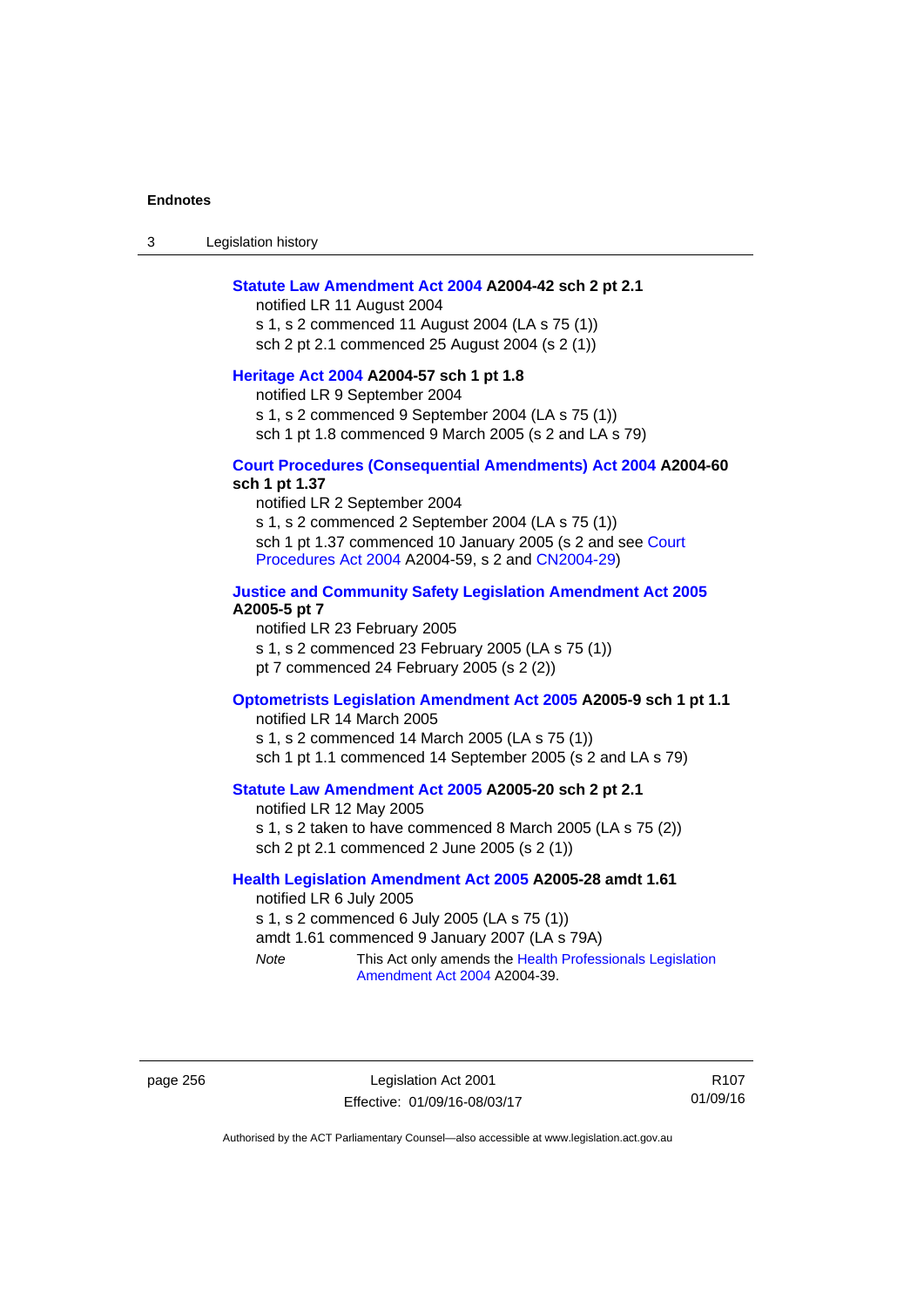| Legislation history |  |
|---------------------|--|
|---------------------|--|

## **[Human Rights Commission Legislation Amendment Act 2005](http://www.legislation.act.gov.au/a/2005-41) A2005-41 sch 1 pt 1.8 (as am by [A2006-3](http://www.legislation.act.gov.au/a/2006-3) amdt 1.3)**

notified LR 1 September 2005

s 1, s 2 commenced 1 September 2005 (LA s 75 (1)) sch 1 pt 1.8 commenced 1 November 2006 (s 2 (3) (as am by [A2006-3](http://www.legislation.act.gov.au/a/2006-3) amdt 1.3) and see [Human Rights Commission Act 2005](http://www.legislation.act.gov.au/a/2005-40) A2005-40, s 2 (as am by [A2006-3](http://www.legislation.act.gov.au/a/2006-3) s 4) and [CN2006-21](http://www.legislation.act.gov.au/cn/2006-21/default.asp))

### **[Public Sector Management Amendment Act 2005 \(No 2\)](http://www.legislation.act.gov.au/a/2005-44) A2005-44 sch 1 pt 1.4**

notified LR 30 August 2005

s 1, s 2 commenced 30 August 2005 (LA s 75 (1))

sch 1 pt 1.4 commenced 8 September 2005 (s 2 and [CN2005-19\)](http://www.legislation.act.gov.au/cn/2005-19/default.asp)

#### **[Human Rights Commission \(Children and Young People](http://www.legislation.act.gov.au/a/2005-46)  [Commissioner\) Amendment Act 2005](http://www.legislation.act.gov.au/a/2005-46) A2005-46 sch 1 pt 1.1 (as am by [A2006-3](http://www.legislation.act.gov.au/a/2006-3) amdt 1.2)**

notified LR 2 September 2005 s 1, s 2 commenced 2 September 2005 (LA s 75 (1)) sch 1 pt 1.1 commenced 1 November 2006 (s 2 (as am by [A2006-3](http://www.legislation.act.gov.au/a/2006-3)

amdt 1.2) and see [Human Rights Commission Act 2005](http://www.legislation.act.gov.au/a/2005-40) A2005-40, s 2 (as am by [A2006-3](http://www.legislation.act.gov.au/a/2006-3) s 4) and [CN2006-21](http://www.legislation.act.gov.au/cn/2006-21/default.asp))

## **[Public Advocate Act 2005](http://www.legislation.act.gov.au/a/2005-47) A2005-47 sch 1 pt 1.6 (as am by [A2006-3](http://www.legislation.act.gov.au/a/2006-3) amdt 1.8)**

notified LR 2 September 2005

s 1, s 2 commenced 2 September 2005 (LA s 75 (1)) sch 1 pt 1.6 commenced 1 March 2006 (s 2 (1) as am by [A2006-3](http://www.legislation.act.gov.au/a/2006-3)

amdt 1.8)

## **[Criminal Code \(Administration of Justice Offences\) Amendment](http://www.legislation.act.gov.au/a/2005-53)**

**[Act 2005](http://www.legislation.act.gov.au/a/2005-53) A2005-53 sch 1 pt 1.18** 

notified LR 26 October 2005

s 1, s 2 commenced 26 October 2005 (LA s 75 (1)) sch 1 pt 1.18 commenced 23 November 2005 (s 2)

### **[Statute Law Amendment Act 2005 \(No 2\)](http://www.legislation.act.gov.au/a/2005-62) A2005-62 sch 2 pt 2.1**

notified LR 21 December 2005

s 1, s 2 commenced 21 December 2005 (LA s 75 (1)) sch 2 pt 2.1 commenced 11 January 2006 (s 2 (1))

R107 01/09/16 page 257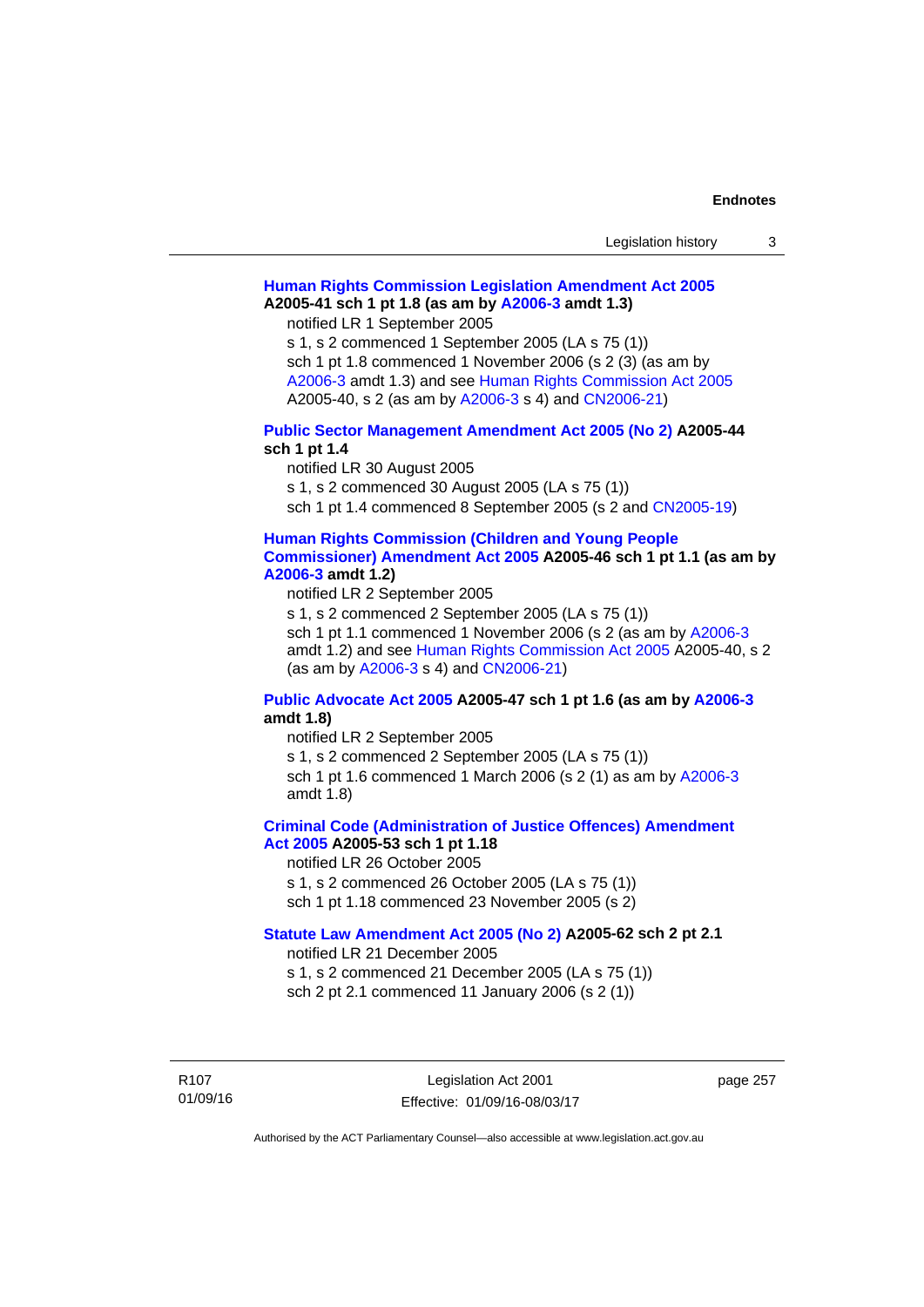| 3 | Legislation history |  |
|---|---------------------|--|
|   |                     |  |

## **[Human Rights Commission Legislation Amendment Act 2006](http://www.legislation.act.gov.au/a/2006-3) A2006-3 amdts 1.2, 1.3, 1.8**

notified LR 22 February 2006

s 1, s 2 commenced 22 February 2006 (LA s 75 (1))

amdts 1.2, 1.3, 1.8 commenced 23 February 2006 (s 2)

*Note* This Act only amends the [Human Rights Commission](http://www.legislation.act.gov.au/a/2005-41)  [Legislation Amendment Act 2005](http://www.legislation.act.gov.au/a/2005-41) A2005-41, [Human Rights](http://www.legislation.act.gov.au/a/2005-46)  [Commission \(Children and Young People Commissioner\)](http://www.legislation.act.gov.au/a/2005-46)  [Amendment Act 2005](http://www.legislation.act.gov.au/a/2005-46) A2005-46 and the [Public Advocate Act](http://www.legislation.act.gov.au/a/2005-47)  [2005](http://www.legislation.act.gov.au/a/2005-47) A2005-47

#### **[Civil Unions Act 2006](http://www.legislation.act.gov.au/a/2006-22) A2006-22 sch 1 pt 1.21**

notified LR 19 May 2006

s 1, s 2 commenced 19 May 2006 (LA s 75 (1))

sch 1 pt 1.21 never commenced

*Note* **Act repealed by disallowance 14 June 2006 (see Cwlth Gaz** 2006 No S93)

#### **[Sentencing Legislation Amendment Act 2006](http://www.legislation.act.gov.au/a/2006-23) A2006-23 sch 1 pt 1.26**

notified LR 18 May 2006

s 1, s 2 commenced 18 May 2006 (LA s 75 (1)) sch 1 pt 1.26 commenced 2 June 2006 (s 2 (1) and see [Crimes](http://www.legislation.act.gov.au/a/2005-59)  [\(Sentence Administration\) Act 2005](http://www.legislation.act.gov.au/a/2005-59) A2005-59 s 2, [Crimes](http://www.legislation.act.gov.au/a/2005-58)  [\(Sentencing\) Act 2005](http://www.legislation.act.gov.au/a/2005-58) A2005-58, s 2 and LA s 79)

#### **[Legal Profession Act 2006](http://www.legislation.act.gov.au/a/2006-25) A2006-25 sch 2 pt 2.8**

notified LR 21 June 2006 s 1, s 2 commenced 21 June 2006 (LA s 75 (1)) sch 2 pt 2.8 commenced 1 July 2006 (s 2)

#### **[Administrative \(Miscellaneous Amendments\) Act 2006](http://www.legislation.act.gov.au/a/2006-30) A2006-30 sch 1 pt 1.7**

notified LR 16 June 2006 s 1, s 2 commenced 16 June 2006 (LA s 75 (1)) sch 1 pt 1.7 commenced 1 July 2006 (s 2 (1))

#### **[Civil Law \(Property\) Act 2006](http://www.legislation.act.gov.au/a/2006-38) A2006-38 sch 1 pt 1.6**

notified LR 28 September 2006

s 1, s 2 commenced 28 September 2006 (LA s 75 (1))

sch 1 pt 1.6 commenced 28 March 2007 (s 2 and LA s 79)

page 258 Legislation Act 2001 Effective: 01/09/16-08/03/17

R107 01/09/16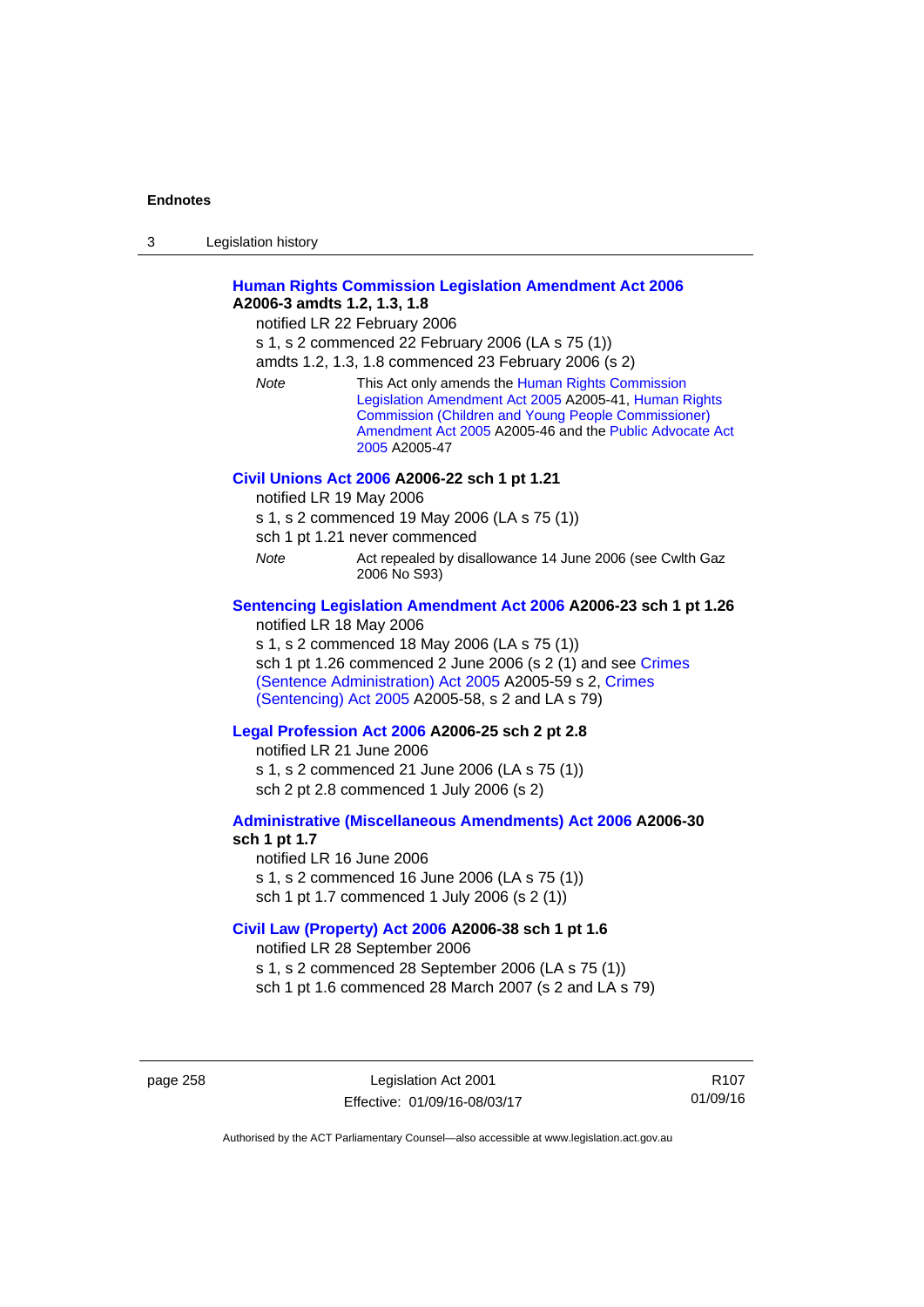#### **[Statute Law Amendment Act 2006](http://www.legislation.act.gov.au/a/2006-42) A2006-42 sch 2 pt 2.1**

notified LR 26 October 2006

s 1, s 2 taken to have commenced 12 November 2005 (LA s 75 (2)) sch 2 pt 2.1 commenced 16 November 2006 (s 2 (1))

#### **[Health Legislation Amendment Act 2006 \(No 2\)](http://www.legislation.act.gov.au/a/2006-46) A2006-46 sch 2 pt 2.11**

notified LR 17 November 2006 s 1, s 2 commenced 17 November 2006 (LA s 75 (1)) sch 2 pt 2.11 commenced 18 November 2006 (s 2 (1))

### **[Statute Law Amendment Act 2007](http://www.legislation.act.gov.au/a/2007-3) A2007-3 sch 2 pt 2.1**

notified LR 22 March 2007 s 1, s 2 taken to have commenced 1 July 2006 (LA s 75 (2)) sch 2 pt 2.1 commenced 12 April 2007 (s 2 (1))

### **[Housing Assistance Act 2007](http://www.legislation.act.gov.au/a/2007-8) A2007-8 sch 1 pt 1.6**

notified LR 10 May 2007 s 1, s 2 commenced 10 May 2007 (LA s 75 (1)) sch 1 pt 1.6 commenced 10 November 2007 (s 2 and LA s 79)

### **[Statute Law Amendment Act 2007 \(No 2\)](http://www.legislation.act.gov.au/a/2007-16) A2007-16 sch 2**

notified LR 20 June 2007 s 1, s 2 taken to have commenced 12 April 2007 (LA s 75 (2)) sch 2 commenced 11 July 2007 (s 2 (1))

## **[Planning and Development \(Consequential Amendments\) Act 2007](http://www.legislation.act.gov.au/a/2007-25)**

**A2007-25 sch 1 pt 1.22** 

notified LR 13 September 2007 s 1, s 2 commenced 13 September 2007 (LA s 75 (1)) sch 1 pt 1.22 commenced 31 March 2008 (s 2 and see [Planning and](http://www.legislation.act.gov.au/a/2007-24)  [Development Act 2007](http://www.legislation.act.gov.au/a/2007-24) A2007-24, s 2 and [CN2008-1](http://www.legislation.act.gov.au/cn/2008-1/default.asp))

## **[Surveyors Act 2007](http://www.legislation.act.gov.au/a/2007-33) A2007-33 sch 1 pt 1.4**

notified LR 25 October 2007 s 1, s 2 commenced 25 October 2007 (LA s 75 (1)) sch 1 pt 1.4 commenced 14 November 2007 (s 2 and [CN2007-15\)](http://www.legislation.act.gov.au/cn/2007-15/default.asp)

#### **[Civil Partnerships Act 2008](http://www.legislation.act.gov.au/a/2008-14) A2008-14 sch 1 pt 1.17**

notified LR 15 May 2008

s 1, s 2 commenced 15 May 2008 (LA s 75 (1)) sch 1 pt 1.17 commenced 19 May 2008 (s 2 and [CN2008-8](http://www.legislation.act.gov.au/cn/2008-8/default.asp))

R107 01/09/16 page 259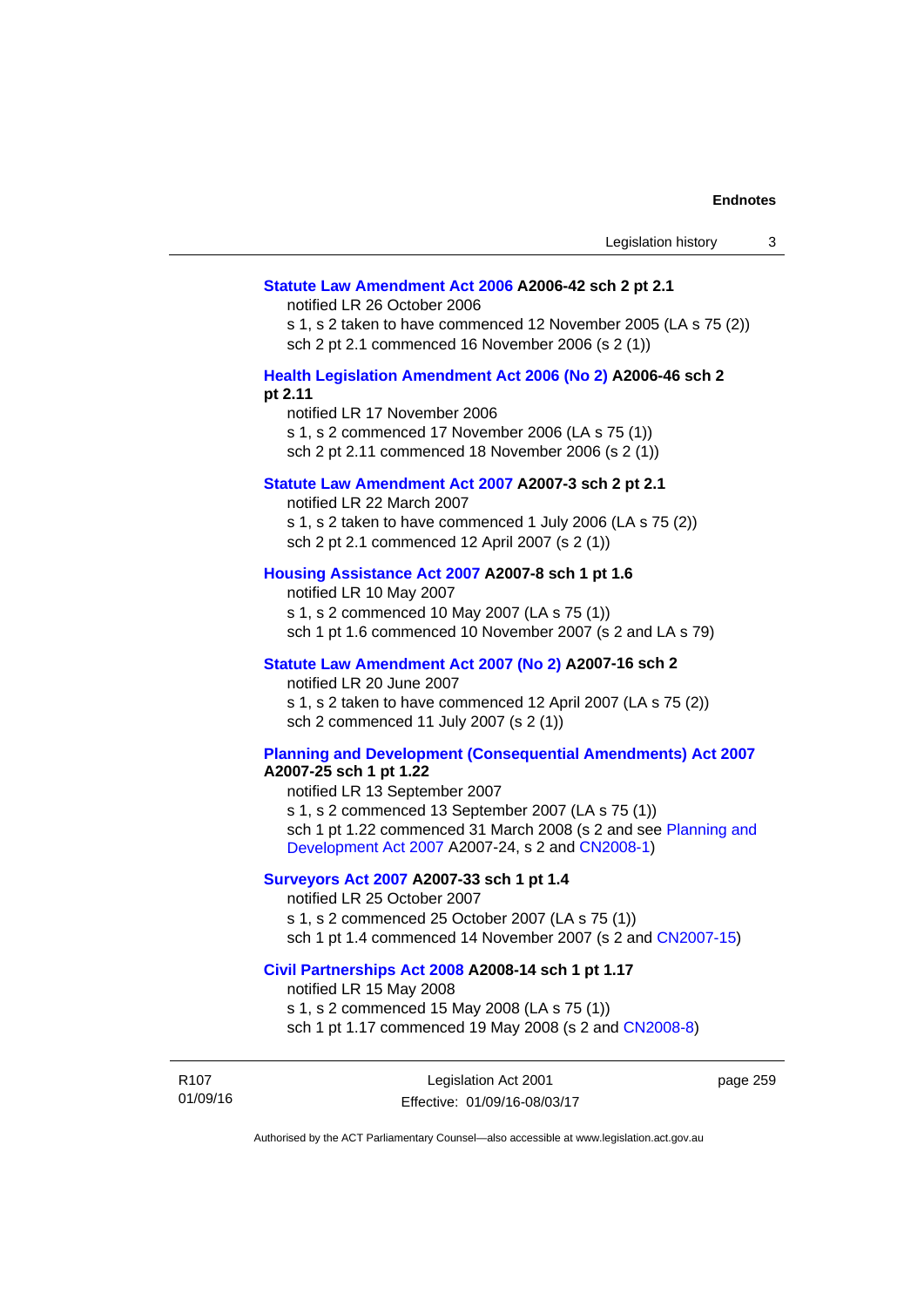3 Legislation history

### **[National Gas \(ACT\) Act 2008](http://www.legislation.act.gov.au/a/2008-15) A2008-15 sch 2 pt 2.3**

notified LR 30 June 2008

s 1, s 2 commenced 30 June 2008 (LA s 75 (1)) sch 2 pt 2.3 commenced 1 July 2008 (s 2 (1) and see National Gas [\(South Australia\) Act 2008](http://www.legislation.sa.gov.au/LZ/C/A/NATIONAL GAS (SOUTH AUSTRALIA) ACT 2008.aspx) (SA), s 7)

## **[Children and Young People \(Consequential Amendments\) Act 2008](http://www.legislation.act.gov.au/a/2008-20) A2008-20 sch 2 pt 2.11, sch 4 pt 4.18**

notified LR 17 July 2008 s 1, s 2 commenced 17 July 2008 (LA s 75 (1)) s 3 commenced 18 July 2008 (s 2 (1)) sch 2 pt 2.11 commenced 9 September 2008 (s 2 (3) and see Children [and Young People Act 2008](http://www.legislation.act.gov.au/a/2008-19) A2008-19, s 2 and [CN2008-13\)](http://www.legislation.act.gov.au/cn/2008-13/default.asp) sch 4 pt 4.18 commenced 27 February 2009 (s 2 (5) and see [Children](http://www.legislation.act.gov.au/a/2008-19)  [and Young People Act 2008](http://www.legislation.act.gov.au/a/2008-19) A2008-19, s 2 and [CN2008-17 \(](http://www.legislation.act.gov.au/cn/2008-17/default.asp)and see [CN2008-13](http://www.legislation.act.gov.au/cn/2008-13/default.asp)))

#### **[Statute Law Amendment Act 2008](http://www.legislation.act.gov.au/a/2008-28) A2008-28 sch 2**

notified LR 12 August 2008 s 1, s 2 commenced 12 August 2008 (LA s 75 (1)) sch 2 commenced 26 August 2008 (s 2)

#### **[ACT Civil and Administrative Tribunal Legislation Amendment](http://www.legislation.act.gov.au/a/2008-36)**

## **[Act 2008](http://www.legislation.act.gov.au/a/2008-36) A2008-36 sch 1 pt 1.34**

notified LR 4 September 2008 s 1, s 2 commenced 4 September 2008 (LA s 75 (1)) sch 1 pt 1.34 commenced 2 February 2009 (s 2 (1) and see [ACT Civil](http://www.legislation.act.gov.au/a/2008-35)  [and Administrative Tribunal Act 2008](http://www.legislation.act.gov.au/a/2008-35) A2008-35, s 2 (1) and [CN2009-2](http://www.legislation.act.gov.au/cn/2009-2/default.asp))

**[ACT Civil and Administrative Tribunal Legislation Amendment](http://www.legislation.act.gov.au/a/2008-37)** 

## **[Act 2008 \(No 2\)](http://www.legislation.act.gov.au/a/2008-37) A2008-37 sch 1 pt 1.66**

notified LR 4 September 2008

s 1, s 2 commenced 4 September 2008 (LA s 75 (1)) sch 1 pt 1.66 commenced 2 February 2009 (s 2 (1) and see [ACT Civil](http://www.legislation.act.gov.au/a/2008-35) 

[and Administrative Tribunal Act 2008](http://www.legislation.act.gov.au/a/2008-35) A2008-35, s 2 (1) and [CN2009-2](http://www.legislation.act.gov.au/cn/2009-2/default.asp))

#### **[Crimes Legislation Amendment Act 2008](http://www.legislation.act.gov.au/a/2008-44) A2008-44 sch 1 pt 1.10**

notified LR 9 September 2008

s 1, s 2 commenced 9 September 2008 (LA s 75 (1))

sch 1 pt 1.10 commenced 30 May 2009 (s 2 and [CN2009-4](http://www.legislation.act.gov.au/cn/2009-4/default.asp))

page 260 Legislation Act 2001 Effective: 01/09/16-08/03/17

R107 01/09/16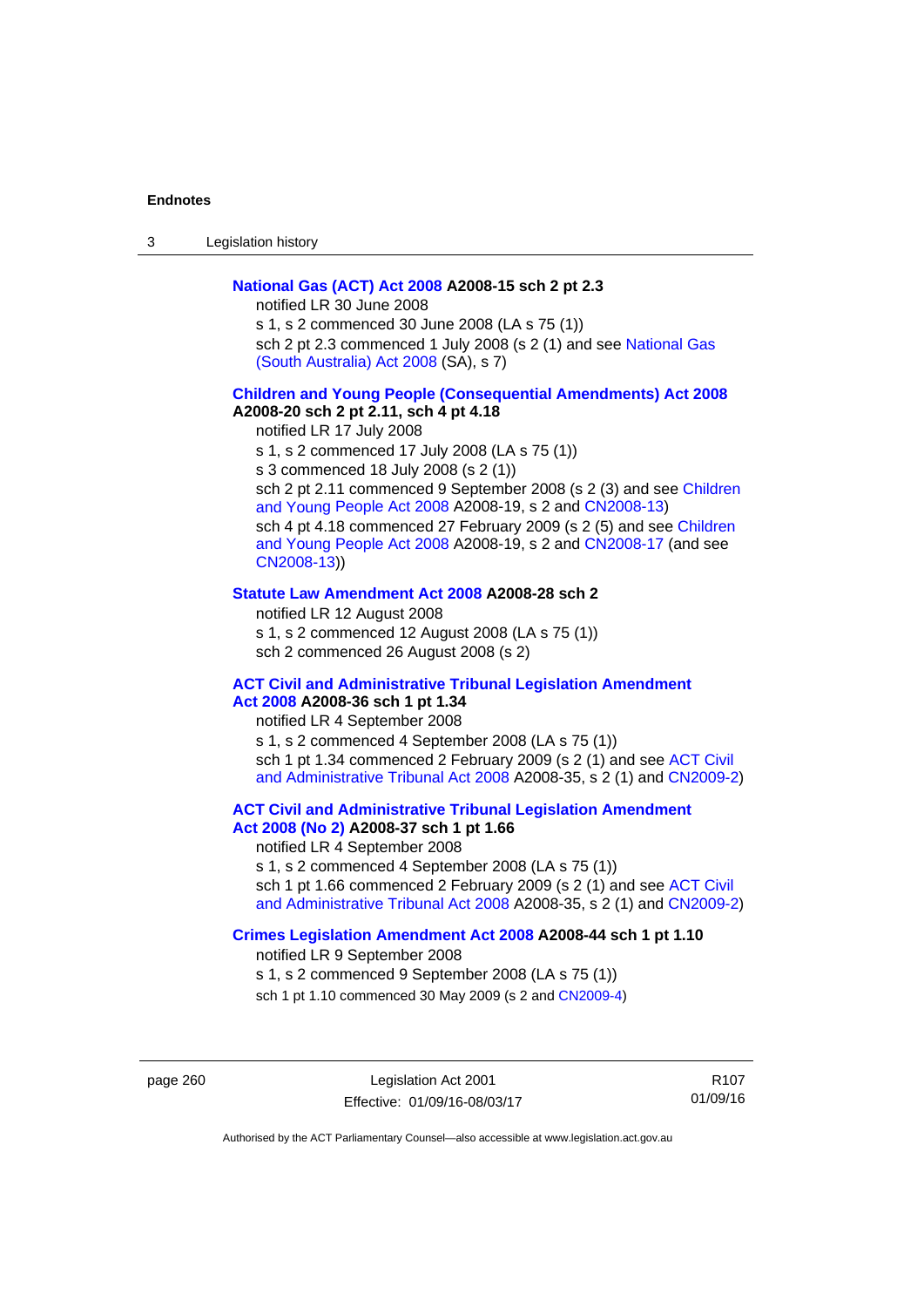page 261

### **[Statute Law Amendment Act 2009](http://www.legislation.act.gov.au/a/2009-20) A2009-20 sch 2**

notified LR 1 September 2009 s 1, s 2 commenced 1 September 2009 (LA s 75 (1)) sch 2 commenced 22 September 2009 (s 2)

#### **[Work Safety Legislation Amendment Act 2009](http://www.legislation.act.gov.au/a/2009-28) A2009-28 sch 2 pt 2.8**

notified LR 9 September 2009 s 1, s 2 commenced 9 September 2009 (LA s 75 (1)) sch 2 pt 2.8 commenced 1 October 2009 (s 2 and see [Work Safety](http://www.legislation.act.gov.au/a/2008-51)  [Act 2008](http://www.legislation.act.gov.au/a/2008-51) A2008-51 s 2 (1) (b) and [CN2009-11](http://www.legislation.act.gov.au/cn/2009-11/default.asp))

#### **[Legislation \(Penalty Units\) Amendment Act 2009](http://www.legislation.act.gov.au/a/2009-35) A2009-35**

notified LR 20 October 2009 s 1, s 2 commenced 20 October 2009 (LA s 75 (1)) remainder commenced 21 October 2009 (s 2)

#### **[Unlawful Gambling Act 2009](http://www.legislation.act.gov.au/a/2009-39) A2009-39 sch 2 pt 2.2**

notified LR 17 November 2009 s 1, s 2 commenced 17 November 2009 (LA s 75 (1)) sch 2 pt 2.2 commenced 22 March 2010 (s 2 and [CN2010-2\)](http://www.legislation.act.gov.au/cn/2010-2/default.asp)

#### **[Statute Law Amendment Act 2009 \(No 2\)](http://www.legislation.act.gov.au/a/2009-49) A2009-49 sch 2**

notified LR 26 November 2009 s 1, s 2 commenced 26 November 2009 (LA s 75 (1)) sch 2 commenced 17 December 2009 (s 2)

#### **[Building and Construction Industry \(Security of Payment\) Act 2009](http://www.legislation.act.gov.au/a/2009-50) A2009-50 s 50**

notified LR 15 October 2009

- s 1, s 2 commenced 15 October 2009 (LA s 75 (1))
- s 50 commenced 1 July 2010 (s 2)

#### **[Surveyors Amendment Act 2010](http://www.legislation.act.gov.au/a/2010-6) A2010-6 sch 1 pt 1.4**

notified LR 2 March 2010 s 1, s 2 commenced 2 March 2010 (LA s 75 (1)) sch 1 pt 1.4 commenced 3 March 2010 (s 2)

#### **[Health Practitioner Regulation National Law \(ACT\) Act 2010](http://www.legislation.act.gov.au/a/2010-10) A2010-10 sch 2 pt 2.13**

notified LR 31 March 2010

s 1, s 2 commenced 31 March 2010 (LA s 75 (1)) sch 2 pt 2.13 commenced 1 July 2010 (s 2 (1) (a))

R107 01/09/16 Legislation Act 2001 Effective: 01/09/16-08/03/17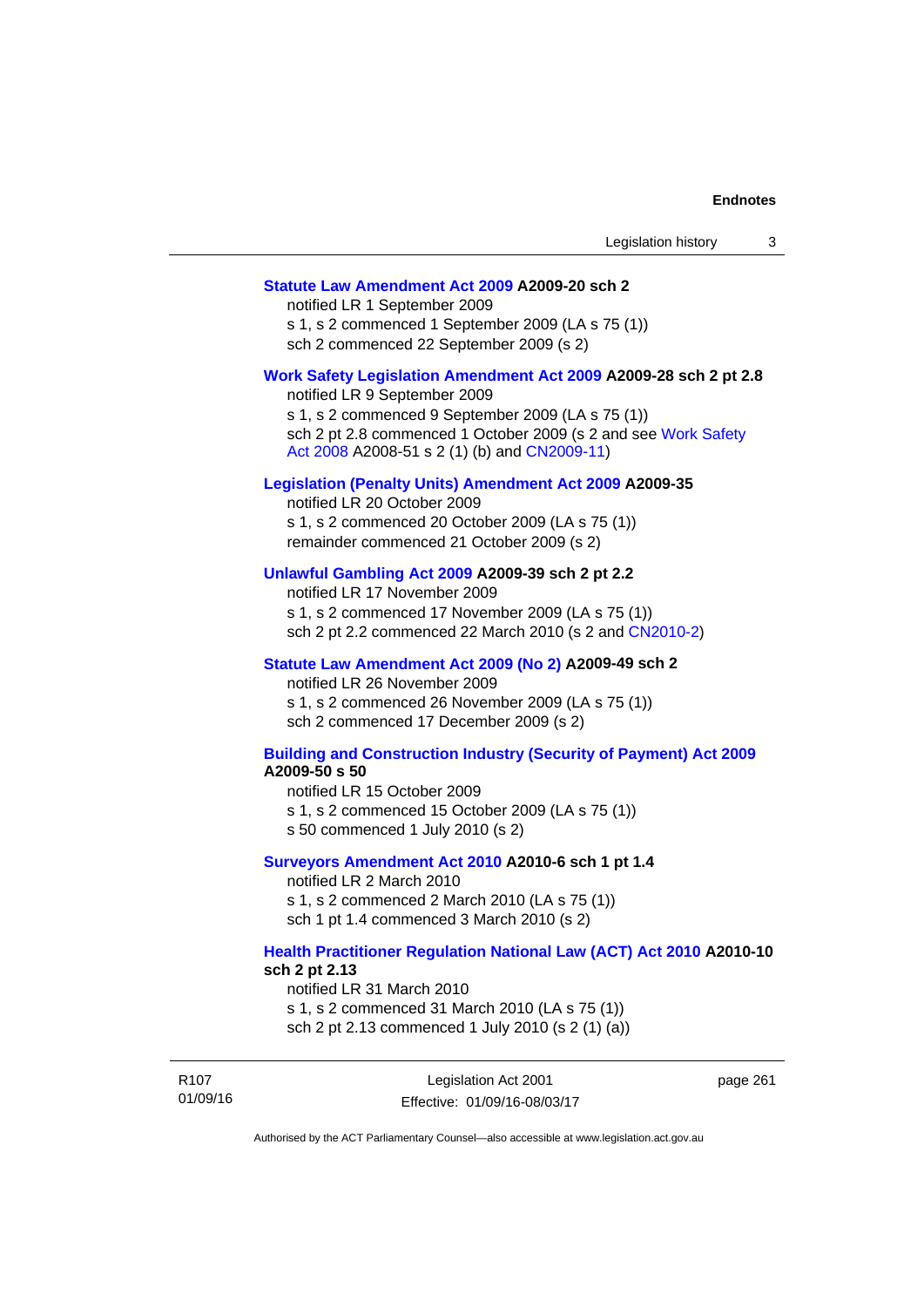| $\sim$<br>- 3 | Legislation history |  |
|---------------|---------------------|--|
|               |                     |  |

## **[Justice and Community Safety Legislation Amendment Act 2010](http://www.legislation.act.gov.au/a/2010-40)  [\(No 3\)](http://www.legislation.act.gov.au/a/2010-40) A2010-40 sch 1 pt 1.8**

notified LR 5 October 2010 s 1, s 2 commenced 5 October 2010 (LA s 75 (1)) s 3, sch 1 pt 1.8 commenced 6 October 2010 (s 2 (1))

### **[Fair Trading \(Australian Consumer Law\) Amendment Act 2010](http://www.legislation.act.gov.au/a/2010-54) A2010-54 sch 3 pt 3.15**

notified LR 16 December 2010 s 1, s 2 commenced 16 December 2010 (LA s 75 (1)) sch 3 pt 3.15 commenced 1 January 2011 (s 2 (1))

## **[Administrative \(One ACT Public Service Miscellaneous Amendments\)](http://www.legislation.act.gov.au/a/2011-22)**

## **[Act 2011](http://www.legislation.act.gov.au/a/2011-22) A2011-22 sch 1 pt 1.91**

notified LR 30 June 2011 s 1, s 2 commenced 30 June 2011 (LA s 75 (1)) sch 1 pt 1.91 commenced 1 July 2011 (s 2 (1))

#### **[Statute Law Amendment Act 2011 \(No 2\)](http://www.legislation.act.gov.au/a/2011-28) A2011-28 sch 2**

notified LR 31 August 2011 s 1, s 2 commenced 31 August 2011 (LA s 75 (1)) sch 2 commenced 21 September 2011 (s 2 (1))

#### **[Law Officers Act 2011](http://www.legislation.act.gov.au/a/2011-30) A2011-30 sch 1 pt 1.4**

notified LR 29 August 2011 s 1, s 2 commenced 29 August 2011 (LA s 75 (1)) sch 1 pt 1.4 commenced 31 August 2011 (s 2 and [CN2011-9](http://www.legislation.act.gov.au/cn/2011-9/default.asp))

**[Evidence \(Consequential Amendments\) Act 2011](http://www.legislation.act.gov.au/a/2011-48) A2011-48 sch 1 pt 1.22** 

notified LR 22 November 2011 s 1, s 2 commenced 22 November 2011 (LA s 75 (1)) sch 1 pt 1.22 commenced 1 March 2012 (s 2 (1) and see [Evidence Act](http://www.legislation.act.gov.au/a/2011-12)  [2011](http://www.legislation.act.gov.au/a/2011-12) A2011-12, s 2 and [CN2012-4](http://www.legislation.act.gov.au/cn/2012-4/default.asp))

### **[Justice and Community Safety Legislation Amendment Act 2011](http://www.legislation.act.gov.au/a/2011-49)  [\(No 3\)](http://www.legislation.act.gov.au/a/2011-49) A2011-49 sch 1 pt 1.5**

notified LR 22 November 2011 s 1, s 2 commenced 22 November 2011 (LA s 75 (1)) sch 1 pt 1.5 commenced 23 November 2011 (s 2 (1))

page 262 Legislation Act 2001 Effective: 01/09/16-08/03/17

R107 01/09/16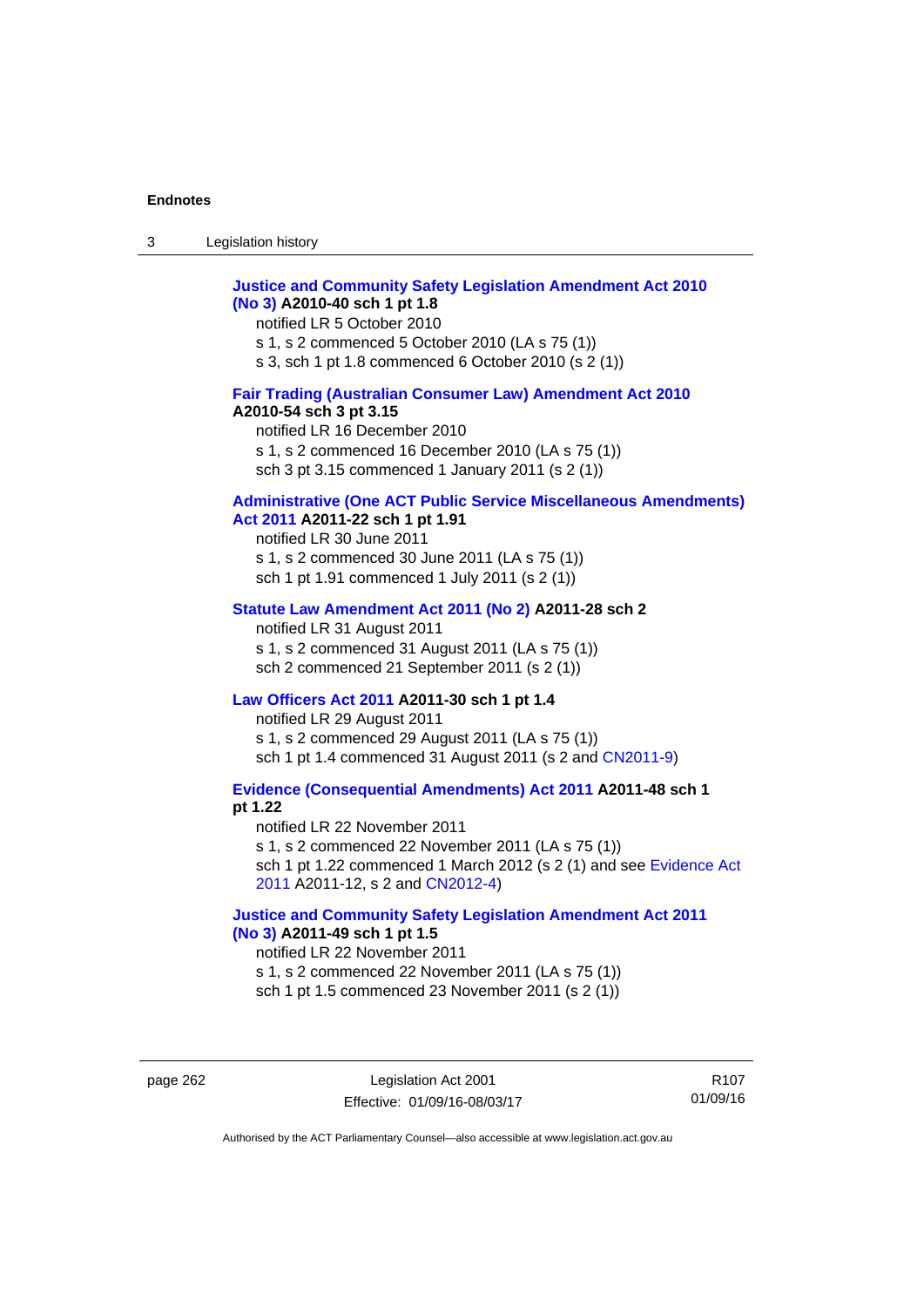#### **[Statute Law Amendment Act 2011 \(No 3\)](http://www.legislation.act.gov.au/a/2011-52) A2011-52 sch 2**

notified LR 28 November 2011

s 1, s 2 commenced 28 November 2011 (LA s 75 (1)) sch 2 commenced 12 December 2011 (s 2)

### **[Work Health and Safety \(Consequential Amendments\) Act 2011](http://www.legislation.act.gov.au/a/2011-55)**

#### **A2011-55 sch 1 pt 1.9**

notified LR 14 December 2011 s 1, s 2 commenced 14 December 2011 (LA s 75 (1)) sch 1 pt 1.9 commenced 1 January 2012 (s 2 and see Work Health [and Safety Act 2011](http://www.legislation.act.gov.au/a/2011-35) A2011-35, s 2 and [CN2011-12\)](http://www.legislation.act.gov.au/cn/2011-12/default.asp)

## **[Statute Law Amendment Act 2012](http://www.legislation.act.gov.au/a/2012-21) A2012-21 sch 2**

notified LR 22 May 2012 s 1, s 2 commenced 22 May 2012 (LA s 75 (1)) amdt 2.1 commenced 5 June 2012 (s 2 (1)) sch 2 remainder commenced 5 June 2012 (s 2 (2))

#### **[Commissioner for the Environment Amendment Act 2012](http://www.legislation.act.gov.au/a/2012-25) A2012-25 sch 1 pt 1.2**

notified LR 28 May 2012 s 1, s 2 commenced 28 May 2012 (LA s 75 (1)) sch 1 pt 1.2 commenced 29 May 2012 (s 2)

## **[Legislative Assembly \(Office of the Legislative Assembly\) Act 2012](http://www.legislation.act.gov.au/a/2012-26)**

## **A2012-26 sch 1 pt 1.6**

notified LR 24 May 2012 s 1, s 2 commenced 24 May 2012 (LA s 75 (1)) sch 1 pt 1.6 commenced 1 July 2012 (s 2)

## **[National Energy Retail Law \(Consequential Amendments\) Act 2012](http://www.legislation.act.gov.au/a/2012-32) A2012-32 pt 11**

notified LR 14 June 2012 s 1, s 2 commenced 14 June 2012 (LA s 75 (1)) pt 11 commenced 1 July 2012 (s 2 (1) and see [National Energy Retail](http://www.legislation.act.gov.au/a/2012-31)  [Law \(ACT\) Act 2012](http://www.legislation.act.gov.au/a/2012-31) A2012-31, s 2 (1) and [CN2012-12\)](http://www.legislation.act.gov.au/cn/2012-12/default.asp)

#### **[Official Visitor Act 2012](http://www.legislation.act.gov.au/a/2012-33) A2012-33 sch 1 pt 1.5**

notified LR 15 June 2012

s 1, s 2 commenced 15 June 2012 (LA s 75 (1)) sch 1 pt 1.5 commenced 1 September 2013 (s 2 (as am by [A2013-22](http://www.legislation.act.gov.au/a/2013-22) s 4))

R107 01/09/16 page 263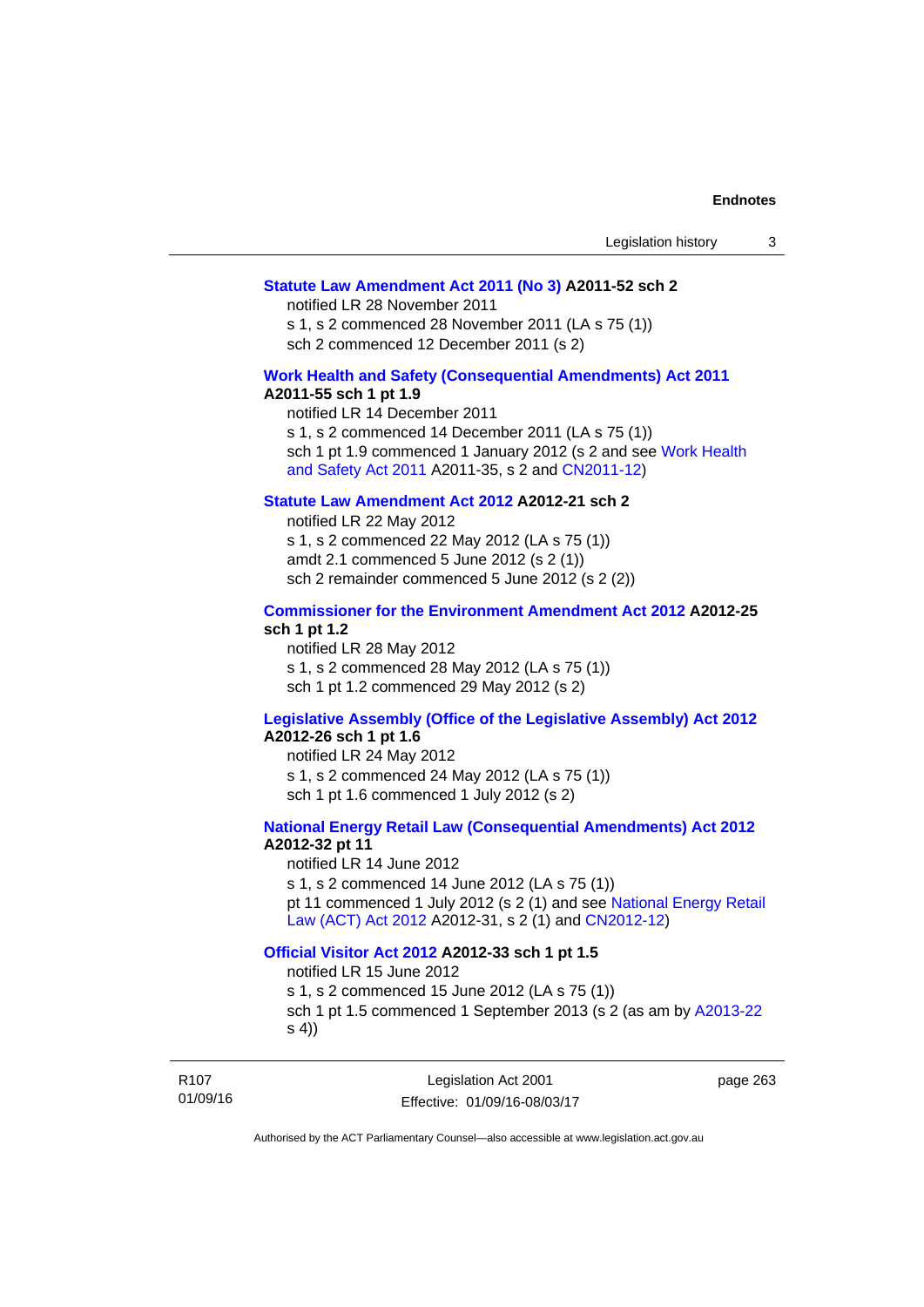3 Legislation history

#### **[Civil Unions Act 2012](http://www.legislation.act.gov.au/a/2012-40) A2012-40 sch 3 pt 3.19**

notified LR 4 September 2012 s 1, s 2 commenced 4 September 2012 (LA s 75 (1)) sch 3 pt 3.19 commenced 11 September 2012 (s 2)

### **[Statute Law Amendment Act 2013](http://www.legislation.act.gov.au/a/2013-19) A2013-19 sch 2**

notified LR 24 May 2013 s 1, s 2 commenced 24 May 2013 (LA s 75 (1)) sch 2 commenced 14 June 2013 (s 2)

#### **[Legislation \(Penalty Units\) Amendment Act 2013](http://www.legislation.act.gov.au/a/2013-30) A2013-30**

notified LR 22 August 2013 s 1, s 2 commenced 22 August 2013 (LA s 75 (1)) remainder commenced 23 August 2013 (s 2)

#### **[Marriage Equality \(Same Sex\) Act 2013](http://www.legislation.act.gov.au/a/2013-39) A2013-39 sch 2 pt 2.17**

notified LR 4 November 2013 s 1, s 2 commenced 4 November 2013 (LA s 75 (1)) sch 2 pt 2.17 commenced 7 November 2013 (s 2 and [CN2013-11\)](http://www.legislation.act.gov.au/cn/2013-11) *Note* The High Court held this Act to be of no effect (see *Commonwealth v Australian Capital Territory* [2013] HCA 55)

#### **[Officers of the Assembly Legislation Amendment Act 2013](http://www.legislation.act.gov.au/a/2013-41) A2013-41 sch 1 pt 1.5**

notified LR 7 November 2013 s 1, s 2 commenced 7 November 2013 (LA s 75 (1)) sch 1 pt 1.5 commenced 1 July 2014 (s 2)

### **[Magistrates Court \(Industrial Proceedings\) Amendment Act 2013](http://www.legislation.act.gov.au/a/2013-43) A2013-43 sch 1 pt 1.3**

notified LR 7 November 2013 s 1, s 2 commenced 7 November 2013 (LA s 75 (1)) sch 1 pt 1.3 commenced 8 November 2013 (s 2)

#### **[Statute Law Amendment Act 2013 \(No 2\)](http://www.legislation.act.gov.au/a/2013-44) A2013-44 sch 2**  notified LR 11 November 2013

s 1, s 2 commenced 11 November 2013 (LA s 75 (1)) sch 2 commenced 25 November 2013 (s 2)

page 264 Legislation Act 2001 Effective: 01/09/16-08/03/17

R107 01/09/16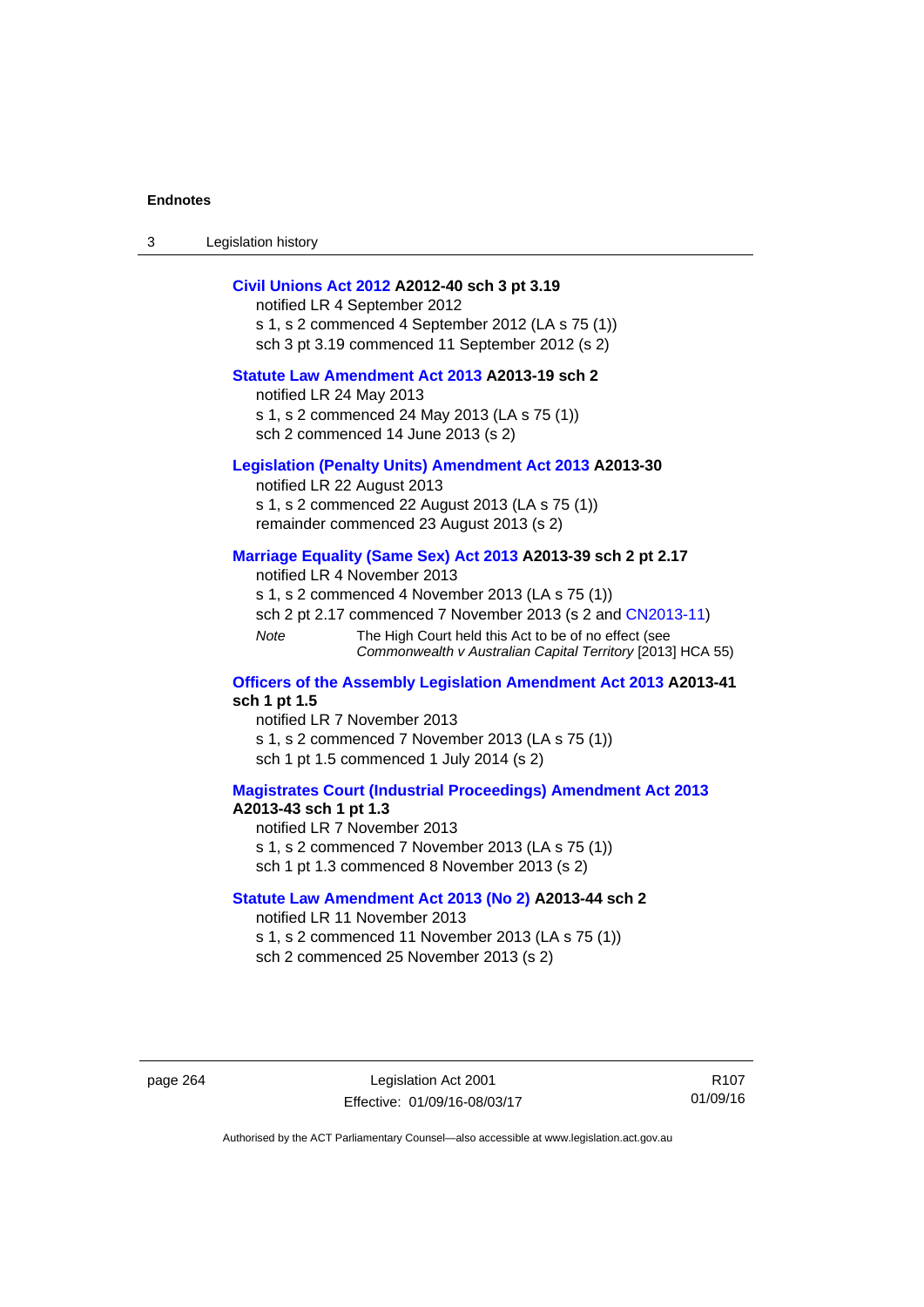## **[Heavy Vehicle National Law \(Consequential Amendments\) Act 2013](http://www.legislation.act.gov.au/a/2013-52) A2013-52 pt 3**

notified LR 9 December 2013 s 1, s 2 commenced 9 December 2013 (LA s 75 (1)) pt 3 commenced 10 February 2014 (s 2 and see [Heavy Vehicle](http://www.legislation.act.gov.au/a/2013-51/default.asp)  [National Law \(ACT\) Act 2013](http://www.legislation.act.gov.au/a/2013-51/default.asp) A2013-51, s 2 (1) and [CN2014-2](http://www.legislation.act.gov.au/cn/2014-2/default.asp))

#### **[Births, Deaths and Marriages Registration Amendment Act 2014](http://www.legislation.act.gov.au/a/2014-8) A2014-8 sch 1 pt 1.2**

notified LR 27 March 2014 s 1, s 2 commenced 27 March 2014 (LA s 75 (1)) sch 1 pt 1.2 commenced 26 April 2014 (s 2)

### **[Statute Law Amendment Act 2014](http://www.legislation.act.gov.au/a/2014-18) A2014-18 sch 2**

notified LR 20 May 2014 s 1, s 2 commenced 20 May 2014 (LA s 75 (1)) sch 2 commenced 10 June 2014 (s 2 (1))

#### **[Legislation \(Penalty Units\) Amendment Act 2014](http://www.legislation.act.gov.au/a/2014-37) A2014-37**

notified LR 22 August 2014 s 1, s 2 commenced 22 August 2014 (LA s 75 (1)) remainder commenced 23 August 2014 (s 2)

#### **[Statute Law Amendment Act 2014 \(No 2\)](http://www.legislation.act.gov.au/a/2014-44) A2014-44 sch 2**

notified LR 5 November 2014 s 1, s 2 commenced 5 November 2014 (LA s 75 (1)) sch 2 commenced 19 November 2014 (s 2)

#### **[Justice and Community Safety Legislation Amendment Act 2014](http://www.legislation.act.gov.au/a/2014-49)  [\(No 2\)](http://www.legislation.act.gov.au/a/2014-49) A2014-49 sch 1 pt 1.11**

notified LR 10 November 2014 s 1, s 2 commenced 10 November 2014 (LA s 75 (1)) sch 1 pt 1.11 commenced 17 November 2014 (s 2)

#### **[Canberra Institute of Technology Amendment Act 2014](http://www.legislation.act.gov.au/a/2014-55/default.asp) A2014-55 s 35, s 36**

notified LR 3 December 2014 s 1, s 2 commenced 3 December 2014 (LA s 75 (1)) s 35, s 36 commenced 1 July 2015 (s 2 (2))

R107 01/09/16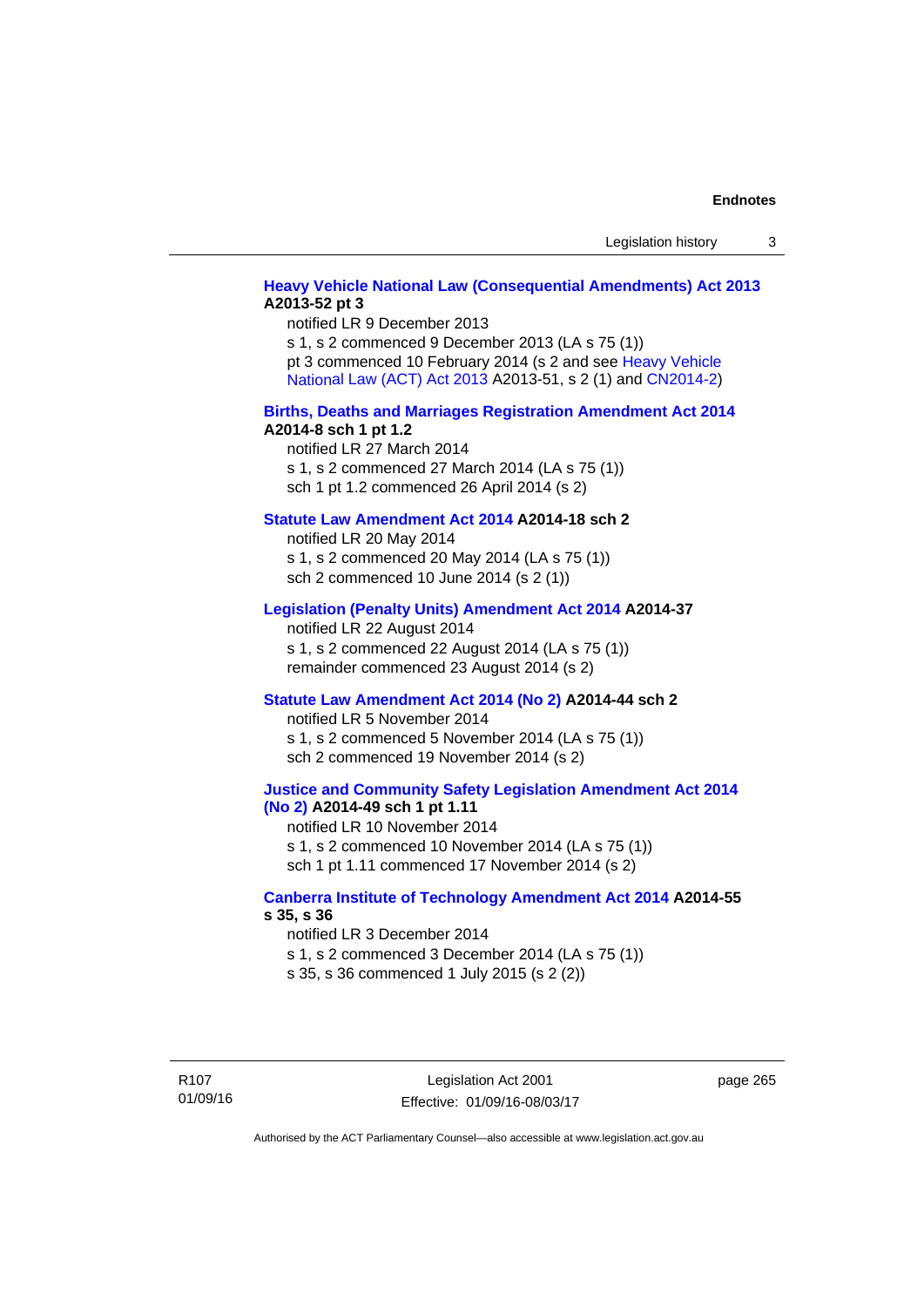3 Legislation history

#### **[Nature Conservation Act 2014](http://www.legislation.act.gov.au/a/2014-59) A2014-59 sch 2 pt 2.9**

notified LR 11 December 2014 s 1, s 2 commenced 11 December 2014 (LA s 75 (1)) sch 2 pt 2.9 commenced 11 June 2015 (s 2 (1) and LA s 79)

#### **[Courts Legislation Amendment Act 2015](http://www.legislation.act.gov.au/a/2015-10) A2015-10 pt 11**

notified LR 7 April 2015 s 1, s 2 commenced 7 April 2015 (LA s 75 (1)) pt 11 commenced 21 April 2015 (s 2 (2))

#### **[Statute Law Amendment Act 2015](http://www.legislation.act.gov.au/a/2015-15) A2015-15 sch 2**

notified LR 27 May 2015 s 1, s 2 commenced 27 May 2015 (LA s 75 (1)) sch 2 commenced 10 June 2015 (s 2)

#### **[Planning and Development \(University of Canberra and Other](http://www.legislation.act.gov.au/a/2015-19)  [Leases\) Legislation Amendment Act 2015](http://www.legislation.act.gov.au/a/2015-19) A2015-19 pt 14**

notified LR 11 June 2015 s 1, s 2 commenced 11 June 2015 (LA s 75 (1)) pt 14 commenced 1 July 2015 (s 2 and [CN2015-9\)](http://www.legislation.act.gov.au/cn/2015-9/default.asp)

### **[Veterinary Surgeons Act 2015](http://www.legislation.act.gov.au/a/2015-29/default.asp) A2015-29 sch 2 pt 2.8**

notified LR 20 August 2015 s 1, s 2 commenced 20 August 2015 (LA s 75 (1)) sch 2 pt 2.8 commenced 1 December 2015 (s 2 (1) and [CN2015-22\)](http://www.legislation.act.gov.au/cn/2015-22/default.asp)

## **[Red Tape Reduction Legislation Amendment Act 2015](http://www.legislation.act.gov.au/a/2015-33/default.asp) A2015-33**

**sch 1 pt 1.42** 

notified LR 30 September 2015

s 1, s 2 commenced 30 September 2015 (LA s 75 (1))

sch 1 pt 1.42 commenced 14 October 2015 (s 2)

### **[Statute Law Amendment Act 2015 \(No 2\)](http://www.legislation.act.gov.au/a/2015-50) A2015-50 sch 2**

notified LR 25 November 2015 s 1, s 2 commenced 25 November 2015 (LA s 75 (1)) sch 2 commenced 9 December 2015 (s 2)

page 266 Legislation Act 2001 Effective: 01/09/16-08/03/17

R107 01/09/16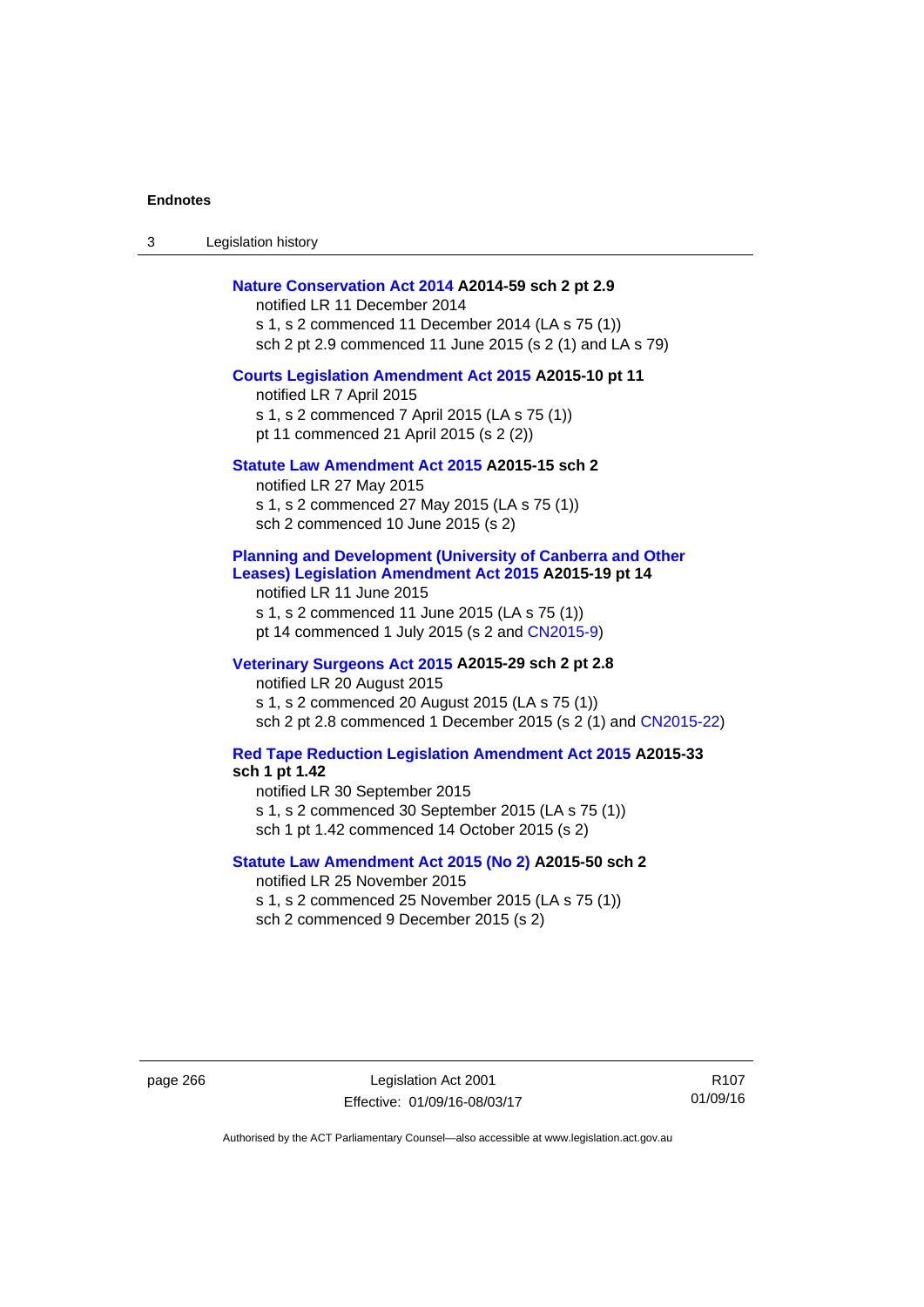## **[Protection of Rights \(Services\) Legislation Amendment Act 2016](http://www.legislation.act.gov.au/a/2016-13)  [\(No 2\)](http://www.legislation.act.gov.au/a/2016-13) A2016-13 sch 1 pt 1.27**

notified LR 16 March 2016

s 1, s 2 commenced 16 March 2016 (LA s 75 (1)) sch 1 pt 1.27 commenced 1 April 2016 (s 2 and see [Protection of](http://www.legislation.act.gov.au/a/2016-1/default.asp)  [Rights \(Services\) Legislation Amendment Act 2016](http://www.legislation.act.gov.au/a/2016-1/default.asp) A2016-1 s 2)

### **[Emergencies Amendment Act 2016](http://www.legislation.act.gov.au/a/2016-33) A2016-33 sch 1 pt 1.12**

notified LR 20 June 2016

s 1, s 2 commenced 20 June 2016 (LA s 75 (1)) sch 1 pt 1.12 commenced 21 June 2016 (s 2)

#### **[Public Sector Management Amendment Act 2016](http://www.legislation.act.gov.au/a/2016-52/default.asp) A2016-52 sch 1 pt 1.45**

notified LR 25 August 2016

s 1, s 2 commenced 25 August 2016 (LA s 75 (1))

sch 1 pt 1.45 commenced 1 September 2016 (s 2)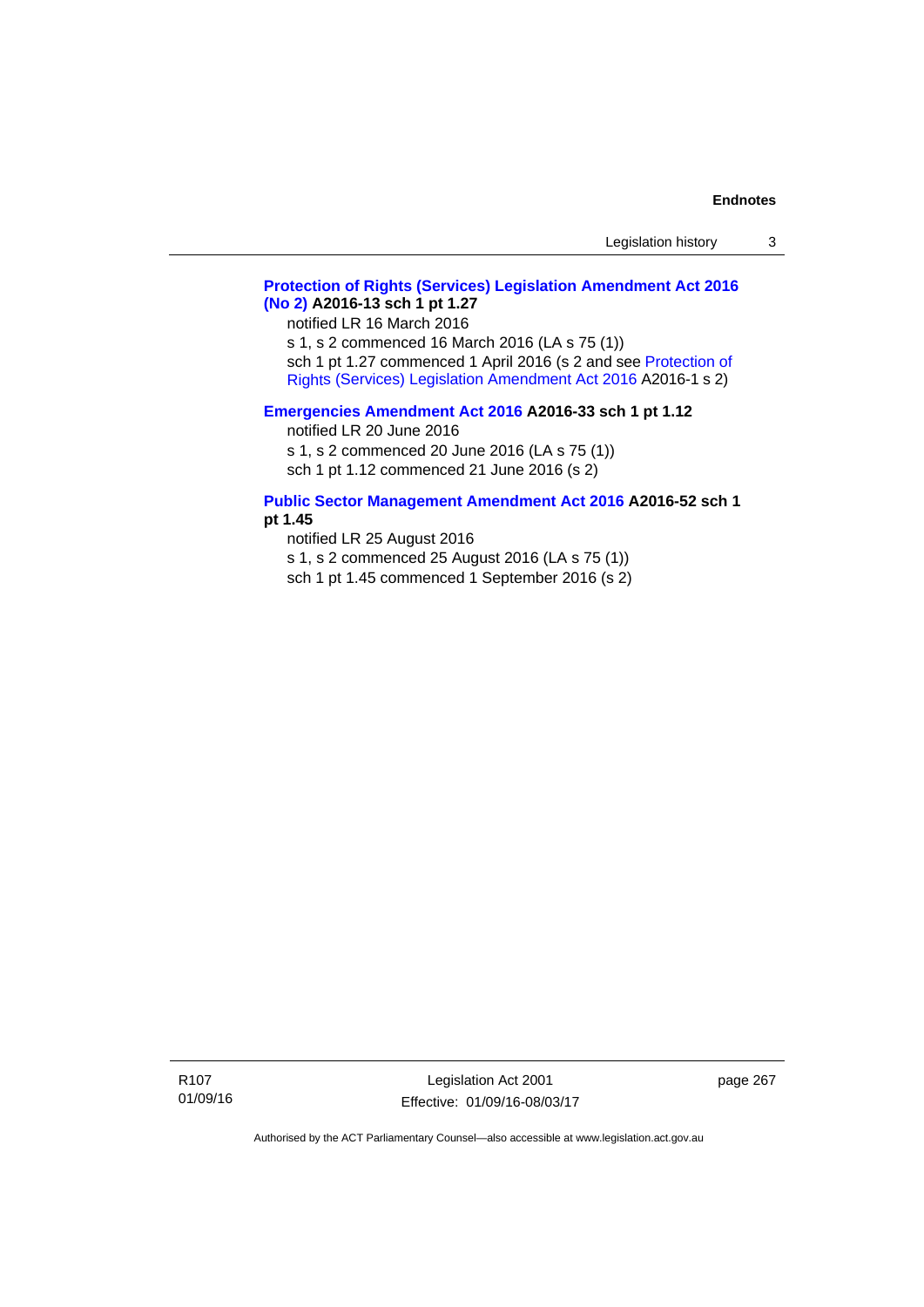| <b>Amendment history</b><br>4<br><b>Dictionary</b><br>s <sub>2</sub><br>orig s 2 om LA s 89 (4)<br>(prev s 3) am A2001-56 amdt 2.18<br>renum A2002-11 s 5<br>am A2003-56 amdt 2.1; A2014-44 amdt 2.1<br><b>Notes</b><br>s 2A<br>(prev s 4) am A2001-56 amdt 2.19; A2002-11 amdt 1.1<br>renum A2002-11 s 5<br>(2), (3) exp 2 September 2003 (s 2A (3))<br><b>Objects</b> |
|-------------------------------------------------------------------------------------------------------------------------------------------------------------------------------------------------------------------------------------------------------------------------------------------------------------------------------------------------------------------------|
|                                                                                                                                                                                                                                                                                                                                                                         |
|                                                                                                                                                                                                                                                                                                                                                                         |
|                                                                                                                                                                                                                                                                                                                                                                         |
|                                                                                                                                                                                                                                                                                                                                                                         |
|                                                                                                                                                                                                                                                                                                                                                                         |
|                                                                                                                                                                                                                                                                                                                                                                         |
|                                                                                                                                                                                                                                                                                                                                                                         |
|                                                                                                                                                                                                                                                                                                                                                                         |
|                                                                                                                                                                                                                                                                                                                                                                         |
|                                                                                                                                                                                                                                                                                                                                                                         |
|                                                                                                                                                                                                                                                                                                                                                                         |
| s 3<br>orig s 3 renum as s 2                                                                                                                                                                                                                                                                                                                                            |
| (prev s 5) am A2002-11 s 4<br>renum A2002-11 s 5                                                                                                                                                                                                                                                                                                                        |
|                                                                                                                                                                                                                                                                                                                                                                         |
| <b>Application of Act</b>                                                                                                                                                                                                                                                                                                                                               |
| s <sub>4</sub><br>orig s 4 renum as s 2A<br>ins A2002-11 s 6                                                                                                                                                                                                                                                                                                            |
| am A2006-42 amdt 2.1, amdt 2.2                                                                                                                                                                                                                                                                                                                                          |
|                                                                                                                                                                                                                                                                                                                                                                         |
| Determinative and non-determinative provisions<br>orig s 5 renum as s 3<br>s 5                                                                                                                                                                                                                                                                                          |
| ins A2002-11 s 6                                                                                                                                                                                                                                                                                                                                                        |
| Legislation Act provisions must be applied                                                                                                                                                                                                                                                                                                                              |
| sub A2002-11 s 6<br>s 6                                                                                                                                                                                                                                                                                                                                                 |
|                                                                                                                                                                                                                                                                                                                                                                         |
| <b>Meaning of Act generally</b><br>s 7<br>am A2005-20 amdt 2.1                                                                                                                                                                                                                                                                                                          |
|                                                                                                                                                                                                                                                                                                                                                                         |
| Meaning of legislative instrument                                                                                                                                                                                                                                                                                                                                       |
| s 12<br>sub A2006-42 amdt 2.3                                                                                                                                                                                                                                                                                                                                           |
| <b>Meaning of instrument</b>                                                                                                                                                                                                                                                                                                                                            |
| s 14<br>am A2001-56 amdt 2.20                                                                                                                                                                                                                                                                                                                                           |
| <b>Meaning of provision</b>                                                                                                                                                                                                                                                                                                                                             |
| s 16<br>am A2001-56 amdt 2.21                                                                                                                                                                                                                                                                                                                                           |
| <b>ACT legislation register</b>                                                                                                                                                                                                                                                                                                                                         |
| s 18<br>am A2001-56 amdt 2.22                                                                                                                                                                                                                                                                                                                                           |
| <b>Contents of register</b>                                                                                                                                                                                                                                                                                                                                             |
| s 19<br>sub A2001-56 amdt 2.23                                                                                                                                                                                                                                                                                                                                          |
| am A2002-11 s 7; A2002-11 amdt 1.2; ss renum R5 LA (see                                                                                                                                                                                                                                                                                                                 |
| A2002-11 amdt 1.3); A2002-49 amdt 2.1, amdt 2.1; pars                                                                                                                                                                                                                                                                                                                   |
| renum R13 LA (see A2002-49 amdt 2.3); A2003-41 amdt 2.1,                                                                                                                                                                                                                                                                                                                |
| amdt 2.2; A2004-5 amdt 2.6; A2004-42 amdt 2.1; A2005-20                                                                                                                                                                                                                                                                                                                 |
| amdt 2.2; A2006-42 amdt 2.18, amdt 2.19                                                                                                                                                                                                                                                                                                                                 |
|                                                                                                                                                                                                                                                                                                                                                                         |

| page 268 | Legislation Act 2001         | R <sub>107</sub> |
|----------|------------------------------|------------------|
|          | Effective: 01/09/16-08/03/17 | 01/09/16         |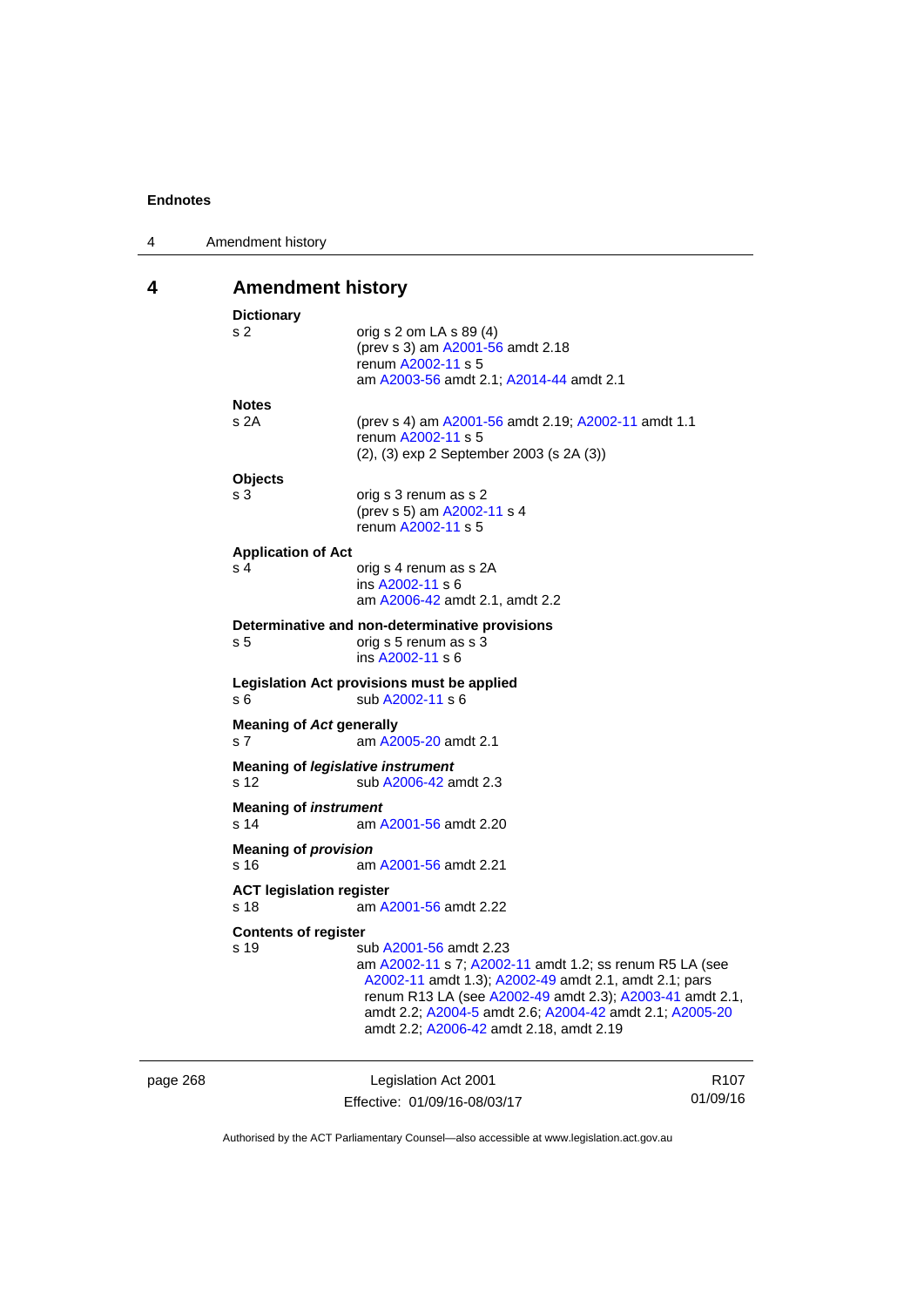```
Access to registered material at approved website 
s 22 am A2001-56 amdt 2.24
Authorised versions and evidence of laws and legislative material 
A2003-41 amdt 2.3
Definitions—ch 3 
                 A2003-41 amdt 2.4
                  def law ins A2003-41 amdt 2.4 
                  def legislative material ins A2003-41 amdt 2.4 
                     am A2005-20 amdt 2.3
                  def republication ins A2003-41 amdt 2.4
Authorisation of versions by parliamentary counsel 
s 23 sub A2003-41 amdt 2.5 
Authorised electronic versions 
s 24 am A2001-56 amdt 2.25, amdt 2.26; A2002-11 amdt 1.4
                  sub A2003-41 amdt 2.6 
Authorised written versions 
s 25 sub A2003-41 amdt 2.7 
Judicial notice of certain matters 
s 26 am A2003-41 amdt 2.8, amdt 2.9; A2005-20 amdt 2.4; 
                 A2011-28 amdt 2.1, amdt 2.2 
Notification of Acts 
s 28 am A2001-56 amdts 2.27-2.29; A2002-11 amdt 1.5; A2003-41
                 amdt 2.10, amdt 2.11; ss renum R20 LA (see A2003-41
                 amdt 2.12); A2005-62 amdt 2.1, amdt 2.2; A2011-28
                 amdt 2.3, amdt 2.4; A2015-15 amdt 2.1 
References to enactment or passing of Acts 
s 29 am A2011-28 amdt 2.5
References to notification of Acts 
s 30 am A2001-56 amdt 2.30, amdt 2.31; A2011-28 amdt 2.5
Definitions—ch 5 
s 31 def scrutiny committee principles sub A2013-19 amdt 2.1
Guidelines about costs of proposed subordinate laws and disallowable 
instruments 
s 33 (3), (4) exp 12 March 2002 (s 33 (4)) 
                  am A2005-20 amdt 2.5, amdt 2.6 
Preparation of regulatory impact statements 
s 34 am A2005-20 amdts 2.7-2.9; A2005-62 amdt 2.3 
When is preparation of regulatory impact statement unnecessary? 
s 36 am A2002-30 amdt 2.1; A2005-20 amdt 2.10
```
R107 01/09/16

Legislation Act 2001 Effective: 01/09/16-08/03/17 page 269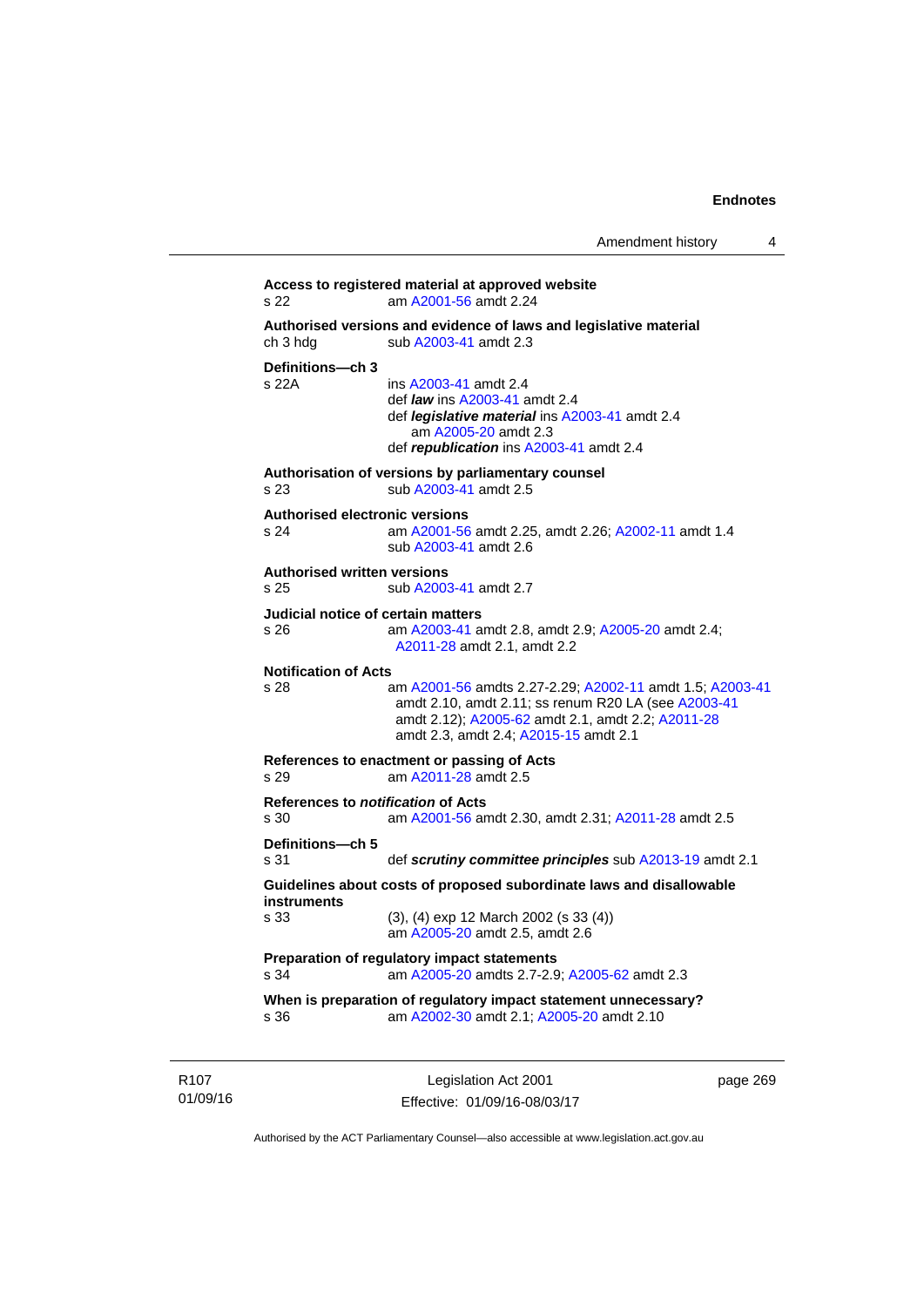| 4 | Amendment history                                                                                                                                                              |
|---|--------------------------------------------------------------------------------------------------------------------------------------------------------------------------------|
|   | When must regulatory impact statement be presented?<br>am A2005-20 amdt 2.11<br>s 37                                                                                           |
|   | Making of certain statutory instruments by Executive<br>sub A2001-56 amdt 2.32<br>s 41 hdg<br>sub A2002-11 s 8<br>s 41<br>am A2001-56 amdts 2.33-2.36                          |
|   | sub A2002-11 s 8                                                                                                                                                               |
|   | Power to make statutory instruments<br>s <sub>42</sub><br>am A2002-11 amdt 1.6; A2005-20 amdt 2.12, amdt 2.13;<br>A2006-42 amdt 2.18                                           |
|   | Statutory instruments to be interpreted not to exceed powers under<br>authorising law                                                                                          |
|   | s 43<br>am A2002-11 amdt 1.7; A2003-56 amdt 2.2, amdt 2.3                                                                                                                      |
|   | Power to make statutory instruments for Act etc.<br>am A2002-11 amdt 1.8, amdt 1.9; A2002-49 amdt 2.54;<br>s 44<br>A2005-20 amdt 2.14                                          |
|   | Power to make court rules<br>s 45<br>sub A2002-11 s 9<br>am A2002-49 amdt 2.4, amdt 2.54; A2005-20 amdt 2.15,<br>amdt $2.16$                                                   |
|   | Power to make instrument includes power to amend or repeal<br>am A2002-11 s 10; A2006-42 amdt 2.18<br>s 46                                                                     |
|   | Statutory instrument may make provision by applying law or instrument<br>s 47<br>sub A2002-11 s 11<br>am A2002-49 amdt 2.5; A2003-56 amdt 2.4; A2005-20 amdts<br>$2.17 - 2.19$ |
|   | Power to make instrument includes power to make different provision for<br>different categories etc<br>s 48<br>am A2002-11 amdt 1.10; A2002-49 amdt 2.54                       |
|   | Single instrument may exercise several powers or satisfy several                                                                                                               |
|   | requirements<br>s 49<br>am A2002-11 amdt 1.11                                                                                                                                  |
|   | Relationship between authorising law and instrument dealing with same<br>matter                                                                                                |
|   | s 50<br>am A2002-11 amdt 1.12, amdt 1.13; A2002-49 amdt 2.54                                                                                                                   |
|   | Instrument may make provision in relation to land by reference to map etc<br>am A2005-20 amdt 2.20<br>s 51                                                                     |
|   | Instrument may authorise determination of matter etc<br>am A2002-11 amdt 1.14; ss renum R5 LA (see A2002-11<br>s 52<br>amdt 1.15)                                              |
|   |                                                                                                                                                                                |

| page 270 | Legislation Act 2001         | R <sub>107</sub> |
|----------|------------------------------|------------------|
|          | Effective: 01/09/16-08/03/17 | 01/09/16         |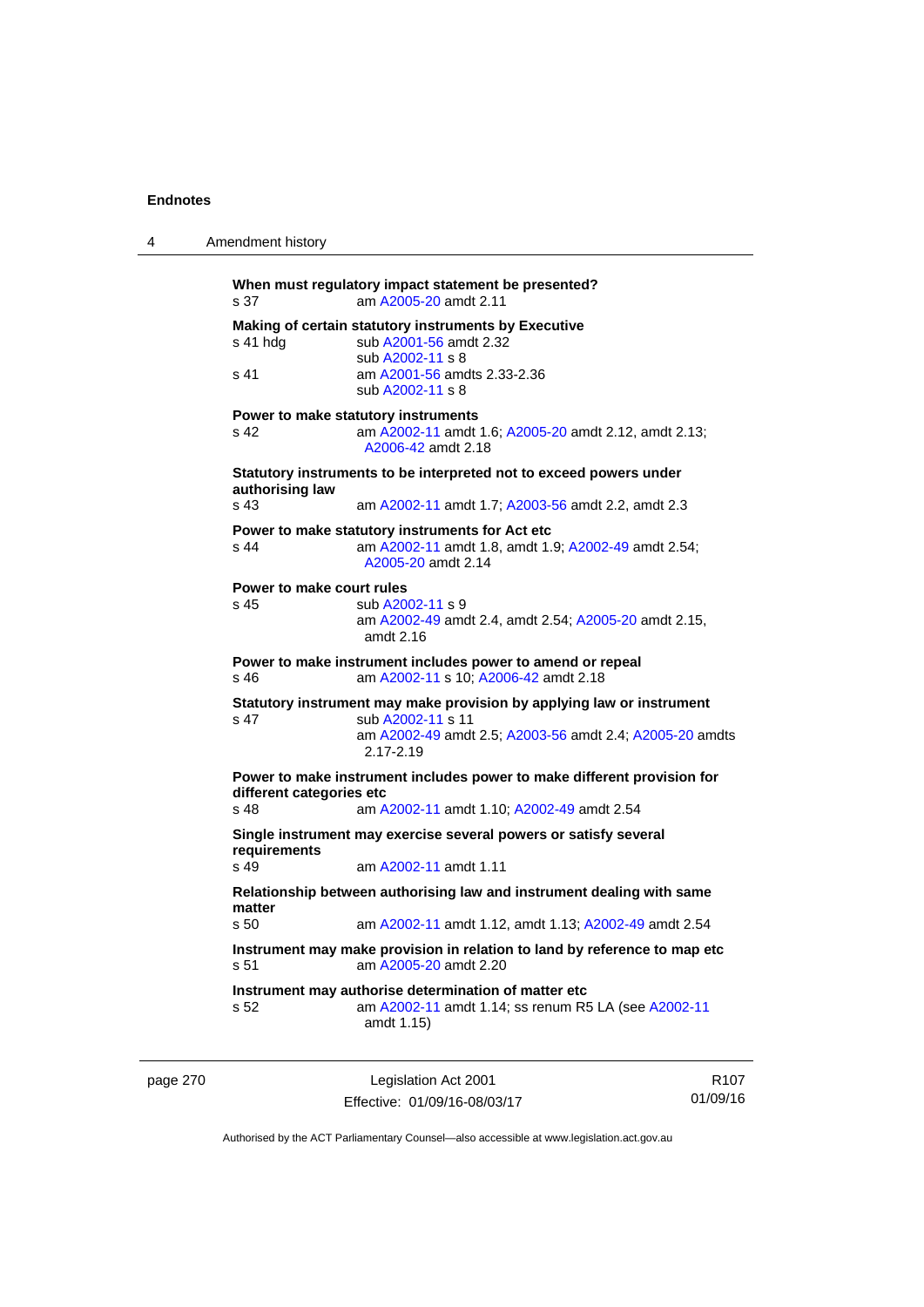|                              | Instrument may prohibit<br>s 53                                                                            | am A2002-11 amdt 1.16, amdt 1.17                                                                                                                                                                                                                                                                                                                                                                                              |          |  |  |
|------------------------------|------------------------------------------------------------------------------------------------------------|-------------------------------------------------------------------------------------------------------------------------------------------------------------------------------------------------------------------------------------------------------------------------------------------------------------------------------------------------------------------------------------------------------------------------------|----------|--|--|
|                              | Instrument may require making of statutory declaration<br>s 54<br>am A2002-11 amdt 1.18; A2002-30 amdt 2.2 |                                                                                                                                                                                                                                                                                                                                                                                                                               |          |  |  |
|                              | s 56                                                                                                       | Determination of fees by disallowable instrument<br>am A2001-56 amdt 2.37, amdt 2.38; ss renum R1 LA (see<br>A2001-56 amdt 2.39); A2002-11 amdt 1.19, amdt 1.20;<br>A2002-49 amdt 2.54; A2005-20 amdts 2.21-2.27; A2006-42<br>amdt 2.4                                                                                                                                                                                        |          |  |  |
|                              | s 57                                                                                                       | Fees payable in accordance with determination etc<br>am A2002-11 amdt 1.21                                                                                                                                                                                                                                                                                                                                                    |          |  |  |
|                              | s 58                                                                                                       | Regulations may make provision about fees<br>am A2001-56 amdt 2.40; A2002-11 amdt 1.22; ss renum R5<br>LA (see A2002-11 amdt 1.23); A2005-20 amdt 2.28                                                                                                                                                                                                                                                                        |          |  |  |
|                              | Numbering and notification of legislative instruments<br>pt 6.4 hdg<br>am A2006-42 amdt 2.19               |                                                                                                                                                                                                                                                                                                                                                                                                                               |          |  |  |
|                              | <b>Numbering</b><br>s 59                                                                                   | am A2001-56 amdt 2.41; A2003-41 amdt 2.13; A2005-20<br>amdt 2.29; A2006-42 amdt 2.18, amdt 2.19                                                                                                                                                                                                                                                                                                                               |          |  |  |
|                              | s 60 hdg<br>s 60                                                                                           | Correction etc of name of instrument<br>sub A2003-41 amdt 2.14<br>am A2006-42 amdt 2.18<br>sub A2009-20 amdt 2.1<br>am A2001-56 amdt 2.42, amdt 2.43; A2001-70 amdt 1.8;<br>A2002-49 amdt 2.6, amdt 2.7; A2003-41 amdt 2.15;                                                                                                                                                                                                  |          |  |  |
|                              |                                                                                                            | A2004-42 amdt 2.2, amdt 2.3; A2006-42 amdt 2.18,<br>amdt 2.19; A2009-20 amdts 2.1-2.5                                                                                                                                                                                                                                                                                                                                         |          |  |  |
|                              | s 60A                                                                                                      | Correction of name of explanatory statement etc<br>ins A2004-42 amdt 2.4<br>am A2006-42 amdt 2.18                                                                                                                                                                                                                                                                                                                             |          |  |  |
|                              | $s61$ hdg<br>s 61                                                                                          | Notification of legislative instruments<br>am A2006-42 amdt 2.19<br>sub A2001-56 amdt 2.44<br>am A2002-11 s 12, amdt 1.24; ss renum R5 LA (see A2002-11<br>amdt 1.25); A2003-41 amdts 2.16-2.19; A2004-60<br>amdt 1.173; pars renum R31 LA (see A2004-60 amdt 1.174);<br>A2005-20 amdts 2.30-2.33; A2005-62 amdt 2.4, amdt 2.5;<br>A2006-42 amdt 2.18; A2011-22 amdt 1.275; A2011-28<br>amdt 2.6, amdt 2.7; A2015-15 amdt 2.2 |          |  |  |
|                              | s 62 hdg<br>s 62                                                                                           | Effect of failure to notify legislative instrument<br>am A2006-42 amdt 2.18<br>am A2002-11 amdt 1.26, amdt 1.27; A2006-42 amdt 2.18                                                                                                                                                                                                                                                                                           |          |  |  |
| R <sub>107</sub><br>01/09/16 |                                                                                                            | Legislation Act 2001<br>Effective: 01/09/16-08/03/17                                                                                                                                                                                                                                                                                                                                                                          | page 271 |  |  |

Authorised by the ACT Parliamentary Counsel—also accessible at www.legislation.act.gov.au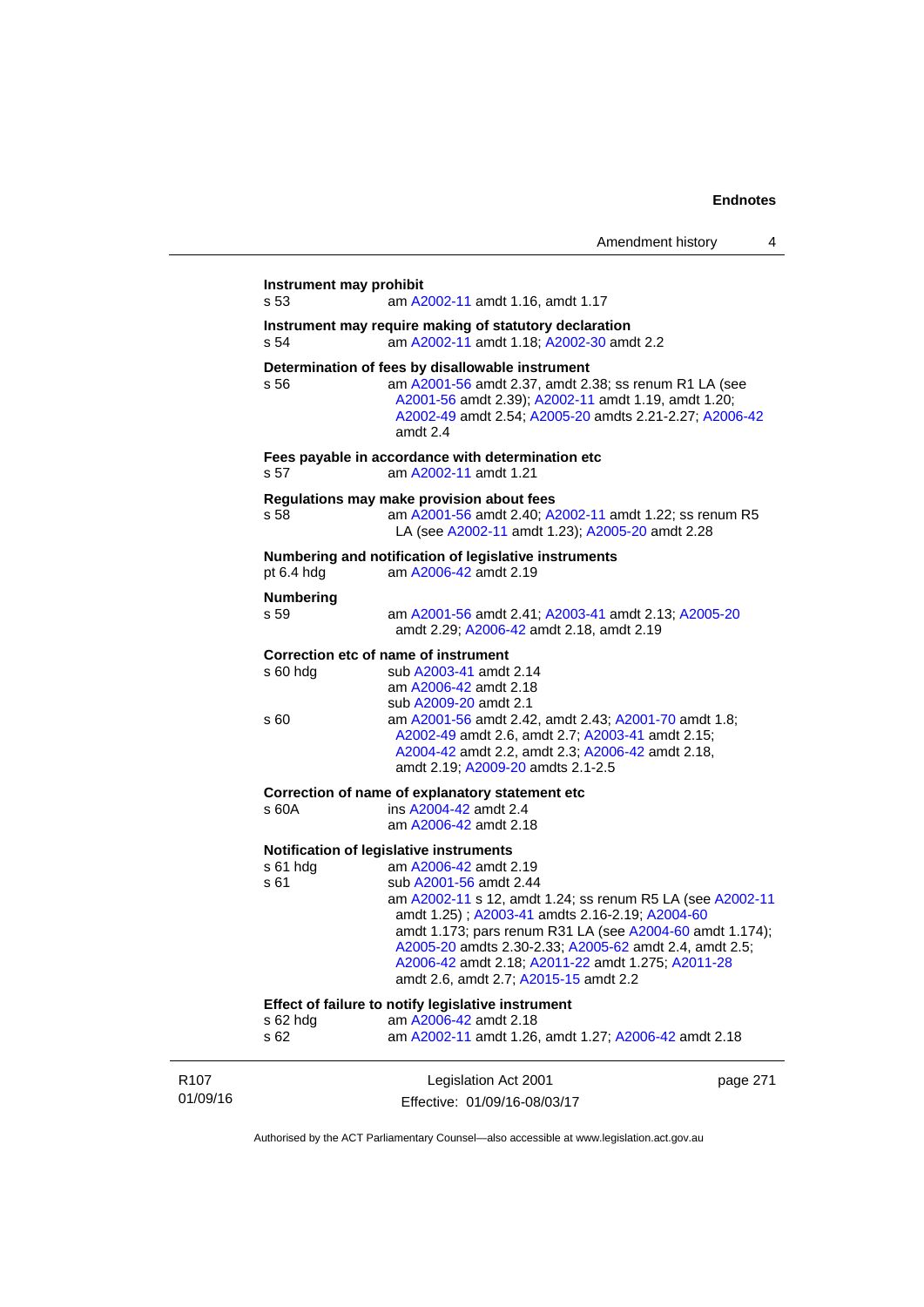| 4        | Amendment history                                                                                                                                    |                                                                                                                                                                                                                                                                   |      |  |  |
|----------|------------------------------------------------------------------------------------------------------------------------------------------------------|-------------------------------------------------------------------------------------------------------------------------------------------------------------------------------------------------------------------------------------------------------------------|------|--|--|
|          | s 63 hdg<br>s 63                                                                                                                                     | References to notification of legislative instruments<br>am A2006-42 amdt 2.19<br>am A2001-56 amdt 2.45, amdt 2.46; A2006-42 amdt 2.18;<br>A2011-28 amdt 2.8                                                                                                      |      |  |  |
|          | s 64 hdg<br>s 64                                                                                                                                     | Presentation of subordinate laws and disallowable instruments<br>sub A2002-11 amdt 1.28<br>am A2002-11 amdt 1.29; A2005-20 amdt 2.34; A2005-62<br>amdt 2.6                                                                                                        |      |  |  |
|          | s 65 hdg<br>s 65                                                                                                                                     | Disallowance by resolution of Assembly<br>sub A2001-56 amdt 2.47<br>am A2001-56 amdt 2.48, amdt 2.49; A2002-11 amdt 1.30;<br>A2003-56 amdt 2.5; ss renum R21 LA (see A2003-56<br>amdt 2.6); A2004-42 amdt 2.5, amdt 2.6; A2005-20<br>amdt 2.35; A2005-62 amdt 2.7 |      |  |  |
|          | s 65A                                                                                                                                                | Notification of disallowance by resolution of Assembly<br>ins A2001-56 amdt 2.50<br>am A2002-11 amdt 1.31; A2003-41 amdt 2.20; A2005-62<br>amdt 2.8; A2011-28 amdts 2.9-2.12; A2015-15 amdt 2.3                                                                   |      |  |  |
|          | <b>Revival of affected laws</b><br>s 66                                                                                                              | am A2002-11 amdt 1.32                                                                                                                                                                                                                                             |      |  |  |
|          | Making of instrument same in substance within 6 months after disallowance<br>s 67<br>am A2002-11 amdt 1.33; A2005-20 amdt 2.36; A2005-62<br>amdt 2.9 |                                                                                                                                                                                                                                                                   |      |  |  |
|          | s 68                                                                                                                                                 | <b>Amendment by resolution of Assembly</b><br>am A2001-56 amdts 2.51-2.53; ss renum R1 LA (see<br>A2001-56 amdt 2.54); A2002-11 amdt 1.34; A2004-42<br>amdt 2.7, amdt 2.8; A2005-20 amdt 2.37; A2005-62<br>amdt 2.10                                              |      |  |  |
|          | s 69                                                                                                                                                 | Notification of amendments made by resolution of Assembly<br>am A2001-56 amdt 2.55, amdt 2.56; A2002-11 amdt 1.35;<br>A2002-49 amdt 2.8; A2005-62 amdt 2.11; A2011-28<br>amdts 2.13-2.16; A2015-15 amdt 2.4                                                       |      |  |  |
|          | amendment                                                                                                                                            | Making of amendment restoring effect of law within 6 months after                                                                                                                                                                                                 |      |  |  |
|          | s 70                                                                                                                                                 | am A2002-11 amdt 1.36; A2005-20 amdt 2.38; A2005-62<br>amdt 2.12                                                                                                                                                                                                  |      |  |  |
|          | s 71                                                                                                                                                 | Effect of dissolution or expiry of Assembly on notice of motion<br>am A2002-11 amdt 1.37; A2005-20 amdt 2.39, amdt 2.40;<br>A2005-62 amdt 2.13                                                                                                                    |      |  |  |
|          | Meaning of law-ch 8<br>s 72                                                                                                                          | am A2004-42 amdt 2.9; A2005-20 amdt 2.41                                                                                                                                                                                                                          |      |  |  |
| page 272 |                                                                                                                                                      | Legislation Act 2001                                                                                                                                                                                                                                              | R107 |  |  |

Authorised by the ACT Parliamentary Counsel—also accessible at www.legislation.act.gov.au

01/09/16

Effective: 01/09/16-08/03/17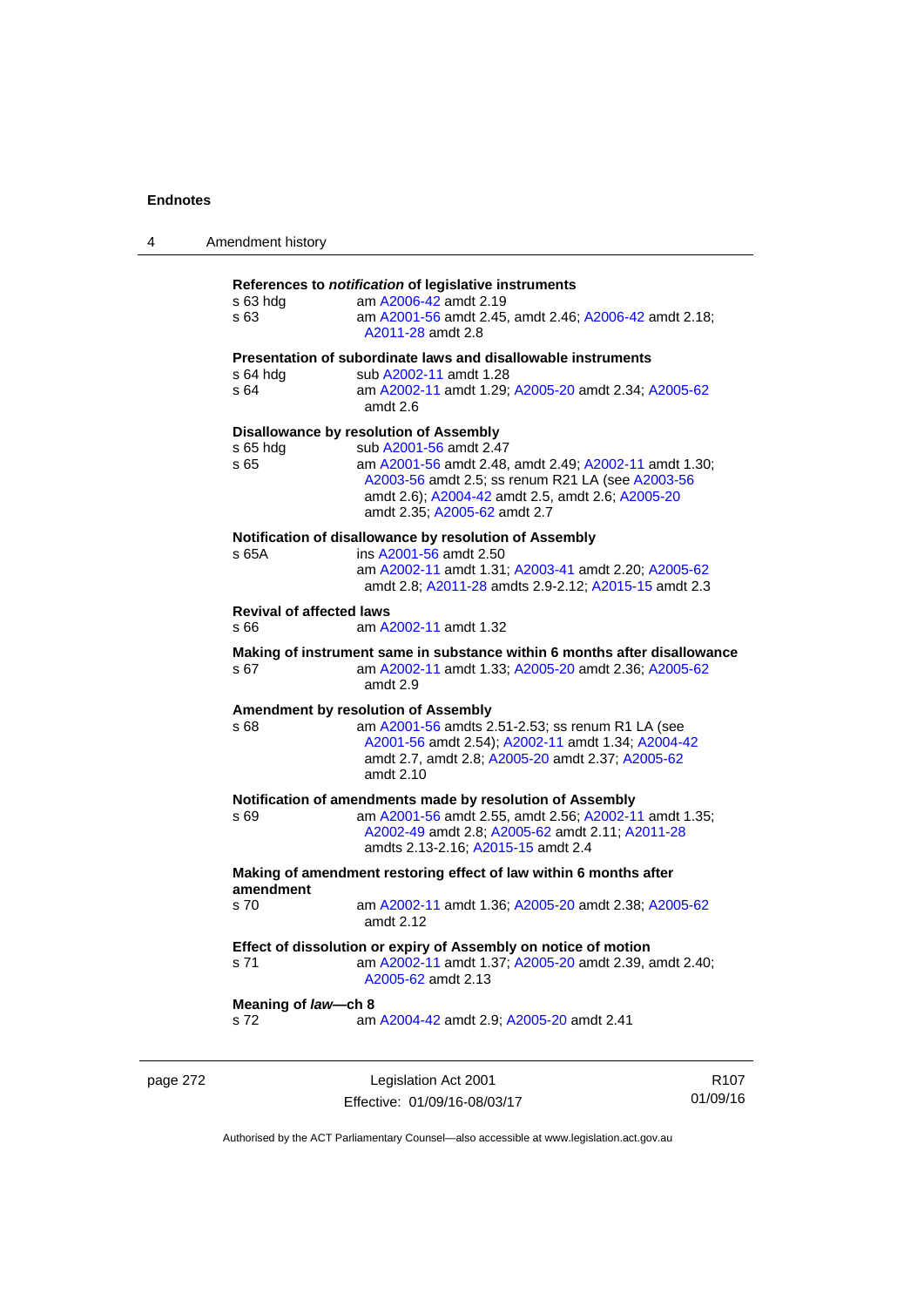**General rules about commencement**  s 73 am [A2002-11](http://www.legislation.act.gov.au/a/2002-11) s 13, s 14, amdt 1.38, amdt 1.39; [A2003-41](http://www.legislation.act.gov.au/a/2003-41) amdt 2.21; [A2003-56](http://www.legislation.act.gov.au/a/2003-56) amdts 2.7-2.9; [A2004-42](http://www.legislation.act.gov.au/a/2004-42) amdt 2.10; [A2005-20](http://www.legislation.act.gov.au/a/2005-20) amdt 2.42; [A2006-42](http://www.legislation.act.gov.au/a/2006-42) amdt 2.18 **Time of commencement**  s 74 sub [A2002-11](http://www.legislation.act.gov.au/a/2002-11) s 15 **Commencement of naming and commencement provisions**  s 75 hdg sub [A2004-42](http://www.legislation.act.gov.au/a/2004-42) amdt 2.11<br>s 75 straam A2002-11 s 16: A200 s 75 am [A2002-11](http://www.legislation.act.gov.au/a/2002-11) s 16; [A2002-49](http://www.legislation.act.gov.au/a/2002-49) amdt 2.9, amdt 2.10; [A2003-56](http://www.legislation.act.gov.au/a/2003-56) amdt 2.10, amdt 2.11; [A2004-42](http://www.legislation.act.gov.au/a/2004-42) amdt 2.12; ss renum R27 LA (see [A2004-42](http://www.legislation.act.gov.au/a/2004-42) amdt 2.13) ; [A2006-42](http://www.legislation.act.gov.au/a/2006-42) amdt 2.18 **Commencement of provisions identifying amended laws**  s 75AA ins [A2006-42](http://www.legislation.act.gov.au/a/2006-42) amdt 2.5 **Meaning of commences** *retrospectively*  s 75A ins [A2003-56](http://www.legislation.act.gov.au/a/2003-56) amdt 2.12 am [A2006-42](http://www.legislation.act.gov.au/a/2006-42) amdt 2.18 **Retrospective commencement requires clear indication**  s 75B ins [A2003-56](http://www.legislation.act.gov.au/a/2003-56) amdt 2.12 am [A2004-42](http://www.legislation.act.gov.au/a/2004-42) amdt 2.14; ss renum R27 LA (see [A2004-42](http://www.legislation.act.gov.au/a/2004-42) amdt 2.15) **Non-prejudicial provision may commence retrospectively**  s 76 am [A2002-11](http://www.legislation.act.gov.au/a/2002-11) amdt 1.40; ss renum R5 LA (see [A2002-11](http://www.legislation.act.gov.au/a/2002-11) amdt 1.41); [A2003-56](http://www.legislation.act.gov.au/a/2003-56) amdt 2.13, amdt 2.14; [A2005-20](http://www.legislation.act.gov.au/a/2005-20) amdt 2.46 **Commencement by commencement notice**  s 77 am [A2002-11](http://www.legislation.act.gov.au/a/2002-11) s 17, amdt 1.42; [A2002-49](http://www.legislation.act.gov.au/a/2002-49) amdt 2.11; [A2004-42](http://www.legislation.act.gov.au/a/2004-42) amdts 2.16-2.18 **Separate commencement of amendments**  s 78 sub [A2002-11](http://www.legislation.act.gov.au/a/2002-11) amdt 1.43 **Automatic commencement of postponed law**  s 79 am [A2002-11](http://www.legislation.act.gov.au/a/2002-11) amdt 1.44; [A2002-49](http://www.legislation.act.gov.au/a/2002-49) amdt 2.12; [A2003-41](http://www.legislation.act.gov.au/a/2003-41) amdt 2.22; [A2003-56](http://www.legislation.act.gov.au/a/2003-56) amdt 2.15, amdt 2.16; ss renum R21 LA (see [A2003-56](http://www.legislation.act.gov.au/a/2003-56) amdt 2.17); [A2004-42](http://www.legislation.act.gov.au/a/2004-42) amdt 2.19; [A2005-20](http://www.legislation.act.gov.au/a/2005-20) amdt 2.44, amdt 2.45 **Commencement of amendment of uncommenced law**  s 79A ins [A2003-41](http://www.legislation.act.gov.au/a/2003-41) amdt 2.23 **References to** *commencement* **of law**  s 80 am [A2002-49](http://www.legislation.act.gov.au/a/2002-49) amdt 2.13

R107 01/09/16

Legislation Act 2001 Effective: 01/09/16-08/03/17 page 273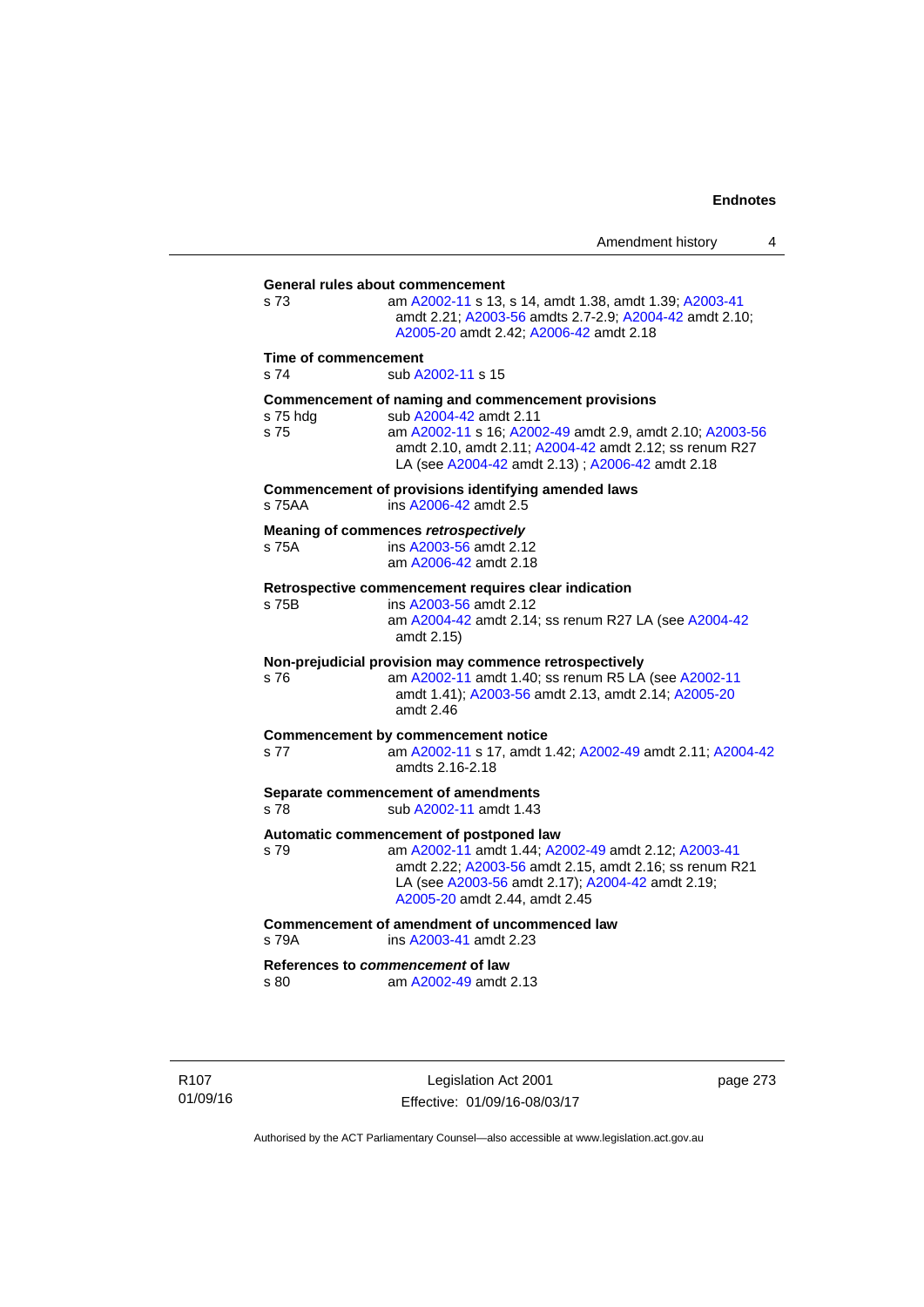| 4 | Amendment history                |                                                                                                                                                                                                                                                                                                                                                                                                                                                                      |
|---|----------------------------------|----------------------------------------------------------------------------------------------------------------------------------------------------------------------------------------------------------------------------------------------------------------------------------------------------------------------------------------------------------------------------------------------------------------------------------------------------------------------|
|   | s 81                             | <b>Exercise of powers between notification and commencement</b><br>am A2002-11 amdts 1.45-1.47; A2004-42 amdt 2.20,<br>amdt 2.21; ss renum R27 LA (see A2004-42 amdt 2.22);<br>A2005-5 s 25; ss renum R32 LA (see A2005-5 s 26);<br>A2005-20 amdt 2.46; A2006-42 amdt 2.18                                                                                                                                                                                           |
|   | Definitions-ch 9<br>s 82         | def <i>law</i> sub A2004-42 amdt 2.23; A2005-20 amdt 2.47<br>def repeal sub A2002-49 amdt 2.14<br>am A2004-42 amdt 2.24                                                                                                                                                                                                                                                                                                                                              |
|   | s 83                             | Consequences of amendment of statutory instrument by Act<br>am A2002-11 amdt 1.48, amdt 1.49                                                                                                                                                                                                                                                                                                                                                                         |
|   | s 84                             | Saving of operation of repealed and amended laws<br>am A2002-11 amdt 1.50; ss renum R5 LA (see A2002-11<br>amdt 1.51); A2005-20 amdt 2.48                                                                                                                                                                                                                                                                                                                            |
|   | s 84A                            | Creation of offences and changes in penalties<br>ins A2001-56 amdt 2.57<br>am A2002-11 amdt 1.52; A2004-42 amdt 2.25; ss renum R27<br>LA (see A2004-42 amdt 2.26); A2005-20 amdt 2.49                                                                                                                                                                                                                                                                                |
|   | When repeal takes effect<br>s 85 | sub A2002-11 s 18                                                                                                                                                                                                                                                                                                                                                                                                                                                    |
|   |                                  | Repealed and amended laws not revived on repeal of repealing and                                                                                                                                                                                                                                                                                                                                                                                                     |
|   | amending laws<br>s 86            | am A2002-11 amdt 1.53; ss renum R5 LA (see A2002-11<br>amdt 1.54)                                                                                                                                                                                                                                                                                                                                                                                                    |
|   | s 87                             | Commencement not undone if repealed<br>am A2002-11 amdt 1.55                                                                                                                                                                                                                                                                                                                                                                                                         |
|   | s 88 hdg<br>s 88                 | Repeal does not end effect of transitional laws etc<br>sub A2002-49 amdt 2.15<br>am A2002-11 amdt 1.56; A2003-56 amdt 2.18; A2005-20<br>amdt 2.50, amdt 2.51; ss renum R34 LA (see A2005-20<br>amdt 2.52); A2006-42 amdt 2.6, amdt 2.7                                                                                                                                                                                                                               |
|   | s 89                             | Automatic repeal of certain laws and provisions<br>am A2002-11 amdts 1.57-1.59; ss renum R5 LA (see<br>A2002-11 amdt 1.60); A2002-30 amdt 2.3; A2002-49<br>amdts 2.16-2.18, 2.20-2.23; ss renum R13 LA (see A2002-49<br>amdt 2.19); A2003-56 amdts 2.19-2.23; ss renum R21 LA<br>(see A2003-56 amdt 2.24); A2004-42 amdt 2.27, amdt 2.28,<br>amdts 2.30-2.32; ss renum R27 LA (see A2004-42<br>amdt 2.29); A2005-20 amdts 2.53-2.56; A2006-42 amdt 2.8,<br>amdt 2.18 |

page 274 Legislation Act 2001 Effective: 01/09/16-08/03/17

R107 01/09/16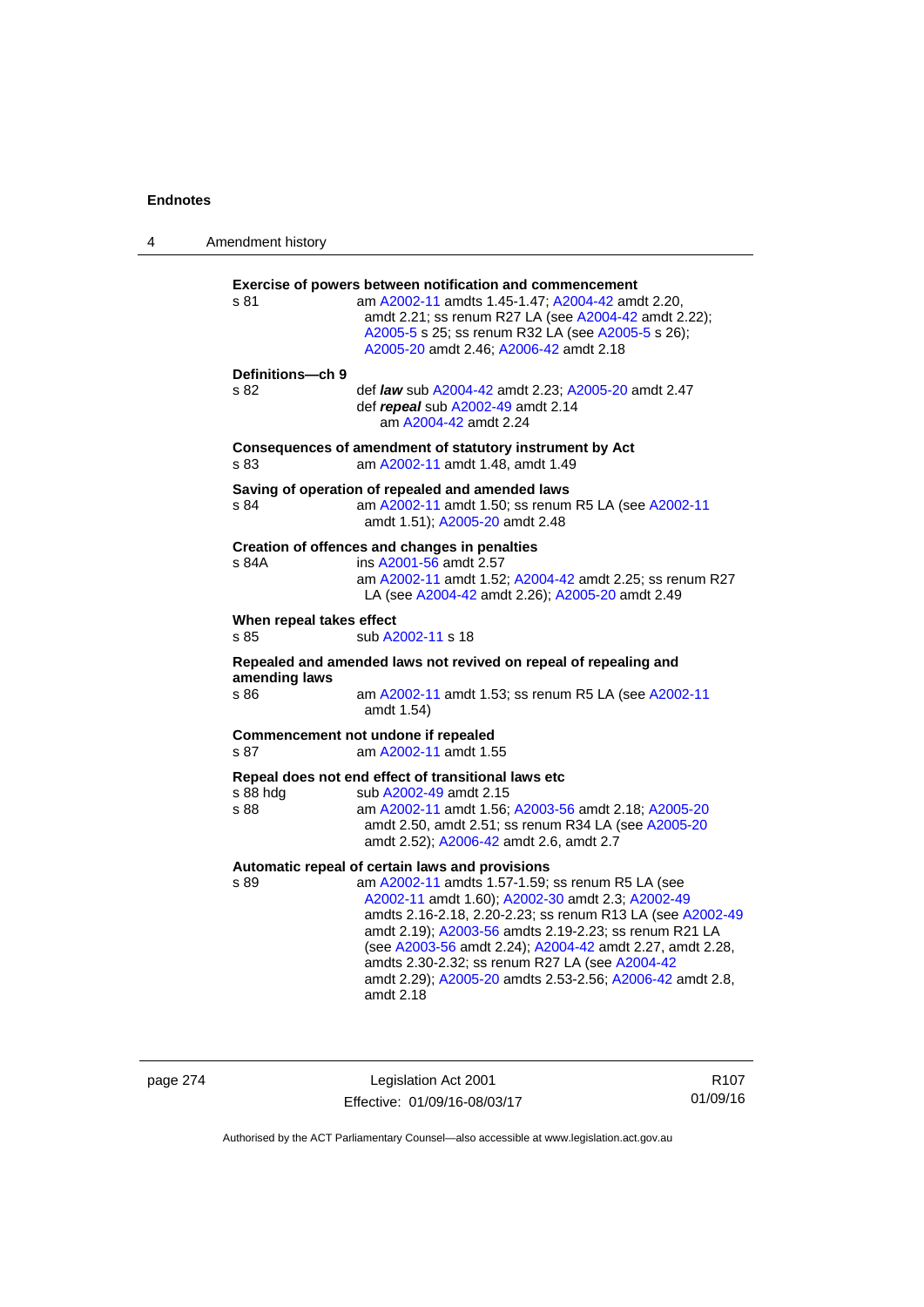| s 91                                   | am A2001-56 amdt 2.58; A2002-11 amdts 1.61-1.63; ss renum<br>R5 LA (see A2002-11 amdt 1.64); A2003-41 amdt 2.24;<br>A2004-42 amdt 2.33, amdt 2.34; A2005-20 amdt 2.57;<br>A2009-20 amdt 2.6                        |
|----------------------------------------|--------------------------------------------------------------------------------------------------------------------------------------------------------------------------------------------------------------------|
| s 92                                   | Amendment to be made whenever possible<br>am A2002-11 amdts 1.65-1.68; A2005-20 amdt 2.58                                                                                                                          |
| s 93                                   | Provisions included in another provision for amendment purposes<br>am A2001-56 amdt 2.59, amdt 2.60; A2002-11 amdt 1.69;<br>A2004-42 amdt 2.35, amdt 2.36; A2005-20 amdt 2.59                                      |
| s.94                                   | Continuance of appointments etc made under amended provisions<br>am A2002-11 amdt 1.70; ss renum R5 LA (see A2002-11<br>amdt 1.71); A2002-49 amdt 2.24; A2003-41 amdt 2.25                                         |
| <b>Status of modifications</b><br>s 95 | am A2002-11 amdt 1.72, amdt 1.73                                                                                                                                                                                   |
| <b>Relocated provisions</b><br>s 96    | am A2002-11 amdt 1.74; A2005-20 amdt 2.60                                                                                                                                                                          |
| <b>Referring to laws</b><br>ch 10 hdg  | sub A2005-20 amdt 2.61                                                                                                                                                                                             |
| Definitions-ch 10<br>s 97 hdg<br>s 97  | sub A2001-56 amdt 2.61<br>am A2001-56 amdt 2.62<br>sub A2005-20 amdt 2.61<br>def ACT law ins A2005-20 amdt 2.61<br>def <i>law</i> ins A2005-20 amdt 2.61<br>def law of another jurisdiction ins A2005-20 amdt 2.61 |
| s 98                                   | References to ACT law include law containing reference<br>am A2002-11 amdt 1.75<br>sub A2005-20 amdt 2.61                                                                                                          |
| s 99                                   | References in ACT statutory instruments to the Act<br>am A2003-56 amdt 2.25<br>sub A2005-20 amdt 2.61                                                                                                              |
| s 100                                  | <b>Referring to particular ACT laws</b><br>am A2003-56 amdt 2.26<br>sub A2005-20 amdt 2.61<br>am A2011-28 amdt 2.17                                                                                                |
| s 101                                  | Referring to particular laws of other jurisdictions etc<br>am A2002-49 amdt 2.25<br>sub A2005-20 amdt 2.61                                                                                                         |

R107 01/09/16

Legislation Act 2001 Effective: 01/09/16-08/03/17 page 275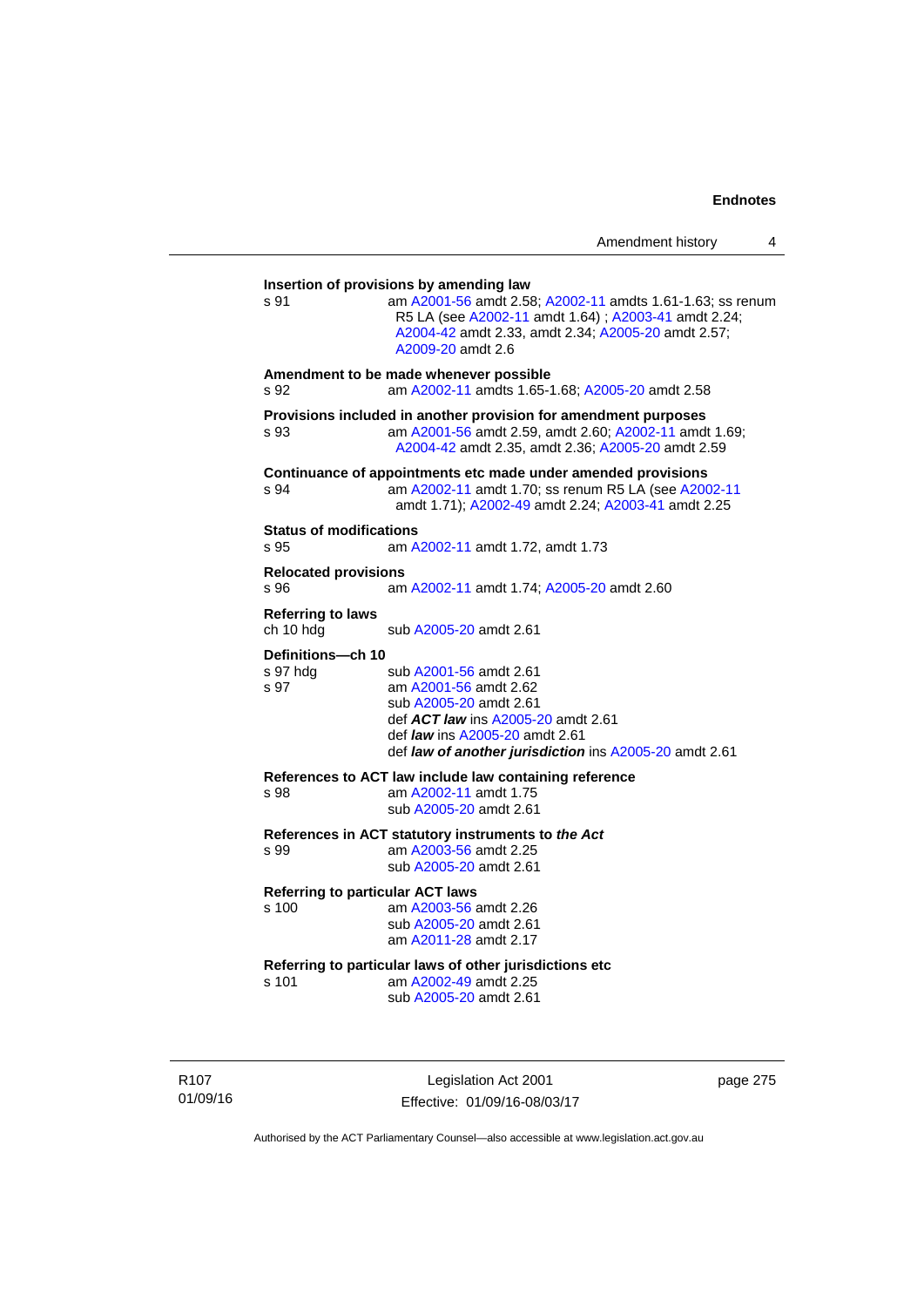| 4 | Amendment history                                                                                                                                                                                                   |  |
|---|---------------------------------------------------------------------------------------------------------------------------------------------------------------------------------------------------------------------|--|
|   | Reference to provisions of law or instrument is inclusive<br>s 101A<br>ins A2001-56 amdt 2.63<br>om A2005-20 amdt 2.61                                                                                              |  |
|   | References to paragraphs etc<br>s 101B<br>ins A2001-56 amdt 2.63<br>om A2005-20 amdt 2.61                                                                                                                           |  |
|   | References to laws include references to laws as in force from time to time<br>s 102<br>am A2002-11 amdt 1.76, amdt 1.77; A2003-56 amdt 2.27;<br>ss renum R21 LA (see A2003-56 amdt 2.28)<br>sub A2005-20 amdt 2.61 |  |
|   | References to repealed laws<br>s 103<br>sub A2005-20 amdt 2.61                                                                                                                                                      |  |
|   | References to laws include references to instruments under laws<br>$s$ 104<br>am A2001-56 amdt 2.64<br>sub A2005-20 amdt 2.61<br>am A2015-50 amdt 2.1                                                               |  |
|   | Referring to provisions of laws<br>s 105<br>am A2002-11 amdt 1.78, amdt 1.79<br>sub A2005-20 amdt 2.61                                                                                                              |  |
|   | References to provisions of laws are inclusive<br>s 106<br>am A2002-30 amdt 2.4<br>sub A2005-20 amdt 2.61                                                                                                           |  |
|   | References to paragraphs etc of laws<br>s 106A<br>ins A2005-20 amdt 2.61                                                                                                                                            |  |
|   | Meaning of law-ch 11<br>s 107 hdg<br>sub A2004-42 amdt 2.37<br>s 107<br>def <i>law</i> am A2003-41 amdt 2.26; A2005-20 amdt 2.62<br>def republication ins A2004-42 amdt 2.38                                        |  |
|   | <b>Republication in register</b><br>s 108<br>am A2001-56 amdt 2.65                                                                                                                                                  |  |
|   | Republications may be published with other information<br>s 109<br>am A2003-41 amdt 2.27                                                                                                                            |  |
|   | Incorporation of amendments<br>s 111<br>am A2005-20 amdt 2.63, amdt 2.64                                                                                                                                            |  |
|   | Authorisation for parliamentary counsel<br>am A2001-70 amdt 1.8<br>s 114                                                                                                                                            |  |
|   | Ambit of editorial amendments<br>s 116<br>am A2003-56 amdt 2.29; A2005-20 amdts 2.65-2.68,<br>amdt 2.146                                                                                                            |  |

page 276 **Legislation Act 2001** Effective: 01/09/16-08/03/17

R107 01/09/16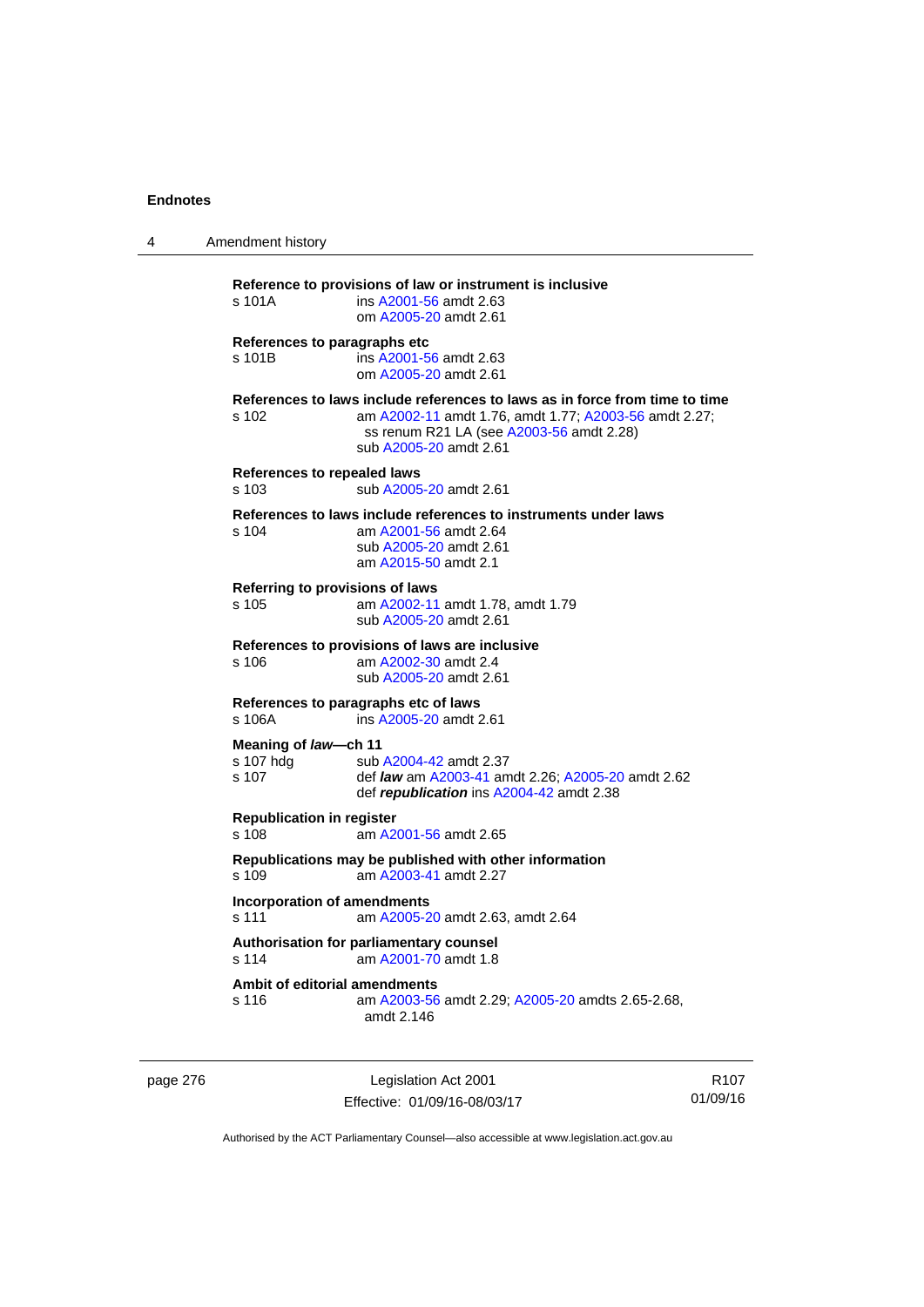| s 119                                    | Delegation by parliamentary counsel<br>renum as s 260                                                                                                                                                                                                          |
|------------------------------------------|----------------------------------------------------------------------------------------------------------------------------------------------------------------------------------------------------------------------------------------------------------------|
| ch 12 hdg                                | Scope of Acts and statutory instruments<br>orig ch 12 hdg renum as ch 19 hdg and then ch 20 hdg<br>ins A2001-56 amdt 2.68                                                                                                                                      |
| s 120                                    | Act to be interpreted not to exceed legislative powers of Assembly<br>orig s 120 renum as s 261<br>ins A2001-56 amdt 2.68<br>am A2002-11 amdt 1.80                                                                                                             |
| <b>Binding effect of Acts</b><br>s 121   | orig s 121 renum as s 262 and then s 302<br>ins A2002-11 s 19<br>am A2006-38 amdt 1.8                                                                                                                                                                          |
| <b>Application to Territory</b><br>s 122 | orig s 122 renum as s 263<br>ins A2001-56 amdt 2.68<br>am A2002-11 amdt 1.81                                                                                                                                                                                   |
| s 122A                                   | Application of s 47 (2) and (3)<br>renum as s 264 and then s 304                                                                                                                                                                                               |
| Application of s 61 and s 62<br>s 123    | renum as s 265 and then s 305                                                                                                                                                                                                                                  |
| <b>Application of s 69</b><br>s 124      | renum as s 266                                                                                                                                                                                                                                                 |
| ch 13 hdg                                | <b>Structure of Acts and statutory instruments</b><br>orig ch 13 hdg renum as ch 20 hdg and then ch 21 hdg<br>ins A2001-56 amdt 2.68                                                                                                                           |
| General<br>pt 13.1 hdg                   | ins A2001-56 amdt 2.68                                                                                                                                                                                                                                         |
| Meaning of law-ch 13                     |                                                                                                                                                                                                                                                                |
| s 125                                    | orig s 125 renum as s 267 and then s 306<br>ins A2001-56 amdt 2.68<br>am A2005-20 amdt 2.69                                                                                                                                                                    |
| s 126                                    | Material that is part of Act or statutory instrument<br>orig s 126 renum as s 268 and then s 307<br>ins A2001-56 amdt 2.68<br>am A2002-11 amdt 1.82; A2002-30 amdt 2.5; A2003-56<br>amdt 2.30; ss renum R21 LA (see A2003-56 amdt 2.31);<br>A2005-20 amdt 2.70 |

Legislation Act 2001 Effective: 01/09/16-08/03/17 page 277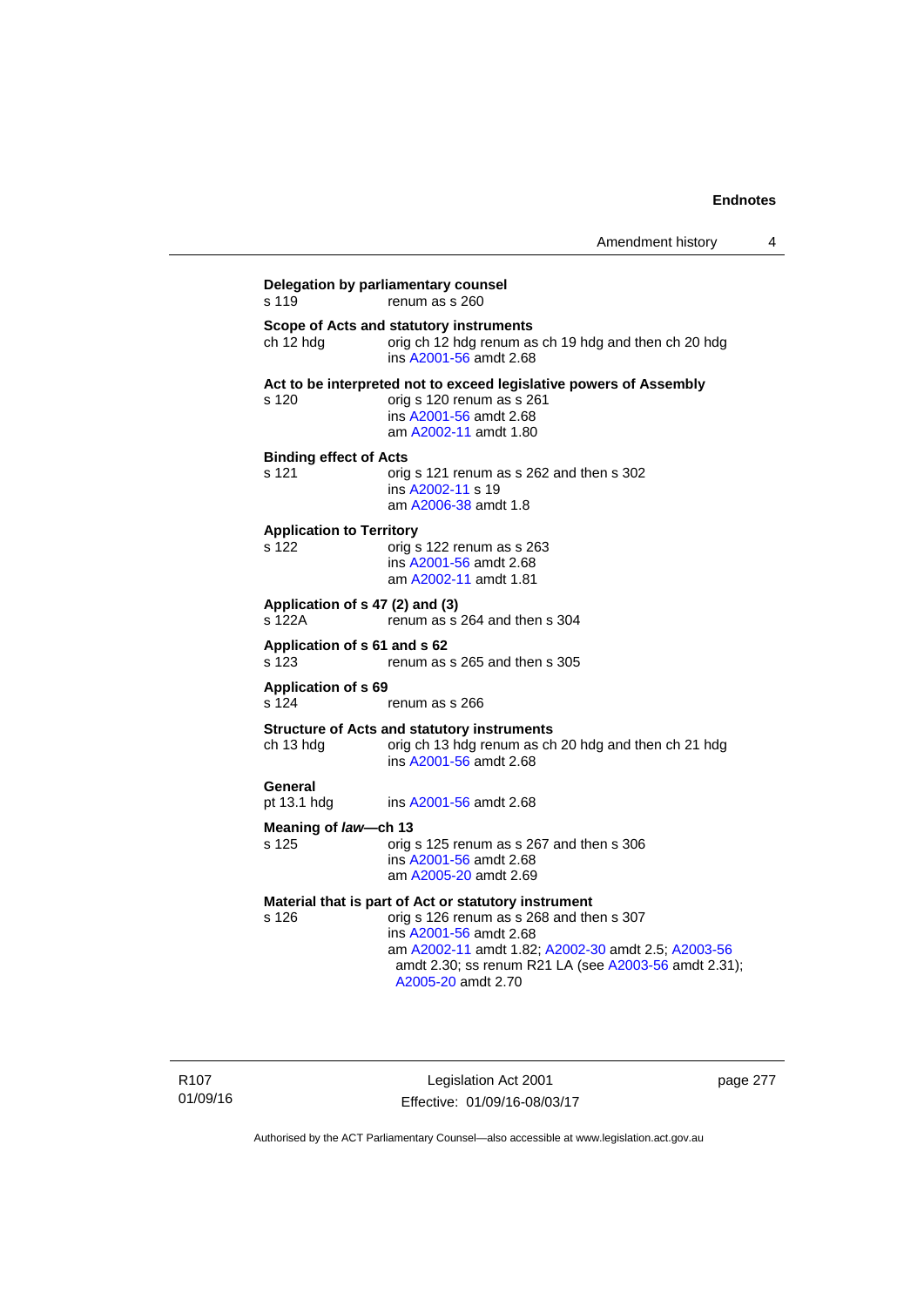| 4                              | Amendment history                                    |                                                                                                                                                                                  |
|--------------------------------|------------------------------------------------------|----------------------------------------------------------------------------------------------------------------------------------------------------------------------------------|
|                                | s 127                                                | Material that is not part of Act or statutory instrument<br>orig s 127 renum as s 269 and then s 308<br>ins A2001-56 amdt 2.68<br>am A2002-11 amdt 1.83; A2005-20 amdt 2.71      |
|                                | s 128                                                | Status of certain instruments as notifiable instruments<br>renum as s 270 and then s 309                                                                                         |
|                                | gazette<br>s 129                                     | Compliance with authorisation or requirement to do something by notice in<br>renum as s 271 and then s 310                                                                       |
|                                | <b>Particular kinds of provisions</b><br>pt 13.2 hdg | ins A2001-56 amdt 2.68                                                                                                                                                           |
| What is a definition?<br>s 130 |                                                      | orig s 130 renum as s 272 and then s 313<br>ins A2001-56 amdt 2.68<br>am A2003-56 amdts 2.32-2.34                                                                                |
|                                | <b>Signpost definitions</b><br>s 131                 | ins A2001-56 amdt 2.68<br>am A2002-49 amdt 2.26, amdt 2.27; A2003-56 amdt 2.35,<br>amdt 2.36; ss renum R21 LA (see A2003-56 amdt 2.37);<br>A2009-20 amdt 2.7; A2009-28 amdt 2.20 |
|                                | <b>Examples</b><br>s 132                             | ins A2001-56 amdt 2.68<br>am A2002-11 amdt 1.84                                                                                                                                  |
|                                | <b>Penalty units</b><br>s 133                        | ins A2001-56 amdt 2.68<br>am A2002-11 amdt 1.85; A2009-35 s 4; ss renum R67 LA;<br>A2013-30 s 4; ss renum R86 LA; A2014-37 s 4                                                   |
|                                | s 134                                                | Penalties at end of sections and subsections<br>ins A2001-56 amdt 2.68<br>am A2002-11 amdt 1.86; A2002-49 amdt 2.28; A2005-20<br>amdt 2.72; amdt 2.73                            |
|                                | s 135                                                | Penalties not at end of sections and subsections<br>ins A2001-56 amdt 2.68<br>am A2002-11 amdt 1.87; A2002-49 amdt 2.29; A2005-20<br>amdt 2.74, amdt 2.75                        |
|                                | ch 14 hdg                                            | Interpretation of Acts and statutory instruments<br>ins A2002-11 s 20<br>sub A2003-18 s 4                                                                                        |
|                                | <b>Purpose and scope</b><br>pt 14.1 hdg              | ins A2003-18 s 4                                                                                                                                                                 |

page 278 Legislation Act 2001 Effective: 01/09/16-08/03/17

R107 01/09/16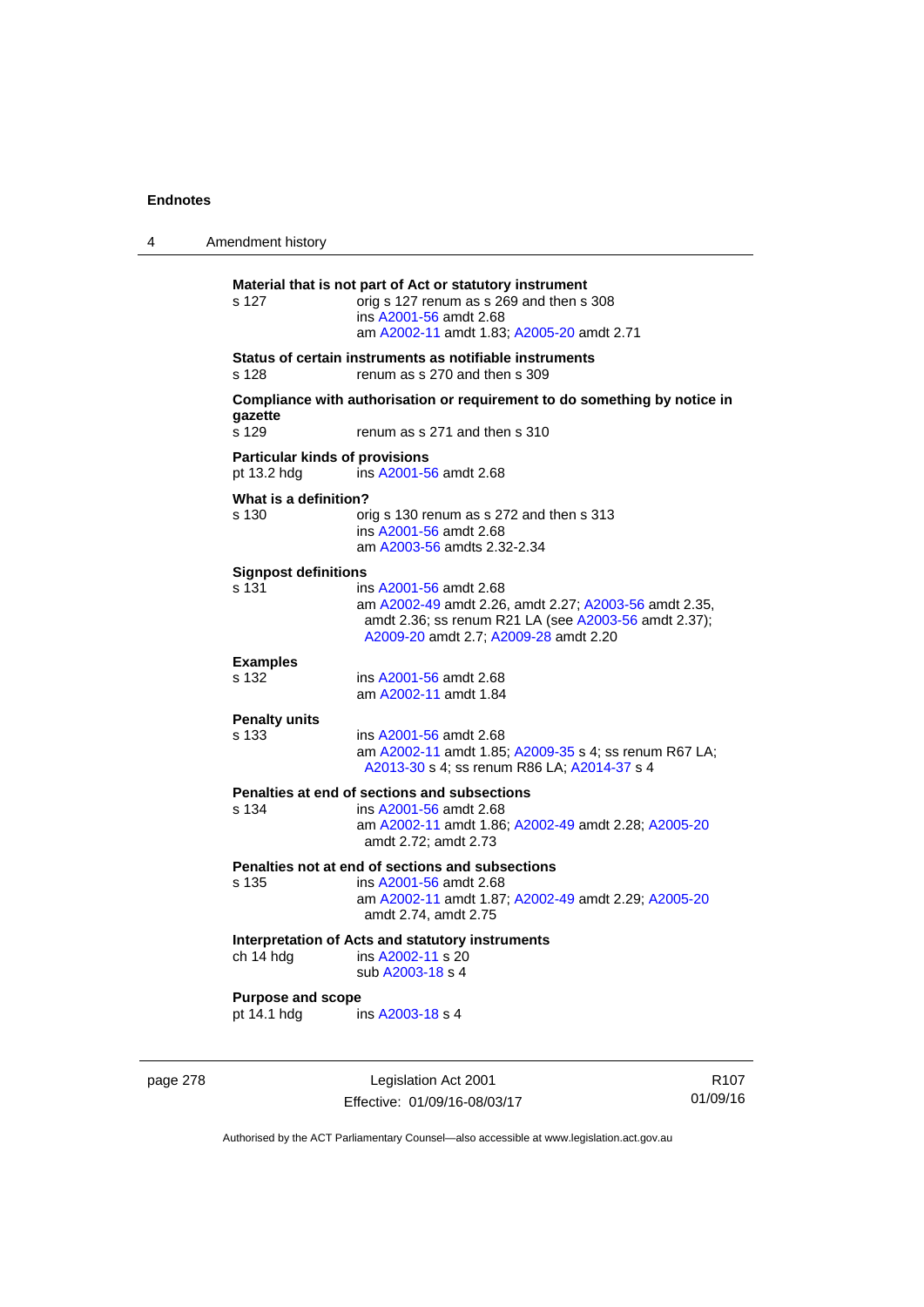**Meaning of** *Act***—ch 14**  s 136 ins [A2001-56](http://www.legislation.act.gov.au/a/2001-56) amdt 2.68 om [A2002-11](http://www.legislation.act.gov.au/a/2002-11) amdt 1.88 ins [A2003-18](http://www.legislation.act.gov.au/a/2003-18) s 4 **Purpose and scope—ch 14**  s 137 ins [A2002-11](http://www.legislation.act.gov.au/a/2002-11) s 20 sub [A2003-18](http://www.legislation.act.gov.au/a/2003-18) s 4 **Key principles of interpretation**<br>pt 14.2 hdg ins A2003-18 ins [A2003-18](http://www.legislation.act.gov.au/a/2003-18) s 4 **Meaning of** *working out the meaning of an Act***—pt 14.2**  s 138 reloc from IA [A2002-11](http://www.legislation.act.gov.au/a/2002-11) amdt 2.63 sub [A2003-18](http://www.legislation.act.gov.au/a/2003-18) s 4 **Interpretation best achieving Act's purpose**  s 139 reloc from IA [A2002-11](http://www.legislation.act.gov.au/a/2002-11) amdt 2.63 pars renum R5 LA am [A2002-49](http://www.legislation.act.gov.au/a/2002-49) amdt 2.30 sub [A2003-18](http://www.legislation.act.gov.au/a/2003-18) s 4 am [A2004-5](http://www.legislation.act.gov.au/a/2004-5) amdt 2.7 **Legislative context**  ins [A2003-18](http://www.legislation.act.gov.au/a/2003-18) s 4 am [A2006-23](http://www.legislation.act.gov.au/a/2006-23) amdt 1.211 **Non-legislative context generally**<br>s 141 **ins A2003-18 s** s 141 **ins [A2003-18](http://www.legislation.act.gov.au/a/2003-18) s** 4 am [A2003-41](http://www.legislation.act.gov.au/a/2003-41) amdt 2.28 **Non-legislative context—material that may be considered**  s 142 ins [A2003-18](http://www.legislation.act.gov.au/a/2003-18) s 4 am [A2003-41](http://www.legislation.act.gov.au/a/2003-41) amdt 2.29; table renum R22 LA; [A2005-20](http://www.legislation.act.gov.au/a/2005-20) amdt 2.76 **Law stating material for consideration in working out meaning**  ins [A2003-18](http://www.legislation.act.gov.au/a/2003-18) s 4 **Aids to interpretation**  ch 15 hdg ins [A2001-56](http://www.legislation.act.gov.au/a/2001-56) amdt 2.68 ch 15 hdg note om [A2002-11](http://www.legislation.act.gov.au/a/2002-11) amdt 1.89 General<br>pt 15.1 hdg ins [A2001-56](http://www.legislation.act.gov.au/a/2001-56) amdt 2.68 **Meaning of commonly-used terms**  s 144 hdg sub [A2003-56](http://www.legislation.act.gov.au/a/2003-56) amdt 2.38<br>s 144 ins A2001-56 amdt 2.68 ins [A2001-56](http://www.legislation.act.gov.au/a/2001-56) amdt 2.68

R107 01/09/16

Legislation Act 2001 Effective: 01/09/16-08/03/17 page 279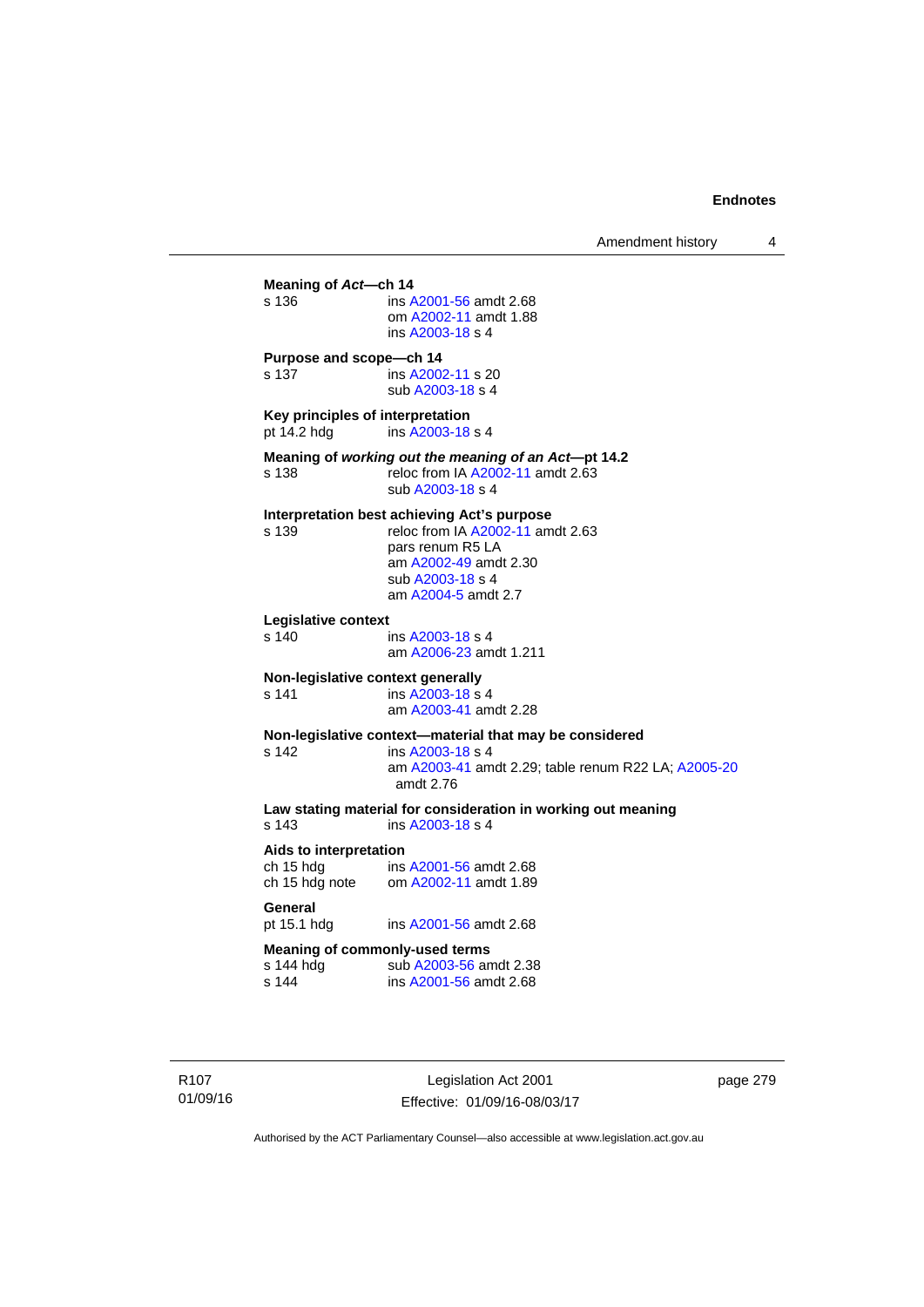| 4 | Amendment history                                                                                                                                                                                                                                                                             |
|---|-----------------------------------------------------------------------------------------------------------------------------------------------------------------------------------------------------------------------------------------------------------------------------------------------|
|   | Gender and number<br>s 145<br>ins A2001-56 amdt 2.68<br>am A2002-11 amdt 1.90                                                                                                                                                                                                                 |
|   | Meaning of may and must<br>s 146<br>ins A2001-56 amdt 2.68<br>am A2002-11 amdt 1.91, amdt 1.92; A2002-30 amdt 2.6;<br>A2003-56 amdt 2.39; A2005-20 amdt 2.77                                                                                                                                  |
|   | Changes of drafting practice not to affect meaning<br>s 147<br>ins A2001-56 amdt 2.68<br>am A2002-11 amdt 1.93                                                                                                                                                                                |
|   | Terms used in instruments have same meanings as in authorising laws<br>s 148<br>ins A2001-56 amdt 2.68<br>am A2002-11 amdt 1.94; A2003-56 amdt 2.40                                                                                                                                           |
|   | Age in years<br>s 149<br>ins A2001-56 amdt 2.68<br>am A2002-11 amdt 1.95                                                                                                                                                                                                                      |
|   | <b>Measurement of distance</b><br>s 150<br>ins A2001-56 amdt 2.68<br>am A2002-11 amdt 1.96                                                                                                                                                                                                    |
|   | Working out periods of time generally<br>s 151<br>ins A2002-11 s 21<br>am A2002-49 amdt 2.31; A2003-56 amdt 2.41<br>sub A2005-62 amdt 2.14<br>am A2006-42 amdt 2.9, amdt 2.10; ss renum R47 LA;<br>A2014-44 amdt 2.2, amdt 2.3; ss renum R97 LA<br>(10)-(12) exp 11 January 2007 (s 151 (12)) |
|   | Periods of time ending on non-working days<br>s 151A<br>ins A2005-62 amdt 2.14<br>am A2006-42 amdt 2.11<br>$(5)-(7)$ exp 11 January 2007 (s 151A $(7)$ )                                                                                                                                      |
|   | Doing things for which no time is fixed<br>s 151B<br>ins A2005-62 amdt 2.14                                                                                                                                                                                                                   |
|   | <b>Power to extend time</b><br>s 151C<br>ins A2005-62 amdt 2.14                                                                                                                                                                                                                               |
|   | <b>Continuing effect of obligations</b><br>s 152<br>ins A2002-11 s 21<br>sub A2002-49 amdt 2.32                                                                                                                                                                                               |
|   | <b>Definitions</b><br>pt 15.2 hdg<br>ins A2001-56 amdt 2.68                                                                                                                                                                                                                                   |
|   |                                                                                                                                                                                                                                                                                               |

page 280 Legislation Act 2001 Effective: 01/09/16-08/03/17

R107 01/09/16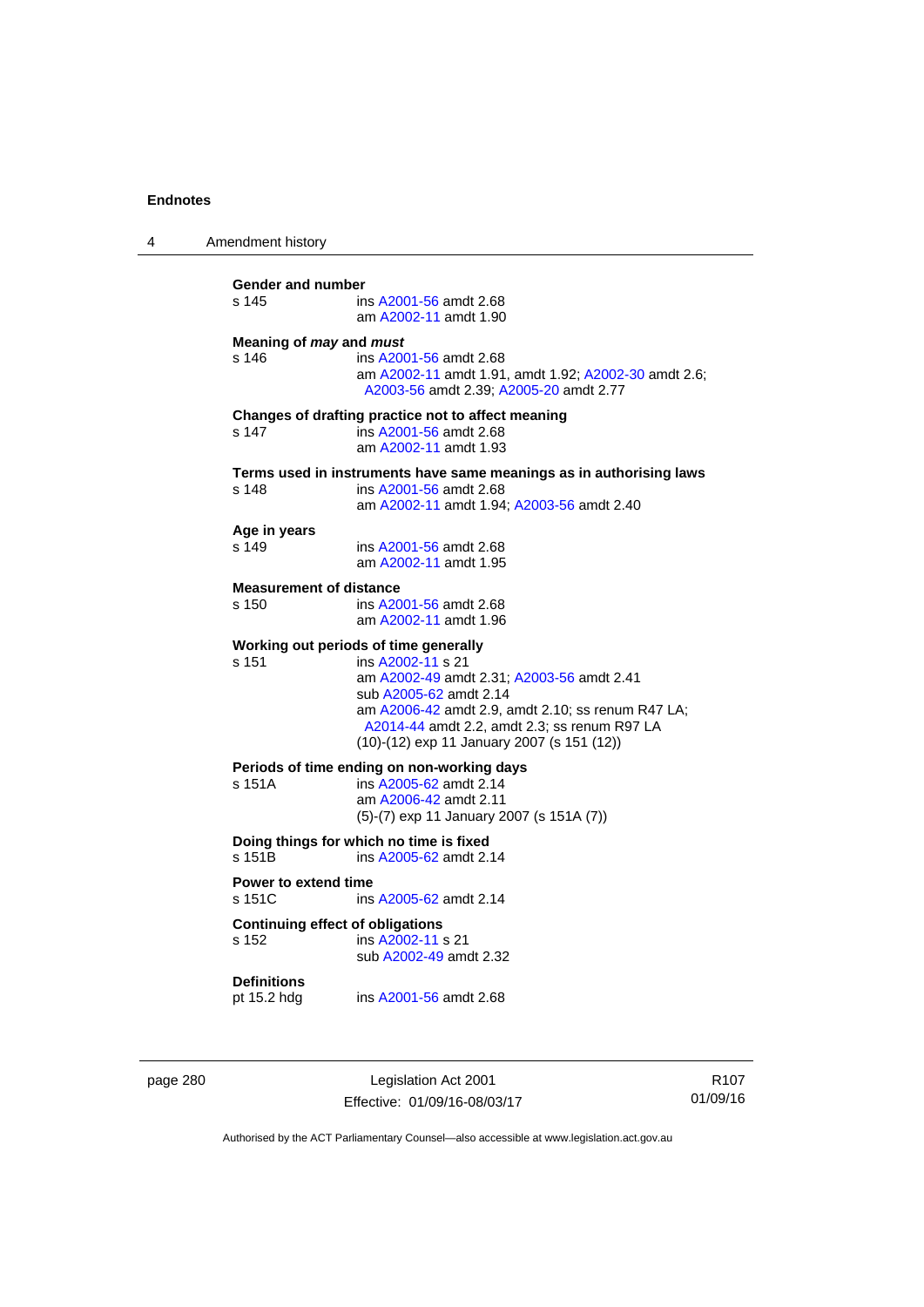Amendment history 4

**Definitions apply subject to contrary intention**  s 155 ins [A2001-56](http://www.legislation.act.gov.au/a/2001-56) amdt 2.68 am [A2002-11](http://www.legislation.act.gov.au/a/2002-11) amdt 1.97, amdt 1.98 **Application of definitions in dictionaries and sections**  s 156 ins [A2001-56](http://www.legislation.act.gov.au/a/2001-56) amdt 2.68 am [A2003-56](http://www.legislation.act.gov.au/a/2003-56) amdt 2.42; [A2005-20](http://www.legislation.act.gov.au/a/2005-20) amdts 2.78-2.80 **Defined terms—other parts of speech and grammatical forms**  s 157 ins [A2001-56](http://www.legislation.act.gov.au/a/2001-56) amdt 2.68 sub [A2002-11](http://www.legislation.act.gov.au/a/2002-11) amdt 1.99 am [A2003-56](http://www.legislation.act.gov.au/a/2003-56) amdt 2.43 **References to various entities and things**  pt 15.3 hdg ins [A2001-56](http://www.legislation.act.gov.au/a/2001-56) amdt 2.68 **References to people generally**  s 160 ins [A2001-56](http://www.legislation.act.gov.au/a/2001-56) amdt 2.68 am [A2002-11](http://www.legislation.act.gov.au/a/2002-11) amdt 1.100, amdt 1.101; [A2009-20](http://www.legislation.act.gov.au/a/2009-20) amdt 2.8 **Corporations liable to offences**  s 161 ins [A2001-56](http://www.legislation.act.gov.au/a/2001-56) amdt 2.68 am [A2002-11](http://www.legislation.act.gov.au/a/2002-11) amdt 1.102; [A2002-51](http://www.legislation.act.gov.au/a/2002-51) amdt 1.23; [A2002-49](http://www.legislation.act.gov.au/a/2002-49) amdt 2.33 **References to** *a Minister* **or** *the Minister* s 162 ins [A2001-56](http://www.legislation.act.gov.au/a/2001-56) amdt 2.68 **References to** *a director-general* **or** *the director-general* s 163 ins [A2001-56](http://www.legislation.act.gov.au/a/2001-56) amdt 2.68 am [A2005-44](http://www.legislation.act.gov.au/a/2005-44) amdt 1.5 sub [A2011-22](http://www.legislation.act.gov.au/a/2011-22) amdt 1.276 **References to Australian Standards etc**  ins [A2001-56](http://www.legislation.act.gov.au/a/2001-56) amdt 2.68 sub [A2003-56](http://www.legislation.act.gov.au/a/2003-56) amdt 2.44 **References to Assembly committees that no longer exist**  s 165 ins [A2001-56](http://www.legislation.act.gov.au/a/2001-56) amdt 2.68 **References to person with interest in land include personal representative etc**  s 168 ins [A2001-56](http://www.legislation.act.gov.au/a/2001-56) amdt 2.68 am [A2002-11](http://www.legislation.act.gov.au/a/2002-11) amdt 1.103

R107 01/09/16

Legislation Act 2001 Effective: 01/09/16-08/03/17 page 281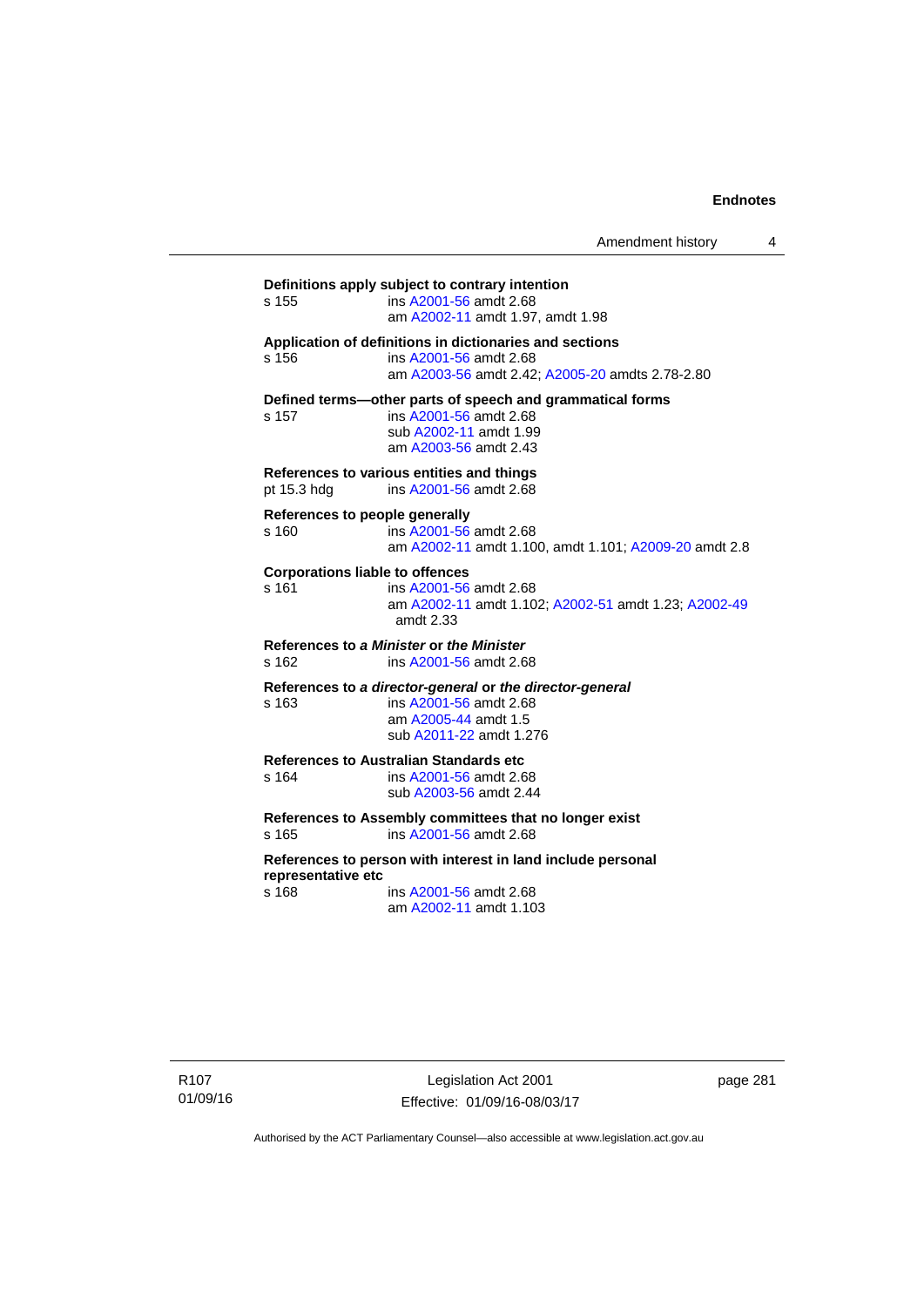| 4        | Amendment history                          |                                                                                                                                                                                                                                                                                                                                                                                        |                  |  |
|----------|--------------------------------------------|----------------------------------------------------------------------------------------------------------------------------------------------------------------------------------------------------------------------------------------------------------------------------------------------------------------------------------------------------------------------------------------|------------------|--|
|          | s 169                                      | References to domestic partner and domestic partnership<br>ins A2003-14 s 4<br>am A2006-22 amdt 1.72, amdt 1.73 (A2006-22 rep before<br>commenced by disallowance (see Cwlth Gaz 2006 No S93));<br>A2008-14 amdt 1.42, amdt 1.43; A2012-40 amdt 3.63,<br>amdt 3.64; A2013-39 amdt 2.36 (A2013-39 never effective<br>(see Commonwealth v Australian Capital Territory [2013]<br>HCA 55) |                  |  |
|          | References to transgender people<br>s 169A | ins A2003-14 s 4                                                                                                                                                                                                                                                                                                                                                                       |                  |  |
|          | References to intersex people<br>s 169B    | ins A2003-14 s 4<br>sub A2014-8 amdt 1.6                                                                                                                                                                                                                                                                                                                                               |                  |  |
|          | pt 15.4 hdg                                | Preservation of certain common law privileges<br>ins A2002-11 s 22                                                                                                                                                                                                                                                                                                                     |                  |  |
|          | s 170                                      | Privileges against self-incrimination and exposure to civil penalty<br>ins A2002-11 s 22<br>am A2011-48 amdt 1.34                                                                                                                                                                                                                                                                      |                  |  |
|          | <b>Client legal privilege</b><br>s 171     | ins A2002-11 s 22<br>am A2011-48 amdt 1.35                                                                                                                                                                                                                                                                                                                                             |                  |  |
|          | ch 16 hdg                                  | Courts, tribunals and other decision-makers<br>ins A2001-56 amdt 2.68                                                                                                                                                                                                                                                                                                                  |                  |  |
|          | Meaning of law-ch 16<br>s 175              | ins A2001-56 amdt 2.68<br>am A2005-20 amdt 2.81                                                                                                                                                                                                                                                                                                                                        |                  |  |
|          | s 176                                      | Jurisdiction of courts and tribunals<br>ins A2001-56 amdt 2.68<br>am A2002-11 amdt 1.104                                                                                                                                                                                                                                                                                               |                  |  |
|          | s 177                                      | Recovery of amounts owing under laws<br>ins A2001-56 amdt 2.68<br>am A2002-11 amdt 1.105<br>sub A2008-37 amdt 1.296                                                                                                                                                                                                                                                                    |                  |  |
|          | s 178 hdg<br>s 178                         | Power to decide includes power to take evidence etc<br>am A2003-41 amdt 2.30<br>ins A2001-56 amdt 2.68<br>am A2002-11 amdt 1.106, amdt 1.107; A2003-41 amdt 2.31<br>sub A2005-53 amdt 1.92                                                                                                                                                                                             |                  |  |
|          | s 179                                      | Content of statements of reasons for decisions<br>ins A2001-56 amdt 2.68<br>am A2002-11 amdt 1.108; A2003-56 amdt 2.45                                                                                                                                                                                                                                                                 |                  |  |
| page 282 |                                            | Legislation Act 2001                                                                                                                                                                                                                                                                                                                                                                   | R <sub>107</sub> |  |

Effective: 01/09/16-08/03/17

R107 01/09/16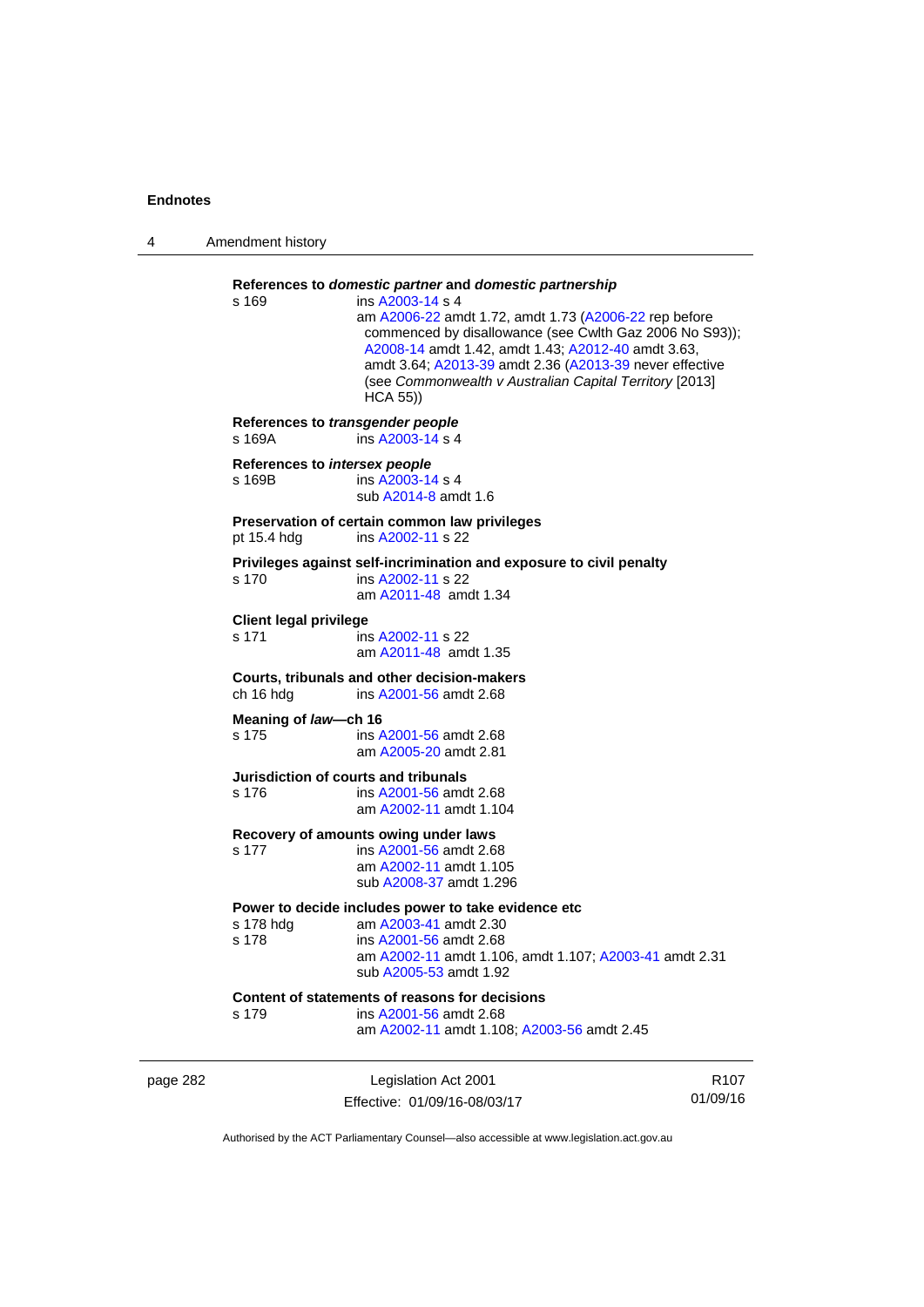Amendment history 4

|                              | s 180                                                           | Power to make decision includes power to reverse or change<br>ins A2001-56 amdt 2.68<br>am A2002-11 amdt 1.109                                                                              |          |
|------------------------------|-----------------------------------------------------------------|---------------------------------------------------------------------------------------------------------------------------------------------------------------------------------------------|----------|
|                              | <b>Entities and positions</b><br>ch 17 hdg                      | ins A2001-56 amdt 2.68                                                                                                                                                                      |          |
|                              | Meaning of law-ch 17<br>s 182                                   | (prev s 185) ins A2001-56 amdt 2.68<br>renum A2002-11 amdt 1.110<br>sub A2003-56 amdt 2.46<br>am A2005-20 amdt 2.81                                                                         |          |
|                              | Change of name of entity<br>s 183                               | (prev s 187) ins A2001-56 amdt 2.68<br>renum A2002-11 amdt 1.112<br>am A2003-56 amdt 2.47<br>sub A2005-20 amdt 2.83                                                                         |          |
|                              | Change in constitution of entity<br>s 184                       | (prev s 188) ins A2001-56 amdt 2.68<br>renum A2002-11 amdt 1.112                                                                                                                            |          |
|                              | <b>References to entity</b><br>s 184A<br>ins A2005-20 amdt 2.84 |                                                                                                                                                                                             |          |
|                              | s 185                                                           | References to occupant of position<br>orig s 185 renum as s 182<br>(prev s 189) ins A2001-56 amdt 2.68<br>renum A2002-11 amdt 1.112<br>am A2003-56 amdt 2.48; A2005-20 amdt 2.85, amdt 2.86 |          |
|                              | Change of name of position<br>s 186                             | (orig s 186) ins A2001-56 amdt 2.68<br>om A2002-11 amdt 1.111<br>(prev s 190) ins A2001-56 amdt 2.68<br>renum A2002-11 amdt 1.112<br>am A2003-56 amdt 2.49<br>sub A2005-20 amdt 2.87        |          |
|                              | Chair and deputy chair etc<br>s 187                             | orig s 187 renum as s 183<br>(prev s 191) ins A2001-56 amdt 2.68<br>renum A2002-11 amdt 1.112<br>sub A2005-20 amdt 2.88                                                                     |          |
|                              | <b>Offences</b><br>ch 18 hdg                                    | orig ch 18 hdg renum as ch 19 hdg<br>ins A2002-11 s 23                                                                                                                                      |          |
|                              | Introductory<br>pt 18.1 hdg                                     | renum as pt 19.1 hdg                                                                                                                                                                        |          |
| R <sub>107</sub><br>01/09/16 |                                                                 | Legislation Act 2001<br>Effective: 01/09/16-08/03/17                                                                                                                                        | page 283 |

Authorised by the ACT Parliamentary Counsel—also accessible at www.legislation.act.gov.au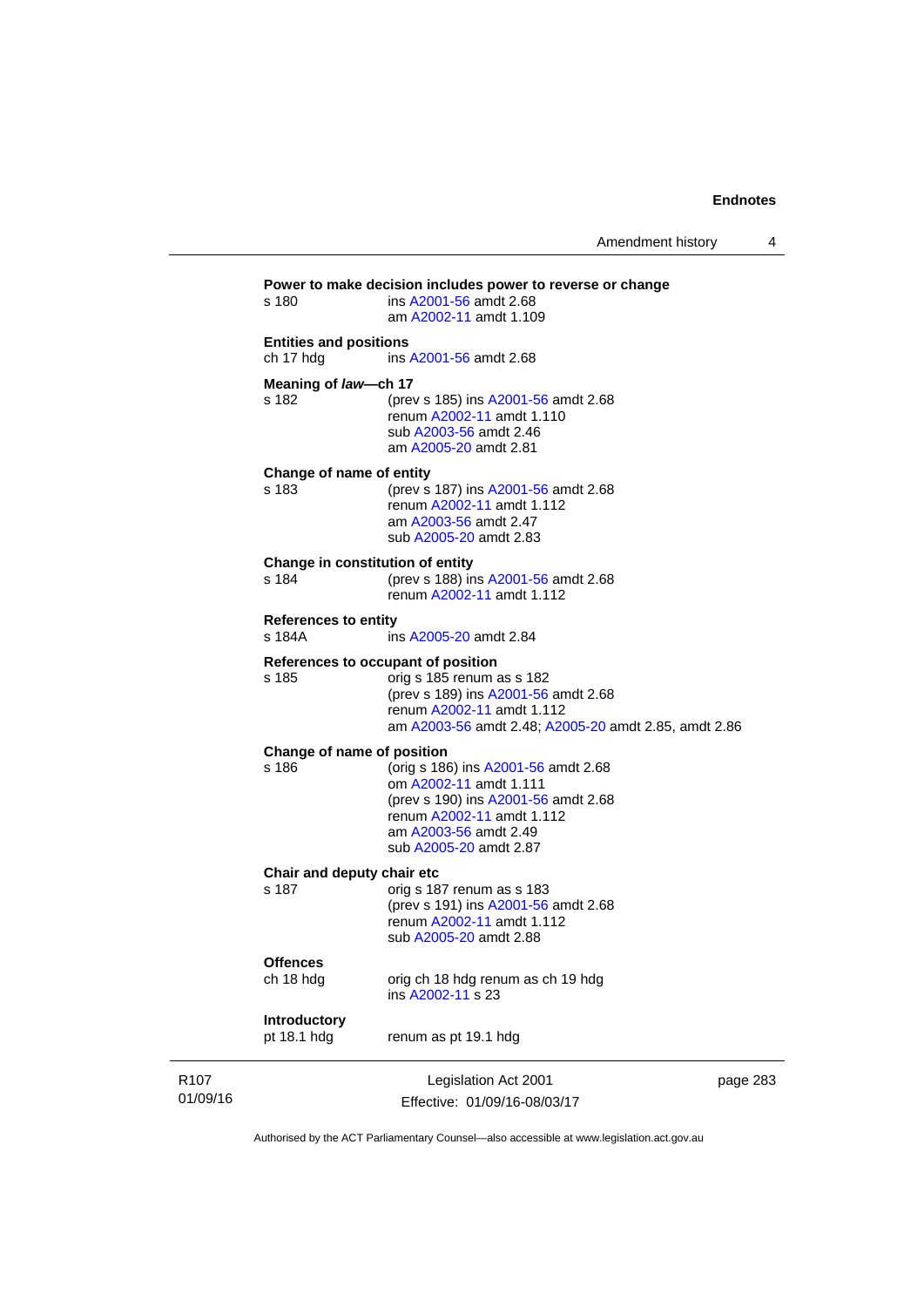4 Amendment history

| <b>Functions</b><br>pt 18.2 hdg              | renum as pt 19.2 hdg                                                                  |
|----------------------------------------------|---------------------------------------------------------------------------------------|
| <b>Appointments</b><br>pt 18.3 hdg           | renum as pt 19.3 hdg                                                                  |
|                                              | Appointments—other than acting appointments<br>div 18.3.1 hdg renum as div 19.3.1.hdg |
| <b>Acting appointments</b><br>div 18.3.2 hdg | renum as div 19.3.2 hdg                                                               |
| <b>Delegations</b><br>pt 18.4 hdg            | renum as pt 19.4 hdg                                                                  |
|                                              |                                                                                       |

**Service of documents**  pt 18.5 hdg renum as pt 19.5 hdg

**Other matters** 

pt 18.6 hdg renum as pt 19.7 hdg

#### **Meaning of** *ACT law***—ch 18**

s 188 orig s 188 renum as s 184 ins [A2002-11](http://www.legislation.act.gov.au/a/2002-11) s 23 sub [A2005-20](http://www.legislation.act.gov.au/a/2005-20) amdt 2.89

#### **Reference to offence includes reference to related ancillary offences**

s 189 orig s 189 renum as s 185 ins [A2002-11](http://www.legislation.act.gov.au/a/2002-11) s 23 am [A2002-51](http://www.legislation.act.gov.au/a/2002-51) amdt 1.24, amdt 1.25; [A2005-20](http://www.legislation.act.gov.au/a/2005-20) amdt 2.90, amdt 2.91; [A2005-53](http://www.legislation.act.gov.au/a/2005-53) amdt 1.93

# **Indictable and summary offences**

#### orig s 190 renum as s 186 ins [A2002-11](http://www.legislation.act.gov.au/a/2002-11) s 23 am [A2003-56](http://www.legislation.act.gov.au/a/2003-56) amdt 2.50; ss renum R21 LA (see [A2003-56](http://www.legislation.act.gov.au/a/2003-56) amdt 2.51); [A2005-20](http://www.legislation.act.gov.au/a/2005-20) amdt 2.92; [A2008-44](http://www.legislation.act.gov.au/a/2008-44) amdt 1.62

#### **Offences against 2 or more laws**

s 191 orig s 191 renum as s 187 ins [A2002-11](http://www.legislation.act.gov.au/a/2002-11) s 23 am [A2005-20](http://www.legislation.act.gov.au/a/2005-20) amdts 2.93-2.96

#### **When must prosecutions begin?**

s 192 ins [A2002-11](http://www.legislation.act.gov.au/a/2002-11) s 23 am [A2002-51](http://www.legislation.act.gov.au/a/2002-51) amdt 1.26; [A2004-32](http://www.legislation.act.gov.au/a/2004-32) s 90; [A2005-5](http://www.legislation.act.gov.au/a/2005-5) s 27; [A2005-20](http://www.legislation.act.gov.au/a/2005-20) amdt 2.97; [A2005-53](http://www.legislation.act.gov.au/a/2005-53) amdt 1.94; [A2005-62](http://www.legislation.act.gov.au/a/2005-62) amdt 2.15, amdt 2.16; [A2007-16](http://www.legislation.act.gov.au/a/2007-16) amdt 2.1, amdt 2.2

#### **Continuing offences**

s 193 ins [A2002-11](http://www.legislation.act.gov.au/a/2002-11) s 23 am [A2005-20](http://www.legislation.act.gov.au/a/2005-20) amdt 2.98

page 284 Legislation Act 2001 Effective: 01/09/16-08/03/17

R107 01/09/16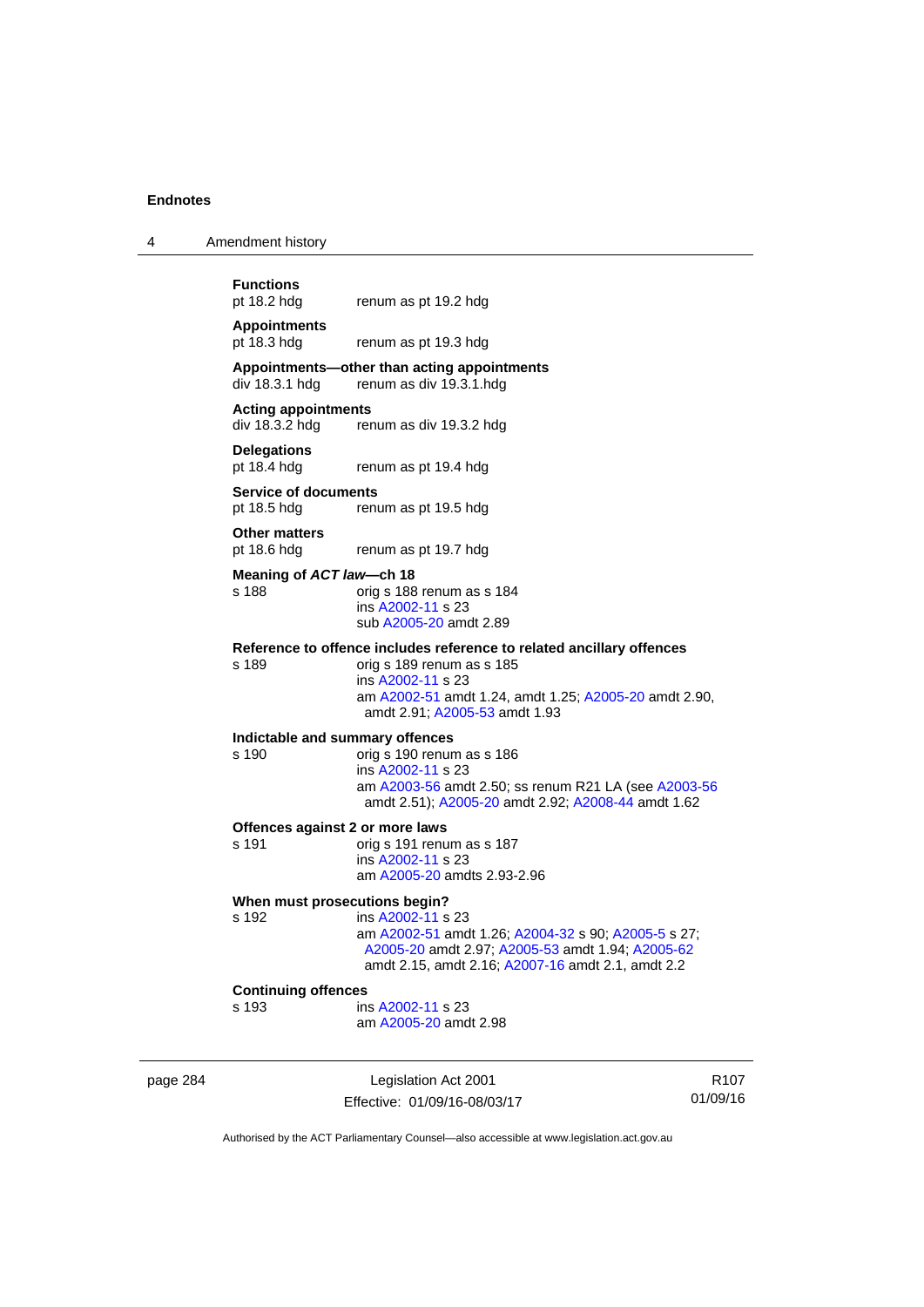## **Administrative and machinery provisions**  ch 19 hdg (prev ch 12 hdg) renum as ch 19 hdg and then ch 20 hdg (prev ch 18 hdg) ins [A2001-56](http://www.legislation.act.gov.au/a/2001-56) amdt 2.68 renum as ch 19 hdg [A2002-11](http://www.legislation.act.gov.au/a/2002-11) s 24 **Introductory**  pt 19.1 hdg (prev pt 18.1 hdg) ins [A2001-56](http://www.legislation.act.gov.au/a/2001-56) amdt 2.68 renum [A2002-11](http://www.legislation.act.gov.au/a/2002-11) s 24 **Meaning of** *law***—ch 19**  s 195 ins [A2001-56](http://www.legislation.act.gov.au/a/2001-56) amdt 2.68 am [A2005-20](http://www.legislation.act.gov.au/a/2005-20) amdt 2.99 **Functions**<br>pt 19.2 hdg (prev pt 18.2 hdg) ins  $A2001-56$  amdt 2.68 renum [A2002-11](http://www.legislation.act.gov.au/a/2002-11) s 24 **Provision giving function gives power to exercise function**  s 196 ins [A2001-56](http://www.legislation.act.gov.au/a/2001-56) amdt 2.68 **Statutory functions may be exercised from time to time**<br>s 197 ins A2001-56 amdt 2.68 ins [A2001-56](http://www.legislation.act.gov.au/a/2001-56) amdt 2.68 am [A2002-11](http://www.legislation.act.gov.au/a/2002-11) amdt 1.113, amdt 1.114; [A2005-20](http://www.legislation.act.gov.au/a/2005-20) amdt 2.100 **Functions of bodies**  s 199 ins [A2001-56](http://www.legislation.act.gov.au/a/2001-56) amdt 2.68 am [A2002-11](http://www.legislation.act.gov.au/a/2002-11) amdt 1.115, amdt 1.116; ss renum R5 LA (see [A2002-11](http://www.legislation.act.gov.au/a/2002-11) amdt 1.117); [A2003-41](http://www.legislation.act.gov.au/a/2003-41) amdt 2.32, amdt 2.33; ss renum R20 LA (see [A2003-41](http://www.legislation.act.gov.au/a/2003-41) amdt 2.34) **Functions of occupants of positions**  s 200 ins [A2001-56](http://www.legislation.act.gov.au/a/2001-56) amdt 2.68 **Appointments**  (prev pt 18.3 hdg) ins [A2001-56](http://www.legislation.act.gov.au/a/2001-56) amdt 2.68 renum [A2002-11](http://www.legislation.act.gov.au/a/2002-11) s 24 **Appointments—general**  div 19.3.1 hdg (prev div 18.3.1 hdg) ins [A2001-56](http://www.legislation.act.gov.au/a/2001-56) amdt 2.68 renum [A2002-11](http://www.legislation.act.gov.au/a/2002-11) s 24 sub [A2003-56](http://www.legislation.act.gov.au/a/2003-56) amdt 2.52 div 19.3.1 note ins [A2002-11](http://www.legislation.act.gov.au/a/2002-11) amdt 1.118 **Application—div 19.3.1**  s 205 ins [A2001-56](http://www.legislation.act.gov.au/a/2001-56) amdt 2.68 am [A2002-11](http://www.legislation.act.gov.au/a/2002-11) amdt 1.119, amdt 1.120 **Appointments must be in writing etc**  s 206 ins [A2001-56](http://www.legislation.act.gov.au/a/2001-56) amdt 2.68 sub [A2002-11](http://www.legislation.act.gov.au/a/2002-11) s 25

R107 01/09/16

Legislation Act 2001 Effective: 01/09/16-08/03/17 page 285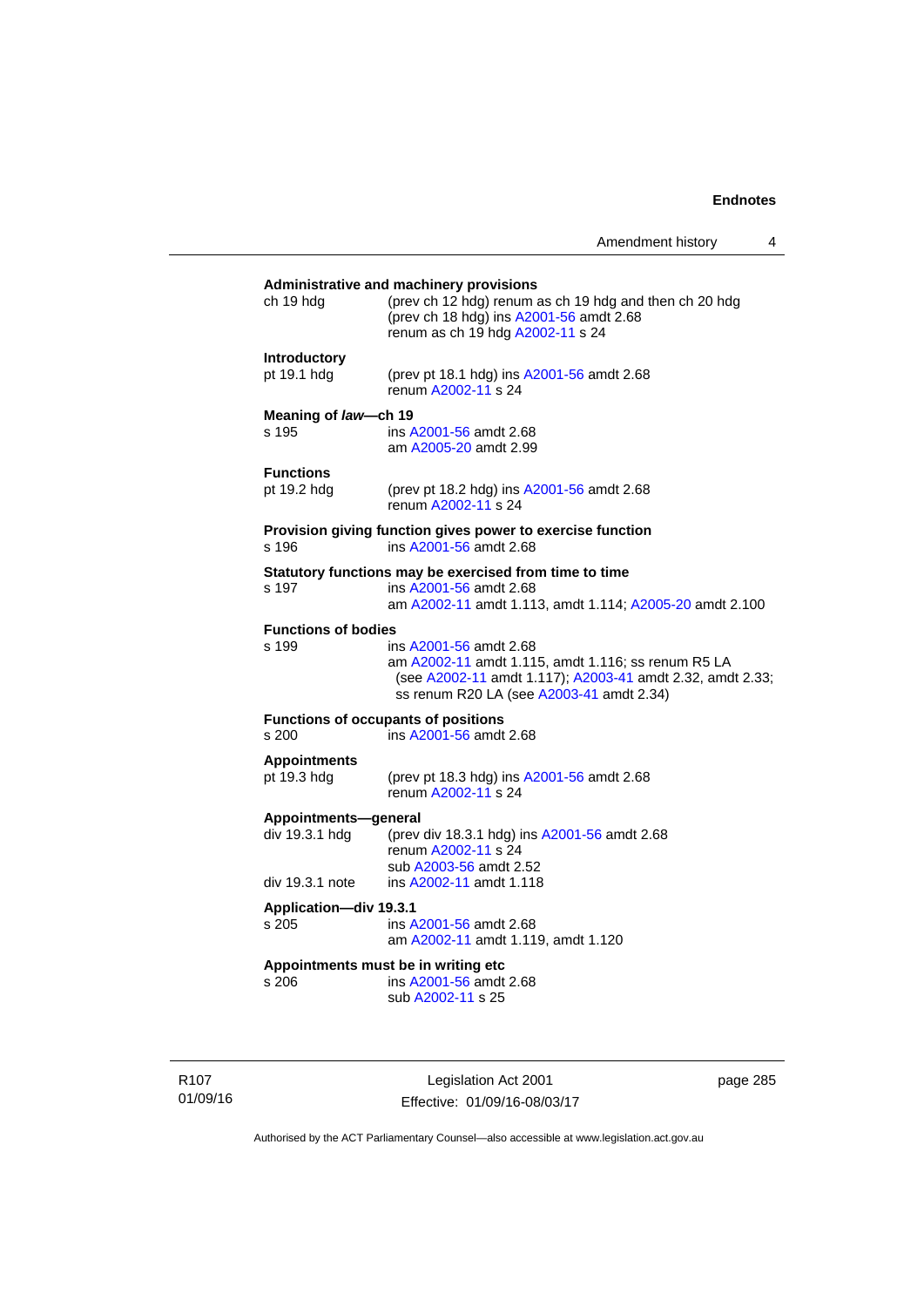| 4                                                                                | Amendment history                                                                                                   |  |  |
|----------------------------------------------------------------------------------|---------------------------------------------------------------------------------------------------------------------|--|--|
|                                                                                  | Appointment may be by name or position<br>ins A2001-56 amdt 2.68<br>s 207                                           |  |  |
|                                                                                  | Power of appointment includes power to suspend etc<br>s 208<br>ins A2001-56 amdt 2.68<br>am A2005-20 amdt 2.101     |  |  |
|                                                                                  | Power of appointment includes power to make acting appointment<br>s 209<br>ins A2001-56 amdt 2.68                   |  |  |
|                                                                                  | <b>Resignation of appointment</b><br>s 210<br>ins A2001-56 amdt 2.68                                                |  |  |
| Appointment not affected by appointer changes<br>s 211<br>ins A2001-56 amdt 2.68 |                                                                                                                     |  |  |
|                                                                                  | Appointment not affected by defect etc<br>ins A2001-56 amdt 2.68<br>s 212                                           |  |  |
|                                                                                  | <b>Acting appointments</b><br>div 19.3.2 hdg<br>(prev div 18.3.2 hdg) ins A2001-56 amdt 2.68<br>renum A2002-11 s 24 |  |  |
|                                                                                  | Application-div 19.3.2<br>s 215<br>ins A2001-56 amdt 2.68<br>am A2002-11 amdt 1.121, amdt 1.122                     |  |  |
|                                                                                  | Acting appointments must be in writing etc<br>ins A2001-56 amdt 2.68<br>s 216<br>sub A2002-11 s 26                  |  |  |
|                                                                                  | Acting appointment may be made by name or position<br>s 217<br>ins A2001-56 amdt 2.68                               |  |  |
|                                                                                  | Instrument may provide when acting appointment has effect etc.<br>s 218<br>ins A2001-56 amdt 2.68                   |  |  |
|                                                                                  | Appointer may decide terms of acting appointment etc<br>s 219<br>ins A2001-56 amdt 2.68<br>am A2002-11 amdt 1.123   |  |  |
|                                                                                  | Appointee may exercise functions under acting appointment etc<br>s 220<br>ins A2001-56 amdt 2.68                    |  |  |
|                                                                                  | How long does an acting appointment operate?<br>s 221<br>ins A2001-56 amdt 2.68<br>am A2002-11 amdt 1.124           |  |  |
|                                                                                  | <b>Resignation of acting appointment</b><br>s 222<br>ins A2001-56 amdt 2.68                                         |  |  |
|                                                                                  | Effect of acting appointment on substantive appointment etc<br>ins A2001-56 amdt 2.68<br>s 223                      |  |  |
|                                                                                  |                                                                                                                     |  |  |

page 286 Legislation Act 2001 Effective: 01/09/16-08/03/17

R107 01/09/16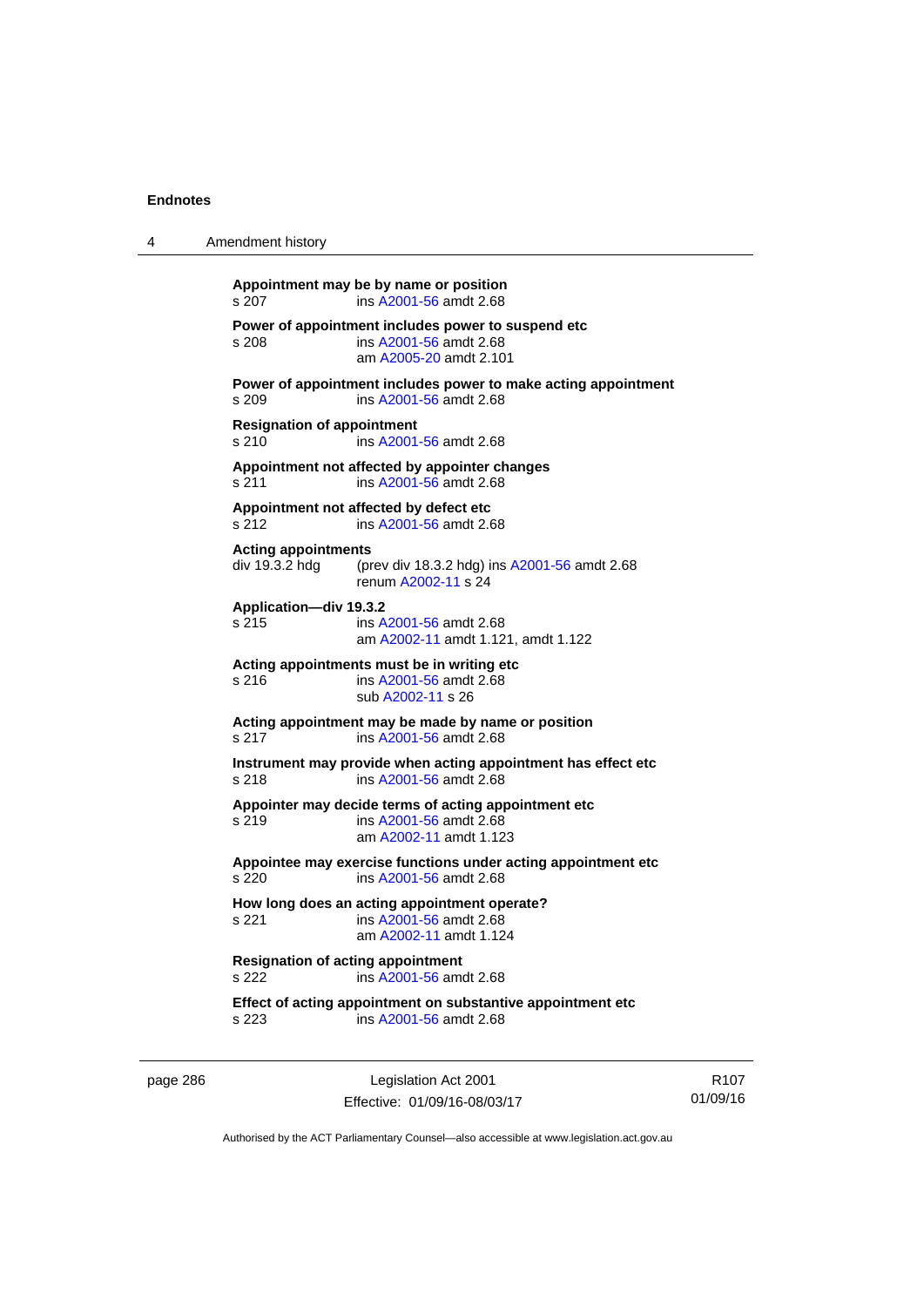## **Acting appointment not affected by appointer changes**  s 224 ins [A2001-56](http://www.legislation.act.gov.au/a/2001-56) amdt 2.68 **Acting appointment not affected by defect etc**  s 225 ins [A2001-56](http://www.legislation.act.gov.au/a/2001-56) amdt 2.68 **Standing acting arrangements**<br>div 19.3.2A hdg ins A2003-41 ins [A2003-41](http://www.legislation.act.gov.au/a/2003-41) amdt 2.35 **Application—div 19.3.2A**  s 225A ins [A2003-41](http://www.legislation.act.gov.au/a/2003-41) amdt 2.35 **Person acting under standing acting arrangement may exercise functions etc**  s 225B hdg sub [A2005-20](http://www.legislation.act.gov.au/a/2005-20) amdt 2.102<br>s 225B ins A2003-41 amdt 2.35 ins [A2003-41](http://www.legislation.act.gov.au/a/2003-41) amdt 2.35 **Appointments—Assembly consultation**  div 19.3.3 hdg ins [A2002-11](http://www.legislation.act.gov.au/a/2002-11) s 27 **Meaning of** *statutory position***—div 19.3.3**  s 226 ins [A2002-11](http://www.legislation.act.gov.au/a/2002-11) s 27 **Application—div 19.3.3**  s 227 ins [A2002-11](http://www.legislation.act.gov.au/a/2002-11) s 27 am [A2002-49](http://www.legislation.act.gov.au/a/2002-49) amdt 2.34; [A2004-28](http://www.legislation.act.gov.au/a/2004-28) amdt 3.32 (3), (4) exp 22 December 2004 (s 227 (4) and see [A2004-28](http://www.legislation.act.gov.au/a/2004-28),  $s$  211 (1) and [NI2004-486\)](http://www.legislation.act.gov.au/ni/2004-486/default.asp) am [A2007-3](http://www.legislation.act.gov.au/a/2007-3) amdt 2.1 **Consultation with appropriate Assembly committee**  s 228 ins [A2002-11](http://www.legislation.act.gov.au/a/2002-11) s 27 **Appointment is disallowable instrument**  s 229 hdg sub [A2002-49](http://www.legislation.act.gov.au/a/2002-49) amdt 2.35 s 229 ins [A2002-11](http://www.legislation.act.gov.au/a/2002-11) s 27 **Delegations**  pt 19.4 hdg (prev pt 18.4 hdg) ins [A2001-56](http://www.legislation.act.gov.au/a/2001-56) amdt 2.68 renum [A2002-11](http://www.legislation.act.gov.au/a/2002-11) s 24 **Application—pt 19.4 generally**  s 230 ins [A2001-56](http://www.legislation.act.gov.au/a/2001-56) amdt 2.68 am [A2002-11](http://www.legislation.act.gov.au/a/2002-11) amdt 1.125; [A2005-20](http://www.legislation.act.gov.au/a/2005-20) amdt 2.103, amdt 2.104 **Application—pt 19.4 to subdelegations**  s 231 ins [A2001-56](http://www.legislation.act.gov.au/a/2001-56) amdt 2.68 am [A2002-11](http://www.legislation.act.gov.au/a/2002-11) amdt 1.126; [A2003-56](http://www.legislation.act.gov.au/a/2003-56) amdt 2.53, amdt 2.54 **Delegation must be in writing etc**  s 232 ins [A2001-56](http://www.legislation.act.gov.au/a/2001-56) amdt 2.68

R107 01/09/16

Legislation Act 2001 Effective: 01/09/16-08/03/17 page 287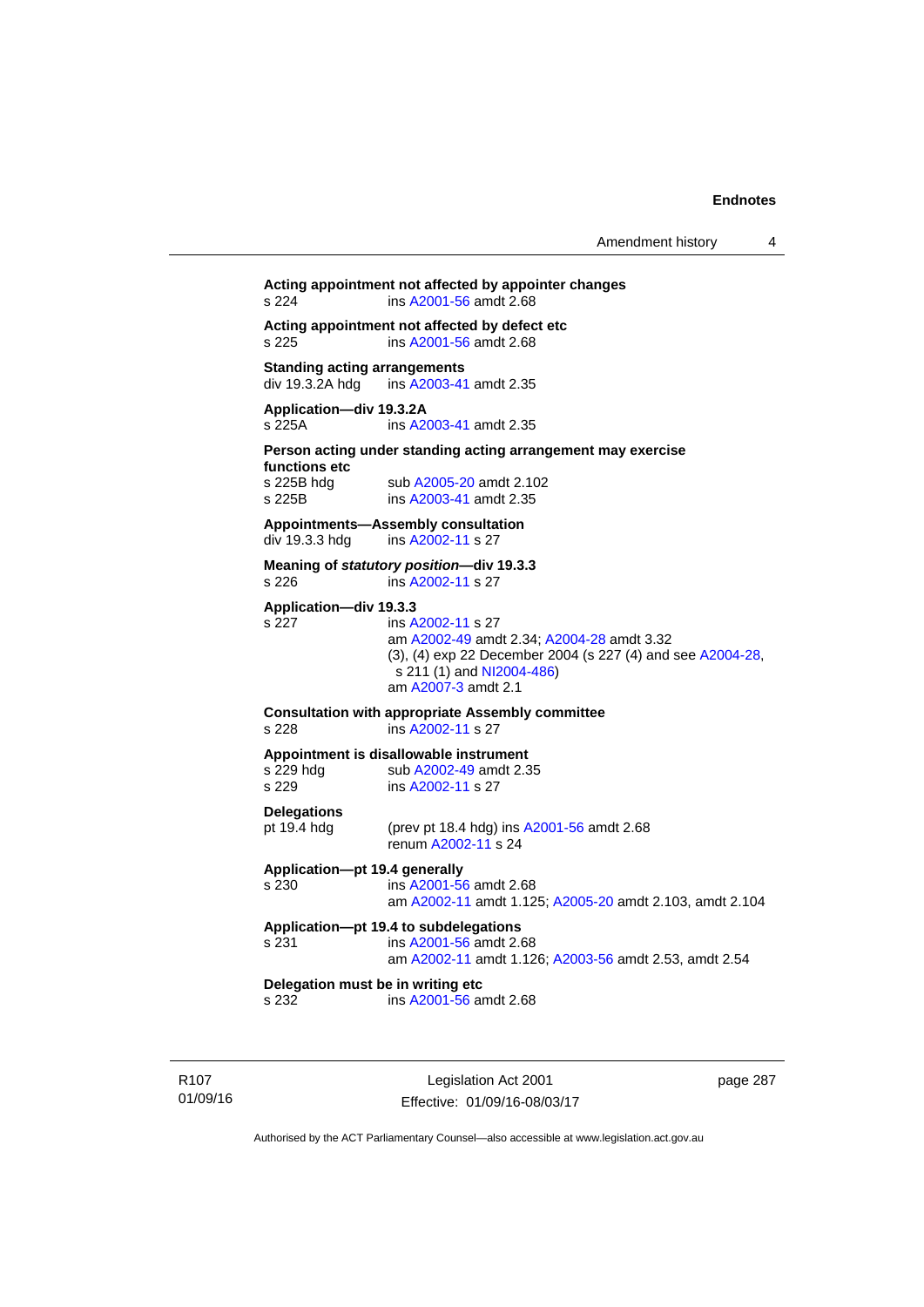| 4 | Amendment history                                      |                                                                                                                        |  |
|---|--------------------------------------------------------|------------------------------------------------------------------------------------------------------------------------|--|
|   | Delegation may be made by name or position<br>s 233    | ins A2001-56 amdt 2.68                                                                                                 |  |
|   | s 234                                                  | Instrument may provide when delegation has effect etc<br>ins A2001-56 amdt 2.68<br>am A2003-41 amdt 2.36               |  |
|   | Delegation may be made to 2 or more delegates<br>s 235 | ins A2001-56 amdt 2.68                                                                                                 |  |
|   | Power to delegate may not be delegated<br>s 236        | ins A2001-56 amdt 2.68<br>am A2002-11 amdt 1.127<br>sub A2003-56 amdt 2.55                                             |  |
|   | Delegation may be amended or revoked<br>s 237          | ins A2001-56 amdt 2.68<br>am A2005-20 amdt 2.105                                                                       |  |
|   | Appointer responsible for delegated function<br>s 238  | ins A2001-56 amdt 2.68                                                                                                 |  |
|   | <b>Exercise of delegation by delegate</b><br>s 239     | ins A2001-56 amdt 2.68<br>am A2002-49 amdt 2.36, amdt 2.37; A2003-56 amdt 2.56                                         |  |
|   | Appointer may exercise delegated function<br>s 240     | ins A2001-56 amdt 2.68                                                                                                 |  |
|   | Delegation not affected by appointer changes<br>s 241  | ins A2001-56 amdt 2.68                                                                                                 |  |
|   | Delegation not affected by defect etc<br>s 242         | ins A2001-56 amdt 2.68                                                                                                 |  |
|   | <b>Service of documents</b><br>pt 19.5 hdg             | (prev pt 18.5 hdg) ins A2001-56 amdt 2.68<br>renum A2002-11 s 24                                                       |  |
|   | Application-pt 19.5<br>s 245                           | ins A2001-56 amdt 2.68                                                                                                 |  |
|   | Definitions-pt 19.5<br>s 246                           | ins A2001-56 amdt 2.68<br>def executive officer am A2011-22 amdt 1.277<br>def <i>home address</i> am A2002-30 amdt 2.7 |  |
|   | Service of documents on individuals<br>s 247           | ins A2001-56 amdt 2.68<br>am A2002-49 amdt 2.38, amdt 2.39                                                             |  |

page 288 Legislation Act 2001 Effective: 01/09/16-08/03/17

R107 01/09/16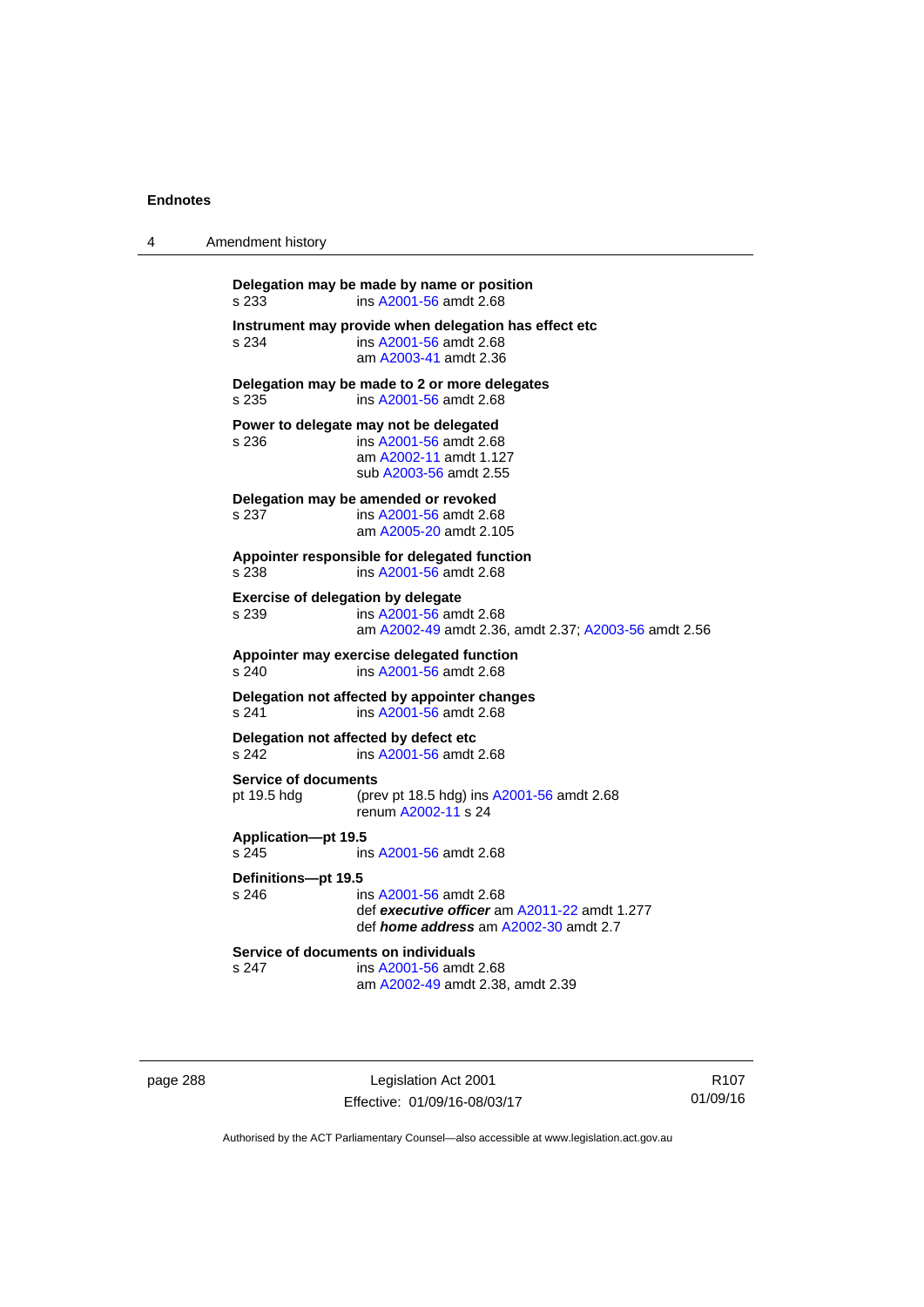**Service of documents on corporations**  s 248 ins [A2001-56](http://www.legislation.act.gov.au/a/2001-56) amdt 2.68 am [A2002-49](http://www.legislation.act.gov.au/a/2002-49) amdt 2.40, amdt 2.41 **Service of documents on agencies**  s 249 ins [A2001-56](http://www.legislation.act.gov.au/a/2001-56) amdt 2.68 **When document taken to be served**  s 250 hdg sub [A2005-20](http://www.legislation.act.gov.au/a/2005-20) amdt 2.106<br>s 250 s ins A2001-56 amdt 2.68 s 250 ins [A2001-56](http://www.legislation.act.gov.au/a/2001-56) amdt 2.68 am [A2002-11](http://www.legislation.act.gov.au/a/2002-11) amdt 1.128; [A2011-48](http://www.legislation.act.gov.au/a/2011-48) amdt 1.36 **Other laws not affected etc**  s 251 ins [A2001-56](http://www.legislation.act.gov.au/a/2001-56) amdt 2.68 am [A2002-11](http://www.legislation.act.gov.au/a/2002-11) amdt 1.129 **Powers of courts and tribunals not affected**  s 252 ins [A2001-56](http://www.legislation.act.gov.au/a/2001-56) amdt 2.68 **Functions of Executive and Ministers**  pt 19.6 hdg ins [A2002-11](http://www.legislation.act.gov.au/a/2002-11) s 29 **Exercise of functions of Executive**  s 253 ins [A2002-11](http://www.legislation.act.gov.au/a/2002-11) s 29 am [A2003-41](http://www.legislation.act.gov.au/a/2003-41) amdt 2.37; [A2005-62](http://www.legislation.act.gov.au/a/2005-62) amdt 2.17 **Administration of matters not allocated**  ins [A2002-11](http://www.legislation.act.gov.au/a/2002-11) s 29 **Delegation by Minister**  s 254A ins [A2002-11](http://www.legislation.act.gov.au/a/2002-11) s 29 **Other matters**<br>pt 19.7 hdg (prev pt 18.6 hdg) ins  $A2001-56$  amdt 2.68 sub [A2002-11](http://www.legislation.act.gov.au/a/2002-11) s 28 **Forms**  s 255 ins [A2001-56](http://www.legislation.act.gov.au/a/2001-56) amdt 2.68 am [A2002-11](http://www.legislation.act.gov.au/a/2002-11) amdt 1.130, amdt 1.131; [A2002-49](http://www.legislation.act.gov.au/a/2002-49) amdt 2.42; [A2003-41](http://www.legislation.act.gov.au/a/2003-41) amdt 2.38; [A2005-20](http://www.legislation.act.gov.au/a/2005-20) amdt 2.107, amdt 2.108; [A2006-42](http://www.legislation.act.gov.au/a/2006-42) amdt 2.12, amdt 2.19 **Production of records kept in computers etc**  s 256 ins [A2001-56](http://www.legislation.act.gov.au/a/2001-56) amdt 2.68 am [A2005-20](http://www.legislation.act.gov.au/a/2005-20) amdt 2.109 **Out-of-session presentation of documents to Legislative Assembly**  s 257 ins [A2015-50](http://www.legislation.act.gov.au/a/2015-50) amdt 2.2 **Delegation by parliamentary counsel**  s 260 (prev s 119) renum [A2001-56](http://www.legislation.act.gov.au/a/2001-56) amdt 2.67 om [A2002-11](http://www.legislation.act.gov.au/a/2002-11) amdt 1.132

R107 01/09/16

Legislation Act 2001 Effective: 01/09/16-08/03/17 page 289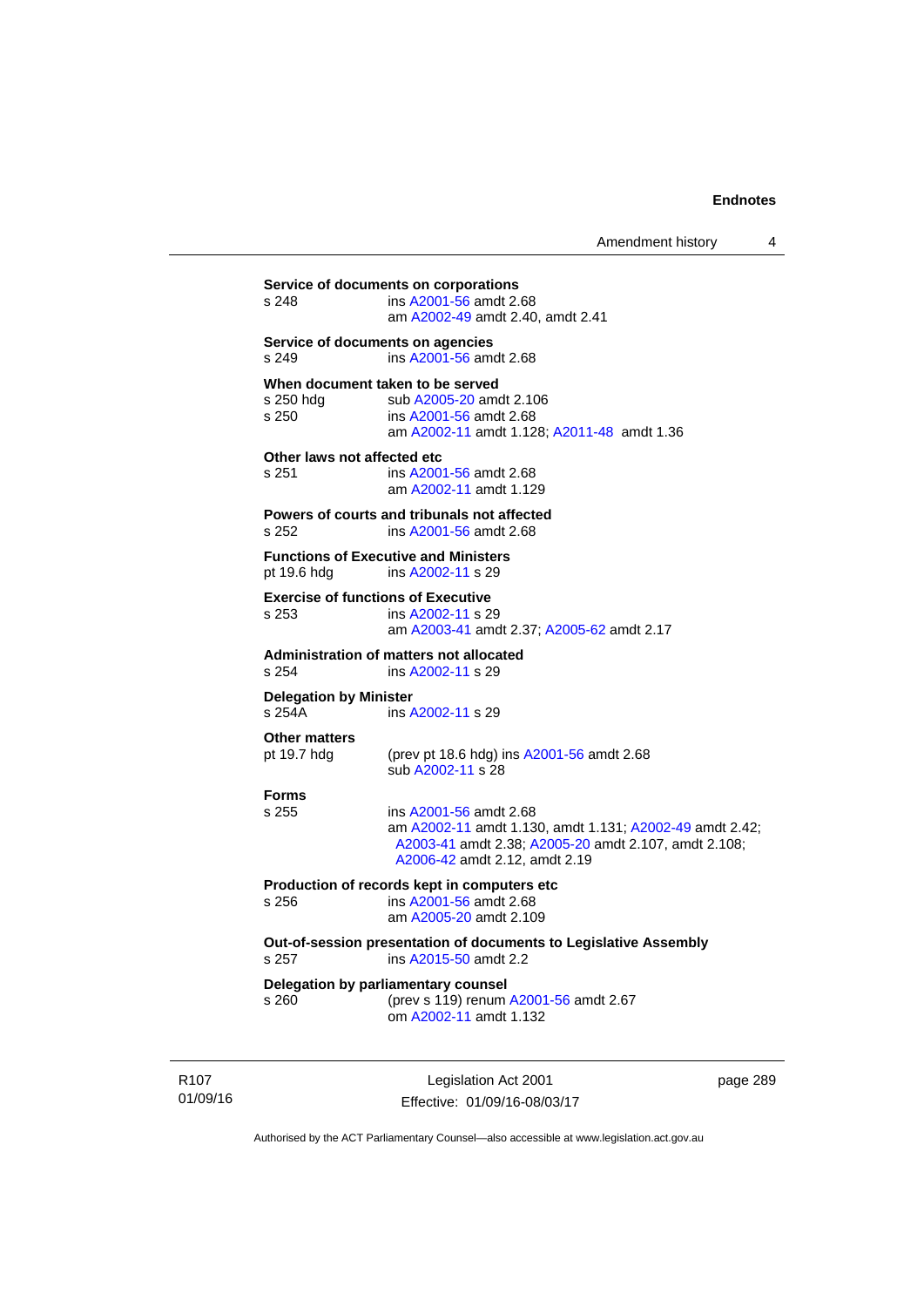4 Amendment history

**References to Administration Act 1989 etc**  s 261 (prev s 120) renum [A2001-56](http://www.legislation.act.gov.au/a/2001-56) amdt 2.67 om [A2002-11](http://www.legislation.act.gov.au/a/2002-11) amdt 1.132 **Regulation-making power**  s 262 (prev s 121) renum as s 262 and then s 302 **Application of s 28**  s 263 (prev s 122) renum [A2001-56](http://www.legislation.act.gov.au/a/2001-56) amdt 2.67 exp 12 March 2002 (s 263 (2)) **Application of s 47 (2) to (6)**  s 264 (prev s 122A) renum as s 264 and then s 304 **Application of s 61 and s 62**  s 265 (prev s 123) renum as s 265 and then s 305 **Application of s 69**  s 266 (prev s 124) renum [A2001-56](http://www.legislation.act.gov.au/a/2001-56) amdt 2.67 exp 12 March 2002 (s 266 (2)) **Transitional regulations**  s 267 (prev s 125) renum as s 267 and then s 306 **Modification of ch 20's operation**  s 268 (prev s 126) renum as s 268 and then s 307 **Status of certain instruments as disallowable instruments**  s 269 (prev s 127) renum as s 269 and then s 308 **Status of certain instruments as notifiable instruments**  s 270 (prev s 128) renum as s 270 and then s 309 **Compliance with authorisation or requirement to do something by notice in gazette**  s 271 (prev s 129) renum as s 271 and then s 310 **Commencement of Acts that refer to notification or notice in the gazette**  s 271B renum as s 311 **Commencement of registrable instruments that refer to notification or notice in the gazette**  renum as s 312 **Status of republications under Legislation (Republication) Act 1996**  s 272 (prev s 130) renum as s 272 and then s 313 **Transitional provisions about penalties** s 273 renum as s 314 **Status of certain determinations**  s 274 renum as s 315

page 290 Legislation Act 2001 Effective: 01/09/16-08/03/17

R107 01/09/16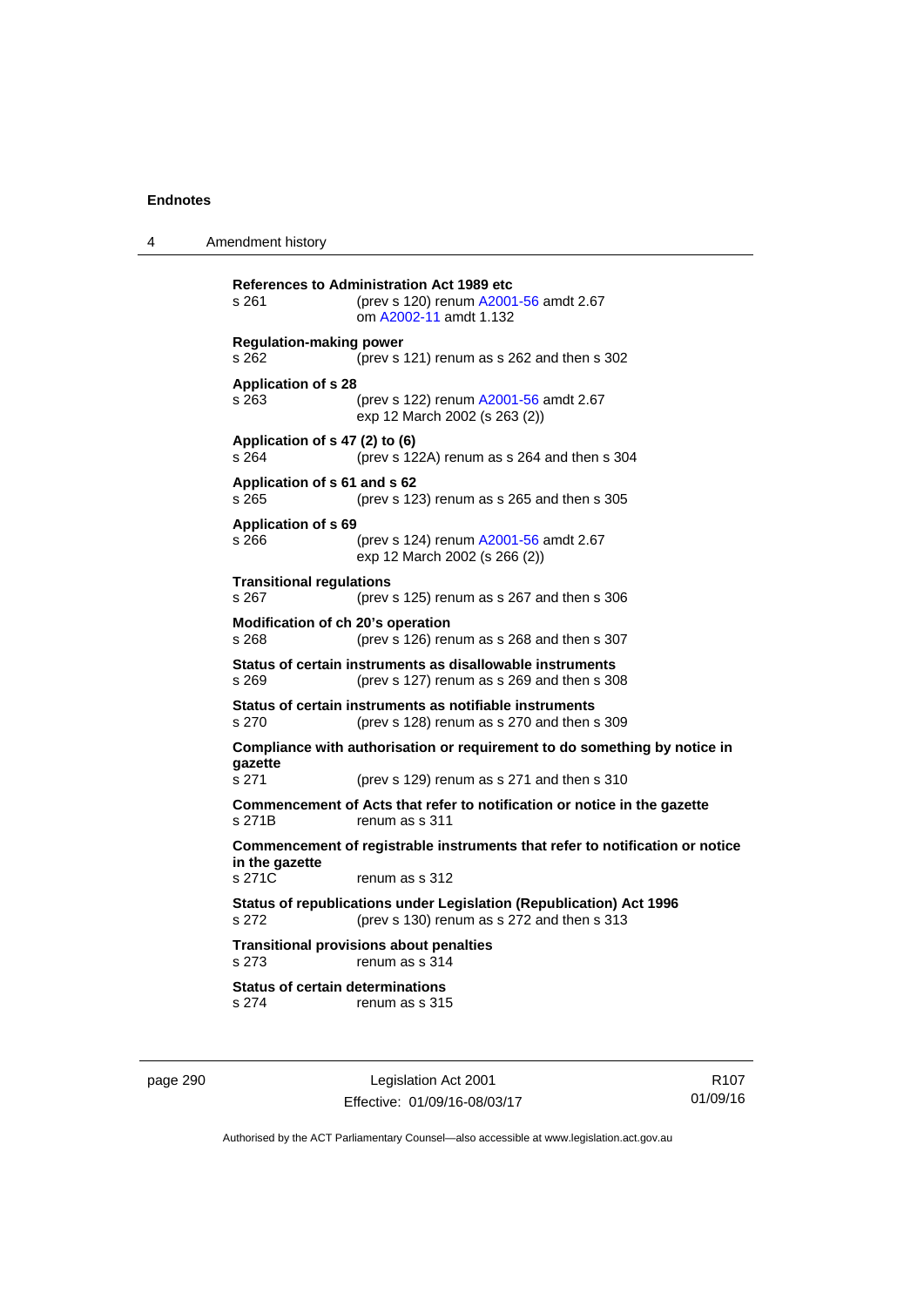| Amendment history |  |
|-------------------|--|
|-------------------|--|

| <b>Miscellaneous</b><br>ch 20 hdg                    | (prev ch 13 hdg) renum as ch 20 hdg and then ch 21 hdg<br>(prev ch 12 hdg) renum as ch 19 hdg A2001-56 amdt 2.66<br>renum as ch 20 hdg A2002-11 s 24                                                                                                                               |
|------------------------------------------------------|------------------------------------------------------------------------------------------------------------------------------------------------------------------------------------------------------------------------------------------------------------------------------------|
| s 300                                                | Delegation by parliamentary counsel<br>ins A2002-11 amdt 1.132<br>am A2004-60 amdt 1.175                                                                                                                                                                                           |
| s 301                                                | <b>References to Administration Act 1989 etc</b><br>ins A2002-11 amdt 1.132                                                                                                                                                                                                        |
| <b>Regulation-making power</b><br>s 302              | (prev s 121) renum as s 262 A2001-56 amdt 2.67<br>renum as s 302 R5 LA (see A2002-11 amdt 1.133)<br>sub A2003-41 amdt 2.39<br>am A2006-42 amdt 2.19; A2011-28 amdt 2.18                                                                                                            |
| Transitional<br>ch 21 hdg                            | (prev ch 13 hdg) renum as ch 20 hdg A2001-56 amdt 2.66<br>renum as ch 21 hdg A2002-11 s 24<br>om R29 LA                                                                                                                                                                            |
| s 303                                                | Transitional-meaning of optometrist<br>ins A2005-9 amdt 1.1<br>exp 9 January 2007 (see the Health Professionals Act 2004<br>s 136 (1) (h)) (s 303 (2))                                                                                                                             |
| Application of s 47 (2) to (6)<br>s 304 hdg<br>s 304 | (prev s 122A hdg) renum as s 264 hdg and then s 304 hdg<br>sub A2002-11 amdt 1.134<br>(prev s 122A) ins A2001-44 amdt 1.2623<br>renum as s 264 A2001-56 amdt 2.67<br>am A2002-11 amdt 1.135<br>renum as s 304 R5 LA (see A2002-11 amdt 1.136)<br>exp 12 September 2004 (s 304 (4)) |
| Application of s 61 and s 62<br>s 305                | (prev s 123) renum as s 265 A2001-56 amdt 2.67<br>renum as s 305 R5 LA (see A2002-11 amdt 1.136)<br>exp 12 September 2002 (s 305 (3))                                                                                                                                              |
| <b>Transitional regulations</b><br>s 306             | (prev s 125) am A2001-44 amdt 1.2624<br>renum as s 267 A2001-56 amdt 2.67<br>am A2001-56 amdts 2.69-2.71; A2002-11<br>amdts 1.137-1.140<br>renum as s 306 R5 LA (see A2002-11 amdt 1.136)<br>exp 28 May 2003 (s 306 (5))                                                           |

R107 01/09/16

Legislation Act 2001 Effective: 01/09/16-08/03/17 page 291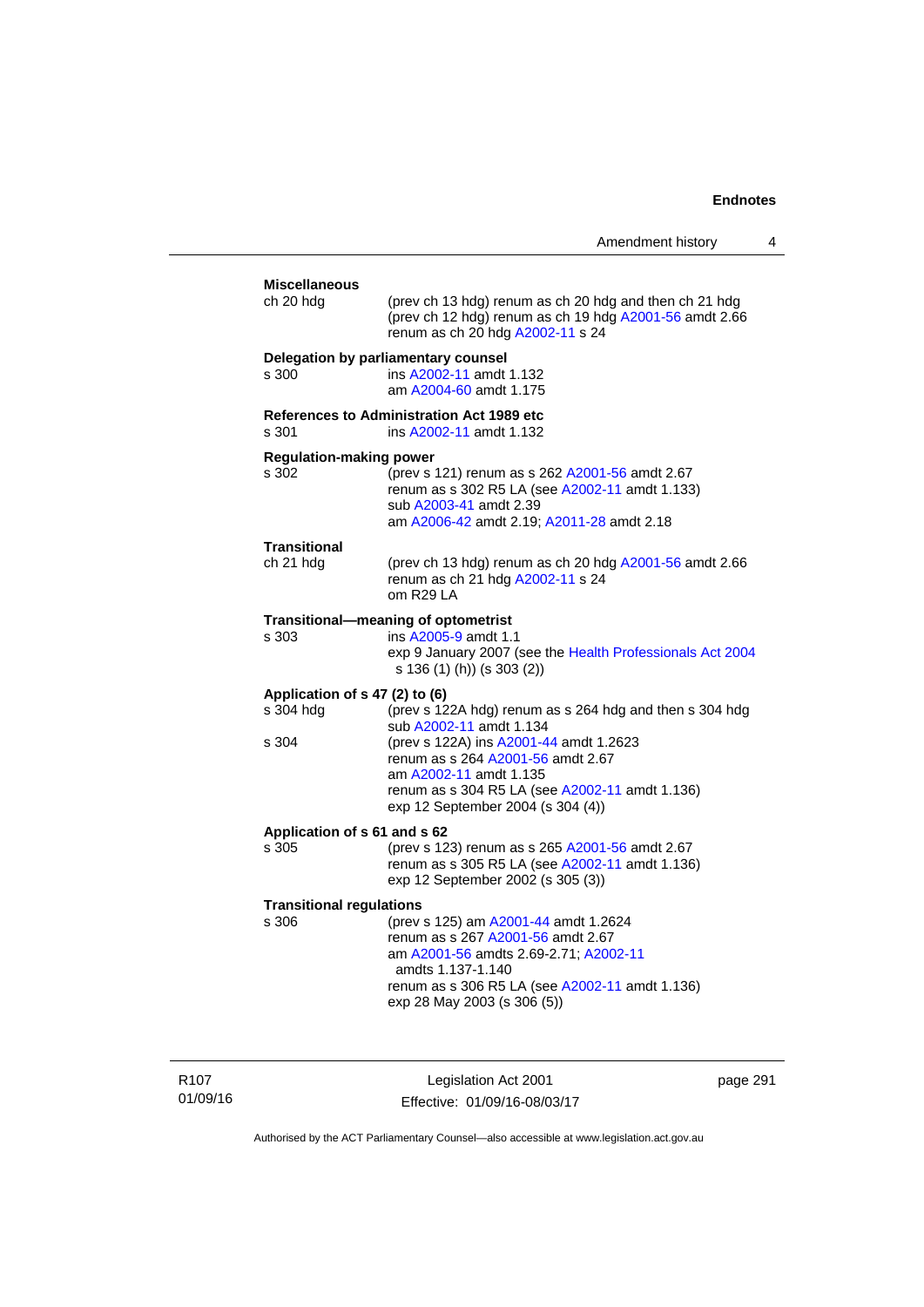| 4 | Amendment history                                                         |                                                                                                                                                                                                                              |
|---|---------------------------------------------------------------------------|------------------------------------------------------------------------------------------------------------------------------------------------------------------------------------------------------------------------------|
|   | Modification of ch 20's operation<br>s 307 hdg<br>s 307                   | (prev s 268 hdg) sub A2001-56 amdt 2.72<br>(prev s 126) renum as s 268 A2001-56 amdt 2.67<br>am A2002-11 amdt 1.141<br>renum as s 307 R5 LA (see A2002-11 amdt 1.13)<br>am A2002-49 amdt 2.54<br>exp 28 May 2003 (s 307 (2)) |
|   | s 308                                                                     | Status of certain instruments as disallowable instruments<br>(prev s 127) renum as s 269 A2001-56 amdt 2.67<br>renum as s 308 R5 LA (see A2002-11 amdt 1.136)<br>exp 12 September 2004 (s 308 (4))                           |
|   | s 309                                                                     | Status of certain instruments as notifiable instruments<br>(prev s 128) renum as s 270 A2001-56 amdt 2.67<br>renum as s 309 R5 LA (see A2002-11 amdt 1.136)<br>exp 12 September 2004 (s 309 (7))                             |
|   | Compliance with authorisation or requirement to do something by notice in |                                                                                                                                                                                                                              |
|   | qazette<br>s 310                                                          | (prev s 129) renum as s 271 A2001-56 amdt 2.67<br>am A2001-56 amdt 2.73<br>renum as s 310 R5 LA (see A2002-11 amdt 1.136)<br>exp 12 September 2004 (s 310 (5))                                                               |
|   | s 310A                                                                    | Application of s 89 to registrable instrument<br>ins A2003-56 amdt 2.57<br>exp 12 September 2004 (s 310A (2))                                                                                                                |
|   | s 311                                                                     | Commencement of Acts that refer to notification or notice in the gazette<br>(prev s 271B) ins as mod SL2001-34 reg 6<br>renum R5 LA (see A2002-11 amdt 1.136)<br>exp 13 September 2002 (s 311 (5))                           |
|   | in the gazette                                                            | Commencement of registrable instruments that refer to notification or notice                                                                                                                                                 |
|   | s 312                                                                     | (prev s $271C$ ) ins as mod $SL2001-34$ reg 6<br>renum R5 LA (see A2002-11 amdt 1.136)<br>exp 13 September 2002 (s 312 (5))                                                                                                  |
|   | s 313                                                                     | Status of republications under Legislation (Republication) Act 1996<br>(prev s 130) renum as s 272 A2001-56 amdt 2.67<br>renum as s 313 R5 LA (see A2002-11 amdt 1.136)<br>exp 12 September 2004 (s 313 (3))                 |
|   | s 314                                                                     | <b>Transitional provisions about penalties</b><br>(prev s 273) ins A2001-56 amdt 2.74<br>renum R5 LA (see A2002-11 amdt 1.136)<br>exp 12 September 2003 (s 314 (5))                                                          |

page 292 **Legislation Act 2001** Effective: 01/09/16-08/03/17

R107 01/09/16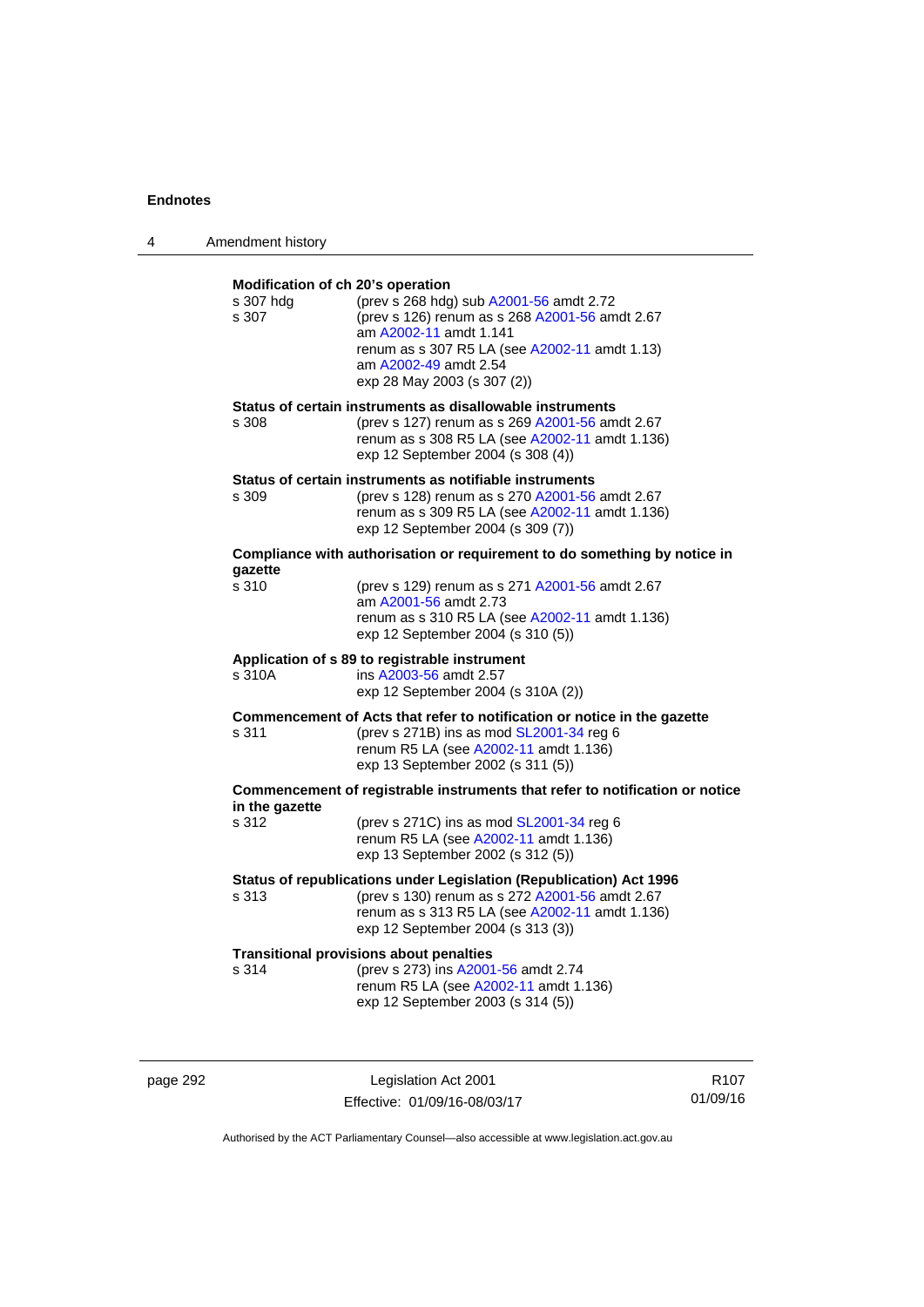**Status of certain determinations**<br>s 315 (prev s 274) ins (prev s 274) ins [A2001-56](http://www.legislation.act.gov.au/a/2001-56) amdt 2.74 renum R5 LA (see [A2002-11](http://www.legislation.act.gov.au/a/2002-11) amdt 1.136) exp 12 September 2003 (s 315 (6))

#### **Delegations under Administration Act 1989**

s 316 ins [A2003-56](http://www.legislation.act.gov.au/a/2003-56) amdt 2.58 exp 12 September 2004 (s 316 (3))

#### **Former NSW and UK Acts in force before establishment of Territory**

| sch 1 pt 1.1 hdg | (prev sch 1 pt 1 hdg) sub and renum A2001-56 amdt 2.75   |
|------------------|----------------------------------------------------------|
| sch 1 pt 1.1     | am A2001-44 amdt 1.2625; A2001-56 amdts 2.76-2.79;       |
|                  | A2001-88 s 43 (2); A2002-40 amdt 3.28; items renum R11   |
|                  | LA (see A2002-40 amdt 3.29)                              |
|                  | sub A2002-49 amdt 2.43                                   |
|                  | am A2003-56 amdt 2.59; items renum R21 LA (see A2003-56  |
|                  | amdt 2.60); A2004-17 amdt 2.10; items renum R30 LA (see  |
|                  | A2004-17 amdt 2.11); A2004-60 amdt 1.176; items renum    |
|                  | R31 LA (see A2004-60 amdt 1.177); A2006-38 amdt 1.9;     |
|                  | items renum R52 LA (see A2006-38 amdt 1.10); A2009-39    |
|                  | amdt 2.5; items renum R70 LA; A2009-50 s 50; items renum |
|                  | <b>R71 LA</b>                                            |
|                  |                                                          |

#### **Former NSW Acts applied after establishment of Territory**

| sch 1 pt 1.2 hda | (prev sch 1 pt 2 hdg) sub and renum $A2001-56$ amdt 2.80 |
|------------------|----------------------------------------------------------|
| sch 1 pt 1.2     | am A2001-44 amdt 1.2626. amdt 1.2627: A2001-56           |
|                  | amdt 2.81; A2004-7 amdt 1.5; A2006-38 amdt 1.11; items   |
|                  | renum R52 LA (see A2006-38 amdt 1.12)                    |

### **Meaning of commonly-used terms**

| dict pt 1 hdg  | sub A2003-56 amdt 2.61                                            |
|----------------|-------------------------------------------------------------------|
| dict pt 1 note | sub A2003-56 amdt 2.61                                            |
| dict pt 1      | def $AAT$ ins $A2002-49$ amdt 2.44                                |
|                | om A2008-37 amdt 1.297                                            |
|                | def $ACAT$ ins $A2008-36$ amdt 1.409                              |
|                | def Act sub A2001-56 amdt 2.82                                    |
|                | am A2005-20 amdt 2.110                                            |
|                | def $ACT$ reloc from IA $A2001-56$ amdt 2.16                      |
|                | def ADI reloc from IA A2001-56 amdt 2.16                          |
|                | sub A2002-49 amdt 2.45                                            |
|                | def <b>administrative appeals tribunal</b> reloc from IA A2001-56 |
|                | amdt $2.16$                                                       |
|                | om A2008-37 amdt 1.297                                            |
|                | def <i>administrative unit</i> reloc from IA A2001-56 amdt 2.16   |
|                | def adult reloc from IA A2001-56 amdt 2.16                        |
|                | def <i>affidavit</i> reloc from IA A2001-56 amdt 2.16             |
|                | om A2005-53 amdt 1.95                                             |
|                | def <b>ambulance service</b> reloc from IA A2001-56 amdt 2.16     |
|                | sub A2004-28 amdt 3.33                                            |
|                |                                                                   |

R107 01/09/16

Legislation Act 2001 Effective: 01/09/16-08/03/17 page 293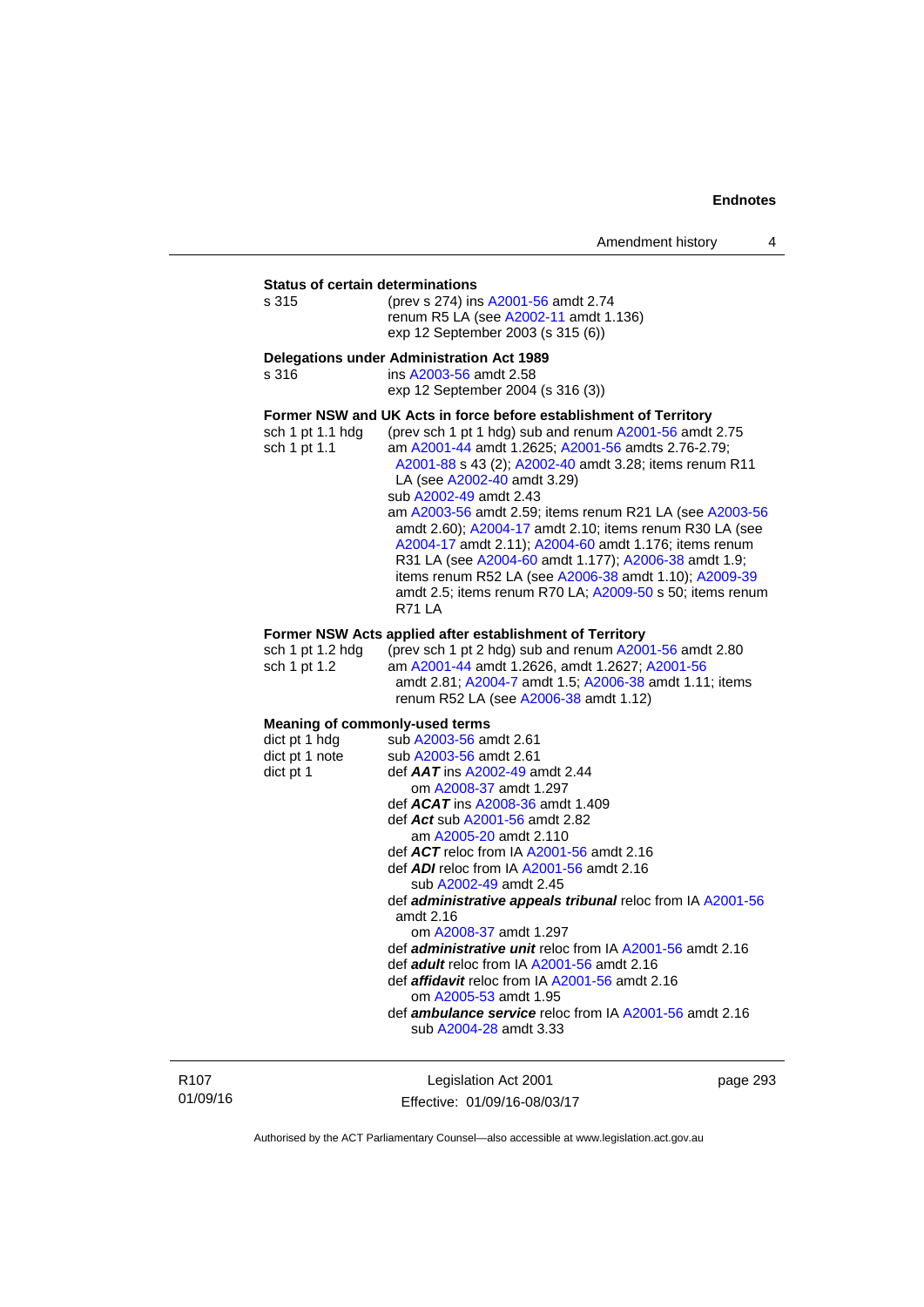| Amendment history<br>$\overline{4}$ |  |
|-------------------------------------|--|
|-------------------------------------|--|

| def amend sub A2001-56 amdt 2.82                            |
|-------------------------------------------------------------|
| am A2005-20 amdt 2.111, amdt 2.112                          |
| def <i>appoint</i> reloc from IA A2001-56 amdt 2.16         |
| def <i>AS</i> ins A2009-20 amdt 2.9                         |
| def AS/NZS ins A2009-20 amdt 2.9                            |
| def <i>asset</i> reloc from IA A2001-56 amdt 2.16           |
| def associate judge ins A2015-10 s 32                       |
| def Attorney-General ins A2001-56 amdt 2.82                 |
| def <b>auditor-general</b> reloc from IA A2001-56 amdt 2.16 |
| sub A2005-20 amdt 2.113                                     |
| def Australia reloc from IA A2001-56 amdt 2.16              |
| def Australian citizen ins A2012-21 amdt 2.1                |
| def Australian Consumer Law (ACT) ins A2010-54              |
| amdt 3.38                                                   |
| def <b>Australian driver licence</b> reloc from IA A2001-56 |
| amdt 2.16                                                   |
| def Australian/New Zealand Standard ins A2009-20            |
| amdt 2.9                                                    |
| def Australian Standard ins A2009-20 amdt 2.9               |
| def Australian Statistician ins A2005-20 amdt 2.114         |
| def authorised deposit-taking institution reloc from IA     |
| A2001-56 amdt 2.16                                          |
| sub A2002-49 amdt 2.46                                      |
| def <i>bank</i> reloc from IA A2001-56 amdt 2.16            |
| def bank holiday ins A2011-28 amdt 2.19                     |
| def bankrupt or personally insolvent ins A2009-49 amdt 2.1  |
| def barrister reloc from IA A2001-56 amdt 2.16              |
| def body reloc from IA A2001-56 amdt 2.16                   |
| def <b>breach</b> reloc from IA A2001-56 amdt 2.16          |
| def building code ins A2004-13 amdt 2.79                    |
| def building society reloc from IA A2001-56 amdt 2.16       |
| sub A2003-56 amdt 2.62                                      |
| def business day reloc from IA A2001-56 amdt 2.16           |
| am A2011-28 amdt 2.20                                       |
| def by ins A2005-20 amdt 2.115                              |
| def by-law ins A2005-20 amdt 2.116                          |
| def by-laws ins A2002-11 amdt 1.142                         |
| om A2005-20 amdt 2.116                                      |
| def calendar month reloc from IA A2001-56 amdt 2.16         |
| sub A2014-44 amdt 2.4                                       |
| def calendar year reloc from IA A2001-56 amdt 2.16          |
| def Canberra Institute of Technology ins A2014-55 s 35      |
| def change reloc from IA A2001-56 amdt 2.16                 |
| sub A2006-42 amdt 2.13                                      |
| def <i>chief executive</i> ins A2001-56 amdt 2.82           |
| om A2011-22 amdt 1.278                                      |
|                                                             |

page 294 **Legislation Act 2001** Effective: 01/09/16-08/03/17

R107 01/09/16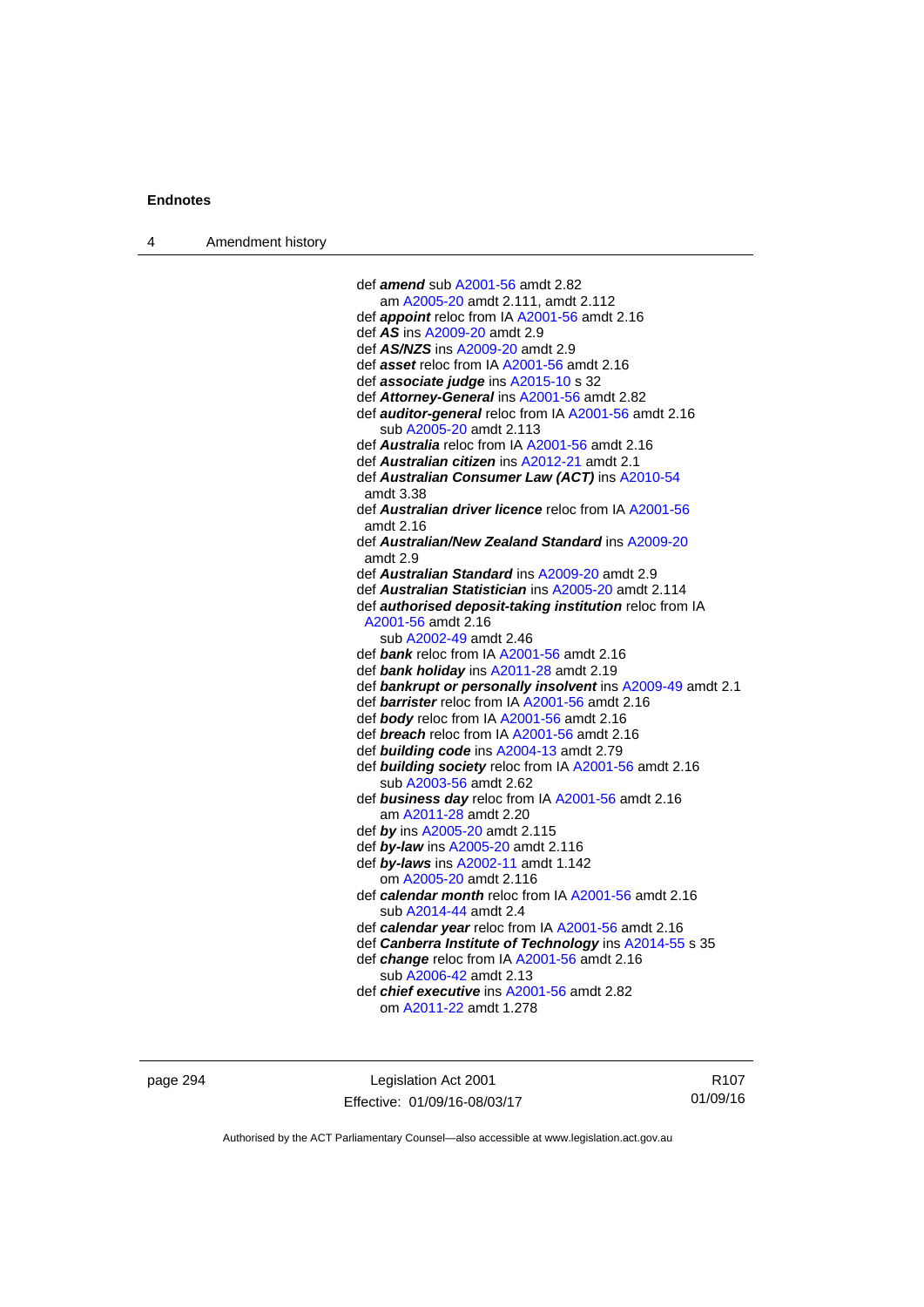| Amendment history                                                                                           | 4 |
|-------------------------------------------------------------------------------------------------------------|---|
|                                                                                                             |   |
| def chief fire control officer ins A2001-56 amdt 2.82                                                       |   |
| om A2004-28 amdt 3.34                                                                                       |   |
| def chief health officer reloc from IA A2001-56 amdt 2.16                                                   |   |
| def Chief Justice reloc from IA A2001-56 amdt 2.16                                                          |   |
| def Chief Magistrate reloc from IA A2001-56 amdt 2.16                                                       |   |
| def Chief Minister reloc from IA A2001-56 amdt 2.16                                                         |   |
| def chief officer (ambulance service) ins A2004-28                                                          |   |
| amdt 3.35                                                                                                   |   |
| def chief officer (fire and rescue) ins A2012-21 amdt 2.2<br>om A2016-33 amdt 1.29                          |   |
| def chief officer (fire and rescue service) ins A2016-33                                                    |   |
| amdt 1.30                                                                                                   |   |
| def chief officer (fire brigade) ins A2004-28 amdt 3.35                                                     |   |
| om A2012-21 amdt 2.2                                                                                        |   |
| def chief officer (rural fire service) ins A2004-28 amdt 3.35                                               |   |
| def chief officer (SES) ins A2004-28 amdt 3.35                                                              |   |
| def chief planning executive ins A2002-56 amdt 3.43                                                         |   |
| sub A2005-20 amdt 2.117; A2007-25 amdt 1.96                                                                 |   |
| def chief police officer reloc from IA A2001-56 amdt 2.16                                                   |   |
| def chief solicitor ins A2004-42 amdt 2.39                                                                  |   |
| am A2011-30 amdt 1.8                                                                                        |   |
| def chief surveyor ins A2007-33 amdt 1.9                                                                    |   |
| om A2010-6 amdt 1.10                                                                                        |   |
| def <i>child</i> reloc from IA A2001-56 amdt 2.16                                                           |   |
| def children and young people commissioner ins A2005-46<br>amdt $1.1$                                       |   |
| def Childrens Court reloc from IA A2001-56 amdt 2.16                                                        |   |
| sub A2008-20 amdt 4.42                                                                                      |   |
| def city area reloc from IA A2001-56 amdt 2.16                                                              |   |
| am A2005-20 amdt 2.118                                                                                      |   |
| def civil partner ins A2008-14 amdt 1.44                                                                    |   |
| def civil partnership ins A2008-14 amdt 1.44                                                                |   |
| sub A2012-40 amdt 3.65                                                                                      |   |
| def civil union ins A2006-22 amdt 1.74 (A2006-22 rep before                                                 |   |
| commenced by disallowance (see Cwlth Gaz 2006 No S93))                                                      |   |
| ins A2012-40 amdt 3.66                                                                                      |   |
| sub A2013-39 amdt 2.37 (A2013-39 never effective (see<br>Commonwealth v Australian Capital Territory [2013] |   |
| HCA 55))                                                                                                    |   |
| def civil union partner ins A2012-40 amdt 3.66                                                              |   |
| def <i>clerk</i> reloc from IA A2001-56 amdt 2.16                                                           |   |
| am A2012-26 amdt 1.31                                                                                       |   |
| def commencement sub A2001-56 amdt 2.82                                                                     |   |
| def commencement notice sub A2001-56 amdt 2.82                                                              |   |
|                                                                                                             |   |

Legislation Act 2001 Effective: 01/09/16-08/03/17 page 295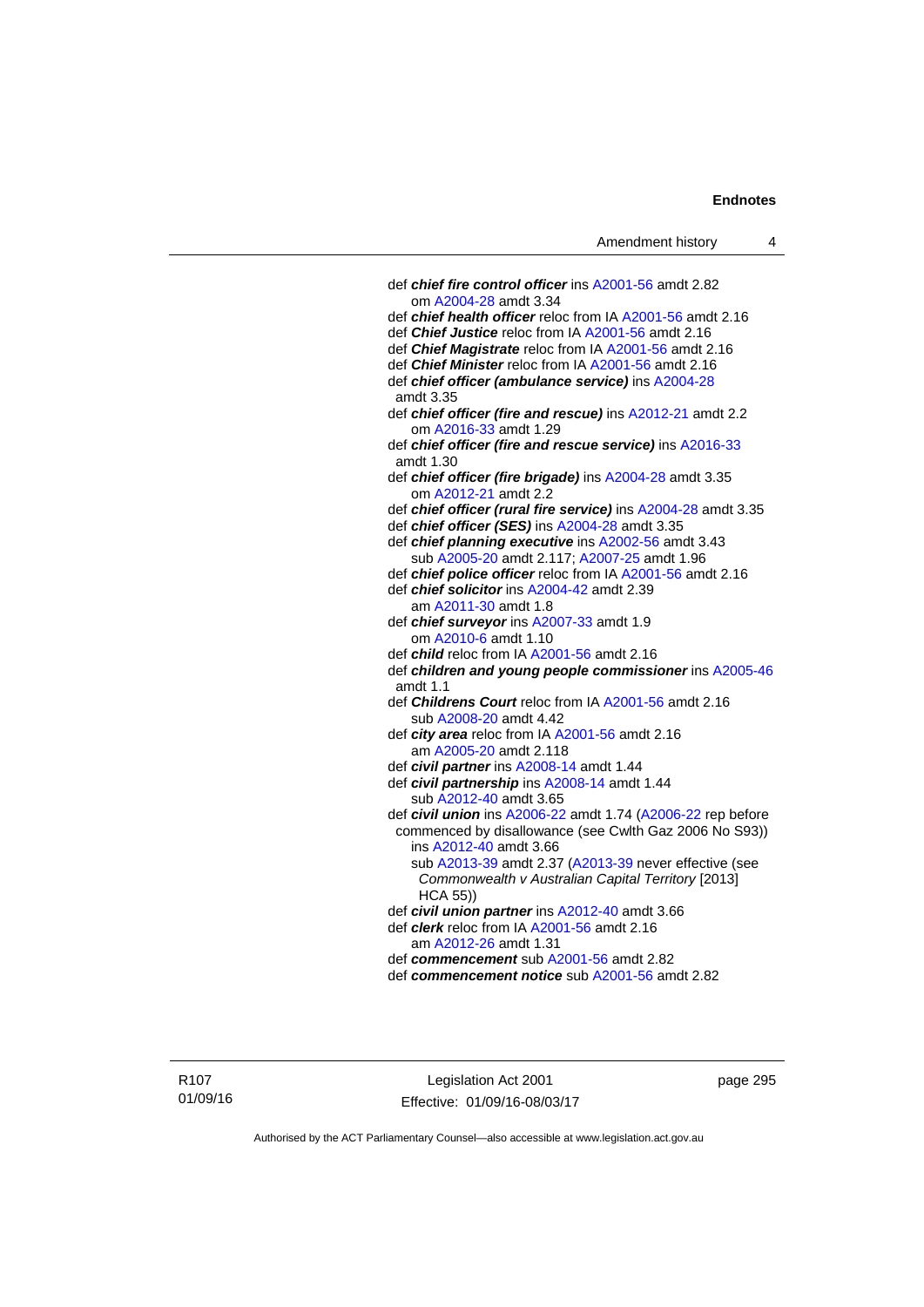4 Amendment history

 def *commissioner for fair trading* reloc from IA [A2001-56](http://www.legislation.act.gov.au/a/2001-56) amdt 2.16 sub [A2005-20](http://www.legislation.act.gov.au/a/2005-20) amdt 2.119 am [A2010-54](http://www.legislation.act.gov.au/a/2010-54) amdt 3.39 def *commissioner for health complaints* ins [A2001-56](http://www.legislation.act.gov.au/a/2001-56) amdt 2.82 om [A2005-41](http://www.legislation.act.gov.au/a/2005-41) amdt 1.110 def *commissioner for housing* reloc from IA [A2001-56](http://www.legislation.act.gov.au/a/2001-56) amdt 2.16 om [A2007-8](http://www.legislation.act.gov.au/a/2007-8) amdt 1.12 def *commissioner for land and planning* reloc from IA [A2001-56](http://www.legislation.act.gov.au/a/2001-56) amdt 2.16 om [A2002-56](http://www.legislation.act.gov.au/a/2002-56) amdt 3.44 def *commissioner for public administration* reloc from IA [A2001-56](http://www.legislation.act.gov.au/a/2001-56) amdt 2.16 om [A2016-52](http://www.legislation.act.gov.au/a/2016-52/default.asp) amdt 1.117 def *commissioner for revenue* reloc from IA [A2001-56](http://www.legislation.act.gov.au/a/2001-56) amdt 2.16 def *commissioner for surveys* reloc from IA [A2001-56](http://www.legislation.act.gov.au/a/2001-56) amdt 2.16 om [A2007-33](http://www.legislation.act.gov.au/a/2007-33) amdt 1.10 def *commissioner for sustainability and the environment* ins [A2012-25](http://www.legislation.act.gov.au/a/2012-25) amdt 1.2 def *commissioner for the environment* ins [A2001-56](http://www.legislation.act.gov.au/a/2001-56) amdt 2.82 om [A2012-25](http://www.legislation.act.gov.au/a/2012-25) amdt 1.2 def *commissioner of police* reloc from IA [A2001-56](http://www.legislation.act.gov.au/a/2001-56) amdt 2.16 def *commit* ins [A2006-23](http://www.legislation.act.gov.au/a/2006-23) amdt 1.212 def *committed for trial* reloc from IA [A2001-56](http://www.legislation.act.gov.au/a/2001-56) amdt 2.16 om [A2006-23](http://www.legislation.act.gov.au/a/2006-23) amdt 1.212 def *Commonwealth* reloc from IA [A2001-56](http://www.legislation.act.gov.au/a/2001-56) amdt 2.16 def *Commonwealth country* reloc from IA [A2001-56](http://www.legislation.act.gov.au/a/2001-56) amdt 2.16 def *Commonwealth DPP* ins [A2005-20](http://www.legislation.act.gov.au/a/2005-20) amdt 2.120 def *Commonwealth gazette* reloc from IA [A2001-56](http://www.legislation.act.gov.au/a/2001-56) amdt 2.16 def *community advocate* reloc from IA [A2001-56](http://www.legislation.act.gov.au/a/2001-56) amdt 2.16 om [A2005-47](http://www.legislation.act.gov.au/a/2005-47) amdt 1.12 def *confer* reloc from IA [A2001-56](http://www.legislation.act.gov.au/a/2001-56) amdt 2.16 def *conservator of flora and fauna* reloc from IA [A2001-56](http://www.legislation.act.gov.au/a/2001-56) amdt 2.16 am [A2014-59](http://www.legislation.act.gov.au/a/2014-59) amdt 2.36 def *construction occupations registrar* ins [A2004-13](http://www.legislation.act.gov.au/a/2004-13) amdt 2.80 sub [A2005-20](http://www.legislation.act.gov.au/a/2005-20) amdt 2.121

page 296 Legislation Act 2001 Effective: 01/09/16-08/03/17

R107 01/09/16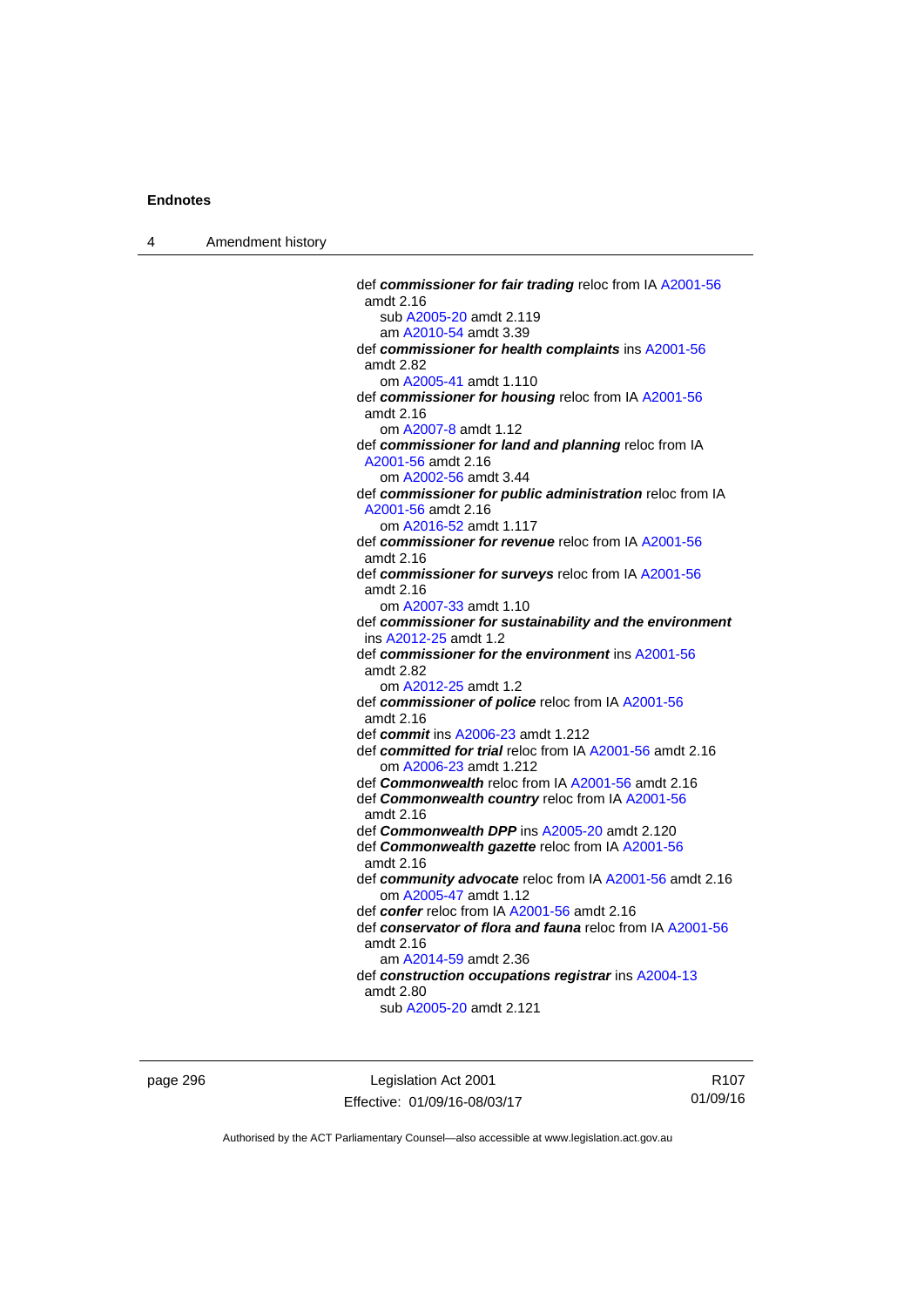def *consumer and trader tribunal* ins [A2003-16](http://www.legislation.act.gov.au/a/2003-16) s 70 om [A2008-36](http://www.legislation.act.gov.au/a/2008-36) amdt 1.410 def *Consumer Credit (Australian Capital Territory) Code* reloc from IA [A2001-56](http://www.legislation.act.gov.au/a/2001-56) amdt 2.16 om [A2010-40](http://www.legislation.act.gov.au/a/2010-40) amdt 1.25 def *Consumer Credit (Australian Capital Territory) Regulations* reloc from IA [A2001-56](http://www.legislation.act.gov.au/a/2001-56) amdt 2.16 om [A2010-40](http://www.legislation.act.gov.au/a/2010-40) amdt 1.25 def *contravene* reloc from IA [A2001-56](http://www.legislation.act.gov.au/a/2001-56) amdt 2.16 def *converted ordinance* reloc from IA [A2001-56](http://www.legislation.act.gov.au/a/2001-56) amdt 2.16 def *coroner* ins [A2014-18](http://www.legislation.act.gov.au/a/2014-18) amdt 2.1 def *Coroner's Court* reloc from IA [A2001-56](http://www.legislation.act.gov.au/a/2001-56) amdt 2.16 def *corporation* reloc from IA [A2001-56](http://www.legislation.act.gov.au/a/2001-56) amdt 2.16 def *Corporations Act* ins in IA 2001No 56 amdt 2.14 reloc from IA [A2001-56](http://www.legislation.act.gov.au/a/2001-56) amdt 2.16 def *correctional centre* ins [A2006-23](http://www.legislation.act.gov.au/a/2006-23) amdt 1.213 def *corrections officer* ins [A2006-23](http://www.legislation.act.gov.au/a/2006-23) amdt 1.213 def *Court of Appeal* ins [A2004-42](http://www.legislation.act.gov.au/a/2004-42) amdt 2.39 def *court of summary jurisdiction* reloc from IA [A2001-56](http://www.legislation.act.gov.au/a/2001-56) amdt 2.16 def *credit tribunal* reloc from IA [A2001-56](http://www.legislation.act.gov.au/a/2001-56) amdt 2.16 sub [A2005-20](http://www.legislation.act.gov.au/a/2005-20) amdt 2.122 om [A2008-36](http://www.legislation.act.gov.au/a/2008-36) amdt 1.410 def *credit union* reloc from IA [A2001-56](http://www.legislation.act.gov.au/a/2001-56) amdt 2.16 sub [A2003-56](http://www.legislation.act.gov.au/a/2003-56) amdt 2.63 def *Criminal Code* ins [A2002-51](http://www.legislation.act.gov.au/a/2002-51) amdt 1.27 def *CrimTrac* ins [A2011-52](http://www.legislation.act.gov.au/a/2011-52) amdt 2.1 def *custodial escort* ins [A2002-30](http://www.legislation.act.gov.au/a/2002-30) amdt 2.8 om [A2006-23](http://www.legislation.act.gov.au/a/2006-23) amdt 1.214 def *daily newspaper* ins [A2009-20](http://www.legislation.act.gov.au/a/2009-20) amdt 2.10 om [A2015-33](http://www.legislation.act.gov.au/a/2015-33) amdt 1.139 def *daylight* reloc from IA [A2001-56](http://www.legislation.act.gov.au/a/2001-56) amdt 2.16 def *definition* ins [A2001-56](http://www.legislation.act.gov.au/a/2001-56) amdt 2.82 def *dental prosthetist* reloc from IA [A2001-56](http://www.legislation.act.gov.au/a/2001-56) amdt 2.16 sub [A2004-39](http://www.legislation.act.gov.au/a/2004-39) amdt 3.1; [A2010-10](http://www.legislation.act.gov.au/a/2010-10) amdt 2.69 def *dental technician* reloc from IA [A2001-56](http://www.legislation.act.gov.au/a/2001-56) amdt 2.16 sub [A2004-39](http://www.legislation.act.gov.au/a/2004-39) amdt 3.2 om [A2011-28](http://www.legislation.act.gov.au/a/2011-28) amdt 2.21 def *dentist* reloc from IA [A2001-56](http://www.legislation.act.gov.au/a/2001-56) amdt 2.16 sub [A2004-39](http://www.legislation.act.gov.au/a/2004-39) amdt 4.3; [A2010-10](http://www.legislation.act.gov.au/a/2010-10) amdt 2.70 def *Deputy Speaker* ins [A2005-20](http://www.legislation.act.gov.au/a/2005-20) amdt 2.123 def *designation* reloc from IA [A2001-56](http://www.legislation.act.gov.au/a/2001-56) amdt 2.16 om [A2016-52](http://www.legislation.act.gov.au/a/2016-52/default.asp) amdt 1.117 def *detention place* ins [A2008-20](http://www.legislation.act.gov.au/a/2008-20) amdt 2.22 def *director-general* ins [A2011-22](http://www.legislation.act.gov.au/a/2011-22) amdt 1.279 def *director of corrective services* ins [A2002-30](http://www.legislation.act.gov.au/a/2002-30) amdt 2.8 om [A2006-23](http://www.legislation.act.gov.au/a/2006-23) amdt 1.215

R107 01/09/16

Legislation Act 2001 Effective: 01/09/16-08/03/17 page 297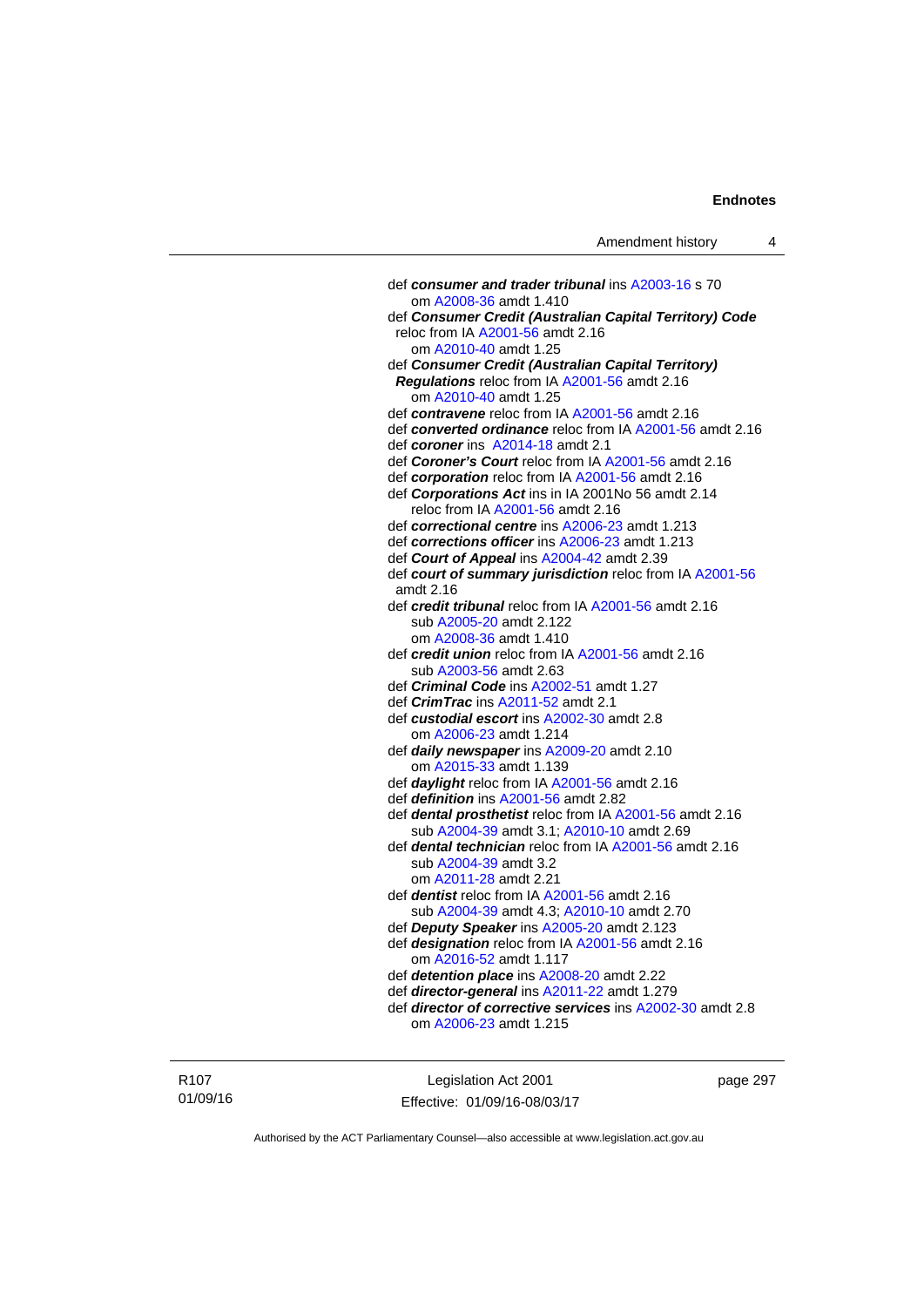| 4 | Amendment history |                                                                                               |
|---|-------------------|-----------------------------------------------------------------------------------------------|
|   |                   |                                                                                               |
|   |                   | def director of public prosecutions (or DPP) reloc from IA<br>A2001-56 amdt 2.16              |
|   |                   | def disability and community services commissioner ins                                        |
|   |                   | A2005-41 amdt 1.111                                                                           |
|   |                   | def <i>disallowable instrument</i> sub A2001-56 amdt 2.82                                     |
|   |                   | def <b>discrimination commissioner</b> reloc from IA A2001-56<br>amdt 2.16                    |
|   |                   | sub A2005-41 amdt 1.112                                                                       |
|   |                   | def <b>discrimination tribunal</b> reloc from IA A2001-56 amdt 2.16<br>om A2008-36 amdt 1.410 |
|   |                   | def <b>doctor</b> reloc from IA A2001-56 amdt 2.16                                            |
|   |                   | sub A2004-39 amdt 5.13; A2010-10 amdt 2.71                                                    |
|   |                   | def <b>document</b> reloc from IA A2001-56 amdt 2.16                                          |
|   |                   | am A2003-56 amdt 2.64                                                                         |
|   |                   | def <b>domestic partner</b> ins A2003-14 s 5                                                  |
|   |                   | def domestic partnership ins A2003-14 s 5                                                     |
|   |                   | def DPP ins A2002-49 amdt 2.47<br>def <i>driver licence</i> reloc from IA A2001-56 amdt 2.16  |
|   |                   | def electoral commission reloc from IA A2001-56 amdt 2.16                                     |
|   |                   | def electoral commissioner reloc from IA A2001-56                                             |
|   |                   | amdt 2.16                                                                                     |
|   |                   | def emergency service ins A2004-28 amdt 3.35                                                  |
|   |                   | sub A2012-21 amdt 2.3; A2016-33 amdt 1.31                                                     |
|   |                   | def emergency services authority ins A2004-28 amdt 3.35<br>om A2007-3 amdt 2.2                |
|   |                   | def emergency services commissioner ins A2004-28                                              |
|   |                   | amdt 3.35                                                                                     |
|   |                   | def enactment sub A2001-56 amdt 2.82                                                          |
|   |                   | def enrolled nurse ins A2006-46 amdt 2.28                                                     |
|   |                   | sub A2010-10 amdt 2.72                                                                        |
|   |                   | def entity ins $A2001-56$ amdt 2.82                                                           |
|   |                   | def environment protection authority ins A2002-11<br>amdt 1.142                               |
|   |                   | def establish reloc from IA A2001-56 amdt 2.16                                                |
|   |                   | def estate reloc from IA A2001-56 amdt 2.16                                                   |
|   |                   | def <b>Executive</b> reloc from IA A2001-56 amdt 2.16                                         |
|   |                   | def exercise reloc from IA A2001-56 amdt 2.16<br>def expire reloc from IA A2001-56 amdt 2.16  |
|   |                   | def external territory reloc from IA A2001-56 amdt 2.16                                       |
|   |                   | def <i>fail</i> reloc from IA A2001-56 amdt 2.16                                              |
|   |                   | def Federal Court reloc from IA A2001-56 amdt 2.16                                            |
|   |                   | def <i>file</i> reloc from IA A2001-56 amdt 2.16                                              |
|   |                   | def <i>financial year</i> reloc from IA A2001-56 amdt 2.16                                    |
|   |                   | def fire and rescue ins A2012-21 amdt 2.4                                                     |
|   |                   | om A2016-33 amdt 1.32                                                                         |
|   |                   | def fire and rescue service ins A2016-33 amdt 1.33                                            |

page 298 Legislation Act 2001 Effective: 01/09/16-08/03/17

R107 01/09/16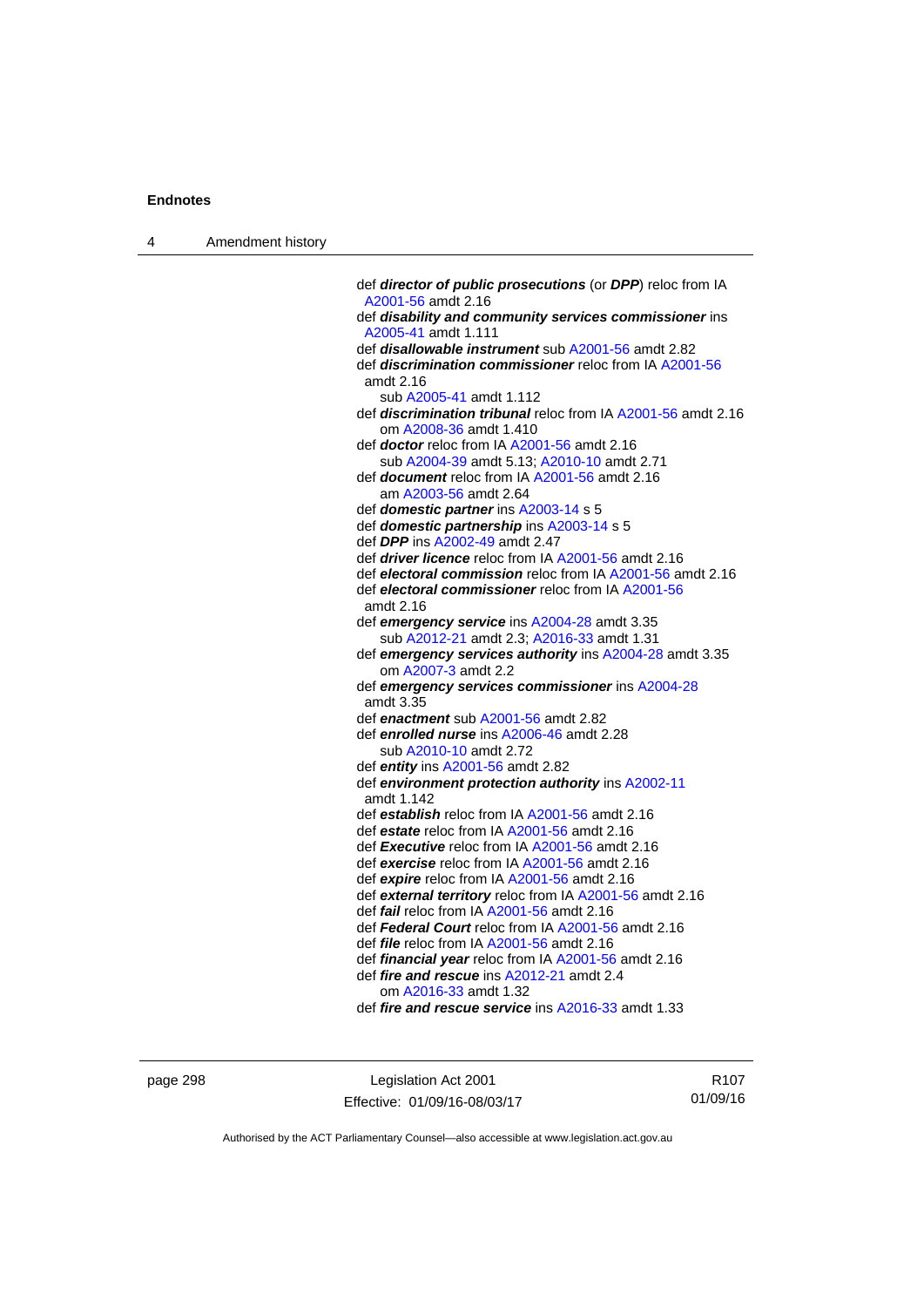| def fire brigade reloc from IA A2001-56 amdt 2.16                                                    |
|------------------------------------------------------------------------------------------------------|
| sub A2004-28 amdt 3.36                                                                               |
| om A2012-21 amdt 2.5                                                                                 |
| def fire commissioner reloc from IA A2001-56 amdt 2.16                                               |
| om A2004-28 amdt 3.37                                                                                |
| def for ins A2002-11 amdt 1.142                                                                      |
| def foreign country reloc from IA A2001-56 amdt 2.16                                                 |
| sub A2006-42 amdt 2.14                                                                               |
| def former NSW Act sub A2001-56 amdt 2.82; A2002-11                                                  |
| amdt 1.143                                                                                           |
| def former UK Act sub A2001-56 amdt 2.82; A2002-11                                                   |
| amdt 1.143                                                                                           |
| def found guilty reloc from IA A2001-56 amdt 2.16                                                    |
| sub A2002-49 amdt 2.48; A2006-23 amdt 1.216                                                          |
| am A2008-20 amdt 4.43                                                                                |
| def <i>function</i> reloc from IA A2001-56 amdt 2.16                                                 |
| def gambling and racing commission reloc from IA                                                     |
| A2001-56 amdt 2.16                                                                                   |
| def gazette reloc from IA A2001-56 amdt 2.16                                                         |
| sub A2009-49 amdt 2.2                                                                                |
| am A2016-52 amdt 1.118                                                                               |
| def give reloc from IA A2001-56 amdt 2.16                                                            |
| def government printer reloc from IA A2001-56 amdt 2.16                                              |
| def government solicitor reloc from IA A2001-56 amdt 2.16                                            |
| sub A2011-30 amdt 1.9                                                                                |
| def Governor ins A2001-56 amdt 2.82                                                                  |
| def Governor-General ins A2001-56 amdt 2.82                                                          |
| def GST ins A2002-27 s 27                                                                            |
| def guardianship tribunal reloc from IA A2001-56 amdt 2.16                                           |
| om A2008-36 amdt 1.410                                                                               |
| def head of service ins A2016-52 amdt 1.119                                                          |
| def health practitioner ins A2010-10 amdt 2.73                                                       |
| def Health Practitioner Regulation National Law (ACT) ins                                            |
| A2010-10 amdt 2.73                                                                                   |
| def health services commissioner ins A2005-41 amdt 1.113                                             |
| def Heavy Vehicle National Law (ACT) ins A2013-52 s 6<br>def heritage council ins A2004-57 amdt 1.53 |
| def heritage register ins A2004-57 amdt 1.53                                                         |
| def High Court reloc from IA A2001-56 amdt 2.16                                                      |
| def <i>home address</i> ins A2009-49 amdt 2.3                                                        |
| def housing commissioner ins A2007-8 amdt 1.13                                                       |
| def human rights commission ins A2005-41 amdt 1.113                                                  |
| def human rights commissioner ins A2005-41 amdt 1.113                                                |
| def Imperial Act reloc from IA A2001-56 amdt 2.16                                                    |
| def independent competition and regulatory commission                                                |
| ins A2004-42 amdt 2.39                                                                               |
|                                                                                                      |

R107 01/09/16

Legislation Act 2001 Effective: 01/09/16-08/03/17 page 299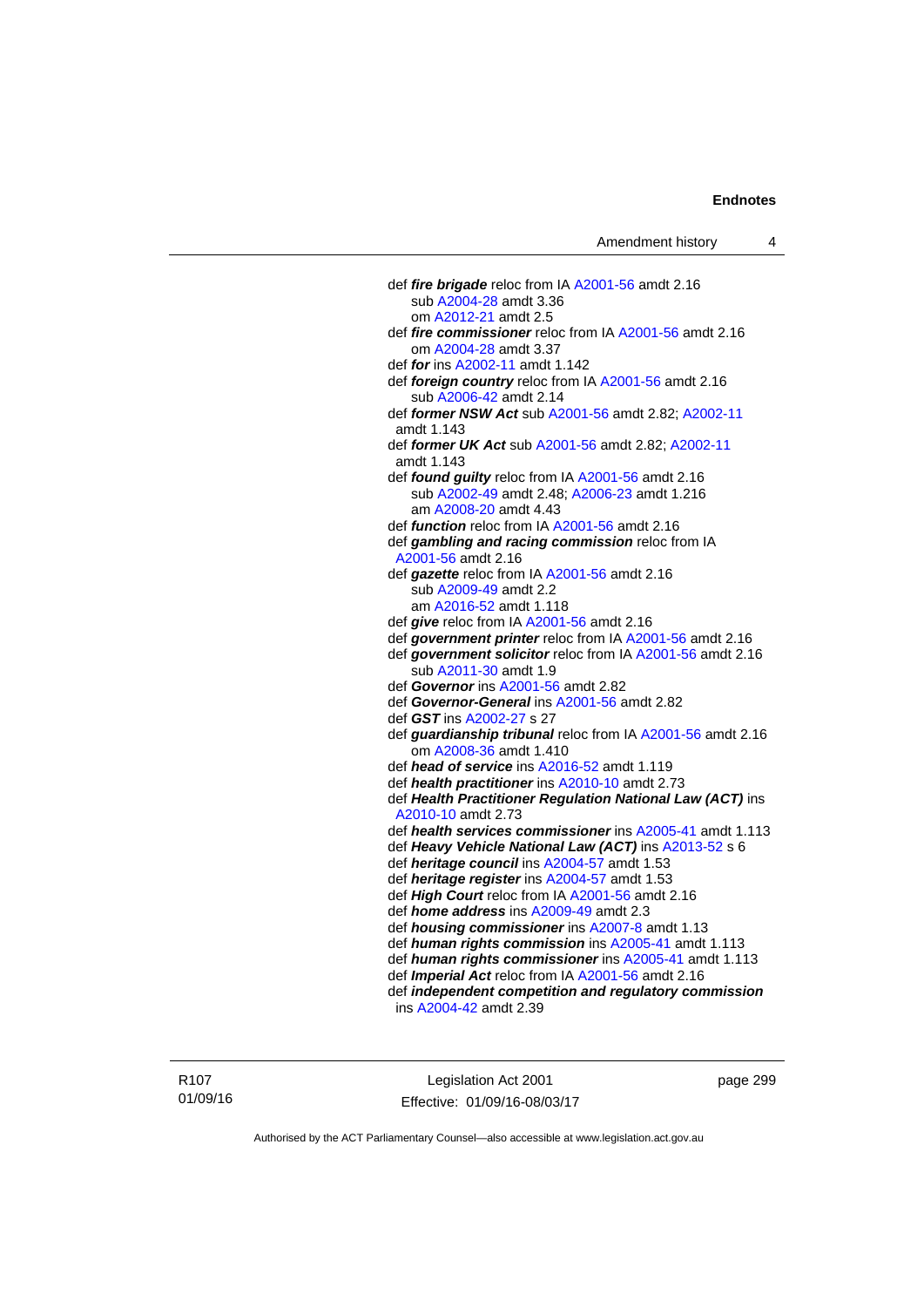| Amendment history<br>$\overline{4}$ |  |
|-------------------------------------|--|
|-------------------------------------|--|

| def <i>indictable</i> offence ins A2001-56 amdt 2.82                                     |
|------------------------------------------------------------------------------------------|
| sub A2002-11 amdt 1.144; A2003-56 amdt 2.65                                              |
| def <i>indictment</i> reloc from IA A2001-56 amdt 2.16                                   |
| def <i>individual</i> reloc from IA A2001-56 amdt 2.16                                   |
| def <i>Industrial Court</i> ins A2013-43 amdt 1.3                                        |
| def <i>information privacy commissioner</i> ins A2014-49                                 |
| amdt 1.26                                                                                |
| def <i>infringement notice</i> ins A2004-42 amdt 2.39                                    |
| def in relation to ins A2002-49 amdt 2.49                                                |
| def insolvent under administration ins A2003-56 amdt 2.66                                |
| om A2005-20 amdt 2.124                                                                   |
| def <i>institute</i> of <i>technology</i> ins A2007-3 amdt 2.3                           |
| om A2014-55 s 36                                                                         |
| def <i>instrument</i> sub A2001-56 amdt 2.82                                             |
| def <i>interest</i> reloc from IA A2001-56 amdt 2.16                                     |
| def <i>internal territory</i> reloc from IA A2001-56 amdt 2.16                           |
| def <i>intersex person</i> ins A2003-14 s 5                                              |
| def Jervis Bay Territory reloc from IA A2001-56 amdt 2.16                                |
| def judge reloc from IA A2001-56 amdt 2.16                                               |
| am A2002-11 amdt 1.145                                                                   |
| def Lake Burley Griffin reloc from IA A2001-56 amdt 2.16                                 |
| def Lake Ginninderra reloc from IA A2001-56 amdt 2.16                                    |
| def land reloc from IA A2001-56 amdt 2.16                                                |
| def land development agency ins A2002-56 amdt 3.45                                       |
| sub A2005-20 amdt 2.125; A2007-25 amdt 1.97                                              |
| def <i>law</i> reloc from IA A2001-56 amdt 2.16                                          |
| def lawyer reloc from IA A2001-56 amdt 2.16                                              |
| def legal aid commission ins A2001-56 amdt 2.82                                          |
| def legal practitioner reloc from IA A2001-56 amdt 2.16                                  |
| sub A2006-25 amdt 2.16                                                                   |
| def Legislation Act ins A2002-49 amdt 2.50                                               |
| def Legislative Assembly reloc from IA A2001-56 amdt 2.16                                |
| def <i>legislative instrument</i> ins A2006-42 amdt 2.15                                 |
| def liability reloc from IA A2001-56 amdt 2.16                                           |
| def <i>magistrate</i> reloc from IA A2001-56 amdt 2.16                                   |
| def Magistrates Court reloc from IA A2001-56 amdt 2.16                                   |
| def make reloc from IA A2001-56 amdt 2.16                                                |
| def making sub A2001-56 amdt 2.82<br>def marriage ins A2013-39 amdt 2.38 (A2013-39 never |
| effective (see Commonwealth v Australian Capital Territory                               |
| [2013] HCA 55))                                                                          |
| def master reloc from IA A2001-56 amdt 2.16                                              |
| om A2015-10 s 33                                                                         |
| def may ins A2001-56 amdt 2.82                                                           |
| def medical practitioner ins A2001-56 amdt 2.82                                          |
| def mental health tribunal reloc from IA A2001-56 amdt 2.16                              |
| om A2008-36 amdt 1.410                                                                   |
|                                                                                          |

page 300 **Legislation Act 2001** Effective: 01/09/16-08/03/17

R107 01/09/16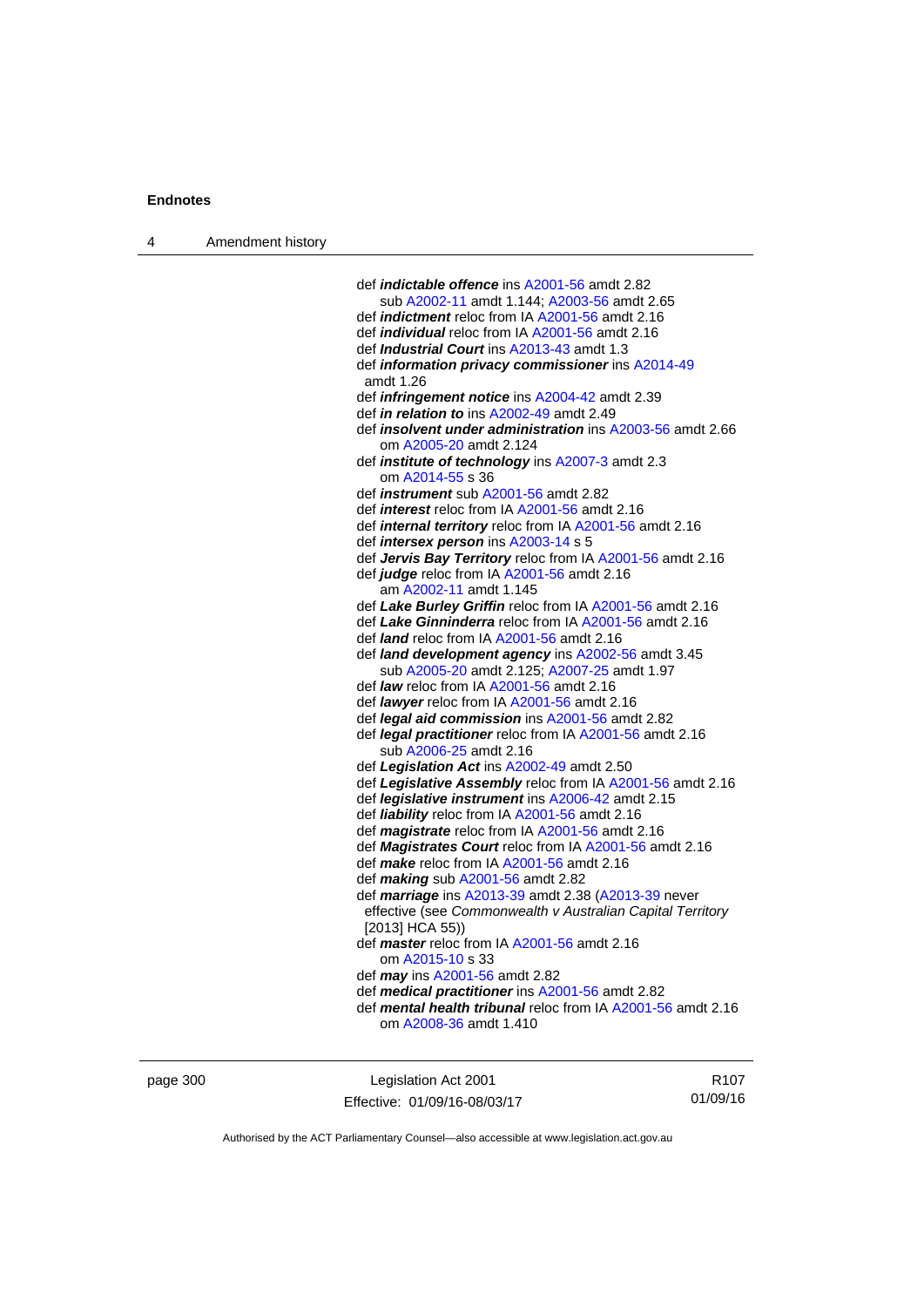def *midnight* reloc from IA [A2001-56](http://www.legislation.act.gov.au/a/2001-56) amdt 2.16 def *midwife* ins [A2006-46](http://www.legislation.act.gov.au/a/2006-46) amdt 2.28 sub [A2010-10](http://www.legislation.act.gov.au/a/2010-10) amdt 2.74 def *Minister* ins [A2001-56](http://www.legislation.act.gov.au/a/2001-56) amdt 2.82 def *modification* reloc from IA [A2001-56](http://www.legislation.act.gov.au/a/2001-56) amdt 2.16 sub [A2006-42](http://www.legislation.act.gov.au/a/2006-42) amdt 2.16 def *month* reloc from IA [A2001-56](http://www.legislation.act.gov.au/a/2001-56) amdt 2.16 sub [A2014-44](http://www.legislation.act.gov.au/a/2014-44) amdt 2.5 def *must* ins [A2001-56](http://www.legislation.act.gov.au/a/2001-56) amdt 2.82 def *name* reloc from IA [A2001-56](http://www.legislation.act.gov.au/a/2001-56) amdt 2.16 def *named month* reloc from IA [A2001-56](http://www.legislation.act.gov.au/a/2001-56) amdt 2.16 om [A2014-44](http://www.legislation.act.gov.au/a/2014-44) amdt 2.6 def *national capital authority* ins [A2002-11](http://www.legislation.act.gov.au/a/2002-11) amdt 1.146 def *national capital plan* ins [A2004-42](http://www.legislation.act.gov.au/a/2004-42) amdt 2.39 def *National Credit Code* ins [A2010-40](http://www.legislation.act.gov.au/a/2010-40) amdt 1.26 def *National Electricity (ACT) Law* ins [A2011-52](http://www.legislation.act.gov.au/a/2011-52) amdt 2.1 def *National Electricity (ACT) Regulation* ins [A2011-52](http://www.legislation.act.gov.au/a/2011-52) amdt 2.1 def *National Energy Retail Law (ACT)* ins [A2012-32](http://www.legislation.act.gov.au/a/2012-32) s 64 def *National Energy Retail Regulation (ACT)* ins [A2012-32](http://www.legislation.act.gov.au/a/2012-32) s 64 def *National Gas (ACT) Law* ins [A2008-15](http://www.legislation.act.gov.au/a/2008-15) amdt 2.11 def *National Gas (ACT) Regulation* ins [A2008-15](http://www.legislation.act.gov.au/a/2008-15) amdt 2.11 def *national land* reloc from IA [A2001-56](http://www.legislation.act.gov.au/a/2001-56) amdt 2.16 def *night* reloc from IA [A2001-56](http://www.legislation.act.gov.au/a/2001-56) amdt 2.16 def *Northern Territory* reloc from IA [A2001-56](http://www.legislation.act.gov.au/a/2001-56) amdt 2.16 def *notifiable instrument* sub [A2001-56](http://www.legislation.act.gov.au/a/2001-56) amdt 2.82 def *notification* sub [A2001-56](http://www.legislation.act.gov.au/a/2001-56) amdt 2.82 am [A2004-42](http://www.legislation.act.gov.au/a/2004-42) amdt 2.40; [A2006-42](http://www.legislation.act.gov.au/a/2006-42) amdt 2.18 def *notification day* sub [A2001-56](http://www.legislation.act.gov.au/a/2001-56) amdt 2.82 def *NSW Act* reloc from IA [A2001-56](http://www.legislation.act.gov.au/a/2001-56) amdt 2.16 def *NSW correctional centre* ins [A2006-23](http://www.legislation.act.gov.au/a/2006-23) amdt 1.217 def *number* reloc from IA [A2001-56](http://www.legislation.act.gov.au/a/2001-56) amdt 2.16 def *nurse* reloc from IA [A2001-56](http://www.legislation.act.gov.au/a/2001-56) amdt 2.16 sub [A2004-39](http://www.legislation.act.gov.au/a/2004-39) amdt 6.7; [A2010-10](http://www.legislation.act.gov.au/a/2010-10) amdt 2.75 def *nurse practitioner* ins [A2004-10](http://www.legislation.act.gov.au/a/2004-10) s 6 sub [A2004-39](http://www.legislation.act.gov.au/a/2004-39) amdt 6.8; [A2010-10](http://www.legislation.act.gov.au/a/2010-10) amdt 2.76 def *oath* reloc from IA [A2001-56](http://www.legislation.act.gov.au/a/2001-56) amdt 2.16 sub [A2005-53](http://www.legislation.act.gov.au/a/2005-53) amdt 1.96 am [A2011-48](http://www.legislation.act.gov.au/a/2011-48) amdt 1.37 def *occupational discipline order* ins [A2008-36](http://www.legislation.act.gov.au/a/2008-36) amdt 1.411 def *occupy* ins [A2001-56](http://www.legislation.act.gov.au/a/2001-56) amdt 2.82 sub [A2005-20](http://www.legislation.act.gov.au/a/2005-20) amdt 2.126 def *office* reloc from IA [A2001-56](http://www.legislation.act.gov.au/a/2001-56) amdt 2.16 def *office of fair trading* reloc from IA [A2001-56](http://www.legislation.act.gov.au/a/2001-56) amdt 2.16 sub [A2005-20](http://www.legislation.act.gov.au/a/2005-20) amdt 2.127 om [A2010-54](http://www.legislation.act.gov.au/a/2010-54) amdt 3.40

R107 01/09/16

Legislation Act 2001 Effective: 01/09/16-08/03/17 page 301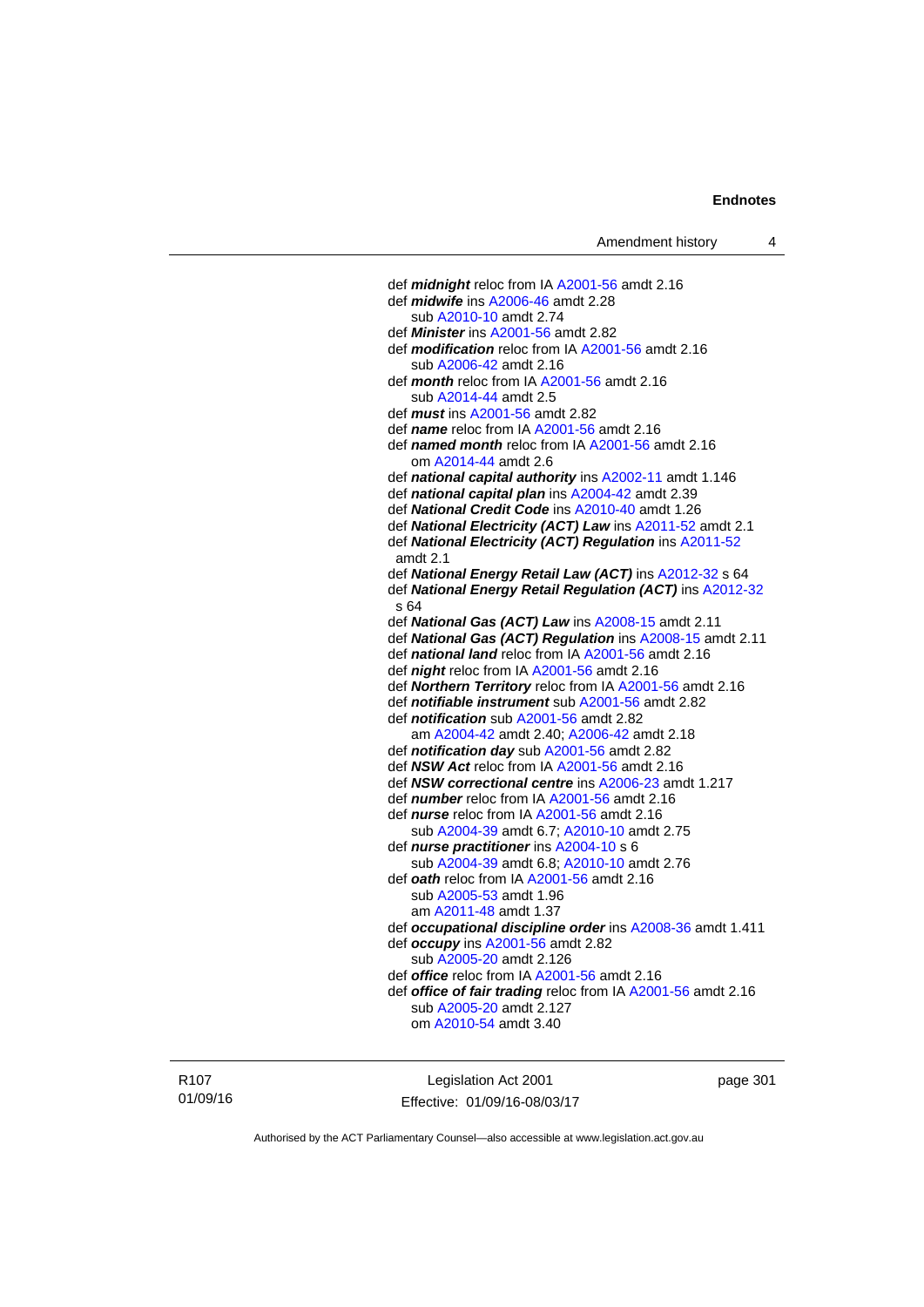| $\boldsymbol{\Lambda}$ | Amendment history |
|------------------------|-------------------|
|------------------------|-------------------|

| def Office of the Legislative Assembly ins A2012-26<br>amdt 1.32             |
|------------------------------------------------------------------------------|
| def officer of the Assembly ins A2013-41 amdt 1.27                           |
| def official visitor ins A2012-33 amdt 1.37                                  |
| def OH&S commissioner ins A2003-41 amdt 2.40                                 |
| om A2009-28 amdt 2.21                                                        |
| def ombudsman reloc from IA A2001-56 amdt 2.16                               |
| def omit ins A2001-56 amdt 2.82                                              |
| def optometrist ins A2005-9 amdt 1.2                                         |
| note exp 9 January 2007 (see the Health Professionals                        |
| Act 2004 s 136 (1) (h)) (s 303 (2))                                          |
| sub A2010-10 amdt 2.77                                                       |
| def ordinance reloc from IA A2001-56 amdt 2.16                               |
| def parent ins A2004-1 amdt 1.22                                             |
| def parliamentary counsel sub A2001-56 amdt 2.82                             |
| def passing sub A2001-56 amdt 2.82                                           |
| def penalty unit ins A2001-56 amdt 2.82<br>def person ins A2001-56 amdt 2.82 |
| sub A2009-20 amdt 2.11                                                       |
| def <i>pharmacist</i> reloc from IA A2001-56 amdt 2.16                       |
| sub A2004-39 amdt 8.2; A2010-10 amdt 2.78                                    |
| def planning and land authority ins A2002-56 amdt 3.47                       |
| sub A2005-20 amdt 2.128; A2007-25 amdt 1.98                                  |
| def planning and land council ins A2002-56 amdt 3.46                         |
| sub A2005-20 amdt 2.129                                                      |
| om A2006-30 amdt 1.70                                                        |
| def <i>planning authority</i> reloc from IA A2001-56 amdt 2.16               |
| om A2002-56 amdt 3.47                                                        |
| def <i>police officer</i> reloc from IA A2001-56 amdt 2.16                   |
| def <b>position</b> reloc from IA A2001-56 amdt 2.16                         |
| def power reloc from IA A2001-56 amdt 2.16                                   |
| def <b>prescribed</b> reloc from IA A2001-56 amdt 2.16                       |
| am A2002-49 amdt 2.51; A2005-20 amdt 2.130                                   |
| def <i>present</i> ins A2005-5 s 28                                          |
| def privacy commissioner reloc from IA A2001-56 amdt 2.16                    |
| om A2014-49 amdt 1.27<br>def proceeding reloc from IA A2001-56 amdt 2.16     |
| def <i>property</i> reloc from IA A2001-56 amdt 2.16                         |
| def <i>provision</i> sub A2001-56 amdt 2.82                                  |
| def <i>public</i> advocate ins A2005-47 amdt 1.13                            |
| am A2016-13 amdt 1.92                                                        |
| def public employee reloc from IA A2001-56 amdt 2.16                         |
| sub A2016-52 amdt 1.120                                                      |
| def <i>public health officer</i> reloc from IA A2001-56 amdt 2.16            |
| sub A2005-20 amdt 2.131                                                      |
| def <b>public holiday</b> ins A2011-28 amdt 2.22                             |
| def <i>public money</i> reloc from IA A2001-56 amdt 2.16                     |
|                                                                              |

page 302 Legislation Act 2001 Effective: 01/09/16-08/03/17

R107 01/09/16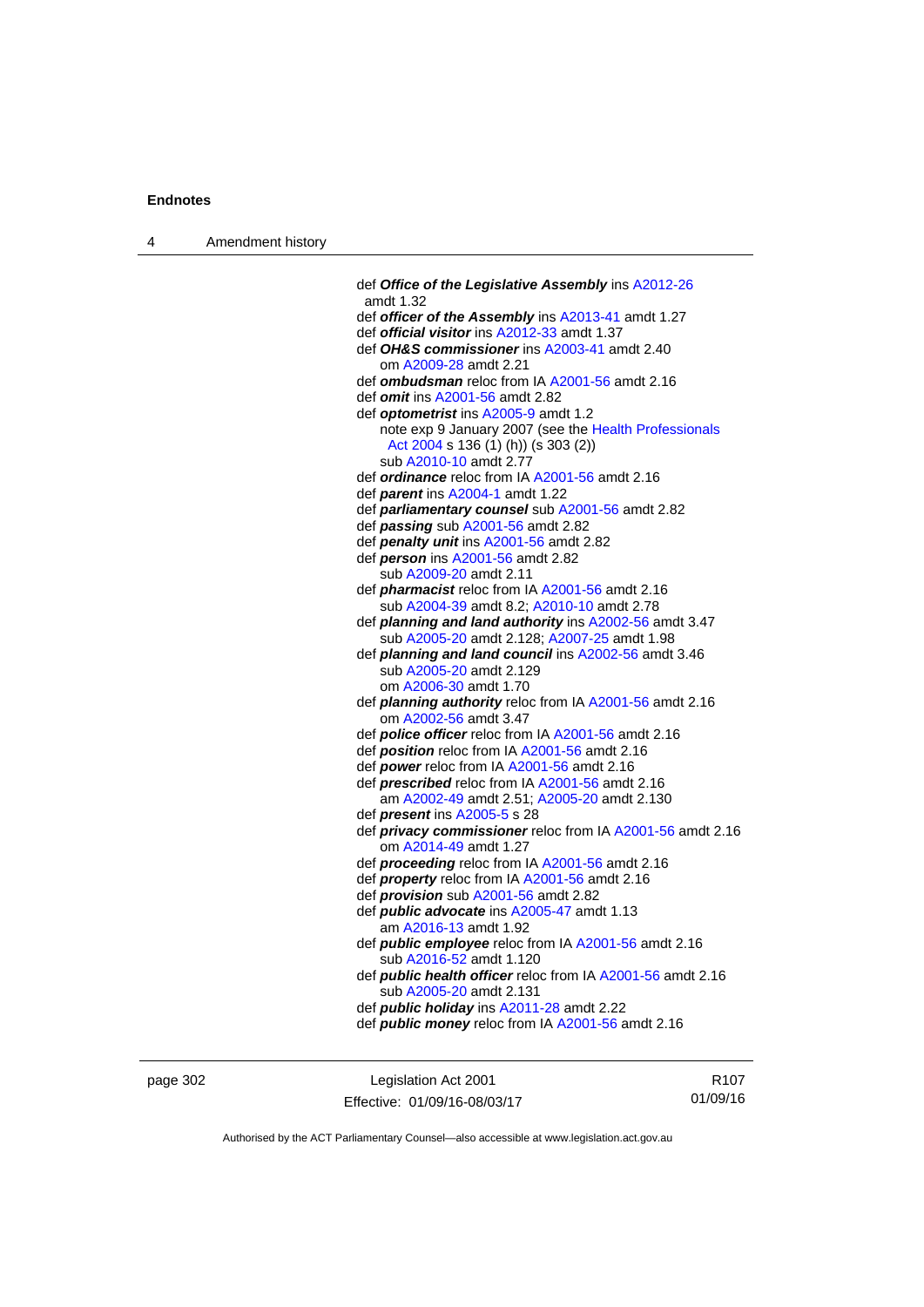def *public notice* ins [A2015-33](http://www.legislation.act.gov.au/a/2015-33) amdt 1.140 def *public sector body* ins [A2016-52](http://www.legislation.act.gov.au/a/2016-52/default.asp) amdt 1.121 def *public sector member* ins [A2016-52](http://www.legislation.act.gov.au/a/2016-52/default.asp) amdt 1.121 def *public sector standards commissioner* ins [A2016-52](http://www.legislation.act.gov.au/a/2016-52/default.asp) amdt 1.121 def *public servant* reloc from IA [A2001-56](http://www.legislation.act.gov.au/a/2001-56) amdt 2.16 def *public service* reloc from IA [A2001-56](http://www.legislation.act.gov.au/a/2001-56) amdt 2.16 def *public trustee* reloc from IA [A2001-56](http://www.legislation.act.gov.au/a/2001-56) amdt 2.16 om [A2016-13](http://www.legislation.act.gov.au/a/2016-13) amdt 1.93 def *public trustee and guardian* ins [A2016-13](http://www.legislation.act.gov.au/a/2016-13) amdt 1.94 def *quarter* ins [A2002-30](http://www.legislation.act.gov.au/a/2002-30) amdt 2.8 def *recognised transgender person* ins [A2003-14](http://www.legislation.act.gov.au/a/2003-14) s 5 def *registered surveyor* reloc from IA [A2001-56](http://www.legislation.act.gov.au/a/2001-56) amdt 2.16 am [A2007-33](http://www.legislation.act.gov.au/a/2007-33) amdt 1.11 def *registrable instrument* sub [A2001-56](http://www.legislation.act.gov.au/a/2001-56) amdt 2.82 om [A2006-42](http://www.legislation.act.gov.au/a/2006-42) amdt 2.17 def *registrar* reloc from IA [A2001-56](http://www.legislation.act.gov.au/a/2001-56) amdt 2.16 def *registrar-general* reloc from IA [A2001-56](http://www.legislation.act.gov.au/a/2001-56) amdt 2.16 def *registrar of firearms* reloc from IA [A2001-56](http://www.legislation.act.gov.au/a/2001-56) amdt 2.16 def *registrar of liquor licences* reloc from IA [A2001-56](http://www.legislation.act.gov.au/a/2001-56) amdt 2.16 om [A2009-20](http://www.legislation.act.gov.au/a/2009-20) amdt 2.12 def *regulations* reloc from IA [A2001-56](http://www.legislation.act.gov.au/a/2001-56) amdt 2.16 om [A2005-20](http://www.legislation.act.gov.au/a/2005-20) amdt 2.132 def *regulation* ins [A2005-20](http://www.legislation.act.gov.au/a/2005-20) amdt 2.132 def *remand centre* ins [A2002-30](http://www.legislation.act.gov.au/a/2002-30) amdt 2.8 om [A2006-23](http://www.legislation.act.gov.au/a/2006-23) amdt 1.218 def *remand centre administrator* ins [A2002-30](http://www.legislation.act.gov.au/a/2002-30) amdt 2.8 om [A2006-23](http://www.legislation.act.gov.au/a/2006-23) amdt 1.218 def *remuneration tribunal* reloc from IA [A2001-56](http://www.legislation.act.gov.au/a/2001-56) amdt 2.16 def *repeal* sub [A2001-56](http://www.legislation.act.gov.au/a/2001-56) amdt 2.82 pars renum [A2002-11](http://www.legislation.act.gov.au/a/2002-11) amdt 1.147 am [A2002-11](http://www.legislation.act.gov.au/a/2002-11) amdt 1.148; [A2004-42](http://www.legislation.act.gov.au/a/2004-42) amdts 2.41-2.43; pars renum R27 LA (see [A2004-42](http://www.legislation.act.gov.au/a/2004-42) amdt 2.44); [A2005-20](http://www.legislation.act.gov.au/a/2005-20) amdt 2.133, amdt 2.134 def *residential tenancies tribunal* reloc from IA [A2001-56](http://www.legislation.act.gov.au/a/2001-56) amdt 2.16 om [A2008-36](http://www.legislation.act.gov.au/a/2008-36) amdt 1.412 def *resident judge* ins [A2004-42](http://www.legislation.act.gov.au/a/2004-42) amdt 2.45 def *retrospectively* reloc from dict, pt 2 [A2005-20](http://www.legislation.act.gov.au/a/2005-20) amdt 2.148 def *reviewable decision notice* ins [A2008-36](http://www.legislation.act.gov.au/a/2008-36) amdt 1.413 def *road transport authority* reloc from IA [A2001-56](http://www.legislation.act.gov.au/a/2001-56) amdt 2.16 am [A2011-22](http://www.legislation.act.gov.au/a/2011-22) amdt 1.280; [A2011-49](http://www.legislation.act.gov.au/a/2011-49) amdt 1.10 def *rules* reloc from IA [A2001-56](http://www.legislation.act.gov.au/a/2001-56) amdt 2.16 sub [A2002-11](http://www.legislation.act.gov.au/a/2002-11) amdt 1.149 am [A2005-20](http://www.legislation.act.gov.au/a/2005-20) amdt 2.135

R107 01/09/16

Legislation Act 2001 Effective: 01/09/16-08/03/17 page 303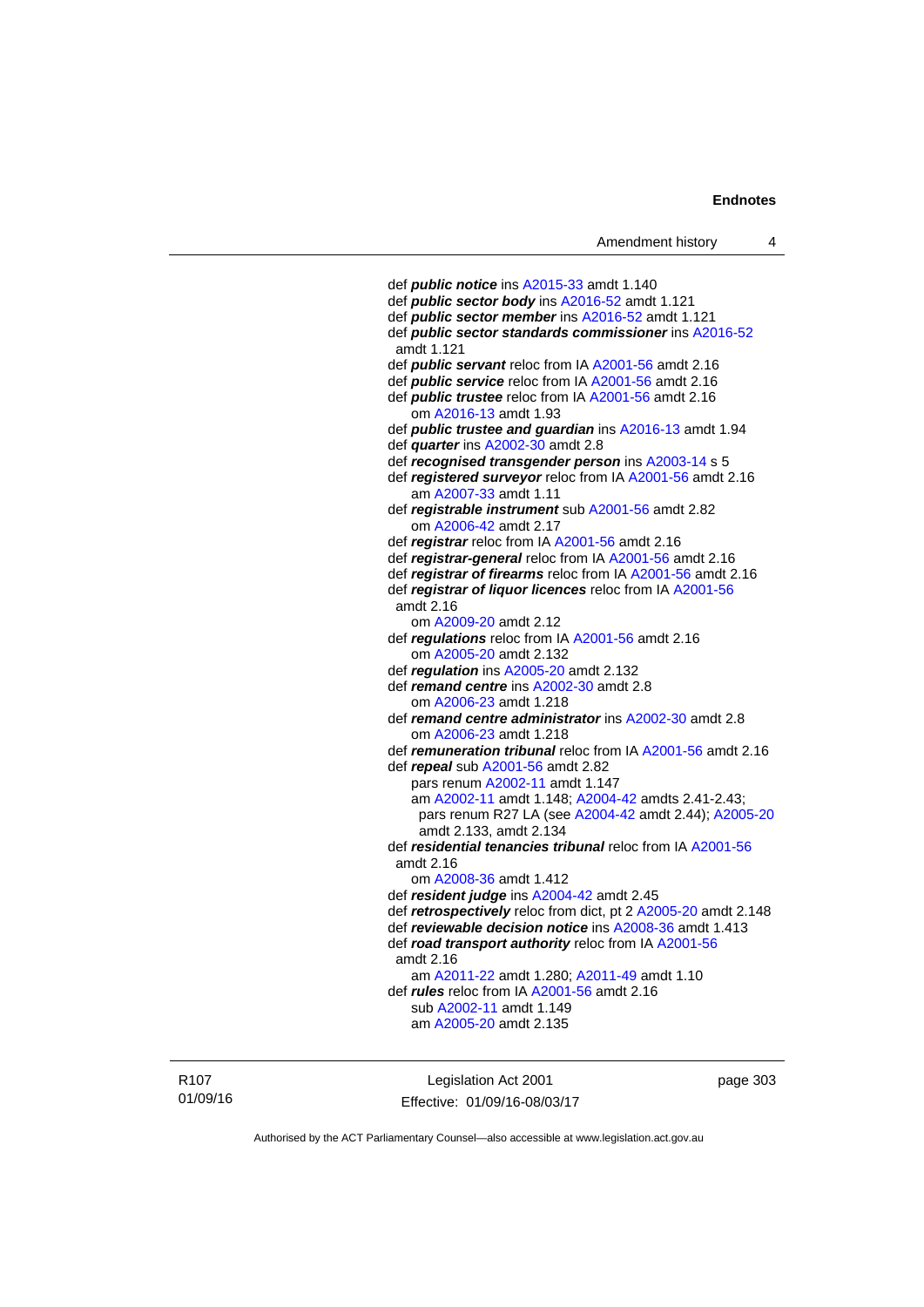| 4 | Amendment history |                                                                                                                                                |
|---|-------------------|------------------------------------------------------------------------------------------------------------------------------------------------|
|   |                   | def rural firefighting service reloc from IA A2001-56<br>amdt 2.16                                                                             |
|   |                   | om A2004-28 amdt 3.38                                                                                                                          |
|   |                   | def <i>rural fire service</i> ins A2004-28 amdt 3.38                                                                                           |
|   |                   | def see ins A2001-56 amdt 2.82                                                                                                                 |
|   |                   | om A2009-20 amdt 2.13                                                                                                                          |
|   |                   | def Self-Government Act reloc from IA A2001-56 amdt 2.16                                                                                       |
|   |                   | def self-government day reloc from IA A2001-56 amdt 2.16<br>def sentence administration board ins A2002-30 amdt 2.8<br>sub A2006-23 amdt 1.219 |
|   |                   | def <b>SES</b> ins A2004-28 amdt 3.39                                                                                                          |
|   |                   | def sign reloc from IA A2001-56 amdt 2.16                                                                                                      |
|   |                   | def signpost definition ins A2009-20 amdt 2.14                                                                                                 |
|   |                   | def sitting day reloc from IA A2001-56 amdt 2.16                                                                                               |
|   |                   | sub A2009-20 amdt 2.15                                                                                                                         |
|   |                   | def Small Claims Court reloc from IA A2001-56 amdt 2.16                                                                                        |
|   |                   | sub A2004-60 amdt 1.178                                                                                                                        |
|   |                   | om A2008-36 amdt 1.414                                                                                                                         |
|   |                   | def solicitor reloc from IA A2001-56 amdt 2.16                                                                                                 |
|   |                   | def solicitor-general ins A2011-30 amdt 1.10                                                                                                   |
|   |                   | def Speaker reloc from IA A2001-56 amdt 2.16                                                                                                   |
|   |                   | def spouse ins A2013-39 amdt 2.38 (A2013-39 never effective<br>(see Commonwealth v Australian Capital Territory [2013]<br>$HCA$ 55))           |
|   |                   | def Standards Australia reloc from IA A2001-56 amdt 2.16<br>am A2013-44 amdt 2.1                                                               |
|   |                   | def State reloc from IA A2001-56 amdt 2.16                                                                                                     |
|   |                   | def statutory declaration reloc from IA A2001-56 amdt 2.16                                                                                     |
|   |                   | def statutory instrument sub A2001-56 amdt 2.82                                                                                                |
|   |                   | def statutory office-holder ins A2001-56 amdt 2.82                                                                                             |
|   |                   | sub A2002-11 amdt 1.150                                                                                                                        |
|   |                   | def subordinate law sub A2001-56 amdt 2.82<br>def summary offence ins A2001-56 amdt 2.82                                                       |
|   |                   | sub A2002-11 amdt 1.151; A2003-56 amdt 2.67                                                                                                    |
|   |                   | def Supreme Court reloc from IA A2001-56 amdt 2.16                                                                                             |
|   |                   | def surveyor-general ins A2010-6 amdt 1.11                                                                                                     |
|   |                   | def swear reloc from IA A2001-56 amdt 2.16<br>sub A2005-53 amdt 1.97                                                                           |
|   |                   | def <i>take</i> ins A2005-53 amdt 1.98                                                                                                         |
|   |                   | def tenancy tribunal reloc from IA A2001-56 amdt 2.16<br>om A2002-49 amdt 2.52                                                                 |
|   |                   | def territory authority reloc from IA A2001-56 amdt 2.16<br>sub A2003-41 amdt 2.41; A2008-28 amdt 2.1                                          |
|   |                   | def territory instrumentality ins A2001-56 amdt 2.82<br>am A2007-3 amdt 2.4; A2016-52 amdt 1.122                                               |
|   |                   | def territory land reloc from IA A2001-56 amdt 2.16                                                                                            |
|   |                   | def territory law ins A2005-62 amdt 2.18                                                                                                       |
|   |                   |                                                                                                                                                |

page 304 Legislation Act 2001 Effective: 01/09/16-08/03/17

R107 01/09/16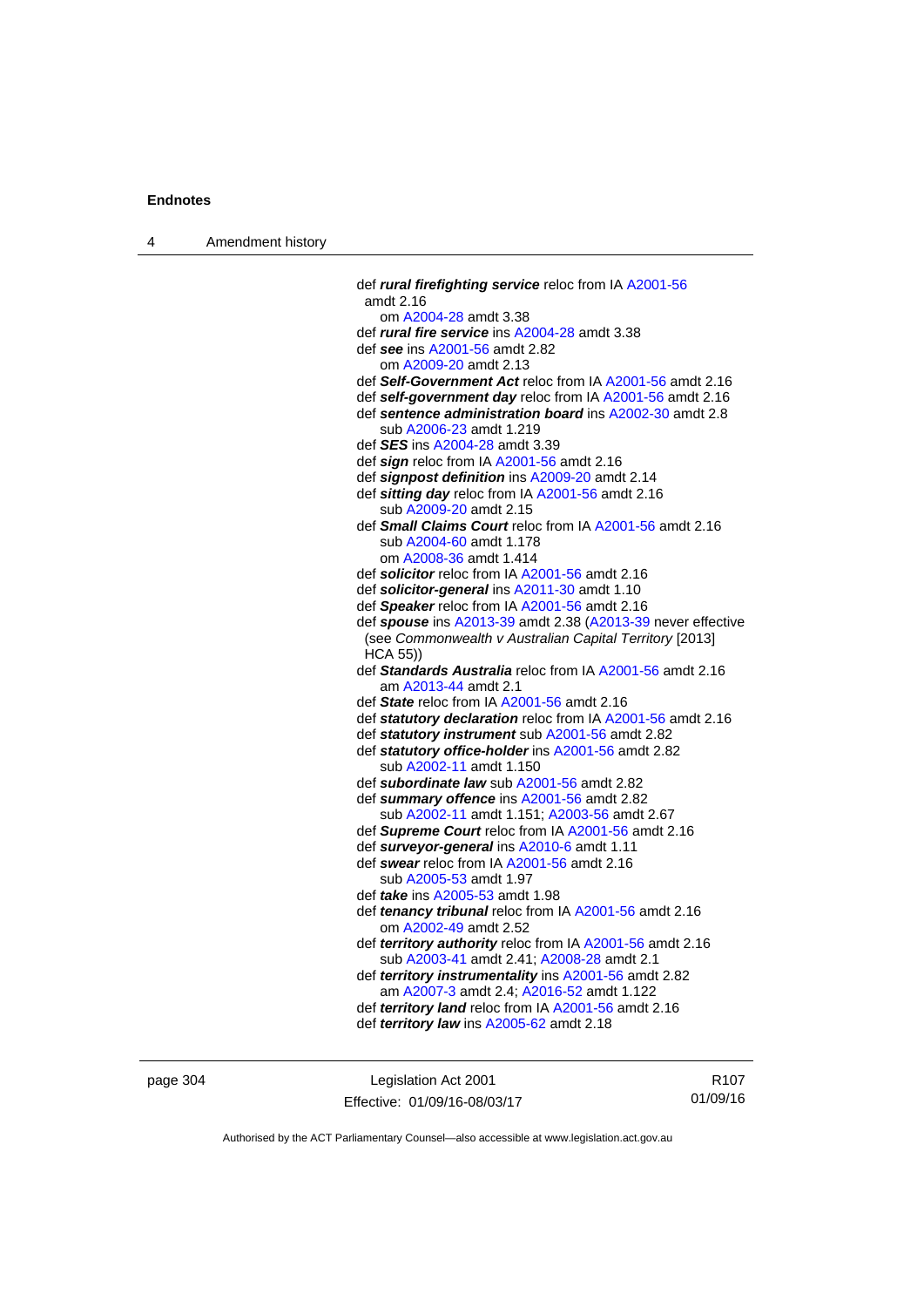def *territory lease* ins [A2007-25](http://www.legislation.act.gov.au/a/2007-25) amdt 1.99 am [A2015-19](http://www.legislation.act.gov.au/a/2015-19) s 74 def *territory-owned corporation* reloc from IA [A2001-56](http://www.legislation.act.gov.au/a/2001-56) amdt 2.16 def *territory plan* reloc from IA [A2001-56](http://www.legislation.act.gov.au/a/2001-56) amdt 2.16 am [A2002-49](http://www.legislation.act.gov.au/a/2002-49) amdt 2.53 sub [A2007-25](http://www.legislation.act.gov.au/a/2007-25) amdt 1.100 def *the Territory* ins [A2001-56](http://www.legislation.act.gov.au/a/2001-56) amdt 2.82 def *transgender person* ins [A2003-14](http://www.legislation.act.gov.au/a/2003-14) s 5 def *transitional* reloc from IA [A2001-56](http://www.legislation.act.gov.au/a/2001-56) amdt 2.16 sub [A2005-20](http://www.legislation.act.gov.au/a/2005-20) amdt 2.136 def *Treasurer* ins [A2001-56](http://www.legislation.act.gov.au/a/2001-56) amdt 2.82 def *tribunal* sub [A2001-56](http://www.legislation.act.gov.au/a/2001-56) amdt 2.82 def *UK Act* reloc from IA [A2001-56](http://www.legislation.act.gov.au/a/2001-56) amdt 2.16 def *under* ins [A2001-52](http://www.legislation.act.gov.au/a/2001-52) amdt 2.82 sub [A2002-30](http://www.legislation.act.gov.au/a/2002-30) amdt 2.9 am [A2005-20](http://www.legislation.act.gov.au/a/2005-20) amdt 2.137, amdt 2.138 def *United Kingdom* reloc from IA [A2001-56](http://www.legislation.act.gov.au/a/2001-56) amdt 2.16 def *United Kingdom Parliament* reloc from IA [A2001-56](http://www.legislation.act.gov.au/a/2001-56) amdt 2.16 def *veterinary surgeon* reloc from IA [A2001-56](http://www.legislation.act.gov.au/a/2001-56) amdt 2.16 sub [A2004-39](http://www.legislation.act.gov.au/a/2004-39) amdt 11A.1 (as am by [A2005-28](http://www.legislation.act.gov.au/a/2005-28) amdt 1.61) am [A2015-29](http://www.legislation.act.gov.au/a/2015-29) amdt 2.62 def *victims of crime commissioner* ins [A2016-13](http://www.legislation.act.gov.au/a/2016-13) amdt 1.95 def *will* ins [A2001-56](http://www.legislation.act.gov.au/a/2001-56) amdt 2.82 def *word* reloc from IA [A2001-56](http://www.legislation.act.gov.au/a/2001-56) amdt 2.16 def *working day* ins [A2002-11](http://www.legislation.act.gov.au/a/2002-11) amdt 1.152 sub [A2003-56](http://www.legislation.act.gov.au/a/2003-56) amdt 2.68 am [A2011-28](http://www.legislation.act.gov.au/a/2011-28) amdt 2.23 def *work safety commissioner* ins [A2009-28](http://www.legislation.act.gov.au/a/2009-28) amdt 2.22 sub [A2011-55](http://www.legislation.act.gov.au/a/2011-55) amdt 1.23 def *writing* reloc from IA [A2001-56](http://www.legislation.act.gov.au/a/2001-56) amdt 2.16 def *year* reloc from IA [A2001-56](http://www.legislation.act.gov.au/a/2001-56) amdt 2.16 **Terms for Legislation Act 2001 only** 

| dict pt 2 hdg  | sub A2003-56 amdt 2.69                             |
|----------------|----------------------------------------------------|
| dict pt 2 note | sub A2003-56 amdt 2.69                             |
| dict pt 2      | def $Act$ ins $A2003-41$ amdt 2.42                 |
|                | def <b>ACT law</b> ins A2005-20 amdt 2.139         |
|                | def <i>administrator</i> ins A2001-56 amdt 2.82    |
|                | def <i>agency</i> ins $A2001-56$ amdt 2.82         |
|                | def <i>amend</i> ins A2005-20 amdt 2.140           |
|                | def another jurisdiction ins A2005-20 amdt 2.141   |
|                | def <i>appointee</i> ins A2001-56 amdt 2.82        |
|                | am A2003-56 amdt 2.70                              |
|                | def <i>appointer</i> ins A2001-56 amdt 2.82        |
|                | am A2003-56 amdt 2.71                              |
|                | def <b>approved website</b> sub A2001-56 amdt 2.82 |
|                |                                                    |

R107 01/09/16

Legislation Act 2001 Effective: 01/09/16-08/03/17 page 305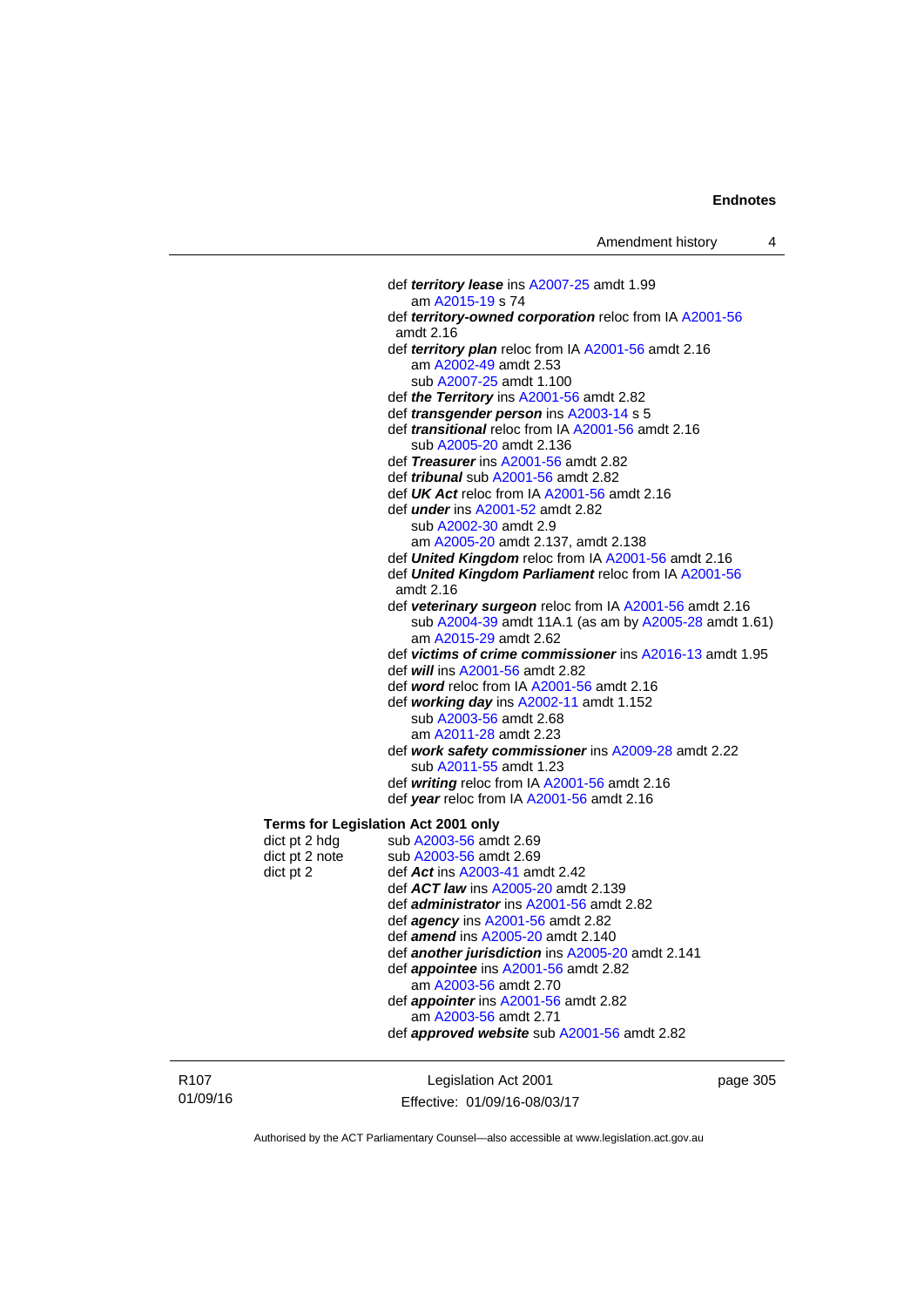4 Amendment history

 def *authorised republication* sub [A2001-56](http://www.legislation.act.gov.au/a/2001-56) amdt 2.82 def *authorising law* sub [A2001-56](http://www.legislation.act.gov.au/a/2001-56) amdt 2.82 def *benefits* sub [A2001-56](http://www.legislation.act.gov.au/a/2001-56) amdt 2.82 def *business address* ins [A2001-56](http://www.legislation.act.gov.au/a/2001-56) amdt 2.82 def *corporation* ins [A2001-56](http://www.legislation.act.gov.au/a/2001-56) amdt 2.82 def *costs* sub [A2001-56](http://www.legislation.act.gov.au/a/2001-56) amdt 2.82 def *current legislative drafting practice* sub [A2001-56](http://www.legislation.act.gov.au/a/2001-56) amdt 2.82 def *delegate* ins [A2001-56](http://www.legislation.act.gov.au/a/2001-56) amdt 2.82 def *determinative provision* ins [A2002-11](http://www.legislation.act.gov.au/a/2002-11) amdt 1.153 def *document* ins [A2001-56](http://www.legislation.act.gov.au/a/2001-56) amdt 2.82 def *editorial amendment* sub [A2001-56](http://www.legislation.act.gov.au/a/2001-56) amdt 2.82 def *email address* ins [A2001-56](http://www.legislation.act.gov.au/a/2001-56) amdt 2.82 def *executive officer* ins [A2001-56](http://www.legislation.act.gov.au/a/2001-56) amdt 2.82 def *fax number* ins [A2001-56](http://www.legislation.act.gov.au/a/2001-56) amdt 2.82 def *fee* sub [A2001-56](http://www.legislation.act.gov.au/a/2001-56) amdt 2.82 def *home address* ins [A2001-56](http://www.legislation.act.gov.au/a/2001-56) amdt 2.82 def *law* sub [A2001-56](http://www.legislation.act.gov.au/a/2001-56) amdt 2.82 am [A2002-11](http://www.legislation.act.gov.au/a/2002-11) amdt 1.154; pars renum [A2002-11](http://www.legislation.act.gov.au/a/2002-11) amdt 1.155; [A2003-41](http://www.legislation.act.gov.au/a/2003-41) amdt 2.43; pars renum R20 LA (see [A2003-41](http://www.legislation.act.gov.au/a/2003-41) amdt 2.44); [A2005-20](http://www.legislation.act.gov.au/a/2005-20) amdt 2.142, amdt 2.143; pars renum R34 LA (see [A2005-20](http://www.legislation.act.gov.au/a/2005-20) amdt 2.144) def *law of another jurisdiction* ins [A2005-20](http://www.legislation.act.gov.au/a/2005-20) amdt 2.145 def *legislative material* ins [A2003-41](http://www.legislation.act.gov.au/a/2003-41) amdt 2.45 def *non-determinative provision* ins [A2002-11](http://www.legislation.act.gov.au/a/2002-11) amdt 1.156 def *provide* sub [A2001-56](http://www.legislation.act.gov.au/a/2001-56) amdt 2.82 def *referential term* ins [A2003-56](http://www.legislation.act.gov.au/a/2003-56) amdt 2.72 reloc to s 116 (2) [A2005-20](http://www.legislation.act.gov.au/a/2005-20) amdt 2.146 def *referential words* sub [A2001-56](http://www.legislation.act.gov.au/a/2001-56) amdt 2.82 om [A2003-56](http://www.legislation.act.gov.au/a/2003-56) amdt 2.72 def *register* sub [A2001-56](http://www.legislation.act.gov.au/a/2001-56) amdt 2.82 def *repeal* ins [A2005-20](http://www.legislation.act.gov.au/a/2005-20) amdt 2.147 def *republication* sub [A2001-56](http://www.legislation.act.gov.au/a/2001-56) amdt 2.82; [A2003-41](http://www.legislation.act.gov.au/a/2003-41) amdt 2.46 def *republication date* sub [A2001-56](http://www.legislation.act.gov.au/a/2001-56) amdt 2.82 def *responsible* ins [A2001-56](http://www.legislation.act.gov.au/a/2001-56) amdt 2.82 def *retrospectively* ins [A2003-56](http://www.legislation.act.gov.au/a/2003-56) amdt 2.73 reloc to dict, pt 1 [A2005-20](http://www.legislation.act.gov.au/a/2005-20) amdt 2.148 def *scrutiny committee principles* sub [A2001-56](http://www.legislation.act.gov.au/a/2001-56) amdt 2.82 def *service* sub [A2001-56](http://www.legislation.act.gov.au/a/2001-56) amdt 2.82 def *working out the meaning of an Act* ins [A2003-41](http://www.legislation.act.gov.au/a/2003-41) amdt 2.47

page 306 Legislation Act 2001 Effective: 01/09/16-08/03/17

R107 01/09/16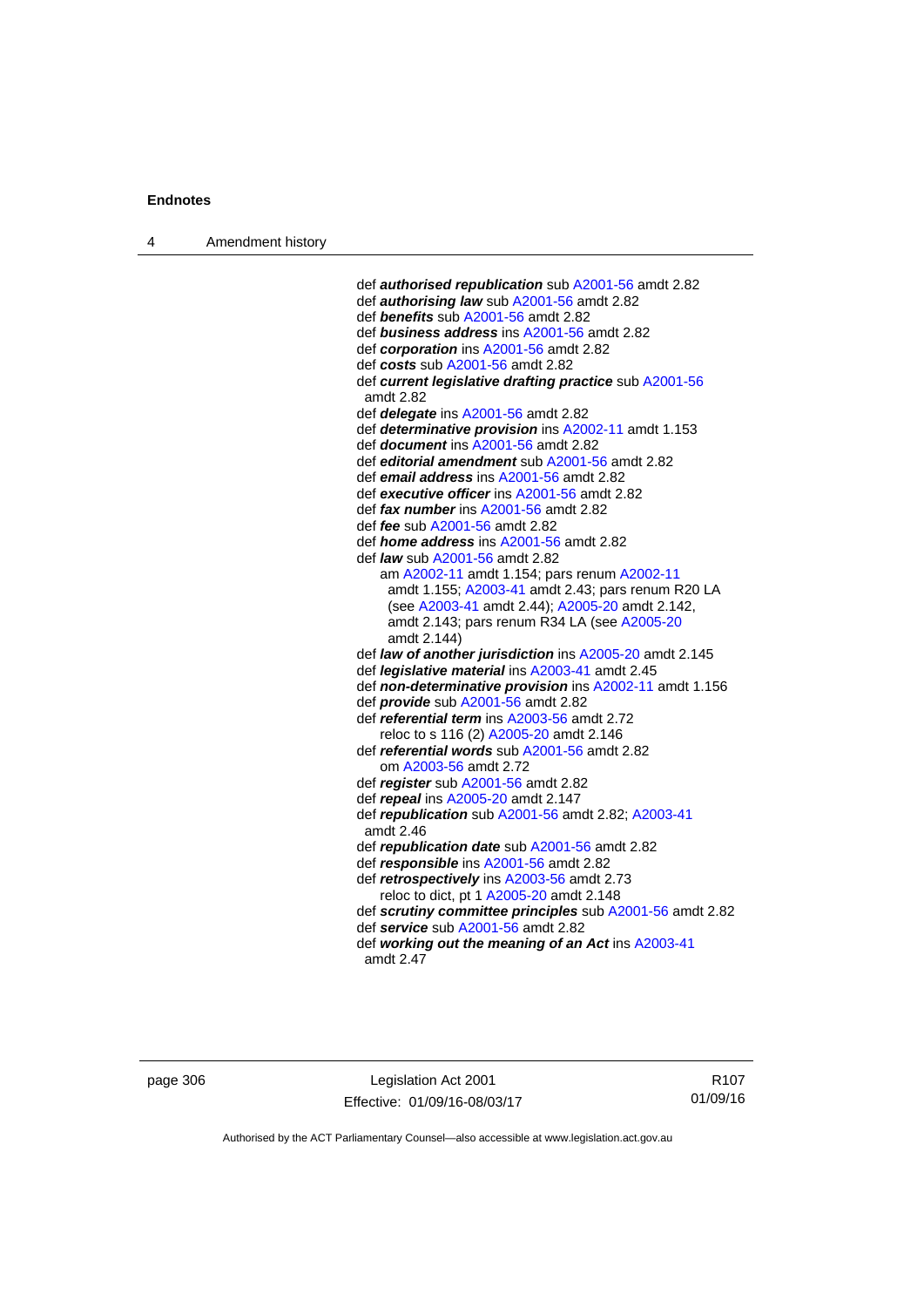## **5 Earlier republications**

Some earlier republications were not numbered. The number in column 1 refers to the publication order.

Since 12 September 2001 every authorised republication has been published in electronic pdf format on the ACT legislation register. A selection of authorised republications have also been published in printed format. These republications are marked with an asterisk (\*) in column 1. Electronic and printed versions of an authorised republication are identical.

| <b>Republication</b><br>No and date | <b>Effective</b>              | Last<br>amendment<br>made by | <b>Republication for</b>                                                              |
|-------------------------------------|-------------------------------|------------------------------|---------------------------------------------------------------------------------------|
| R <sub>0</sub> A<br>17 Sept 2002    | 12 Sept 2001-<br>12 Sept 2001 | A2001-56                     | amendments by<br>A2001-44, A2001-56<br>and retrospective<br>amendments by<br>A2002-30 |
| R <sub>1</sub><br>13 Sept 2001      | 13 Sept 2001-<br>13 Sept 2001 | SL2001-34                    | modification by<br>SL2001-34                                                          |
| R1 (RI)<br>17 Sept 2001             | 13 Sept 2001-<br>13 Sept 2001 | SL2001-34                    | reissue for<br>retrospective<br>amendments by<br>A2002-30                             |
| R <sub>2</sub><br>14 Sept 2001      | 14 Sept 2001-<br>20 Feb 2002  | A2001-70                     | amendments by<br>A2001-70                                                             |
| R <sub>2</sub> (RI)<br>17 Sept 2002 | 14 Sept 2001-<br>20 Feb 2002  | A2001-70                     | reissue for<br>retrospective<br>amendments by<br>A2002-30                             |
| R <sub>3</sub><br>21 Feb 2002       | 21 Feb 2002-<br>12 Mar 2002   | A2001-88                     | changed endnotes<br>and editorial<br>changes                                          |
| R3 (RI)<br>17 Sept 2002             | 21 Feb 2002-<br>12 Mar 2002   | A2001-88                     | reissue for<br>retrospective<br>amendments by<br>A2002-30                             |
| R <sub>4</sub><br>13 Mar 2002       | 13 Mar 2002-<br>27 May 2002   | A2001-88                     | commenced expiry                                                                      |

R107 01/09/16

Legislation Act 2001 Effective: 01/09/16-08/03/17 page 307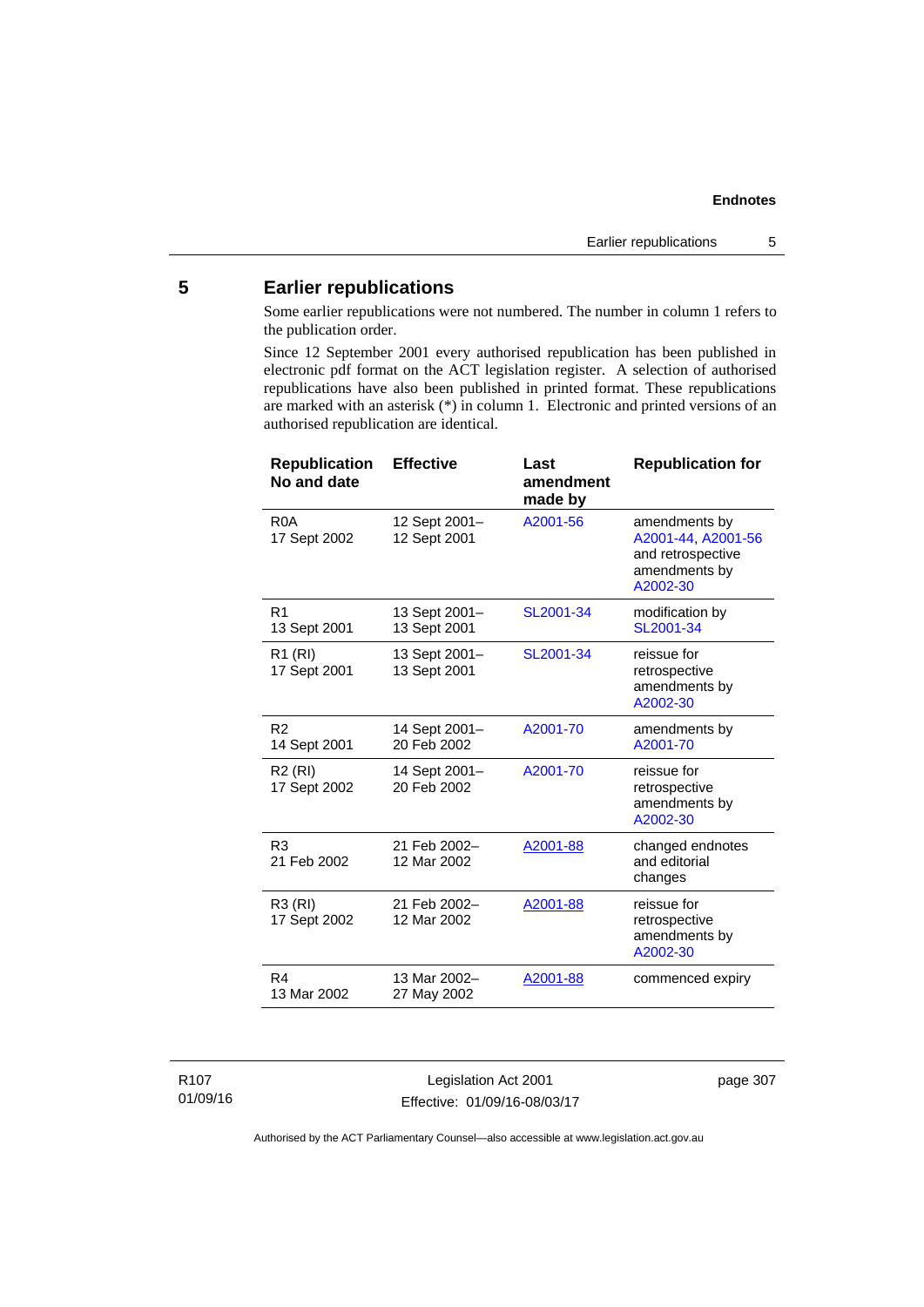5 Earlier republications

| <b>Republication</b><br>No and date | <b>Effective</b>              | Last<br>amendment<br>made by | <b>Republication for</b>                                  |
|-------------------------------------|-------------------------------|------------------------------|-----------------------------------------------------------|
| R4 (RI)<br>17 Sept 2002             | 13 Mar 2002-<br>27 May 2002   | A2001-88                     | reissue for<br>retrospective<br>amendments by<br>A2002-30 |
| $R5*$<br>28 May 2002                | 28 May 2002-<br>30 June 2002  | A2002-11                     | amendments by<br>A2002-11                                 |
| R5 (RI)<br>17 Sept 2002             | 28 May 2002-<br>30 June 2002  | A2002-11                     | reissue for<br>retrospective<br>amendments by<br>A2002-30 |
| R <sub>6</sub><br>1 July 2002       | 1 July 2002-<br>12 Sept 2002  | A2002-11                     | amendments by<br>A2001-88                                 |
| R6 (RI)<br>17 Sept 2002             | 1 July 2002-<br>12 Sept 2002  | A2002-11                     | reissue for<br>retrospective<br>amendments by<br>A2002-30 |
| R7<br>13 Sept 2002                  | 13 Sept 2002-<br>13 Sept 2002 | A2002-27                     | commenced expiry                                          |
| R7 (RI)<br>17 Sept 2002             | 13 Sept 2002-<br>13 Sept 2002 | A2002-27                     | reissue for<br>retrospective<br>amendments by<br>A2002-30 |
| R <sub>8</sub><br>14 Sept 2002      | 14 Sept 2002-<br>16 Sept 2002 | A2002-27                     | commenced expiry                                          |
| R8 (RI)<br>17 Sept 2002             | 14 Sept 2002-<br>16 Sept 2002 | A2002-27                     | reissue for<br>retrospective<br>amendments by<br>A2002-30 |
| R9<br>17 Sept 2002                  | 17 Sept 2002-<br>6 Oct 2002   | A2002-30                     | amendments by<br>A2002-30                                 |
| R <sub>10</sub><br>7 Oct 2002       | 7 Oct 2002-<br>31 Oct 2002    | A2002-30                     | amendments by<br>A2002-27                                 |
| R <sub>11</sub><br>1 Nov 2002       | 1 Nov 2002-<br>31 Dec 2002    | A2002-40                     | amendments by<br>A2002-40                                 |
| R <sub>12</sub><br>1 Jan 2003       | 1 Jan 2003-<br>16 Jan 2003    | A2002-56                     | amendments by<br>A2002-51                                 |

Authorised by the ACT Parliamentary Counsel—also accessible at www.legislation.act.gov.au

01/09/16

Effective: 01/09/16-08/03/17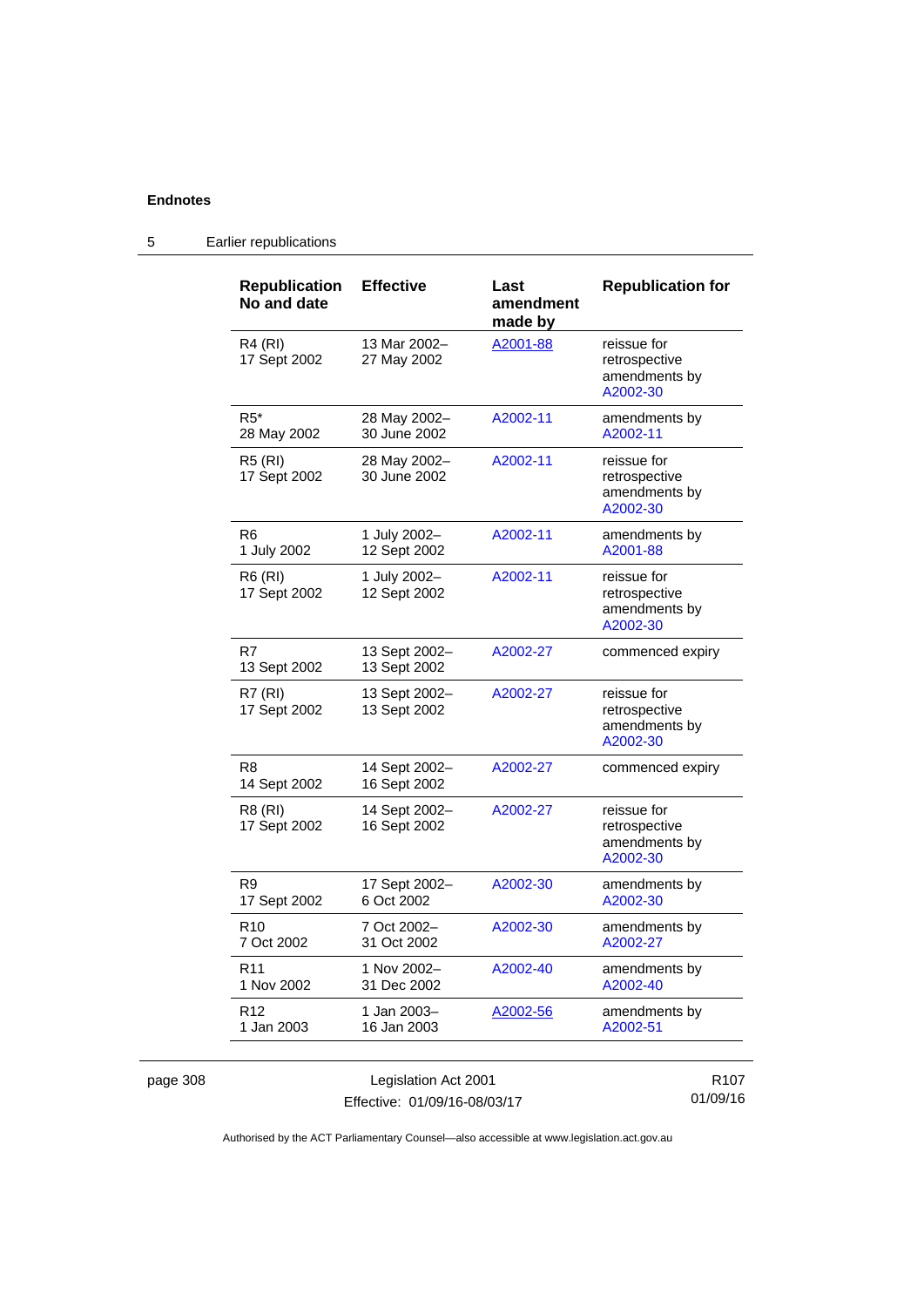Earlier republications 5

| <b>Republication</b><br>No and date | <b>Effective</b>             | Last<br>amendment<br>made by | <b>Republication for</b>                  |
|-------------------------------------|------------------------------|------------------------------|-------------------------------------------|
| R <sub>13</sub>                     | 17 Jan 2003-                 | A2002-56                     | amendments by                             |
| 17 Jan 2003                         | 27 Mar 2003                  |                              | A2002-49                                  |
| R <sub>14</sub>                     | 28 Mar 2003-                 | A2003-14                     | amendments by                             |
| 28 Mar 2003                         | 9 Apr 2003                   |                              | A2003-14                                  |
| R <sub>15</sub>                     | 10 Apr 2003-                 | A2003-18                     | amendments by                             |
| 10 Apr 2003                         | 28 May 2003                  |                              | A2003-18                                  |
| R16<br>29 May 2003                  | 29 May 2003-<br>30 June 2003 | A2003-18                     | commenced expiry                          |
| R <sub>17</sub>                     | 1 July 2003-                 | A2003-18                     | amendments by                             |
| 1 July 2003                         | 2 Sept 2003                  |                              | A2002-56                                  |
| R <sub>18</sub><br>3 Sept 2003      | 3 Sept 2003-<br>12 Sept 2003 | A2003-18                     | commenced expiry                          |
| R <sub>19</sub><br>13 Sept 2003     | 13 Sept 2003-<br>8 Oct 2003  | A2003-41                     | commenced expiry                          |
| R20*<br>9 Oct 2003                  | 9 Oct 2003-<br>18 Dec 2003   | A2003-41                     | amendments by<br>A2003-16 and<br>A2003-41 |
| R <sub>21</sub>                     | 19 Dec 2003-                 | A2003-56                     | amendments by                             |
| 19 Dec 2003                         | 21 Mar 2004                  |                              | A2003-56                                  |
| R <sub>22</sub>                     | 22 Mar 2004-                 | A2004-10                     | amendments by                             |
| 22 Mar 2004                         | 4 Apr 2004                   |                              | A2004-1                                   |
| R <sub>23</sub>                     | 5 Apr 2004-                  | A2004-10                     | amendments by                             |
| 5 Apr 2004                          | 26 May 2004                  |                              | A2004-7                                   |
| R <sub>24</sub>                     | 27 May 2004-                 | A2004-17                     | amendments by                             |
| 27 May 2004                         | 30 June 2004                 |                              | A2004-10                                  |
| R <sub>25</sub><br>1 July 2004      | 1 July 2004-<br>12 July 2004 | A2004-28                     | amendments by<br>A2004-5 and<br>A2004-28  |
| R26                                 | 13 July 2004-                | A2004-32                     | amendments by                             |
| 13 July 2004                        | 24 Aug 2004                  |                              | A2004-32                                  |
| R <sub>27</sub>                     | 25 Aug 2004-                 | A2004-42                     | amendments by                             |
| 25 Aug 2004                         | 31 Aug 2004                  |                              | A2004-42                                  |
| R28                                 | 1 Sept 2004-                 | A2004-42                     | amendments by                             |
| 1 Sept 2004                         | 12 Sept 2004                 |                              | A2004-13                                  |

### R107 01/09/16

Legislation Act 2001 Effective: 01/09/16-08/03/17 page 309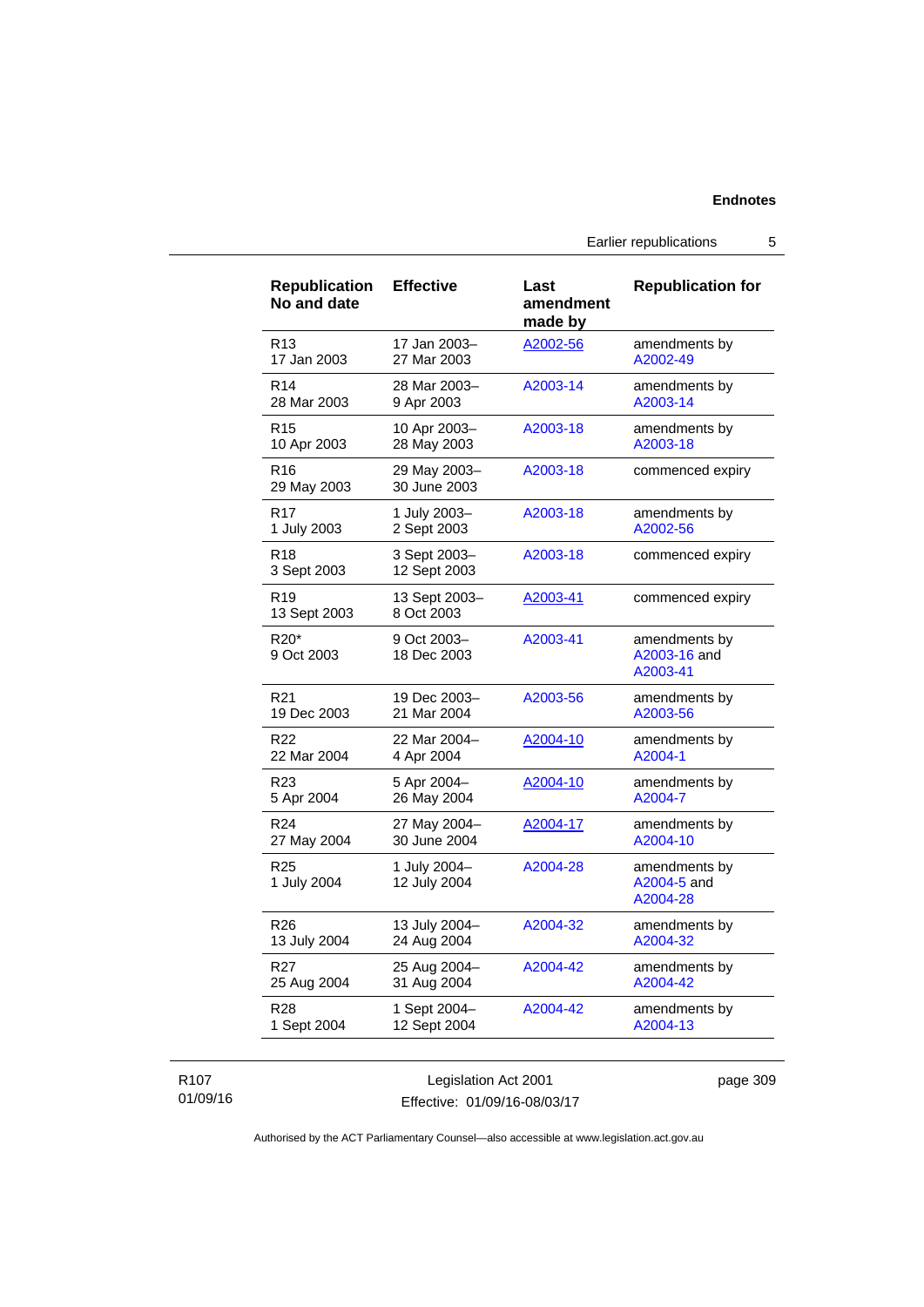| <b>Republication</b><br>No and date | <b>Effective</b>             | Last<br>amendment<br>made by | <b>Republication for</b>                                     |
|-------------------------------------|------------------------------|------------------------------|--------------------------------------------------------------|
| R <sub>29</sub><br>13 Sept 2004     | 13 Sept 2004-<br>22 Dec 2004 | A2004-42                     | commenced expiry                                             |
| R29A<br>23 Dec 2004                 | 23 Dec 2004–<br>31 Dec 2004  | A2004-42                     | commenced expiry                                             |
| R30 (RI)<br>5 Jan 2005              | 1 Jan 2005-<br>9 Jan 2005    | A2004-60                     | amendments by<br>A2004-17<br>reissue for<br>commenced expiry |
| R31                                 | 10 Jan 2005-                 | A2004-60                     | amendments by                                                |
| 10 Jan 2005                         | 23 Feb 2005                  |                              | A2004-60                                                     |
| R32                                 | 24 Feb 2005–                 | A2005-5                      | amendments by                                                |
| 24 Feb 2005                         | 8 Mar 2005                   |                              | A2005-5                                                      |
| R33                                 | 9 Mar 2005-                  | A2005-5                      | amendments by                                                |
| 9 Mar 2005                          | 1 June 2005                  |                              | A2004-57                                                     |
| R34*                                | 2 June 2005-                 | A2005-20                     | amendments by                                                |
| 2 June 2005                         | 6 July 2005                  |                              | A2005-20                                                     |
| R35<br>7 July 2005                  | 7 July 2005-<br>7 Sept 2005  | A2005-20                     | amendments by<br>A2004-39 as am by<br>A2005-28               |
| R36                                 | 8 Sept 2005-                 | A2005-47                     | amendments by                                                |
| 8 Sept 2005                         | 13 Sept 2005                 |                              | A2005-44                                                     |
| R37                                 | 13 Sept 2005-                | A2005-47                     | amendments by                                                |
| 14 Sept 2005                        | 22 Nov 2005                  |                              | A2005-9                                                      |
| R38                                 | 23 Nov 2005-                 | A2005-53                     | amendments by                                                |
| 23 Nov 2005                         | 10 Jan 2006                  |                              | A2005-53                                                     |
| R39                                 | 11 Jan 2006–                 | A2005-62                     | amendments by                                                |
| 11 Jan 2006                         | 16 Jan 2006                  |                              | A2005-62                                                     |
| R40                                 | 17 Jan 2006-                 | A2005-62                     | amendments by                                                |
| 17 Jan 2006                         | 22 Feb 2006                  |                              | A2004-39                                                     |
| R41<br>23 Feb 2006                  | 23 Feb 2006-<br>28 Feb 2006  | A2006-3                      | updated endnotes as<br>amended by<br>A2006-3                 |

# 5 Earlier republications

page 310 Legislation Act 2001 Effective: 01/09/16-08/03/17

R107 01/09/16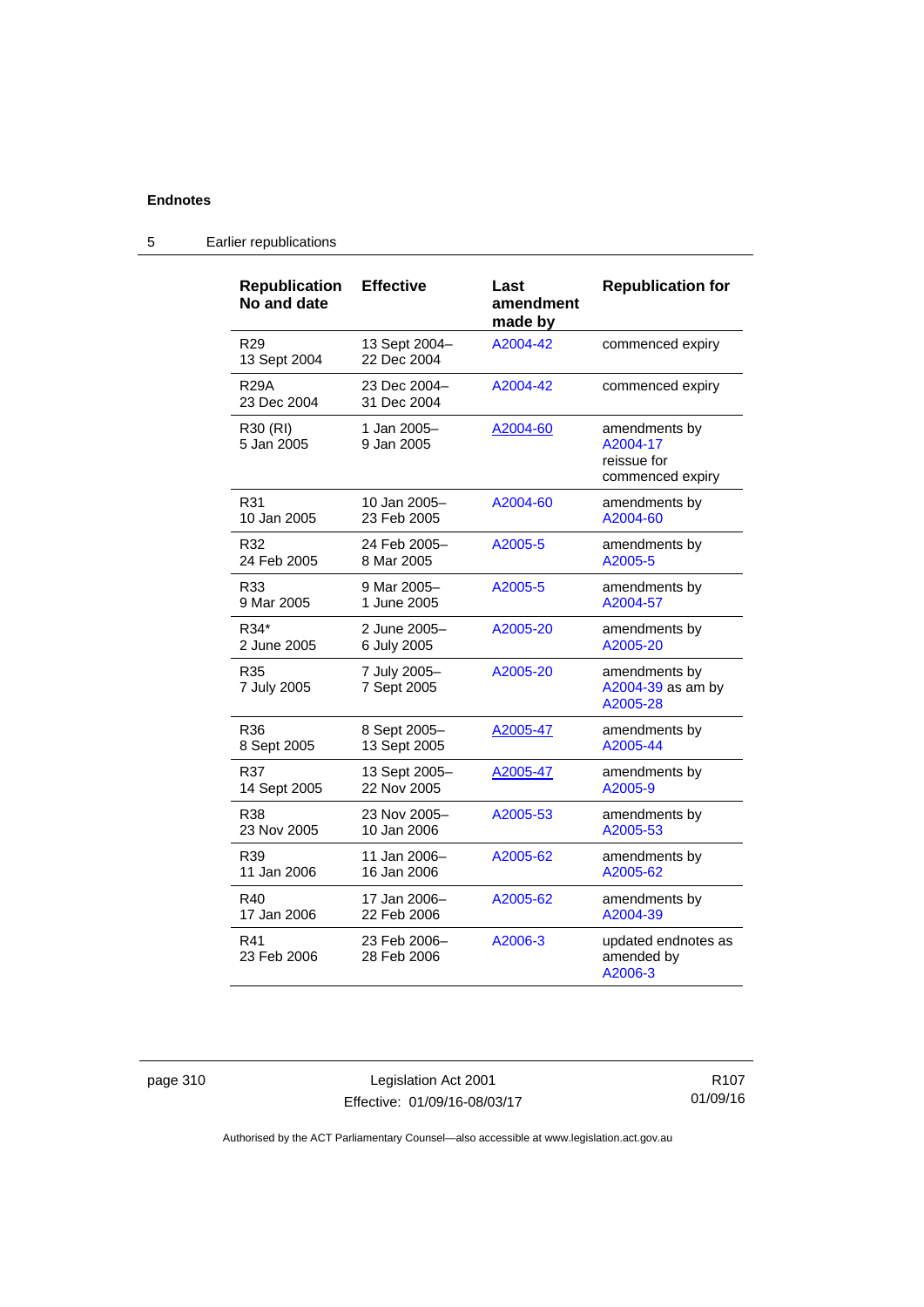Earlier republications 5

| <b>Republication</b><br>No and date | <b>Effective</b>              | Last<br>amendment<br>made by | <b>Republication for</b>                                              |
|-------------------------------------|-------------------------------|------------------------------|-----------------------------------------------------------------------|
| R42<br>1 Mar 2006                   | 1 Mar 2006-<br>1 June 2006    | A2006-3                      | amendments by<br>A2005-47 as<br>amended by<br>A2006-3                 |
| R43                                 | 2 June 2006-                  | A2006-23                     | amendments by                                                         |
| 2 June 2006                         | 15 June 2006                  |                              | A2006-23                                                              |
| R44<br>16 June 2006                 | 16 June 2006-<br>30 June 2006 | A2006-23                     | updated endnotes as<br>amended by<br>A2006-27                         |
| R45<br>1 July 2006                  | 1 July 2006-<br>31 Oct 2006   | A2006-30                     | amendments by<br>A2006-25 and<br>A2006-30                             |
| R46<br>1 Nov 2006                   | 1 Nov 2006-<br>15 Nov 2006    | A2006-42                     | amendments by<br>A2005-41 and<br>A2005-46 as<br>amended by<br>A2006-3 |
| R47                                 | 16 Nov 2006-                  | A2006-42                     | amendments by                                                         |
| 16 Nov 2006                         | 17 Nov 2006                   |                              | A2006-42                                                              |
| R48                                 | 18 Nov 2006-                  | A2006-46                     | amendments by                                                         |
| 18 Nov 2006                         | 8 Jan 2007                    |                              | A2006-46                                                              |
| R49                                 | 9 Jan 2007-                   | A2006-46                     | amendments by                                                         |
| 9 Jan 2007                          | 9 Jan 2007                    |                              | A2004-39                                                              |
| <b>R50</b><br>10 Jan 2007           | 10 Jan 2007-<br>11 Jan 2007   | A2006-46                     | commenced expiry                                                      |
| R51*<br>12 Jan 2007                 | 12 Jan 2007-<br>27 Mar 2007   | A2006-46                     | commenced expiry                                                      |
| R52                                 | 28 Mar 2007-                  | A2007-3                      | amendments by                                                         |
| 28 Mar 2007                         | 11 Apr 2007                   |                              | A2006-38                                                              |
| R <sub>53</sub>                     | 12 Apr 2007-                  | A2007-3                      | amendments by                                                         |
| 12 Apr 2007                         | 10 July 2007                  |                              | A2007-3                                                               |
| R54                                 | 11 July 2007-                 | A2007-16                     | amendments by                                                         |
| 11 July 2007                        | 9 Nov 2007                    |                              | A2007-16                                                              |
| <b>R55</b>                          | 10 Nov 2007-                  | A2007-33                     | amendments by                                                         |
| 10 Nov 2007                         | 13 Nov 2007                   |                              | A2007-8                                                               |

R107 01/09/16

Legislation Act 2001 Effective: 01/09/16-08/03/17 page 311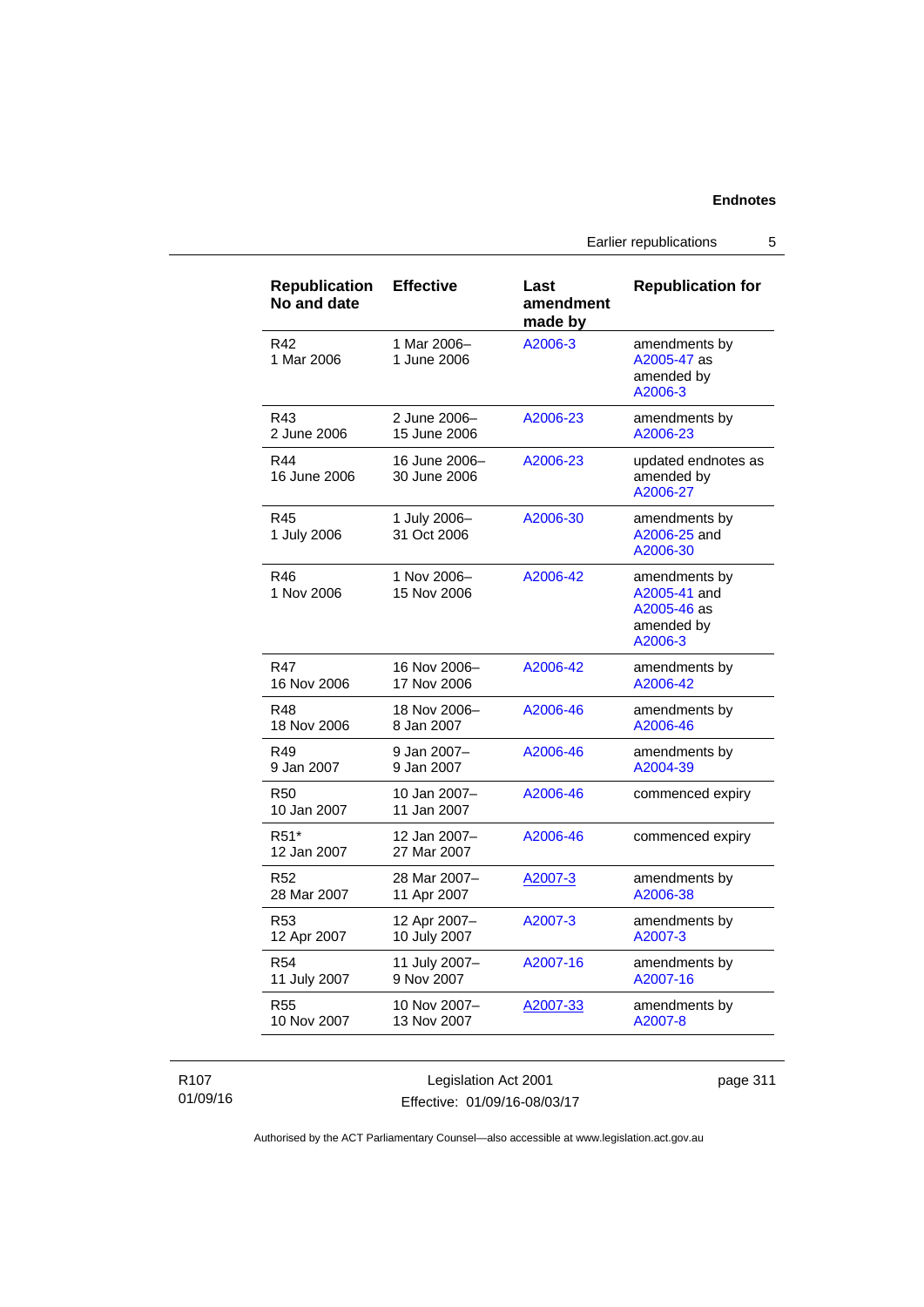| <b>Republication</b><br>No and date | <b>Effective</b>           | Last<br>amendment<br>made by | <b>Republication for</b>                  |
|-------------------------------------|----------------------------|------------------------------|-------------------------------------------|
| <b>R56</b>                          | 14 Nov 2007-               | A2007-33                     | amendments by                             |
| 14 Nov 2007                         | 30 Mar 2008                |                              | A2007-33                                  |
| R57                                 | 31 Mar 2008-               | A2007-33                     | amendments by                             |
| 31 Mar 2008                         | 18 May 2008                |                              | A2007-25                                  |
| R58                                 | 19 May 2008-               | A2008-14                     | amendments by                             |
| 19 May 2008                         | 30 June 2008               |                              | A2008-14                                  |
| R59                                 | 1 July 2008-               | A2008-15                     | amendments by                             |
| 1 July 2008                         | 25 Aug 2008                |                              | A2008-15                                  |
| R60                                 | 26 Aug 2008-               | A2008-28                     | amendments by                             |
| 26 Aug 2008                         | 8 Sept 2008                |                              | A2008-28                                  |
| R61                                 | 9 Sept 2008-               | A2008-44                     | amendments by                             |
| 9 Sept 2008                         | 1 Feb 2009                 |                              | A2008-20                                  |
| R62<br>2 Feb 2009                   | 2 Feb 2009-<br>26 Feb 2009 | A2008-44                     | amendments by<br>A2008-36 and<br>A2008-37 |
| R63                                 | 27 Feb 2009–               | A2008-44                     | amendments by                             |
| 27 Feb 2009                         | 29 May 2009                |                              | A2008-20                                  |
| R64                                 | 30 May 2009-               | A2008-44                     | amendments by                             |
| 30 May 2009                         | 21 Sept 2009               |                              | A2008-44                                  |
| R65                                 | 22 Sept 2009-              | A2009-28                     | amendments by                             |
| 22 Sept 2009                        | 30 Sept 2009               |                              | A2009-20                                  |
| R66                                 | 1 Oct 2009-                | A2009-28                     | amendments by                             |
| 1 Oct 2009                          | 20 Oct 2009                |                              | A2009-28                                  |
| R67                                 | 21 Oct 2009-               | A2009-35                     | amendments by                             |
| 21 Oct 2009                         | 16 Dec 2009                |                              | A2009-35                                  |
| R68                                 | 17 Dec 2009-               | A2009-50                     | amendments by                             |
| 17 Dec 2009                         | 2 Mar 2010                 |                              | A2009-49                                  |
| R69                                 | 3 Mar 2010-                | A2010-6                      | amendments by                             |
| 3 Mar 2010                          | 21 Mar 2010                |                              | A2010-6                                   |
| <b>R70</b>                          | 22 Mar 2010-               | A2010-6                      | amendments by                             |
| 22 Mar 2010                         | 30 June 2010               |                              | A2009-39                                  |
| R71<br>1 July 2010                  | 1 July 2010-<br>5 Oct 2010 | A2010-10                     | amendments by<br>A2009-50 and<br>A2010-10 |

# 5 Earlier republications

page 312 Legislation Act 2001 Effective: 01/09/16-08/03/17

R107 01/09/16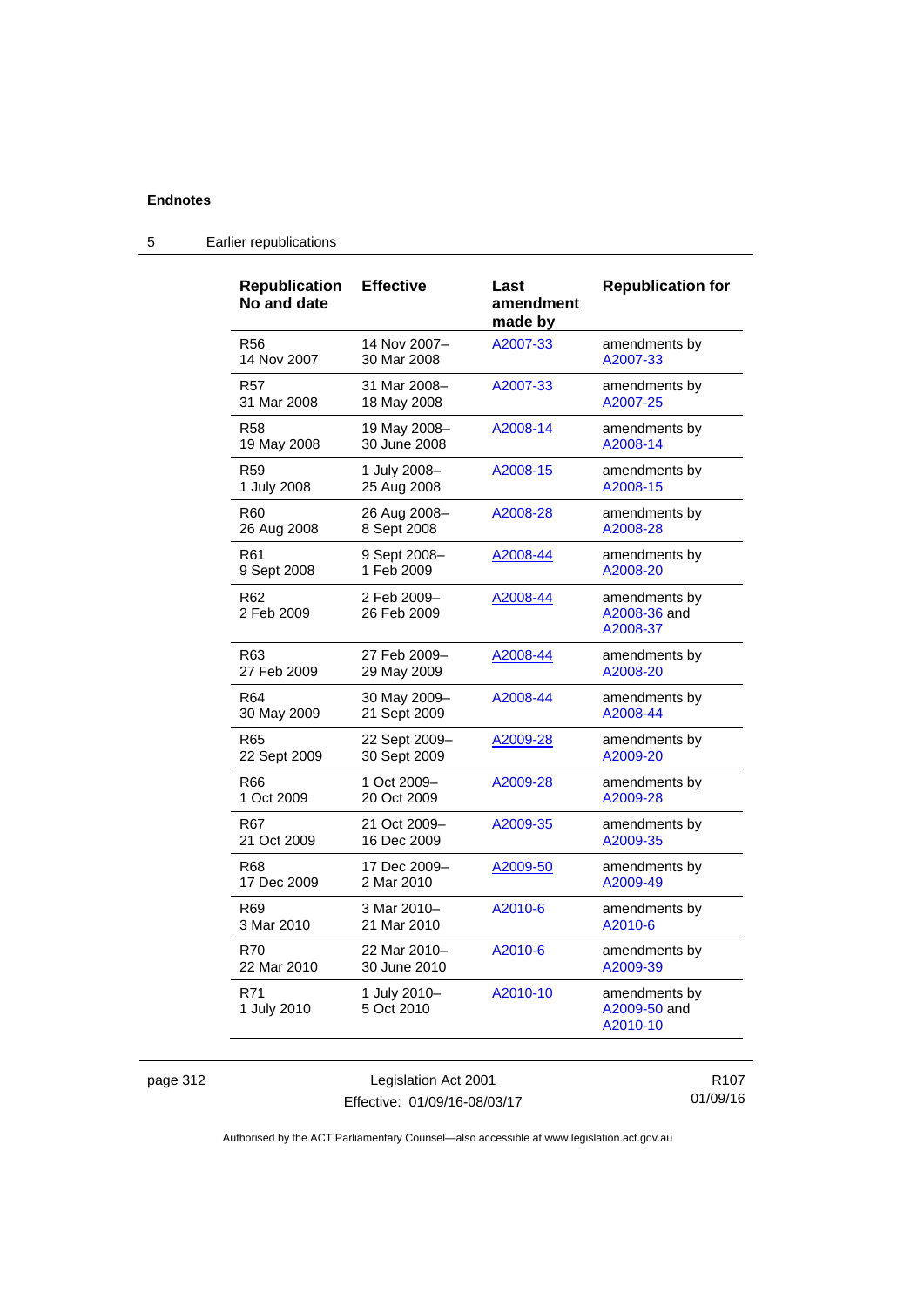Earlier republications 5

| <b>Republication</b><br>No and date | <b>Effective</b>             | Last<br>amendment<br>made by | <b>Republication for</b>                  |
|-------------------------------------|------------------------------|------------------------------|-------------------------------------------|
| R72                                 | 6 Oct 2010-                  | A2010-40                     | amendments by                             |
| 6 Oct 2010                          | 31 Dec 2010                  |                              | A2010-40                                  |
| R73                                 | 1 Jan 2011-                  | A2010-54                     | amendments by                             |
| 1 Jan 2011                          | 30 June 2011                 |                              | A2010-54                                  |
| R74                                 | 1 July 2011-                 | A2011-22                     | amendments by                             |
| 1 July 2011                         | 30 Aug 2011                  |                              | A2011-22                                  |
| <b>R75</b>                          | 31 Aug 2011-                 | A2011-30                     | amendments by                             |
| 31 Aug 2011                         | 20 Sept 2011                 |                              | A2011-30                                  |
| <b>R76</b>                          | 21 Sept 2011-                | A2011-30                     | amendments by                             |
| 21 Sept 2011                        | 22 Nov 2011                  |                              | A2011-28                                  |
| <b>R77</b>                          | 23 Nov 2011-                 | A2011-49                     | amendments by                             |
| 23 Nov 2011                         | 11 Dec 2011                  |                              | A2011-49                                  |
| R78                                 | 12 Dec 2011-                 | A2011-52                     | amendments by                             |
| 12 Dec 2011                         | 31 Dec 2011                  |                              | A2011-52                                  |
| R79                                 | 1 Jan 2012–                  | A2011-55                     | amendments by                             |
| 1 Jan 2012                          | 29 Feb 2012                  |                              | A2011-55                                  |
| R80                                 | 1 Mar 2012-                  | A2011-55                     | amendments by                             |
| 1 Mar 2012                          | 28 May 2012                  |                              | A2011-48                                  |
| R81                                 | 29 May 2012-                 | A2012-25                     | amendments by                             |
| 29 May 2012                         | 4 June 2012                  |                              | A2012-25                                  |
| R82                                 | 5 June 2012-                 | A2012-25                     | amendments by                             |
| 5 June 2012                         | 30 June 2012                 |                              | A2012-21                                  |
| R83<br>1 July 2012                  | 1 July 2012-<br>10 Sept 2012 | A2012-32                     | amendments by<br>A2012-26 and<br>A2012-32 |
| R84                                 | 11 Sept 2012-                | A2012-40                     | amendments by                             |
| 11 Sept 2012                        | 13 June 2013                 |                              | A2012-40                                  |
| R85                                 | 14 June 2013-                | A2013-19                     | amendments by                             |
| 14 June 2013                        | 22 Aug 2013                  |                              | A2013-19                                  |
| R86                                 | 23 Aug 2013-                 | A2013-30                     | amendments by                             |
| 23 Aug 2013                         | 31 Aug 2013                  |                              | A2013-30                                  |
| <b>R87</b>                          | 1 Sept 2013-                 | A2013-30                     | amendments by                             |
| 1 Sept 2013                         | 6 Nov 2013                   |                              | A2012-33                                  |

R107 01/09/16

Legislation Act 2001 Effective: 01/09/16-08/03/17 page 313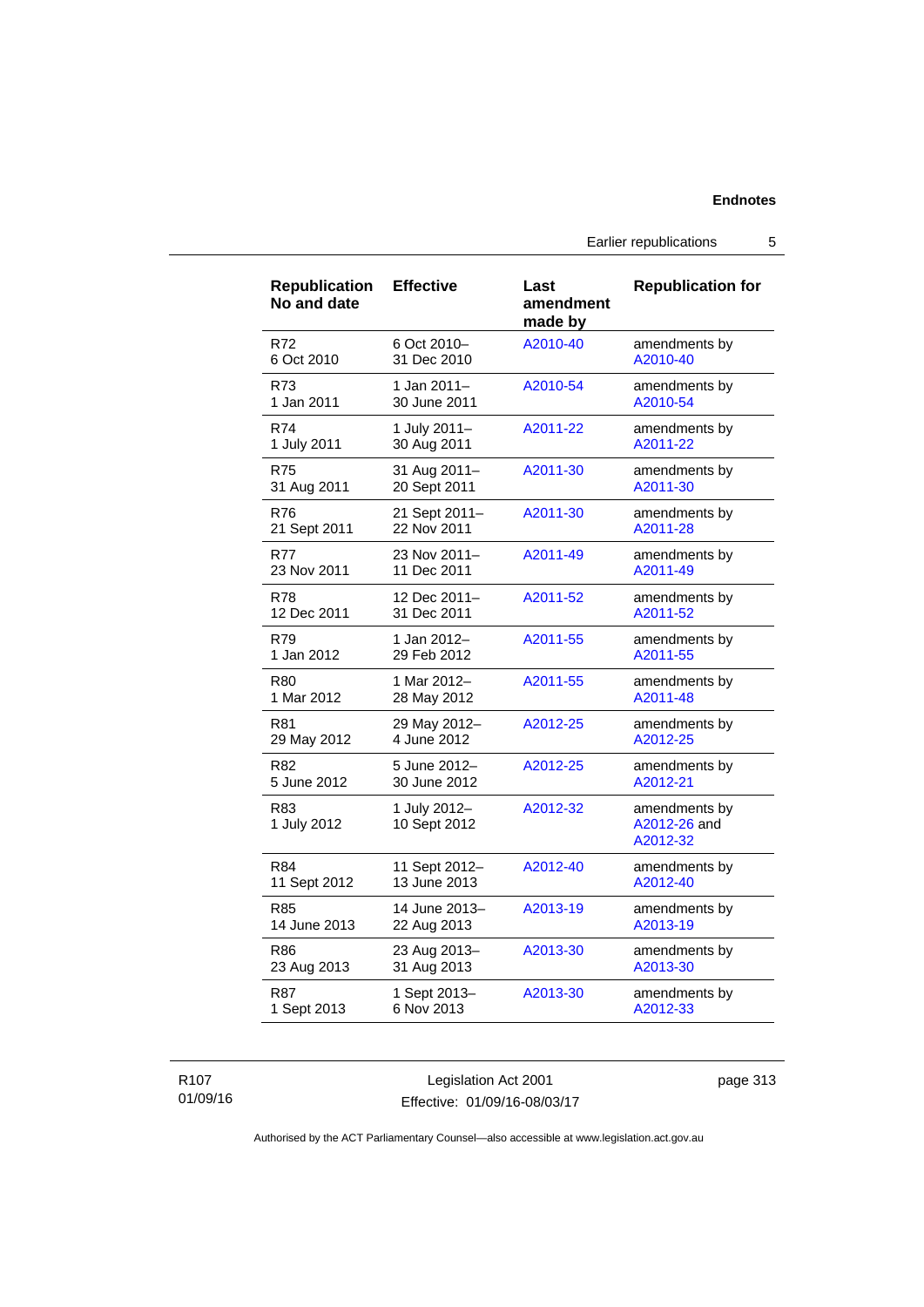| <b>Republication</b><br>No and date | <b>Effective</b>              | Last<br>amendment<br>made by     | <b>Republication for</b>                                                        |
|-------------------------------------|-------------------------------|----------------------------------|---------------------------------------------------------------------------------|
| R88<br>7 Nov 2013                   | never effective               | A2013-39<br>(never<br>effective) | amendments by<br>A2013-39                                                       |
| R88 (RI)<br>24 Feb 2014             | 7 Nov 2013-<br>7 Nov 2013     | A2013-39<br>(never<br>effective) | reissue because of<br><b>High Court decision</b><br>in relation to<br>A2013-39  |
| R89<br>8 Nov 2013                   | never effective               | A2013-43                         | amendments by<br>A2013-43                                                       |
| R89 (RI)<br>24 Feb 2014             | 8 Nov 2013-<br>24 Nov 2013    | A2013-43                         | reissue because of<br><b>High Court decision</b><br>in relation to<br>A2013-39  |
| R90<br>25 Nov 2013                  | never effective               | A2013-44                         | amendments by<br>A2013-44                                                       |
| R90 (RI)<br>24 Feb 2014             | 25 Nov 2013-<br>9 Feb 2014    | A2013-44                         | reissue because of<br><b>High Court decision</b><br>in relation to<br>A2013-39  |
| R91<br>10 Feb 2014                  | never effective               | A2013-52                         | removed from LR<br>because of High<br>Court decision in<br>relation to A2013-39 |
| R91 (RI)<br>24 Feb 2014             | 10 Feb 2014-<br>25 Apr 2014   | A2013-52                         | reissue because of<br>High Court decision<br>in relation to<br>A2013-39         |
| R92<br>26 Apr 2014                  | 26 Apr 2014-<br>9 June 2014   | A2014-8                          | amendments by<br>A2014-8                                                        |
| R93<br>10 June 2014                 | 10 June 2014-<br>30 June 2014 | A2014-18                         | amendments by<br>A2014-18                                                       |
| R94<br>1 July 2014                  | 1 July 2014-<br>22 Aug 2014   | A2014-18                         | amendments by<br>A2013-41                                                       |
| R95<br>23 Aug 2014                  | 23 Aug 2014-<br>16 Nov 2014   | A2014-37                         | amendments by<br>A2014-37                                                       |

# 5 Earlier republications

page 314 Legislation Act 2001 Effective: 01/09/16-08/03/17

R107 01/09/16